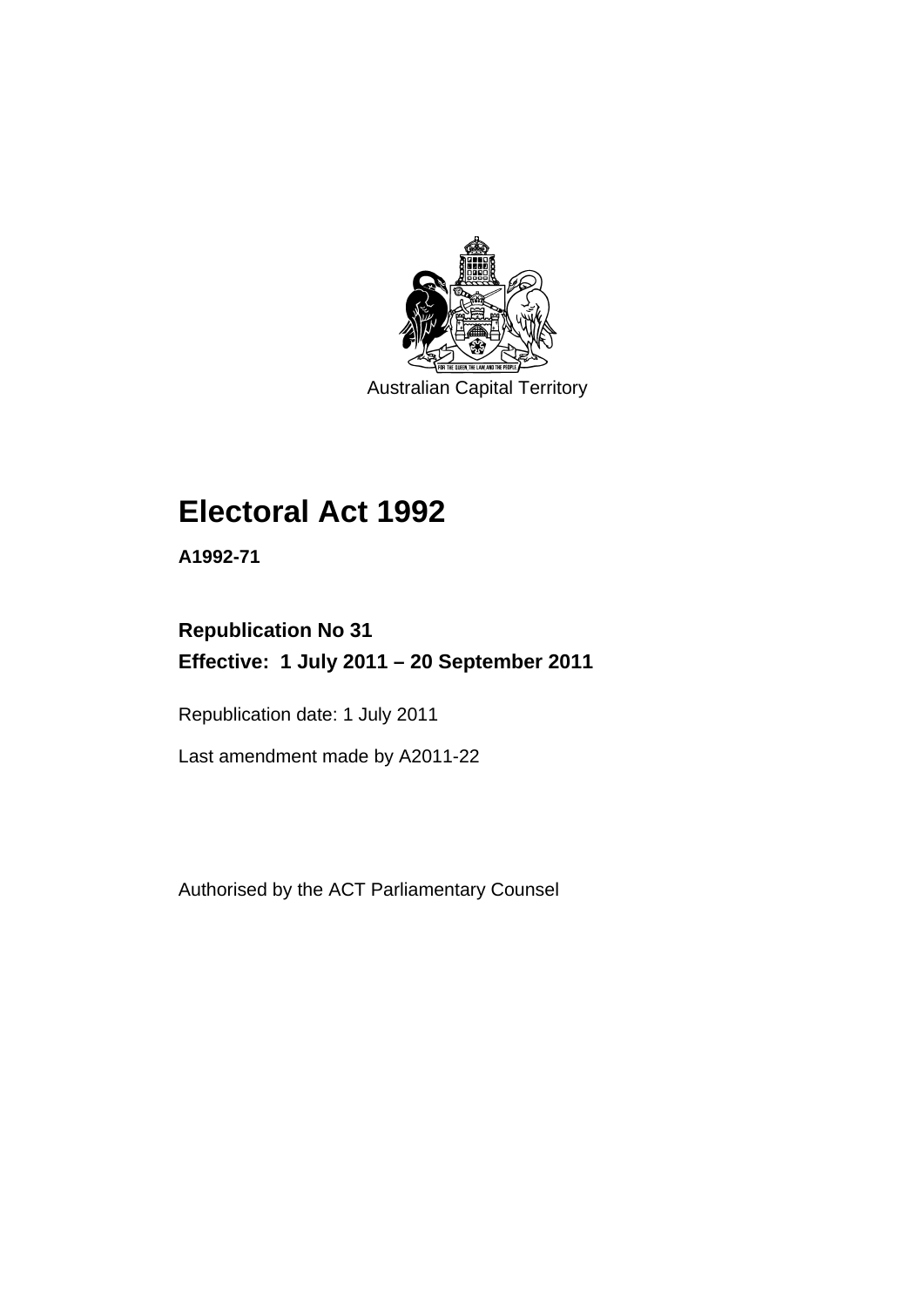#### **About this republication**

#### **The republished law**

This is a republication of the *Electoral Act 1992* (including any amendment made under the *Legislation Act 2001*, part 11.3 (Editorial changes)) as in force on 1 July 2011*.* It also includes any commencement, amendment, repeal or expiry affecting this republished law to 1 July 2011.

The legislation history and amendment history of the republished law are set out in endnotes 3 and 4.

#### **Kinds of republications**

The Parliamentary Counsel's Office prepares 2 kinds of republications of ACT laws (see the ACT legislation register at www.legislation.act.gov.au):

- authorised republications to which the *Legislation Act 2001* applies
- unauthorised republications.

The status of this republication appears on the bottom of each page.

#### **Editorial changes**

The *Legislation Act 2001*, part 11.3 authorises the Parliamentary Counsel to make editorial amendments and other changes of a formal nature when preparing a law for republication. Editorial changes do not change the effect of the law, but have effect as if they had been made by an Act commencing on the republication date (see *Legislation Act 2001*, s 115 and s 117). The changes are made if the Parliamentary Counsel considers they are desirable to bring the law into line, or more closely into line, with current legislative drafting practice.

This republication does not include amendments made under part 11.3 (see endnote 1).

#### **Uncommenced provisions and amendments**

If a provision of the republished law has not commenced, the symbol  $\mathbf{U}$  appears immediately before the provision heading. Any uncommenced amendments that affect this republished law are accessible on the ACT legislation register (www.legislation.act.gov.au). For more information, see the home page for this law on the register.

#### **Modifications**

If a provision of the republished law is affected by a current modification, the symbol  $\mathbf{M}$ appears immediately before the provision heading. The text of the modifying provision appears in the endnotes. For the legal status of modifications, see the *Legislation Act 2001*, section 95.

#### **Penalties**

At the republication date, the value of a penalty unit for an offence against this law is \$110 for an individual and \$550 for a corporation (see *Legislation Act 2001*, s 133).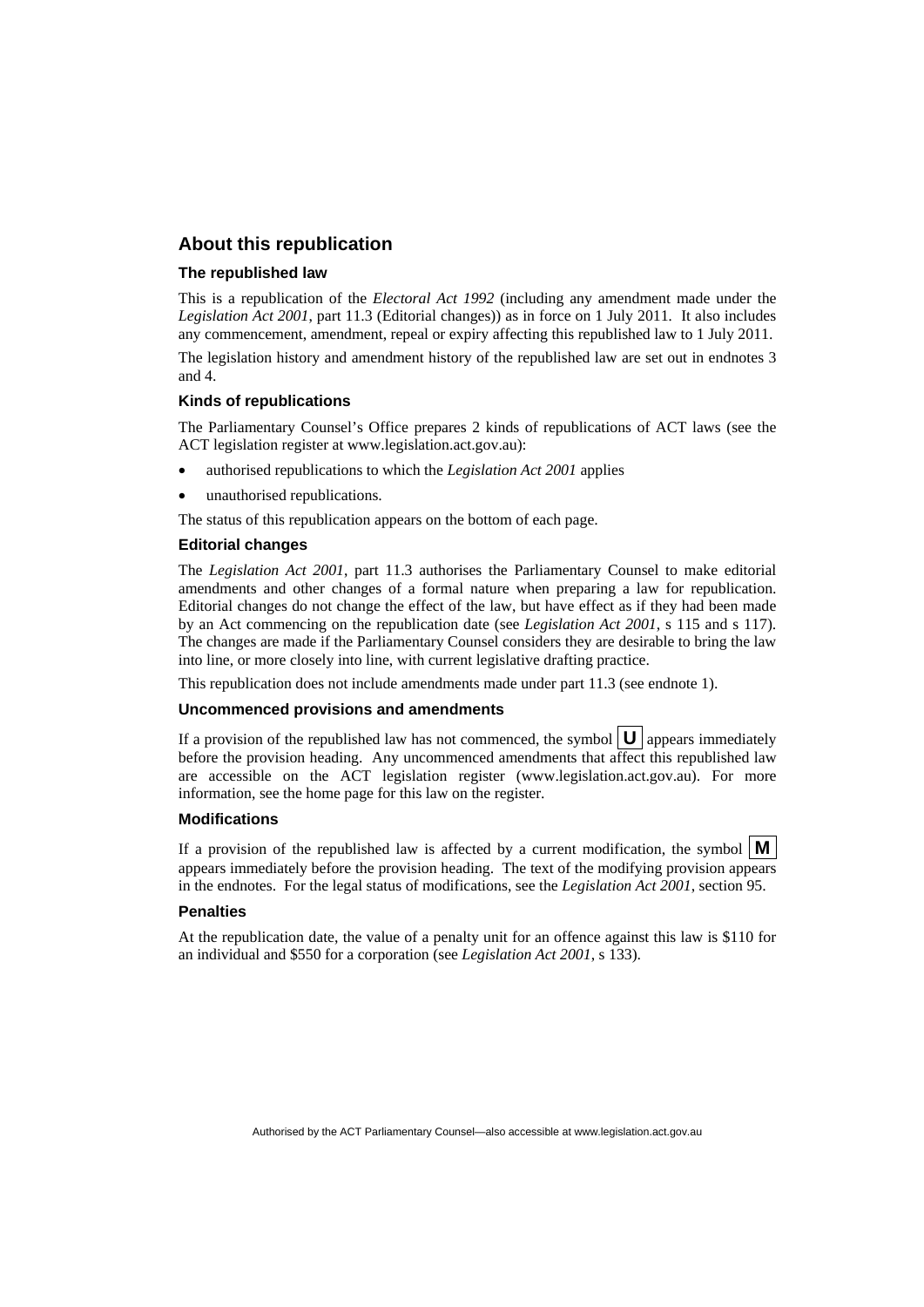

# **Electoral Act 1992**

# **Contents**

| Preamble            |                                                                       | Page<br>2  |
|---------------------|-----------------------------------------------------------------------|------------|
| Part 1              | <b>Preliminary</b>                                                    |            |
|                     | Name of Act                                                           | 3          |
| 3                   | Dictionary                                                            | 3          |
| 3A                  | Offences against Act—application of Criminal Code etc                 | 4          |
| 4                   | Meaning of electoral matter                                           | 4          |
| 4A                  | Meaning of available for public inspection                            | 5          |
| Part 2              | <b>Australian Capital Territory Electoral</b><br><b>Commission</b>    |            |
| <b>Division 2.1</b> | <b>Establishment, functions and powers of electoral</b><br>commission |            |
| 5                   | Establishment                                                         | 6          |
| 6                   | Constitution of commission                                            | 6          |
| R31                 | Electoral Act 1992                                                    | contents 1 |
| 01/07/11            | Effective: 01/07/11-20/09/11                                          |            |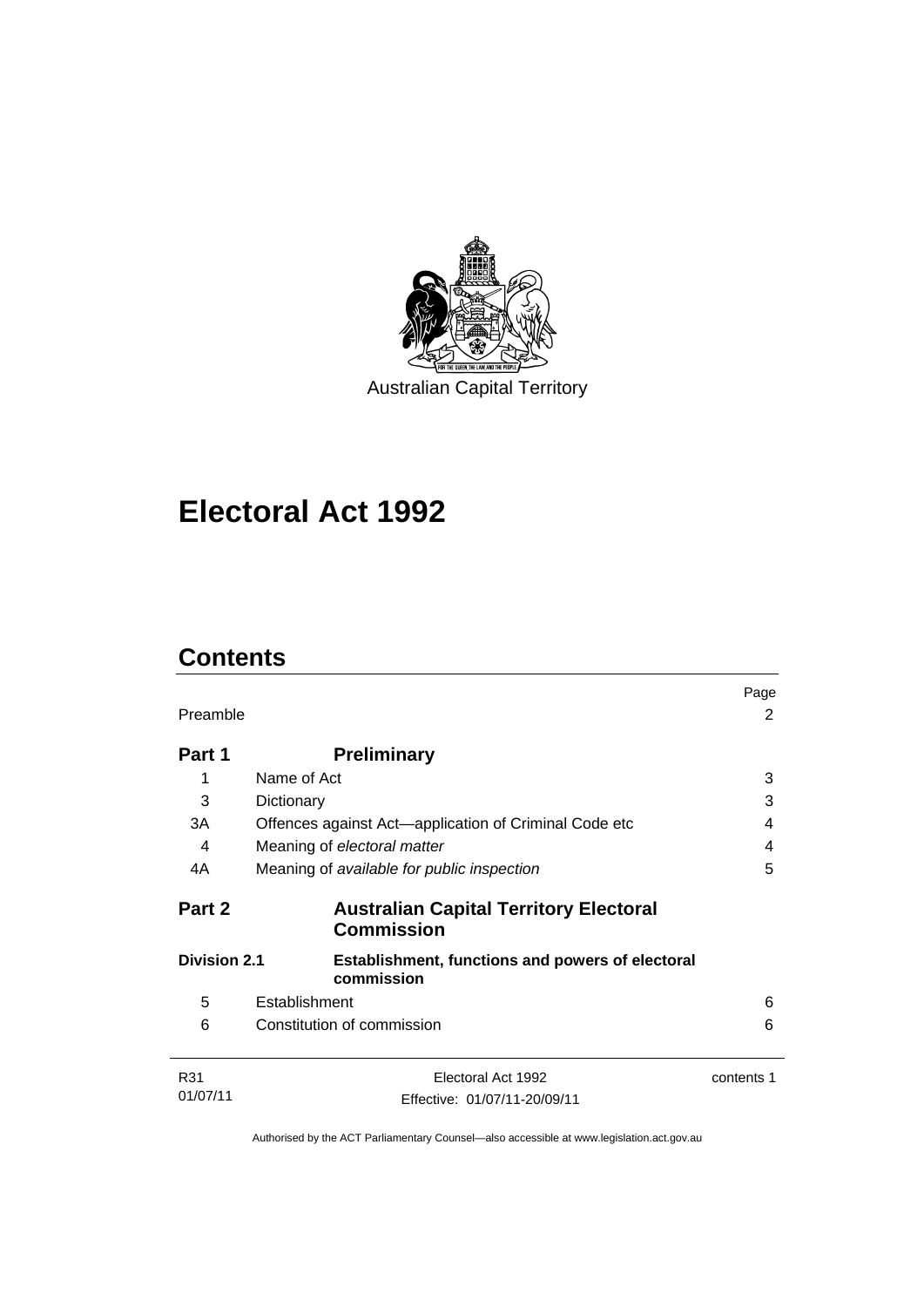|                     |                                                     | Page           |
|---------------------|-----------------------------------------------------|----------------|
| $\overline{7}$      | Functions of electoral commission                   | 6              |
| 8                   | Determination of fees                               | $\overline{7}$ |
| 10                  | Electoral commission's annual report                | 8              |
| 10A                 | Special reports by electoral commission             | 8              |
| <b>Division 2.2</b> | <b>Members of electoral commission</b>              |                |
| 11                  | Meaning of member for div 2.2                       | 8              |
| 12                  | Appointment of members                              | 8              |
| 12A                 | Eligibility for appointment as member               | 9              |
| 12B                 | Eligibility for appointment as chairperson          | 9              |
| 13                  | Term of appointment of members                      | 11             |
| 14                  | Conditions of appointment of members generally      | 11             |
| 15                  | Leave of absence                                    | 11             |
| 17                  | Suspension or ending of appointment of members      | 11             |
| <b>Division 2.3</b> | <b>Meetings</b>                                     |                |
| 19                  | Procedure                                           | 12             |
| 20                  | Delegation by electoral commission                  | 13             |
| 21                  | Disclosure of interests                             | 13             |
| Part <sub>3</sub>   | Electoral commissioner and staff of electoral       |                |
|                     | commission                                          |                |
| <b>Division 3.1</b> | <b>Electoral commissioner</b>                       |                |
| 22                  | Appointment                                         | 15             |
| 23                  | Functions of commissioner etc                       | 15             |
| 24                  | Delegation by commissioner                          | 16             |
| 25                  | Term of appointment of commissioner                 | 16             |
| 26                  | Conditions of appointment of commissioner generally | 16             |
| 27                  | Leave of absence                                    | 16             |
| 29                  | Suspension or ending of appointment of commissioner | 17             |
| <b>Division 3.2</b> | Staff of electoral commission                       |                |
| 31                  | Staff                                               | 18             |
| 32                  | Temporary staff and consultants                     | 18             |
| 33                  | <b>Officers</b>                                     | 19             |

contents 2 Electoral Act 1992 Effective: 01/07/11-20/09/11

R31 01/07/11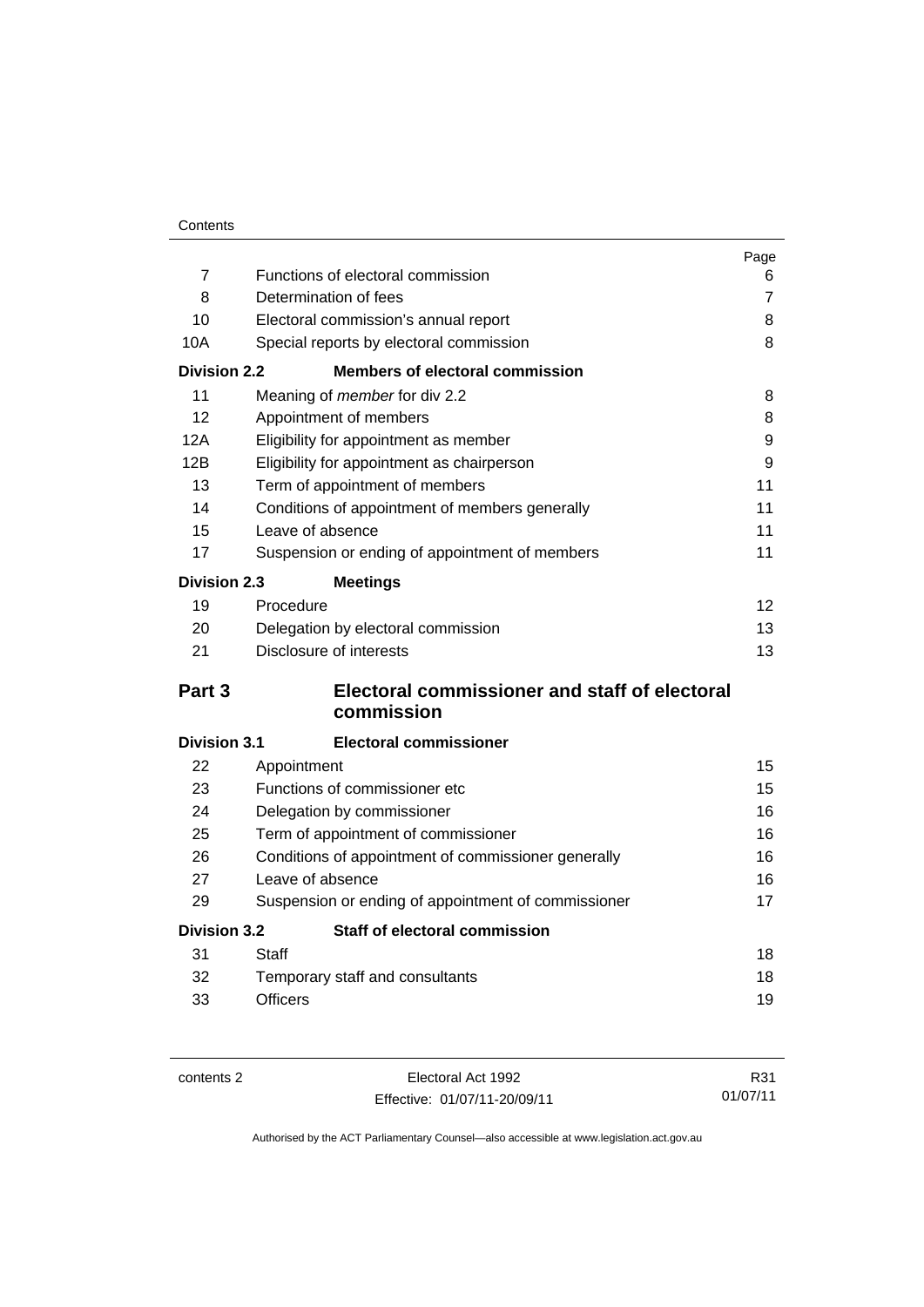| Contents |
|----------|
|----------|

|        |                                                                  | Page       |
|--------|------------------------------------------------------------------|------------|
| Part 4 | <b>Electorates</b>                                               |            |
| 34     | Multimember electorates                                          | 20         |
| 35     | Redistribution of electorates                                    | 20         |
| 36     | Factors relevant to redistribution                               | 20         |
| 37     | Timing of redistributions                                        | 21         |
| 38     | Suspension of redistribution process-extraordinary elections     | 22         |
| 39     | <b>Redistribution committees</b>                                 | 22         |
| 40     | Meetings of redistribution committee                             | 23         |
| 41     | Suggestions and comments about redistribution                    | 24         |
| 42     | Outline of proposal                                              | 25         |
| 43     | Proposed redistribution                                          | 25         |
| 44     | Notification and publication of proposal                         | 25         |
| 45     | Dissolution of redistribution committee                          | 26         |
| 46     | Objections                                                       | 26         |
| 47     | Augmented electoral commission                                   | 27         |
| 48     | Meetings of augmented electoral commission                       | 27         |
| 49     | Investigation of objections                                      | 28         |
| 50     | Redistribution-proposal by augmented electoral commission        | 30         |
| 51     | Publication of augmented electoral commission's proposal         | 30         |
| 52     | Objections to augmented electoral commission's proposal          | 31         |
| 53     | Report by augmented electoral commission and public announcement | 31         |
| 54     | Report to Legislative Assembly                                   | 33         |
| 55     | Decisions are final                                              | 33         |
| 56     | Validity not affected                                            | 33         |
| Part 5 | <b>Electoral rolls</b>                                           |            |
| 57     | Electorate and Territory rolls                                   | 34         |
| 58     | Contents of roll                                                 | 34         |
| 59     | Meaning of extract from roll                                     | 35         |
| 60     | Inspection of printed roll extracts                              | 35         |
| 61     | Supply of printed roll extracts to MLAs etc                      | 36         |
| 62     | Supply of roll extracts in electronic form to MLAs etc           | 36         |
| 63     | Use of roll extracts                                             | 36         |
| 65     | Provision of roll information to prescribed authorities          | 37         |
| R31    | Electoral Act 1992                                               | contents 3 |

Effective: 01/07/11-20/09/11

01/07/11

contents 3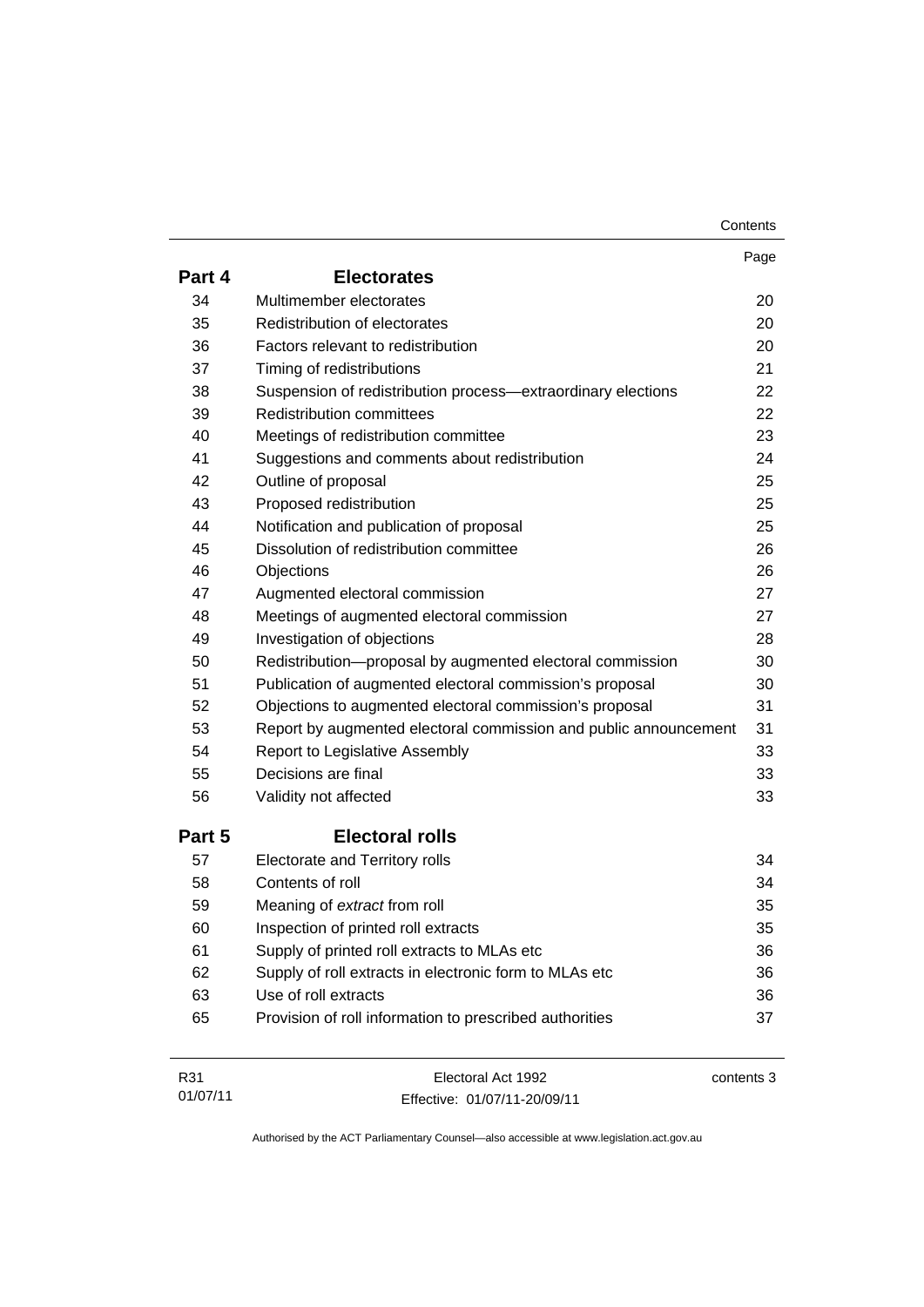|            |                                                                        | Page     |
|------------|------------------------------------------------------------------------|----------|
| 66         | Maintenance of rolls                                                   | 38       |
| 67         | Power to require information                                           | 39       |
| 68         | Notice of registered deaths                                            | 39       |
| 69         | Disclosure of roll information                                         | 40       |
| 70         | Joint roll arrangements with Commonwealth                              | 40       |
| Part 6     | <b>Enrolment</b>                                                       |          |
| 71         | Persons taken not to be enrolled on Commonwealth roll                  | 42       |
| 71A        | Address of person serving sentence of imprisonment                     | 42       |
| 72         | Entitlement                                                            | 43       |
| 73         | Compulsory enrolment etc-residents                                     | 43       |
| 74         | Eligible overseas electors                                             | 44       |
| 75         | Age 17 enrolment                                                       | 45       |
| 76         | Enrolment etc                                                          | 46       |
| 77         | Suppression of elector's address                                       | 47       |
| 78         | Inclusion of particulars on roll following suppression                 | 48       |
| 79         | Suppression of elector's address pending review                        | 48       |
| 80         | Closed rolls                                                           | 49       |
| 81         | Objections to enrolment                                                | 51       |
| 82         | Record of claims for enrolment                                         | 53       |
| 83         | Processing enrolment claims                                            | 53       |
| 84         | Transmission of enrolment claims                                       | 54       |
| 85         | Production of claims for enrolment before a court                      | 54       |
| 86         | Claims for enrolment not subject to warrants                           | 54       |
| Part 7     | <b>Registration of political parties</b>                               |          |
| 87         | Definitions-pt 7                                                       | 55       |
| 88         | Register of political parties                                          | 55       |
| 89         | Application for registration of political party                        | 55       |
| 90         | Further information about application for political party registration | 57       |
| 91         | Notification and publication of applications                           | 57       |
| 91A        | Objections to applications and responses                               | 58       |
| 92         | Registration of political parties                                      | 59       |
| 93         | Refusal of applications for registration                               | 60       |
| 94         | Amendment of applications for registration                             | 62       |
| contents 4 | Electoral Act 1992                                                     | R31      |
|            | Effective: 01/07/11-20/09/11                                           | 01/07/11 |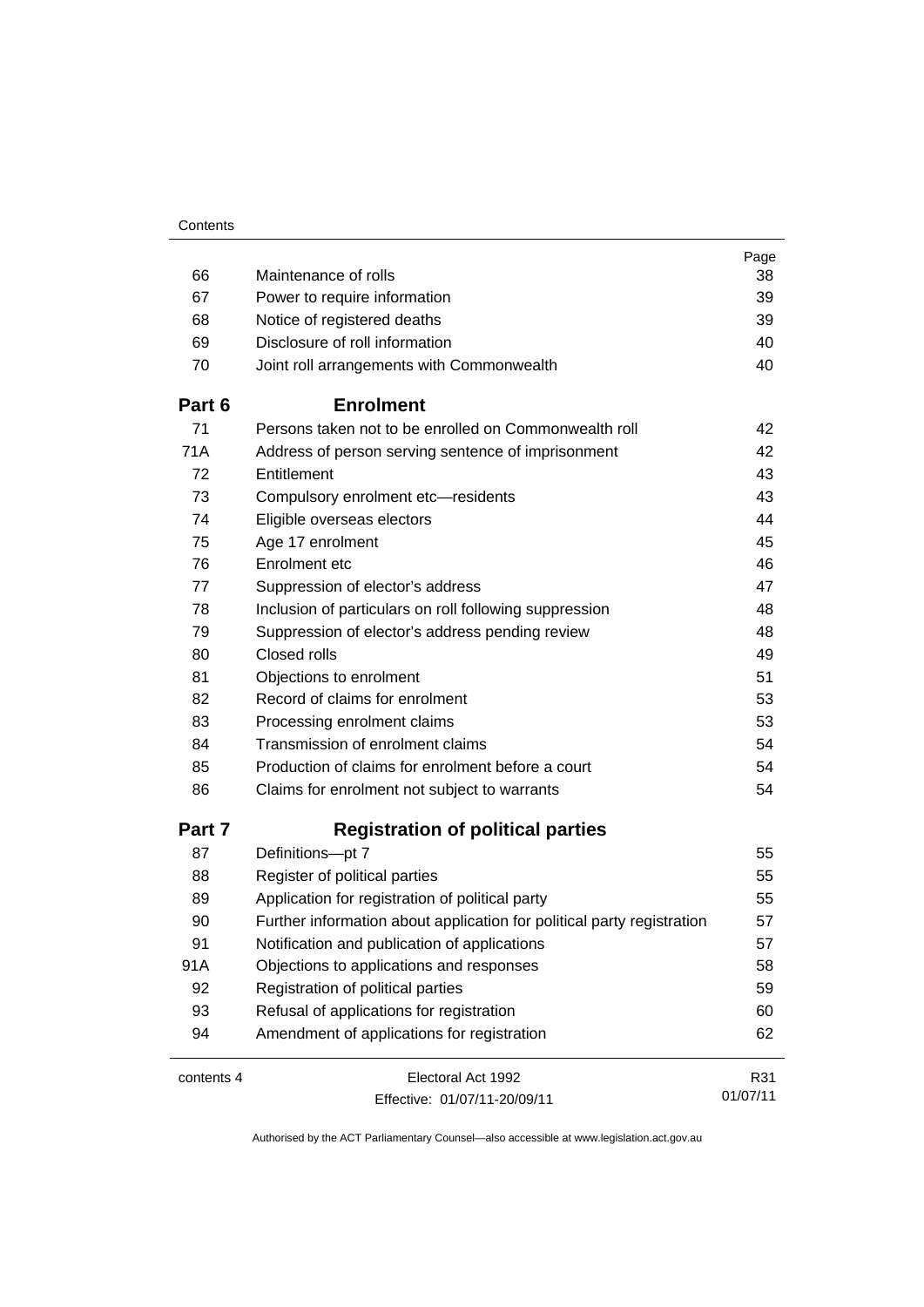| 95           | Changes to particulars in register                             | Page<br>63 |
|--------------|----------------------------------------------------------------|------------|
| 95A          | Objection to continued use of name                             | 63         |
| 95B          | When certain action cannot be taken                            | 64         |
| 96           | No action under pt 7 during pre-election period                | 64         |
| 96A          | Who can be a registered officer                                | 65         |
| 97           | Deputy registered officer                                      | 65         |
| 97A          | Information about political parties                            | 65         |
| 98           | Cancellation of registration of political parties              | 66         |
| 99           | Use of party name after cancellation                           | 68         |
| 99A          | General requirements about constitutions of registered parties | 69         |
| Part 8       | <b>Timing of elections</b>                                     |            |
| 100          | Ordinary elections                                             | 70         |
| 101          | <b>Extraordinary elections</b>                                 | 70         |
| 102          | Polling day                                                    | 71         |
| Part 9       | <b>Arrangements for elections</b>                              |            |
| Division 9.1 | <b>Nominations</b>                                             |            |
| 103          | Eligibility-MLAs                                               | 72         |
| 104          | Qualifications for nomination                                  | 73         |
| 105          | Candidates to be nominated                                     | 74         |
| 106          | Multiple nominations invalid                                   | 76         |
| 107          | Withdrawal etc of consent to nomination                        | 76         |
| 108          | Place and hour of nomination                                   | 76         |
| 109          | Declaration of candidates                                      | 77         |
| 110          | Rejection of nominations                                       | 78         |
| 111          | Need for a poll                                                | 78         |
| 112          | Death of candidate before polling day                          | 79         |
| 113          | Deposit-return or forfeiture                                   | 79         |
| Division 9.2 | <b>Ballot papers</b>                                           |            |
| 114          | <b>Ballot papers</b>                                           | 80         |
| 115          | Grouping of candidates' names                                  | 81         |
| 116          | Printing of ballot papers                                      | 81         |
| 117          | Names on ballot papers                                         | 83         |
| R31          | Electoral Act 1992                                             | contents 5 |

Authorised by the ACT Parliamentary Counsel—also accessible at www.legislation.act.gov.au

Effective: 01/07/11-20/09/11

01/07/11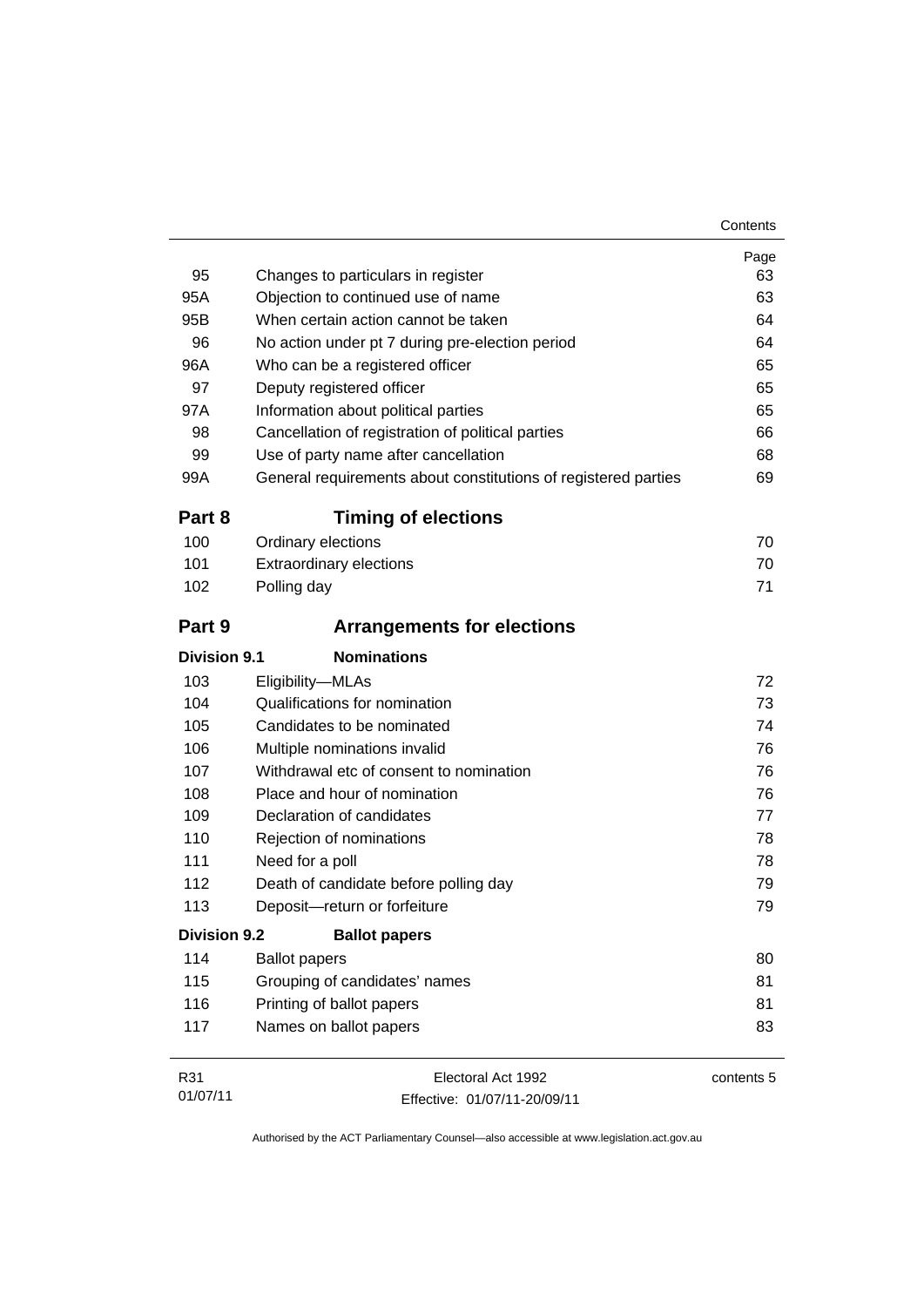| 118                  | Draw for positions on ballot papers                                  | Page<br>84 |
|----------------------|----------------------------------------------------------------------|------------|
| Division 9.3         | Electronic voting devices and vote counting programs                 |            |
| 118A                 | Approval of computer program for electronic voting and vote counting | 84         |
| 118B                 | Security of electronic voting devices and related material           | 85         |
| <b>Division 9.4</b>  | <b>Miscellaneous</b>                                                 |            |
| 119                  | Polling places and scrutiny centres                                  | 86         |
| 120                  | Administrative arrangements                                          | 86         |
| 121                  | Certified lists of electors                                          | 87         |
| 121A                 | Use of information from certified lists                              | 87         |
| 122                  | Scrutineers-appointment                                              | 88         |
| 123                  | Scrutineers-conduct                                                  | 89         |
| 124                  | Participation by candidates in conduct of election                   | 90         |
| 125                  | Determining matters by lot                                           | 90         |
| 126                  | Supplementary elections                                              | 90         |
| Part 10              | Voting                                                               |            |
| <b>Division 10.1</b> | General                                                              |            |
| 127                  | Meaning of authorised witness                                        | 91         |
| 128                  | Entitlement to vote                                                  | 91         |
| 129                  | Compulsory voting                                                    | 92         |
| 130                  | Multiple votes prohibited                                            | 92         |
| 131                  | Procedures for voting                                                | 92         |
| 132                  | Manner of recording vote                                             | 93         |
| <b>Division 10.2</b> | Ordinary voting at a polling place                                   |            |
| 133                  | Claims to vote                                                       | 93         |
| 134                  | Voting in private                                                    | 94         |
| Division 10.3        | Declaration voting at a polling place                                |            |
| 135                  | Declaration voting at polling places                                 | 94         |
| <b>Division 10.4</b> | Voting otherwise than at a polling place                             |            |
| 136                  | Definitions for div 10.4                                             | 96         |
| 136A                 | Applications for postal voting papers                                | 96         |
| 136B                 | Ordinary or declaration voting in ACT before polling day             | 98         |
| contents 6           | Electoral Act 1992                                                   | R31        |
|                      | Fffective: 01/07/11-20/09/11                                         | 01/07/11   |

Effective: 01/07/11-20/09/11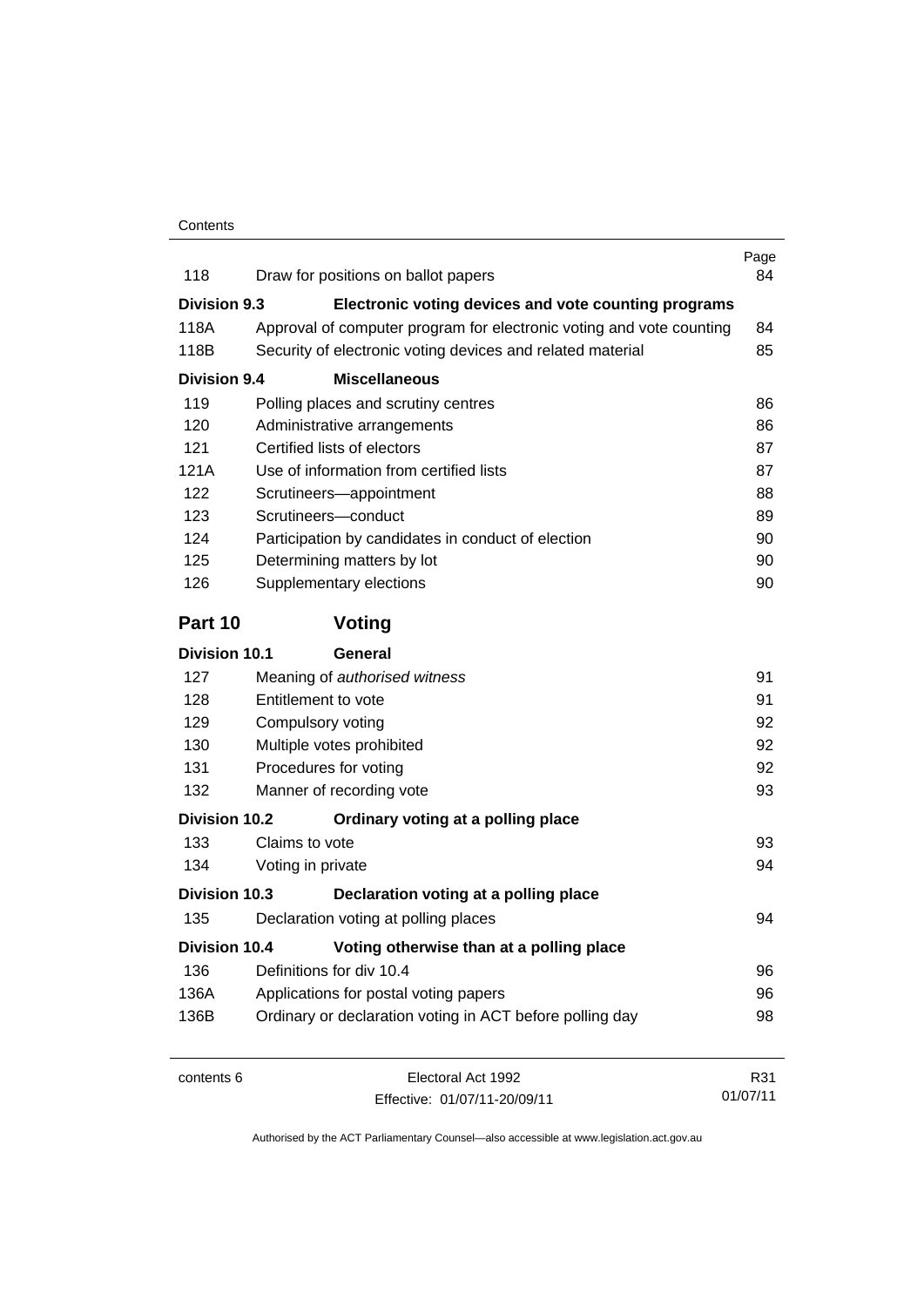|                      |                                                           | Contents   |
|----------------------|-----------------------------------------------------------|------------|
|                      |                                                           | Page       |
| 136C                 | Declaration voting outside ACT on or before polling day   | 101        |
| 137                  | Record of issue of declaration voting papers              | 103        |
| 138                  | Inspection of records                                     | 103        |
| 139                  | Receipt of declaration voting papers                      | 103        |
| 140                  | Registered declaration voters                             | 104        |
| 141                  | Issue of voting papers to registered declaration voters   | 105        |
| 142                  | Correcting formal errors                                  | 105        |
| 143                  | Soliciting applications for postal declaration votes      | 105        |
| 144                  | Transmission of applications for postal declaration votes | 106        |
| 144A                 | Requirements for casting postal votes                     | 106        |
| 145                  | Interference with declaration voting                      | 107        |
| 146                  | Soliciting completed declaration votes                    | 107        |
| 147                  | Transmission of completed declaration votes               | 108        |
| 148                  | Opening envelopes containing declaration votes            | 108        |
| Division 10.5        | <b>Mobile polling</b>                                     |            |
| 149                  | Definitions for div 10.5                                  | 108        |
| 149A                 | Declaration of special hospitals                          | 108        |
| 150                  | Mobile polling-institutions                               | 108        |
| 151                  | Functions of visiting officers                            | 109        |
| 152                  | Failure to visit institution                              | 110        |
| 153                  | Custody of ballot boxes and electoral papers              | 110        |
| <b>Division 10.6</b> | <b>Miscellaneous</b>                                      |            |
| 154                  | Arrangements at polling places                            | 111        |
| 155                  | Particulars on ballot papers before issue                 | 111        |
| 156                  | Assistance to voters                                      | 111        |
| 156A                 | Assistance to voters unable to enter polling place        | 112        |
| 157                  | Spoilt ballot papers                                      | 113        |
| 158                  | Custody of ballot boxes and electoral papers              | 114        |
| 159                  | Extension of time for conducting elections                | 114        |
| 160                  | Suspension and adjournment of polling                     | 115        |
| <b>Division 10.7</b> | <b>Failure to vote</b>                                    |            |
| 161                  | Default notice                                            | 116        |
| 162                  | First notice                                              | 116        |
| R31                  | Electoral Act 1992                                        | contents 7 |

Authorised by the ACT Parliamentary Counsel—also accessible at www.legislation.act.gov.au

Effective: 01/07/11-20/09/11

01/07/11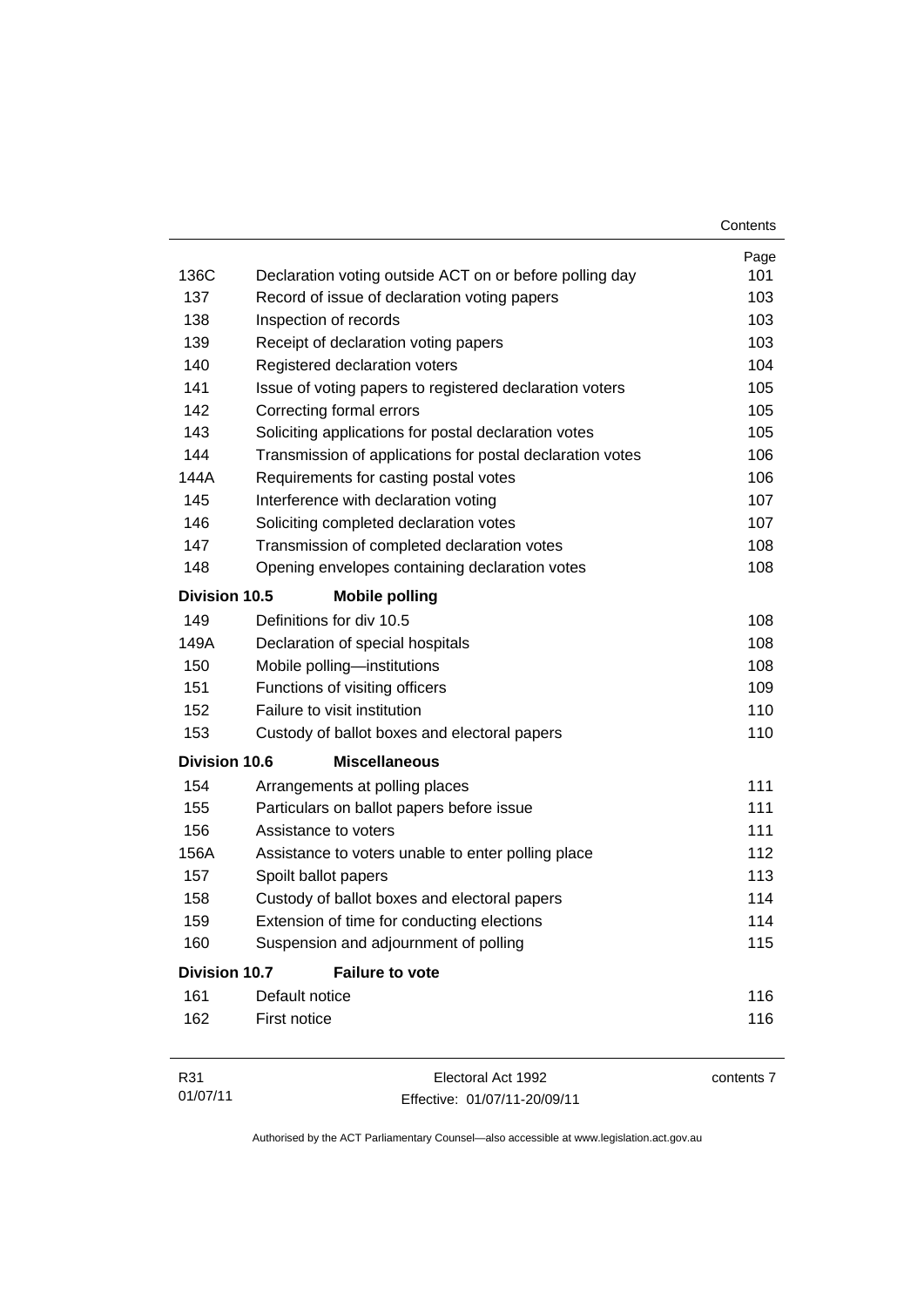|            |                                                                     | Page     |
|------------|---------------------------------------------------------------------|----------|
| 163        | Second notice                                                       | 117      |
| 164        | Final notice                                                        | 117      |
| 165        | Discharge of liability                                              | 117      |
| 166        | Response on behalf of elector                                       | 118      |
| Part 11    | <b>Polling in Antarctica</b>                                        |          |
| 167        | Definitions for pt 11                                               | 119      |
| 167A       | Declaration of ship as a station                                    | 119      |
| 167B       | Approval of ways of transmission                                    | 120      |
| 168        | Returning officers and assistants for Antarctic stations            | 120      |
| 170        | Application of Act to polling in Antarctica                         | 120      |
| 171        | Antarctic electors                                                  | 121      |
| 172        | Arrangements for the polling in Antarctica                          | 121      |
| 173        | Conduct of the polling                                              | 122      |
| 174        | Claims to vote                                                      | 122      |
| 175        | Proceedings at close of poll                                        | 122      |
| 176        | Result of polling in Antarctica                                     | 123      |
| 177        | Preservation of documents                                           | 124      |
| Part 12    | The scrutiny                                                        |          |
| 178        | Scrutiny                                                            | 125      |
| 179        | Preliminary scrutiny of declaration voting papers etc               | 125      |
| 180        | Formality of ballot papers                                          | 127      |
| 181        | Death of candidate                                                  | 128      |
| 182        | First count-ordinary ballot papers                                  | 128      |
| 183        | First count-declaration ballot papers                               | 130      |
| 183A       | First count-electronic ballot papers                                | 130      |
| 184        | Second count-first preferences                                      | 130      |
| 185        | Ascertaining result of poll                                         | 131      |
| 186        | Objections by scrutineers                                           | 131      |
| 187        | Recount of ballot papers                                            | 132      |
| 187A       | Application for recount of ballot papers etc                        | 132      |
| 187B       | Review of decision of commissioner to refuse to arrange for recount | 133      |
| 187C       | Recount of electronic scrutiny of ballot papers                     | 134      |
| 188        | Reservation of disputed ballot papers                               | 135      |
| contents 8 | Electoral Act 1992                                                  | R31      |
|            | Effective: 01/07/11-20/09/11                                        | 01/07/11 |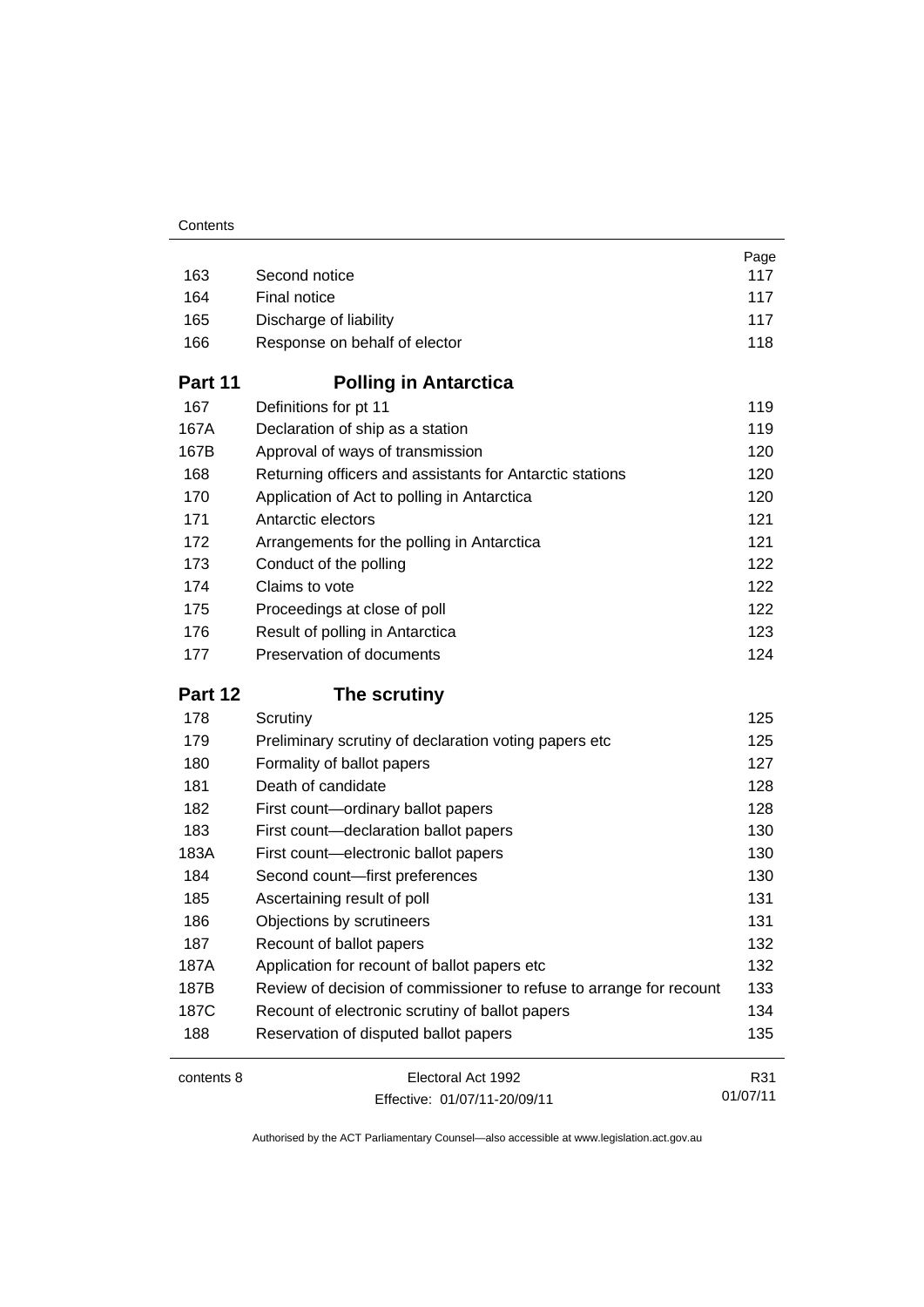|                      |                                                    | Contents    |
|----------------------|----------------------------------------------------|-------------|
| 189                  | Declaration of result of election                  | Page<br>135 |
|                      |                                                    |             |
| Part 13              | <b>Casual vacancies</b>                            |             |
| 190                  | Definitions for pt 13                              | 136         |
| 191                  | Notice of casual vacancy                           | 136         |
| 192                  | Candidates for casual vacancy                      | 137         |
| 193                  | Publication of candidates' details                 | 138         |
| 194                  | Determination of candidate to fill vacancy         | 139         |
| 195                  | Assembly nominees                                  | 139         |
| 196                  | Term of office of MLA declared elected under pt 13 | 140         |
| 197                  | Dissolution or pre-election period                 | 141         |
| Part 14              | <b>Election funding and financial disclosure</b>   |             |
| <b>Division 14.1</b> | Preliminary                                        |             |
| 198                  | Definitions for pt 14                              | 142         |
| 198A                 | Reference to things done by party etc              | 144         |
| 198B                 | Candidate remains candidate after election         | 144         |
| 199                  | Related bodies corporate                           | 145         |
| 200                  | Activities of campaign committees                  | 145         |
| 201                  | Disclosure periods                                 | 145         |
| 202                  | Gifts-determination of amounts                     | 146         |
| <b>Division 14.2</b> | <b>Reporting agents</b>                            |             |
| 203                  | Appointed agents                                   | 146         |
| 204                  | Non-appointed agents                               | 147         |
| 205                  | Registers of reporting agents                      | 148         |
| Division 14.3        | <b>Election funding</b>                            |             |
| 206                  | Who eligible votes are cast for                    | 149         |
| 207                  | <b>Entitlement to funds</b>                        | 149         |
| 208                  | Threshold                                          | 151         |
| 212                  | Making of payments                                 | 151         |
| 214                  | Death of candidate                                 | 151         |
| 215                  | Application voluntary                              | 152         |
|                      |                                                    |             |

Electoral Act 1992 Effective: 01/07/11-20/09/11 contents 9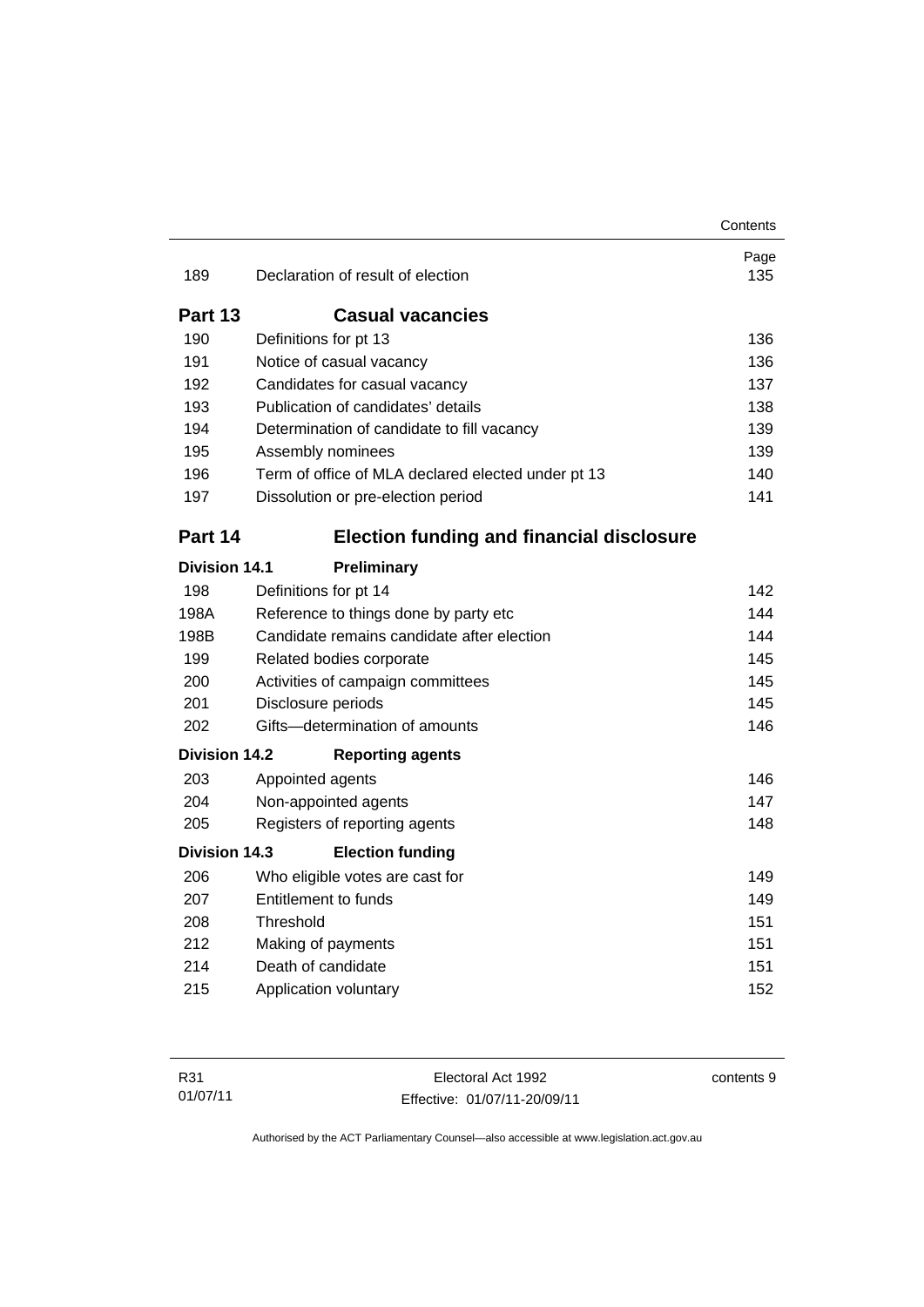#### **Contents**

|                      |                     |                                                                | Page |
|----------------------|---------------------|----------------------------------------------------------------|------|
| Division 14.4        |                     | <b>Disclosure of donations</b>                                 |      |
| 216                  |                     | Meaning of defined details for div 14.4                        | 152  |
| 217                  | Disclosure of gifts |                                                                | 152  |
| 218A                 |                     | Certain loans not to be received                               | 153  |
| 219                  | Nil returns         |                                                                | 155  |
| 220                  |                     | Disclosure of gifts by persons incurring political expenditure | 156  |
| 221                  |                     | Disclosure of gifts made to candidates                         | 157  |
| 221A                 |                     | Annual returns of donations                                    | 158  |
| 221B                 |                     | Advice about obligations to make returns                       | 160  |
| 222                  | Anonymous gifts     |                                                                | 160  |
| <b>Division 14.5</b> |                     | Disclosure of electoral expenditure                            |      |
| 223                  |                     | Definitions for div 14.5                                       | 162  |
| 224                  |                     | Returns of electoral expenditure                               | 164  |
| 225                  | Nil returns         |                                                                | 164  |
| 226                  |                     | Returns by broadcasters and publishers                         | 165  |
| 227                  |                     | Multiple elections on same day                                 | 167  |
| Division 14.6        |                     | <b>Annual returns</b>                                          |      |
| 228                  |                     | Meaning of defined particulars for div 14.6                    | 167  |
| 230                  |                     | Annual returns by parties and MLAs                             | 168  |
| 231                  |                     | Periods of less than financial year                            | 170  |
| 231B                 |                     | Annual returns by associated entities                          | 170  |
| 232                  | Amounts received    |                                                                | 171  |
| 234                  |                     | Outstanding amounts                                            | 173  |
| 234A                 | Regulations         |                                                                | 173  |
| <b>Division 14.7</b> |                     | <b>Compliance</b>                                              |      |
| 235                  |                     | Definitions for div 14.7                                       | 173  |
| 236                  | <b>Offences</b>     |                                                                | 174  |
| 237                  |                     | Investigation notices generally                                | 175  |
| 237A                 |                     | Investigation notices about associated entities                | 177  |
| 237B                 |                     | Investigation notice offences                                  | 178  |
| 238                  |                     | Investigation-search warrants                                  | 179  |
| 239                  | Records             |                                                                | 181  |
|                      |                     |                                                                |      |

contents 10 Electoral Act 1992 Effective: 01/07/11-20/09/11

R31 01/07/11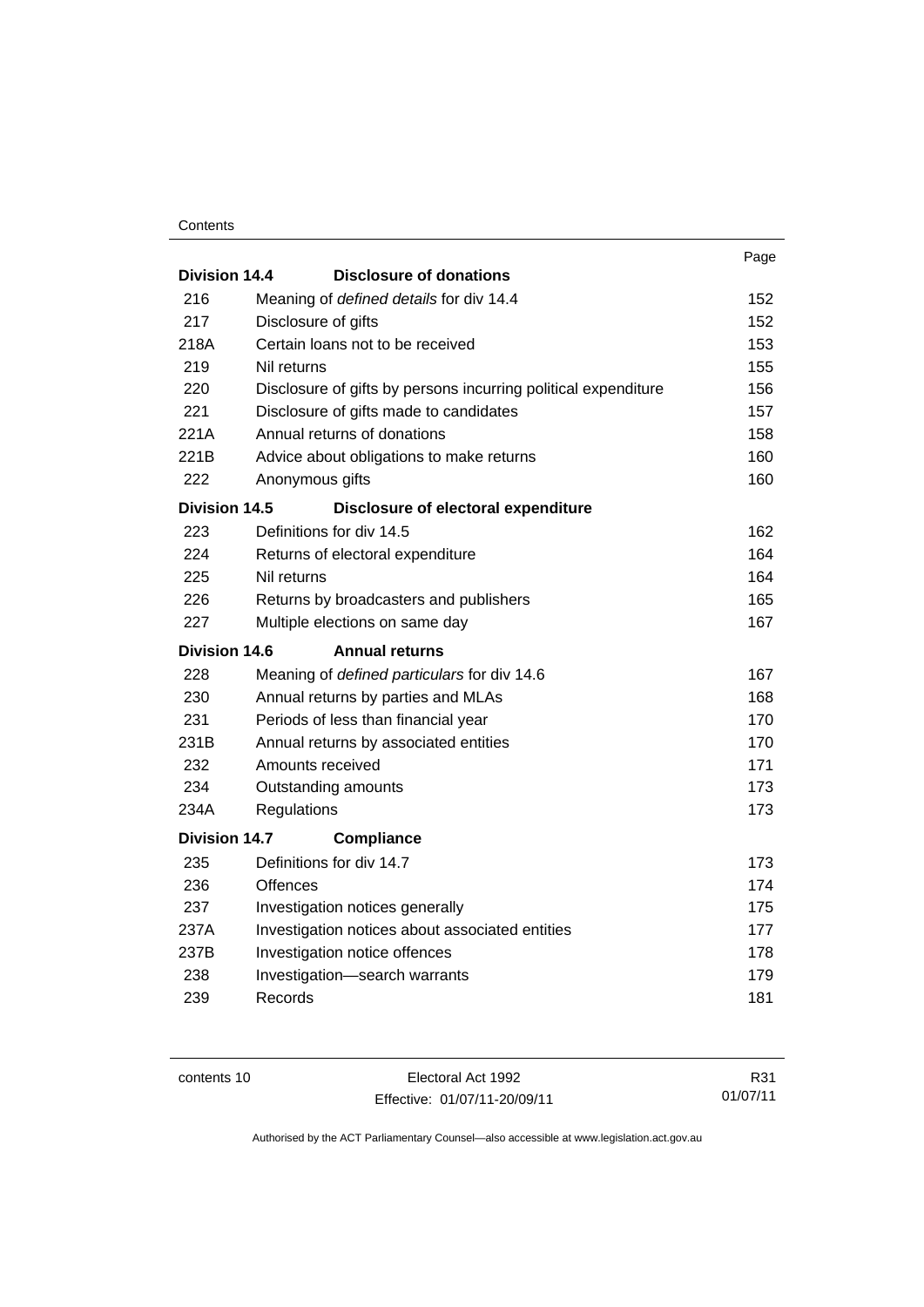| Division 14.8<br><b>Miscellaneous</b><br>240<br>Inability to complete returns<br>241<br>Noncompliance with pt 14<br>Amendment of returns<br>242<br>243<br>Copies of returns to be available for public inspection<br><b>Notification and review of decisions</b><br>Part 15<br>244<br>Definition for Act-pt 15<br>245<br>Definitions-pt 15<br>Internal review notices<br>246<br>247<br>Applications for internal review<br>248<br>Stay of reviewable decisions<br>249<br>Review by electoral commission<br>Reviewable decision notices<br>249A<br>249B<br>Applications for review<br>Part 16<br>Disputed elections, eligibility and vacancies<br><b>Division 16.1</b><br>Preliminary<br>250<br>Definitions for pt 16<br>251<br>Meaning of Speaker for pt 16<br><b>Division 16.2</b><br><b>Jurisdiction and powers of Supreme Court</b><br>252<br><b>Court of Disputed Elections</b><br>Powers of the court<br>253<br>255<br>Decisions are final<br>Division 16.3<br><b>Disputed elections</b><br>256<br>Validity may be disputed after election<br>257<br>Persons entitled to dispute elections<br>258<br>Form of application<br>259<br>Time for filing application<br>Deposit as security for costs<br>260<br>Registrar to serve copies of application on certain persons<br>261<br>Parties to application under div 16.3<br>262 | Contents |
|-----------------------------------------------------------------------------------------------------------------------------------------------------------------------------------------------------------------------------------------------------------------------------------------------------------------------------------------------------------------------------------------------------------------------------------------------------------------------------------------------------------------------------------------------------------------------------------------------------------------------------------------------------------------------------------------------------------------------------------------------------------------------------------------------------------------------------------------------------------------------------------------------------------------------------------------------------------------------------------------------------------------------------------------------------------------------------------------------------------------------------------------------------------------------------------------------------------------------------------------------------------------------------------------------------------------------------------|----------|
|                                                                                                                                                                                                                                                                                                                                                                                                                                                                                                                                                                                                                                                                                                                                                                                                                                                                                                                                                                                                                                                                                                                                                                                                                                                                                                                                   | Page     |
|                                                                                                                                                                                                                                                                                                                                                                                                                                                                                                                                                                                                                                                                                                                                                                                                                                                                                                                                                                                                                                                                                                                                                                                                                                                                                                                                   |          |
|                                                                                                                                                                                                                                                                                                                                                                                                                                                                                                                                                                                                                                                                                                                                                                                                                                                                                                                                                                                                                                                                                                                                                                                                                                                                                                                                   | 181      |
|                                                                                                                                                                                                                                                                                                                                                                                                                                                                                                                                                                                                                                                                                                                                                                                                                                                                                                                                                                                                                                                                                                                                                                                                                                                                                                                                   | 183      |
|                                                                                                                                                                                                                                                                                                                                                                                                                                                                                                                                                                                                                                                                                                                                                                                                                                                                                                                                                                                                                                                                                                                                                                                                                                                                                                                                   | 184      |
|                                                                                                                                                                                                                                                                                                                                                                                                                                                                                                                                                                                                                                                                                                                                                                                                                                                                                                                                                                                                                                                                                                                                                                                                                                                                                                                                   | 185      |
|                                                                                                                                                                                                                                                                                                                                                                                                                                                                                                                                                                                                                                                                                                                                                                                                                                                                                                                                                                                                                                                                                                                                                                                                                                                                                                                                   |          |
|                                                                                                                                                                                                                                                                                                                                                                                                                                                                                                                                                                                                                                                                                                                                                                                                                                                                                                                                                                                                                                                                                                                                                                                                                                                                                                                                   | 186      |
|                                                                                                                                                                                                                                                                                                                                                                                                                                                                                                                                                                                                                                                                                                                                                                                                                                                                                                                                                                                                                                                                                                                                                                                                                                                                                                                                   | 186      |
|                                                                                                                                                                                                                                                                                                                                                                                                                                                                                                                                                                                                                                                                                                                                                                                                                                                                                                                                                                                                                                                                                                                                                                                                                                                                                                                                   | 186      |
|                                                                                                                                                                                                                                                                                                                                                                                                                                                                                                                                                                                                                                                                                                                                                                                                                                                                                                                                                                                                                                                                                                                                                                                                                                                                                                                                   | 186      |
|                                                                                                                                                                                                                                                                                                                                                                                                                                                                                                                                                                                                                                                                                                                                                                                                                                                                                                                                                                                                                                                                                                                                                                                                                                                                                                                                   | 187      |
|                                                                                                                                                                                                                                                                                                                                                                                                                                                                                                                                                                                                                                                                                                                                                                                                                                                                                                                                                                                                                                                                                                                                                                                                                                                                                                                                   | 188      |
|                                                                                                                                                                                                                                                                                                                                                                                                                                                                                                                                                                                                                                                                                                                                                                                                                                                                                                                                                                                                                                                                                                                                                                                                                                                                                                                                   | 188      |
|                                                                                                                                                                                                                                                                                                                                                                                                                                                                                                                                                                                                                                                                                                                                                                                                                                                                                                                                                                                                                                                                                                                                                                                                                                                                                                                                   | 189      |
|                                                                                                                                                                                                                                                                                                                                                                                                                                                                                                                                                                                                                                                                                                                                                                                                                                                                                                                                                                                                                                                                                                                                                                                                                                                                                                                                   |          |
|                                                                                                                                                                                                                                                                                                                                                                                                                                                                                                                                                                                                                                                                                                                                                                                                                                                                                                                                                                                                                                                                                                                                                                                                                                                                                                                                   |          |
|                                                                                                                                                                                                                                                                                                                                                                                                                                                                                                                                                                                                                                                                                                                                                                                                                                                                                                                                                                                                                                                                                                                                                                                                                                                                                                                                   | 190      |
|                                                                                                                                                                                                                                                                                                                                                                                                                                                                                                                                                                                                                                                                                                                                                                                                                                                                                                                                                                                                                                                                                                                                                                                                                                                                                                                                   | 191      |
|                                                                                                                                                                                                                                                                                                                                                                                                                                                                                                                                                                                                                                                                                                                                                                                                                                                                                                                                                                                                                                                                                                                                                                                                                                                                                                                                   |          |
|                                                                                                                                                                                                                                                                                                                                                                                                                                                                                                                                                                                                                                                                                                                                                                                                                                                                                                                                                                                                                                                                                                                                                                                                                                                                                                                                   | 191      |
|                                                                                                                                                                                                                                                                                                                                                                                                                                                                                                                                                                                                                                                                                                                                                                                                                                                                                                                                                                                                                                                                                                                                                                                                                                                                                                                                   | 192      |
|                                                                                                                                                                                                                                                                                                                                                                                                                                                                                                                                                                                                                                                                                                                                                                                                                                                                                                                                                                                                                                                                                                                                                                                                                                                                                                                                   | 192      |
|                                                                                                                                                                                                                                                                                                                                                                                                                                                                                                                                                                                                                                                                                                                                                                                                                                                                                                                                                                                                                                                                                                                                                                                                                                                                                                                                   |          |
|                                                                                                                                                                                                                                                                                                                                                                                                                                                                                                                                                                                                                                                                                                                                                                                                                                                                                                                                                                                                                                                                                                                                                                                                                                                                                                                                   | 192      |
|                                                                                                                                                                                                                                                                                                                                                                                                                                                                                                                                                                                                                                                                                                                                                                                                                                                                                                                                                                                                                                                                                                                                                                                                                                                                                                                                   | 193      |
|                                                                                                                                                                                                                                                                                                                                                                                                                                                                                                                                                                                                                                                                                                                                                                                                                                                                                                                                                                                                                                                                                                                                                                                                                                                                                                                                   | 193      |
|                                                                                                                                                                                                                                                                                                                                                                                                                                                                                                                                                                                                                                                                                                                                                                                                                                                                                                                                                                                                                                                                                                                                                                                                                                                                                                                                   | 194      |
|                                                                                                                                                                                                                                                                                                                                                                                                                                                                                                                                                                                                                                                                                                                                                                                                                                                                                                                                                                                                                                                                                                                                                                                                                                                                                                                                   | 194      |
|                                                                                                                                                                                                                                                                                                                                                                                                                                                                                                                                                                                                                                                                                                                                                                                                                                                                                                                                                                                                                                                                                                                                                                                                                                                                                                                                   | 194      |
|                                                                                                                                                                                                                                                                                                                                                                                                                                                                                                                                                                                                                                                                                                                                                                                                                                                                                                                                                                                                                                                                                                                                                                                                                                                                                                                                   | 194      |
| Withdrawal and abatement of application<br>263                                                                                                                                                                                                                                                                                                                                                                                                                                                                                                                                                                                                                                                                                                                                                                                                                                                                                                                                                                                                                                                                                                                                                                                                                                                                                    | 195      |
|                                                                                                                                                                                                                                                                                                                                                                                                                                                                                                                                                                                                                                                                                                                                                                                                                                                                                                                                                                                                                                                                                                                                                                                                                                                                                                                                   |          |

| R31      | Electoral Act 1992           | contents 11 |
|----------|------------------------------|-------------|
| 01/07/11 | Effective: 01/07/11-20/09/11 |             |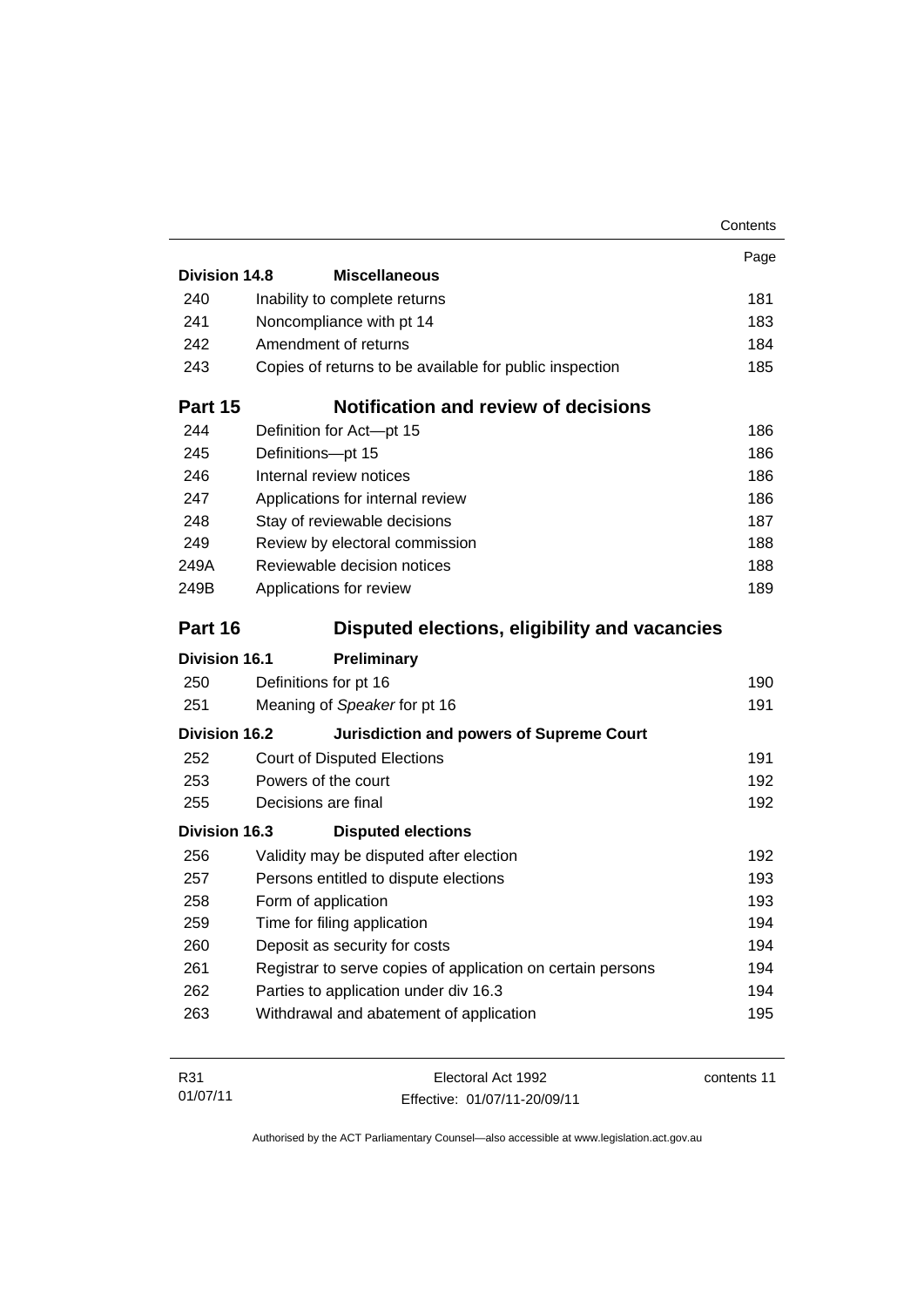#### **Contents**

|                      |                                                              | Page     |
|----------------------|--------------------------------------------------------------|----------|
| 264                  | Hearing of applications                                      | 197      |
| 265                  | Declarations and orders                                      | 197      |
| 266                  | Illegal practices                                            | 198      |
| 267                  | Bribery or undue influence by person elected                 | 199      |
| 268                  | Immaterial delays and errors                                 | 199      |
| 269                  | Inquiries by court                                           | 200      |
| 270                  | Rejected ballot papers                                       | 200      |
| 271                  | Evidence that persons were not permitted to vote             | 200      |
| 272                  | Inspection of electoral papers                               | 201      |
| 273                  | Commissioner not prevented from accessing documents          | 201      |
| 274                  | Registrar to serve copies of declarations on certain persons | 201      |
| 275                  | <b>Effect of declarations</b>                                | 202      |
| <b>Division 16.4</b> | <b>Eligibility and vacancies</b>                             |          |
| 276                  | Speaker to state case                                        | 202      |
| 277                  | Parties to a referral                                        | 203      |
| 278                  | Declarations and orders                                      | 203      |
| 279                  | Registrar to serve copy of declarations on Speaker           | 203      |
| 280                  | <b>Effect of declarations</b>                                | 203      |
| <b>Division 16.5</b> | <b>Proceedings</b>                                           |          |
| 281                  | Procedure                                                    | 204      |
| 282                  | Legal representation limited                                 | 204      |
| 283                  | Admissibility of evidence                                    | 204      |
| 284                  | Costs may be ordered against Territory                       | 205      |
| Part 17              | <b>Electoral offences</b>                                    |          |
| <b>Division 17.1</b> | <b>Bribery and improper influence</b>                        |          |
| 285                  | <b>Bribery</b>                                               | 206      |
| 286                  | Influencing of votes by officers                             | 207      |
| 287                  | Influencing votes of hospital and nursing home patients      | 207      |
| <b>Division 17.2</b> | <b>Protection of rights</b>                                  |          |
| 288                  | Violence and intimidation                                    | 207      |
| 289                  | Discrimination on grounds of political donations             | 207      |
| 290                  | Employees' right to leave of absence for voting              | 208      |
| contents 12          | Electoral Act 1992                                           | R31      |
|                      | Effective: 01/07/11-20/09/11                                 | 01/07/11 |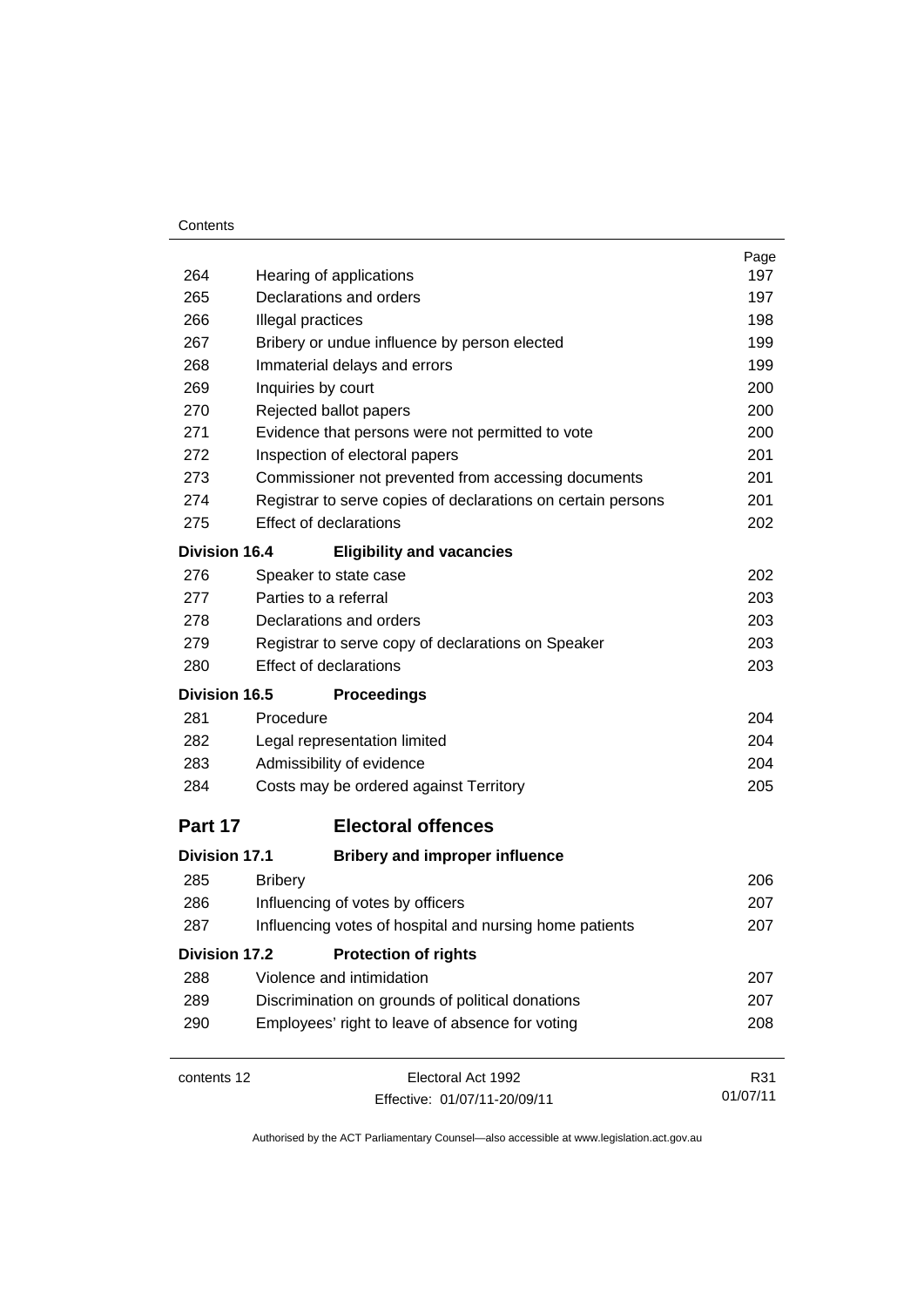|                      |                                                                   | Contents    |
|----------------------|-------------------------------------------------------------------|-------------|
|                      |                                                                   | Page        |
| Division 17.3        | <b>Campaigning offences</b>                                       |             |
| 291                  | Definitions for div 17.3                                          | 209         |
| 292                  | Dissemination of unauthorised electoral matter                    | 209         |
| 293                  | Exceptions for news publications                                  | 210         |
| 294                  | Exceptions for dissemination of electoral matter on certain items | 211         |
| 295                  | Exception for certain Commonwealth licence holders                | 212         |
| 296                  | Advertorials                                                      | 212         |
| 297                  | Misleading or deceptive electoral matter                          | 213         |
| 298                  | Inducement to illegal voting-representations of ballot papers     | 213         |
| 299                  | Graffiti                                                          | 213         |
| 300                  | Defamation of candidates                                          | 214         |
| 301                  | Publication of statements about candidates                        | 214         |
| 302                  | Disruption of election meetings                                   | 215         |
| 303                  | Canvassing within 100m of polling places                          | 216         |
| 304                  | Badges and emblems in polling places                              | 218         |
| 305                  | How-to-vote material in polling places                            | 218         |
| 306                  | Evidence of authorisation of electoral matter                     | 218         |
| <b>Division 17.4</b> | <b>Electronic voting offences</b>                                 |             |
| 306A                 | Interfering with electronic voting devices etc                    | 219         |
| 306B                 | Interfering with electronic counting devices etc                  | 219         |
| Division 17.5        | <b>Voting fraud</b>                                               |             |
| 307                  | Voting fraud                                                      | 219         |
| <b>Division 17.6</b> | <b>Electoral papers</b>                                           |             |
| 310                  | Electoral papers-forfeiture                                       | 220         |
| 311                  | Electoral papers-unauthorised possession                          | 220         |
| 313                  | Electoral papers-defacement etc                                   | 221         |
| 314                  | Electoral papers-signatures                                       | 221         |
| 315                  | Electoral papers—witnesses                                        | 221         |
| 315A                 | Ballot papers-photographs                                         | 222         |
| <b>Division 17.7</b> | <b>Official functions</b>                                         |             |
| 316                  | Improper influence—members of electoral commission etc            | 223         |
| 317                  | Unauthorised actions by officers                                  | 223         |
| 318                  | Identification of voters and votes                                | 224         |
| R31                  | Electoral Act 1992                                                | contents 13 |
| 01/07/11             | Fffective: 01/07/11-20/09/11                                      |             |

Effective: 01/07/11-20/09/11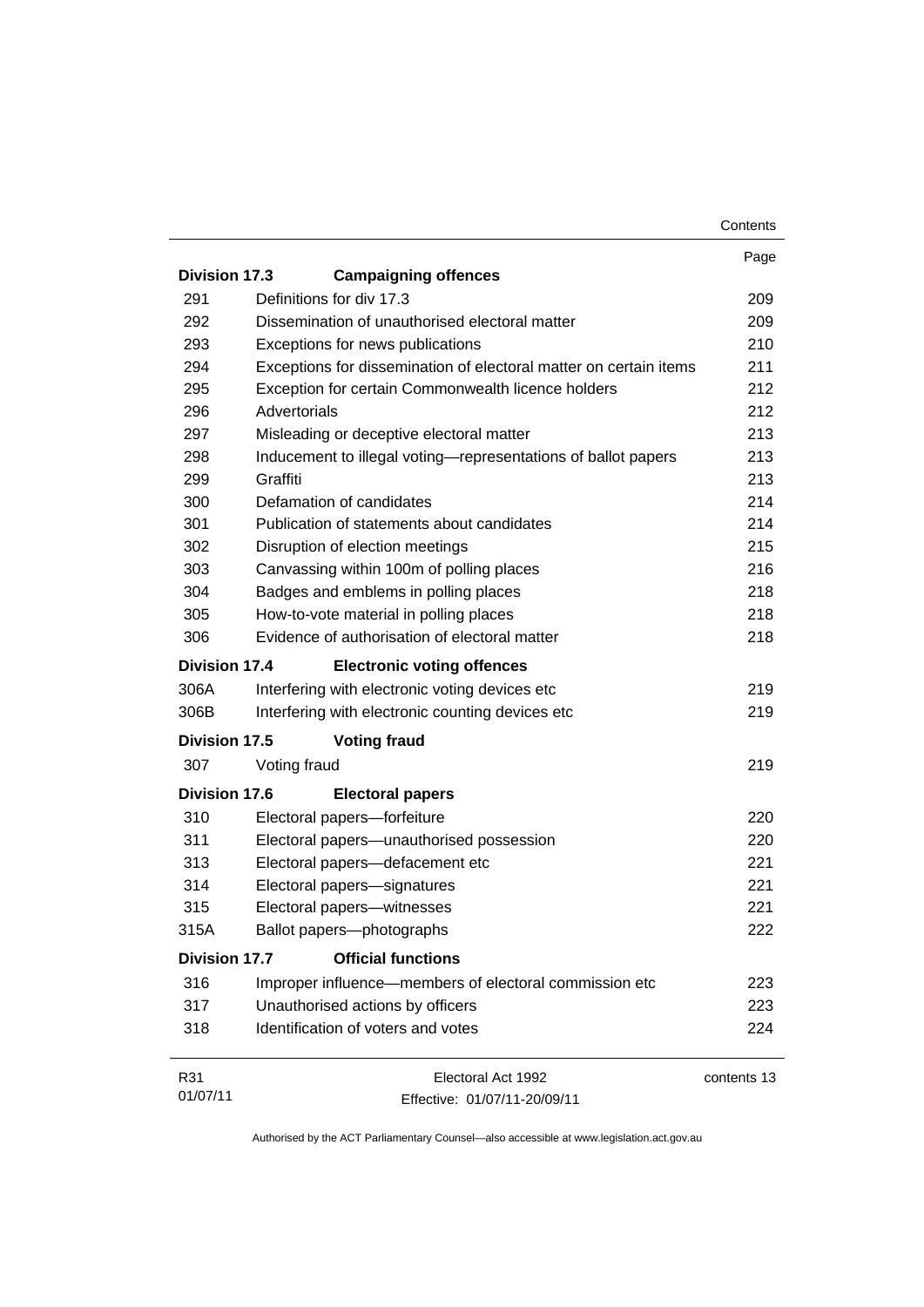#### **Contents**

| 319                  | Responses to official questions                                   | Page<br>224 |
|----------------------|-------------------------------------------------------------------|-------------|
| 320                  | Control of behaviour at voting centres                            | 225         |
| Part 18              | <b>Enforcement proceedings</b>                                    |             |
| <b>Division 18.1</b> | <b>Injunctions</b>                                                |             |
| 321                  | Restraining conduct                                               | 227         |
| 322                  | Requiring things to be done                                       | 228         |
| 323                  | Commissioner not required to give undertakings as to damages      | 228         |
| 324                  | Powers of the court                                               | 228         |
| <b>Division 18.2</b> | <b>Prosecutions</b>                                               |             |
| 325                  | Investigation of complaints                                       | 229         |
| 326                  | Commissioner may prosecute enrolment and voting offences          | 229         |
| 327                  | Service of certain process by mail                                | 229         |
|                      |                                                                   |             |
| Part 19              | <b>Miscellaneous</b>                                              |             |
| 328                  | Extension of time for acts by officers                            | 230         |
| 329                  | Restrictions on sending completed ballot and voting papers by fax | 230         |
| 330                  | Forms-provision and assistance                                    | 230         |
| 332                  | Correcting delays, errors and omissions                           | 231         |
| 333                  | Voting statistics to be published                                 | 231         |
| 334                  | Collecting further statistical information                        | 231         |
| 335                  | Storage and destruction of electoral papers                       | 232         |
| 336                  | Administrative arrangements with Commonwealth and States          | 232         |
| 337                  | Evidentiary certificates                                          | 233         |
| 338                  | Acts and omissions of representatives                             | 234         |
| 340                  | Director-general to provide assistance etc                        | 235         |
| 340A<br>341          | Approved forms<br>Regulation-making power                         | 235<br>235  |

contents 14 Electoral Act 1992 Effective: 01/07/11-20/09/11

R31 01/07/11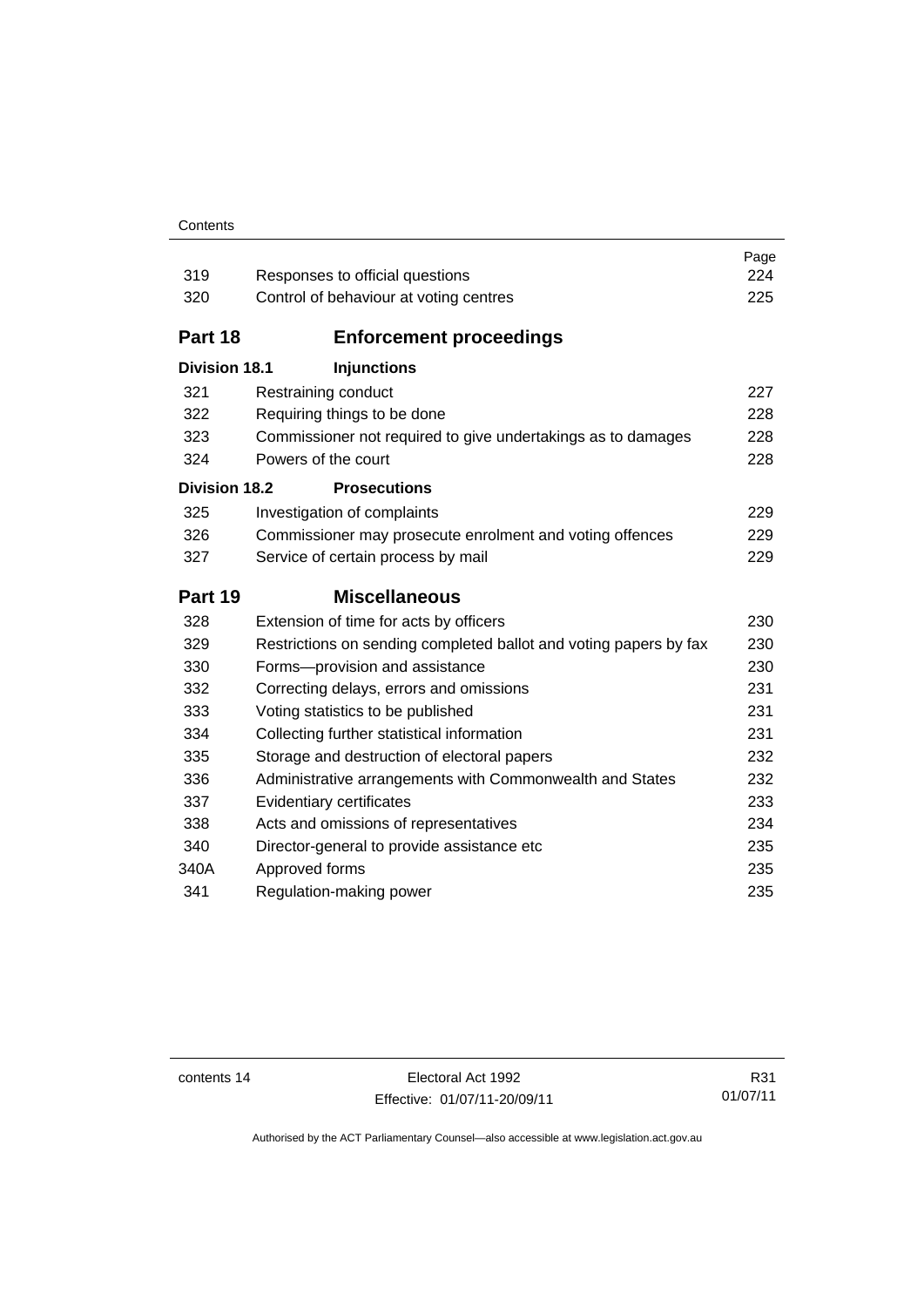|                   |                                                             | Contents    |
|-------------------|-------------------------------------------------------------|-------------|
| <b>Schedule 1</b> | Form of ballot paper                                        | Page<br>236 |
| <b>Schedule 2</b> | <b>Ballot papers-printing of names and</b><br>collation     | 237         |
| <b>Schedule 3</b> | <b>Preliminary scrutiny of declaration voting</b><br>papers | 251         |
| <b>Schedule 4</b> | Ascertaining result of poll                                 | 254         |
| <b>Part 4.1</b>   | Preliminary                                                 | 254         |
| 1                 | Interpretation for sch 4                                    | 254         |
| 1A                | Meaning of count votes-sch 4                                | 255         |
| 1B                | Meaning of quota-sch 4                                      | 255         |
| 1C                | Meaning of transfer value-sch 4                             | 256         |
| $\overline{2}$    | Disregarding preferences                                    | 257         |
| <b>Part 4.2</b>   | General                                                     | 258         |
| 3                 | First preferences                                           | 258         |
| 4                 | Scrutiny to cease                                           | 258         |
| 5                 | Scrutiny to continue                                        | 259         |
| 6                 | Surplus votes                                               | 259         |
| $\overline{7}$    | More than 1 surplus                                         | 260         |
| 8                 | Exclusion of candidates                                     | 261         |
| 9                 | Votes of excluded candidates                                | 262         |
| 10                | Setting aside ballot papers                                 | 262         |
| <b>Part 4.3</b>   | <b>Casual vacancies</b>                                     | 263         |
| 11                | Application                                                 | 263         |
| 12                | Quota                                                       | 263         |
| 13                | <b>Transfer value</b>                                       | 263         |
| 14                | Recount-first count                                         | 265         |
| 15                | Recount-continuation                                        | 265         |
| 16                | Successful candidate is dead                                | 266         |

| R31      | Electoral Act 1992           | contents 15 |
|----------|------------------------------|-------------|
| 01/07/11 | Effective: 01/07/11-20/09/11 |             |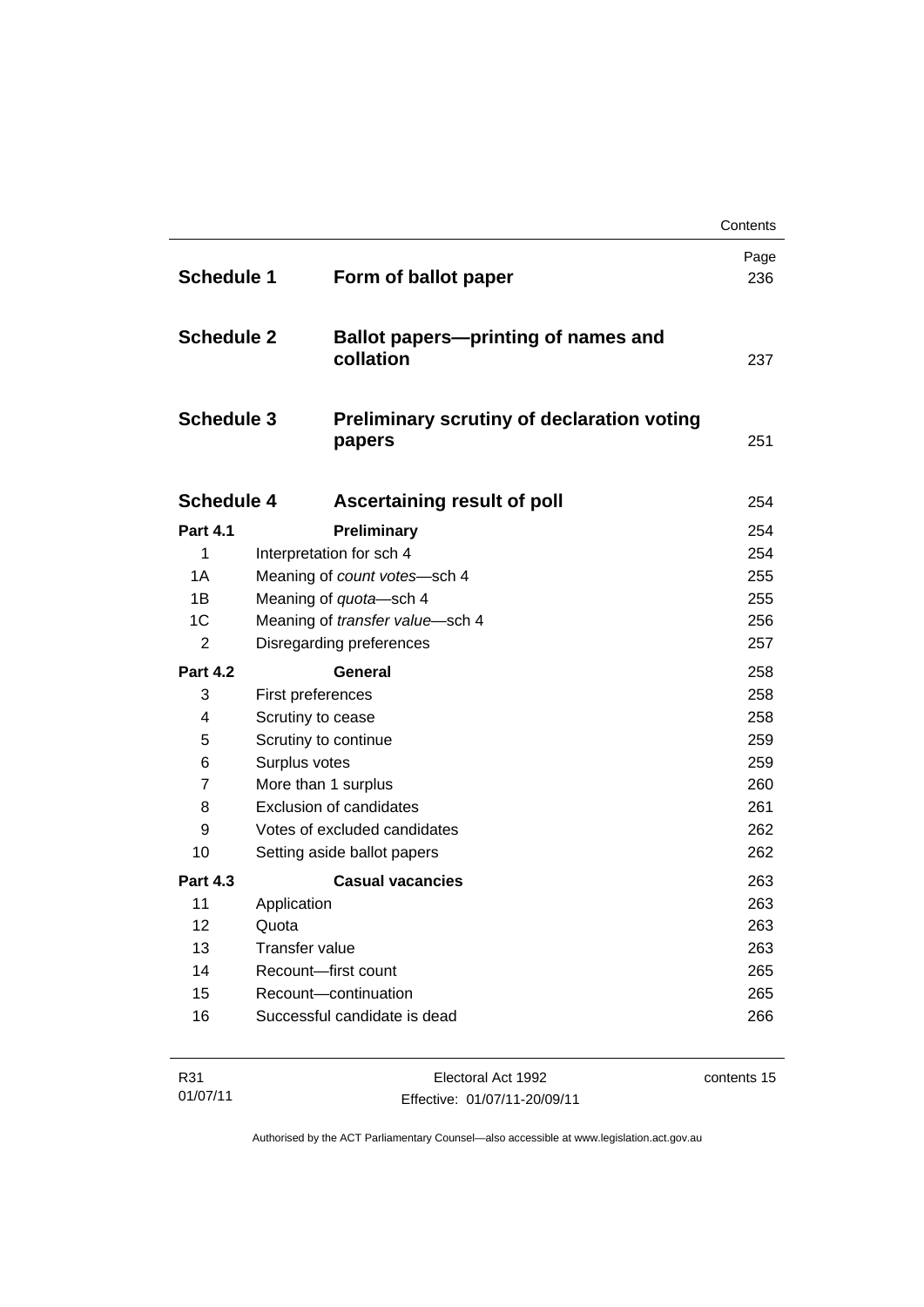| Contents |
|----------|
|----------|

| 17                | Multiple vacancies                              | Page<br>266 |
|-------------------|-------------------------------------------------|-------------|
| <b>Part 4.4</b>   | Deceased successful candidates                  | 267         |
| 18                | Application-pt 4.4                              | 267         |
| 19                | Ballot papers for deceased successful candidate | 267         |
| <b>Schedule 5</b> | Internally reviewable decisions                 | 268         |
| <b>Dictionary</b> |                                                 | 270         |
| <b>Endnotes</b>   |                                                 |             |
| 1                 | About the endnotes                              | 283         |
| 2                 | Abbreviation key                                | 283         |
| 3                 | Legislation history                             | 284         |
| 4                 | Amendment history                               | 290         |
| 5                 | Earlier republications                          | 342         |
| 6                 | Renumbered provisions                           | 343         |
|                   |                                                 |             |

contents 16 Electoral Act 1992 Effective: 01/07/11-20/09/11

R31 01/07/11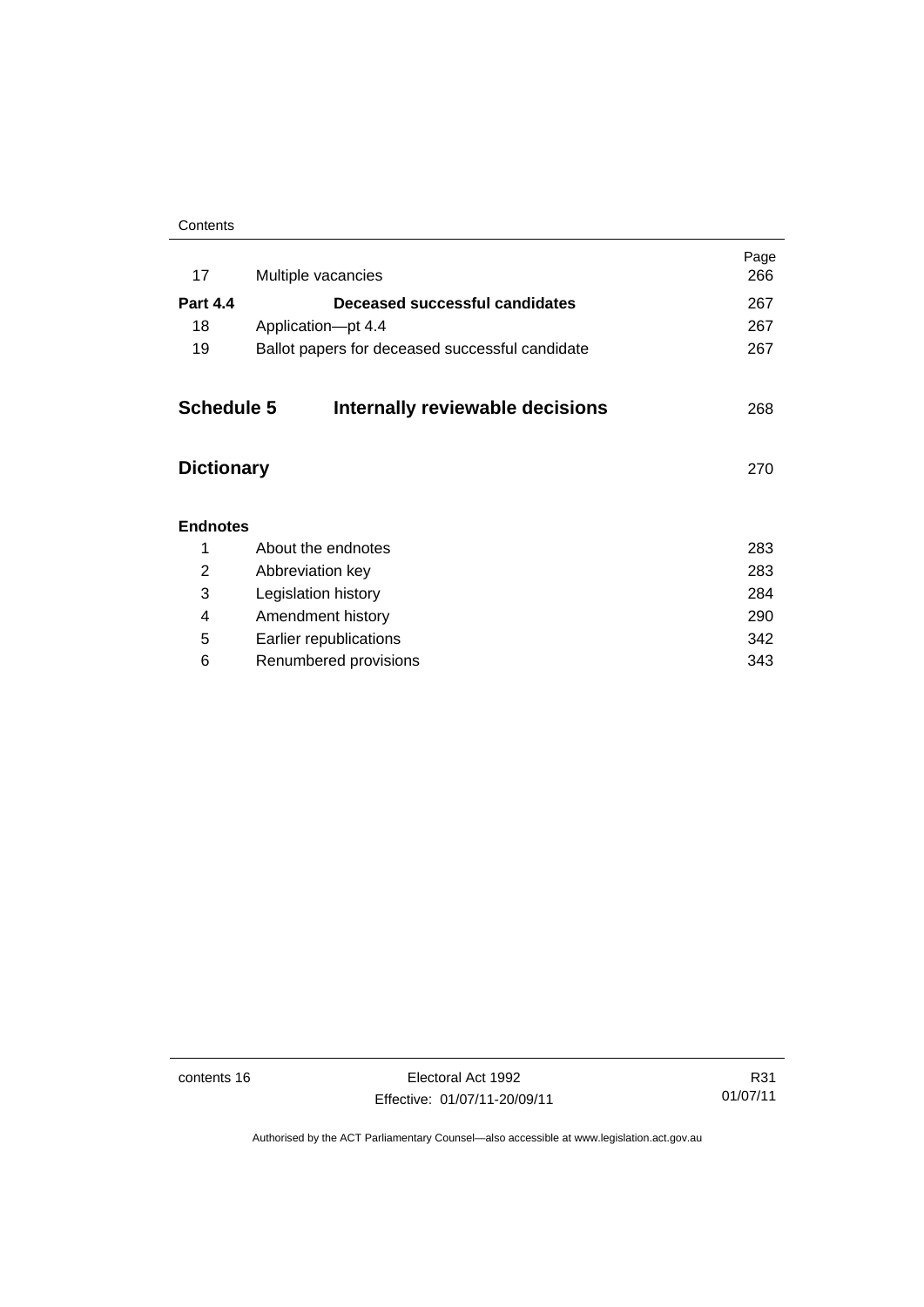

# **Electoral Act 1992**

An Act to provide for elections of members of the Legislative Assembly and related matters

R31 01/07/11

I

Electoral Act 1992 Effective: 01/07/11-20/09/11 page 1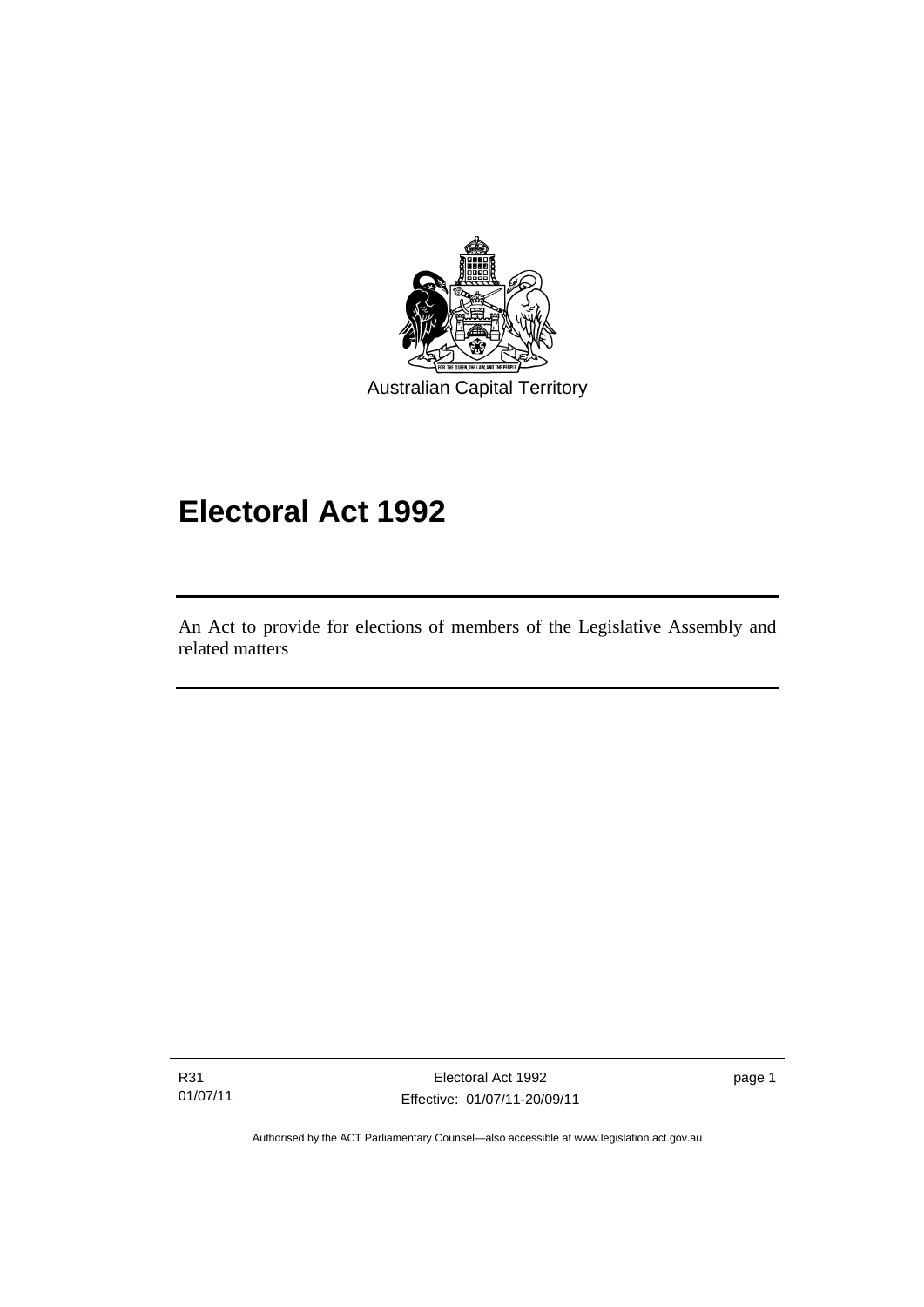### <span id="page-19-0"></span>**Preamble**

- 1 On 15 February 1992 a referendum was held to enable the electors of the Territory to choose which of 2 voting systems is to be used at future elections for the Legislative Assembly.
- 2 The electors chose the proportional representation (Hare-Clark) system as outlined in the Referendum Options Description Sheet set out in the *Australian Capital Territory (Electoral) Act 1988* (Cwlth), schedule 3.
- 3 The electoral system chosen by the electors includes the system of rotation of the positions of candidates' names on ballot papers known as the Robson Rotation.
- 4 The Legislative Assembly wishes to enact legislation to implement the electoral system chosen by the electors as soon as it is convenient to do so.

The Legislative Assembly for the Australian Capital Territory therefore enacts as follows: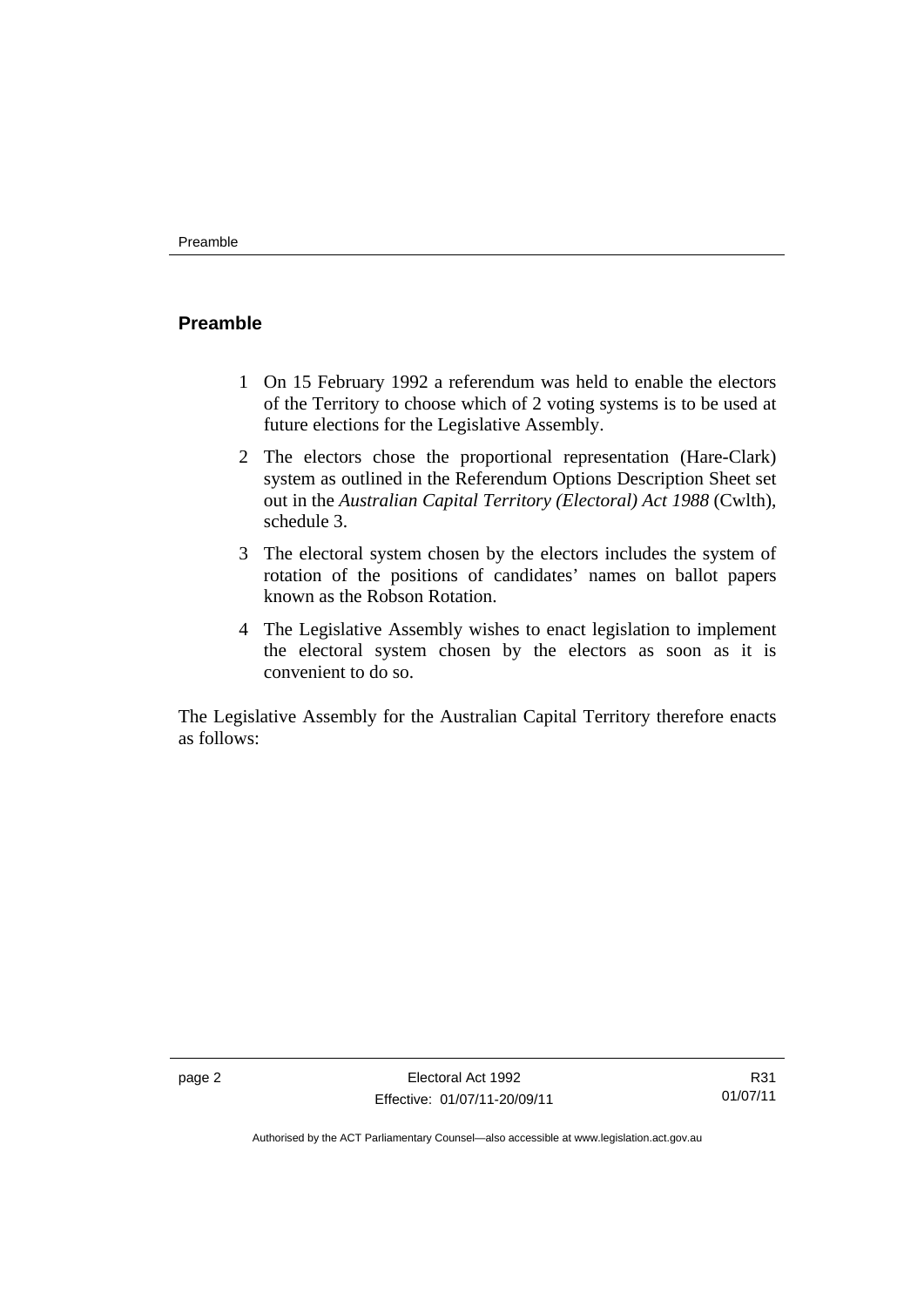# <span id="page-20-0"></span>**Part 1** Preliminary

### <span id="page-20-1"></span>**1 Name of Act**

This Act is the *Electoral Act 1992*.

### <span id="page-20-2"></span>**3 Dictionary**

The dictionary at the end of this Act is part of this Act.

*Note 1* The dictionary at the end of this Act defines certain words and expressions used in this Act, and includes references (*signpost definitions*) to other words and expressions defined elsewhere in this Act or in other legislation.

> For example, the signpost definition '*electoral matter*—see section 4 (Meaning of *electoral matter*).' means that the expression 'electoral matter' is defined in that section and the definition applies to the entire Act.

*Note 2* A definition in the dictionary (including a signpost definition) applies to the entire Act unless the definition, or another provision of the Act, provides otherwise or the contrary intention otherwise appears (see *Legislation Act 2001*, s 155 and s 156 (1)).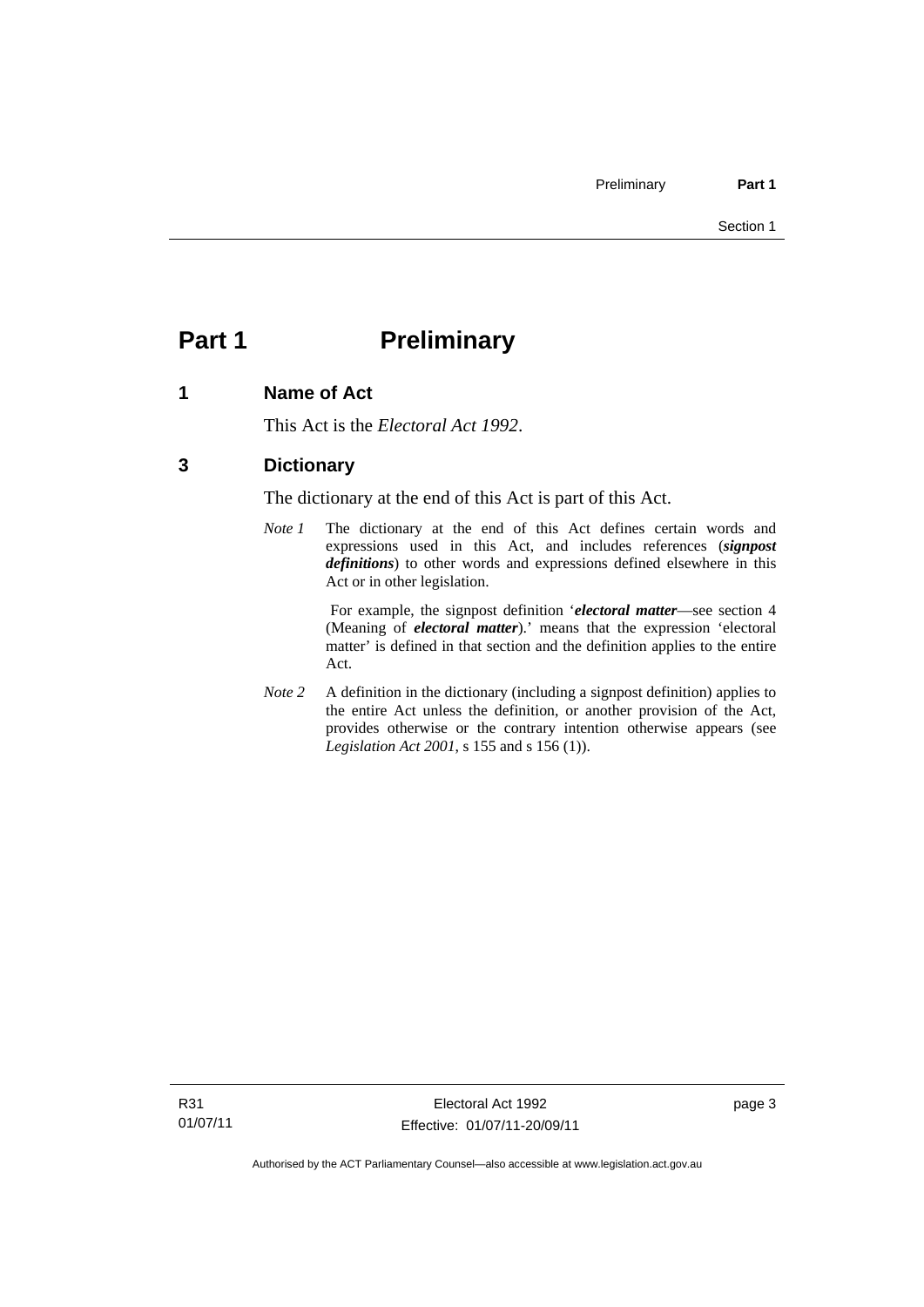#### Part 1 **Preliminary**

Section 3A

#### <span id="page-21-0"></span>**3A Offences against Act—application of Criminal Code etc**

Other legislation applies in relation to offences against this Act.

*Note 1 Criminal Code*

The Criminal Code, ch 2 applies to the following offences against this Act (see Code, pt 2.1):

- section 143
- s 292 (Dissemination of unauthorised electoral matter)
- s 296 (Advertorials)
- s 315A (Ballot papers—photographs)

The chapter sets out the general principles of criminal responsibility (including burdens of proof and general defences), and defines terms used for offences to which the Code applies (eg *conduct*, *intention*, *recklessness* and *strict liability*).

*Note 2 Penalty units* 

The Legislation Act, s 133 deals with the meaning of offence penalties that are expressed in penalty units.

#### <span id="page-21-1"></span>**4 Meaning of** *electoral matter*

- (1) In this Act, *electoral matter* is matter, in printed or electronic form, that is intended or likely to affect voting at an election.
- (2) Without limiting subsection (1), matter is taken to be intended or likely to affect voting at an election if it contains an express or implicit reference to, or comment on—
	- (a) the election; or
	- (b) the performance of the Government or Opposition, or a previous Government or Opposition; or
	- (c) the performance of an MLA or former MLA; or
	- (d) the performance of a political party, candidate or group of candidates in the election; or
	- (e) an issue submitted to, or otherwise before, the electors in relation to the election.

R31 01/07/11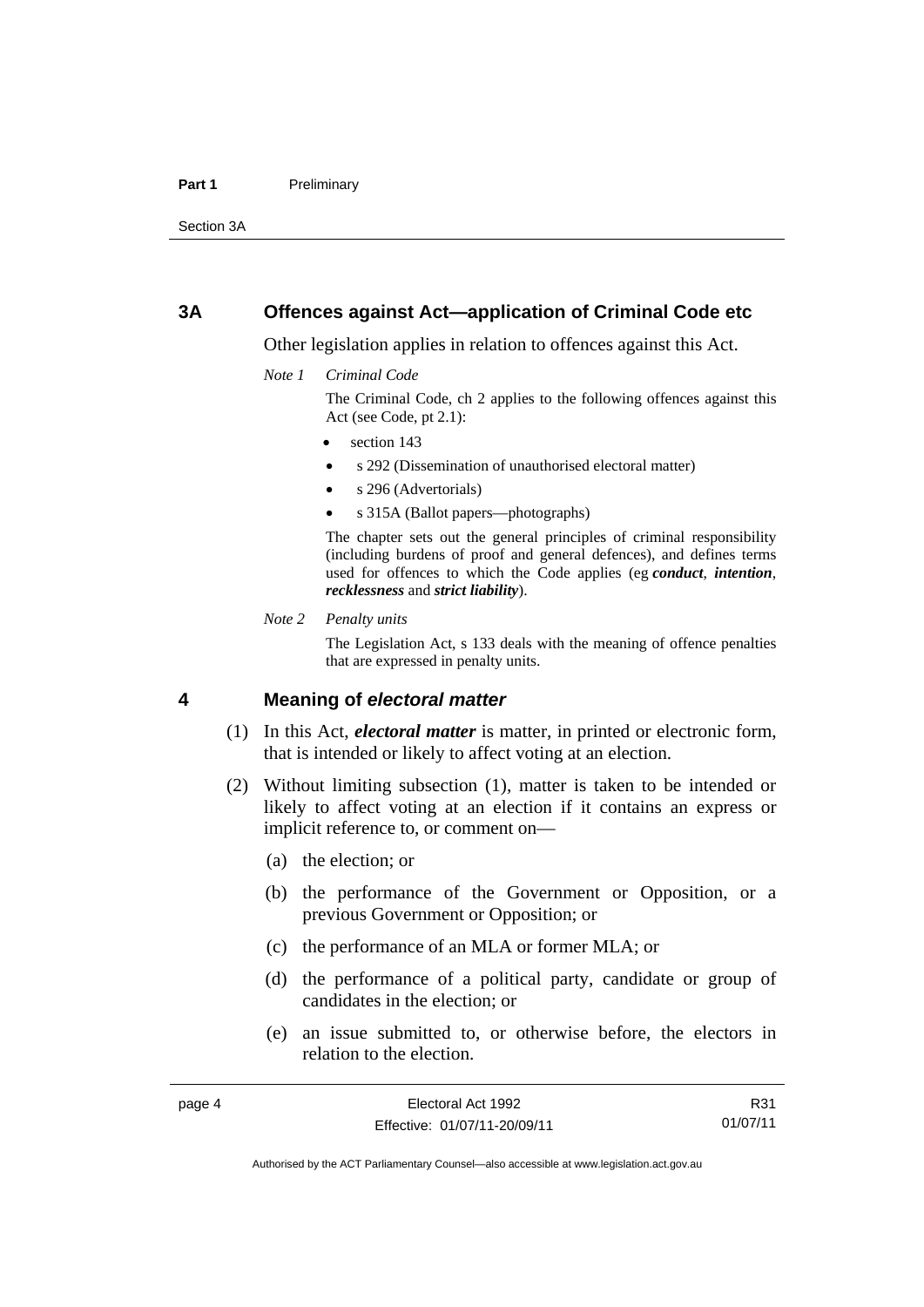(3) However, a publication of the Assembly (including a committee of the Assembly) is not *electoral matter*.

#### <span id="page-22-0"></span>**4A Meaning of** *available for public inspection*

If a provision of this Act requires the commissioner to make a document, a copy of a document or a register available for public inspection, the commissioner must make the document, a copy or register available for inspection by members of the public at the commissioner's office during ordinary business hours.

page 5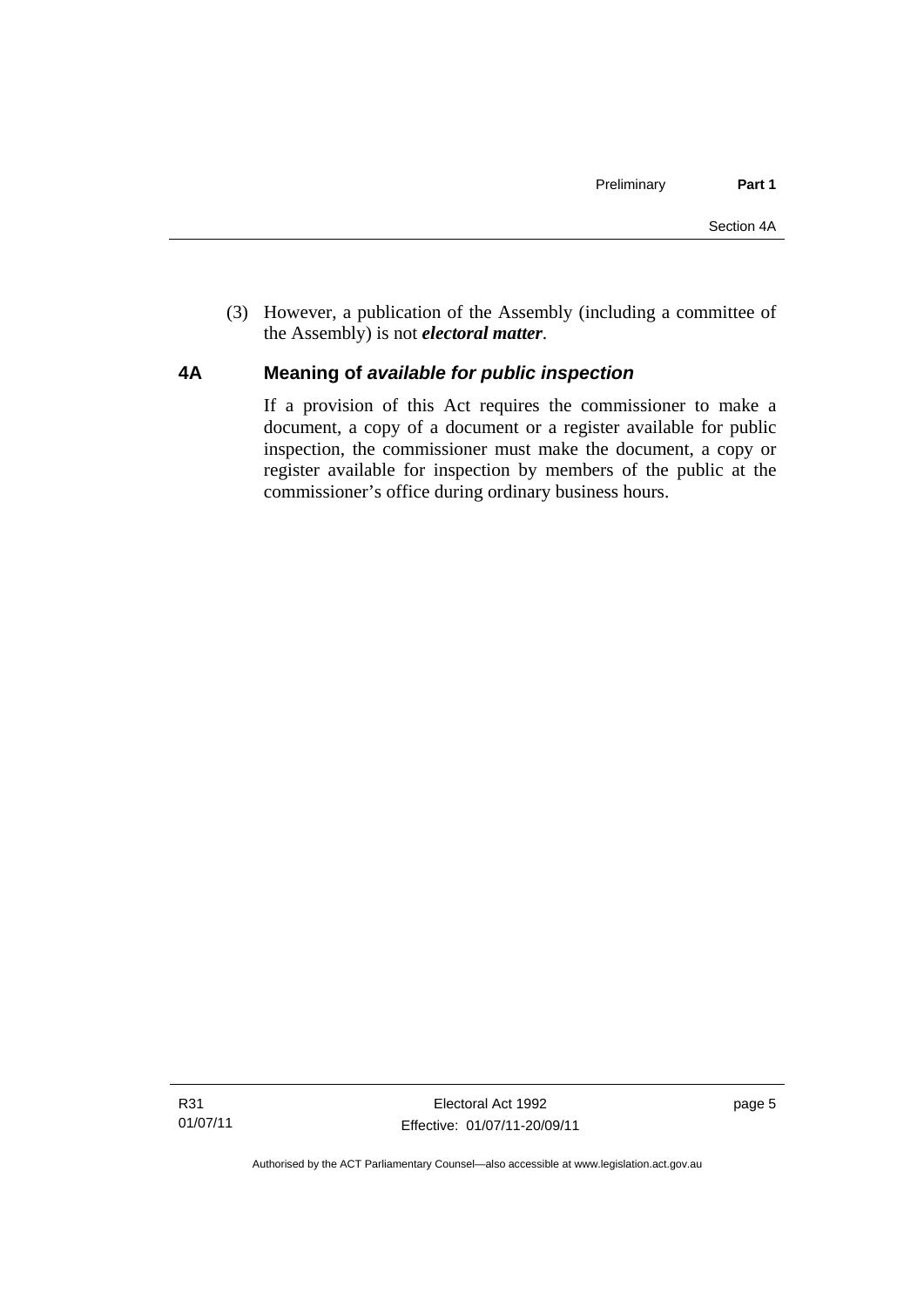# <span id="page-23-0"></span>**Part 2 Australian Capital Territory Electoral Commission**

## <span id="page-23-1"></span>**Division 2.1 Establishment, functions and powers of electoral commission**

### <span id="page-23-2"></span>**5 Establishment**

The Australian Capital Territory Electoral Commission is established.

### <span id="page-23-3"></span>**6 Constitution of commission**

The electoral commission consists of—

- (a) the chairperson; and
- (b) the commissioner; and
- (c) 1 other member.

## <span id="page-23-4"></span>**7 Functions of electoral commission**

- (1) The electoral commission has the following functions:
	- (a) to advise the Minister on matters relating to elections;
	- (b) to consider, and report to the Minister on, matters relating to elections referred to it by the Minister;
	- (c) to promote public awareness of matters relating to elections and the Assembly by conducting education and information programs and by any other means it chooses;
	- (d) to provide information and advice on matters relating to elections to the Assembly, the Executive, the head of any administrative unit of the public service, Territory authorities, political parties, MLAs and candidates at elections;

R31 01/07/11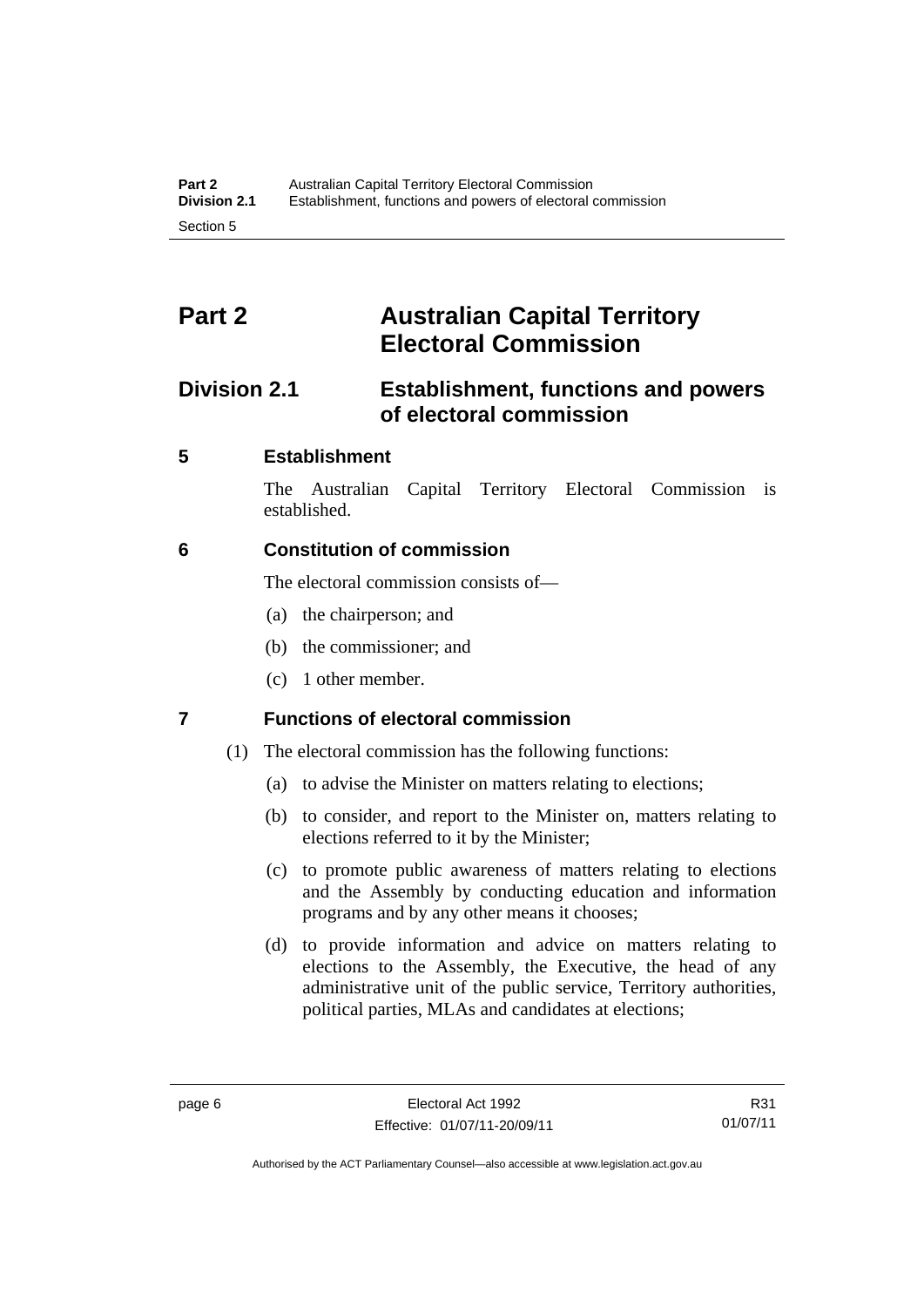- (e) to conduct and promote research into matters relating to elections or other matters relating to its functions;
- (f) to publish material on matters relating to its functions;
- (g) to provide, on payment of the determined fee (if any), goods and services to persons or organisations, to the extent that it is able to do so by using information or material in its possession or expertise acquired in the exercise of its functions;
- (h) to conduct ballots for prescribed persons and organisations;
- (i) to exercise any other function given to it under this Act or another Territory law.
- *Note* A provision of a law that gives an entity (including a person) a function also gives the entity powers necessary and convenient to exercise the function (see *Legislation Act 2001*, s 196 and dict, pt 1, def of *entity*).
- (2) The commission may exercise any of its functions under subsection (1) (a) to (f) in conjunction with the Australian Electoral Commission.
- (3) In this section:

*election* includes a referendum and any other ballot.

#### <span id="page-24-0"></span>**8 Determination of fees**

- (1) The electoral commission may, in writing, determine fees for this Act.
	- *Note* The *Legislation Act 2001* contains provisions about the making of determinations and regulations relating to fees (see pt 6.3).
- (2) A determination is a disallowable instrument.
	- *Note* A disallowable instrument must be notified, and presented to the Legislative Assembly, under the *Legislation Act 2001*.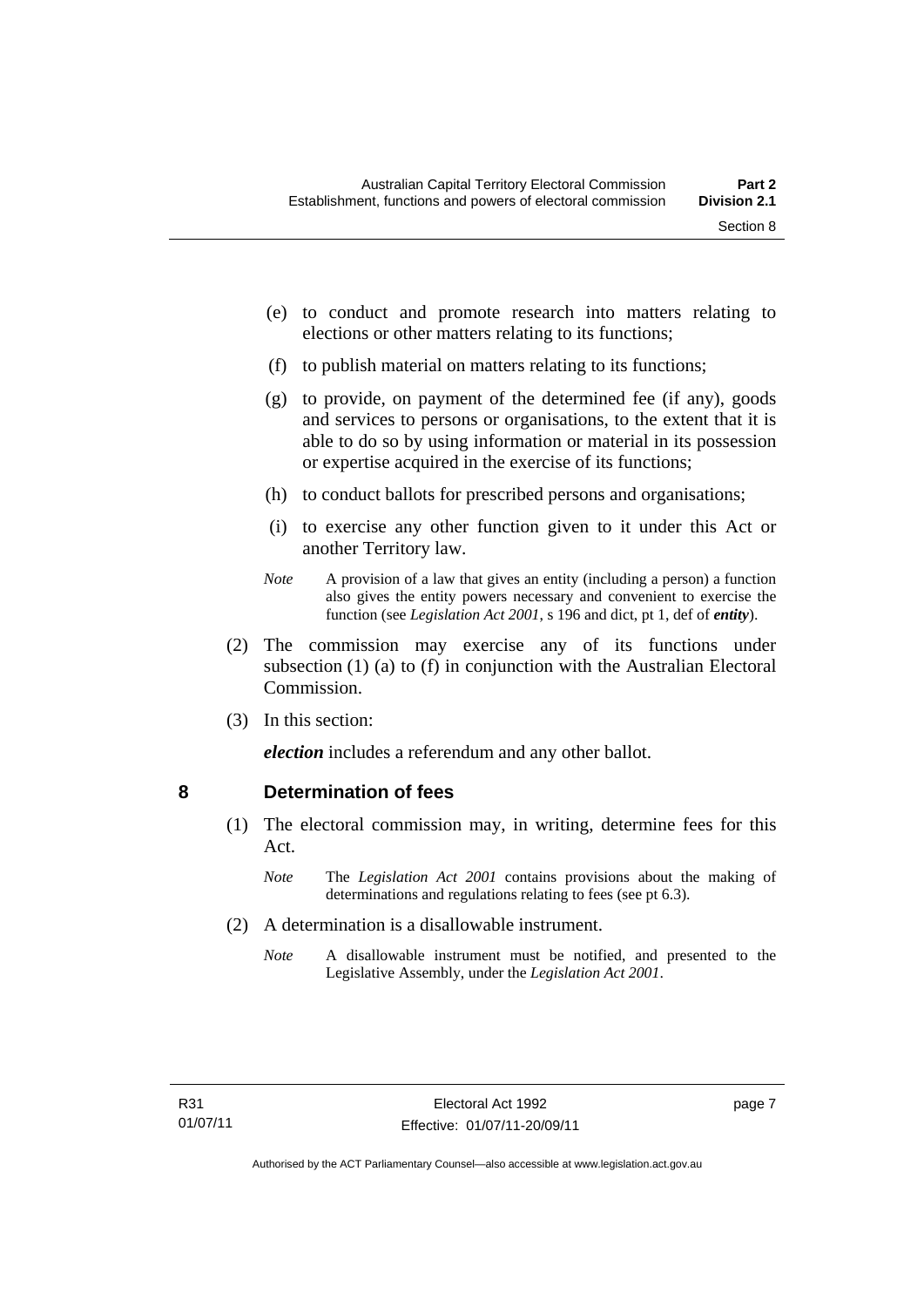#### <span id="page-25-0"></span>**10 Electoral commission's annual report**

The electoral commission is a public authority for the *Annual Reports (Government Agencies) Act 2004*.

#### <span id="page-25-1"></span>**10A Special reports by electoral commission**

- (1) The electoral commission may give to the Minister a report on anything relating to elections, referendums or other ballots.
- (2) If the Minister receives a report that is expressed to be given to the Minister under subsection (1), the Minister must present a copy of the report to the Legislative Assembly within 6 sitting days after the day the Minister receives it.

## <span id="page-25-2"></span>**Division 2.2 Members of electoral commission**

#### <span id="page-25-3"></span>**11 Meaning of** *member* **for div 2.2**

In this division:

*member* means a member of the electoral commission, other than the commissioner.

#### <span id="page-25-4"></span>**12 Appointment of members**

- (1) The Executive may appoint the members.
	- *Note* For the making of appointments (including acting appointments), see the Legislation Act, pt 19.3.
- (2) An appointment is a disallowable instrument.
	- *Note* A disallowable instrument must be notified, and presented to the Legislative Assembly, under the Legislation Act.
- (3) Before a person is appointed as a member, the Minister must consult the following people about the proposed appointment:
	- (a) the leader of each political party represented in the Legislative Assembly;

R31 01/07/11

Authorised by the ACT Parliamentary Counsel—also accessible at www.legislation.act.gov.au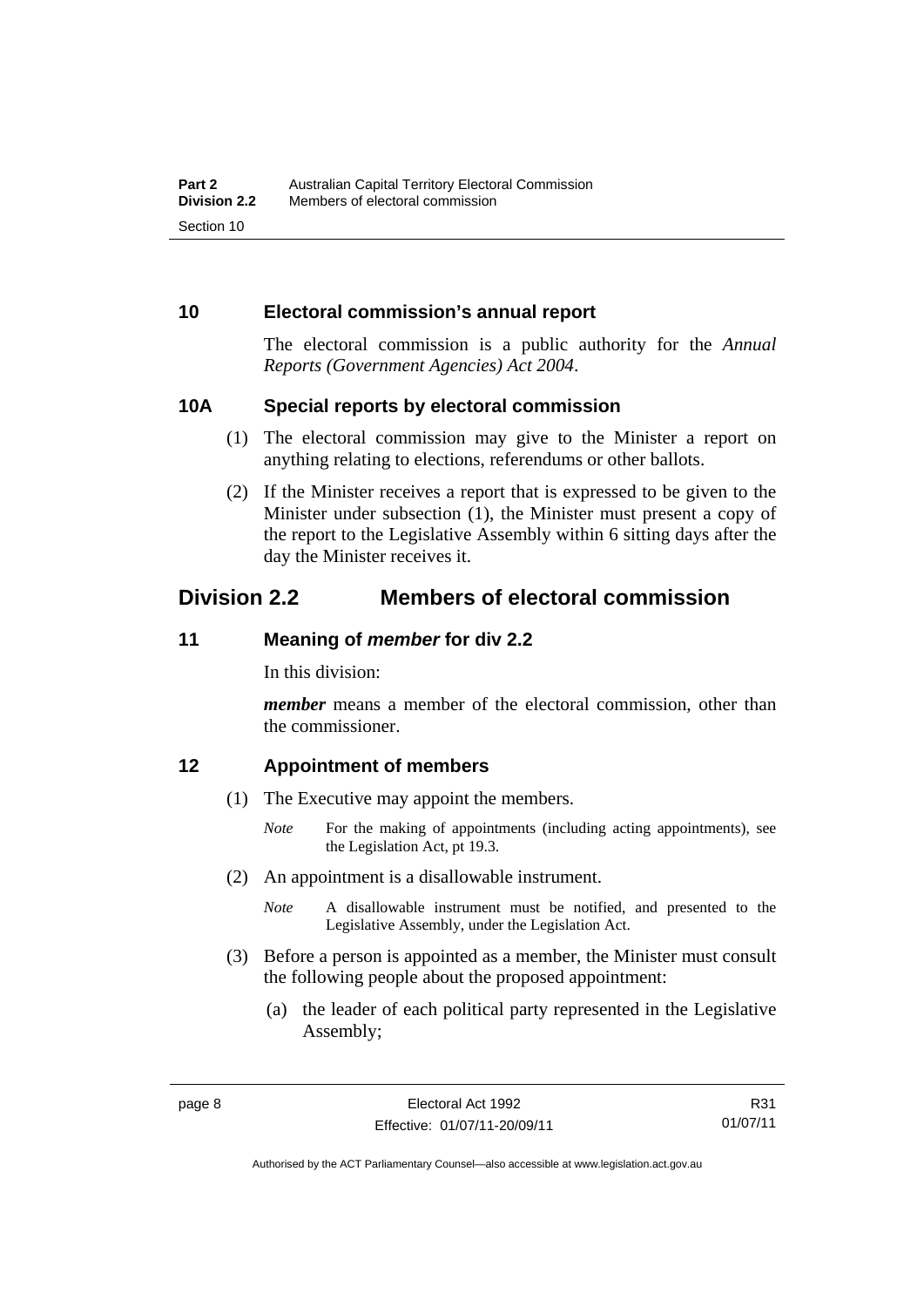- 
- (b) each member of the Legislative Assembly who is not a member of a political party represented in the Legislative Assembly.

#### <span id="page-26-0"></span>**12A Eligibility for appointment as member**

The Executive must not appoint a person as a member if the person—

- (a) is or has, in the 10 years immediately before the day of the proposed appointment, been a member of—
	- (i) the Legislative Assembly; or
	- (ii) the Parliament of the Commonwealth; or
	- (iii) the legislature of a State or another Territory; or
- (b) is or has, in the 5 years immediately before the day of the proposed appointment, been a member of—
	- (i) a registered party; or
	- (ii) a political party registered under a law of the Commonwealth, a State or another Territory; or
	- (iii) a political party.

### <span id="page-26-1"></span>**12B Eligibility for appointment as chairperson**

- (1) The Executive may appoint a person as the chairperson of the electoral commission only if the person—
	- (a) is or has been a judge; or
	- (b) has been a justice of the High Court; or
	- (c) has been a director-general of an administrative unit; or
	- (d) has been a chief executive officer (however described) of a territory instrumentality; or
	- (e) has been a statutory office-holder; or

page 9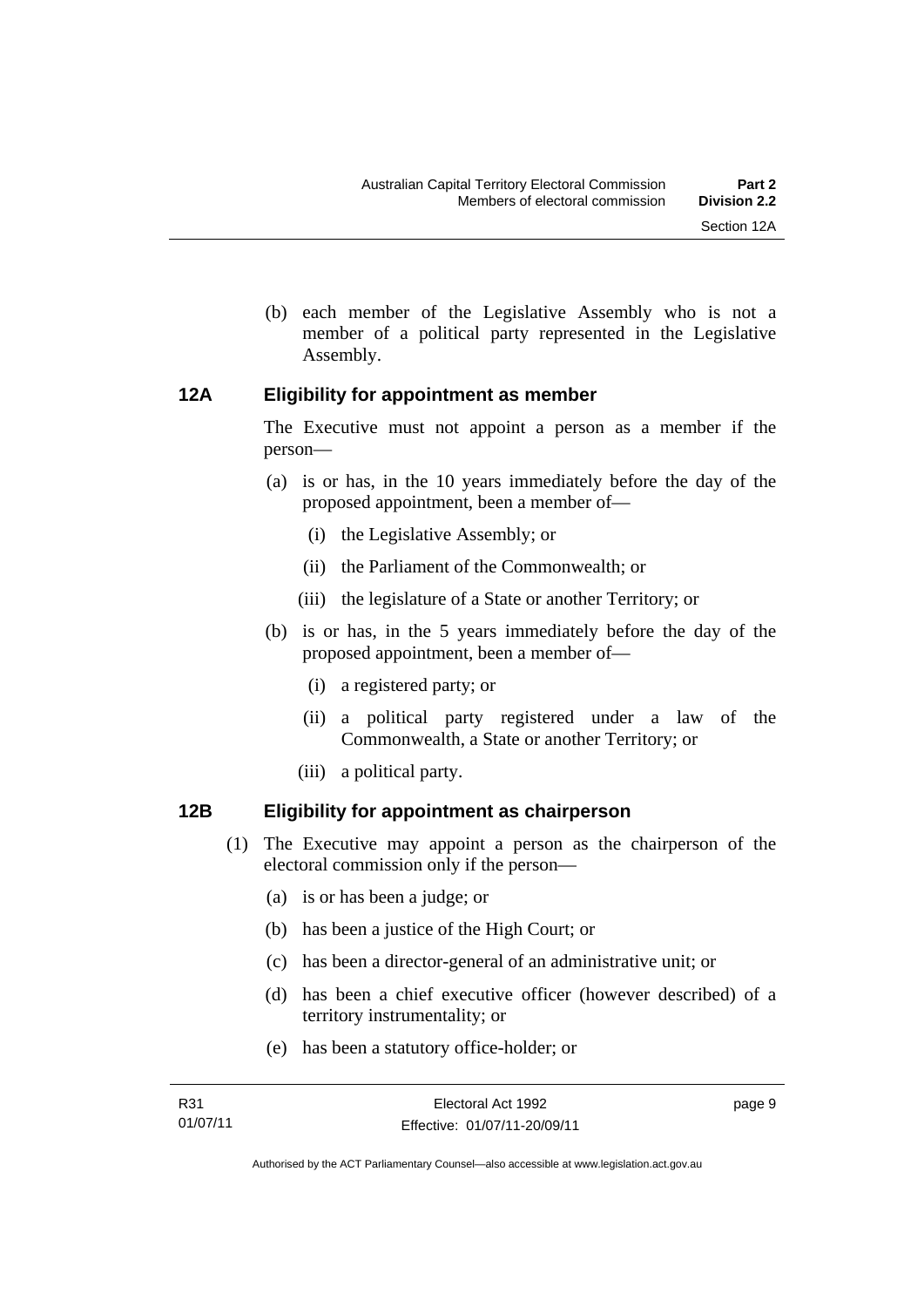- (f) has been a Commonwealth agency head; or
- (g) has been a member of—
	- (i) the electoral commission; or
	- (ii) an authority of the Commonwealth, a State or another Territory that the Executive is satisfied corresponds to the electoral commission; or
- (h) is a person who—
	- (i) is a lawyer; and
	- (ii) has been a lawyer for at least 5 years; and
	- (iii) the Executive is satisfied has held a senior position in the legal profession; or
- (i) is a person who the Executive is satisfied—
	- (i) has held, for at least 5 years, a senior position—
		- (A) as an academic; or
		- (B) in business; or
		- (C) in a profession; and
	- (ii) has the knowledge and experience to exercise the functions of chairperson.
- (2) In this section:

*Commonwealth agency head* means an agency head under the *Public Service Act 1999* (Cwlth), section 7 (Interpretation).

*Note* The *Public Service Act 1999* (Cwlth), s 7, defines *agency head* as—

- (a) the secretary of a department; or
- (b) the head of an executive agency; or
- (c) the head of a statutory agency.

R31 01/07/11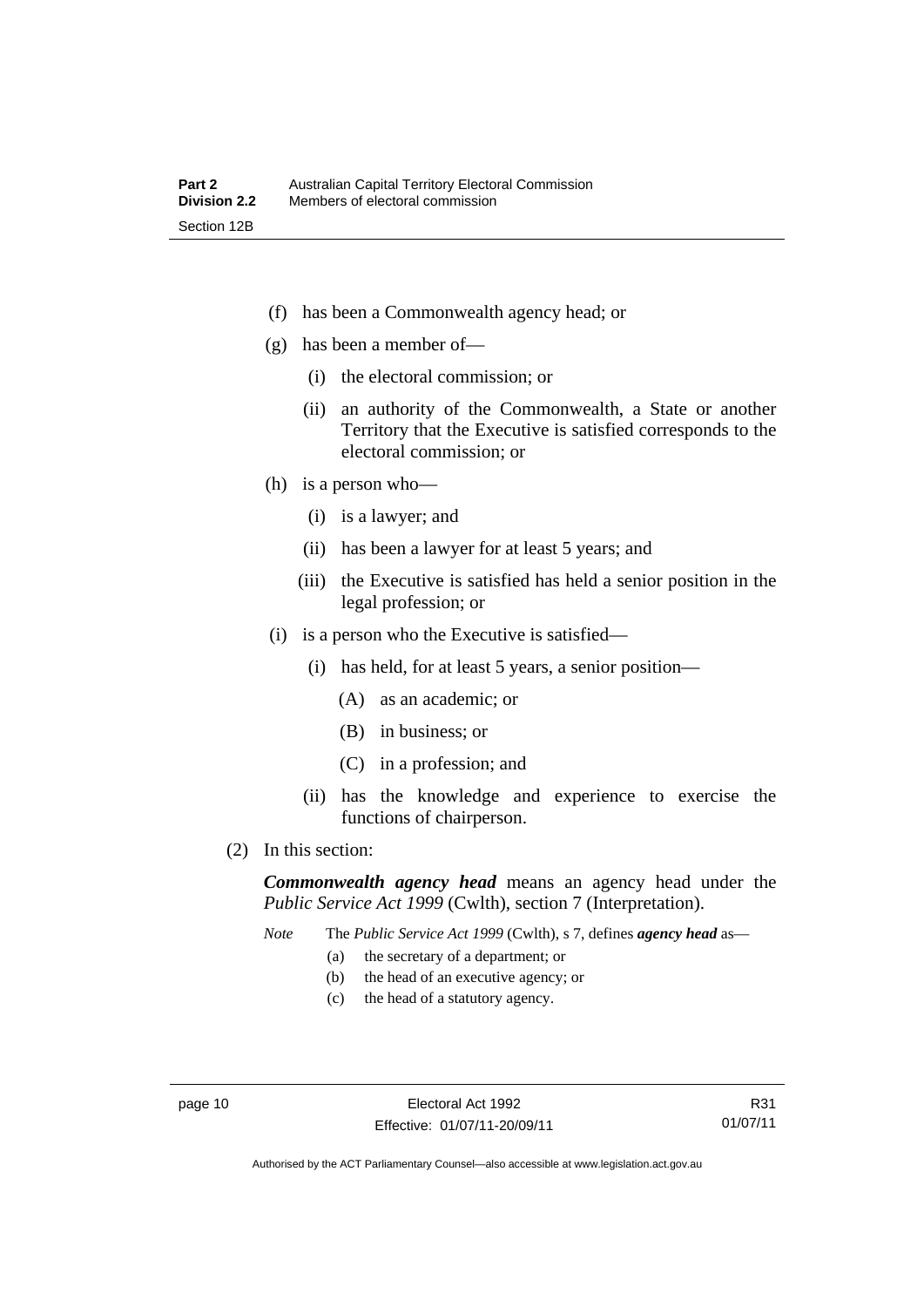(3) In this section, a reference to a person who was a *director-general*  of an administrative unit includes a reference to someone who was a chief executive of an administrative unit.

#### <span id="page-28-0"></span>**13 Term of appointment of members**

A member must be appointed for a term of not longer than 5 years.

*Note* A person may be reappointed to a position if the person is eligible to be appointed to the position (see *Legislation Act 2001*, s 208 and dict, pt 1, def of *appoint*).

#### <span id="page-28-1"></span>**14 Conditions of appointment of members generally**

A member holds the position on the conditions not provided by this Act or another Territory law that are decided by the Minister.

#### <span id="page-28-2"></span>**15 Leave of absence**

The Minister may grant a member leave of absence on the terms and conditions about remuneration and otherwise that the Minister determines.

### <span id="page-28-3"></span>**17 Suspension or ending of appointment of members**

- (1) The Executive may suspend a member from duty for misbehaviour or physical or mental incapacity.
- (2) On the first sitting day after the day when a member is suspended, the Minister shall present a statement of the reasons for the suspension to the Legislative Assembly.
- (3) If, within 7 sitting days after a statement is presented in accordance with subsection (2), the Legislative Assembly passes a resolution requiring the Executive to end the appointment of the member to whom the statement relates, the Executive shall end the appointment of that member.
- $(4)$  If—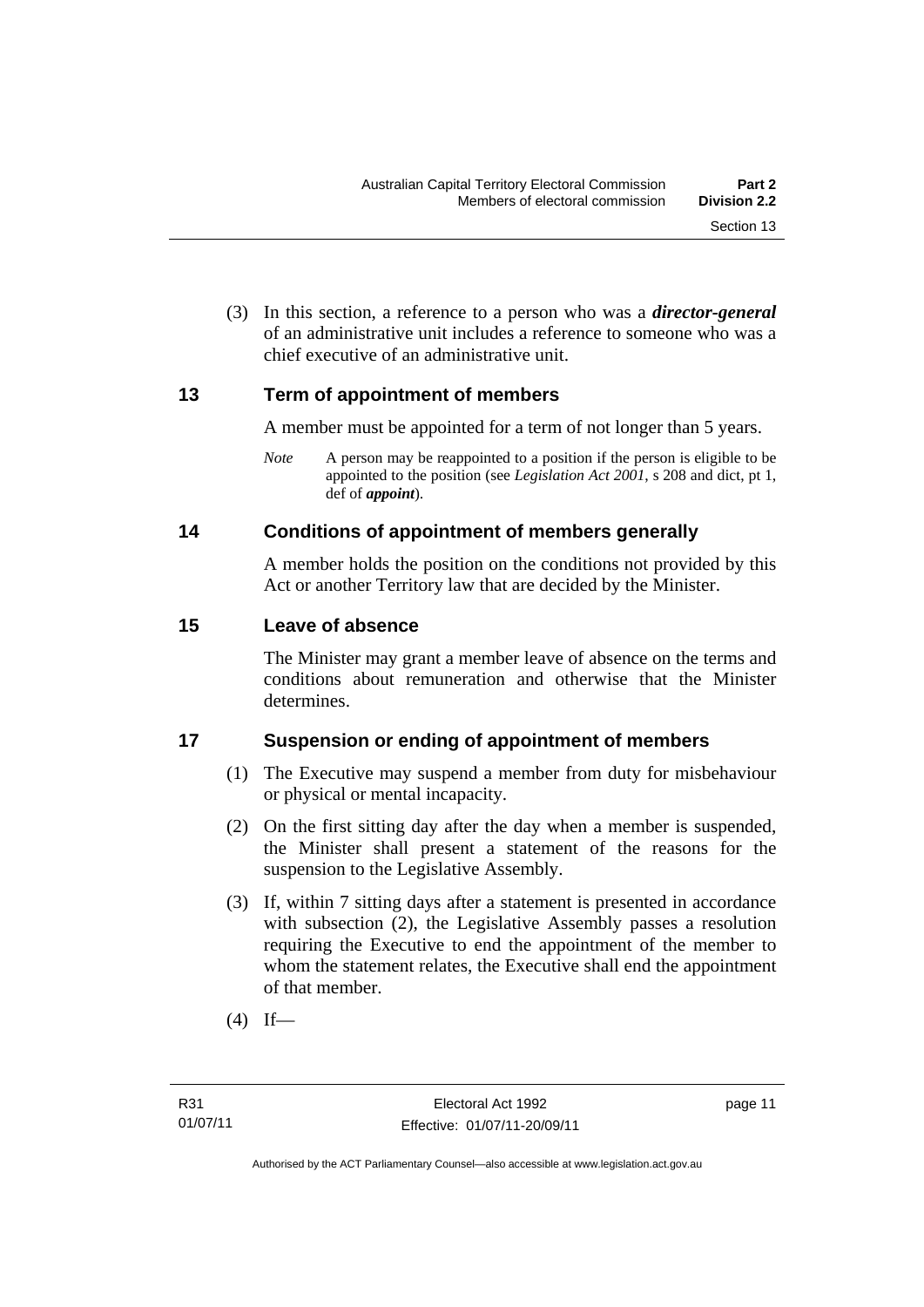- (a) the Minister does not present a statement in accordance with subsection (2); or
- (b) the Legislative Assembly does not pass a resolution in accordance with subsection (3);

the member who is suspended shall resume his or her duties.

- (5) A member who is suspended from duty is entitled to be paid remuneration and allowances as a member during the suspension.
- (6) The Executive shall end the appointment of a member if the member—
	- (a) is absent without leave granted under section 15 from 3 consecutive meetings of the electoral commission; or
	- (b) contravenes section 21 without reasonable excuse; or
	- (c) is convicted of an offence in Australia or elsewhere punishable by imprisonment for 12 months or longer.
	- *Note* A member's appointment also ends if the member resigns (see *Legislation Act 2001*, s 210).

## <span id="page-29-0"></span>**Division 2.3 Meetings**

#### <span id="page-29-1"></span>**19 Procedure**

- (1) The chairperson may call a meeting of the electoral commission.
- (2) The chairperson shall call the meetings of the electoral commission necessary for the efficient conduct of its functions.
- (3) At a meeting, 2 members constitute a quorum.
- (4) The chairperson shall preside at all meetings at which he or she is present.
- (5) If the chairperson is not present at a meeting, the commissioner shall preside.

R31 01/07/11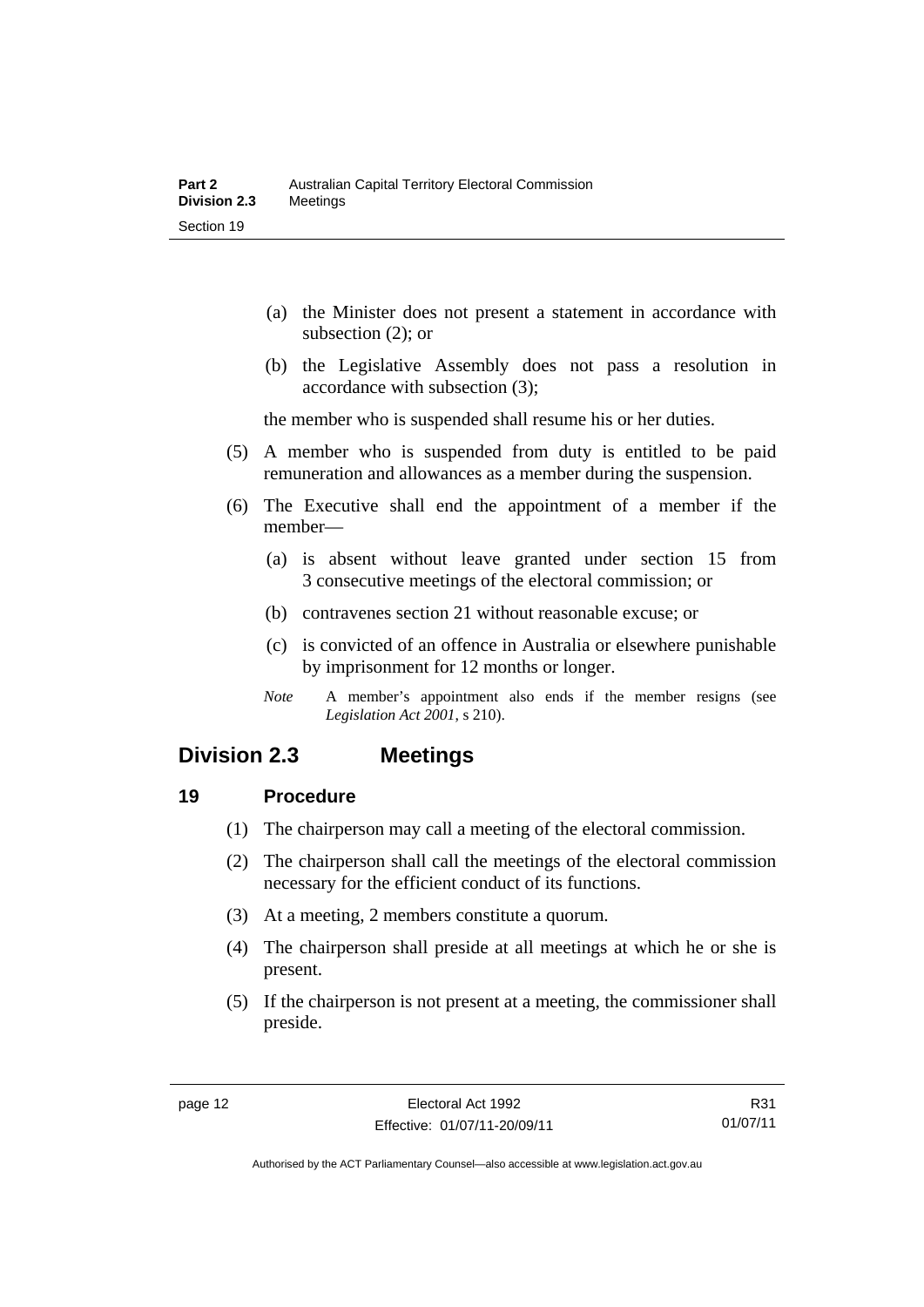- (6) Questions arising at a meeting shall be determined by a majority of the votes of the members present and voting.
- (7) The member presiding at a meeting has a deliberative vote, and in the event of an equality of votes, has a casting vote.
- $(8)$  If—
	- (a) only 2 members are present at a meeting; and
	- (b) those members differ in opinion on a matter, other than a matter because of which the third member is absent because of section 21;

the determination of the matter shall be postponed until the next meeting.

- (9) The electoral commission may regulate the conduct of proceedings at its meetings as it considers appropriate.
- (10) The electoral commission may inform itself on any matter in the way it considers appropriate.

### <span id="page-30-0"></span>**20 Delegation by electoral commission**

- (1) The electoral commission may delegate the commission's functions under this Act or another Territory law to—
	- (a) the commissioner; or
	- (b) an officer or a member of the commission's staff.
- (2) However, the electoral commission must not delegate its functions under part 4 (Electorates) or part 15 (Review of decisions).

#### <span id="page-30-1"></span>**21 Disclosure of interests**

 (1) A member who has a direct or indirect pecuniary interest in a matter being considered or about to be considered by the electoral

*Note* For the making of delegations and the exercise of delegated functions, see *Legislation Act 2001*, pt 19.4.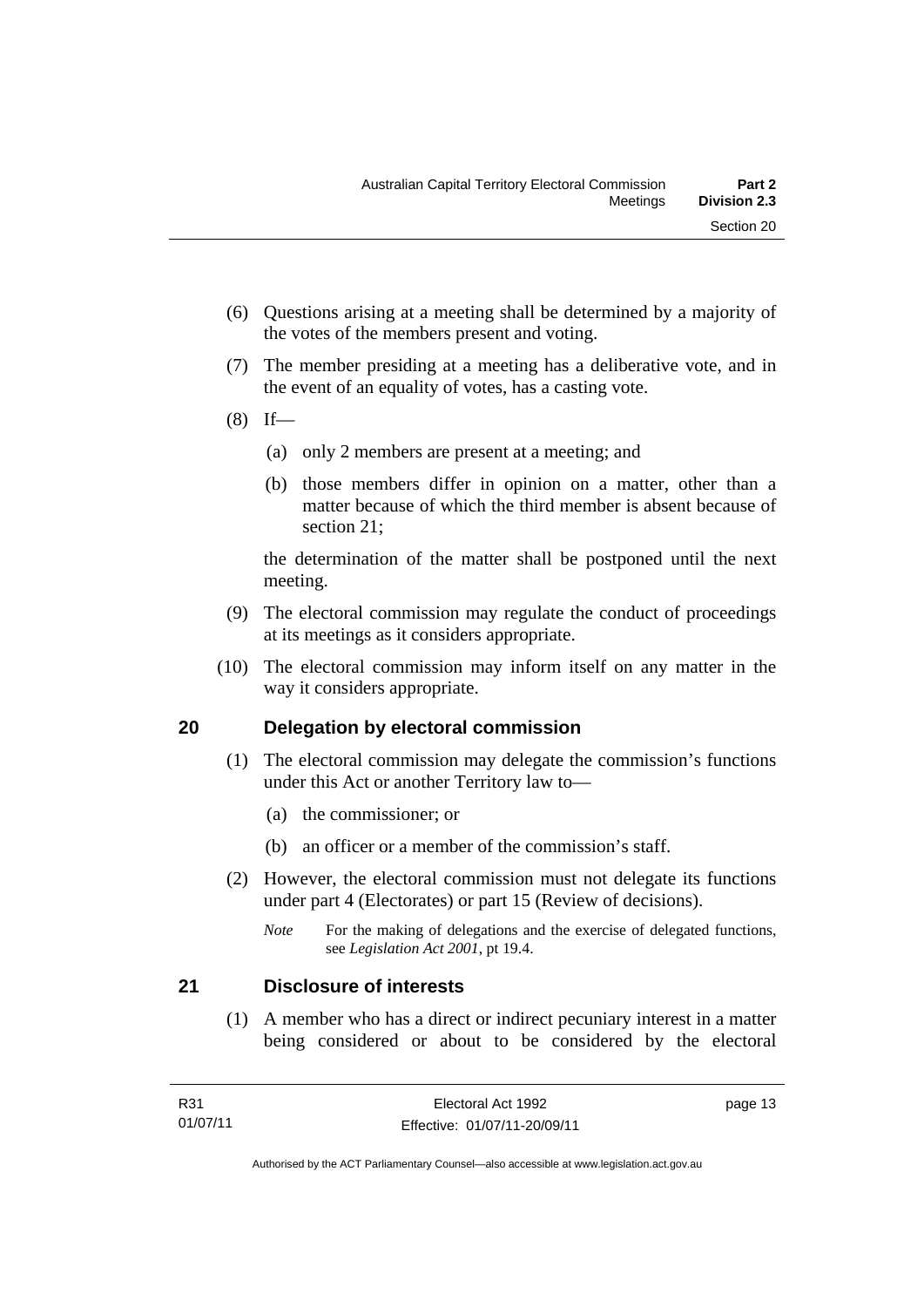commission shall, as soon as possible after the relevant facts have come to the member's knowledge, disclose the nature of the interest at a meeting of the electoral commission.

- (2) The disclosure shall be recorded in the minutes of the meeting and, unless the electoral commission determines otherwise, the member shall not—
	- (a) be present during any deliberation of the electoral commission in relation to the matter; or
	- (b) take part in any decision of the electoral commission in relation to the matter.
- (3) The member shall not—
	- (a) be present during any deliberation of the electoral commission for the purpose of considering whether to make a determination under subsection (2) in relation to that member; or
	- (b) take part in the making by the electoral commission of such a determination.
- (4) A member is not to be taken to have an interest in a matter only because the member is entitled to vote in a general election of members of the Legislative Assembly.

Authorised by the ACT Parliamentary Counsel—also accessible at www.legislation.act.gov.au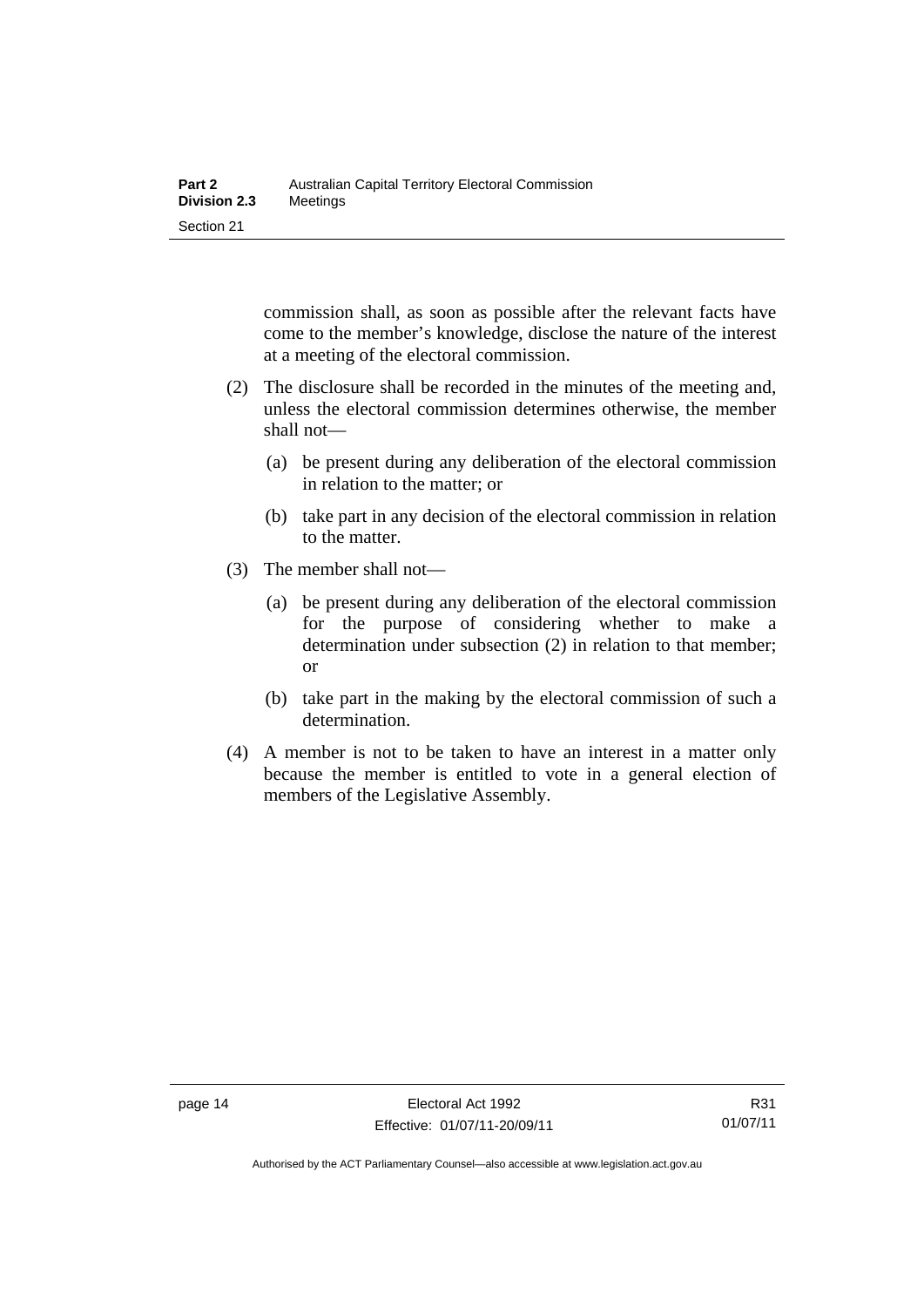# <span id="page-32-0"></span>**Part 3 Electoral commissioner and staff of electoral commission**

## <span id="page-32-1"></span>**Division 3.1 Electoral commissioner**

#### <span id="page-32-2"></span>**22 Appointment**

- (1) The Executive may appoint a person to be the Electoral Commissioner.
	- *Note* For the making of appointments (including acting appointments), see *Legislation Act 2001*, pt 19.3.
- (2) Before a person is appointed as the commissioner, the Minister shall consult—
	- (a) the leader of each political party represented in the Legislative Assembly; and
	- (b) all members of the Legislative Assembly who are not also members of such a party;

about the proposed appointment.

- (3) An appointment under subsection (1) is a disallowable instrument.
	- *Note* A disallowable instrument must be notified, and presented to the Legislative Assembly, under the *Legislation Act 2001*.

<span id="page-32-3"></span>

#### **23 Functions of commissioner etc**

- (1) The commissioner is the chief executive officer of the electoral commission.
- (2) The commissioner has the functions given to the commissioner under this Act or another Territory law.
	- *Note* A provision of a law that gives an entity (including a person) a function also gives the entity powers necessary and convenient to exercise the function (see *Legislation Act 2001*, s 196 and dict, pt 1, def of *entity*).

page 15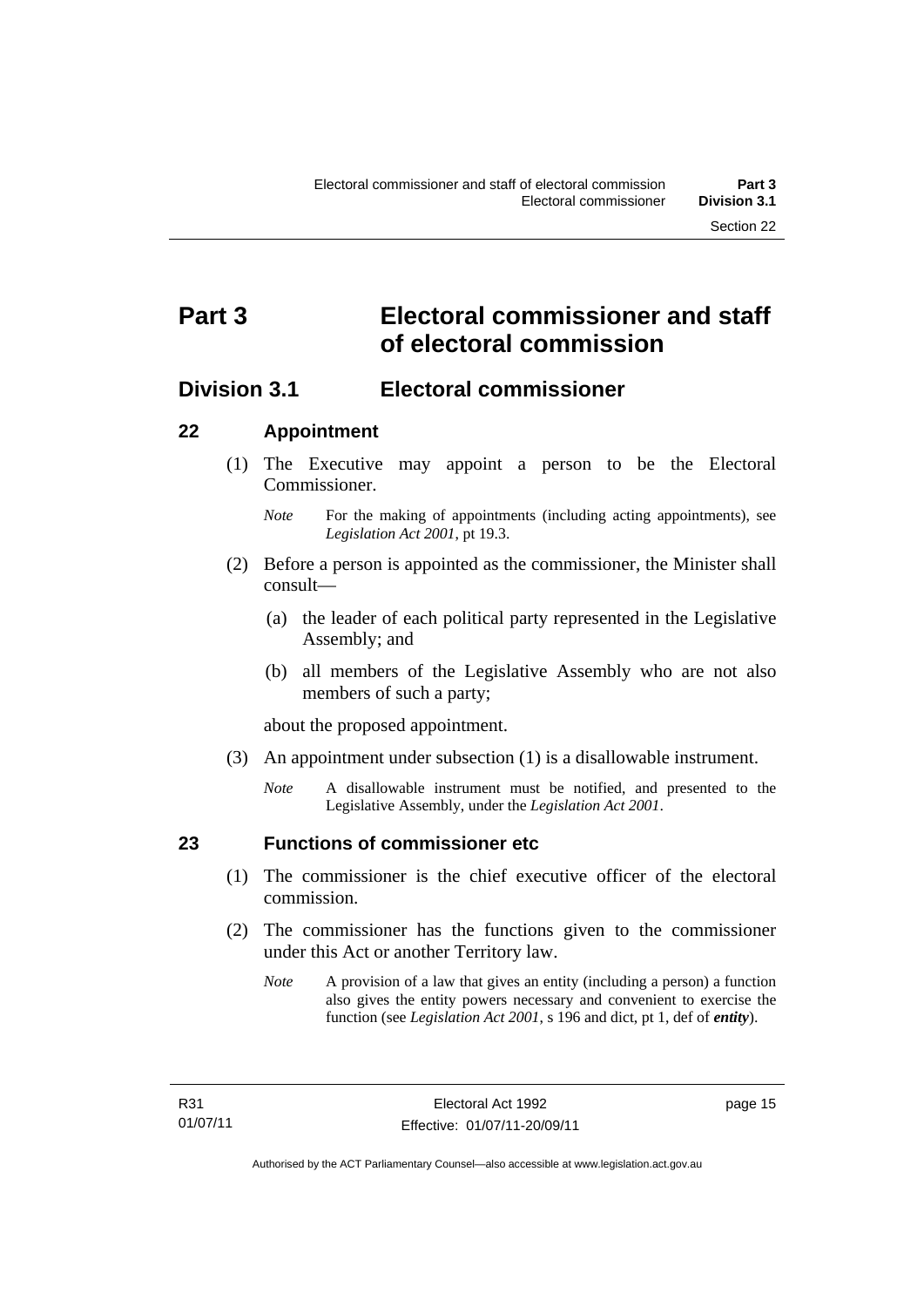(3) The commissioner may give written directions to officers and members of the staff of the electoral commission in relation to the exercise of their functions under this Act or another Territory law.

#### <span id="page-33-0"></span>**24 Delegation by commissioner**

- (1) The commissioner may delegate the commissioner's functions under this Act or another Territory law to an officer or a member of the staff of the electoral commission.
	- *Note* For the making of delegations and the exercise of delegated functions, see *Legislation Act 2001*, pt 19.4.
- (2) However, the commissioner must not delegate the commissioner's functions under part 4 (Electorates).

#### <span id="page-33-1"></span>**25 Term of appointment of commissioner**

The commissioner must be appointed for a term of not longer than 5 years.

*Note* A person may be reappointed to a position if the person is eligible to be appointed to the position (see *Legislation Act 2001*, s 208 and dict, pt 1, def of *appoint*).

#### <span id="page-33-2"></span>**26 Conditions of appointment of commissioner generally**

- (1) The commissioner holds the position on the conditions not provided by this Act or another Territory law that are decided by the Minister.
- (2) The commissioner may hold any other position that is compatible with the exercise of his or her functions as commissioner.

#### <span id="page-33-3"></span>**27 Leave of absence**

The Minister may grant the commissioner leave of absence on the terms and conditions about remuneration and otherwise that the Minister determines.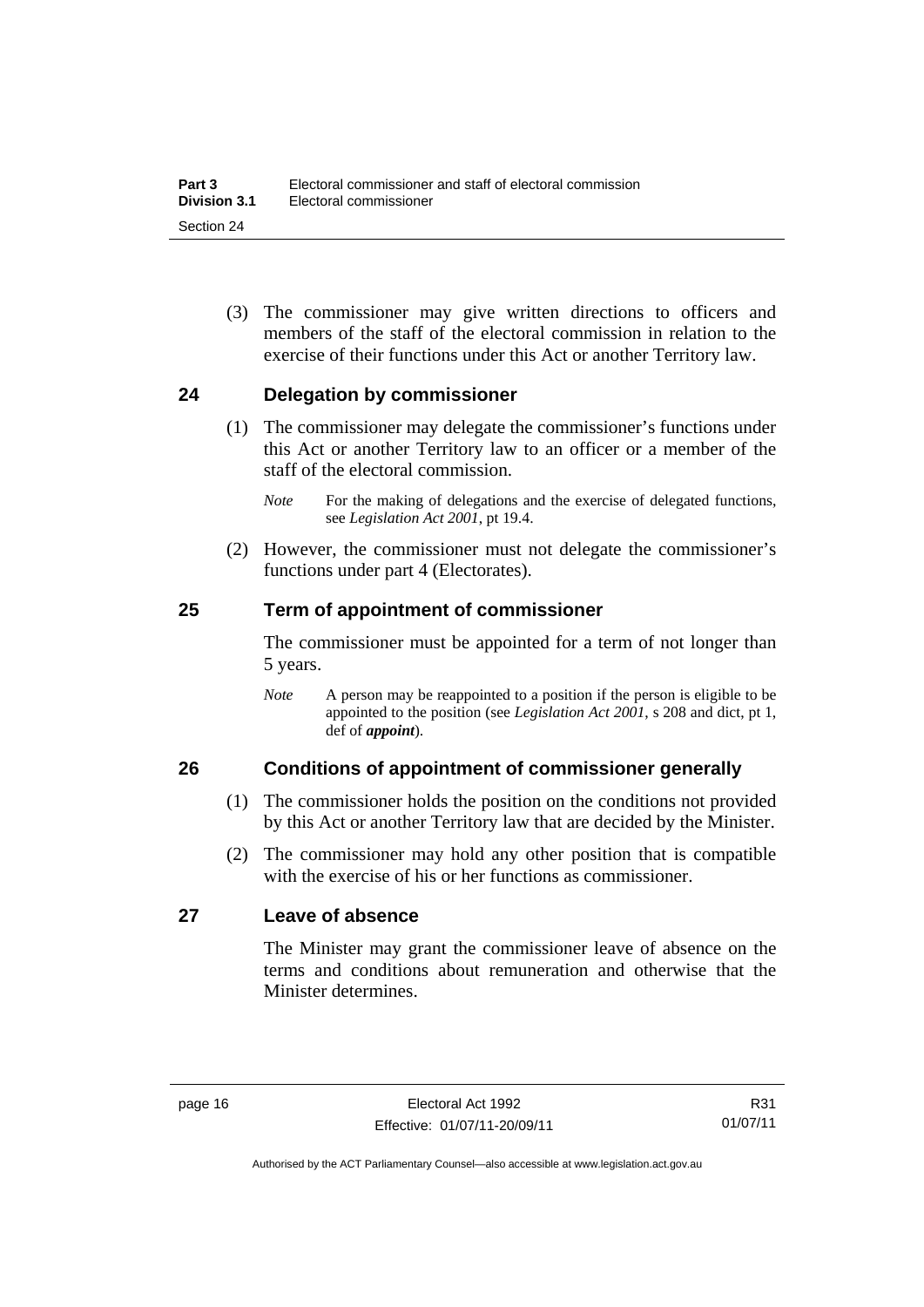#### <span id="page-34-0"></span>**29 Suspension or ending of appointment of commissioner**

- (1) The Executive may suspend the commissioner from duty for misbehaviour or physical or mental incapacity.
- (2) On the first sitting day after the day when the commissioner is suspended, the Minister shall present a statement of the reasons for the suspension to the Legislative Assembly.
- (3) If, within 7 sitting days after a statement is presented in accordance with subsection (2), the Legislative Assembly passes a resolution requiring the Executive to end the appointment of the commissioner, the Executive shall end the appointment of the commissioner.
- $(4)$  If—
	- (a) the Minister does not present a statement in accordance with subsection (2); or
	- (b) the Legislative Assembly does not pass a resolution in accordance with subsection (3);

the commissioner shall resume his or her duties.

- (5) The commissioner is entitled to be paid remuneration and allowances during any suspension.
- (6) The Executive shall end the appointment of the commissioner if he or she—
	- (a) is absent without leave granted under section 27 from 3 consecutive meetings of the commission; or
	- (b) contravenes section 21 without reasonable excuse; or
	- (c) is convicted of an offence in Australia or elsewhere punishable by imprisonment for 12 months or longer.
	- *Note* A person's appointment also ends if the person resigns (see *Legislation Act 2001*, s 210).

page 17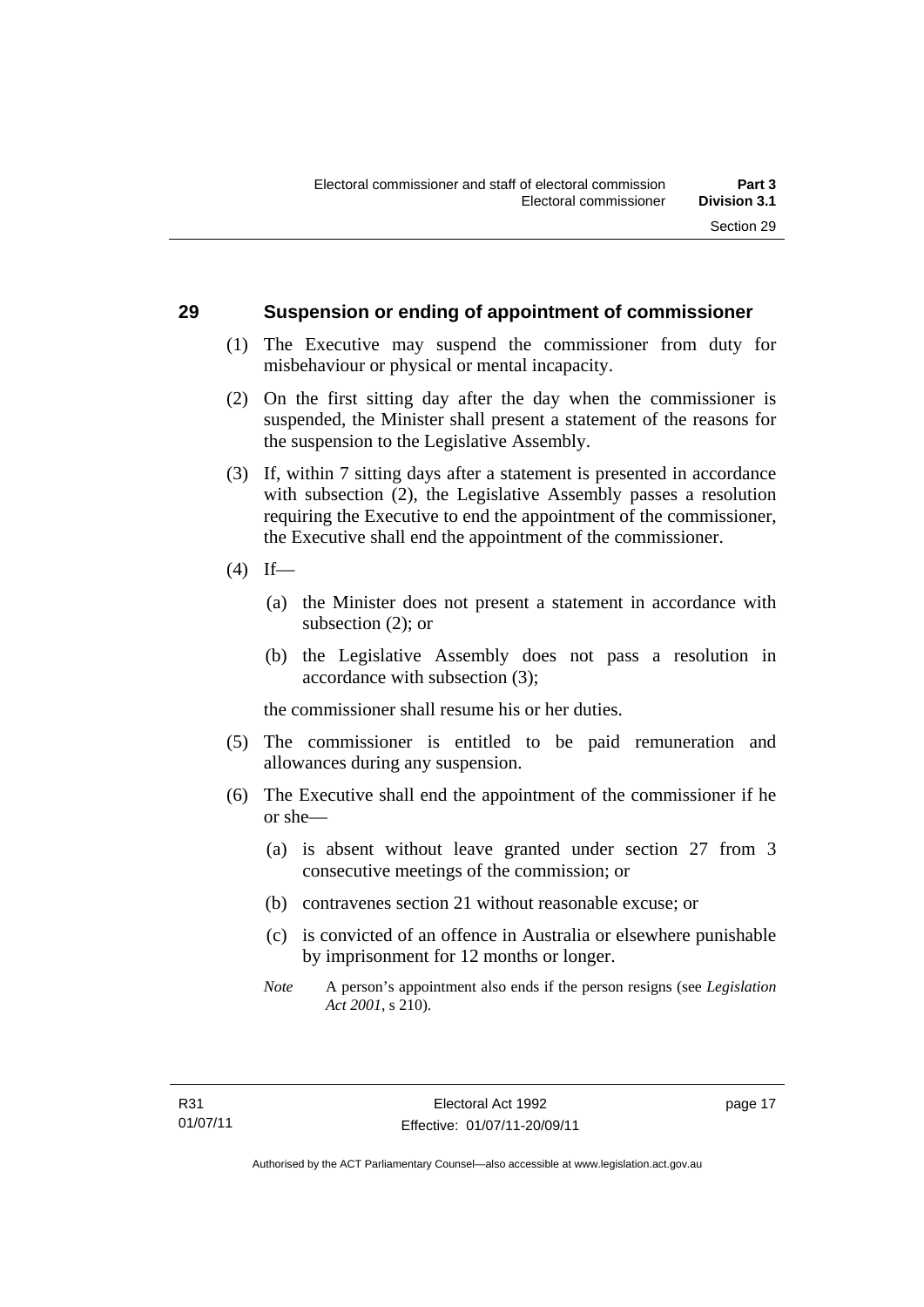# <span id="page-35-0"></span>**Division 3.2 Staff of electoral commission**

#### <span id="page-35-1"></span>**31 Staff**

- (1) The staff assisting the commissioner shall be employed under the *Public Sector Management Act 1994*.
- (2) The *Public Sector Management Act 1994* applies in relation to the management of the staff assisting the commissioner.

#### <span id="page-35-2"></span>**32 Temporary staff and consultants**

- (1) The commissioner may, on behalf of the Territory—
	- (a) employ temporary staff; or
	- (b) engage consultants;

for this Act.

- (2) Temporary staff shall be employed on terms and conditions determined from time to time by the electoral commission after consultation with the Executive.
- (3) Consultants shall be engaged on terms and conditions determined from time to time by the electoral commission.
- (4) Nothing in this section in relation to the engagement of consultants is to be taken to give the commissioner or the commission a power to enter into a contract of employment.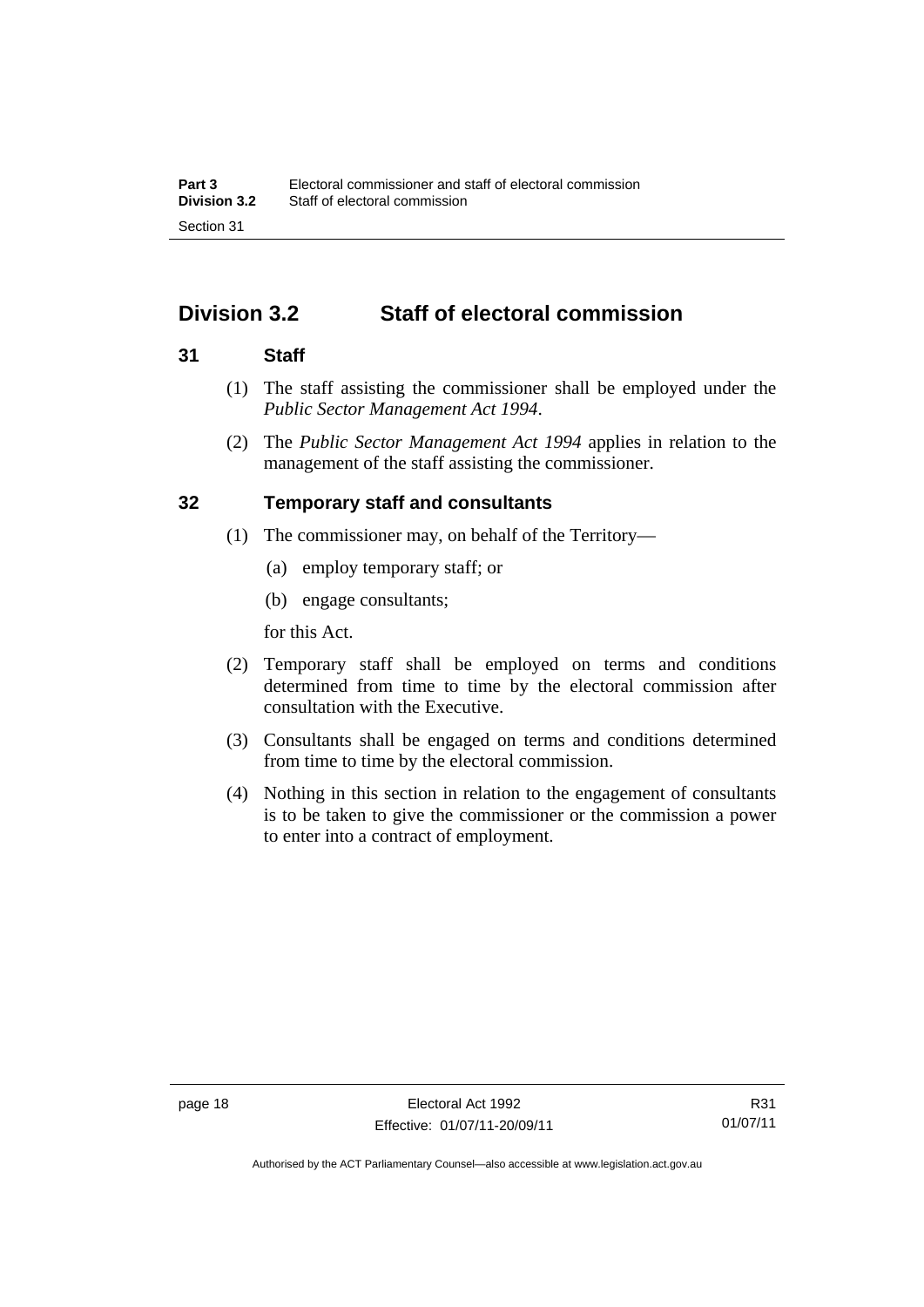#### **33 Officers**

- (1) The commissioner may appoint an adult to be an officer for this Act, or any other Act under which the commissioner exercises a function.
	- *Note 1* For the making of appointments (including acting appointments), see *Legislation Act 2001*, pt 19.3.
	- *Note* 2 In particular, a person may be appointed for a particular provision of a law (see *Legislation Act* 2001, s 7 (3)) and an appointment may be made by naming a person or nominating the occupant of a position (see s 207).
- (2) The officers so appointed include, but are not limited to, the following officers:
	- (a) the officer in charge of a polling place;
	- (b) the officer in charge of a scrutiny centre;
	- (c) an officer for the purposes of a poll or the scrutiny at an election.
- (3) A candidate is not entitled to be appointed as an officer, and an officer vacates office if he or she becomes a candidate.
- (4) The commissioner has all the powers of an officer and, in the exercise of such a power, is subject to the same obligations as an officer and, for this Act, shall be taken to be an officer.
- (5) Subject to the directions of the OIC, an officer at a polling place or scrutiny centre may exercise any of the powers of the OIC and in so doing shall, for this Act, be taken to be the OIC.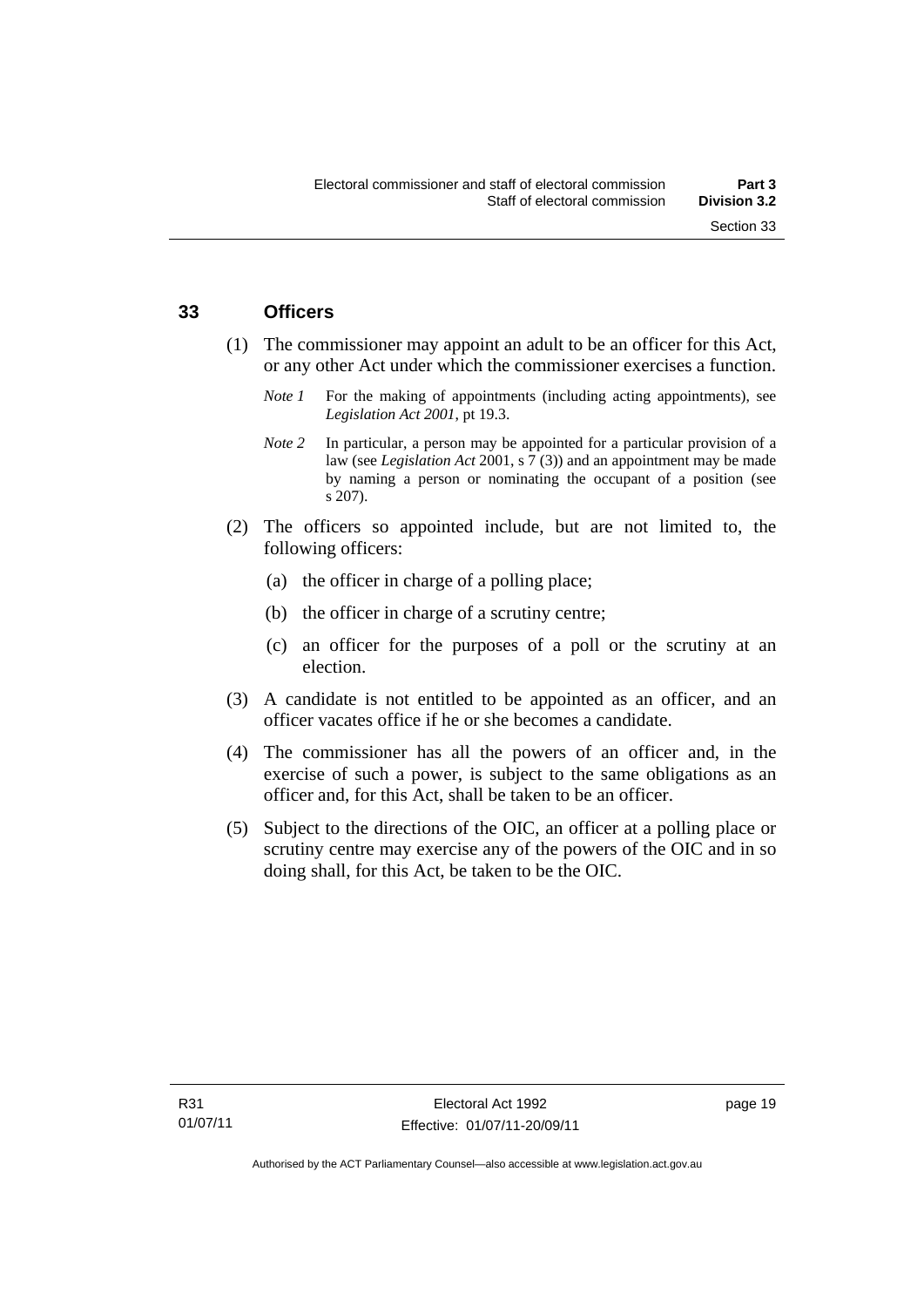#### **Part 4** Electorates

Section 34

# **Part 4 Electorates**

#### **34 Multimember electorates**

- (1) The ACT shall be divided into 3 separate electorates.
- (2) Seven members of the Legislative Assembly shall be elected from 1 electorate.
- (3) Five members of the Legislative Assembly shall be elected from each of the other 2 electorates.

#### **35 Redistribution of electorates**

- (1) Subject to this part, the augmented commission shall redistribute electorates by determining—
	- (a) the name and boundaries of each electorate; and
	- (b) the number of members of the Legislative Assembly to be elected from each electorate.
- (2) A determination—
	- (a) must be in writing; and
	- (b) may be made only after any investigation under section 52 (Objections to augmented electoral commission's proposal) is finished.
- (3) A determination is a notifiable instrument.

*Note* A notifiable instrument must be notified under the *Legislation Act 2001*.

#### **36 Factors relevant to redistribution**

In making a redistribution of electorates, the augmented commission shall—

 (a) ensure that the number of electors in an electorate immediately after the redistribution is within the range permitted by the

R31 01/07/11

Authorised by the ACT Parliamentary Counsel—also accessible at www.legislation.act.gov.au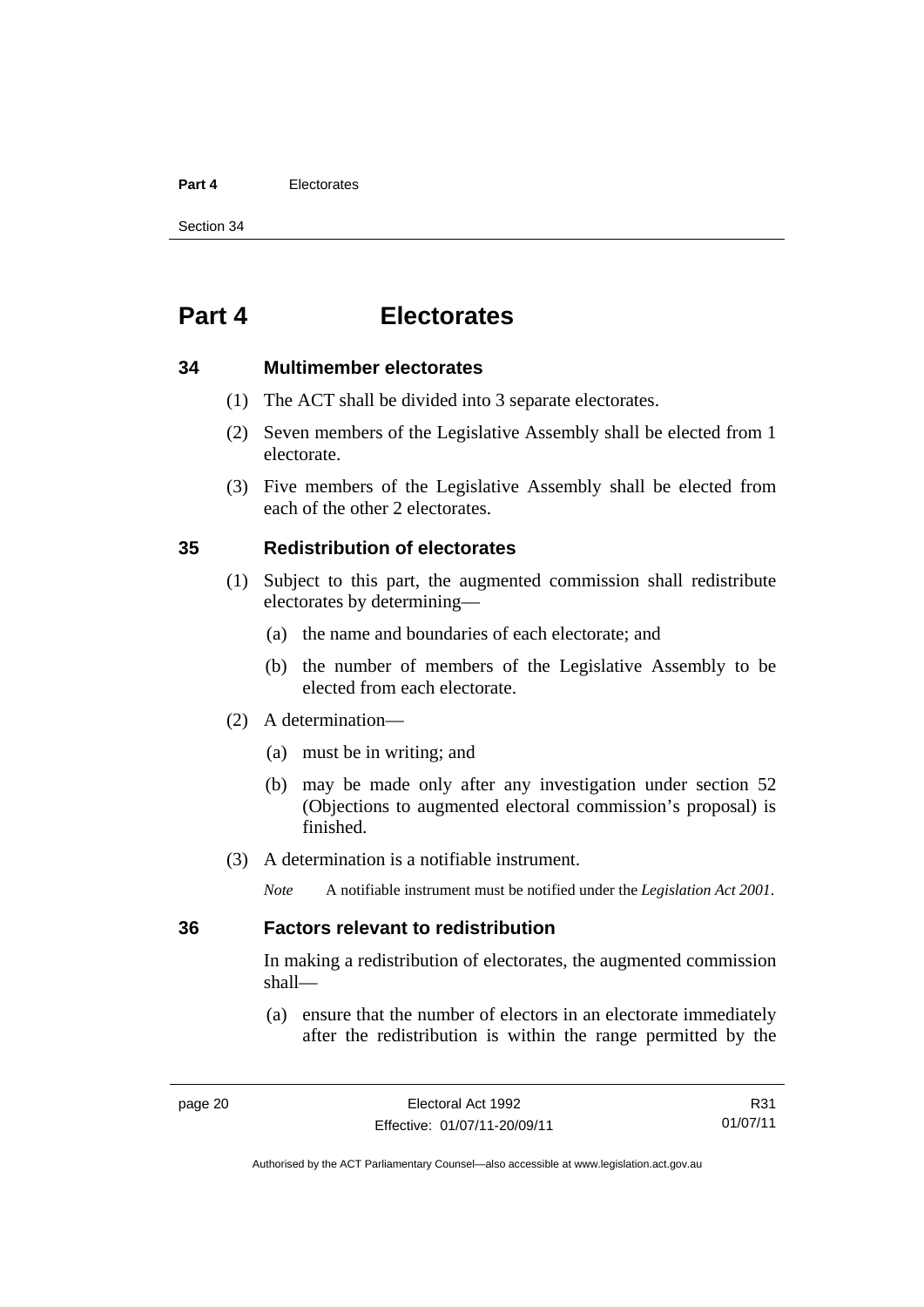*Australian Capital Territory (Self-Government) Act 1988*  (Cwlth), section 67D (2); and

- (b) endeavour to ensure, as far as practicable, that the number of electors in an electorate at the time of the next general election of members of the Legislative Assembly will not be greater than 105%, or less than 95%, of the expected quota for the electorate at that time ascertained in accordance with the formula set out in the *Australian Capital Territory (Self-Government) Act 1988* (Cwlth), section 67D (1); and
- (c) duly consider—
	- (i) the community of interests within each proposed electorate, including economic, social and regional interests; and
	- (ii) the means of communication and travel within each proposed electorate; and
	- (iii) the physical features and area of each proposed electorate; and
	- (iv) the boundaries of existing electorates; and
	- (v) the boundaries of divisions and sections fixed under the *Districts Act 2002*.

# **37 Timing of redistributions**

- (1) After each ordinary election, a redistribution process shall, subject to section 38—
	- (a) begin as soon as practicable after the beginning of the period of 2 years ending on the end of the 3rd Saturday in October in the year when the next ordinary election is due to be held; and
	- (b) be completed as soon as practicable.
- (2) For subsection (1), a redistribution process—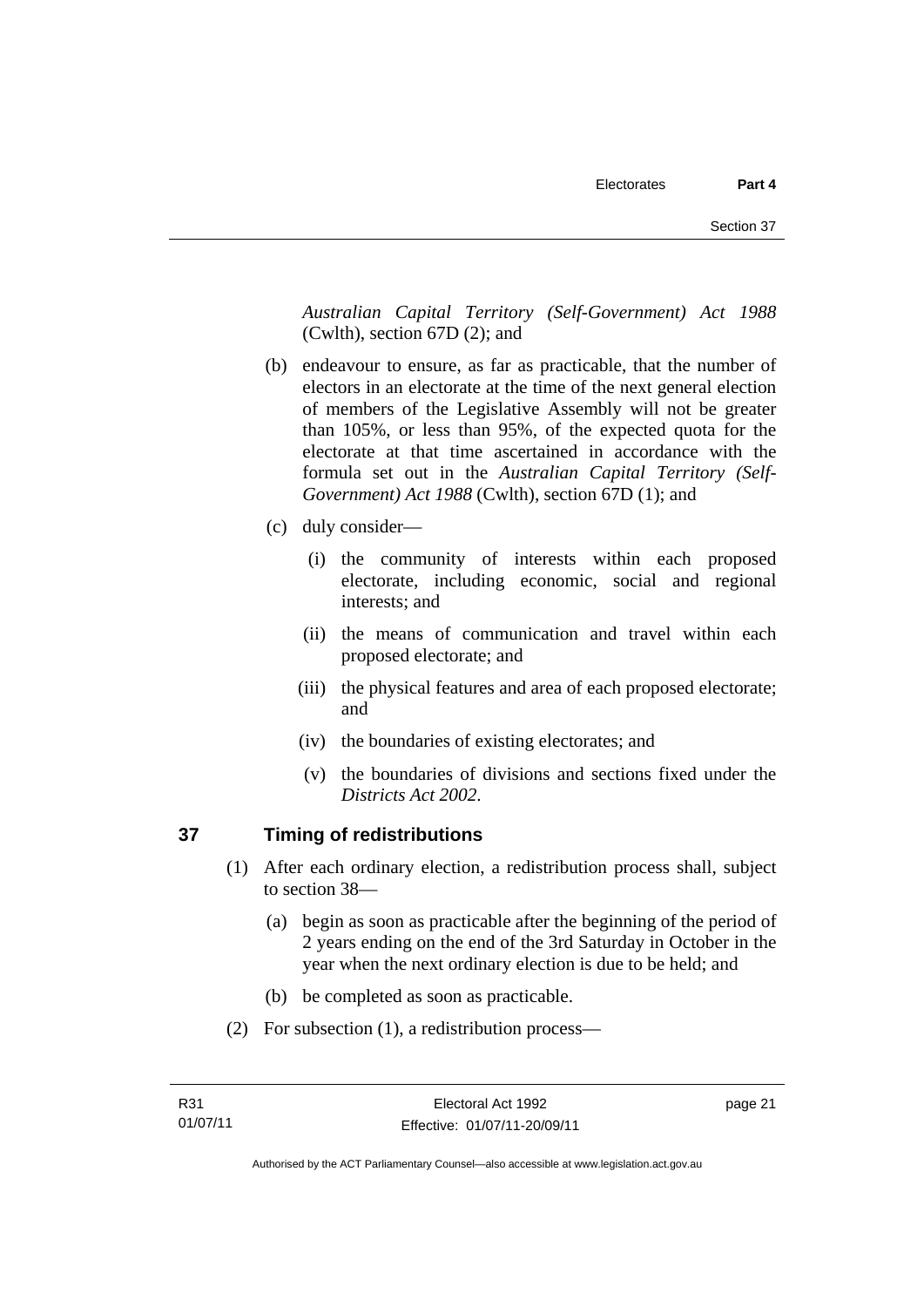- (a) begins when a redistribution committee is formed for the purposes of a redistribution; and
- (b) ends when the redistribution of electorates is determined under section 35.

#### **38 Suspension of redistribution process—extraordinary elections**

(1) In this section:

#### *redistribution process*—see section 37.

- (2) If the election period for an extraordinary election begins during a redistribution process, no further action shall be taken under this Act in relation to the redistribution until after the election period.
- (3) If, in relation to a proposed redistribution, a notice under this part invited a response (however described) to be made within a particular period and that period had not ended when the election period for an extraordinary election begins—
	- (a) a further such notice shall be given as soon as practicable after the election period; and
	- (b) this Act applies in relation to any response made in accordance with the firstmentioned notice as if it had been made in accordance with the further notice.

#### **39 Redistribution committees**

- (1) The electoral commission must, in writing, establish redistribution committees for this part.
- (2) The establishment of a redistribution committee is a notifiable instrument.

*Note* A notifiable instrument must be notified under the *Legislation Act 2001*.

- (3) A redistribution committee shall consist of—
	- (a) the commissioner; and

Authorised by the ACT Parliamentary Counsel—also accessible at www.legislation.act.gov.au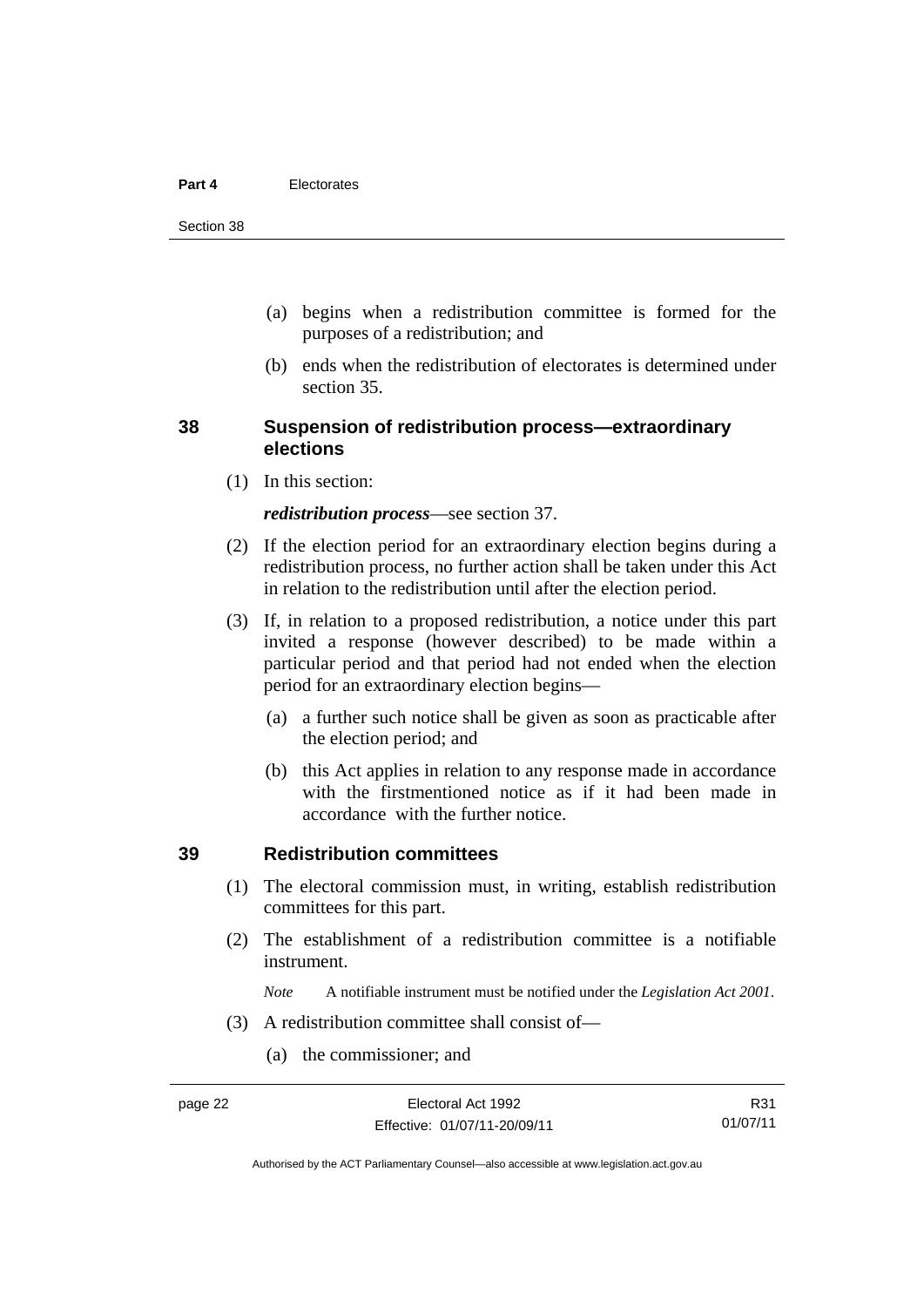- (b) the planning and land authority; and
- (c) the surveyor-general; and
- (d) a person appointed by the electoral commission whose qualifications or experience would, in the opinion of the electoral commission, enable the person to assist the committee, particularly in relation to the factors set out in section 36.

*Note* For the making of appointments, see *Legislation Act 2001, pt 19.3.* 

- (4) The member mentioned in subsection (3) (d) holds the position on the conditions that are decided by the electoral commission in consultation with the Minister and stated in the member's appointment.
- (5) The surveyor-general is not subject to direction from anyone (other than the electoral commissioner, for the efficient functioning of the redistribution committee) in the exercise of the surveyor-general's functions as a member of the committee.

#### **40 Meetings of redistribution committee**

- (1) The commissioner may call a meeting of a redistribution committee.
- (2) The commissioner shall preside at all meetings at which he or she is present.
- (3) If the commissioner is absent from a meeting, the members present shall elect 1 of their number to preside.
- (4) At a meeting, 3 members constitute a quorum.
- (5) Questions shall be determined by a majority of the votes of the members present and voting.
- (6) The member presiding at a meeting has a deliberative vote and, in the event of an equality of votes, has a casting vote.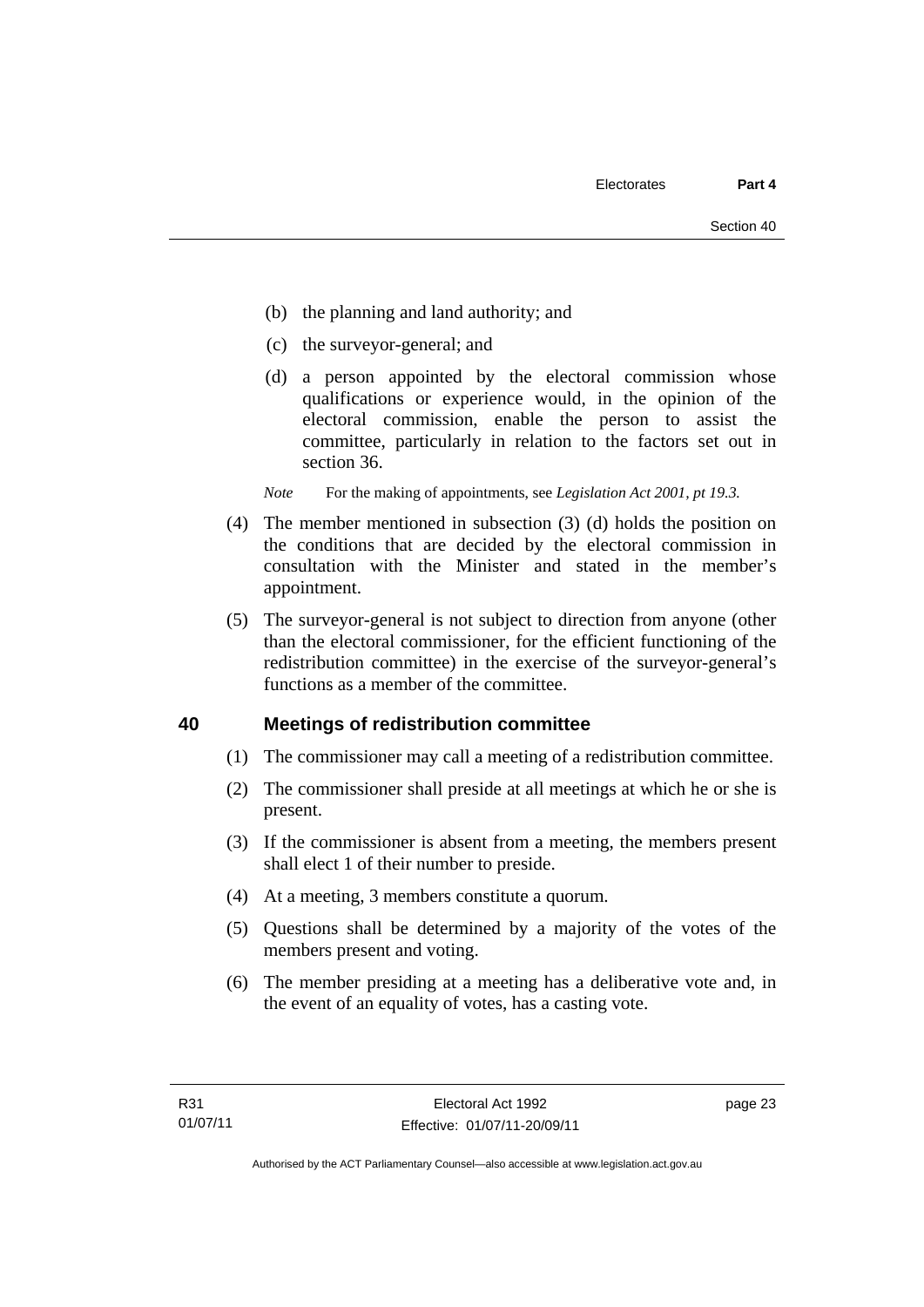- (7) A redistribution committee may regulate the conduct of proceedings at its meetings as it considers appropriate.
- (8) A redistribution committee may inform itself in the way it considers appropriate, including the opening of its meetings to members of the public.
- (9) The electoral commission shall, on request by a redistribution committee, give the committee the information and assistance it requires for this part.

#### **41 Suggestions and comments about redistribution**

- (1) A redistribution committee must prepare a written notice stating—
	- (a) that written suggestions about the redistribution of electorates may be given to it within 28 days after the day the notice is notified under the *Legislation Act 2001*; and
	- (b) that written comments about the suggestions may be given to it within 14 days after the last day suggestions may be given to it; and
	- (c) each place where suggestions may be inspected by members of the public.
- (2) The notice is a notifiable instrument.

*Note* A notifiable instrument must be notified under the *Legislation Act 2001*.

- (3) The redistribution committee must also publish the notice in a newspaper.
- (4) The redistribution committee must ensure that copies of any suggestions given to it in accordance with the notice are available for inspection by members of the public in accordance with the notice.

R31 01/07/11

Authorised by the ACT Parliamentary Counsel—also accessible at www.legislation.act.gov.au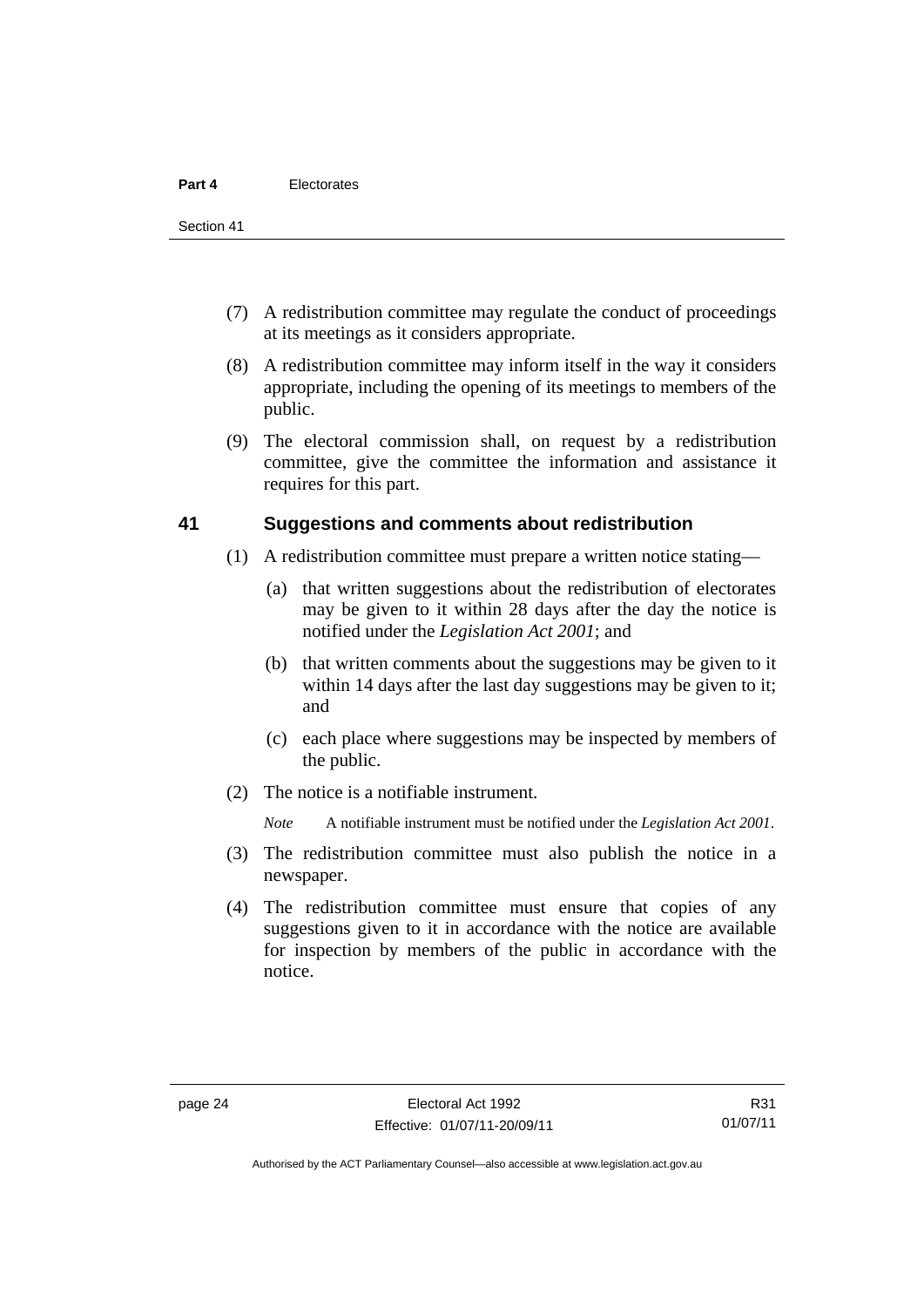#### **42 Outline of proposal**

Before making a proposed redistribution of electorates, a redistribution committee may cause an outline of its proposal to be made available to members of the public.

#### **43 Proposed redistribution**

- (1) A redistribution committee must make a proposed redistribution of electorates after considering the suggestions and comments (if any) given to it in accordance with the notice under section 41 (Suggestions and comments about redistribution).
- (2) Section 36 applies in relation to the making of the proposed redistribution as if it were a redistribution by the augmented commission.
- (3) The committee shall state the reasons for its proposal in writing.
- (4) A member of the committee who disagrees with its proposal may state the reasons for the disagreement in writing.

#### **44 Notification and publication of proposal**

- (1) A redistribution committee must—
	- (a) exhibit a map or maps showing the name and boundaries of each proposed electorate at the electoral commission's office; and
	- (b) make a copy of the following available for public inspection:
		- (i) the suggestions and comments given to the committee in accordance with the notice under section 41 (Suggestions and comments about redistribution); and
		- (ii) a description (whether by reference to a map or plan or otherwise) of the boundaries of each proposed electorate; and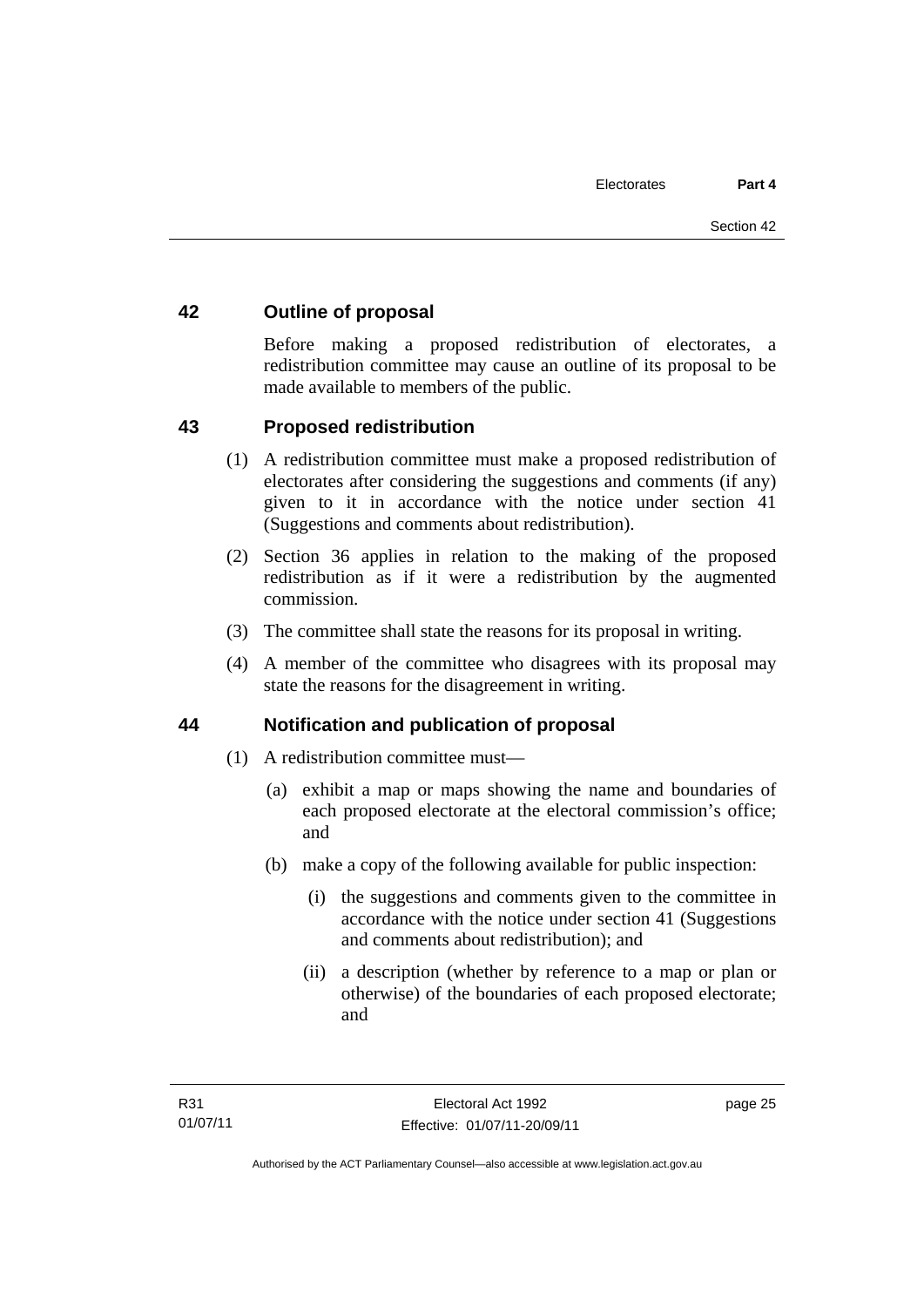- (iii) a statement of the number of members of the Legislative Assembly that it proposes should be elected from each proposed electorate; and
- (iv) its statement of reasons for the proposed redistribution; and
- (v) if a member of the committee has provided a written statement or reasons for any disagreement with the proposal—that statement; and
- (c) prepare a written notice—
	- (i) telling the public about the exhibition mentioned in paragraph (a) and the availability for public inspection at the electoral commission's office of the copies of the documents mentioned in paragraph (b); and
	- (ii) stating that written objections against the proposal may be given to the electoral commission within 28 days after the day the notice is notified under the *Legislation Act 2001*.
- (2) The notice is a notifiable instrument.

*Note* A notifiable instrument must be notified under the *Legislation Act 2001*.

 (3) The redistribution committee must also publish the notice, and the map or maps of each proposed electorate, in a newspaper.

#### **45 Dissolution of redistribution committee**

A redistribution committee is dissolved immediately after the notice and maps mentioned in section 44 (1) (Notification and publication of proposal) have been notified and published under section 44 in relation to the committee's proposal.

#### **46 Objections**

(1) An objection against a proposal by a redistribution committee must be—

R31 01/07/11

Authorised by the ACT Parliamentary Counsel—also accessible at www.legislation.act.gov.au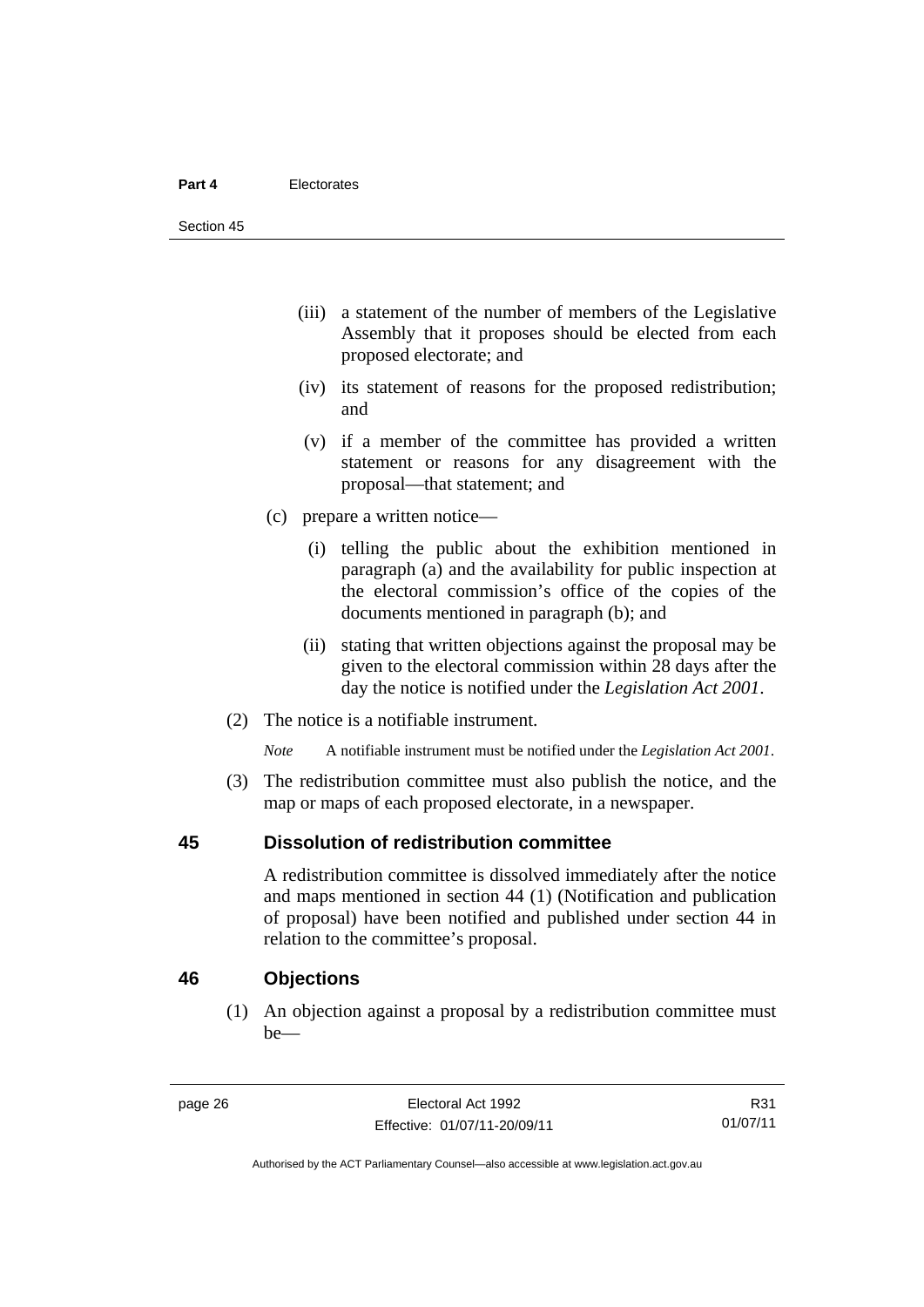- (a) in writing; and
- (b) given to the electoral commission within 28 days after the day the notice mentioned in section 44 (1) (Notification and publication of proposal) is notified under the *Legislation Act 2001* in relation to the committee's proposal.
- (2) The commissioner must make a copy of each objection made under this section available for public inspection.

#### **47 Augmented electoral commission**

- (1) For the purposes of each redistribution, an augmented electoral commission is established.
- (2) An augmented commission shall consist of—
	- (a) the members of the electoral commission; and
	- (b) the members (other than the commissioner) of the redistribution committee formed for the purposes of the redistribution.
- (3) The surveyor-general is not subject to direction from anyone (other than the electoral commissioner, for the efficient functioning of the augmented commission) in the exercise of the surveyor-general's functions as a member of the augmented commission.

#### **48 Meetings of augmented electoral commission**

- (1) The chairperson of the electoral commission may call a meeting of an augmented commission.
- (2) The chairperson of the electoral commission shall preside at all meetings of an augmented commission at which he or she is present.
- (3) If the chairperson of the electoral commission is absent from a meeting of an augmented commission—
	- (a) the commissioner shall preside; or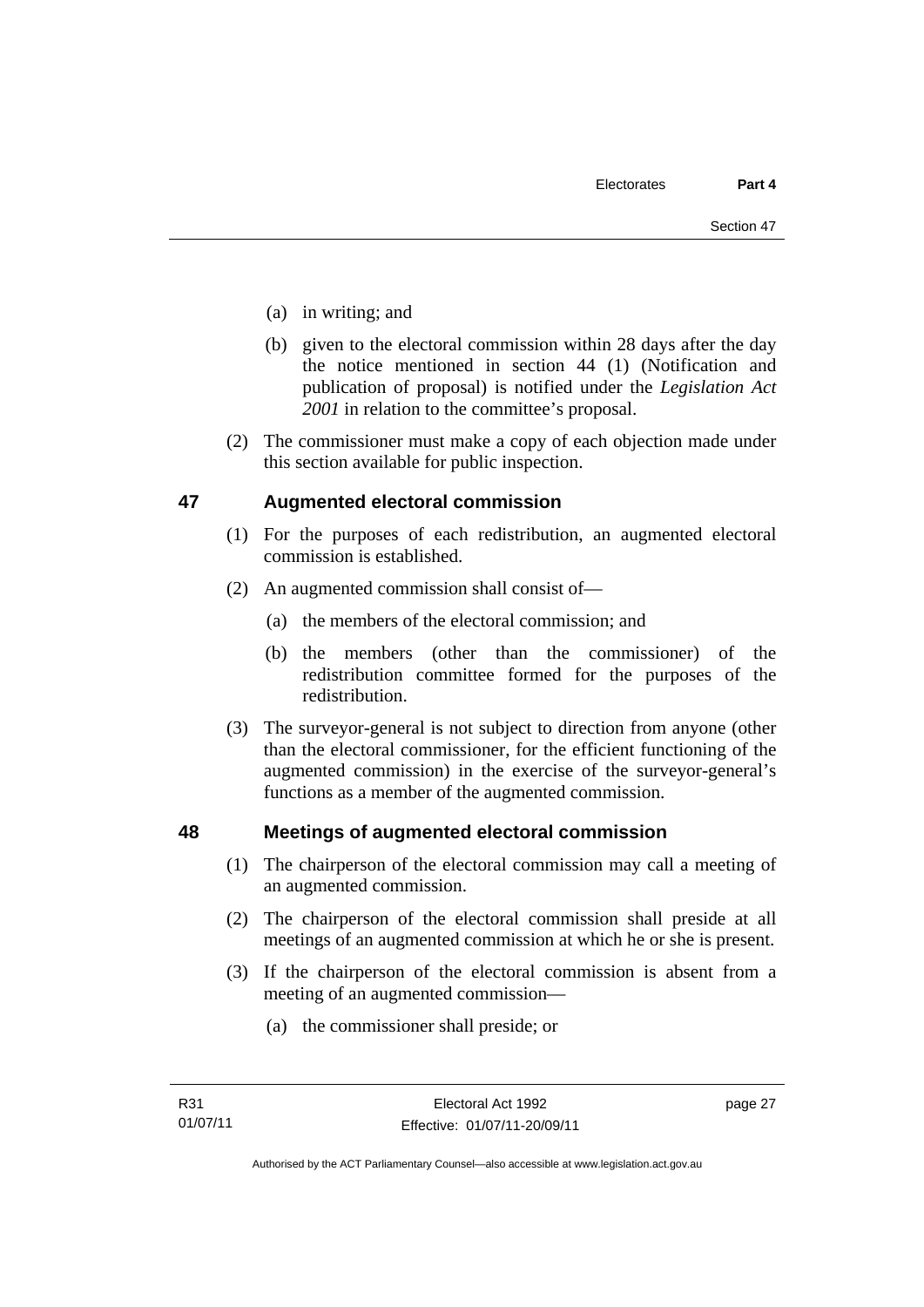- (b) if the commissioner is absent from the meeting—the members present shall appoint 1 of their number to preside.
- (4) At a meeting, 4 members constitute a quorum.
- (5) Subject to subsection (6), questions shall be determined by a majority of the votes of the members present and voting.
- (6) An augmented commission shall not redistribute electorates under section 35 unless not less than 4 members of the augmented commission, of whom not less than 2 are members of the electoral commission, vote in favour of the redistribution.
- (7) Subject to subsection (8), the member presiding at a meeting has a deliberative vote and, in the event of an equality of votes, has a casting vote.
- (8) The casting vote of the member presiding at a meeting shall not be used to vote in favour of the making of a redistribution under section 35.
- (9) An augmented commission may regulate the conduct of proceedings at its meetings as it considers appropriate.
- (10) Subject to section 49, an augmented commission may inform itself in any way it considers appropriate.
- (11) The electoral commission shall, on request by an augmented commission, give the augmented commission the information and assistance it requires for this part.

#### **49 Investigation of objections**

- (1) The augmented commission shall investigate each objection made in accordance with section 46.
- (2) For the purpose of investigating an objection, the augmented commission shall hold a public hearing, unless it is of the opinion that—

R31 01/07/11

Authorised by the ACT Parliamentary Counsel—also accessible at www.legislation.act.gov.au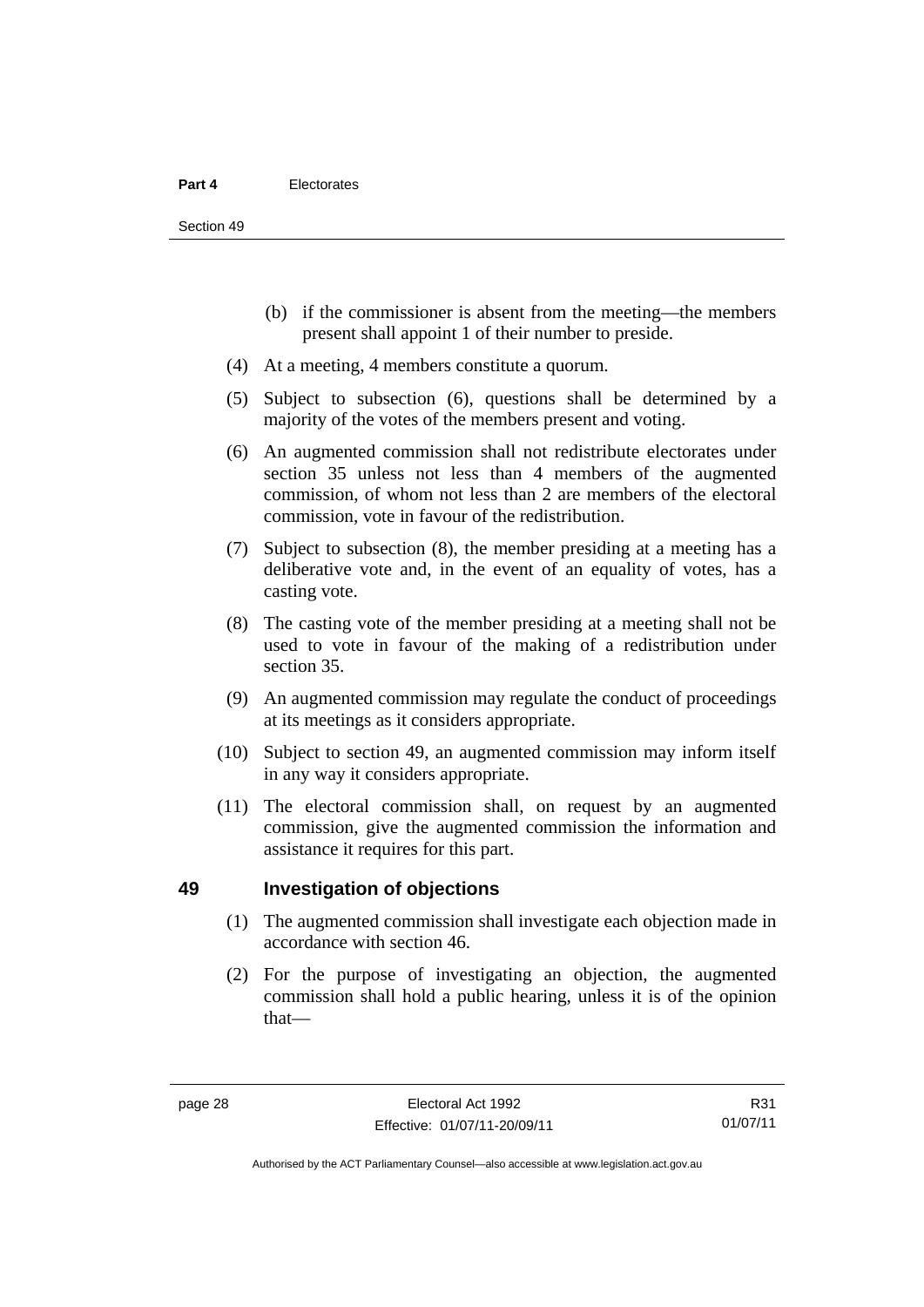- (a) the matters raised in the objection (or substantially the same matters) were raised in suggestions or comments given to the redistribution committee in accordance with the notice under section 41 (1) (Suggestions and comments about redistribution); or
- (b) the objection is frivolous or vexatious.
- (3) The augmented commission may hold 1 public hearing in relation to several objections.
- (4) At a public hearing, submissions to the augmented commission may only be made—
	- (a) by or on behalf of a person who made—
		- (i) an objection in accordance with section 46; or
		- (ii) a suggestion or comment about the proposed redistribution given to the redistribution committee in accordance with the notice under section 41 (1); or
	- (b) by a person making a submission in relation to an objection.
- (5) The augmented commission shall consider all such submissions.
- (6) At a public hearing, the augmented commission is not bound by the rules of evidence and, subject to this section, may regulate the conduct of proceedings as it considers appropriate.
- (7) Without limiting subsection (6), the following matters are within the discretion of the augmented commission:
	- (a) the manner in which, and the time within which, submissions may be made;
	- (b) the extent to which the augmented commission may be addressed, and the persons by whom it may be addressed.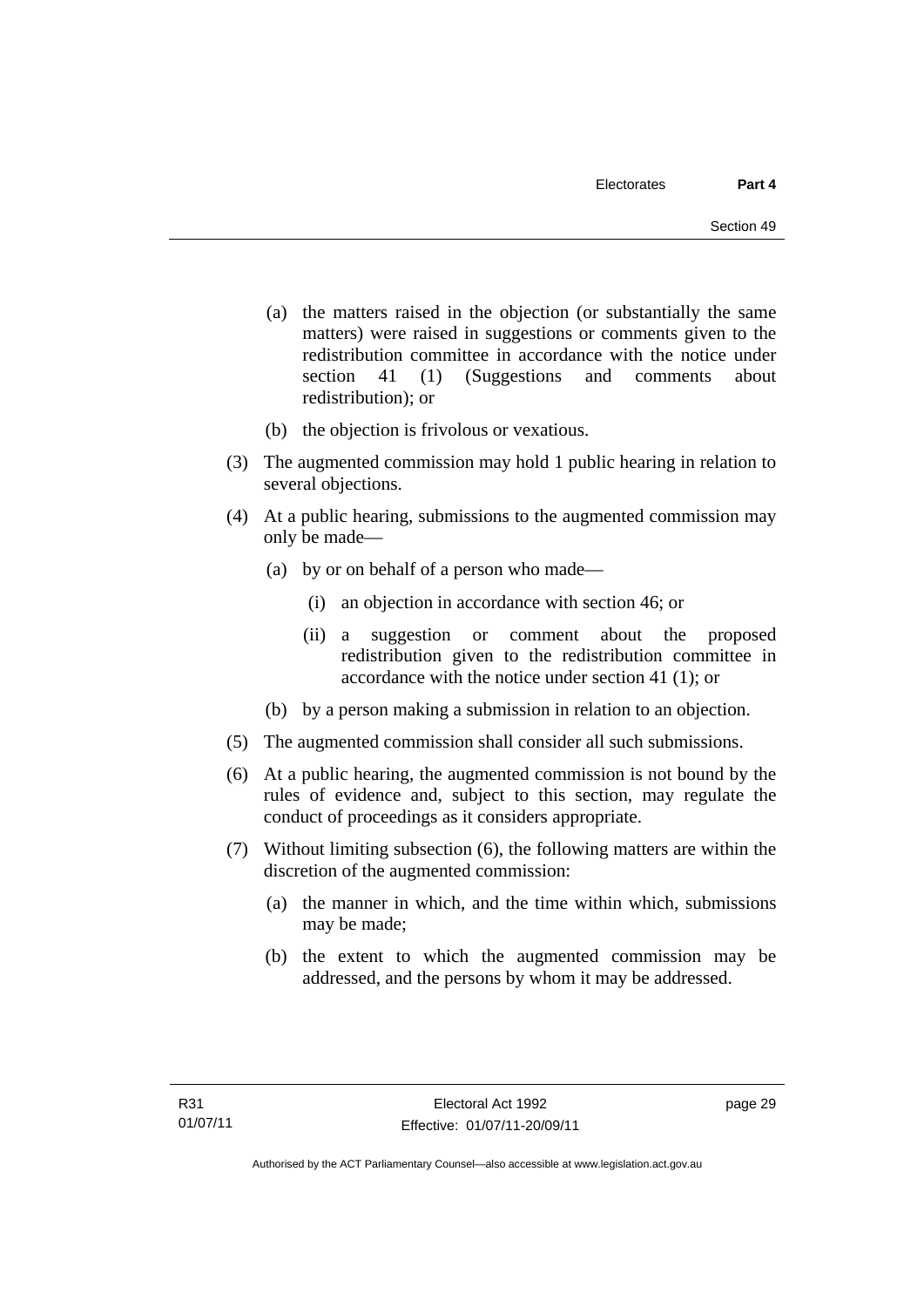#### **Part 4** Electorates

Section 50

#### **50 Redistribution—proposal by augmented electoral commission**

The augmented commission shall make a proposed redistribution of electorates after completing any investigation required by section 49.

#### **51 Publication of augmented electoral commission's proposal**

- (1) After making a proposed redistribution of electorates, the augmented commission shall cause a public announcement to be made concerning the proposal.
- (2) The public announcement shall include a statement—
	- (a) setting out the substance of the augmented commission's findings or conclusions about the redistribution committee's proposal and any objection to it; and
	- (b) setting out particulars of the augmented commission's proposal; and
	- (c) whether, in the augmented commission's opinion, its proposal is significantly different from the redistribution committee's proposal and, if so, a further statement to the effect that written objections against the proposal may be given to the electoral commission in accordance with the notice prepared under subsection  $(3)$ .
- (3) If the augmented commission is of the opinion that its proposal is significantly different from the redistribution committee's proposal, the augmented commission must prepare a written notice stating that written objections against the proposal may be given to the electoral commission within 28 days after the day the notice is notified under the *Legislation Act 2001*.
- (4) The notice is a notifiable instrument.

*Note* A notifiable instrument must be notified under the *Legislation Act 2001*.

Authorised by the ACT Parliamentary Counsel—also accessible at www.legislation.act.gov.au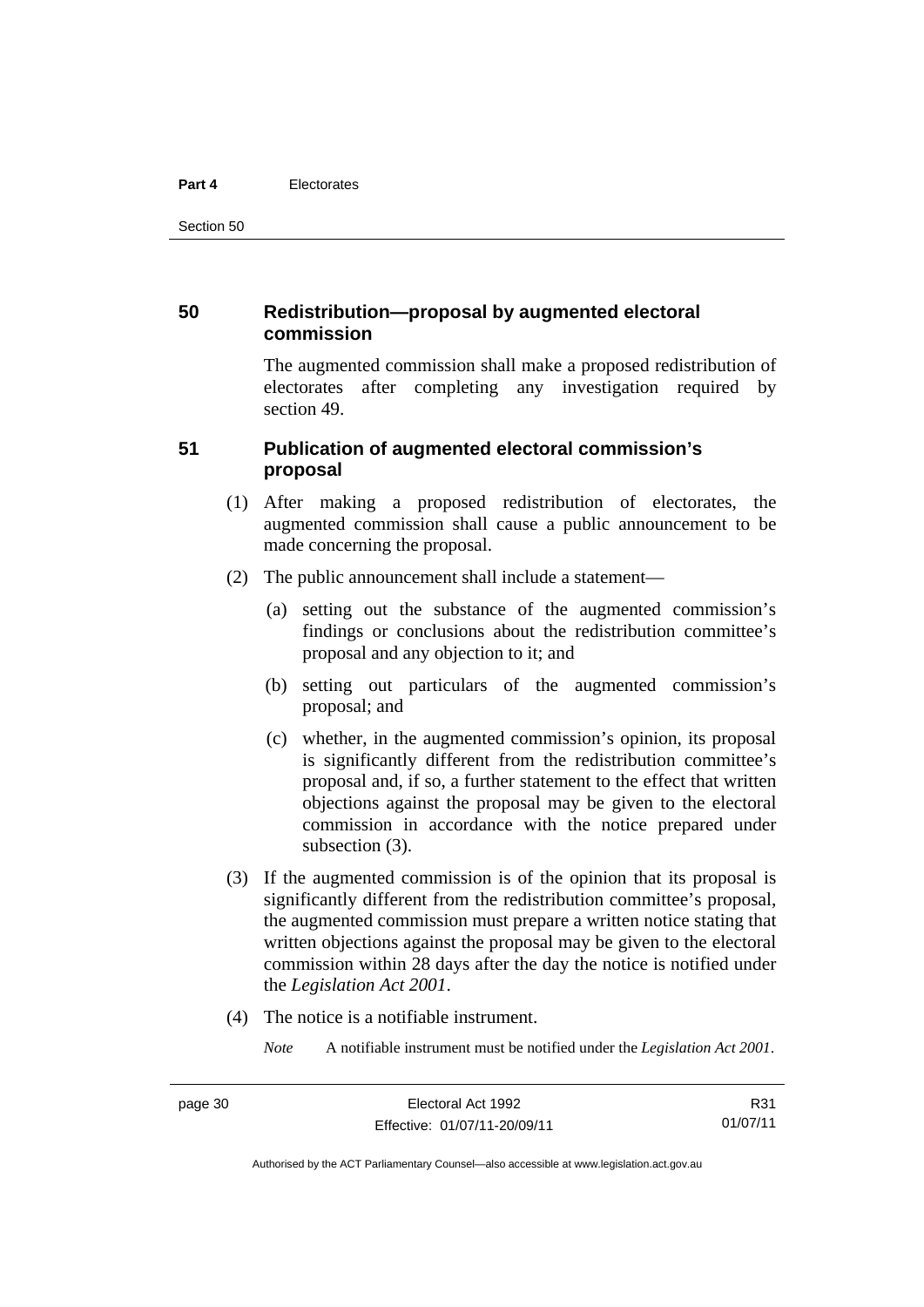# **52 Objections to augmented electoral commission's proposal**

- (1) An objection against a redistribution proposed by the augmented commission must be—
	- (a) in writing; and
	- (b) given to the electoral commission within 28 days after the day the notice under section 51 (3) (Publication of augmented electoral commission's proposal) is notified under the *Legislation Act 2001*.
	- *Note* For how documents may be given, see *Legislation Act 2001*, pt 19.5.
- (2) If an objection is given to the electoral commission in accordance with subsection (1)—
	- (a) the augmented commission must investigate the objection; and
	- (b) section 49 (Investigation of objections) applies as if the investigation were an objection under that section.
- (3) The commissioner must make a copy of each objection made under this section available for public inspection.

# **53 Report by augmented electoral commission and public announcement**

- (1) After redistributing electorates under section 35, the augmented commission shall cause—
	- (a) a report about the redistribution to be submitted to the Minister; and
	- (b) copies of the report to be made available for perusal by members of the public at the office of the electoral commission; and
	- (c) a public announcement to be made to the effect that the redistribution has been made and that copies of the report are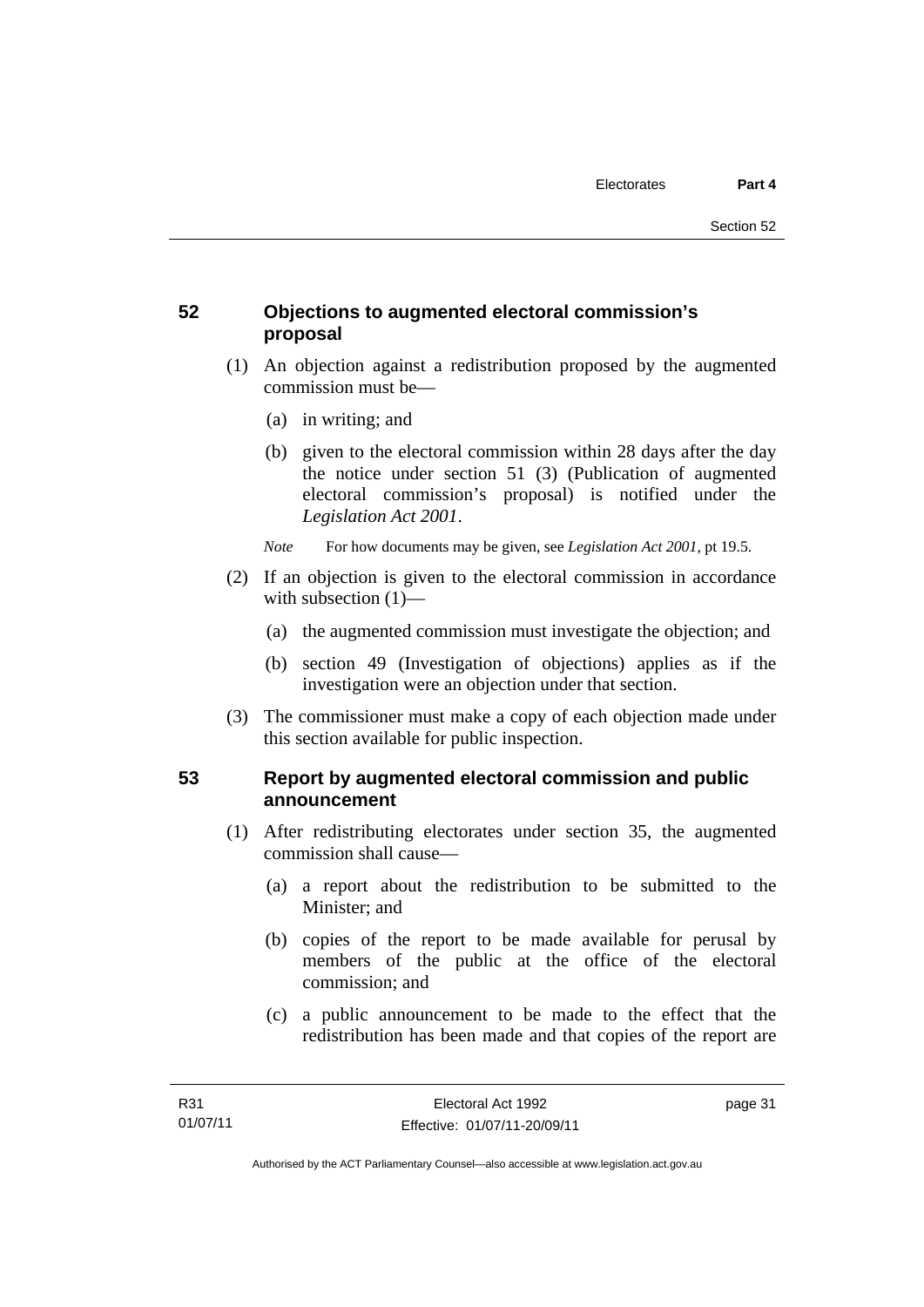available for perusal by members of the public at the office of the electoral commission.

- (2) The report shall contain particulars of—
	- (a) any suggestions or comments lodged with the redistribution committee; and
	- (b) the redistribution proposed by the redistribution committee and its reasons for the proposal; and
	- (c) if a member of the redistribution committee has provided a written statement of reasons for any disagreement with the committee's proposal—that statement; and
	- (d) any objections lodged with the electoral commission against the redistribution committee's proposal; and
	- (e) the result of the investigation of any objections against the redistribution committee's proposal (including particulars of the proceedings at any public hearings in the course of an investigation); and
	- (f) the redistribution proposed by the augmented commission and its reasons for the proposal; and
	- (g) any objections lodged with the electoral commission against the augmented commission's proposal; and
	- (h) the result of the investigation of any objections against the augmented commission's proposal (including particulars of the proceedings at any public hearings in the course of an investigation); and
	- (i) the redistribution made by the augmented commission and its reasons for the redistribution; and
	- (j) if a member of the augmented commission has provided a written statement of reasons for any disagreement with the augmented commission's proposal—that statement.

R31 01/07/11

Authorised by the ACT Parliamentary Counsel—also accessible at www.legislation.act.gov.au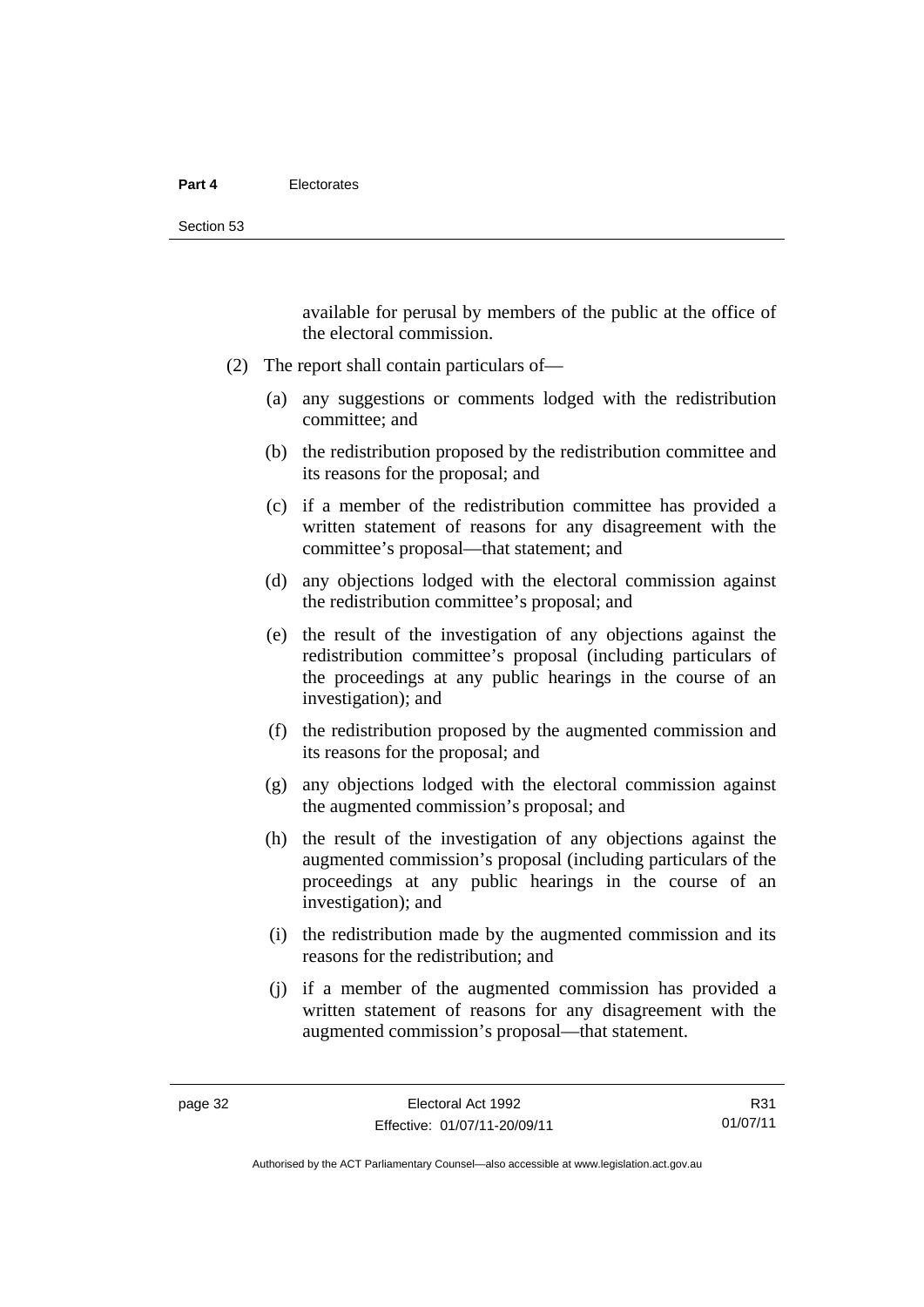# **54 Report to Legislative Assembly**

The Minister shall present a copy of the augmented commission's report to the Legislative Assembly on the first sitting day after the day when the Minister receives the report from the augmented commission.

# **55 Decisions are final**

- (1) A decision of an augmented commission or a redistribution committee made, or purporting to be made, under this part—
	- (a) is final and conclusive; and
	- (b) shall not be challenged, appealed against, reviewed, quashed, set aside or called into question in any court or tribunal on any ground; and
	- (c) is not subject to any proceeding for a prerogative order, injunction, declaration or other order in any court on any ground.
- (2) In this section:

*decision* includes a failure to make a decision.

#### **56 Validity not affected**

A failure to comply with the provisions of this part (except section 34, 35 or 36) is not to be taken to affect the validity of a decision of an augmented commission or a redistribution committee.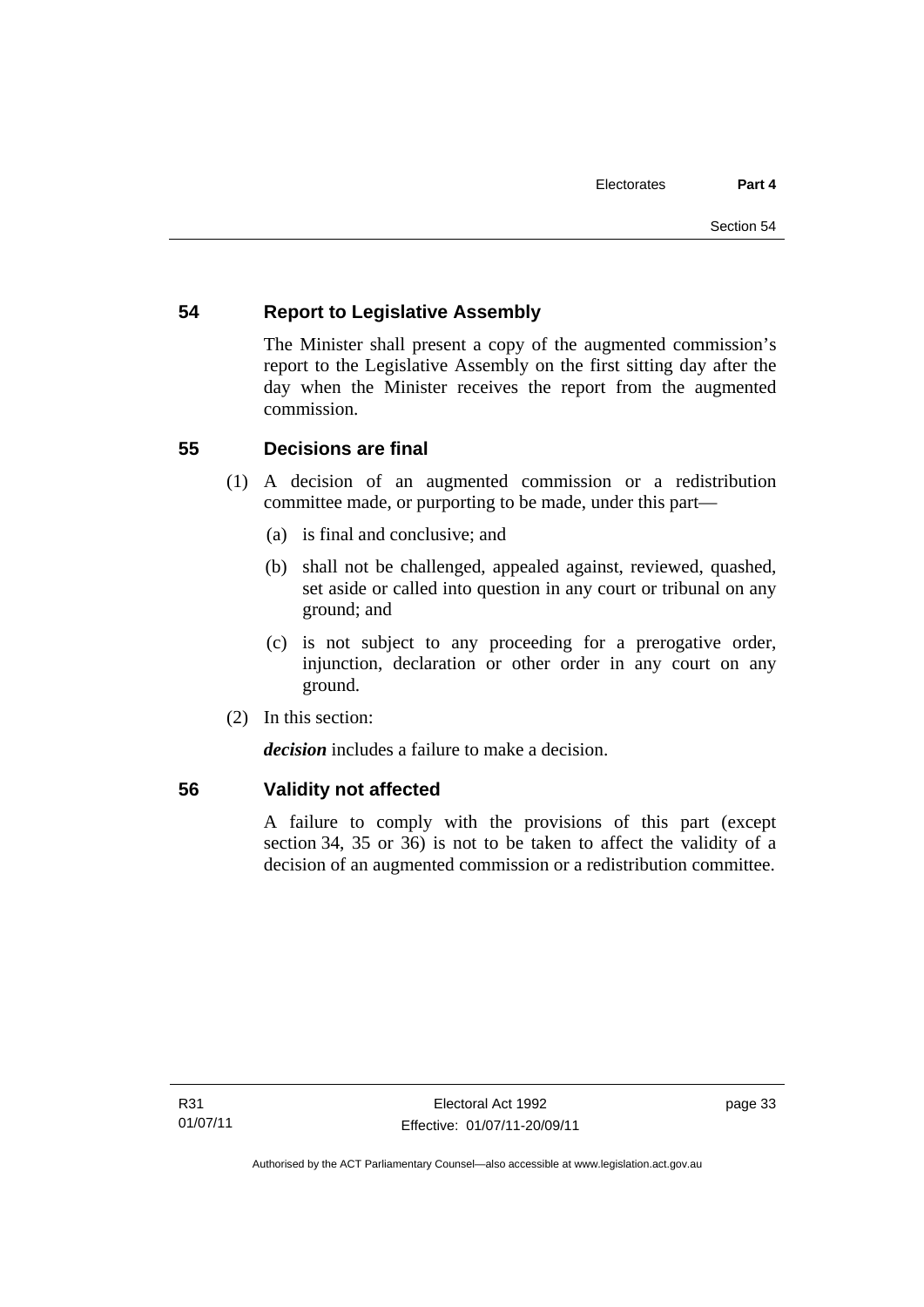#### **Part 5** Electoral rolls

Section 57

# **Part 5 Electoral rolls**

#### **57 Electorate and Territory rolls**

- (1) The commissioner shall keep a roll of the electors of the ACT consisting of separate rolls of the electors of each electorate.
- (2) A roll may be kept electronically.

#### **58 Contents of roll**

- (1) A roll shall contain the following particulars in relation to each elector:
	- (a) surname or family name;
	- (b) each given name;
	- (c) address;
	- (d) sex;
	- (e) date of birth.
- (2) A roll may contain the following particulars in relation to each elector:
	- (a) occupation;
	- (b) any former surname;
	- (c) any previous address;
	- (d) postal address, if not the same as the address of the principal place of residence;
	- (e) the further particulars (if any) prescribed under the regulations.

Authorised by the ACT Parliamentary Counsel—also accessible at www.legislation.act.gov.au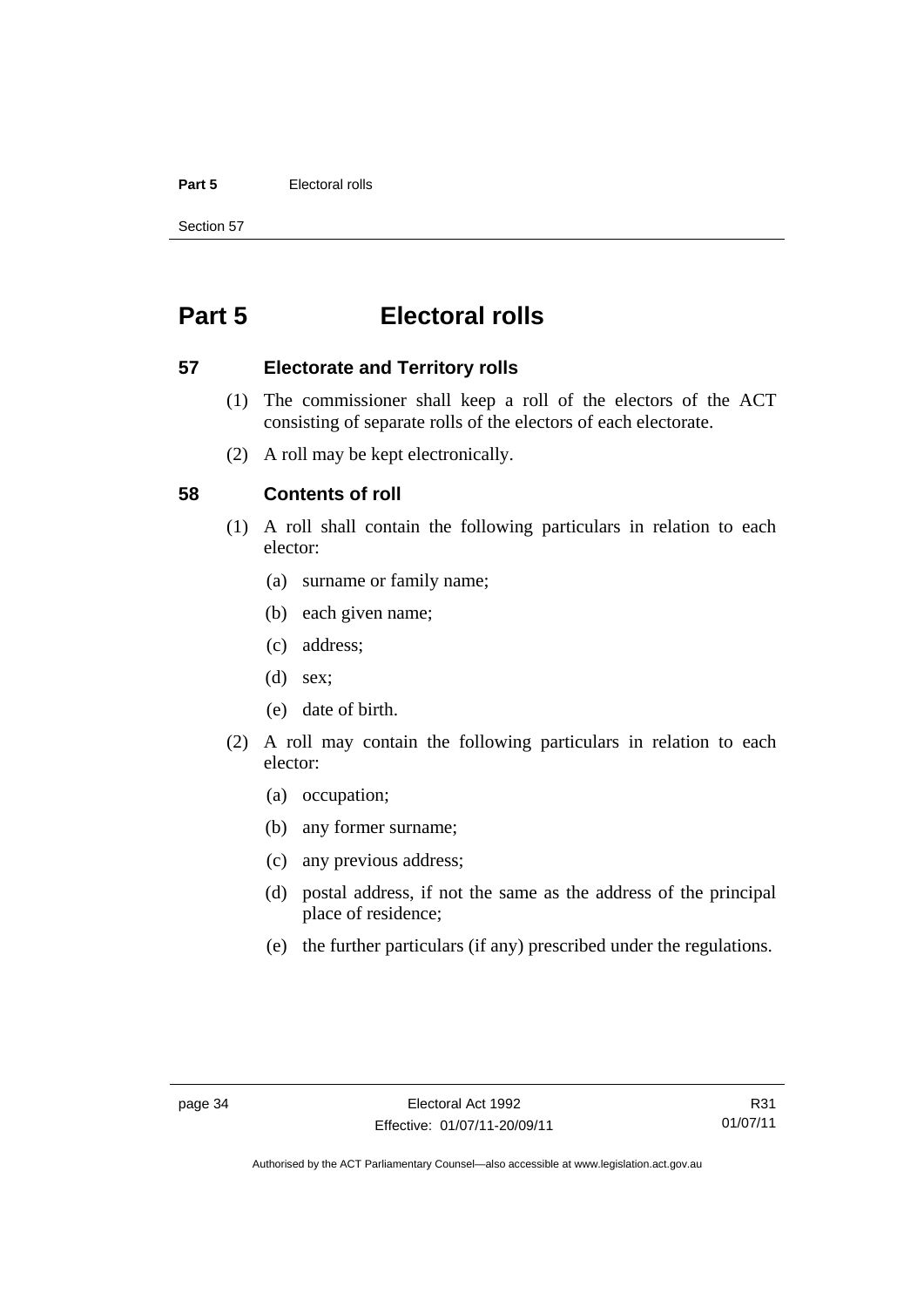#### **59 Meaning of** *extract* **from roll**

In this Act:

*extract* from a roll means the part of the roll that contains, for each elector enrolled at the time the extract is prepared—

- (a) the elector's surname or family name; and
- (b) each given name of the elector; and
- (c) the elector's address, unless the elector is—
	- (i) an elector whose address is suppressed; or
	- (ii) an eligible overseas elector; or
	- (iii) an Antarctic elector; or
	- (iv) an elector who is enrolled because of the elector's enrolment on the Commonwealth roll as an itinerant elector.
- *Note* A roll extract in electronic form is a disk, tape or other device from which the information in the extract may be reproduced by mechanical, electronic or other means (see dict, def of *electronic form*).

#### **60 Inspection of printed roll extracts**

- (1) The commissioner—
	- (a) shall, at the office of the commissioner; and
	- (b) may, at any other places the commissioner determines;

make a printed extract from each roll available for public inspection during ordinary office hours.

- (2) A right of inspection under subsection (1) shall not be taken to give any right to copy, take an extract from, or scan electronically, an extract from a roll.
- (3) For subsection (1), the commissioner shall prepare an extract of each roll at least once each calendar year.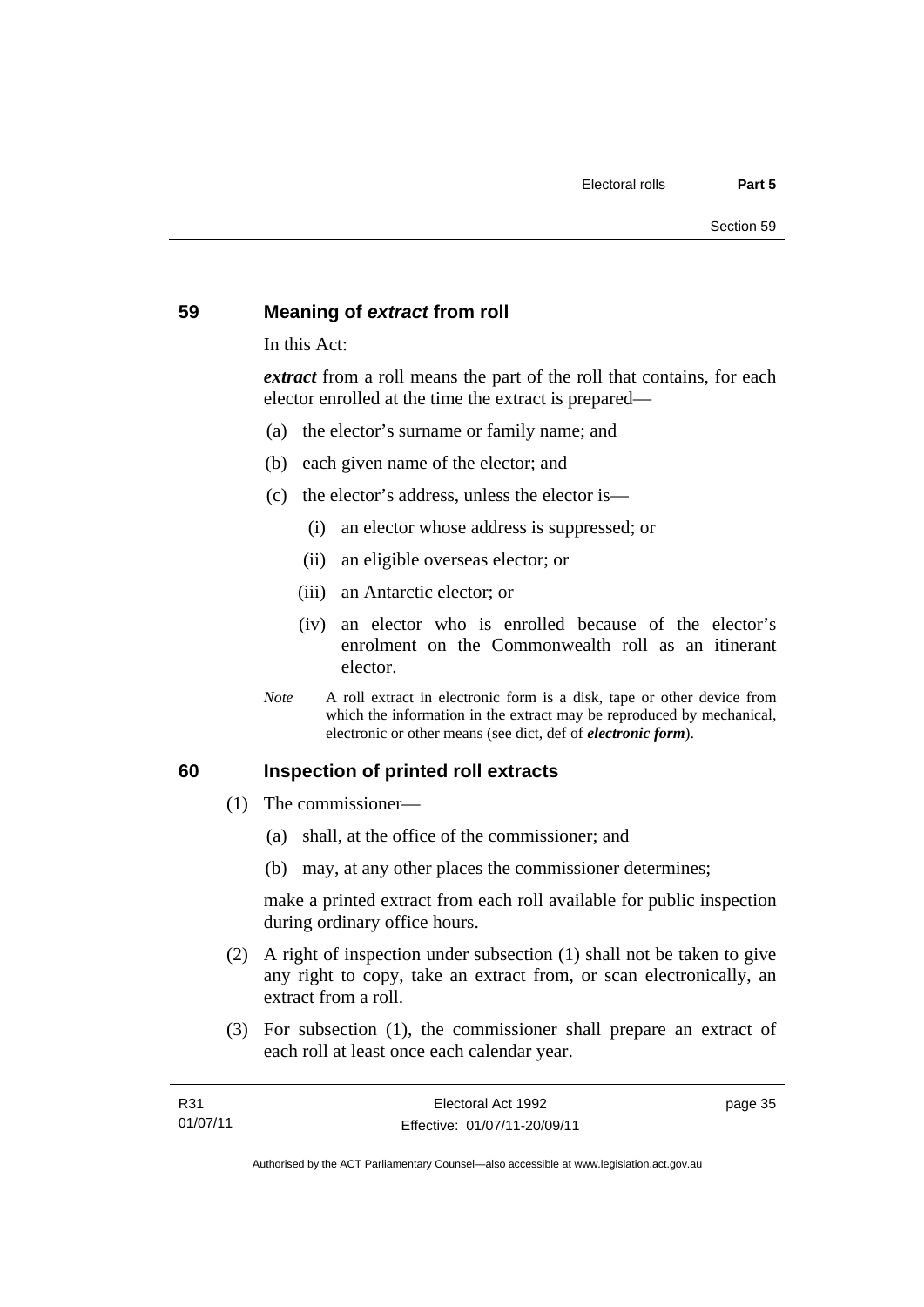#### **61 Supply of printed roll extracts to MLAs etc**

- (1) At least once each calendar year, the commissioner shall, on request—
	- (a) give 2 printed extracts from the roll for an electorate to each MLA for the electorate; and
	- (b) give 2 printed extracts from the roll for each electorate to the registered officer of each registered party.
- (2) The commissioner shall, on request, supply a printed extract from a roll to a person who the commissioner is satisfied requires the extract for an approved purpose within the meaning of section 63.
	- *Note* A fee may determined under s 8 (Determination of fees) for a request under subsection (2).

#### **62 Supply of roll extracts in electronic form to MLAs etc**

- (1) The commissioner shall, on request, so far as practicable, give a roll extract in electronic form to—
	- (a) an MLA; or
	- (b) the registered officer of a registered party.
- (2) The commissioner shall, on request, supply a roll extract in electronic form, or on microfiche, to a person who the commissioner is satisfied requires the extract for an approved purpose within the meaning of section 63.
	- *Note* A fee may determined under s 8 (Determination of fees) for a request under subsection (2).

#### **63 Use of roll extracts**

(1) In this section:

*approved purpose* means any of the following:

(a) for an MLA—the exercise of his or her functions;

R31 01/07/11

Authorised by the ACT Parliamentary Counsel—also accessible at www.legislation.act.gov.au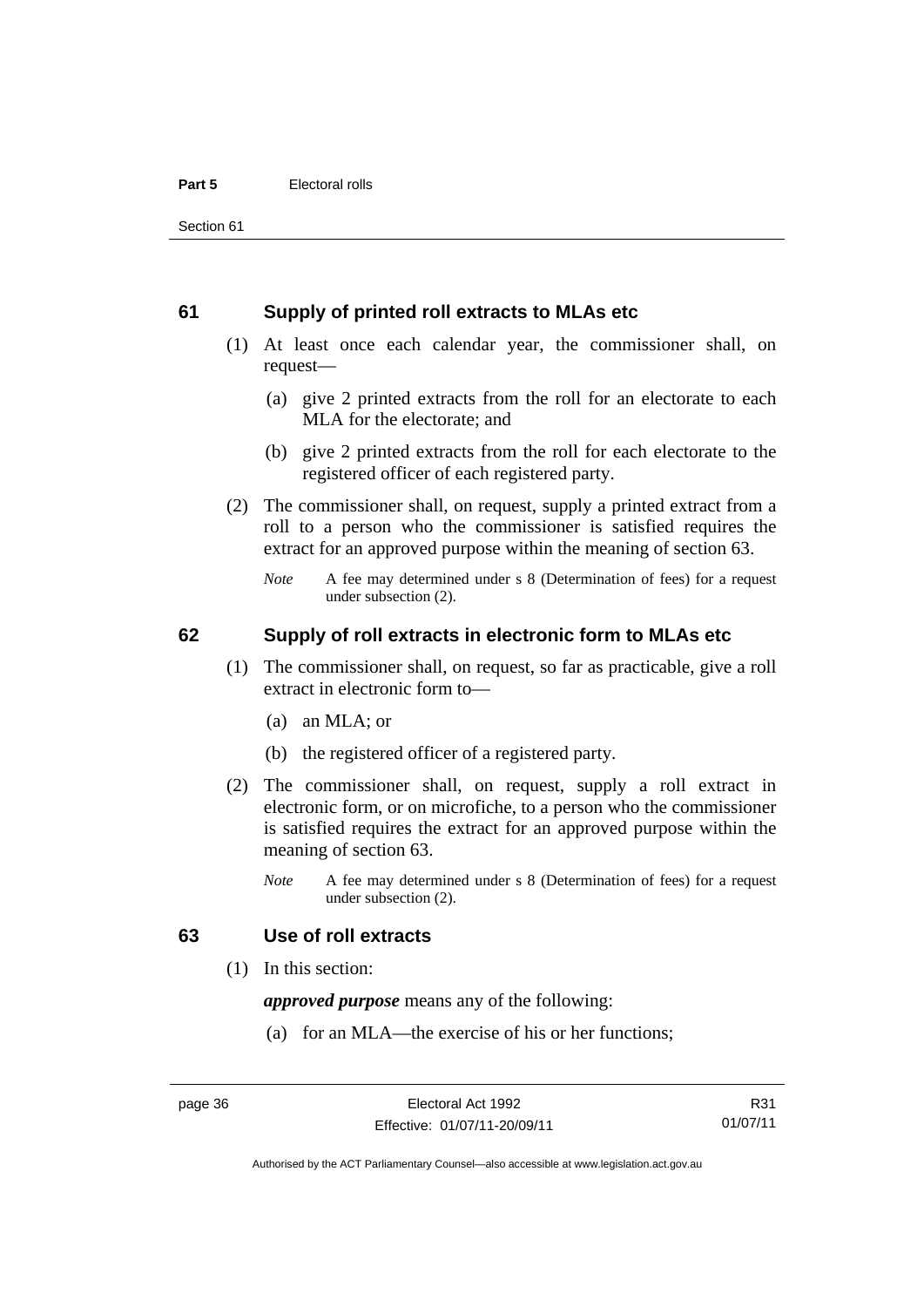- (b) for the registered officer of a registered party—the exercise by an MLA who is a member of the party of his or her functions;
- (c) for an MLA or the registered officer of a registered party—
	- (i) a purpose connected with an election; or
	- (ii) monitoring the accuracy of information in the roll;
- (d) for anyone—a purpose prescribed under the regulations.

*protected information*, in relation to a person, means information that the person knows, or has reasonable grounds for believing, was obtained from a roll extract given to the person or someone else under section 61 (Supply of printed roll extracts to MLAs etc) or section 62 (Supply of roll extracts in electronic form to MLAs etc).

- (2) A person must not, without reasonable excuse, use protected information for—
	- (a) a commercial purpose; or
	- (b) any other purpose, other than an approved purpose.

Maximum penalty: 50 penalty units, imprisonment for 6 months or both.

 (3) A person must not, without reasonable excuse, directly or indirectly divulge or communicate protected information to someone else for a purpose other than an approved purpose.

Maximum penalty: 50 penalty units, imprisonment for 6 months or both.

# **65 Provision of roll information to prescribed authorities**

(1) The commissioner may give a copy of a roll or information contained on a roll to a prescribed authority if the commissioner is satisfied that the authority requires the copy or information for a prescribed purpose.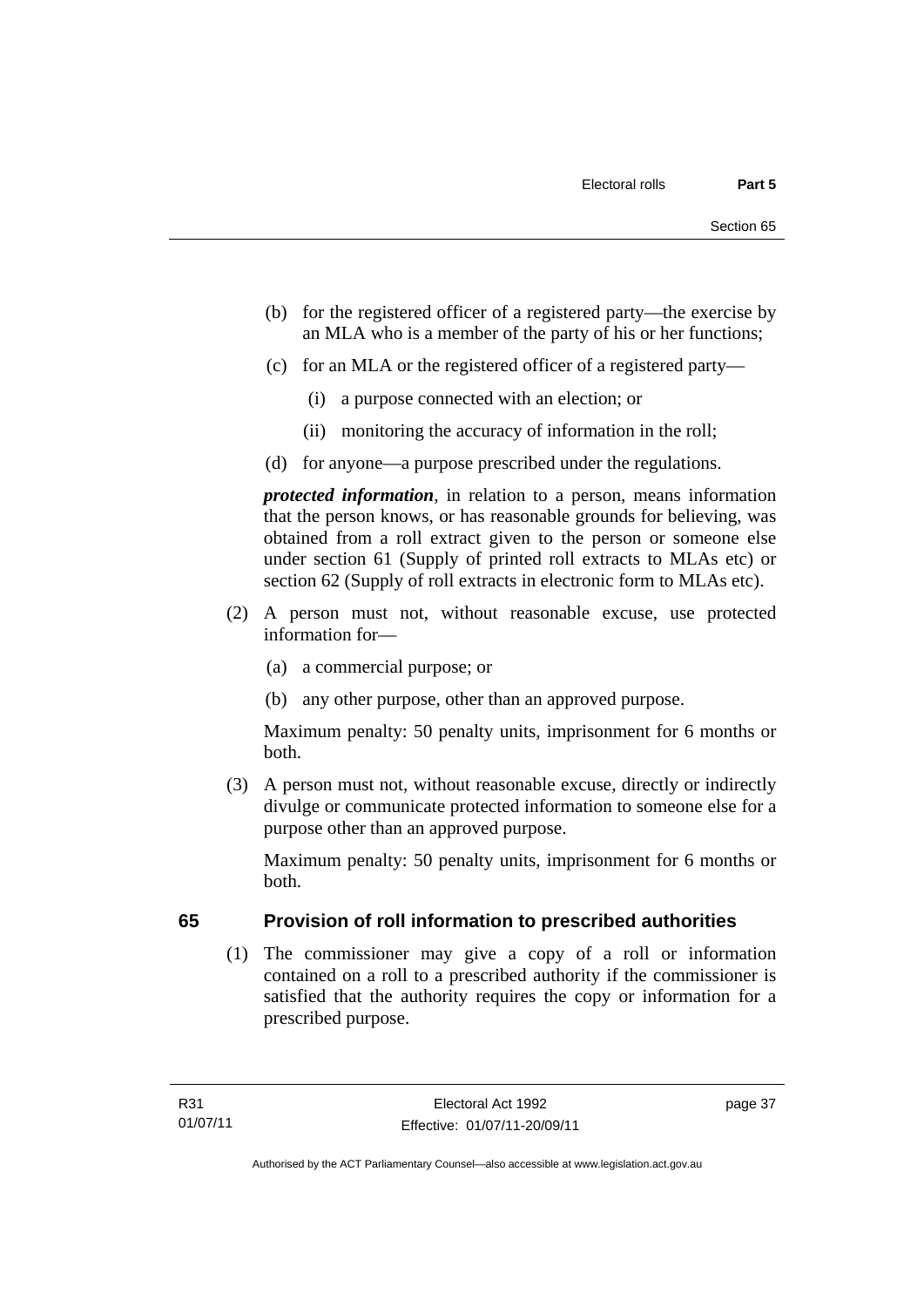Section 66

 (2) A person shall not use information obtained under subsection (1) except in accordance with the regulations.

Maximum penalty: 50 penalty units, imprisonment for 6 months or both.

- (3) For the *Juries Act 1967*, the commissioner shall, on request by the sheriff, give the sheriff a copy of the roll of electors of the ACT.
- (4) A copy of a roll, or information, may be given to a person under subsection (1) or (3) in printed or electronic form or on microfiche.
- (5) A copy of a roll, or information, provided under subsection (1) or (3) shall not include—
	- (a) in relation to a person whose address is a suppressed address any particulars other than the name of the person; or
	- (b) the address of an eligible overseas elector; or
	- (c) the address of an Antarctic elector.
- (6) The regulations may provide for how a prescribed authority may deal with information, or information obtained from a copy of a roll, provided under subsection (1).

#### **66 Maintenance of rolls**

- (1) The commissioner shall, so far as practicable, keep the rolls up to date.
- (2) The commissioner may alter a roll at any time as follows:
	- (a) to register any change of name;
	- (b) to bring up to date any particulars appearing on the roll;
	- (c) to correct any mistake or omission;
	- (d) to remove the name of a deceased elector;

R31 01/07/11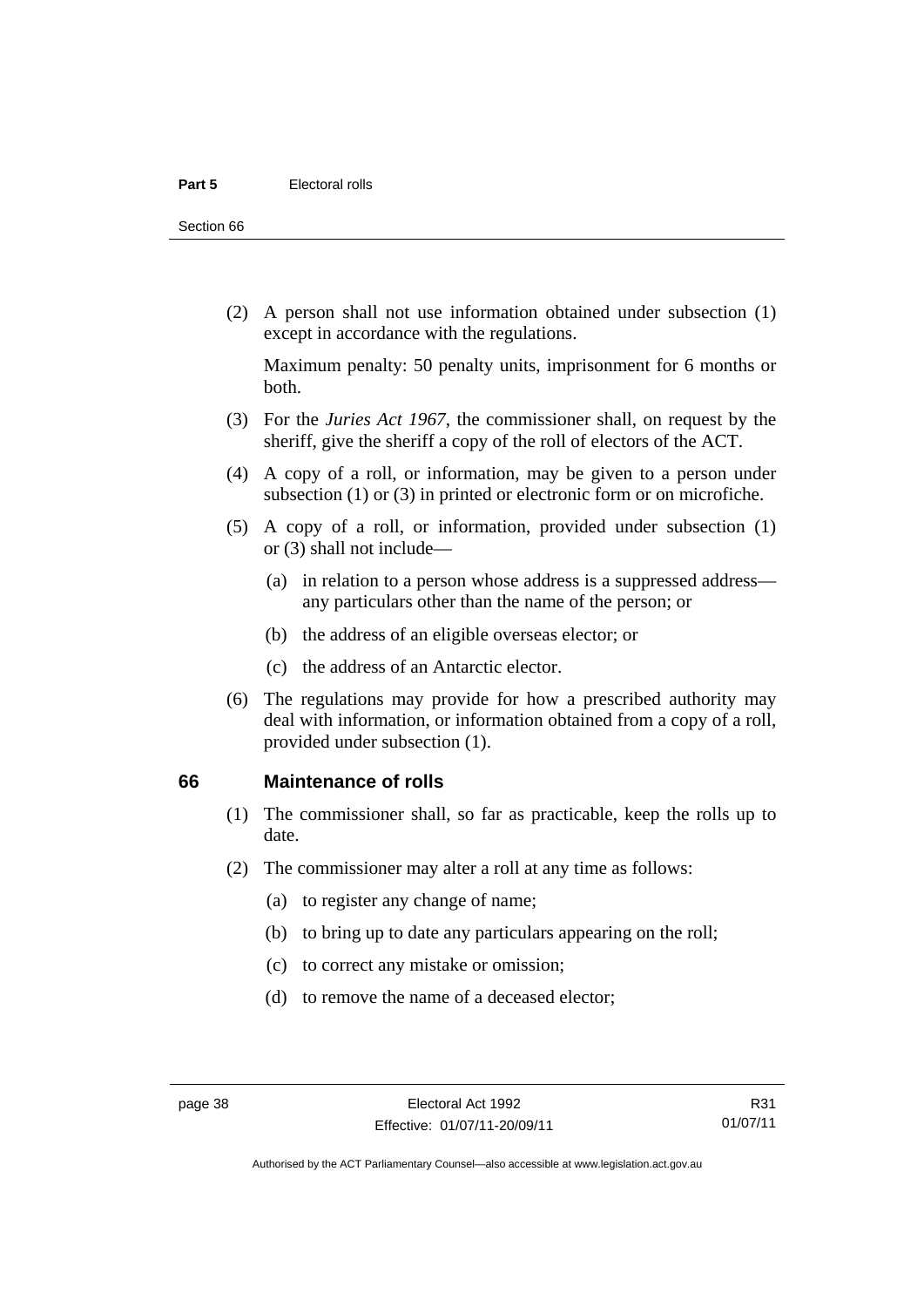(e) in relation to a person who is enrolled on the Commonwealth roll—to reflect any alteration under the Commonwealth Electoral Act, section 105 in relation to that enrolment.

#### **67 Power to require information**

- (1) The commissioner may, by written notice, require—
	- (a) the administrative head of a unit of the public service; or
	- (b) the chief executive officer (however described) of a Territory authority or of an entity prescribed under the regulations; or
	- (c) the occupier of any residence;

to give to the commissioner or a specified officer specified information required in connection with the preparation, maintenance or revision of a roll.

*Note* For how documents may be given, see *Legislation Act 2001*, pt 19.5.

- (2) A notice shall specify the time within which the information is to be so given.
- (3) A person who, without reasonable excuse, contravenes such a requirement commits an offence.

Maximum penalty: 5 penalty units.

 (4) Subsection (3) does not apply if compliance with the requirement would involve the disclosure of information in contravention of any other law.

# **68 Notice of registered deaths**

The registrar-general shall give to the commissioner, on request, particulars entered in the register of deaths during the period to which the request relates in relation to the death of each person aged 17 years or older.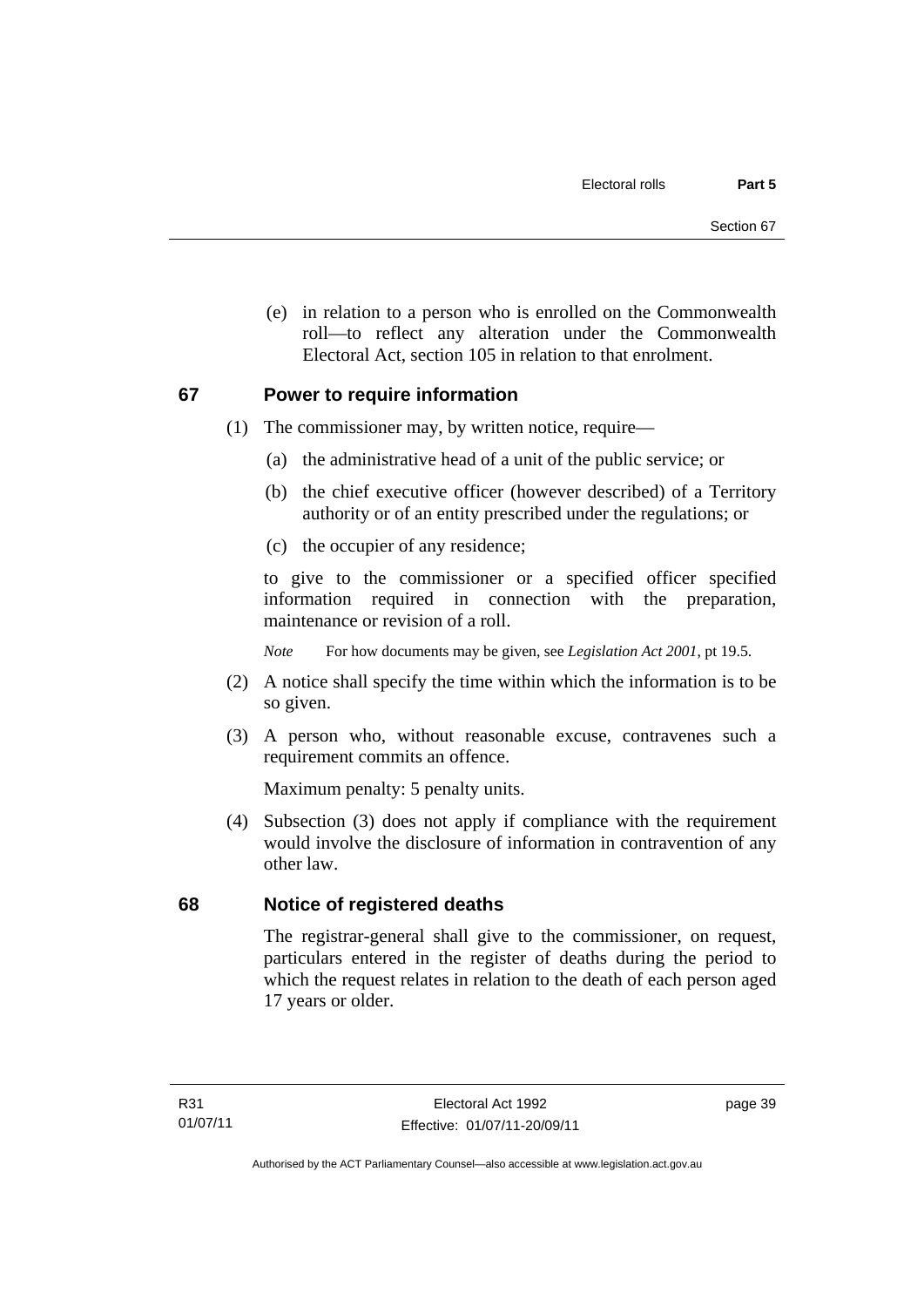#### **Part 5** Electoral rolls

Section 69

#### **69 Disclosure of roll information**

 (1) A person to whom this section applies shall not, without reasonable excuse, give a copy of a roll, an extract from a roll, or information contained on a roll, to another person except for this Act.

Maximum penalty: 50 penalty units, imprisonment for 6 months or both.

- (2) This section applies to a person who is, or has been—
	- (a) the commissioner; or
	- (b) an officer; or
	- (c) a member of the staff of the electoral commission.

#### **70 Joint roll arrangements with Commonwealth**

- (1) The Chief Minister may arrange with the Governor-General for—
	- (a) the preparation, alteration or revision of the rolls; or
	- (b) the carrying out of any procedure relating to the preparation, alteration or revision of the rolls;

jointly by the Commonwealth and the Territory.

- (2) If such an arrangement is in force, a roll may contain—
	- (a) the names and particulars of persons who are enrolled as electors of the Commonwealth but not as electors of the ACT, provided that it is clearly indicated that they are not enrolled as electors of the ACT; and
	- (b) distinguishing marks against the names of persons enrolled as electors of the ACT but not as electors of the Commonwealth, to show that they are not electors of the Commonwealth; and
	- (c) other particulars in addition to those required by or under this Act to be included in the roll;

R31 01/07/11

Authorised by the ACT Parliamentary Counsel—also accessible at www.legislation.act.gov.au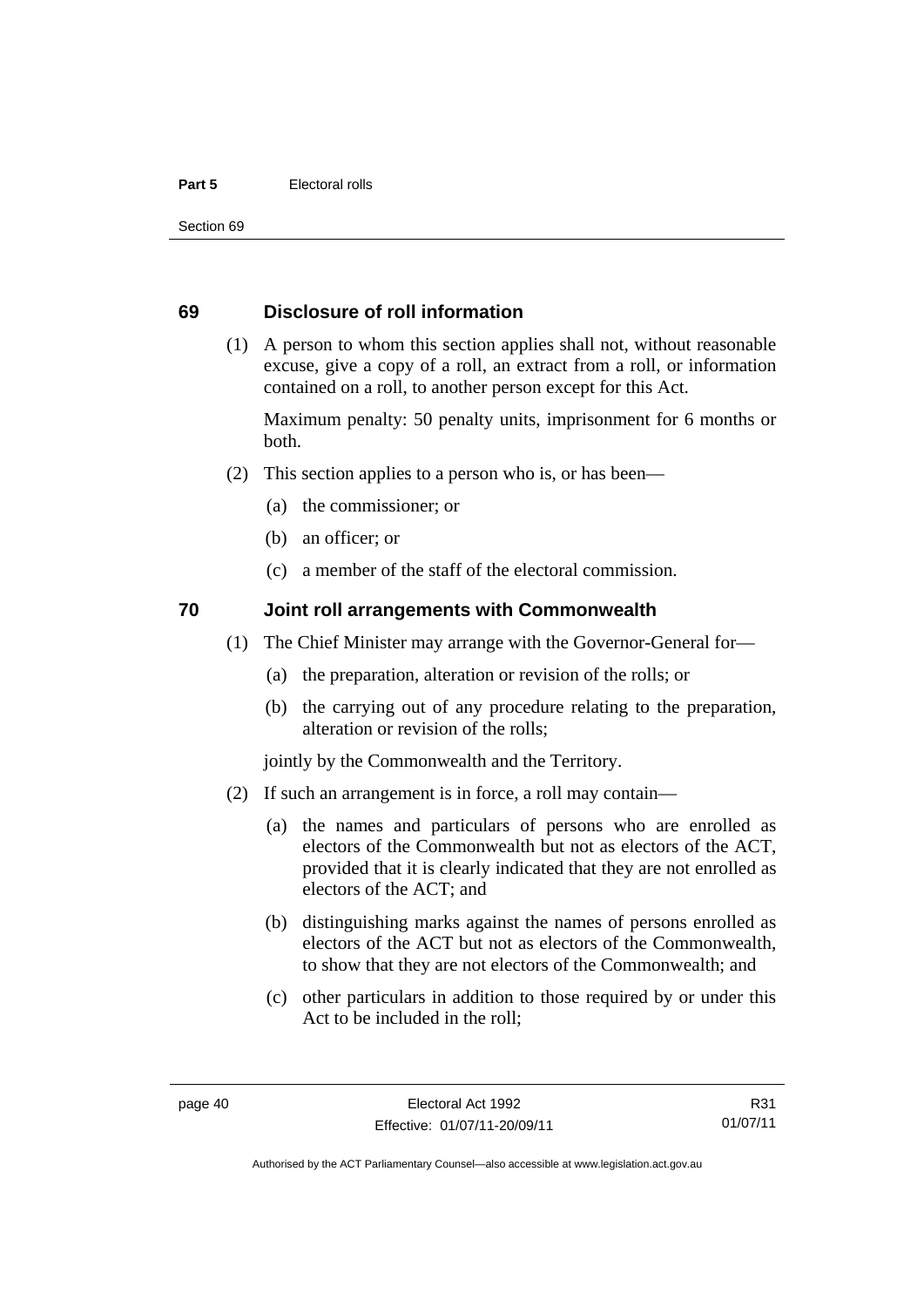and, for this Act, the names of electors of the Commonwealth who are not enrolled as electors of the ACT and those marks and particulars shall not be taken to be part of the roll.

Authorised by the ACT Parliamentary Counsel—also accessible at www.legislation.act.gov.au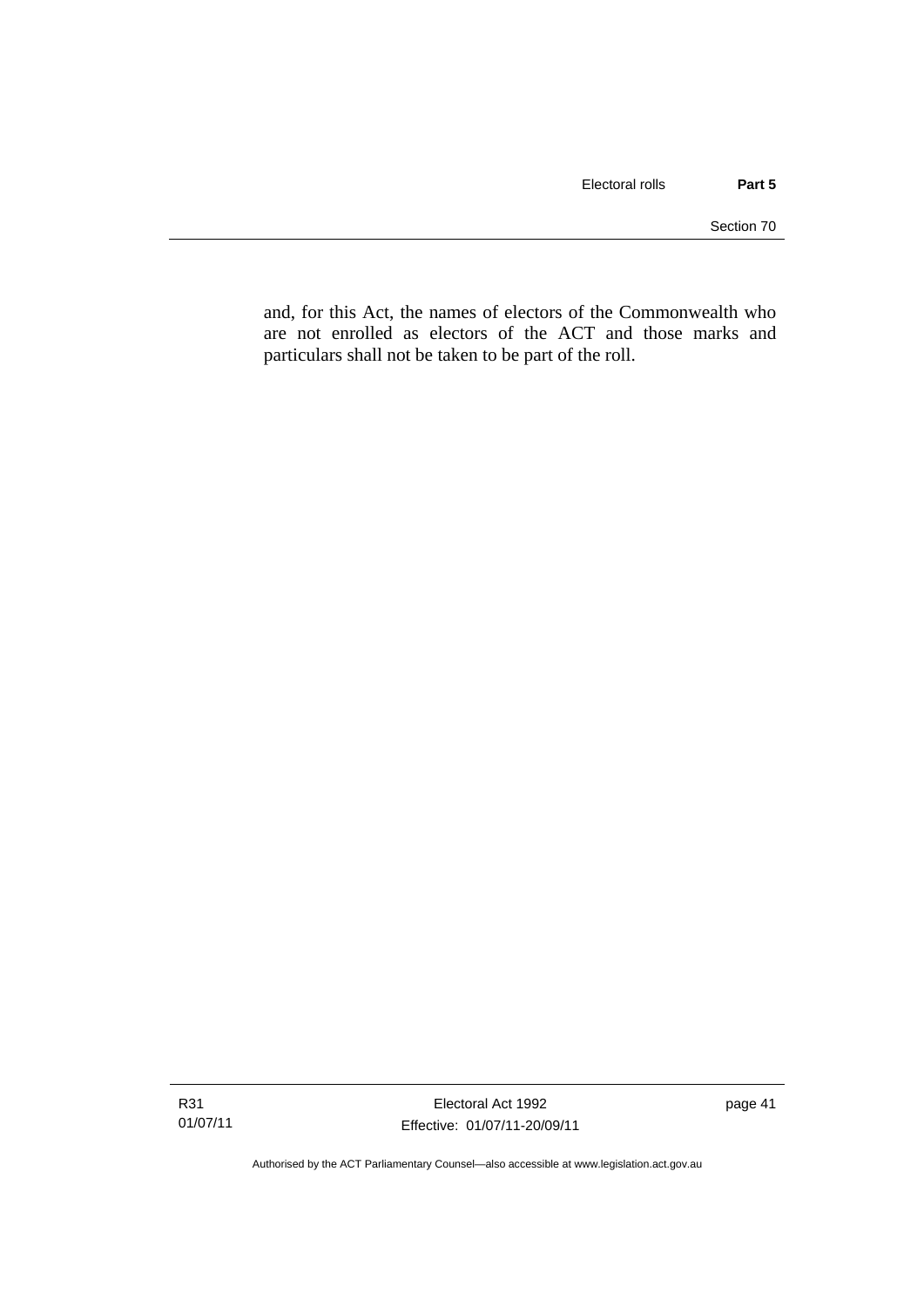#### **Part 6** Enrolment

Section 71

# **Part 6 Enrolment**

#### **71 Persons taken not to be enrolled on Commonwealth roll**

For this part, the following persons enrolled on the Commonwealth roll shall be taken not to be so enrolled:

- (a) a person whose address recorded on that roll is not in the ACT;
- (b) a person who is an eligible overseas elector for the Commonwealth Electoral Act but not an eligible overseas elector for this Act.

# **71A Address of person serving sentence of imprisonment**

- (1) For this part, the address of a person who is serving a sentence of imprisonment is—
	- (a) if the person is enrolled on the Commonwealth roll—the address recorded on that roll in relation to the person; or
	- (b) if paragraph (a) does not apply—
		- (i) the person's address immediately before the person began serving the sentence; or
		- (ii) if the person did not have an address immediately before beginning to serve the sentence—the address of the place where the person is serving the sentence.
- (2) In this section:

*sentence of imprisonment* does not include a periodic detention period of the sentence set by a court under the *Crimes (Sentencing) Act 2005*, section 11 (Periodic detention).

R31 01/07/11

Authorised by the ACT Parliamentary Counsel—also accessible at www.legislation.act.gov.au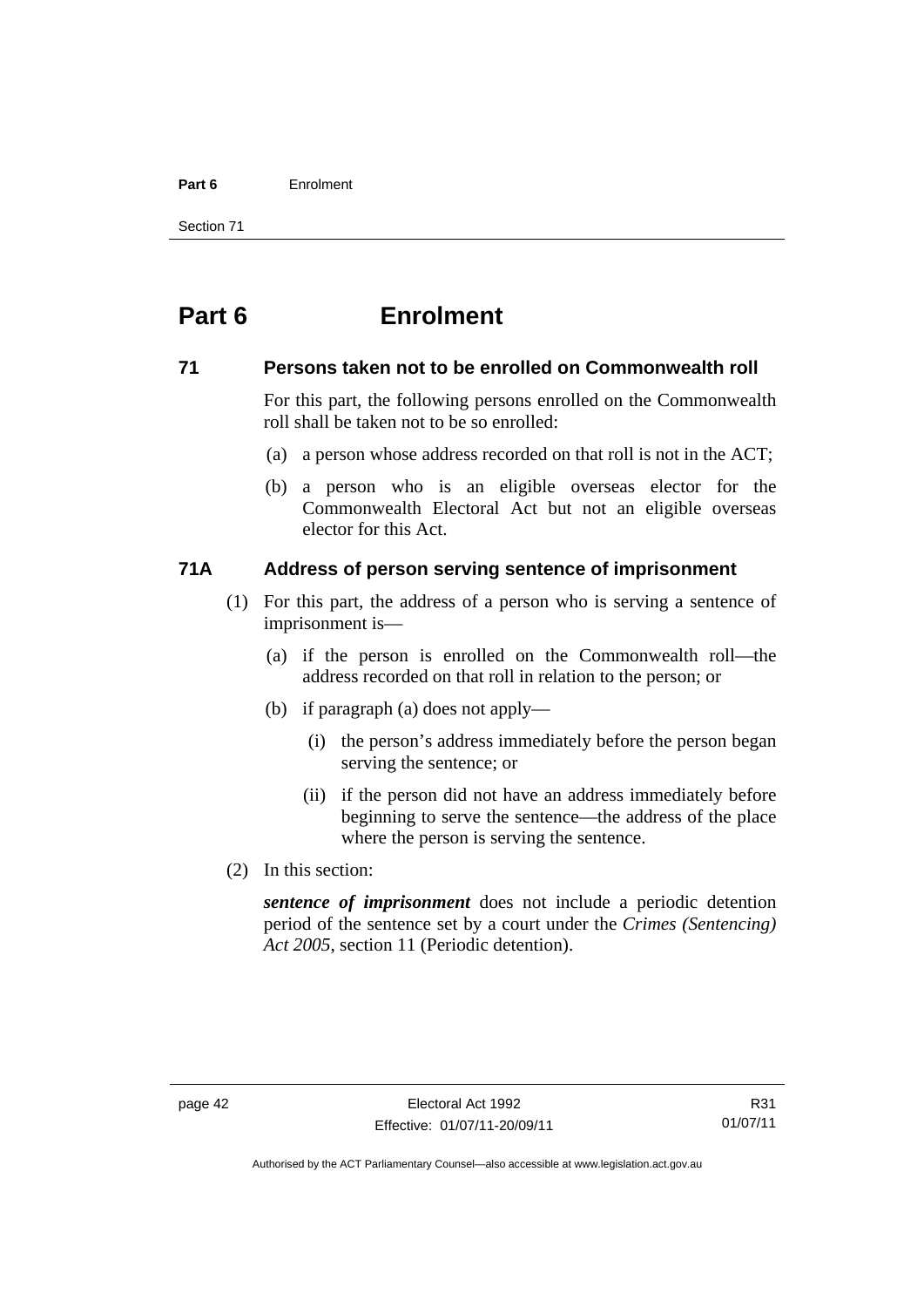# **72 Entitlement**

- (1) A person is entitled to be enrolled for an electorate if—
	- (a) the person is entitled to be enrolled on the Commonwealth roll otherwise than under the Commonwealth Electoral Act, section 100; and
	- (b) the person's address is in the electorate.
- (2) A person is also entitled to be enrolled for an electorate if—
	- (a) the person is not entitled to be enrolled on the Commonwealth roll only because the person is serving a sentence of imprisonment; and
	- (b) the person's address is in the electorate.
- (3) A person is not entitled to be enrolled for more than 1 electorate.

# **73 Compulsory enrolment etc—residents**

- (1) A person who—
	- (a) is entitled to be enrolled for an electorate; and
	- (b) is not enrolled on any roll;

shall, subject to subsection (5), make a claim for enrolment within 21 days after the day the person became so entitled.

- (2) An elector who—
	- (a) is enrolled for an electorate; and
	- (b) is entitled, following a change of address, to be enrolled for another electorate;

shall, subject to subsections (4) and (5), make a claim for a transfer of enrolment within 52 days after the date of the change of address.

 (3) An elector who changes address within an electorate shall, subject to subsections (4) and (5), give the commissioner written notice setting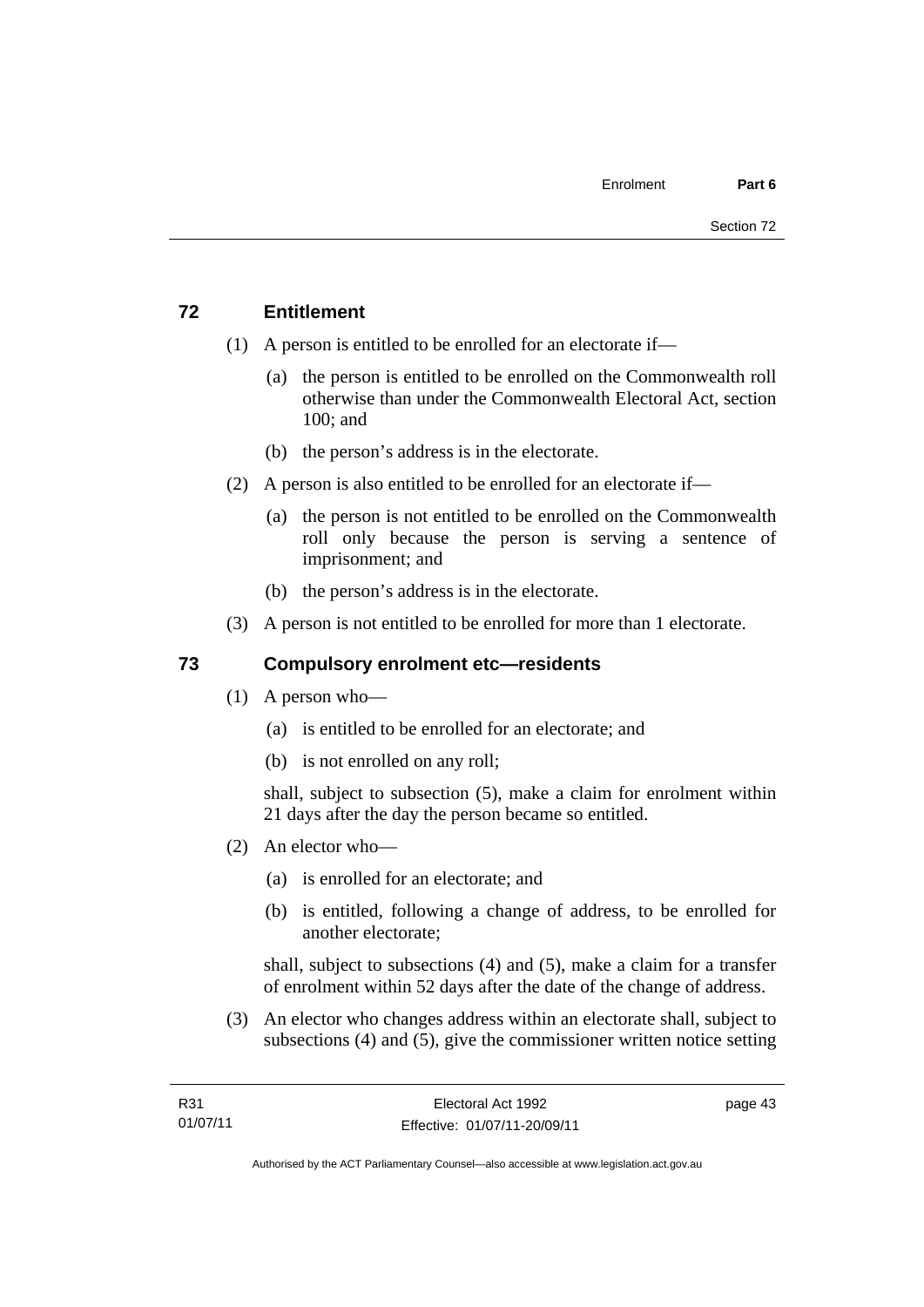out the particulars of the new address within 52 days after the date of the change of address.

*Note* For how documents may be given, see *Legislation Act 2001*, pt 19.5.

- (4) Subsections (2) and (3) do not apply to an eligible overseas elector, an Antarctic elector or a person who is not at least 18 years old.
- (5) If a person is enrolled on the Commonwealth roll otherwise than under the Commonwealth Electoral Act, section 100 and the address recorded on that roll in relation to the person is an address in an electorate—
	- (a) the person shall be taken—
		- (i) to have made a claim under subsection  $(1)$  or  $(2)$ , or given notice under subsection (3), whichever is appropriate; and
		- (ii) to be enrolled for the electorate; and
	- (b) the particulars recorded on the Commonwealth roll in relation to the person shall, so far as practicable, be taken to be the particulars recorded on the roll for the electorate.
- (6) A person who, without reasonable excuse, contravenes subsection  $(1)$ ,  $(2)$  or  $(3)$  commits an offence.

Maximum penalty: 0.5 penalty units.

#### **74 Eligible overseas electors**

- (1) An elector—
	- (a) who is, for the Commonwealth Electoral Act, an eligible overseas elector; and
	- (b) whose address, recorded on the Commonwealth roll when the elector became a person referred to in paragraph (a), was an address in an electorate; and

R31 01/07/11

Authorised by the ACT Parliamentary Counsel—also accessible at www.legislation.act.gov.au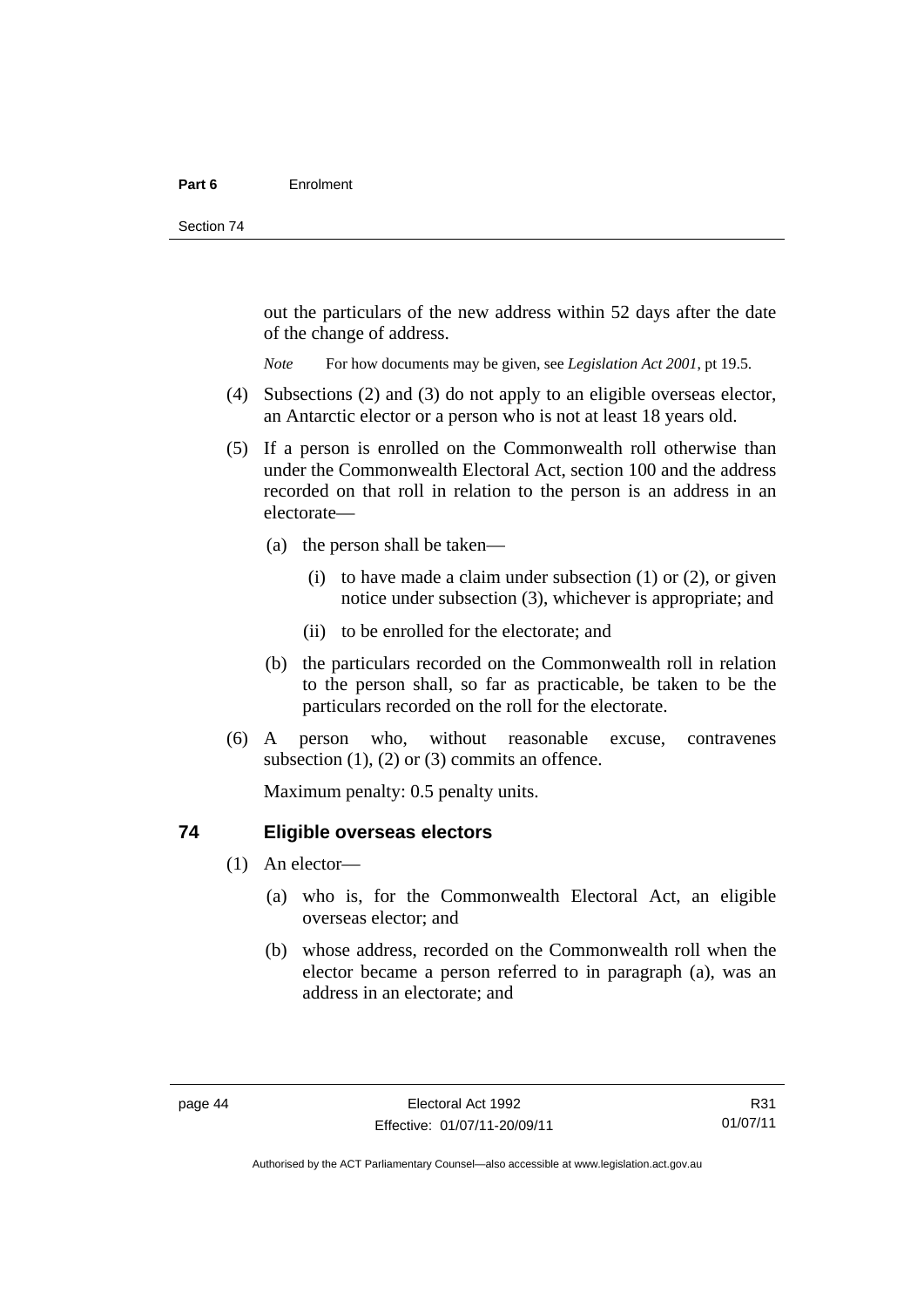(c) who has, for this Act, indicated an intention to reside, or resume residing, in the ACT after ceasing to be a person referred to in paragraph (a);

is, subject to subsection (4), an eligible overseas elector for this Act in relation to the electorate in which that address is located.

- (2) The commissioner shall annotate the roll for an electorate so as to indicate the name of each person who is an eligible overseas elector in relation to the electorate.
- (3) The commissioner shall cancel an annotation in relation to a person if—
	- (a) the person ceases to be an eligible overseas elector for the Commonwealth Electoral Act; or
	- (b) the person notifies the commissioner that he or she does not intend to reside, or to resume residing, in the ACT after ceasing to be an eligible overseas elector for the Commonwealth Electoral Act.
- (4) A person ceases to be an eligible overseas elector for this Act on the day the annotation in relation to the person is cancelled.

# **75 Age 17 enrolment**

- (1) The commissioner shall enrol a person on the roll for an electorate if the person—
	- (a) is at least 17 years old; and
	- (b) would, had the person attained the age of 18 years, be entitled to be enrolled for the electorate; and
	- (c) makes a claim for enrolment.
- (2) If a person is enrolled on the Commonwealth roll under the Commonwealth Electoral Act, section 100 and the address recorded on that roll is an address in an electorate—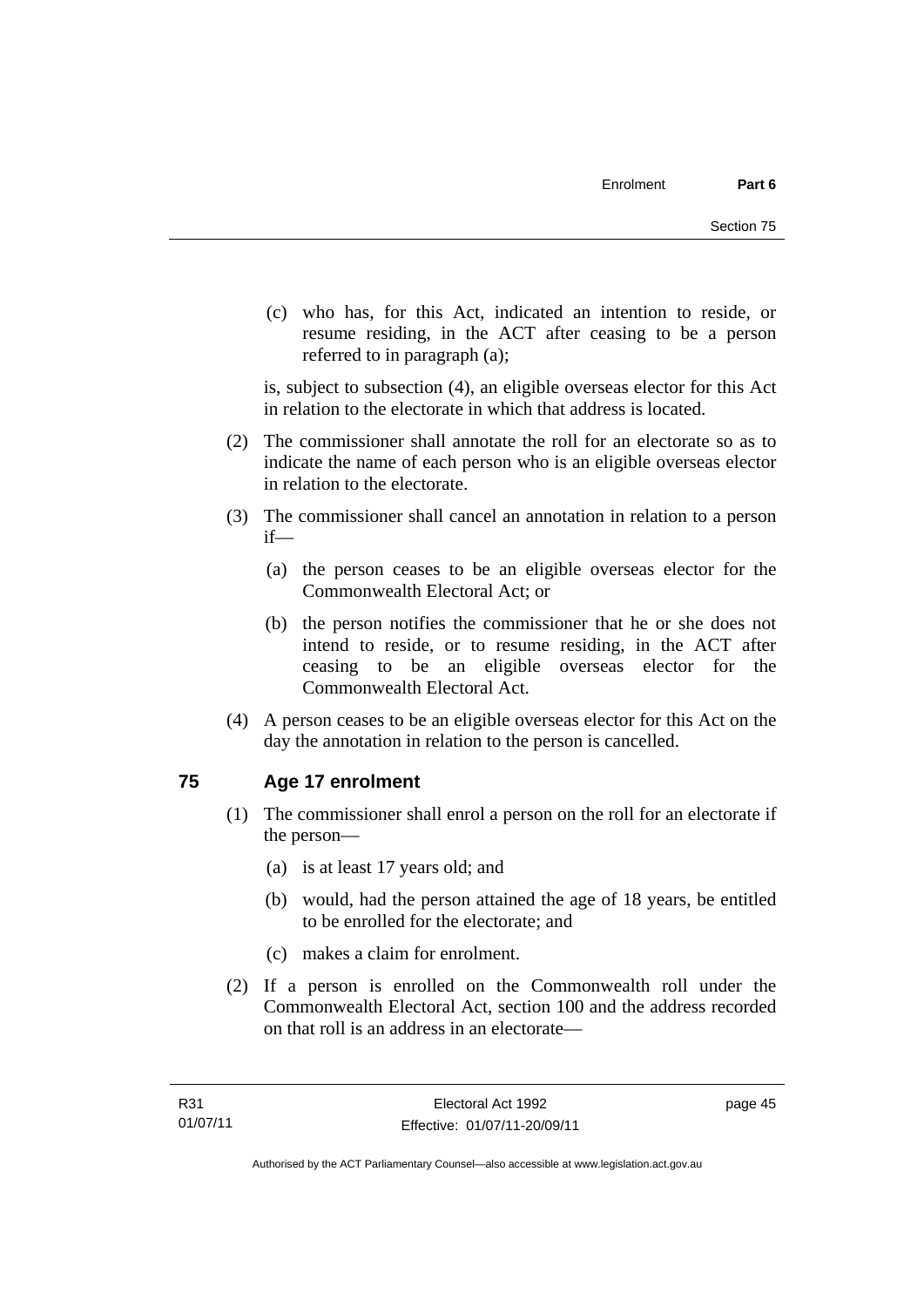- (a) the person shall be taken—
	- (i) to have made a claim for enrolment under this section; and
	- (ii) to be enrolled under this section on the roll for the electorate; and
- (b) the particulars recorded on the Commonwealth roll in relation to the person shall, so far as practicable, be taken to be the particulars recorded on the roll for the electorate.

#### **76 Enrolment etc**

(1) In this section:

*claim* means a claim for enrolment or transfer of enrolment.

- (2) Except as otherwise provided by this Act, the name of a person shall not be added to a roll except under a claim.
- (3) A claim must be—
	- (a) signed as required for an enrolment claim under the Commonwealth Electoral Act; and
	- (b) given to the commissioner.

*Note 1* If a form is approved under s 340A for a claim, the form must be used.

- *Note* 2 For how documents may be given, see the Legislation Act, pt 19.5.
- (4) The identity of the claimant must be verified in the same way as the identity of a claimant for an enrolment under the Commonwealth Electoral Act must be verified.
- (5) On a claim under subsection (2), the commissioner shall, subject to section 80—
	- (a) enrol the claimant, if satisfied that he or she is entitled to be enrolled under the claim; or
	- (b) reject the claim.

R31 01/07/11

Authorised by the ACT Parliamentary Counsel—also accessible at www.legislation.act.gov.au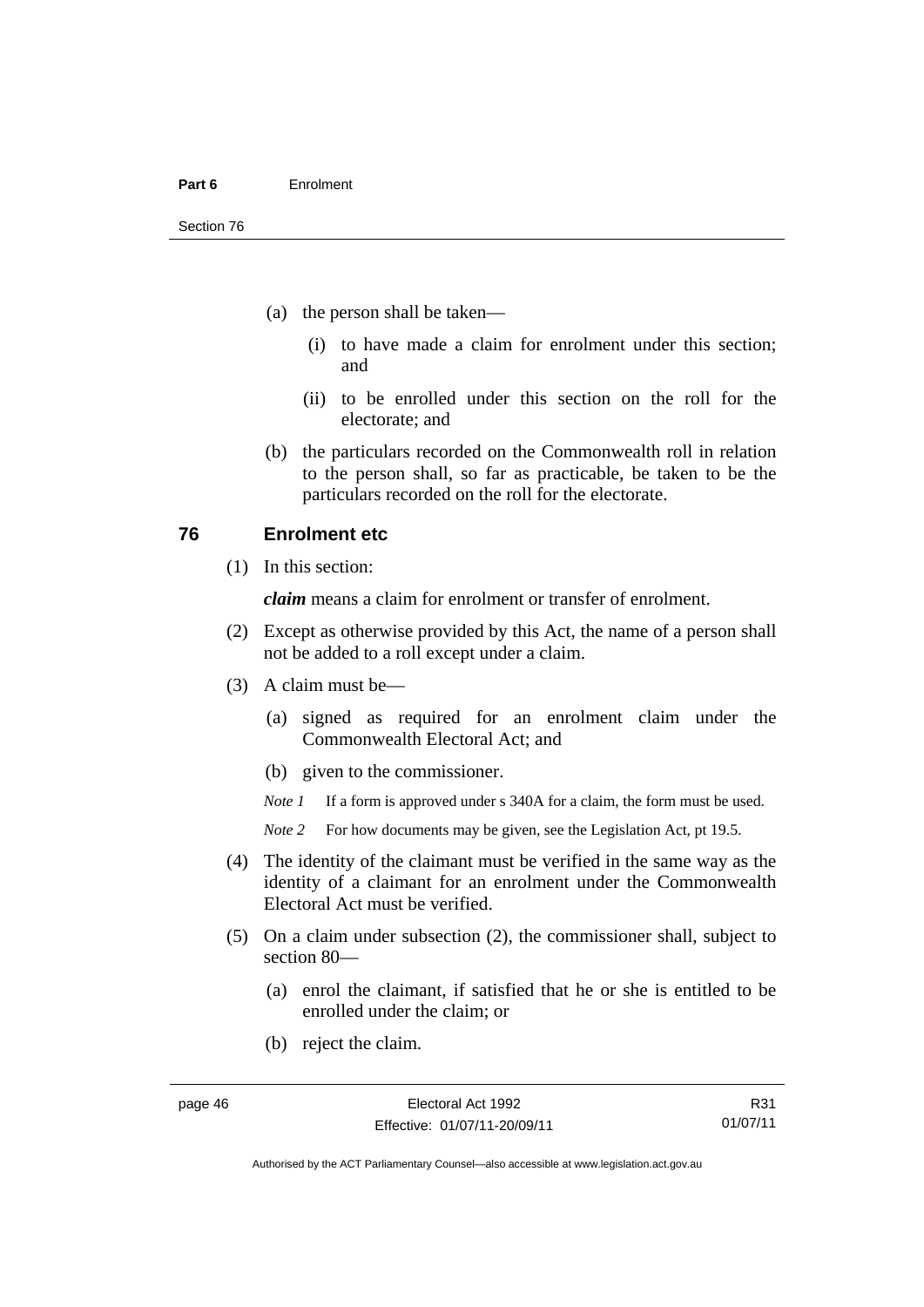- (6) After making a decision about a claim under subsection (2), the commissioner shall give the claimant—
	- (a) if the claim is accepted—written notice of the decision specifying the electorate in which the claimant is enrolled; or
	- (b) if the claim is rejected—an internal review notice about the decision.

#### **77 Suppression of elector's address**

- $(1)$  If—
	- (a) an elector is enrolled on the Commonwealth roll; and
	- (b) under the Commonwealth Electoral Act, section 104 the particulars of the elector's address have not been included on, or have been deleted from, the Commonwealth roll;

the commissioner shall suppress the particulars of the elector's address from any extract from the roll on which the elector is enrolled under this Act.

- (2) If an elector is not enrolled on the Commonwealth roll, on the elector's request for the suppression of particulars of his or her address from an extract from any roll, the commissioner shall—
	- (a) grant the request; or
	- (b) refuse the request.
- (3) A request shall—
	- (a) set out the reasons for the request; and
	- (b) be verified by statutory declaration.
	- *Note* If a form is approved under s 340A (Approved forms) for a request, the form must be used.
- (4) The commissioner shall grant a request under subsection (2) if he or she is satisfied on reasonable grounds that the inclusion of the particulars of the elector's address on an extract from the roll would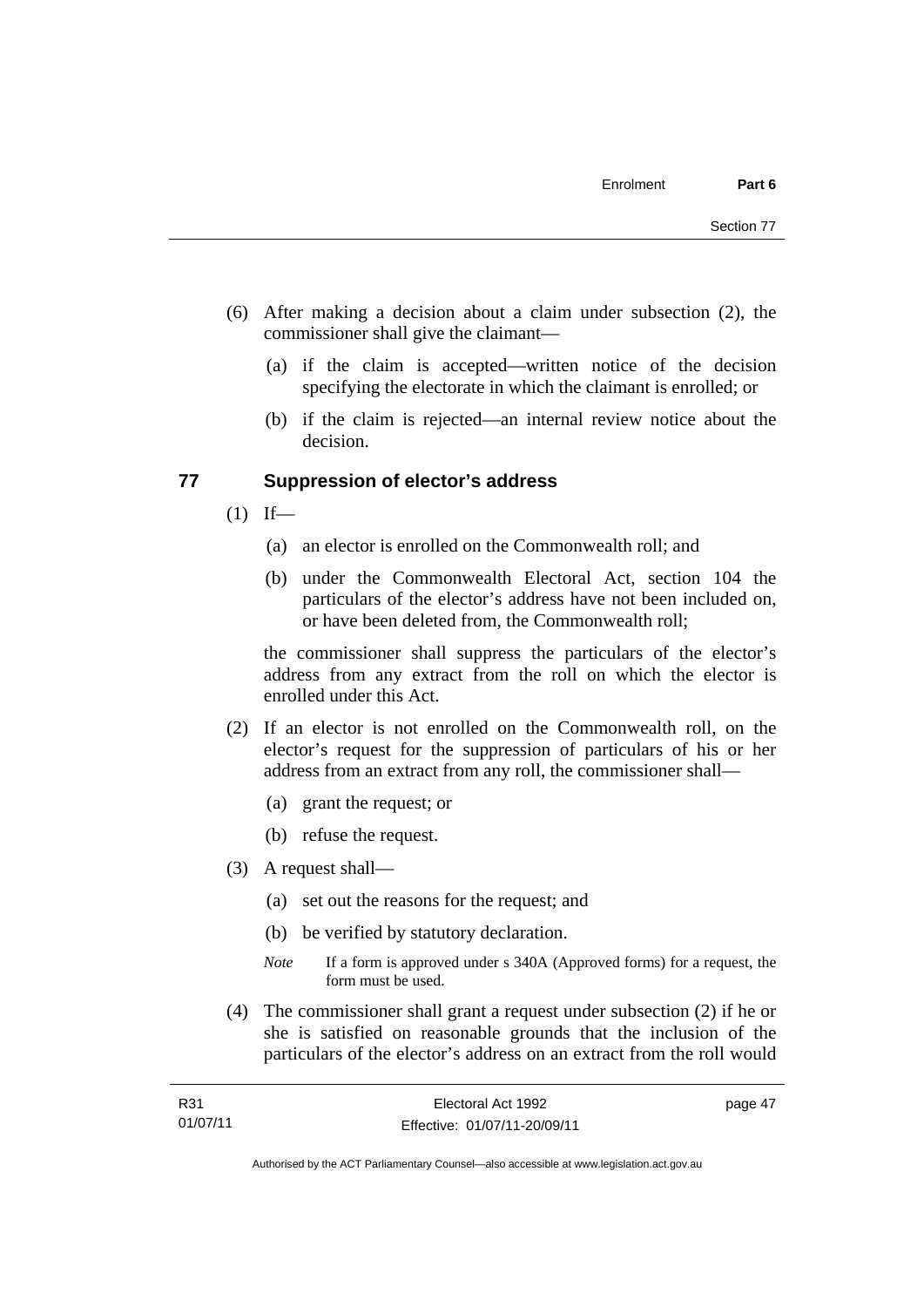#### **Part 6** Enrolment

place at risk the personal safety of the elector or any member of the elector's family.

- (5) After making a decision about a request under subsection (2), the commissioner shall give the person who made the request—
	- (a) if the request is granted—written notice of the decision; or
	- (b) if the request is refused—an internal review notice about the decision.

#### **78 Inclusion of particulars on roll following suppression**

- (1) This section applies if the address of an elector has been suppressed under section 77 (2).
- (2) The commissioner shall include the particulars of the elector's address on an extract from the roll if the commissioner is satisfied on reasonable grounds that the inclusion of the particulars would not place at risk the personal safety of the elector or any member of the elector's family.
- (3) After making a decision under subsection (2), the commissioner shall give the elector an internal review notice about the decision.

#### **79 Suppression of elector's address pending review**

- (1) This section applies if the commissioner makes either of the following decisions:
	- (a) a decision under section 77 (2) (b) to refuse to suppress an elector's address from an extract from a roll;
	- (b) a decision under section 78 (2) to include particulars of an elector's address on an extract from a roll.
- (2) The commissioner must suppress the particulars of the elector's address from an extract from a roll from the defined date until—
	- (a) if no application for review of the decision is made to the electoral commission within 28 days after the day the elector is

R31 01/07/11

Authorised by the ACT Parliamentary Counsel—also accessible at www.legislation.act.gov.au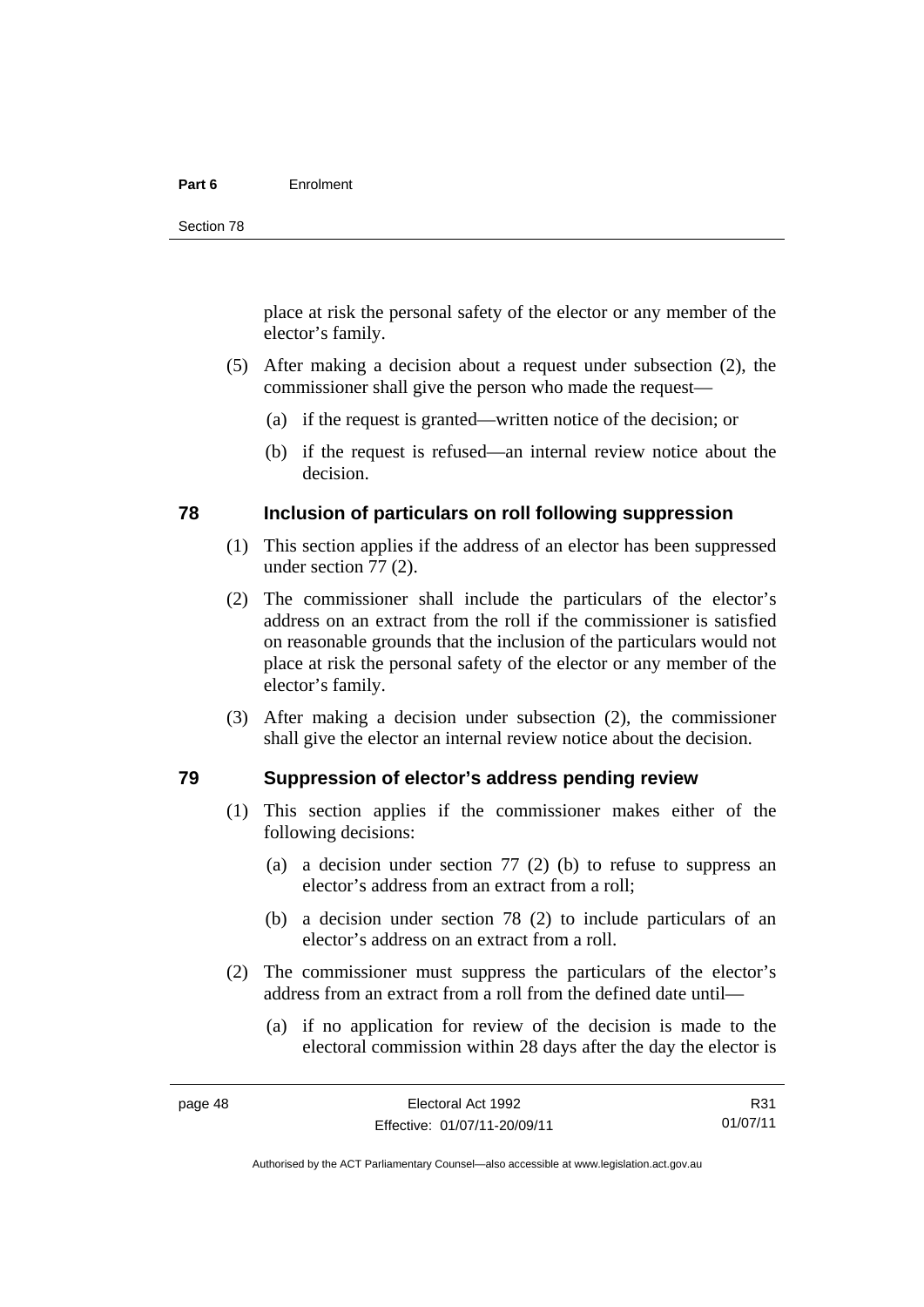given an internal review notice in relation to the decision—the end of the 28-day period; or

- (b) if on review the electoral commission affirms the decision, and no application for review of the commission's decision is made to the ACAT—the end of 28 days after the day the elector is given an internal review notice; or
- (c) if on review the ACAT affirms the decision of the electoral commission, and no appeal from the ACAT's decision is made to the Supreme Court is made—the end of 28 days after the day the elector is given notice of the ACAT's decision; or
- (d) if an appeal from the ACAT's decision is made to the Supreme Court—a proceeding on the appeal is completed.
- (3) Subsection (2) has effect subject to—
	- (a) an order of the electoral commission under section 248 (Stay of reviewable decision); and
	- (b) an order of the ACAT; and
	- (c) an order of the Supreme Court.
- (4) In this section:

*defined date* means—

- (a) in relation to a decision under section 77 (2) (b) to refuse to suppress an elector's address from an extract from a roll—the date of the request for suppression; or
- (b) in relation to a decision under section 78 (2) to include particulars of an elector's address on an extract from a roll the date of the decision.

#### **80 Closed rolls**

(1) For this Act, the roll for an electorate shall be taken to be closed during the period—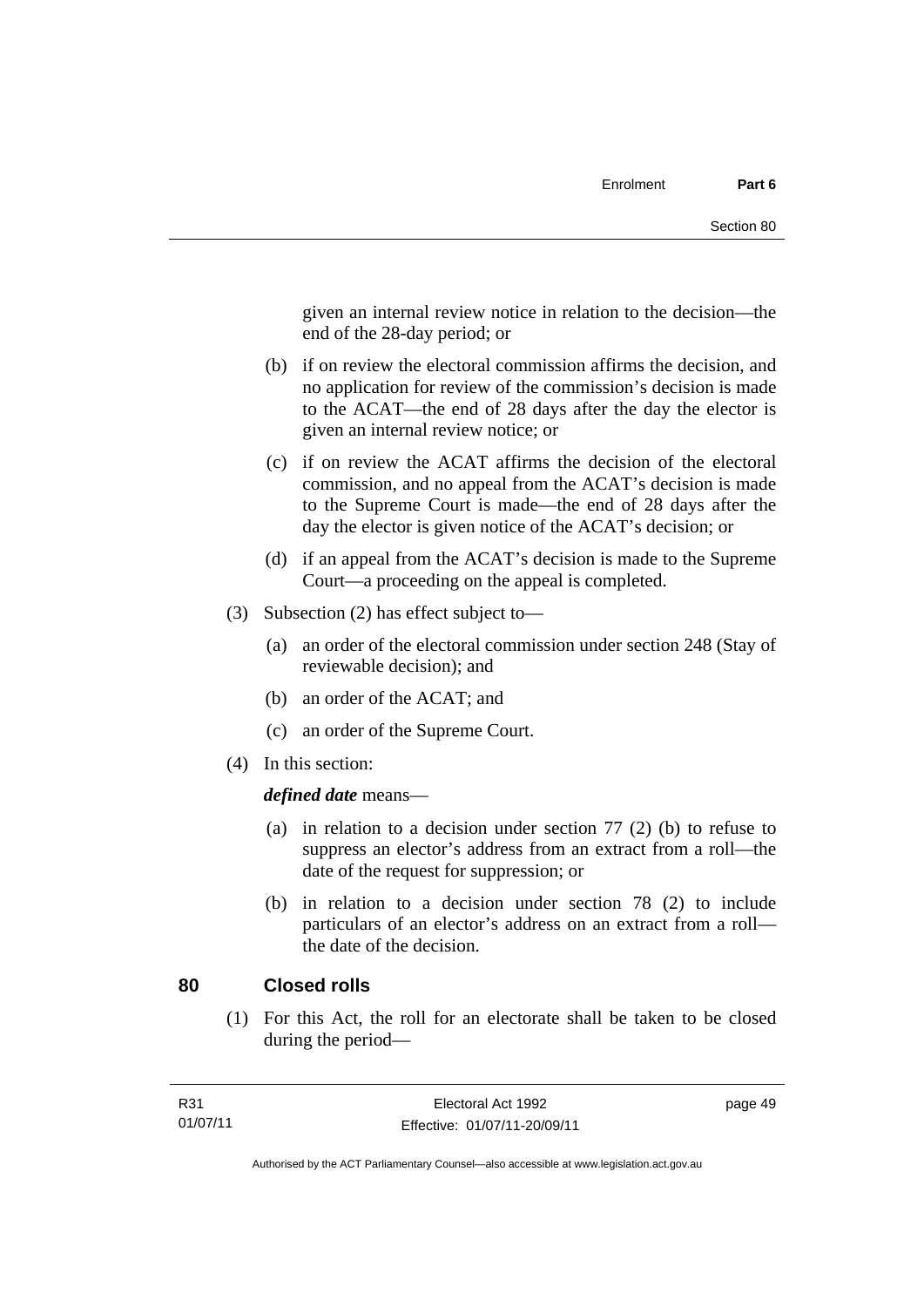- (a) beginning at 8 pm on the 29th day before polling day for an election in the electorate; and
- (b) ending at the close of polling at the election.
- (2) While a roll is closed, subject to subsections (3), (4) and (5) and section 66—
	- (a) a person shall not be enrolled; and
	- (b) a person shall not be taken to be enrolled under section 73 (5) or 75 (2) if the person's enrolment on the Commonwealth roll is effected during the closure; and
	- (c) a name shall not be removed; and
	- (d) an annotation in relation to the roll shall not be made or cancelled under section 74; and
	- (e) a change of address shall not be recorded.
- (3) Subsection (2) (c) shall not be taken to prevent the removal, while a roll is closed, of the name of a person who the commissioner believes on reasonable grounds made a statement in a claim for enrolment or transfer of enrolment that was false or misleading in a material particular.
- (4) If the Australian Postal Corporation notifies the commissioner in writing that the delivery of a posted claim for enrolment or transfer of enrolment has been delayed by an industrial dispute and, apart from the dispute, would have been delivered to the commissioner before the close of the roll for an election—
	- (a) subsection (2) (a) and (c) shall not be taken to prevent the enrolment of an elector or the removal of an elector's name from another roll as a consequence of such an enrolment; and
	- (b) if the claimant is enrolled in accordance with the claim—the enrolment shall be taken, in relation to any vote cast by the claimant in the election, to have been effected before the roll closed.

R31 01/07/11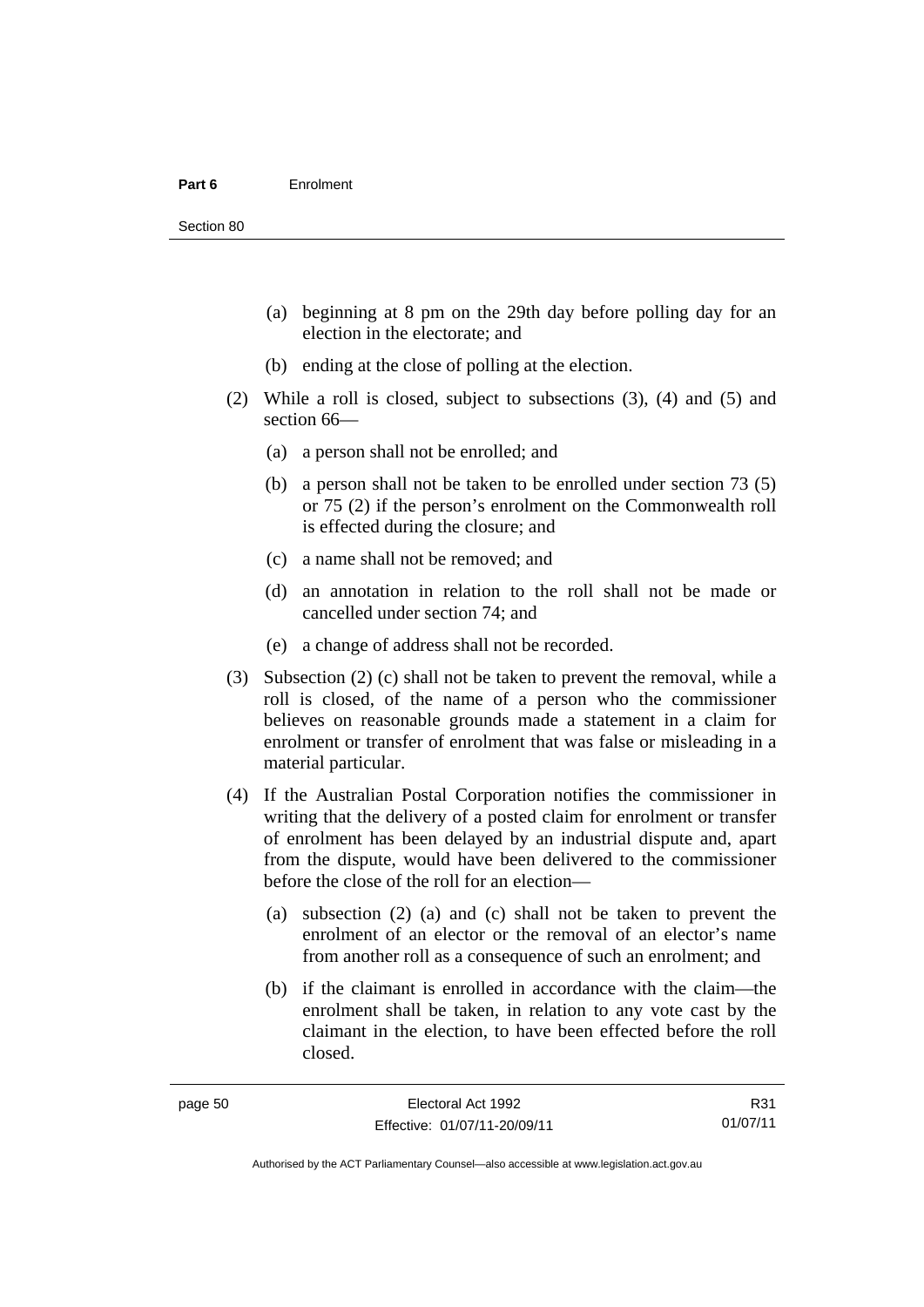- (5) This section does not prevent the enrolment of an elector, during a period when a roll is closed, if the elector's claim for enrolment or transfer of enrolment was received before the beginning of that period by—
	- (a) an officer appointed under section 33 (Officers); or
	- (b) a member of the commission's staff; or
	- (c) a person authorised by the commissioner for this section; or
	- (d) an employee of the Australian Electoral Commission.
- (6) In this section:

*enrolment* includes the enrolment of a person who is taken to have been enrolled under this part.

*particulars*—a reference (express or implied) to *particulars* relating to a person includes a reference to particulars taken to be recorded on the roll under this part.

#### **81 Objections to enrolment**

- (1) This section applies in relation to the enrolment of a person who is enrolled under this Act but is not enrolled under the Commonwealth Act.
- (2) An elector may object to the enrolment of a person on the ground that the person is not entitled to enrolment under section 72.
- (3) An objection shall—
	- (a) set out the grounds on which it is made; and
	- (b) subject to subsection (4), be accompanied by a deposit of \$2 or any higher amount prescribed by the regulations.
	- *Note* If a form is approved under s 340A (Approved forms) for an objection, the form must be used.
- (4) The deposit is not payable by an elector who objects to the enrolment of a person with a mental disability.

| R31      | Electoral Act 1992           | page 51 |
|----------|------------------------------|---------|
| 01/07/11 | Effective: 01/07/11-20/09/11 |         |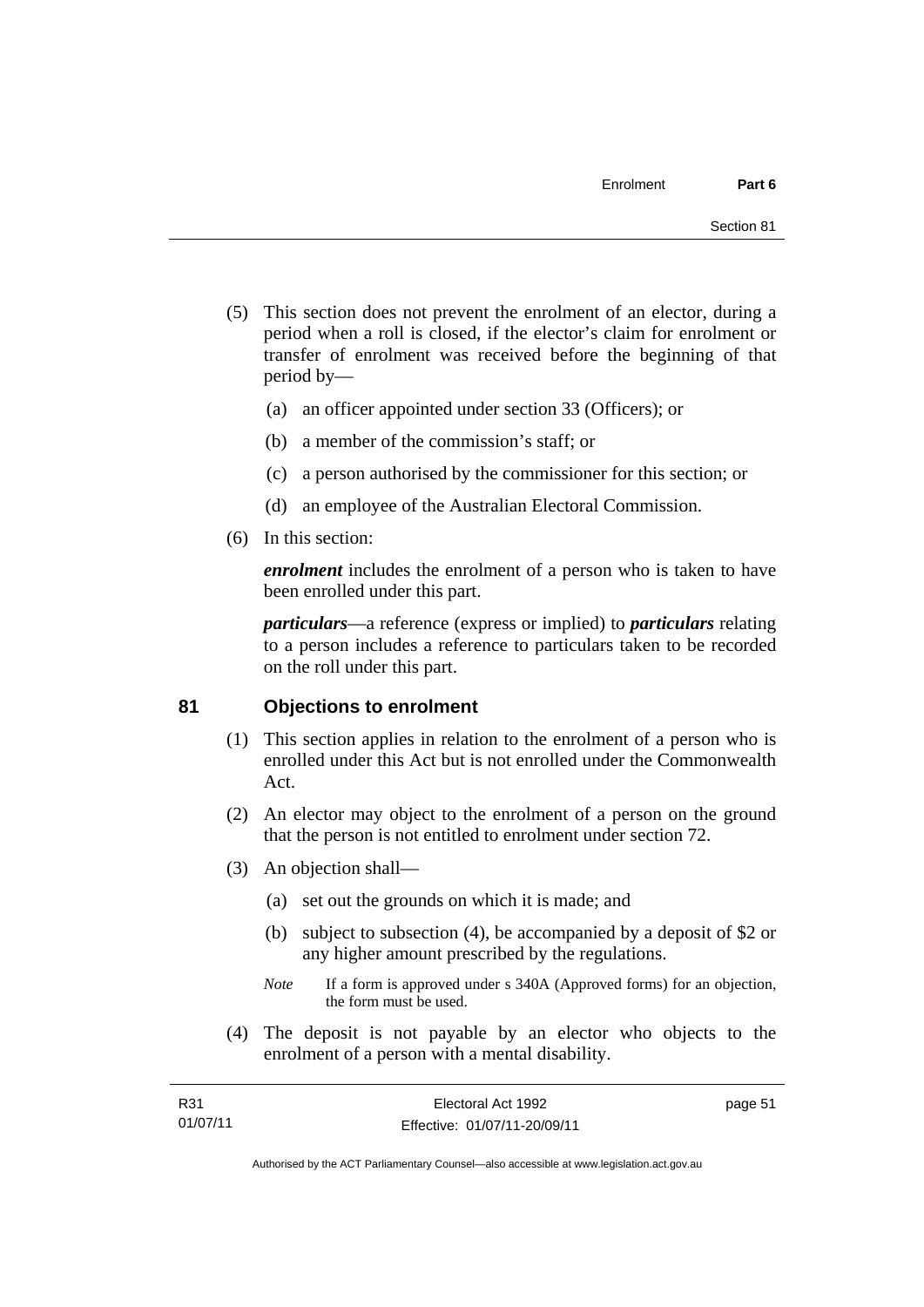Section 81

- (5) The commissioner shall reject an objection without notifying the person whose enrolment it concerns if—
	- (a) the objection is made because the enrolled person is a person with a mental disability and is not accompanied by a supporting medical certificate; or
	- (b) the commissioner believes on reasonable grounds that the objection is frivolous or vexatious.
- (6) After the commissioner rejects an objection under subsection (4), he or she shall—
	- (a) if subsection (5) (a) applies—give the objector written notice of the rejection; and
	- (b) if subsection (5) (b) applies—give the objector an internal review notice about the decision to reject the objection.
	- *Note* For how documents may be given, see *Legislation Act 2001*, pt 19.5.
- $(7)$  If—
	- (a) an objection is made to the enrolment of a person; or
	- (b) the commissioner believes on reasonable grounds that an enrolled person is not entitled to be enrolled (other than the ground that the person is a person with a mental disability);

the commissioner shall, subject to subsection (5), give the person written notice of the objection or belief inviting the person to respond within 21 days after the date of the notice.

- (8) After considering any such response, the commissioner shall determine the person's entitlement to enrolment and—
	- (a) confirm the enrolment; or
	- (b) remove the person's name from the roll.
- (9) After making a decision under subsection (8) about the enrolment of a person, the commissioner shall—

R31 01/07/11

Authorised by the ACT Parliamentary Counsel—also accessible at www.legislation.act.gov.au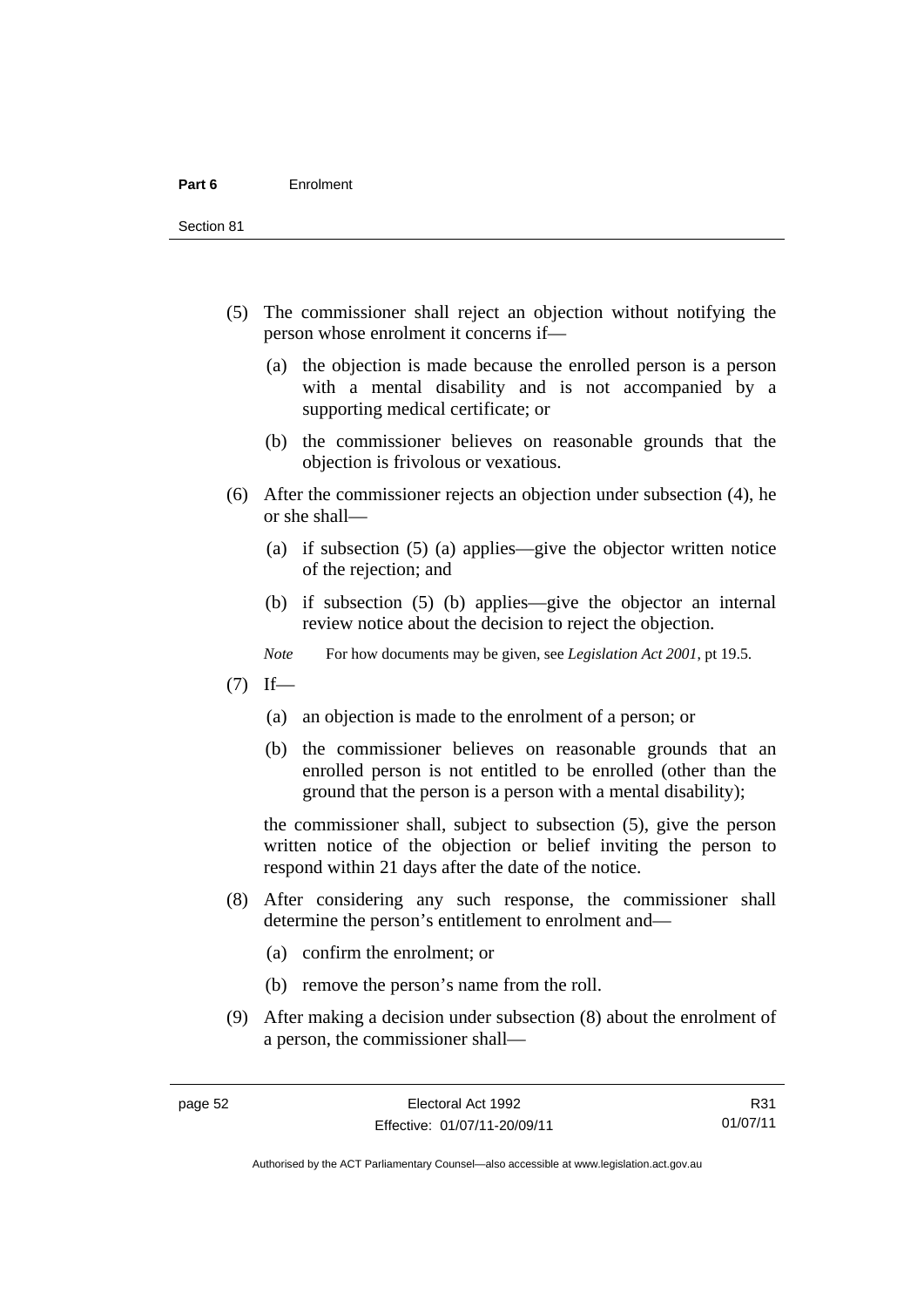- (a) for a decision to confirm the enrolment—give the person, and any objector, written notice of the decision; or
- (b) for a decision to remove the person's name from the roll—
	- (i) give the person an internal review notice about the decision; and
	- (ii) if an objection has been duly made to the enrolment give the objector written notice of the decision.
- (10) If a person's name is removed from a roll as a result of an objection, the commissioner shall return the deposit lodged with the objection to the objector.
- (11) In this section:

*person with a mental disability* means a person who is incapable of understanding the nature and significance of enrolment and voting, and includes such a person even if a guardian or manager has not been appointed for the person under the *Guardianship and Management of Property Act 1991*.

#### **82 Record of claims for enrolment**

- (1) If the commissioner is satisfied that a record of the particulars of a claim for enrolment or transfer of enrolment is kept on microfiche, microfilm or in any other appropriate permanent form, the claim may be destroyed.
- (2) A record of particulars of a claim that is kept in accordance with subsection (1) is evidence of the particulars of that claim.

#### **83 Processing enrolment claims**

An officer who receives a claim for enrolment or transfer of enrolment shall do everything practicable to process the claim.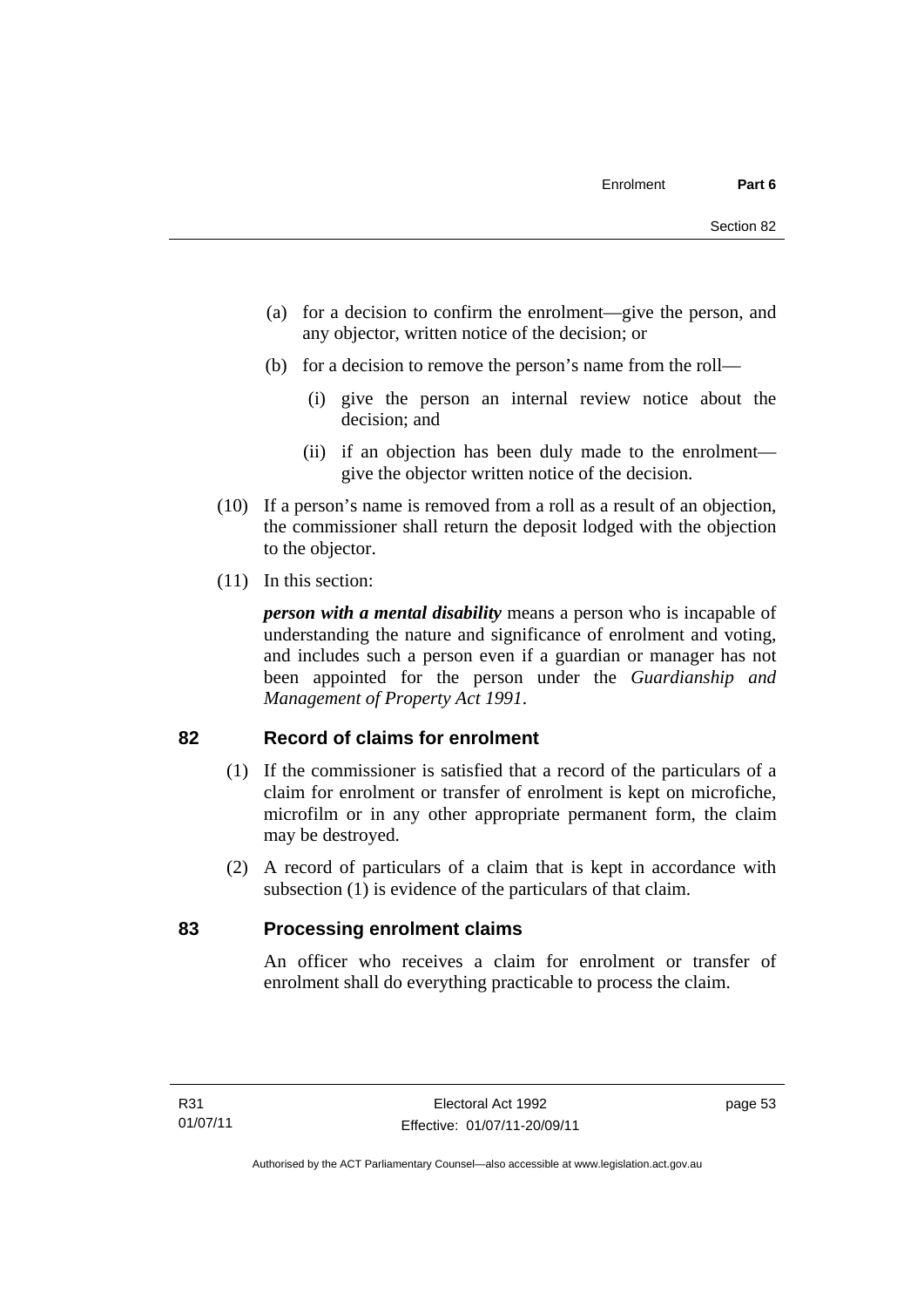#### **Part 6** Enrolment

#### **84 Transmission of enrolment claims**

A person who accepts for transmission to the commissioner a claim for enrolment or transfer of enrolment shall transmit the claim to the commissioner as soon as is practicable.

Maximum penalty: 10 penalty units.

#### **85 Production of claims for enrolment before a court**

- (1) This section applies to a person who is, or has been—
	- (a) a member of the electoral commission; or
	- (b) the commissioner; or
	- (c) an officer; or
	- (d) a member of the staff of the electoral commission.
- (2) A person to whom this section applies shall not, except for this Act, be required-
	- (a) to produce in a court a claim for enrolment; or
	- (b) to divulge or communicate to a court any matter or thing in relation to a claim for enrolment that has come to the person's notice in the exercise of functions under this Act.
- (3) In this section:

*court* includes any tribunal, authority or person having power to require the production of documents or the answering of questions.

#### **86 Claims for enrolment not subject to warrants**

A warrant issued under a Territory law authorising the seizure of a document related to an offence does not authorise the seizure of a claim for enrolment or transfer of enrolment.

R31 01/07/11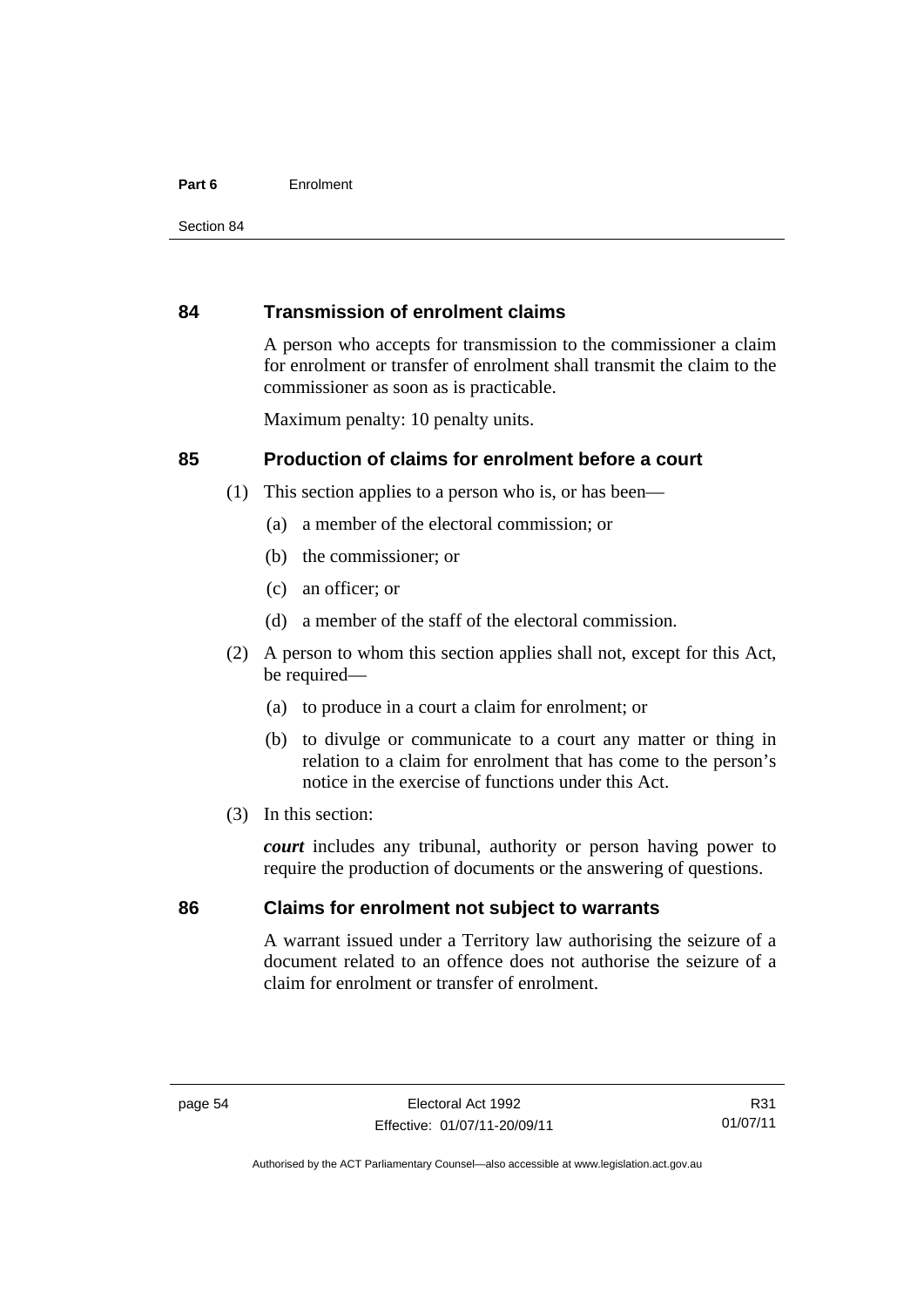# **Part 7 Registration of political parties**

## **87 Definitions—pt 7**

In this part:

*address* of a person who is, or is nominated to be, the registered officer of a political party means—

- (a) the person's home address; or
- (b) the person's business address (other than a post office box); or
- (c) an address of the party (other than a post office box).

*related*—2 political parties are taken to be *related* if—

- (a) one is a part of the other; or
- (b) both are parts of the same political party.

## **88 Register of political parties**

- (1) The commissioner must keep a register of political parties.
- (2) The register must contain the following particulars for each registered party:
	- (a) the name of the party;
	- (b) any abbreviation of the name of the party;
	- (c) the name and address of the registered officer of the party.
- (3) The commissioner must make the register available for public inspection.

#### **89 Application for registration of political party**

- (1) An application for registration of a political party must—
	- (a) be signed by the secretary of the party; and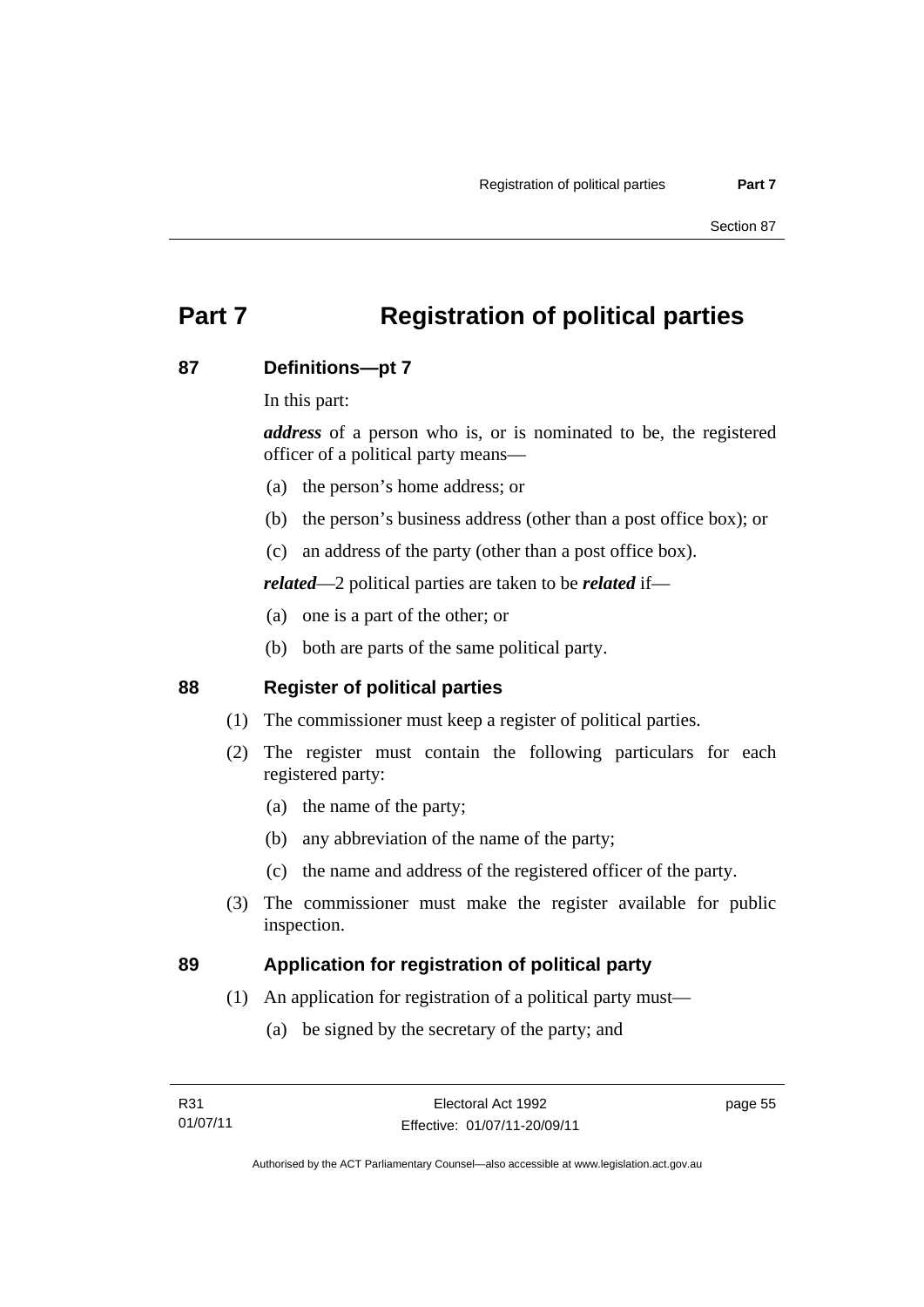Section 89

- (b) state the party's name; and
- (c) state any abbreviation of the party's name that the party intends to use for this Act; and
- (d) state the name and address, and contain a specimen signature, of the person nominated to be the registered officer of the party; and
- (e) be accompanied by a copy of the party's constitution; and
- (f) be accompanied by a list of the names and addresses of at least 100 members of the party who are electors; and
- (g) if the party's name, or any abbreviation of the party's name that the party intends to use for this Act, includes the name of a particular living person—be accompanied by a written notice, signed by the person, that—
	- (i) states an address for the person or indicates that the person's address is suppressed; and
	- (ii) states that the person consents to the use of the person's name in the party's name or abbreviation.
- *Note* If a form is approved under s 340A (Approved forms) for an application, the form must be used.
- (2) However, a notice is not required under subsection  $(1)$  (g) if the use of the person's name in the party's name or abbreviation does not suggest that there is a connection between the party and the person.

#### **Example**

a name that suggests the party is opposed to the named person

- *Note* An example is part of the Act, is not exhaustive and may extend, but does not limit, the meaning of the provision in which it appears (see Legislation Act, s 126 and s 132).
- (3) The commissioner may use information obtained under subsection (1) (f) only to find out whether the party has at least 100 members who are electors.

R31 01/07/11

Authorised by the ACT Parliamentary Counsel—also accessible at www.legislation.act.gov.au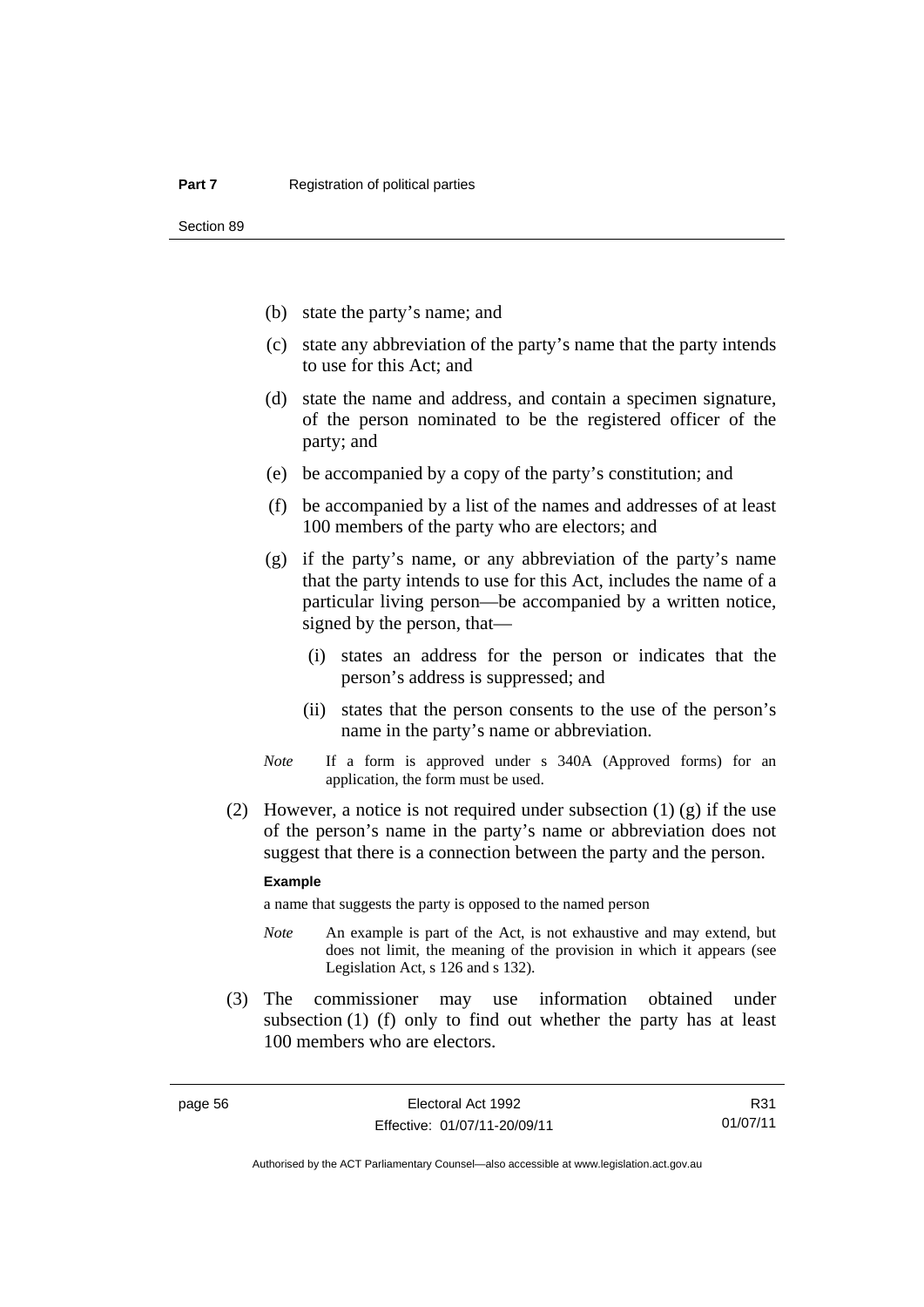## **90 Further information about application for political party registration**

 (1) For this part, the commissioner may, by written notice given to an applicant for registration of a political party, require the applicant to give to the commissioner within a stated period stated information, or a stated document, relating to the application.

*Note* For how documents may be given, see *Legislation Act 2001*, pt 19.5.

- (2) If the applicant fails to comply with a notice under subsection (1), the commissioner may refuse the application.
- (3) If the commissioner refuses the application under subsection (2), the commissioner must give the applicant an internal review notice about the commissioner's decision.

#### **91 Notification and publication of applications**

- (1) If the commissioner receives an application for the registration of a political party, the commissioner must prepare written notice of the application.
- (2) The notice must—
	- (a) state the following particulars:
		- (i) the name of the political party; and
		- (ii) any abbreviation of the name of the party that the party intends to use for this Act; and
		- (iii) the name and address of the person nominated to be the registered officer of the party; and
	- (b) state that a copy of each of the following is available for public inspection at the commissioner's office:
		- (i) the application;
		- (ii) the party's constitution;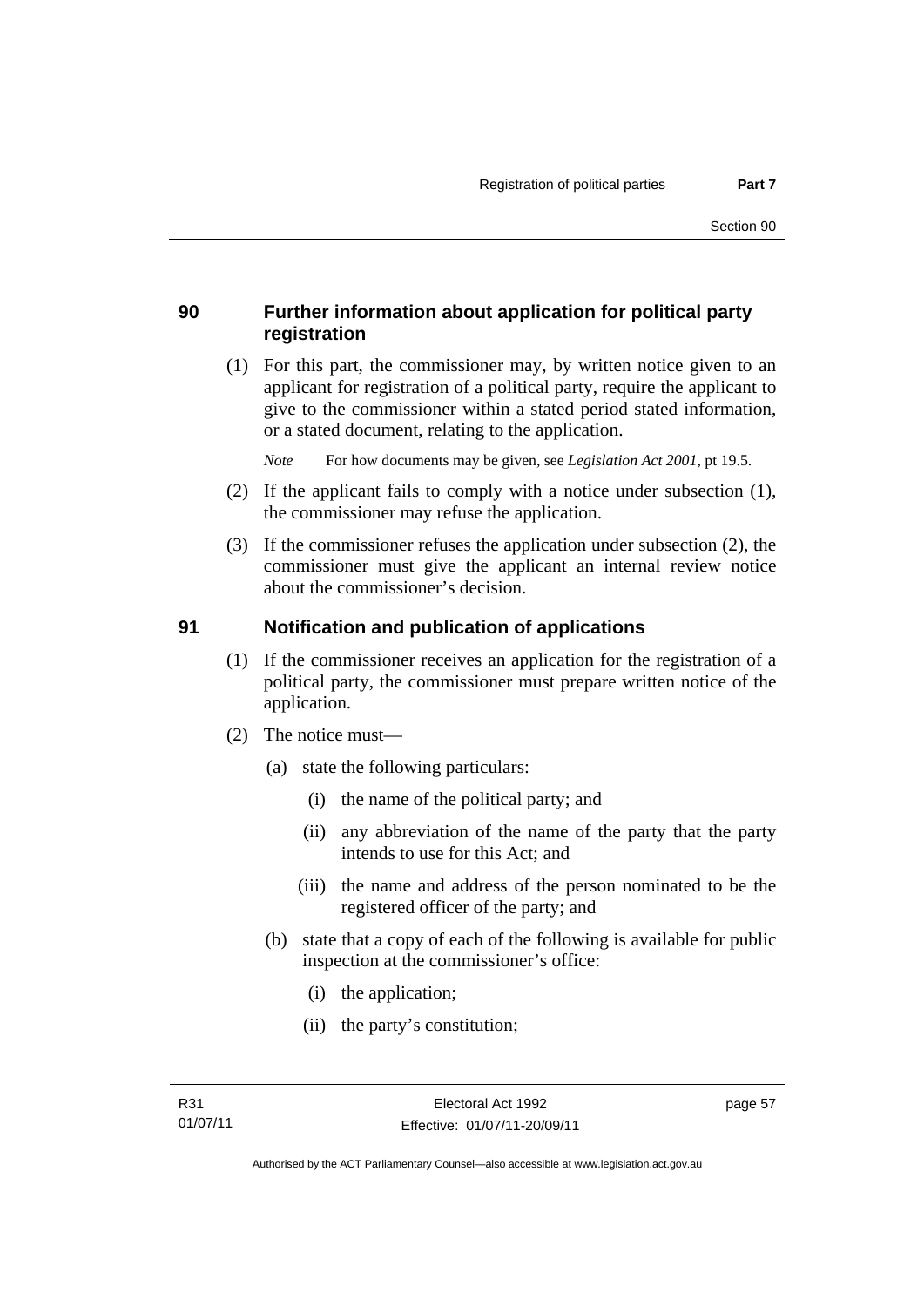Section 91A

- (iii) if the application was accompanied by a notice under section 89 $(1)$  $(g)$ —the notice; and
- (c) state that written objections to the application may be given to the commissioner within 14 days after the day the notice is notified under the *Legislation Act 2001*.
- (3) The notice is a notifiable instrument.

*Note* A notifiable instrument must be notified under the *Legislation Act 2001*.

- (4) The commissioner must also publish the notice in a newspaper.
- (5) The commissioner must make a copy of each of the following available for public inspection at the commissioner's office:
	- (a) the application;
	- (b) the party's constitution;
	- (c) if the application was accompanied by a notice under section 89 (1)  $(g)$ —the notice.

#### **91A Objections to applications and responses**

- (1) An objection to an application for registration of a political party must—
	- (a) be in writing; and
	- (b) set out the grounds of the objection; and
	- (c) state the objector's name and address; and
	- (d) be signed by the objector; and
	- (e) be given to the commissioner in accordance with the notice under section 91 (Notification and publication of applications) for the application.
- (2) The commissioner must give to the person nominated to be the registered officer of the political party—

R31 01/07/11

Authorised by the ACT Parliamentary Counsel—also accessible at www.legislation.act.gov.au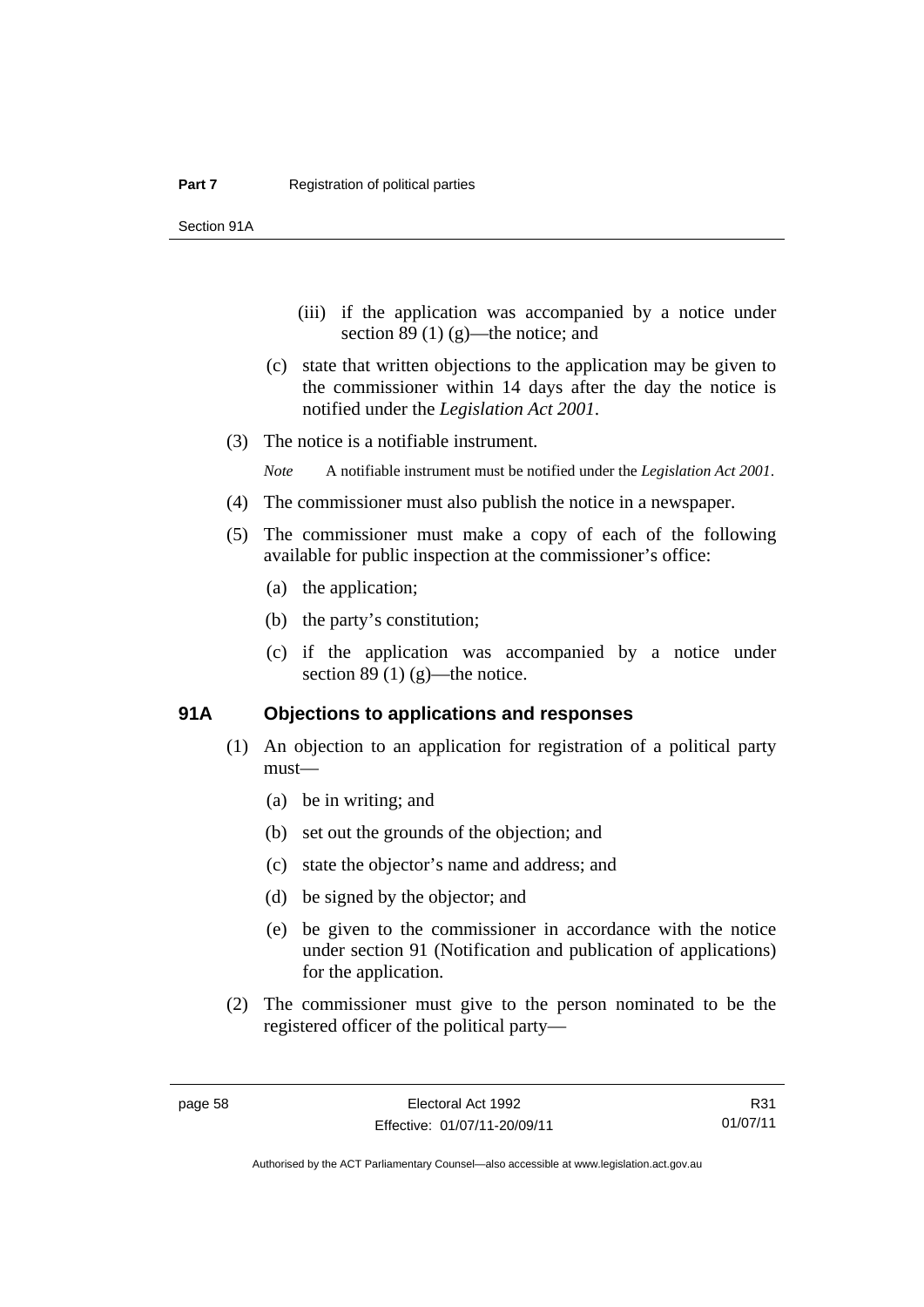- (a) a copy of each objection given to the commissioner in accordance with subsection (1); and
- (b) a written notice inviting the person to give any response to the objection to the commissioner, in writing, within 14 days after the day the notice is given to the person.
- (3) The commissioner must make a copy of the following available for public inspection:
	- (a) each objection given to the commissioner in accordance with subsection  $(1)$ ;
	- (b) each response given to the commissioner in accordance with the notice under subsection (2).
- (4) In deciding whether to register the political party, the commissioner must consider each objection and response given to the commissioner in accordance with this section.

## **92 Registration of political parties**

- (1) If an application for registration of a political party is made under this part, the commissioner must register the party unless the commissioner refuses the application under section 90 (2) (Further information about application for political party registration) or section 93 (Refusal of applications for registration).
- (2) If the commissioner registers a political party, the commissioner must prepare written notice of the registration.
- (3) The notice is a notifiable instrument.

*Note* A notifiable instrument must be notified under the *Legislation Act 2001*.

- (4) The commissioner must also give notice of the registration to the secretary of the political party.
- (5) In addition, if an objection was made under section 91A (Objections to applications and responses) to the application, the commissioner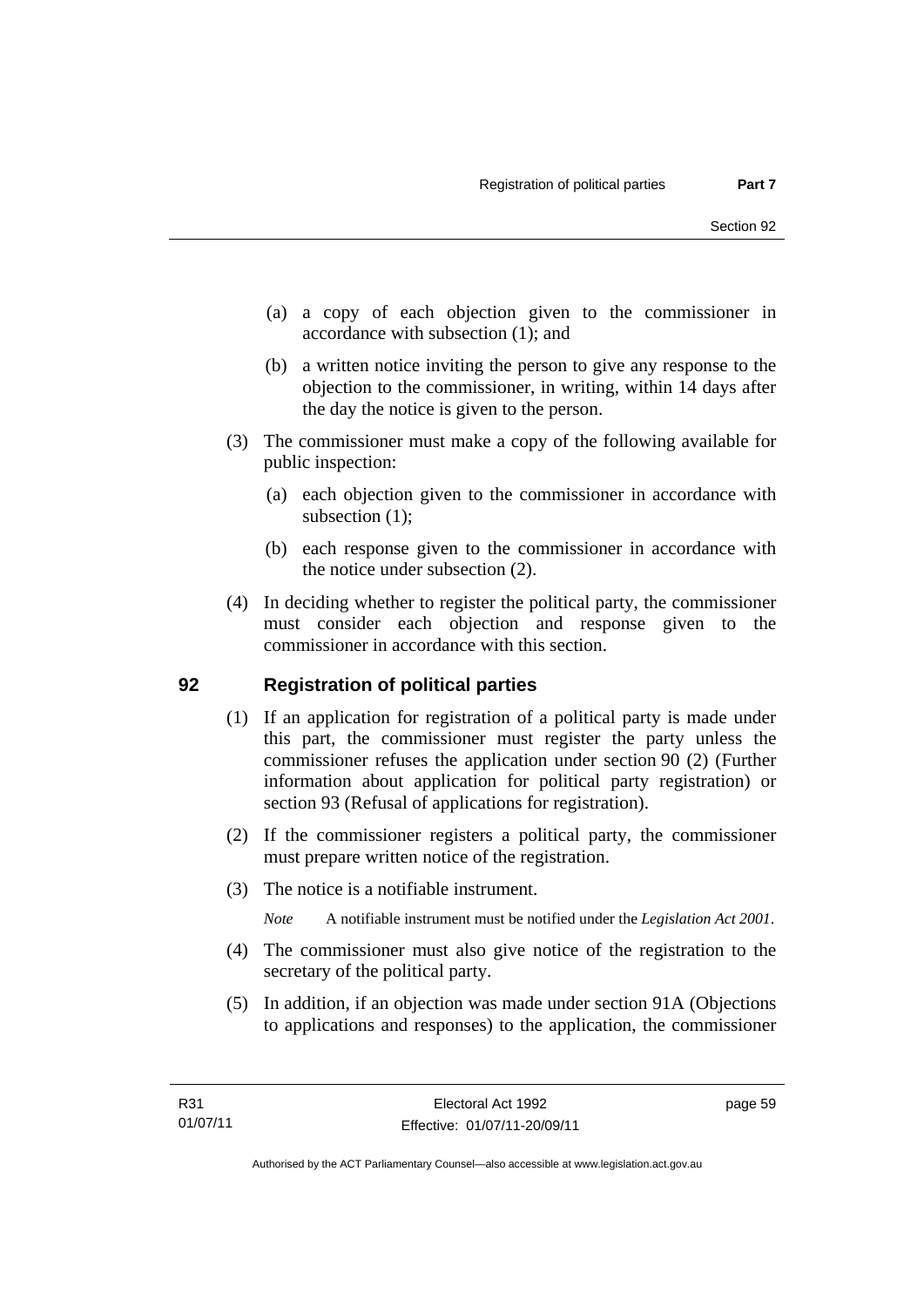Section 93

must give the objector an internal review notice about the decision to register the political party.

#### **93 Refusal of applications for registration**

- (1) The commissioner must refuse an application for the registration of a political party if—
	- (a) for an application for registration of a political party—the commissioner believes on reasonable grounds that, when it made the application, the party did not have at least 100 members who were electors; or
	- (b) the person nominated in the application to be the registered officer of the party is not qualified to be an elector or is the registered officer of a registered party; or
	- (c) the party is ineligible for registration because of section 99 (Use of party name after cancellation); or
	- (d) the party's name, or any abbreviation of the party's name that the party intends to use for this Act, includes the name of a particular living person and the application is not accompanied by the notice (if required) under section 89 (1) (g).
- (2) The commissioner must also refuse an application if the commissioner believes on reasonable grounds that the name of the political party, or any abbreviation of that name that the application states that the party intends to use for this Act—
	- (a) consists of more than 6 words; or
	- (b) is obscene; or
	- (c) is the name, or an acronym of the name, of another political party; or
	- (d) so nearly resembles the name, or an acronym of the name, of another political party that it is likely to be confused with or mistaken for that name or acronym; or

R31 01/07/11

Authorised by the ACT Parliamentary Counsel—also accessible at www.legislation.act.gov.au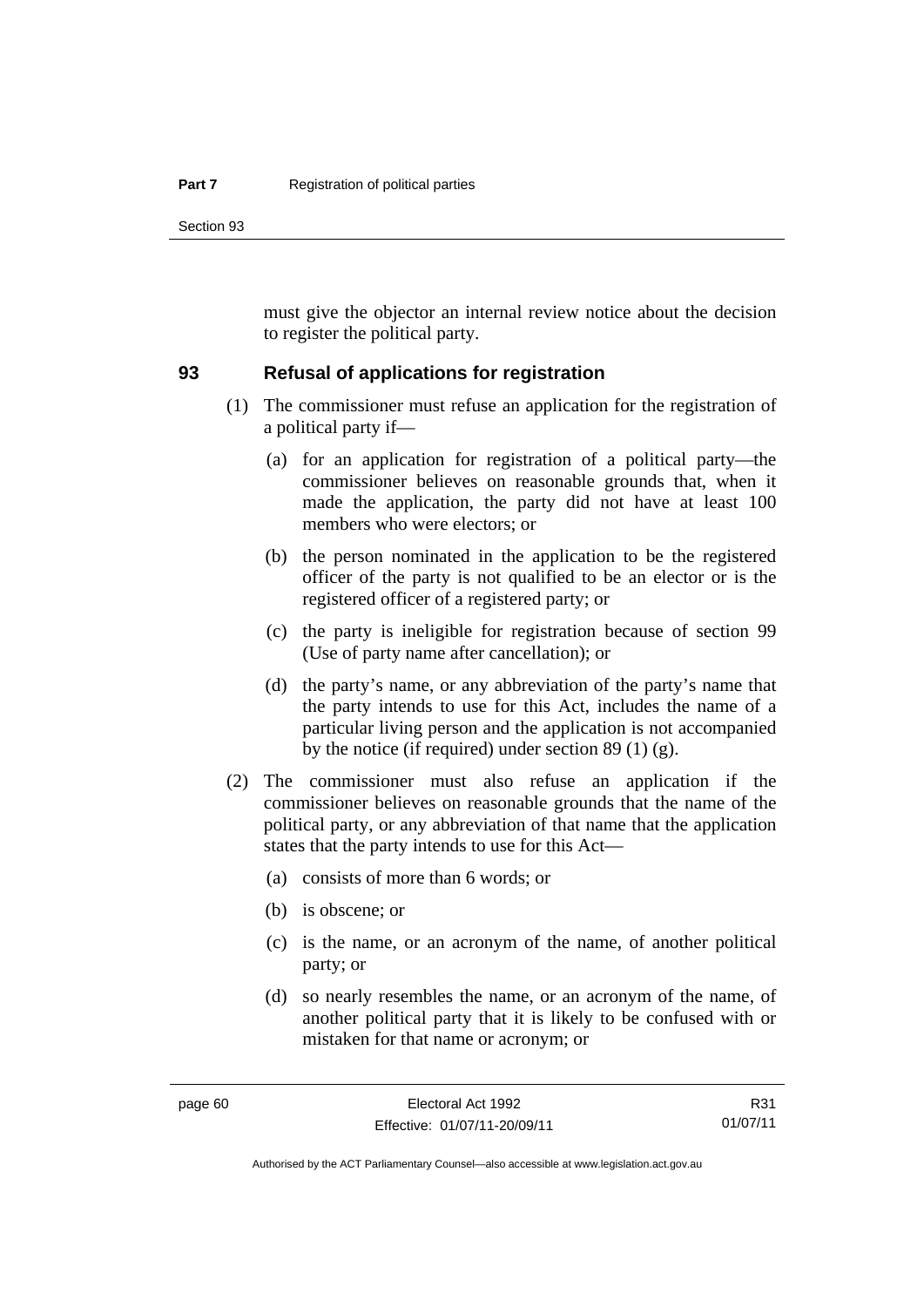- (e) consists of the word 'independent'; or
- (f) consists of the words 'independent party'; or
- (g) consists of or includes the word 'independent' and—
	- (i) the name, or an acronym of the name, of another political party; or
	- (ii) matter that so nearly resembles the name, or an acronym of the name, of another political party that the matter is likely to be confused with or mistaken for that name or acronym.
- (3) If the commissioner refuses an application for the registration of a political party, the commissioner must—
	- (a) give the secretary of the party an internal review notice about the decision to refuse the application; and
	- (b) if an objection was made under section 91A (Objections to applications and responses) to the application—give the objector written notice of the refusal.
- (4) In this section, *another political party*, in relation to a political party, is—
	- (a) a registered party; or
	- (b) a political party at least 1 member of which is a member of—
		- (i) the Legislative Assembly; or
		- (ii) the Commonwealth Parliament; or
		- (iii) a State legislature; or
	- (c) a political party registered or recognised for the law of the Commonwealth or a State that relates to the election of members of the Commonwealth Parliament or the State legislature.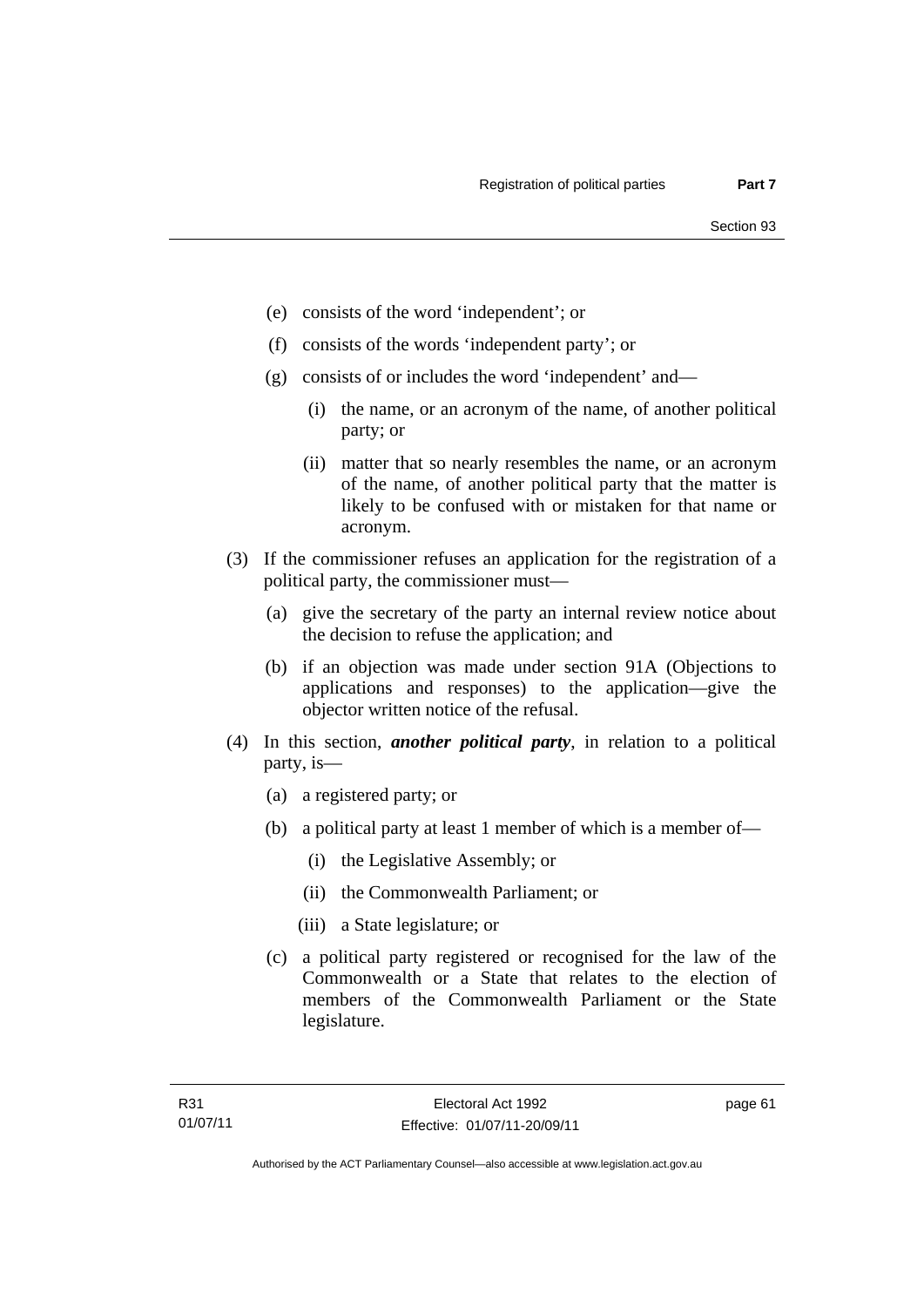Section 94

- (5) However, *another political party*, in relation to a political party, does not include a political party that is related to it.
- (6) In this section:

*name* includes an abbreviation of the name.

### **94 Amendment of applications for registration**

- (1) If the commissioner is of the opinion that an application for the registration of a political party must be refused under section 93 (Refusal of applications for registration), but that the application might be amended to prevent the refusal, the commissioner must give the applicant written notice to that effect.
- (2) The notice must—
	- (a) set out the reasons for the commissioner's opinion; and
	- (b) describe the effect of subsections (3) to (5).
- (3) If the commissioner gives the notice to the applicant, the commissioner is not required to further consider the application unless a request is made under subsection (4).
- (4) Within 28 days after receiving the notice, the applicant may give the commissioner a written request, signed by the applicant, for the commissioner—
	- (a) to amend the application in a stated way; or
	- (b) to consider the application in the form in which it was made.
- (5) The commissioner must comply with the request.
- (6) If the applicant requests the commissioner to amend the application in a stated way, the application as amended in accordance with the request is taken to be a new application for the registration of a political party.

R31 01/07/11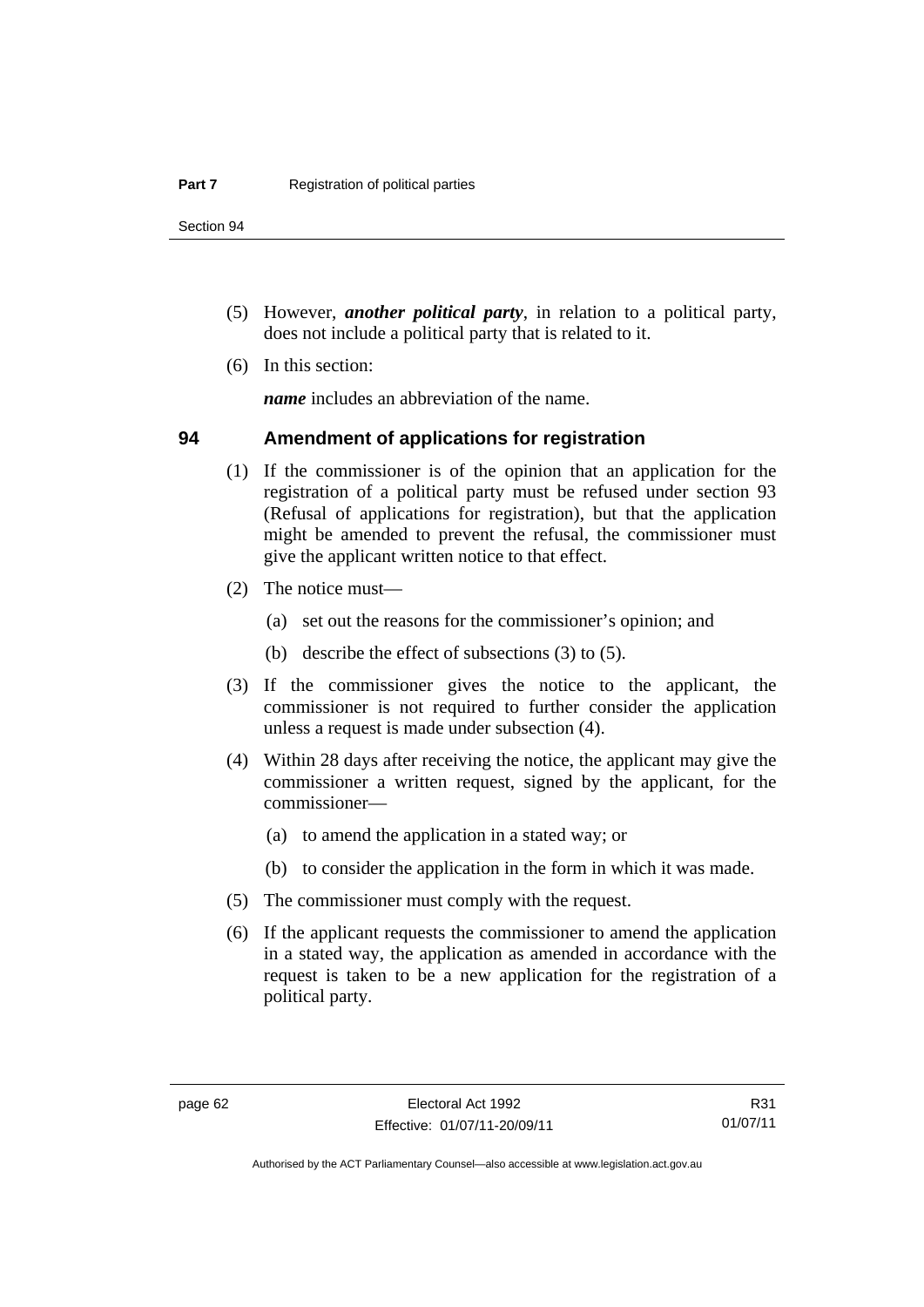## **95 Changes to particulars in register**

- (1) The secretary of a registered party may apply to the commissioner to change particulars included in the register of political parties in relation to the party.
- (2) This part (other than section 94 and this section) applies, with all necessary changes, to an application under subsection (1), as if it were an application for registration of the political party and any objection to the application were an objection to the registration.
- (3) Section 91 (Notification and publication of applications) and section 91A (Objections to applications and responses) do not apply to an application to change the address of the registered officer of a registered party.

### **95A Objection to continued use of name**

- (1) This section applies if—
	- (a) the commissioner is satisfied that the name of a registered party (the *first party*) is relevantly similar to the name of another registered party (the *second party*) that was registered under this part later than the first party; and
	- (b) when it was registered the second party was related to the first party; and
	- (c) the registered officer of the first party objects in writing to the continued use of the name by the second party; and
	- (d) the commissioner is satisfied that the parties are not related at the time of the objection.
- (2) The commissioner must—
	- (a) uphold the objection; and
	- (b) by written notice, tell the registered officer of the second party that the second party will be deregistered under section 98 (Cancellation of registration of political parties) if—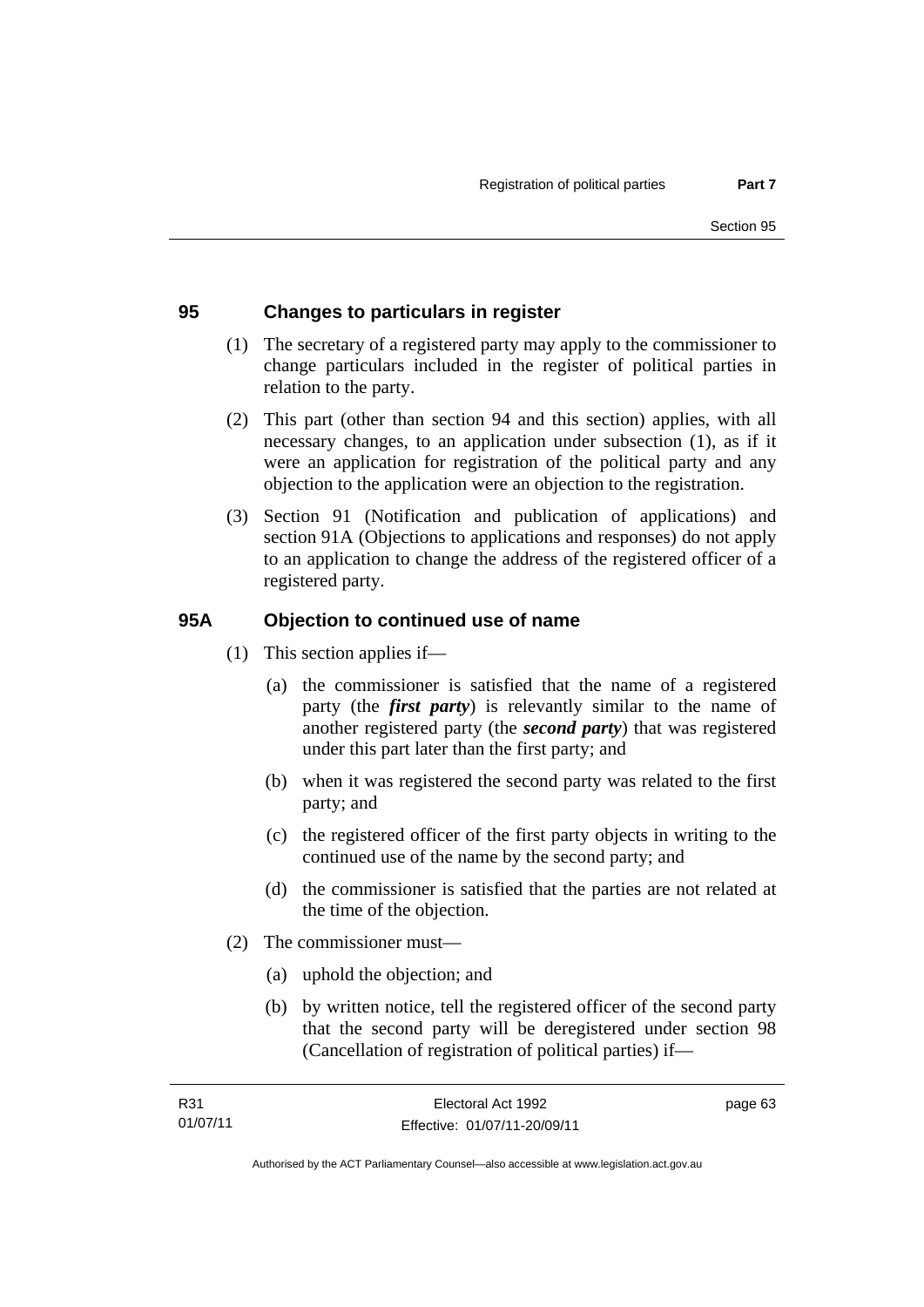- (i) it does not make an application under section 95 (Changes to particulars in register) for a change of name within 28 days after the registered officer receives the notice; or
- (ii) it makes the application, but the application is refused.
- (3) The name of a registered party is *relevantly similar* to the name of another registered party if the commissioner is satisfied on reasonable grounds that the name so nearly resembles the name of the other party that it is likely to be confused with or mistaken for that name.
- (4) In this section:

*name*, for a registered party, means—

- (a) the name of the party entered in the register of political parties; or
- (b) a registered abbreviation of the name of the party.

#### **95B When certain action cannot be taken**

- (1) This section applies if, in the period beginning 1 July in a year when an ordinary election must be held and ending when the pre-election period for the election begins, the commissioner receives an application—
	- (a) to register a political party; or
	- (b) to change the name or abbreviation of a political party.
- (2) The commissioner must not take any action under this part in that period in relation to the application.

#### **96 No action under pt 7 during pre-election period**

During a pre-election period, no action may be taken under this part in relation to the registration of a political party.

R31 01/07/11

Authorised by the ACT Parliamentary Counsel—also accessible at www.legislation.act.gov.au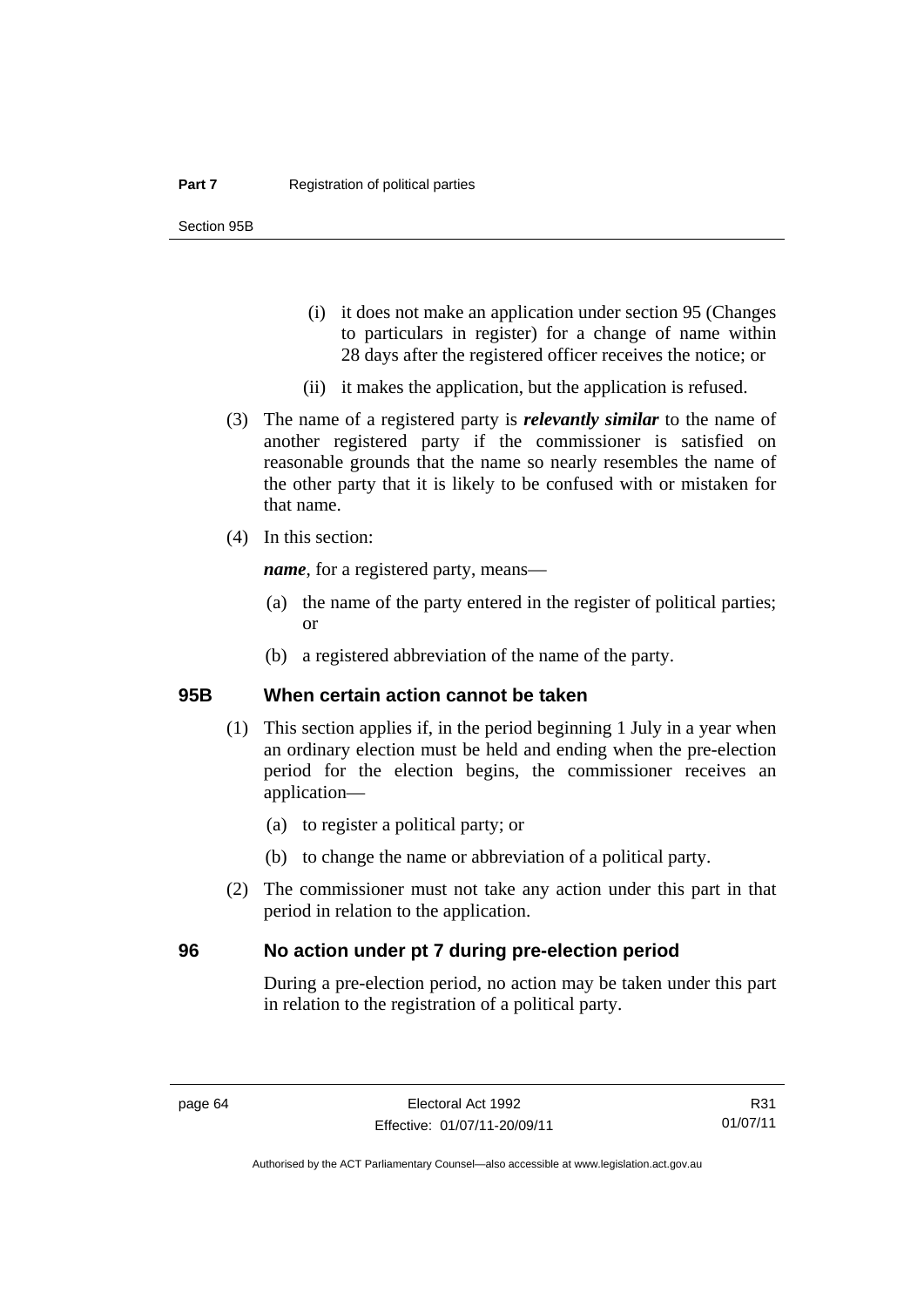## **96A Who can be a registered officer**

A person is entitled to be the registered officer of a registered party only if the person is qualified to be an elector.

## **97 Deputy registered officer**

- (1) For part 9 (Arrangements for elections) and part 10 (Voting), a deputy registered officer of a registered party may be appointed—
	- (a) by the registered officer of the party; or
	- (b) if the office of registered officer of the party is vacant, or the registered officer cannot for any reason exercise the officer's functions—by the secretary of the party.
- (2) The appointment does not have effect until the commissioner is given written notice of the appointment.
- (3) The notice must—
	- (a) be signed by the person making the appointment and the person appointed deputy registered officer; and
	- (b) state the name and address of the deputy registered officer.
- (4) A person is entitled to be a deputy registered officer of a registered party only if the person is qualified to be an elector.
- (5) A reference in part 9 or 10 to the registered officer of a registered party includes a reference to a deputy registered officer of the party.

## **97A Information about political parties**

(1) The commissioner may, by written notice given to the registered officer of a registered party, require the officer to give the commissioner information stated in the notice that is reasonably necessary for the commissioner to find out whether the party is entitled to be registered.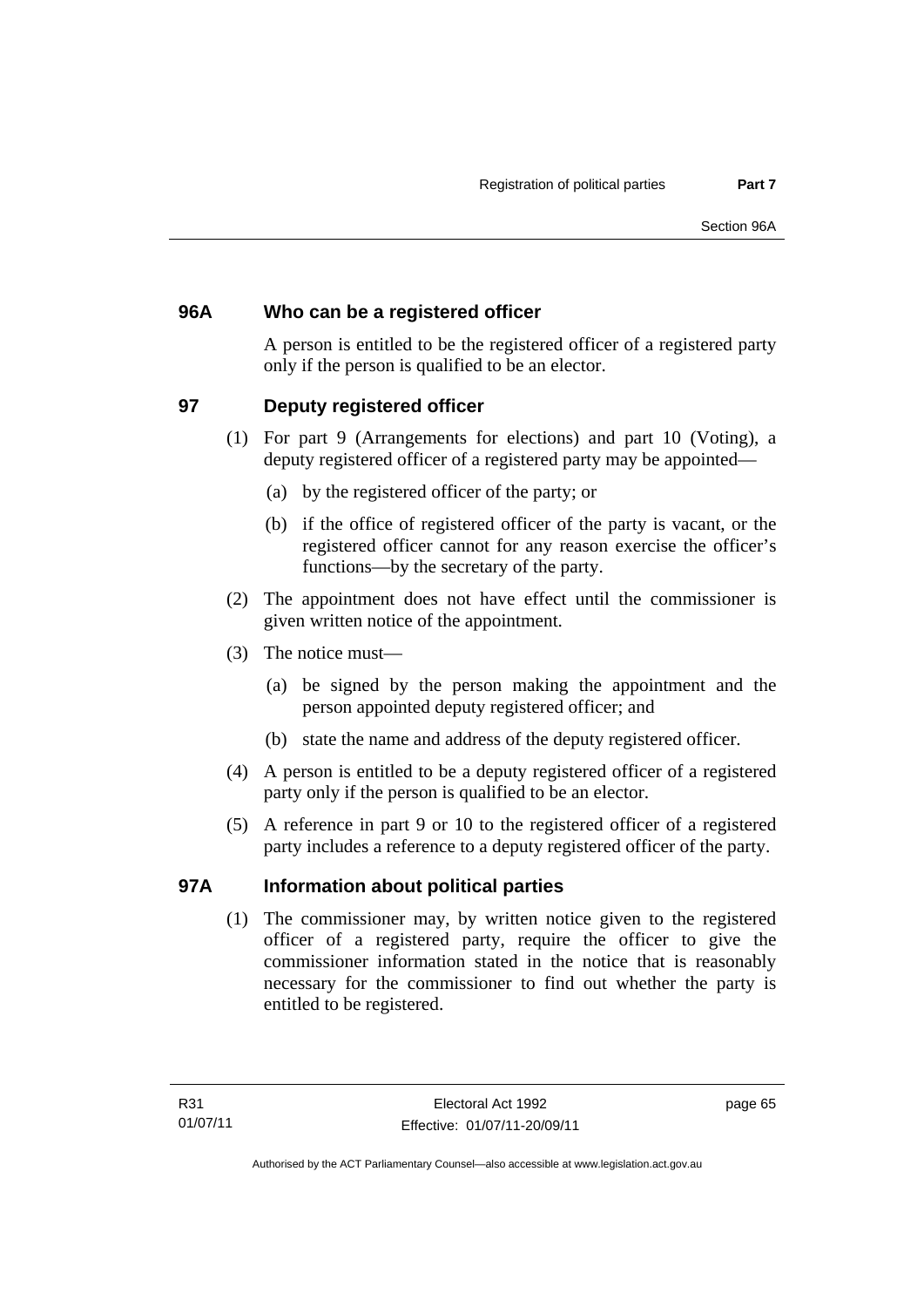Section 98

- (2) Without limiting subsection (1), the commissioner may, under that subsection, require the registered officer to give the commissioner a list, as at a stated date, of the names and addresses of at least 100 members of the party who are electors.
- (3) The commissioner may use the information obtained under subsection (2) only to find out whether the party is entitled to be registered.

#### **98 Cancellation of registration of political parties**

- (1) The commissioner must cancel the registration of a registered party if the secretary of the party asks the commissioner to cancel the registration.
- (2) A request under subsection (1) must—
	- (a) be in writing; and
	- (b) be signed by the applicant; and
	- (c) state the applicant's name and address.
- (3) The commissioner must cancel the registration of a registered party if it has not endorsed a candidate at the last 2 general elections.
- (4) However, subsection (3) applies to a registered party only if it was a registered party at the time of each of the general elections.
- (5) The commissioner must cancel the registration of a registered party if the commissioner believes on reasonable grounds that—
	- (a) for a registered party—
		- (i) the party has ceased to exist (whether by amalgamation with another political party or otherwise); or
		- (ii) the party does not have at least 100 members who are electors; or
		- (iii) the party does not have a constitution; or

Authorised by the ACT Parliamentary Counsel—also accessible at www.legislation.act.gov.au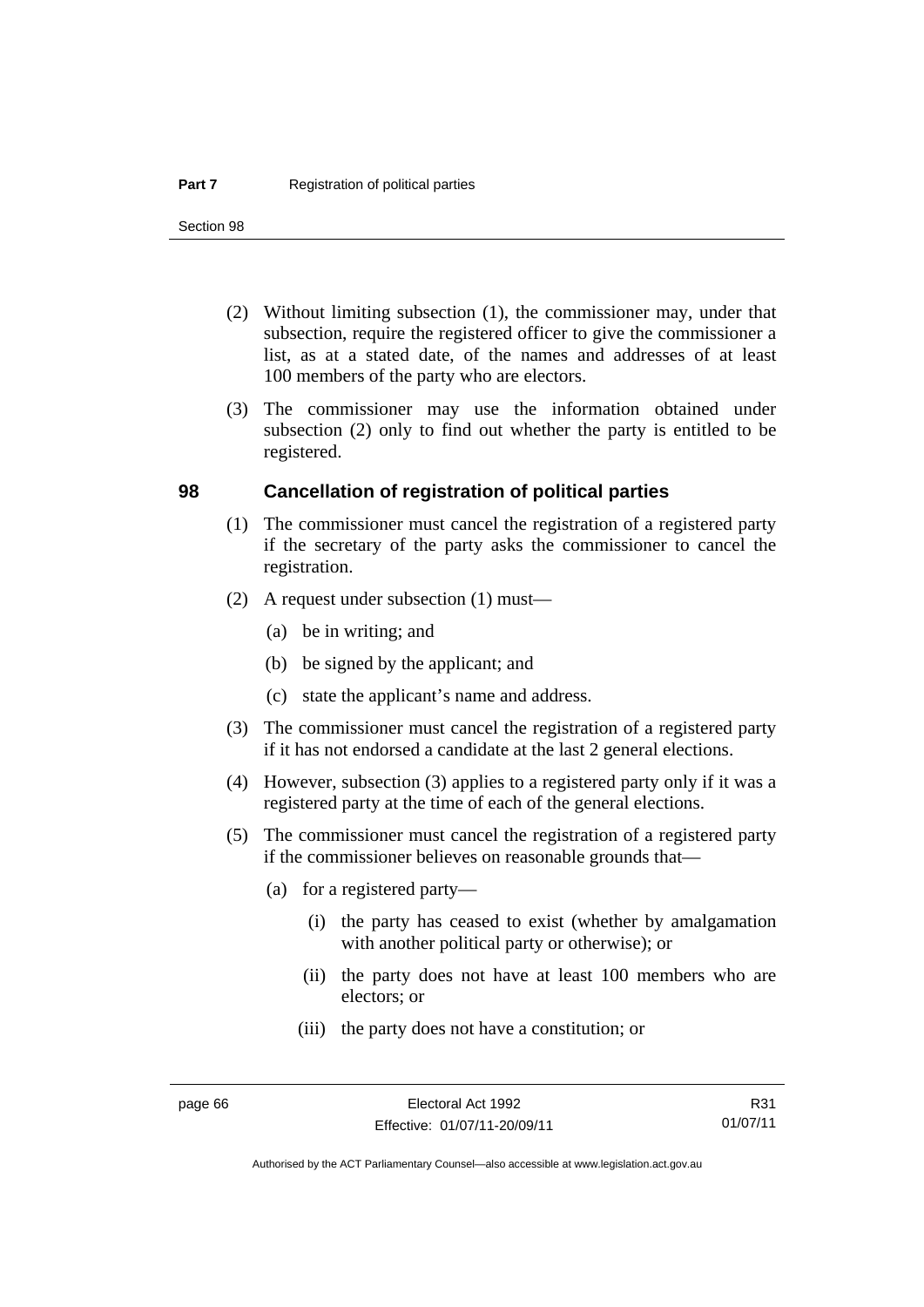- (b) the registration of the party was obtained by fraud or misrepresentation.
- (6) The commissioner may cancel the registration of a registered party under subsection (5) only if the commissioner has—
	- (a) given the relevant person a written notice—
		- (i) stating that the commissioner proposes to cancel the registration of the party; and
		- (ii) setting out the reasons for the proposed cancellation; and
		- (iii) stating that written objections to the proposed cancellation may be given to the commissioner within the 14 days mentioned in paragraph (b); and
	- (b) prepared, and notified under the *Legislation Act 2001*, a written notice stating—
		- (i) that the commissioner proposes to cancel the registration of the party; and
		- (ii) that written objections to the proposed cancellation may be given to the commissioner within 14 days after the day the notice is notified under the *Legislation Act 2001*; and
	- (c) considered each objection given to the commissioner in accordance with the notice under paragraph (a) or (b).
- (7) For subsection (6) (a), the *relevant person* is the secretary, or last secretary, of the registered party.
- (8) The notice under subsection (6) (b) is a notifiable instrument.

*Note* A notifiable instrument must be notified under the *Legislation Act 2001*.

 (9) If the commissioner cancels the registration of a registered party under this section, the commissioner must prepare written notice of the cancellation.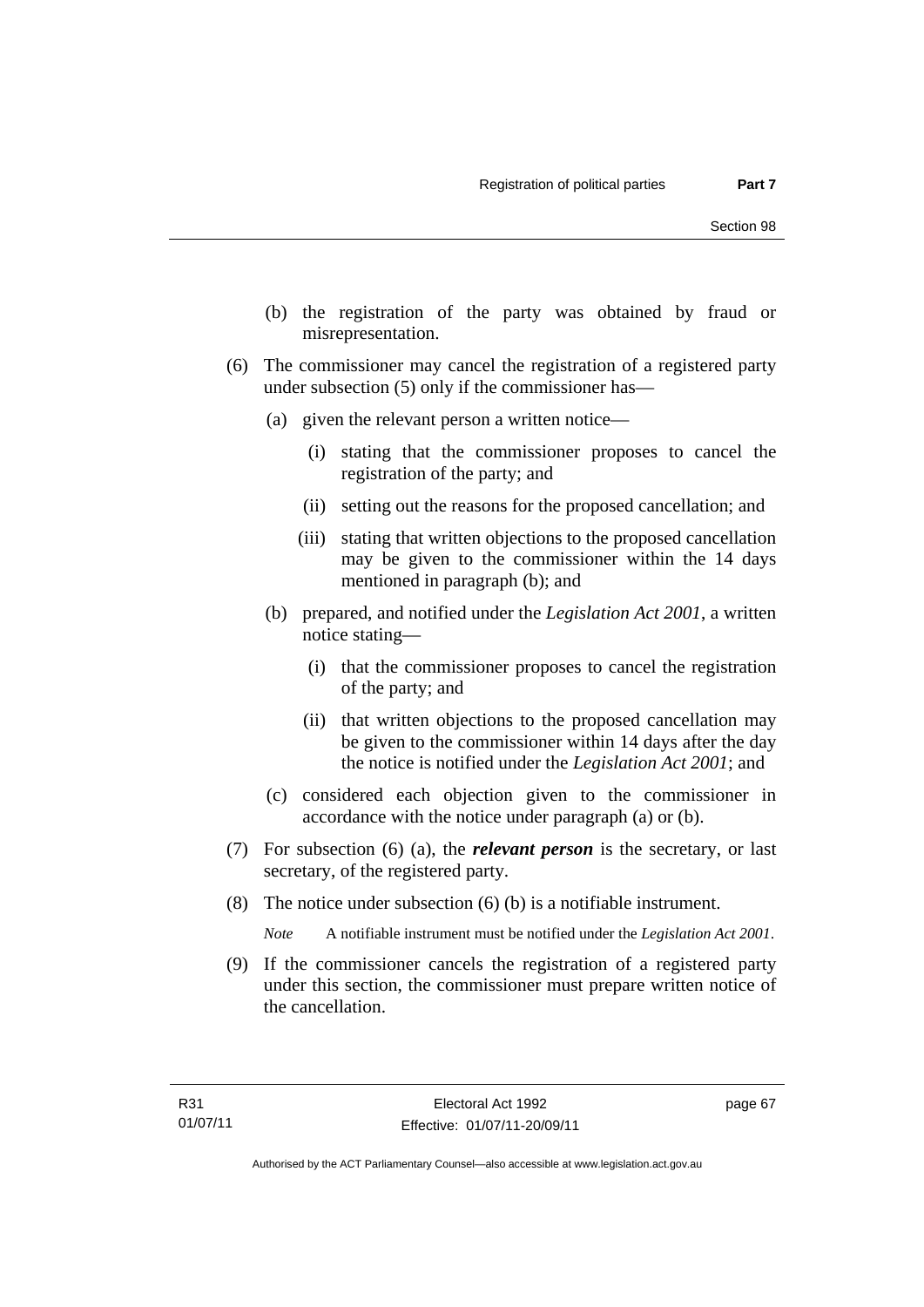Section 99

(10) The notice under subsection (9) is a notifiable instrument.

*Note* A notifiable instrument must be notified under the *Legislation Act 2001*.

- (11) If the commissioner cancels the registration of a registered party under subsection (3), the commissioner must also give written notice of the cancellation to the registered officer of the party.
- (12) If the commissioner cancels the registration of a registered party under subsection (5), the commissioner must give an internal review notice about the decision to cancel the registration to the registered officer, or last registered officer, of the party.
- (13) If, after an objection has been made under this section to the proposed cancellation of the registration of a registered party, the commissioner decides not to cancel the registration, the commissioner must give written notice of the decision to—
	- (a) the registered officer of the party; and
	- (b) if the objection was not made by or on behalf of the party or sponsoring MLA—the objector.

#### **99 Use of party name after cancellation**

- (1) If the registration of a registered party (the *cancelled party*) is cancelled—
	- (a) the cancelled party; or
	- (b) another political party that has a name that so nearly resembles the name of the cancelled party that it is likely to be confused with or mistaken for the cancelled party;

is ineligible for registration until after the next general election after the cancellation.

(2) In this section:

*name* includes an abbreviation of the name.

R31 01/07/11

Authorised by the ACT Parliamentary Counsel—also accessible at www.legislation.act.gov.au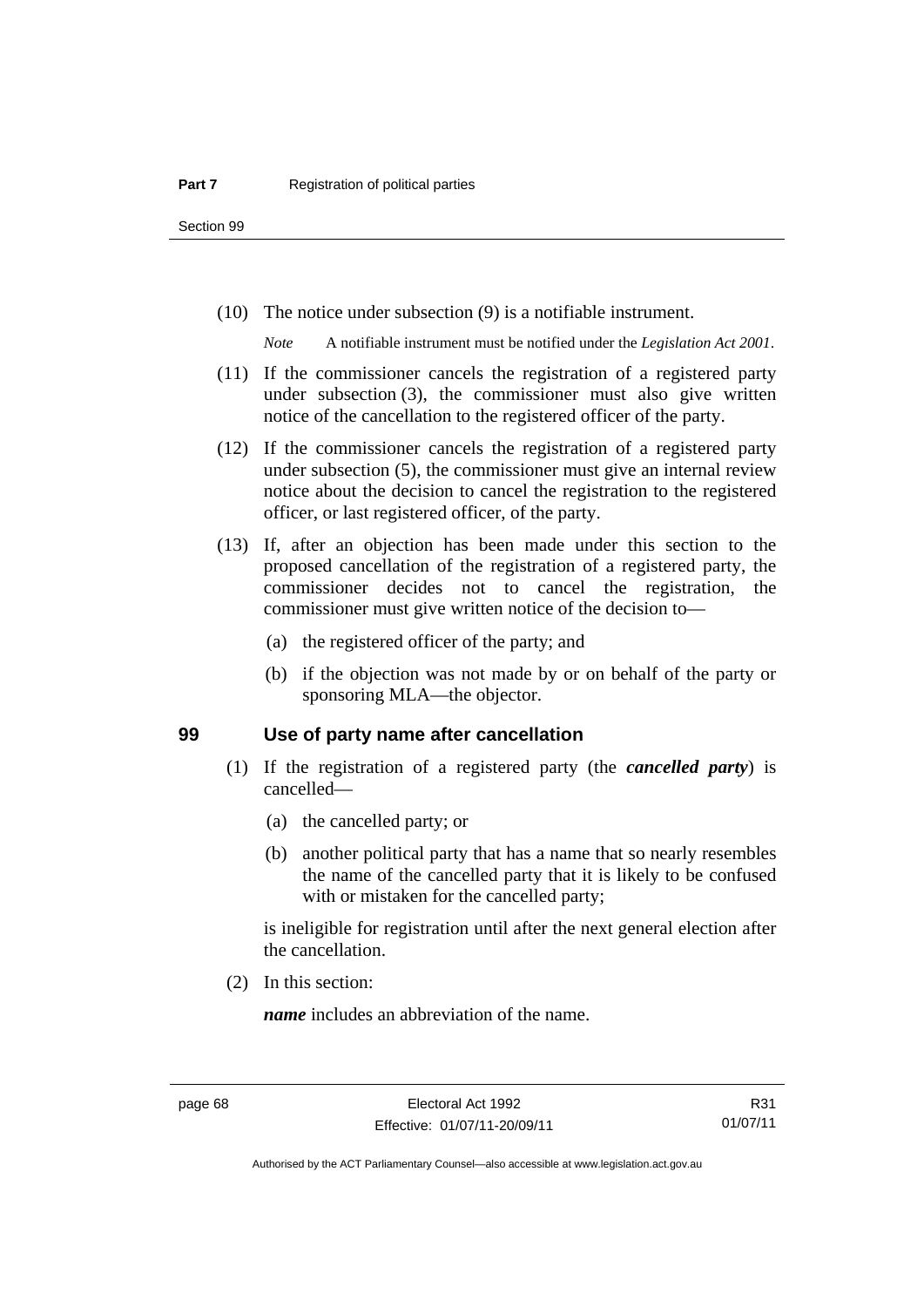### **99A General requirements about constitutions of registered parties**

 (1) If a registered party changes its constitution, the registered officer of the party must give the commissioner a copy of the changed constitution within 30 days after the change.

Maximum penalty: 10 penalty units

 (2) The commissioner must make a copy of the constitution available for public inspection.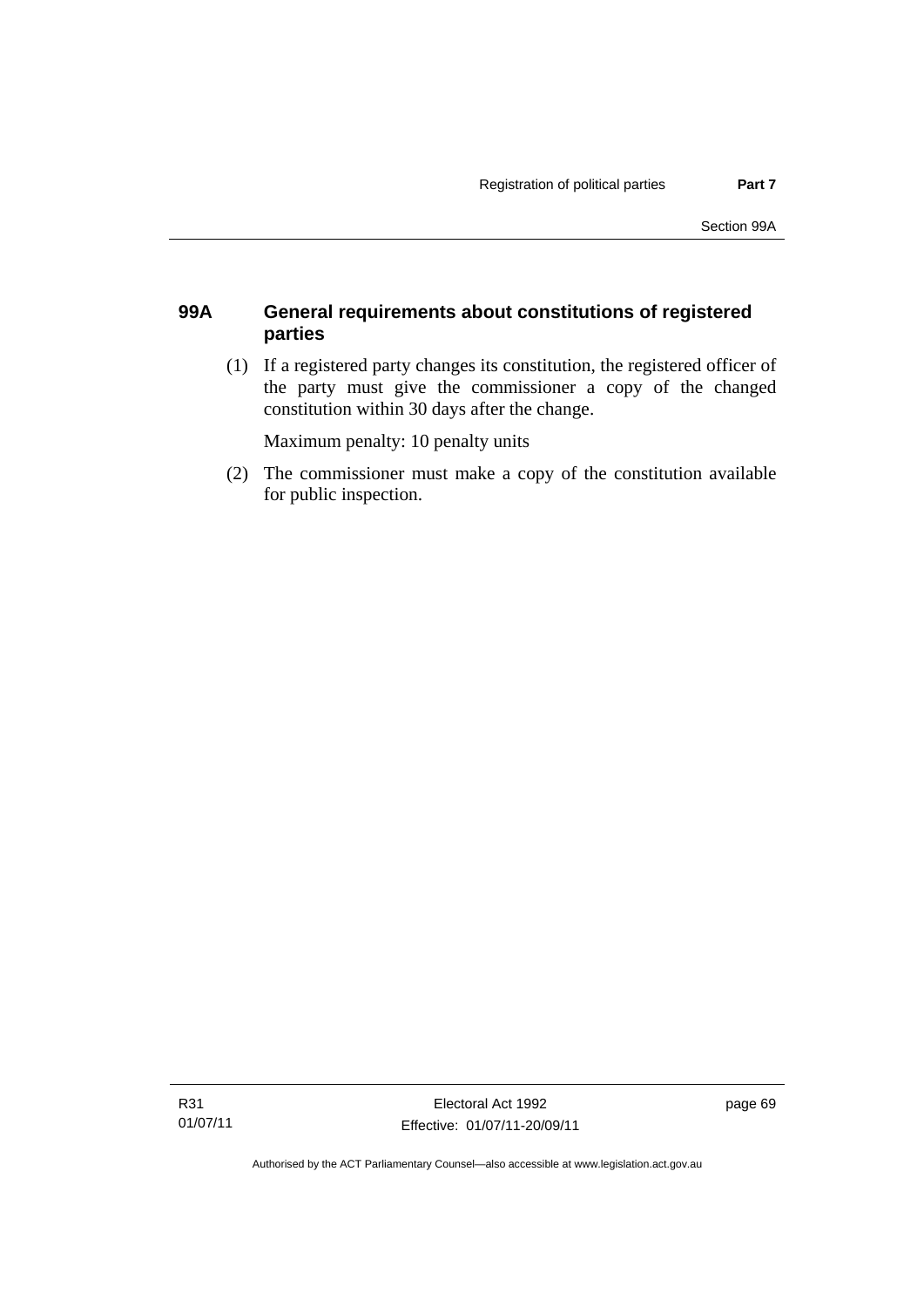#### **Part 8 Timing of elections**

Section 100

# **Part 8 Timing of elections**

#### **100 Ordinary elections**

- (1) A general election under this Act must be held on the 3rd Saturday in October in the 4th year after the year when the last ordinary election was held.
- (2) If, apart from this subsection, an election in accordance with subsection (1) would be held on the day an election of Senators, or a general election of members of the House of Representatives, would be held, the election shall be held on the 1st Saturday in December in the year when it would, apart from this subsection, be held.
- (3) If an extraordinary general election has been held in the 6 months before the day when an election in accordance with subsection (1) or (2) would, apart from this subsection, have been held—
	- (a) the election shall not be held; and
	- (b) this section applies in relation to subsequent ordinary elections as if the election had been held.

#### **101 Extraordinary elections**

- (1) For this Act, an *extraordinary election* is—
	- (a) a general election required by the Self-Government Act, section 16; or
	- (b) a general election required by the Self-Government Act, section 48; or
	- (c) an election of an MLA or MLAs required by section 126; or
	- (d) an election of an MLA or MLAs required by section 275.
- (2) If an extraordinary election under section 126 (Supplementary elections) is required, the Executive must, in writing, determine a

R31 01/07/11

Authorised by the ACT Parliamentary Counsel—also accessible at www.legislation.act.gov.au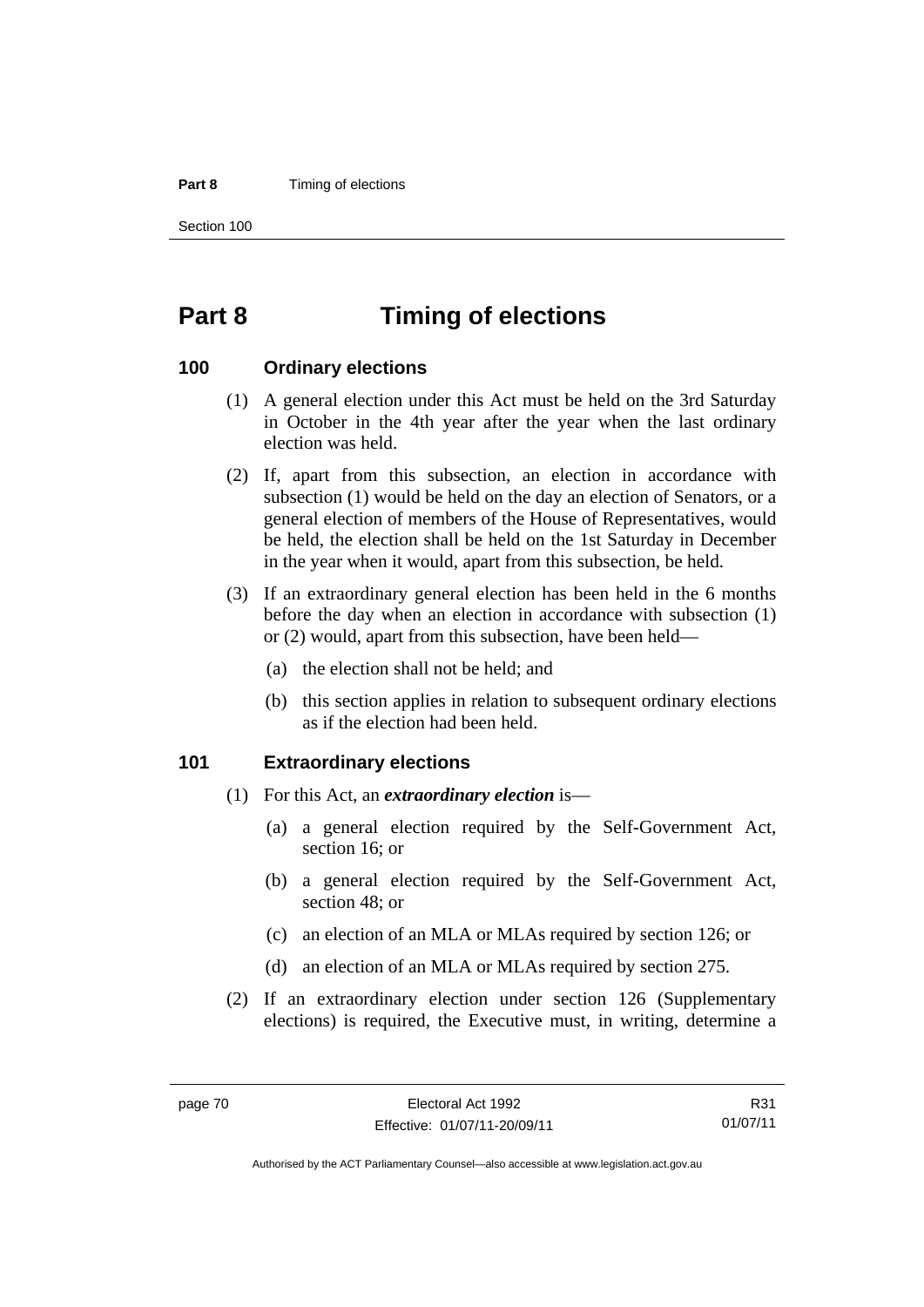Saturday for holding the election that is not earlier than 36 days, or later than 90 days, after the day when the election failed.

- (3) If the Court of Disputed Returns declares an election void, the Executive must, in writing, determine a Saturday for holding the extraordinary election required under section 275 (Effect of declarations) that is not earlier than 36 days, or later than 90 days, after the day when the declaration is made.
- (4) The Executive must not determine under this section a day that is the polling day for an election of senators or a general election of the House of Representatives.
- (5) A determination under this section is a notifiable instrument.

*Note* A notifiable instrument must be notified under the *Legislation Act 2001*.

### **102 Polling day**

- (1) A poll must be held for an election on the day when the election is required to be held under this part.
- (2) This section is subject to section 111 (Need for a poll).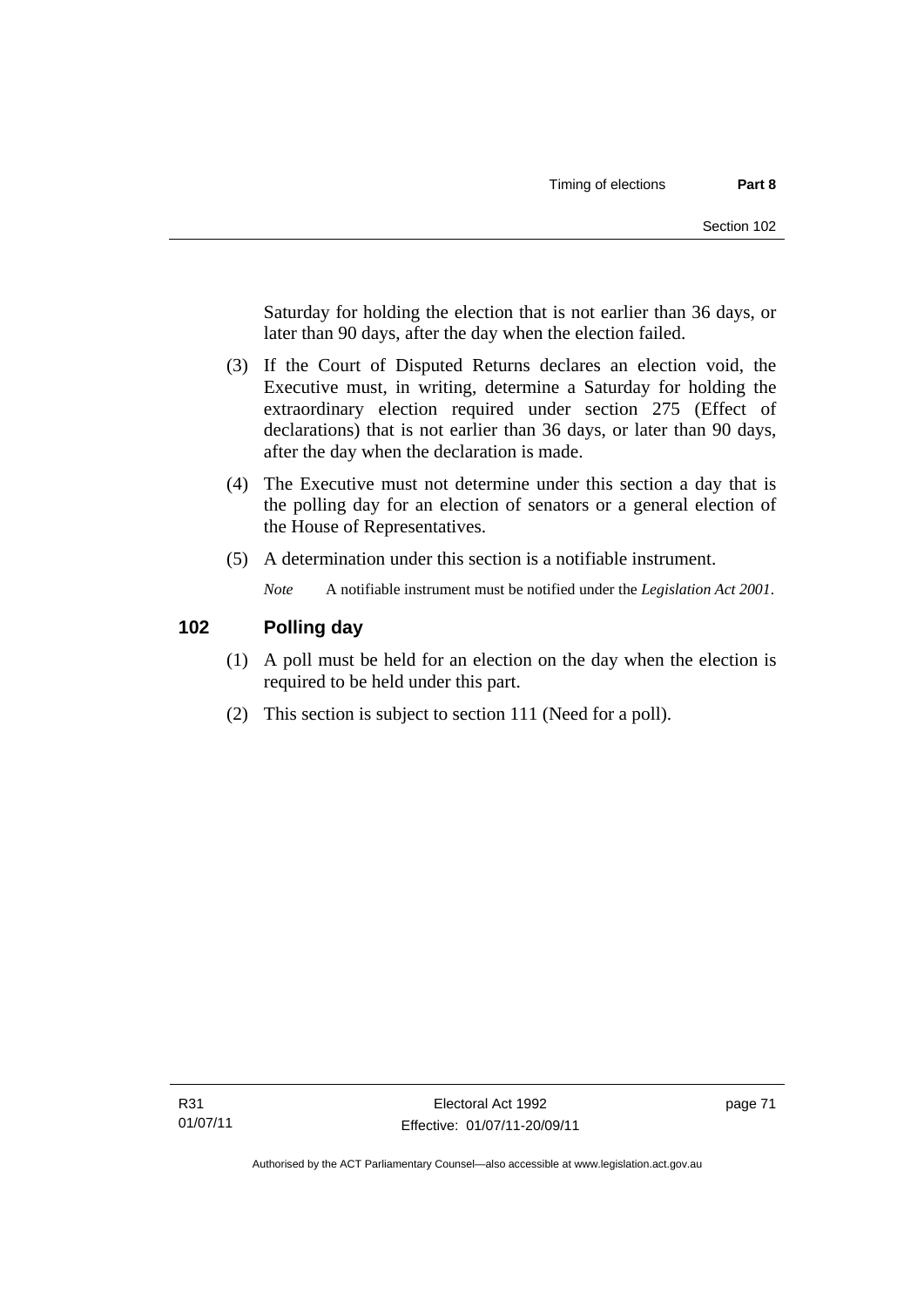**Part 9 Arrangements for elections**<br>**Division 9.1 Nominations Division 9.1** Nominations Section 103

# **Part 9 Arrangements for elections**

# **Division 9.1 Nominations**

### **103 Eligibility—MLAs**

- (1) Subject to this section, a person who is—
	- (a) an Australian citizen; and
	- (b) at least 18 years old; and
	- (c) an elector or entitled to be an elector;

is eligible to be an MLA.

- (2) A person is not eligible to be an MLA if—
	- (a) the person is a member of—
		- (i) the Parliament of the Commonwealth; or
		- (ii) the legislature of a State or another Territory; or
	- (b) the person—
		- (i) holds an office or appointment (other than a prescribed office) under a law of the Territory, the Commonwealth, a State or another Territory; or
		- (ii) is employed by the Territory, the Commonwealth, a State or another Territory, or by a Territory authority or a body (whether corporate or not) established by a law of the Commonwealth, a State or another Territory;

and is entitled to any remuneration or allowance (other than reimbursement of expenses reasonably incurred) in relation to the office, appointment or employment.

R31 01/07/11

Authorised by the ACT Parliamentary Counsel—also accessible at www.legislation.act.gov.au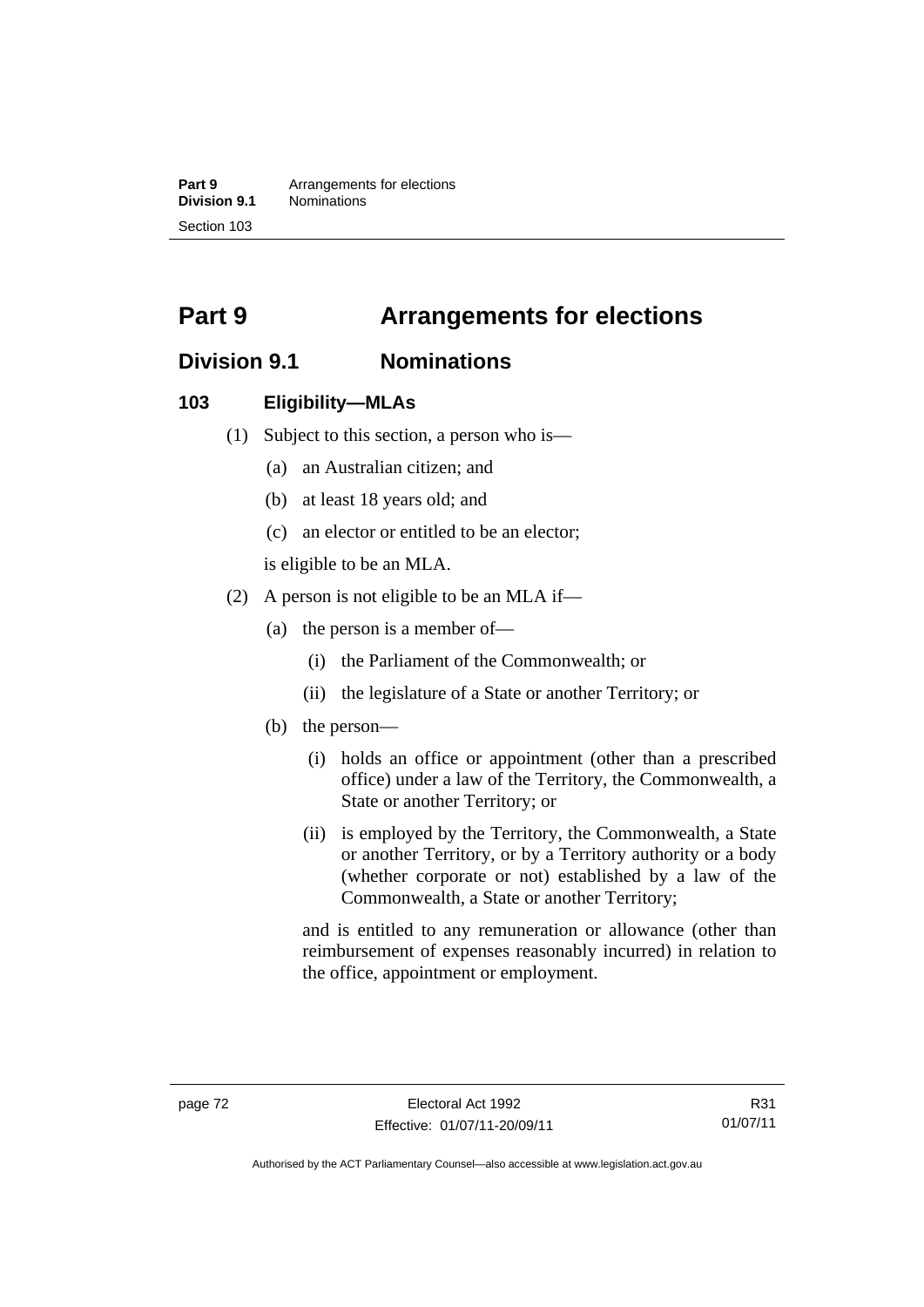(3) In subsection  $(2)$  (b) (i):

*prescribed office* means an office of Speaker, Deputy Speaker, Chief Minister, Deputy Chief Minister, Minister or MLA.

 (4) A person is not eligible to be an MLA if the person is under a sentence of imprisonment for 1 year or longer for a conviction of an indictable offence.

- (5) A person is not eligible to be an MLA for the disqualification period if—
	- (a) the person is convicted of an offence against—
		- (i) section 285 (Bribery) or section 288 (Violence and intimidation); or
		- (ii) the *Crimes Act 1914* (Cwlth), section 28 (Interfering with political liberty); or
		- (iii) the *Criminal Code* (Cwlth), part 2.4 relating to an offence mentioned in subparagraph (ii); or
	- (b) the person is found by the Court of Disputed Elections to have contravened (within the meaning of part 16) a section mentioned in paragraph (a) (i).
	- *Note Contravention* is defined for pt 16 (Disputed elections, eligibility and vacancies) in s 250.
- (6) For subsection (5), the *disqualification period* is 2 years after the conviction or finding.

## **104 Qualifications for nomination**

A person is not eligible to be nominated for election as an MLA unless, at the hour of nomination—

(a) the person is eligible to be an MLA; or

*Note* For the meaning of *indictable offence*, see the Legislation Act, s 190 (Indictable and summary offences).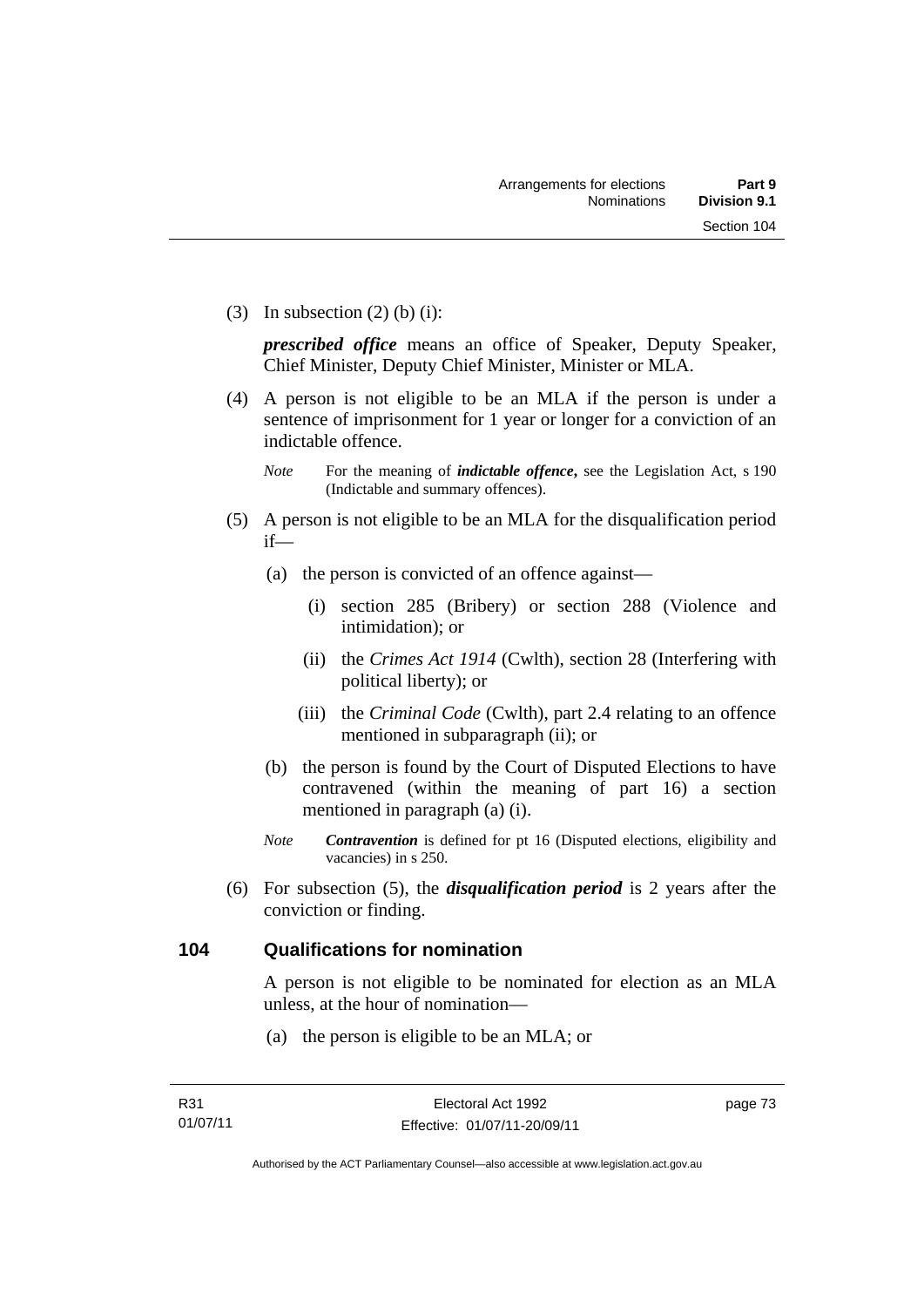(b) for a person referred to in section 103 (2) (b)—the person would, apart from that paragraph, be eligible to be an MLA.

#### **105 Candidates to be nominated**

- (1) A person is not eligible for election as an MLA unless the person is nominated in accordance with this section.
- (2) A person may be nominated to be a candidate for election only by—
	- (a) the registered officer of a registered party that endorses the person as a party candidate in the election for the electorate for which the candidate is being nominated; or
	- (b) 20 electors entitled to vote at the election.
- (3) A nomination shall be made by giving to the commissioner, during the pre-election period but not later than 24 hours before the hour of nomination—
	- (a) a duly completed nomination form; and
	- (b) a deposit of the prescribed amount in legal tender or a banker's cheque.
- (4) A nomination form shall—
	- (a) be in the form approved under section 340A (Approved forms); and
	- (b) subject to subsection (7), set out the particulars of the name, address and occupation of the nominee; and
	- (c) contain a statement, signed by the nominee, to the effect that he or she consents to the nomination, and to be an MLA if elected; and
	- (d) contain a declaration, signed by the nominee, to the effect that he or she is eligible to be nominated; and
	- (e) specify the form in which the nominee's name is to be printed on the ballot papers for the election; and

R31 01/07/11

Authorised by the ACT Parliamentary Counsel—also accessible at www.legislation.act.gov.au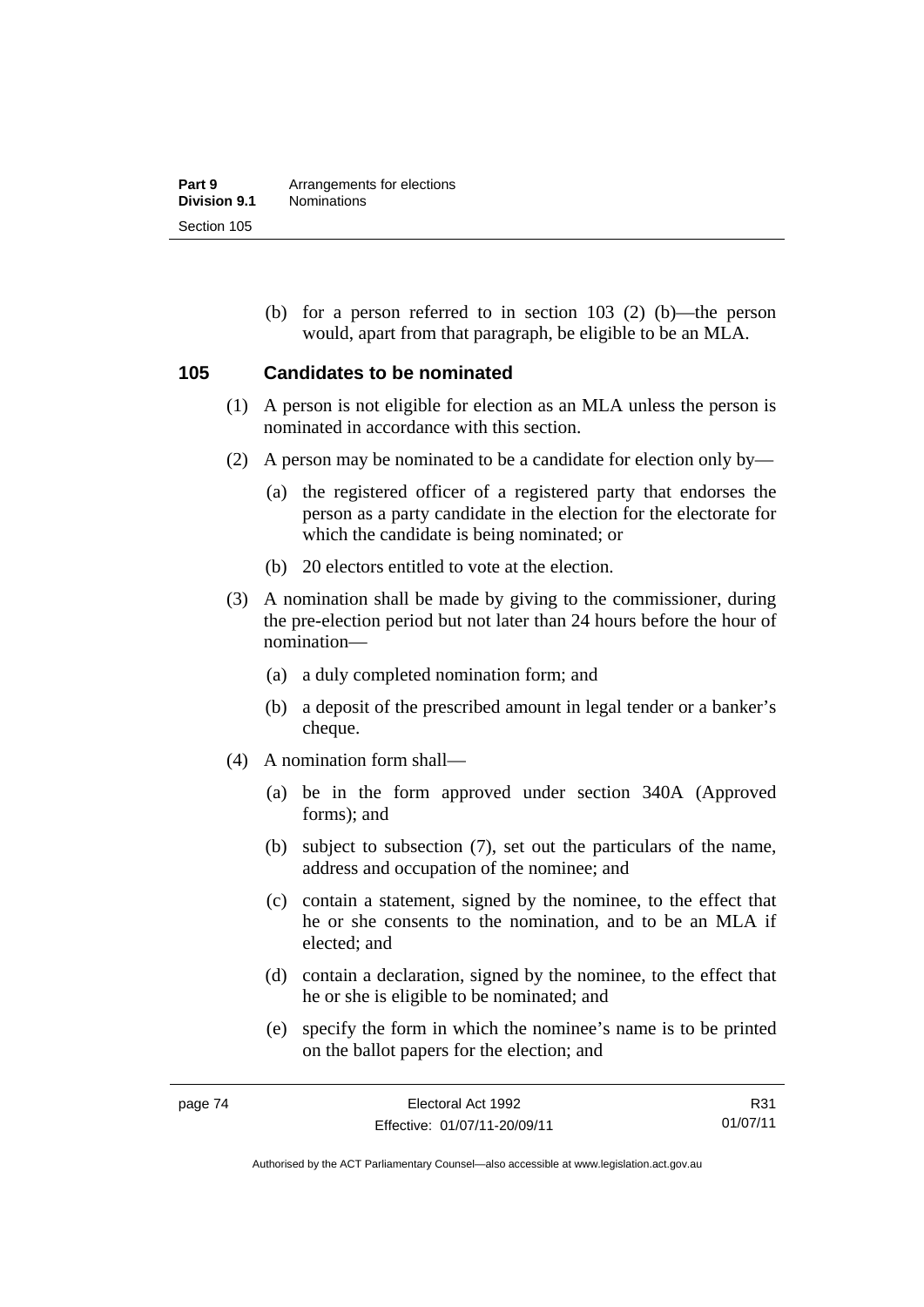- (f) if the nomination is made by the registered officer of a registered party—state any registered abbreviation of the name of the party that is to be printed on the ballot paper for the election; and
- (g) if the nomination is made by 20 electors entitled to vote at the election—specify whether the word 'Independent' is to be printed on the ballot paper adjacent to the candidate square for the nominee; and
- (h) be signed by the nominator or each nominator.
- (5) A nomination form shall name a nominee only by specifying—
	- (a) the surname or family name, and the given name under which the nominee is enrolled; or
	- (b) if the nominee is not an elector—the surname or family name, and the given name under which the nominee is entitled to be enrolled.
- (6) A given name shall be taken to be specified for subsection (5), if the nomination form specifies—
	- (a) a commonly accepted variation of that name (including an abbreviation or truncation of that name or an alternative form of that name); or
	- (b) an initial standing for that name.
- (7) If the address of a nominee is a suppressed address, the nomination form need not specify the address but, in that case, the nominee shall notify the commissioner in writing of his or her address for correspondence.
- (8) A nomination is not invalid only because of a formal defect or error if this section has been substantially complied with.
- (9) If the time by which a nomination under subsection (3) is to be made falls on a public holiday, the nomination must be made no later than that time on the public holiday.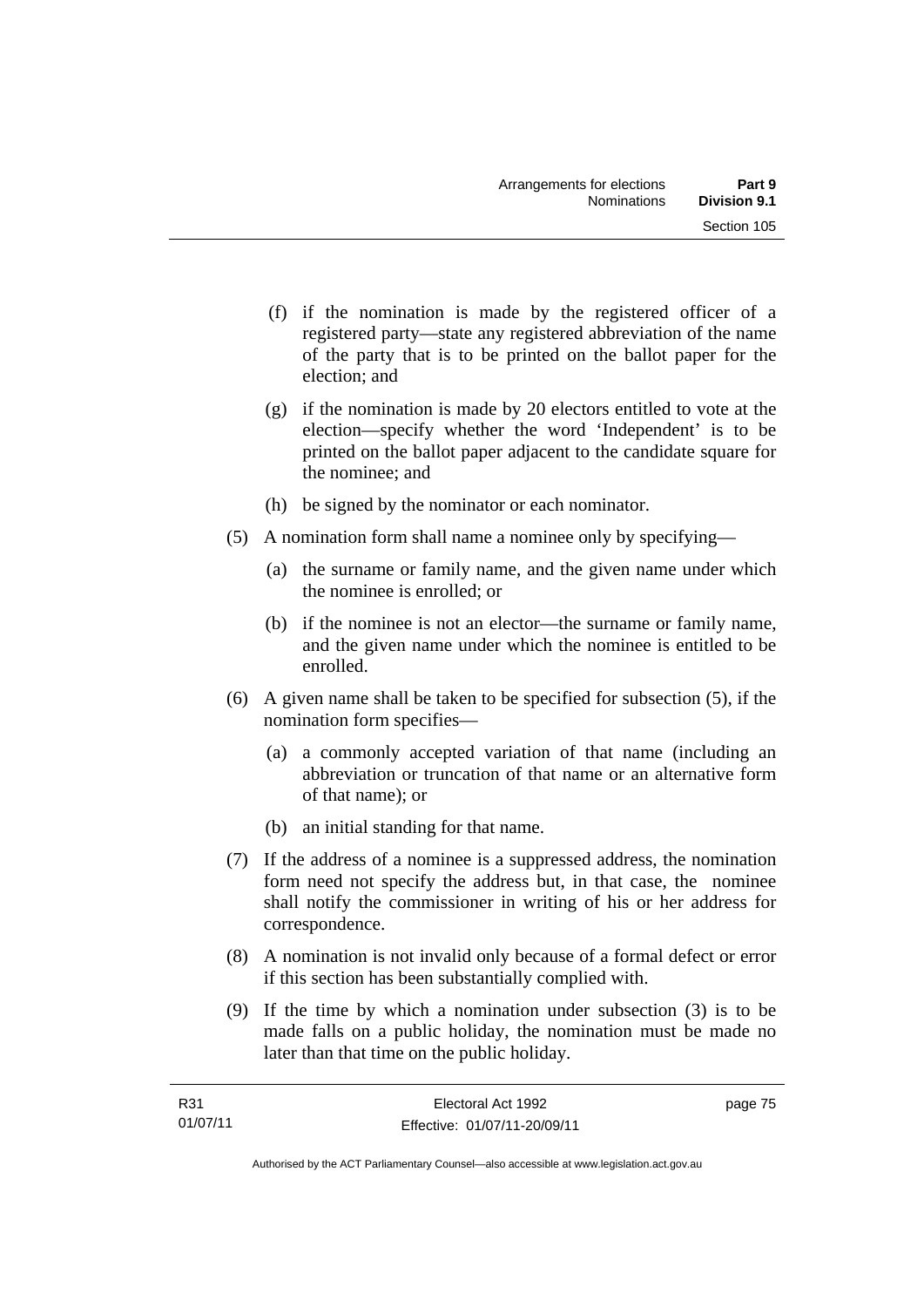- (10) Subsection (9) has effect despite the *Legislation Act 2001*, section 151 (4) (Reckoning of time).
- $(11)$  In subsection  $(3)$  (b):

*prescribed amount* means \$250 or any other amount prescribed by the regulations.

#### **106 Multiple nominations invalid**

If, at the hour of nomination in relation to an election—

- (a) a person is nominated more than once to be a candidate for election in a particular electorate; or
- (b) a person is nominated to be a candidate for election in more than 1 electorate;

each such nomination is invalid.

### **107 Withdrawal etc of consent to nomination**

- (1) A person nominated to be a candidate may withdraw his or her consent to the nomination by giving the commissioner a written notice of withdrawal not later than 24 hours before the hour of nomination.
- (2) The registered officer may cancel a nomination made by the officer by giving the commissioner a written notice of cancellation not later than 24 hours before the hour of nomination.
- (3) On receipt of a notice referred to in subsection (1) or (2), the commissioner shall cancel the nomination and pay the amount of the deposit lodged to the nominee.

#### **108 Place and hour of nomination**

- (1) The *place of nomination* in relation to an election is—
	- (a) the office of the commissioner; or

R31 01/07/11

Authorised by the ACT Parliamentary Counsel—also accessible at www.legislation.act.gov.au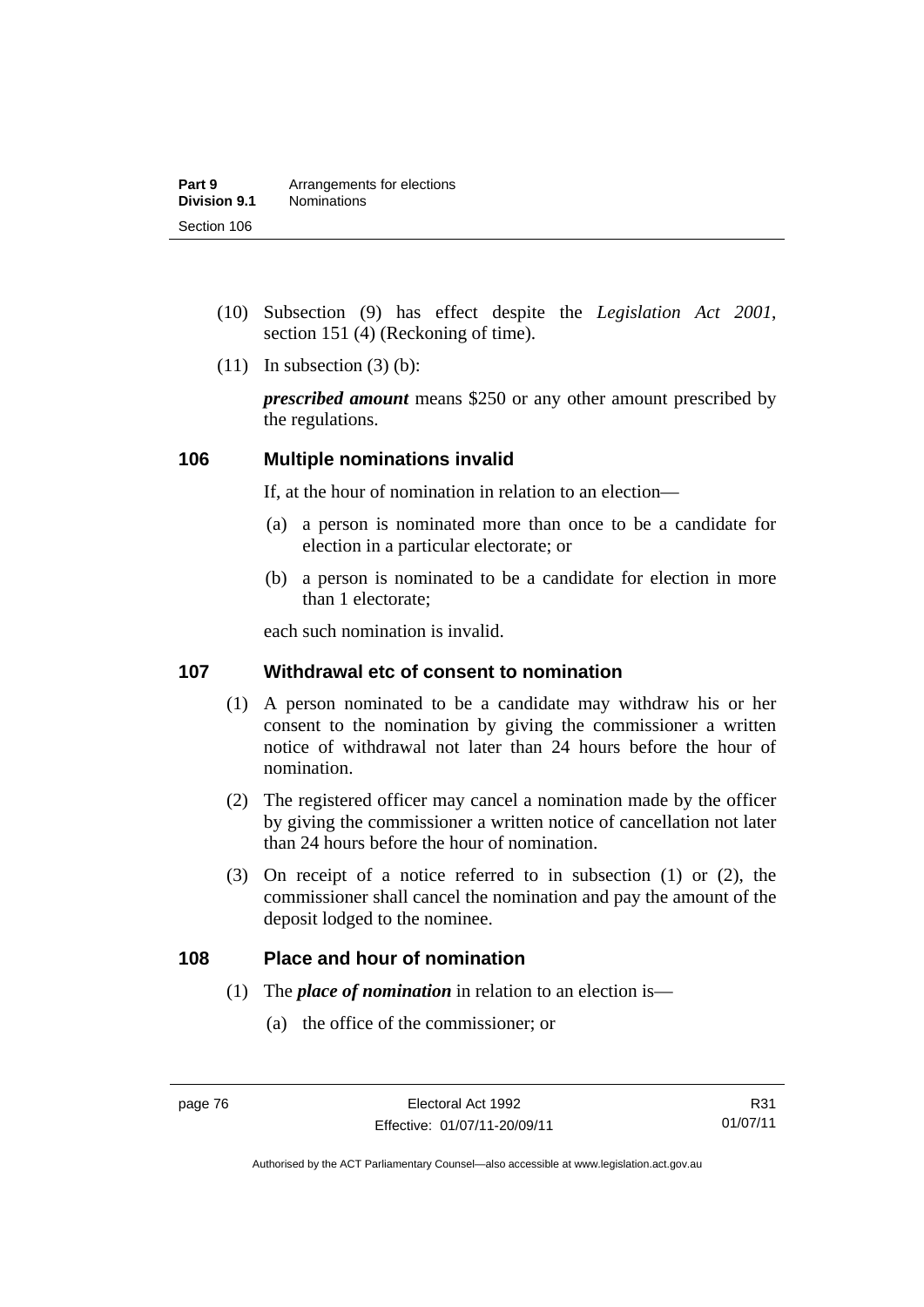- (b) any other place approved, in writing, by the commissioner as a place of nomination.
- (2) An approval is a notifiable instrument.

*Note* A notifiable instrument must be notified under the *Legislation Act 2001*.

- (3) The *hour of nomination* in relation to an election is 12 o'clock noon on the 23rd day before polling day for the election.
- (4) If the hour mentioned in subsection (3) falls on a public holiday, anything that under this Act is to be done by the hour of nomination must be done by that time on the public holiday.
- (5) Subsection (4) has effect despite the *Legislation Act 2001*, section 151 (4) (Reckoning of time).

## **109 Declaration of candidates**

- (1) As soon as practicable after the hour of nomination, the commissioner shall, at the place of nomination, publicly produce all nomination forms and declare each person duly nominated to be a candidate.
- (2) A declaration in relation to a candidate shall specify—
	- (a) the name of the candidate; and
	- (b) the name of any registered party by which the candidate is endorsed.
- (3) As soon as practicable after the declaration, the commissioner—
	- (a) shall, at the office of the commissioner; and
	- (b) may, at any other places the commissioner determines;

arrange for a notice containing particulars relating to each candidate to be displayed.

 (4) A notice shall not specify the address of a candidate if it is a suppressed address.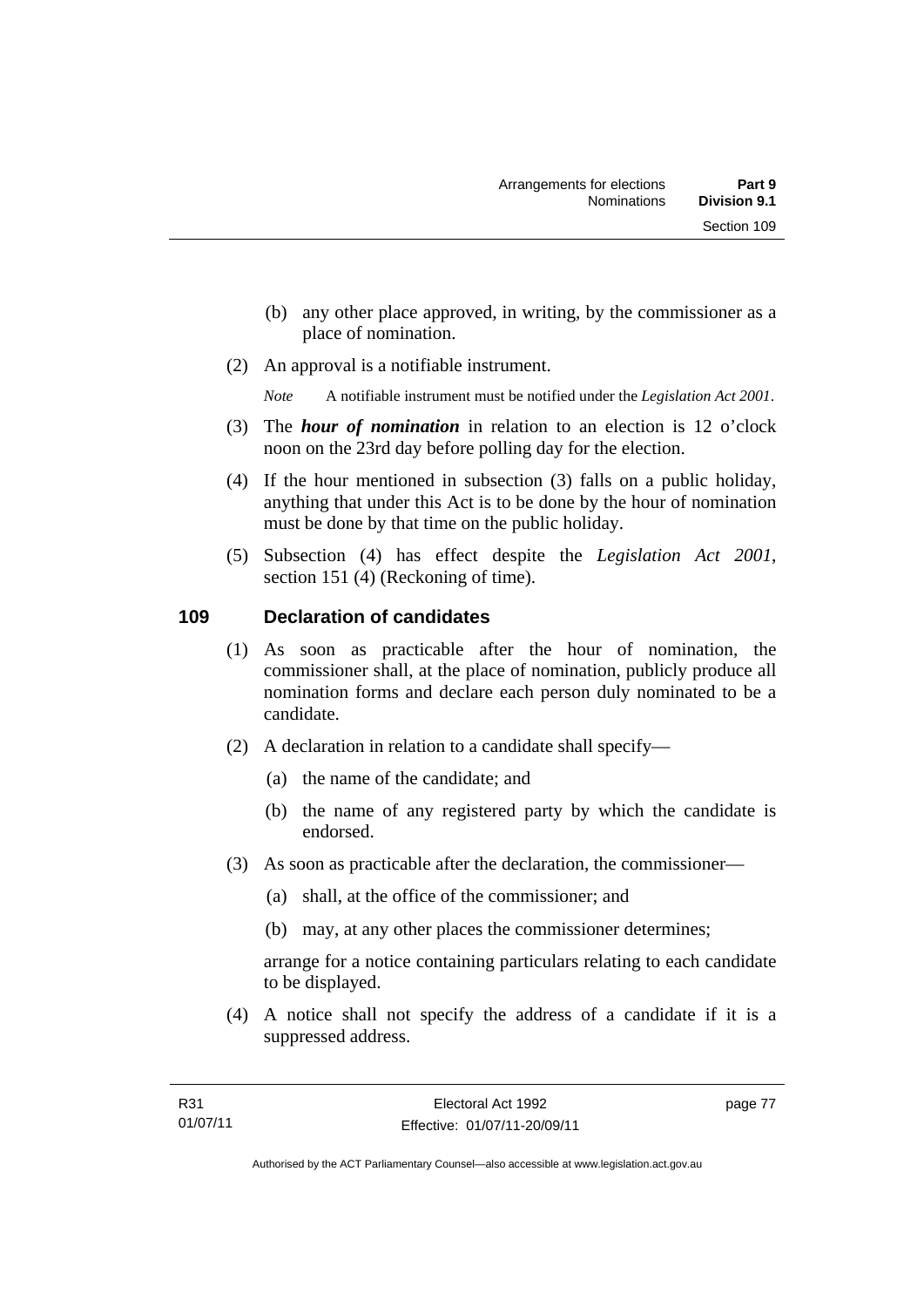### **110 Rejection of nominations**

- (1) The commissioner must reject the nomination of a person if the nomination form for the person is not substantially in accordance with section 105 (Candidates to be nominated).
- (2) The commissioner must also reject the nomination of a person if satisfied on reasonable grounds that the name under which the person is nominated—
	- (a) is obscene; or
	- (b) is frivolous; or
	- (c) has been assumed for a political purpose.

#### **Examples for par (c)**

- 1 A name that includes, completely or partly, the name, or an abbreviation of the name, of a political party.
- 2 A name that includes a political message.
- *Note* An example is part of the Act, is not exhaustive and may extend, but does not limit, the meaning of the provision in which it appears (see *Legislation Act 2001*, s 126 and s 132).
- (3) The commissioner must give a person whose nomination is rejected under subsection (1) or (2) written notice of the rejection.

*Note* For how documents may be given, see *Legislation Act 2001*, pt 19.5.

- (4) The notice must set out the reasons for the rejection.
- (5) The commissioner may reject the nomination of a person only under subsection  $(1)$  or  $(2)$ .

#### **111 Need for a poll**

(1) If the number of candidates for an election is not greater than the number required to be elected, the commissioner shall, in accordance with section 189, declare the candidate or candidates elected.

Authorised by the ACT Parliamentary Counsel—also accessible at www.legislation.act.gov.au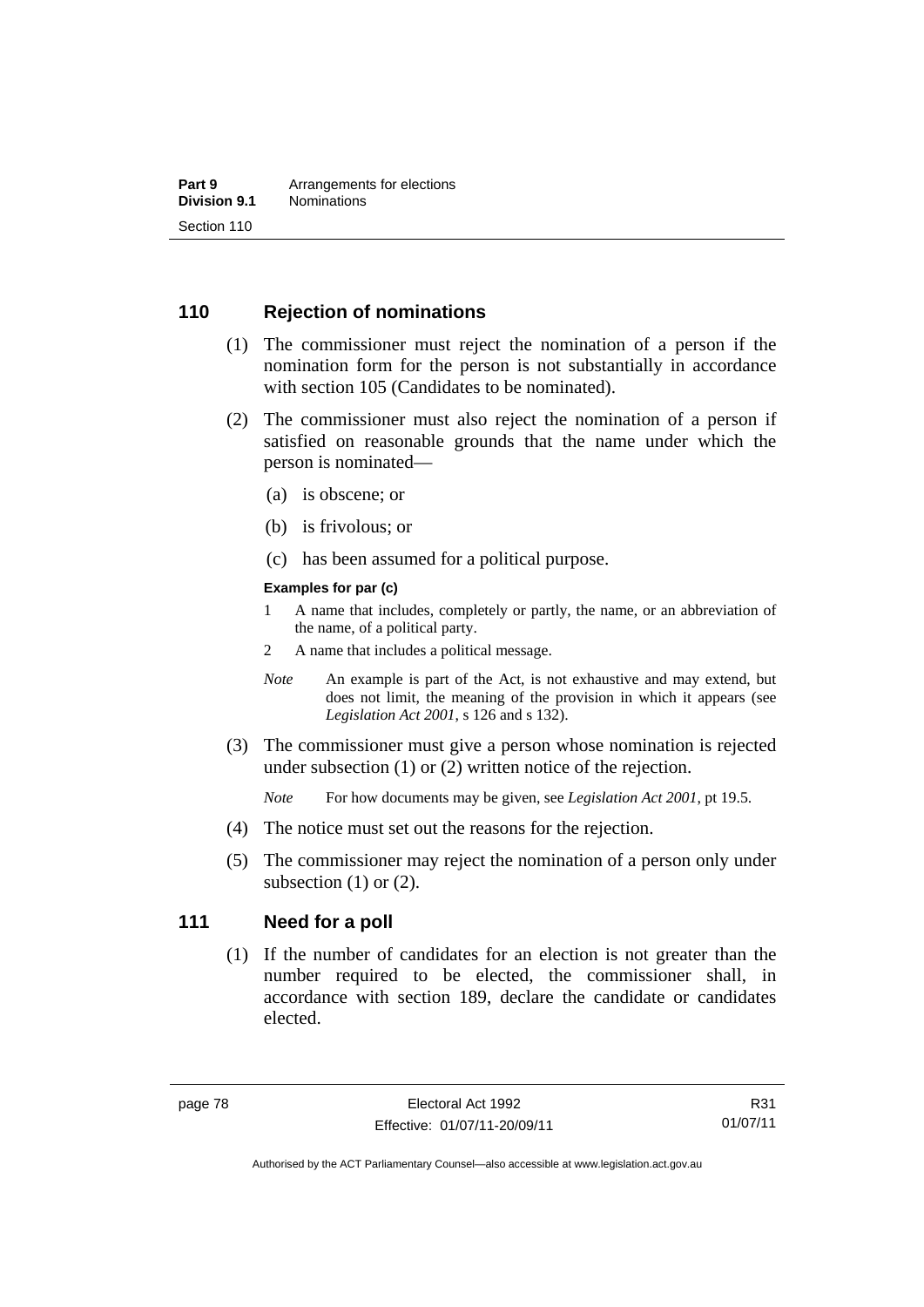(2) If the number of candidates for election is greater than the number required to be elected, a poll shall be held in accordance with this Act.

## **112 Death of candidate before polling day**

If a candidate dies before polling day and the number of candidates remaining is not greater than the number required to be elected, the commissioner shall, in accordance with section 189, declare the remaining candidates elected.

## **113 Deposit—return or forfeiture**

- (1) A deposit paid in relation to the nomination of a candidate shall be returned to the candidate, after the result of an election is declared, if—
	- (a) the candidate is elected; or
	- (b) at the time when the candidate is excluded from a poll under a scrutiny in accordance with schedule 4, his or her total votes equal or exceed 20% of the quota for the election; or
	- (c) the candidate is neither elected nor excluded and his or her total votes, at any stage of the counting, equal or exceed 20% of the quota for the election.
- $(2)$  If—
	- (a) a nominee dies before the candidates are declared for an election; or
	- (b) a candidate dies before polling day;

the commissioner shall pay the amount of the deposit lodged to the deceased's personal representative.

 (3) Subject to subsections (1) and (2), a deposit made in relation to the nomination of a candidate shall be forfeited to the Territory when the result of an election is declared.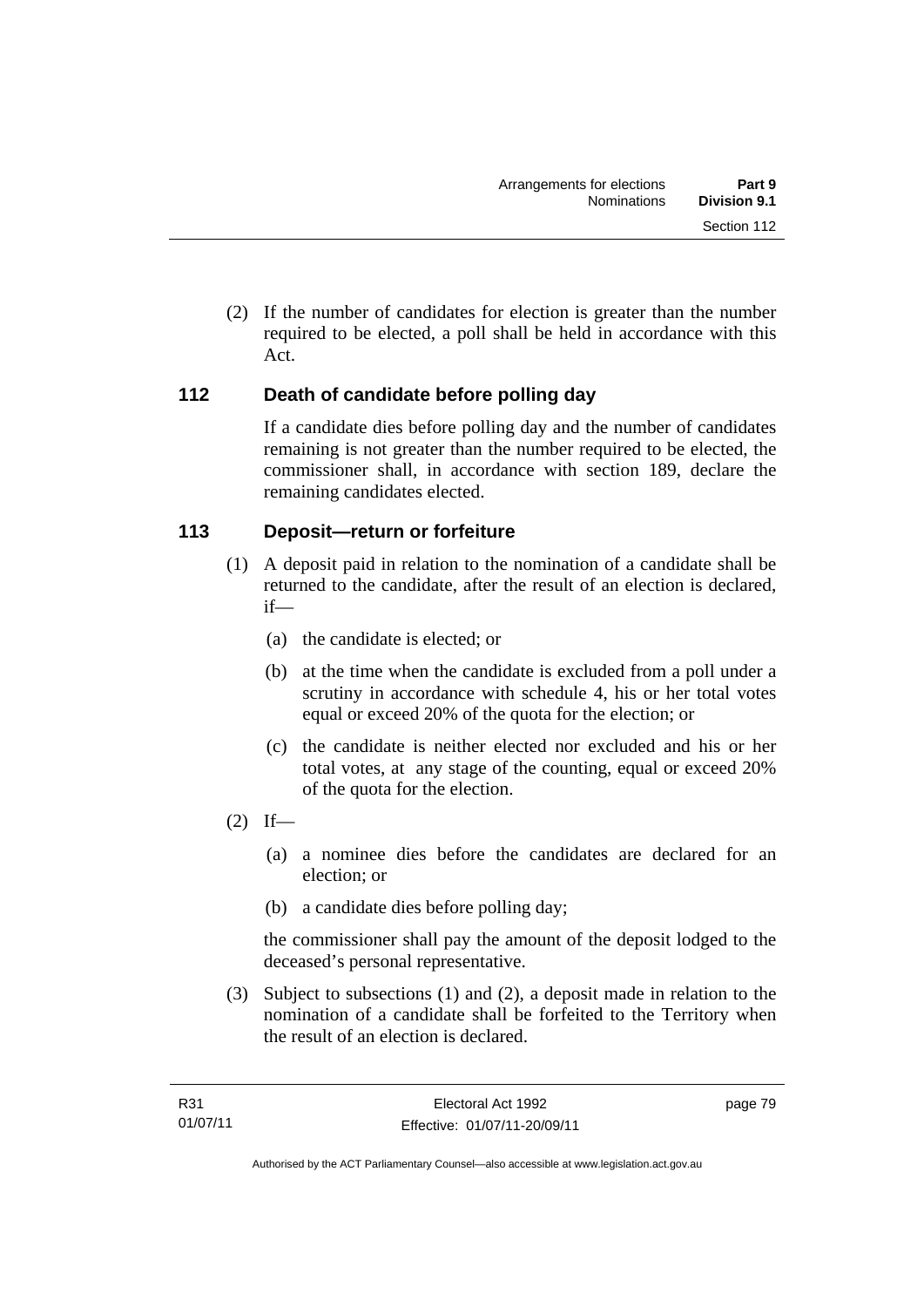**Part 9 Arrangements for elections**<br>**Division 9.2 Ballot papers Ballot papers** Section 114

# **Division 9.2 Ballot papers**

#### **114 Ballot papers**

- (1) Subject to this division, the ballot papers to be used in an election shall be in accordance with the form in schedule 1.
- (2) The commissioner may determine the colour of the paper on which ballot papers for each electorate are to be printed.
- (3) A ballot paper must bear an official mark in the form approved under section 340A (Approved forms).
- (4) The ballot paper may be in electronic form.
- (5) The commissioner may approve changes to the electronic form of the ballot paper that are necessary to facilitate the display of the electronic form.

#### **Example**

The electronic form of a ballot paper may display columns of candidates using 2 rows.

- *Note* An example is part of the Act, is not exhaustive and may extend, but does not limit, the meaning of the provision in which it appears (see *Legislation Act 2001*, s 126 and s 132).
- (6) An approval under subsection (3) is a notifiable instrument.

*Note* A notifiable instrument must be notified under the *Legislation Act 2001*.

- (7) The regulations may—
	- (a) specify the headings or directions to be contained on ballot papers to be used for declaration voting; and
	- (b) provide for—
		- (i) the form of a ballot paper to be altered as specified in the regulations; or
		- (ii) a form set out in the regulations to be used in place of the form of a ballot paper.

R31 01/07/11

Authorised by the ACT Parliamentary Counsel—also accessible at www.legislation.act.gov.au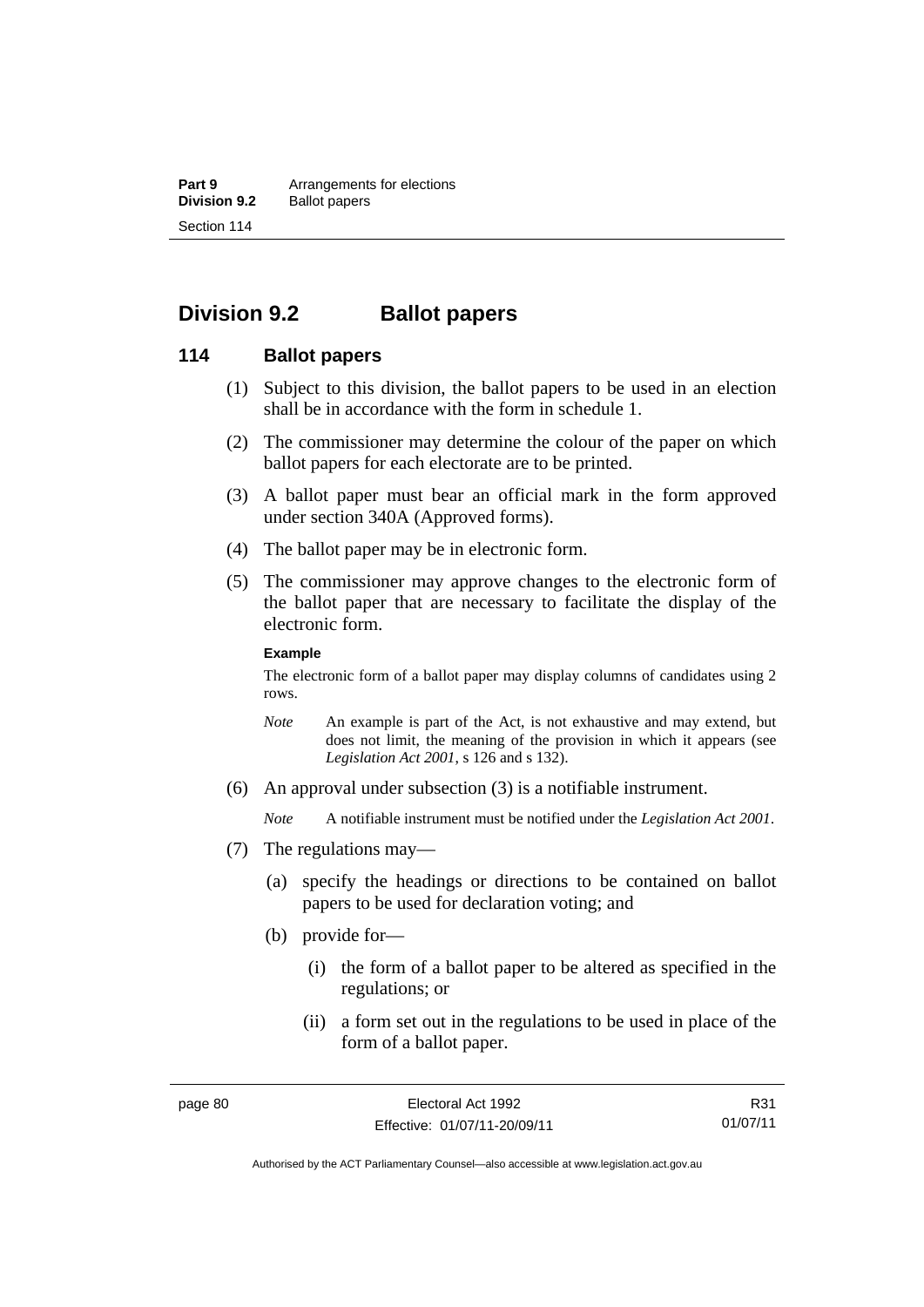## **115 Grouping of candidates' names**

If the registered officer of a registered party nominates 2 or more candidates for an election, their names shall be grouped in a separate column on the ballot papers for the relevant electorate.

### **116 Printing of ballot papers**

- (1) Subject to subsections (2) to (7), on each ballot paper for an election—
	- (a) the names of the candidates in a group of candidates shall be printed in a single column; and
	- (b) if there are 2 or more groups of candidates—separate columns of the names of the candidates in each group shall be printed from left to right in an order determined by the commissioner by lot; and
	- (c) a distinguishing letter shall be printed above the column of names of the candidates in a particular group, the letter being—
		- (i) if there is only 1 group— 'A'; or
		- (ii) if there are 2 or more groups—the appropriate letter in a consecutive, alphabetical order beginning with 'A' corresponding to the order in which the columns of names in each group are printed from left to right on the ballot paper; and
	- (d) if there are grouped and ungrouped candidates—the names of all ungrouped candidates shall, subject to subsection (6), be printed in a single column to the right of the last column of names of grouped candidates; and
	- (e) if there are no groups of candidates—the names of all candidates shall be printed in a single column; and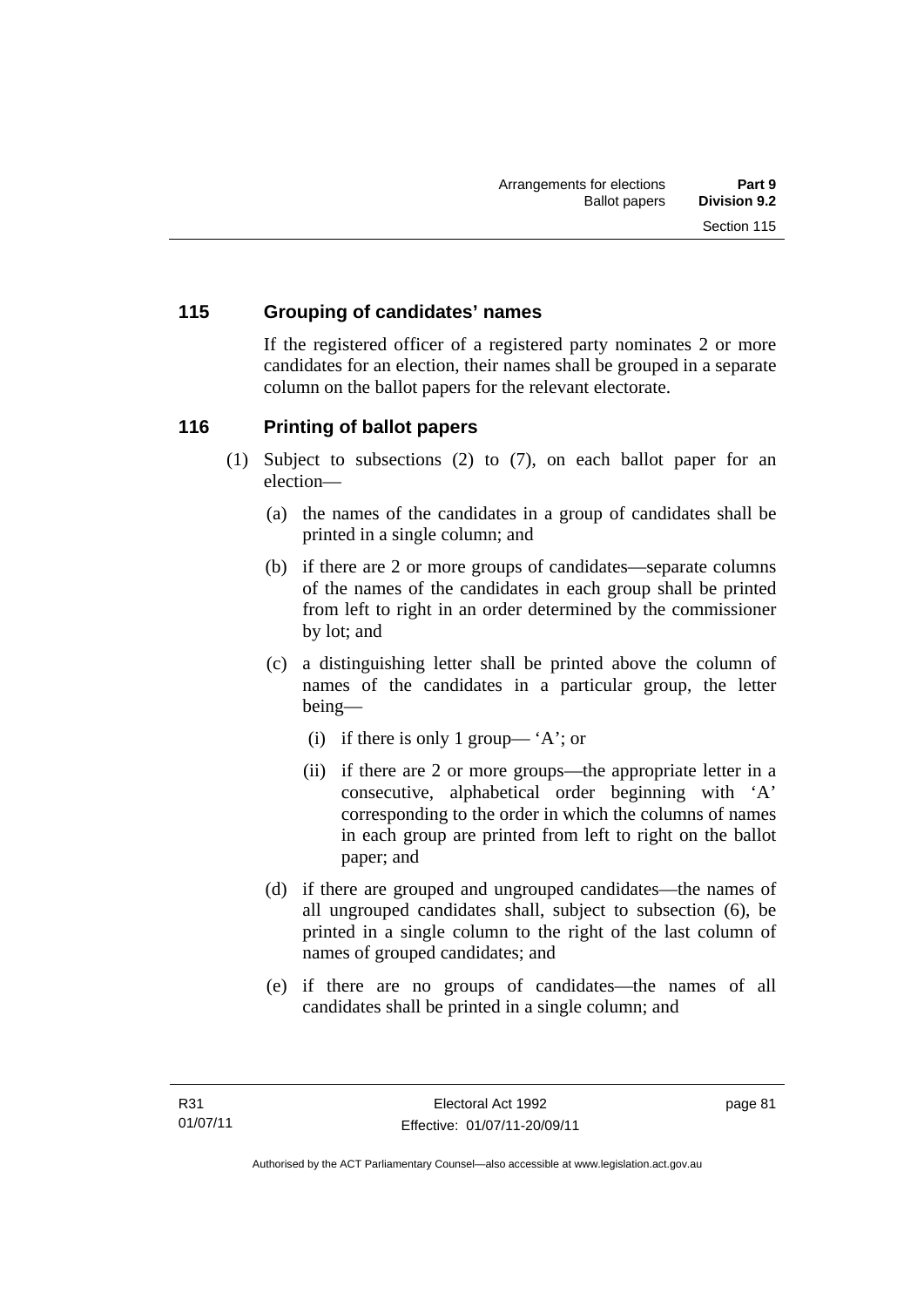- (f) the names of candidates in the columns shall be printed in an order determined in accordance with schedule 2; and
- (g) the name of each candidate shall be printed once only; and
- (h) a square (a *candidate square*) shall be printed adjacent to the name of each candidate.
- *Note Group*, in relation to candidates in an election, is defined in the dictionary.
- (2) A ballot paper must not contain more than the relevant number of candidate's names in a column.
- (3) If there are more than the relevant number of candidates in a group—
	- (a) their names shall, so far as practicable, be printed in 2 or more adjacent columns of equal length; and
	- (b) the names to be printed in each column shall be determined by the commissioner by lot.
- (4) If the names of the candidates in a particular group are printed in 2 or more adjacent columns, the distinguishing letter referred to in subsection (1) (c) shall be printed once only above those columns.
- (5) If there are no grouped candidates and there are more than the relevant number of ungrouped candidates—
	- (a) their names shall, so far as practicable, be printed in 2 or more adjacent columns of equal length; and
	- (b) the names to be printed in each column shall be determined by the commissioner by lot.
- (6) If a single column of the names of ungrouped candidates would be longer than the longest column of names of grouped candidates—
	- (a) the names of the ungrouped candidates shall be printed in 2 or more columns none of which is longer than the longest column of names of grouped candidates; and

R31 01/07/11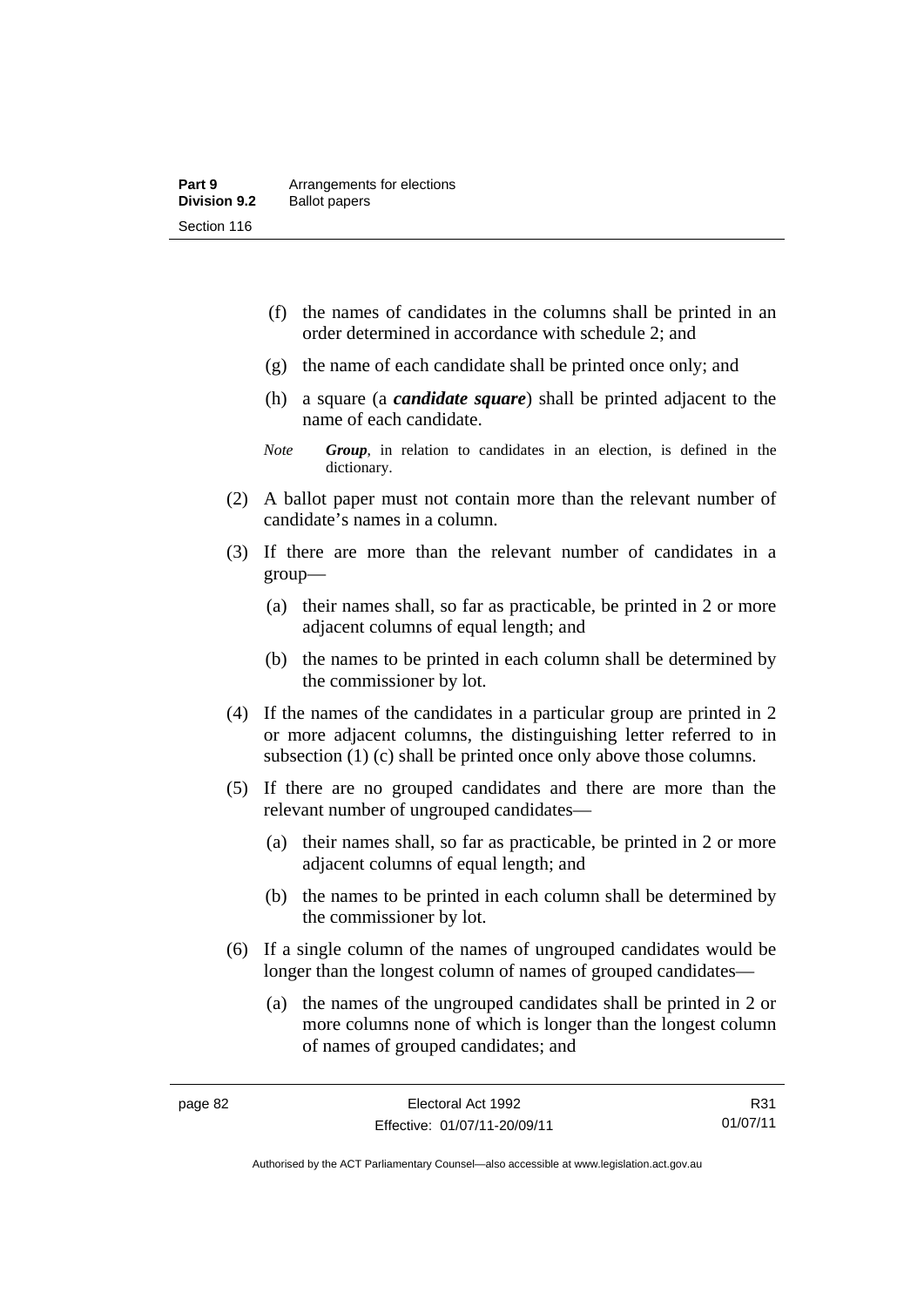- (b) the names of the ungrouped candidates to be included in each column shall be determined by the commissioner by lot.
- (7) If similarity in the names of 2 or more candidates is likely to cause confusion, their names may be arranged on the ballot papers with such description or addition as will distinguish each from the other.
- (8) In this section:

### *relevant number* means—

- (a) for a 5 member electorate—5; or
- (b) for a 7 member electorate—7.

## **117 Names on ballot papers**

(1) In this section:

*party name*, for a registered party, means—

- (a) the name under which the party is registered; or
- (b) if a registered abbreviation of the name of the party is stated in the nomination form of each party candidate—that abbreviation.
- (2) On the ballot papers for an election—
	- (a) the party name of the registered party by which a group of party candidates is endorsed must be printed at the top of the column of their names; and
	- (b) the party name of the registered party by which an ungrouped party candidate is endorsed must be printed next to the candidate square for the candidate; and
	- (c) the word 'independent' must be printed next to the candidate square for a candidate (other than a party candidate) if the nomination form so specified.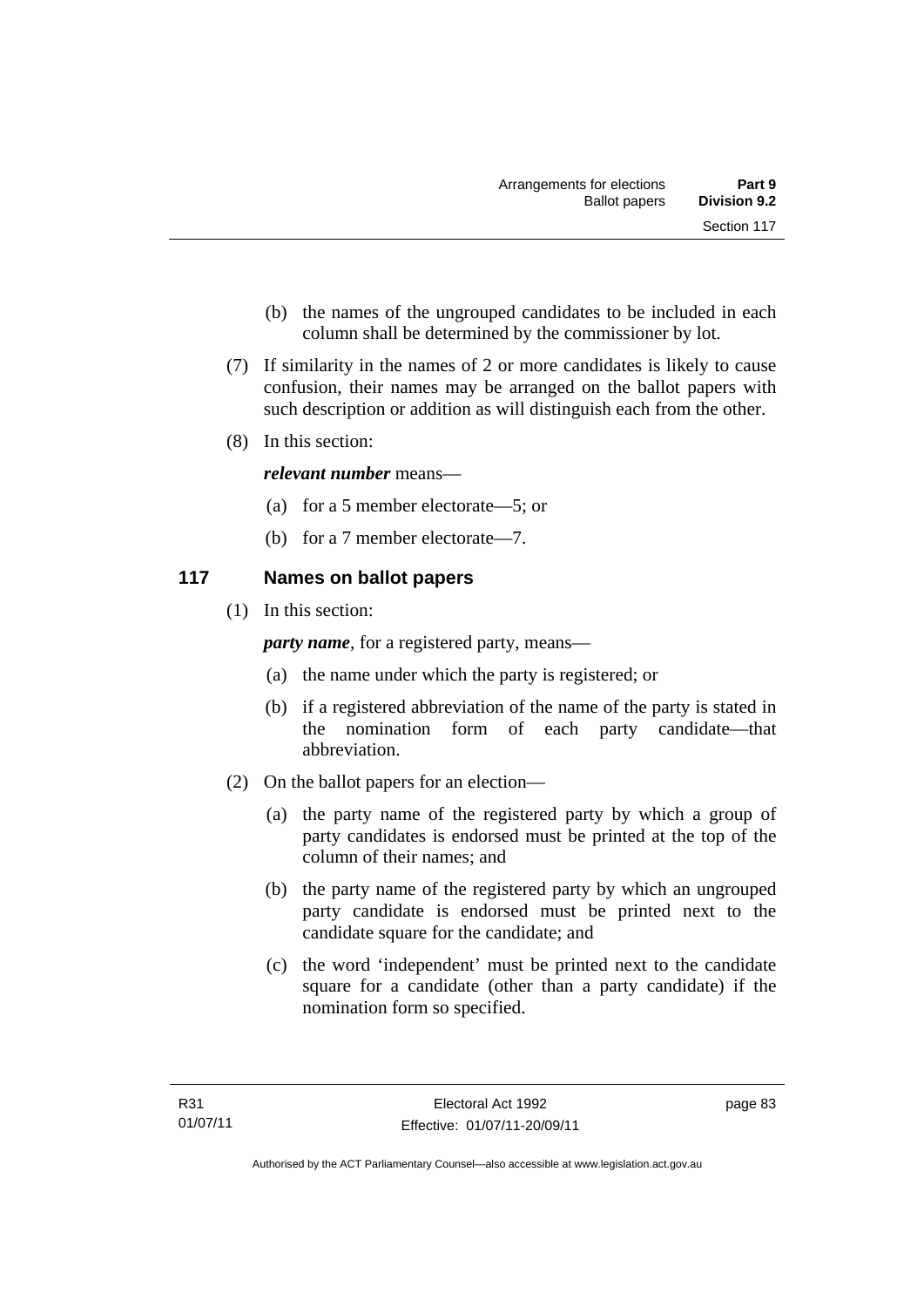### **118 Draw for positions on ballot papers**

The commissioner shall make the determinations required by section 116 in public at the place of nomination, as soon as practicable after the candidates have been declared.

# **Division 9.3 Electronic voting devices and vote counting programs**

### **118A Approval of computer program for electronic voting and vote counting**

- (1) The commissioner may approve 1 or more computer programs for any of the following:
	- (a) to allow electronic voting in an election;
	- (b) to perform steps in the scrutiny of votes in an election.
- (2) The commissioner may approve a program under subsection (1) (a) only if the program will—
	- (a) allow an elector to show consecutive preferences starting at '1'; and
	- (b) give an elector an opportunity to correct any mistakes before processing the elector's vote; and
	- (c) allow an elector to make an informal vote showing no preference for any candidate; and
	- (d) not allow a person to find out how a particular elector cast his or her vote.
- (3) The commissioner may approve a program under subsection (1) (b) only if—
	- (a) the proper use of the program would give the same result in the scrutiny of votes in an election as would be obtained if the scrutiny were conducted without using the program; and

R31 01/07/11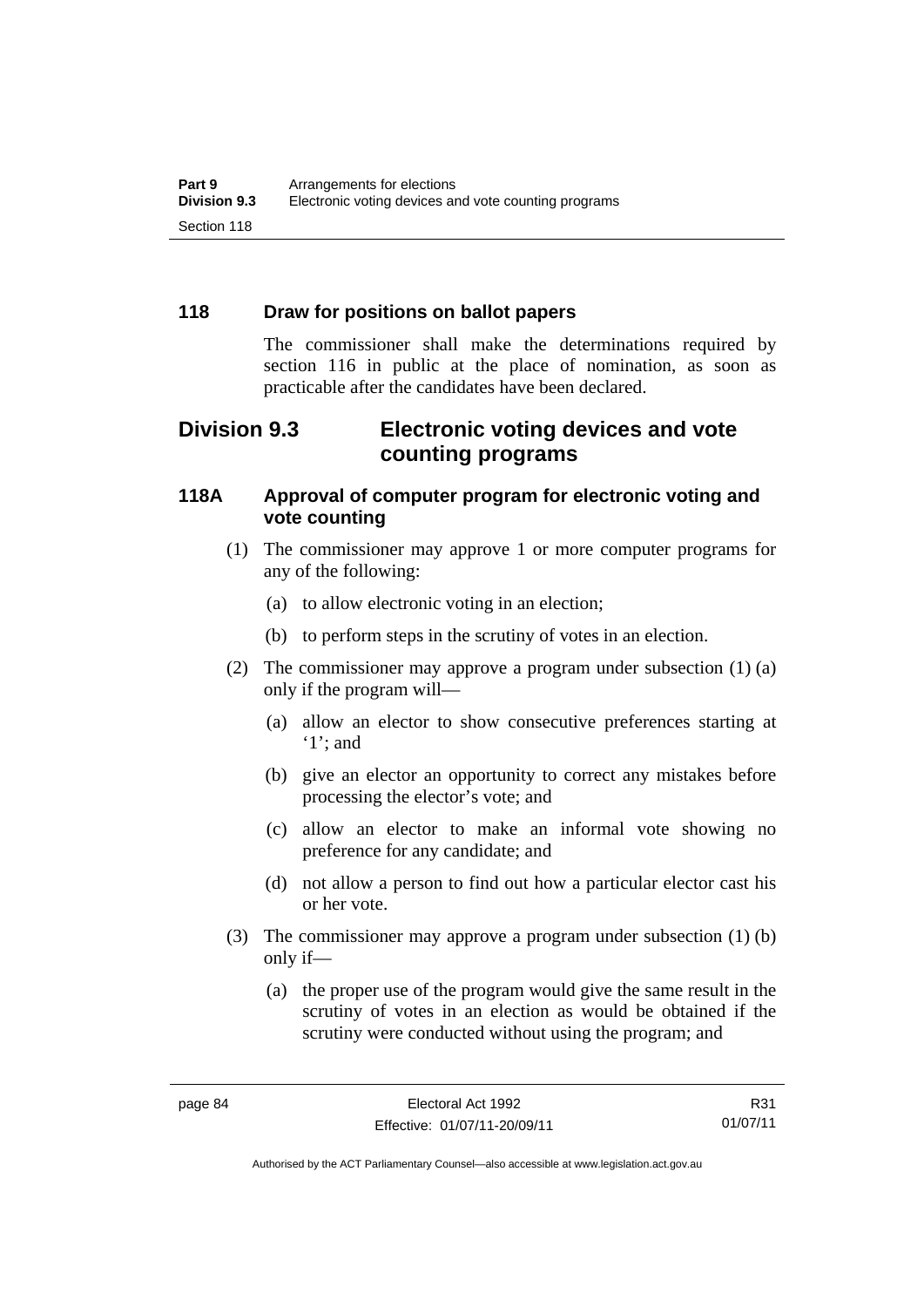- (b) the program—
	- (i) will not allow a person to find out how a particular elector cast his or her vote; and
	- (ii) is designed to pause while the commissioner makes a determination by lot required by schedule 4; and
	- (iii) can produce indicative distributions of preferences at any time after the close of the poll and before the declaration of the poll.
- (4) An approval under subsection (1) is a notifiable instrument.

*Note* A notifiable instrument must be notified under the *Legislation Act 2001*.

- (5) The commissioner must determine processes that must be followed in relation to the use of an approved computer program in the scrutiny of votes in an election.
- (6) Without limiting subsection (5), the commissioner may approve a process—
	- (a) for entering preferences shown on paper ballots into the approved computer program; and
	- (b) for counting preferences using the program to work out—
		- (i) the number of unrejected ballot papers on which a first preference is recorded for each candidate; and
		- (ii) the number of informal ballot papers for each electorate.

## **118B Security of electronic voting devices and related material**

 (1) The commissioner must take steps to ensure that electronic devices and computer programs used or intended to be used for or in connection with electronic voting are kept secure from interference at all times.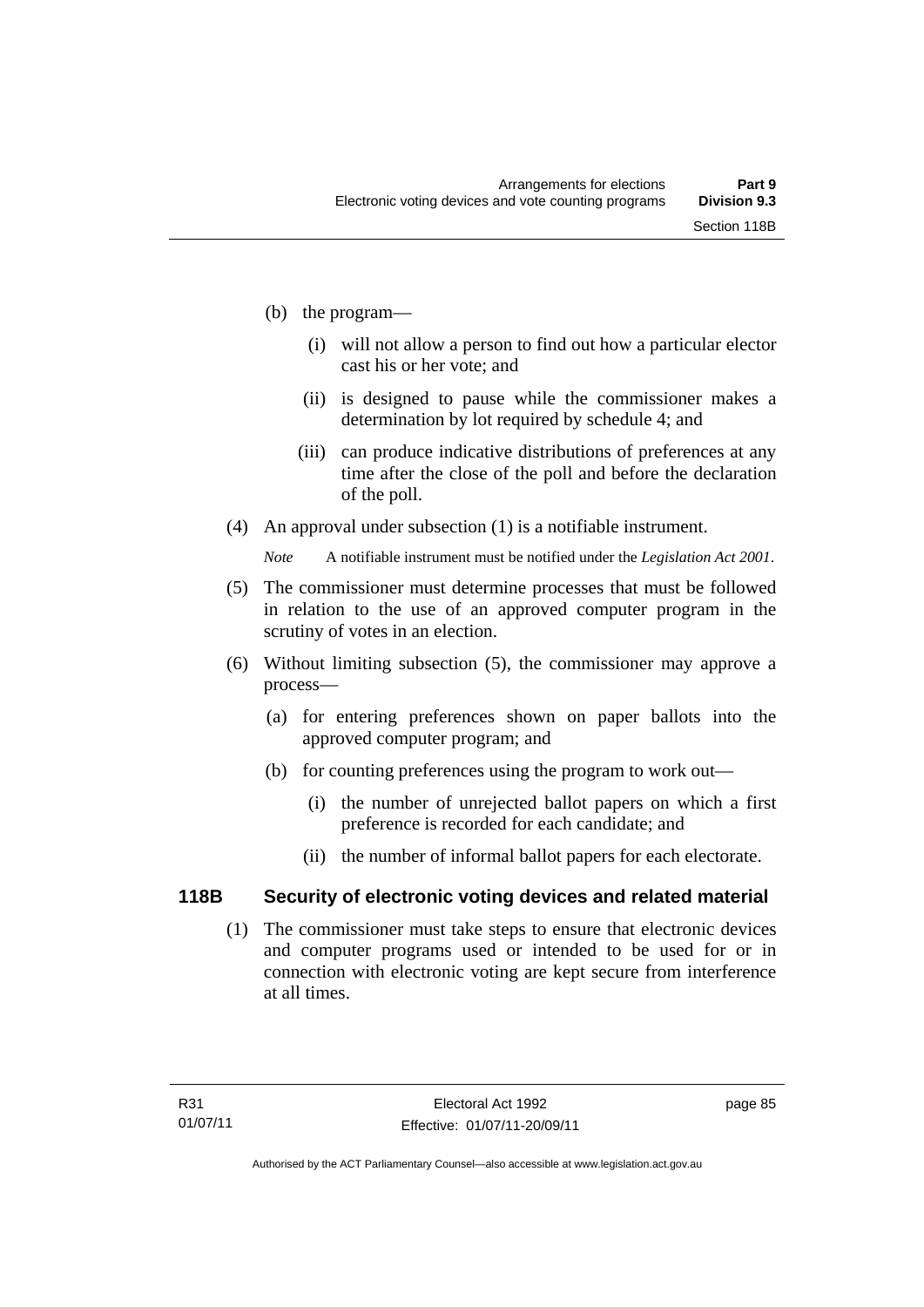- (2) The commissioner must keep backup copies of electronic data produced at a polling place or scrutiny centre until whichever of the following happens last:
	- (a) the beginning of the pre-election period for the next election;
	- (b) the documents are no longer required by the commissioner, another member of the electoral commission or a member of the staff of the commission for exercising a function under this Act.

# **Division 9.4 Miscellaneous**

### **119 Polling places and scrutiny centres**

- (1) The commissioner may, in writing—
	- (a) appoint a specified place to be a polling place on polling day for an election; and
	- (b) appoint a specified place to be a scrutiny centre during the election period for the purpose of the scrutiny at an election.
- (2) An appointment is a notifiable instrument.

*Note* A notifiable instrument must be notified under the *Legislation Act 2001*.

- (3) During a pre-election period, the commissioner—
	- (a) must publish in a newspaper; and
	- (b) may publish by any other means the commissioner determines;

a notice setting out particulars of each polling place for the election.

## **120 Administrative arrangements**

(1) The commissioner shall make appropriate administrative arrangements for the conduct of each election and, in particular, shall ensure that each polling place is properly equipped with—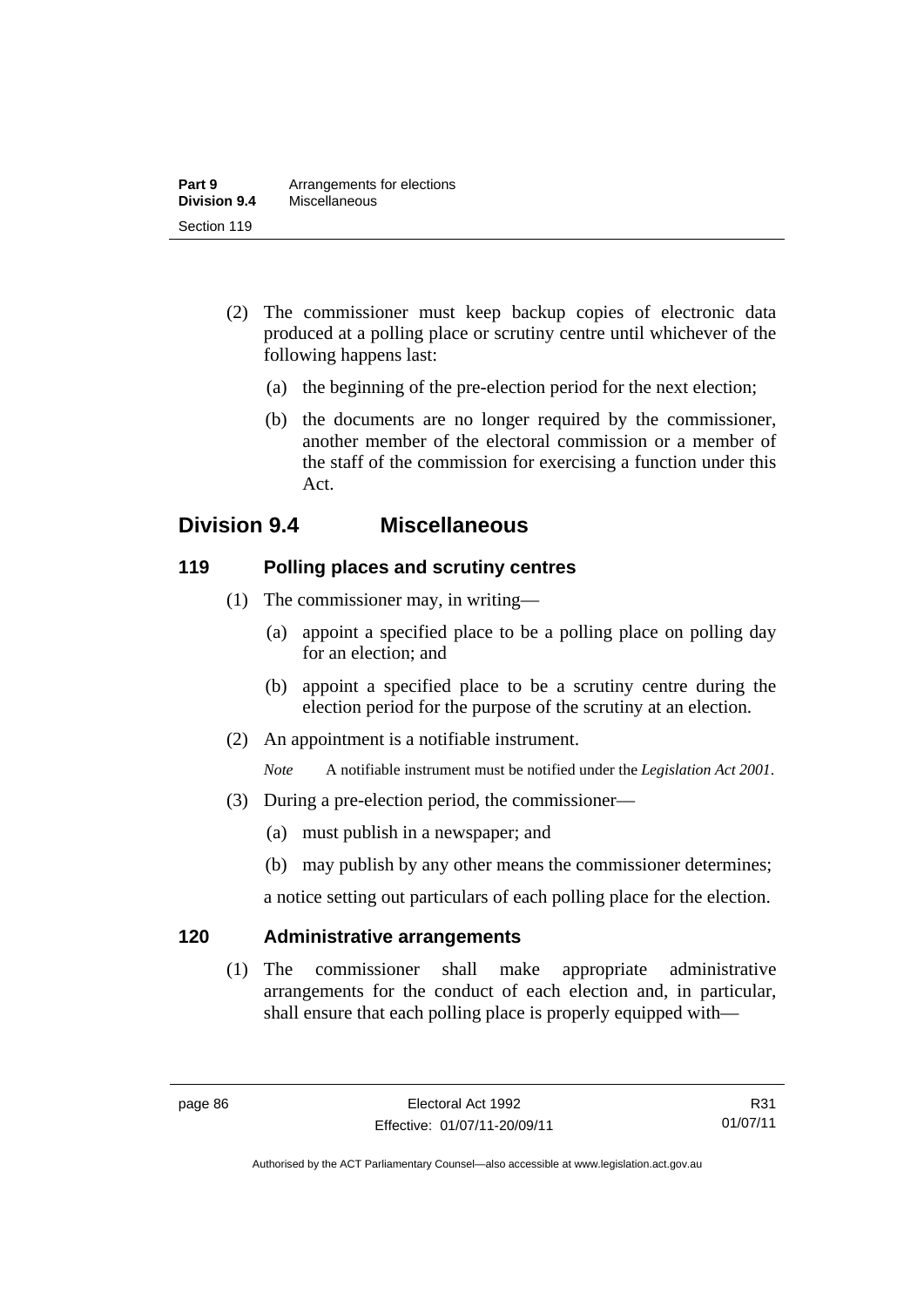- (a) separate voting compartments constructed so as to screen voters from observation while marking ballot papers; and
- (b) ballot boxes capable of being securely fastened; and
- (c) ballot papers and other documents and stationery.
- (2) The commissioner may make arrangements at a polling place for electors to vote using an electronic ballot paper (*electronic voting*).
- (3) For subsection (2), the commissioner may approve electronic devices for use by electors for electronic voting at a polling place.
- (4) An approval under subsection (3) is a notifiable instrument.

*Note* A notifiable instrument must be notified under the *Legislation Act 2001*.

## **121 Certified lists of electors**

- (1) As soon as practicable after the roll for an electorate closes, the commissioner shall—
	- (a) prepare a certified list of the electors; and
	- (b) give a copy to the OIC for each polling place; and
	- (c) on request by a candidate for the electorate—give a copy to the candidate.
- (2) For this Act, the certified list of electors, in relation to an election in an electorate, is an extract from the roll for the electorate, certified by the commissioner, in relation to each person enrolled who will be at least 18 years of age on polling day.

## **121A Use of information from certified lists**

(1) In this section:

#### *approved purpose* means—

- (a) a purpose connected with an election; or
- (b) monitoring the accuracy of information on the roll.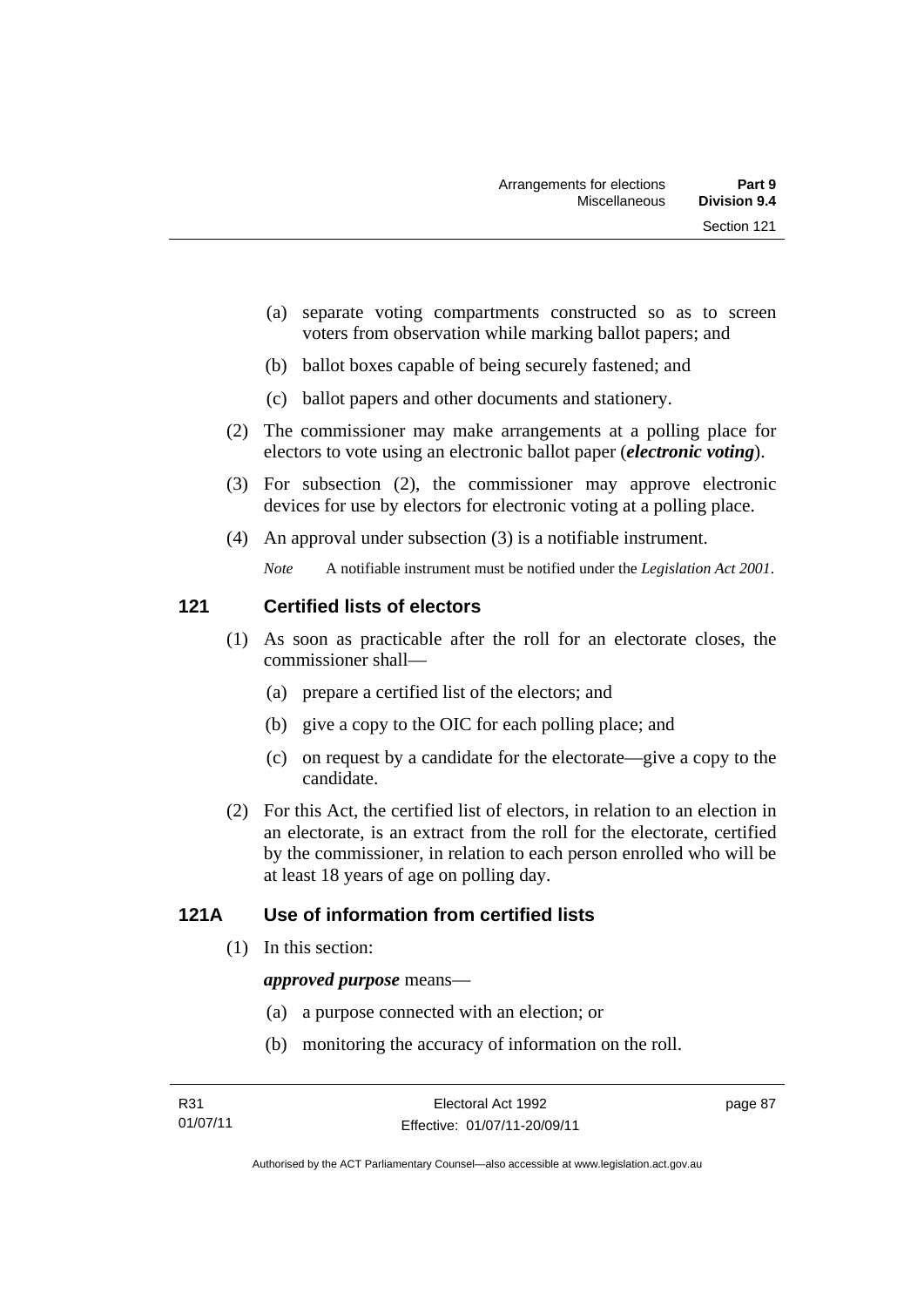| Part 9       | Arrangements for elections |
|--------------|----------------------------|
| Division 9.4 | Miscellaneous              |
| Section 122  |                            |

*protected information*, in relation to a person, means information that the person knows, or has reasonable grounds for believing, was obtained from a copy of a certified list of electors given to the person or someone else under section 121 (1) (Certified list of electors).

- (2) A person must not, without reasonable excuse, use protected information for—
	- (a) a commercial purpose; or
	- (b) any other purpose, other than an approved purpose.

Maximum penalty: 50 penalty units, imprisonment for 6 months or both.

 (3) A person must not, without reasonable excuse, directly or indirectly divulge or communicate protected information to someone else for a purpose other than an approved purpose.

Maximum penalty: 50 penalty units, imprisonment for 6 months or both.

#### **122 Scrutineers—appointment**

- (1) A candidate for election may appoint a scrutineer to represent the candidate during the polling for the election, or during the scrutiny for an election, or both.
- (2) An appointment shall be made by giving to the commissioner—
	- (a) written notice, signed by the candidate, specifying the name and address of the scrutineer; and
	- (b) an undertaking signed by the scrutineer.
	- *Note* If a form is approved under s 340A (Approved forms) for an undertaking, the form must be used.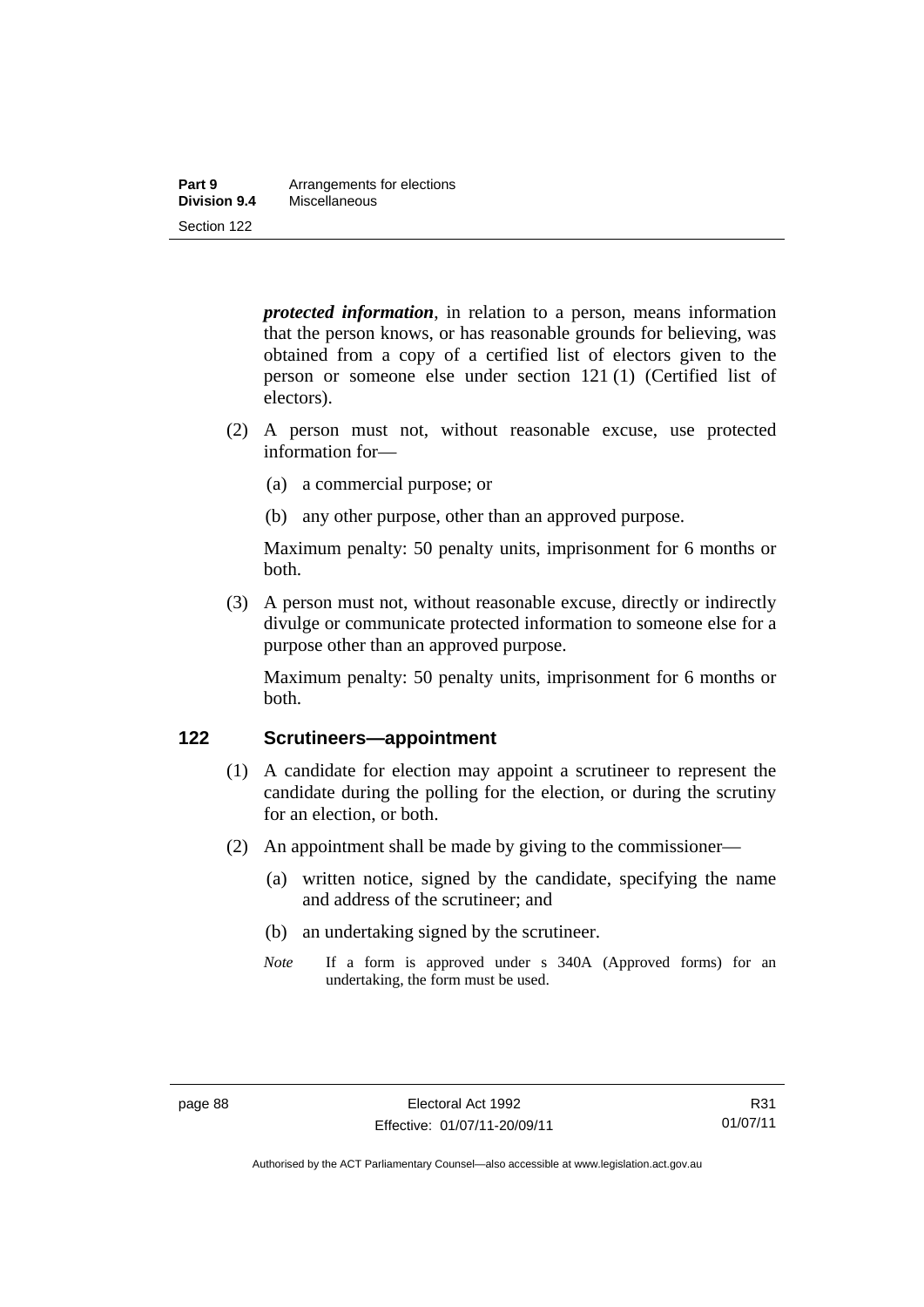### **123 Scrutineers—conduct**

- (1) Subject to subsection (2), a scrutineer representing a candidate during the polling for an election is entitled to be present in a polling place, and to enter or leave a polling place, when voters are allowed to vote at that place.
- (2) At any time while voters are allowed to vote at a particular polling place, the number of scrutineers representing a particular candidate who are present at that place shall not exceed the number of officers responsible for issuing ballot papers at that place.
- (3) Subject to subsection (4), a scrutineer representing a candidate during the scrutiny for an election is entitled to be present in a scrutiny centre, and to enter or leave a scrutiny centre, during the conduct of the scrutiny at the centre.
- (4) At any time during the conduct of the scrutiny at a particular scrutiny centre, the number of scrutineers representing a particular candidate who are present at the centre shall not exceed the number of officers at the centre.
- (5) A scrutineer at a polling place or scrutiny centre shall wear a badge, supplied by the commissioner, that identifies the person as a scrutineer.
- (6) A scrutineer shall not, without reasonable excuse, communicate with any person in a polling place except so far as is necessary in the exercise of the scrutineer's functions.

Maximum penalty: 10 penalty units.

 (7) A scrutineer shall not, without reasonable excuse, interfere with or attempt to influence an elector at a polling place.

Maximum penalty: 50 penalty units.

 (8) For section 320 (4) (b), a scrutineer who contravenes this section is no longer entitled to be on the premises.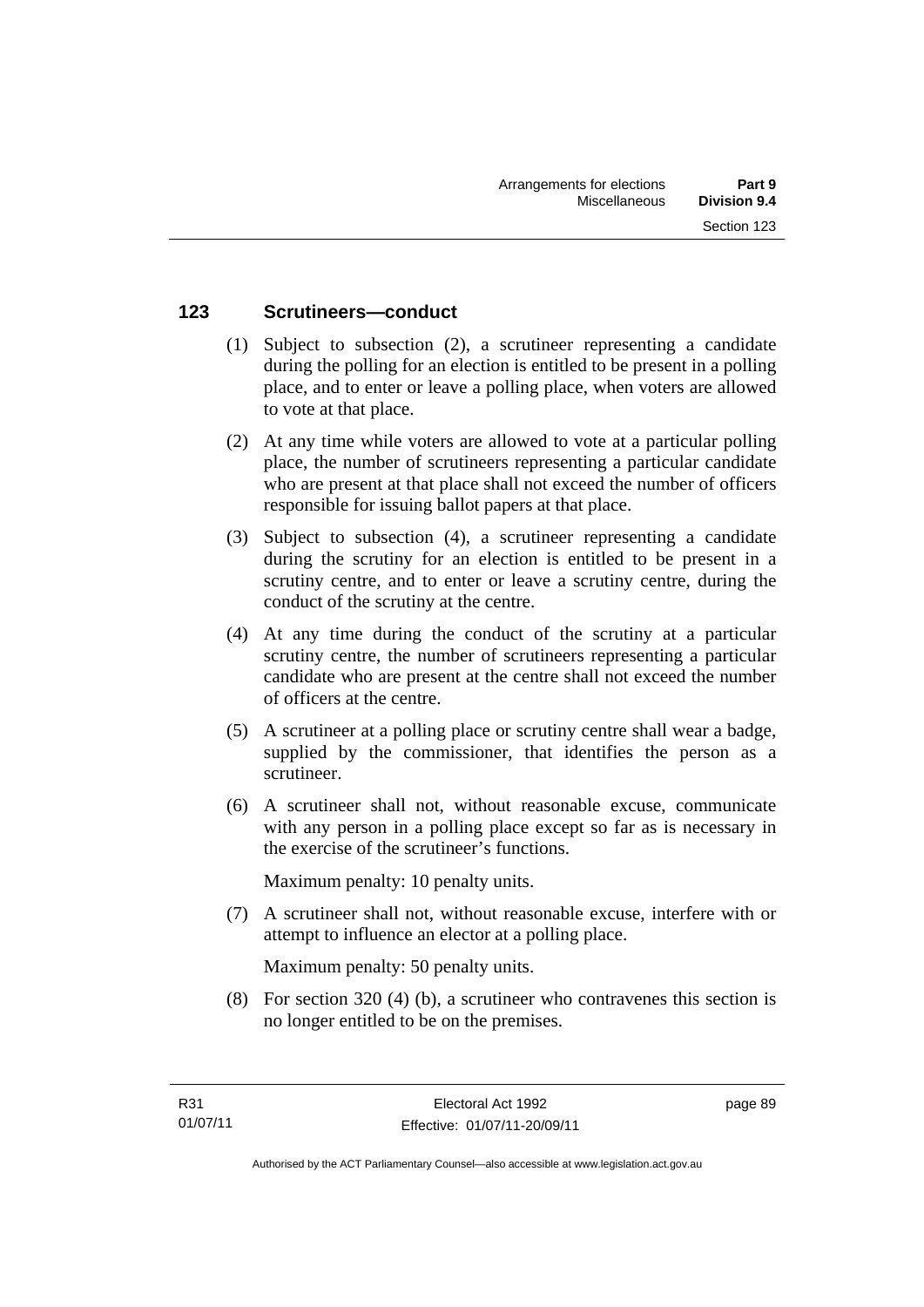## **124 Participation by candidates in conduct of election**

A candidate shall not take any part in the conduct of an election.

#### **125 Determining matters by lot**

- (1) If the commissioner is required by this Act to determine a matter by lot, the matter shall be so determined in a way approved by the electoral commission in writing.
- (2) An approval is a disallowable instrument.
	- *Note* A disallowable instrument must be notified, and presented to the Legislative Assembly, under the *Legislation Act 2001*.

#### **126 Supplementary elections**

If, in relation to an election—

- (a) there are no candidates; or
- (b) the number of candidates declared elected under section 111 or 112 is less than the number of vacancies;

a supplementary election shall be held, as necessary, in accordance with section 101.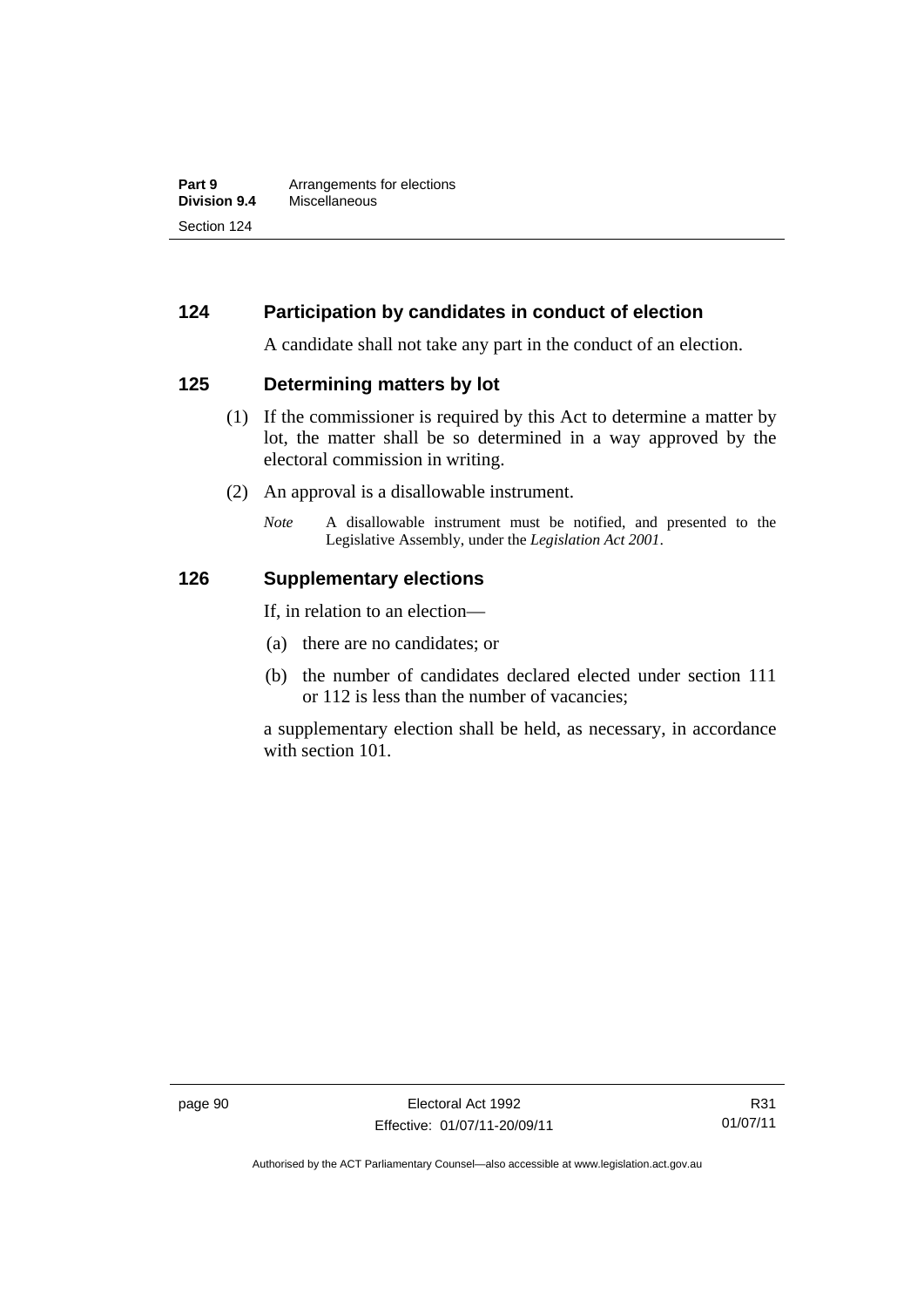| Voting  | Part 10              |
|---------|----------------------|
| General | <b>Division 10.1</b> |

# **Part 10 Voting**

## **Division 10.1 General**

### **127 Meaning of** *authorised witness*

In this part:

*authorised witness* means—

- (a) in Australia or an external Territory—an officer, an elector or a person who is enrolled on any roll kept under the Commonwealth Electoral Act; or
- (b) in any other place—a person who is at least 18 years old;

but does not include a candidate at an election.

### **128 Entitlement to vote**

- (1) Subject to subsection (2), an elector enrolled for an electorate is entitled to vote at an election for the electorate.
- (2) A person who is enrolled is not entitled to vote at an election unless he or she will be at least 18 years old on the day the poll for the election is required to be held.
- (3) The inclusion of the name of a person on a certified list of electors for an election is conclusive evidence of the person's right to vote at the election.
- (4) The omission of the name of a person from a roll because of official error does not disqualify the person from voting.
- (5) In a roll or a certified list of electors, an omission of a given name, or an error in a name, does not disqualify an elector from voting.
- (6) An elector whose surname has changed is not disqualified from voting under a former name entered for the person on a roll or certified list of electors.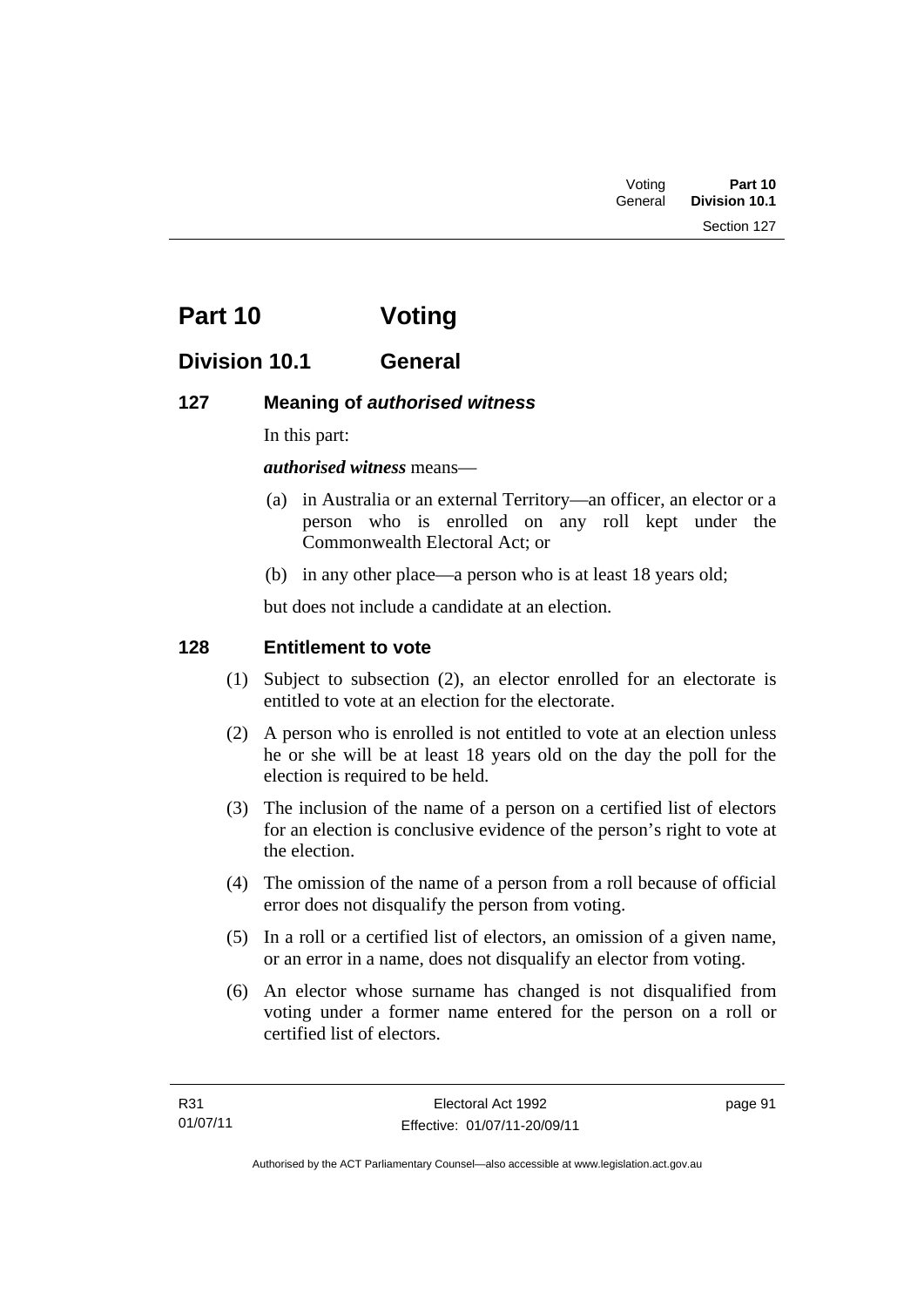### **129 Compulsory voting**

 (1) An elector who is entitled to vote at an election shall not, without a valid and sufficient reason, fail to vote at the election.

Maximum penalty: 0.5 penalty units.

- (2) Subsection (1) does not apply to—
	- (a) an eligible overseas elector; or
	- (b) an Antarctic elector; or
	- (c) an elector who is serving a sentence of imprisonment outside the ACT; or
	- (d) an elector who is enrolled because of his or her enrolment on the Commonwealth roll as an itinerant elector.
- (3) Without limiting subsection (1), an elector shall be taken to have a valid and sufficient reason for failing to vote at an election if the elector believes it to be part of his or her religious duty to abstain from voting.

#### **130 Multiple votes prohibited**

An elector shall not vote—

- (a) more than once at the same election for an electorate; or
- (b) at 2 or more elections for electorates the polls for which are required to be held on the same day.

Maximum penalty: 50 penalty units, imprisonment for 6 months or both.

#### **131 Procedures for voting**

- (1) At an election, an elector may—
	- (a) cast a vote in accordance with division 10.2, 10.3 or 10.4; or

R31 01/07/11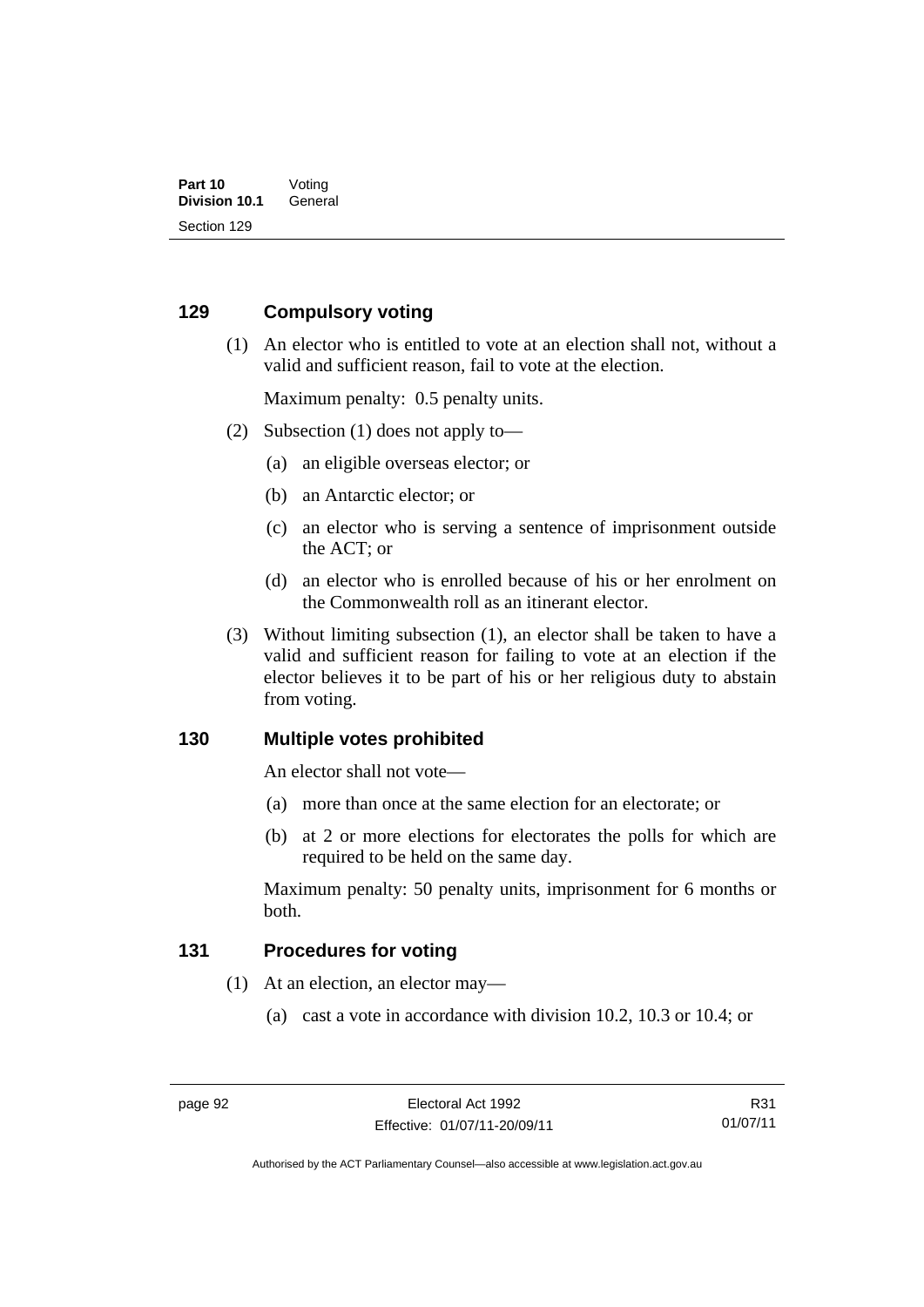- (b) if the elector is a patient in a hospital or special hospital, or detained at a correctional centre—cast an ordinary vote or a declaration vote in accordance with division 10.5.
- (2) An elector who is entitled to vote at an election may cast a vote on polling day at any polling place in the ACT, whether or not the polling place is in the electorate for which the elector is enrolled.
- (3) If there is electronic voting at a polling place, an elector may vote using a paper ballot paper or electronic voting.
- (4) To remove any doubt, subsection (2) does not give an elector detained in lawful custody any right to leave, or be released from, the place of custody to cast a vote.

### **132 Manner of recording vote**

- (1) An elector shall record his or her vote on a ballot paper by marking the ballot paper in accordance with subsection (2).
- (2) The elector—
	- (a) shall place consecutive whole numbers starting at '1' in the number of candidate squares equal to the number of candidates to be elected so as to indicate preferences; and
	- (b) may place further consecutive whole numbers in additional candidate squares so as to indicate additional preferences.

## **Division 10.2 Ordinary voting at a polling place**

## **133 Claims to vote**

- (1) If a person attends before an officer at a polling place on polling day and claims to vote at an election, the officer shall issue a ballot paper to the claimant for the relevant electorate if satisfied that the certified list of electors for the electorate—
	- (a) specifies the claimant's name; and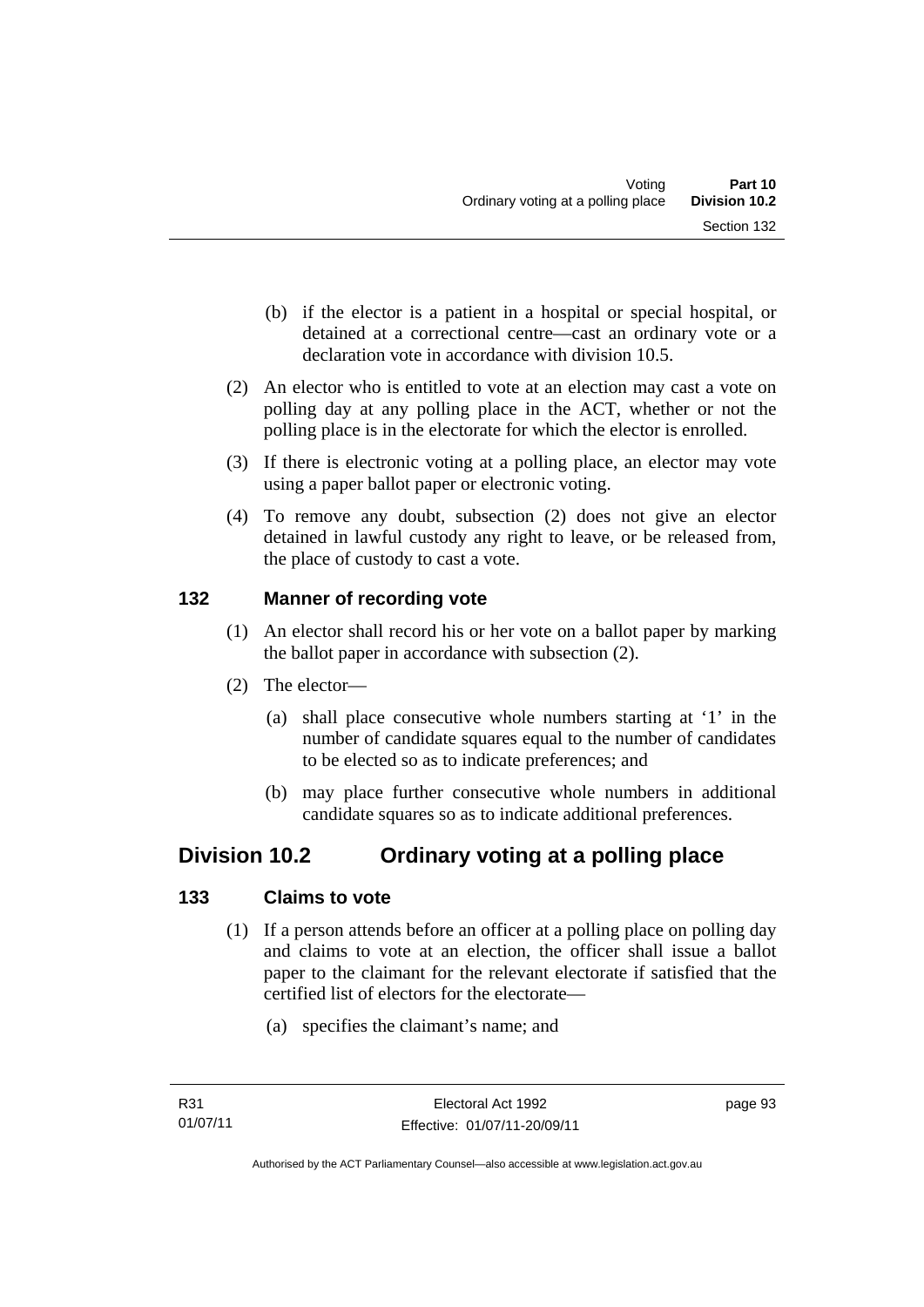- (b) specifies an address for the claimant or indicates that the claimant's address is suppressed; and
- (c) has not been marked so as to indicate that a ballot paper has already been issued to the claimant.
- (2) Despite subsection (1), an officer shall not issue a ballot paper to a person who indicates that he or she has already voted at the election.
- (3) Immediately after issuing a ballot paper to a claimant, the officer shall record the issue on the certified list of electors.

#### **134 Voting in private**

Subject to section 156, a person shall, on receipt of a ballot paper under section 133, without delay—

- (a) go to an unoccupied voting compartment at the polling place; and
- (b) there, in private, mark his or her vote on the ballot paper in accordance with section 132; and
- (c) if the person has voted using a paper ballot paper—fold the ballot paper so as to conceal the vote and put it in a ballot box at the polling place; and
- (d) leave the polling place.

## **Division 10.3 Declaration voting at a polling place**

#### **135 Declaration voting at polling places**

- (1) If a person attends before an officer at a polling place on polling day and claims to vote at an election, the officer shall issue declaration voting papers to the person for the relevant electorate if satisfied that—
	- (a) the certified list of electors for the electorate does not specify the person's name; or

R31 01/07/11

Authorised by the ACT Parliamentary Counsel—also accessible at www.legislation.act.gov.au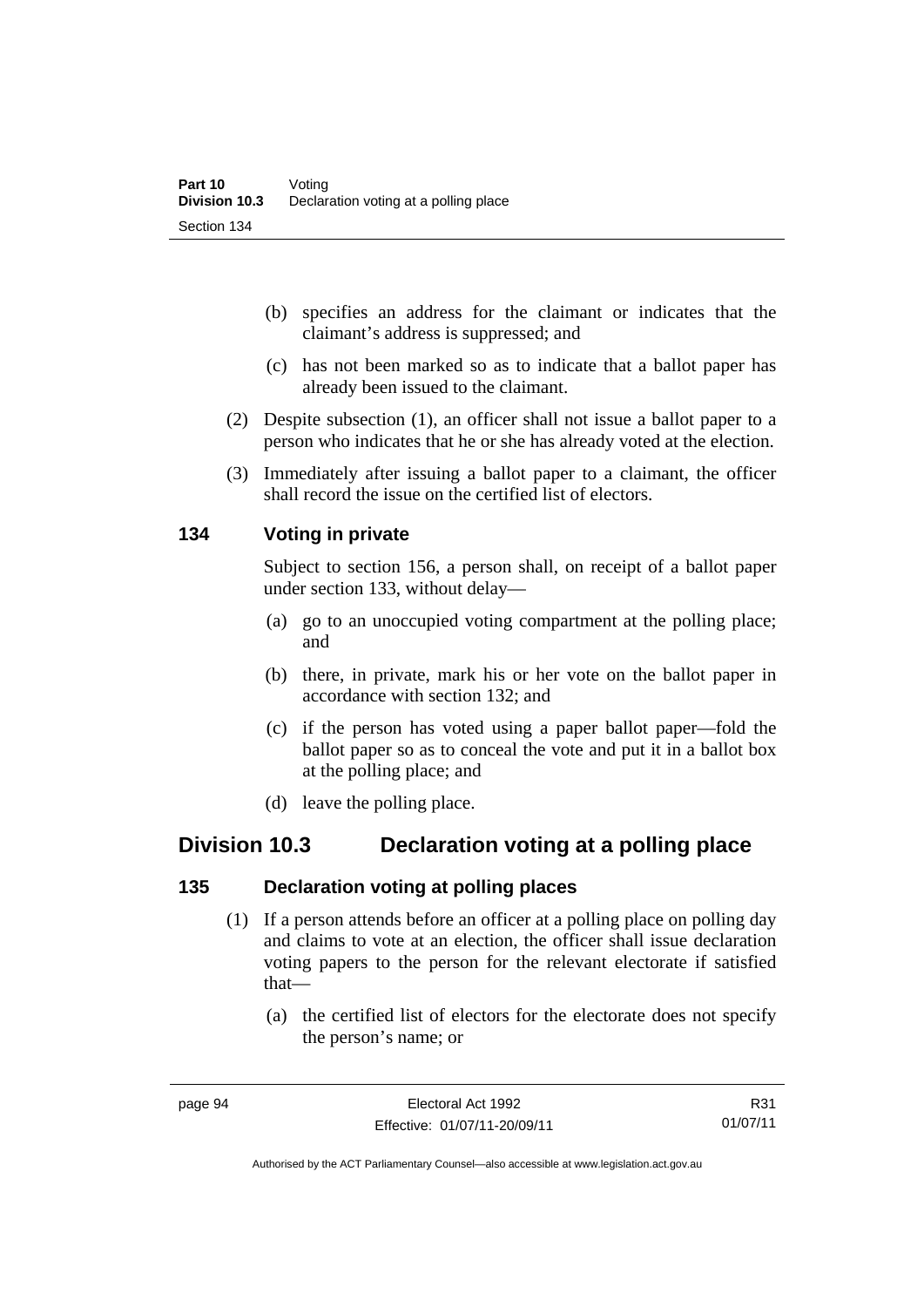- (b) the certified list of electors for the electorate has been marked so as to indicate that a ballot paper has already been issued to the person but the person claims not to have voted already at the election.
- (2) Despite subsection (1), an officer shall not issue declaration voting papers to a person who indicates that he or she has already voted at the election.
- (3) The officer shall—
	- (a) give the claimant a written statement indicating the consequences of casting a declaration vote under this section; and
	- (b) record the name of the claimant.
	- *Note* If a form is approved under s 340A (Approved forms) for a statement, the form must be used.
- (4) Subject to section 156, the following requirements apply to the casting of a declaration vote under this section:
	- (a) the person shall complete and sign the declaration in the presence of the officer;
	- (b) the officer shall complete and sign the certificate as witness;
	- (c) the person shall go to an unoccupied voting compartment at the polling place and there, in private—
		- (i) mark his or her vote on the ballot paper in accordance with section 132; and
		- (ii) fold the ballot paper so as to conceal the vote;
	- (d) the person shall return the folded ballot paper to the officer;
	- (e) the officer shall, in the presence of the person, without unfolding the ballot paper, place it in the envelope on which the declaration referred to in paragraph (a) appears, fasten the envelope and place it in a ballot box at the polling place;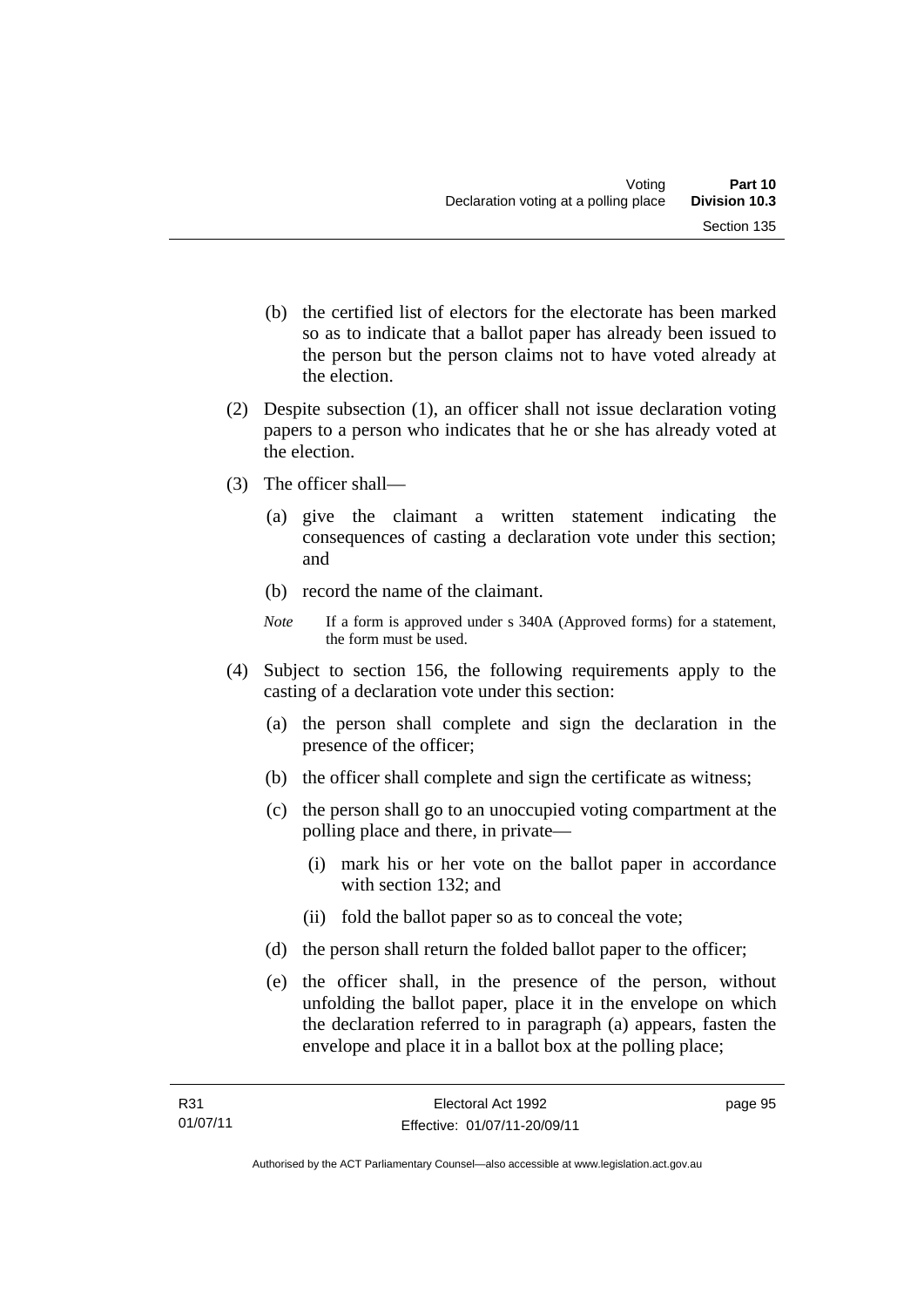(f) the person shall then leave the polling place.

## **Division 10.4 Voting otherwise than at a polling place**

#### **136 Definitions for div 10.4**

(1) In this division:

*authorised delivery service* means—

- (a) Australia Post; or
- (b) if, under subsection (2), the commissioner decides that a delivery service be used instead of Australia Post—that delivery service; or
- (c) if, under subsection (2), the commissioner decides that a delivery service be used in addition to Australia Post— Australia Post or that delivery service.

*post* means send using an authorised delivery service.

 (2) For subsection (1), definition of *post*, the commissioner may, in writing, decide that a delivery service be used instead of or in addition to Australia Post.

#### **136A Applications for postal voting papers**

(1) In this section:

*eligible elector*, for an election, means an elector who is entitled to vote at the election and—

- (a) who expects to be unable to attend—
	- (i) at a polling place on polling day; or
	- (ii) at a place where a vote may be made before an officer under section 136B before polling day; or
- (b) whose address is a suppressed address.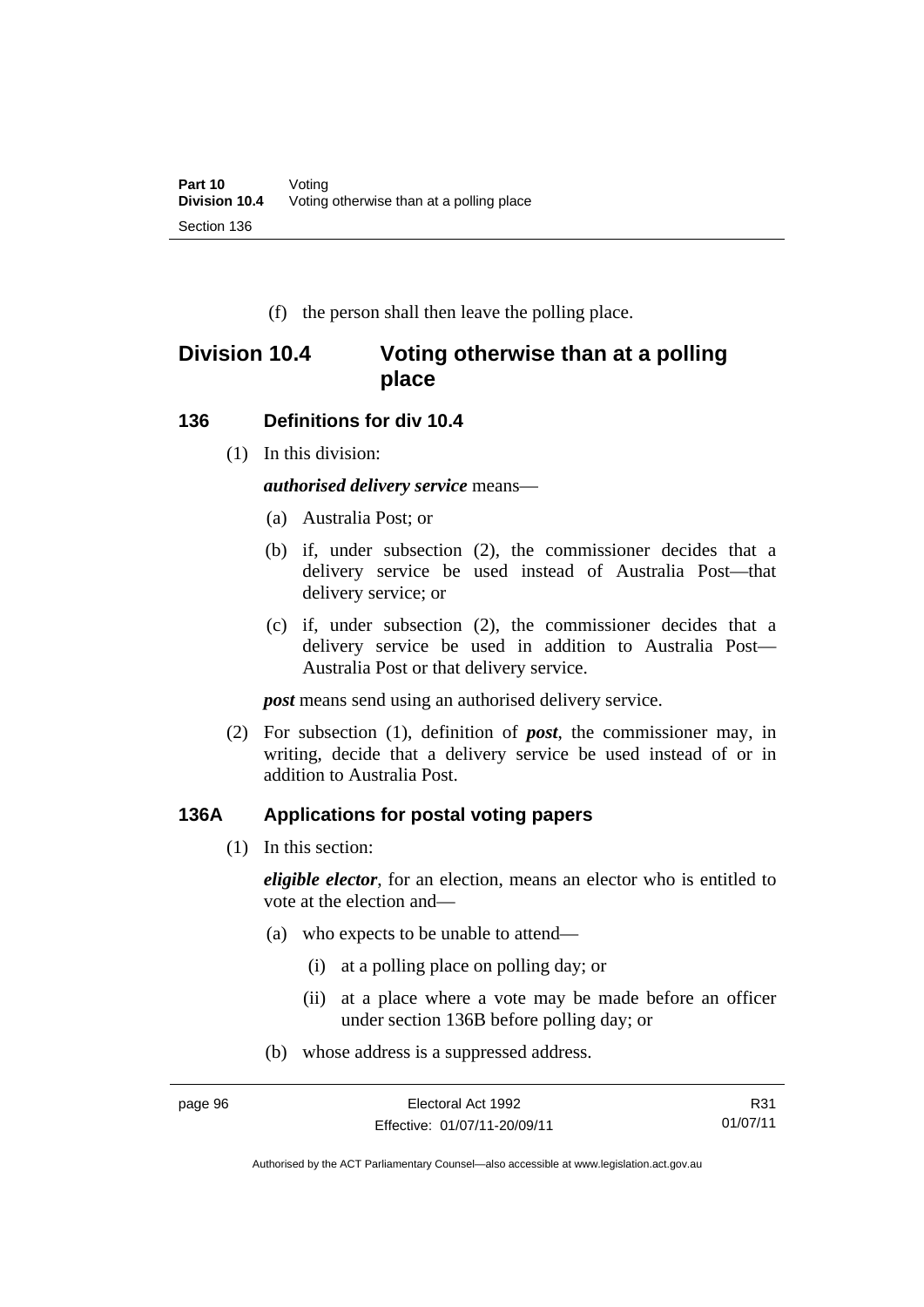- (2) An eligible elector for an election (or a person authorised by the eligible elector) may apply to an authorised officer for declaration voting papers for postal voting (*postal voting papers*) for the election.
- (3) The application may be made orally or in writing.
- (4) The application must include a declaration that the applicant is an eligible elector for the election.
- (5) The application must be received by an authorised officer before 8 pm on the day before polling day.
	- *Note* If a form is approved under s 340A (Approved forms) for an application, the form must be used.
- (6) If an authorised officer receives an application under this section from, or on behalf of, a person claiming to be an eligible elector for an election (the *applicant*), the officer must—
	- (a) if satisfied that the applicant's name is on the certified list of electors for an electorate—post postal voting papers for the electorate to the applicant; or
	- (b) if not so satisfied—post postal voting papers for the electorate in which in the applicant claims to be enrolled to the applicant.
- (7) However, the authorised officer must not post postal voting papers to the applicant—
	- (a) if the applicant has nominated a postal address outside Australia—if the application is received by the officer after 5 pm on the Friday 8 days before polling day; or
	- (b) in any other case—if the application is received by the officer after the last mail clearance, at the post office nominated by the commissioner in the postal voting papers, on the last Thursday before polling day; or
	- (c) in any case—if the officer has reason to believe that the applicant is at a place where the normal transmission of mail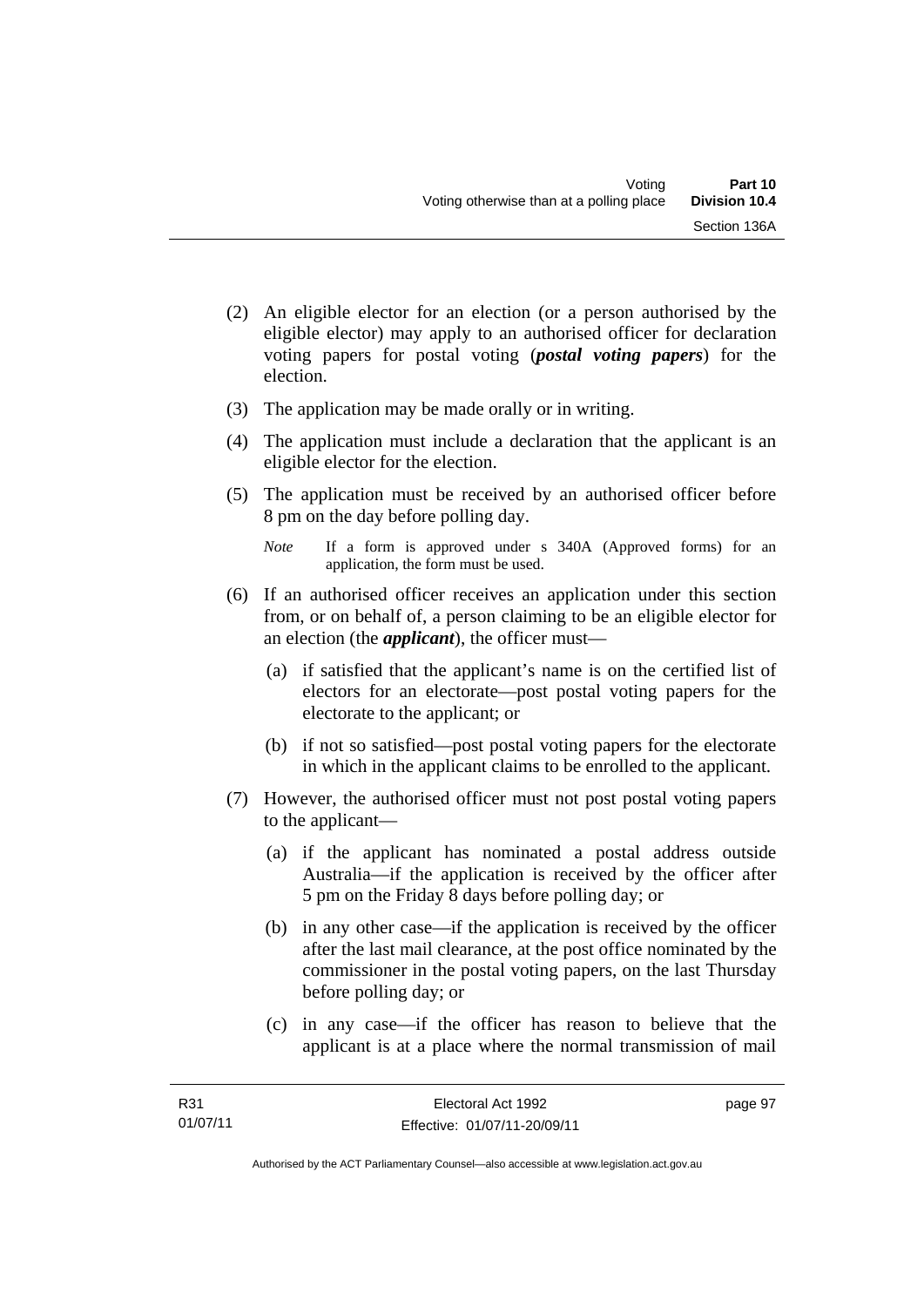has been significantly disrupted or curtailed or is otherwise unreliable.

- (8) Despite subsections (6) and (7), the authorised officer may give the postal voting papers to the applicant using a courier or other agent (other than an authorised delivery service), if the officer believes on reasonable grounds that—
	- (a) the applicant is a person to whom subsection (7) applies; and
	- (b) the papers are likely to reach the applicant in sufficient time for the applicant's ballot paper to be completed and posted or given in accordance with section 144A (Requirements for casting postal votes) if the papers are sent to the applicant using the agent.
- (9) Despite subsections (6) and (8), the authorised officer must not post or give postal voting papers to the applicant earlier than the  $19<sup>th</sup>$  day before polling day.
- (10) If postal voting papers are sent or given to the applicant in accordance with this section, neither the authorised officer nor the commissioner is responsible for ensuring that the papers reach the applicant.

*Note* Section 144A deals with how to cast a postal vote.

#### **136B Ordinary or declaration voting in ACT before polling day**

(1) In this section:

*eligible elector*, for an election, means an elector who is entitled to vote at the election and—

- (a) who expects to be unable to attend at a polling place on polling day; or
- (b) whose address is a suppressed address.

*relevant period* means the period—

R31 01/07/11

Authorised by the ACT Parliamentary Counsel—also accessible at www.legislation.act.gov.au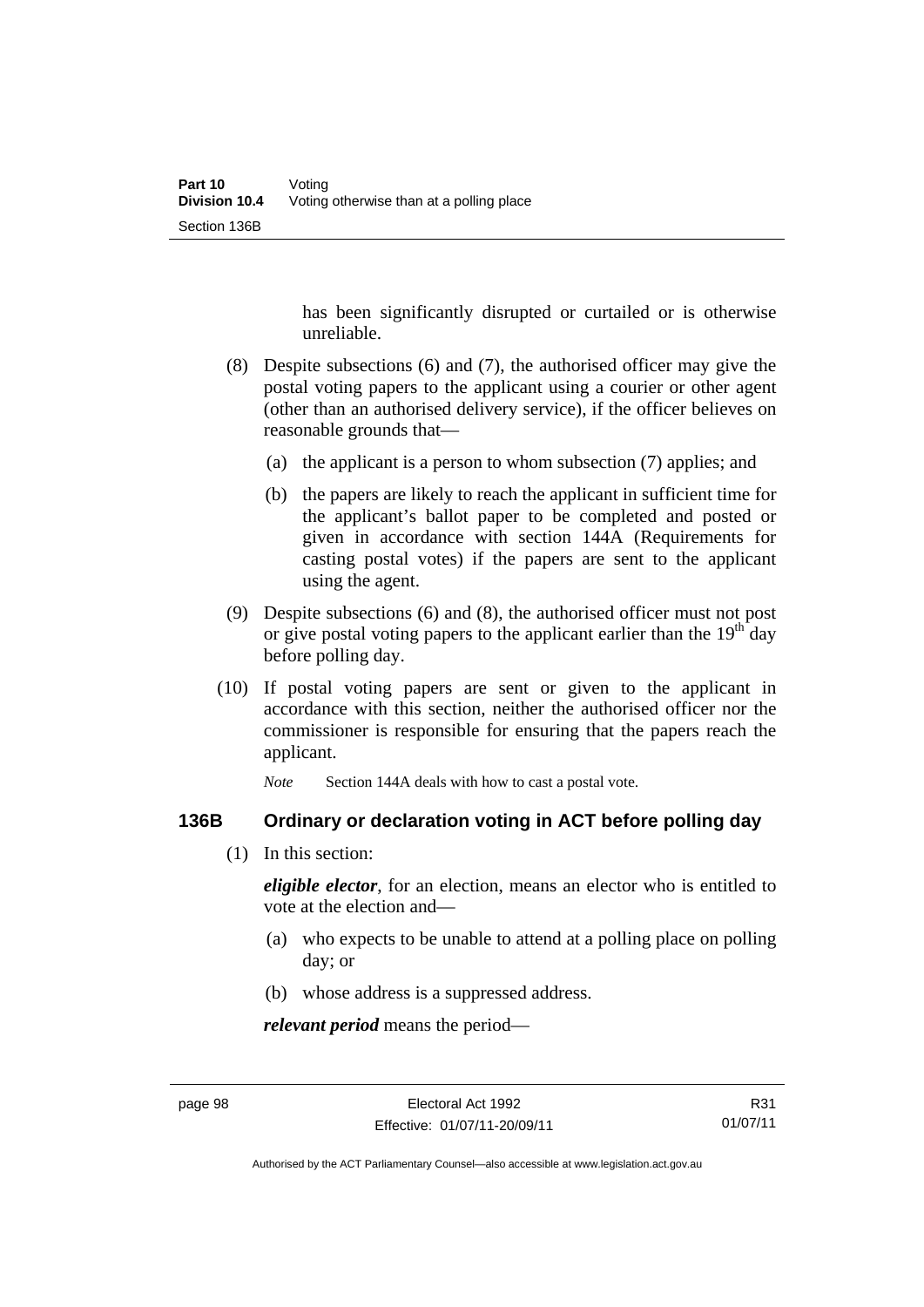- (a) beginning on the 3rd Monday before polling day or, if that Monday is a public holiday in the ACT, the next business day; and
- (b) ending at 8 pm on the day before polling day.
- (2) The commissioner may, in writing, determine the days and times during the relevant period for voting under this section.
- (3) This section applies if a person attends before an authorised officer, on a day and at a time determined under subsection (2), and makes a declaration to the effect that the person is an eligible elector.
- (4) A determination under subsection (2) is a notifiable instrument.

*Note* A notifiable instrument must be notified under the *Legislation Act 2001*.

- (5) If this section applies, the officer must issue a ballot paper for the relevant electorate to the person if satisfied that the certified list of electors for the electorate—
	- (a) states the person's name; and
	- (b) states an address for the person or indicates that the person's address is suppressed; and
	- (c) has not been marked so as to indicate that a ballot paper has already been issued to the person.
- (6) Despite subsection (5), an officer shall not issue a ballot paper to a person who indicates that he or she has already voted at the election.
- (7) Immediately after issuing a ballot paper to the person, the officer shall record the issue on the certified list of electors.
- (8) Section 134 applies to the casting of an ordinary vote under this section as if—
	- (a) it were a vote under section 133; and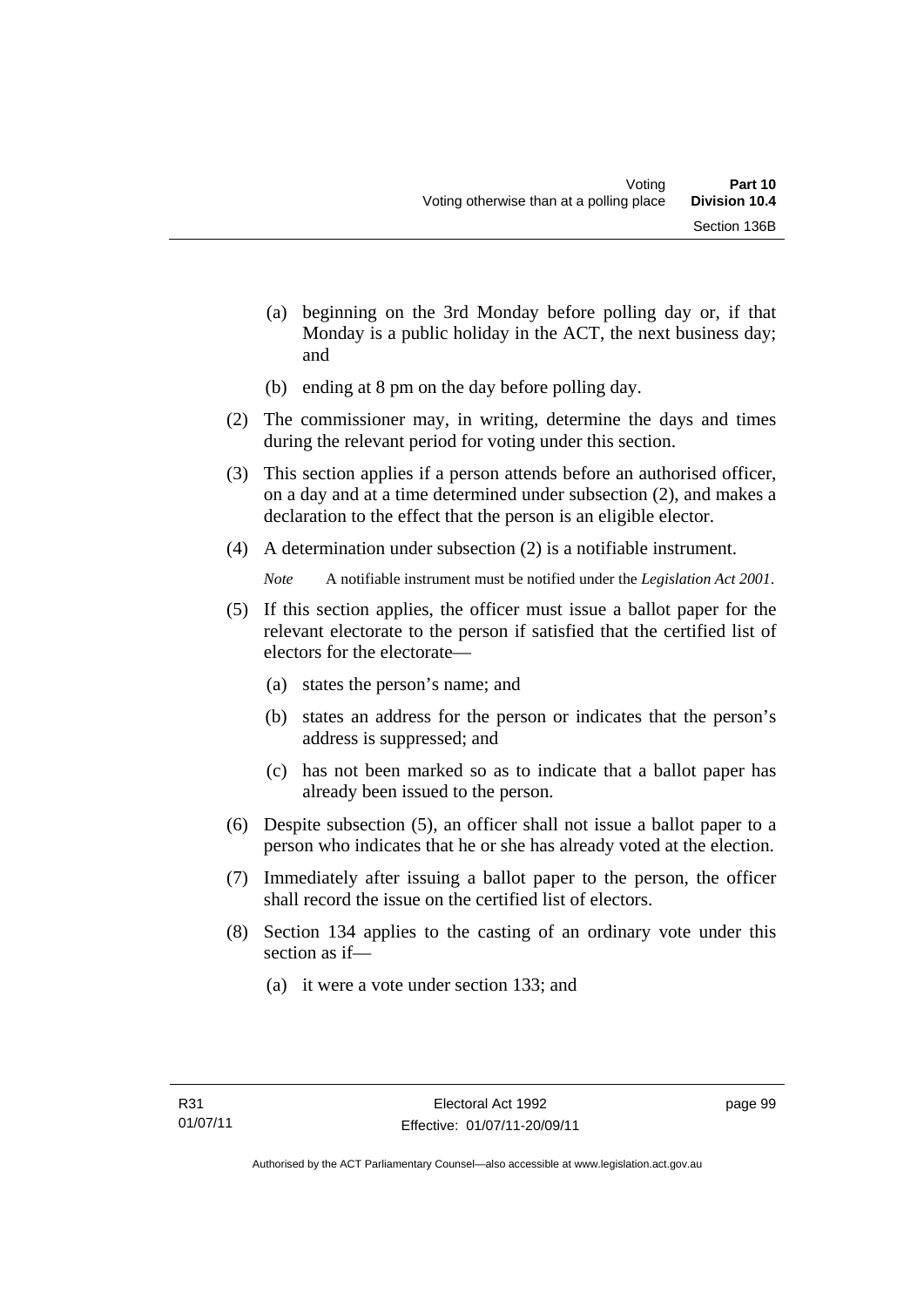- (b) the reference in section 134 to an *unoccupied voting compartment* were a reference to an unoccupied part of the place where the person attends before the officer concerned.
- (9) Sections 120 to 123 apply in relation to polling under this section as if the place where that polling is conducted were a polling place.
- (10) Before any vote is taken under this section the OIC shall exhibit each ballot box empty and shall then securely fasten its cover.
- (11) At the conclusion of each day's polling under this section and in the presence of any scrutineers the ballot boxes shall be closed and sealed.
- (12) At the beginning of the second and each subsequent day's polling under this section and in the presence of any scrutineers the seals on the ballot boxes shall be examined and opened.
- (13) At the close of polling under this section, the OIC shall, in the presence of any scrutineers—
	- (a) close and seal the ballot boxes containing ballot papers for ordinary voting or declaration voting; and
	- (b) parcel and enclose in sealed wrapping all unused ballot papers; and
	- (c) parcel and enclose in sealed wrapping all other electoral papers used at the polling place.
- (14) The OIC shall give the articles referred to in subsection (13) to the commissioner.
- (15) The commissioner shall keep the articles referred to in subsection (13) in safe custody for the purposes of scrutiny under part 12.
- (16) Ballot papers cast as ordinary votes under this section may only be removed from ballot boxes and counted after the close of polling on polling day.
- (17) If this section applies and the authorised officer is satisfied that—

R31 01/07/11

Authorised by the ACT Parliamentary Counsel—also accessible at www.legislation.act.gov.au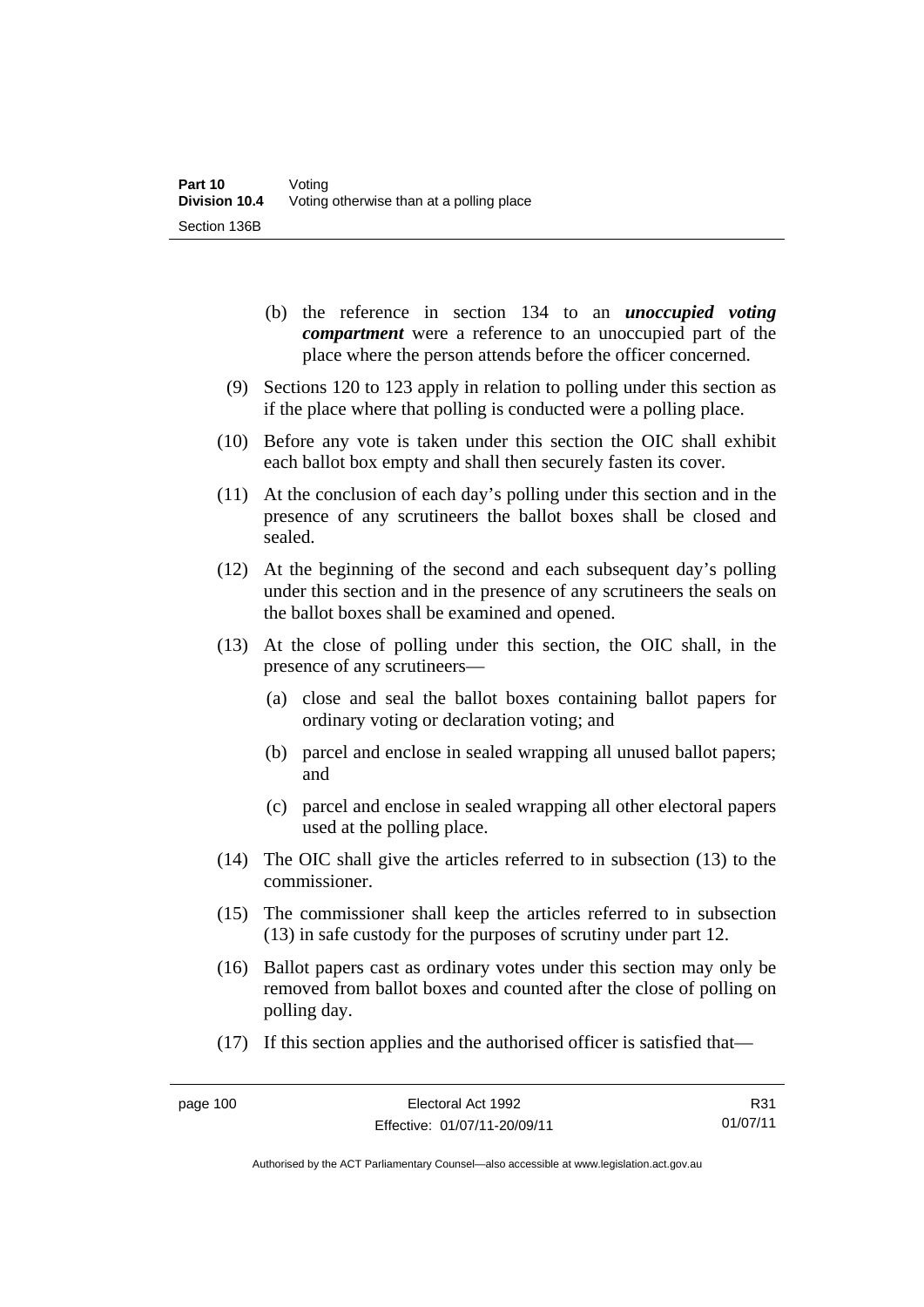- (a) the certified list of electors for the electorate does not specify the person's name; or
- (b) the certified list of electors for the electorate has been marked so as to indicate that a ballot paper has already been issued to the person but the person claims not to have voted already at the election;

the authorised officer shall issue declaration voting papers to the person.

- (18) Despite subsection (17), an officer shall not issue declaration voting papers to a person who indicates that he or she has already voted at the election.
- (19) If an authorised officer issues declaration voting papers to the person, the officer must—
	- (a) give the person a written statement indicating the consequences of casting a declaration vote under this section; and
	- (b) record the person's name.
	- *Note* If a form is approved under s 340A for a statement, the form must be used.
- (20) Section 135 (4) applies to the casting of a declaration vote under this section as if—
	- (a) it were a declaration vote under section 135; and
	- (b) the reference in section 135 (4) to an *unoccupied voting compartment* were a reference to an unoccupied part of the place where the person attends before the officer concerned.

#### **136C Declaration voting outside ACT on or before polling day**

(1) In this section:

*eligible elector*, for an election, means an elector who is entitled to vote at the election and—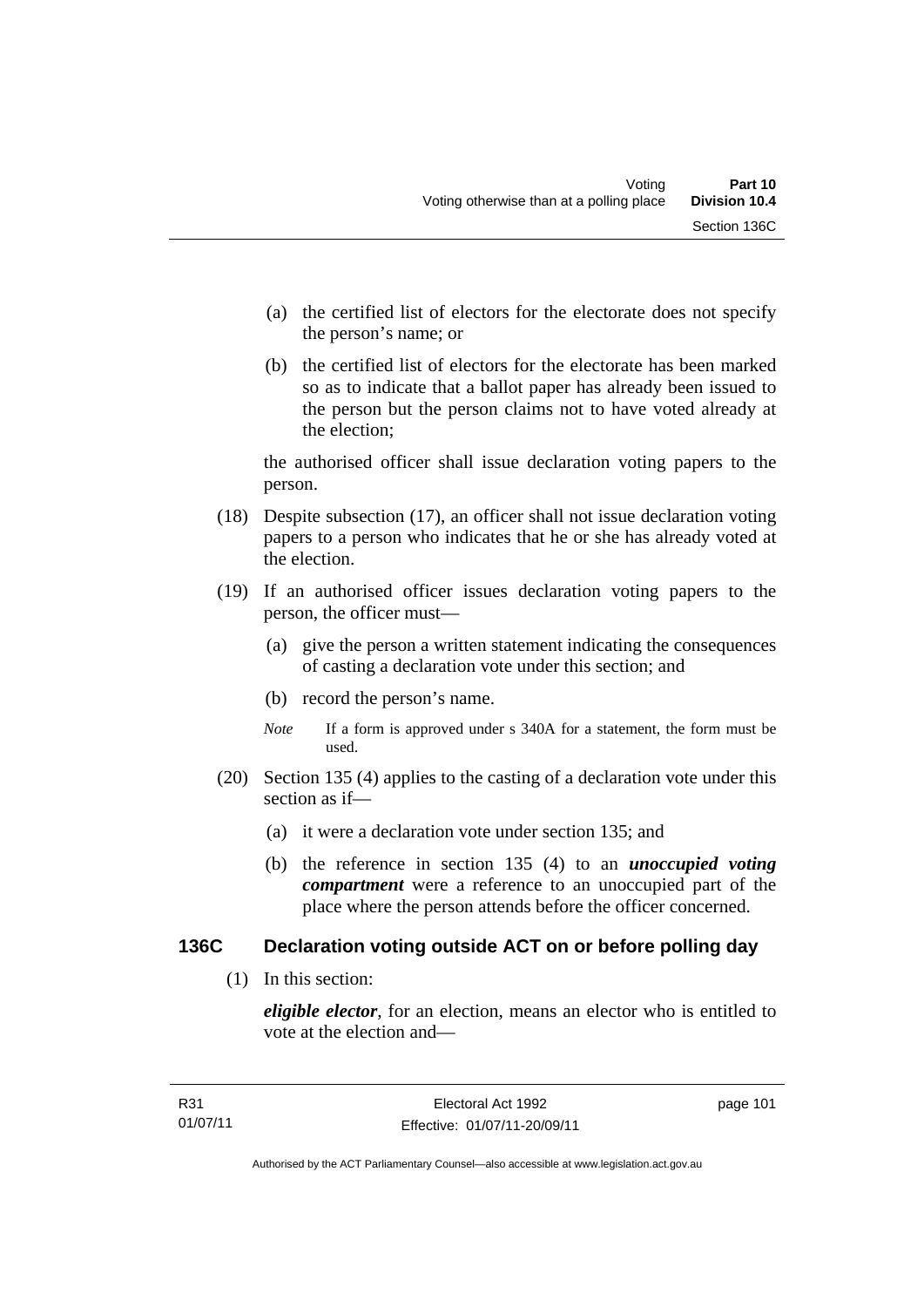- (a) who expects to be unable to attend at a polling place on polling day; or
- (b) whose address is a suppressed address.

*relevant period* means the period—

- (a) beginning on the 3rd Monday before polling day or, if that Monday is a public holiday in the ACT, the next business day; and
- (b) ending at 6 pm in the ACT on polling day.
- (2) The commissioner may, in writing, determine the days and times during the relevant period for voting under this section.
- (3) This section applies if a person attends before an authorised officer outside the ACT, on a day and at a time determined under subsection (2), and makes a declaration to the effect that the person is an eligible elector.
- (4) A determination under subsection (2) is a notifiable instrument.

*Note* A notifiable instrument must be notified under the *Legislation Act 2001*.

- (5) If this section applies, the authorised officer shall issue declaration voting papers to the person.
- (6) Despite subsection (5), an officer shall not issue declaration voting papers to a person who indicates that he or she has already voted at the election.
- (7) If an authorised officer issues declaration voting papers to the person the officer shall—
	- (a) give the person a written statement indicating the consequences of casting a declaration vote under this section; and
	- (b) record the name of the person.
	- *Note* If a form is approved under s 340A (Approved forms) for a statement, the form must be used.

R31 01/07/11

Authorised by the ACT Parliamentary Counsel—also accessible at www.legislation.act.gov.au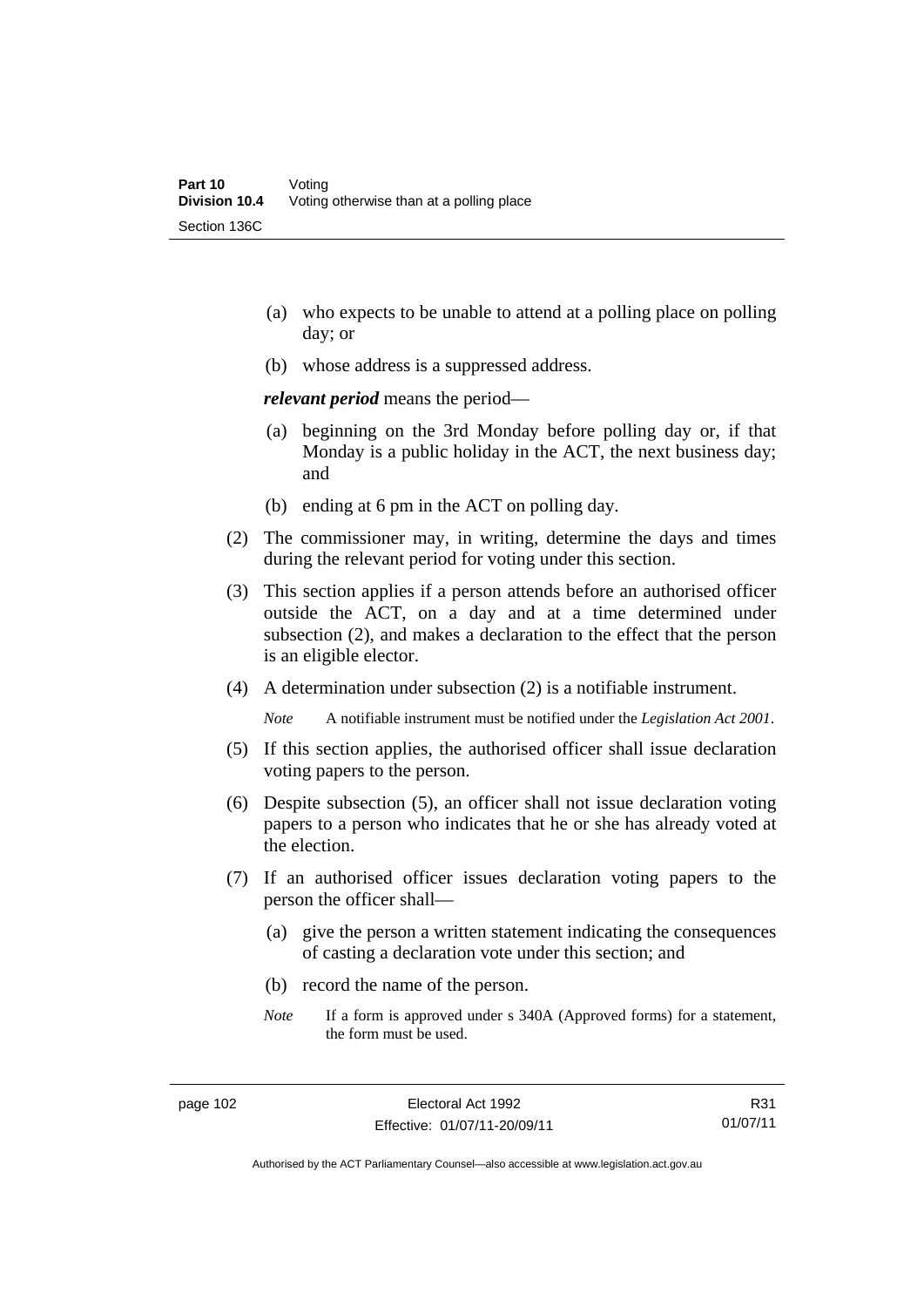- (8) Section 135 (4) applies to the casting of a declaration vote under this section as if—
	- (a) it were a declaration vote under section 135; and
	- (b) the reference in section 135 (4) to an *unoccupied voting compartment* were a reference to an unoccupied part of the place where the person attends before the officer concerned.

## **137 Record of issue of declaration voting papers**

- (1) An officer who issues voting papers under section 136A, 136B (17) or 136C shall—
	- (a) make a record of the time and date of issue; and
	- (b) if the officer is not the commissioner—give the record to the commissioner.
- (2) If an application is made for a postal vote, the record shall be endorsed on the application.

## **138 Inspection of records**

- (1) Subject to subsection (2), the commissioner shall make each record referred to in section 137, or a copy, available for public inspection at the office of the commissioner within ordinary office hours during the period of 40 days beginning on the 3rd day after polling day.
- (2) A document referred to in subsection (1) that is made available for public inspection shall not specify a suppressed address.

## **139 Receipt of declaration voting papers**

- (1) An officer who receives completed voting papers in relation to a vote cast under section 136A shall—
	- (a) endorse the time and date of receipt on the envelope; and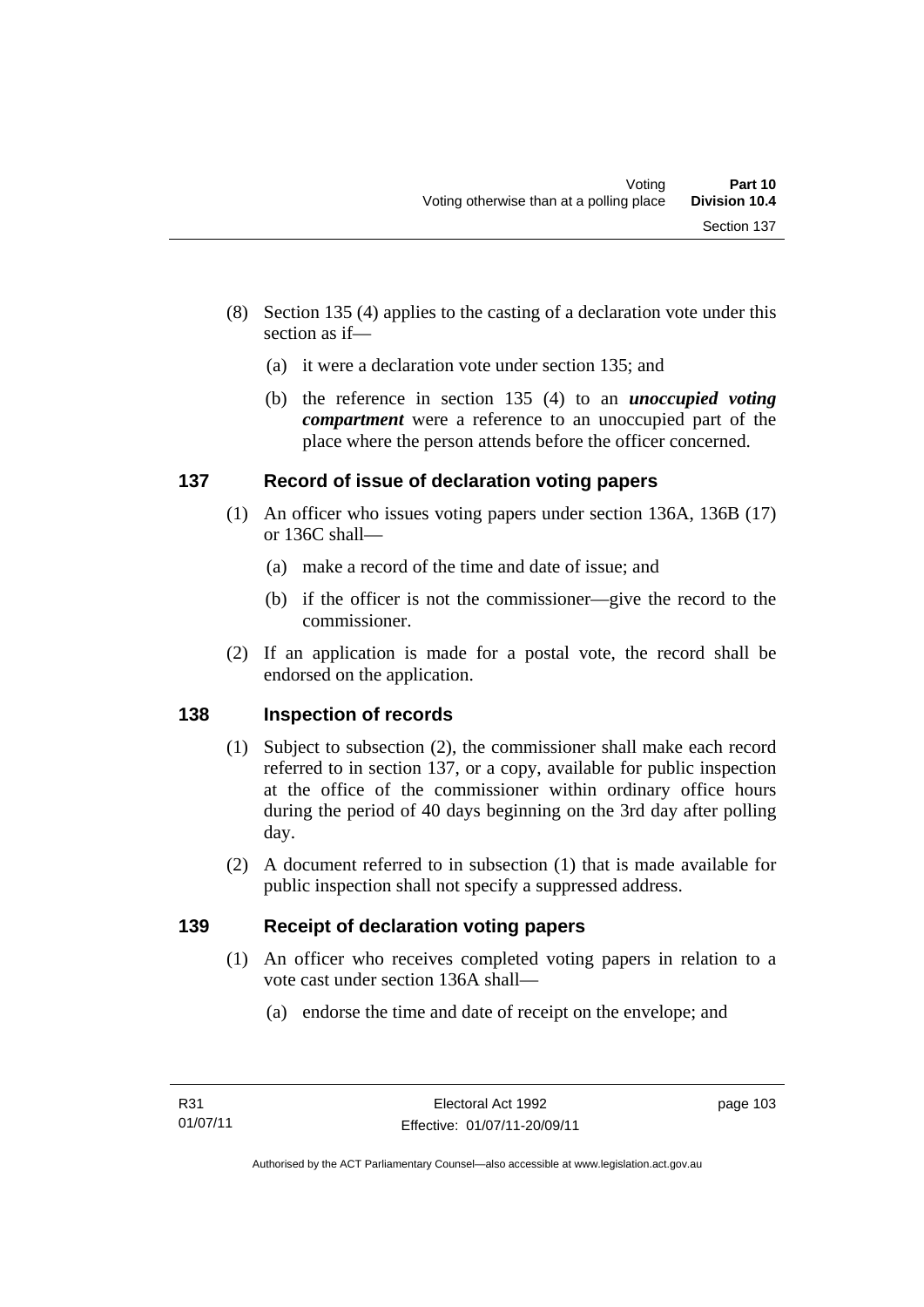- (b) if the officer is not the commissioner—give the papers to the commissioner or an authorised officer.
- *Note* For restrictions on sending completed ballot and voting papers by fax, see s 329.
- (2) The commissioner shall keep the papers in safe custody for the purposes of scrutiny under part 12.

#### **140 Registered declaration voters**

- (1) The commissioner shall keep a register, called the register of declaration voters.
- (2) The register may be kept electronically.
- (3) If an elector is registered as a general postal voter under the Commonwealth Electoral Act—
	- (a) the elector shall be taken to be a registered declaration voter for this Act; and
	- (b) the particulars so registered under the Commonwealth Electoral Act in relation to the elector shall, so far as practicable, be taken to be entered on the register kept under this Act.
- (4) The register shall contain the following particulars in relation to each elector to whom subsection (3) applies:
	- (a) surname or family name;
	- (b) each given name;
	- (c) address, other than—
		- (i) that of an eligible overseas elector; or
		- (ii) a suppressed address.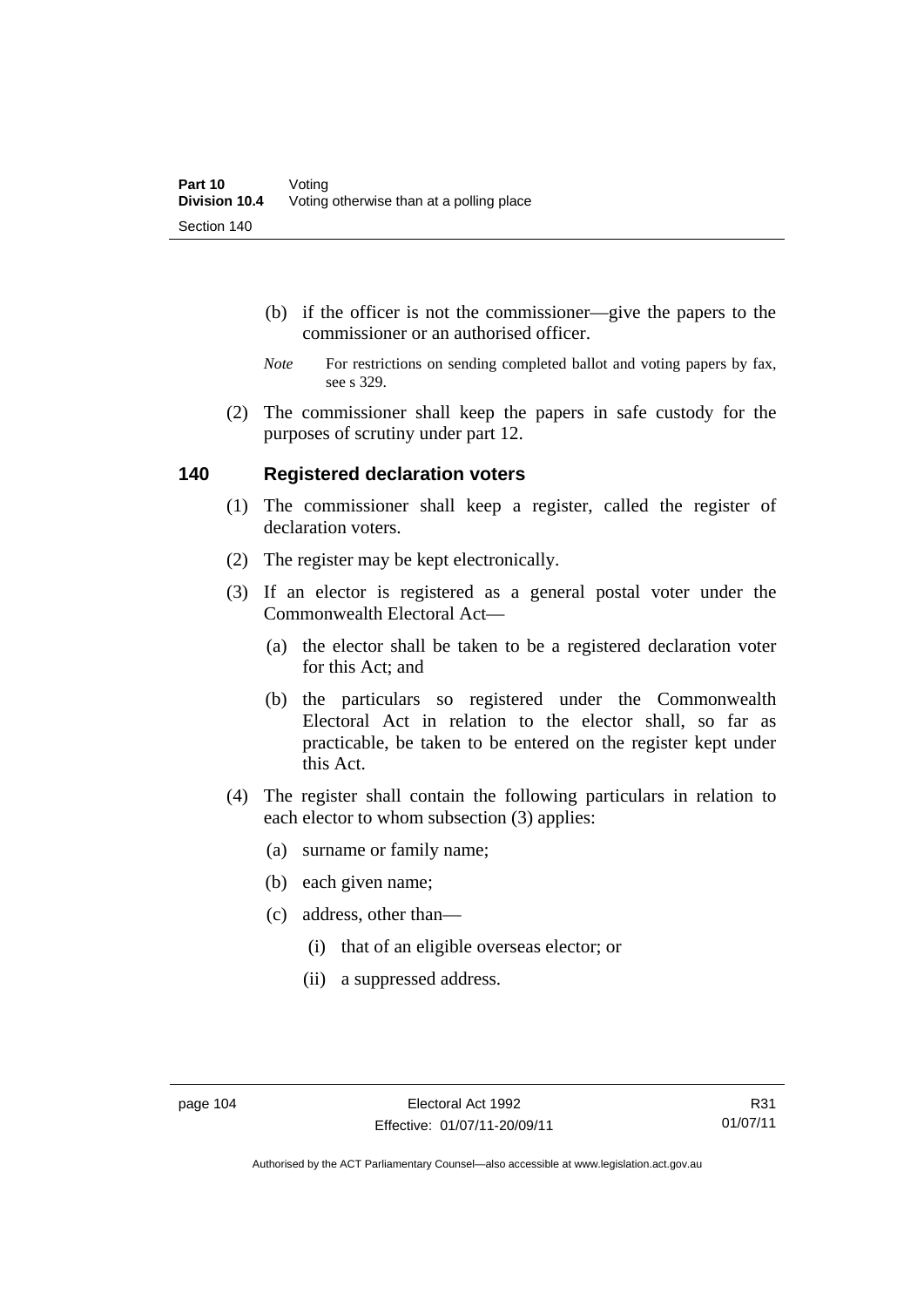#### **141 Issue of voting papers to registered declaration voters**

As soon as practicable after the beginning of the pre-election period for an election, the commissioner shall post to each elector enrolled for the electorate in which the election is to be held who is a registered declaration voter declaration voting papers for the election.

*Note* Section 144A deals with how to cast a postal vote.

#### **142 Correcting formal errors**

If an officer is satisfied that—

- (a) an application for declaration voting papers for postal voting; or
- (b) the declaration or certificate in completed declaration voting papers;

contains a formal error, the officer may amend the application, declaration or certificate to correct the error.

### **143 Soliciting applications for postal declaration votes**

- (1) A person commits an offence if the person—
	- (a) applies for declaration voting papers for postal voting for an election for someone else; and
	- (b) does not have the other person's consent to make the application.

Maximum penalty: 30 penalty units.

- (2) A person commits an offence if the person does anything to induce someone else—
	- (a) to complete an application form for declaration voting papers for postal voting; and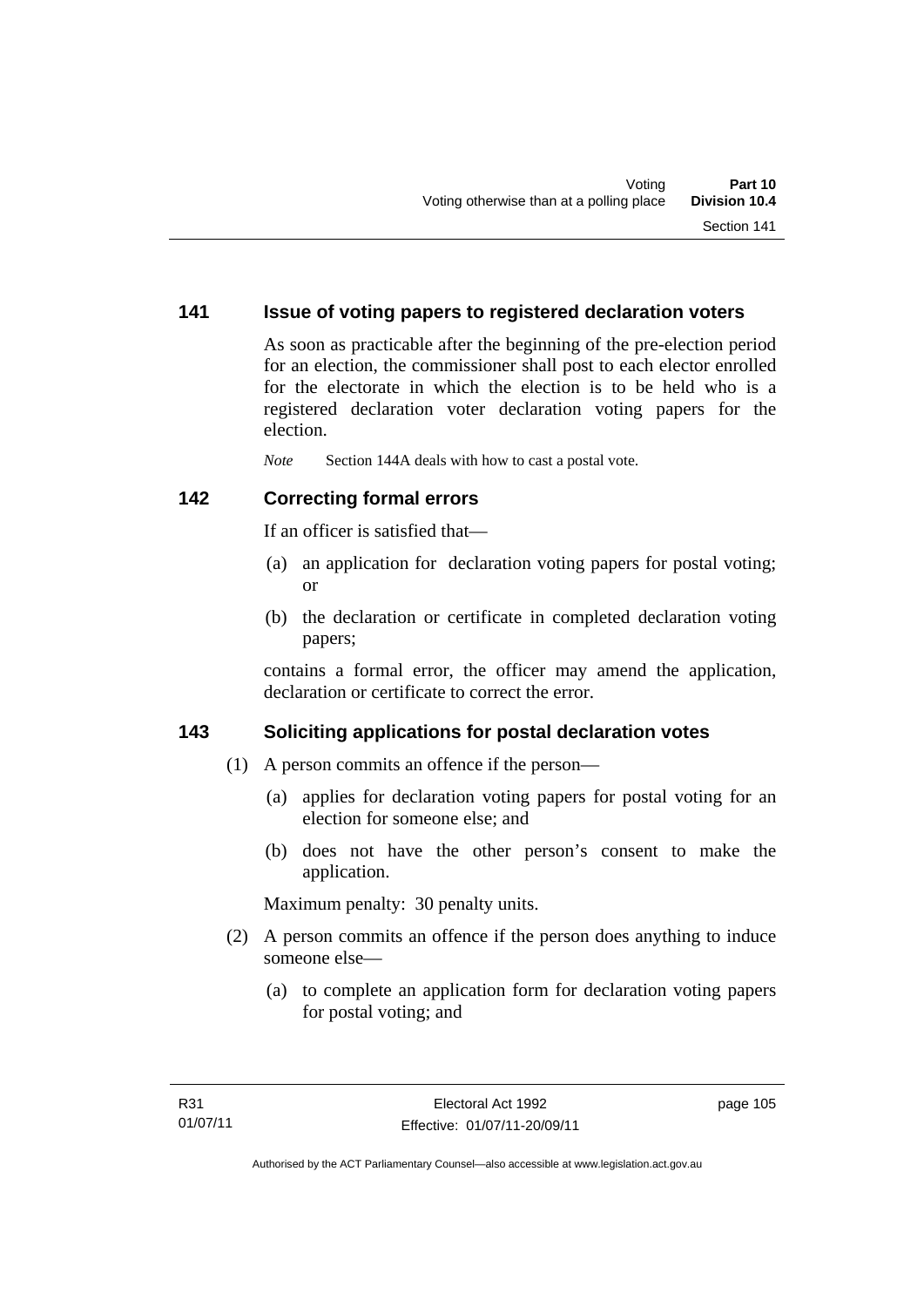(b) to return the completed form to an address that is not an address authorised by the commissioner.

Maximum penalty: 30 penalty units.

 (3) A person commits an offence if the person does anything to induce someone else to complete an application form for declaration voting papers for postal voting that is not the form approved under section 340A for the application form.

Maximum penalty: 30 penalty units.

#### **144 Transmission of applications for postal declaration votes**

A person who accepts for transmission to the commissioner a completed application for declaration voting papers for postal voting shall transmit the application to the commissioner as soon as practicable.

Maximum penalty: 10 penalty units.

#### **144A Requirements for casting postal votes**

- (1) This section applies to a person if the person has received declaration voting papers for an election under section 136A (Applications for postal voting papers) or section 141 (Issue of voting papers to registered declaration voters).
- (2) To cast a postal vote—
	- (a) the person must show the unsigned declaration and certificate, and the unmarked ballot paper to an authorised witness; and
	- (b) the person must complete and sign the declaration in the presence of the witness; and
	- (c) the witness must complete and sign the certificate as witness; and
	- (d) the person must, in the presence of the witness but so that the witness cannot see the vote, mark his or her vote on the ballot

R31 01/07/11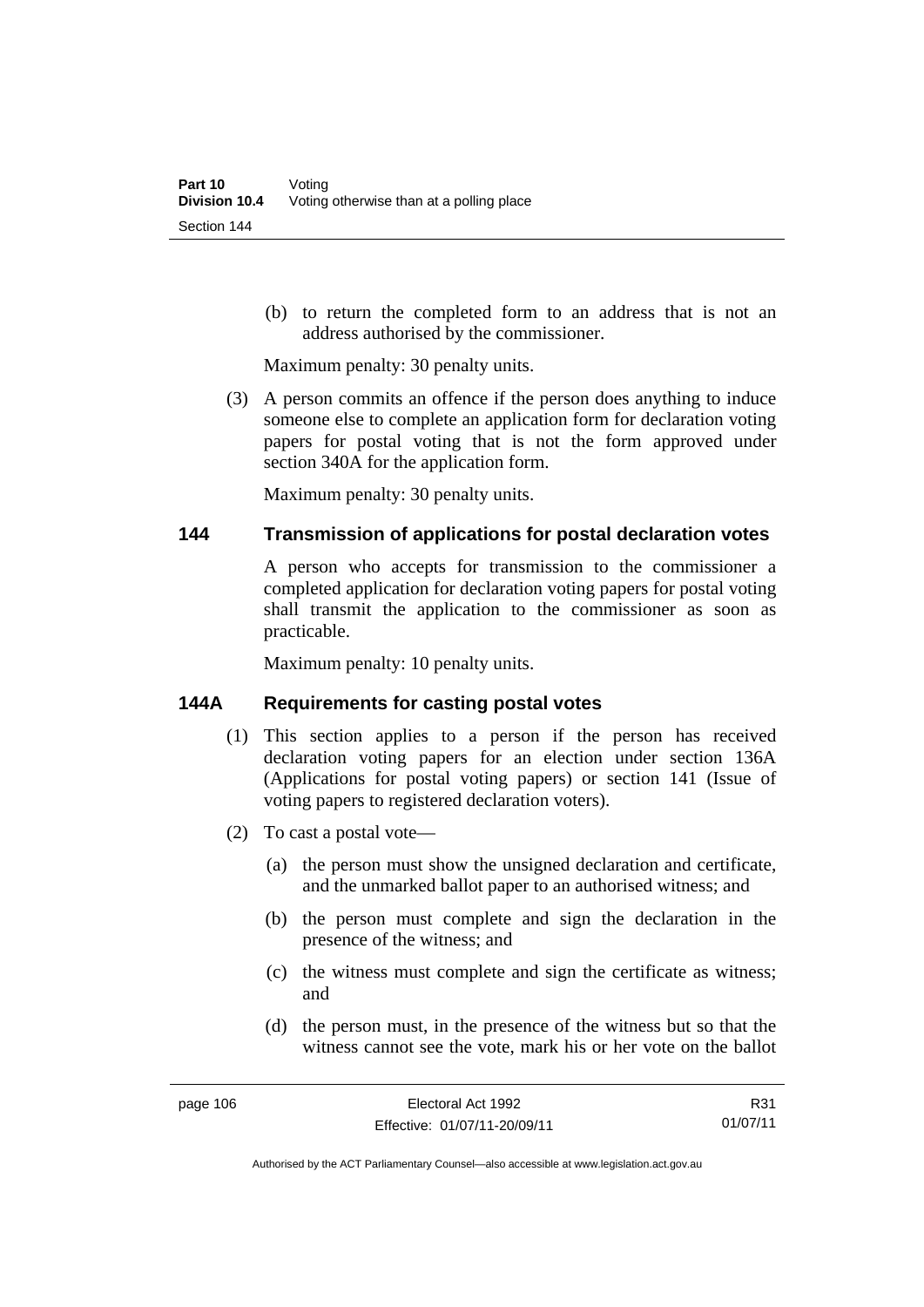paper, fold the ballot paper, place it in the envelope addressed to the commissioner and fasten the envelope; and

- (e) the person must—
	- (i) post the envelope and contents to the commissioner before polling day; or
	- (ii) give the envelope and contents to the commissioner or another officer on or before polling day.
- *Note* For restrictions on sending completed ballot and voting papers by fax, see s 329.
- (3) This section is subject to section 156 (Assistance to voters).

### **145 Interference with declaration voting**

Except for section 156, or at the request of the elector, a person shall not, without reasonable excuse—

- (a) communicate with an elector while he or she is casting a declaration vote; or
- (b) interfere with an elector's casting of a declaration vote; or
- (c) do anything to find out how an elector voted by declaration vote; or
- (d) enable any other person to find out how an elector voted by declaration vote.

Maximum penalty: 30 penalty units.

### **146 Soliciting completed declaration votes**

A person shall not, without reasonable excuse, do anything for the purpose of inducing an elector to give to the person completed declaration voting papers.

Maximum penalty: 30 penalty units.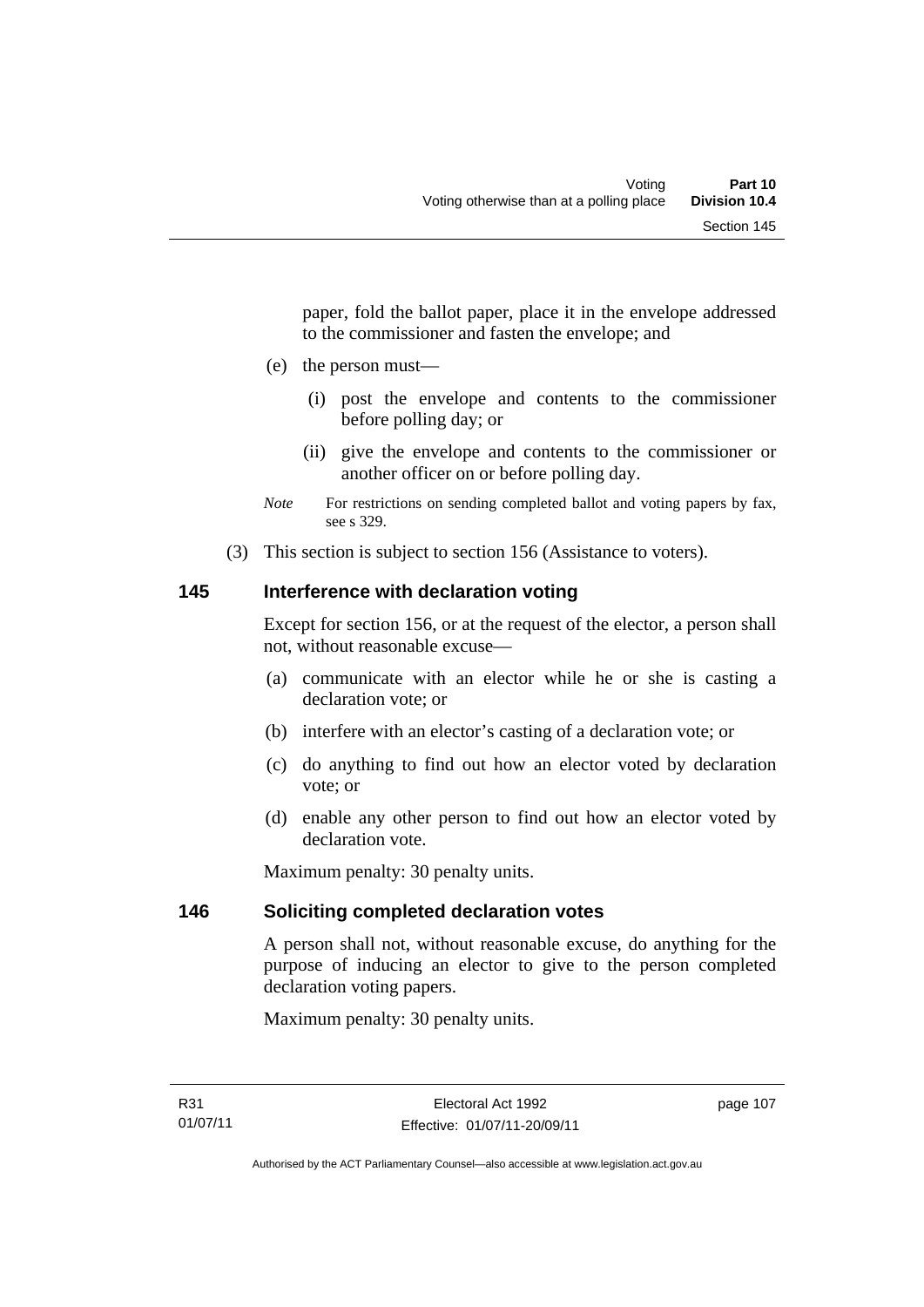#### **147 Transmission of completed declaration votes**

A person who accepts for transmission to the commissioner completed declaration voting papers shall transmit them to the commissioner as soon as practicable.

Maximum penalty: 10 penalty units.

#### **148 Opening envelopes containing declaration votes**

Unless authorised by or under this Act, a person shall not, without reasonable excuse, open an envelope that appears to contain a completed declaration vote.

Maximum penalty: 5 penalty units.

## **Division 10.5 Mobile polling**

#### **149 Definitions for div 10.5**

In this division:

*special hospital* means a hospital declared under section 149A.

*visiting officer* means an officer who makes a visit referred to in section 150 (1), (2) or (3).

### **149A Declaration of special hospitals**

- (1) The commissioner may, in writing, declare a hospital that is not a polling place to be a special hospital for this division.
- (2) A declaration is a notifiable instrument.

*Note* A notifiable instrument must be notified under the *Legislation Act 2001*.

#### **150 Mobile polling—institutions**

 (1) The OIC of a polling place that is a hospital shall arrange for an officer to visit patients at the hospital (other than outpatients)

R31 01/07/11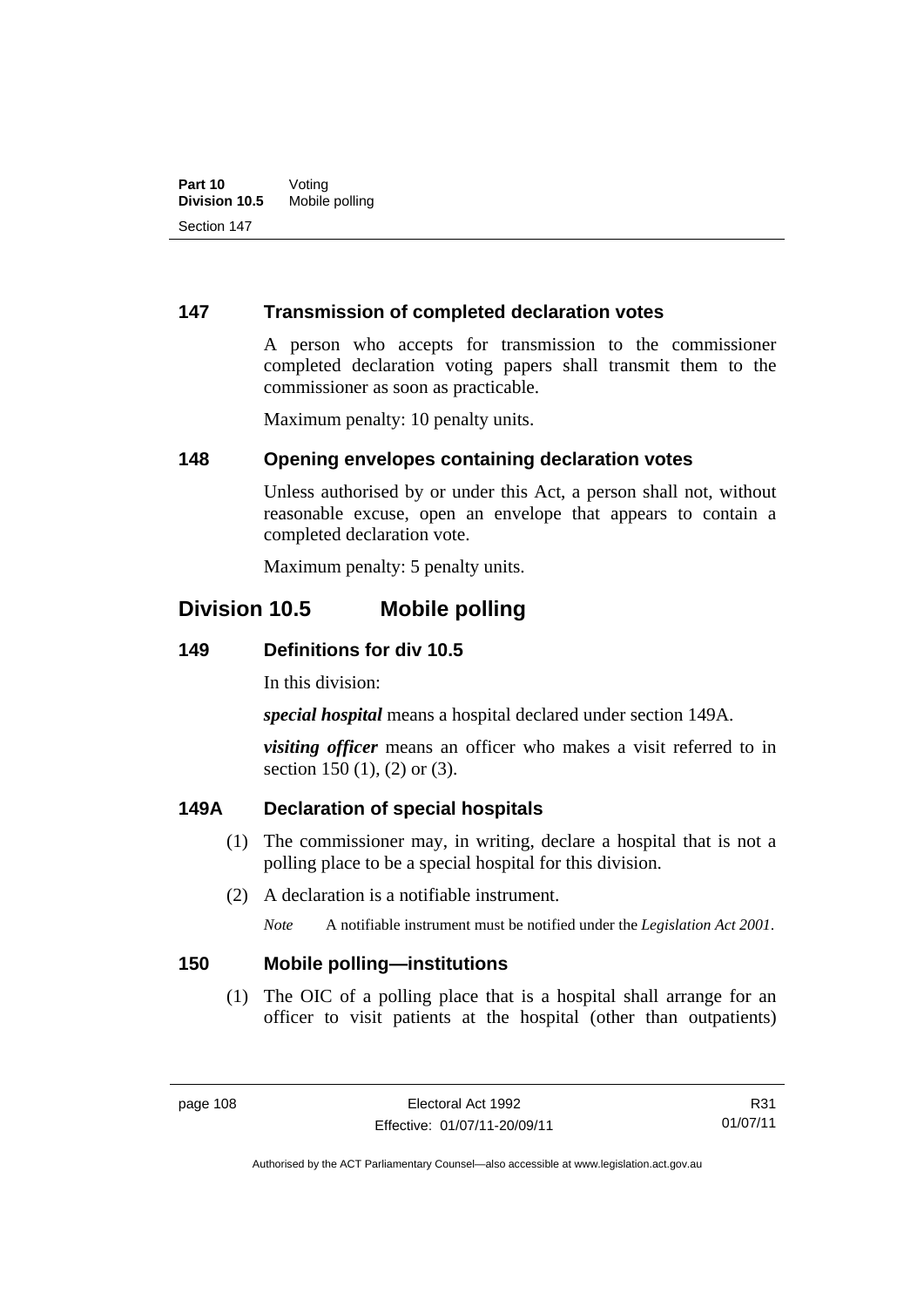between 8 am and 6 pm on polling day for the purpose of taking their votes.

- (2) The commissioner shall arrange for an officer to visit patients at a special hospital (other than outpatients) between 8 am and 6 pm—
	- (a) on a day that is not more than 5 days before polling day; or
	- (b) on polling day;

for the purpose of taking their votes.

- (3) The commissioner may arrange for an officer to visit electors detained at a correctional centre to take their votes.
- (4) A visit mentioned in subsection (3) must be made at a time, and in accordance with any conditions, arranged between the commissioner and the person in charge of the correctional centre.

### **151 Functions of visiting officers**

- (1) When visiting under section 150, the visiting officer—
	- (a) shall take a ballot box, ballot papers, the certified list of electors and anything else necessary to enable a person to vote; and
	- (b) shall be accompanied by at least 1 other officer and any scrutineer who wishes to attend.
- (2) The number of scrutineers for a particular candidate who are present at a hospital, special hospital or correctional centre with the visiting officer must not be more than the number of officers at the hospital, special hospital or correctional centre.
- (3) While a visiting officer is with a person in a room or other place for the purpose of taking the person's vote, this Act has effect, so far as practicable, as if—
	- (a) the room or place were a polling place; and
	- (b) the visiting officer were the OIC of the polling place.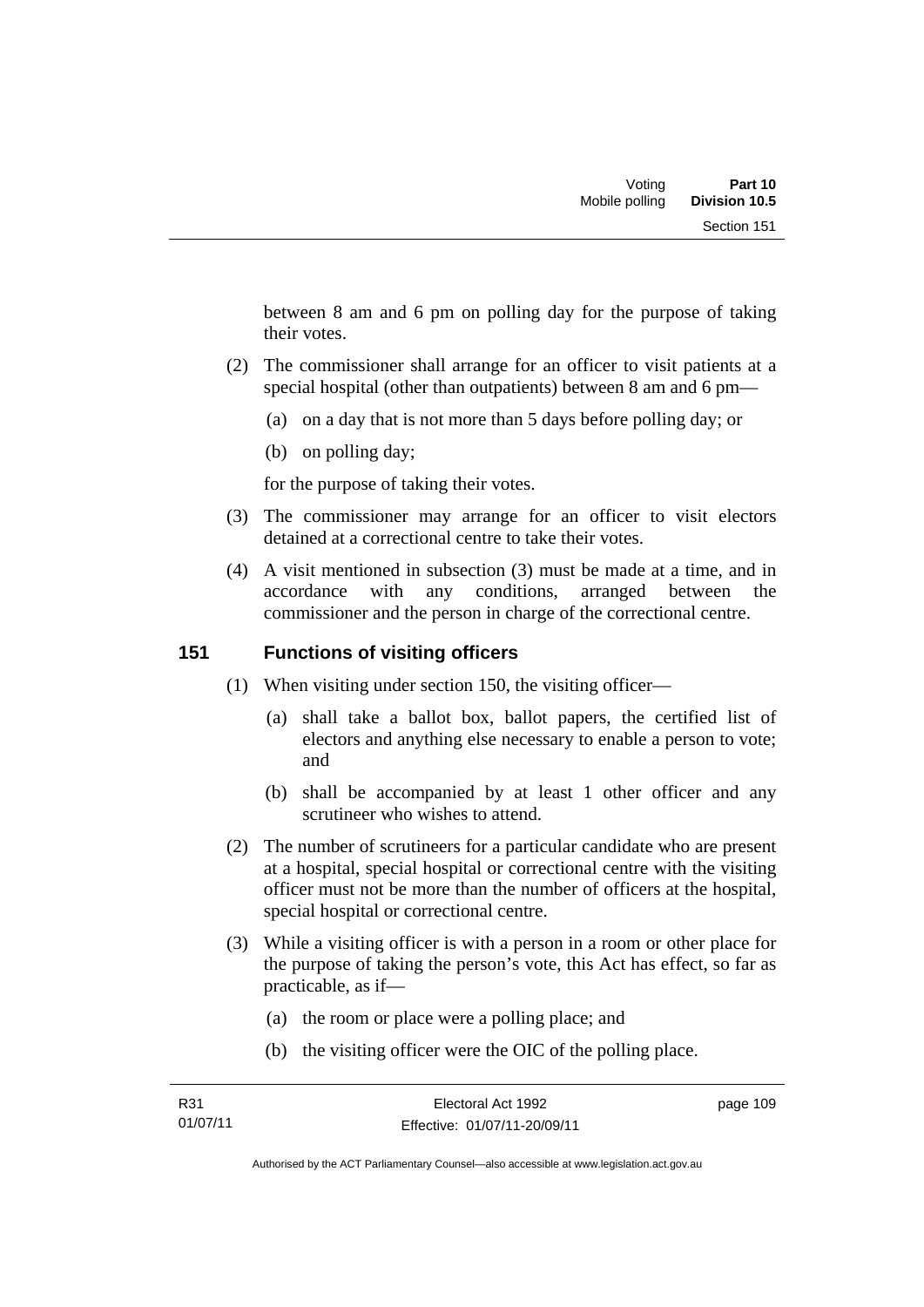- (4) A visit under section 150 to a patient in a hospital or special hospital shall not be made if the visiting officer is informed by a doctor, or a member of the staff at the hospital, that the visit is forbidden on medical grounds.
- (5) A visit under section 150 to a person detained at a correctional centre must not be made if the person in charge of the centre tells the visiting officer that the visit is prohibited on security grounds.

#### **152 Failure to visit institution**

A failure to make a visit under section 150 or to take votes in accordance with section 151, does not invalidate the result of an election.

### **153 Custody of ballot boxes and electoral papers**

- (1) After a visiting officer has completed all his or her visits under section 150, the officer shall, in the presence of any scrutineers—
	- (a) close and seal the ballot boxes containing ballot papers for ordinary voting or declaration voting; and
	- (b) parcel and enclose in sealed wrapping all unused ballot papers; and
	- (c) parcel and enclose in sealed wrapping all other electoral papers used for the purposes of the visits.
- (2) The visiting officer shall give the articles referred to in subsection (1) to the commissioner.
- (3) The commissioner shall keep the articles referred to in subsection (1) in safe custody for the purposes of scrutiny under part 12.

Authorised by the ACT Parliamentary Counsel—also accessible at www.legislation.act.gov.au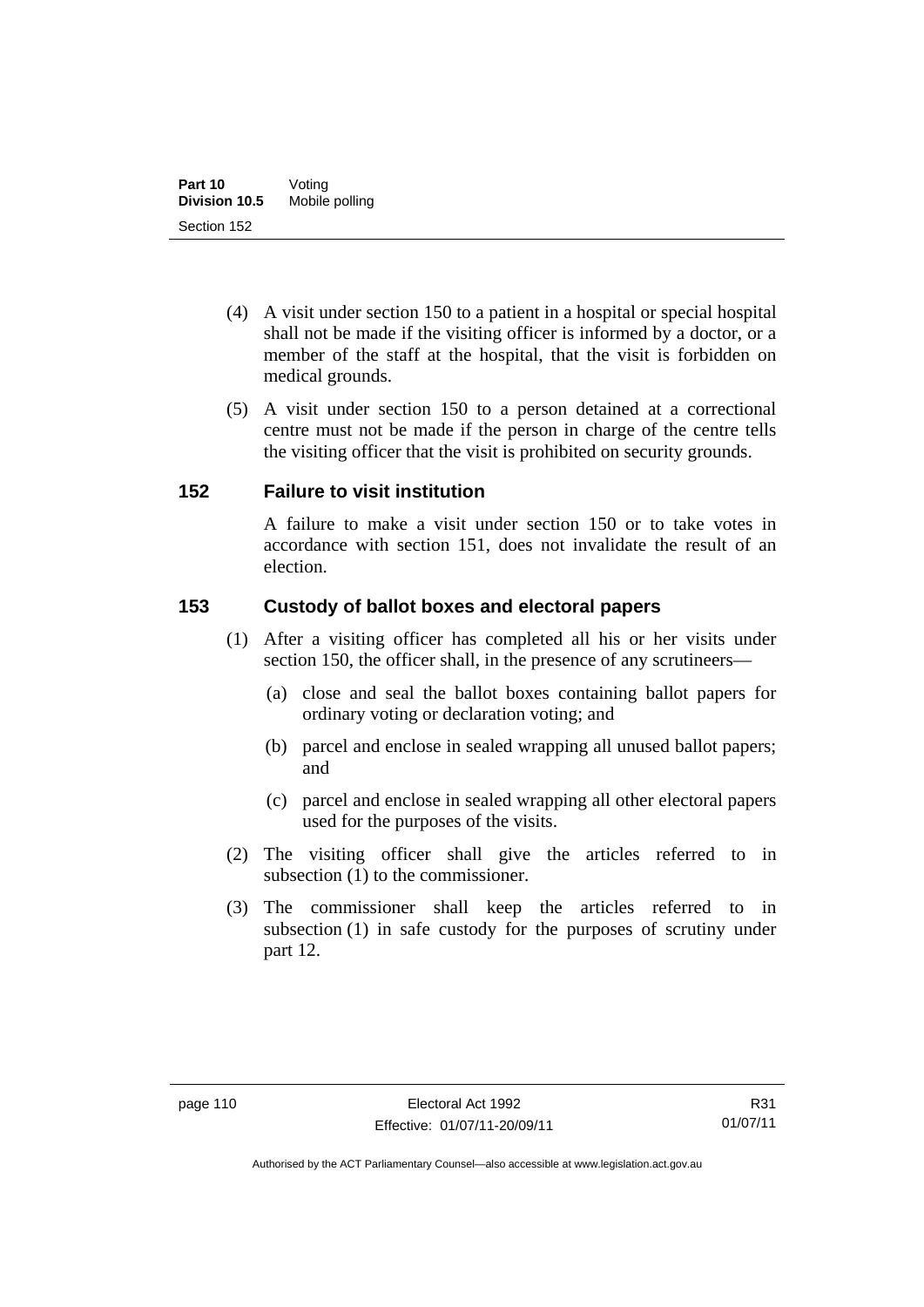## **Division 10.6 Miscellaneous**

#### **154 Arrangements at polling places**

At each polling place the polling shall be conducted as follows:

- (a) before any vote is taken the OIC shall exhibit each ballot box empty, and shall then securely fasten its cover;
- (b) the poll shall open at 8 am and shall not close until all electors present in the polling place at 6 pm and desiring to vote, have voted;
- (c) the polling place shall be closed at 6 pm and no person shall be admitted after that hour for the purpose of voting.

#### **155 Particulars on ballot papers before issue**

An officer shall not issue a ballot paper for the purposes of an election unless the particulars required by division 9.2 are printed or endorsed on the ballot paper.

#### **156 Assistance to voters**

- (1) An elector who is unable to vote may be assisted in voting if the elector would otherwise be unable to vote.
- (2) An assistant shall be—
	- (a) if the elector is a postal voter—a nominee of the elector or, if there is no such nominee, an authorised witness; or
	- (b) in any other case—a nominee of the elector or, if there is no such nominee, an officer.
- (3) An assistant may enter a voting compartment for the purpose of assisting an elector to vote, but an officer shall not do so except in the presence of—
	- (a) a scrutineer; or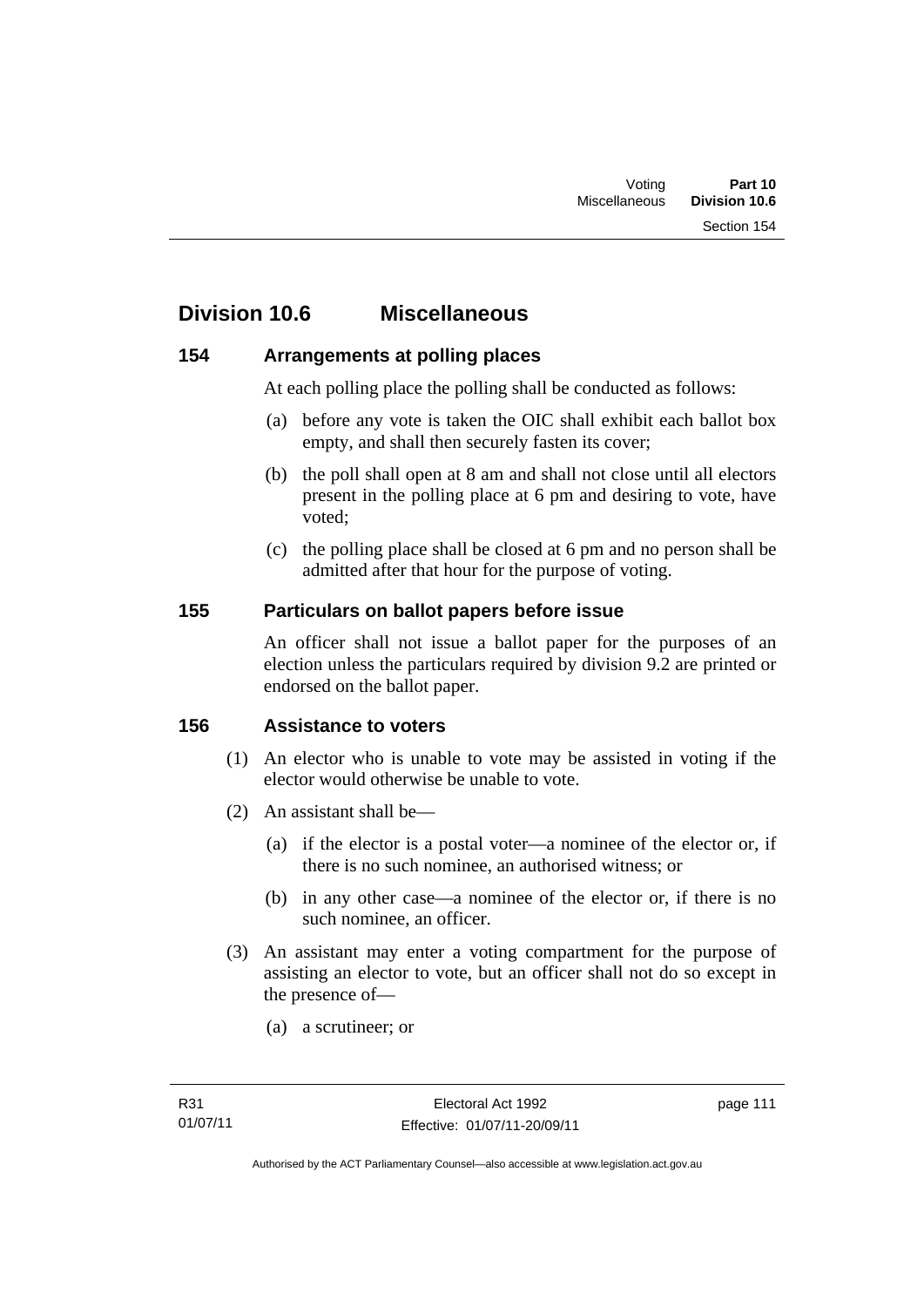- (b) if no scrutineer is present—another officer.
- (4) Subject to subsection (3), an assistant may assist an elector in any of the following ways:
	- (a) by acting as an interpreter;
	- (b) for a declaration vote—by completing, or assisting the elector to complete, the declaration;
	- (c) by explaining the ballot paper and the requirements of this Act relating to its marking;
	- (d) by marking, or assisting the elector to mark, the ballot paper at the elector's direction;
	- (e) by folding the ballot paper and depositing it in a ballot box or declaration envelope, or with an officer, as required by this Act.

#### **156A Assistance to voters unable to enter polling place**

- (1) This section applies if the OIC of a polling place is satisfied that a voter cannot enter the polling place because of a physical disability, illness, advanced pregnancy or another condition.
- (2) The voter may vote outside the polling place, but close to the polling place, and may be assisted in voting.
- (3) Before allowing the voter to vote outside the polling place, the OIC must—
	- (a) tell any scrutineers at the polling place that the voter is to vote outside the polling place; and
	- (b) allow, from the scrutineers present, 1 scrutineer for each candidate to be present when the voter votes.
- (4) The voter must—
	- (a) mark the voter's vote on the ballot paper in the OIC's presence; and

R31 01/07/11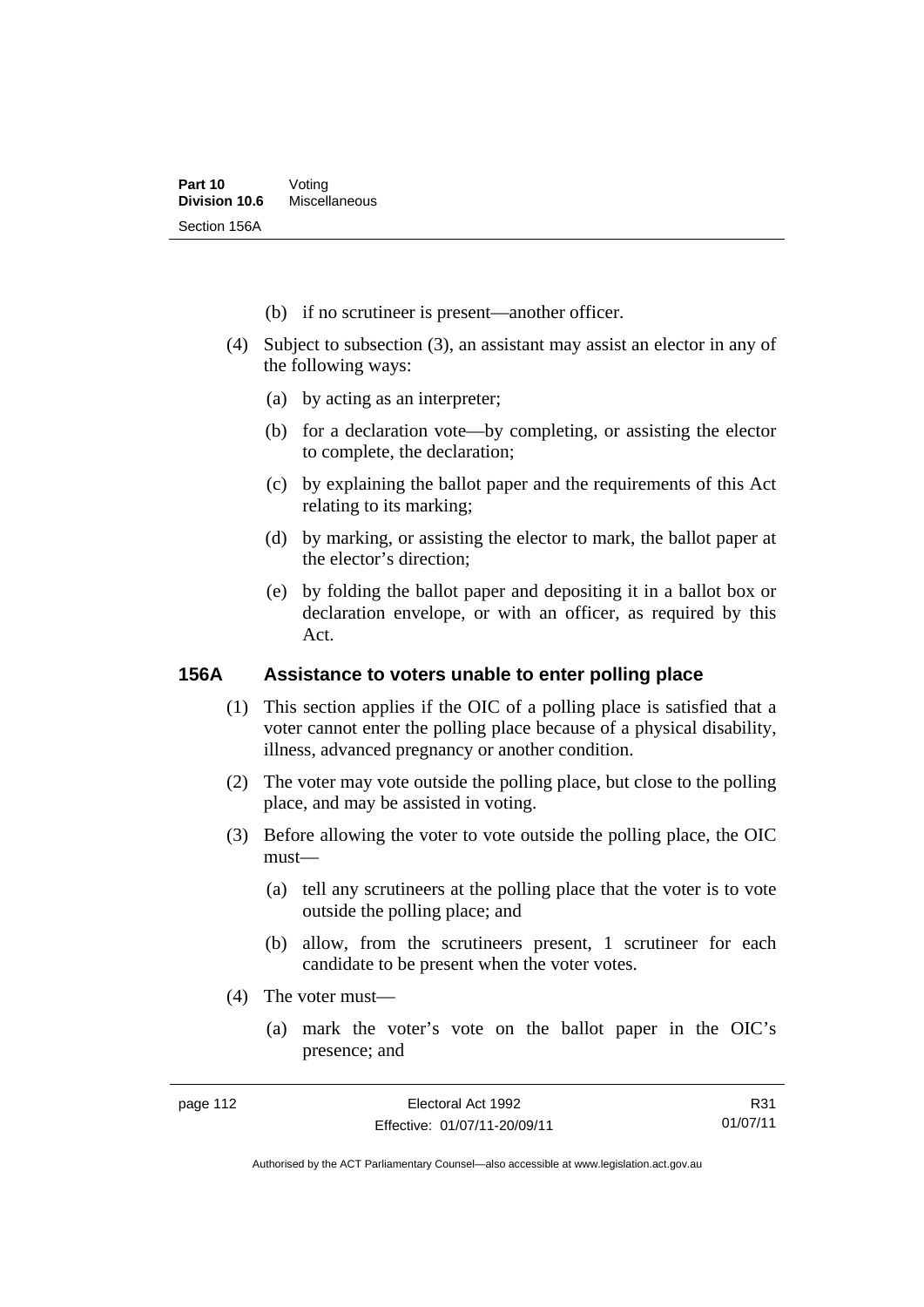- (b) fold the ballot paper to conceal the names of the candidates; and
- (c) give the ballot paper to the OIC.
- (5) If the voter is casting an ordinary vote, the OIC must ensure that the folded ballot paper is immediately returned to the polling place and put in the ballot box in the presence of the scrutineers (if any) who were present when the voter voted.
- (6) If the voter is casting a declaration vote, the OIC must—
	- (a) in the presence of the voter, without unfolding the ballot paper, place the ballot paper in the envelope on which the voter has completed and signed the declaration and seal the envelope; and
	- (b) place the envelope in a ballot box at the polling place.
- (7) This section is subject to section 156 (Assistance to voters).

### **157 Spoilt ballot papers**

- (1) An officer shall issue another unused ballot paper to an elector who—
	- (a) satisfies the officer that a ballot paper previously issued to the elector has been inadvertently spoiled; and
	- (b) gives the spoilt ballot paper to the officer.
- (2) An officer who receives a spoilt ballot paper shall—
	- (a) write 'spoilt' on the back of it; and
	- (b) place it in an envelope, seal the envelope and endorse it so as to indicate the type of spoilt ballot paper enclosed; and
	- (c) sign the endorsement.
- (3) At the close of polling, the OIC shall enclose the envelope in a sealed parcel and give it to the commissioner.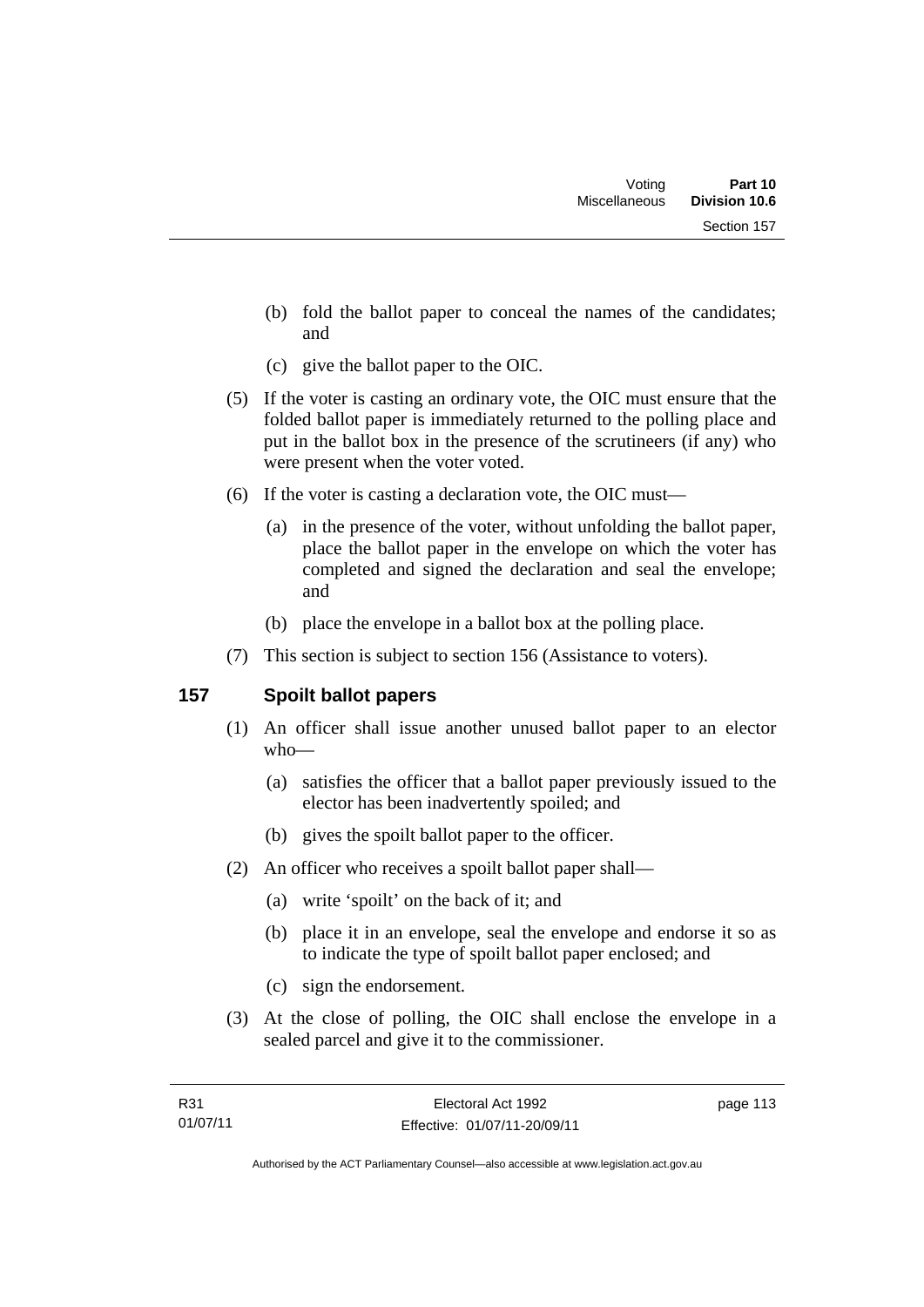(4) This section does not apply in relation to an elector who votes electronically.

#### **158 Custody of ballot boxes and electoral papers**

- (1) At the close of polling, the OIC of a polling place shall, in the presence of any scrutineers—
	- (a) close and seal the ballot boxes containing ballot papers for ordinary voting or declaration voting; and
	- (b) parcel and enclose in sealed wrapping all unused ballot papers; and
	- (c) parcel and enclose in sealed wrapping all other electoral papers used at the polling place.
- (2) The commissioner shall keep the articles referred to in subsection (1) in safe custody for the purposes of scrutiny under part 12.
- (3) Subsection (1) (a) does not apply to ballot boxes containing ballot papers for ordinary voting if the polling place is also a scrutiny centre and the procedures set out in section 182 are to be carried out in relation to those ballot boxes and ballot papers at that centre.

#### **159 Extension of time for conducting elections**

- (1) Despite any other provision of this Act, before or after the day when an election is required to be held, the Executive may, by written notice, make provision for—
	- (a) extending the time for holding the election; or
	- (b) meeting any difficulty that might otherwise interfere with the due conduct of the election; or

and any provision so made shall be valid and sufficient for that purpose.

R31 01/07/11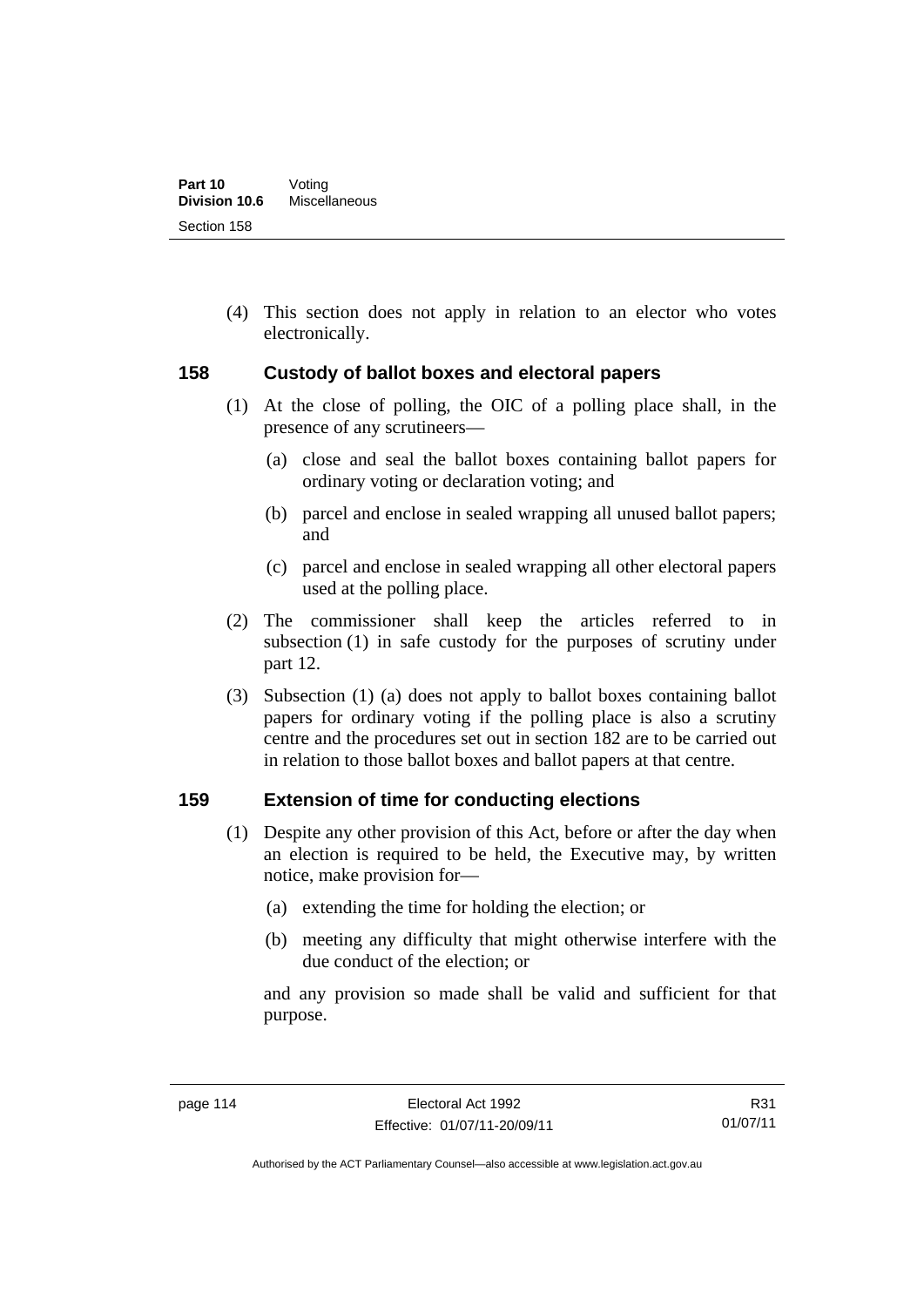(2) A notice under subsection (1) is a notifiable instrument.

*Note* A notifiable instrument must be notified under the *Legislation Act 2001*.

 (3) On notification under the *Legislation Act 2001* of a notice under subsection (1), the commissioner must publish a copy of the notice in a newspaper.

#### **160 Suspension and adjournment of polling**

- (1) The commissioner may suspend the polling at a polling place on polling day if for any reason it is not practicable to proceed with it.
- $(2)$  If—
	- (a) the polling is suspended; and
	- (b) the commissioner believes on reasonable grounds that it is not reasonably practicable for an elector affected by the suspension to cast a vote at another polling place;

the commissioner must, in writing, determine a day (that is as soon as practicable, but no later than 21 days, after the suspension) as the day when polling is to resume.

- (3) If it is impracticable to resume the polling at the same polling place, the determination must state the polling place where polling may be resumed.
- (4) A determination under subsection (2) is a notifiable instrument.

*Note* A notifiable instrument must be notified under the *Legislation Act 2001*.

 (5) On the resumption of polling, only an elector who was entitled to vote on the day when the poll for the election was required to be held and who has not already voted is entitled to vote.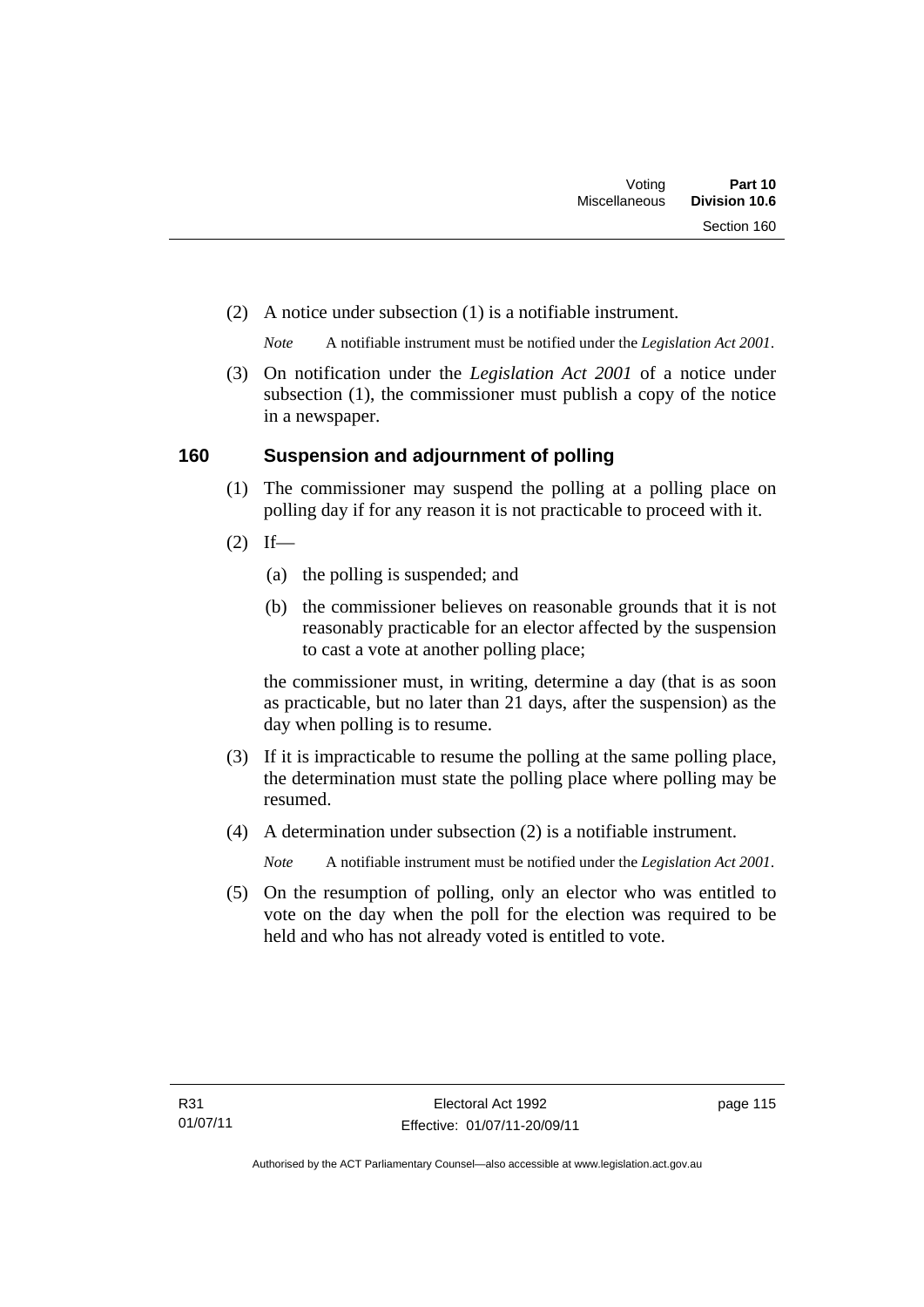## **Division 10.7 Failure to vote**

#### **161 Default notice**

- (1) For this division, a default notice, in relation to an elector, is a notice containing a statement to the effect that—
	- (a) it is an offence to fail to vote at an election without a valid and sufficient reason; and
	- (b) the elector appears to have failed to vote at an election; and
	- (c) if the elector does not wish to have the matter dealt with by a court, the elector may, within the time specified in the notice—
		- (i) if the elector voted at the election—give the commissioner particulars in writing of the voting; or
		- (ii) if the elector failed to vote at the election—give the commissioner particulars in writing of any valid and sufficient reason for the failure, or pay the amount of the prescribed penalty.
	- *Note* If a form is approved under s 340A (Approved forms) for a default notice, the form must be used.
- (2) For subsection (1) (c) (ii), the prescribed penalty is \$20 or any higher penalty prescribed by the regulations.

#### **162 First notice**

- (1) As soon as practicable after polling day for an election, the commissioner shall send a default notice to each elector who was required to vote at the election and appears to the commissioner to have failed to do so.
- (2) Subsection (1) does not apply to an elector who the commissioner is satisfied—
	- (a) is dead; or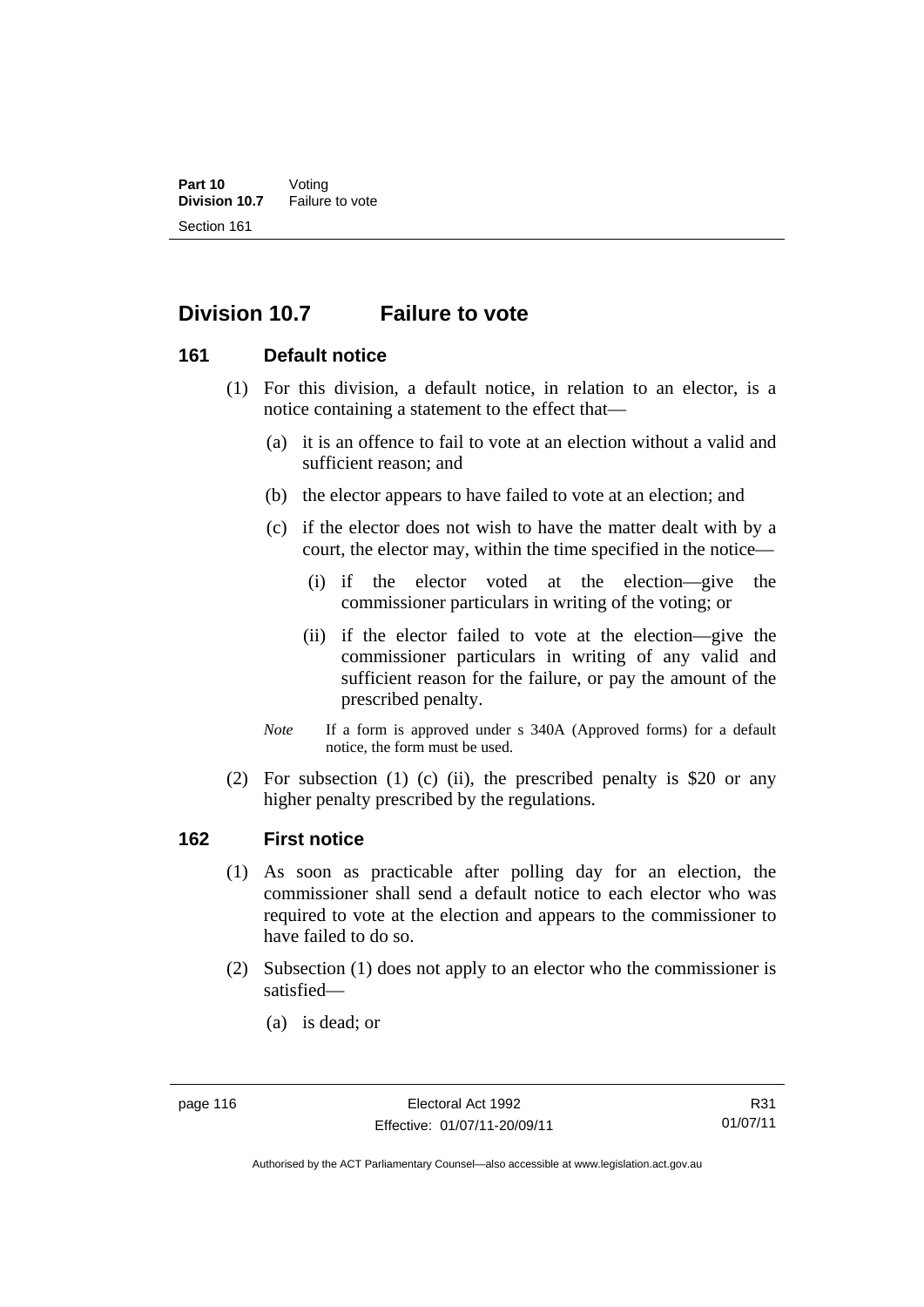(b) had a valid and sufficient reason for failing to vote at the election.

#### **163 Second notice**

If an elector to whom a default notice has been sent under section 162 fails to respond to the notice within the time specified, the commissioner shall send a second default notice to the elector, endorsed to the effect that the elector has failed to respond to the first notice.

#### **164 Final notice**

- (1) The commissioner shall send a final default notice to an elector if—
	- (a) a default notice under section 162 or 163 has been sent to the elector; and
	- (b) the time for responding to the notice has ended; and
	- (c) the elector has not paid the prescribed penalty; and
	- (d) the commissioner is not satisfied that the elector—
		- (i) voted at the election; or
		- (ii) had a valid and sufficient reason for failing to vote at the election.
- (2) A final default notice shall contain a statement to the effect that—
	- (a) the commissioner is not so satisfied; and
	- (b) if the elector does not wish to have the matter dealt with by a court—the elector may, within the time specified in the notice, pay the amount of the prescribed penalty.

### **165 Discharge of liability**

If an elector who failed to vote at an election pays the amount of the prescribed penalty in accordance with a default notice—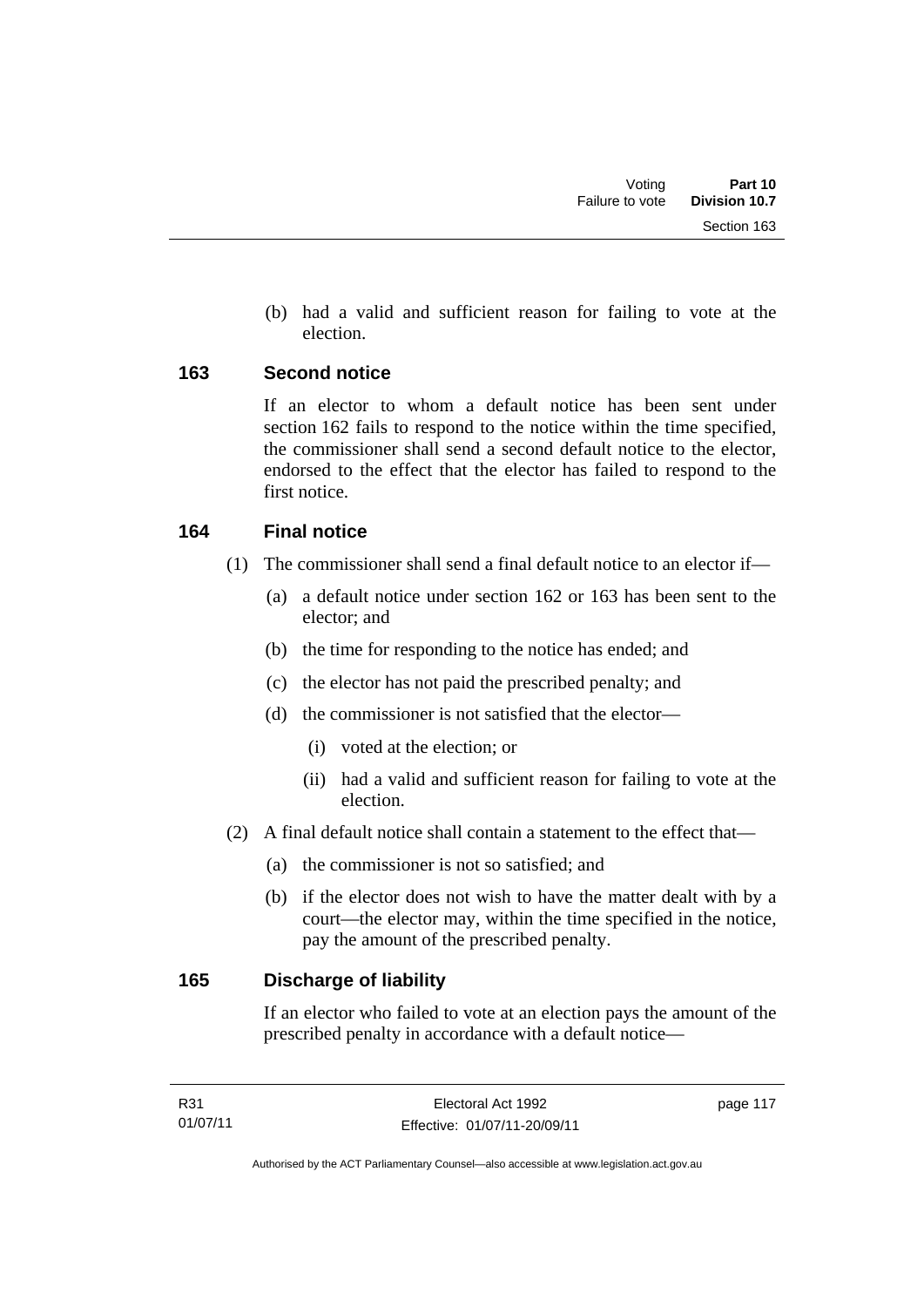- (a) any liability of the elector under section 129 in relation to the failure is discharged; and
- (b) proceedings for an offence against that section shall not be instituted against the elector in relation to the failure.

#### **166 Response on behalf of elector**

If a person responds to a default notice on behalf of an elector who is unable to do so, the response shall be taken to be that of the elector.

page 118 **Electoral Act 1992** Effective: 01/07/11-20/09/11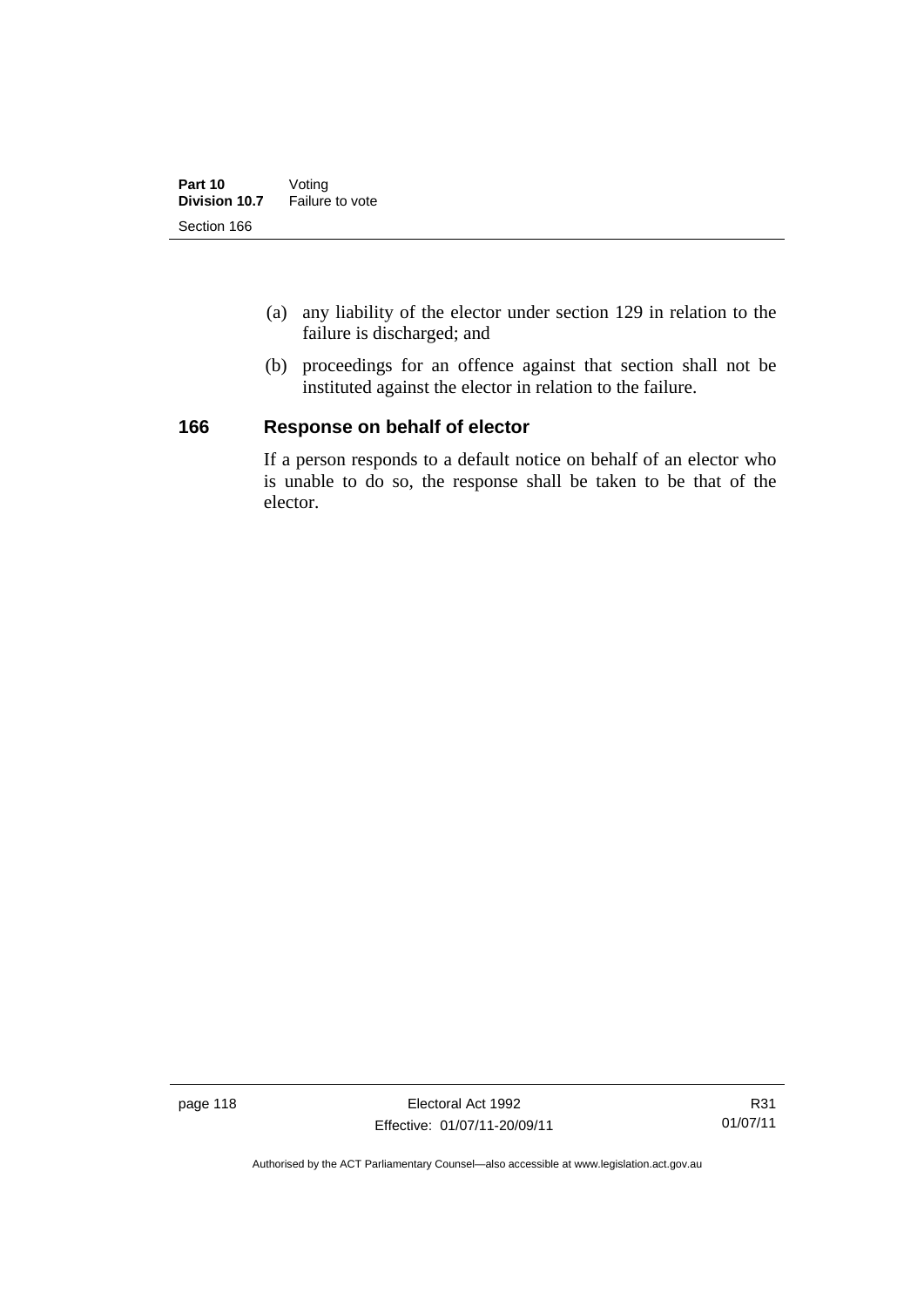# **Part 11 Polling in Antarctica**

#### **167 Definitions for pt 11**

In this part:

*Antarctica* means—

- (a) the Australian Antarctic Territory; or
- (b) the Territory of Heard Island and McDonald Islands; or
- (c) Macquarie Island.

*assistant returning officer*, in relation to a station, means the assistant returning officer appointed under section 168 in relation to the station.

*research personnel* means personnel who are to be, or have been, engaged in work at a station.

*returning officer*, in relation to a station, means the returning officer appointed under section 168 in relation to the station.

*station* means—

- (a) a research station in Antarctica that is operated by the Commonwealth and is declared by the commissioner, in writing, to be a permanent research station; or
- (b) in relation to a particular election, a ship that is declared by the commissioner, in writing, to be a station for this part in relation to the election.

*transmit* means transmit by fax, telex or in another way approved under section 167B.

#### **167A Declaration of ship as a station**

The commissioner may declare a ship as a station only if the commissioner is satisfied that, on polling day for an election, the

Authorised by the ACT Parliamentary Counsel—also accessible at www.legislation.act.gov.au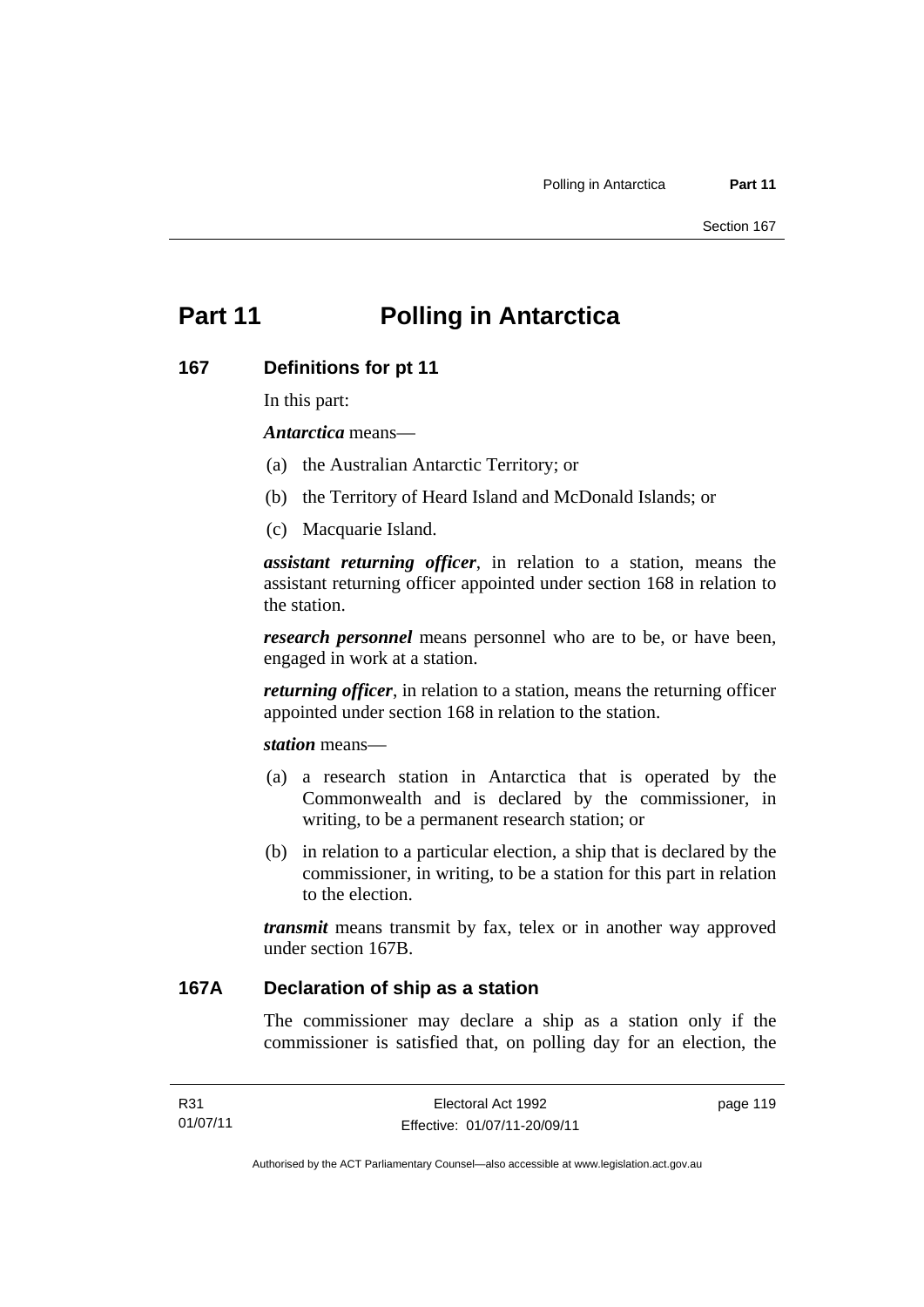#### **Part 11** Polling in Antarctica

Section 167B

ship is likely to be at sea transporting research personnel to or from Antarctica.

#### **167B Approval of ways of transmission**

- (1) The commissioner may, in writing, approve a way of transmission for this part.
- (2) The approval is a notifiable instrument.

*Note* A notifiable instrument must be notified under the *Legislation Act 2001*.

#### **168 Returning officers and assistants for Antarctic stations**

- (1) The commissioner must appoint a returning officer, and an assistant returning officer, for each station.
	- *Note 1* For the making of appointments (including acting appointments), see *Legislation Act 2001*, pt 19.3.
	- *Note 2* In particular, a person may be appointed for a particular provision of a law (see *Legislation Act* 2001, s 7 (3)) and an appointment may be made by naming a person or nominating the occupant of a position (see s 207).
- (2) The commissioner or the person in charge of a station may appoint an acting returning officer, or acting assistant returning officer, for a station.
- (3) However, the person in charge of a station must not be appointed to be the returning officer, or assistant returning officer, for the station.

#### **170 Application of Act to polling in Antarctica**

Subject to this part, this Act applies, so far as practicable, to the taking of a poll in Antarctica as if—

- (a) a reference in the Act to a polling place were a reference to the relevant station; and
- (b) a reference in the Act to the OIC of a polling place were a reference to the returning officer; and

R31 01/07/11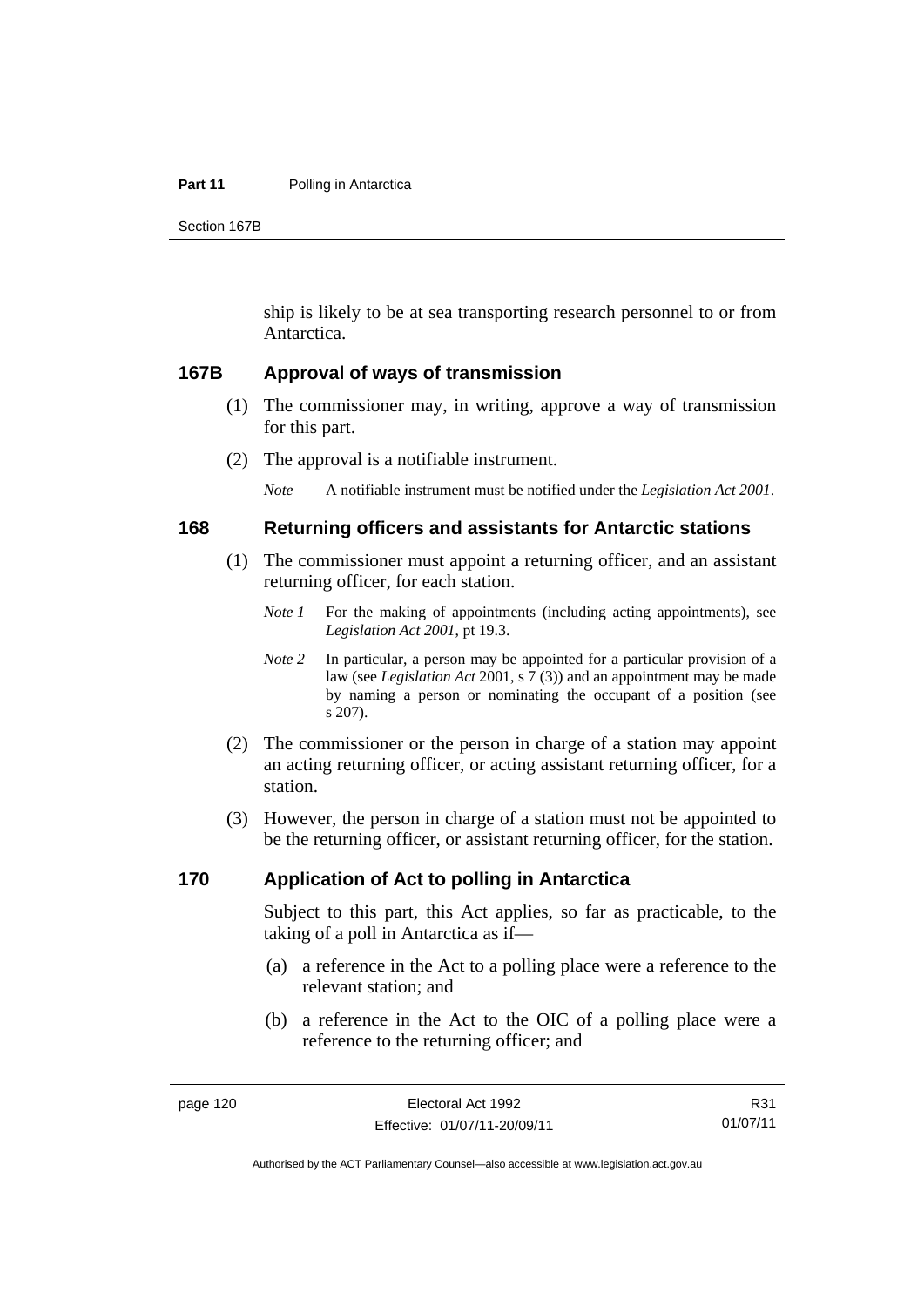(c) a reference in the Act to an officer were a reference to the assistant returning officer.

#### **171 Antarctic electors**

- (1) Subject to subsection (2), an elector—
	- (a) who is, for the Commonwealth Electoral Act, an Antarctic elector; and
	- (b) whose address, recorded on the Commonwealth roll when the elector became a person referred to in paragraph (a), was an address in an electorate;

is an Antarctic elector for this Act in relation to the electorate where that address is located.

 (2) A person does not become an Antarctic elector for the purposes of an election under this Act if the person became an Antarctic elector for the Commonwealth Electoral Act after the hour of nomination for the election.

### **172 Arrangements for the polling in Antarctica**

- (1) As soon as practicable after the close of nominations for an election in relation to an electorate for which an Antarctic elector is enrolled—
	- (a) the commissioner shall transmit to the returning officer at whose station the elector is based—
		- (i) an extract from the certified list of electors for the electorate containing the particulars relating to the elector; and
		- (ii) directions for the preparation by the officer of ballot papers for the election; and
	- (b) the returning officer shall prepare ballot papers in accordance with the directions.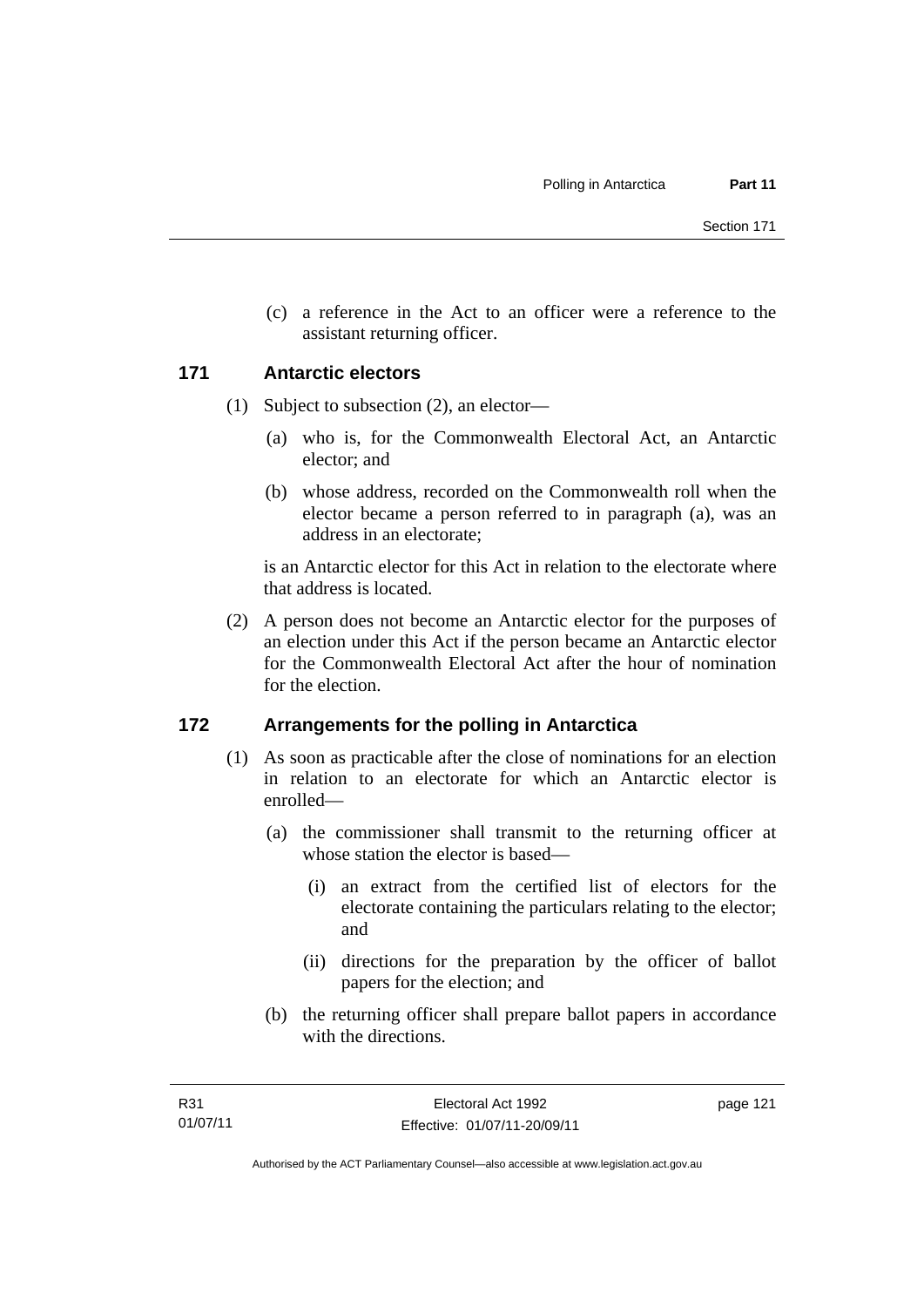#### **Part 11** Polling in Antarctica

Section 173

 (2) The directions shall ensure, so far as practicable, that the ballot papers are the same as ballot papers prepared under division 9.2 for the election.

#### **173 Conduct of the polling**

- (1) The polling at a station shall be conducted as follows:
	- (a) before any vote is taken, the returning officer shall exhibit a ballot box empty, and shall then securely fasten its cover;
	- (b) subject to subsection (2), the poll shall be conducted during the hours on the days the returning officer directs;
	- (c) the returning officer or the assistant returning officer shall, at all times when the poll is open, be present in that part of the station where the polling is taking place.
- (2) The polling at a station shall not continue beyond the time that is 6 pm in the ACT on polling day for the election.

#### **174 Claims to vote**

The returning officer or assistant returning officer for a station shall—

- (a) hand a ballot paper to each Antarctic elector who attends before the officer during the hours of polling and claims to vote at the election; and
- (b) record the issue of the ballot paper to the elector.

#### **175 Proceedings at close of poll**

At the close of the poll, the returning officer shall, in the presence of the assistant returning officer—

- (a) open the ballot box; and
- (b) transmit to the authorised officer—

R31 01/07/11

Authorised by the ACT Parliamentary Counsel—also accessible at www.legislation.act.gov.au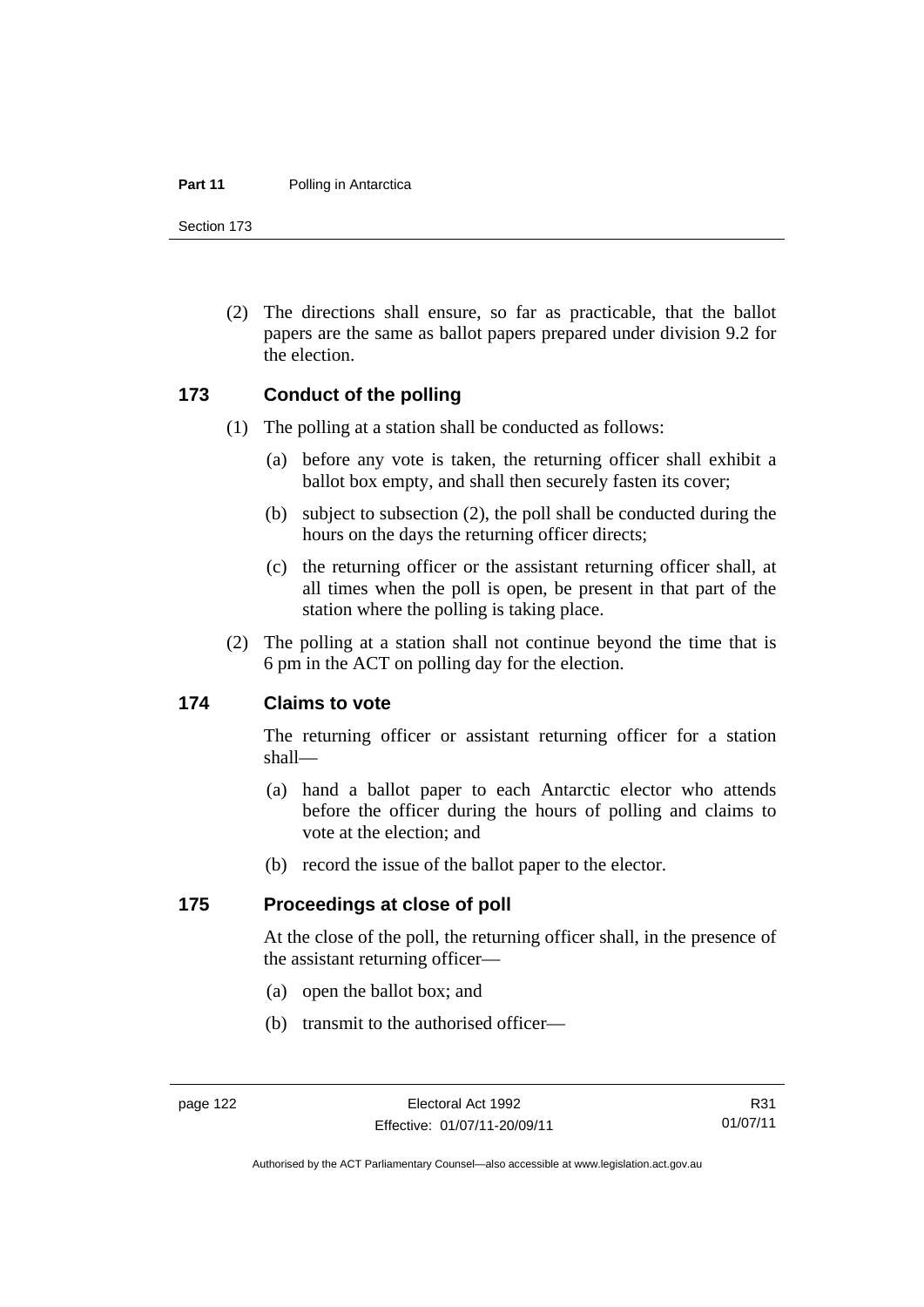- (i) particulars of each elector who has voted at the station in the election; and
- (ii) unless subparagraph (iii) applies, particulars of the marking of each ballot paper; and
- (iii) if the returning officer is unable to read or understand clearly the particulars referred to in subparagraph (ii)—a statement to explain that inability; and
- (c) prepare a written statement of the information transmitted.
- *Note* A ballot paper completed by an Antarctic elector may be faxed to the commissioner, see s 329.

#### **176 Result of polling in Antarctica**

- (1) On receipt of the transmission under section 175, the authorised officer shall—
	- (a) in relation to each ballot paper marked by an Antarctic elector—transcribe the particulars of the elector's marks onto a ballot paper for the relevant electorate; and
	- (b) seal in an envelope the ballot paper onto which the particulars are transcribed; and
	- (c) sign the envelope and endorse it to the effect that it contains a ballot paper recording a vote by an Antarctic elector that is to be admitted to the scrutiny for the election; and
	- (d) send the envelope to the commissioner.
- (2) An authorised officer shall not mark a ballot paper under this section in a way that is likely to enable it to be identified as representing the vote of an Antarctic elector.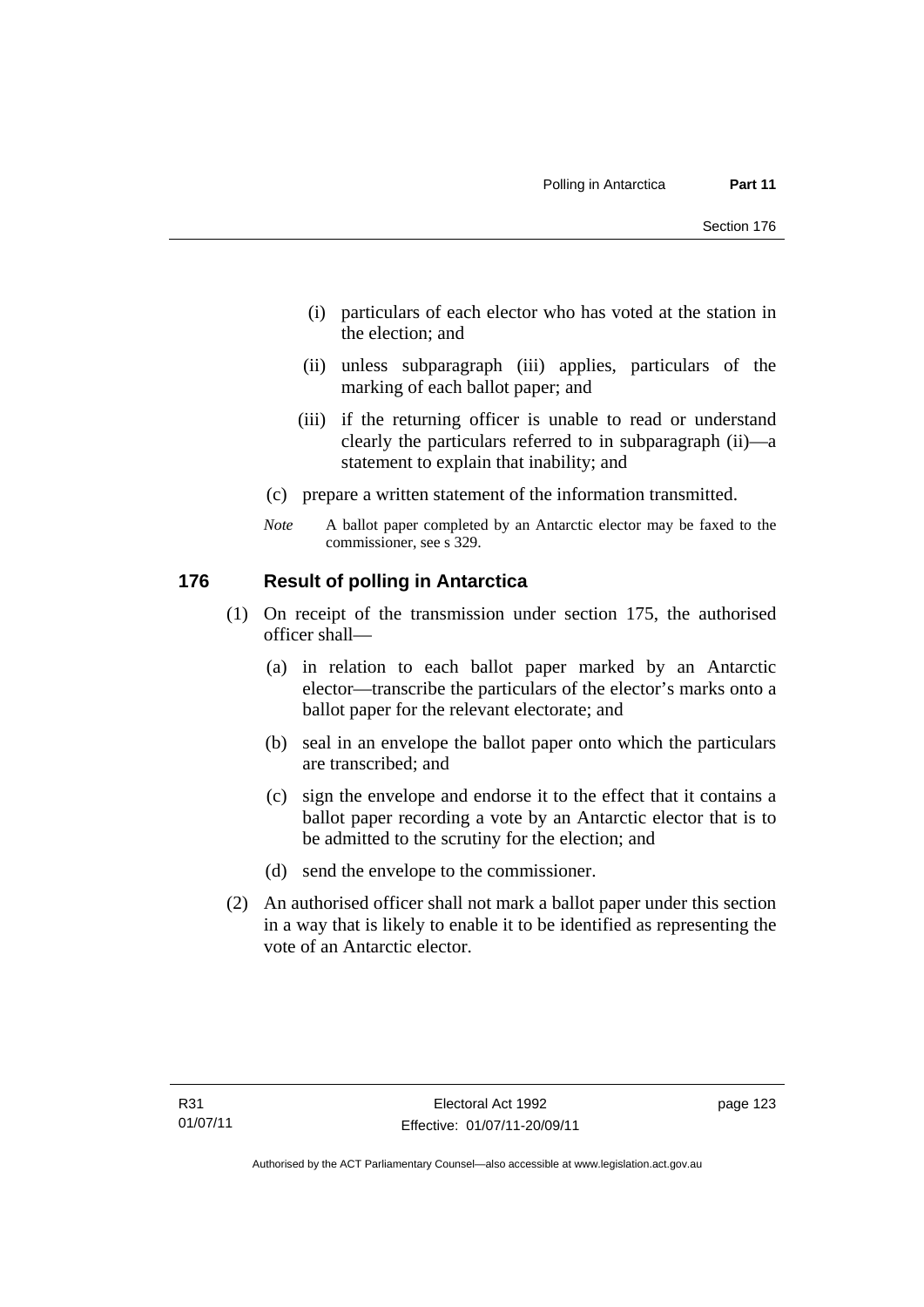#### **Part 11** Polling in Antarctica

Section 177

#### **177 Preservation of documents**

- (1) As soon as practicable after the close of the poll for an election, the returning officer for each station shall forward to the commissioner—
	- (a) a copy of the record of the issue of each ballot paper; and
	- (b) a copy of the statement referred to in section 175 (c); and
	- (c) the ballot papers used for voting at the station.
- (2) The commissioner shall keep the documents referred to in subsection (1) in safe custody for the purposes of scrutiny under part 12.

page 124 Electoral Act 1992 Effective: 01/07/11-20/09/11

R31 01/07/11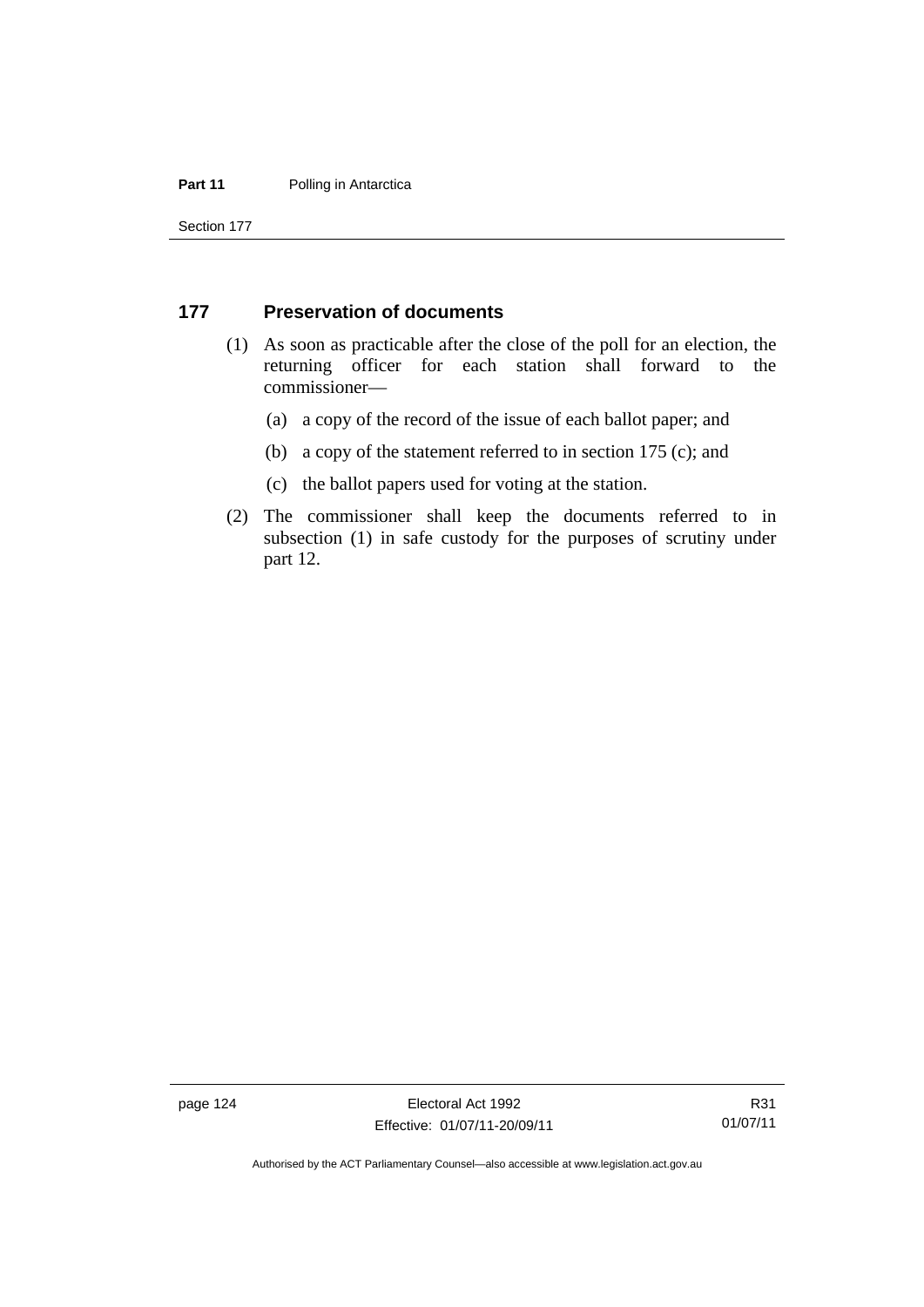# **Part 12 The scrutiny**

### **178 Scrutiny**

- (1) The result of the polling at an election shall be ascertained by scrutiny in accordance with this part.
- (2) All the proceedings at the scrutiny shall be open to the inspection of the scrutineers.
- (3) The commissioner shall arrange for the following articles, documents and data to be dealt with at scrutiny centres for this part:
	- (a) applications for postal votes in the election;
	- (b) records of issued declaration voting papers;
	- (c) completed declaration voting papers received by the commissioner, the OIC of a polling place or another officer;
	- (d) ballot boxes containing ballot papers for ordinary voting or declaration voting;
	- (e) electronic ballot papers;
	- (f) envelopes containing ballot papers recording votes by Antarctic electors.
- (4) The OIC for a scrutiny centre may adjourn the scrutiny at the centre from time to time.

### **179 Preliminary scrutiny of declaration voting papers etc**

- (1) The commissioner shall arrange for the conduct of the preliminary scrutinies necessary in relation to a poll until the following documents have been dealt with in accordance with this section:
	- (a) all completed declaration voting papers (including those used for postal voting) received by the commissioner or another officer on or before polling day;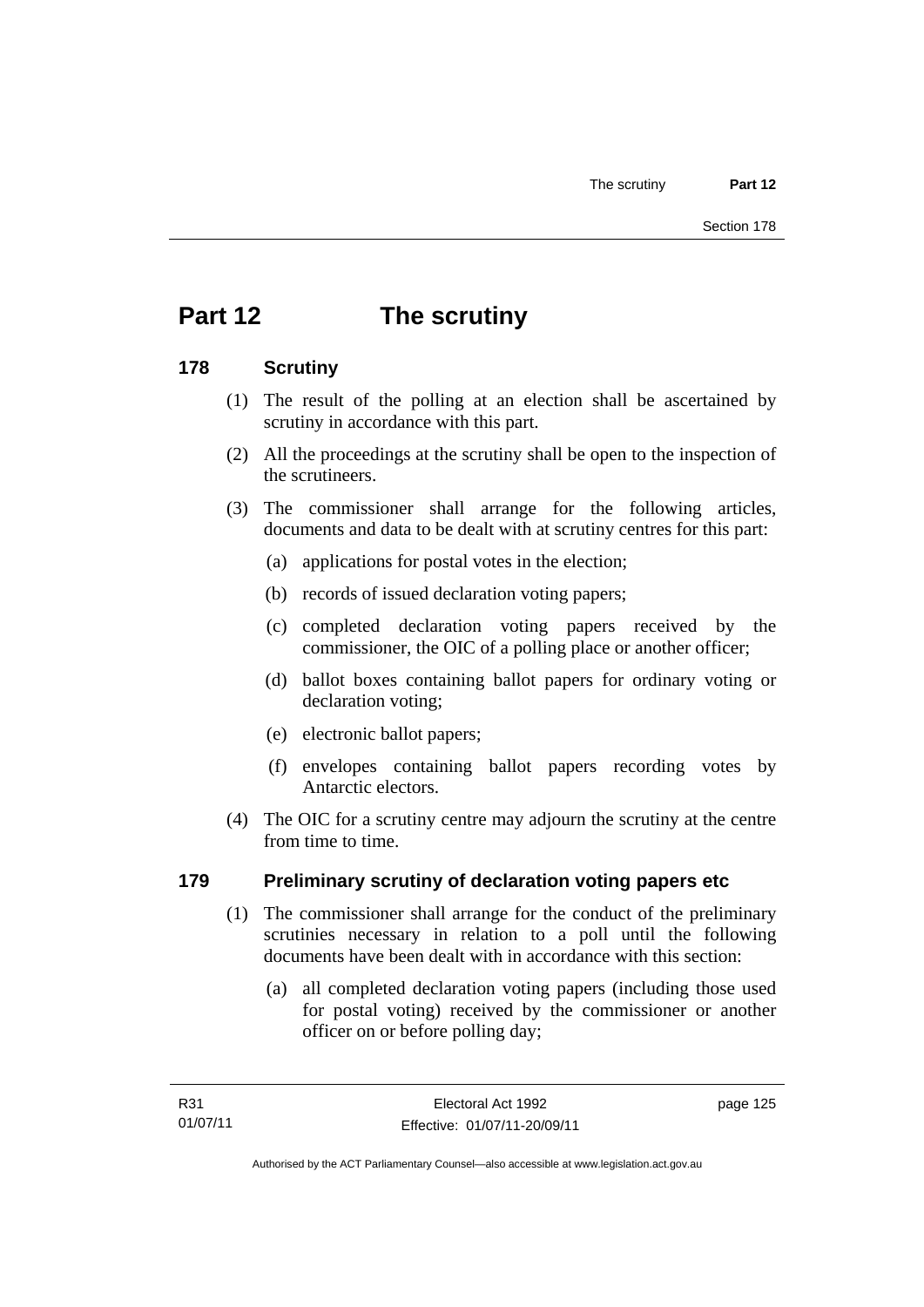Section 179

- (b) all completed declaration voting papers used for postal voting received by the commissioner before the end of the 6th day after the close of the poll;
- (c) any envelope referred to in section 176 (1) (d) containing a ballot paper recording the vote of an Antarctic elector.
- (2) A preliminary scrutiny shall not be conducted earlier than the 5th day before polling day.
- (3) The commissioner shall display a notice in a prominent place at the office of the commissioner specifying the date and time when, and the place where, a preliminary scrutiny is to begin.
- (4) The notice shall be so displayed no later than 4 pm on the day before the beginning of the preliminary scrutiny.
- (5) A preliminary scrutiny shall be conducted in accordance with schedule 3.
- (6) Schedule 3 applies, so far as practicable, in relation to a vote cast by an Antarctic elector as if—
	- (a) the vote were a declaration vote other than a postal vote; and
	- (b) a declaration signed by the elector specifying the electorate in relation to which the elector is an Antarctic elector appeared on the envelope referred to in section  $176$  (1) (d); and
	- (c) a reference in that schedule to a set of declaration voting papers were a reference to that envelope.
- (7) At a preliminary scrutiny, declaration voting papers shall not be rejected for further scrutiny because of a formal error.
- (8) A preliminary scrutiny shall be taken to be part of the scrutiny in relation to an election.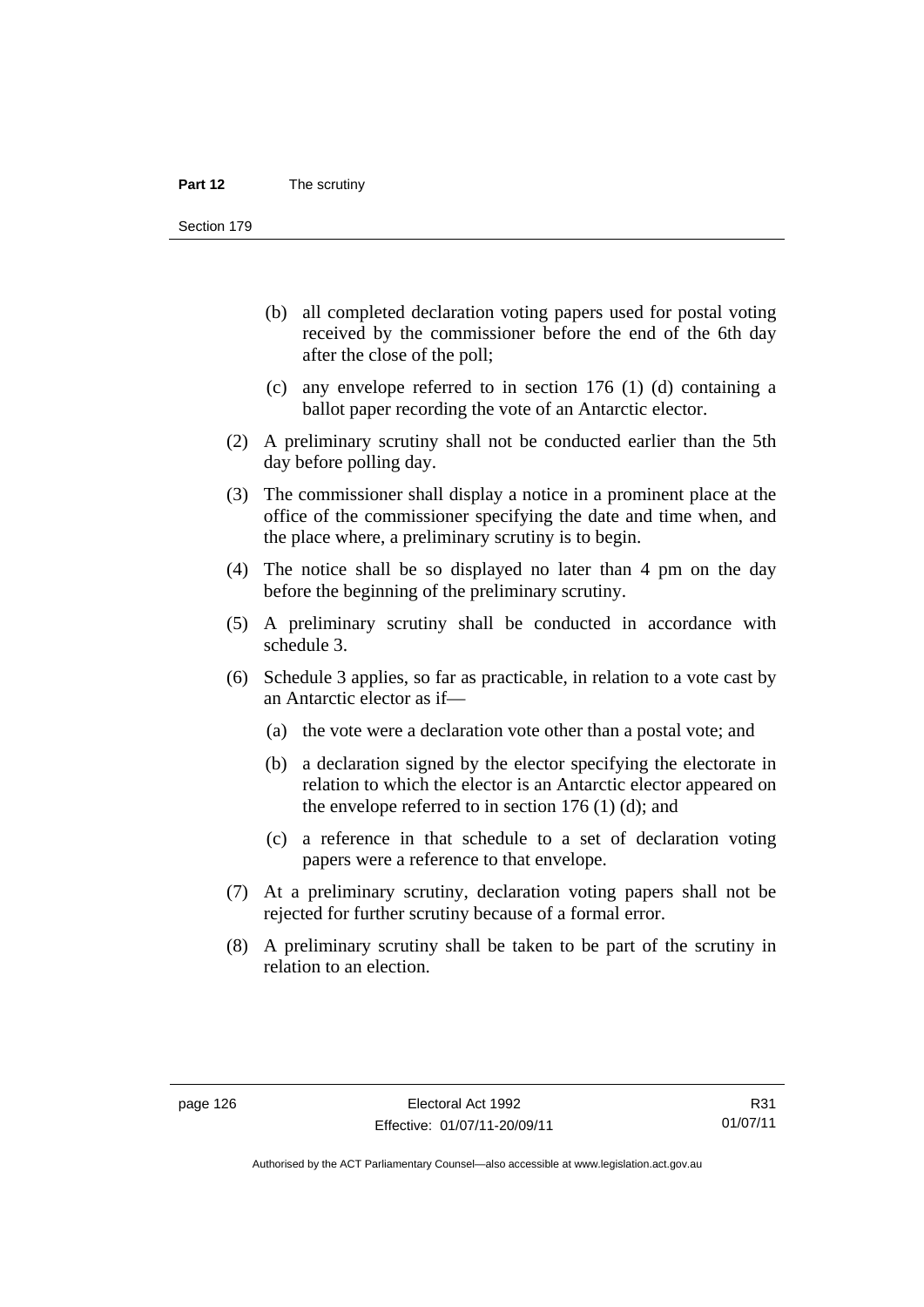# **180 Formality of ballot papers**

- (1) Except as provided by this section, a ballot paper is formal and effect shall be given to the elector's intention as far as that intention is clear.
- (2) A ballot paper is informal if—
	- (a) in the opinion of the OIC of a scrutiny centre—
		- (i) it is not authentic; or
		- (ii) it has writing on it by which the elector can be identified; or
	- (b) no first preference is marked in a candidate square; or
	- (c) a first preference is marked in 2 or more candidate squares; or
	- (d) for a completed declaration vote ballot paper that has not been dealt with at a preliminary scrutiny under section 179—it is not enclosed in the appropriate envelope on which appears a declaration made by an elector.
- (3) In determining whether a ballot paper is formal—
	- (a) a preference marked outside a candidate square shall be taken to be marked in the square if the voter's intention to indicate that preference for that candidate is clear; and
	- (b) subject to subsection (2) (a), any other writing outside a candidate square shall be disregarded.
- (4) A ballot paper on which the particulars are endorsed by an officer under section 155 is not informal—
	- (a) if no other candidate has the same surname—only because the surname of a candidate has been written on the ballot paper; or
	- (b) only because of a spelling mistake in the particulars endorsed on the ballot paper.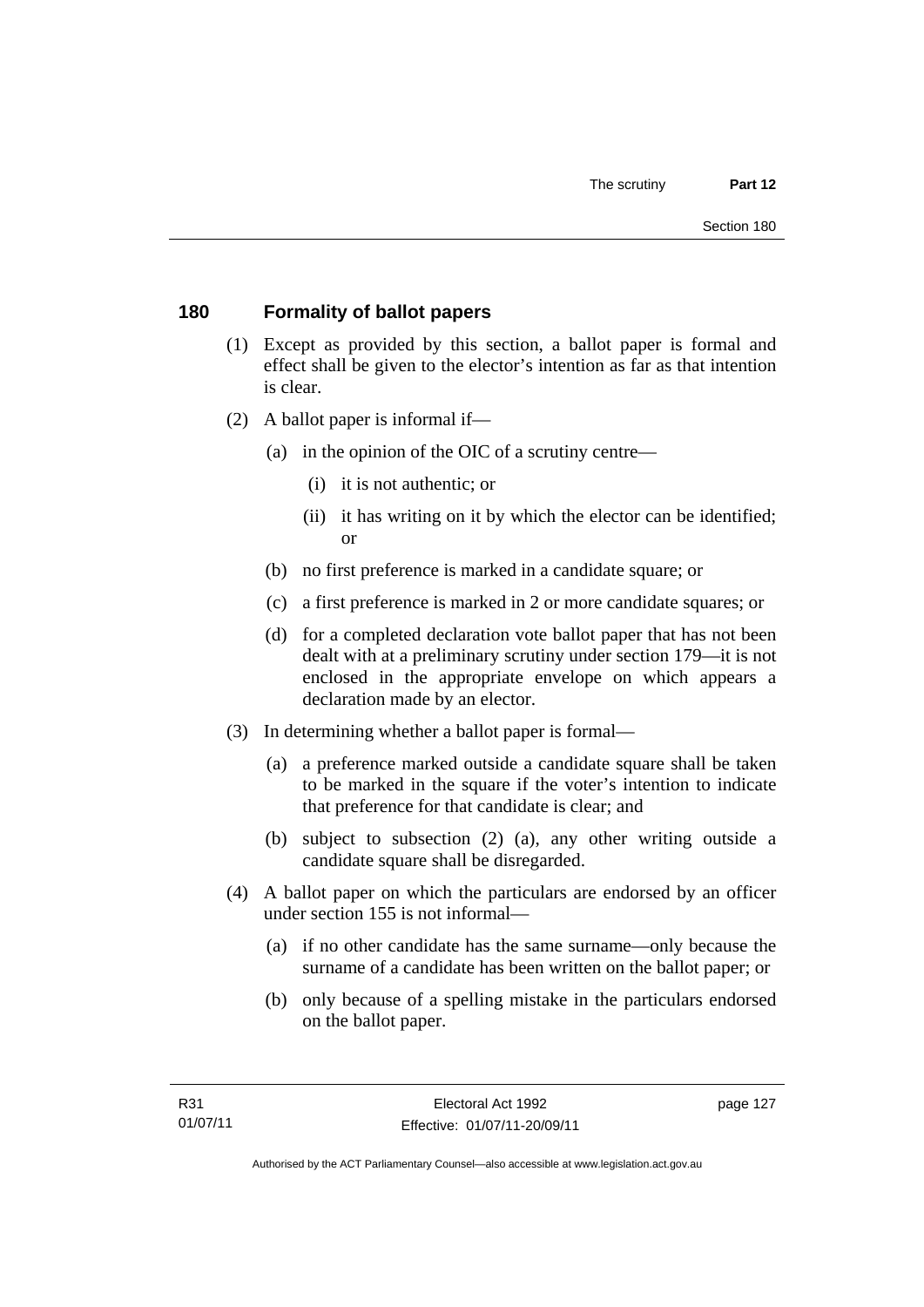#### **Part 12** The scrutiny

Section 181

 (5) If it is necessary for this part, the commissioner may determine the formality of a ballot paper and, for that purpose, may reverse any decision made by another officer.

## **181 Death of candidate**

If a candidate dies before the end of polling day, and the number of candidates remaining is greater than the number of candidates to be elected, a ballot paper is not informal only because of—

- (a) the inclusion on the ballot paper of the name of the deceased candidate; or
- (b) the marking of any consecutive number in a candidate square adjacent to that name; or
- (c) the omission to place any number in a candidate square adjacent to that name, or any resultant failure to indicate in consecutive order the elector's preferences.

#### **182 First count—ordinary ballot papers**

- (1) This section applies only to paper ballot papers.
- (2) As soon as practicable after the close of the poll for an election, the OIC for a scrutiny centre shall arrange for the procedures set out in this section to be carried out.
- (3) First, the OIC shall—
	- (a) exhibit for inspection by any scrutineer each ballot box containing ballot papers recording ordinary votes; and
	- (b) record the condition of the ballot box before opening it.
- (4) Second, the OIC shall arrange for an officer to—
	- (a) open each ballot box; and
	- (b) sort the ballot papers from each ballot box into separate parcels for each electorate; and

R31 01/07/11

Authorised by the ACT Parliamentary Counsel—also accessible at www.legislation.act.gov.au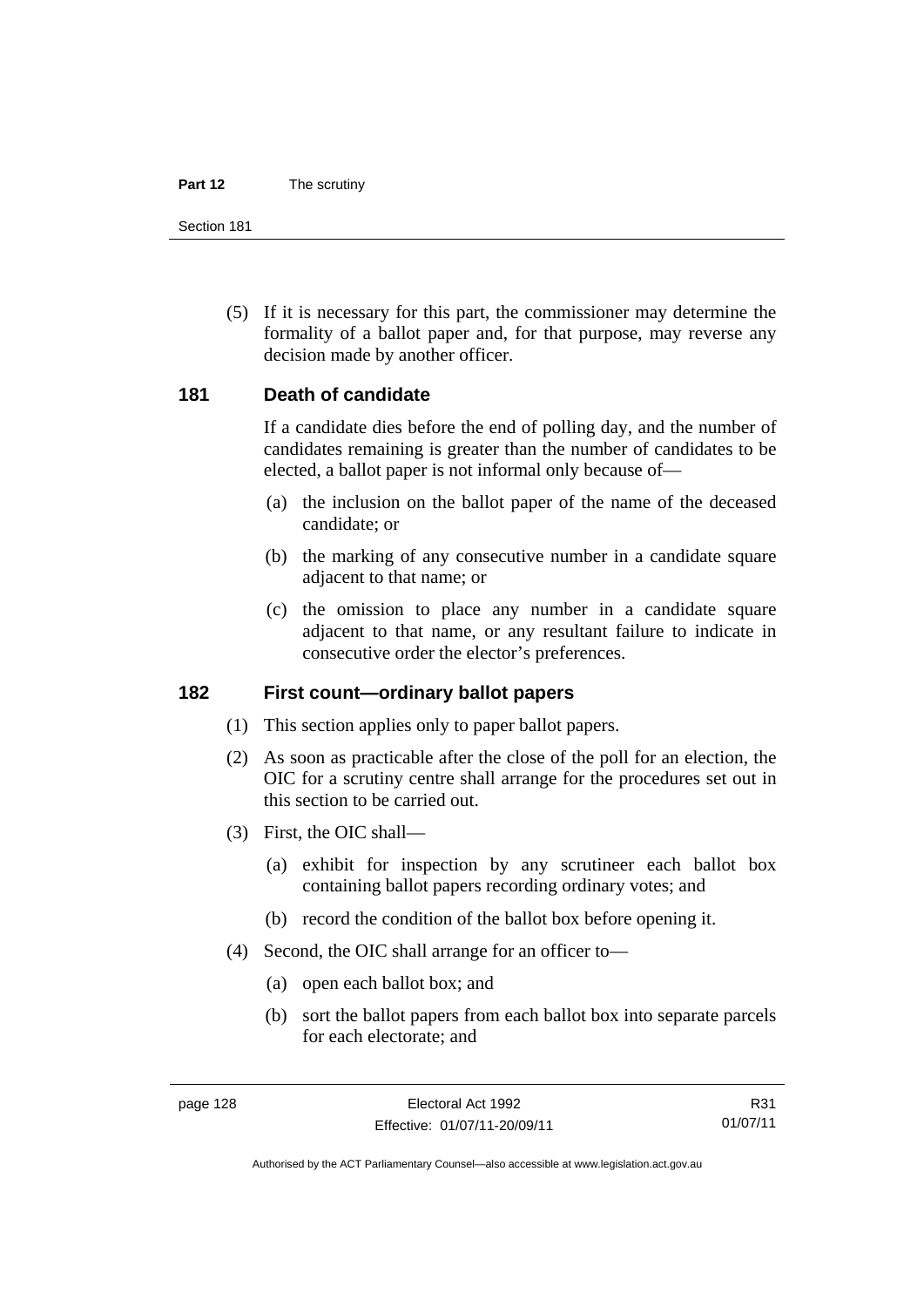- (c) in relation to the ballot papers for each electorate—
	- (i) count all informal ballot papers, reject them from further scrutiny under this section, and place them in a separate parcel; and
	- (ii) sort the unrejected ballot papers into separate parcels according to the first preferences marked on them and count the ballot papers in each parcel.
- (5) Third, the OIC shall, in relation to the ballot papers for each electorate—
	- (a) make out and sign a statement (countersigned by an officer and each scrutineer who wishes to do so) setting out—
		- (i) the number of unrejected ballot papers on which a first preference is recorded for each candidate; and
		- (ii) the number of informal ballot papers; and
	- (b) transmit particulars of the numbers so recorded to the commissioner, by telephone or other expeditious way; and
	- (c) seal up the parcels, endorse on each a description of the contents and permit each scrutineer who wishes to do so to countersign the endorsement; and
	- (d) send the parcels to the commissioner without delay, together with the statement referred to in paragraph (a).
- (6) Despite subsection (4) (b), the total number of ballot papers for a particular electorate that are to be dealt with at a particular scrutiny under this section shall not be fewer than 20.
- (7) If subsection (6) applies, the OIC shall—
	- (a) count the number of those ballot papers; and
	- (b) seal them in a separate parcel; and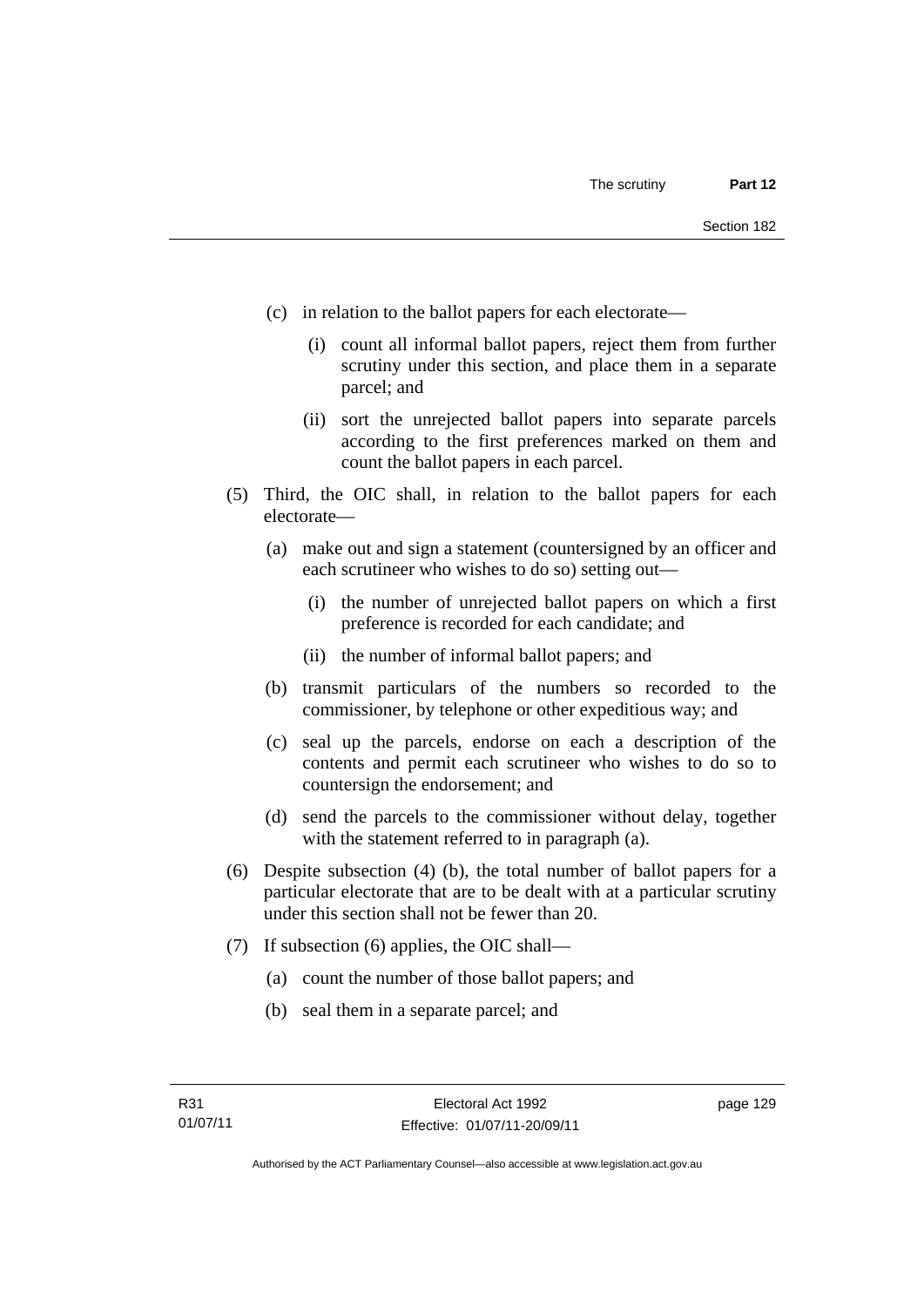- (c) endorse the parcel with a description of the contents (including the number of ballot papers); and
- (d) send the parcel to another scrutiny centre, as directed by the commissioner, for this part.
- (8) The OIC may arrange for preferences marked on paper ballot papers to be entered into the approved computer program.

# **183 First count—declaration ballot papers**

As soon as practicable after declaration vote ballot papers have been admitted to a scrutiny under this section because of schedule 3 but not before the close of the poll for the election, the OIC for the relevant scrutiny centre shall arrange for the ballot papers to be dealt with in accordance with section 182 as if they were ordinary vote ballot papers.

# **183A First count—electronic ballot papers**

As soon as practicable after the close of the poll for an election, the OIC for a scrutiny centre must arrange for preferences from electronic voting to be entered into the approved computer program and for the electronic counting of the votes using the program.

# **184 Second count—first preferences**

- (1) If preferences marked on paper ballot papers have not been entered on the approved computer program under section 182 (8), the commissioner shall—
	- (a) arrange for an officer at a scrutiny centre to open the parcels referred to in section 182 (5) (d) (including those to which that paragraph applies under section 183) and, so far as practicable, conduct a second scrutiny of the ballot papers in accordance with section  $182(4)$  and  $(5)$ ; and
	- (b) from the result of the second scrutiny, ascertain—

Authorised by the ACT Parliamentary Counsel—also accessible at www.legislation.act.gov.au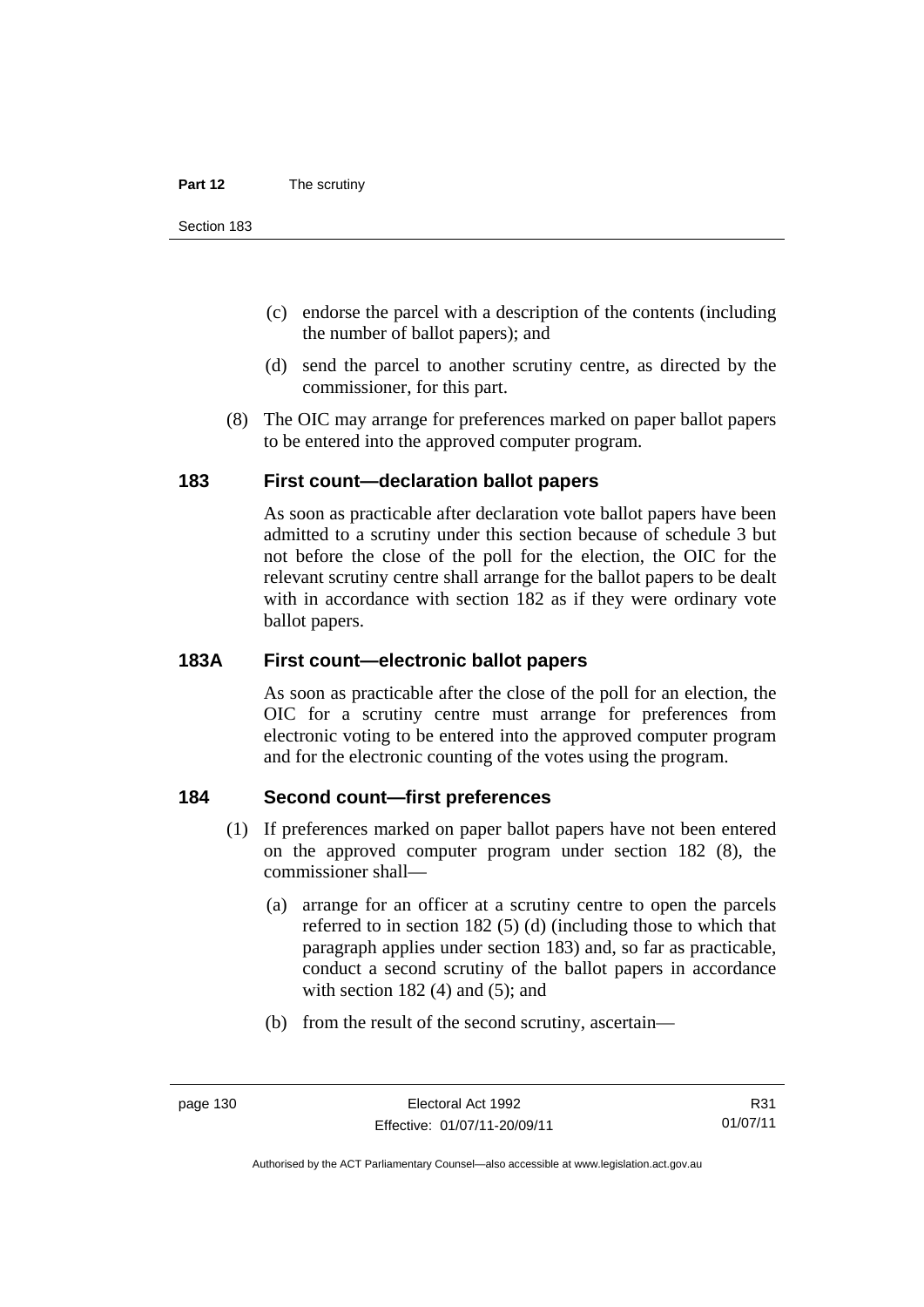- (i) the number of unrejected ballot papers on which a first preference is recorded for each candidate; and
- (ii) the number of informal ballot papers for each electorate.
- (2) The commissioner must, using the approved computer program, ascertain from the result of the first scrutiny of electronic ballot papers and any paper ballot papers from which preferences have been entered on the computer program under section 182 (8)—
	- (a) the number of unrejected ballot papers on which a first preference is recorded for each candidate; and
	- (b) the number of informal ballot papers for each electorate.
- (3) For subsection (1), the officer conducting the second scrutiny may reverse a decision made at the scrutiny under section 182.

# **185 Ascertaining result of poll**

- (1) The commissioner shall arrange for—
	- (a) the further scrutiny of the ballot papers referred to in section 184 (1) (b) (i) and (2) (a); and
	- (b) the ascertainment of the successful candidates;

in accordance with schedule 4.

- (2) If it is necessary to do so for schedule 4, the commissioner shall—
	- (a) determine the numbers of ballot papers or votes; or
	- (b) calculate a quota or transfer value; or
	- (c) identify a candidate.

# **186 Objections by scrutineers**

(1) If a scrutineer objects to a ballot paper as being informal, the officer conducting the scrutiny shall mark the ballot paper 'admitted' or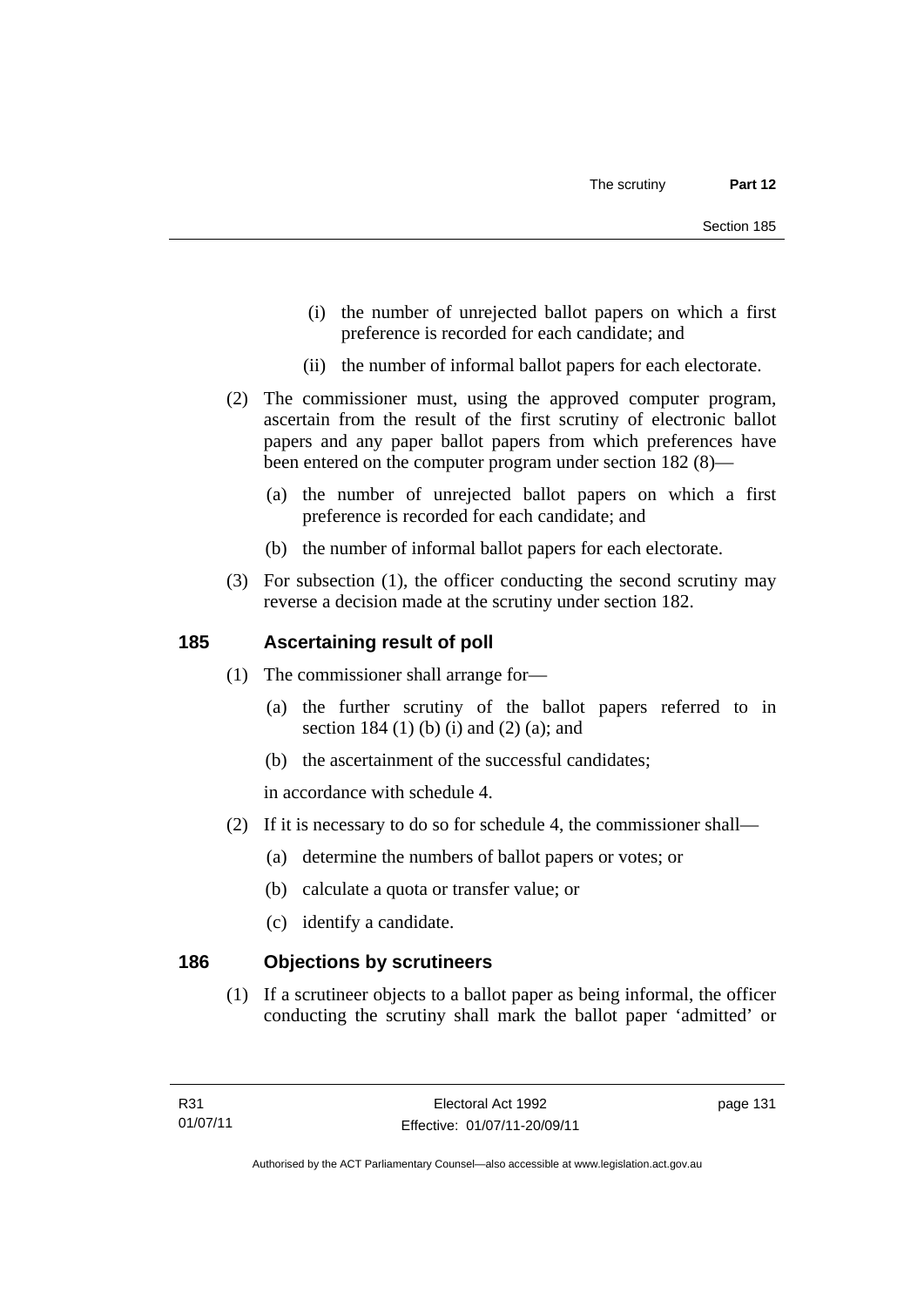#### **Part 12** The scrutiny

Section 187

'rejected' according to the officer's decision to admit or reject the ballot paper.

 (2) Subsection (1) shall not be taken to prevent the officer from rejecting a ballot paper as being informal if there is no objection by a scrutineer.

#### **187 Recount of ballot papers**

- (1) The commissioner may, at any time before the declaration of the result of an election, arrange for a recount of some or all of the ballot papers for the election—
	- (a) on the commissioner's own initiative; or
	- (b) on application under section 187A by a candidate for the election.
- (2) The commissioner must, if directed by the electoral commission under section 187B (Review of decision of commissioner to refuse to arrange for recount), arrange for a recount of some or all of the ballot papers for the election.
- (3) In recounting ballot papers, the commissioner—
	- (a) may reverse a decision made earlier in the scrutiny; but
	- (b) must deal with the ballot papers in a way that is consistent with this part.
- (4) Before a recount is conducted, the commissioner must tell each candidate, in writing, the date, time and place fixed for the recount.

# **187A Application for recount of ballot papers etc**

- (1) A candidate for an election may apply to the commissioner for a recount of some or all of the ballot papers for the election.
- (2) The application must—
	- (a) be in writing; and

Authorised by the ACT Parliamentary Counsel—also accessible at www.legislation.act.gov.au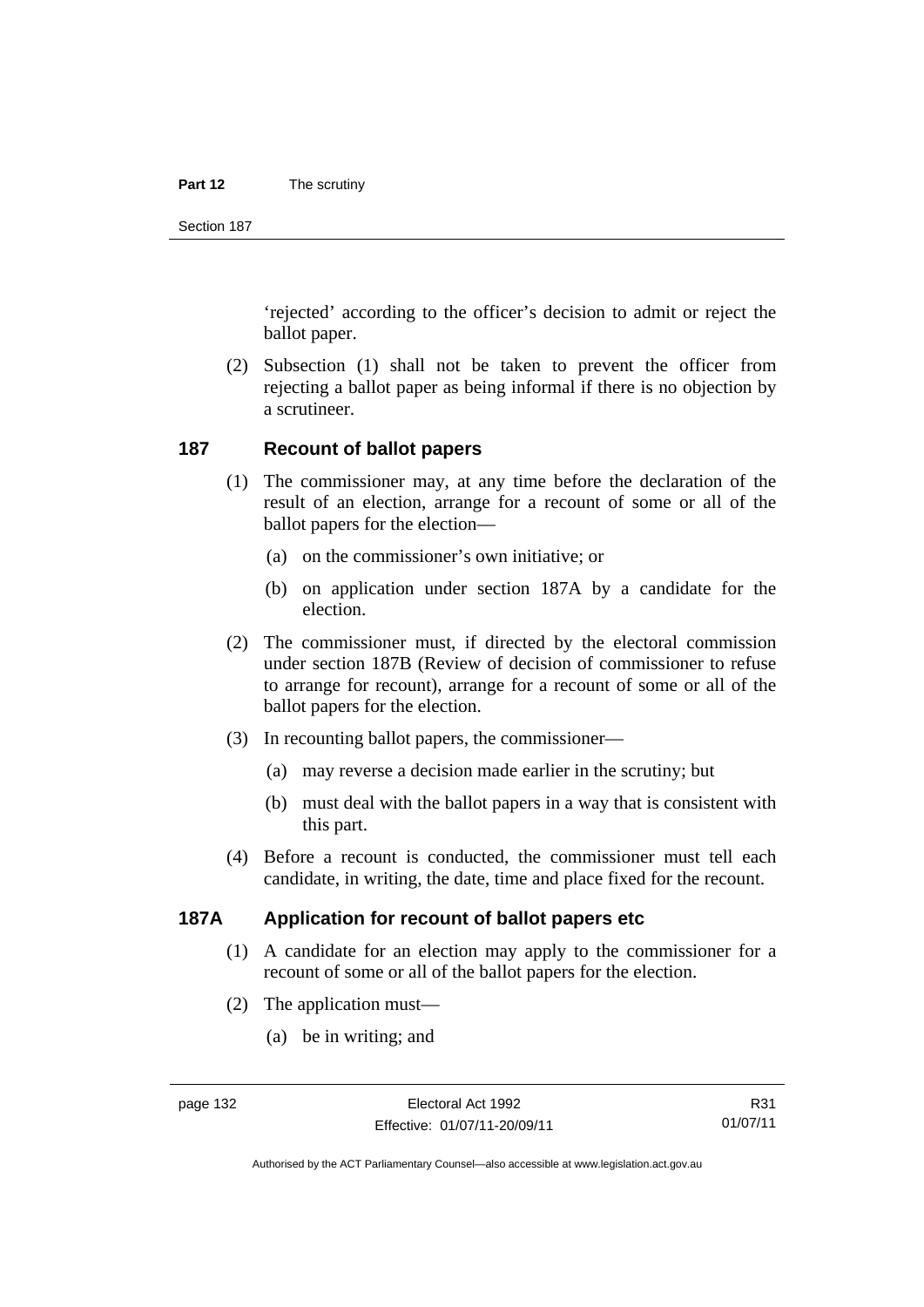- (b) set out the reasons for the requested recount.
- (3) The commissioner must—
	- (a) arrange for the requested recount; or
	- (b) refuse to arrange for the requested recount.

# **187B Review of decision of commissioner to refuse to arrange for recount**

- (1) This section applies if—
	- (a) a candidate for an election applies to the commissioner under section 187A for a recount of some or all of the ballot papers for an election (the *requested recount*); and
	- (b) the commissioner refuses to arrange for the requested recount.
- (2) The candidate may apply to the electoral commission for review of the commissioner's decision.
- (3) The application to the electoral commission must—
	- (a) be in writing; and
	- (b) set out the applicant's reasons for making the application.
- (4) On review of the decision, the electoral commission may—
	- (a) confirm the commissioner's decision; or
	- (b) set the decision aside and direct the commissioner to arrange for—
		- (i) the requested recount; or
		- (ii) another recount of some or all of the ballot papers.
- (5) In considering the application, the electoral commission may have regard to the commissioner's reasons for refusing to arrange for the requested recount.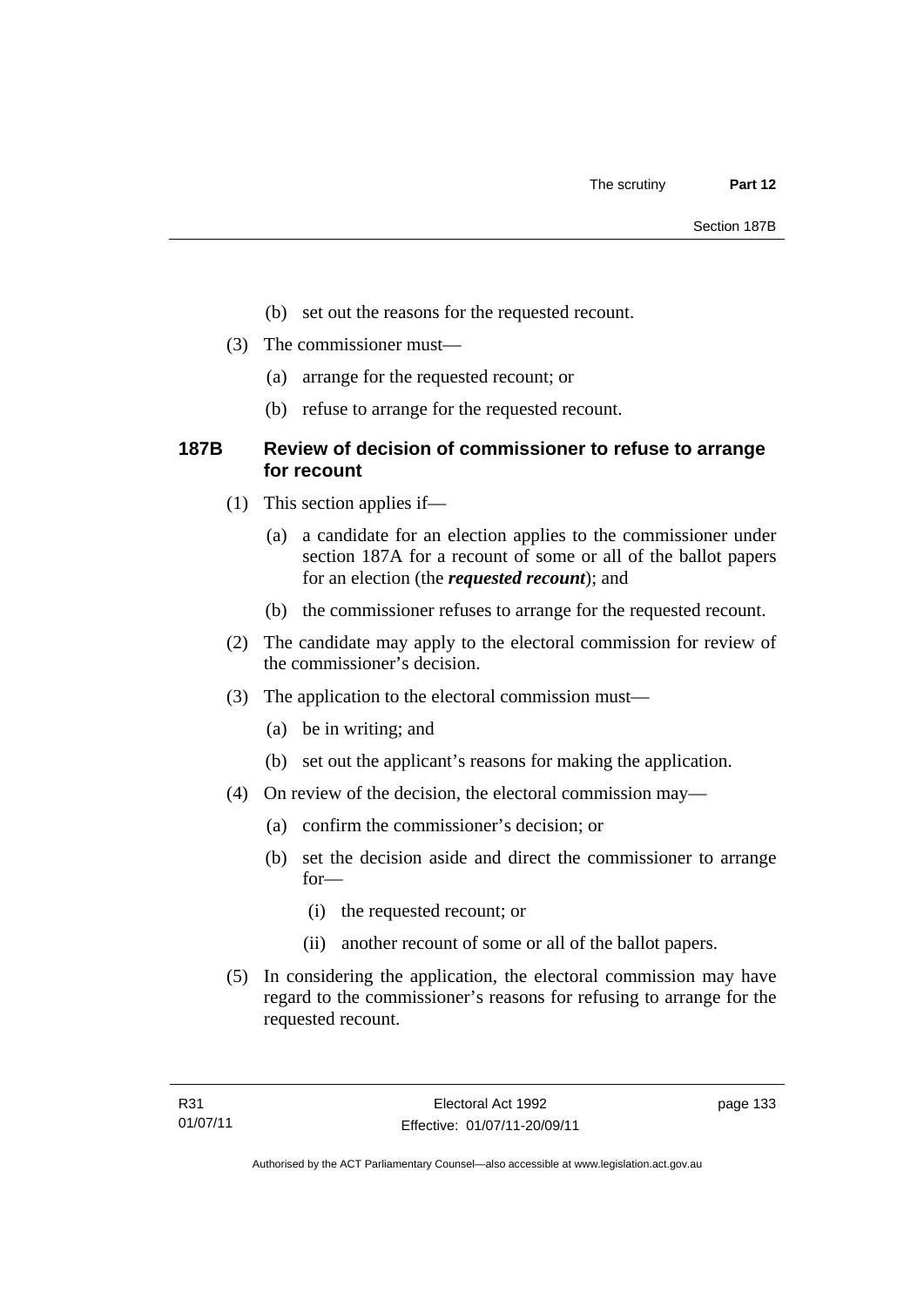#### **Part 12** The scrutiny

Section 187C

- (6) Unless the decision to refuse to arrange for the requested recount was made by a delegate of the commissioner, the commissioner must not—
	- (a) be present during any deliberation of the electoral commission in relation to the application; or
	- (b) take part in any decision of the electoral commission in relation to the application.

# **187C Recount of electronic scrutiny of ballot papers**

- (1) This section sets out the alternative ways in which a recount of the electronic scrutiny of ballot papers may be conducted.
- (2) The recount may be conducted by recounting data from electronic ballot papers kept on a backup copy of electronic data produced at a polling place or scrutiny centre.
- (3) If an approved computer program is used to find out the result of a scrutiny, the recount may be conducted—
	- (a) by rerunning the program; or
	- (b) by reloading the data into a different copy of the program and running the program.
- (4) If practicable, the recount may be conducted—
	- (a) by re-examining the accuracy of any preference data entered into the computer program from paper ballot papers; or
	- (b) by conducting—
		- (i) a partial or full manual scrutiny of paper ballot papers from which preference data has been entered into the computer program; or
		- (ii) a combination of manual scrutiny of those paper ballot papers and a computerised scrutiny of electronic ballot papers.

R31 01/07/11

Authorised by the ACT Parliamentary Counsel—also accessible at www.legislation.act.gov.au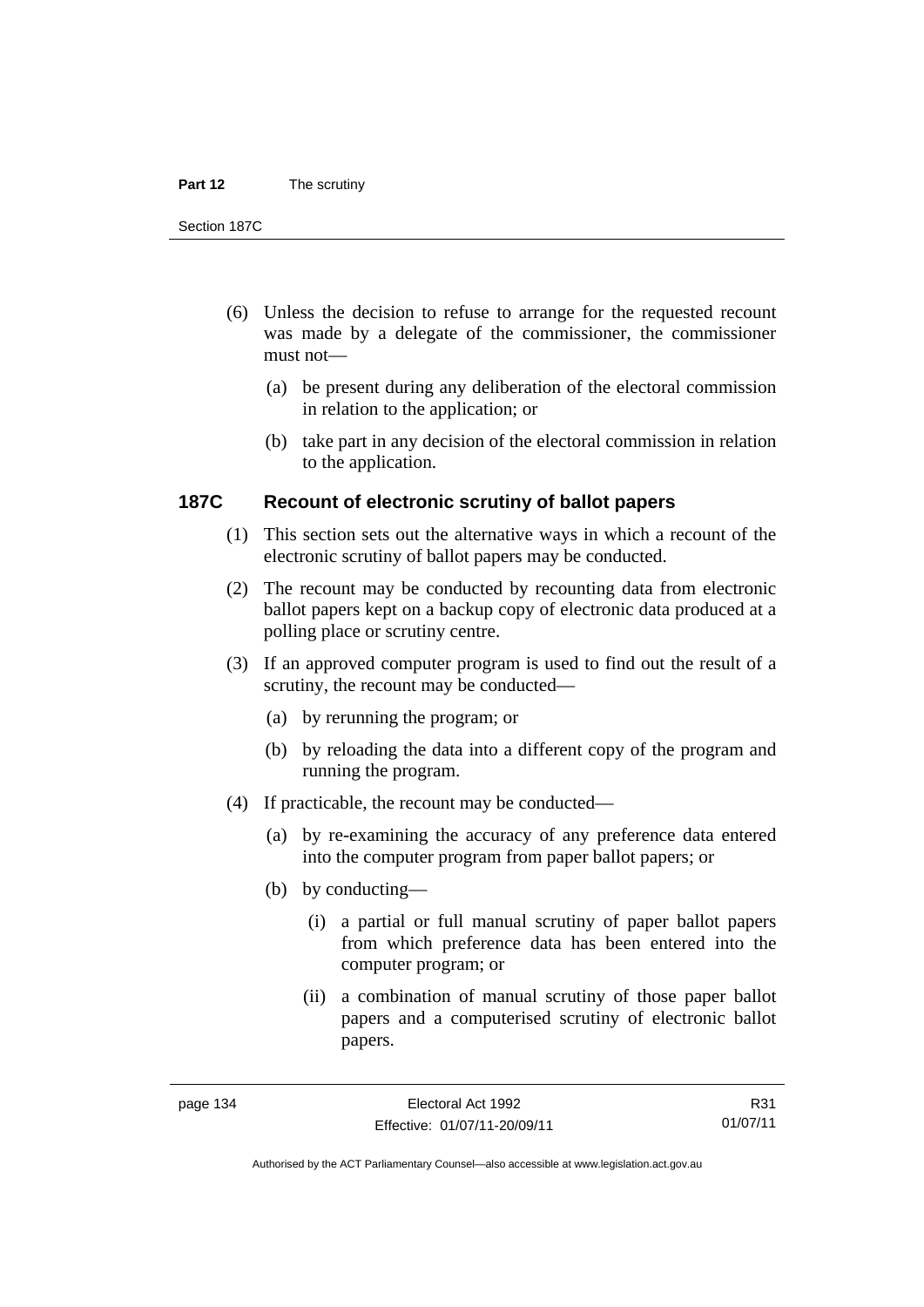# **188 Reservation of disputed ballot papers**

- (1) The officer conducting a recount—
	- (a) may, if the officer considers appropriate; and
	- (b) shall, at the request of any scrutineer;

reserve any ballot paper for the decision of the commissioner.

 (2) The commissioner shall decide whether any ballot paper so reserved is to be admitted or rejected.

# **189 Declaration of result of election**

- (1) As soon as practicable after the result of the poll in an election has been ascertained, the commissioner shall—
	- (a) declare elected each successful candidate ascertained in accordance with schedule 4;
	- (b) declare the result of the election; and
	- (c) notify the clerk of the Assembly of the names of the candidates elected.
- (2) The declaration shall be made in public at the place of nomination during ordinary office hours.
- (3) If a day is polling day for 2 or more elections, the results of all the elections shall be declared, so far as practicable, on the same day.
- (4) If a poll is not required for an election, a declaration under section 111 (1) or 112 shall not be made before the day that would have been polling day for the election.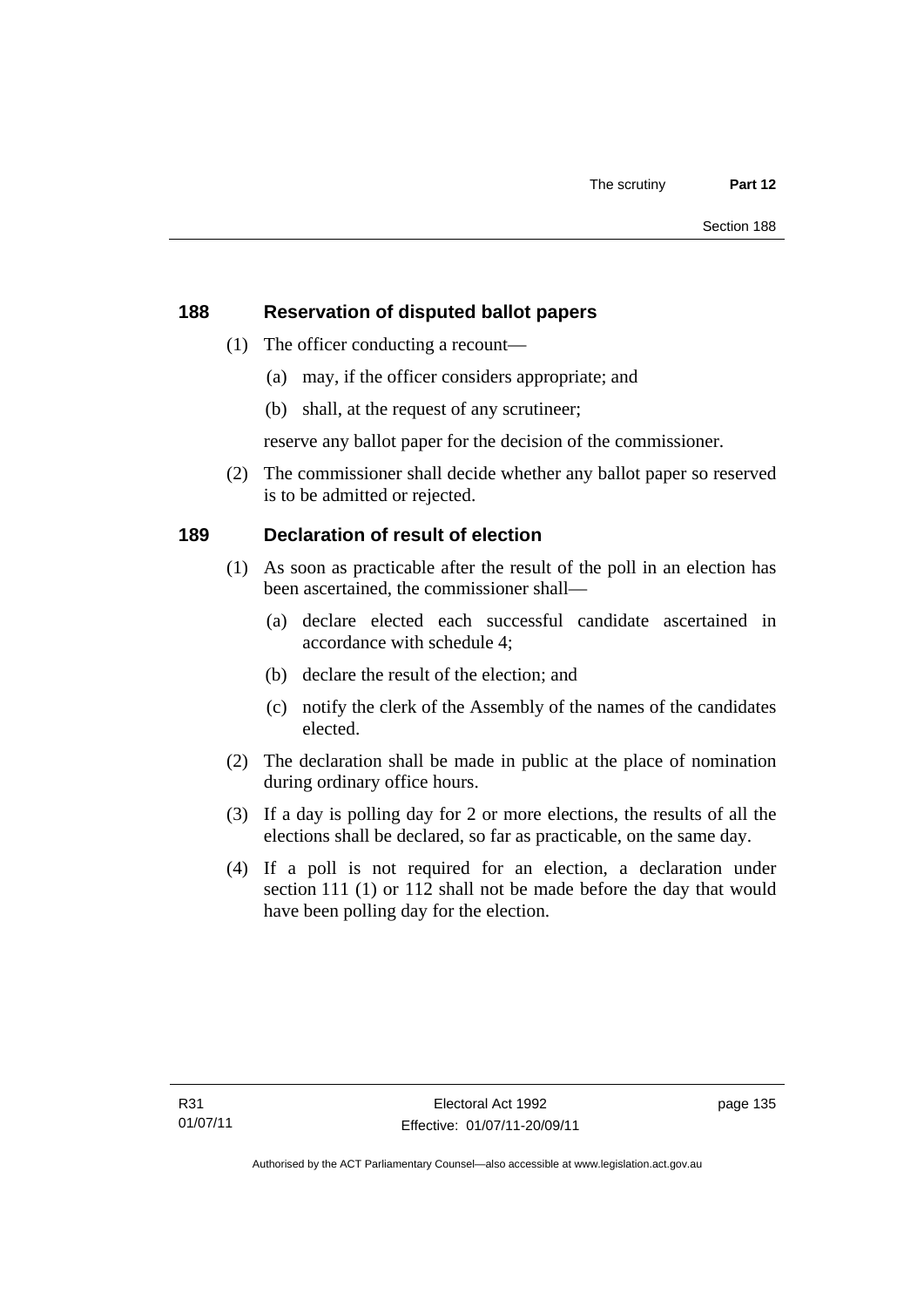#### **Part 13** Casual vacancies

Section 190

# **Part 13 Casual vacancies**

#### **190 Definitions for pt 13**

In this part:

*former MLA*, in relation to a casual vacancy, means the person who was elected to the seat in which the vacancy has occurred at the last election before the vacancy occurred.

*Speaker* includes—

- (a) if there is a vacancy in the office of Speaker—the Deputy Speaker; and
- (b) if there is a vacancy in the offices of Speaker and Deputy Speaker—the clerk of the Legislative Assembly.

# **191 Notice of casual vacancy**

- $(1)$  If—
	- (a) the Speaker notifies the commissioner in writing that the seat of an MLA has become vacant otherwise than because of—
		- (i) the dissolution of the Assembly; or
		- (ii) the expiry of the term for which MLAs were elected at an election; or
		- (iii) the failure or partial failure of an election; and
	- (b) the commissioner is satisfied that it is practicable to fill the vacancy in accordance with section 194;

the commissioner shall publish a notice in a newspaper.

- (2) A notice published by the commissioner under subsection (1) shall—
	- (a) contain a statement to the effect that—

Authorised by the ACT Parliamentary Counsel—also accessible at www.legislation.act.gov.au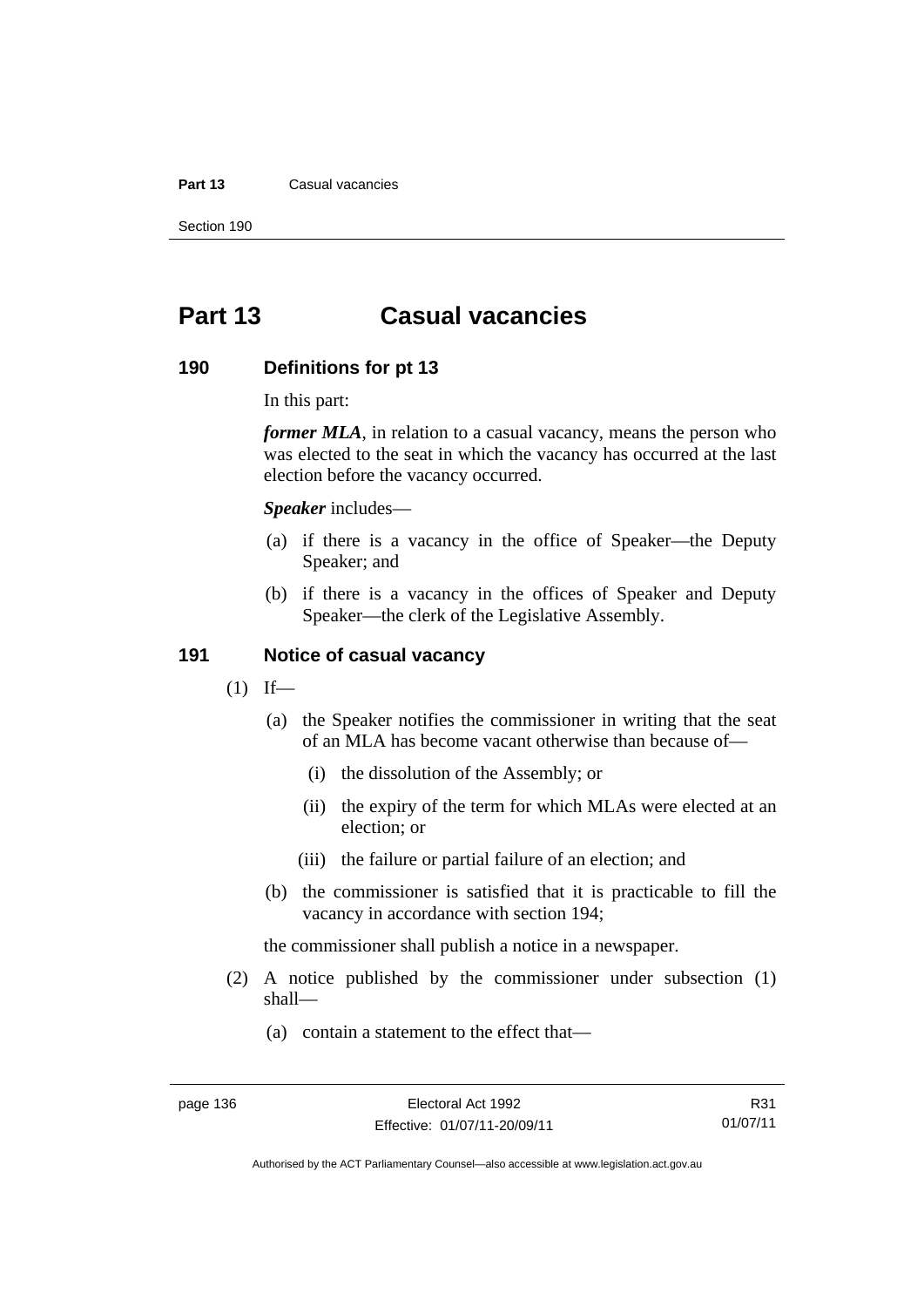- (i) there is a casual vacancy in the Assembly; and
- (ii) a person may apply to be a candidate in accordance with section 192; and
- (b) specify when, in accordance with section 192, applications close; and
- (c) state the time and place for a recount, if required under section 194, of the ballot papers counted for the former MLA at the last election at which he or she was elected.
- (3) The commissioner shall, so far as practicable, give a copy of the notice to any person who, in the opinion of the commissioner, may be entitled to make an application under section 192 in relation to the vacancy.
- (4) If the commissioner is not satisfied that it is practicable to fill the vacancy in accordance with section 194, he or she shall inform the Speaker accordingly.

## **192 Candidates for casual vacancy**

- (1) A person may apply to be a candidate for a seat in relation to which a casual vacancy has occurred if—
	- (a) the person was a candidate in the last election for the electorate in which the vacancy has occurred; and
	- (b) the person was not elected; and
	- (c) he or she is an eligible person.
- (2) An application under subsection (1) shall—
	- (a) contain—
		- (i) a statement by the applicant that he or she consents to be an MLA if elected; and
		- (ii) a declaration by the applicant, made in the presence of an elector, that he or she is an eligible person; and

Authorised by the ACT Parliamentary Counsel—also accessible at www.legislation.act.gov.au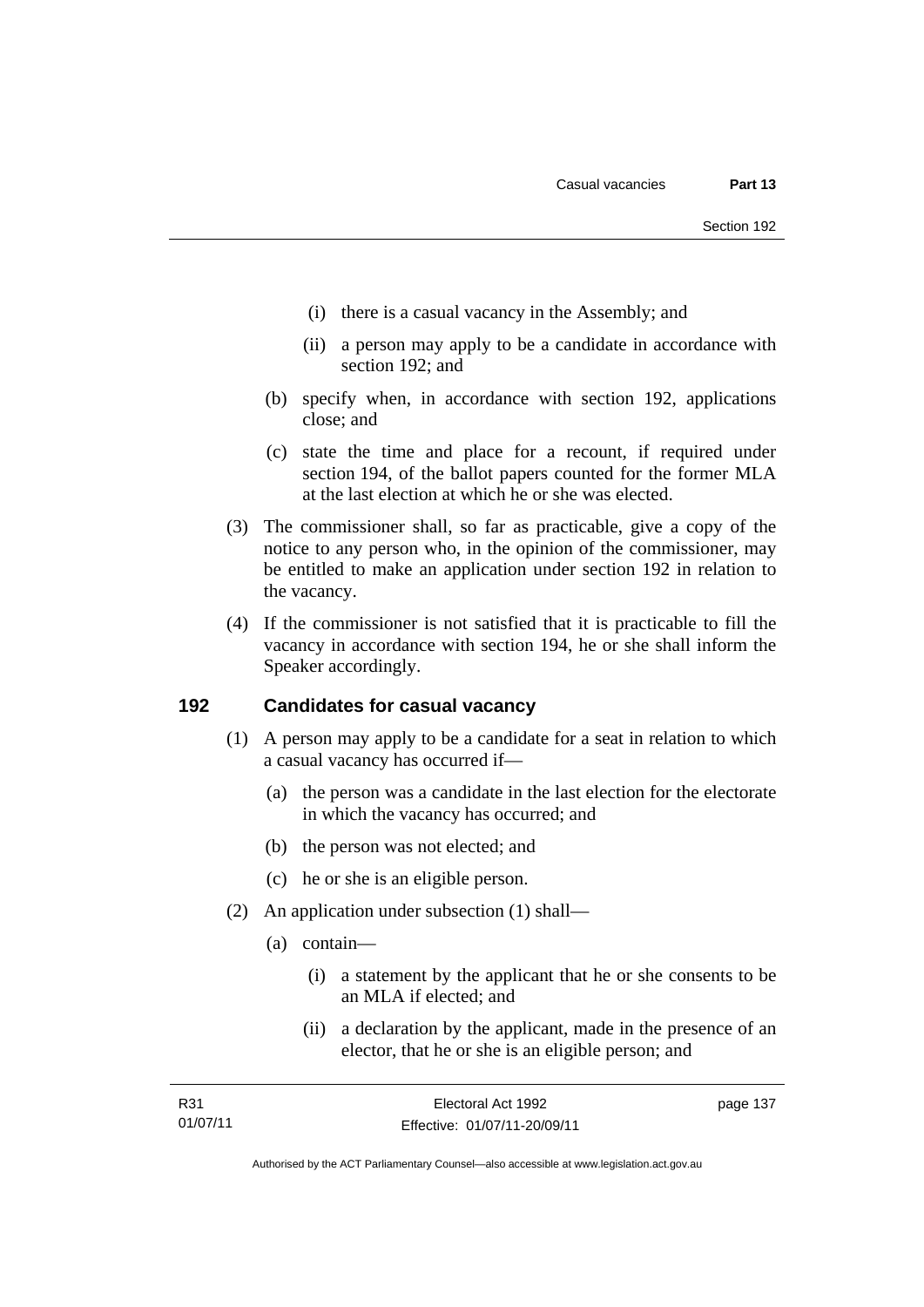Section 193

- (iii) the signature of the applicant and of the elector who witnessed the applicant's declaration; and
- (b) reach the commissioner before noon on the 10th day after the day on which notice of the vacancy was published in a newspaper in accordance with section 191 (1).
- *Note* If a form is approved under s 340A (Approved forms) for an application, the form must be used.
- (3) An applicant may withdraw his or her application by giving the commissioner written notice of withdrawal before applications close.
- (4) The commissioner shall reject a purported application that is not substantially in accordance with subsection (2) and give the person in relation to whom it was made written notice setting out the reasons for the rejection.
- (5) In this section:

*eligible person* means a person who—

- (a) is eligible to be an MLA; or
- (b) would, apart from section 103 (2) (b), be eligible to be an MLA.

## **193 Publication of candidates' details**

- (1) If 1 or more persons have applied to be a candidate in accordance with section 192, the commissioner shall, as soon as practicable after the close of applications—
	- (a) publicly produce all the applications and declare each person who has duly applied to be a candidate; and
	- (b) arrange for a notice containing particulars relating to each candidate (other than any suppressed address) to be displayed at the office of the commissioner.

R31 01/07/11

Authorised by the ACT Parliamentary Counsel—also accessible at www.legislation.act.gov.au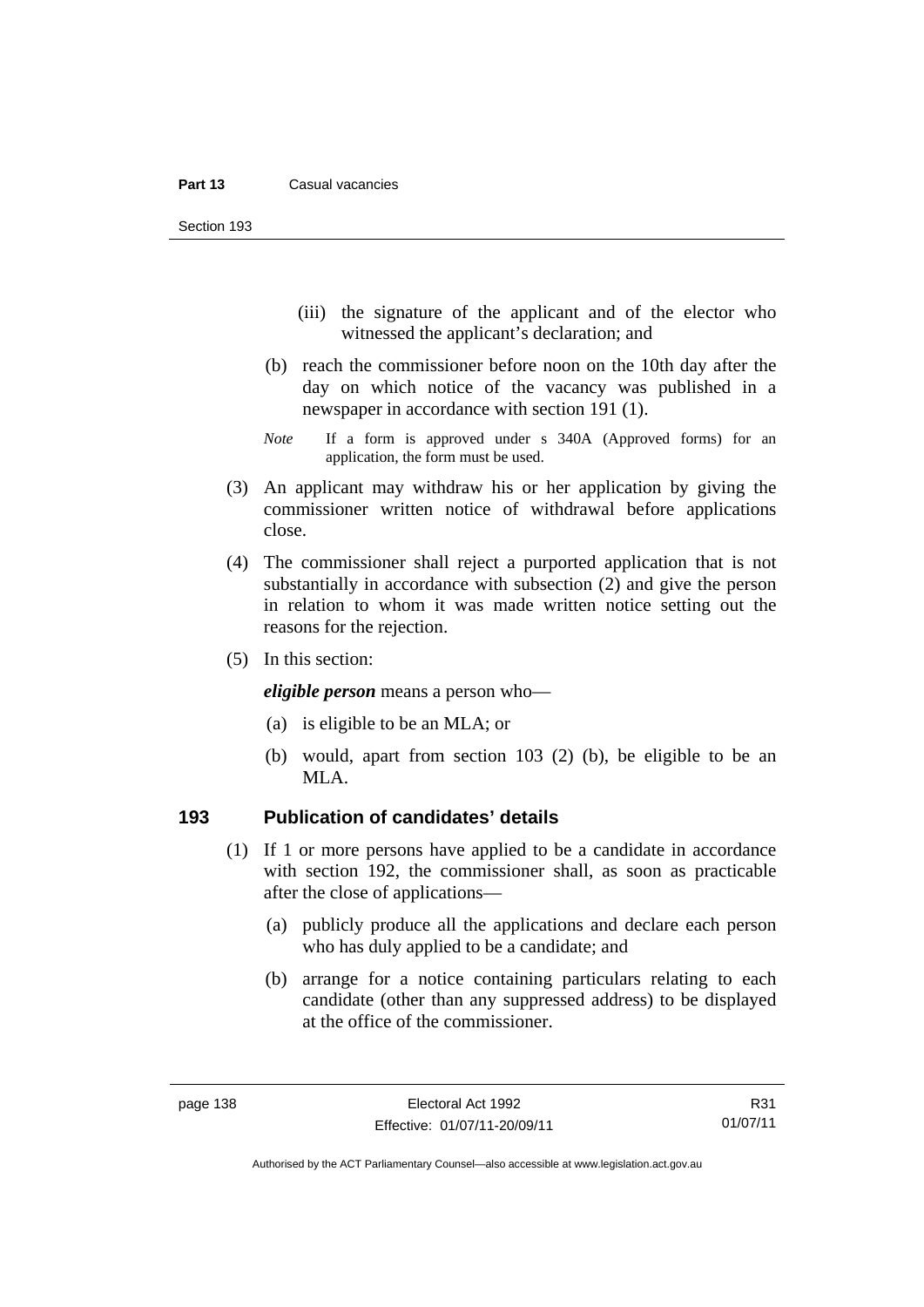(2) If there are no candidates in relation to a casual vacancy, the commissioner shall declare that there are no candidates and inform the Speaker accordingly.

# **194 Determination of candidate to fill vacancy**

- (1) If there is only 1 candidate in relation to a casual vacancy, the commissioner shall declare the candidate elected.
- (2) If there is more than 1 candidate in relation to a casual vacancy, the commissioner must, after making a declaration under section 193 (1) (a), conduct the recount in accordance with schedule 4, part 4.3.
- (3) The recount must be conducted, as far as practicable, at the time and place stated for the recount in the notice under section 191 (2).
- (4) The commissioner shall declare elected the successful candidate ascertained in accordance with schedule 4, part 4.3.
- (5) This Act applies, so far as practicable, to a recount under subsection (2) as if it were a scrutiny under part 12.

## **195 Assembly nominees**

- $(1)$  If—
	- (a) the commissioner informs the Speaker that a casual vacancy has not been filled for a reason specified in section 191 (4) or 193 (2); and
	- (b) the Speaker notifies the commissioner that the Assembly has chosen a person to hold the vacant office as an MLA for the rest of the term of the former MLA;

the commissioner shall declare elected the person chosen.

 (2) If the name of the former MLA appeared on the ballot paper for the last election as a party candidate, the person chosen to hold the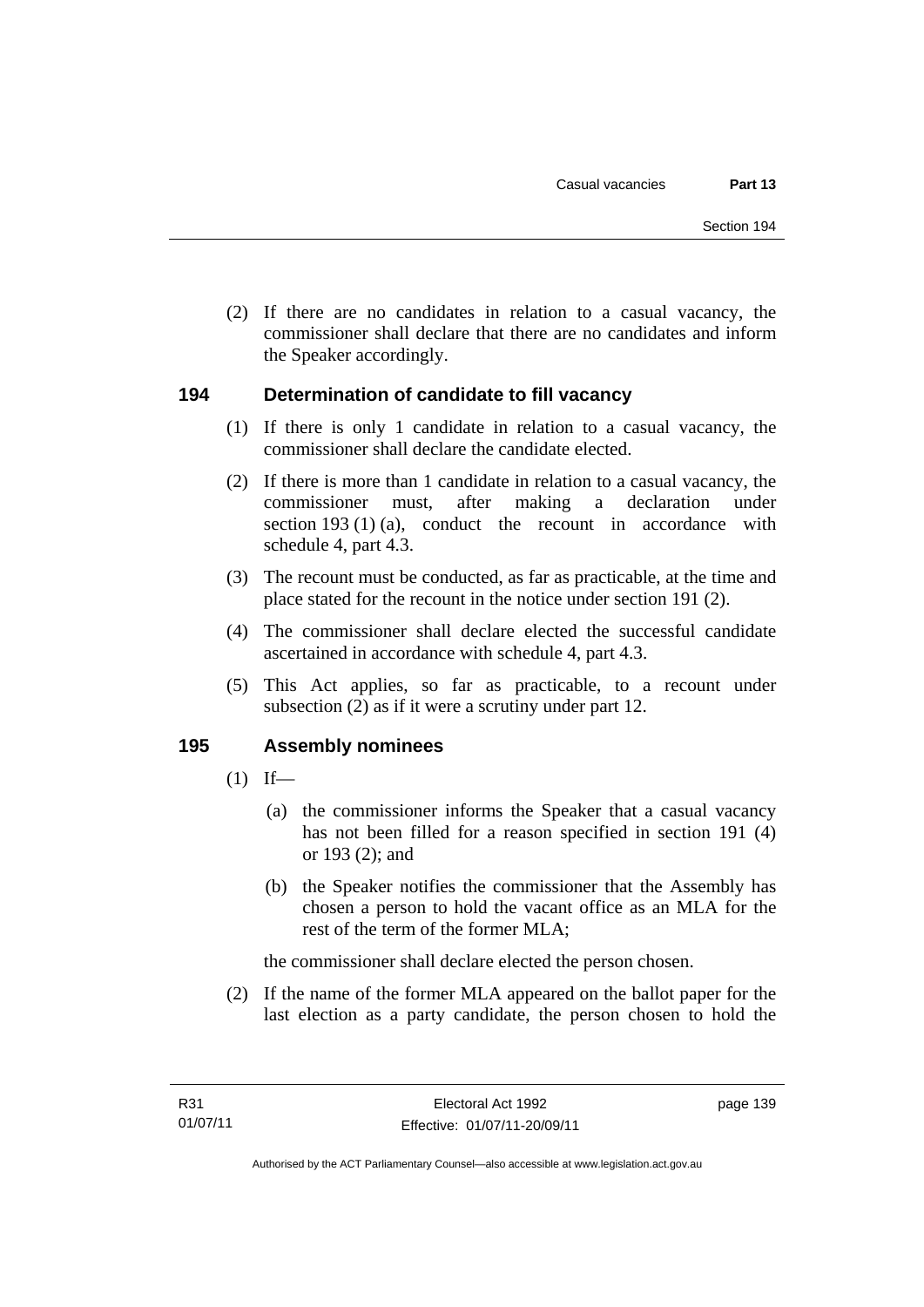#### **Part 13** Casual vacancies

Section 196

vacant office shall be a member of the party who is nominated by the party.

- (3) If a person chosen in accordance with subsection (2) ceases to be a member of the party before the Assembly next meets after the declaration under subsection (1), the person shall be taken not to have been chosen.
- $(4)$  If—
	- (a) the name of the former MLA appeared on the ballot paper for the last election as a candidate other than a party candidate; or
	- (b) if subsection (2) would otherwise apply—there is no member of the relevant party available to be chosen;

the person chosen shall be a person who has not been a member of a registered party at any time during 12 months immediately before the time when the choice is made.

- (5) If a person chosen in accordance with subsection (4) becomes a member of a registered party before the Assembly next meets after the declaration under subsection (1), the person shall be taken not to have been chosen.
- (6) For subsection (3), a person shall not be taken to have ceased to be a member of a registered party merely because the party has ceased to exist or has been removed from the register of political parties.

#### **196 Term of office of MLA declared elected under pt 13**

The term of office of an MLA declared elected under—

- (a) section 194 (1) or (4); or
- (b) section 195 (1);

begins at the end of the day when the election of the MLA is declared and, unless sooner ended by resignation or disqualification, or by dissolution of the Assembly, ends on the polling day for the next election.

R31 01/07/11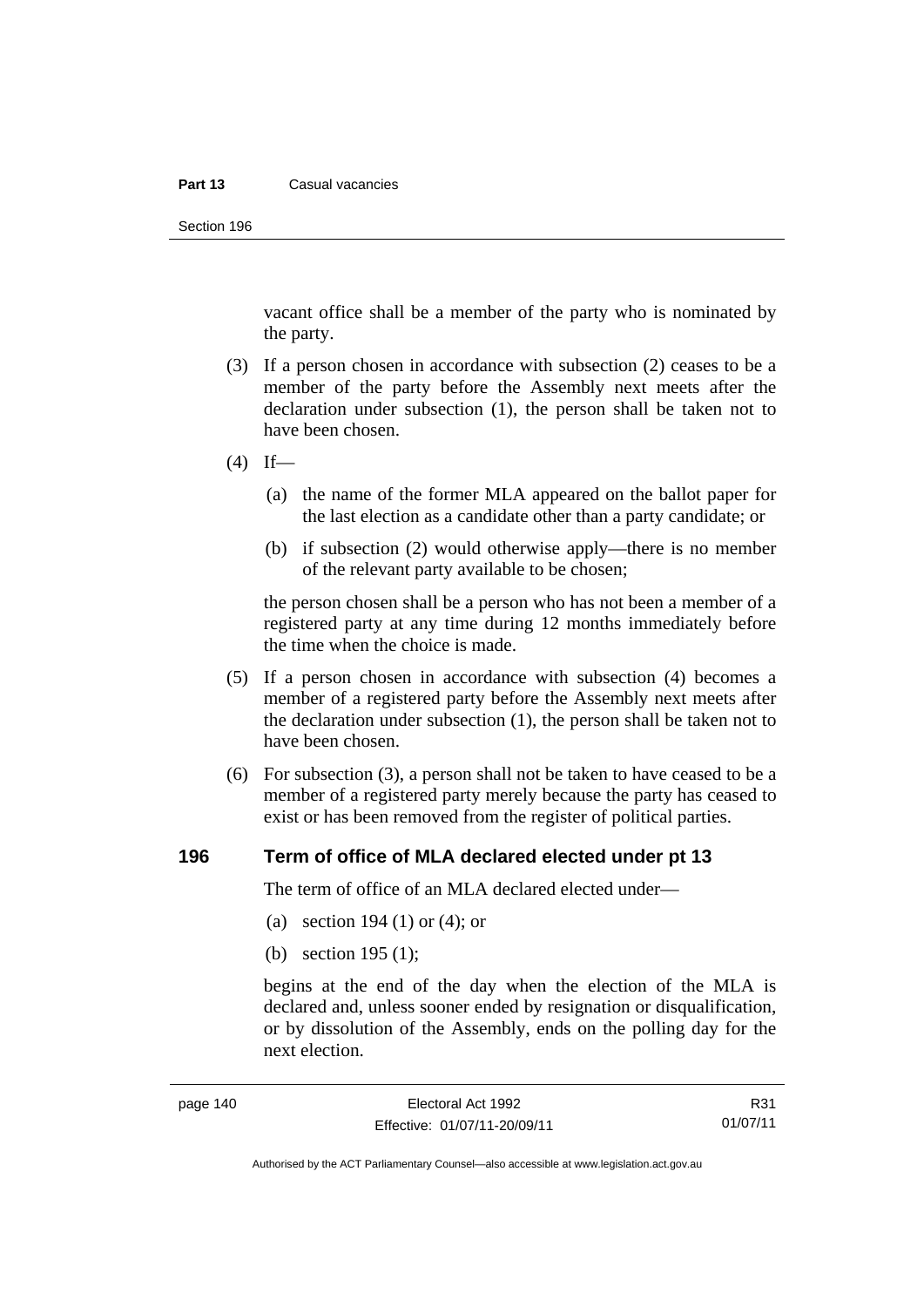# **197 Dissolution or pre-election period**

The commissioner shall not take any action, or any further action, under this part in relation to a casual vacancy after the Assembly is dissolved or a pre-election period begins in relation to the electorate in which the casual vacancy has occurred.

Authorised by the ACT Parliamentary Counsel—also accessible at www.legislation.act.gov.au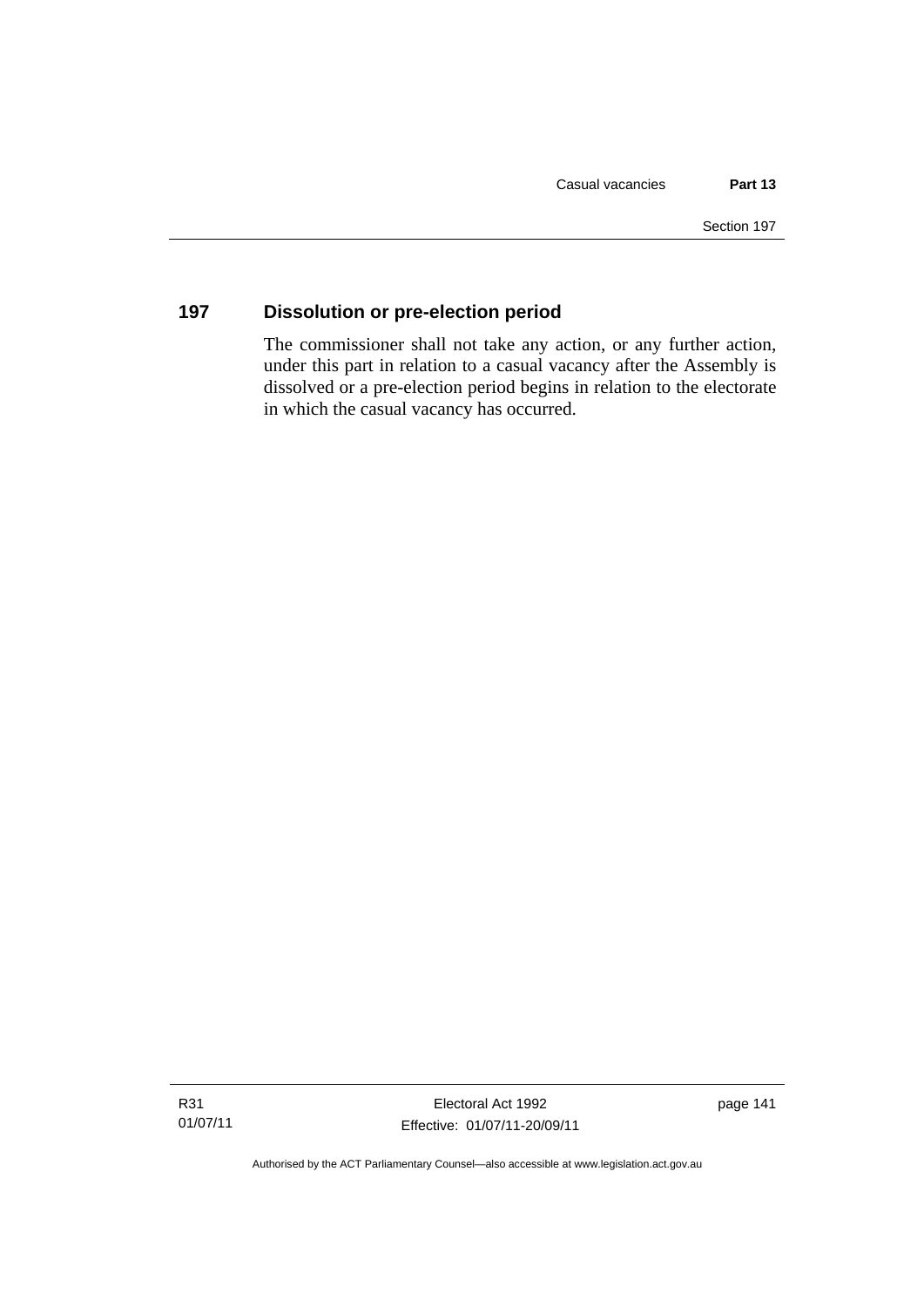# **Part 14 Election funding and financial disclosure**

# **Division 14.1 Preliminary**

#### **198 Definitions for pt 14**

In this part:

*amount* includes value.

*associated entity* means an entity that—

- (a) is controlled by 1 or more parties or MLAs; or
- (b) operates, completely or to a significant extent, for the benefit of 1 or more registered parties or MLAs.

*disclosure period*—see section 201.

*disposition of property* means any conveyance, transfer, assignment, settlement, delivery, payment or other alienation of property, and includes—

- (a) the allotment of shares in a company; and
- (b) the creation of a trust in property; and
- (c) the grant or creation of any lease, mortgage, charge, servitude, licence, power, partnership or interest in property; and
- (d) the release, discharge, surrender, forfeiture or abandonment (at law or in equity) of any debt, contract or thing in action or of any interest in property; and
- (e) the exercise by a person of a general power of appointment of property in favour of any other person; and
- (f) a transaction entered into by a person with intent to diminish (directly or indirectly) the value of the person's own property and to increase the value of the property of any other person.

R31 01/07/11

Authorised by the ACT Parliamentary Counsel—also accessible at www.legislation.act.gov.au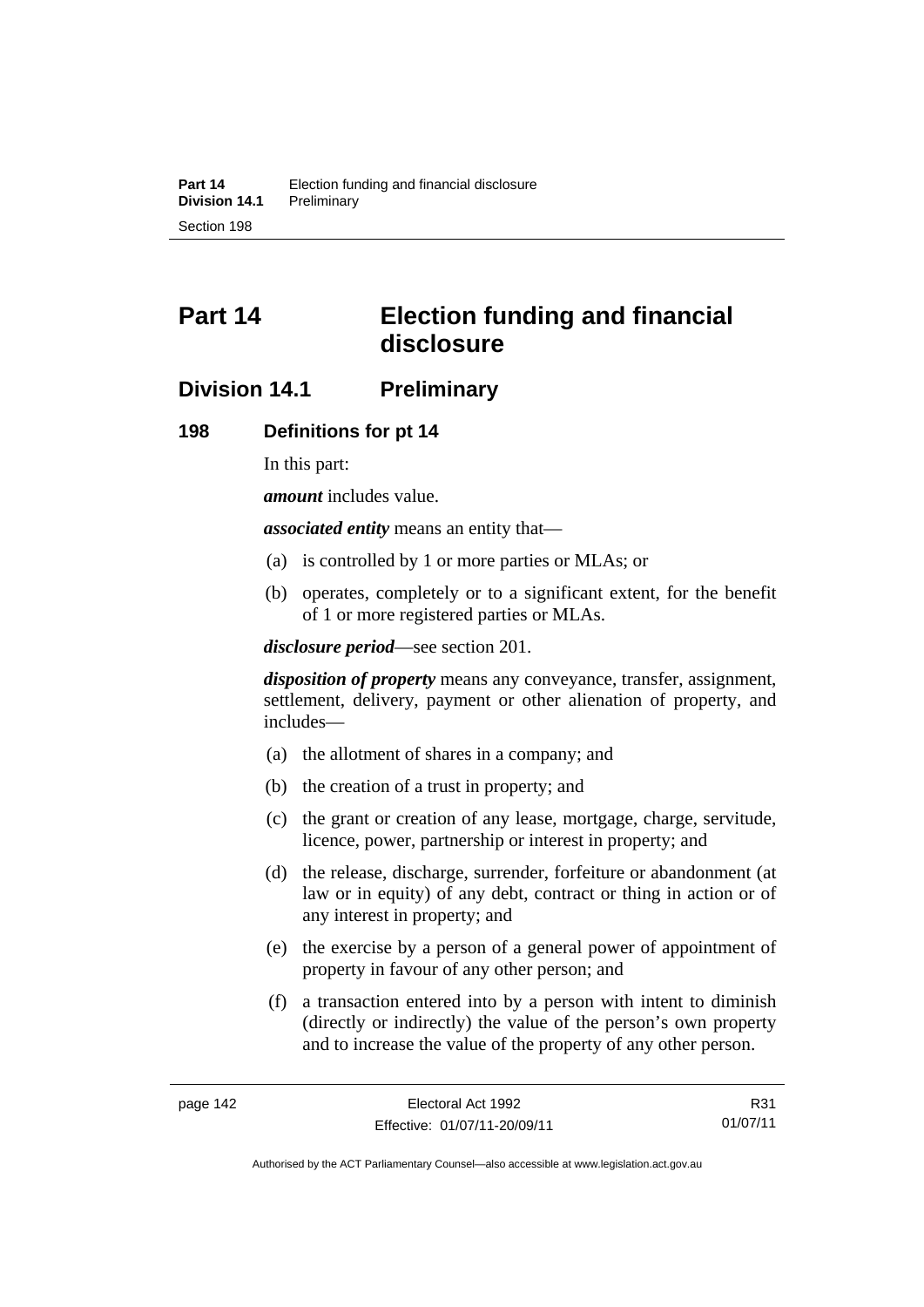*eligible vote*, in relation to an election, means a first preference recorded on a formal ballot paper in the election.

#### *entity* means—

- (a) an incorporated or unincorporated body; or
- (b) a trustee of a trust.

*financial controller*, in relation to an associated entity, means—

- (a) if the entity is a company—the secretary of the company; or
- (b) if the entity is the trustee of a trust—the trustee; or
- (c) in any other case—the person responsible for maintaining the financial records of the entity.

*gift* means a disposition of property made by a person to another person, being a disposition made without consideration in money or money's worth or with inadequate consideration, and includes the provision of a service (other than volunteer labour) for no consideration or for inadequate consideration, but does not include—

- (a) a disposition of property under a will; or
- (b) a payment under division 14.3; or
- (c) an annual subscription paid to a party by a person in relation to the person's membership of the party; or
- (d) for division 14.4 (Disclosure of donations) and in relation to a candidate—a gift made to or received by the candidate for the benefit of a party of which the candidate is a member.

*party* means a registered party.

*property* includes money.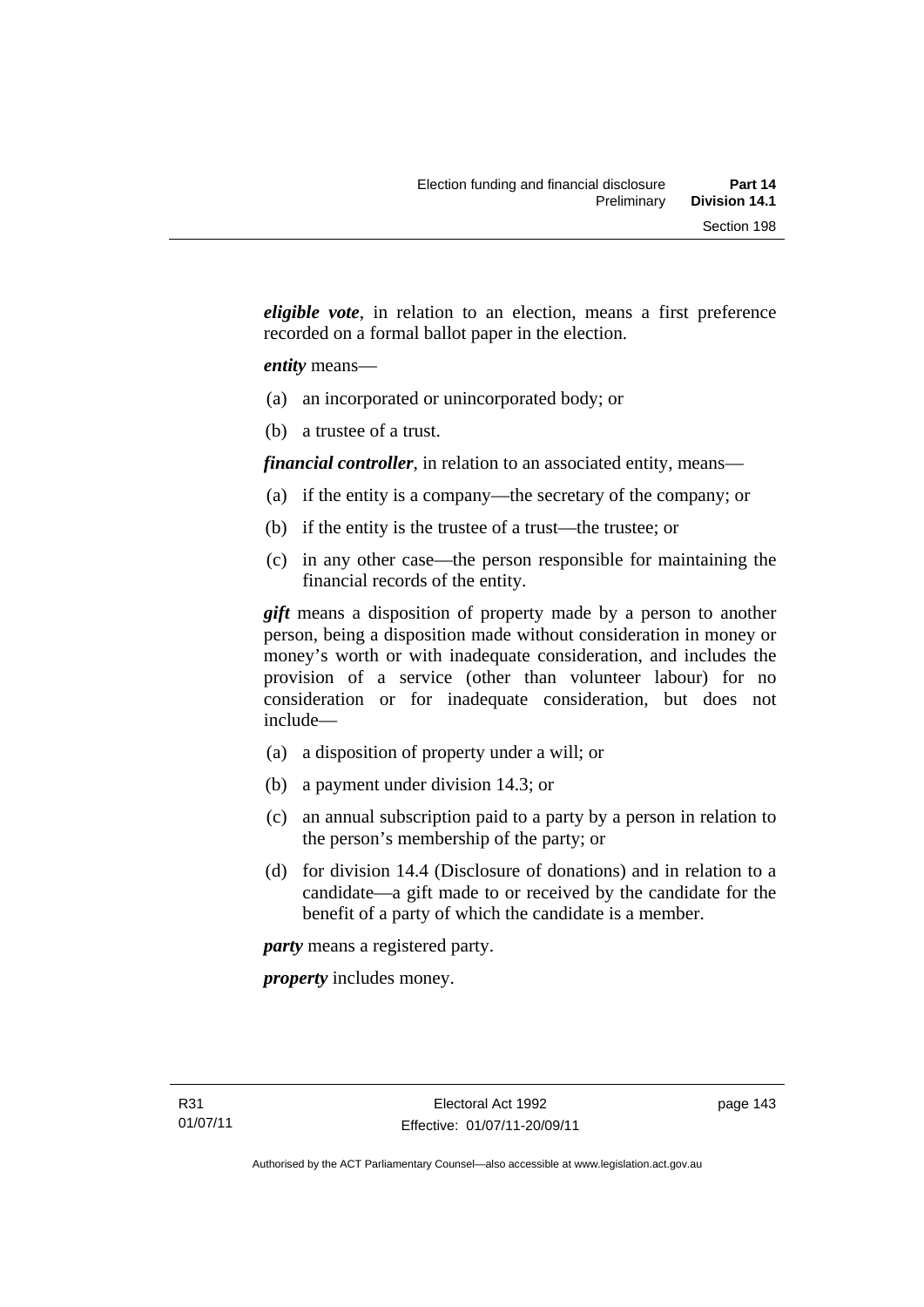*register* means—

- (a) in relation to a reporting agent appointed by a party or MLA the register of party and MLA reporting agents kept under section 205 (1); or
- (b) in relation to a reporting agent appointed by a candidate—the register of candidate reporting agents kept under section 205 (2).

*registered industrial organisation* means an organisation registered under the *Workplace Relations Act 1996* (Cwlth) or under a law of a State or another Territory providing for the registration of industrial organisations.

*reporting agent*, for a party, MLA or candidate, means—

- (a) a person appointed by the party, MLA or candidate under section 203 (Appointed agents) and whose registration under section 205 (Registers of reporting agents) has not been cancelled; or
- (b) the person taken to be the reporting agent for the party, MLA or candidate under section 204 (Non-appointed agents).

#### **198A Reference to things done by party etc**

In this part, a reference to something done by or with the authority of a party is, if the party is not a corporation, a reference to things being done by or with the authority of members of the party on behalf of the party.

#### **198B Candidate remains candidate after election**

For this part, a candidate is taken to remain a candidate for 30 days after the election in which the person was a candidate.

Authorised by the ACT Parliamentary Counsel—also accessible at www.legislation.act.gov.au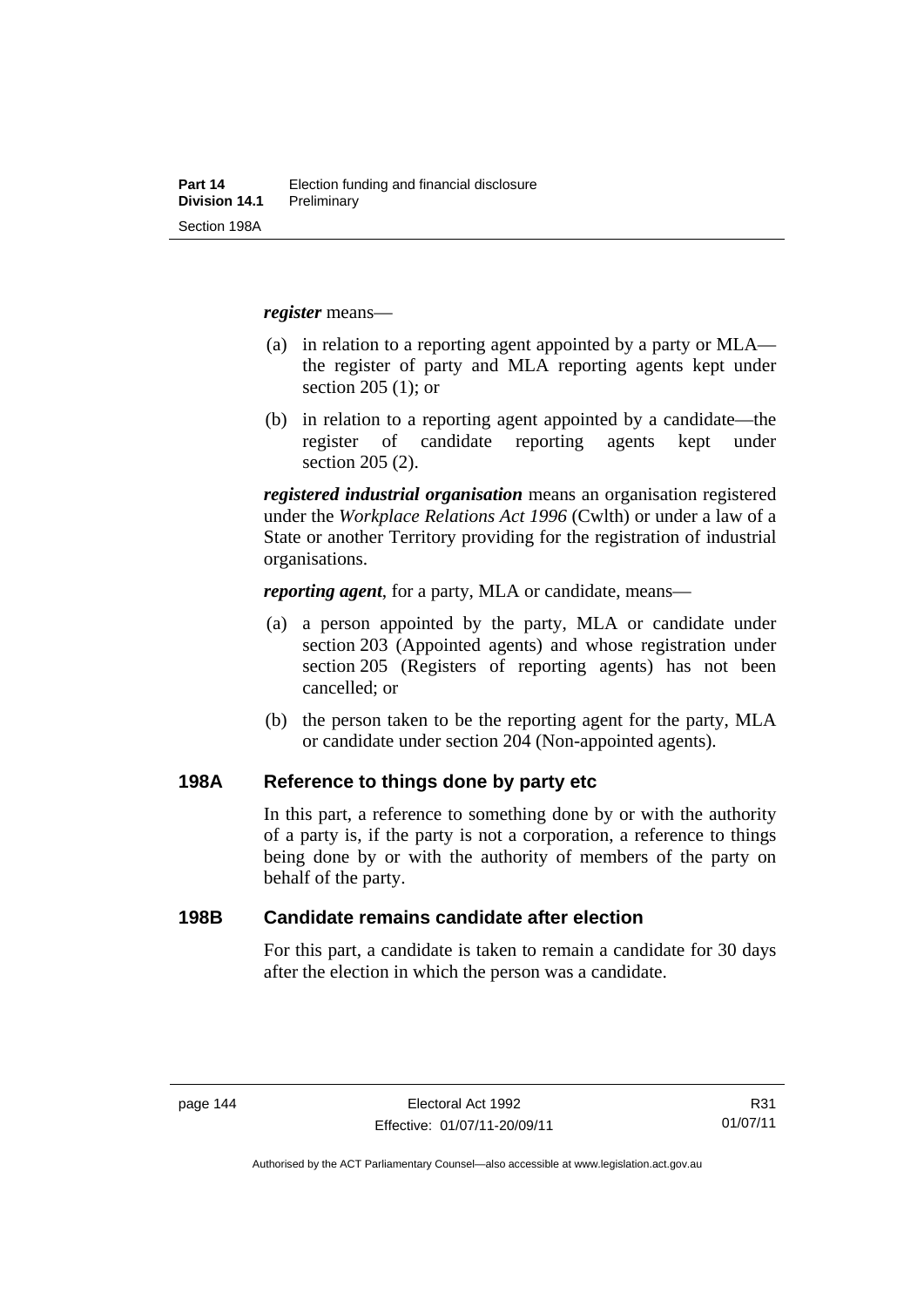## **199 Related bodies corporate**

- (1) For this part, bodies corporate that are related shall be taken to be the same person.
- (2) In subsection (1):

*related*, in relation to 2 bodies corporate, means that one body corporate is—

- (a) a holding company; or
- (b) a subsidiary; or
- (c) a subsidiary of a holding company;

of the other body corporate.

# **200 Activities of campaign committees**

- (1) For division 14.4 (Disclosure of donations), division 14.5 (Disclosure of electoral expenditure) and division 14.6 (Annual returns), gifts received, expenditure incurred, and amounts received, paid or owed, by or on behalf of the campaign committee of a party candidate are taken to be incurred, paid or owed by the party.
- (2) In subsection (1):

*campaign committee* means a body of persons appointed, or engaged, to form a committee to assist the campaign of a candidate.

## **201 Disclosure periods**

(1) For this part, the *disclosure period* in relation to an election is the period beginning on the disclosure day and ending at the end of the 30th day after polling day.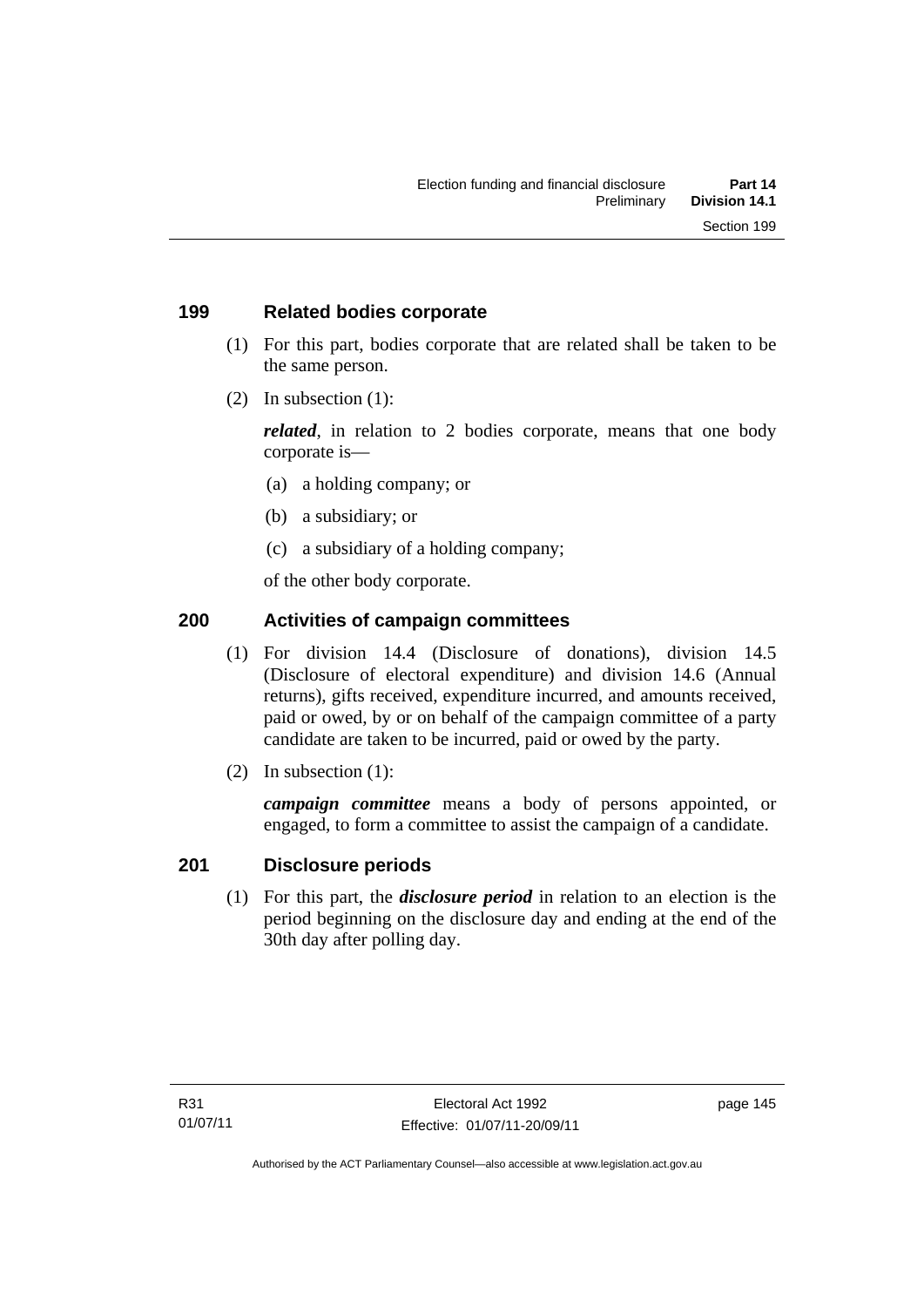(2) In subsection (1):

*disclosure day*, in relation to an election, means—

- (a) for a candidate who was a candidate in an election the polling day for which was within 5 years before polling day for the firstmentioned election—the 31st day after polling day for the last election before the firstmentioned election; or
- (b) for a candidate to whom paragraph (a) does not apply—
	- (i) if the candidate won party preselection, or endorsement, for the election—the day when preselection, or endorsement, was won; or
	- (ii) in any other case—the earlier of the following days:
		- (A) the day when the person publicly announced that he or she would be a candidate in the election; or
		- (B) the day when the person was nominated in accordance with section 105; or
- (c) for a person to whom, or body to which, section 220 or 221 applies—the 31st day after polling day for the last previous election.

## **202 Gifts—determination of amounts**

For this part, the regulations may prescribe principles for determining the amount of a gift that consists of, or includes, a disposition of property other than money.

# **Division 14.2 Reporting agents**

## **203 Appointed agents**

(1) A party, MLA or candidate may appoint a reporting agent.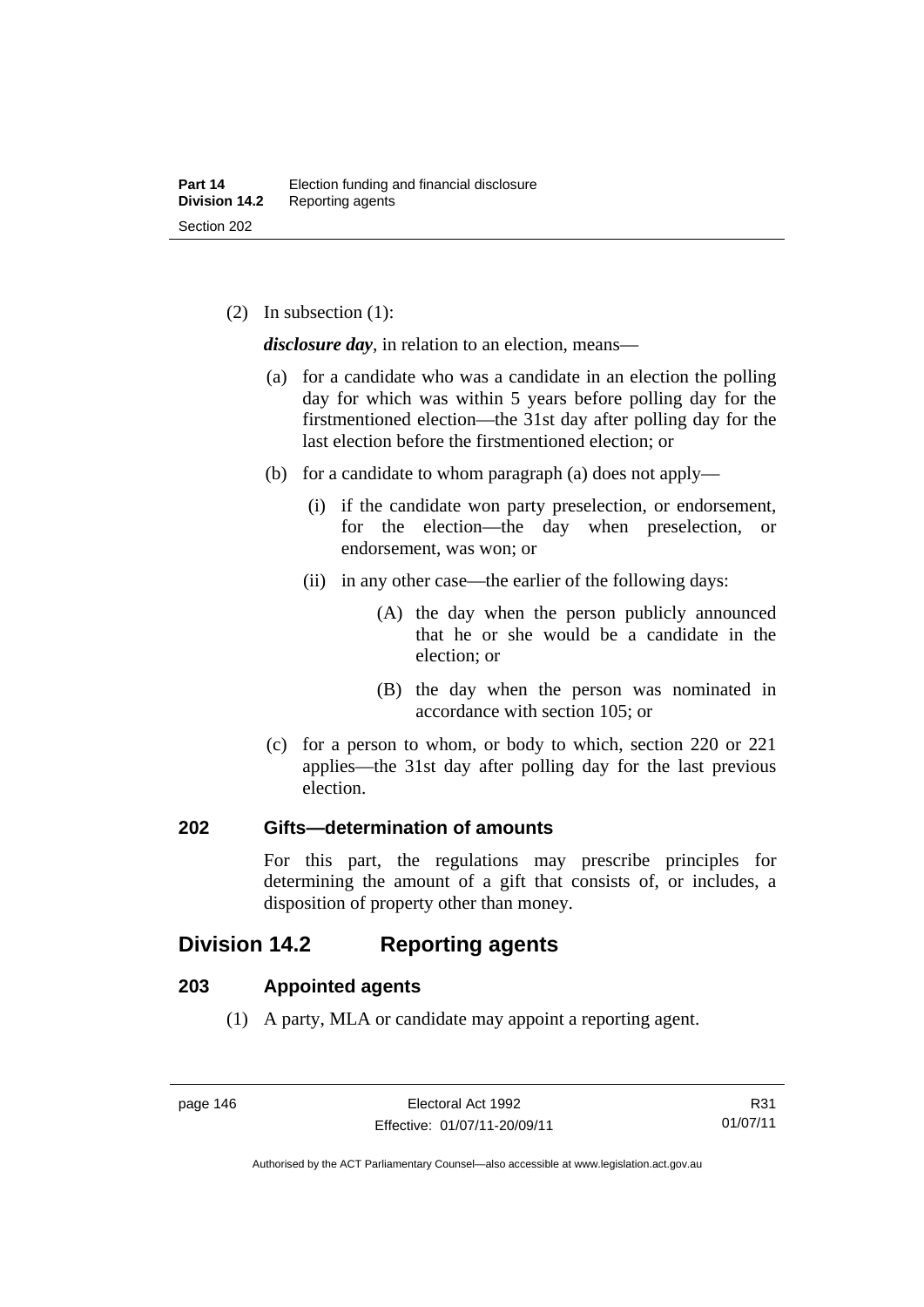- (2) The appointment of a reporting agent under subsection (1) has no effect unless—
	- (a) the person appointed is an adult; and
	- (b) written notice of the appointment is given to the commissioner—
		- (i) if the appointment is made by a party—by the secretary of the party; or
		- (ii) in any other case—by the MLA or candidate making the appointment; and
	- (c) the name, address and date of birth of the person appointed are set out in the notice; and
	- (d) the person appointed has consented in writing to the appointment.
	- *Note* For how documents may be given, see *Legislation Act 2001*, pt 19.5.
- (3) If a party ceases to be registered under part 7 (Registration of political parties) and, immediately before it ceased to be registered, a person was its reporting agent under subsection (1), the person is taken to continue to be its reporting agent as if it had continued to be registered.
- (4) A person taken to be a reporting agent in accordance with subsection (3) or section 204 (2) is taken to continue in the position until the person resigns from the position with the commissioner's consent.

# **204 Non-appointed agents**

- (1) If there is no appointment in force under section 203 (Appointed agents) in relation to a party, the registered officer of the party is taken to be its reporting agent.
- (2) If a party ceases to be registered under part 7 (Registration of political parties) and no-one is taken under section 203 (3) to be its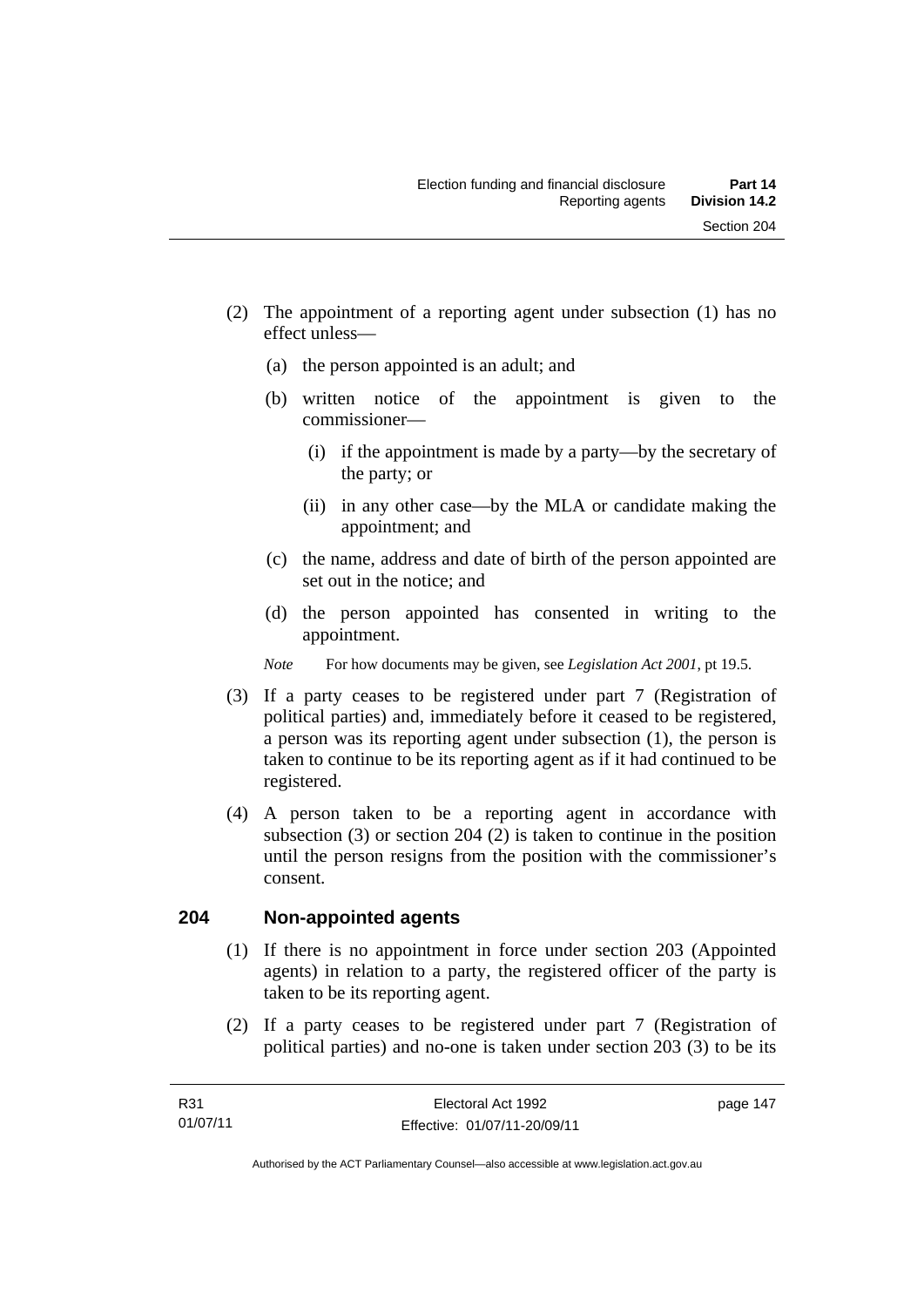reporting agent, the person who was its registered officer immediately before it ceased to be registered is taken to be its reporting agent as if it had continued to be registered.

- (3) If there is no appointment under section 203 in force in relation to an MLA, the MLA shall be taken to be his or her own reporting agent.
- (4) If there is no appointment under section 203 in force in relation to a candidate, the candidate shall be taken to be his or her own reporting agent.

## **205 Registers of reporting agents**

- (1) The commissioner must keep a register called the register of party and MLA reporting agents.
- (2) The commissioner shall keep a register called the register of candidate reporting agents.
- (3) The commissioner shall register the name and address of each reporting agent appointed in accordance with section 203 in the appropriate register.
- (4) The commissioner shall cancel the registration of a reporting agent if—
	- (a) the person gives the commissioner written notice that he or she has resigned the appointment; or
	- (b) the MLA, candidate or secretary of the party that appointed the person gives the commissioner written notice that the person has ceased to be the reporting agent; or
	- (c) it comes to the commissioner's notice that the person can no longer exercise the functions of a reporting agent.
- (5) If a registered reporting agent dies, the MLA, candidate or secretary of the party, that appointed the agent must give the commissioner written notice within 28 days after the day of the death.

R31 01/07/11

Authorised by the ACT Parliamentary Counsel—also accessible at www.legislation.act.gov.au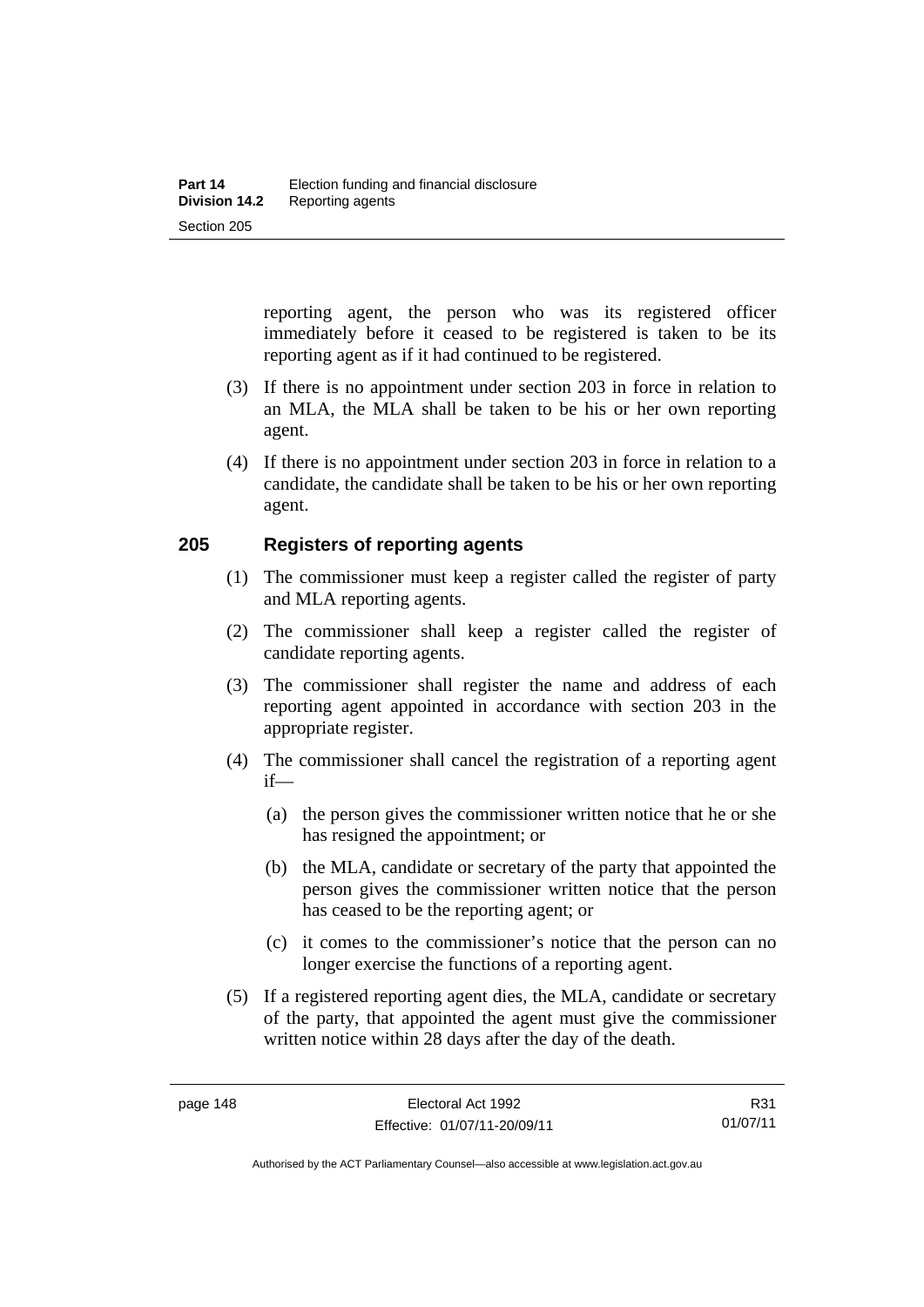# **Division 14.3 Election funding**

## **206 Who eligible votes are cast for**

For this division, an eligible vote cast for a party candidate is taken to be cast for the party and not for the candidate.

# **207 Entitlement to funds**

(1) In this section:

*index number*, in relation to a quarter, means the all groups consumer price index number, being the weighted average of the 8 capital cities, published by the Australian statistician in relation to that quarter.

*relevant period* means the period of 6 months beginning on 1 January 1994 and each subsequent period of 6 months.

- (2) The prescribed amount is payable for each eligible vote cast for a party or candidate in an election.
- (3) The prescribed amount is—
	- (a) if polling day occurred during the relevant period beginning 1 January 1994—100 cents;
	- (b) if polling day occurred during a subsequent relevant period beginning on 1 January—an amount calculated as follows:

$$
\frac{INS}{INM} \times P
$$

where:

*INS* means the index number for the last previous September quarter.

*INM* means the index number for the last previous March quarter.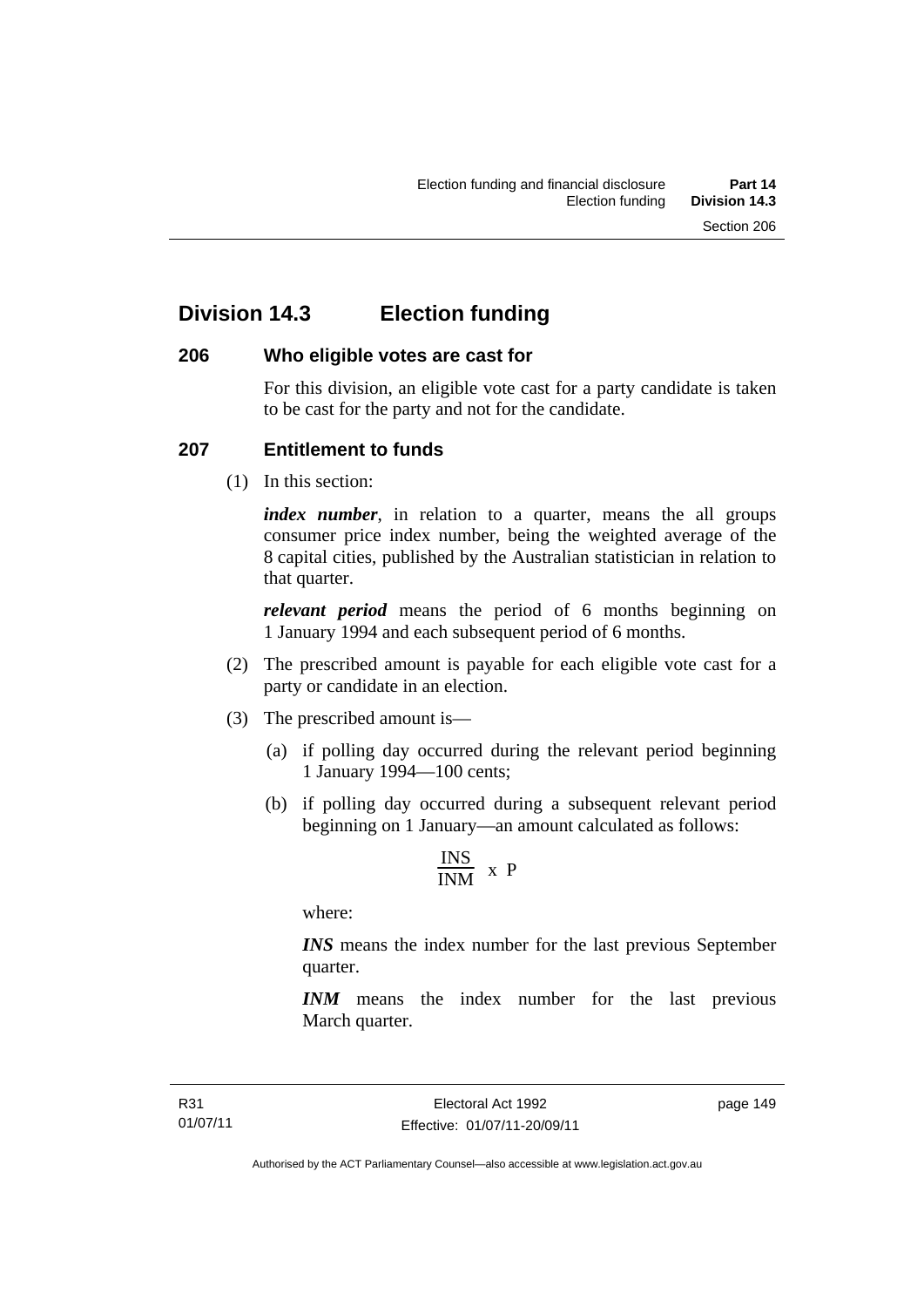*P* means the prescribed amount in relation to the last previous relevant period; or

 (c) in relation to a subsequent relevant period beginning on 1 July—an amount calculated as follows:

$$
\frac{INM}{INS} \times P
$$

where:

*INM* means the index number for the last previous March quarter.

*INS* means the index number for the last previous September quarter.

*P* means the prescribed amount in relation to the last previous relevant period.

- (4) An amount prescribed, or fraction used to calculate the amount, under subsection  $(3)$  (b) or  $(c)$ —
	- (a) if the amount or fraction, if calculated to 4 decimal points, would end with a number greater than 4—shall be calculated to 3 decimal places and increased by 0.001; or
	- (b) in any other case—shall be calculated to 3 decimal places.
- (5) Subject to subsection (6), if the Australian statistician publishes an index number in relation to a quarter in substitution for an index number previously published in relation to that quarter, the publication of the later index number shall be disregarded for this section.
- (6) If the Australian statistician changes the reference base for the consumer price index, then, in applying this section after the change, regard shall be had only to index numbers published in terms of the new reference base.

R31 01/07/11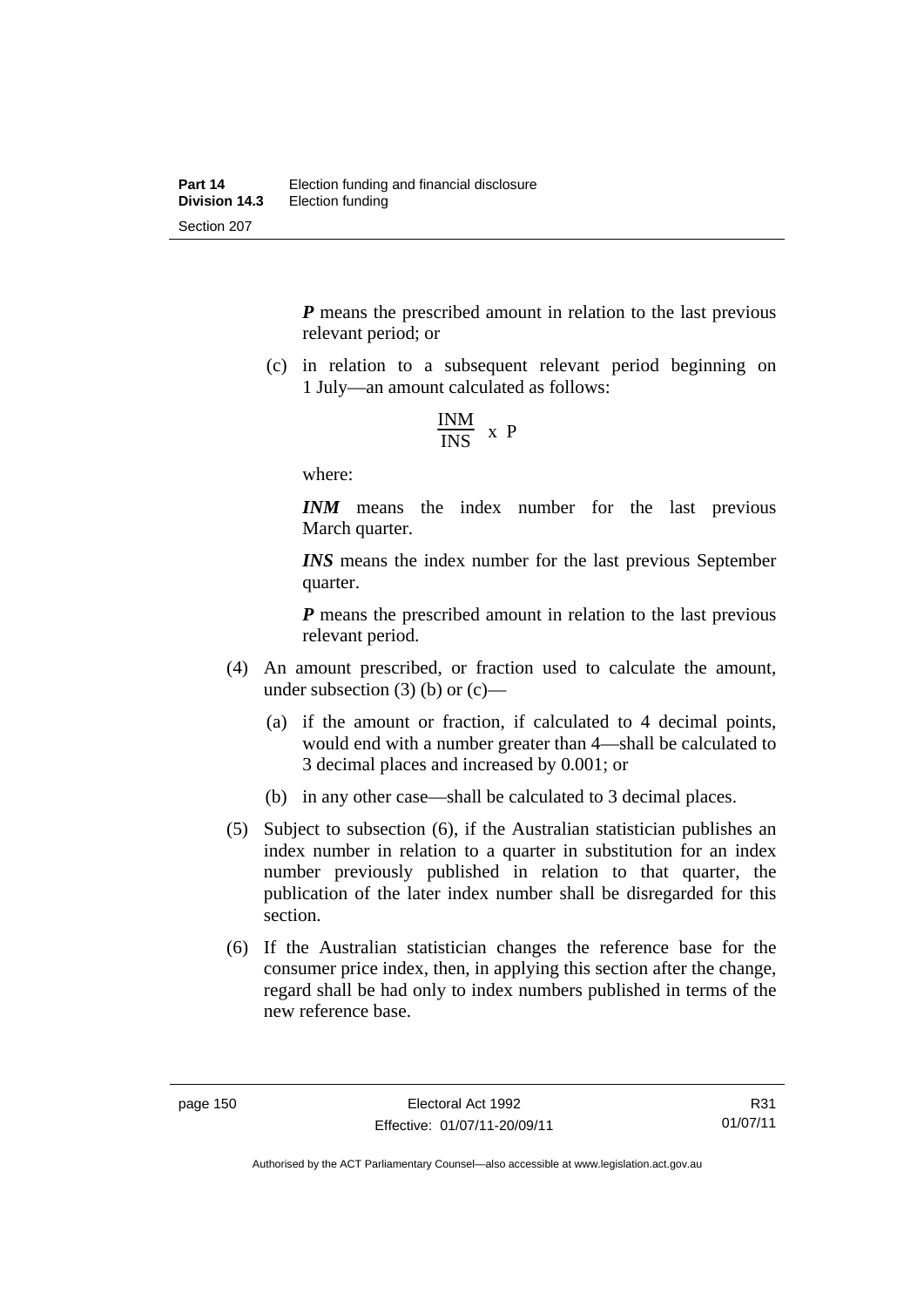# **208 Threshold**

- (1) A payment under this division may only be made for the votes cast for a candidate in an election if the number of eligible votes cast in the candidate's favour is at least 4% of the number of eligible votes cast in the election by the electors of the electorate for which the candidate was nominated.
- (2) A payment under this division may only be made for the votes cast for a party in an election by the electors of an electorate if the number of eligible votes cast in the party's favour is at least 4% of the number of eligible votes cast by those electors in that election.

# **212 Making of payments**

- (1) If an amount is payable under this division for votes cast in an election for 1 or more candidates endorsed by a party, the commissioner must make the payment to the registered officer of the party.
- (2) If an amount is payable under this division for votes cast in an election for a candidate who was not endorsed by a party for the election, the commissioner must make the payment to the candidate.
- (3) If a payment is made under this section and the recipient is not entitled to receive the whole or a part of the amount paid, the amount or the part of the amount may be recovered by the Territory as a debt due.

## **214 Death of candidate**

- (1) If a candidate for whom eligible votes were cast in an election dies, a payment under this division in relation to the eligible votes cast for the candidate may be made despite the death of the candidate.
- (2) If a candidate mentioned in subsection (1) was not endorsed by a party for the election, the payment may be made to the legal personal representative of the candidate.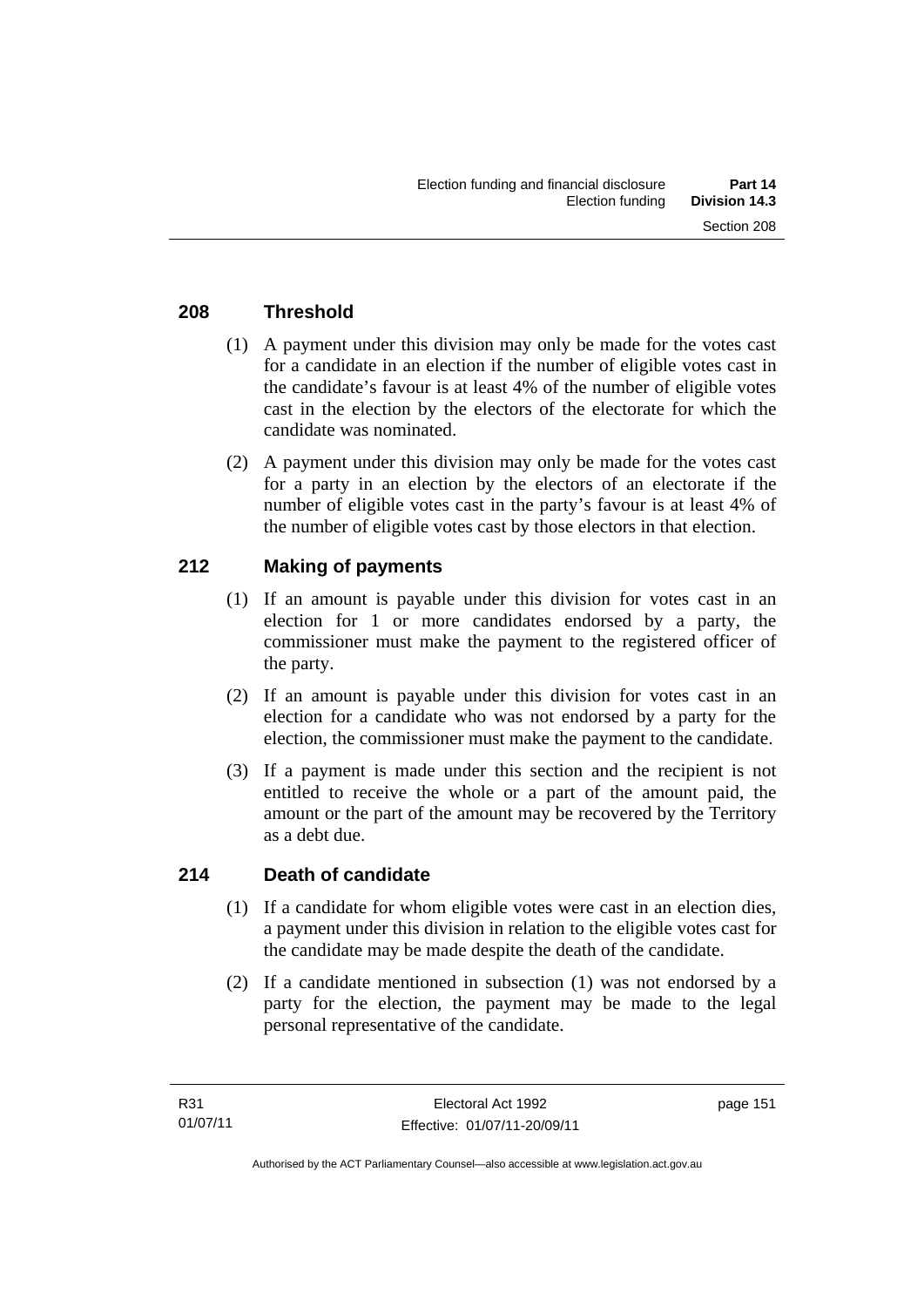# **215 Application voluntary**

Nothing in this division shall be taken to require a person to accept payment of an amount payable under section 207.

# **Division 14.4 Disclosure of donations**

#### **216 Meaning of** *defined details* **for div 14.4**

In this division:

*defined details*, in relation to a gift, means—

- (a) for a gift made on behalf of the members of an unincorporated association, other than a registered industrial organisation—
	- (i) the name of the association; and
	- (ii) the names and addresses of the members of the executive committee (however described) of the association;
- (b) for a gift from a trust fund or the funds of a foundation—
	- (i) the names and addresses of the trustees of the fund or foundation; and
	- (ii) the name, title or description of the trust fund or foundation; or
- (c) in any other case—the name and address of the person or organisation that made the gift.

## **217 Disclosure of gifts**

- (1) The reporting agent of a candidate shall, within 15 weeks after the polling day in the election, give the commissioner a return.
	- *Note 1* If a form is approved under s 340A (Approved forms) for a return, the form must be used.
	- *Note 2* For how a return may be given, see *Legislation Act 2001*, pt 19.5.

R31 01/07/11

Authorised by the ACT Parliamentary Counsel—also accessible at www.legislation.act.gov.au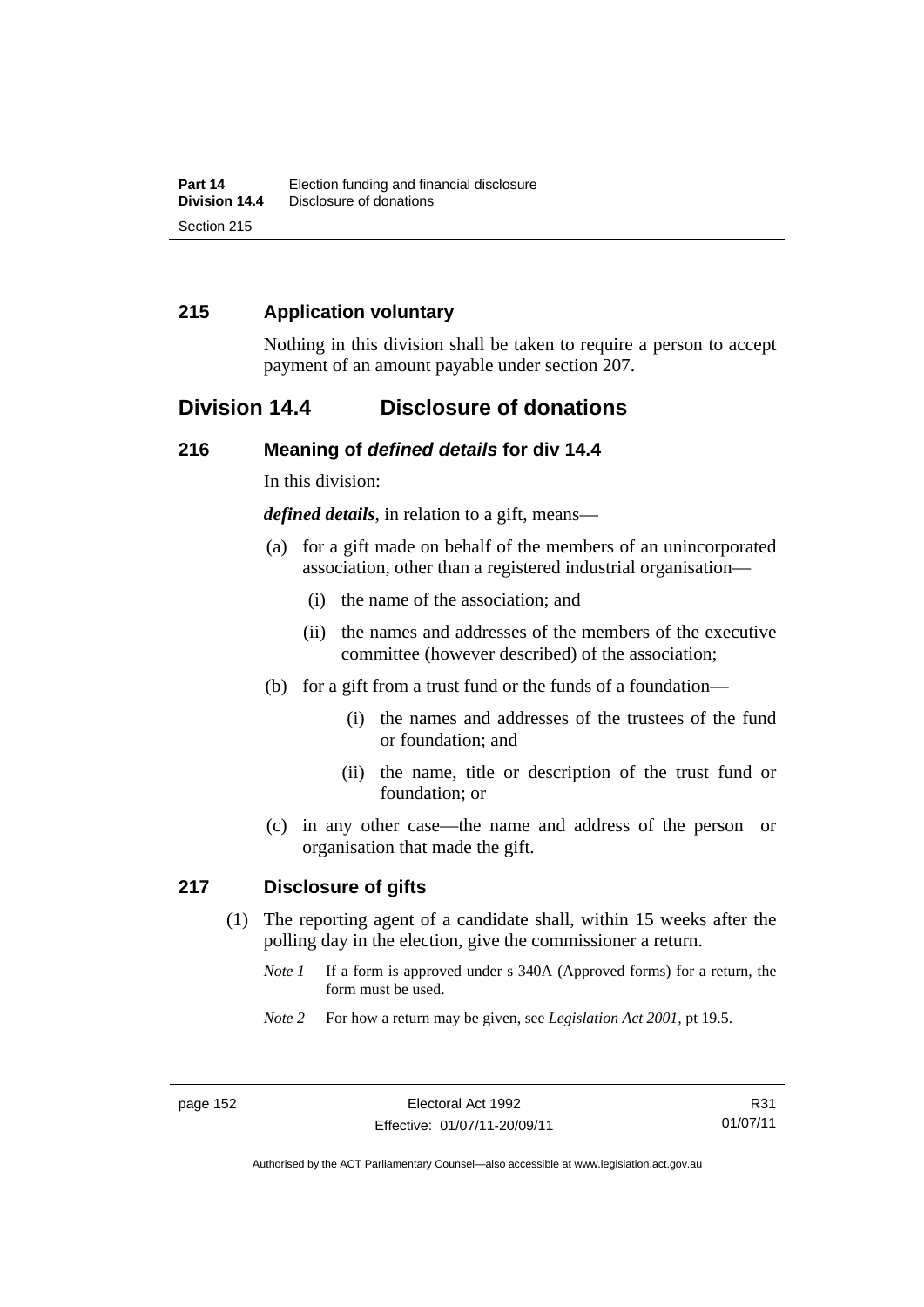- (2) A return shall specify the following matters in relation to the disclosure period for the election:
	- (a) the total amount of any gifts received by the candidate;
	- (b) the number of persons who made gifts to the candidate;
	- (c) the date each gift was received;
	- (d) the amount of each gift received;
	- (e) the defined details of each gift received.
- (3) However, the reporting agent is not required to state the matters mentioned in subsection (2) (c) to (e) for a gift by a person if the amount of the gift and the total of all other gifts made to the candidate by the person is less than \$1 000.
- (4) A reference in this section to a gift is a reference to a gift other than a gift made in a private capacity to a candidate for his or her personal use that the candidate has not used, and will not use, solely or substantially for a purpose related to an election.

# **218A Certain loans not to be received**

- (1) A party, MLA, candidate or associated entity (the *receiver*) must not receive a loan of \$1 000 or more from a person or entity (the *giver*) that is not a financial institution, unless the receiver complies with this section.
- (2) The receiver of the loan must immediately make a record of the following:
	- (a) the terms of the loan;
	- (b) if the giver is a registered industrial organisation—
		- (i) the name of the organisation; and
		- (ii) the names and addresses of the members of the executive committee (however described) of the organisation;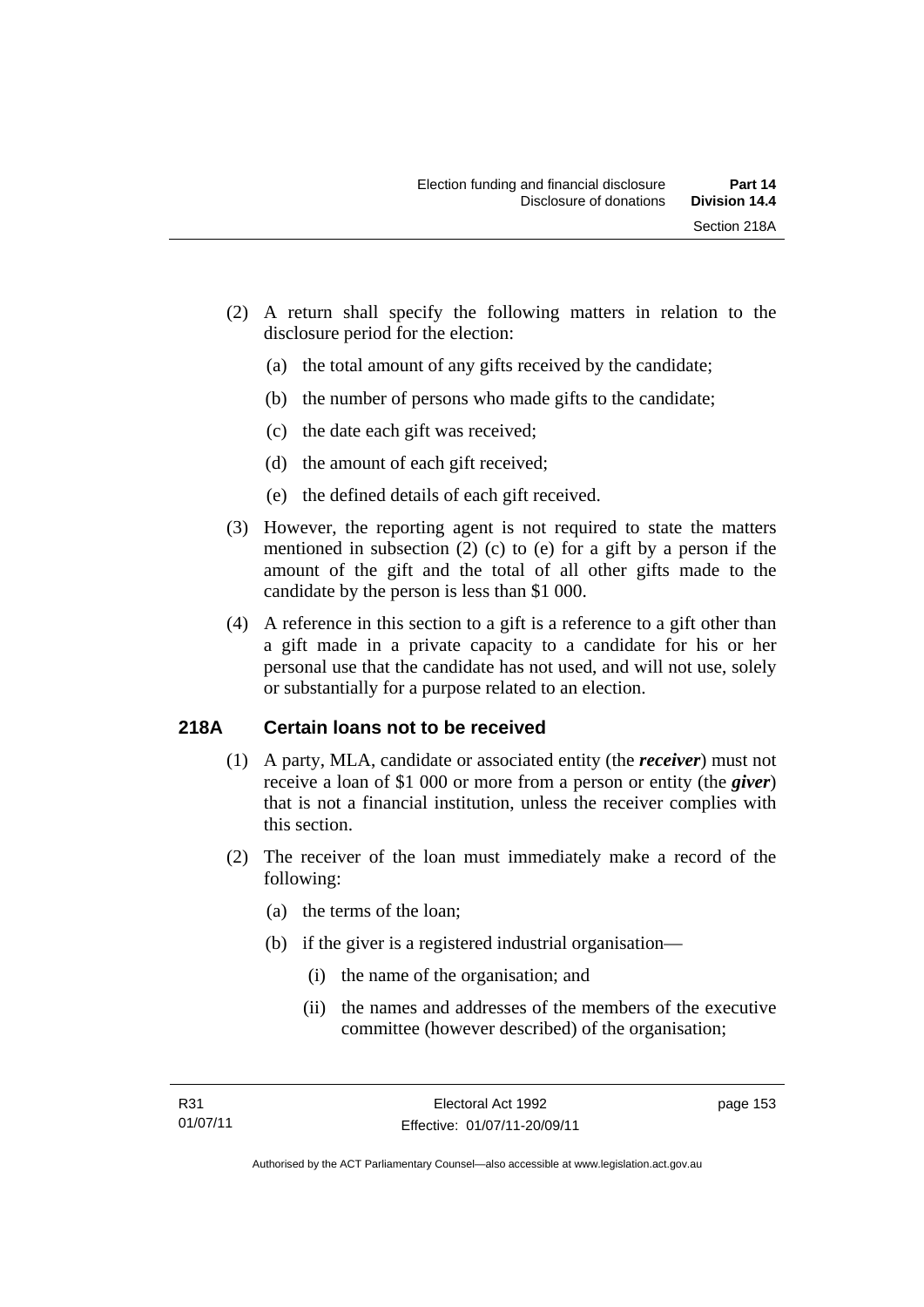- (c) if the giver is an unincorporated body—
	- (i) the name of the body; and
	- (ii) the names and addresses of the members of the executive committee (however described) of the body;
- (d) if the loan was paid out of a trust fund or the funds of a foundation—
	- (i) the names and addresses of the trustees of the fund or foundation; and
	- (ii) the title or other description of the trust fund, or the name of the foundation;
- (e) in any other case—the name and address of the giver.
- (3) If the receiver receives a loan to which subsection (1) applies but does not comply with subsection (2), the relevant person must pay to the Territory an amount equal to the amount of the loan.
- (4) The amount payable under subsection (3) is a debt payable to the Territory by the relevant person and may be recovered by proceedings in a court of competent jurisdiction.
- (5) For this section, if credit is given on a credit card for card transactions, each transaction is taken to be a separate loan.
- (6) In this section:

*credit card* includes a debit card.

#### *financial institution* means—

- (a) a bank; or
- (b) a credit union; or
- (c) a building society; or
- (d) an entity prescribed under the regulations.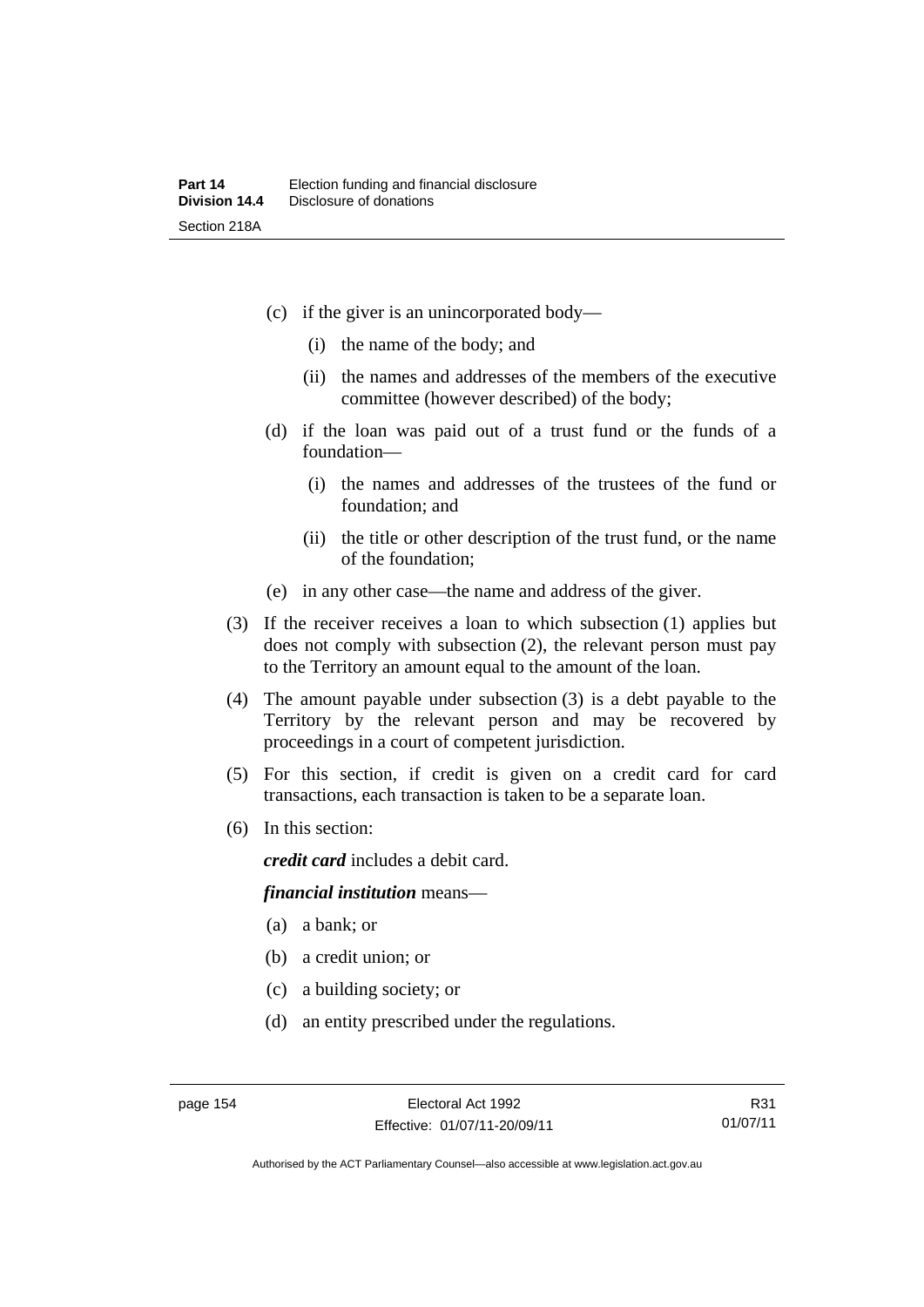*loan* means any of the following:

- (a) an advance of money;
- (b) a provision of credit or any other form of financial accommodation;
- (c) a payment of an amount for, on account of, on behalf of or at the request of the receiver, if there is an express or implied obligation to repay the amount;
- (d) a transaction (whatever its terms or form) that is, in substance, a loan of money.

## *relevant person* means—

- (a) for a loan for the benefit of a party—
	- (i) if the party is a corporation—the party; or
	- (ii) in any other case—the reporting agent of the party; or
- (b) for a loan to or for the benefit of an MLA—the MLA; or
- (c) for a loan to or for the benefit of a candidate—the candidate; or
- (d) for a loan to or for the benefit of an associated entity—
	- (i) if the entity is a corporation—the entity; or
	- (ii) in any other case—the financial controller of the entity.

# **219 Nil returns**

If no details are required to be included in a return under section 217, the return shall be given to the commissioner and shall include a statement to the effect that no gifts of a kind required to be disclosed were received.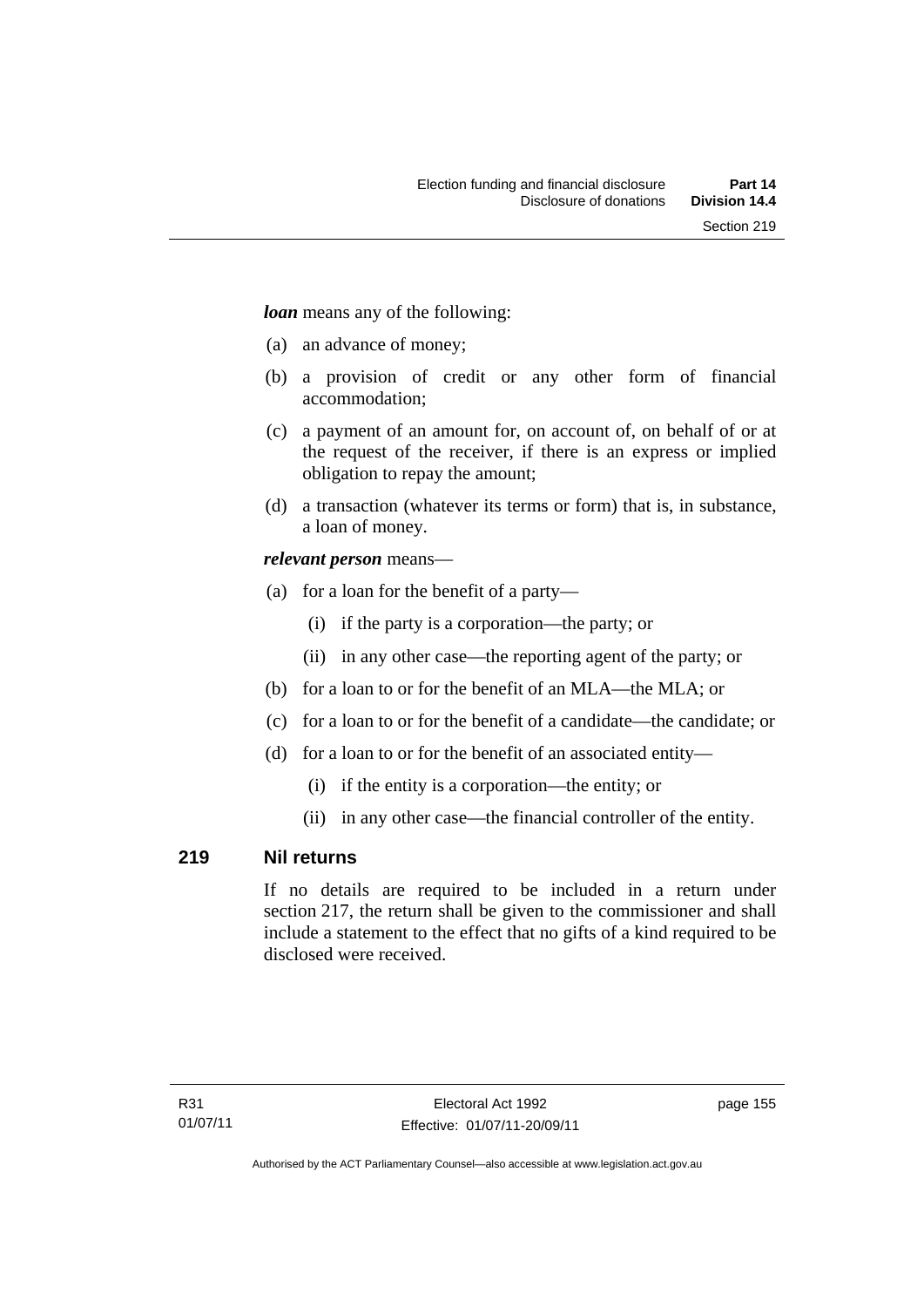# **220 Disclosure of gifts by persons incurring political expenditure**

- (1) This section applies if a person (other than a party, candidate or associated entity) (the *first person*)—
	- (a) incurs expenditure for a political purpose during the disclosure period for an election; and
	- (b) receives from someone else 1 or more gifts—
		- (i) all or a part of each of which was used by the first person to enable the person to incur expenditure during the disclosure period for a political purpose or to reimburse the person for incurring expenditure during the disclosure period for a political purpose; and
		- (ii) the total amount of which is \$1 000 or more.
- (2) Within 15 weeks after polling day in the election, the first person must give the commissioner a return for the gift or gifts.
	- *Note 1* If a form is approved under s 340A (Approved forms) for a return, the form must be used.
	- *Note 2* For how a return may be given, see *Legislation Act 2001*, pt 19.5.
- (3) A return shall, in relation to each gift referred to in subsection (1), specify—
	- (a) the amount of the gift; and
	- (b) the date it was received; and
	- (c) the defined details.
- (4) Subsection (1) does not apply to a person if the amount of expenditure incurred by the person for political purposes during the disclosure period is less than \$1 000.
- (5) For this section, a person shall be taken to have incurred expenditure for a political purpose if, during the disclosure period in relation to

R31 01/07/11

Authorised by the ACT Parliamentary Counsel—also accessible at www.legislation.act.gov.au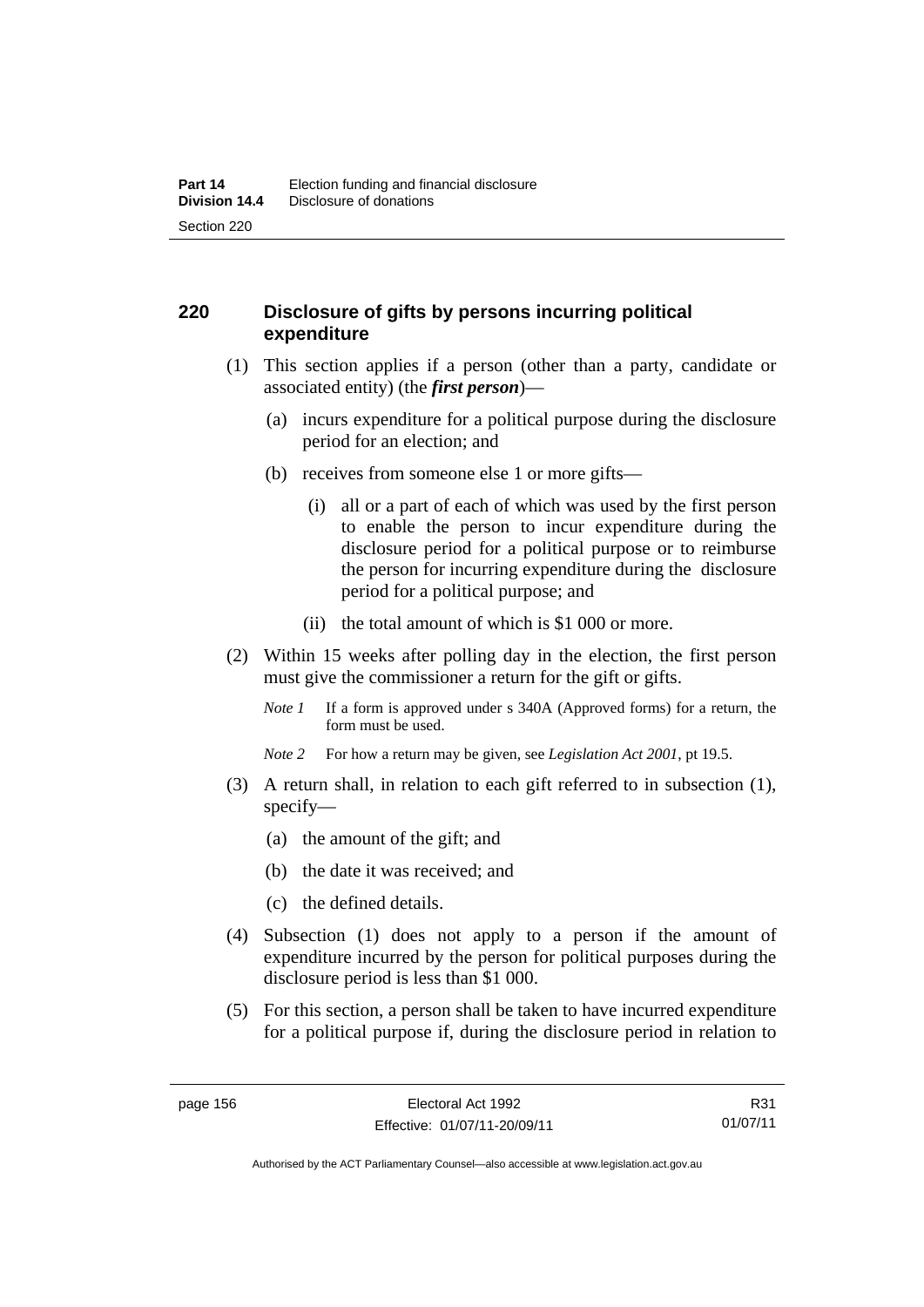an election, the person incurs expenditure in relation to that or any other election.

- (6) In this section, a reference to incurring of expenditure for a political purpose is a reference to incurring of expenditure in relation to—
	- (a) publishing electoral matter (including publishing by radio or television); or
	- (b) otherwise publishing a view on an issue in an election; or
	- (c) making a gift to a party; or
	- (d) making a gift to a candidate; or
	- (e) making a gift to a person on the understanding that the person or another person will apply, either directly or indirectly, the whole or a part of the gift in a way referred to in paragraph  $(a)$ ,  $(b)$ ,  $(c)$  or  $(d)$ .
- (7) For subsection (3), 2 or more gifts made by the same person to or for the benefit of a person to whom subsection (1) applies shall be taken to be a single gift.

## **221 Disclosure of gifts made to candidates**

- (1) If, during the disclosure period for an election, a person (other than a party, a candidate or an associated entity) makes gifts totalling \$1 000 or more to the same candidate in the election or the same specified body, the person must give the commissioner a return within 15 weeks after the polling day for the election.
	- *Note 1* If a form is approved under s 340A (Approved forms) for a return, the form must be used.
	- *Note* 2 For how a return may be given, see Legislation Act, pt 19.5.
- (2) A return shall specify in relation to each gift referred to in subsection (1) made by the person during the disclosure period—
	- (a) the amount of the gift; and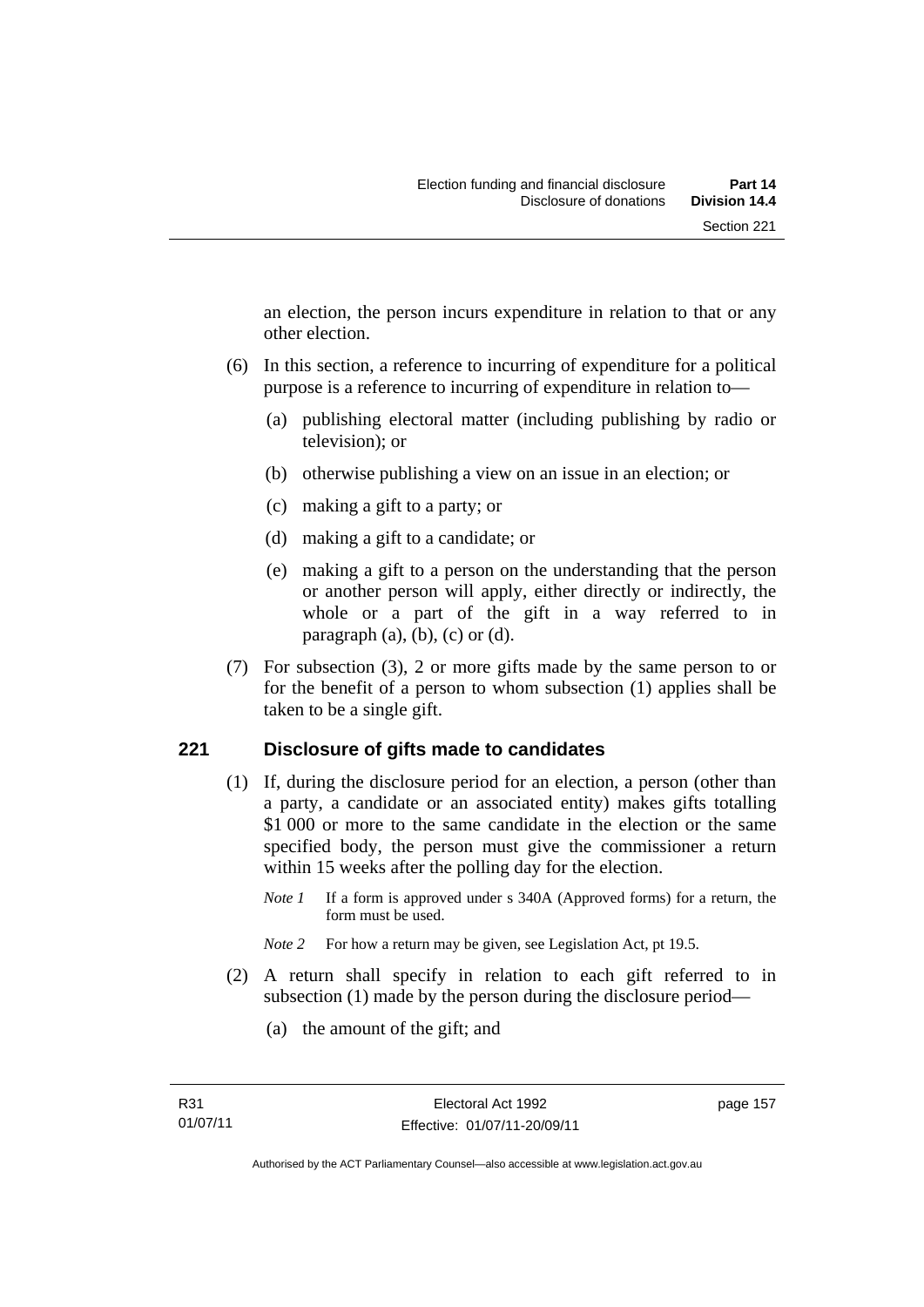- (b) the date it was made; and
- (c) the defined details.
- (3) A reference in this section to a *gift* is a reference to a gift other than a gift made in a private capacity to a candidate or a specified body that is an individual, for his or her personal use, being a gift that the receiver has not used, and will not use, solely or substantially for a purpose related to an election.
- (4) The commissioner may, in writing, specify a person or body (whether incorporated or not) for this section if the commissioner believes on reasonable grounds, that it is a function of the person or body to incur electoral expenditure or to give gifts (directly or indirectly) to candidates.
- (5) The specification of a person or body is a notifiable instrument.

*Note* A notifiable instrument must be notified under the *Legislation Act 2001*.

(6) In this section:

*specified body* means a person or body specified in accordance with subsection (4).

#### **221A Annual returns of donations**

- (1) If, in a financial year, a person makes a gift of \$1 000 or more, or gifts totalling \$1 000 or more, to the same party, MLA or associated entity, the person must, within the relevant period after the end of the financial year, give the commissioner a return covering all the gifts that the person made to the party, MLA or associated entity during the financial year.
	- *Note 1* If a form is approved under s 340A (Approved forms) for a return, the form must be used.
	- *Note 2* For how a return may be given, see *Legislation Act 2001*, pt 19.5.

Authorised by the ACT Parliamentary Counsel—also accessible at www.legislation.act.gov.au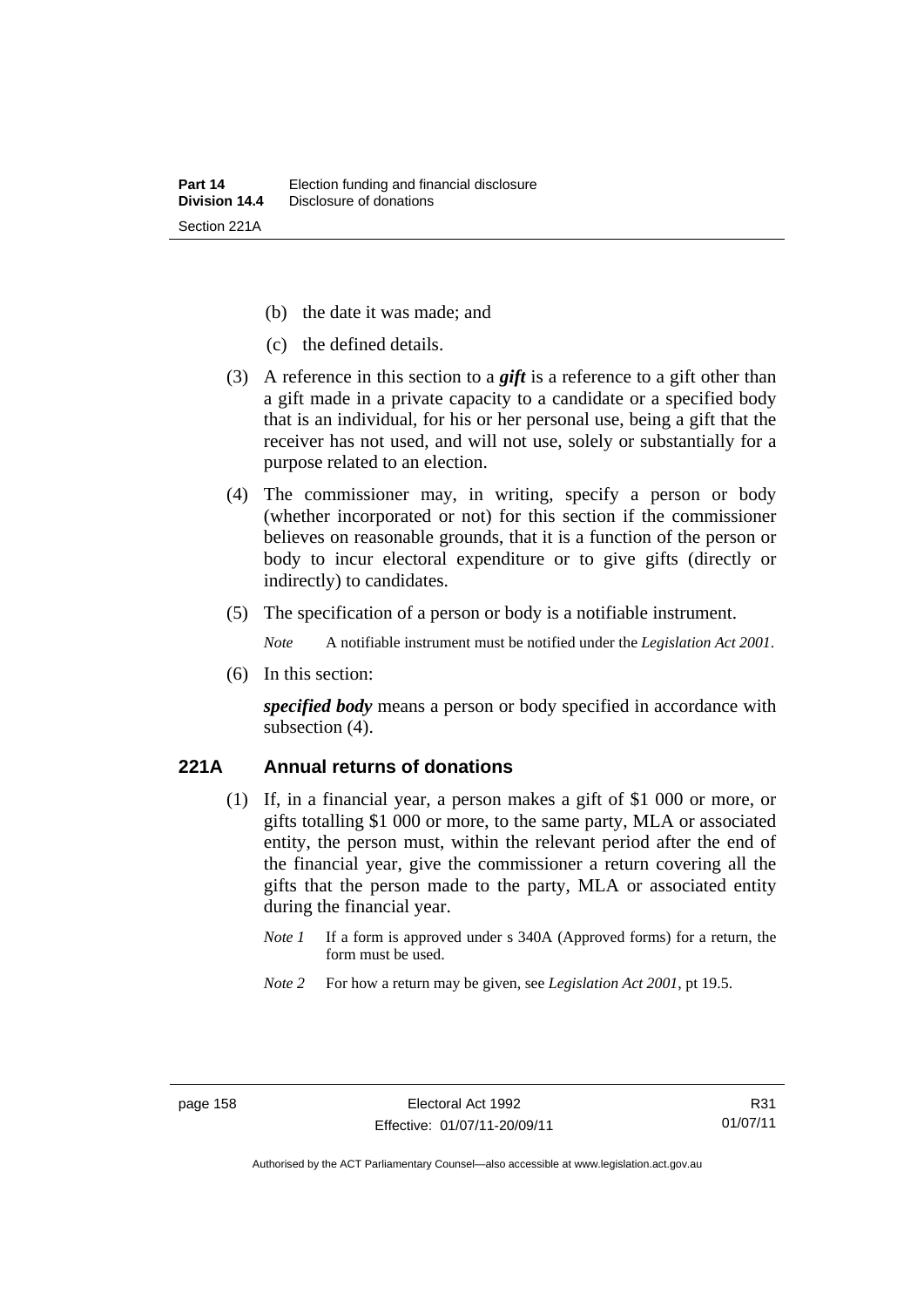- (2) If, in a financial year—
	- (a) a person receives a gift of \$1 000 or more, or gifts totalling \$1 000 or more; and
	- (b) the person uses all or part of the gift or gifts to make a gift of \$1 000 or more, or gifts totalling \$1 000 or more, to a party, MLA or associated entity;

the person must, within the relevant period after the end of the financial year, give the commissioner a return covering all the gifts mentioned in paragraph (a).

- (3) For each gift mentioned in subsection (1) or (2) (a), the return must state—
	- (a) the amount of the gift; and
	- (b) the date when it was made; and
	- (c) for a gift mentioned in subsection (1)—the name of the party, MLA or associated entity to which the gift was made; and
	- (d) for a gift mentioned in subsection (2) (a)—the defined details.
- (4) Subsection (2) does not apply to a gift mentioned in subsection (2) (a) that has been included in a previous return under this section.
- (5) If a person makes a gift to any person or body with the intention of benefiting a party, MLA or associated entity, the person is taken, for this section, to have made the gift to the party, MLA or associated entity.
- (6) In this section:

*gift* does not include—

 (a) a gift made to an MLA in a private capacity for the MLA's personal use if the MLA does not use the gift solely or substantially for a purpose related to an election; or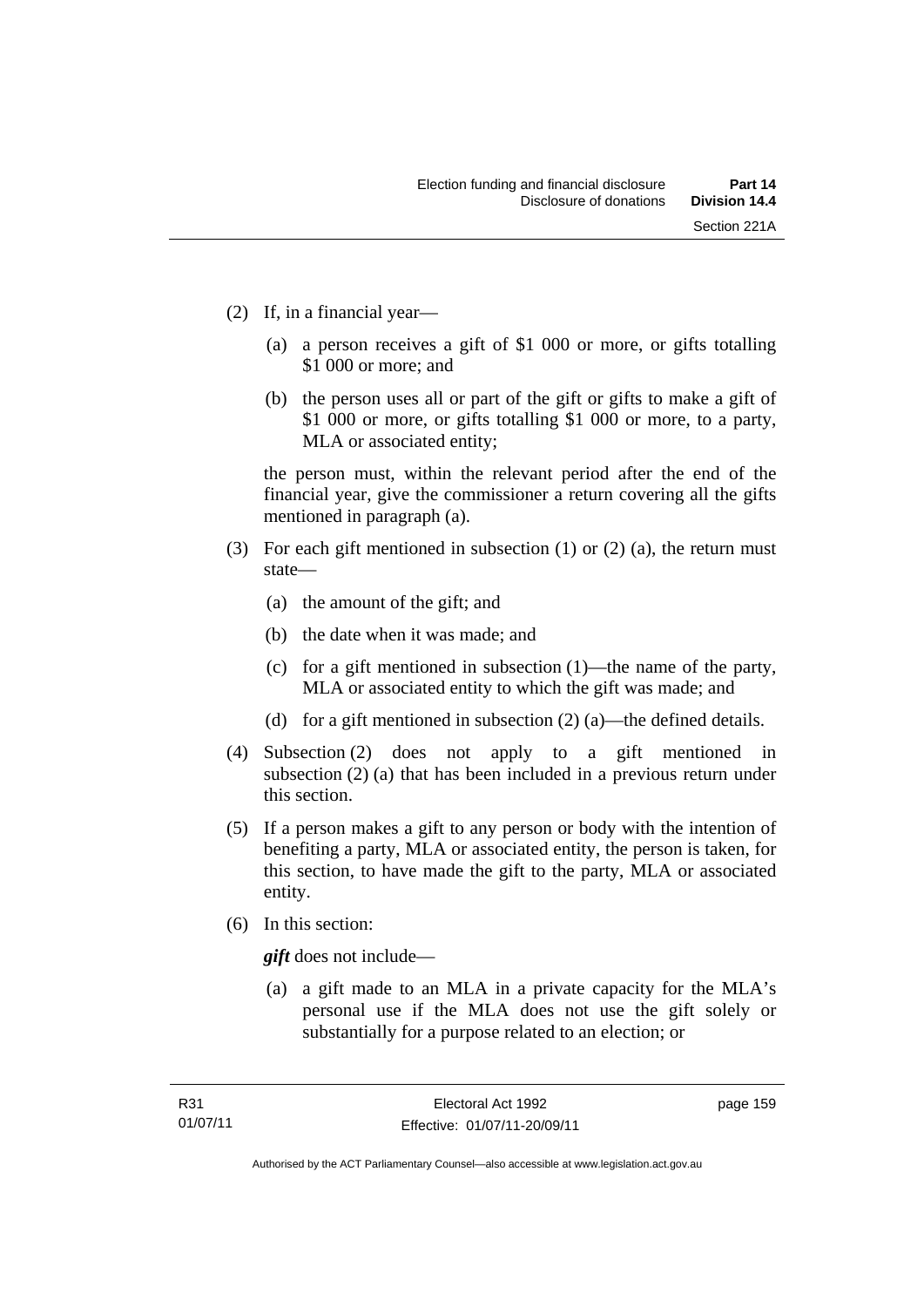(b) a gift made by a party, MLA, candidate or associated entity.

#### *relevant period* means—

- (a) for a financial year ending in a year when a general election is held—24 weeks; and
- (b) in any other case—20 weeks.

#### **221B Advice about obligations to make returns**

(1) If, in a financial year, a party, MLA or associated entity (the *receiver*) receives a gift of \$1 000 or more, or gifts totalling \$1 000 or more, from the same person (the *giver*), the receiver must, before 1 August after the end of the financial year, by written notice to the giver, tell the giver about the requirements of section 221A (Annual returns of donations).

Maximum penalty: 50 penalty units.

(2) In this section:

*gift*—see section 221A (6).

#### **222 Anonymous gifts**

- (1) A party, MLA, candidate or associated entity (the *receiver*) must not accept a gift of the prescribed amount or more made by someone else (the *giver*) to or for the benefit of the receiver unless—
	- (a) the receiver knows the defined details of the gift; or
	- (b) both the following subparagraphs apply:
		- (i) the giver tells the receiver the defined details of the gift before the gift is made;
		- (ii) when the gift is made, the receiver has no grounds for believing that the defined details given by the giver are not true.

Authorised by the ACT Parliamentary Counsel—also accessible at www.legislation.act.gov.au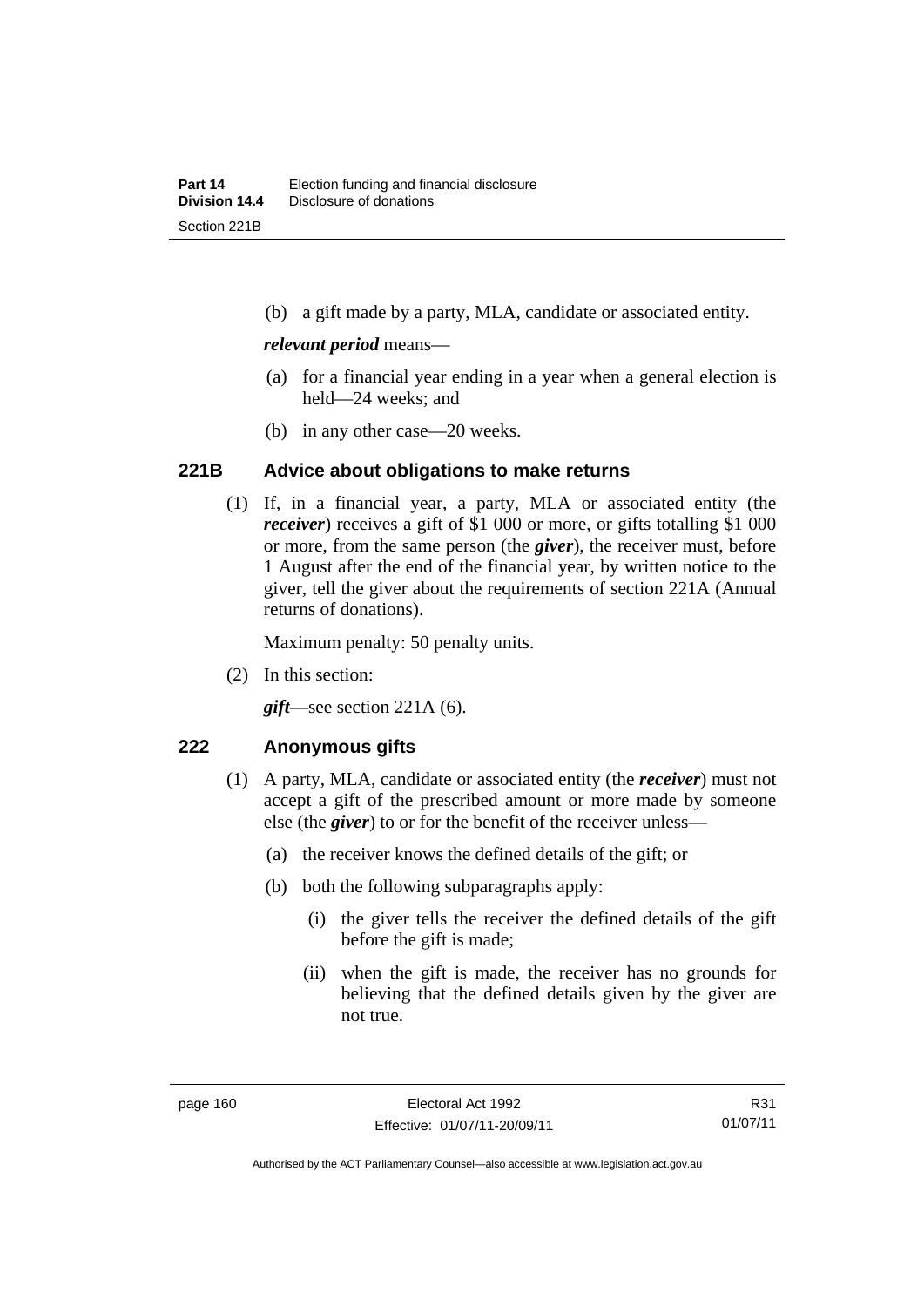- (2) Subsection (1) applies—
	- (a) for a party, MLA or associated entity—to gifts received at any time; or
	- (b) for a candidate—to gifts received during the disclosure period.
- (3) For this section, 2 or more gifts made by the same person to or for the benefit of a party, MLA, candidate or associated entity are taken to be a single gift.
- (4) If the receiver contravenes subsection (1), the relevant person must pay to the Territory an amount equal to the amount of the gift.
- (5) The amount payable under subsection (4) is a debt payable to the Territory by the relevant person and may be recovered by proceedings in a court of competent jurisdiction.
- (6) In this section:

*gift* includes a gift made on behalf of the members of an unincorporated association.

*prescribed amount*, for a gift made to or for the benefit of a party, MLA, associated entity or candidate, means \$1 000.

#### *relevant person* means

- (a) for a gift to or for the benefit of a party—
	- (i) if the party is a corporation—the party; or
	- (ii) in any other case—the reporting agent of the party; or
- (b) for a gift to or for the benefit of an MLA—the MLA; or
- (c) for a gift to or for the benefit of a candidate—the candidate; or
- (d) for a gift to or for the benefit of an associated entity—
	- (i) if the entity is a corporation—the entity; or
	- (ii) in any other case—the financial controller of the entity.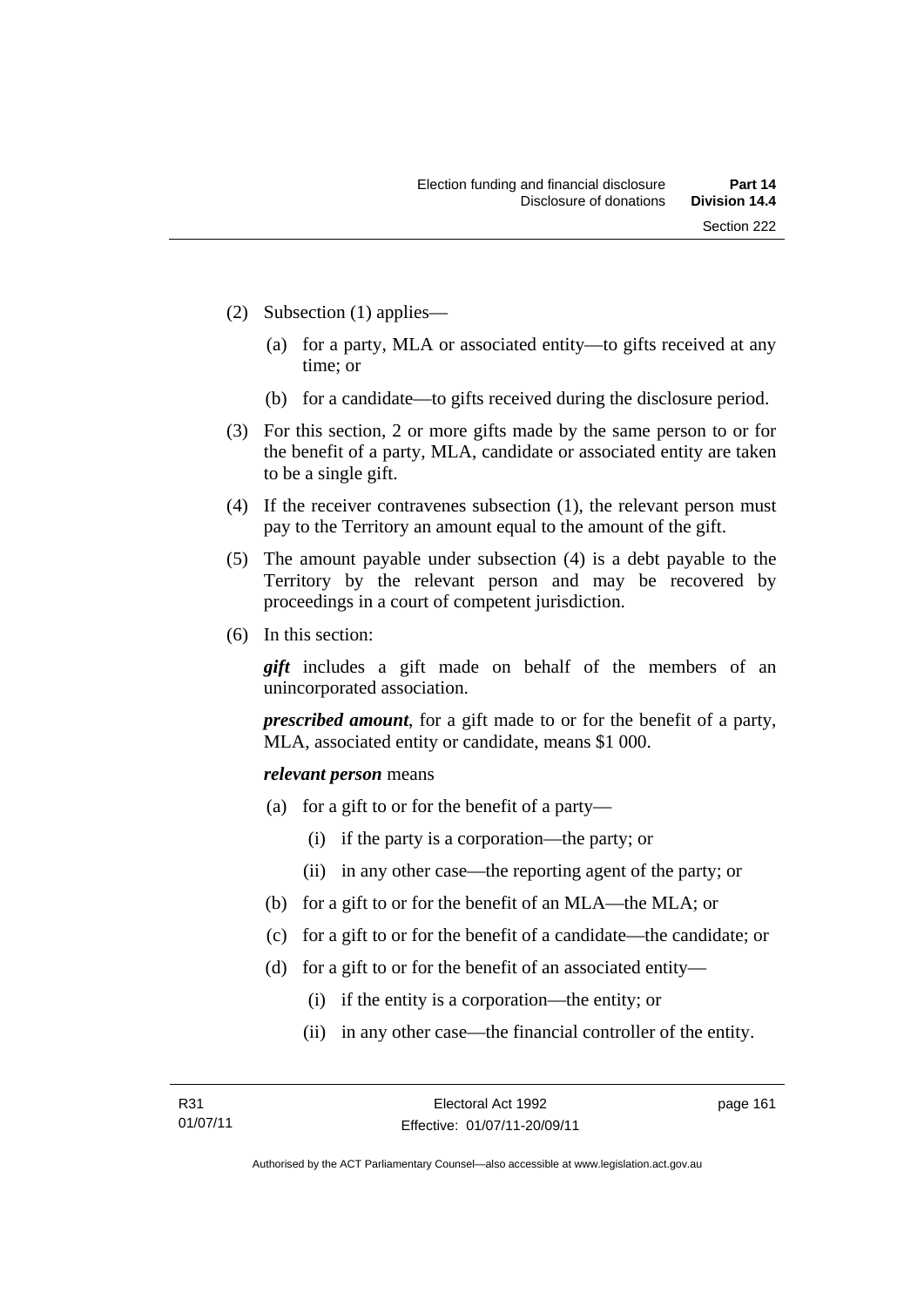# **Division 14.5 Disclosure of electoral expenditure**

#### **223 Definitions for div 14.5**

In this division:

*broadcaster* means—

- (a) the Australian Broadcasting Corporation continued in existence under the *Australian Broadcasting Corporation Act 1983* (Cwlth), section 5; or
- (b) the Special Broadcasting Service Corporation continued in existence under the *Special Broadcasting Service Act 1991*  (Cwlth), section 5; or
- (c) the holder of a licence under the *Broadcasting Services Act 1992* (Cwlth); or
- (d) the provider of a broadcasting service under a class licence under that Act.

*electoral advertisement* means an advertisement containing electoral matter, whether or not consideration was given for its publication or broadcast.

*electoral expenditure*, in relation to an election, means expenditure incurred (whether or not incurred during the pre-election period)  $on$ —

- (a) broadcasting an electoral advertisement during the pre-election period; or
- (b) publishing an electoral advertisement in a news publication during the pre-election period; or
- (c) displaying an electoral advertisement at a theatre or other place of entertainment during the pre-election period; or
- (d) producing an electoral advertisement referred to in paragraph (a), (b) or (c); or

R31 01/07/11

Authorised by the ACT Parliamentary Counsel—also accessible at www.legislation.act.gov.au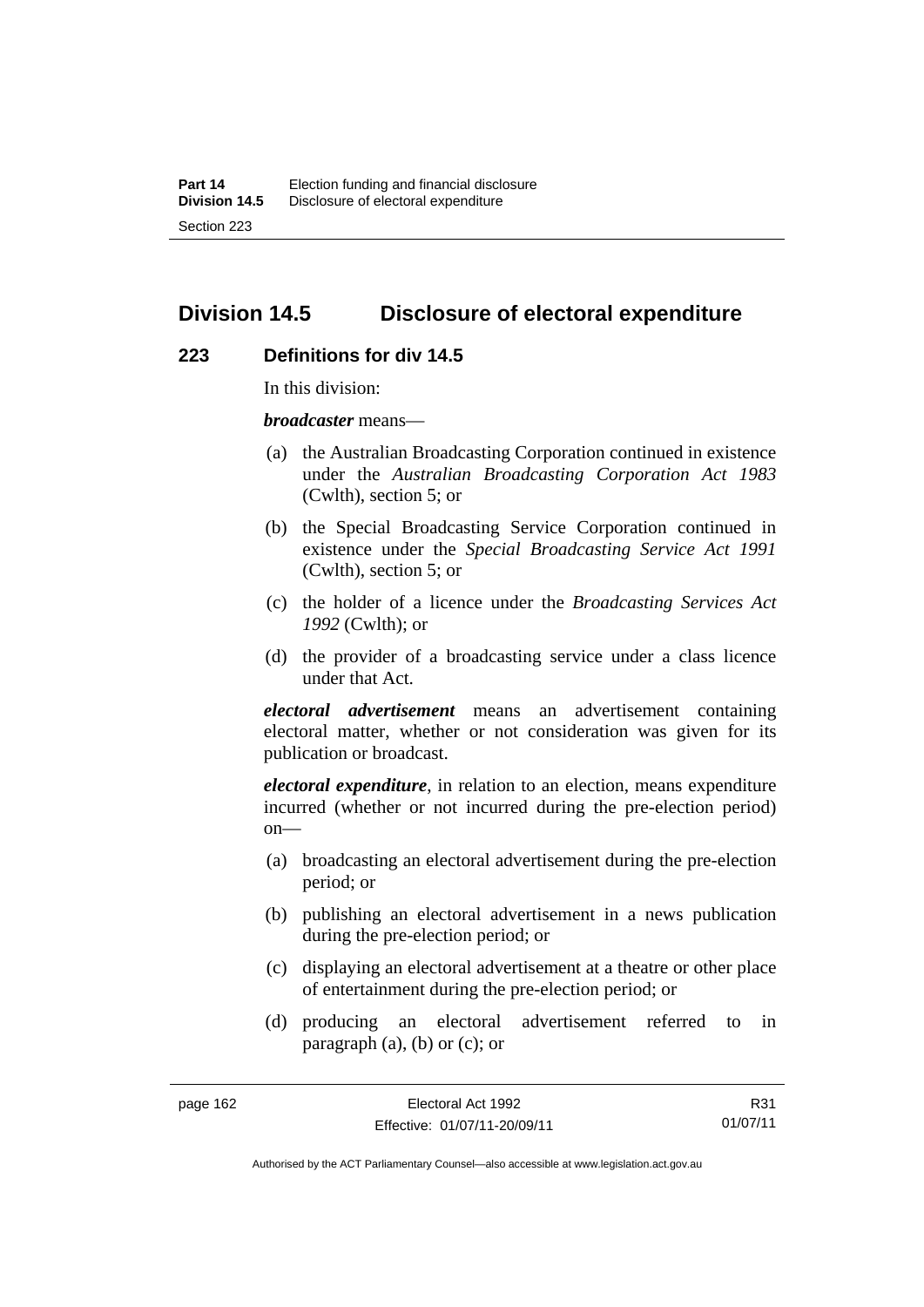- (e) producing any electoral matter to which section 292 applies (other than material referred to in paragraph (a), (b) or (c)) that is published during the pre-election period; or
- (f) producing and distributing electoral matter that is addressed to particular persons or organisations and is distributed during the pre-election period; or
- (g) consultant's or advertising agent's fees in respect of—
	- (i) services provided during the pre-election period, being services relating to the election; or
	- (ii) material relating to the election that is used during the pre-election period; or
- (h) carrying out an opinion poll or other research about the election during the pre-election period.

*participant* in an election means—

- (a) a party or candidate; or
- (b) a person (other than a party or candidate) by whom, or with the authority of whom, electoral expenditure in relation to an election is incurred.

*relates*—an advertisement *relates* to an election if it contains electoral matter, whether or not consideration is given for publication or broadcasting of the advertisement.

page 163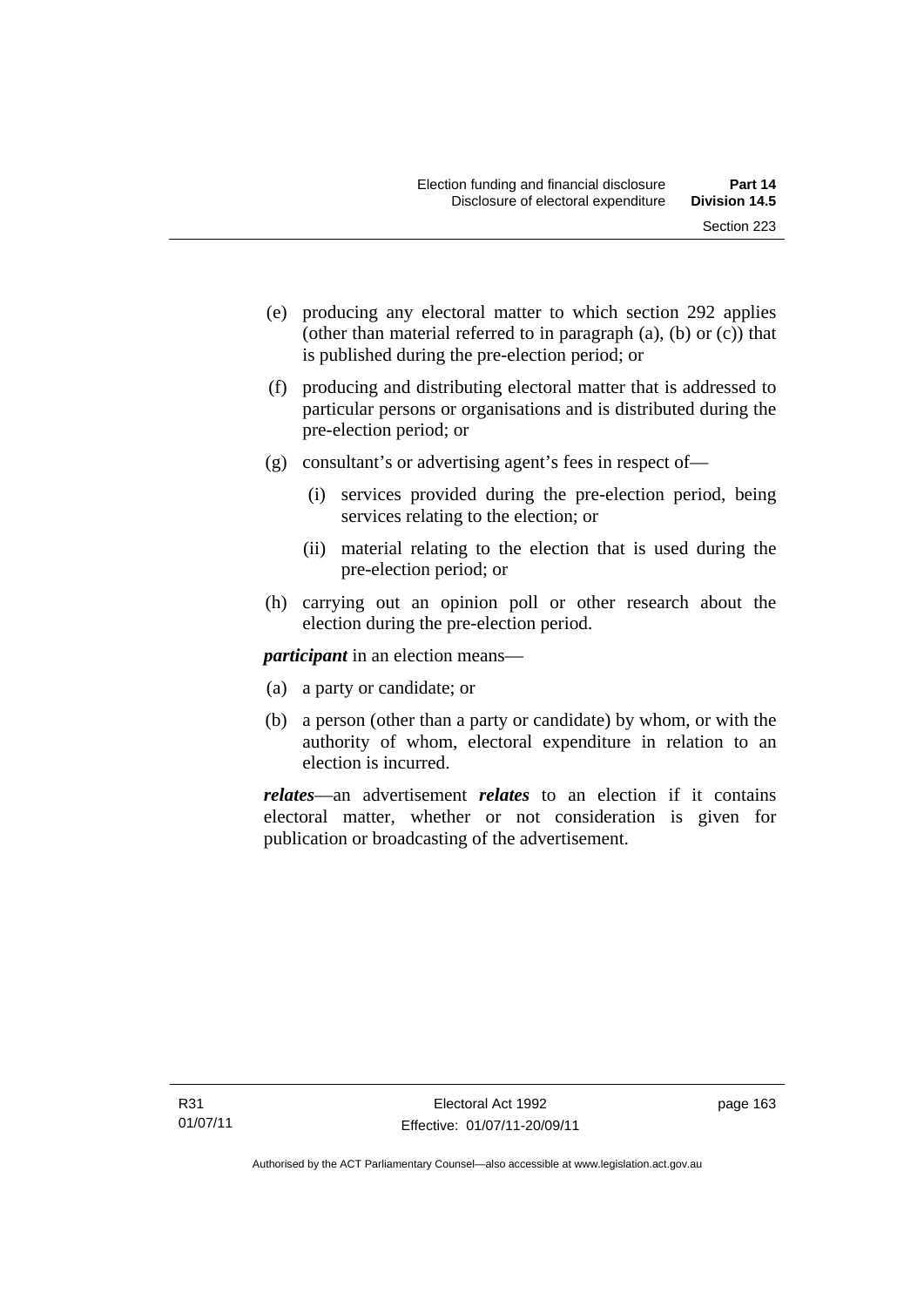## **224 Returns of electoral expenditure**

 (1) The reporting agent of each person who was a candidate in an election shall, before the end of 15 weeks after polling day for the election, give the commissioner a return specifying details of the electoral expenditure in relation to the election incurred by or with the authority of the candidate.

- *Note 2* For how a return may be given, see *Legislation Act 2001*, pt 19.5.
- (2) If electoral expenditure in relation to an election is incurred by or with the authority of a party, the reporting agent of the party shall, before the end of 15 weeks after polling day for the election, give the commissioner a return setting out details of the expenditure.
- (3) If electoral expenditure in relation to an election was incurred by or with the authority of a person and the expenditure was not incurred with the written authority of a party, candidate or associated entity in the election the person shall, before the end of 15 weeks after polling day for the election, give the commissioner a return specifying details of the electoral expenditure.
- (4) A person is not required to give the commissioner a return under subsection (3) in relation to an election if the amount of the electoral expenditure incurred in relation to the election by or with the person's authority is less than \$1 000.

## **225 Nil returns**

(1) If no electoral expenditure in relation to an election is incurred by or with the authority of a candidate in the election, a return under section 224 in relation to the candidate shall be given to the commissioner and shall include a statement to the effect that no expenditure of a kind required to be disclosed has been incurred by or with the authority of the candidate.

*Note 1* If a form is approved under s 340A (Approved forms) for a return, the form must be used.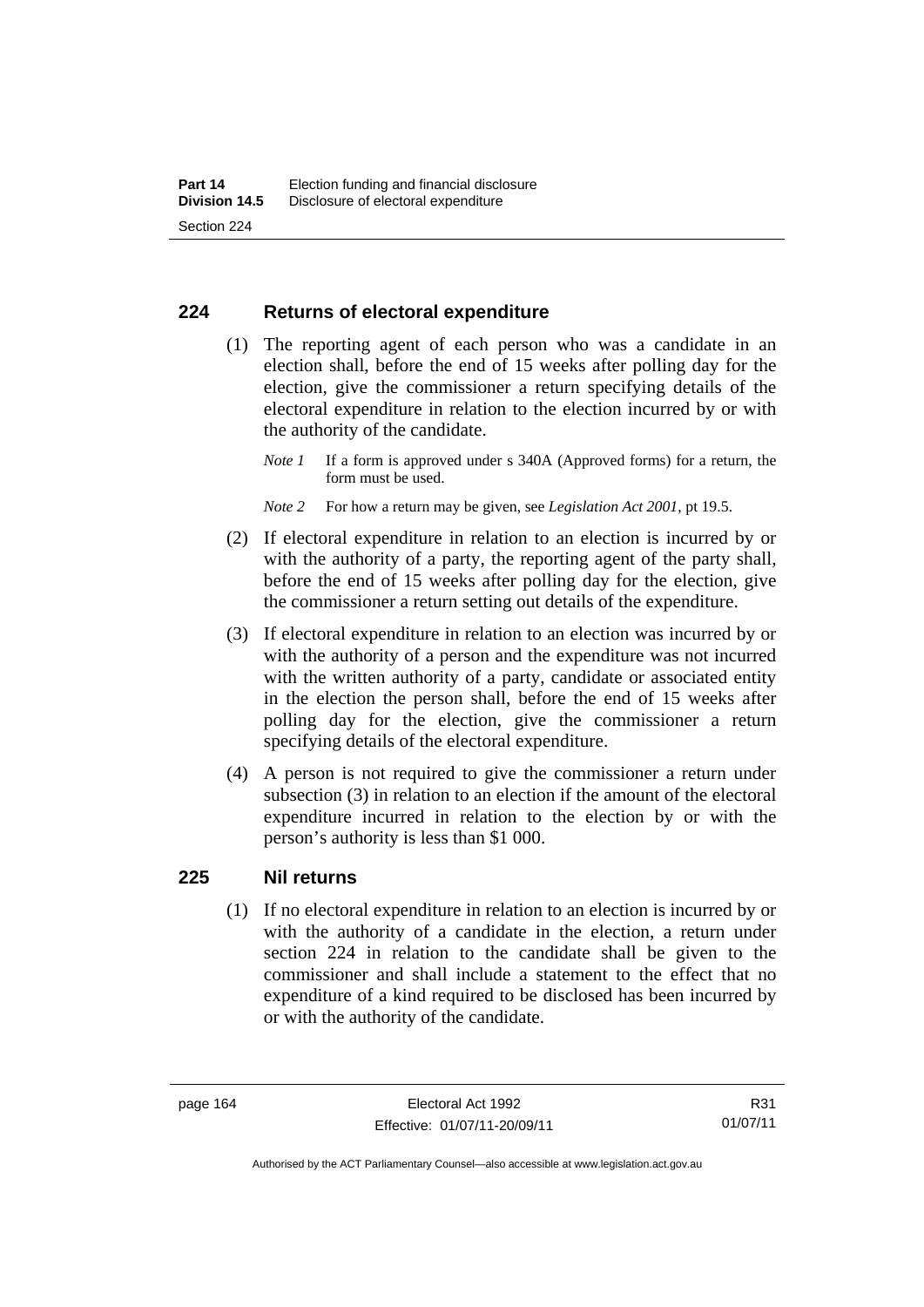(2) If no electoral expenditure in relation to an election is incurred by or with the authority of a party that endorsed a candidate in the election, a return under section 224 in relation to the party shall be given to the commissioner and shall include a statement to the effect that no expenditure of a kind required to be disclosed has been incurred by or with the authority of the party.

## **226 Returns by broadcasters and publishers**

- (1) If an election has taken place—
	- (a) each broadcaster who broadcast an electoral advertisement during the pre-election period with the authority of a participant in the election; and
	- (b) each publisher who published an electoral advertisement in a news publication during the pre-election period with the authority of a participant in the election;

shall give the commissioner a return before the end of 8 weeks after polling day in the election.

*Note 1* If a form is approved under s 340A (Approved forms) for a return, the form must be used.

*Note 2* For how a return may be given, see *Legislation Act 2001*, pt 19.5.

- (2) A return shall specify the following particulars in relation to the advertisement:
	- (a) the broadcasting service as part of which the advertisement was broadcast or the news publication in which the advertisement was published;
	- (b) the name and address of the person at whose request the advertisement was broadcast or published;
	- (c) the name and address of the participant in the election with whose authority the advertisement was broadcast or published;

page 165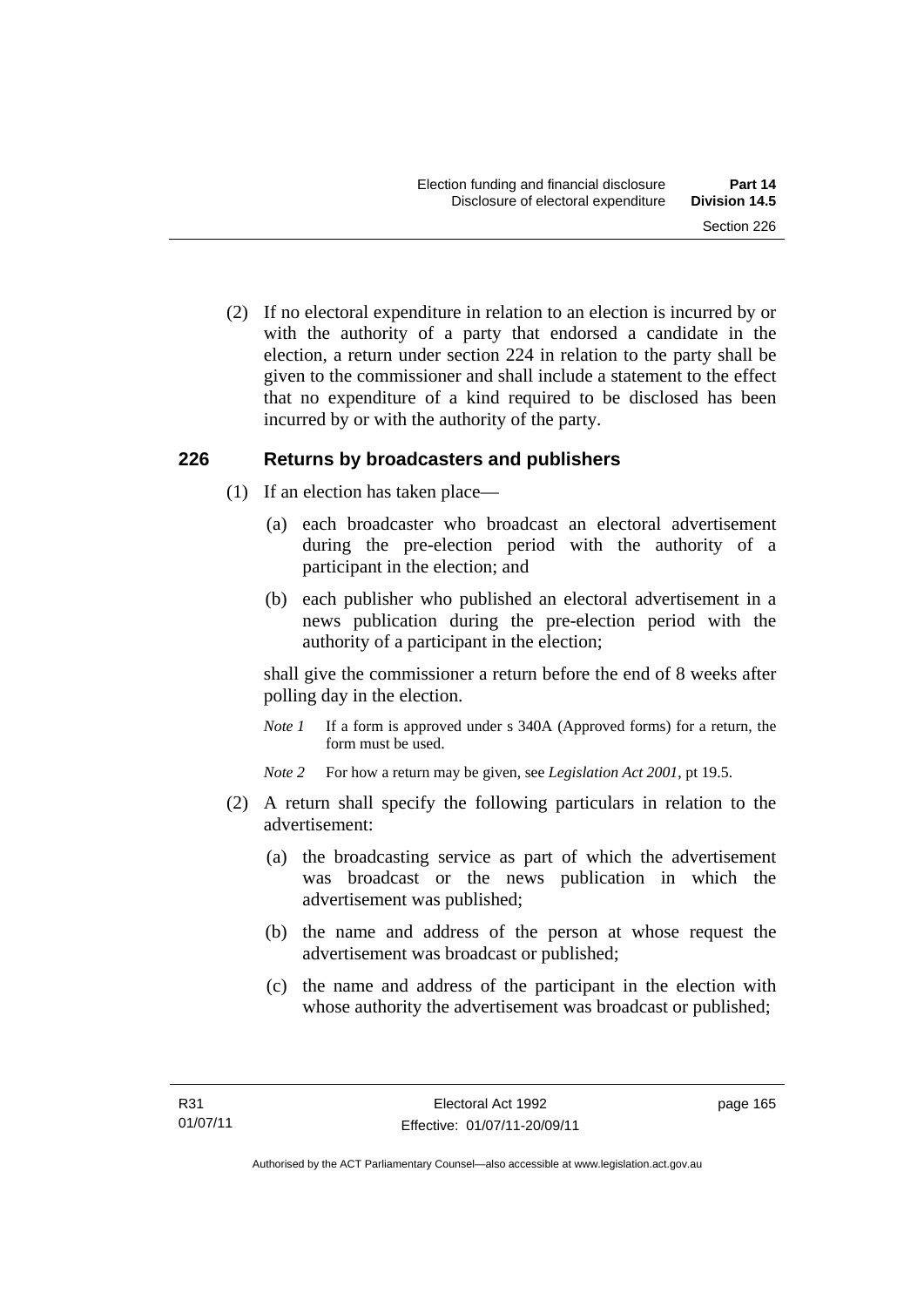- (d) the date or dates when, and, for an advertisement that was broadcast, the times between which, the advertisement was broadcast or published;
- (e) for a published advertisement—the page on which the advertisement was published and the space occupied by it;
- (f) whether or not, on each occasion when the advertisement was broadcast or published, a charge was made by the broadcaster or publisher for the broadcasting or publication of the advertisement;
- (g) if a charge referred to in paragraph (f) was made—the amount of the charge.
- (3) If a broadcaster or publisher specifies in a return the amount of a charge in accordance with subsection (2) (g), the broadcaster or publisher shall state in the return whether or not the charge is at less than normal commercial rates having regard to—
	- (a) for a broadcast advertisement—the length of the advertisement and the day or days when, and the times between which, it was broadcast; or
	- (b) for a published advertisement—the space occupied by the advertisement and the nature of the news publication.
- (4) A publisher is not required to give the commissioner a return under subsection (1) in relation to an election if the amount of the charges made by the publisher in relation to the publication of any advertisements to which that subsection applies, in relation to that election and any other election that took place on the same day as the firstmentioned election, does not exceed \$1 000.
- (5) A return under subsection (1) may refer to more than 1 advertisement.

Authorised by the ACT Parliamentary Counsel—also accessible at www.legislation.act.gov.au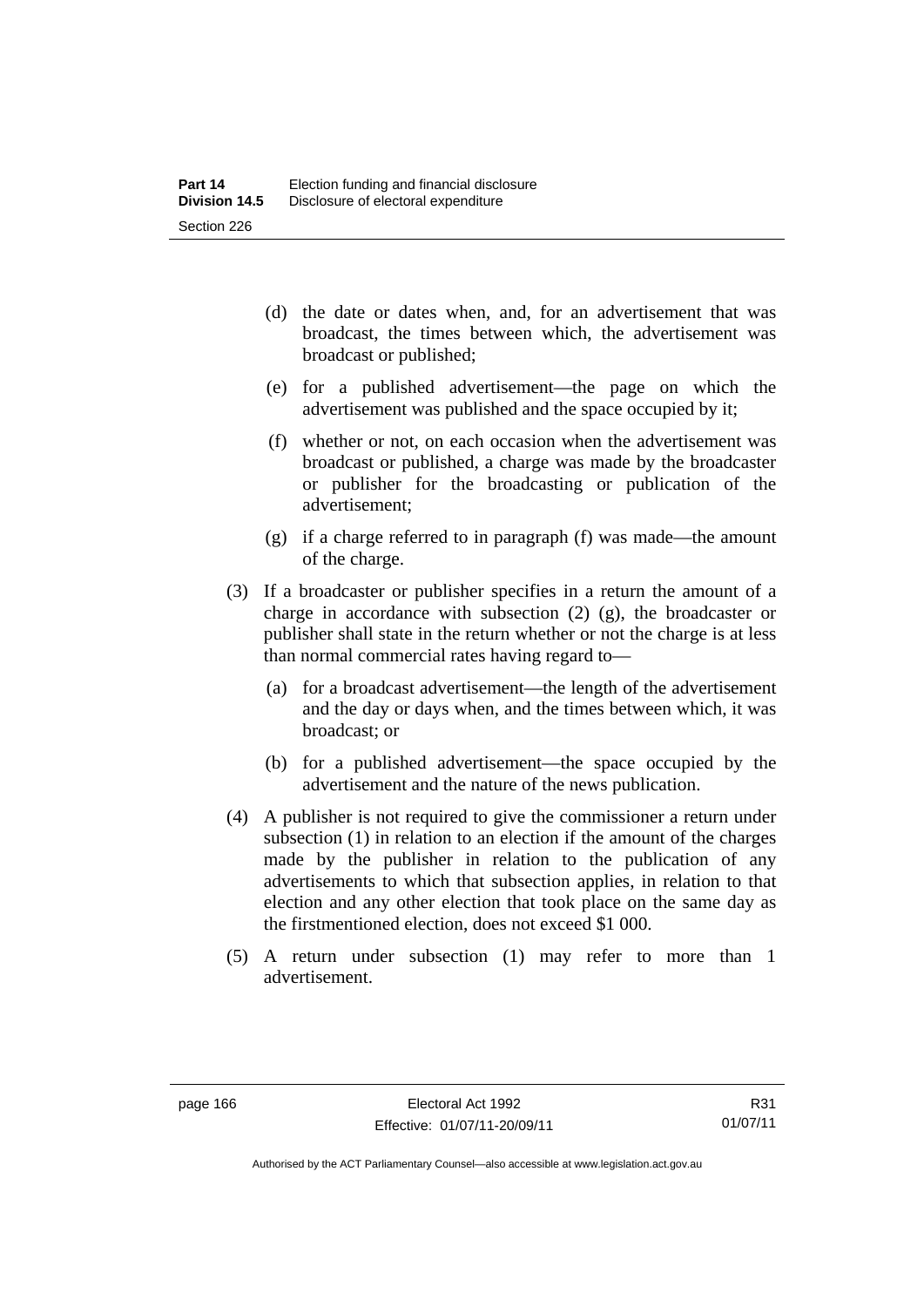## **227 Multiple elections on same day**

- $(1)$  If—
	- (a) the voting at 2 or more elections took place on the same day; and
	- (b) a person would, apart from this subsection, be required to give the commissioner 2 or more returns under this division relating to those elections;

the person may give the commissioner a single return, in a form approved under section 340A (Approved forms), setting out the particulars that the person would have been required to set out in those separate returns.

 (2) It is sufficient compliance with this division if the return sets out details of the expenditure without showing the extent to which it relates to any election.

# **Division 14.6 Annual returns**

# **228 Meaning of** *defined particulars* **for div 14.6**

In this division:

*defined particulars*, in relation to a sum or amount, means—

- (a) if the sum or amount was received from, paid to or owed to, an unincorporated association, other than a registered industrial organisation—
	- (i) the name of the association; and
	- (ii) the names and addresses of the members of the executive committee (however described) of the association; and
- (b) if the sum or amount was paid out of or into, or incurred as a debt to, a trust fund or the funds of a foundation—

page 167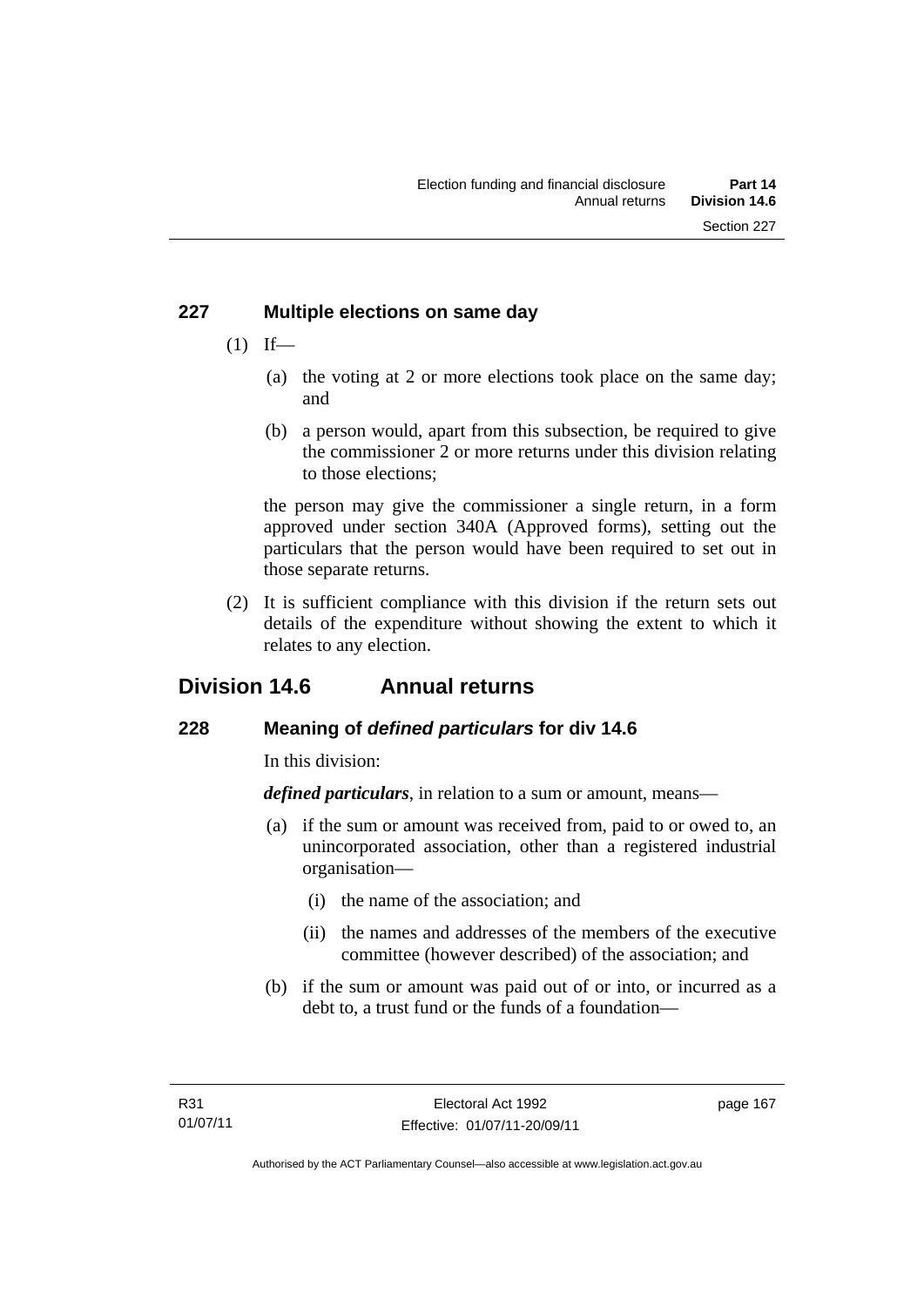- (i) the names and addresses of the trustees of the fund or foundation; and
- (ii) the name, title or description of the trust fund or foundation; and
- (c) the name and address of the person or organisation that paid, received or is owed the sum or amount; and
- (d) such other particulars as are prescribed.

## **230 Annual returns by parties and MLAs**

- (1) The reporting agent of a party or MLA must, within 16 weeks after the end of each financial year, give the commissioner a return.
	- *Note 1* If a form is approved under s 340A (Approved forms) for a return, the form must be used.
	- *Note 2* For how a return may be given, see *Legislation Act 2001*, pt 19.5.
- (2) However, the return may be the audited annual accounts of the party or MLA in a form approved, in writing, by the commissioner.
- (3) The approval is a notifiable instrument.
	- *Note* A notifiable instrument must be notified under the *Legislation Act 2001*.
- (4) The return must state—
	- (a) the amount received by, or on behalf of, the party or MLA during the financial year, together with the particulars required by section 232 (1) (Amounts received); and
	- (b) the amount paid by, or on behalf of, the party or MLA during the financial year; and
	- (c) the outstanding amount, at the end of the financial year, of debts incurred by, or on behalf of, the party or MLA, together with the particulars required by section 234 (1) (Outstanding amounts).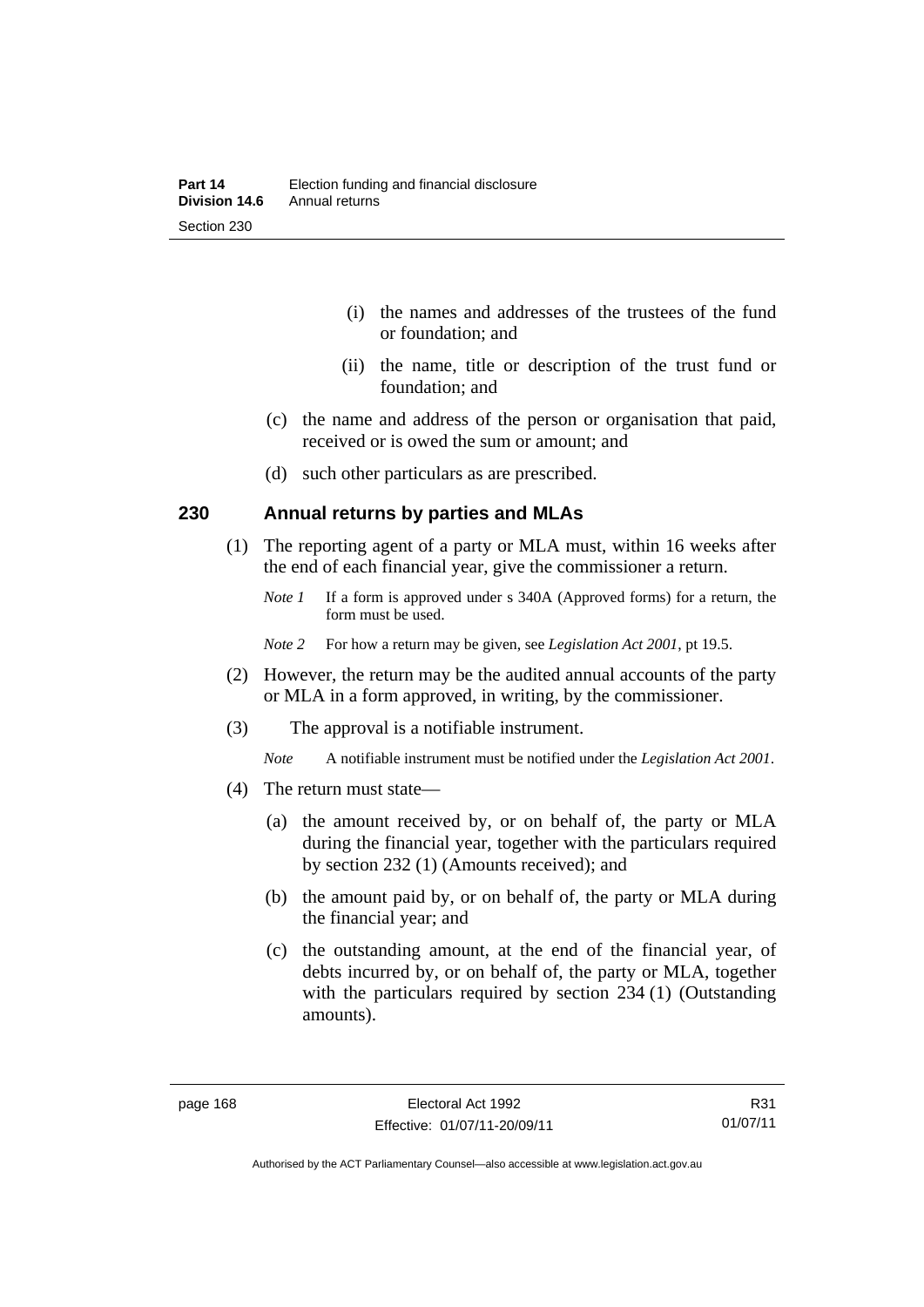(5) For subsection (4) (a), an amount is received by, or on behalf of, an MLA only if the amount is a gift received by the MLA in his or her capacity as an MLA.

#### **Examples of amounts not required to be stated in a return**

- 1 Income derived in a private capacity eg interest on bank accounts and dividends on shares.
- 2 Salary, allowances and other benefits (including superannuation benefits) as an MLA.
- 3 A gift given to the MLA in a private capacity for his or her personal use eg a birthday gift from a family member.
- *Note* An example is part of the Act, is not exhaustive and may extend, but does not limit, the meaning of the provision in which it appears (see *Legislation Act 2001*, s 126 and s 132).
- (6) For subsection (4) (b) or (c), an amount paid, or an outstanding amount of debts incurred, by or on behalf of an MLA includes an amount paid, or an outstanding amount of debts incurred, by or on behalf of the MLA for a purpose that relates solely or substantially to his or her position as MLA on any of the following:
	- (a) broadcasting an advertisement;
	- (b) publishing an advertisement in a news publication;
	- (c) displaying an advertisement at a theatre or another place of entertainment;
	- (d) producing an advertisement mentioned in paragraphs (a) to (c);
	- (e) producing any electoral matter to which section 292 (Dissemination of unauthorised electoral matter) applies;
	- (f) producing and distributing electoral matter that is addressed to particular people or organisations;
	- (g) consultant's or advertising agent's fees for services provided;
	- (h) carrying out an opinion poll or other research.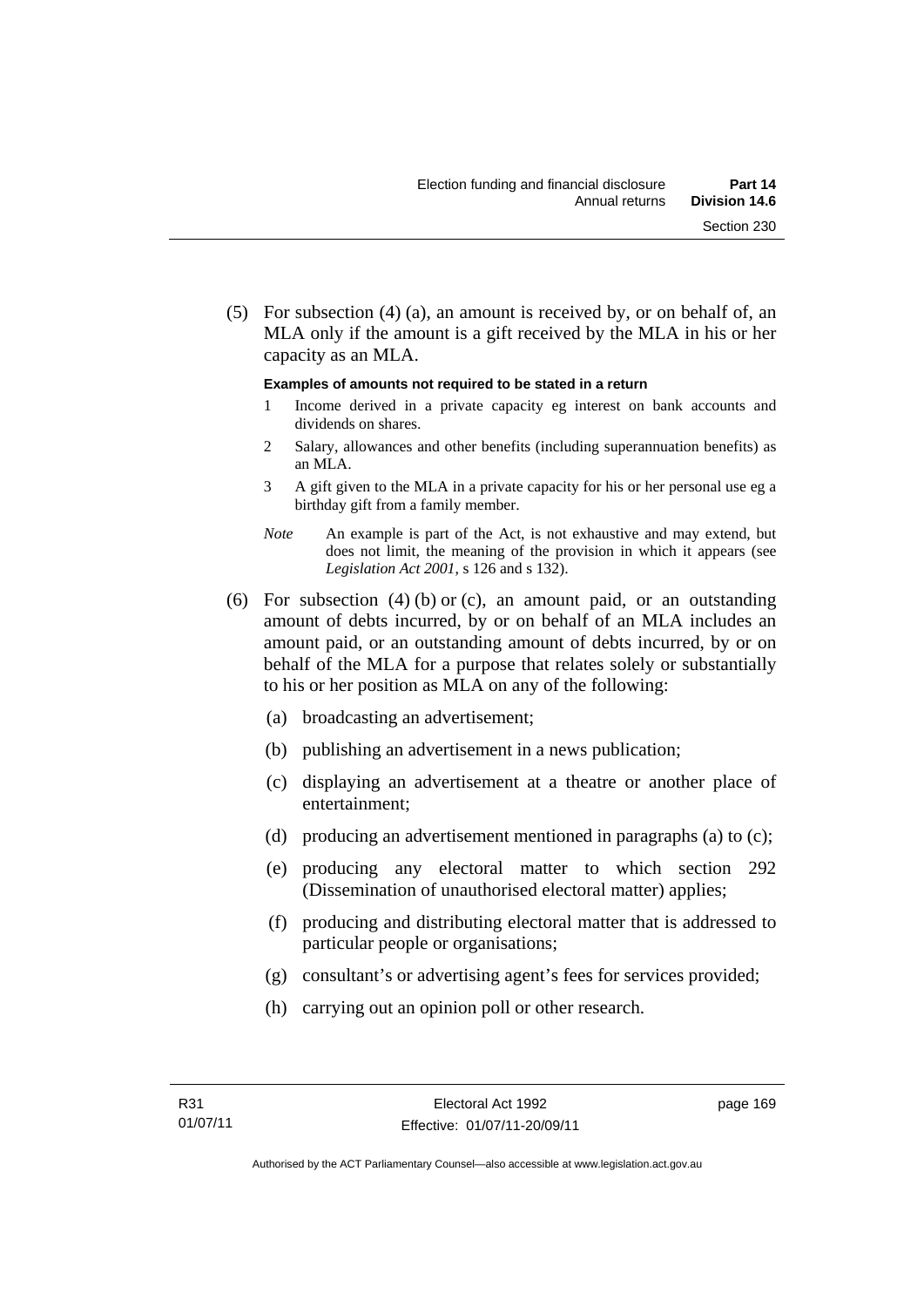- (7) However, subsection (4) (b) or (c) does not require disclosure of any amount paid, or to be paid, by or on behalf of an MLA using funds provided by the Legislative Assembly to assist the MLA in exercising his or her functions as an MLA.
- (8) A return under this section must not include a list of the members of a party.
- (9) If the registration of a party is cancelled during a financial year, this section applies to the party in relation to the year as if a reference to the reporting agent of the party were a reference to the person who was the reporting agent of the party immediately before the cancellation.
- (10) If a person ceases to be an MLA during a financial year, this section applies to the person in relation to the year as if the person were the reporting agent.

## **231 Periods of less than financial year**

- (1) This section applies if, during a financial year—
	- (a) a political party becomes, or ceases to be, a registered party; or
	- (b) a person becomes, or ceases to be, an MLA.
- (2) A return under section 230 (Annual returns by parties and MLAs) for the political party or person for the financial year need only include particulars for the part of the year when the party was registered or the person was an MLA.

## **231B Annual returns by associated entities**

- (1) If an entity is an associated entity at any time during a financial year, the entity's financial controller must give the commissioner a return within 16 weeks after the end of the financial year.
	- *Note 1* If a form is approved under s 340A (Approved forms) for a return, the form must be used.
	- *Note 2* For how a return may be given, see *Legislation Act 2001*, pt 19.5.

R31 01/07/11

Authorised by the ACT Parliamentary Counsel—also accessible at www.legislation.act.gov.au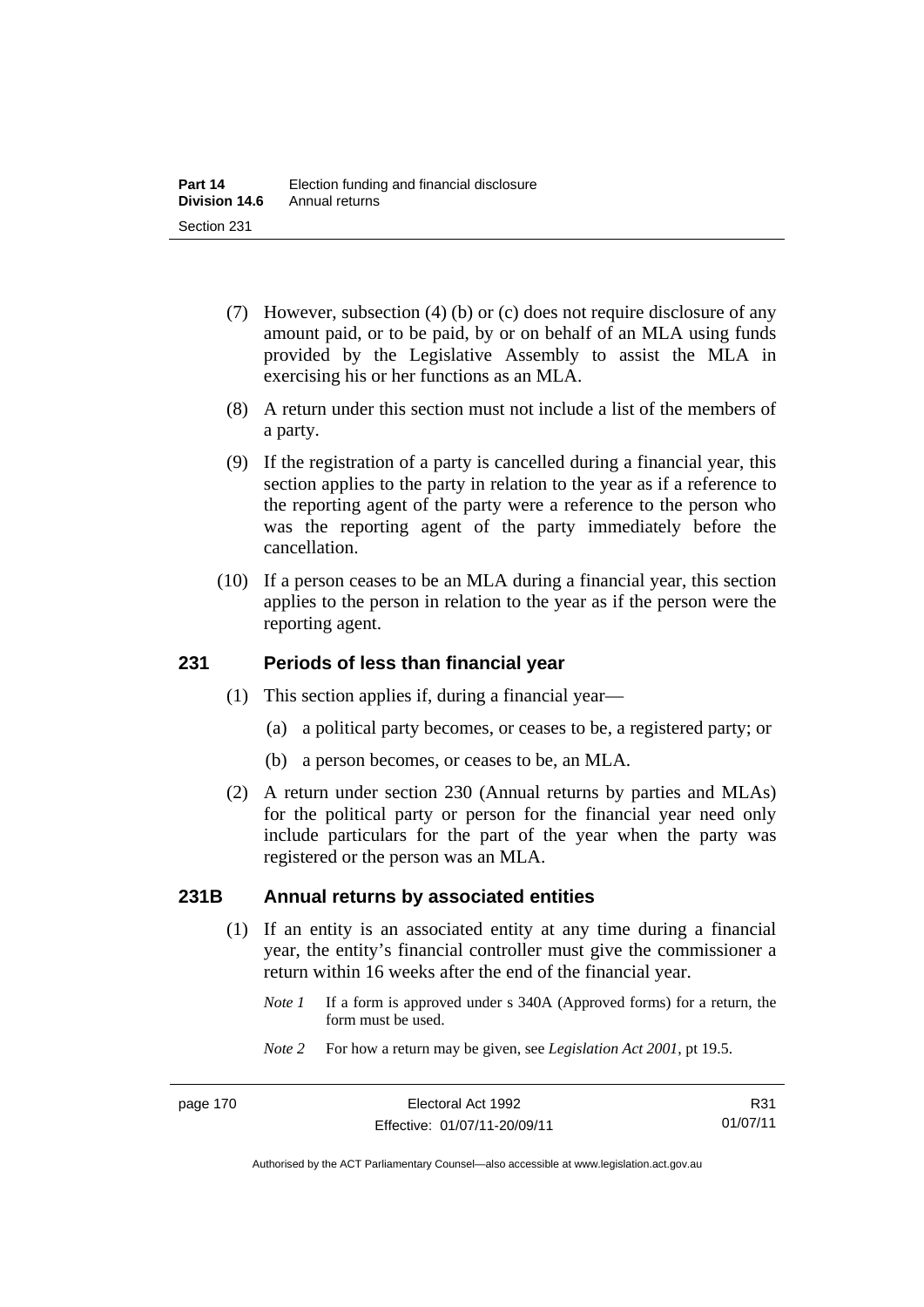- (2) The return must state—
	- (a) the amount received by, or on behalf of, the entity during the financial year, together with the particulars required by section 232 (3) (Amounts received); and
	- (b) the amount paid by, or on behalf of, the entity during the financial year; and
	- (c) if the entity is an associated entity at the end of the financial year—the outstanding amount, at the end of the year, of debts incurred by, or on behalf of, the entity, together with the particulars required by section 234 (2) (Outstanding amounts).
- (3) An amount received when the entity was not an associated entity is not to be counted for subsection (2) (a) and (b).
- (4) If an amount required to be stated under subsection (2) (b) was—
	- (a) paid to or for the benefit of 1 or more parties or MLAs; and
	- (b) paid out of funds generated from capital of the entity;

the return must set out the required details of each person who contributed to that capital on or after 29 November 1996.

- (5) For subsection (4), the required details of a person are—
	- (a) the person's name and address; and
	- (b) the total of the person's contributions to the capital of the associated entity mentioned in that subsection up to the end of the financial year.
- (6) Subsection (5) does not apply to contributions that have been included in a previous return under this section.

## **232 Amounts received**

(1) If the sum of all amounts received by, or on behalf of, a party or MLA from a particular person or organisation during a financial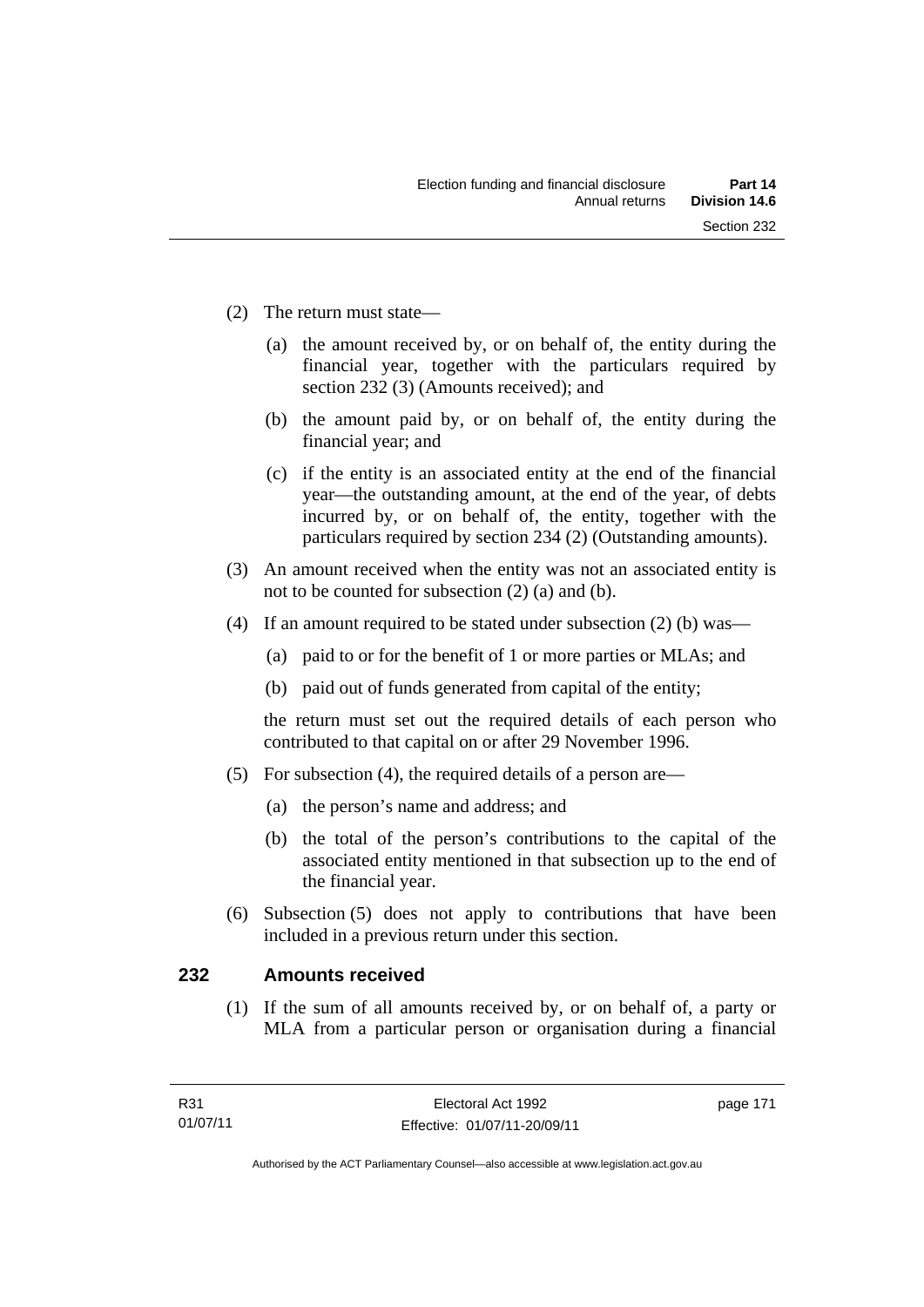year is \$1 000 or more, the return by the party or MLA under section 230 (Annual returns by parties and MLAs) must state—

- (a) the amount of the sum; and
- (b) the defined particulars.
- (2) In working out the sum for subsection (1), an amount received of less than \$1 000 need not be counted.
- (3) If an associated entity receives 1 or more amounts from a particular person or organisation during a financial year, the return by the entity under section 231B (Annual returns by associated entities) must state—
	- (a) the sum of the amounts; and
	- (b) the defined particulars.
- (4) Subsection (3) does not apply to any of the following amounts:
	- (a) for an associated entity licensed under the *Liquor Act 2010* an amount received that—
		- (i) is for the supply of liquor or food in accordance with the licence; and
		- (ii) is not more than reasonable consideration for the supply;
	- (b) for an associated entity licensed under the *Gaming Machine Act 2004*—an amount received for the playing of gaming machines in accordance with the licence;
	- (c) an amount prescribed by regulation.
- (5) For subsections (1) and (3), if the sum or amount was received as a loan, the return must state the information required by section 218A (2) (Certain loans not to be received).

R31 01/07/11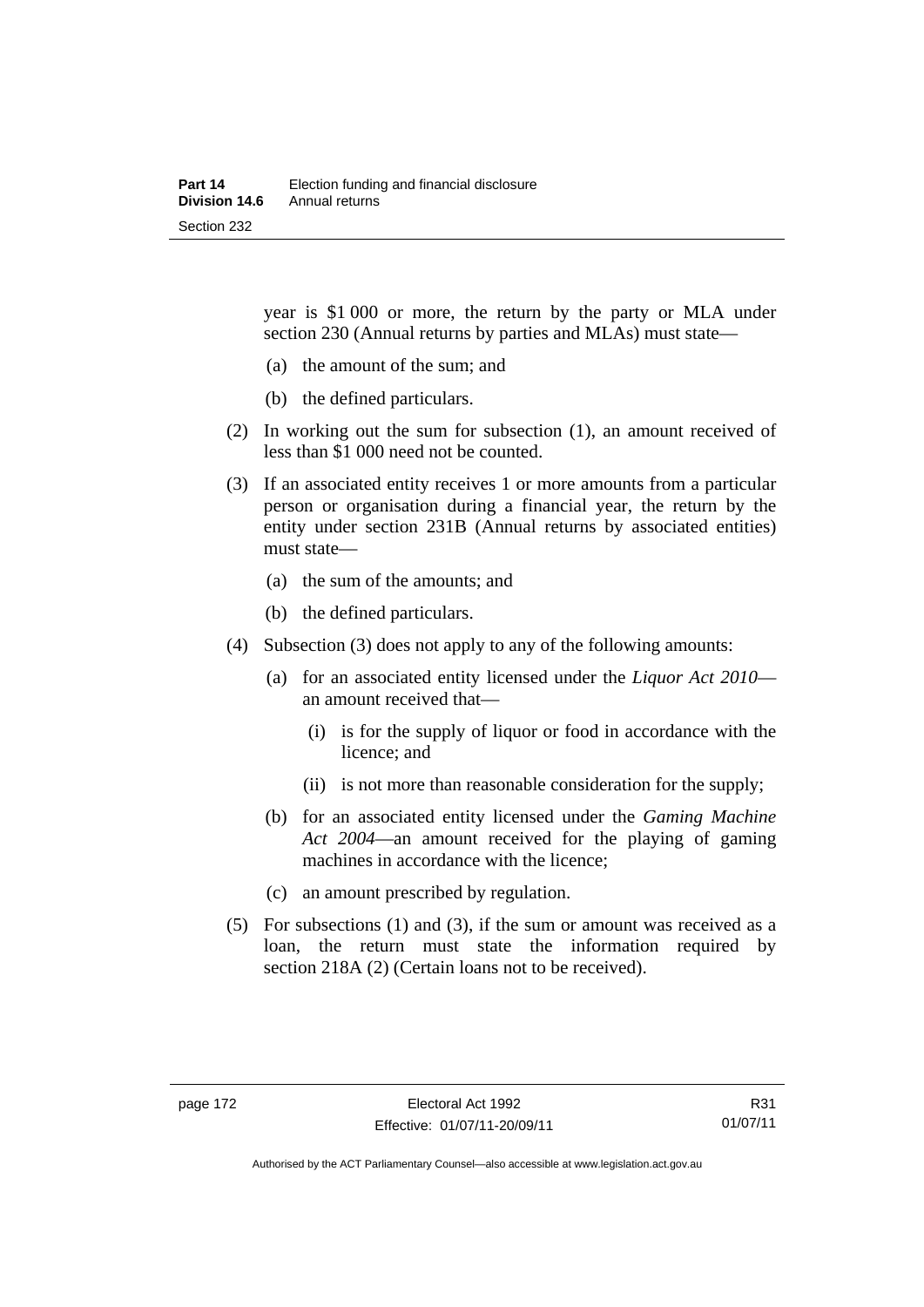## **234 Outstanding amounts**

- (1) If, at the end of a financial year, the sum of all debts within the meaning of section 230 (4) (c) that are owed by a party or MLA to a particular person or organisation is \$1 000 or more, the return by the party or MLA under section 230 shall specify the sum and include the defined particulars.
- (2) If an entity is an associated entity at the end of a financial year and, at the end of that year, the sum of all debts within the meaning of section 231B (2) (c) that are owed by the entity to a particular person or organisation is \$1 000 or more, the return by the entity under section 231B in relation to the financial year shall set out the sum and include the defined particulars.

## **234A Regulations**

- (1) The regulations may require greater detail to be provided in returns under section 230 or 231B than is required by this division.
- (2) Without limiting subsection (1), the regulations may require that the total amounts referred to in section 230 (4) or 231B (2) be broken down in the way specified in the regulations.
- (3) The regulations may reduce the amount of information to be provided in returns under section 231B.

# **Division 14.7 Compliance**

## **235 Definitions for div 14.7**

In this division:

*investigation notice* means a notice under section 237 (3) (Investigation notices generally) or section 237A (2) (Investigation notices about associated entities).

*return* includes a notice under section 240 (1) (c) or (4) (Inability to complete returns).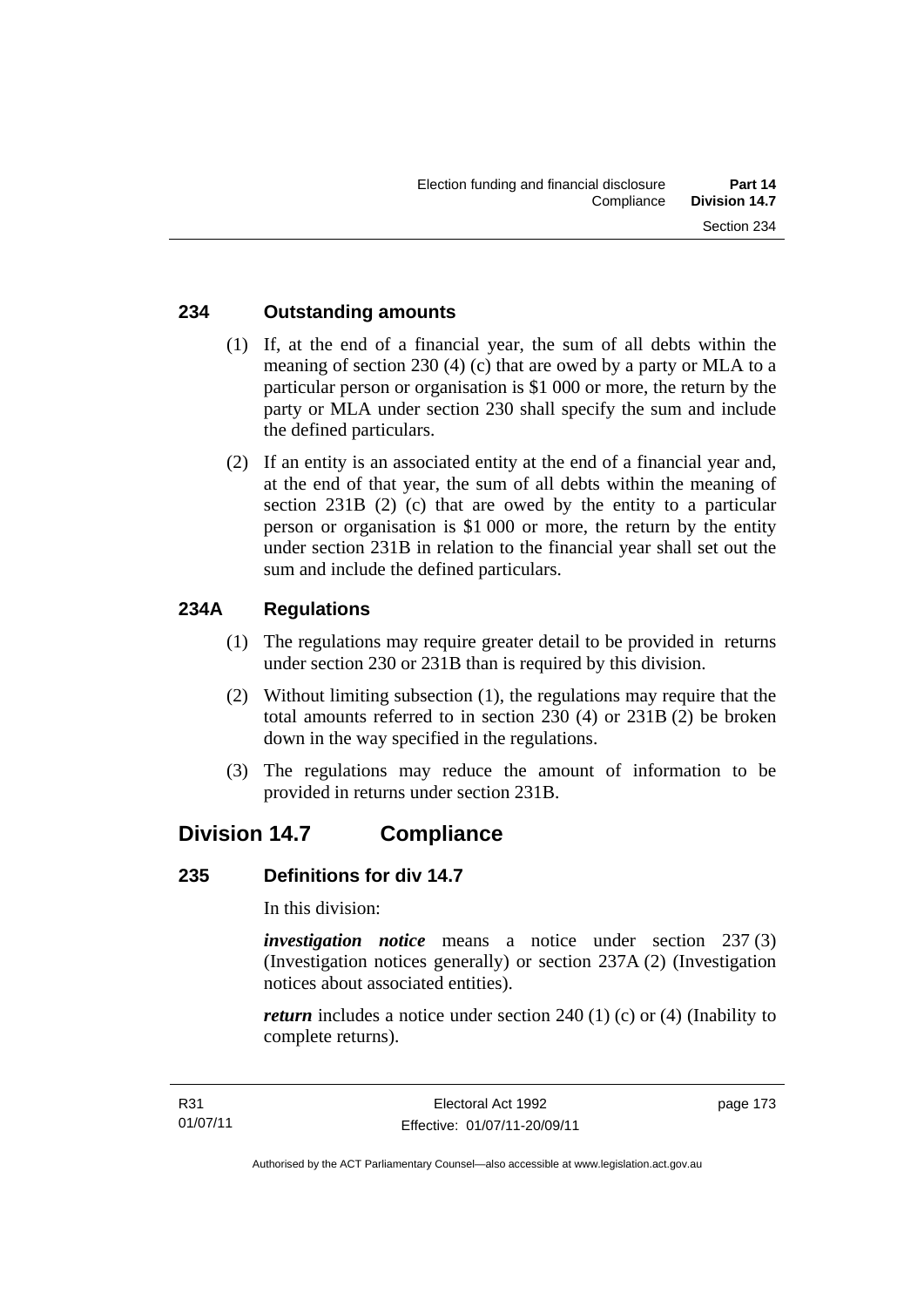## **236 Offences**

 (1) A person shall not, without reasonable excuse, fail to give the commissioner a return under this part within the time required.

Maximum penalty:

- (a) for a return required to be given by the reporting agent of a party—50 penalty units; and
- (b) for any other return—20 penalty units.
- (2) A person shall not, without reasonable excuse—
	- (a) give the commissioner an incomplete return under division 14.4, 14.5 or 14.6; or
	- (b) fail to retain records in accordance with section 239.

Maximum penalty: 20 penalty units.

 (3) A person shall not give a return under division 14.4, 14.5 or 14.6, containing particulars that are, to the knowledge of the person, false or misleading in a material particular.

Maximum penalty: 50 penalty units, imprisonment for 6 months or both.

 (4) A person shall not give to another person who is required to give a return under division 14.4, 14.5 or 14.6 information relevant to the return that is, to the knowledge of the firstmentioned person, false or misleading in a material particular.

Maximum penalty: 50 penalty units, imprisonment for 6 months or both.

 (5) A prosecution in relation to an offence against this section may be begun at any time within 4 years after the offence was committed.

R31 01/07/11

Authorised by the ACT Parliamentary Counsel—also accessible at www.legislation.act.gov.au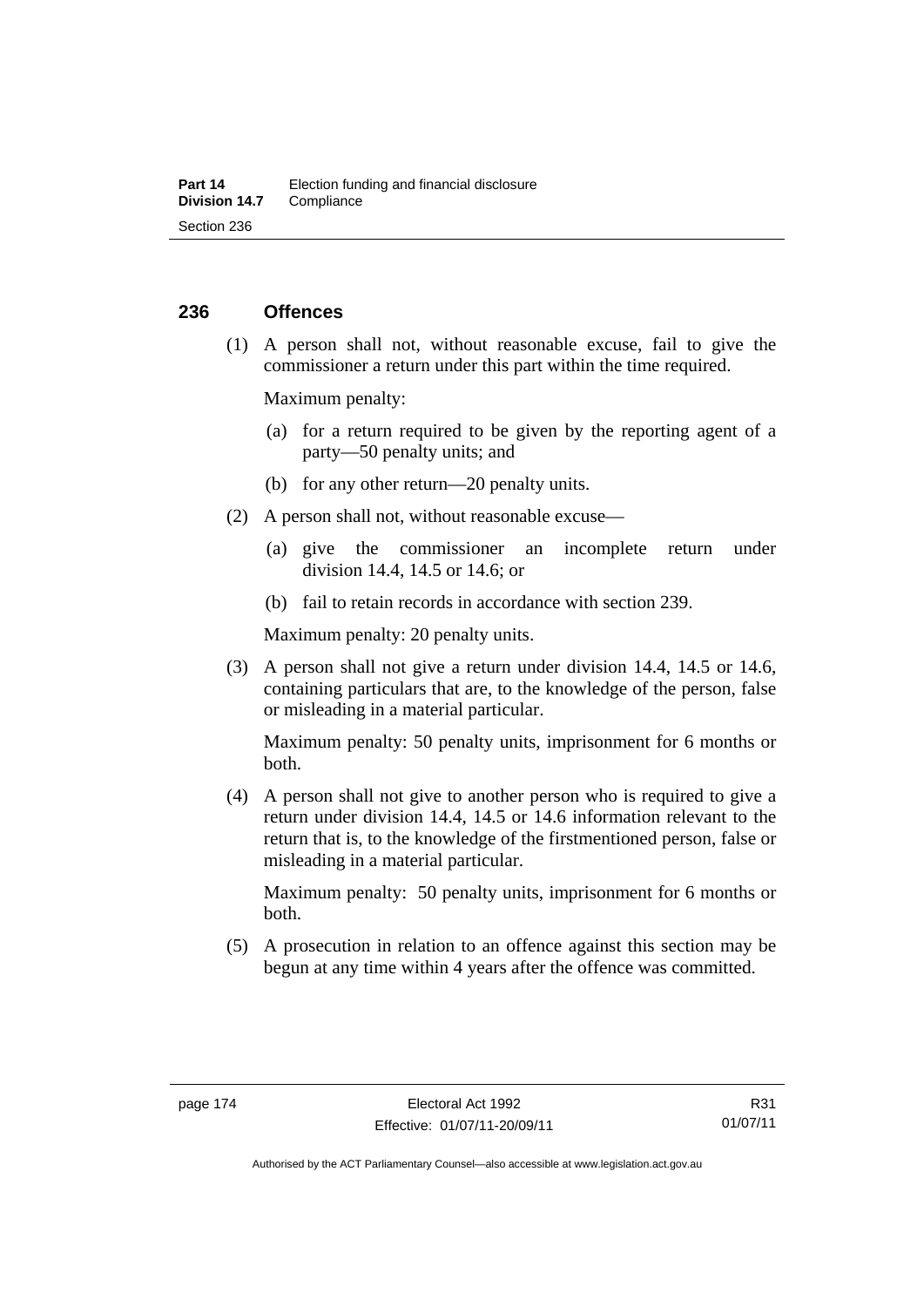## **237 Investigation notices generally**

(1) In this section:

*prescribed person* means a person who, in the commissioner's opinion, is or may be required to give the commissioner a return under this part in relation to an election.

- (2) The commissioner may conduct an investigation into compliance with this part.
- (3) For an investigation, the commissioner may give a notice (an *investigation notice*) in relation to a reporting agent or prescribed person to—
	- (a) the agent or prescribed person; or
	- (b) for the reporting agent of a party—any officer, employee or representative of the party; or
	- (c) for a prescribed person that is a corporation—any of its officers or employees; or
	- (d) anyone else the commissioner has reasonable grounds for believing can produce a document or anything else, or give evidence, about anyone's compliance with this part.
	- *Note* For how documents may be given, see *Legislation Act 2001*, pt 19.5.
- (4) The investigation notice must require the person to whom it is given—
	- (a) to produce to the commissioner, within the time and in the way stated in the notice, a document, or something else, stated in the notice; or
	- (b) to appear, at a time and place stated in the notice, before the commissioner to give evidence, orally or in writing, and to produce a document, or something else, stated in the notice.
- (5) The time stated in the notice must be not earlier than 28 days after the notice is given to the person.

page 175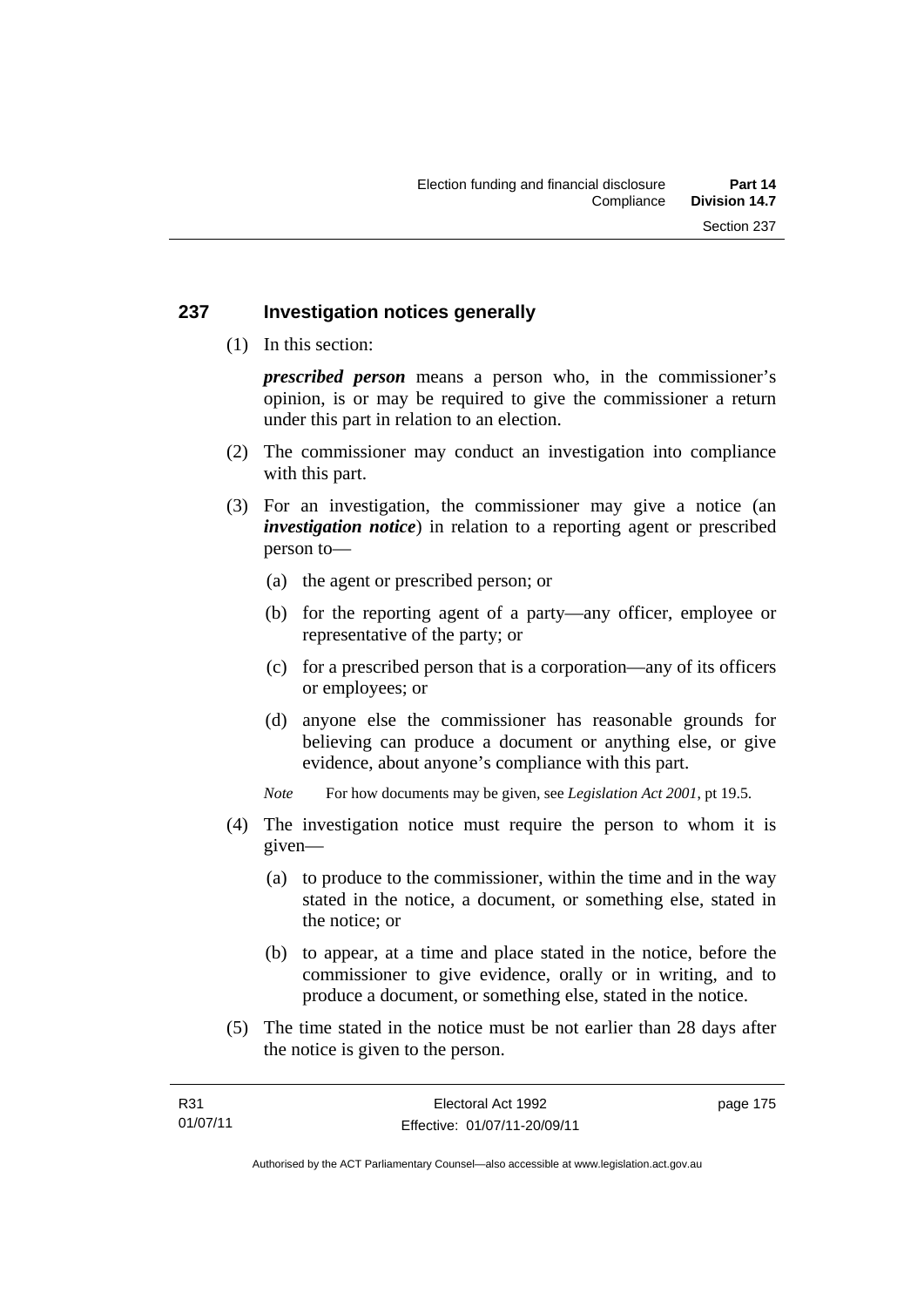- (6) If the investigation notice requires an officer, employee or representative of a party other than its reporting agent to appear before the commissioner, the reporting agent of the party is entitled—
	- (a) to attend the investigation; or
	- (b) to nominate someone else to attend on the reporting agent's behalf.
- (7) If the investigation notice requires someone other than the financial controller of an associated entity to appear before the commissioner in relation to an investigation into the entity, the financial controller is entitled—
	- (a) to attend the investigation; or
	- (b) to nominate someone else to attend on the financial controller's behalf.
- $(8)$  If—
	- (a) an investigation notice relates to an investigation into—
		- (i) a return given to the commissioner under this part by the reporting agent of an MLA; or
		- (ii) a failure of a reporting agent of an MLA to give the commissioner a return under this part within the time required; and
	- (b) the notice requires someone other than the reporting agent of the MLA to appear before the commissioner;

the reporting agent is entitled—

- (c) to attend the investigation; or
- (d) to nominate someone else to attend on the reporting agent's behalf.

R31 01/07/11

Authorised by the ACT Parliamentary Counsel—also accessible at www.legislation.act.gov.au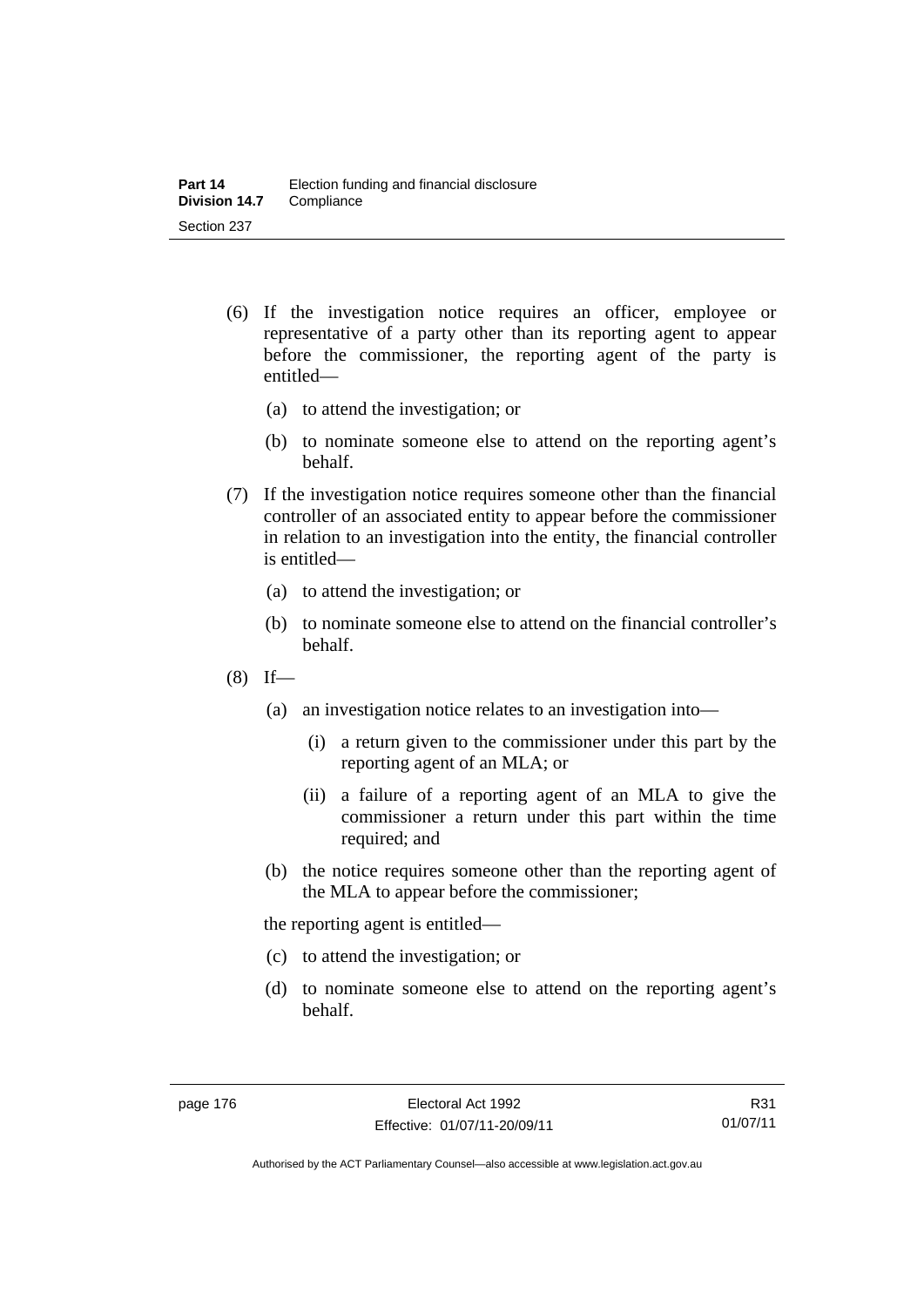- (9) The commissioner may conduct the investigation even though the person to whom the notice was given contravenes the notice.
- (10) The commissioner may require a person to whom an investigation notice has been given to give evidence on oath, and for that purpose may administer an oath.
	- *Note* For the taking of an oath or the making of an affirmation, see the *Oaths and Affirmations Act 1984.*

## **237A Investigation notices about associated entities**

- (1) This section applies if—
	- (a) the commissioner believes on reasonable grounds that a person can produce a document or anything else, or give evidence, about whether an entity is, or was at a particular time, an associated entity; and
	- (b) the person is, or has been, the financial controller or an officer or employee of the entity.
- (2) The commissioner may give to the person a notice (an *investigation notice*) requiring the person—
	- (a) to produce to the commissioner, within the time and in the way stated in the notice, a document, or something else, stated in the notice; or
	- (b) to appear, at a time and place stated in the notice, before the commissioner to give evidence, orally or in writing, and to produce a document, or something else, stated in the notice.
- (3) The time stated in the notice must not be earlier than 28 days after the day the notice is given to the person.
- (4) If the investigation notice requires someone other than the financial controller of the associated entity to appear before the commissioner, the financial controller is entitled—
	- (a) to attend the investigation; or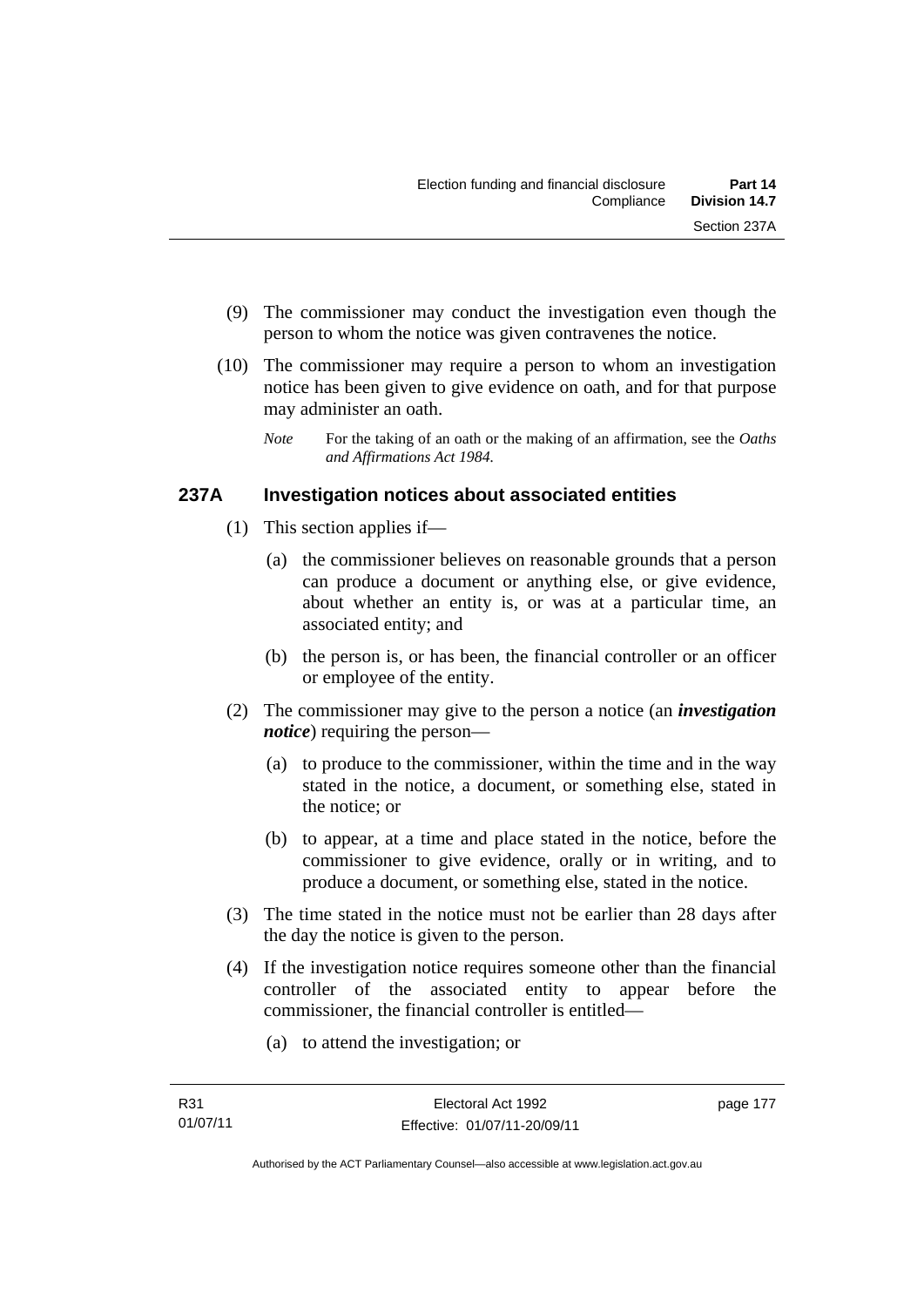- (b) to nominate someone else to attend on the financial controller's behalf.
- (5) The commissioner may conduct the investigation even though the person to whom the notice was given contravenes the notice to attend.
- (6) If the commissioner gives an investigation notice to a person, the commissioner must also give the person an internal review notice about the decision to give the person the notice.
- (7) The person is taken not to have failed to comply with the notice if the person makes application under section 247 (Applications for internal review) for review of the decision and the application has not been decided.
- (8) The commissioner may require a person to whom an investigation notice has been given to give evidence on oath, and for that purpose may administer an oath.
	- *Note* For the taking of an oath or the making of an affirmation, see the *Oaths and Affirmations Act 1984.*
- (9) This section is in addition to, and does not limit, section 237 (Investigation notices generally).

## **237B Investigation notice offences**

(1) A person must not, without reasonable excuse, contravene an investigation notice.

Maximum penalty: 50 penalty units, imprisonment for 6 months or both.

 (2) A person must not, in response to an investigation notice, give evidence that the person knows is false or misleading in a material particular.

Maximum penalty: 50 penalty units, imprisonment for 6 months or both.

R31 01/07/11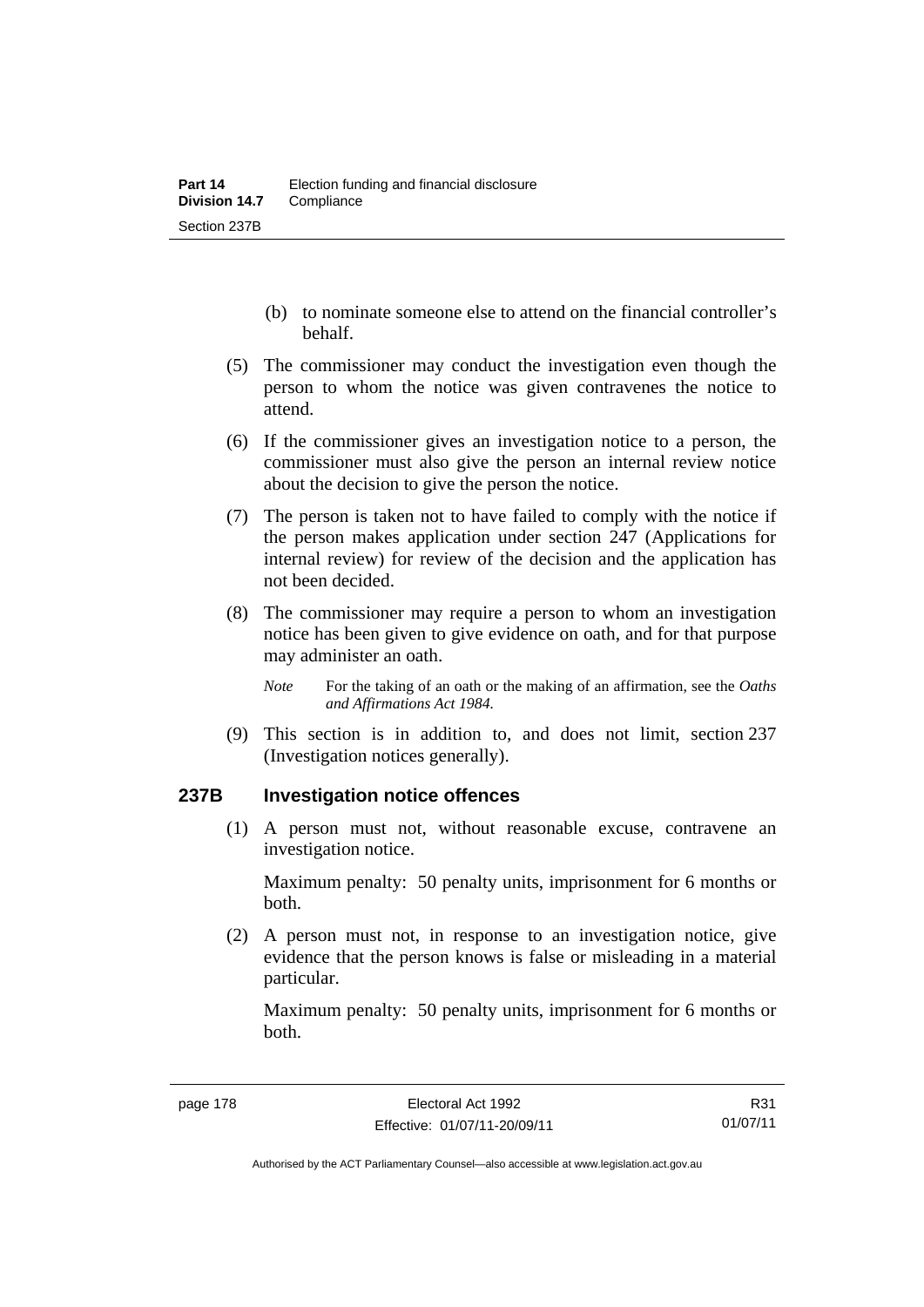## **238 Investigation—search warrants**

- (1) The commissioner may make an application to a magistrate for the issue of a warrant if—
	- (a) the commissioner has reasonable grounds for suspecting that there may be, at that time or within the next 24 hours, in or on any premises, an article that may afford evidence relating to a contravention of section 236 (a *relevant article*); and
	- (b) the commissioner has reasonable grounds for believing that, if an investigation notice under section 237 were issued for the production of the relevant article, it might be concealed, lost, mutilated, destroyed or disposed of.
- (2) A magistrate may, on application in accordance with subsection (1), issue a warrant authorising the commissioner or any other person named in the warrant, with the assistance the commissioner or person considers necessary, and if necessary by force—
	- (a) to enter the premises; and
	- (b) to search the premises for relevant articles; and
	- (c) to seize any relevant article found in or on the premises.
- (3) A magistrate shall not issue a warrant unless—
	- (a) an affidavit has been lodged with the magistrate setting out the grounds on which the issue of the warrant is being sought; and
	- (b) the commissioner or another person has given the magistrate, either orally or by affidavit, any further information the magistrate requires about the grounds on which the issue of the warrant is being sought; and
	- (c) the magistrate is satisfied that there are reasonable grounds for issuing the warrant.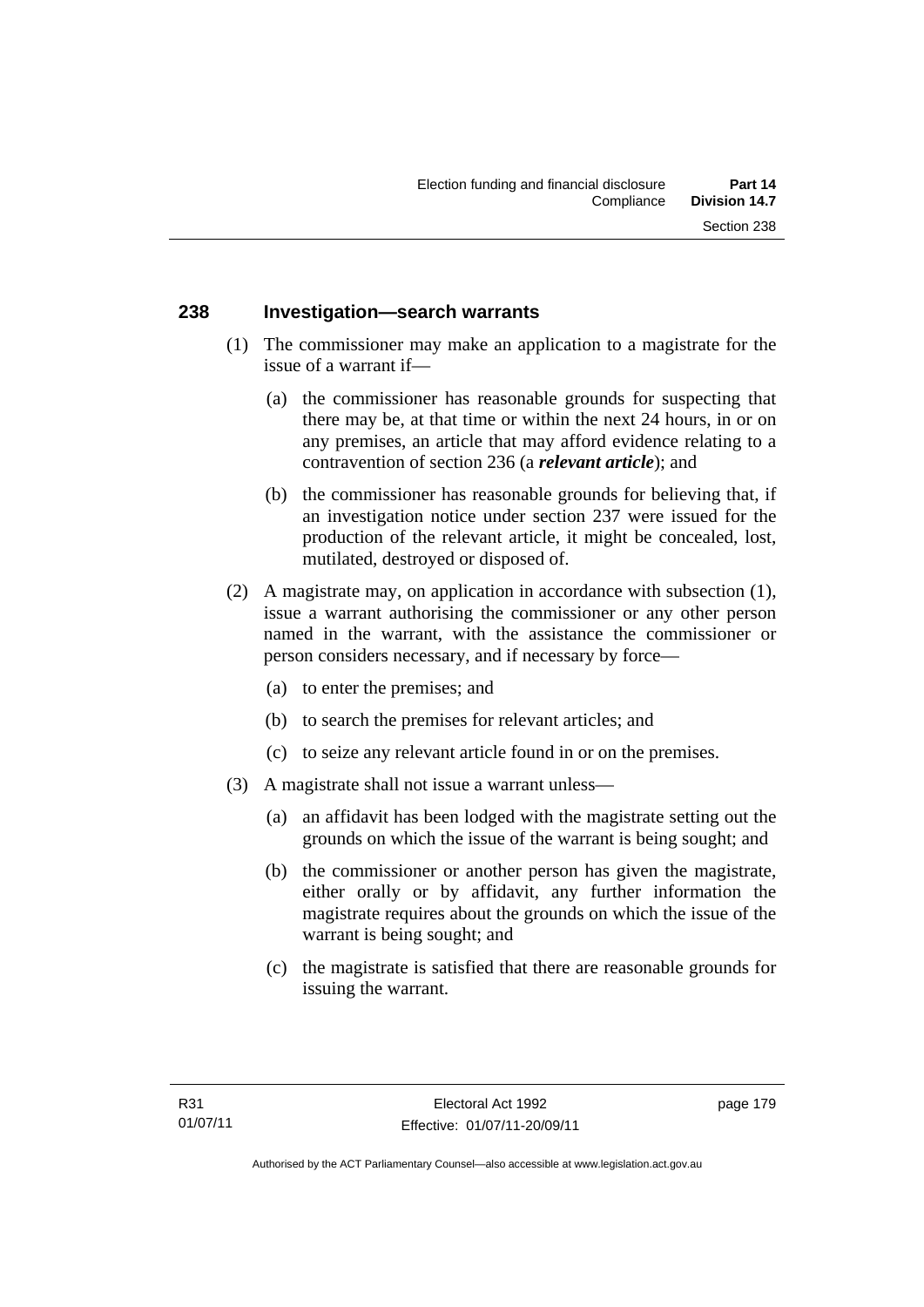- (4) If a magistrate issues a warrant, he or she shall endorse on the affidavit lodged in accordance with subsection (3) the grounds relied on to justify the issue of the warrant.
- (5) A warrant shall—
	- (a) state the purpose for which it is issued, including a reference to the alleged offence in relation to which it is issued; and
	- (b) specify the hours during which the entry is authorised or state that the entry is authorised at any time of the day or night; and
	- (c) include a description of the kind of articles to which it relates; and
	- (d) specify the date, not later than 1 month after the date of issue of the warrant, when the warrant ceases to have effect.
- (6) If an article is seized by a person under a warrant—
	- (a) the person may keep the article for as long as is necessary and reasonable for the purposes of the investigation to which it is relevant; and
	- (b) when retention of the article ceases to be necessary and reasonable for those purposes, he or she shall cause it to be delivered to the person who appears to be entitled to possession of the article.
- (7) If a document is retained under subsection  $(6)$  (a)—
	- (a) the person otherwise entitled to possession of the document is entitled to be supplied, as soon as practicable, with a copy certified by the commissioner to be a true copy and the certified copy shall be received in all courts as evidence as if it were the original; and
	- (b) until the certified copy is supplied, the commissioner shall, at the times and places the commissioner considers appropriate, permit the person otherwise entitled to possession of the

R31 01/07/11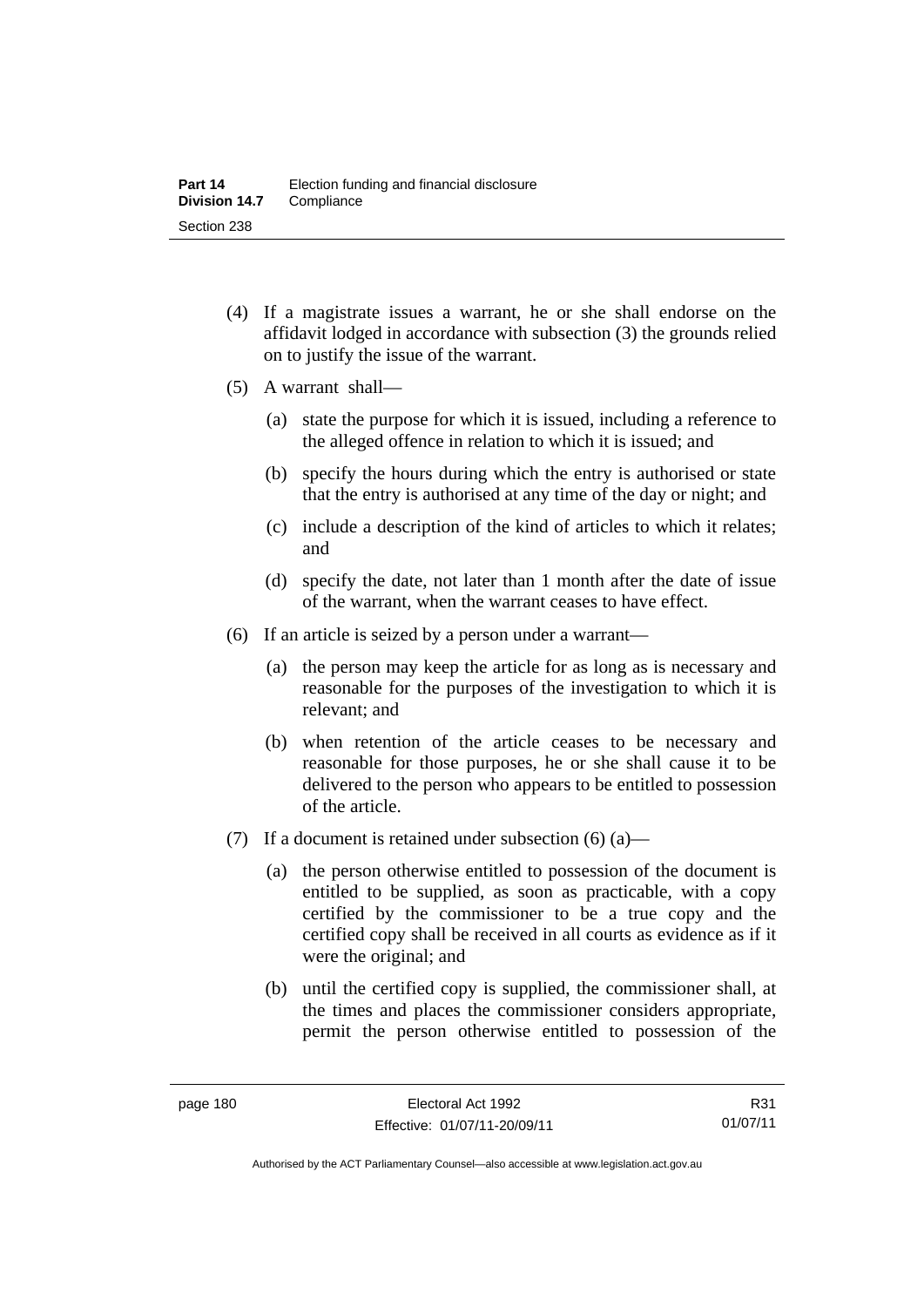document, or a person authorised by that person, to inspect and make copies of, or take extracts from, the document.

## **239 Records**

- (1) If a person makes or obtains an article that is or includes a record relating to a matter particulars of which are, or could be, required to be set out in a return under this part relating to an election, he or she shall keep the record for not less than 4 years beginning on polling day for that election.
- (2) If a party, MLA or associated entity makes or obtains an article that is or includes a record relating to a matter particulars of which are, or could be, required to be set out in a return under division 14.6 (Annual returns), the party, MLA or associated entity must keep the record for not less than 4 years beginning on the day after the last day when the return must be given to the commissioner.
- (3) If a person, party, MLA or associated entity (the *transferor*) would, in the normal course of business or administration, transfer to someone else a record mentioned in subsection (1) or (2)—
	- (a) the transferor is taken not to have contravened the subsection by transferring the record; and
	- (b) the person to whom the record is transferred must keep the record for the period for which the transferor would have been required to keep the record if the record had not been transferred.

# **Division 14.8 Miscellaneous**

## **240 Inability to complete returns**

 (1) If a person who is required to give the commissioner a return under division 14.4, 14.5 or 14.6 considers that it is impossible to complete the return because he or she is unable to obtain particulars that are required for the preparation of the return, the person may—

page 181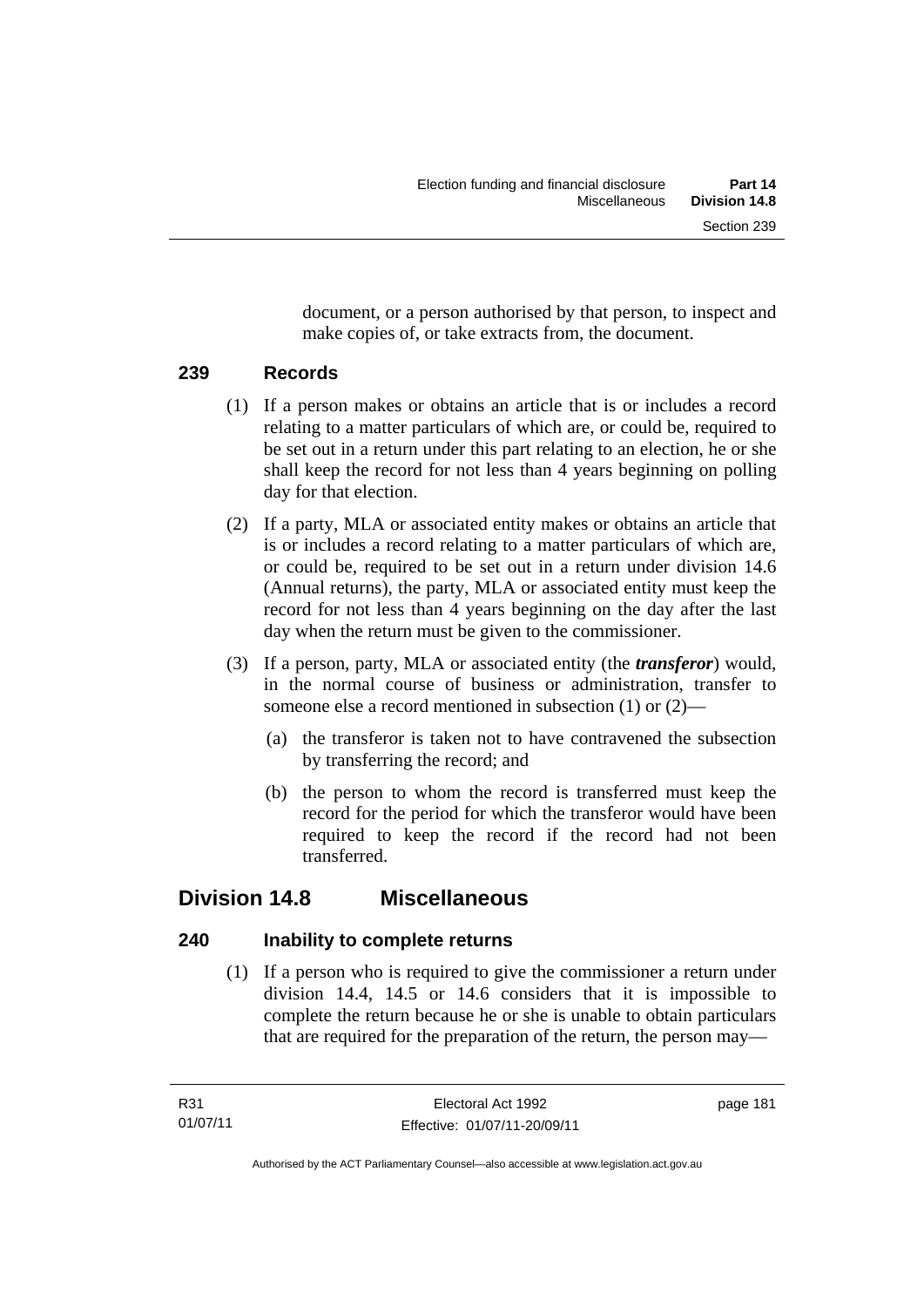- (a) prepare the return to the extent that it is possible to do so without those particulars; and
- (b) give the commissioner the return so prepared; and
- (c) give the commissioner written notice—
	- (i) identifying the return; and
	- (ii) stating that the return is incomplete because he or she is unable to obtain certain particulars; and
	- (iii) identifying those particulars; and
	- (iv) setting out the reasons why he or she is unable to obtain those particulars; and
	- (v) if the person believes, on reasonable grounds, that another person whose name and address he or she knows can give those particulars—stating that belief, the reasons for it and the name and address of the other person.
- (2) A person who complies with subsection (1) shall not, because of the omission of the particulars referred to in subsection (1) (c) (iii), be taken, for section 236 (2) (a), to have given a return that is incomplete.
- (3) If the commissioner has been informed under subsection (1) (c) or (4) (e) that a person can supply particulars that have not been included in a return, the commissioner may, by written notice served on that person, require the person to give the commissioner written notice of the particulars within the period specified in the notice.
- (4) If a person who is required to give the commissioner particulars under subsection (3) considers that he or she is unable to obtain some or all of the particulars, the person shall give to the commissioner a written notice—
	- (a) specifying the particulars (if any) that the person is able to give; and

R31 01/07/11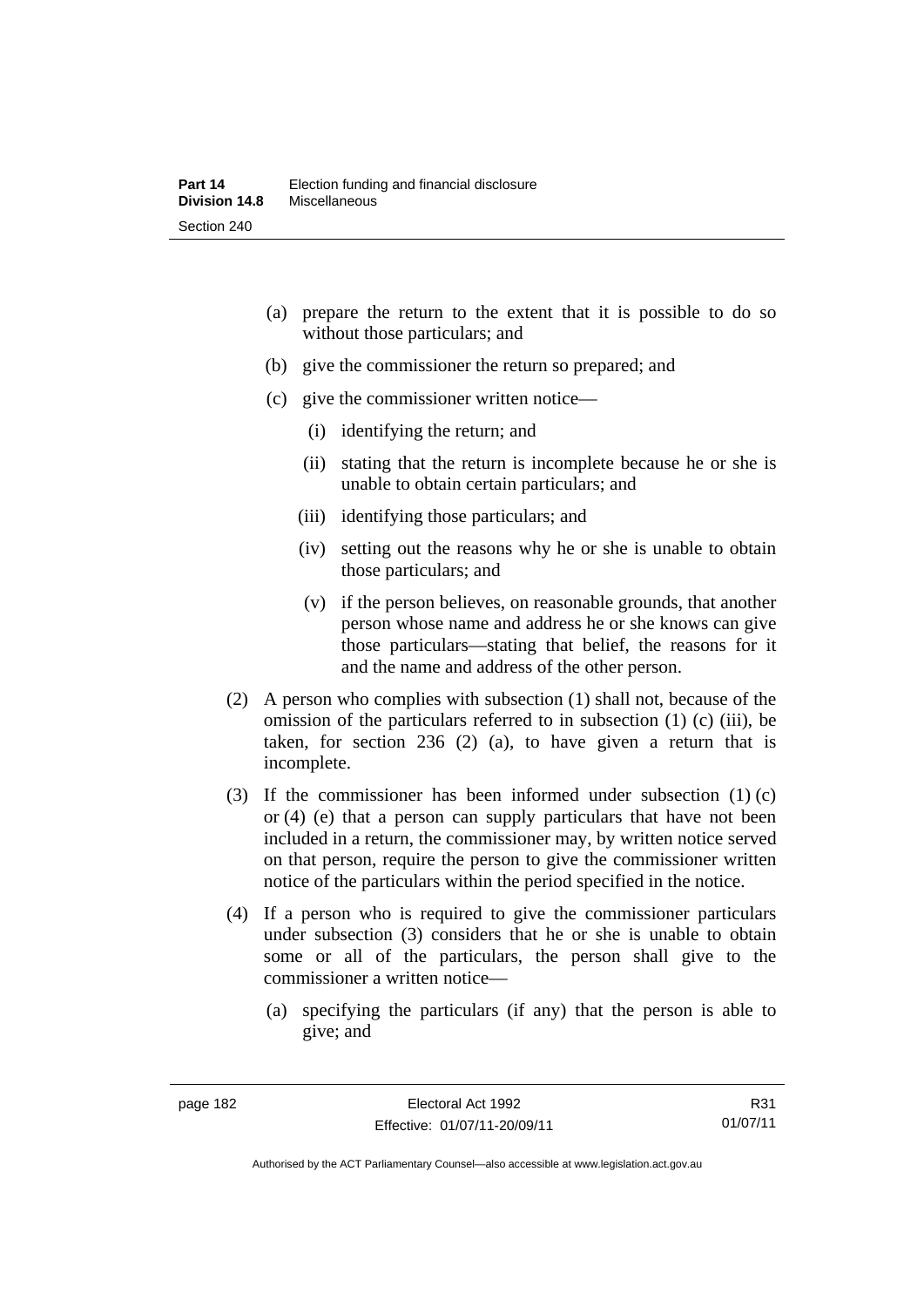- (b) stating that the person is unable to obtain certain particulars;
- (c) identifying those particulars; and
- (d) specifying the reasons why the person considers he or she is unable to obtain those particulars; and
- (e) if the person believes, on reasonable grounds, that another person whose name and address he or she knows can give those particulars—specifying the name and address of that other person and the reasons why he or she believes that the other person is able to give those particulars.
- $(5)$  If—
	- (a) a notice is given to a person under subsection (3); and
	- (b) the person complies with that notice or gives the commissioner a notice under subsection (4);

he or she shall not, only because of the omission of the required particulars, be taken to have given an incomplete return.

## **241 Noncompliance with pt 14**

- (1) The failure of a person to comply with a provision of this part in relation to an election does not invalidate that election.
- (2) Without limiting subsection (1)—
	- $(a)$  if—
		- (i) a party endorsed a candidate in an election; and
		- (ii) the candidate was elected at the election;

a failure by the reporting agent of the party to comply with this part in relation to that election does not invalidate the candidate's election;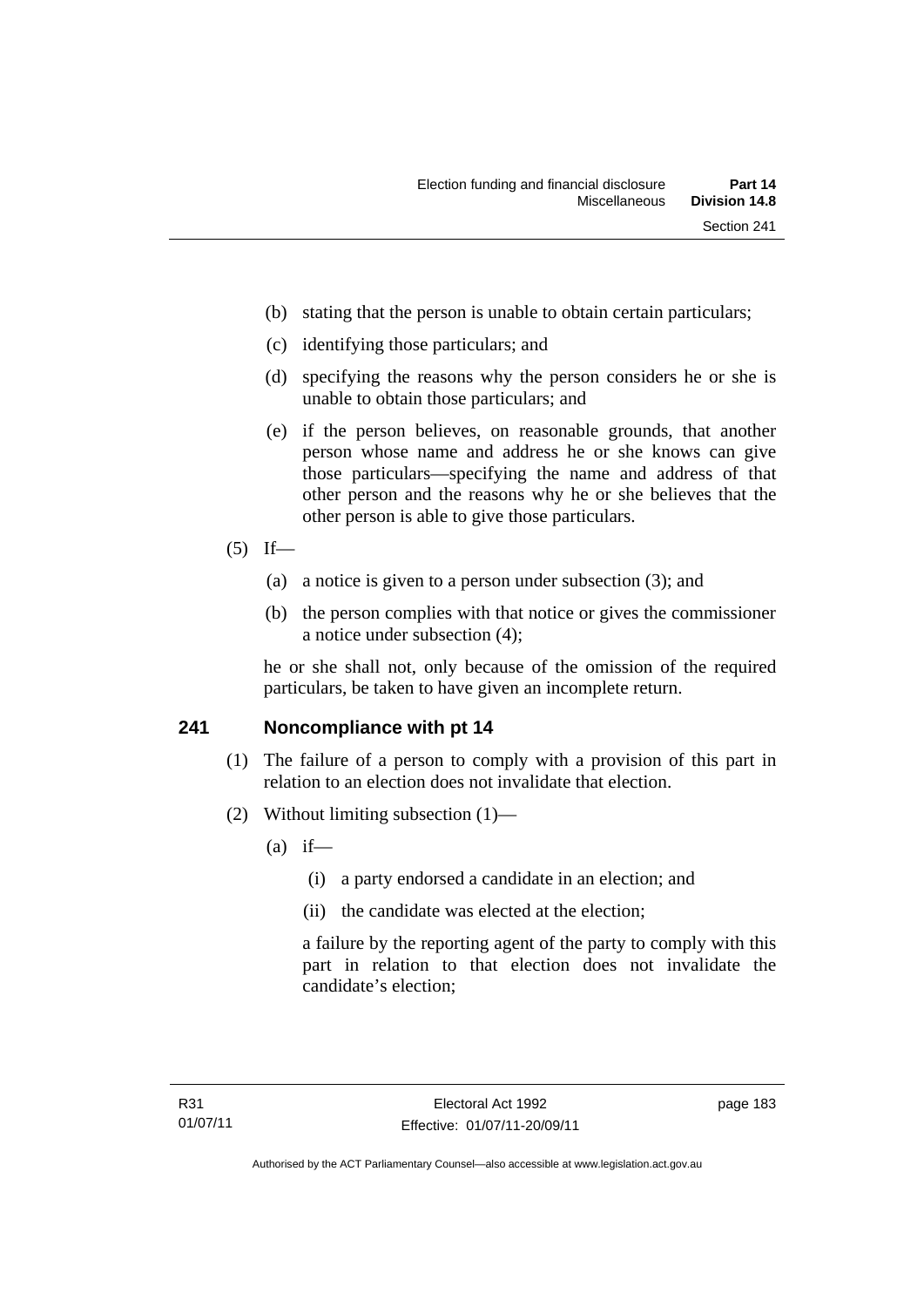(b) a failure by the reporting agent of a candidate who is elected at an election to comply with his or her part in relation to the election does not invalidate the candidate's election.

## **242 Amendment of returns**

- (1) If the commissioner is satisfied that a return under this part contains a formal error or is subject to a formal defect, the commissioner may amend the return to the extent necessary to correct the error or remove the defect.
- (2) A person authorised by subsection (3) may, by written notice signed by the person and given to the commissioner, request the permission of the commissioner to make a specified amendment of a return for the purpose of correcting an error or omission.
- (3) A request may be made by—
	- (a) the person who gave the return; or
	- (b) if the return was given for a party, MLA or candidate—the reporting agent of the party, MLA or candidate; or
	- (c) if the return was given in relation to an associated entity—the financial controller of the entity.
- (4) On a request under subsection (2), the commissioner shall permit the person making the request to amend the return accordingly if the commissioner is satisfied that the request is justified.
- (5) If the commissioner decides to refuse a request under subsection (2), the commissioner shall give the person making the request an internal review notice about the decision.
- (6) The amendment of a return under this section does not affect the liability of a person to be convicted of an offence against section 236 (2) or (3) arising out of the giving of the return.

R31 01/07/11

Authorised by the ACT Parliamentary Counsel—also accessible at www.legislation.act.gov.au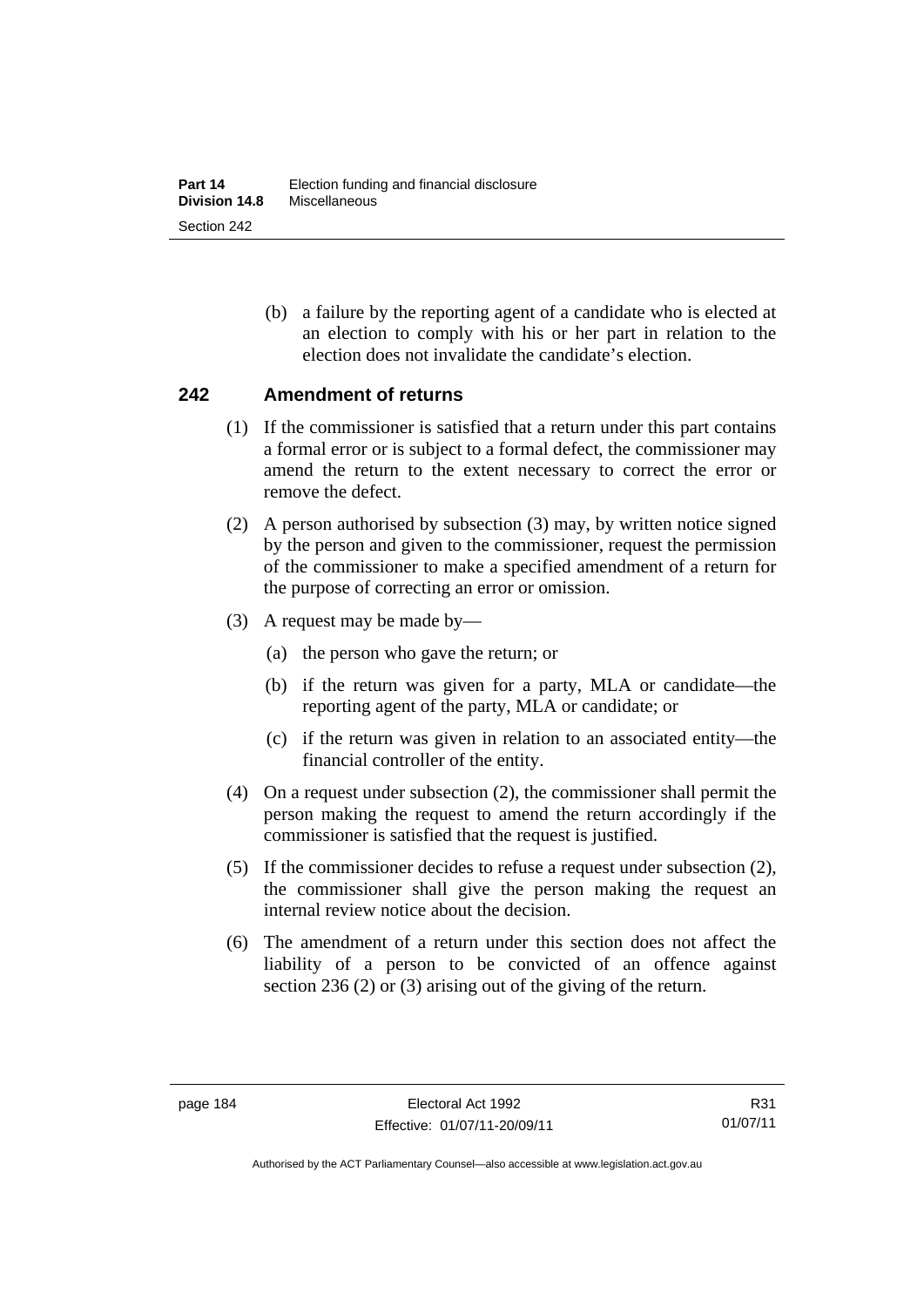## **243 Copies of returns to be available for public inspection**

- (1) The commissioner must make available for public inspection, in accordance with subsections (2) and (3), a copy of each return given to the commissioner under division 14.4 (Disclosure of donations), 14.5 (Disclosure of electoral expenditure) and division 14.6 (Annual returns).
- (2) A copy of a return under division 14.4 or 14.5 (other than a return under section 221A (Annual returns of donations)) must be made available for public inspection from the beginning of the 25th week after polling day in the election to which the return relates.
- (3) A copy of a return under section 221A or division 14.6 must be made available for public inspection from the beginning of February in the next year.
- (4) A person may, on request, obtain a copy of a return if a copy of the return is available for public inspection under this section.
	- *Note* A fee may be determined under s 8 (Determination of fees) for this subsection.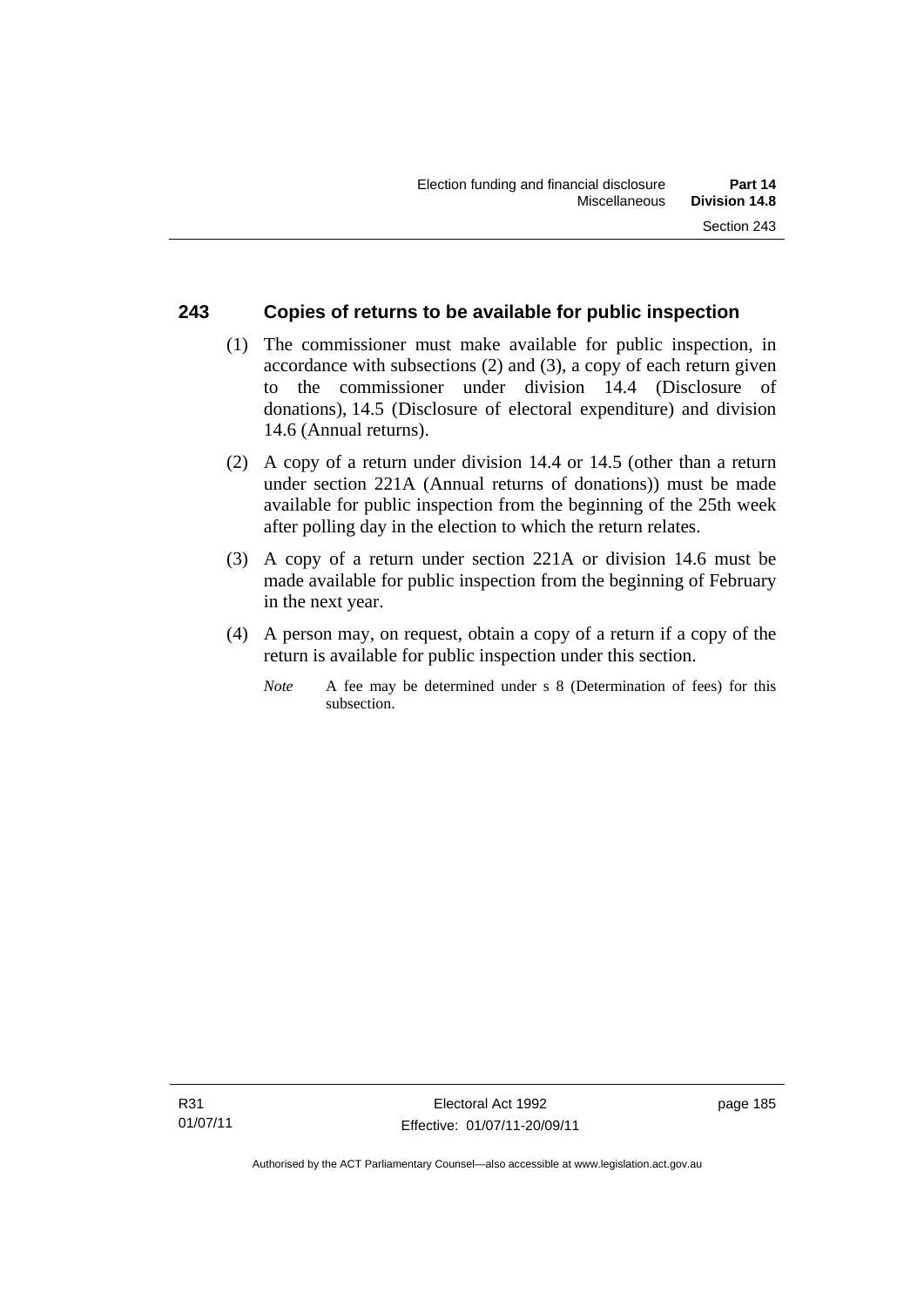Section 244

# **Part 15 Notification and review of decisions**

#### **244 Definition for Act—pt 15**

In this Act:

*internal review notice*—see the *ACT Civil and Administrative Tribunal Act 2008*, section 67B (1).

## **245 Definitions—pt 15**

In this part:

*internally reviewable decision* means a decision mentioned in schedule 5, column 3 under a provision of this Act mentioned in column 2 in relation to the decision; or

*person* includes a political party.

*reviewable decision* means a decision of the electoral commission in relation to an internally reviewable decision.

## **246 Internal review notices**

If the commissioner makes an internally reviewable decision, the commissioner must give an internal review notice to each entity mentioned in schedule 5, column 4 in relation to the decision.

- *Note 1* The commissioner must also take reasonable steps to give an internal review notice to any other person whose interests are affected by the decision (see *ACT Civil and Administrative Tribunal Act 2008*, s 67B).
- *Note* 2 The requirements for internal review notices are prescribed under the *ACT Civil and Administrative Tribunal Act 2008*.

#### **247 Applications for internal review**

 (1) The following may apply to the electoral commission for review of an internally reviewable decision:

Authorised by the ACT Parliamentary Counsel—also accessible at www.legislation.act.gov.au

R31 01/07/11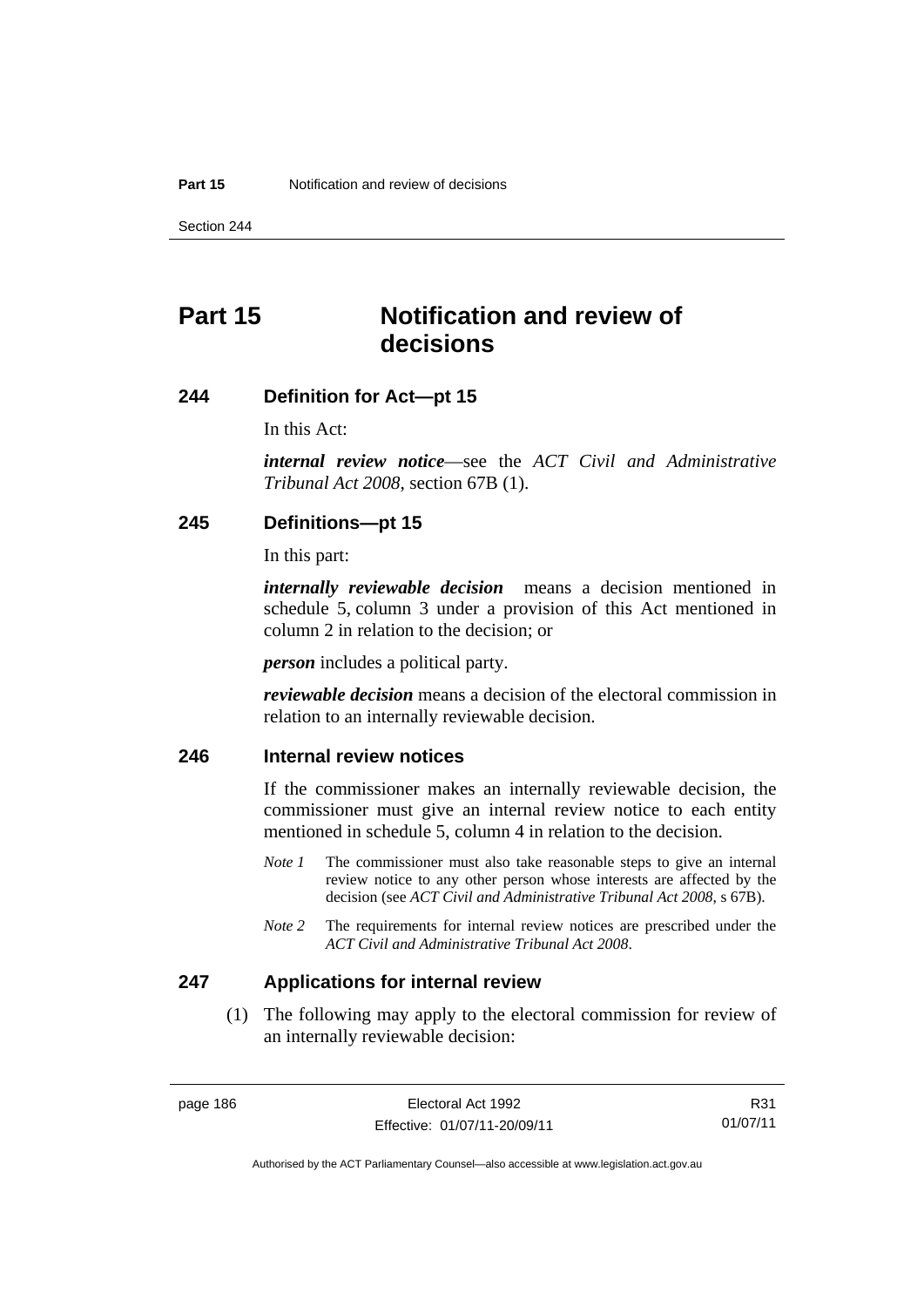- (a) an entity mentioned in schedule 5, column 4 in relation to the decision;
- (b) any other person whose interests are affected by the decision.
- (2) The application must—
	- (a) be in writing; and
	- (b) state the applicant's name and address; and
	- (c) set out the applicant's reasons for making the application.
	- *Note* If a form is approved under s 340A for the application, the form must be used.
- (3) The application must be given to the electoral commission at the commission's office—
	- (a) within 28 days after—
		- (i) for a decision to register a political party—the day of notification under the Legislation Act of the notice under section 92 (3) (Registration of political parties) of the decision; or
		- (ii) in any other case—the day the applicant is given the internal review notice; or
	- (b) within any longer period allowed by the commission before or after the end of the 28-day period.

## **248 Stay of reviewable decisions**

- (1) Before considering an application for review of an internally reviewable decision, the electoral commission may, on application by an entity affected by the decision or on its own initiative, make a written order (the *stay order*) staying or otherwise affecting the operation or implementation of the decision or a part of the decision
- (2) In considering an application for a stay order, the electoral commission must consider—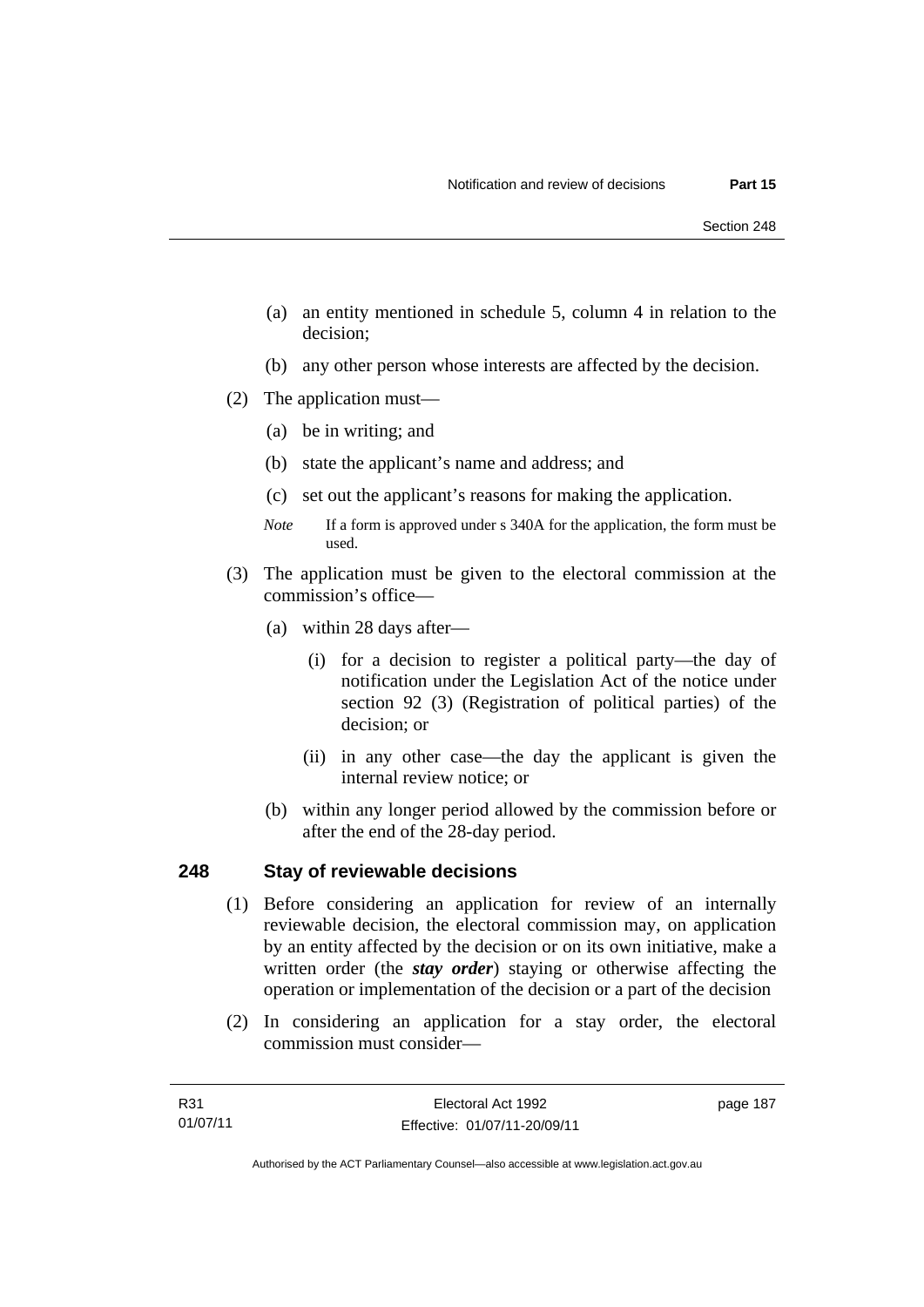Section 249

- (a) the interests of any other person affected by the decision; and
- (b) the need to ensure, as far as practicable, that the review process and the commission's decision on the review are effective.

#### **249 Review by electoral commission**

- (1) This section applies if the electoral commission is considering an application for review of an internally reviewable decision.
- (2) The electoral commission must—
	- (a) confirm the decision; or
	- (b) vary the decision; or
	- (c) set aside the decision and substitute its own decision.
- (3) The commissioner must not—
	- (a) be present during any deliberation of the electoral commission in relation to the review of the internally reviewable decision; or
	- (b) take part in any decision of the electoral commission in relation to the review of the internally reviewable decision.
- (4) Subsection (3) does not apply to an internally reviewable decision made by a delegate of the commissioner.

#### **249A Reviewable decision notices**

If the electoral commission makes a reviewable decision, the commission must give a reviewable decision notice to each entity that is given an internal review notice.

- *Note 1* The electoral commission must also take reasonable steps to give a reviewable decision notice to anyone whose interests are affected by the decision (see *ACT Civil and Administrative Tribunal Act 2008*, s 67A).
- *Note 2* The requirements for reviewable decision notices are prescribed under the *ACT Civil and Administrative Tribunal Act 2008*.

Authorised by the ACT Parliamentary Counsel—also accessible at www.legislation.act.gov.au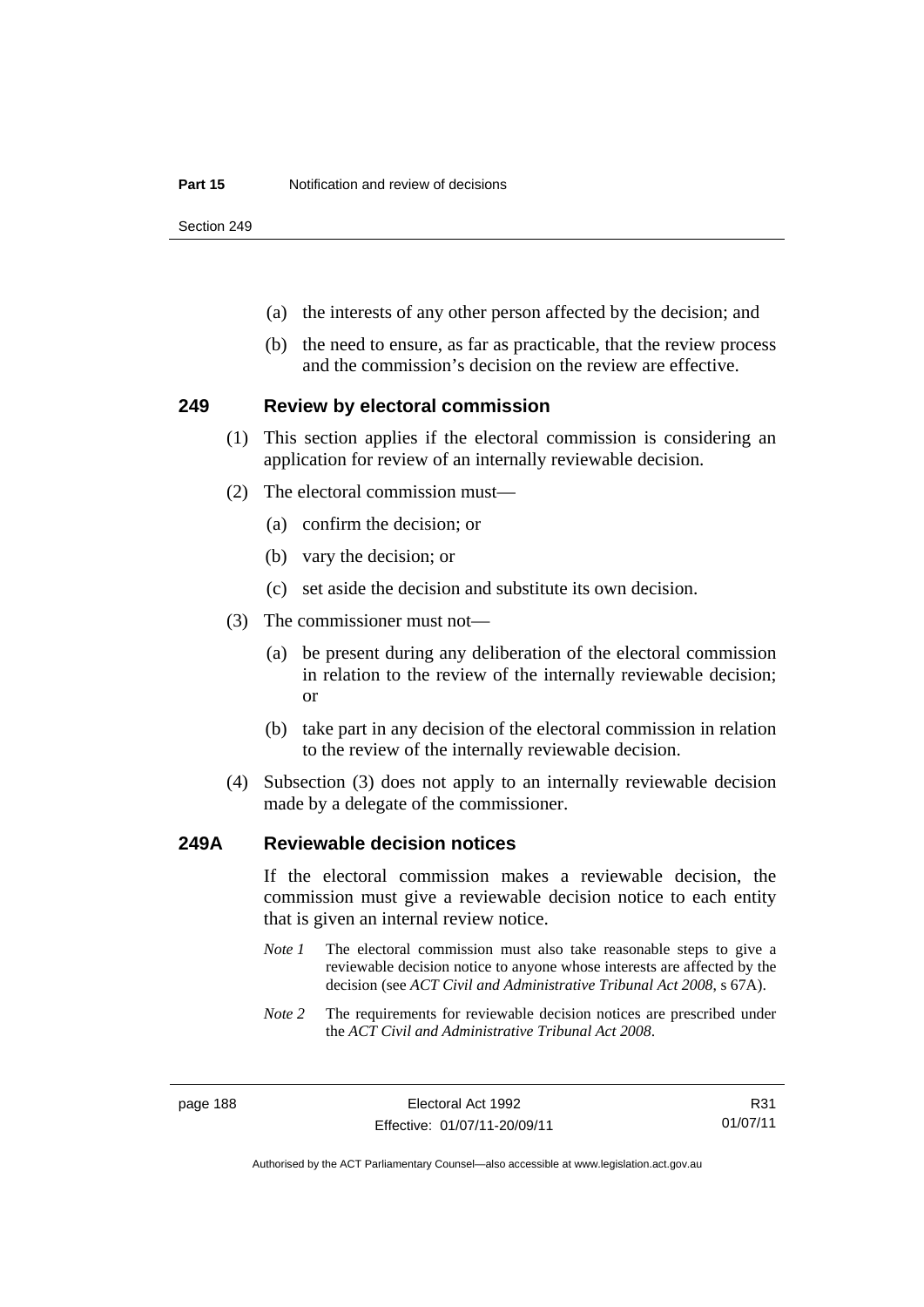# **249B Applications for review**

The following may apply to the ACAT for review of a reviewable decision:

- (a) an entity that is given a reviewable decision notice;
- (b) any other person whose interests are affected by the decision.
- *Note* If a form is approved under the *ACT Civil and Administrative Tribunal Act 2008* for the application, the form must be used.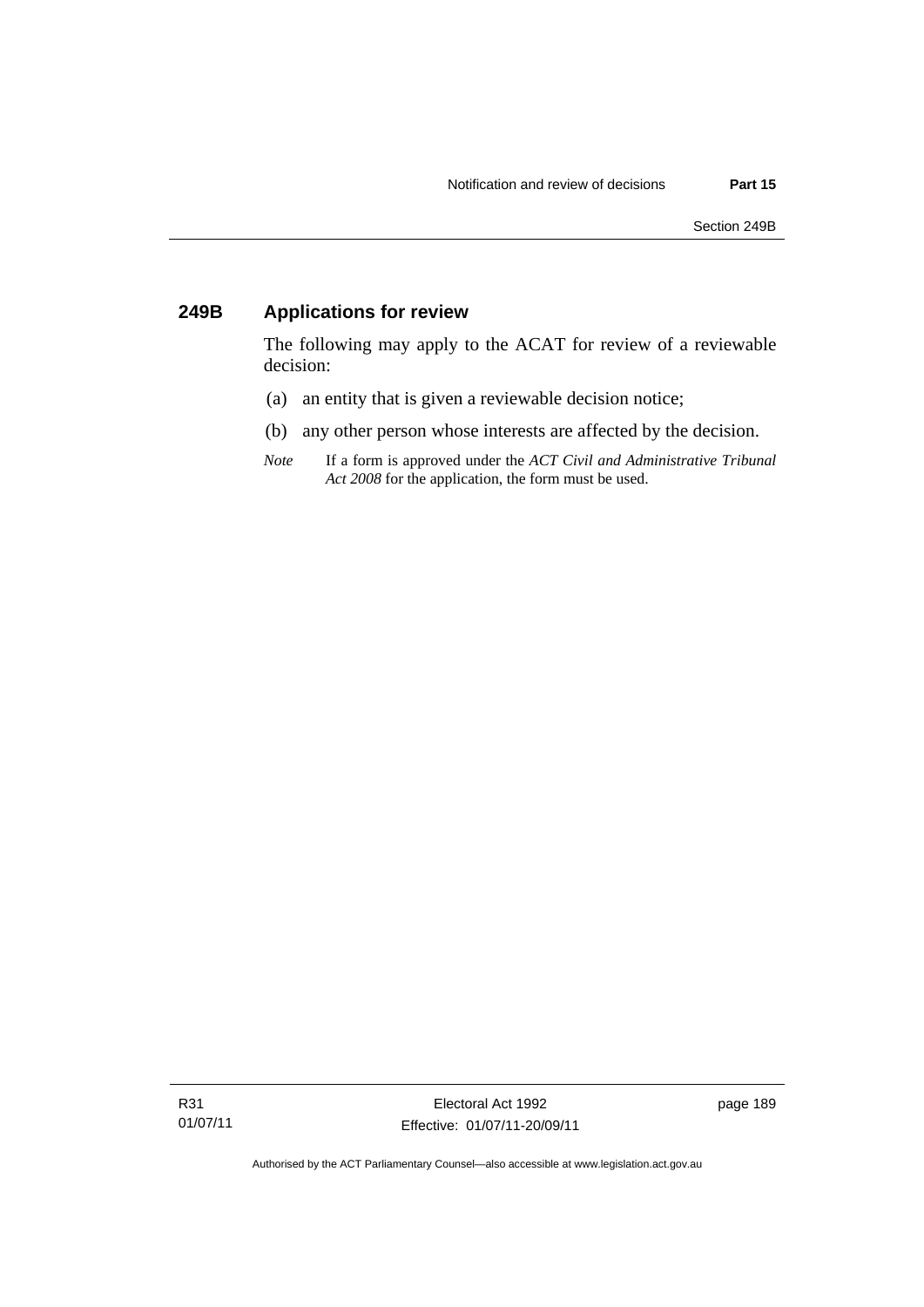# **Part 16 Disputed elections, eligibility and vacancies**

## **Division 16.1 Preliminary**

#### **250 Definitions for pt 16**

In this part:

*application* means an application disputing the validity of an election made in accordance with section 258.

*bribery* means a contravention of section 285.

*contravention*, of a section of this Act or the *Crimes Act 1914* (Cwlth), includes—

- (a) attempting or conspiring to contravene that section; or
- (b) aiding, abetting, counselling or procuring the contravention of that section.

*Court of Disputed Elections*—see section 252 (2).

*election* includes—

- (a) a recount of votes under section 194; and
- (b) the choice of a person to fill a casual vacancy under section 195.

*file* means to file in the registrar's office.

*proceeding* means a proceeding before the Court of Disputed Elections.

*registrar* means the registrar of the Supreme Court.

*Speaker*—see section 251.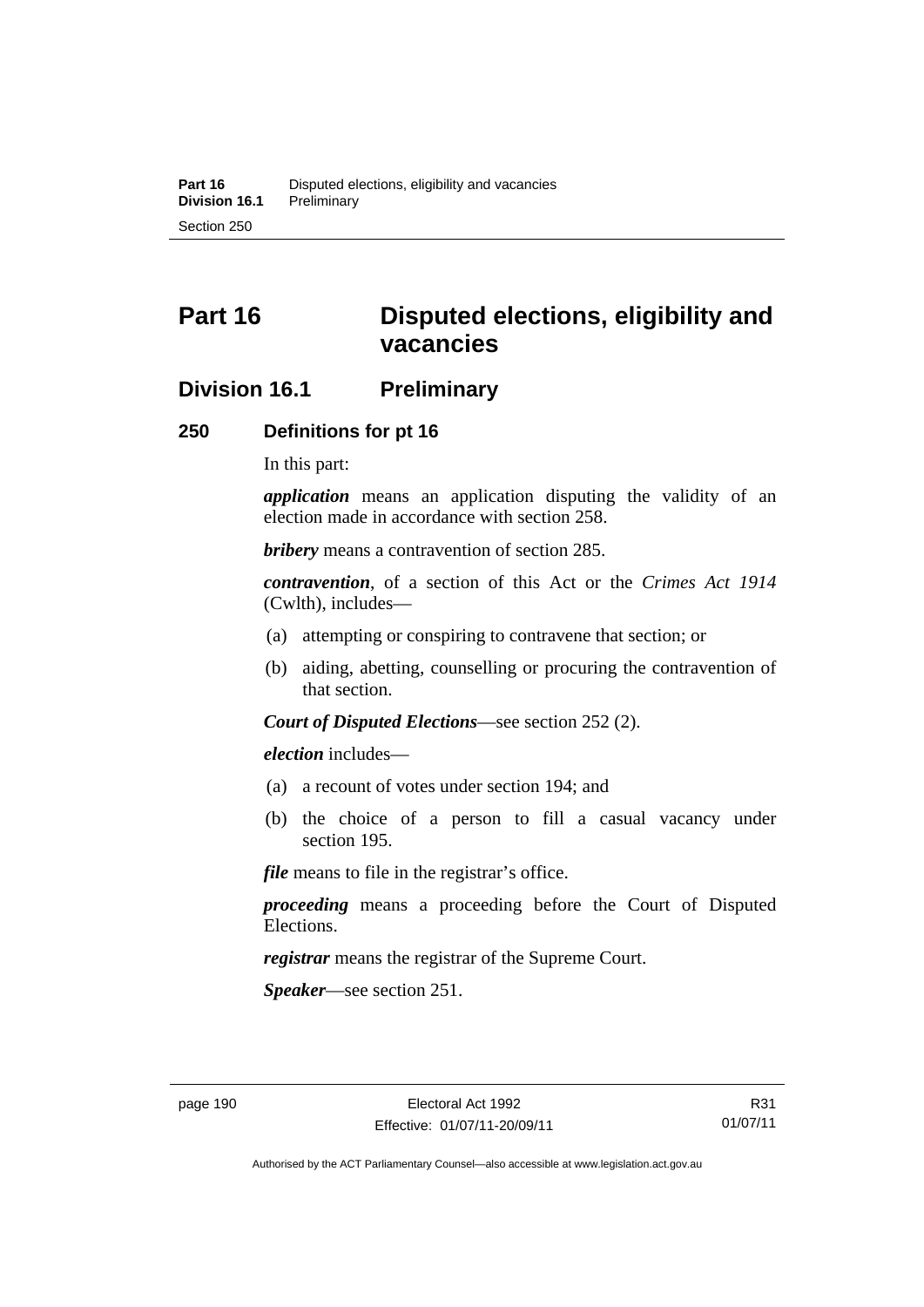*undue influence* means a contravention of section 288 (Violence and intimidation) or the *Crimes Act 1914* (Cwlth), section 28 (Interfering with political liberty).

## **251 Meaning of** *Speaker* **for pt 16**

(1) In this part:

*Speaker* includes—

- (a) if the Speaker is unavailable—the Deputy Speaker; or
- (b) if both the Speaker and Deputy Speaker are unavailable another MLA who is not the subject of a proceeding and is appointed by the Assembly to act as the Speaker for this part; or
- (c) if both the Speaker and Deputy Speaker are unavailable and no MLA is appointed for paragraph (b)—the clerk of the Assembly.
- (2) For subsection (1), the Speaker or Deputy Speaker is unavailable if—
	- (a) the office-holder is absent from duty; or
	- (b) there is a vacancy in the office; or
	- (c) the office-holder is the subject of a proceeding.

# **Division 16.2 Jurisdiction and powers of Supreme Court**

## **252 Court of Disputed Elections**

- (1) The Supreme Court has jurisdiction to hear and determine—
	- (a) applications disputing the validity of elections; and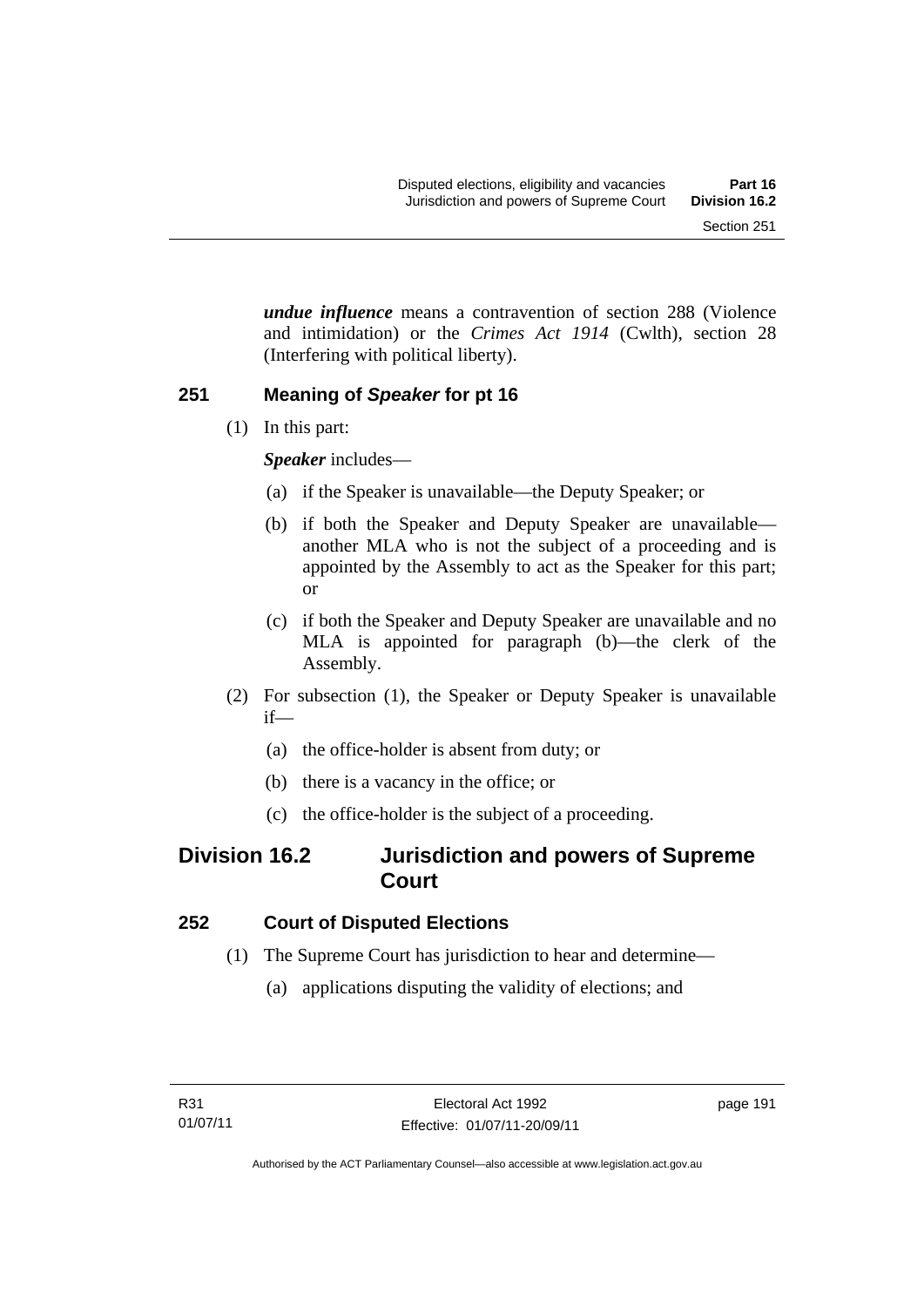- (b) questions referred to the court by resolution of the Legislative Assembly relating to—
	- (i) the eligibility of persons who have been declared elected to be members of the Assembly; or
	- (ii) vacancies in the membership of the Assembly.
- (2) When exercising jurisdiction under subsection (1), the Supreme Court shall be known as the Court of Disputed Elections.

## **253 Powers of the court**

Subject to this part, the Supreme Court has the same powers (so far as they are applicable) when exercising jurisdiction under this part as it has when exercising its original jurisdiction.

#### **255 Decisions are final**

A decision of the Court of Disputed Elections is final and conclusive, is not subject to appeal and shall not be called into question.

# **Division 16.3 Disputed elections**

## **256 Validity may be disputed after election**

- (1) The validity of an election shall not be disputed except by application to the Court of Disputed Elections after the result of the election is declared.
- (2) Without limiting subsection (1), if any of the following matters in relation to an election is called into question, the validity of the election is to be taken to be in dispute:
	- (a) the acceptance or rejection of a nomination of a candidate by the commissioner;
	- (b) the eligibility of a person to be nominated as a candidate, to be elected or to be an MLA;

R31 01/07/11

Authorised by the ACT Parliamentary Counsel—also accessible at www.legislation.act.gov.au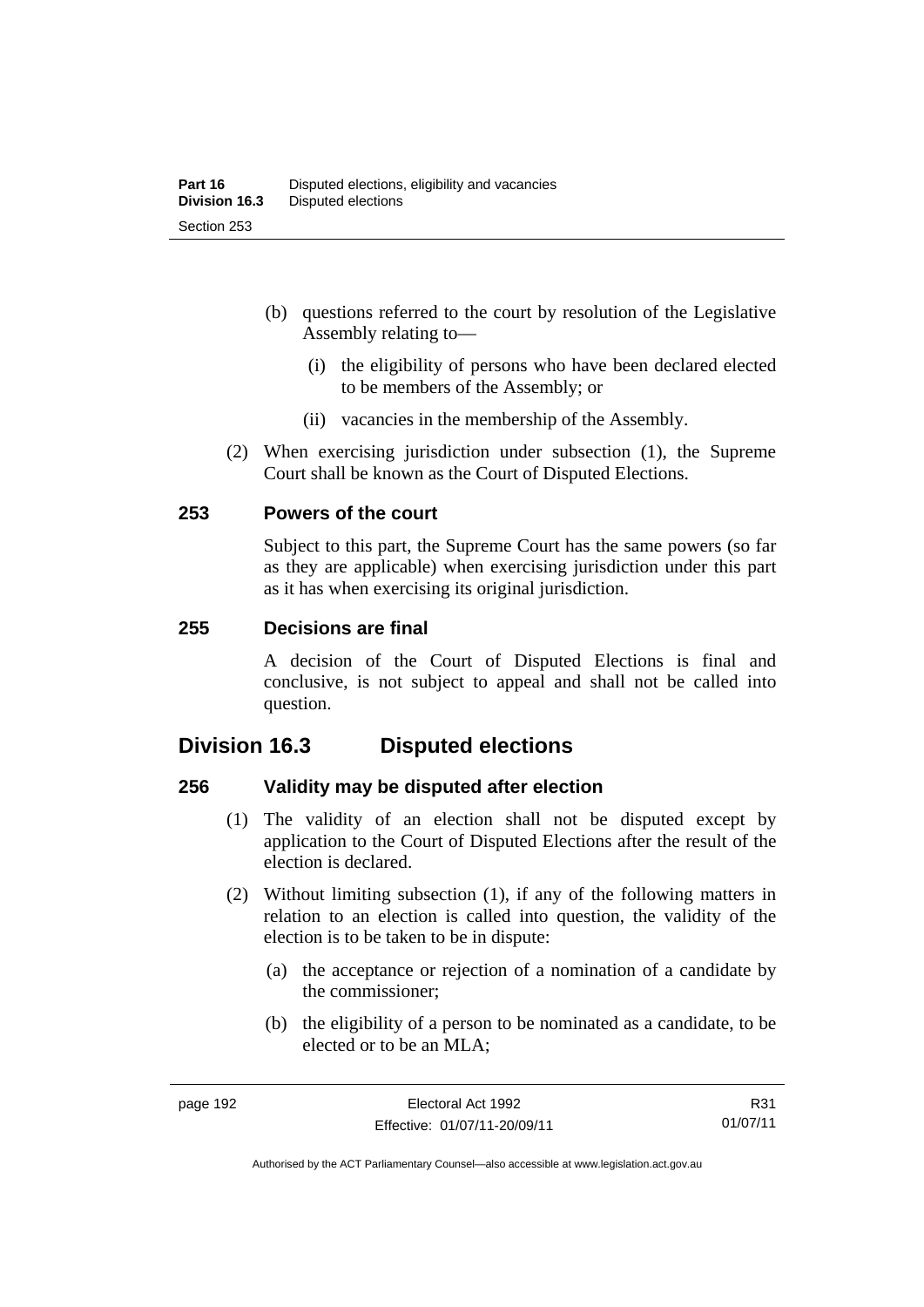- (c) any matter connected with the printing or endorsement of ballot papers;
- (d) any matter connected with the issue, or scrutiny, of ballot papers by an officer;
- (e) any matter connected with electronic voting;
- (f) any matter connected with the admission or rejection of declaration votes by an officer at the preliminary scrutiny.

## **257 Persons entitled to dispute elections**

The following persons are entitled to dispute the validity of an election:

- (a) a candidate in the election;
- (b) an elector entitled to vote at the election;
- (c) the commissioner.

## **258 Form of application**

- (1) An application disputing the validity of an election shall—
	- (a) specify the declarations sought; and
	- (b) set out the facts relied on to invalidate the election with sufficient particularity to identify the matters on which the applicant relies as justifying those declarations; and
	- (c) set out the applicant's full name and address and the capacity in which he or she is making the application; and
	- (d) be signed by the applicant.
- (2) The signature of an applicant other than the commissioner shall be witnessed by another person whose signature, full name, address and occupation shall be set out in the application.

page 193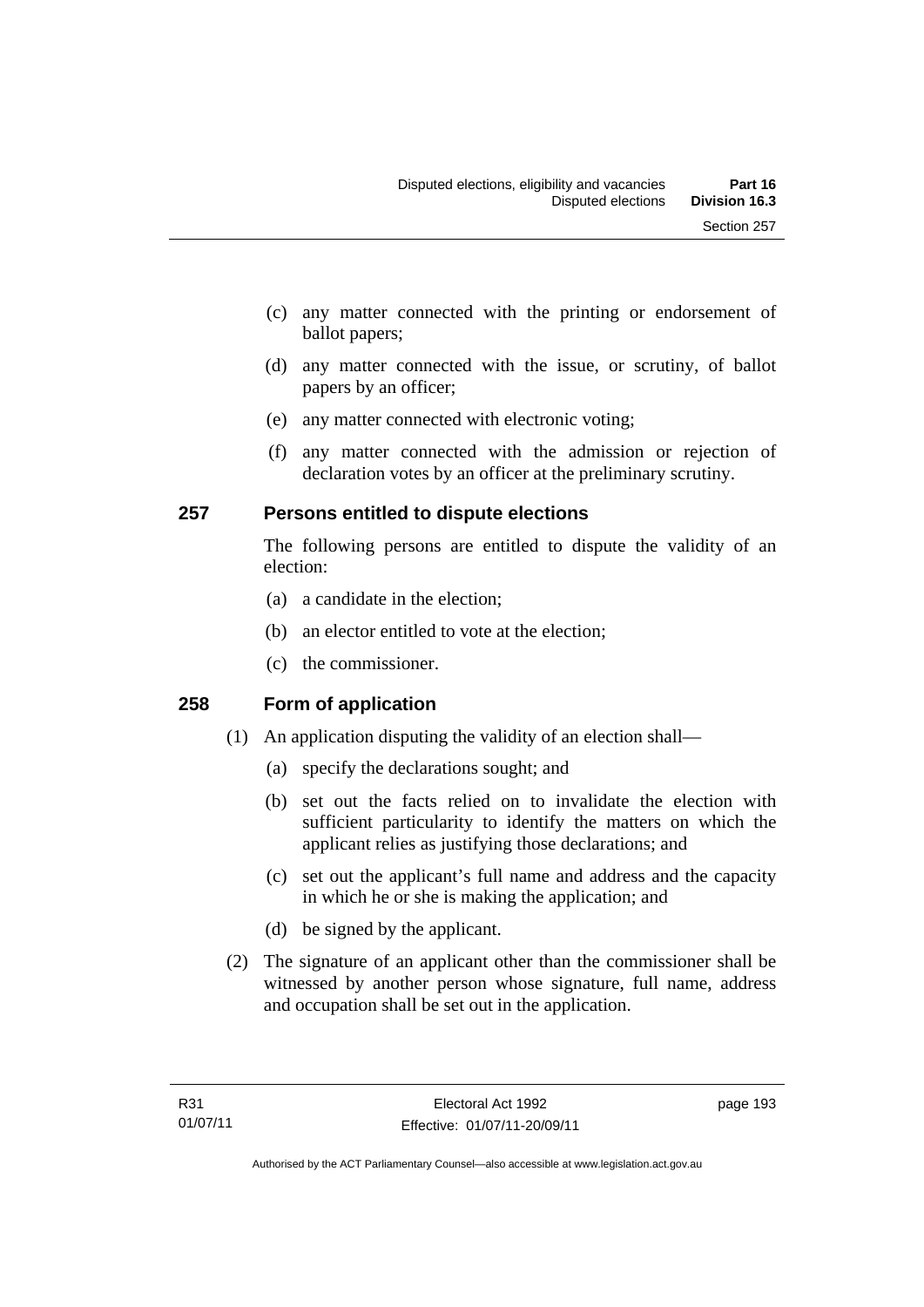## **259 Time for filing application**

An application shall be filed within 40 days after the result of the election is declared.

## **260 Deposit as security for costs**

- (1) At the time of filing an application, the applicant shall deposit with the registrar as security for costs the amount prescribed by the *Court Procedures Rules 2006*.
- (2) The amount deposited shall be set off against any costs ordered to be paid by the applicant.

## **261 Registrar to serve copies of application on certain persons**

The registrar shall, after an application is filed under section 259, serve a sealed copy of the application on—

- (a) the Speaker; and
- (b) the person whose election is being disputed; and
- (c) if the commissioner is not the applicant—the commissioner.

## **262 Parties to application under div 16.3**

- (1) The following people are entitled to appear in a proceeding under this division:
	- (a) the applicant;
	- (b) the commissioner;
	- (c) if a person whose election is being disputed files a notice of appearance within 7 days after the day when the person is served with a copy of the application under section 261—the person;
	- (d) anyone else with the leave of the Court of Disputed Elections.

R31 01/07/11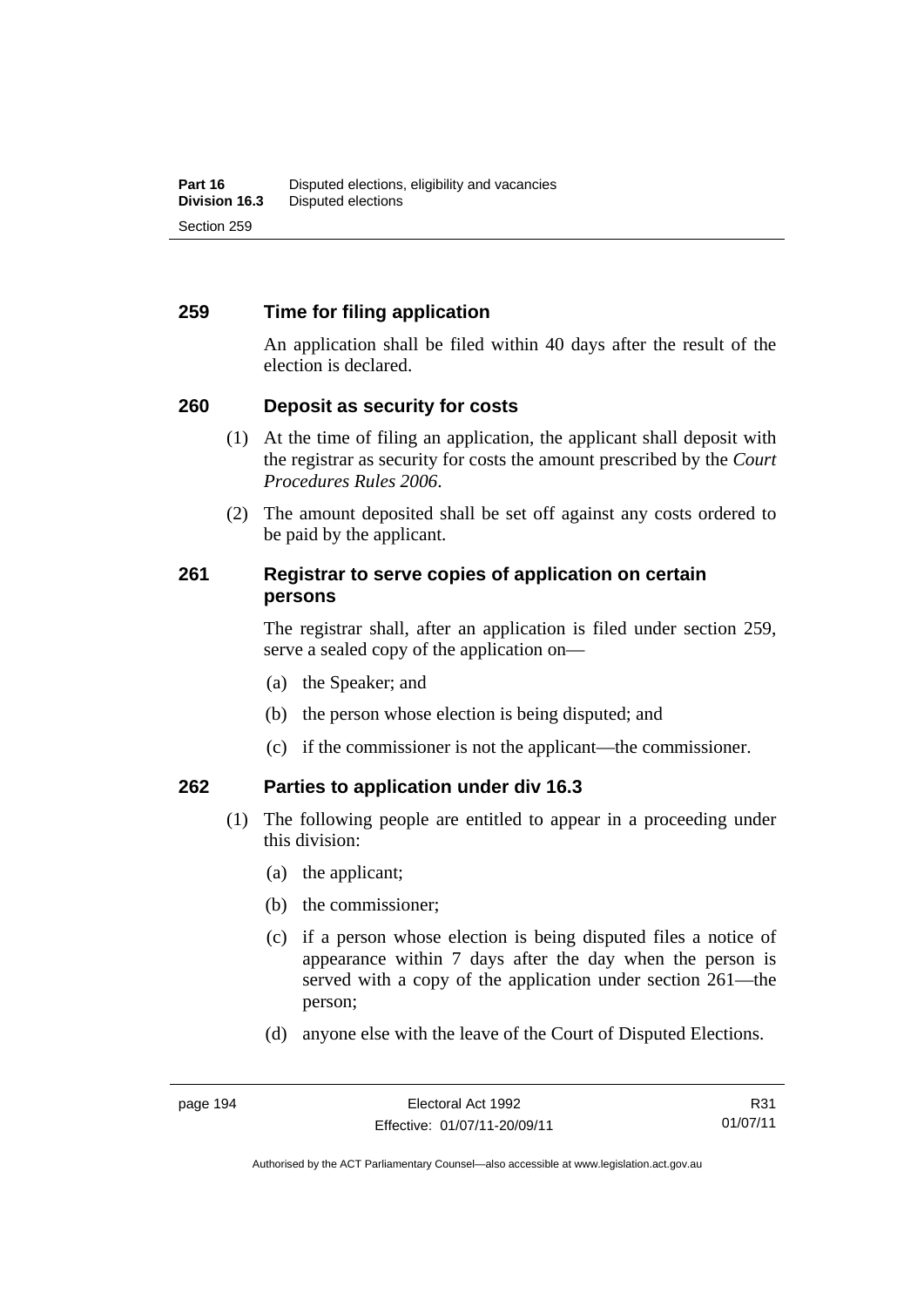- (2) A person other than the applicant who appears under subsection (1) is to be taken to be a respondent to the application.
- (3) This section does not apply to an application under section 263.

## **263 Withdrawal and abatement of application**

(1) In this section:

*election application* means an application disputing the validity of an election made in accordance with section 258.

*leave application* means an application for leave to withdraw an election application.

- (2) An applicant may withdraw an election application only with the leave of the Supreme Court.
- (3) An applicant is not entitled to make a leave application unless notice of the applicant's intention to do so has been—
	- (a) published in a newspaper; and
	- (b) given to the commissioner and to each of the respondents to the relevant election application.
- (4) A leave application shall not be made without the consent of all the applicants to the relevant election application.
- (5) The following persons are entitled to appear as respondents to a leave application:
	- (a) the commissioner;
	- (b) a respondent to the relevant election application;
	- (c) any other person with the leave of the Supreme Court.
- (6) Unless the Supreme Court orders otherwise, if an election application is withdrawn, the applicant is liable to pay the costs of the respondent in relation to that application and the leave application.

page 195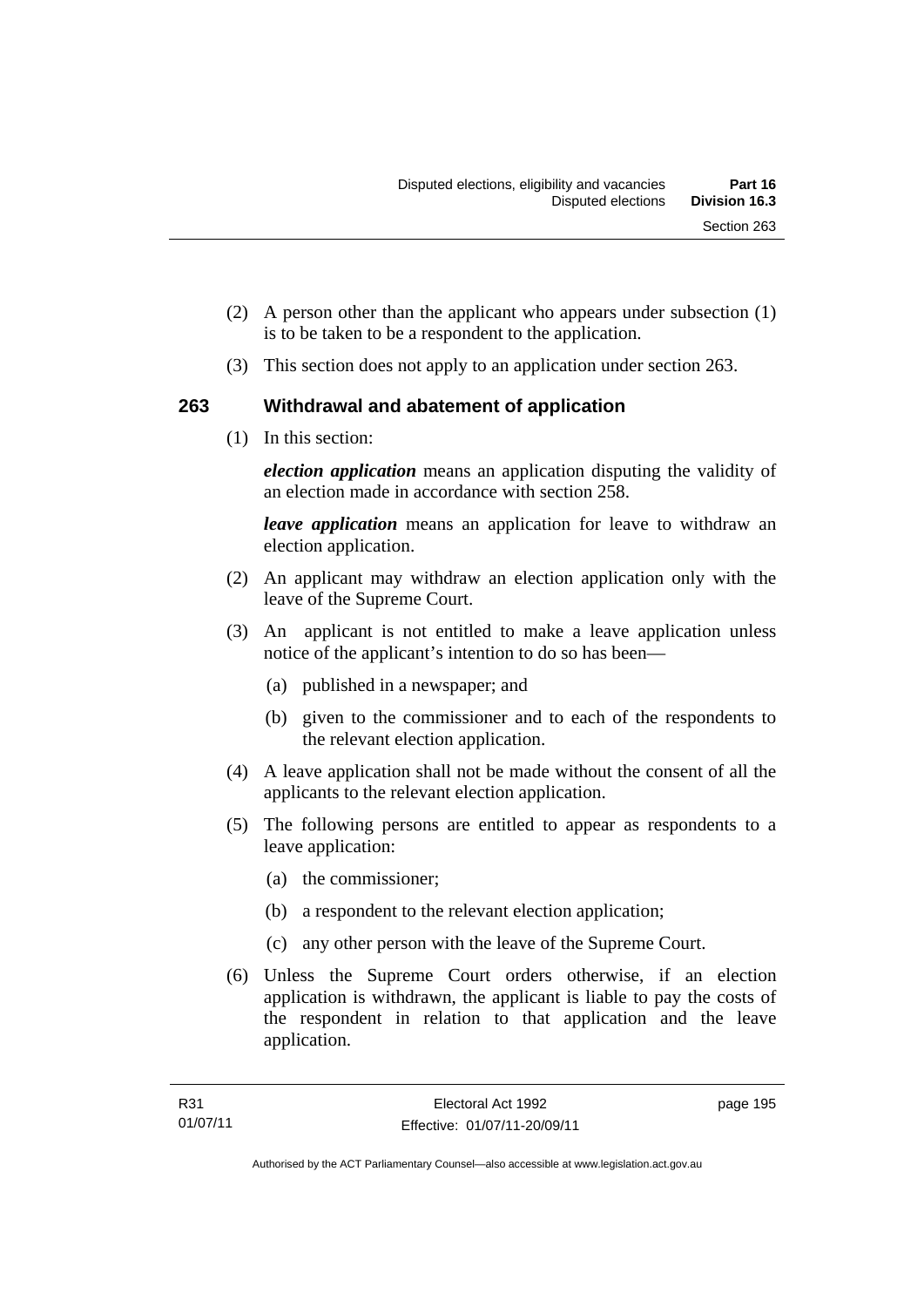- (7) In determining a leave application, the Supreme Court shall inquire into the reasons for it and determine whether it was—
	- (a) the result of an agreement, arrangement or understanding; or
	- (b) in consideration of—
		- (i) the seat in the Assembly that is in issue being vacated at any time in the future; or
		- (ii) the withdrawal of any other election application; or
		- (iii) any other matter.
- (8) The Supreme Court shall publish its reasons for a determination as if it were a judgment and give a copy of them to the commissioner.
- (9) If, before the hearing of an election application, a respondent other than the commissioner—
	- (a) dies or gives the prescribed notice that he or she does not intend to oppose the application; or
	- (b) resigns from, or otherwise ceases to hold, the seat in the Assembly that is in issue;

then—

- (c) the person ceases to be a respondent; and
- (d) the person, or his or her personal representative, shall—
	- (i) publish notice of that fact in a newspaper; and
	- (ii) give a copy of the notice to the registrar; and
- (e) if a person who might have been an applicant in relation to the election files a notice of appearance within the prescribed period—that person is entitled to appear as a respondent to the application.

Authorised by the ACT Parliamentary Counsel—also accessible at www.legislation.act.gov.au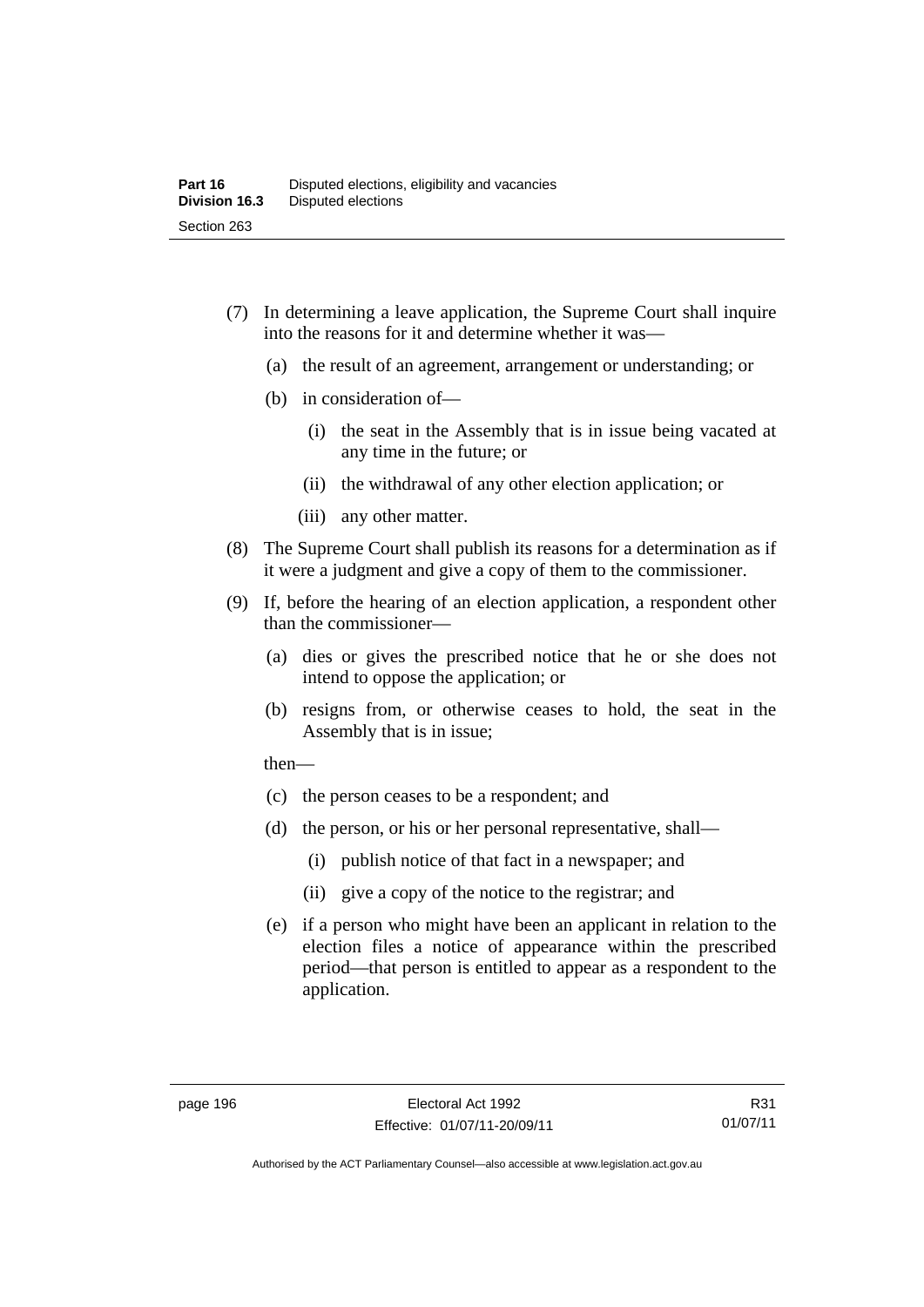- (10) A person who has ceased to be a respondent to an election application is not entitled to appear as a party in proceedings in relation to that application.
- (11) The registrar shall notify the commissioner of the receipt of a notice mentioned in subsection (9) (d) (ii).
- (12) An election application shall be abated by the death of a sole applicant or the last survivor of several applicants.
- (13) The abatement of an election application does not affect the liability of the applicant or any other person for costs awarded against the applicant or other person.

# **264 Hearing of applications**

- (1) The registrar shall, as soon as practicable after the time for filing applications in relation to an election under section 259 has passed, prepare a list of the applications pending in the order of filing and shall make a copy of the list available for inspection at the registrar's office.
- (2) Subject to subsection (3), an application shall, as far as practicable, be heard in the order in which it appears in the list.
- (3) All applications in relation to an election for an electorate shall be heard together.

# **265 Declarations and orders**

The Court of Disputed Elections shall hear and determine an application and may—

- (a) declare the election void; or
- (b) declare that a person who has been declared elected was not duly elected; or
- (c) declare that a person who has not been declared elected was duly elected; or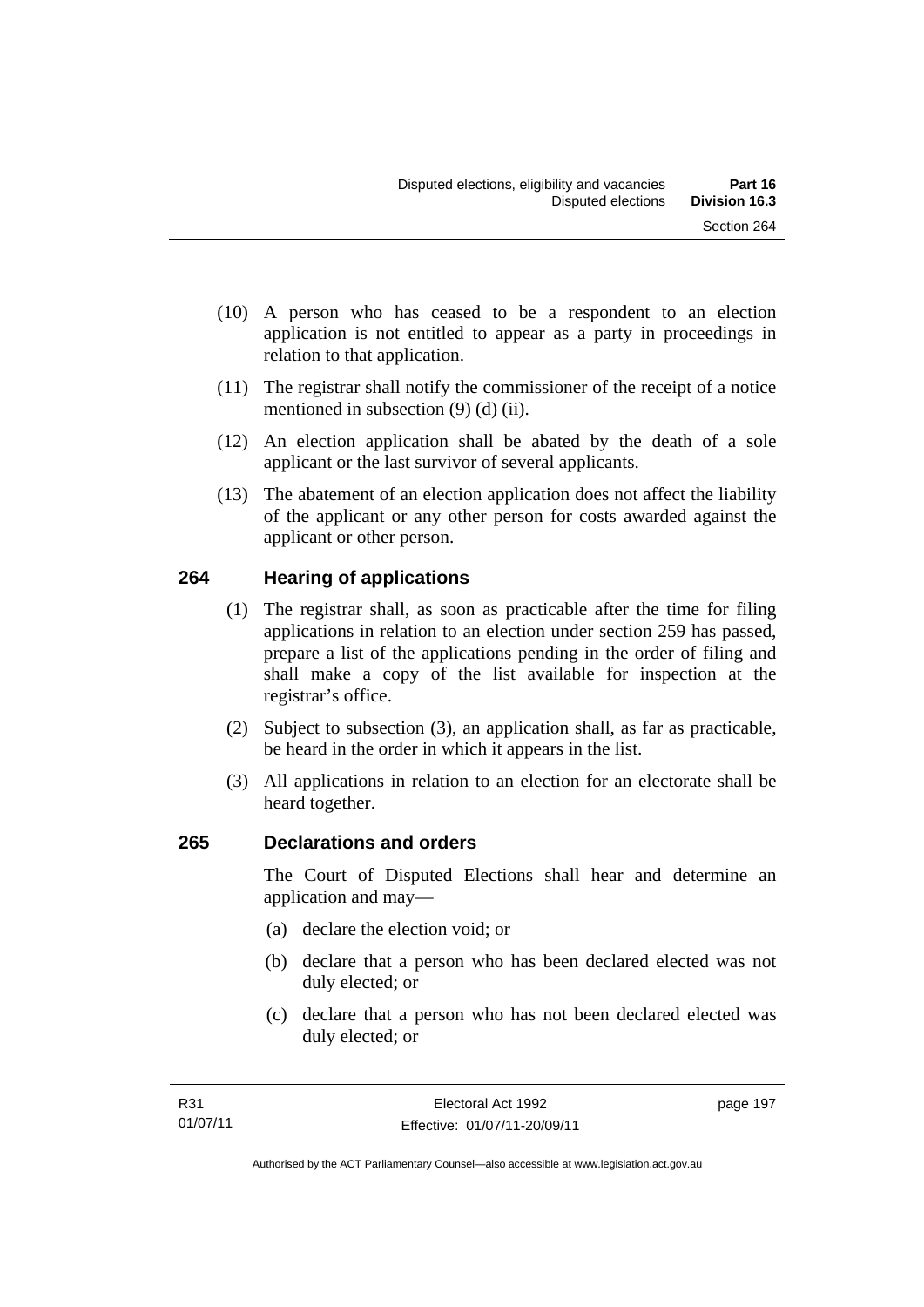(d) dismiss the application in whole or in part;

and may make any orders in relation to the application that the court considers appropriate.

#### **266 Illegal practices**

- (1) Without limiting the grounds on which the Court of Disputed Elections may make a declaration under section 265 (a) or (b), the court may make such a declaration on the ground of any illegal practice in connection with the election.
- (2) The Court of Disputed Elections shall not make a declaration under section 265 (a) or  $(b)$ —
	- (a) on the ground of any illegal practice (other than bribery or undue influence); or
	- (b) on the ground of bribery or undue influence by a person who was not a candidate for the election without the knowledge or consent of a candidate in the election;

unless satisfied that—

- (c) the result of the election was, or was likely to have been, affected by the illegal practice; and
- (d) it is just to make the declaration.
- (3) If the Court of Disputed Elections finds any illegal practice in connection with an election (whether the court makes a declaration under section 265 (a) or (b) on that ground or not), the registrar shall report the finding to—
	- (a) the Speaker; and
	- (b) the Minister; and
	- (c) the commissioner; and
	- (d) the director of public prosecutions.

R31 01/07/11

Authorised by the ACT Parliamentary Counsel—also accessible at www.legislation.act.gov.au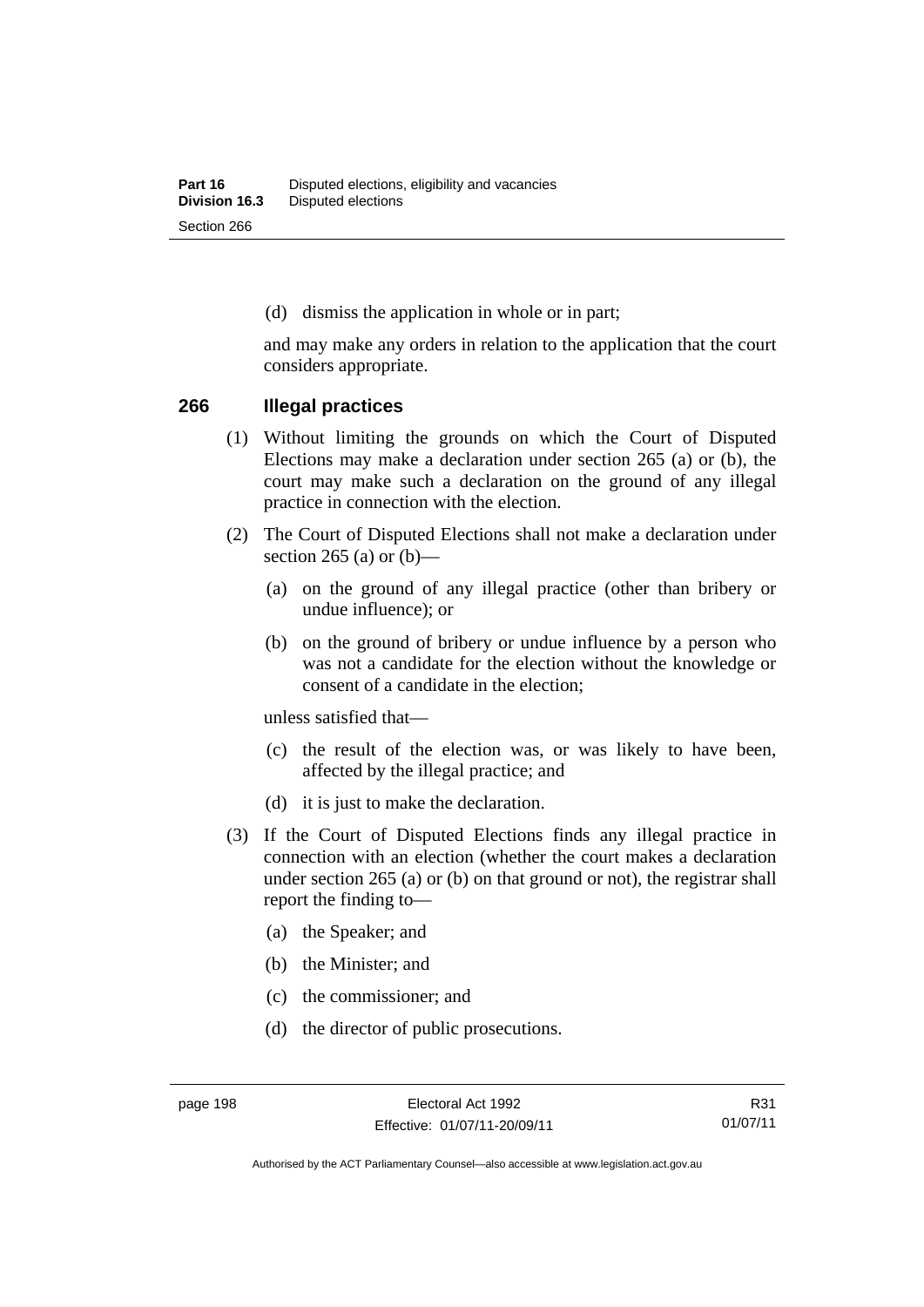- (4) Any finding by the Court of Disputed Elections in relation to any illegal practice in connection with an election is not to be taken to be a bar to, or to prejudice in any way, any prosecution in relation to the act alleged before the court to have constituted the illegal practice.
- (5) In this section:

*illegal practice* means a contravention of this Act, and includes undue influence.

*Note Contravention* and *undue influence* are defined in s 250.

### **267 Bribery or undue influence by person elected**

If the Court of Disputed Elections finds that a person who was declared elected committed, or attempted to commit, bribery or undue influence in connection with any election, the court shall declare the election of that person void.

### **268 Immaterial delays and errors**

- (1) The Court of Disputed Elections shall not make a declaration under section 265 (a), (b) or (c) on the ground that there was a delay in—
	- (a) declaring the nominations for the election; or
	- (b) providing certified lists of electors to candidates for the election; or
	- (c) polling for the election; or
	- (d) declaring the result of the election.
- (2) The Court of Disputed Elections shall not make a declaration under section 265 (a), (b) or (c) on the ground of any absence of, or any error or omission by, an officer unless the absence, error or omission affected, or was likely to have affected, the result of the election.
- (3) In determining whether an absence, error or omission that prevented an elector from voting affected the result of an election or not, the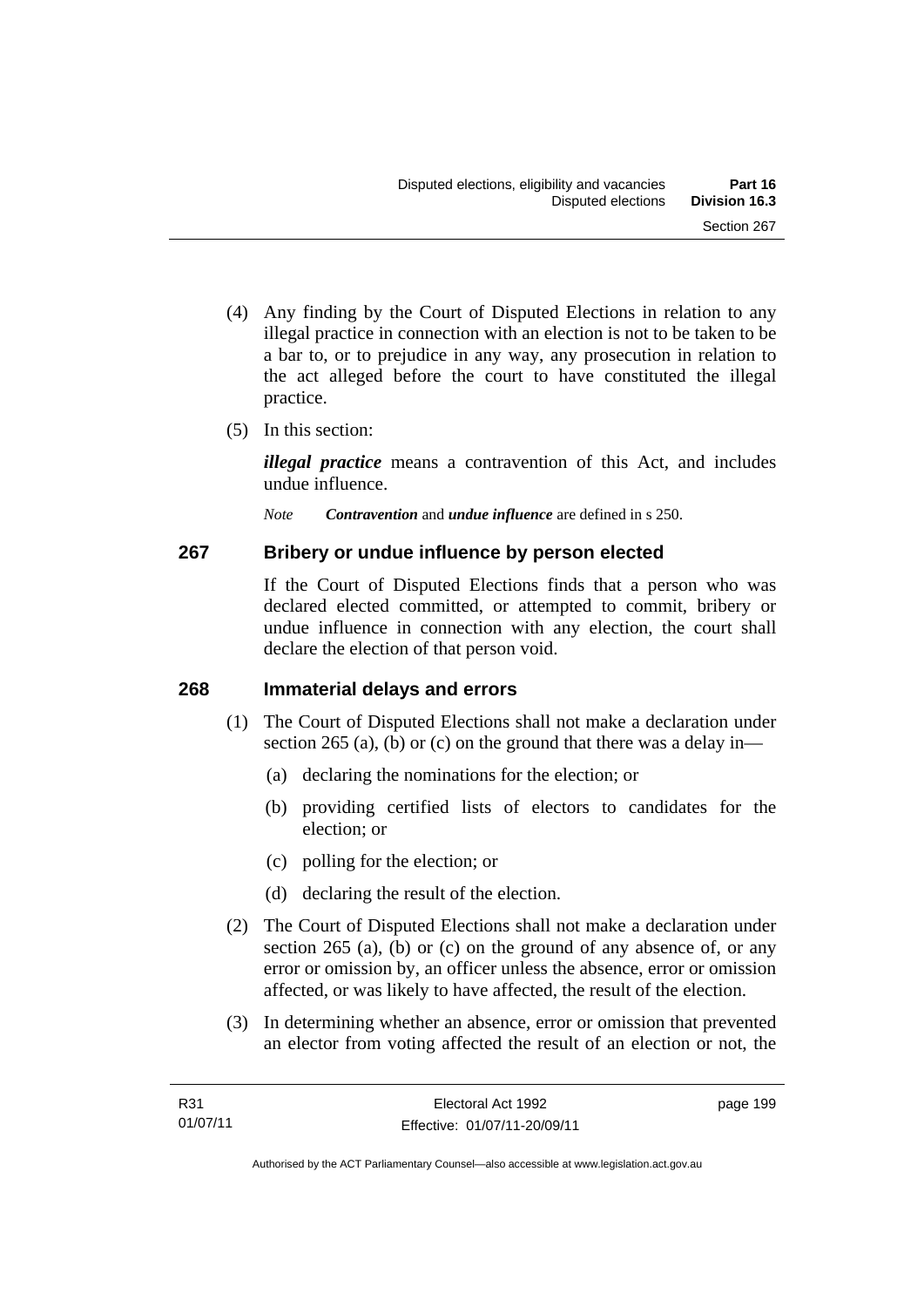Court of Disputed Elections shall not have regard to any evidence of the way in which the elector intended to vote.

#### **269 Inquiries by court**

- (1) In determining an application, the Court of Disputed Elections may make the inquiries it considers appropriate, including but not limited to—
	- (a) an inquiry about the identity of persons who voted; and
	- (b) an inquiry into the accuracy of approved computer programs used in electronic voting and the electronic scrutiny of votes; and
	- (c) an inquiry about whether ballot papers were improperly admitted or rejected, or not.
- (2) The Court of Disputed Elections shall not inquire into the correctness of any roll.
- (3) If the Court of Disputed Elections makes an inquiry in relation to ballot papers marked under part 11, a statement of particulars of the marking of ballot papers prepared by an officer under section 175 (c) is conclusive evidence of the particulars contained in the statement unless the court orders otherwise.

#### **270 Rejected ballot papers**

In determining an application, the Court of Disputed Elections may have regard to any declaration vote ballot papers rejected at the preliminary scrutiny if the court is of the opinion that the ballot papers should not have been rejected.

#### **271 Evidence that persons were not permitted to vote**

In determining an application, the Court of Disputed Elections shall not have regard to any evidence that a person was not permitted to cast a vote in an election unless the court is satisfied that the person—

R31 01/07/11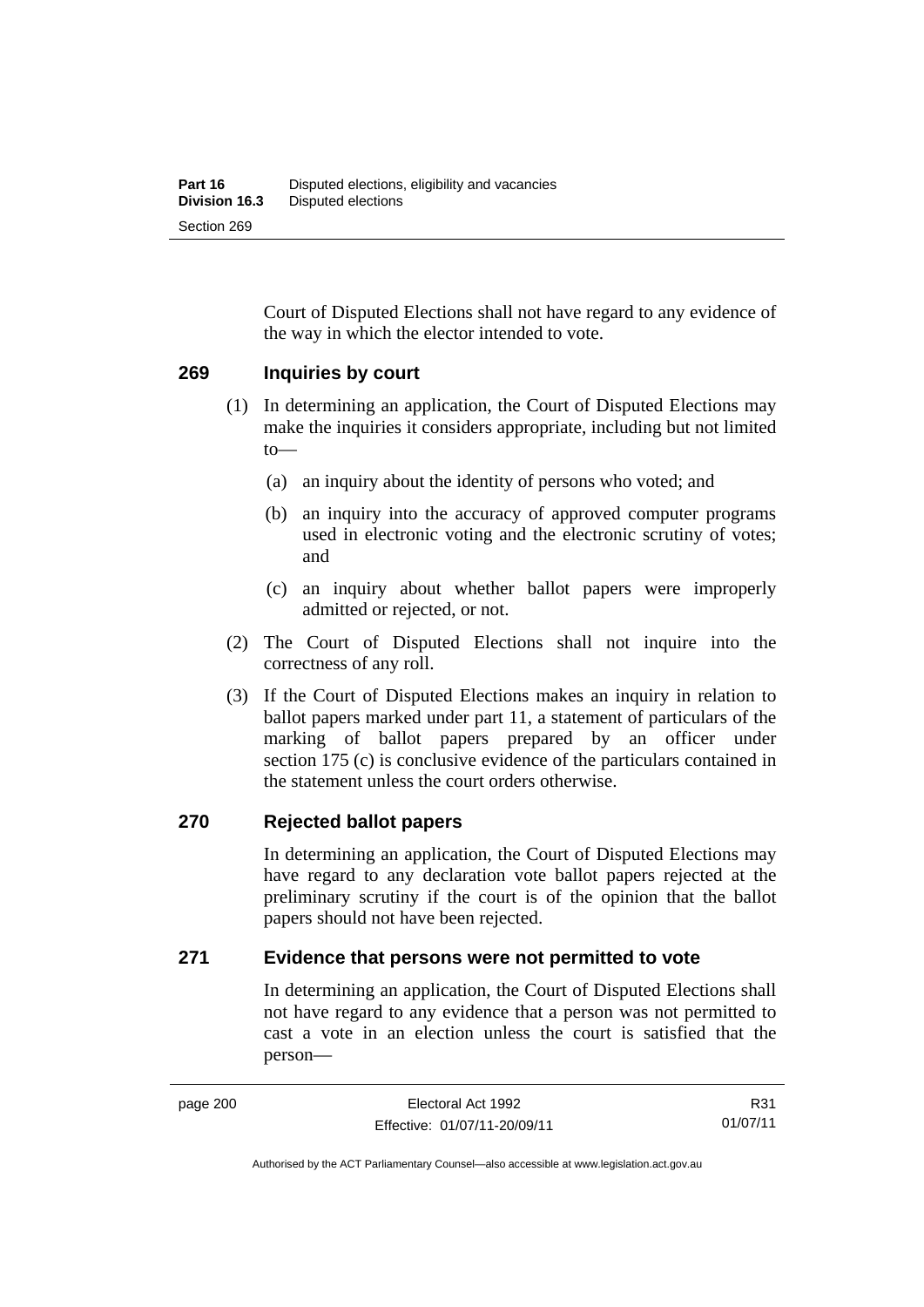- (a) claimed to vote in accordance with this Act; and
- (b) complied with the requirements of this Act in relation to voting to the extent that he or she was permitted to do so.

### **272 Inspection of electoral papers**

A party to an application may—

- (a) with the leave of the Court of Disputed Elections; and
- (b) in the presence of the commissioner or a member of staff of the electoral commission;

inspect, and make copies of or take extracts from, the electoral papers (except ballot papers) in the possession of the commissioner that were used in connection with the election being disputed.

### **273 Commissioner not prevented from accessing documents**

Unless the Court of Disputed Elections otherwise orders, the filing of an application is not to be taken to prevent the commissioner, another member of the electoral commission or a member of the staff of the commission from having access to any document to which that person would otherwise be entitled to have access for the purpose of exercising a function under this Act.

### **274 Registrar to serve copies of declarations on certain persons**

The registrar shall, after an application is determined, serve a sealed copy of the declarations and orders (if any) made by the Court of Disputed Elections on—

- (a) the Speaker; and
- (b) each party to the application.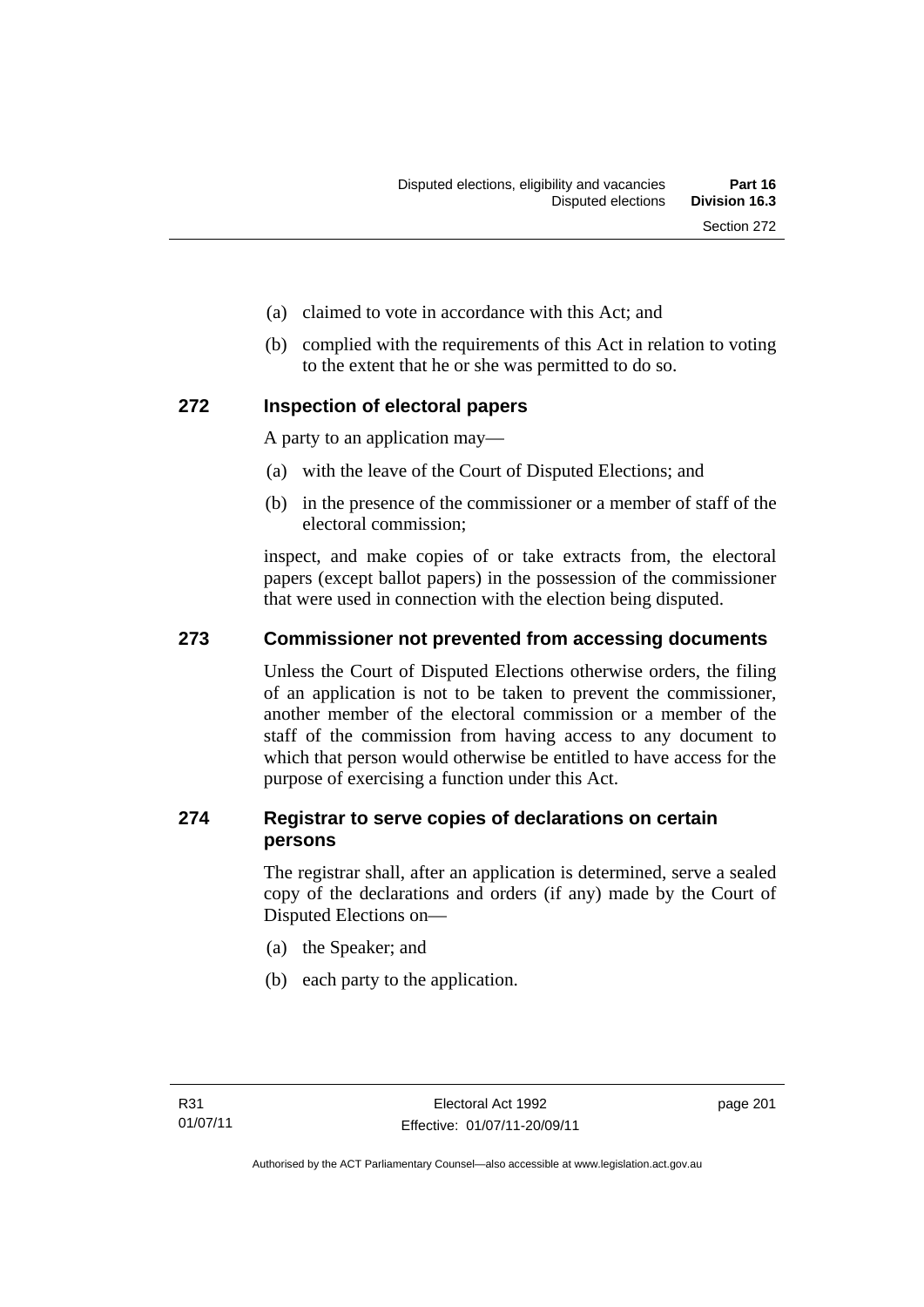### **275 Effect of declarations**

- (1) If the Court of Disputed Elections declares an election void, another election shall be held in accordance with section 101.
- (2) If the Court of Disputed Elections declares that a person who has been declared elected was not duly elected, that person is to be taken not to have been duly elected.
- (3) If the Court of Disputed Elections declares that a person who has not been declared elected was duly elected, that person is to be taken to have been duly elected.
- (4) A declaration by the Court of Disputed Elections referred to in subsection  $(1)$ ,  $(2)$  or  $(3)$  takes effect on the end of the day when the declaration by the court is made.

### **Division 16.4 Eligibility and vacancies**

#### **276 Speaker to state case**

If the Assembly passes a resolution referring to the Court of Disputed Elections a question relating to—

- (a) the eligibility of a person who has been declared elected to be an MLA; or
- (b) a vacancy in the membership of the Assembly;

the Speaker shall give to the registrar a statement setting out the question referred, together with any documents in the possession of the Assembly that relate to that question.

Authorised by the ACT Parliamentary Counsel—also accessible at www.legislation.act.gov.au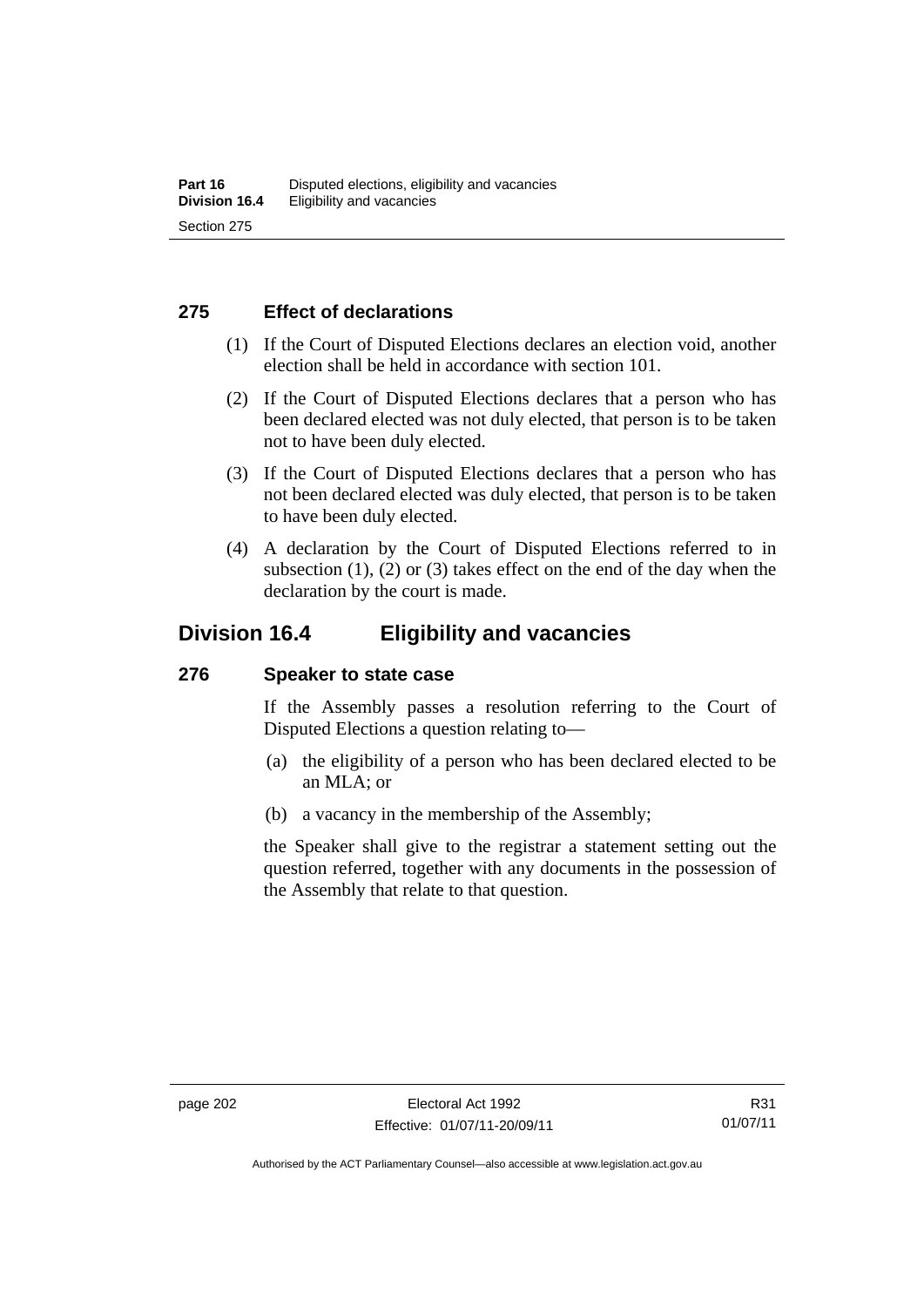### **277 Parties to a referral**

The following persons are entitled to appear in a proceeding under this division:

- (a) any person who, in the opinion of the Court of Disputed Elections, has a sufficient interest in the determination of the question referred;
- (b) any person on whom notice of that question is ordered to be served by the court.

### **278 Declarations and orders**

The Court of Disputed Elections shall hear and determine a question referred to it and may—

- (a) declare that a person who has been declared elected is not eligible to be an MLA; or
- (b) declare a vacancy in the membership of the Assembly; or
- (c) refuse to make a declaration;

and may make the orders in relation to the referral that the court considers appropriate.

### **279 Registrar to serve copy of declarations on Speaker**

The registrar shall, after a question referred to the Court of Disputed Elections is determined, serve a sealed copy of the declarations and orders (if any) made by the court on—

- (a) the Speaker; and
- (b) each party to the referral.

**280 Effect of declarations** 

(1) If the Court of Disputed Elections —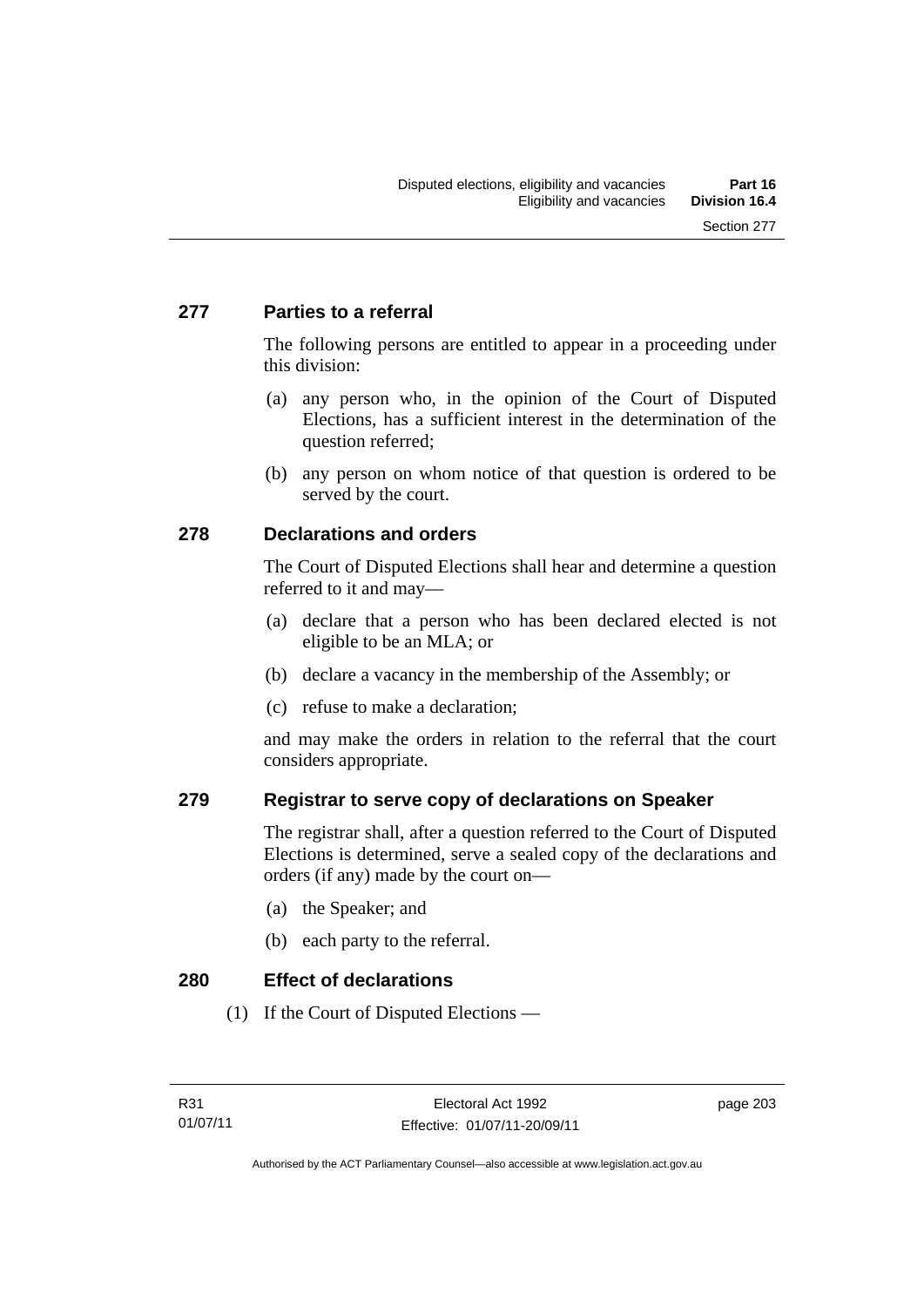- (a) declares that a person who has been declared elected is not eligible to be an MLA; or
- (b) declares a vacancy in the membership of the Assembly;

on the end of the day when the declaration is made a vacancy in the membership of the Assembly arises.

 (2) A vacancy under subsection (1) shall be filled in accordance with part 13.

## **Division 16.5 Proceedings**

### **281 Procedure**

In a proceeding, the Court of Disputed Elections —

- (a) shall be guided by the substantial merits and good conscience of the case; and
- (b) is not bound by technicalities, legal forms or the rules of evidence, but may inform itself in the way it considers appropriate.

#### **282 Legal representation limited**

In a proceeding, a party is entitled to be represented by only 1 lawyer appearing as counsel.

### **283 Admissibility of evidence**

- (1) A person who appears as a witness in a proceeding is not excused from answering a question or producing a document or other thing that the person is required by the Court of Disputed Elections to answer or produce on the ground that the answering of the question or the producing of the document or thing may tend to incriminate the person or on the ground of privilege.
- (2) A statement or disclosure made, or a document or other thing produced, by a person in the course of a proceeding, or any

R31 01/07/11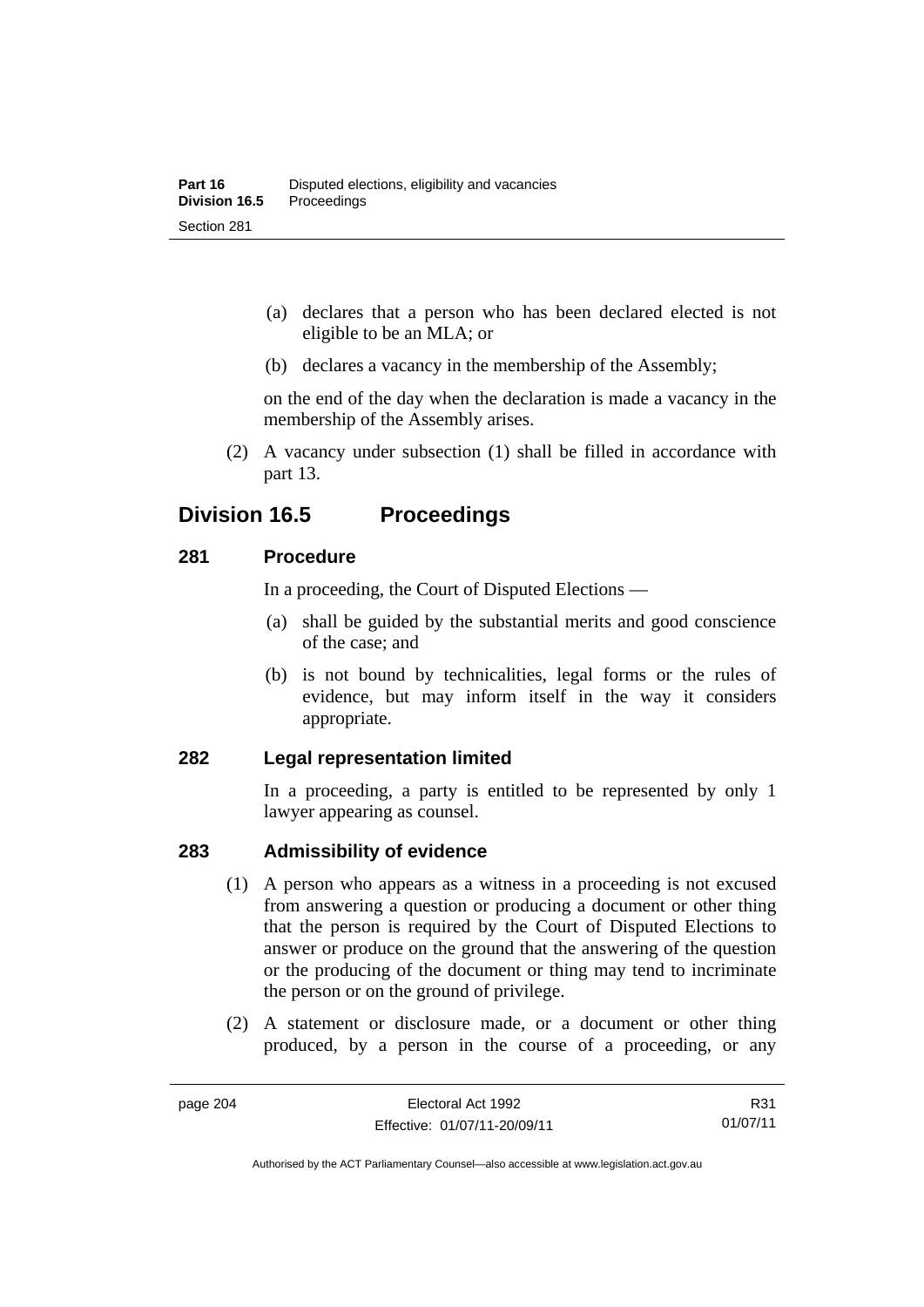information, document or other thing obtained as a direct or indirect consequence of the making of the statement or disclosure, or of the production of the firstmentioned document or thing, is not admissible in evidence in any civil or criminal proceeding except—

- (a) a proceeding before the Court of Disputed Elections; or
- (b) a proceeding for an offence relating to the giving of false evidence.

### **284 Costs may be ordered against Territory**

Even if the Territory is not a party to a proceeding, the Court of Disputed Elections may order the Territory to pay all or any of the costs of the proceeding.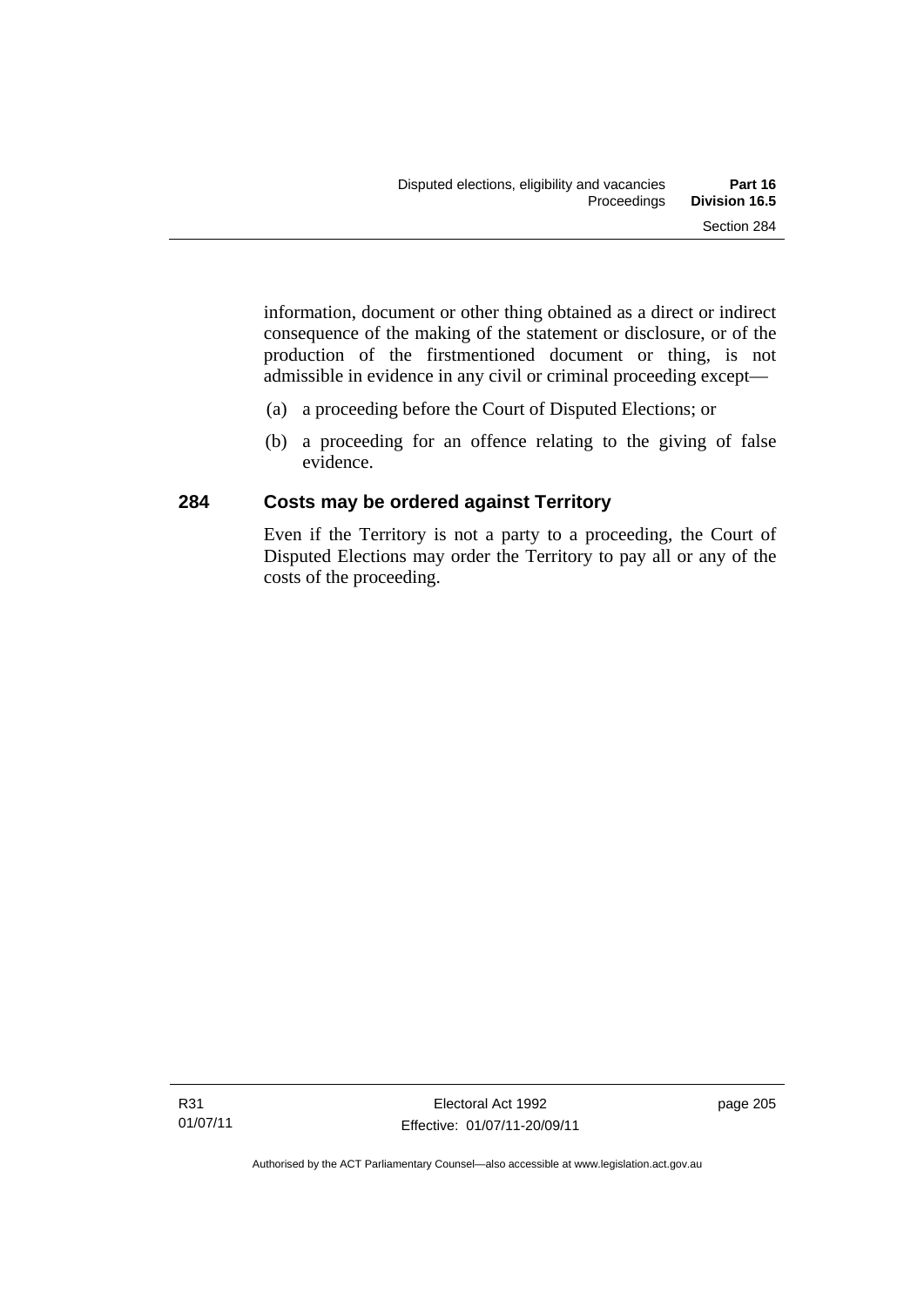# **Part 17 Electoral offences**

## **Division 17.1 Bribery and improper influence**

### **285 Bribery**

(1) A person shall not offer, solicit or accept an electoral bribe.

Maximum penalty: 50 penalty units, imprisonment for 6 months or both.

(2) In this section:

*bribe* does not include a declaration of public policy or a promise of public action.

*electoral bribe* means a bribe for the purpose of—

- (a) influencing the vote of an elector; or
- (b) influencing the candidature of a person in an election; or
- (c) otherwise influencing the course or result of an election; or
- (d) inducing a person not to apply, or to withdraw an application, under section 192 to be a candidate for a seat in relation to which a casual vacancy has occurred, if that person is an eligible person within the meaning of that section; or
- (e) inducing a person not to apply, or to withdraw an application, to the Court of Disputed Elections under division 16.3 to dispute the validity of an election, if that person is entitled to dispute the validity of the election under section 257.

Authorised by the ACT Parliamentary Counsel—also accessible at www.legislation.act.gov.au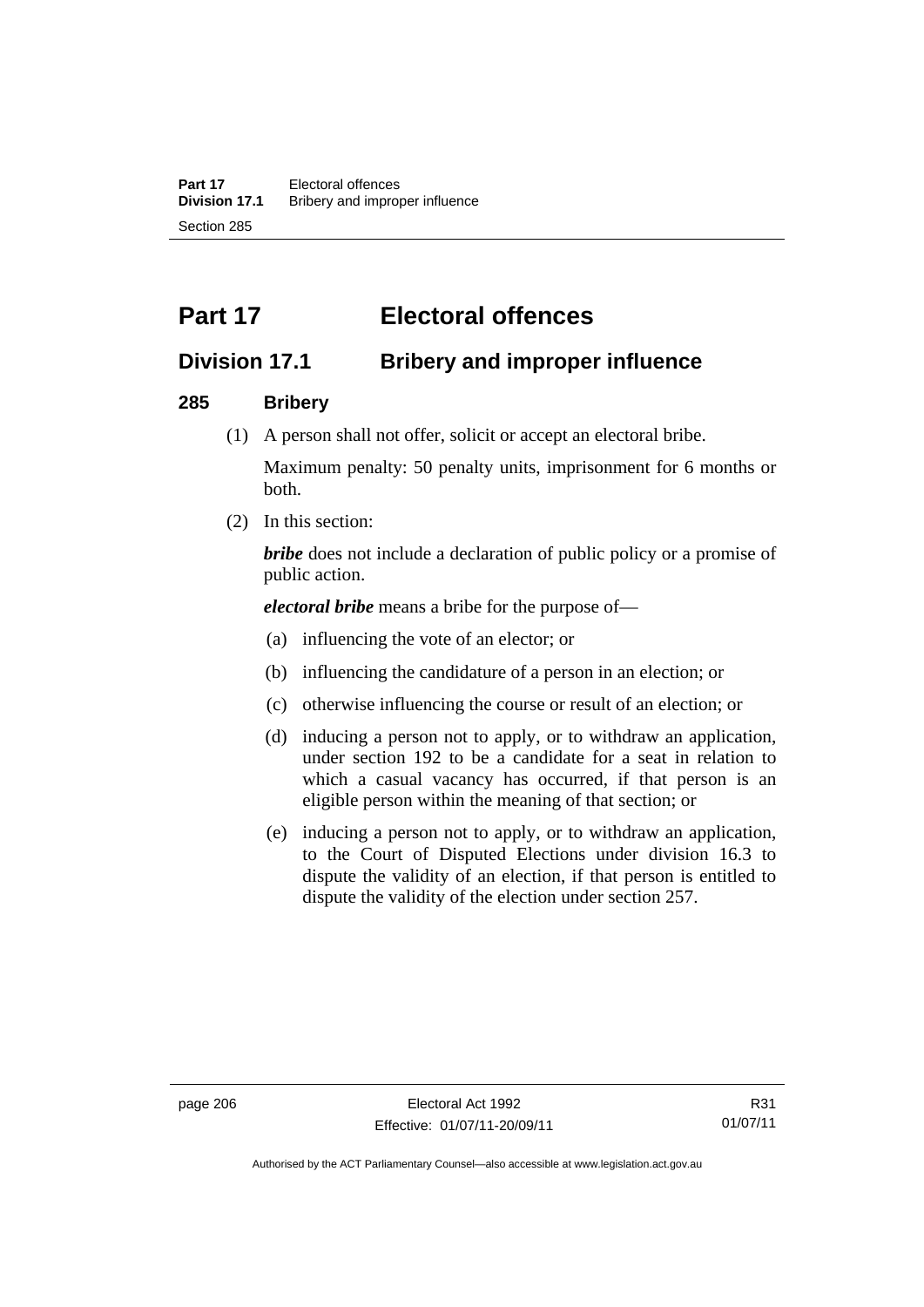### **286 Influencing of votes by officers**

In the exercise of a function under this Act, an officer shall not, without reasonable excuse, do anything for the purpose of influencing the vote of another person.

Maximum penalty: 50 penalty units, imprisonment for 6 months or both.

### **287 Influencing votes of hospital and nursing home patients**

The proprietor of a hospital or nursing home, or an employee or agent of such a proprietor, shall not, without reasonable excuse, do anything for the purpose of influencing the vote of a patient or resident of the hospital or nursing home.

Maximum penalty: 50 penalty units, imprisonment for 6 months or both.

## **Division 17.2 Protection of rights**

### **288 Violence and intimidation**

A person shall not, by violence or intimidation, hinder or interfere with—

- (a) the free exercise of a right under this Act; or
- (b) the free performance of a duty under this Act.

Maximum penalty: 50 penalty units, imprisonment for 6 months or both.

### **289 Discrimination on grounds of political donations**

- (1) A person shall not discriminate against another person on the ground of the making by the other person of a donation to—
	- (a) a political party; or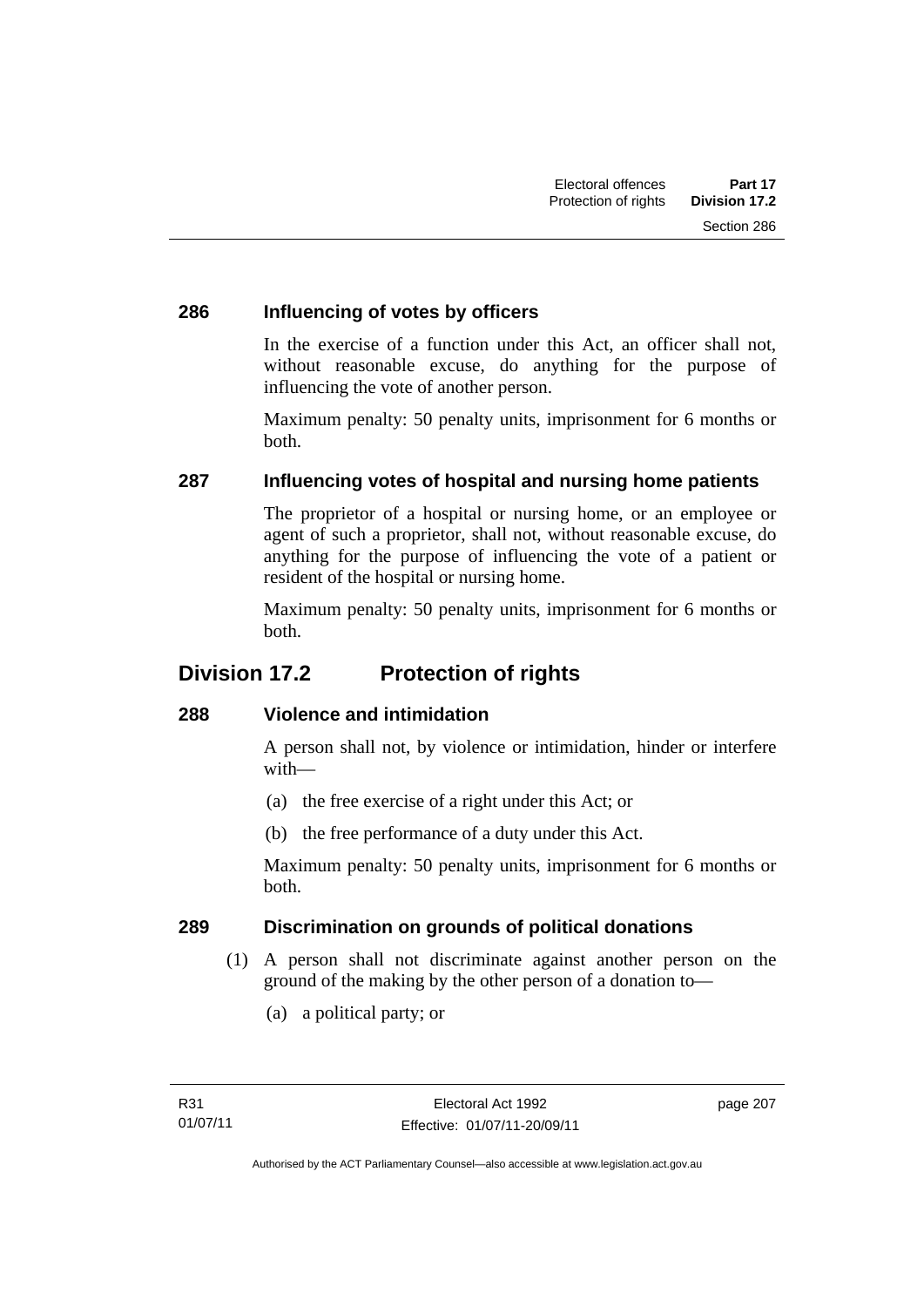(b) a candidate in an election.

Maximum penalty: 50 penalty units, imprisonment for 6 months or both.

(2) In this section:

*discriminate against*, in relation to a person, means—

- (a) deny the person access to membership of any trade union, club or other body, whether incorporated or not; or
- (b) not allow the person to work or to continue to work; or
- (c) subject the person to any form of intimidation or coercion; or
- (d) subject the person to any other detriment.

#### **290 Employees' right to leave of absence for voting**

(1) On notification from an employee before a polling day, the employer shall allow the employee, without penalty or any disproportionate deduction of pay, to take any necessary leave (not exceeding 2 hours) for the purpose of voting.

Maximum penalty: 10 penalty units.

- (2) Subsection (1) does not apply if the absence of the employee from employment could—
	- (a) endanger any person, animal or thing; or
	- (b) cause substantial loss to any person.
- (3) An employee shall not notify an employer under subsection (1) if he or she does not have a genuine intention of voting during the period of the leave to be granted for the purpose of voting.

Maximum penalty: 5 penalty units.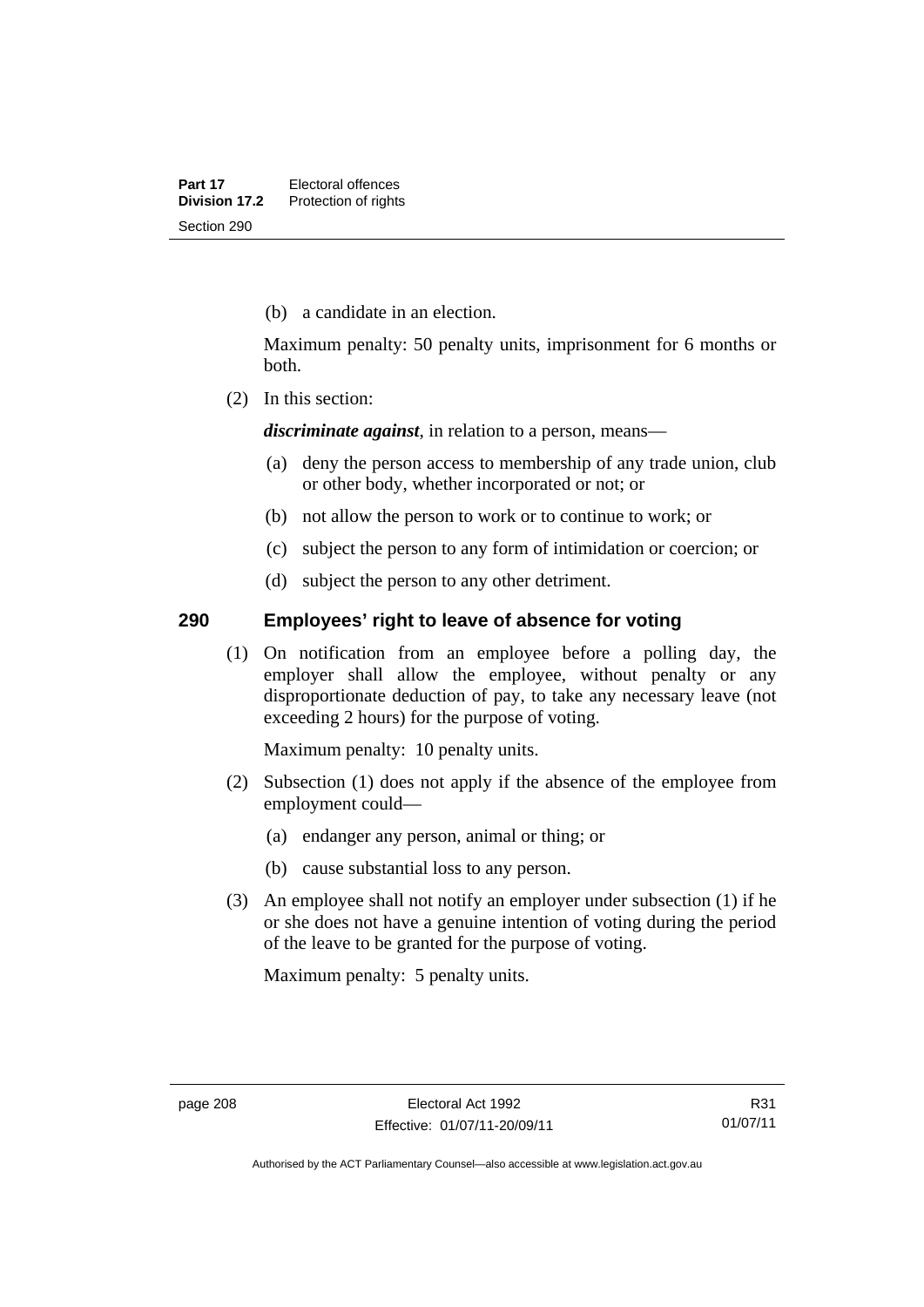## **Division 17.3 Campaigning offences**

### **291 Definitions for div 17.3**

In this division:

*disseminate* electoral matter (whether in printed or electronic form) means print, publish, distribute, produce or broadcast the electoral matter.

*publish* electoral matter, includes publish electronically.

*reportage or commentary*, in relation to a news publication, means everything in the newspaper or periodical except—

- (a) advertisements; and
- (b) letters to the editor.

### **292 Dissemination of unauthorised electoral matter**

- (1) A person commits an offence if—
	- (a) the person disseminates electoral matter; and
	- (b) the matter does not include—
		- (i) the name of the person who authorised the matter or its author; and
		- (ii) a statement to the effect that the named person authorised, or is the author of, the matter; and
		- (iii) if the matter is published for a registered party, a candidate for election or a person who has publicly indicated that he or she intends to be a candidate for election—a statement to the effect that the matter is published for the party, candidate or person.

Maximum penalty: 10 penalty units.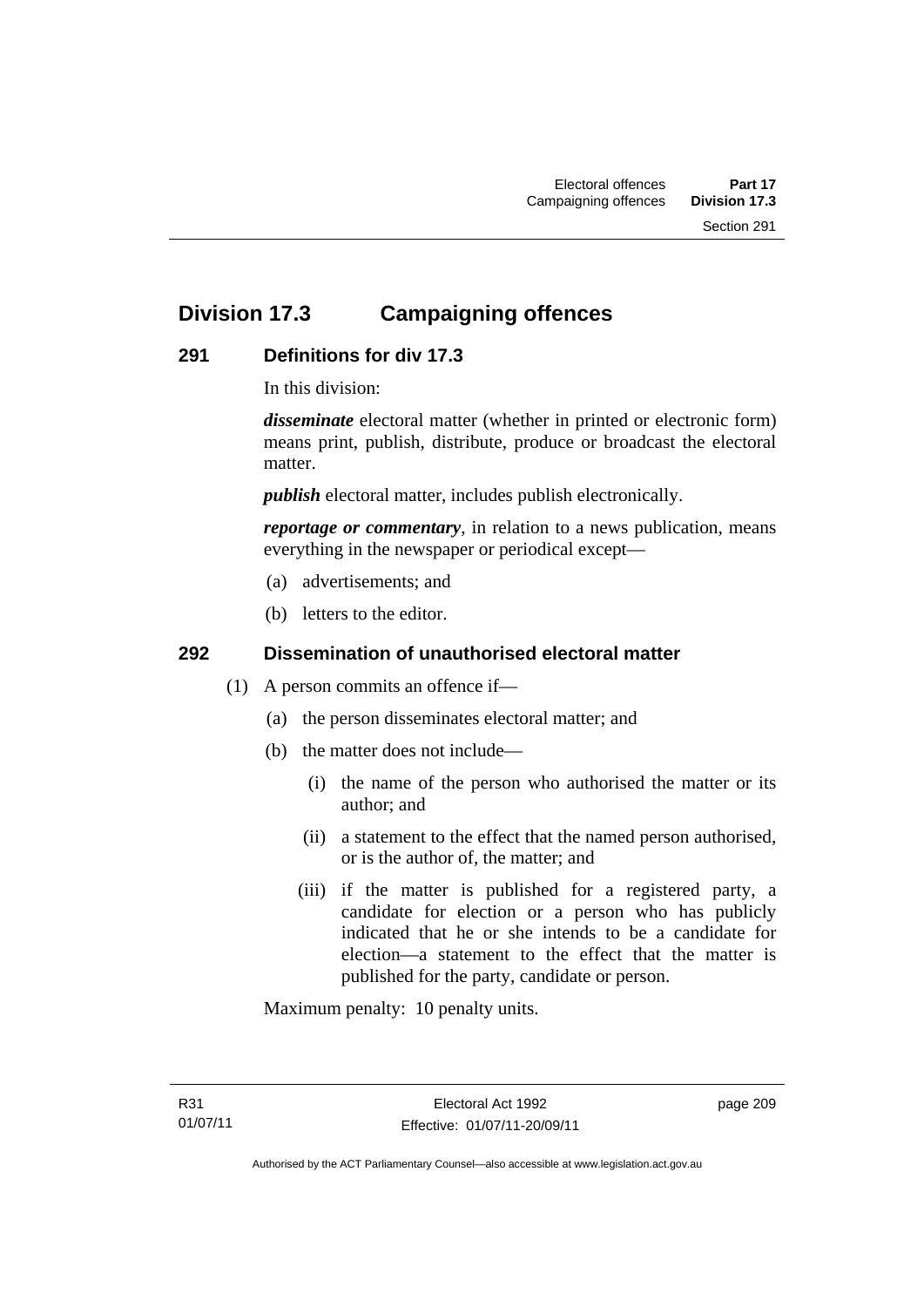(2) In this section:

*statement* means a statement in a form in which the matter is disseminated.

#### **Example**

Electoral matter disseminated in sound and video form could state the authoriser's name in sound or on-screen printed form.

*Note* An example is part of the Act, is not exhaustive and may extend, but does not limit, the meaning of the provision in which it appears (see Legislation Act, s 126 and s 132).

#### **293 Exceptions for news publications**

- (1) Section 292 does not apply to the dissemination of electoral matter contained in reportage or commentary in a particular news publication if the publication includes a statement to the effect that a person named in the statement has authorised publication of all electoral matter contained in reportage or commentary in the publication.
- (2) Section 292 does not apply to the dissemination of electoral matter contained in a letter to the editor in a particular news publication if—
	- (a) the author's name and the place where the author lives are stated at the end of the letter; and
	- (b) the publication includes a statement to the effect that a person named in the statement has authorised publication of all electoral matter contained in letters to the editor in the publication.
- (3) For subsection (2) (a), it is sufficient to identify where the author lives by reference to—
	- (a) the suburb or town of, or nearest to, the author's residence; and
	- (b) if the residence is outside the ACT—the State, other Territory or other country of the residence.

R31 01/07/11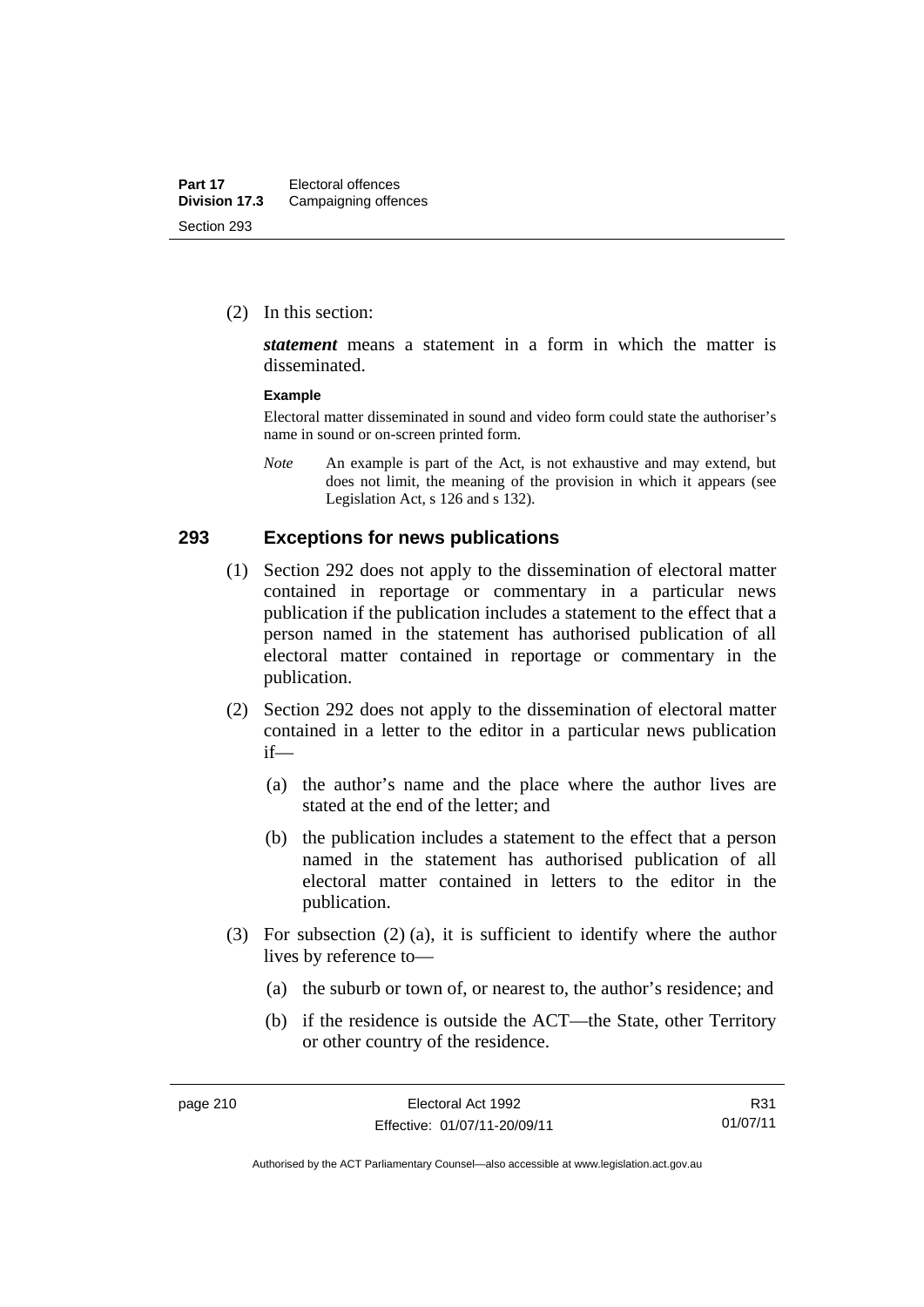(4) In this section:

*letter to the editor* includes electronic commentary of a similar kind.

#### **294 Exceptions for dissemination of electoral matter on certain items**

- (1) Section 292 does not apply to the dissemination of electoral matter on any of the following items unless the item includes a representation of a ballot paper:
	- (a) a letter from an MLA that includes the name of the MLA and an indication that he or she is an MLA;
	- (b) a press release published by or for an MLA that includes the name of the MLA and an indication that he or she is an MLA;
	- (c) a report under the *Annual Reports (Government Agencies) Act 2004*;
	- (d) a publication of a government agency that includes—
		- (i) the name of the agency; and
		- (ii) the City of Canberra Arms; and
		- (iii) the words 'Australian Capital Territory', 'Australian Capital Territory Legislative Assembly', 'ACT Legislative Assembly', 'Australian Capital Territory Government' or 'ACT Government';
	- (e) a business or visiting card that promotes the candidacy of a person in an election;
	- (f) a letter or card on which the name of the sender appears;
	- (g) a T-shirt;
	- (h) a badge or button;
	- (i) a pen or pencil;
	- (j) a balloon;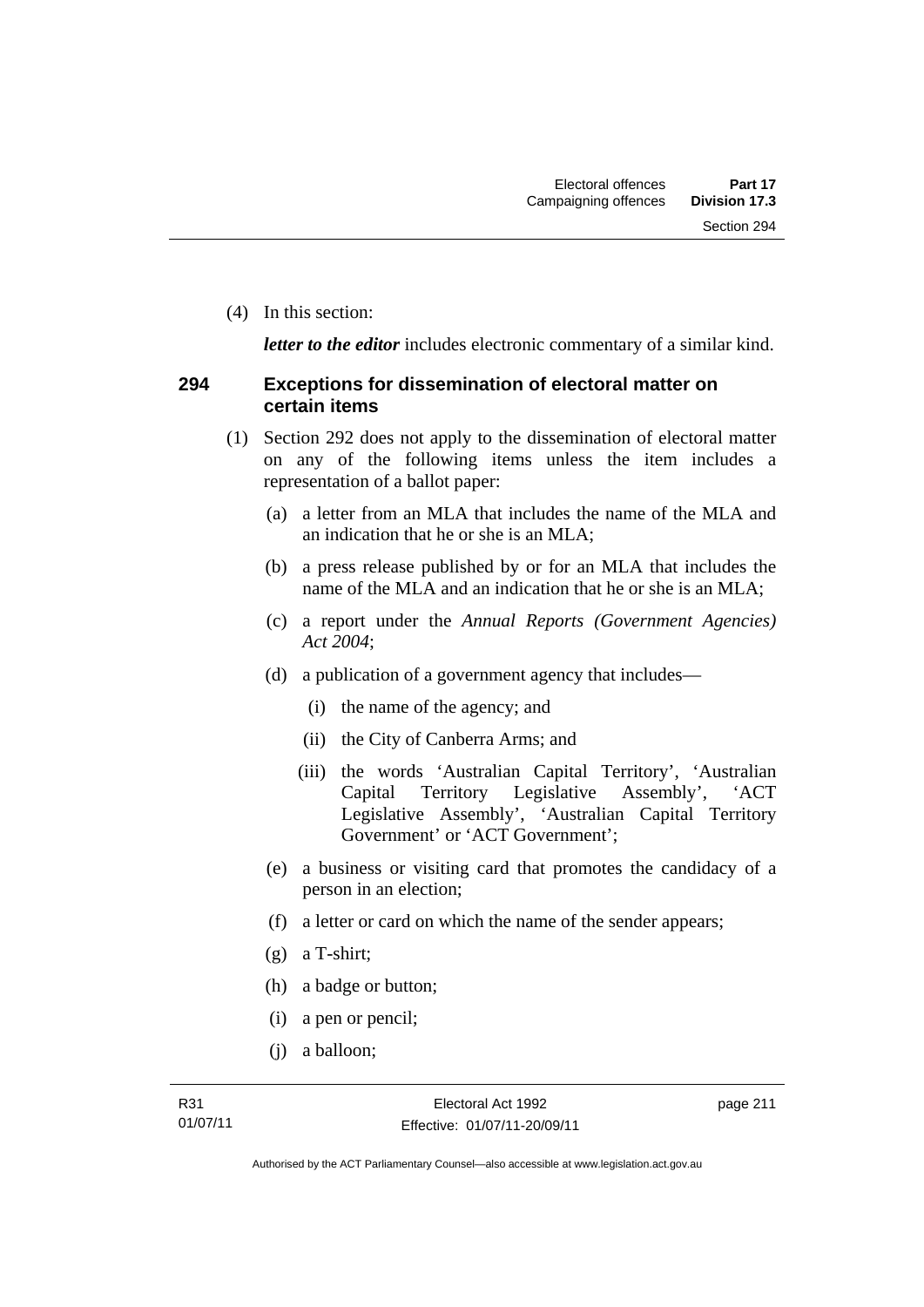- (k) an item prescribed by regulation.
- (2) In this section:

*City of Canberra Arms*—see the *City of Canberra Arms Act 1932*, section 4.

*government agency* means—

- (a) an administrative unit; or
- (b) a Territory instrumentality; or
- (c) a statutory office-holder and the staff assisting the statutory office-holder.

#### **295 Exception for certain Commonwealth licence holders**

Section 292 does not apply to the dissemination of electoral matter on radio or television by the holder of a licence under the *Broadcasting Services Act 1992* (Cwlth) that is subject to a condition relating to election advertisements.

### **296 Advertorials**

- (1) This section applies to an advertisement in a news publication that—
	- (a) appears to be reportage or commentary; and
	- (b) includes electoral matter.
- (2) The proprietor of the news publication must ensure that the word 'advertisement' is included, in legible form, as a headline to the advertisement on each page on which the advertisement appears.

Maximum penalty: 10 penalty units.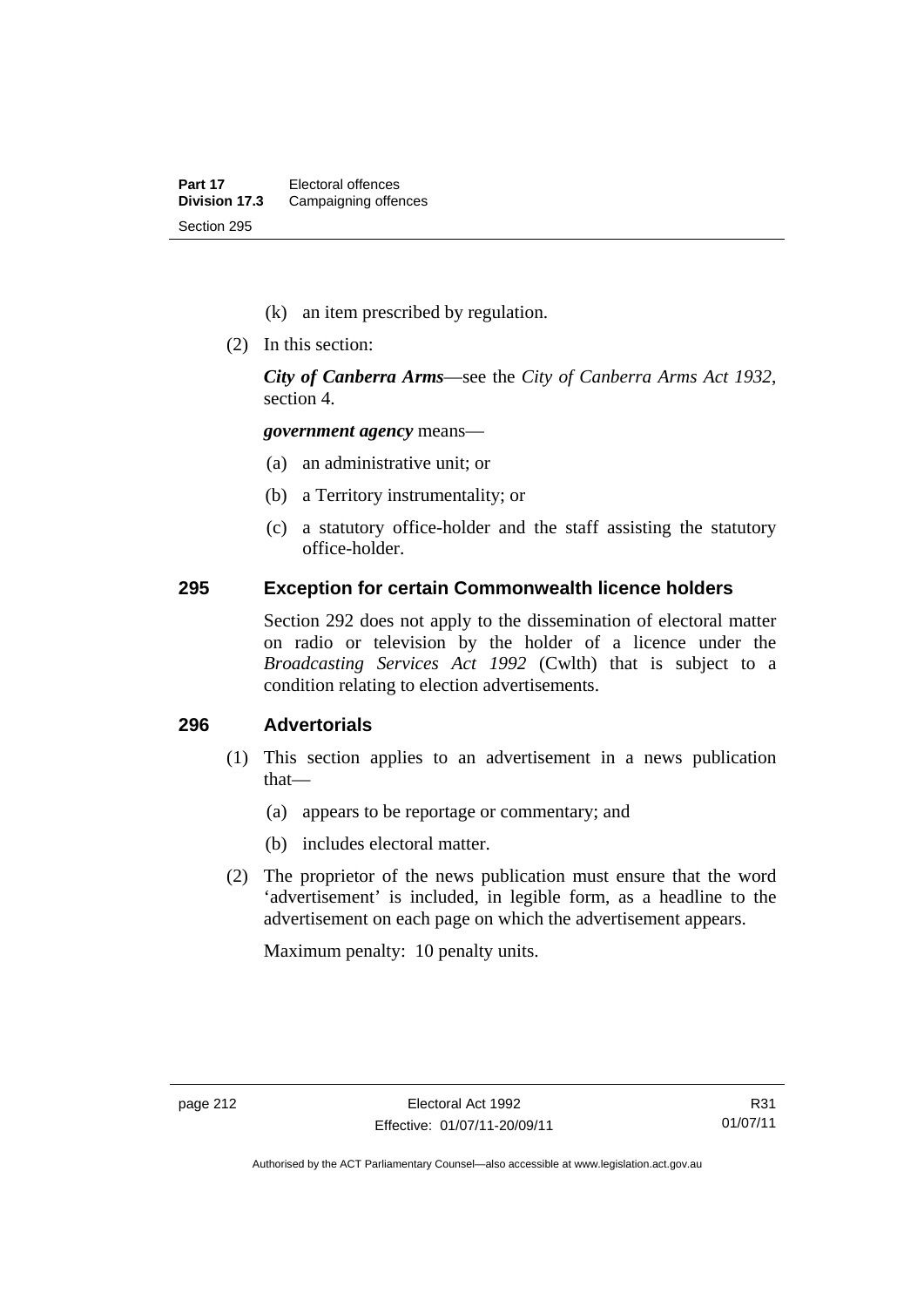### **297 Misleading or deceptive electoral matter**

 (1) A person shall not disseminate, or authorise to be disseminated, electoral matter that is likely to mislead or deceive an elector about the casting of a vote.

Maximum penalty: 50 penalty units, imprisonment for 6 months or both.

 (2) It is a defence to a prosecution for an offence against subsection (1) if it is established that the defendant did not know, and could not reasonably be expected to have known, that the electoral matter was likely to mislead or deceive an elector about the casting of a vote.

### **298 Inducement to illegal voting—representations of ballot papers**

A person shall not disseminate, or authorise to be disseminated, electoral matter including a representation of a ballot paper, or part of a ballot paper, likely to induce an elector to mark his or her vote otherwise than in accordance with the directions on the ballot paper.

Maximum penalty: 50 penalty units, imprisonment for 6 months or both.

### **299 Graffiti**

- (1) A person shall not, without reasonable excuse, mark any electoral matter directly on any defined place or object without the consent of—
	- (a) for a place—the lessee or lawful occupier of the place; or
	- (b) for an object—the owner or lawful possessor of the object.

Maximum penalty: 10 penalty units.

 (2) The Territory or a Territory authority shall not give consent for subsection  $(1)$ .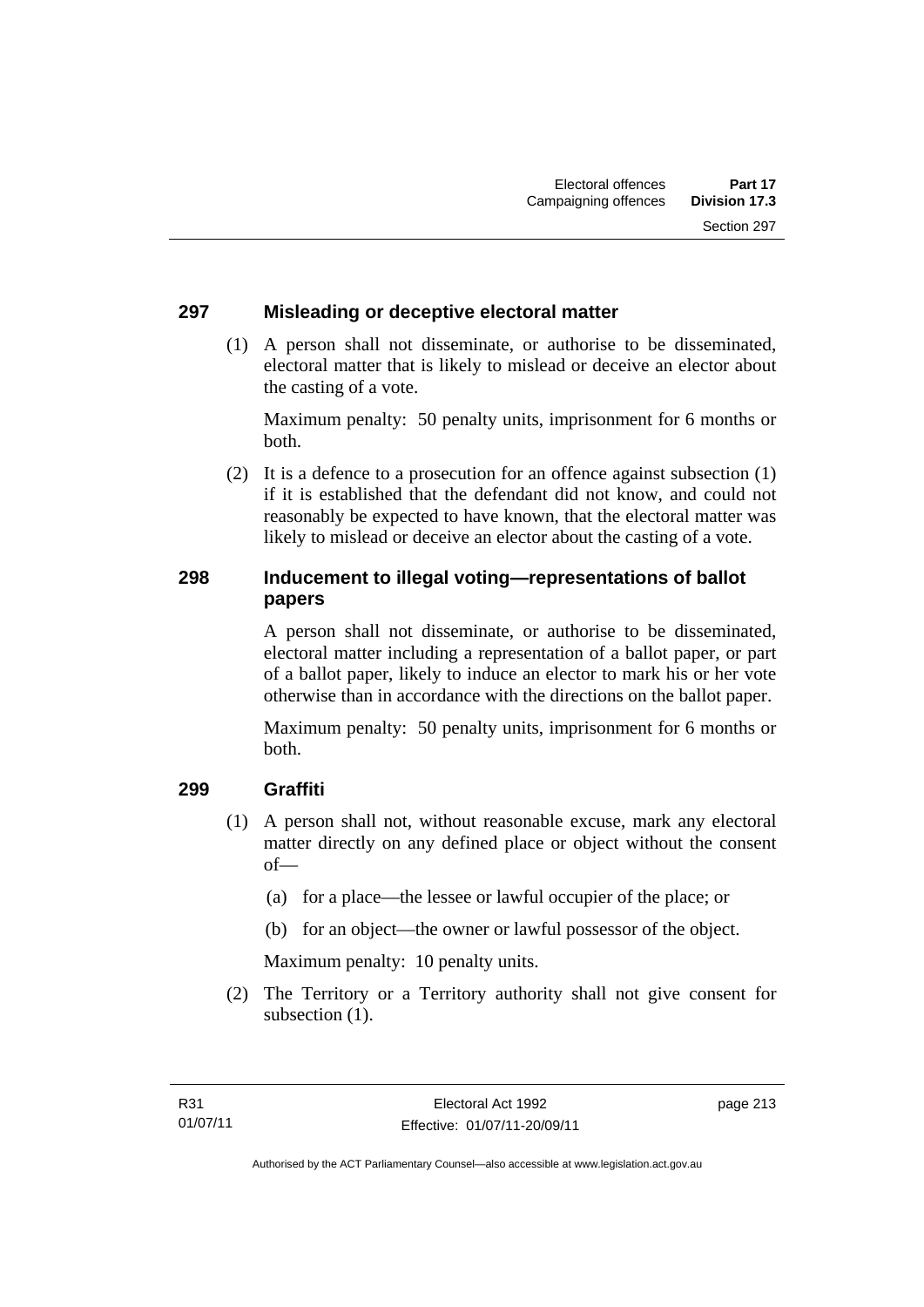- (3) In a prosecution for an offence against subsection (1) in relation to a defined place or object leased, occupied, owned or possessed by the Territory or a Territory authority, it is to be conclusively presumed that the Territory or the Territory authority, as the case requires, did not consent to any marking of electoral matter on the place or object.
- (4) In this section:

*defined place or object* means a building, footpath, hoarding, roadway, vehicle, vessel or any public or private place (whether on land or water or in the air).

*lessee*—see the *Planning and Development Act 2007*, section 234.

*mark* means write, draw or depict.

### **300 Defamation of candidates**

(1) A person shall not make or publish, or authorise to be made or published, a false and defamatory statement about the personal character or conduct of a candidate.

Maximum penalty: 50 penalty units, imprisonment for 6 months or both.

- (2) It is a defence to a prosecution for an offence against subsection (1) if it is established that the defendant believed on reasonable grounds that the relevant statement was true.
- (3) A person who makes a false and defamatory statement in relation to the personal character or conduct of a candidate in contravention of this section may, at the suit of the candidate, be restrained by injunction from repeating the statement or any similar false and defamatory statement.

#### **301 Publication of statements about candidates**

 (1) A person shall not publish, or authorise to be published, on behalf of a body (whether incorporated or unincorporated) a statement—

R31 01/07/11

Authorised by the ACT Parliamentary Counsel—also accessible at www.legislation.act.gov.au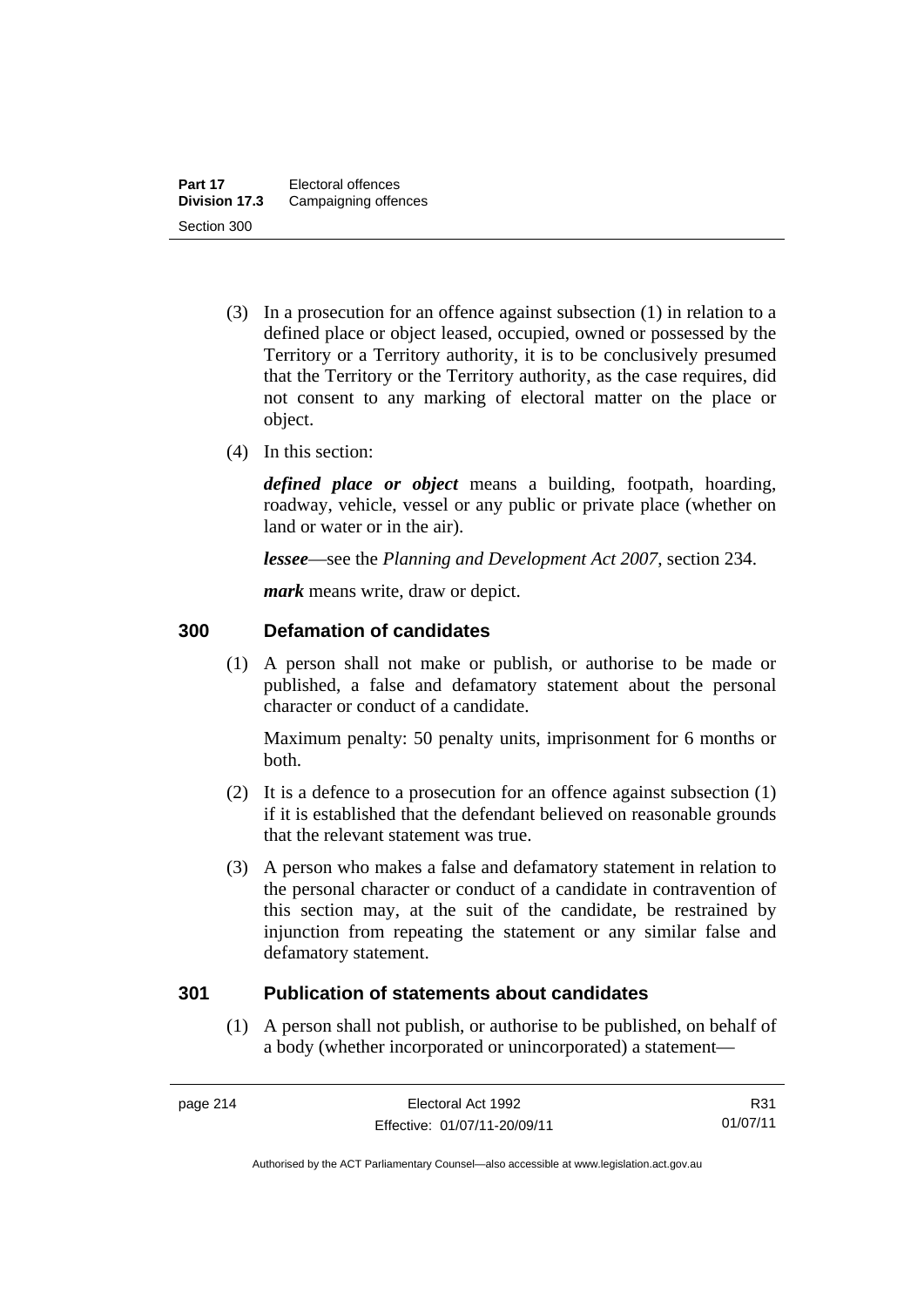- (a) expressly or impliedly claiming that a candidate in an election is associated with, or supports the policy or activities of, that body; or
- (b) expressly or impliedly advocating that a candidate should be given the first preference vote in an election;

without the written authority of the candidate.

Maximum penalty: 30 penalty units.

- (2) In proceedings for an offence against subsection (1), it shall be presumed, unless the contrary is proved, that a statement purported to be made on behalf of a body was made on behalf of the body.
- (3) This section does not apply to a statement—
	- (a) published on behalf of a political party; and
	- (b) that relates to a candidate nominated by the party who has publicly declared his or her candidature to be on behalf of, or in the interests of, the party.

### **302 Disruption of election meetings**

(1) A person shall not, without reasonable excuse, disrupt an election meeting.

Maximum penalty: 5 penalty units.

- (2) The chairperson of an election meeting may request a police officer to remove from the meeting any person who, in the opinion of the chairperson, is disrupting the meeting.
- (3) On a request from the chairperson under subsection (2), a police officer may take reasonable action to remove from the meeting the person disrupting the meeting.
- (4) A person who is the subject of a request referred to in subsection (2) shall not, without reasonable excuse, return to the meeting without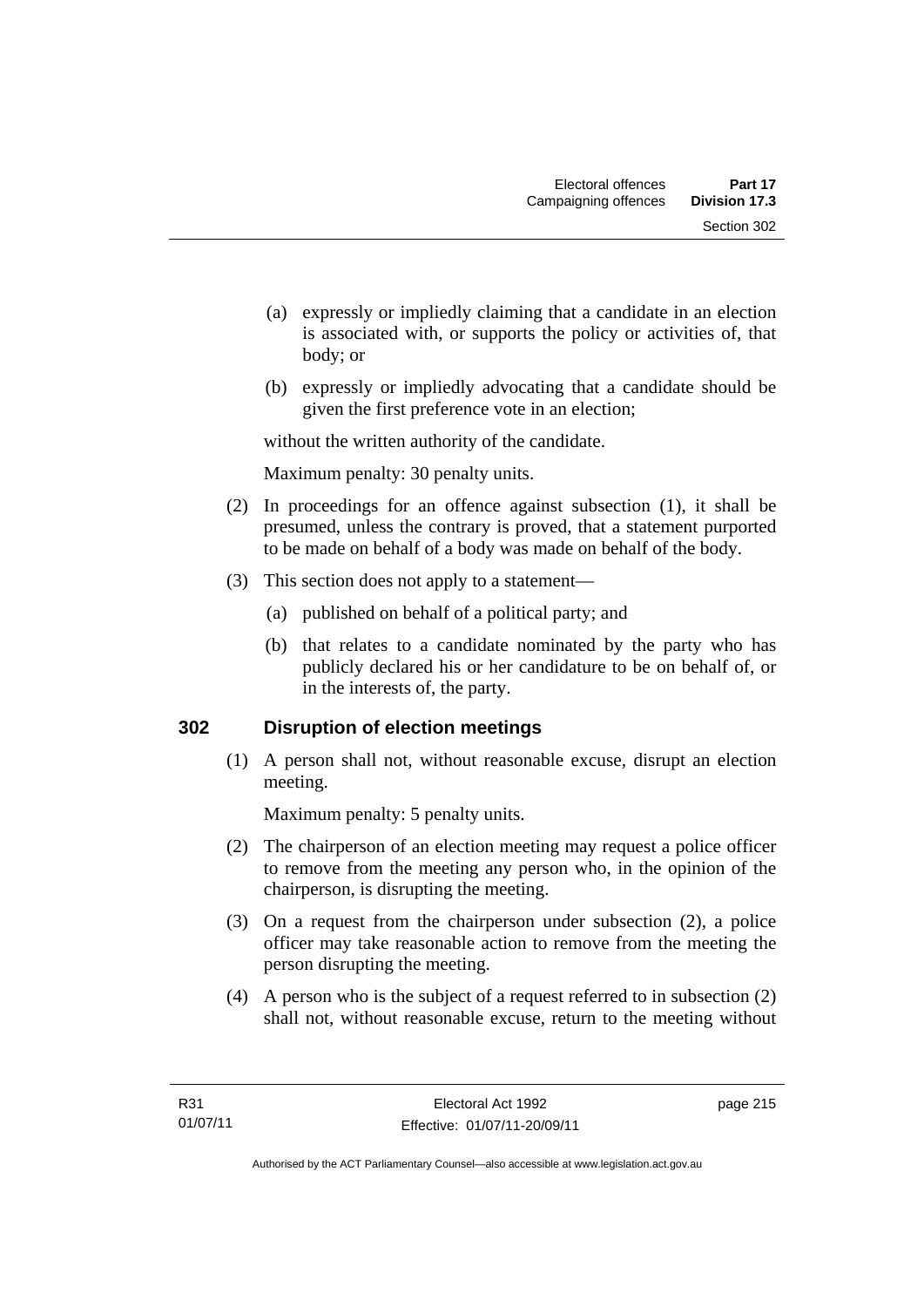the authority of the chairperson after leaving it or being removed from it.

Maximum penalty: 10 penalty units.

(5) In this section:

*election meeting* means a lawful public meeting held during a pre-election period in association with the relevant election.

#### **303 Canvassing within 100m of polling places**

- (1) A person shall not, during polling hours within the defined polling area in relation to a polling place—
	- (a) do anything for the purpose of influencing the vote of an elector as the elector is approaching, or while the elector is at, the polling place; or
	- (b) do anything for the purpose of inducing an elector not to vote as the elector is approaching, or while the elector is at, the polling place; or
	- (c) exhibit a notice containing electoral matter that is able to be clearly seen by electors approaching, or at, the polling place, other than a notice authorised by the commissioner for display there.

Maximum penalty: 5 penalty units.

- (2) If the building where a polling place is located is situated on grounds within an enclosure, the commissioner may, by written notice, specify the boundary of that enclosure for subsection (7), definition of *defined polling area*, paragraph (b).
- (3) A notice is a notifiable instrument.

*Note* A notifiable instrument must be notified under the *Legislation Act 2001*.

R31 01/07/11

Authorised by the ACT Parliamentary Counsel—also accessible at www.legislation.act.gov.au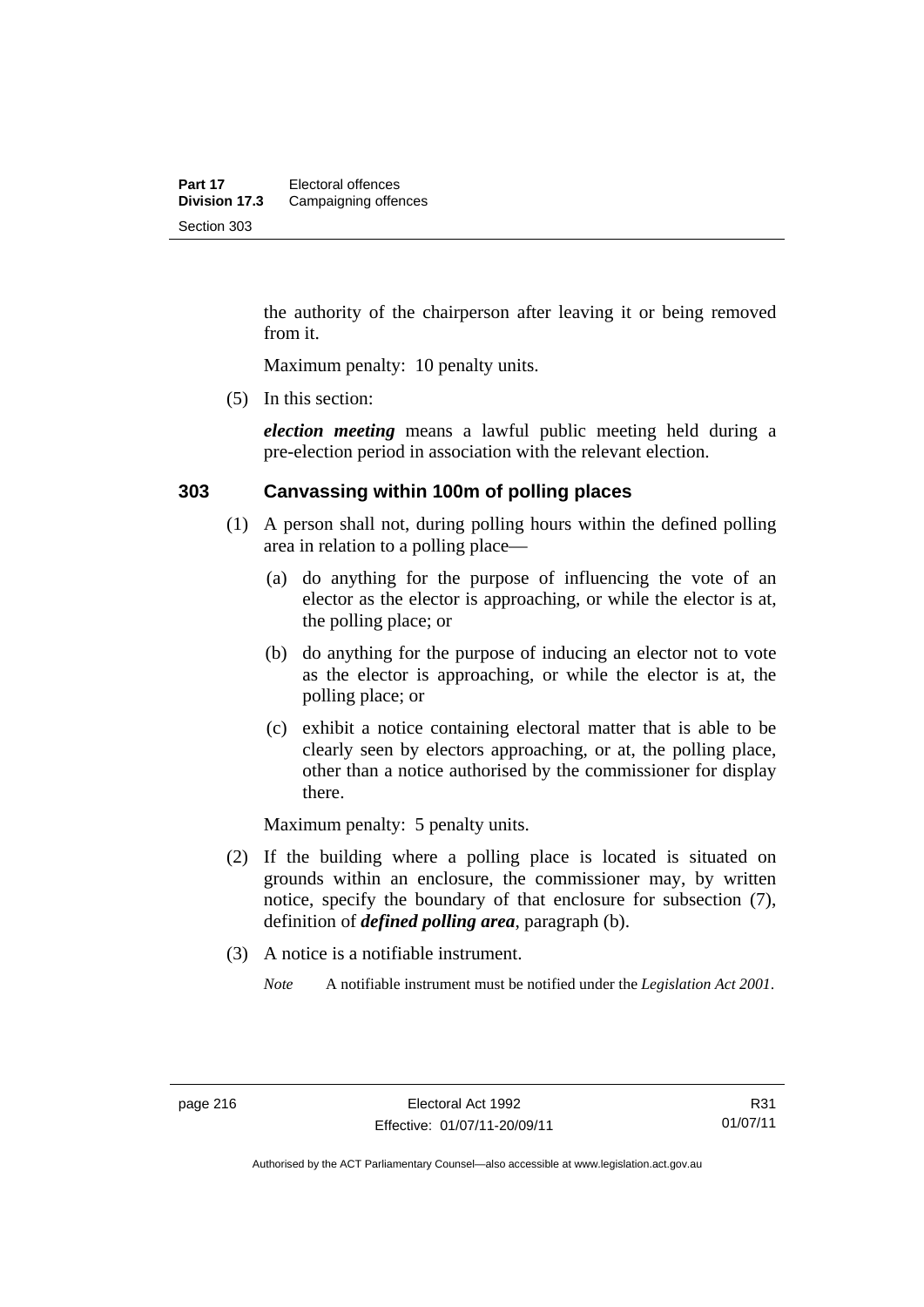- (4) An officer may, if directed by the commissioner, remove or obliterate a notice that the commissioner or the officer believes on reasonable grounds to be exhibited in contravention of this section.
- (5) Subsection (4) does not authorise an officer to enter land that is subject to a territory lease.
- (6) A person shall not obstruct an officer in the exercise or attempted exercise of the officer's functions under subsection (4).

Maximum penalty: 50 penalty units, imprisonment for 6 months or both.

(7) In this section:

*defined polling area*, in relation to a polling place, means the area—

- (a) within the building where the polling place is located, and within 100m of the building; or
- (b) if the commissioner issues a notice under subsection (2) in relation to the polling place—within the boundary of the enclosure specified in the notice, and within 100m outside that boundary.

*polling hours*, in relation to a polling place, means—

- (a) for a polling place appointed under section 119—between the hours of 8 am and 6 pm on polling day; or
- (b) for a polling place where a vote may be made before an officer—any time when the place is open for the acceptance of votes; or
- (c) for a polling place where polling is authorised under division 10.5—the period when a mobile polling visit is being made to the building where that place is located.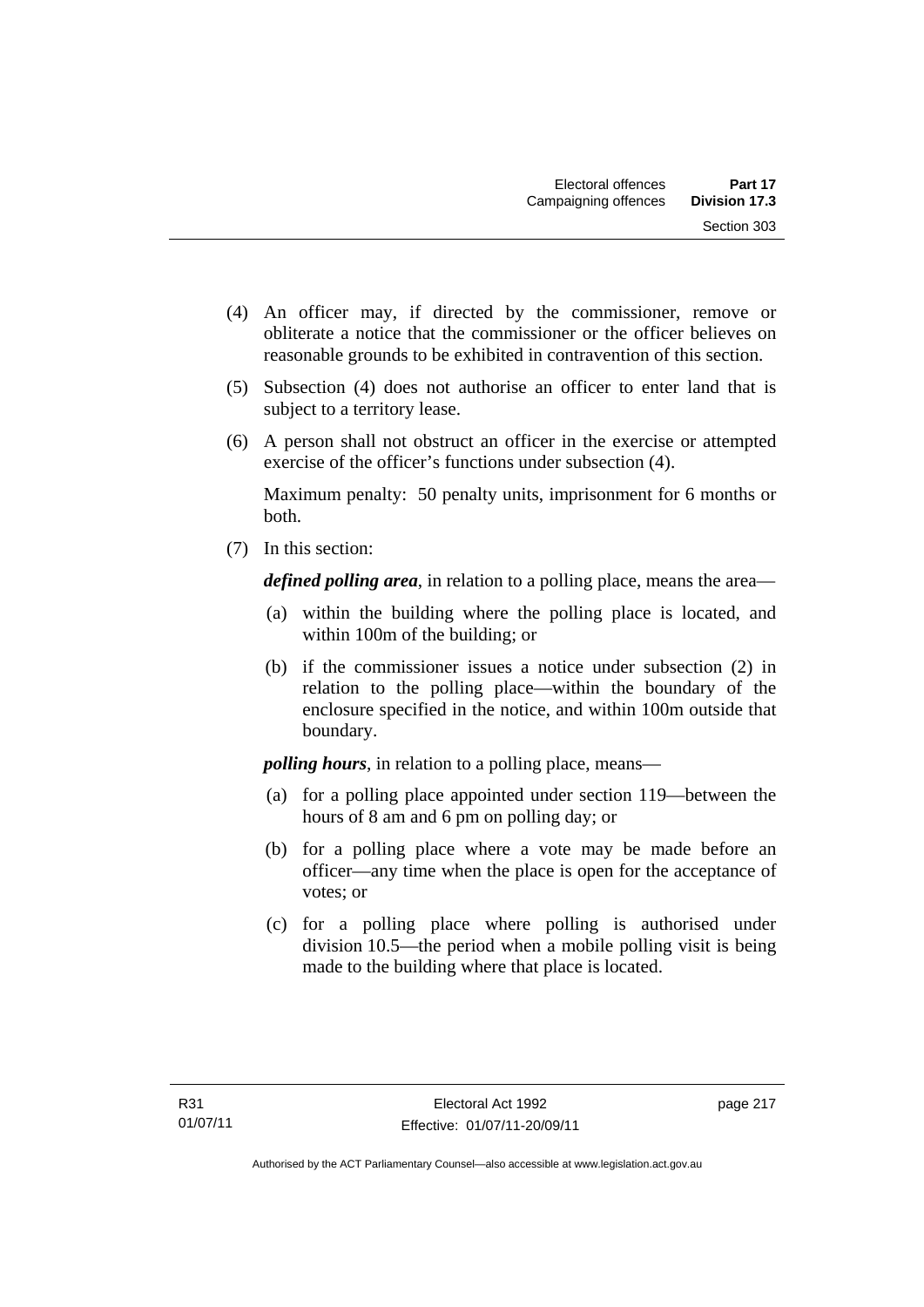### **304 Badges and emblems in polling places**

Subject to section 123 (5), an officer or scrutineer shall not wear or display in a polling place a badge or emblem associated with a political party or candidate.

Maximum penalty: 10 penalty units.

#### **305 How-to-vote material in polling places**

(1) A person shall not, except for the purposes of assisting another person to vote under section 156, exhibit or leave in a polling place any printed electoral matter.

Maximum penalty: 5 penalty units.

 (2) This section does not apply in relation to a notice authorised by the commissioner for display in the polling place.

#### **306 Evidence of authorisation of electoral matter**

In proceedings for an offence against this division—

- (a) electoral matter including a statement to the effect that it was authorised by a specified person is admissible as evidence of that fact; and
- (b) an issue of a news publication including a statement to the effect that a specified person authorised the publication of all electoral matter contained in reportage or commentary in that issue is admissible as evidence of that fact; and
- (c) electoral matter including a statement to the effect that it was disseminated by a specified person is admissible as evidence of that fact; and
- (d) electoral matter that includes a name purporting to be the author's name is admissible as evidence of that fact.

R31 01/07/11

Authorised by the ACT Parliamentary Counsel—also accessible at www.legislation.act.gov.au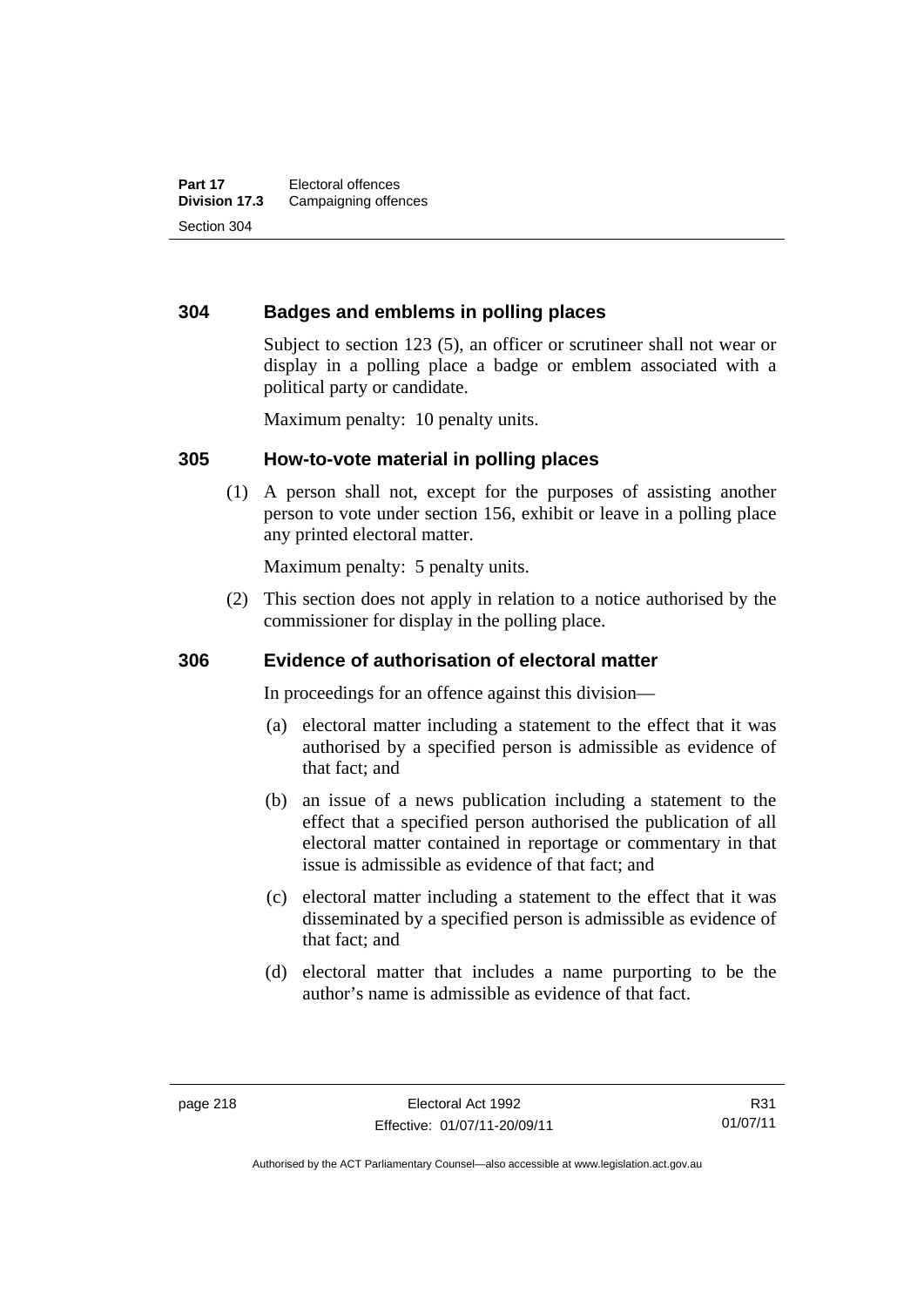## **Division 17.4 Electronic voting offences**

### **306A Interfering with electronic voting devices etc**

A person must not, without reasonable excuse, destroy or interfere with any device or computer program that is used, or intended to be used, for or in connection with electronic voting.

Maximum penalty: 50 penalty units, imprisonment for 6 months or both.

### **306B Interfering with electronic counting devices etc**

A person must not, without reasonable excuse, destroy or interfere with any device or computer program that is used, or intended to be used, for counting votes electronically.

Maximum penalty: 50 penalty units, imprisonment for 6 months or both.

# **Division 17.5 Voting fraud**

### **307 Voting fraud**

 (1) A person shall not supply a ballot paper unless authorised to do so for this Act.

Maximum penalty: 50 penalty units.

(2) A person shall not obtain a ballot paper by fraudulent means.

Maximum penalty: 50 penalty units, imprisonment for 6 months or both.

 (3) A person other than an elector shall not mark a ballot paper, unless expressly authorised by this Act.

Maximum penalty: 50 penalty units.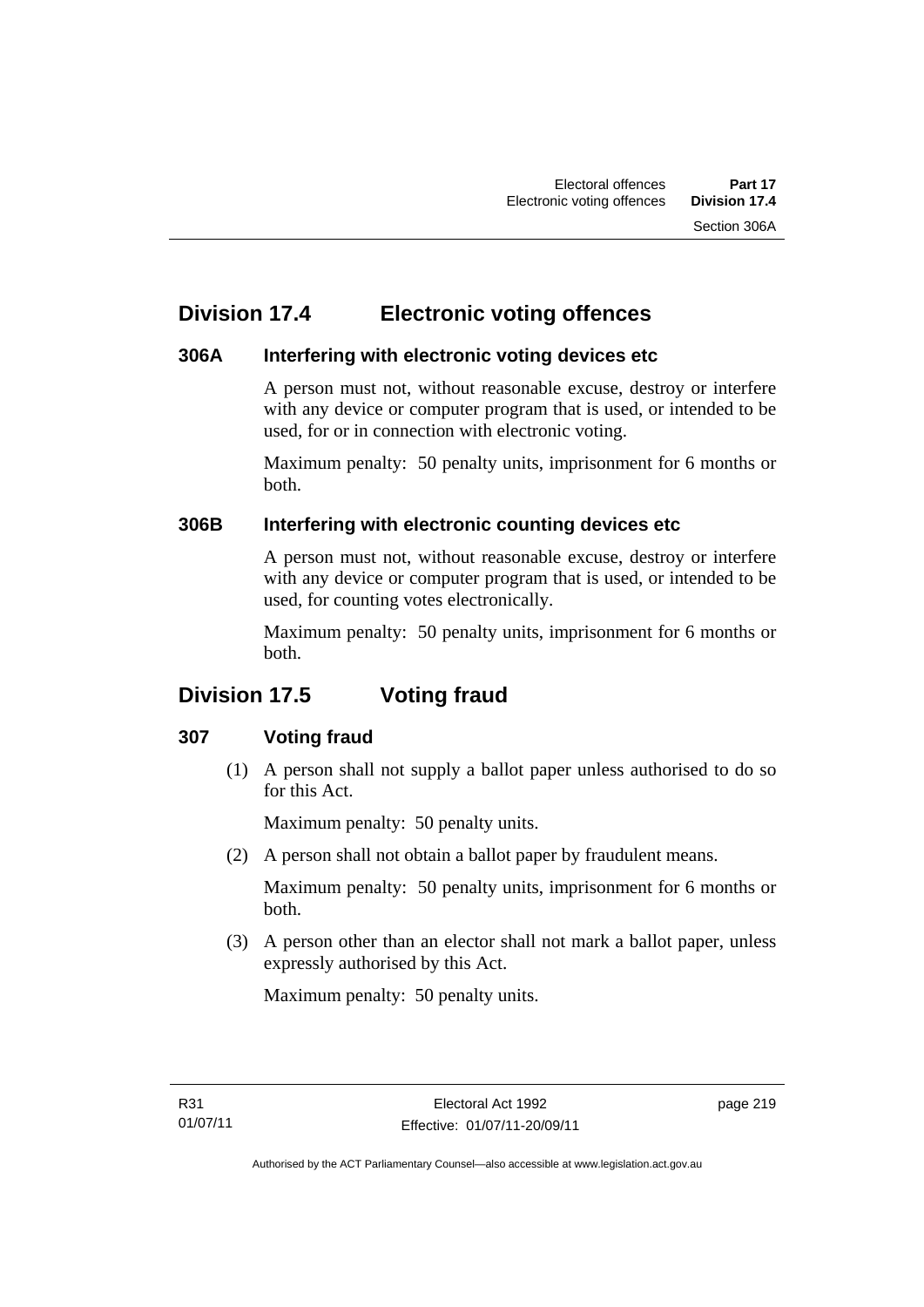(4) A person shall not fraudulently put a ballot paper, or any other paper, in a ballot box.

Maximum penalty: 50 penalty units, imprisonment for 6 months or both.

- (5) A person shall not fraudulently take a ballot paper out of—
	- (a) a place where a vote may be made before an officer under section 136B or 136C; or
	- (b) a polling place; or
	- (c) a scrutiny centre.

Maximum penalty: 50 penalty units, imprisonment for 6 months or both.

 (6) A person shall not, without reasonable excuse, interfere with a ballot box, or a ballot paper, unless authorised to do so for this Act.

Maximum penalty: 50 penalty units, imprisonment for 6 months or both.

## **Division 17.6 Electoral papers**

#### **310 Electoral papers—forfeiture**

- (1) On conviction of a person for an offence against the Criminal Code, part 3.6 (Forgery and related offences), any document or instrument in relation to which the offence was committed is forfeited to the Territory.
- (2) A forfeited document or instrument may be destroyed or dealt with as prescribed.

#### **311 Electoral papers—unauthorised possession**

A person shall not, without reasonable excuse, except for this Act—

(a) possess an electoral paper; or

R31 01/07/11

Authorised by the ACT Parliamentary Counsel—also accessible at www.legislation.act.gov.au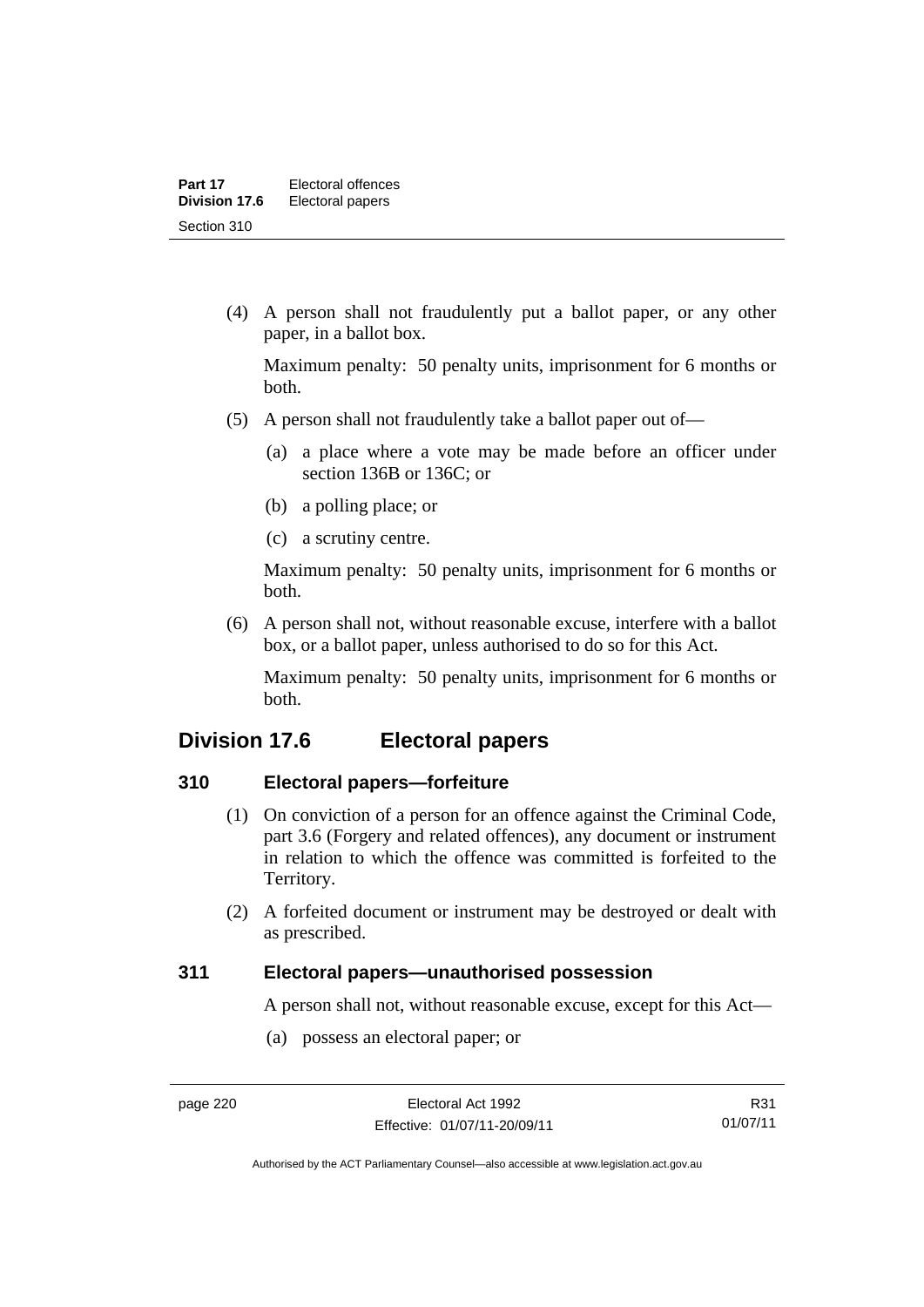(b) possess an instrument designed or adapted particularly for producing an electoral paper, or an official mark on an electoral paper.

Maximum penalty: 30 penalty units.

### **313 Electoral papers—defacement etc**

Unless authorised by or under this Act, a person shall not fraudulently deface, remove, mutilate or destroy an electoral paper.

Maximum penalty: 50 penalty units, imprisonment for 6 months or both.

### **314 Electoral papers—signatures**

(1) Subject to subsection (2), if a person is required by this Act to sign an electoral paper, he or she shall sign it with his or her personal signature.

Maximum penalty: 10 penalty units.

- (2) If a person is unable to sign his or her name in writing, the person is to be taken to have signed an electoral paper if—
	- (a) the person makes a mark on the paper by way of signature; or
	- (b) another person signs the document in the presence of and at the direction of the person.

### **315 Electoral papers—witnesses**

- (1) A person shall not witness the signature of an electoral paper unless—
	- (a) the paper is signed by the signatory; and
	- (b) he or she has seen the signatory sign the paper; and
	- (c) he or she is satisfied as to—
		- (i) the identity of the signatory; and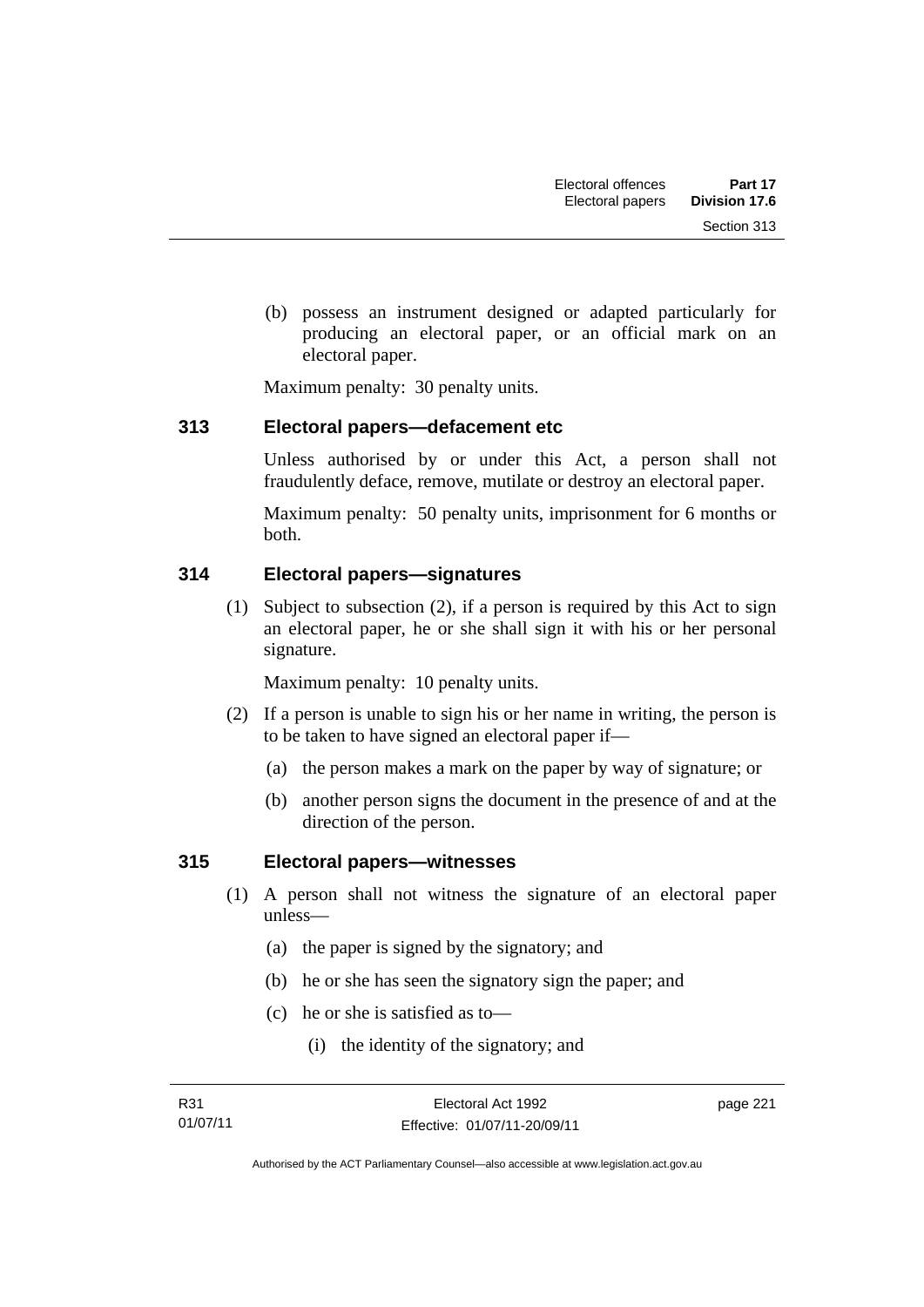- (ii) the truth of any statements made in the paper by the signatory; and
- (d) he or she is able to sign his or her own name.

Maximum penalty: 10 penalty units.

- (2) For subsection (1) (c), a witness may satisfy himself or herself on the basis of—
	- (a) personal knowledge of the signatory; or
	- (b) inquiries made of the signatory; or
	- (c) any other reasonable means.
- (3) In this section:

*signatory*, in relation to a person witnessing the signature of an electoral paper, means the person whose signature is purported to be witnessed.

### **315A Ballot papers—photographs**

- (1) A person commits an offence if—
	- (a) the person takes a photograph of a ballot paper used by the person for voting in an election; and
	- (b) the photograph shows, or would be likely to show, how the person voted in the election.

Maximum penalty: 10 penalty units.

- (2) A person commits an offence if—
	- (a) the person takes a photograph of a ballot paper used by another person (the *elector*) for voting in an election; and
	- (b) the photograph shows, or would be likely to show, how the elector voted in the election; and

R31 01/07/11

Authorised by the ACT Parliamentary Counsel—also accessible at www.legislation.act.gov.au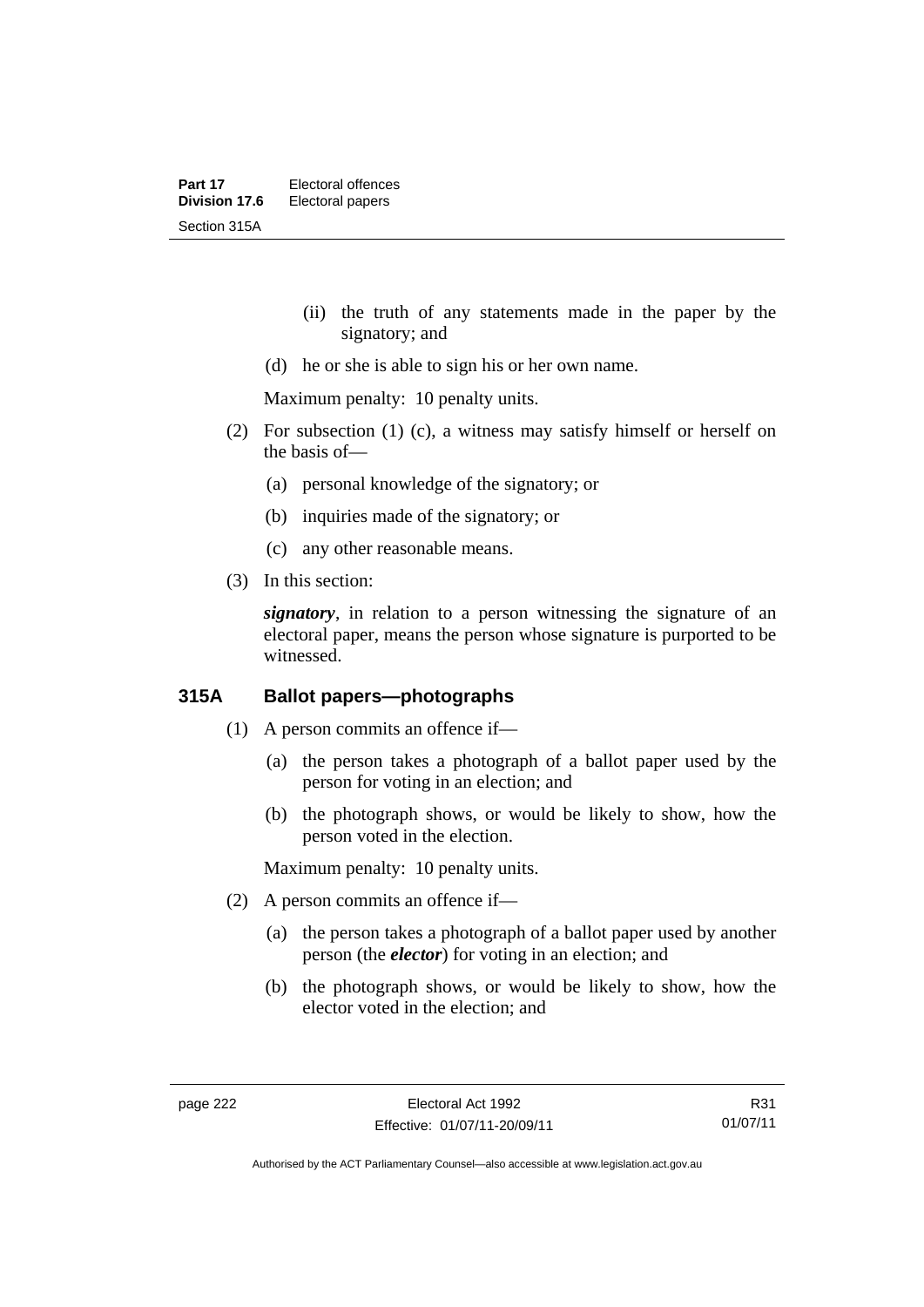- (c) either—
	- (i) the person knows the identity of the elector; or
	- (ii) it would be possible for the person or someone else to find out the identity of the elector.

Maximum penalty: 10 penalty units.

(3) In this section:

*photograph* includes a video recording.

## **Division 17.7 Official functions**

### **316 Improper influence—members of electoral commission etc**

A person shall not do anything improper for the purpose of influencing a member of—

- (a) the electoral commission; or
- (b) an augmented commission; or
- (c) a redistribution committee.

Maximum penalty: 50 penalty units, imprisonment for 6 months or both.

### **317 Unauthorised actions by officers**

An officer shall not, without reasonable excuse, contravene—

(a) a provision of this Act for which no other penalty is provided; or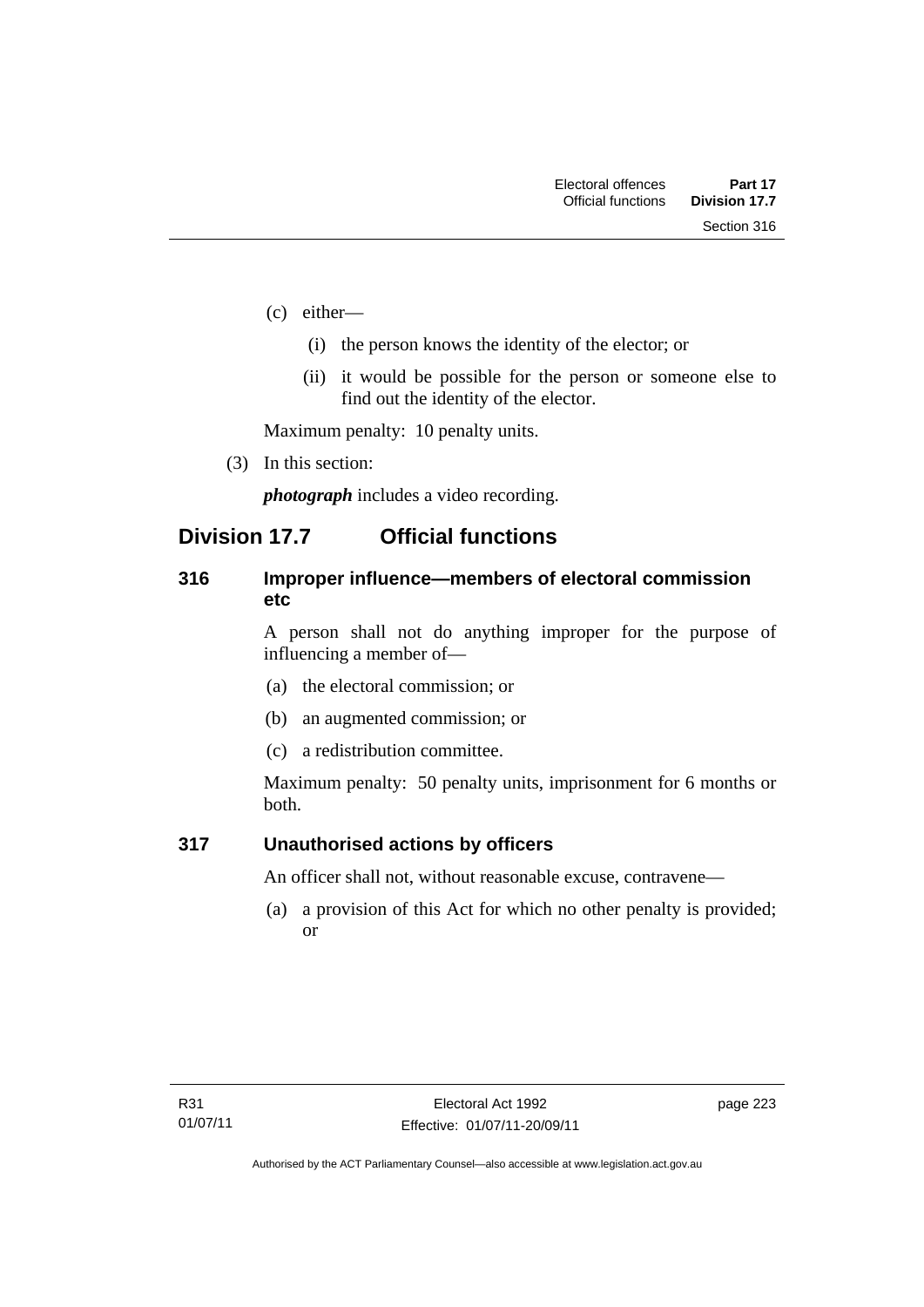(b) a direction given to him or her under this Act.

Maximum penalty: 10 penalty units.

#### **318 Identification of voters and votes**

(1) Except as authorised under this Act, an officer shall not make any mark on a ballot paper that would be likely to enable the identification, directly or indirectly, of the person who votes on the ballot paper.

Maximum penalty: 50 penalty units, imprisonment for 6 months or both.

 (2) Except as authorised under this Act, an officer or a scrutineer shall not, directly or indirectly, disclose any information acquired in the exercise of his or her functions under this Act that would be likely to enable it to be known how an identified voter has voted.

Maximum penalty: 50 penalty units, imprisonment for 6 months or both.

(3) In subsection (2):

*officer* includes a person who has been, but is no longer, an officer.

*scrutineer* includes a person who has been, but is no longer, a scrutineer.

### **319 Responses to official questions**

(1) A person shall not, in answer to an official question, make a statement that is false or misleading in a material particular.

Maximum penalty: 50 penalty units, imprisonment for 6 months or both.

 (2) It is a defence to a prosecution for an offence against subsection (1) if it is established that the defendant did not know, and could not reasonably be expected to have known, that the relevant statement was false or misleading in a material particular.

R31 01/07/11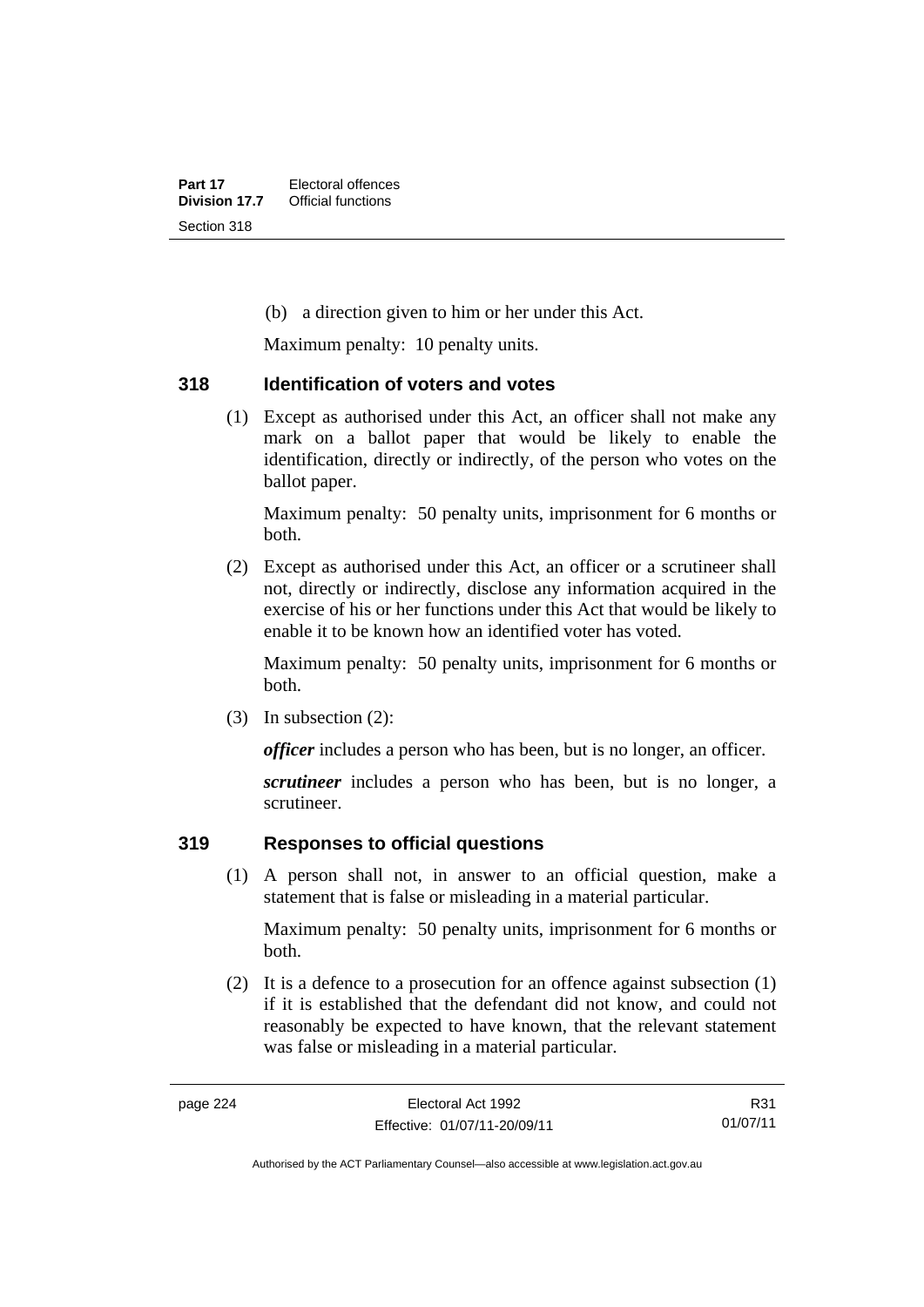Section 320

(3) In this section:

*official question* means a question asked by an officer in the exercise of his or her functions under this Act.

### **320 Control of behaviour at voting centres**

 (1) A person shall not, without reasonable excuse, disrupt an activity being carried out under this Act at a voting centre.

Maximum penalty: 10 penalty units.

 (2) A person at a voting centre shall not, without reasonable excuse, disobey a direction given by the OIC by or under this Act.

Maximum penalty: 10 penalty units.

 (3) A person shall not, without reasonable excuse, enter or remain at a voting centre without the permission, express or implied, of the OIC.

Maximum penalty: 10 penalty units.

- (4) Subsection (3) does not apply—
	- (a) to an officer; or
	- (b) to a scrutineer who is entitled to be on the premises under section 123; or
	- (c) if the voting centre is a polling place—to a voter who enters the place for the purpose of voting and remains no longer than is necessary and reasonable for that purpose.
- (5) A person who contravenes this section may be removed from the premises by a police officer or by an authorised officer.
- (6) In this section:

*OIC*, in relation to a voting centre, means the officer in charge of the centre.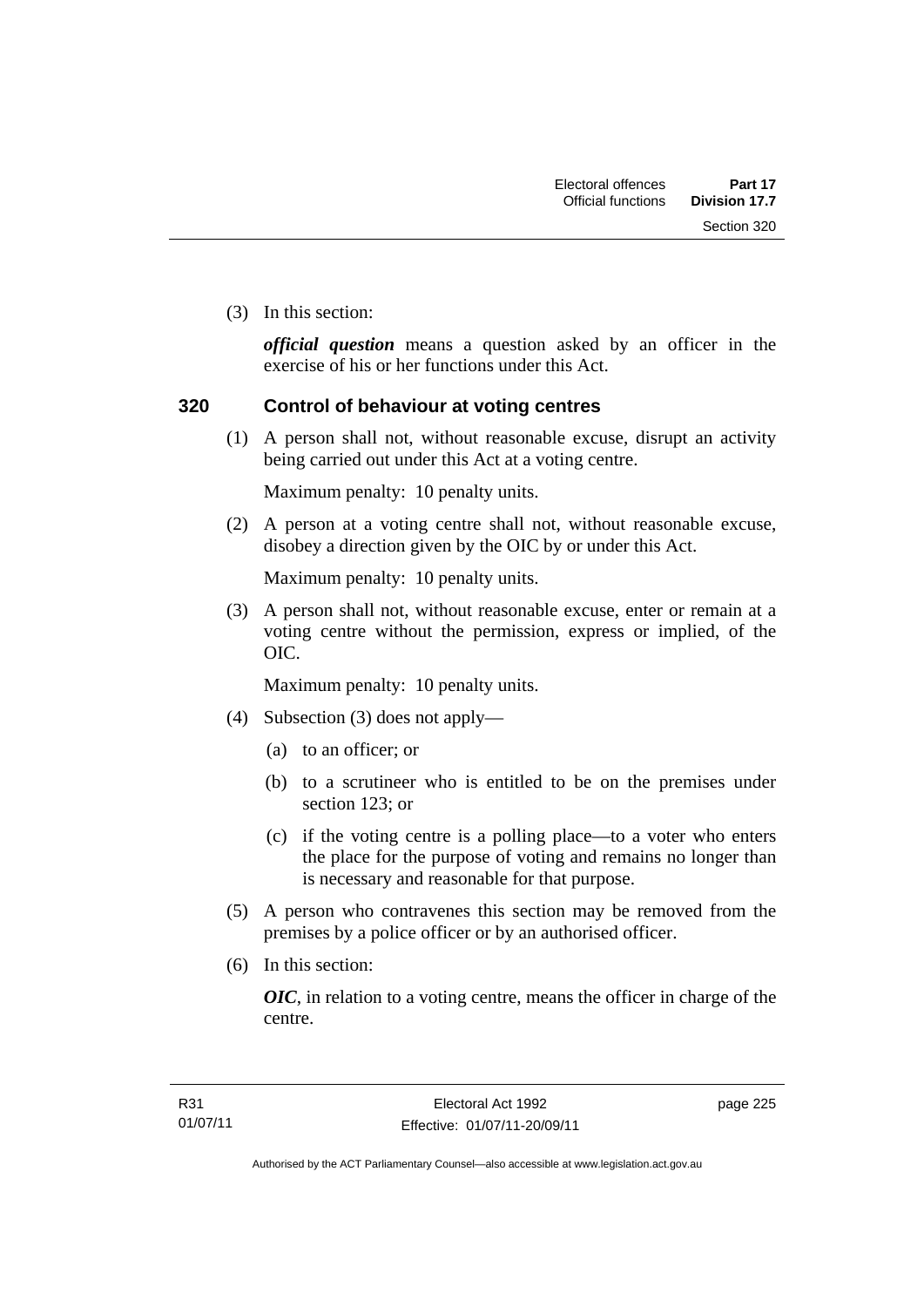*voting centre* means—

- (a) a place where a vote may be made before an officer under section 136B or 136C; or
- (b) a polling place; or
- (c) a scrutiny centre.

page 226 Electoral Act 1992 Effective: 01/07/11-20/09/11

Authorised by the ACT Parliamentary Counsel—also accessible at www.legislation.act.gov.au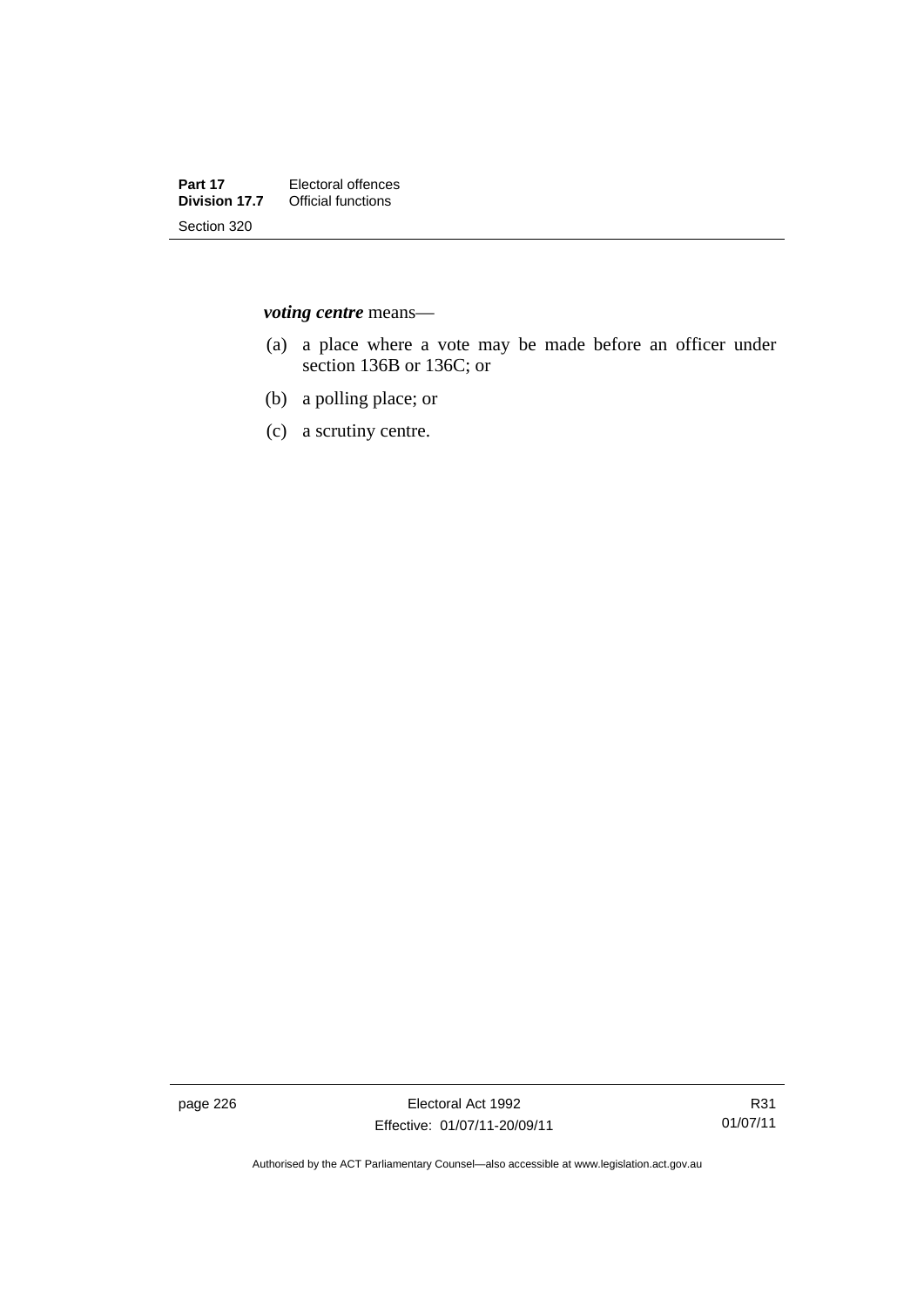# **Part 18 Enforcement proceedings**

## **Division 18.1 Injunctions**

### **321 Restraining conduct**

- (1) This section applies if a person (the *relevant person*) has engaged, is engaging, or proposes to engage, in conduct that was, is, or would be, a contravention of this Act or another Territory law in its application to elections.
- (2) The commissioner or, if the conduct relates to an election, a candidate in the election may apply to the Supreme Court for an injunction.
- (3) On application under subsection (2), the Supreme Court may grant an injunction—
	- (a) restraining the relevant person from engaging in the conduct; and
	- (b) if, in the court's opinion, it is desirable to do so, requiring the relevant person to do anything.
- (4) The Supreme Court may grant an injunction restraining a person from engaging in conduct of a particular kind—
	- (a) if satisfied that the person has engaged in conduct of that kind, whether or not it appears to the court that the person intends to engage again, or to continue to engage, in conduct of that kind; or
	- (b) if it appears to the court that, if an injunction is not granted, it is likely the person will engage in conduct of that kind, whether or not the person has previously engaged in conduct of that kind and whether or not there is an imminent danger of substantial damage to someone else if the person engages in conduct of that kind.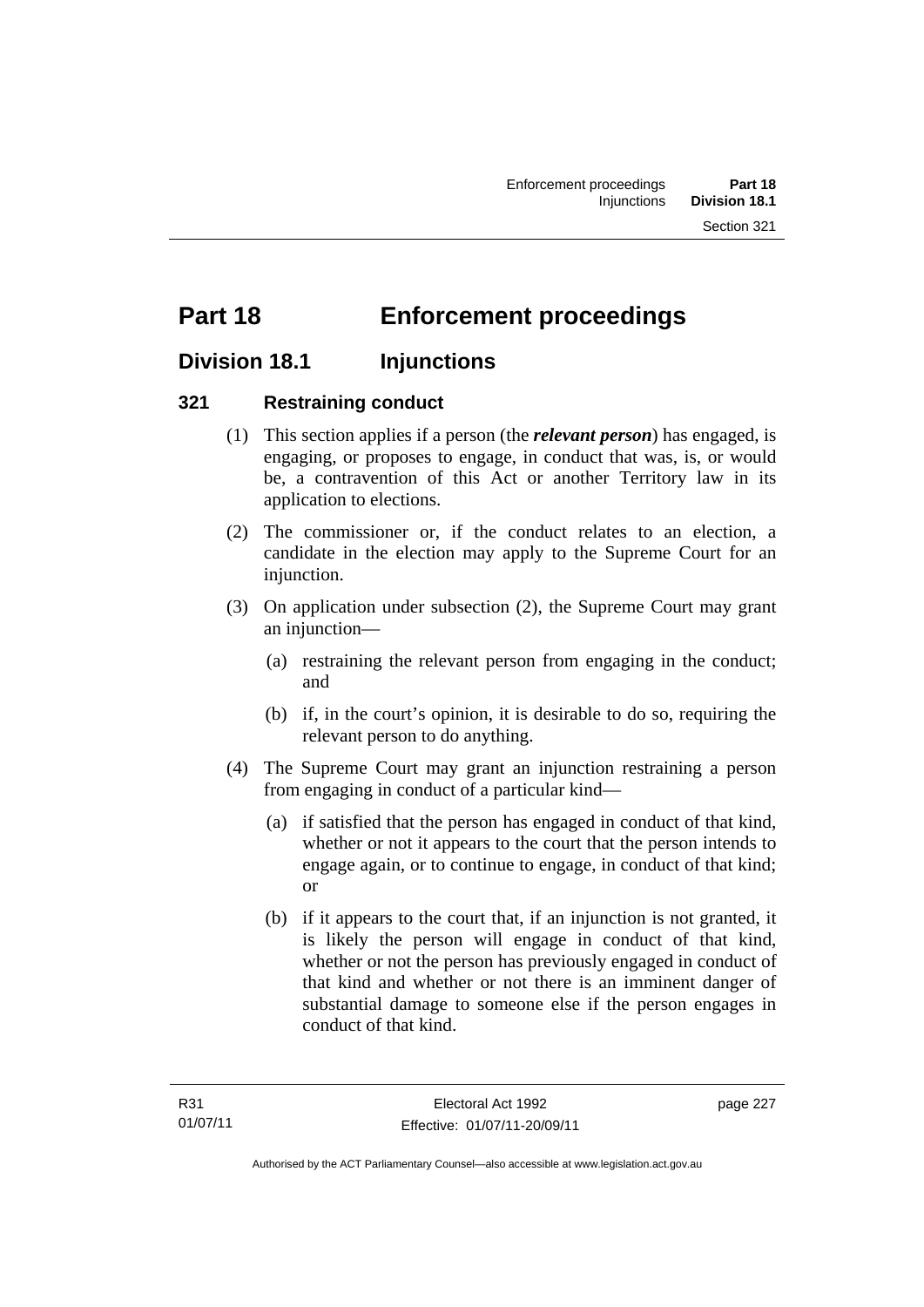### **322 Requiring things to be done**

- (1) This section applies if a person (the *relevant person*) has failed, is failing, or proposes to fail to do something in contravention of this Act or another Territory law in its application to elections.
- (2) The commissioner or, if the conduct relates to an election, a candidate in the election may apply to the Supreme Court for an injunction requiring the relevant person to do the thing.
- (3) On application under subsection (2), the Supreme Court may grant an injunction requiring the relevant person to do the thing.
- (4) The Supreme Court may grant an injunction requiring a person to do something—
	- (a) if satisfied that the person has failed to do the thing, whether or not it appears to the court that the person intends to fail again, or to continue to fail, to do the thing; or
	- (b) if it appears to the court that, if an injunction is not granted, it is likely the person will fail to do the thing, whether or not the person has previously failed to do the thing and whether or not there is an imminent danger of substantial damage to someone else if the person fails to do the thing.

### **323 Commissioner not required to give undertakings as to damages**

If the commissioner makes an application for an injunction to which this division applies, the Supreme Court must not require that, as a condition of granting the injunction, the commissioner give any undertakings about damages on his or her own behalf or on behalf of any other person.

#### **324 Powers of the court**

Subject to this division, the Supreme Court has the same powers (so far as they are applicable) in relation to injunctions under this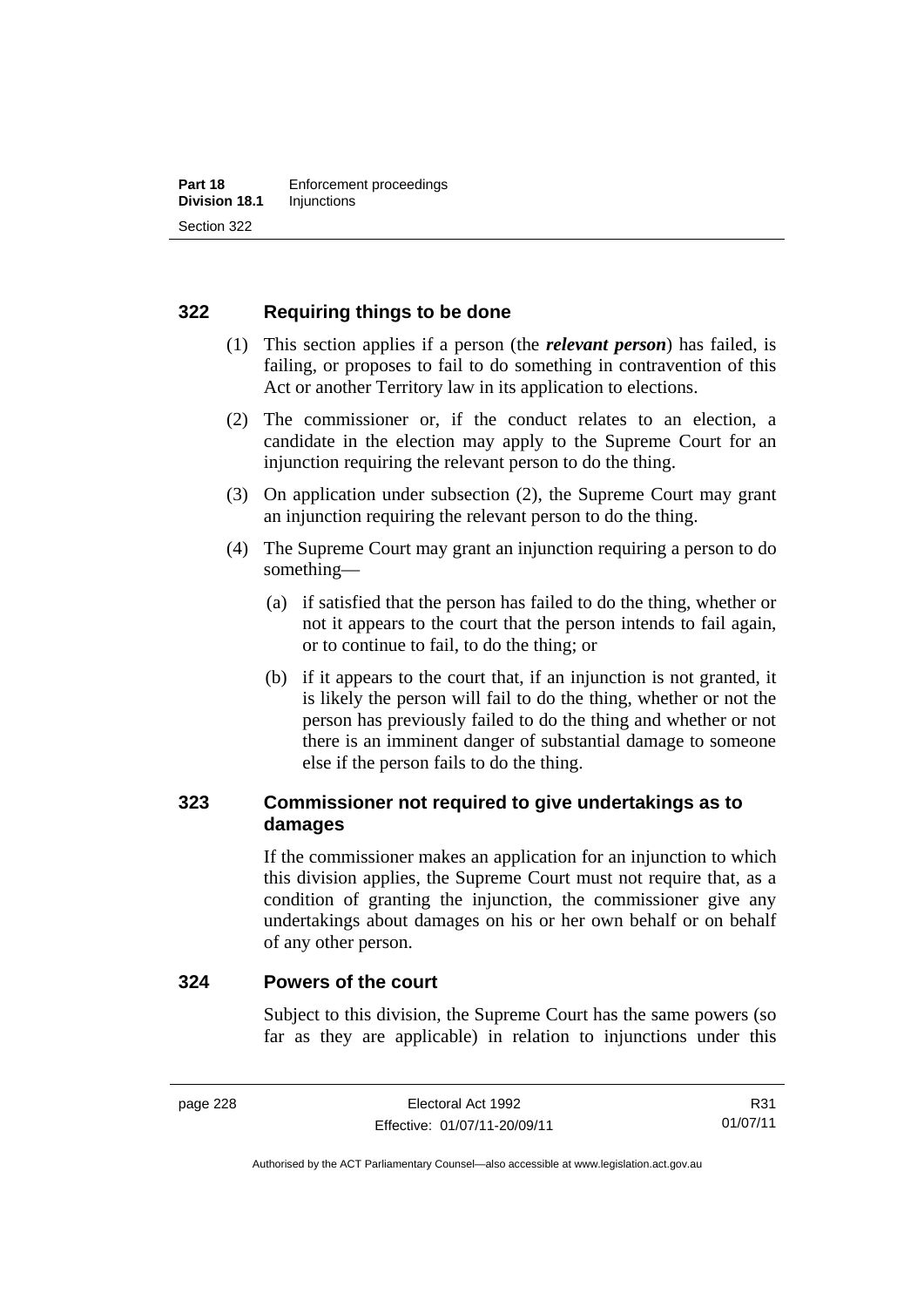division as it has in relation to injunctions under its original jurisdiction.

## **Division 18.2 Prosecutions**

### **325 Investigation of complaints**

The commissioner shall—

- (a) investigate; or
- (b) refer to the appropriate authority for investigation;

any complaint alleging a contravention of this Act, unless the commissioner believes on reasonable grounds that the complaint is frivolous or vexatious.

### **326 Commissioner may prosecute enrolment and voting offences**

The commissioner may institute and conduct any prosecution in relation to an offence against section 73 (6) or 129 (1).

### **327 Service of certain process by mail**

In addition to any other method by which a document may be served, process relating to a proceeding for an offence against section 129 (1) may be served on a person by sending it by prepaid post to the address of the person recorded on the roll.

*Note* For other ways of serving documents, see *Legislation Act 2001*, pt 19.5.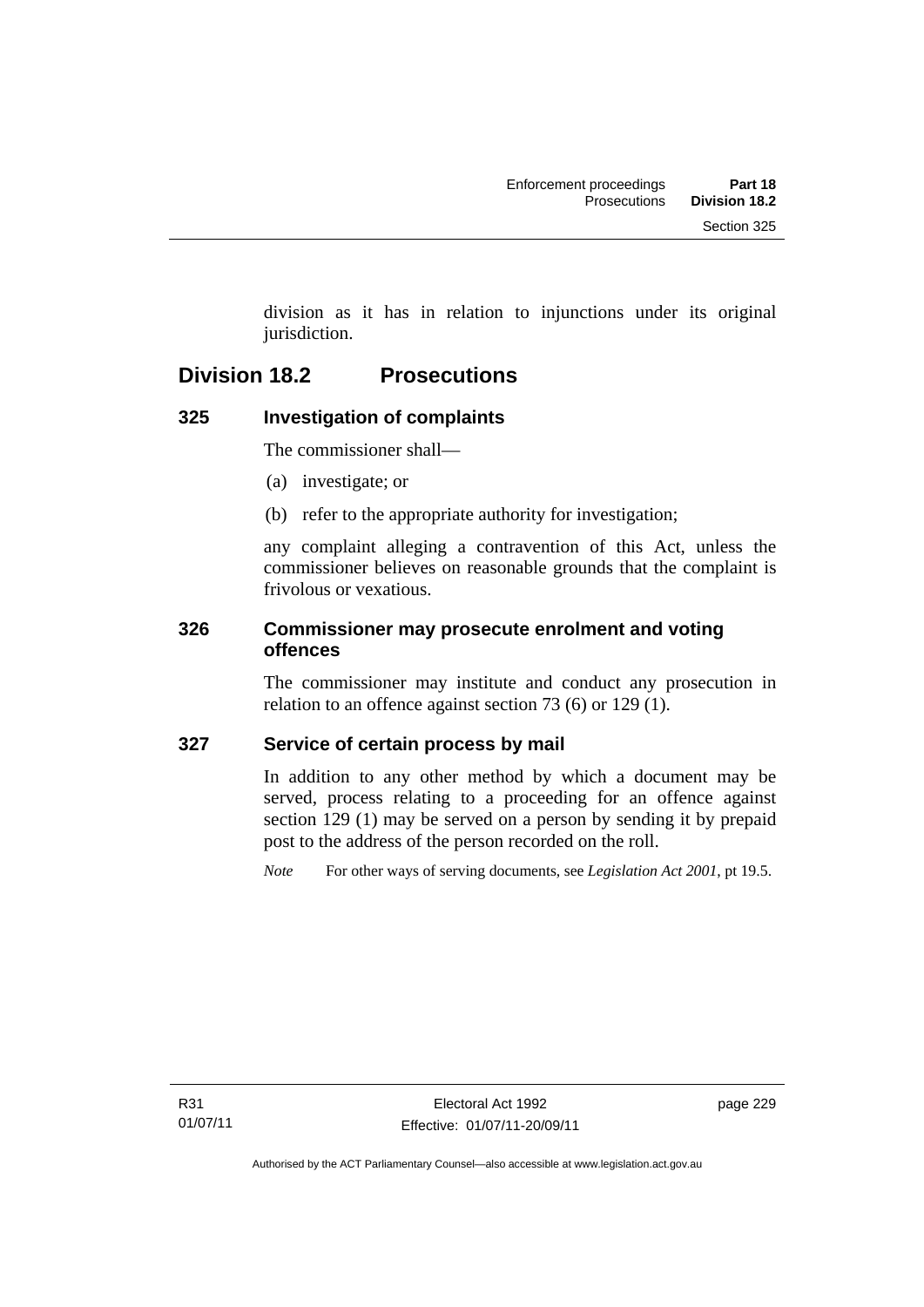#### **Part 19** Miscellaneous

Section 328

# **Part 19 Miscellaneous**

#### **328 Extension of time for acts by officers**

 $If$ 

- (a) an officer is required by this Act to do an act at a specified time or within a specified period; and
- (b) an officer other than the commissioner refuses or fails to do the act at that time or within that period;

the commissioner may grant an extension of time (not exceeding 48 hours) within which the act may be done.

#### **329 Restrictions on sending completed ballot and voting papers by fax**

- (1) This section applies to—
	- (a) a completed ballot paper (other than a ballot paper completed by an Antarctic elector); and
	- (b) a completed declaration voting paper.
- (2) Despite the *Legislation Act 2001*, part 19.5 (Service of a document), a document (including a copy of the document) to which this section applies cannot be served on a person by faxing it to the person.
	- *Note* For other ways of serving the documents and other documents under this Act, see *Legislation Act 2001*, pt 19.5.

#### **330 Forms—provision and assistance**

- (1) The commissioner shall ensure that any forms provided for, or required by or under, this Act are kept at the office of the commissioner and are provided, on request, to members of the public.
- (2) It is the duty of the staff of the electoral commission to assist, on request, members of the public in completing any of those forms.

R31 01/07/11

Authorised by the ACT Parliamentary Counsel—also accessible at www.legislation.act.gov.au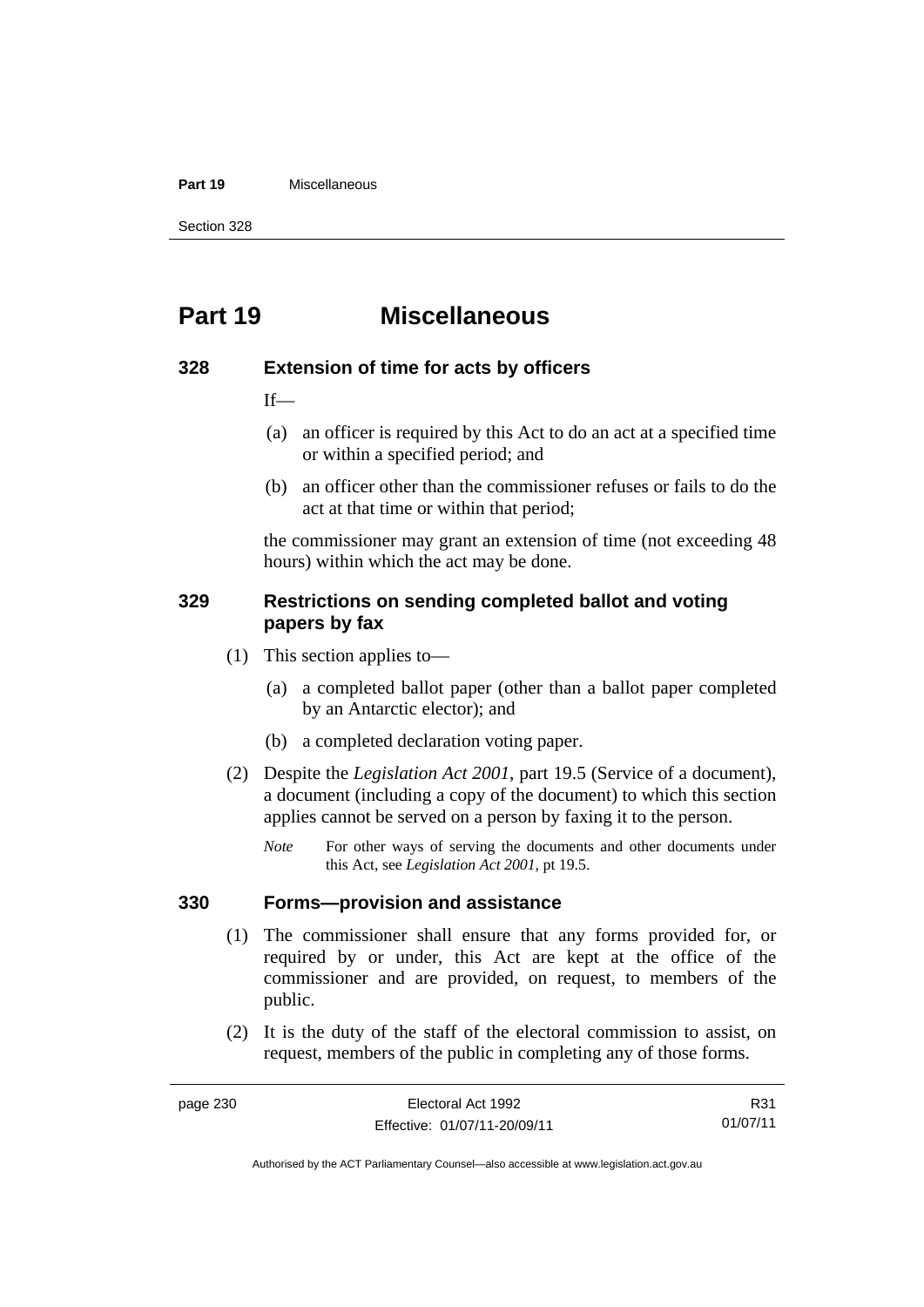### **332 Correcting delays, errors and omissions**

- (1) The commissioner may remedy, remove or supply any delay, error or omission in the preparation, printing, issue or transmission of any roll, certified list of electors or ballot papers by written notice specifying the matter to be dealt with and the course of action to be followed, and that course (if followed) is to be taken to be valid and sufficient for the purpose of remedying, removing or supplying the defect, error or omission.
- (2) A notice is a notifiable instrument.

*Note* A notifiable instrument must be notified under the *Legislation Act 2001*.

### **333 Voting statistics to be published**

- (1) The electoral commission shall, as soon as practicable after an election is held, publish statistics in relation to voting at the election.
- (2) A person may obtain copies of the statistics in paper or electronic form.

#### **334 Collecting further statistical information**

When—

- (a) the time for filing an application disputing the validity of an election has ended; and
- (b) the Court of Disputed Elections has determined any such applications in relation to the election;

the commissioner may use ballot papers, certified lists of electors, declaration voting papers and other electoral papers used in the election to collect statistical information.

*Note* A fee may be determined under s 8 (Determination of fees) for this subsection.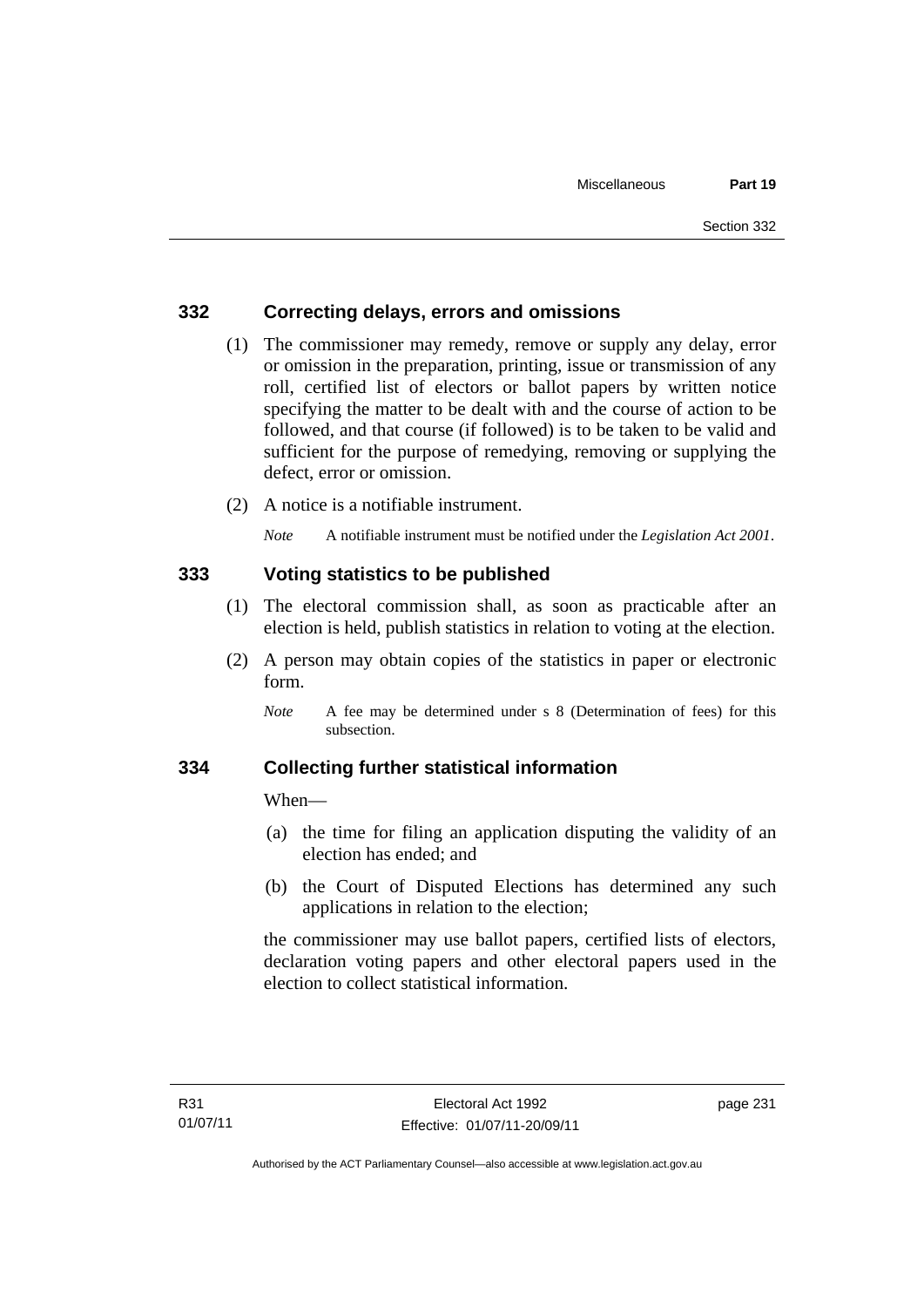#### **Part 19** Miscellaneous

Section 335

#### **335 Storage and destruction of electoral papers**

- (1) This section applies to electoral papers in the commissioner's possession that were used for an election.
- (2) The commissioner must securely store the electoral papers until whichever of the following happens last:
	- (a) the beginning of the pre-election period for the next general election;
	- (b) the electoral papers are no longer required by the commissioner, another member of the electoral commission or a member of the staff of the commission for exercising a function under this Act.
- (3) The commissioner may destroy the electoral papers only when the last of the matters mentioned in subsection (2) happens.

#### **336 Administrative arrangements with Commonwealth and States**

The Minister may arrange with the appropriate Minister of the Commonwealth or a State—

- (a) for officers or employees of the public service of the Commonwealth or State, or of an authority of the Commonwealth or State, to exercise the powers of an officer under this Act; or
- (b) to make a member of the electoral commission, the commissioner or a member of the staff of the commission available for the exercise of powers on behalf of the corresponding electoral authority of the Commonwealth or State.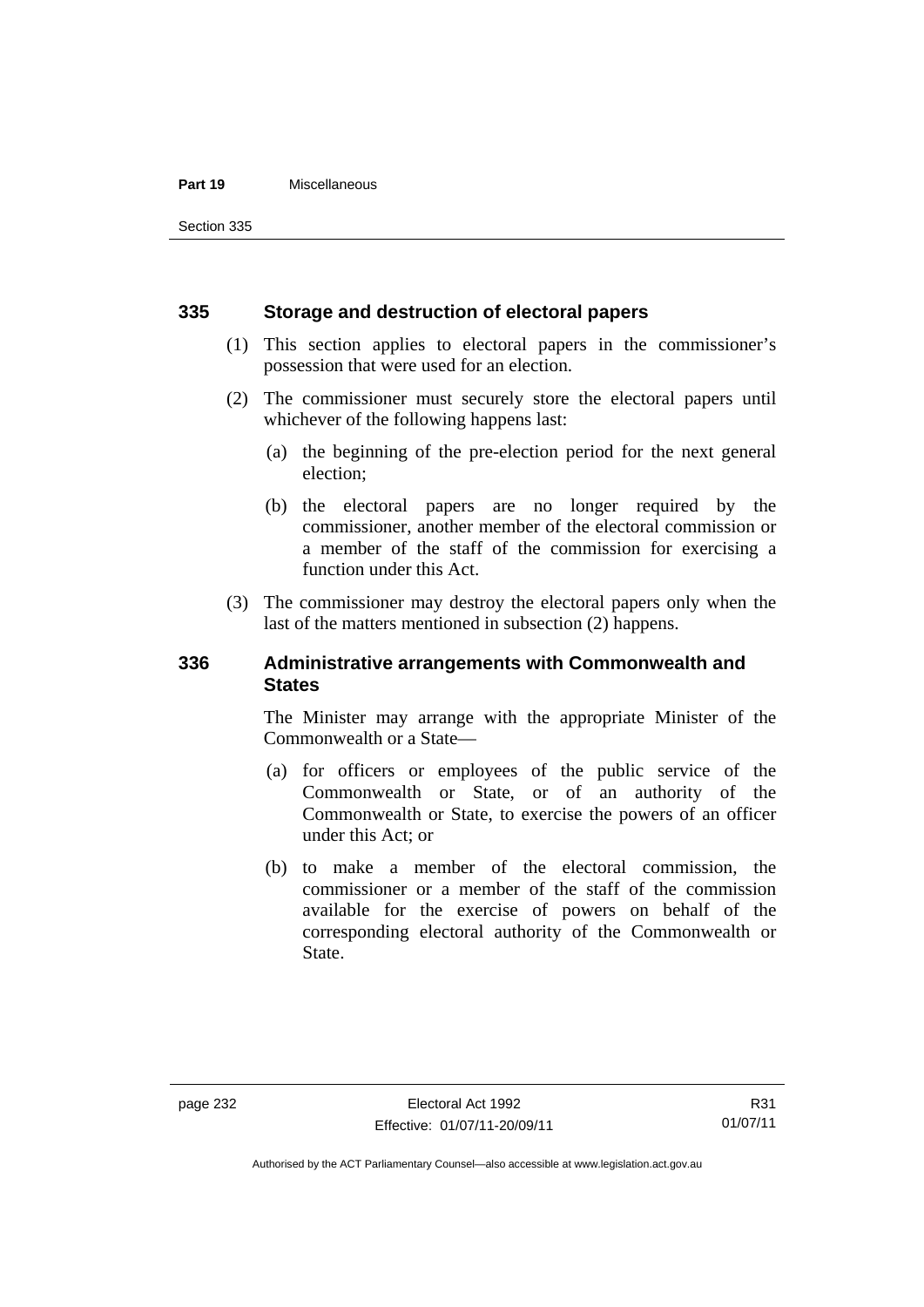#### **337 Evidentiary certificates**

- (1) In a proceeding under this Act, a certificate signed by the commissioner stating any of the following matters is evidence of the matters so stated:
	- (a) that on a specified day a person was, or was not, enrolled for an electorate;
	- (b) that, in relation to an election, a person was or was not—
		- (i) an eligible overseas elector; or
		- (ii) an Antarctic elector; or
		- (iii) an elector serving a sentence of imprisonment outside the ACT;
	- (c) that a person was, or was not, declared as a candidate for an election;
	- (d) that a nomination of a person to be a candidate in an election was rejected;
	- (e) that an election was duly held;
	- (f) that a person was, or was not, given a ballot paper for an election;
	- (g) that a person voted, or failed to vote, in an election;
	- (h) that on a stated day, or during a stated period, a stated person was, or was not, registered as the reporting agent of a stated registered party, MLA or candidate;
	- (i) that on a stated day, or during a stated period, no reporting agent was registered for a stated registered party, MLA or candidate;
	- (j) that on a specified day a person was, or was not, an officer;
	- (k) that on a specified day a person was, or was not, the delegate of the electoral commission or the commissioner.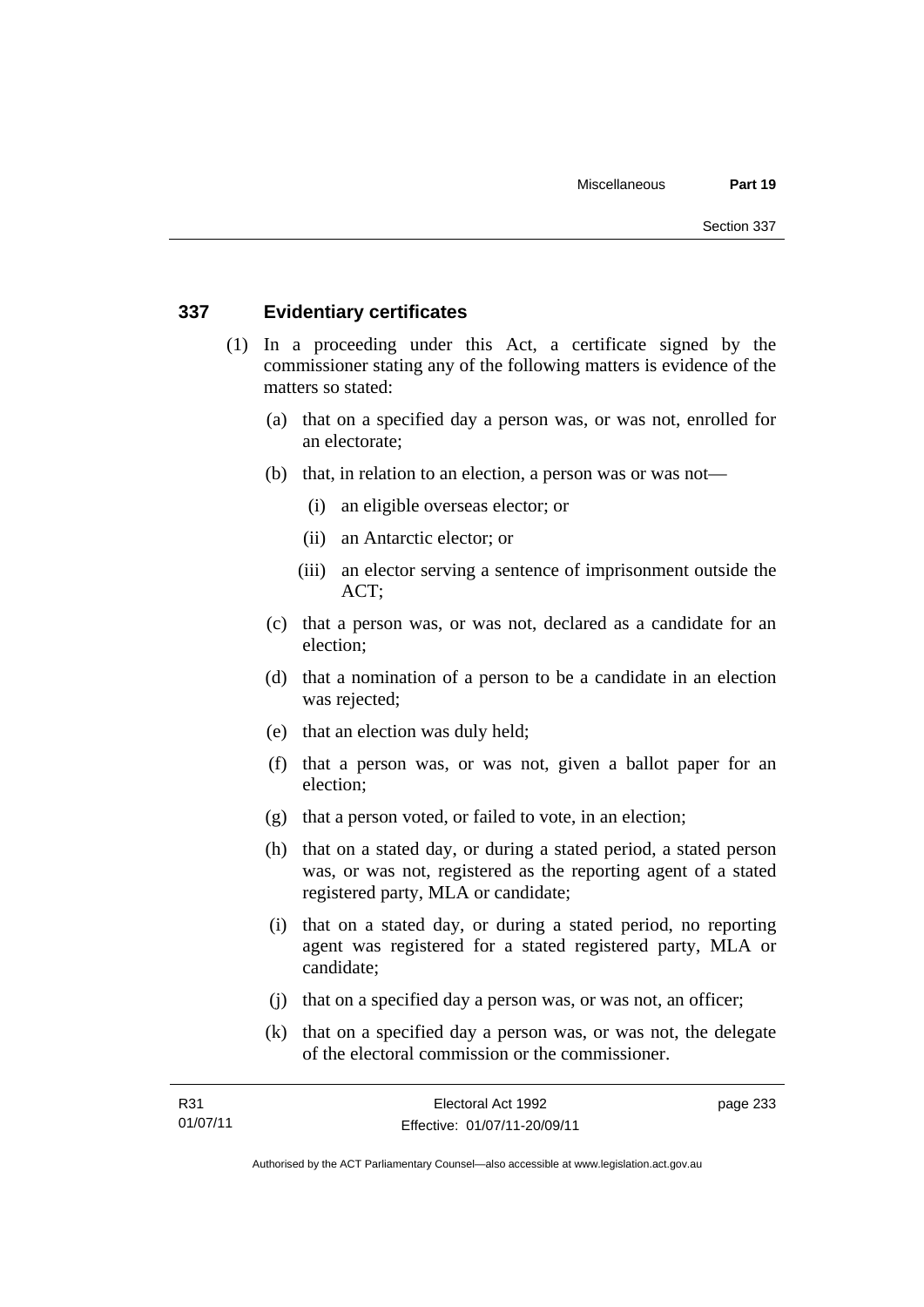#### **Part 19** Miscellaneous

Section 338

 (2) In subsection (1), a reference to a person or thing is a reference to a person or thing specified in the certificate.

### **338 Acts and omissions of representatives**

(1) In this section:

*person* means an individual.

*Note* See the Criminal Code, pt 2.5 for provisions about corporate criminal responsibility.

*representative*, of a person, means an employee or agent of the person.

*state of mind*, of a person, includes—

- (a) the person's knowledge, intention, opinion, belief or purpose; and
- (b) the person's reasons for the intention, opinion, belief or purpose.
- (2) This section applies to a prosecution for any offence against this Act.
- (3) If it is relevant to prove a person's state of mind about an act or omission, it is enough to show—
	- (a) the act was done or omission made by a representative of the person within the scope of the representative's actual or apparent authority; and
	- (b) the representative had the state of mind.
- (4) An act done or omitted to be done on behalf of a person by a representative of the person within the scope of the representative's actual or apparent authority is also taken to have been done or omitted to be done by the person.

R31 01/07/11

Authorised by the ACT Parliamentary Counsel—also accessible at www.legislation.act.gov.au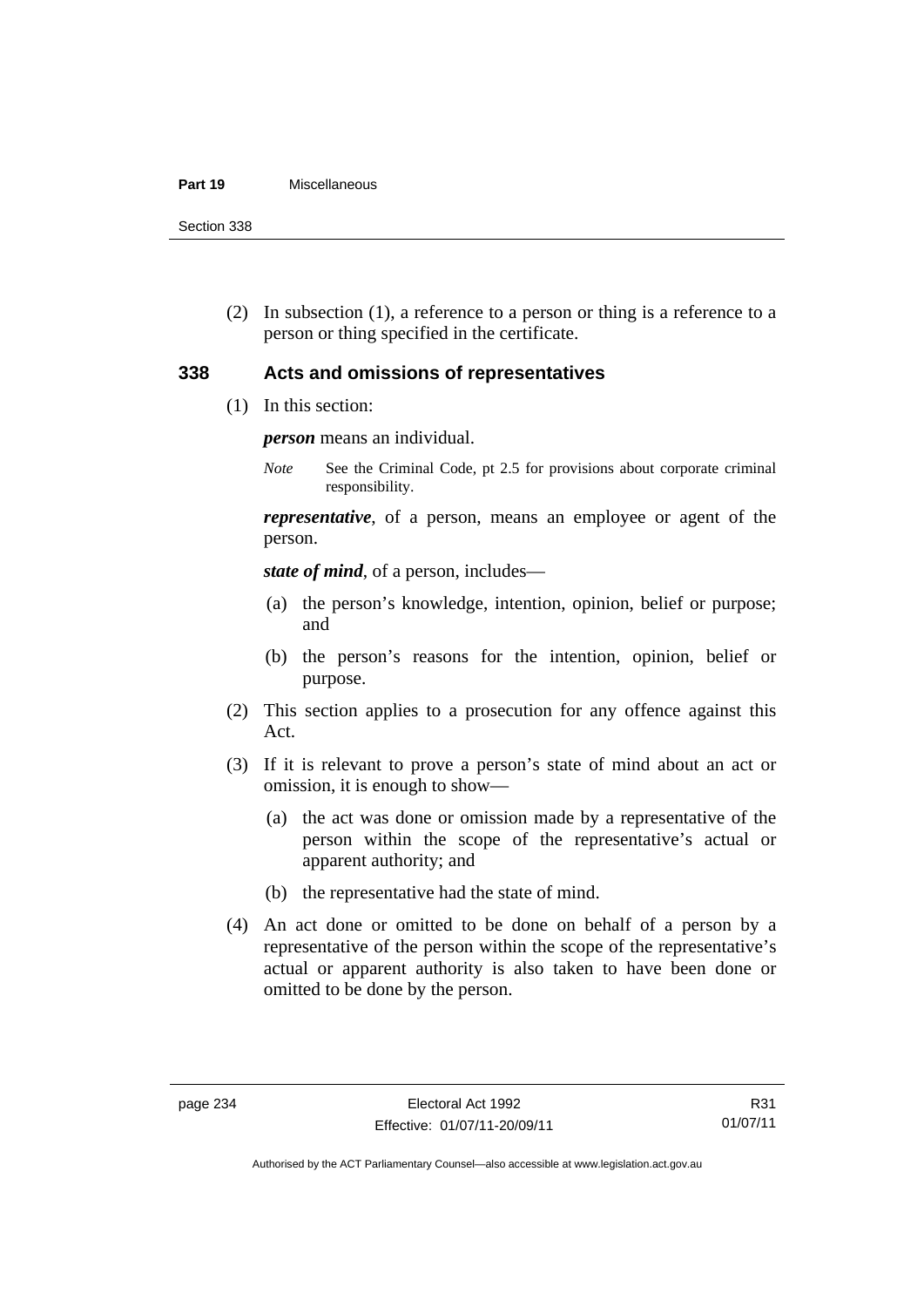- (5) However, subsection (4) does not apply if the person establishes that reasonable precautions were taken and appropriate diligence was exercised to avoid the act or omission.
- (6) A person who is convicted of an offence cannot be punished by imprisonment for the offence if the person would not have been convicted of the offence without subsection (3) or (4).

#### **340 Director-general to provide assistance etc**

The director-general of the administrative unit responsible for the *Public Sector Management Act 1994*, division 3.4 shall comply with any request by the electoral commission, the commissioner or an augmented commission for information or assistance reasonably required for this Act.

#### **340A Approved forms**

- (1) The commissioner may, in writing, approve forms for this Act.
- (2) If the commissioner approves a form for a particular purpose, the approved form must be used for that purpose.

*Note* For other provisions about forms, see *Legislation Act 2001*, s 255.

(3) An approved form is a notifiable instrument.

*Note* A notifiable instrument must be notified under the *Legislation Act 2001*.

#### **341 Regulation-making power**

- (1) The Executive may make regulations for this Act.
	- *Note* **Regulations** must be notified, and presented to the Legislative Assembly, under the *Legislation Act 2001*.
- (2) A regulation may create offences and fix maximum penalties of not more than 10 penalty units for the offences.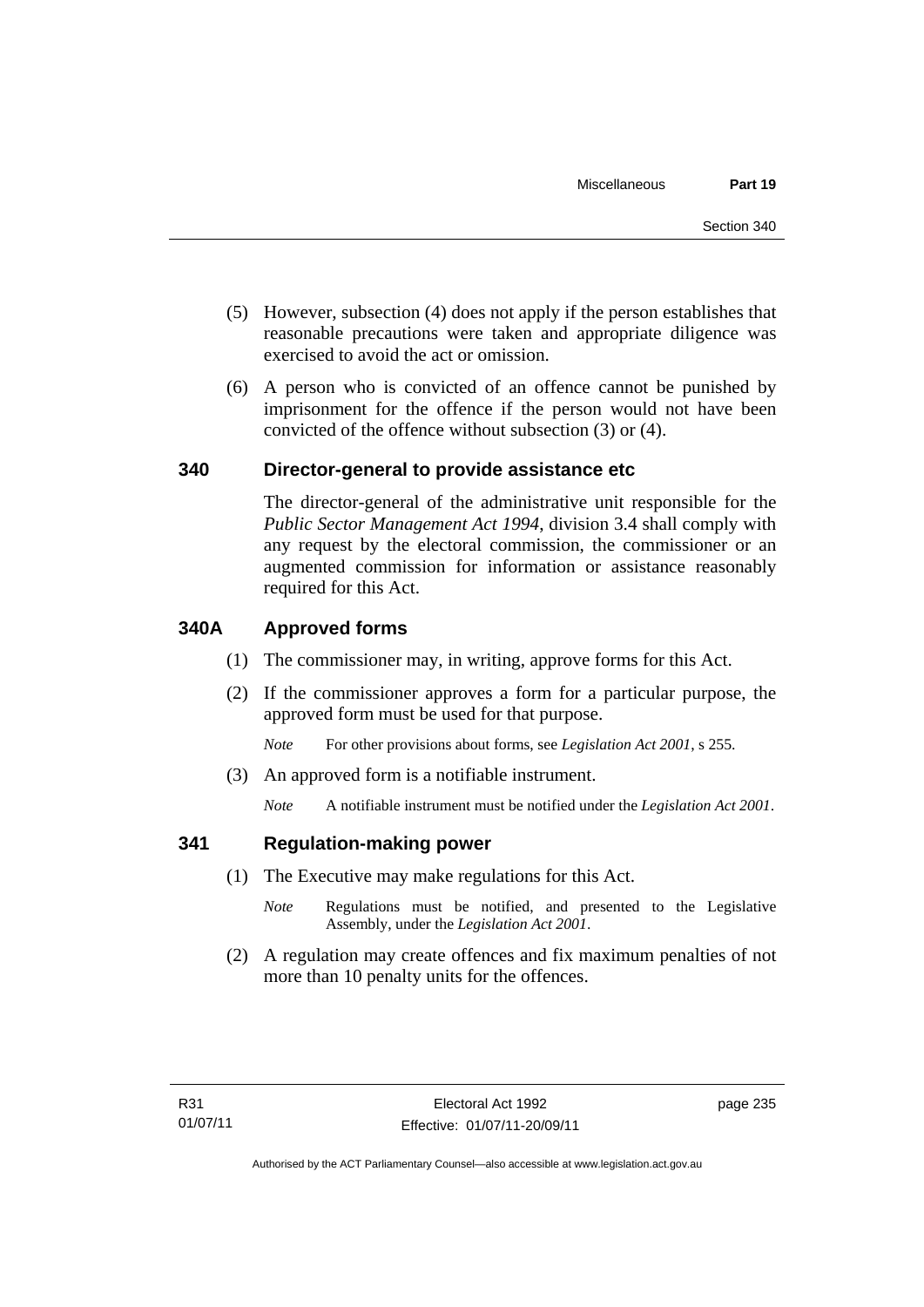# **Schedule 1 Form of ballot paper**

(see s 114)

| <b>Legislative Assembly for the Australian Capital Territory</b> |  |
|------------------------------------------------------------------|--|
|                                                                  |  |

**Ballot paper** Election of  $\prod_{i=1}^{n} \text{Member}(s)$ 

#### **Electorate of [ 2 ]**

**Number [1] boxes from 1 to [1] in the order of your choice**  Then you may show as many further preferences as you wish by writing numbers from



#### **Remember, number at least**  $\begin{bmatrix} 1 \end{bmatrix}$  boxes from 1 to  $\begin{bmatrix} 1 \end{bmatrix}$  in the order of your choice.

- **2.** Insert name of electorate ungrouped candidates
- **3.** Insert the number that is 1 more than the number **6.** Insert name of candidate of vacancies **7.** Insert name, or abbreviate
- **4.** Insert name, or abbreviation of name, of registered party, as required as required
- 1. Insert number of vacancies **5.** Insert 'UNGROUPED' if there are
	-
	- 7. Insert name, or abbreviation of name, of registered party, or 'INDEPENDENT',

page 236 Electoral Act 1992 Effective: 01/07/11-20/09/11

R31 01/07/11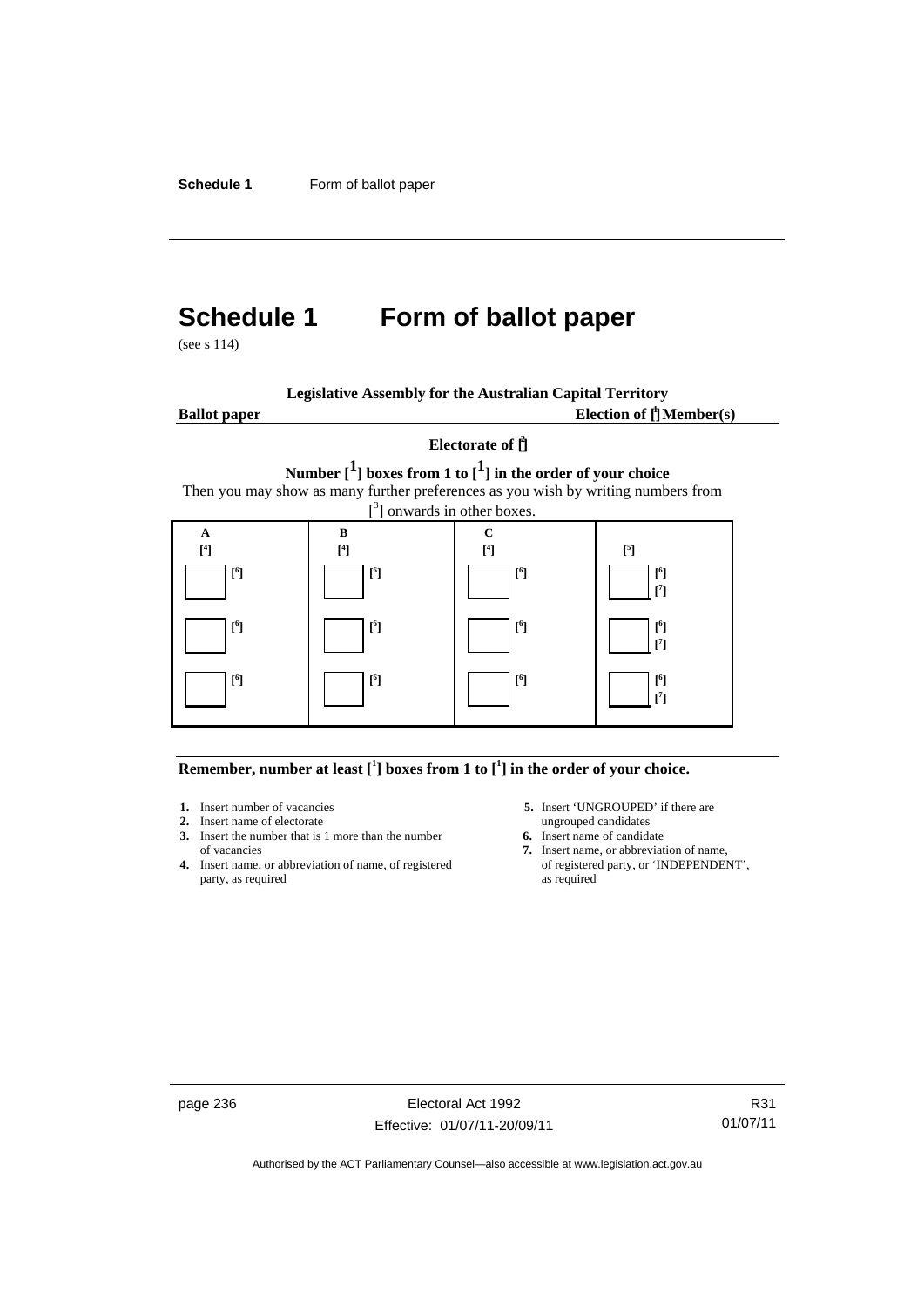## **Schedule 2 Ballot papers—printing of names and collation**

(see s 116)

**1** In this schedule:

*column*, in relation to a ballot paper, means a column of candidates' names printed on the ballot paper in accordance with section 116.

- **2** (1) The ballot papers for an election shall be printed so that, for each column—
	- (a) separate batches are printed equal in number to the number of names in the column; and
	- (b) in the first batch, the names in the column are printed in an order determined by the commissioner by lot; and
	- (c) in each batch after the first, the names in the column are printed in the order specified in the table at the end of this schedule; and
	- (d) so far as practicable, the number of ballot papers in each batch for the column is equal to the number of ballot papers in each other batch for the column.
	- (2) In the table at the end of this schedule—
		- (a) the number '1' appearing in a column shall be taken to represent the name determined in accordance with clause 1 (b) to be in the first position in the corresponding column on the ballot paper; and
		- (b) the number '2' appearing in a column shall be taken to represent the name determined in accordance with clause 1 (b) to be in the second position in the corresponding column on the ballot paper;

and so on.

page 237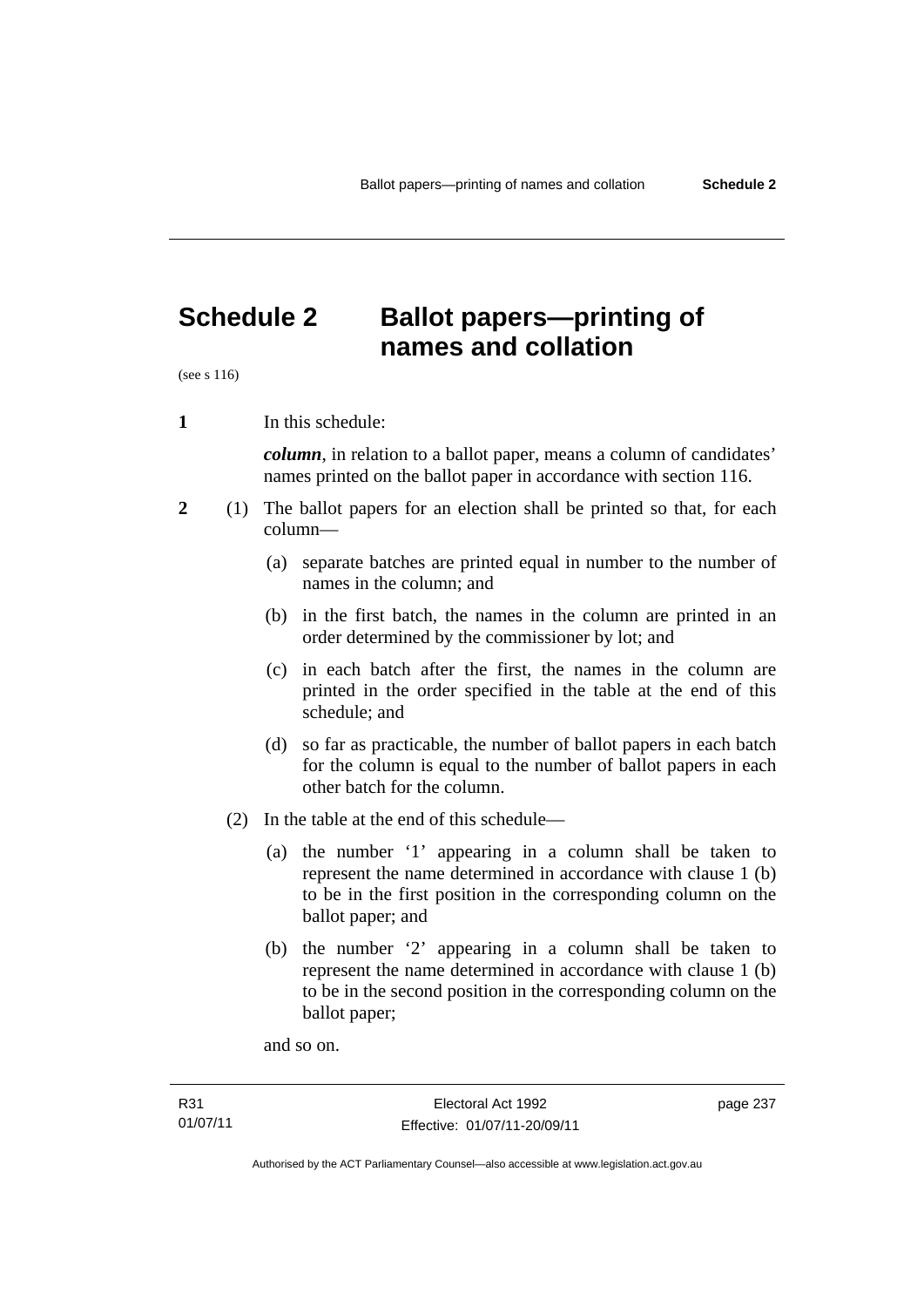- **3** The commissioner shall ensure that ballot papers distributed to a polling place for the purposes of an election are so collated that the ballot paper immediately following another ballot paper in the issue is in a form different from that of the other ballot paper.
- **4** The OIC of a polling place shall ensure, so far as practicable, that the form of a ballot paper issued by an officer to a person claiming to vote at that place is different from that of the previous ballot paper so issued by the officer.

#### TABLE

*For 5-member electorates*

| 1st              | 2nd            | 3rd                      | 4th              | 5th              | 6th            | 7th                      | 8th              | 9th            | 10th           | 11th             | 12th             |
|------------------|----------------|--------------------------|------------------|------------------|----------------|--------------------------|------------------|----------------|----------------|------------------|------------------|
| batch            | batch          | batch                    | batch            | batch            | batch          | batch                    | batch            | batch          | batch          | batch            | batch            |
| 1                | 1              | 1                        | 1                | 1                | 1              | 1                        | 1                | 1              | 1              | 1                | 1                |
| 2                | $\overline{2}$ | 2                        | 3                | 3                | 3              | 4                        | 4                | 4              | 5              | 5                | 5                |
| 3                | 4              | 5                        | $\overline{2}$   | 5                | 4              | 5                        | $\overline{2}$   | 3              | 4              | 3                | 2                |
| 4                | 5              | 3                        | 5                | 4                | $\overline{2}$ | 2                        | 3                | 5              | 3              | $\overline{2}$   | 4                |
| 5                | 3              | $\overline{\mathcal{L}}$ | $\overline{4}$   | $\overline{2}$   | 5              | 3                        | 5                | $\overline{2}$ | $\overline{2}$ | $\overline{4}$   | 3                |
| 13 <sub>th</sub> | 14th           | 15 <sub>th</sub>         | 16th             | 17 <sub>th</sub> | 18th           | 19 <sub>th</sub>         | 20 <sub>th</sub> | 21st           | 22nd           | 23rd             | 24 <sub>th</sub> |
| batch            | batch          | batch                    | batch            | batch            | batch          | batch                    | batch            | batch          | batch          | batch            | batch            |
| $\overline{2}$   | $\overline{2}$ | 2                        | $\overline{2}$   | $\overline{2}$   | $\overline{2}$ | $\overline{2}$           | $\overline{2}$   | $\overline{2}$ | $\overline{2}$ | $\overline{2}$   | 2                |
| 3                | 3              | 3                        | $\overline{4}$   | 4                | 4              | 5                        | 5                | 5              | 1              | 1                | 1                |
| 4                | 5              | 1                        | 3                | 1                | 5              | 1                        | 3                | 4              | 5              | 4                | 3                |
| 5                | 1              | 4                        | 1                | 5                | 3              | 3                        | 4                | 1              | $\overline{4}$ | 3                | 5                |
| 1                | 4              | 5                        | 5                | 3                | 1              | $\overline{4}$           | 1                | 3              | 3              | 5                | 4                |
| 25 <sub>th</sub> | 26th           | 27 <sub>th</sub>         | 28 <sub>th</sub> | 29 <sub>th</sub> | 30th           | 31st                     | 32nd             | 33rd           | 34th           | 35 <sub>th</sub> | 36th             |
| batch            | batch          | batch                    | batch            | batch            | batch          | batch                    | batch            | batch          | batch          | batch            | batch            |
| 3                | 3              | 3                        | 3                | 3                | 3              | 3                        | 3                | 3              | 3              | 3                | 3                |
| 4                | 4              | 4                        | 5                | 5                | 5              | 1                        | 1                | 1              | 2              | 2                | 2                |
| 5                | 1              | $\mathfrak{D}$           | 4                | $\mathfrak{D}$   | 1              | $\overline{\mathcal{L}}$ | 4                | 5              | 1              | 5                | 4                |
|                  | $\overline{c}$ | 5                        | $\overline{2}$   |                  | 4              | $\overline{4}$           | 5                | $\overline{c}$ | 5              | 4                |                  |
| 2                | 5              |                          |                  | 4                | 2              | 5                        | 2                | 4              | 4              |                  | 5                |

page 238 Electoral Act 1992 Effective: 01/07/11-20/09/11

R31 01/07/11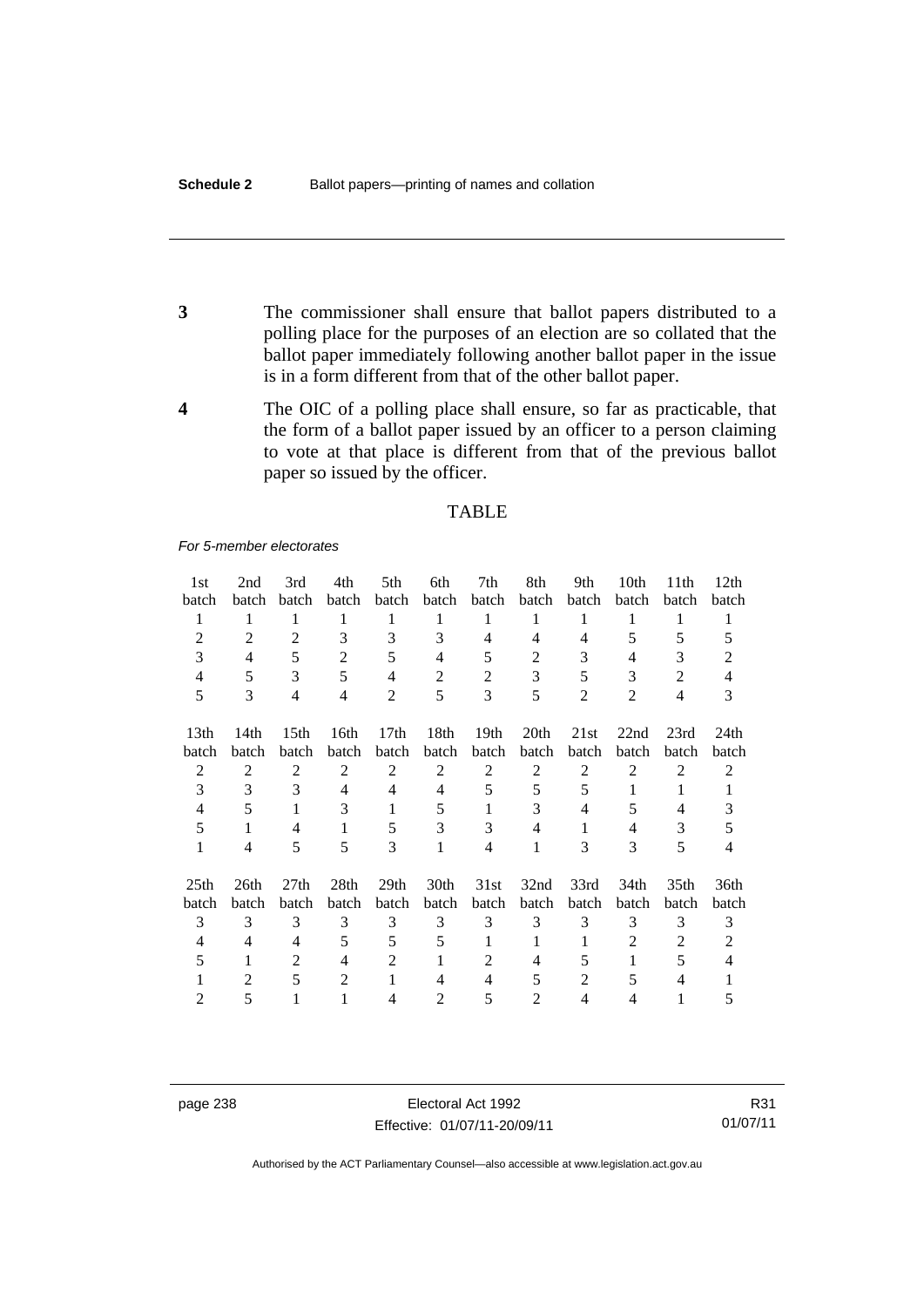| 37 <sub>th</sub> | 38th                        | 39th                        | 40th                        | 41st        | 42nd  | 43rd              | 44th  | 45th  | 46th  | 47th           | 48th             |
|------------------|-----------------------------|-----------------------------|-----------------------------|-------------|-------|-------------------|-------|-------|-------|----------------|------------------|
| batch            | batch                       | <b>batch</b>                | batch                       | batch       |       | batch batch batch |       | batch | batch | batch          | batch            |
| 4                | $\overline{4}$              | 4                           | 4                           | 4           | 4     | 4                 | 4     | 4     | 4     | 4              |                  |
|                  |                             |                             |                             |             |       |                   |       |       |       |                |                  |
|                  | $\mathcal{D}_{\mathcal{L}}$ | 3                           | 5                           | 3           | 2     | 3                 |       |       |       |                |                  |
|                  |                             |                             |                             |             |       |                   |       |       |       |                |                  |
| 3                |                             | $\mathcal{D}_{\cdot}$       | $\mathcal{D}_{\mathcal{L}}$ | 5           | 3     |                   | 3     |       | 5     | $\mathfrak{D}$ |                  |
|                  |                             |                             |                             |             |       |                   |       |       |       |                |                  |
| 49th             | 50 <sub>th</sub>            | 51st                        | 52nd                        | 53rd        | 54th  | 55th              | 56th  | .57th | 58th  | 59th           | 60 <sub>th</sub> |
| batch            | batch                       | batch                       |                             | batch batch | batch | batch             | batch | batch | batch | batch          | batch            |
|                  |                             | 5                           | 5                           | 5           | 5     | 5                 | 5     | 5     | 5     | 5              |                  |
|                  |                             |                             |                             | 2           |       |                   | 3     |       |       |                |                  |
|                  |                             |                             |                             |             |       |                   |       |       |       | $\mathcal{D}$  |                  |
|                  |                             | $\mathcal{D}_{\mathcal{L}}$ | 4                           | 3           |       |                   | 2     |       | 2     |                |                  |
|                  |                             |                             |                             |             |       |                   |       |       |       |                |                  |

R31 01/07/11

Electoral Act 1992 Effective: 01/07/11-20/09/11 page 239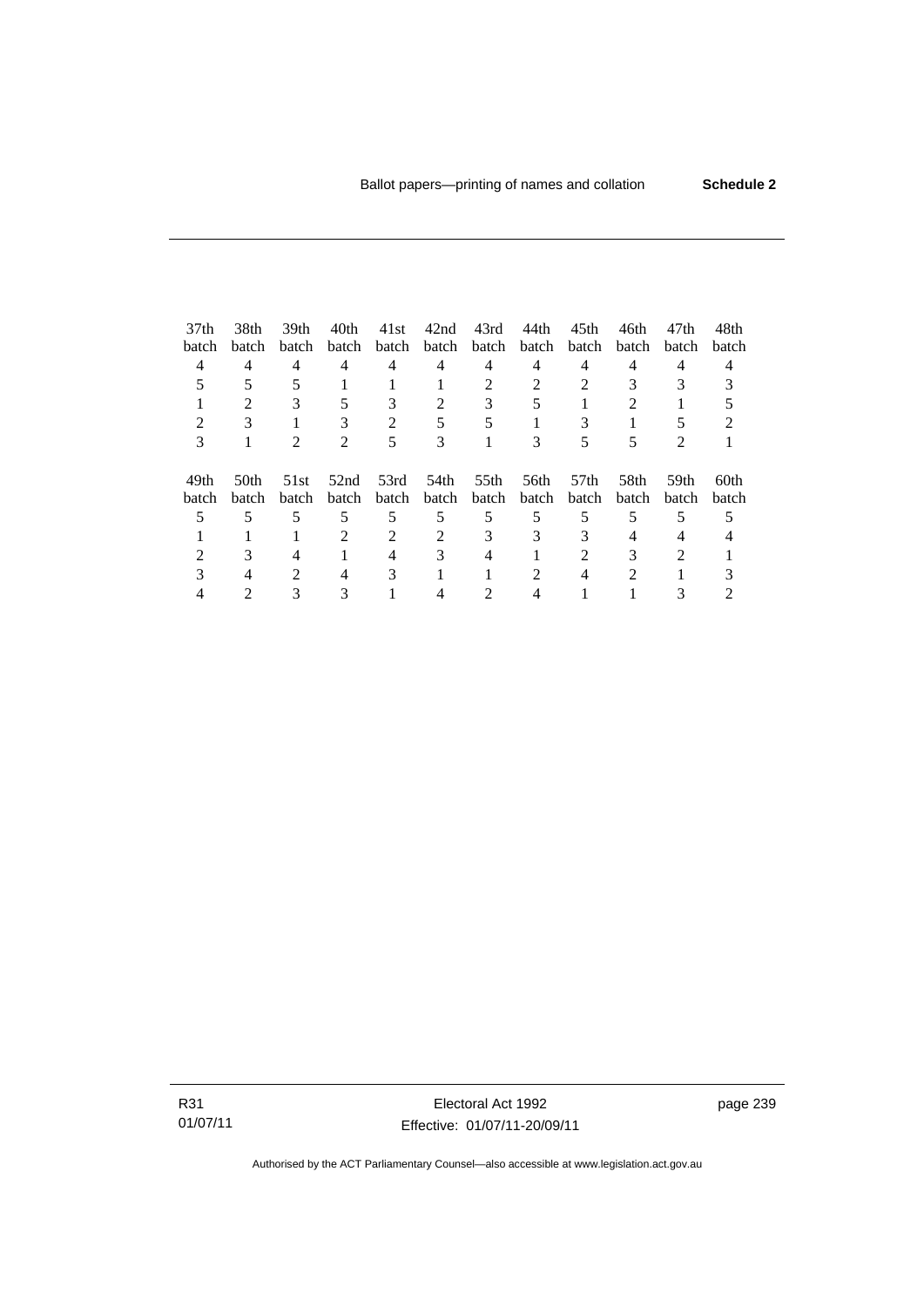#### *For 7-member electorates*

| 1st              | 2nd            | 3rd              | 4th            | 5th              | 6th            | 7th              | 8th            | 9th            | 10th             |
|------------------|----------------|------------------|----------------|------------------|----------------|------------------|----------------|----------------|------------------|
| batch            | batch          | batch            | batch          | batch            | batch          | batch            | batch          | batch          | batch            |
| $\mathbf{1}$     | $\mathbf{1}$   | $\mathbf{1}$     | $\mathbf{1}$   | $\mathbf{1}$     | $\mathbf{1}$   | $\mathbf{1}$     | 1              | $\mathbf{1}$   | $\mathbf{1}$     |
| $\overline{2}$   | $\overline{2}$ | $\overline{c}$   | $\overline{2}$ | $\overline{c}$   | $\overline{2}$ | $\overline{c}$   | $\overline{c}$ | $\overline{2}$ | $\mathbf{2}$     |
| 3                | 3              | $\overline{4}$   | $\overline{4}$ | 5                | 5              | 6                | 6              | 7              | 7                |
| $\overline{4}$   | 6              | 5                | 7              | 6                | 3              | 7                | 4              | 3              | 5                |
| 5                | 7              | 6                | 3              | $\overline{7}$   | $\overline{4}$ | 3                | 5              | $\overline{4}$ | 6                |
| 6                | $\overline{4}$ | 7                | 5              | 3                | 6              | $\overline{4}$   | 7              | 5              | 3                |
| 7                | 5              | 3                | 6              | $\overline{4}$   | 7              | 5                | 3              | 6              | $\overline{4}$   |
|                  |                |                  |                |                  |                |                  |                |                |                  |
| 11 <sup>th</sup> | 12th           | 13 <sub>th</sub> | 14th           | 15 <sub>th</sub> | 16th           | 17 <sub>th</sub> | 18th           | 19th           | 20 <sub>th</sub> |
| batch            | batch          | batch            | batch          | batch            | batch          | batch            | batch          | batch          | batch            |
| 1                | 1              | $\mathbf{1}$     | $\mathbf{1}$   | $\mathbf{1}$     | $\mathbf{1}$   | $\mathbf{1}$     | $\mathbf{1}$   | $\mathbf{1}$   | $\mathbf{1}$     |
| 3                | 3              | 3                | 3              | 3                | 3              | 3                | 3              | 3              | 3                |
| $\overline{4}$   | 4              | 5                | 5              | 6                | 6              | 7                | 7              | $\overline{c}$ | $\overline{c}$   |
| $\overline{c}$   | 7              | $\overline{4}$   | 7              | $\overline{4}$   | $\overline{c}$ | 5                | 4              | 5              | $\overline{7}$   |
| 6                | 5              | $\overline{2}$   | 6              | $\overline{c}$   | 5              | $\overline{4}$   | 6              | 6              | 6                |
| $\tau$           | $\overline{2}$ | 7                | $\overline{4}$ | 5                | $\overline{7}$ | 6                | $\overline{2}$ | $\overline{4}$ | 5                |
| 5                | 6              | 6                | $\overline{2}$ | $\overline{7}$   | $\overline{4}$ | $\overline{2}$   | 5              | 7              | $\overline{4}$   |
| 21st             | 22nd           | 23rd             | 24th           | 25th             | 26th           | 27th             | 28th           | 29th           | 30th             |
| batch            | batch          | batch            | batch          | batch            | batch          | batch            | batch          | batch          | batch            |
|                  |                |                  | $\mathbf{1}$   | 1                | 1              |                  | $\mathbf{1}$   |                |                  |
| $\mathbf{1}$     | $\mathbf{1}$   | $\mathbf{1}$     |                |                  |                | $\mathbf{1}$     |                | $\mathbf{1}$   | $\mathbf{1}$     |
| $\overline{4}$   | 4              | $\overline{4}$   | $\overline{4}$ | 4                | $\overline{4}$ | 4                | 4              | 4              | $\overline{4}$   |
| 5                | 5              | 6                | 6              | 7                | 7              | 3                | 3              | $\overline{c}$ | $\overline{c}$   |
| $\overline{c}$   | 3              | 5                | 3              | 5                | 2              | 6                | 5              | 6              | 3                |
| 7                | 6              | $\overline{2}$   | 7              | $\overline{2}$   | 6              | 5                | 7              | 7              | 7                |
| 3                | $\overline{2}$ | 3                | 5              | 6                | 3              | 7                | 2              | 5              | 6                |
| 6                | $\overline{7}$ | $\overline{7}$   | $\overline{2}$ | 3                | 5              | $\overline{c}$   | 6              | 3              | 5                |

page 240 **Electoral Act 1992** Effective: 01/07/11-20/09/11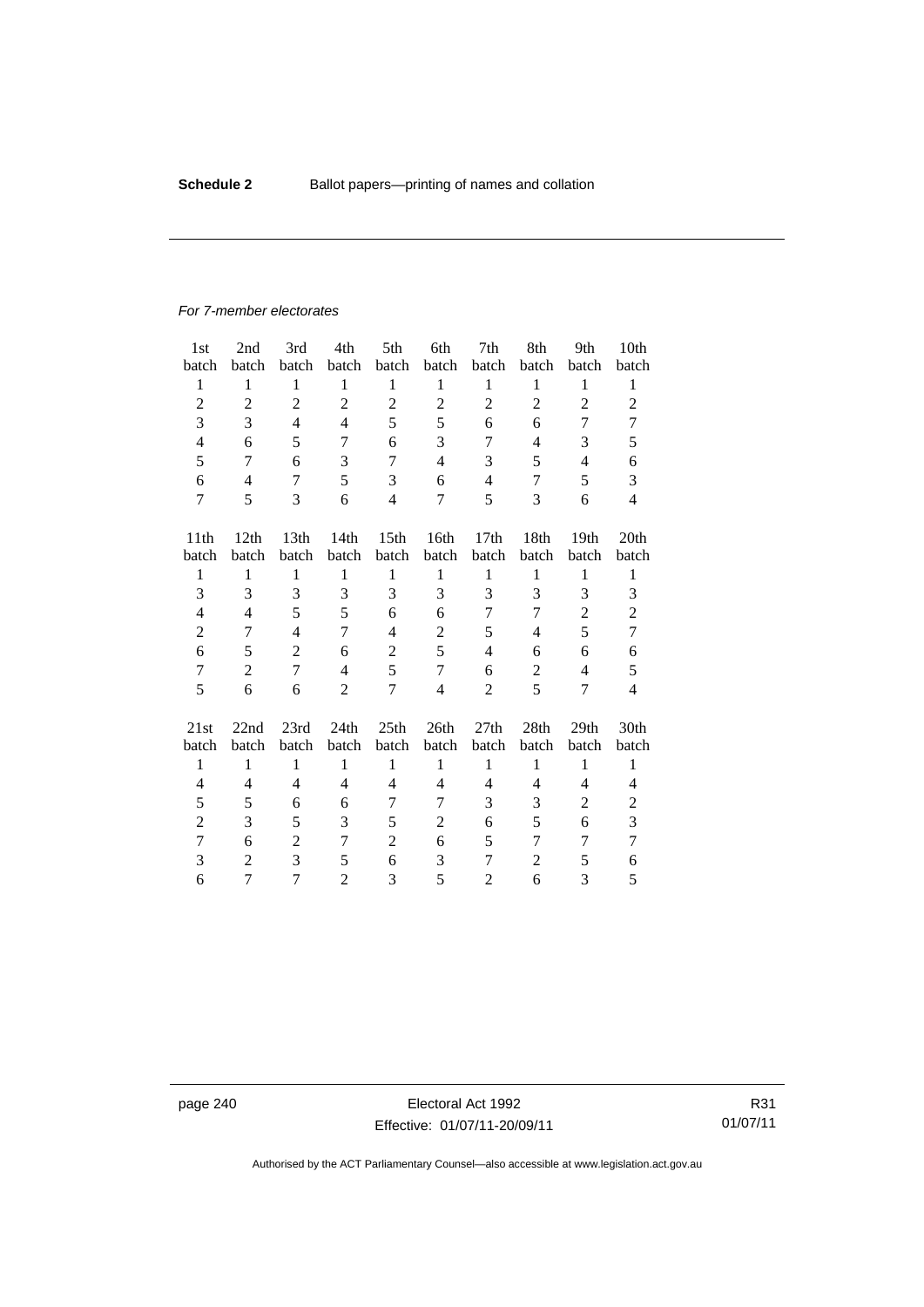| 31st             | 32nd             | 33rd           | 34th             | 35th             | 36th                    | 37th             | 38th           | 39th           | 40th           |
|------------------|------------------|----------------|------------------|------------------|-------------------------|------------------|----------------|----------------|----------------|
| batch            | batch            | batch          | batch            | batch            | batch                   | batch            | batch          | batch          | batch          |
| $\mathbf{1}$     | $\mathbf{1}$     | $\mathbf{1}$   | $\mathbf{1}$     | $\mathbf{1}$     | $\,1$                   | $\mathbf{1}$     | $\mathbf{1}$   | $\mathbf{1}$   | $\mathbf{1}$   |
| 5                | 5                | 5              | 5                | 5                | 5                       | 5                | 5              | 5              | 5              |
| 6                | 6                | $\overline{7}$ | $\overline{7}$   | 3                | 3                       | $\overline{4}$   | $\overline{4}$ | $\overline{c}$ | $\overline{c}$ |
| $\boldsymbol{2}$ | $\overline{4}$   | 6              | $\overline{4}$   | 6                | $\overline{c}$          | 7                | 6              | $\overline{7}$ | $\overline{4}$ |
| 3                | $\overline{7}$   | $\overline{c}$ | 3                | $\overline{2}$   | $\boldsymbol{7}$        | 6                | 3              | 3              | 3              |
| $\overline{4}$   | $\overline{2}$   | $\overline{4}$ | 6                | $\overline{7}$   | $\overline{4}$          | 3                | $\overline{2}$ | 6              | $\overline{7}$ |
| $\overline{7}$   | $\overline{3}$   | $\overline{3}$ | $\overline{2}$   | $\overline{4}$   | 6                       | $\overline{2}$   | $\overline{7}$ | $\overline{4}$ | 6              |
| 41st             | 42nd             | 43rd           | 44th             | 45th             | 46th                    | 47th             | 48th           | 49th           | 50th           |
| batch            | batch            | batch          | batch            | batch            | batch                   | batch            | batch          | batch          | batch          |
| $\mathbf{1}$     | $\mathbf{1}$     | $\mathbf{1}$   | $\mathbf{1}$     | $\mathbf{1}$     | $\mathbf{1}$            | $\mathbf{1}$     | $\mathbf{1}$   | $\mathbf{1}$   | $\mathbf{1}$   |
| 6                | 6                | 6              | 6                | 6                | 6                       | 6                | 6              | 6              | 6              |
| 7                | $\boldsymbol{7}$ | 3              | 3                | $\overline{4}$   | $\overline{4}$          | 5                | 5              | $\overline{c}$ | $\overline{c}$ |
| $\overline{2}$   | 5                | $\overline{7}$ | 5                | $\overline{7}$   | $\overline{c}$          | 3                | $\overline{7}$ | 3              | 5              |
| $\overline{4}$   | $\overline{3}$   | $\overline{2}$ | $\overline{4}$   | $\overline{2}$   | $\overline{\mathbf{3}}$ | $\boldsymbol{7}$ | $\overline{4}$ | $\overline{4}$ | $\overline{4}$ |
| 5                | $\overline{c}$   | 5              | $\boldsymbol{7}$ | 3                | 5                       | $\overline{4}$   | $\overline{c}$ | $\overline{7}$ | 3              |
| 3                | $\overline{4}$   | $\overline{4}$ | $\overline{2}$   | 5                | $\overline{7}$          | $\overline{2}$   | 3              | 5              | $\overline{7}$ |
|                  |                  |                |                  |                  |                         |                  |                |                |                |
| 51st             | 52nd             | 53rd           | 54th             | 55th             | 56th                    | 57th             | 58th           | 59th           | 60th           |
| batch            | batch            | batch          | batch            | batch            | batch                   | batch            | batch          | batch          | batch          |
| $\mathbf{1}$     | $\mathbf{1}$     | $\mathbf{1}$   | $\mathbf{1}$     | $\mathbf{1}$     | $\mathbf{1}$            | $\mathbf{1}$     | $\mathbf{1}$   | $\mathbf{1}$   | $\mathbf{1}$   |
| $\overline{7}$   | $\overline{7}$   | $\overline{7}$ | $\overline{7}$   | $\overline{7}$   | $\overline{7}$          | $\overline{7}$   | $\overline{7}$ | $\overline{7}$ | $\tau$         |
| 3                | 3                | $\overline{4}$ | $\overline{4}$   | 5                | 5                       | 6                | 6              | $\overline{c}$ | $\overline{c}$ |
| $\overline{c}$   | 6                | 3              | 6                | 3                | $\overline{c}$          | $\overline{4}$   | 3              | $\overline{4}$ | 6              |
| 5                | $\overline{4}$   | $\overline{2}$ | 5                | $\overline{2}$   | $\overline{4}$          | 3                | 5              | 5              | 5              |
| 6                | $\overline{2}$   | 6              | 3                | $\overline{4}$   | 6                       | 5                | $\overline{c}$ | 3              | $\overline{4}$ |
| $\overline{4}$   | 5                | 5              | $\overline{c}$   | 6                | 3                       | $\overline{c}$   | $\overline{4}$ | 6              | 3              |
| 61st             | 62nd             | 63rd           | 64th             | 65th             | 66th                    | 67th             | 68th           | 69th           | 70th           |
| batch            | batch            | batch          | batch            | batch            | batch                   | batch            | batch          | batch          | batch          |
| $\overline{c}$   | $\overline{c}$   | $\overline{c}$ | $\overline{c}$   | $\boldsymbol{2}$ | $\overline{2}$          | $\overline{2}$   | $\overline{c}$ | $\overline{c}$ | $\overline{c}$ |
| 3                | $\overline{3}$   | 3              | 3                | 3                | 3                       | 3                | 3              | 3              | 3              |
| $\overline{4}$   | $\overline{4}$   | 5              | 5                | 6                | 6                       | $\overline{7}$   | $\overline{7}$ | $\mathbf{1}$   | $\mathbf{1}$   |
| 5                | $\boldsymbol{7}$ | 6              | $\mathbf{1}$     | $\overline{7}$   | $\overline{4}$          | $\mathbf{1}$     | 5              | $\overline{4}$ | 6              |
| 6                | $\mathbf{1}$     | $\tau$         | $\overline{4}$   | $\mathbf{1}$     | 5                       | $\overline{4}$   | $\sqrt{6}$     | 5              | $\tau$         |
| $\overline{7}$   | 5                | $\mathbf{1}$   | 6                | $\overline{4}$   | $\overline{7}$          | 5                | $\mathbf{1}$   | 6              | $\overline{4}$ |
| $\mathbf{1}$     | 6                | $\overline{4}$ | 7                | 5                | $\mathbf{1}$            | 6                | $\overline{4}$ | $\overline{7}$ | 5              |

page 241

Effective: 01/07/11-20/09/11

R31 01/07/11

Authorised by the ACT Parliamentary Counsel—also accessible at www.legislation.act.gov.au

Electoral Act 1992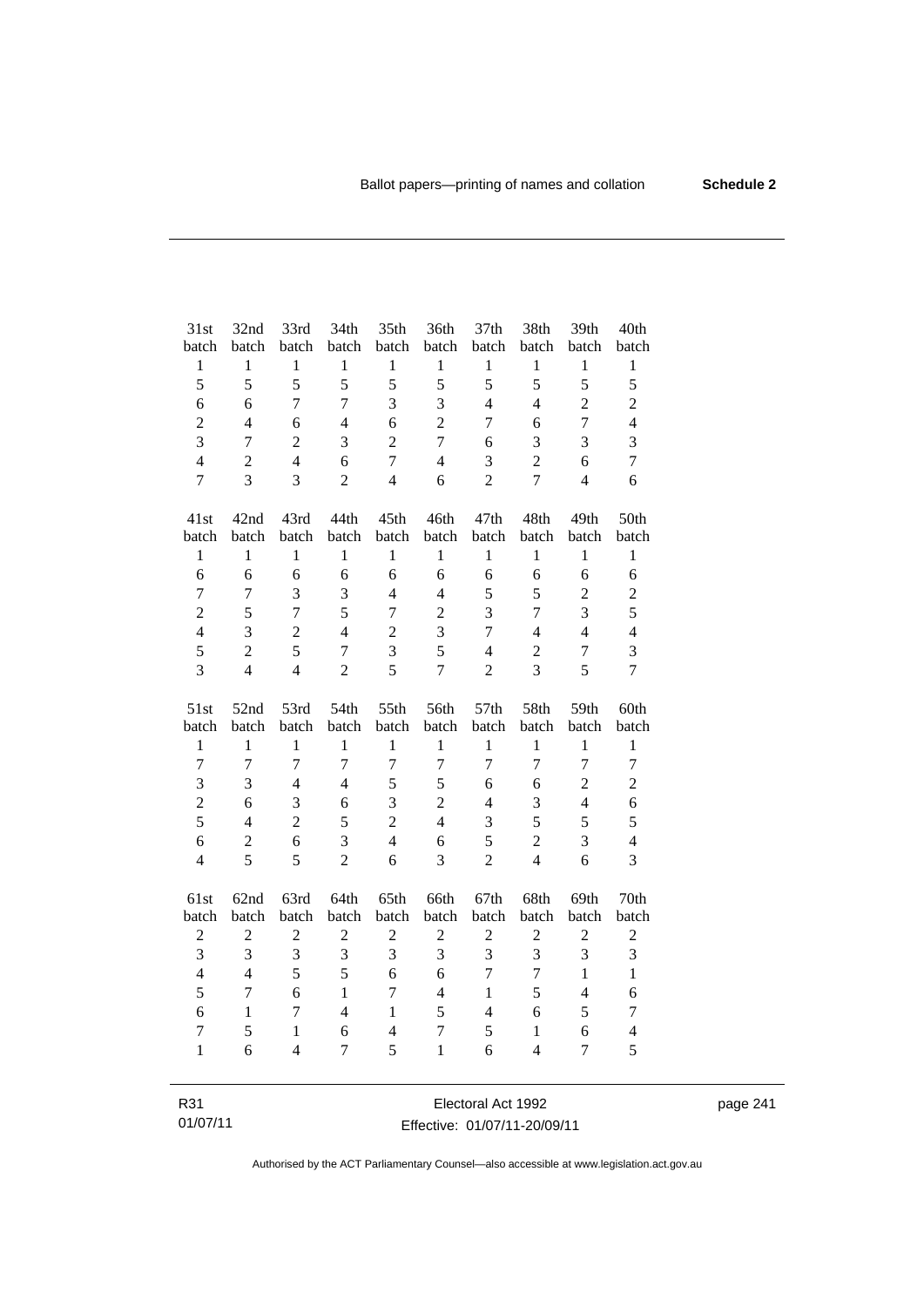| 71st                | 72nd             | 73rd           | 74th              | 75 <sup>th</sup>    | 76th              | 77th             | 78th                | 79th              | 80th                           |
|---------------------|------------------|----------------|-------------------|---------------------|-------------------|------------------|---------------------|-------------------|--------------------------------|
| batch               | batch            | batch          | batch             | batch               | batch             | batch            | batch               | batch             | batch                          |
| $\overline{c}$      | $\sqrt{2}$       | $\overline{c}$ | $\overline{c}$    | $\overline{2}$      | $\sqrt{2}$        | $\overline{2}$   | $\sqrt{2}$          | $\mathbf{2}$      | $\overline{c}$                 |
| $\overline{4}$      | $\overline{4}$   | $\overline{4}$ | $\overline{4}$    | $\overline{4}$      | $\overline{4}$    | $\overline{4}$   | $\overline{4}$      | $\overline{4}$    | $\overline{4}$                 |
| 5                   | 5                | 6              | 6                 | $\overline{7}$      | $\overline{7}$    | $\mathbf{1}$     | $\mathbf{1}$        | 3                 | 3                              |
| 3                   | $\mathbf{1}$     | 5              | $\mathbf{1}$      | 5                   | 3                 | 6                | 5                   | 6                 | $\mathbf{1}$                   |
| $\overline{7}$      | 6                | 3              | $\overline{7}$    | 3                   | 6                 | 5                | $\tau$              | $\overline{7}$    | $\overline{7}$                 |
| $\mathbf{1}$        | 3                | $\mathbf{1}$   | 5                 | 6                   | $\mathbf{1}$      | $\boldsymbol{7}$ | 3                   | 5                 | 6                              |
| 6                   | $\overline{7}$   | $\overline{7}$ | 3                 | $\mathbf{1}$        | 5                 | 3                | 6                   | $\mathbf{1}$      | 5                              |
| 81st                | 82nd             | 83rd           | 84th              | 85th                | 86th              | 87th             | 88th                | 89th              | 90th                           |
| batch               | batch            | batch          | batch             | batch               | batch             | batch            | batch               | batch             | batch                          |
| $\sqrt{2}$          | $\overline{c}$   | $\overline{c}$ | $\overline{2}$    | $\overline{2}$      | $\overline{2}$    | $\overline{2}$   | $\overline{c}$      | $\overline{c}$    | $\sqrt{2}$                     |
| 5                   | 5                | 5              | 5                 | 5                   | 5                 | 5                | 5                   | 5                 | 5                              |
| 6                   | 6                | $\overline{7}$ | $\overline{7}$    | $\mathbf{1}$        | $\mathbf{1}$      | $\overline{4}$   | $\overline{4}$      | 3                 | 3                              |
| 3                   | $\overline{4}$   | 6              | $\overline{4}$    | 6                   | 3                 | $\tau$           | 6                   | $\overline{7}$    | $\overline{4}$                 |
| $\mathbf{1}$        | 7                | 3              | $\mathbf{1}$      | 3                   | $\overline{7}$    | 6                | $\mathbf{1}$        | $\mathbf{1}$      | $\mathbf{1}$                   |
| $\overline{4}$      | 3                | $\overline{4}$ | 6                 | $\overline{7}$      | $\overline{4}$    | $\mathbf{1}$     | 3                   | 6                 | $\tau$                         |
| $\overline{7}$      | $\mathbf{1}$     | $\mathbf{1}$   | 3                 | $\overline{4}$      | 6                 | 3                | $\overline{7}$      | $\overline{4}$    | 6                              |
|                     |                  |                |                   |                     |                   |                  |                     |                   |                                |
| 91st                | 92nd             | 93rd           | 94th              | 95th                | 96th              | 97th             | 98th                | 99th              | 100th                          |
| batch               | batch            | batch          | batch             | batch               | batch             | batch            | batch               | batch             | batch                          |
| $\overline{c}$      | $\boldsymbol{2}$ | $\overline{c}$ | $\overline{c}$    | $\sqrt{2}$          | $\overline{2}$    | $\overline{c}$   | $\overline{c}$      | $\overline{c}$    | $\overline{c}$                 |
| 6                   | 6                | 6              | 6                 | 6                   | 6                 | 6                | 6                   | 6                 | 6                              |
| $\overline{7}$      | $\tau$           | $\mathbf{1}$   | $\mathbf{1}$      | $\overline{4}$      | $\overline{4}$    | 5                | 5                   | 3                 | $\mathfrak{Z}$                 |
| 3                   | 5                | $\overline{7}$ | 5                 | $\overline{7}$      | 3                 | $\mathbf{1}$     | $\overline{7}$      | $\mathbf{1}$      | 5                              |
| $\overline{4}$      | $\mathbf{1}$     | 3              | $\overline{4}$    | 3                   | $\mathbf{1}$      | 7                | $\overline{4}$      | $\overline{4}$    | $\overline{4}$                 |
| 5                   | 3                | 5              | $\tau$            | $\mathbf{1}$        | 5                 | $\overline{4}$   | 3                   | $\boldsymbol{7}$  | $\mathbf{1}$                   |
| $\mathbf{1}$        | $\overline{4}$   | $\overline{4}$ | $\overline{3}$    | 5                   | $\overline{7}$    | 3                | $\mathbf{1}$        | 5                 | $\overline{7}$                 |
| 101st               | 102nd            | 103rd          | 104th             | 105th               | 106th             | 107th            | 108th               | 109th             | 110th                          |
| batch               | batch            | batch          | batch             | batch               | batch             | batch            | batch               | batch             | batch                          |
| $\overline{2}$      | $\overline{2}$   | $\overline{2}$ | $\overline{2}$    | $\overline{2}$      | $\overline{2}$    | $\overline{2}$   | $\overline{c}$      | $\overline{c}$    | $\overline{2}$                 |
| $\overline{7}$      | $\boldsymbol{7}$ | $\overline{7}$ | $\overline{7}$    | $\overline{7}$      | $\boldsymbol{7}$  | $\overline{7}$   | $\overline{7}$      | $\overline{7}$    | $\boldsymbol{7}$               |
| $\mathbf{1}$        | $\mathbf{1}$     | $\overline{4}$ | $\overline{4}$    | 5                   | 5                 | 6                | 6                   | 3                 | 3                              |
| 3                   | 6                | $\mathbf{1}$   | 6                 | $\mathbf{1}$        | 3                 | $\overline{4}$   | $\mathbf{1}$        | $\overline{4}$    | 6                              |
| 5                   | $\overline{4}$   | 3              | 5                 | 3                   | $\overline{4}$    | $\mathbf{1}$     | 5                   | 5                 | 5                              |
| 6<br>$\overline{4}$ | 3<br>5           | 6<br>5         | $\mathbf{1}$<br>3 | $\overline{4}$<br>6 | 6<br>$\mathbf{1}$ | 5<br>3           | 3<br>$\overline{4}$ | $\mathbf{1}$<br>6 | $\overline{4}$<br>$\mathbf{1}$ |

page 242 **Electoral Act 1992** Effective: 01/07/11-20/09/11

R31 01/07/11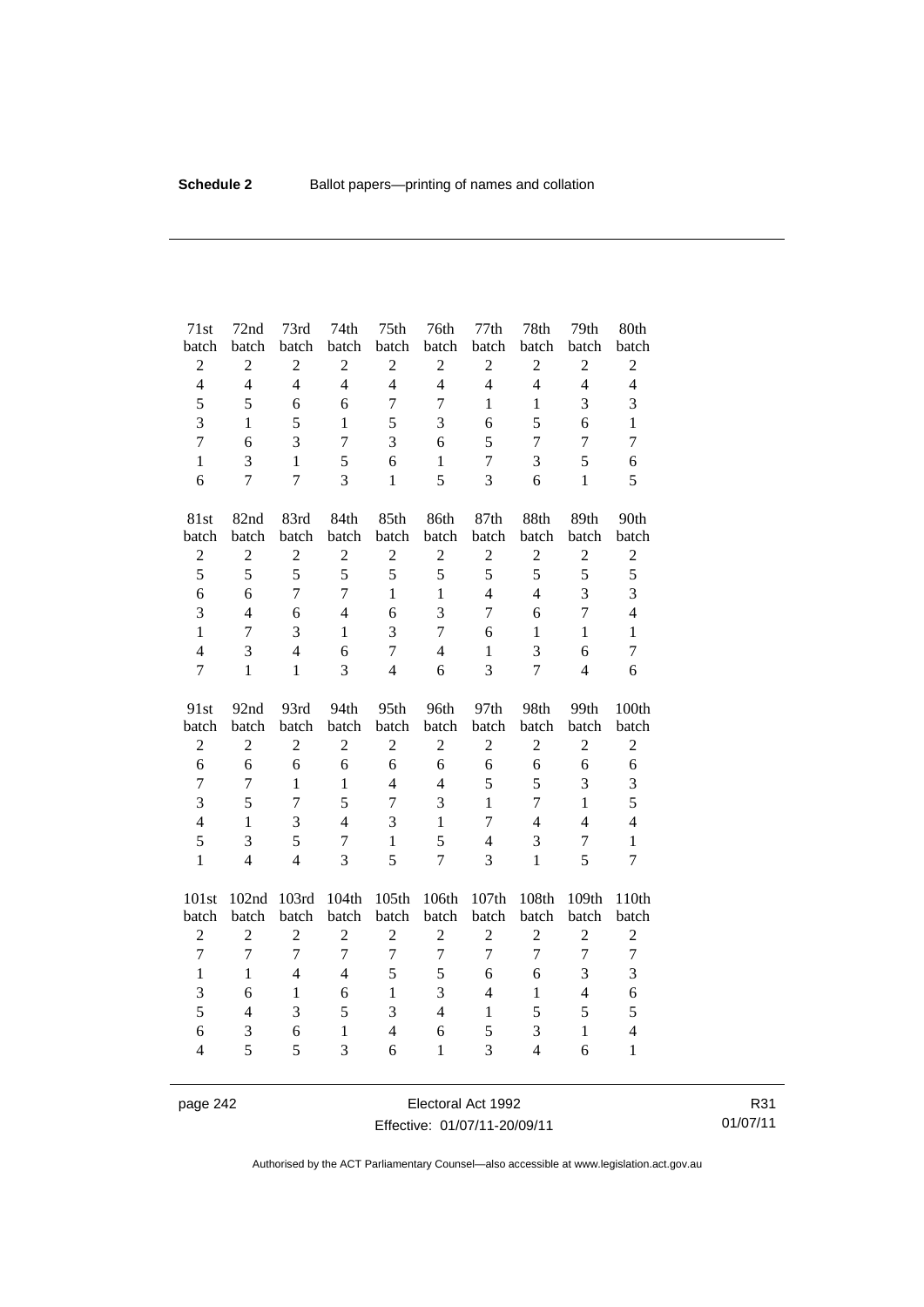| 111th                          | 112th                            | 113th                    | 114th                          | 115th               | 116th                          | 117th                            | 118th                    | 119th                            | 120th                          |
|--------------------------------|----------------------------------|--------------------------|--------------------------------|---------------------|--------------------------------|----------------------------------|--------------------------|----------------------------------|--------------------------------|
| batch                          | batch                            | batch                    | batch                          | batch               | batch                          | batch                            | batch                    | batch                            | batch                          |
| $\sqrt{2}$                     | $\boldsymbol{2}$                 | $\overline{2}$           | $\overline{2}$                 | $\overline{c}$      | $\boldsymbol{2}$               | $\overline{2}$                   | $\sqrt{2}$               | $\boldsymbol{2}$                 | $\sqrt{2}$                     |
| $\mathbf{1}$                   | $\mathbf{1}$                     | $\mathbf{1}$             | $\mathbf{1}$                   | $\mathbf{1}$        | $\mathbf{1}$                   | $\mathbf{1}$                     | $\mathbf{1}$             | $\mathbf{1}$                     | $\mathbf{1}$                   |
| $\overline{4}$                 | $\overline{4}$                   | 5                        | 5                              | 6                   | 6                              | $\overline{7}$                   | $\overline{7}$           | 3                                | 3                              |
| $\overline{3}$                 | 7                                | $\overline{4}$           | $\overline{7}$                 | $\overline{4}$      | 3                              | 5                                | $\overline{\mathcal{L}}$ | 5                                | $\overline{7}$                 |
| 6                              | 5                                | $\overline{3}$           | 6                              | 3                   | 5                              | $\overline{4}$                   | 6                        | 6                                | 6                              |
| $\overline{7}$                 | 3                                | $\overline{7}$           | $\overline{4}$                 | 5                   | $\overline{7}$                 | 6                                | 3                        | $\overline{4}$                   | 5                              |
| 5                              | 6                                | 6                        | 3                              | $\overline{7}$      | $\overline{4}$                 | 3                                | 5                        | $\overline{7}$                   | $\overline{4}$                 |
| 121st                          | 122nd                            | 123rd                    | 124th                          | 125th               | 126th                          | 127th                            | 128th                    | 129th                            | 130th                          |
| batch                          | batch                            | batch                    | batch                          | batch               | batch                          | batch                            | batch                    | batch                            | batch                          |
| 3                              | 3                                | 3                        | 3                              | 3                   | $\mathfrak{Z}$                 | 3                                | 3                        | 3                                | 3                              |
| $\overline{4}$                 | $\overline{4}$                   | $\overline{4}$           | $\overline{4}$                 | $\overline{4}$      | $\overline{4}$                 | $\overline{4}$                   | $\overline{4}$           | $\overline{4}$                   | $\overline{4}$                 |
| 5                              | 5                                | 6                        | 6                              | $\overline{7}$      | $\boldsymbol{7}$               | $\mathbf{1}$                     | 1                        | $\mathbf{2}$                     | $\overline{2}$                 |
| 6                              | $\mathbf{1}$                     | $\overline{7}$           | $\overline{c}$                 | $\mathbf{1}$        | 5                              | $\overline{2}$                   | 6                        | 5                                | $\tau$                         |
| $\overline{7}$                 | $\overline{2}$                   | $\mathbf{1}$             | 5                              | $\overline{2}$      | 6                              | 5                                | $\overline{7}$           | 6                                | $\mathbf{1}$                   |
| $\mathbf{1}$                   | 6                                | $\overline{c}$           | $\overline{7}$                 | 5                   | $\mathbf{1}$                   | 6                                | $\overline{2}$           | $\boldsymbol{7}$                 | 5                              |
| $\overline{2}$                 | 7                                | $\overline{5}$           | $\mathbf{1}$                   | 6                   | $\overline{2}$                 | 7                                | 5                        | $\mathbf{1}$                     | 6                              |
|                                |                                  |                          |                                |                     |                                |                                  |                          |                                  |                                |
| 131st                          | 132nd                            | 133rd                    | 134th                          | 135th               | 136th                          | 137th                            | 138th                    | 139th                            | 140th                          |
| batch                          | batch                            | batch                    | batch                          | batch               | batch                          | batch                            | batch                    | batch                            | batch                          |
| 3                              | 3                                | 3                        | 3                              | 3                   | 3                              | 3                                | 3                        | 3                                | 3                              |
| 5                              | 5                                | 5                        | 5                              | 5                   | 5                              | 5                                | 5                        | 5                                | 5                              |
| 6                              | 6                                | $\tau$                   | $\tau$                         | $\mathbf{1}$        | $\mathbf{1}$<br>$\overline{4}$ | $\overline{2}$<br>$\overline{7}$ | $\overline{2}$           | $\overline{4}$<br>$\overline{7}$ | $\overline{4}$                 |
| $\overline{4}$<br>$\mathbf{1}$ | $\overline{2}$<br>$\overline{7}$ | 6<br>$\overline{4}$      | $\overline{2}$<br>$\mathbf{1}$ | 6<br>$\overline{4}$ | $\overline{7}$                 | 6                                | 6<br>$\mathbf{1}$        | $\mathbf{1}$                     | $\overline{c}$<br>$\mathbf{1}$ |
| $\overline{2}$                 | $\overline{4}$                   | $\overline{2}$           | 6                              | $\boldsymbol{7}$    | $\overline{2}$                 | $\mathbf{1}$                     | $\overline{4}$           | 6                                | $\tau$                         |
| $\overline{7}$                 | $\mathbf{1}$                     | $\mathbf{1}$             | $\overline{4}$                 | $\overline{2}$      | 6                              | $\overline{4}$                   | $\overline{7}$           | $\overline{2}$                   | 6                              |
|                                |                                  |                          |                                |                     |                                |                                  |                          |                                  |                                |
| 141st                          | 142nd<br>batch                   | 143rd<br>batch           | 144th<br>batch                 | 145th<br>batch      | 146th<br>batch                 | 147th<br>batch                   | 148th<br>batch           | 149th<br>batch                   | 150th                          |
| batch<br>3                     | 3                                | 3                        | 3                              | 3                   | 3                              | 3                                | 3                        | 3                                | batch<br>3                     |
| 6                              | 6                                | 6                        | 6                              | 6                   | 6                              | 6                                | 6                        | 6                                | 6                              |
| $\overline{7}$                 | $\tau$                           | $\mathbf{1}$             | $\mathbf{1}$                   | $\overline{2}$      | $\sqrt{2}$                     | 5                                | 5                        | $\overline{\mathcal{L}}$         | $\overline{4}$                 |
| $\overline{4}$                 | 5                                | $\overline{7}$           | 5                              | $\overline{7}$      | $\overline{4}$                 | $\mathbf{1}$                     | $\overline{7}$           | $\mathbf{1}$                     | 5                              |
| $\sqrt{2}$                     | $\mathbf{1}$                     | $\overline{\mathcal{L}}$ | $\overline{c}$                 | $\overline{4}$      | $\mathbf{1}$                   | 7                                | $\overline{2}$           | $\overline{2}$                   |                                |
| 5                              | $\overline{\mathcal{L}}$         | 5                        | $\overline{7}$                 | $\mathbf{1}$        | 5                              | $\overline{2}$                   | $\overline{4}$           | $\overline{7}$                   | $\overline{c}$<br>$\mathbf{1}$ |
| $\mathbf{1}$                   | $\overline{2}$                   | $\overline{2}$           | $\overline{4}$                 | 5                   | $\overline{7}$                 | $\overline{4}$                   | $\mathbf{1}$             | 5                                | $\overline{7}$                 |

R31 01/07/11

Electoral Act 1992 Effective: 01/07/11-20/09/11 page 243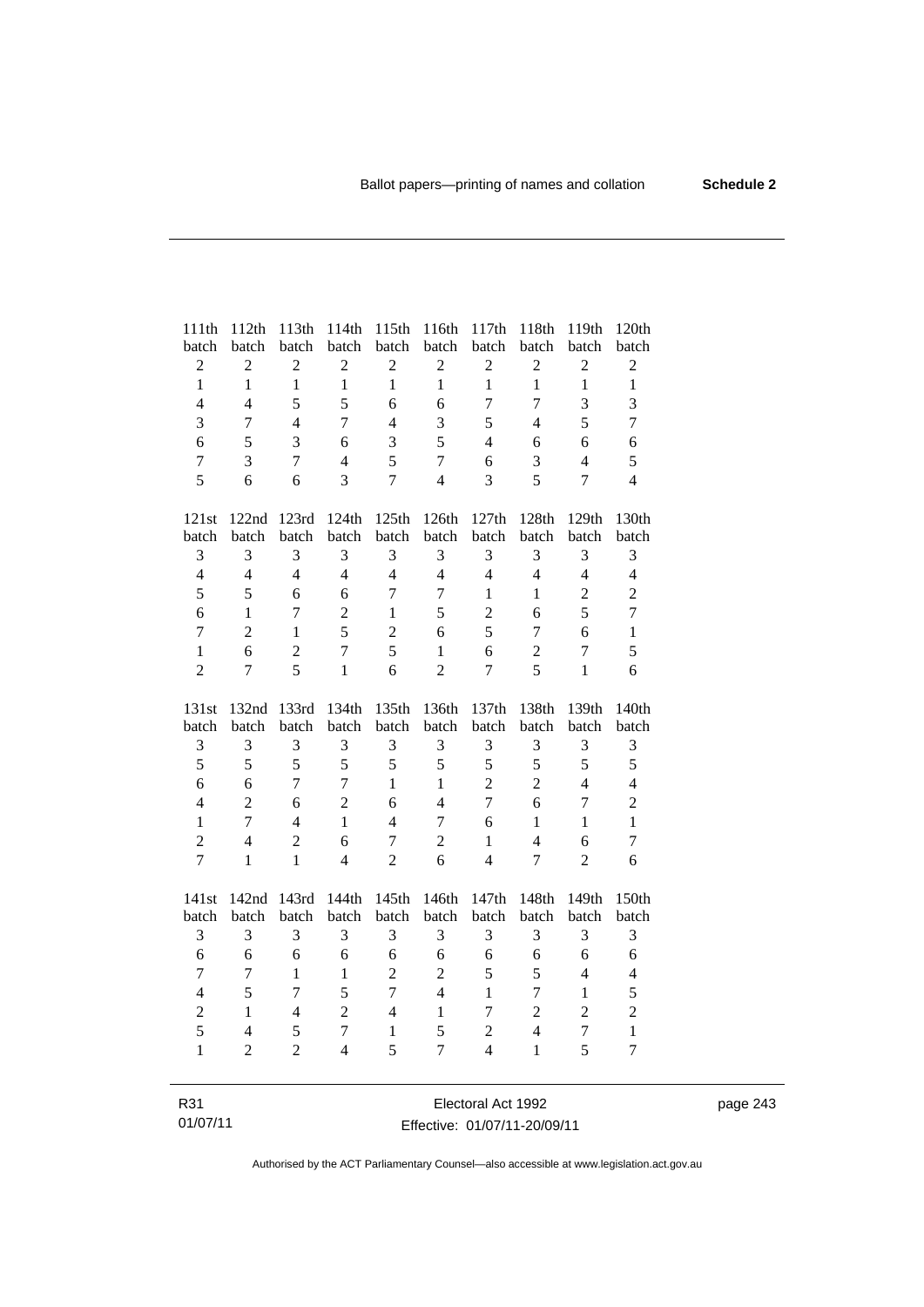| 151st          | 152nd          | 153rd          | 154th          | 155th                      | 156th             | 157th                        | 158th               | 159th            | 160th          |
|----------------|----------------|----------------|----------------|----------------------------|-------------------|------------------------------|---------------------|------------------|----------------|
| batch          | batch          | batch          | batch          | batch                      | batch             | batch                        | batch               | batch            | batch          |
| 3              | 3              | 3              | 3              | 3                          | 3                 | 3                            | 3                   | $\mathfrak{Z}$   | $\mathfrak{Z}$ |
| $\overline{7}$ | $\overline{7}$ | $\overline{7}$ | $\overline{7}$ | $\overline{7}$             | $\overline{7}$    | $\overline{7}$               | $\overline{7}$      | $\overline{7}$   | $\overline{7}$ |
| $\mathbf{1}$   | $\mathbf{1}$   | $\overline{2}$ | $\overline{2}$ | 5                          | 5                 | 6                            | 6                   | $\overline{4}$   | $\overline{4}$ |
| $\overline{4}$ | 6              | $\mathbf{1}$   | 6              | $\mathbf{1}$               | $\overline{4}$    | $\overline{2}$               | $\mathbf{1}$        | $\overline{c}$   | 6              |
| 5              | $\overline{2}$ | $\overline{4}$ | 5              | $\overline{4}$             | $\overline{2}$    | $\mathbf{1}$                 | 5                   | 5                | 5              |
| 6              | $\overline{4}$ | 6              | $\mathbf{1}$   | $\overline{2}$             | 6                 | 5                            | $\overline{4}$      | $\mathbf{1}$     | $\overline{c}$ |
| $\overline{2}$ | 5              | 5              | $\overline{4}$ | 6                          | $\mathbf{1}$      | $\overline{4}$               | $\overline{2}$      | 6                | $\mathbf{1}$   |
| 161st          | 162nd          | 163rd          | 164th          | 165th                      | 166th             | 167th                        | 168th               | 169th            | 170th          |
| batch          | batch          | batch          | batch          | batch                      | batch             | batch                        | batch               | batch            | batch          |
| 3              | 3              | 3              | 3              | 3                          | 3                 | 3                            | 3                   | $\mathfrak{Z}$   | 3              |
| $\mathbf{1}$   | $\mathbf{1}$   | $\mathbf{1}$   | $\mathbf{1}$   | $\mathbf{1}$               | $\mathbf{1}$      | $\mathbf{1}$                 | $\mathbf{1}$        | $\mathbf{1}$     | $\mathbf{1}$   |
| $\overline{c}$ | $\overline{2}$ | 5              | 5              | 6                          | 6                 | 7                            | $\overline{7}$      | $\overline{4}$   | $\overline{4}$ |
| $\overline{4}$ | $\overline{7}$ | $\overline{2}$ | $\overline{7}$ | $\overline{2}$             | $\overline{4}$    | 5                            | $\overline{2}$      | 5                | $\tau$         |
| 6              | 5              | $\overline{4}$ | 6              | $\overline{4}$             | 5                 | $\overline{2}$               | 6                   | 6                | 6              |
| $\overline{7}$ | $\overline{4}$ | $\tau$         | $\overline{2}$ | 5                          | $\overline{7}$    | 6                            | $\overline{4}$      | $\overline{2}$   | 5              |
| 5              | 6              | 6              | $\overline{4}$ | $\overline{7}$             | $\overline{2}$    | $\overline{4}$               | 5                   | $\overline{7}$   | $\overline{2}$ |
|                |                |                |                |                            |                   |                              |                     |                  |                |
|                |                |                |                |                            |                   |                              |                     |                  |                |
| 171st<br>batch | 172nd<br>batch | 173rd<br>batch | 174th<br>batch | 175th<br>batch             | 176th<br>batch    | 177th<br>batch               | 178th<br>batch      | 179th<br>batch   | 180th<br>batch |
| 3              | 3              | 3              | 3              | $\mathfrak{Z}$             | 3                 | 3                            | $\mathfrak{Z}$      | 3                | $\mathfrak{Z}$ |
| $\overline{c}$ | $\overline{c}$ | $\overline{2}$ | $\overline{2}$ | $\overline{2}$             | $\overline{c}$    | $\overline{2}$               | $\overline{2}$      | $\overline{2}$   | $\overline{2}$ |
| 5              | 5              | 6              | 6              | $\overline{7}$             | $\overline{7}$    | $\mathbf{1}$                 | $\mathbf{1}$        | $\overline{4}$   | $\overline{4}$ |
| $\overline{4}$ | $\mathbf{1}$   | 5              | $\mathbf{1}$   | 5                          | $\overline{4}$    | 6                            | 5                   | 6                | $\mathbf{1}$   |
| $\overline{7}$ | 6              | $\overline{4}$ | $\tau$         | $\overline{4}$             | 6                 | 5                            | $\tau$              | $\overline{7}$   | $\overline{7}$ |
| $\mathbf{1}$   | $\overline{4}$ | $\mathbf{1}$   | 5              | 6                          | $\mathbf{1}$      | 7                            | $\overline{4}$      | 5                | 6              |
| 6              | 7              | $\overline{7}$ | $\overline{4}$ | $\mathbf{1}$               | 5                 | $\overline{4}$               | 6                   | $\mathbf{1}$     | 5              |
|                |                |                |                |                            |                   |                              |                     |                  |                |
| 181st<br>batch | 182nd<br>batch | 183rd<br>batch | 184th<br>batch | 185th<br>batch             | 186th<br>batch    | 187th<br>batch               | 188th<br>batch      | 189th<br>batch   | 190th<br>batch |
| $\overline{4}$ | $\overline{4}$ | $\overline{4}$ | $\overline{4}$ | $\overline{4}$             | $\overline{4}$    | $\overline{4}$               | $\overline{4}$      | $\overline{4}$   | $\overline{4}$ |
|                | 5              | 5              | 5              |                            |                   |                              |                     |                  |                |
| 5<br>6         | 6              | $\overline{7}$ | $\overline{7}$ | $\sqrt{5}$<br>$\mathbf{1}$ | 5<br>$\mathbf{1}$ | $\sqrt{5}$<br>$\overline{c}$ | 5<br>$\overline{2}$ | 5<br>3           | 5<br>3         |
| $\tau$         | $\overline{2}$ | $\mathbf{1}$   | 3              | $\overline{2}$             | 6                 | 3                            | $\overline{7}$      | 6                | $\mathbf{1}$   |
| $\mathbf{1}$   | 3              | $\overline{c}$ | 6              | 3                          | $\tau$            | 6                            | $\mathbf{1}$        | $\boldsymbol{7}$ | $\overline{c}$ |
| $\overline{c}$ | $\overline{7}$ | 3              | $\mathbf{1}$   | 6                          | $\overline{c}$    | $\overline{7}$               | 3                   | $\mathbf{1}$     | 6              |
| $\overline{3}$ | $\mathbf{1}$   | 6              | $\overline{c}$ | $\overline{7}$             | $\overline{3}$    | $\mathbf{1}$                 | 6                   | $\overline{2}$   | $\overline{7}$ |

page 244 Electoral Act 1992 Effective: 01/07/11-20/09/11

R31 01/07/11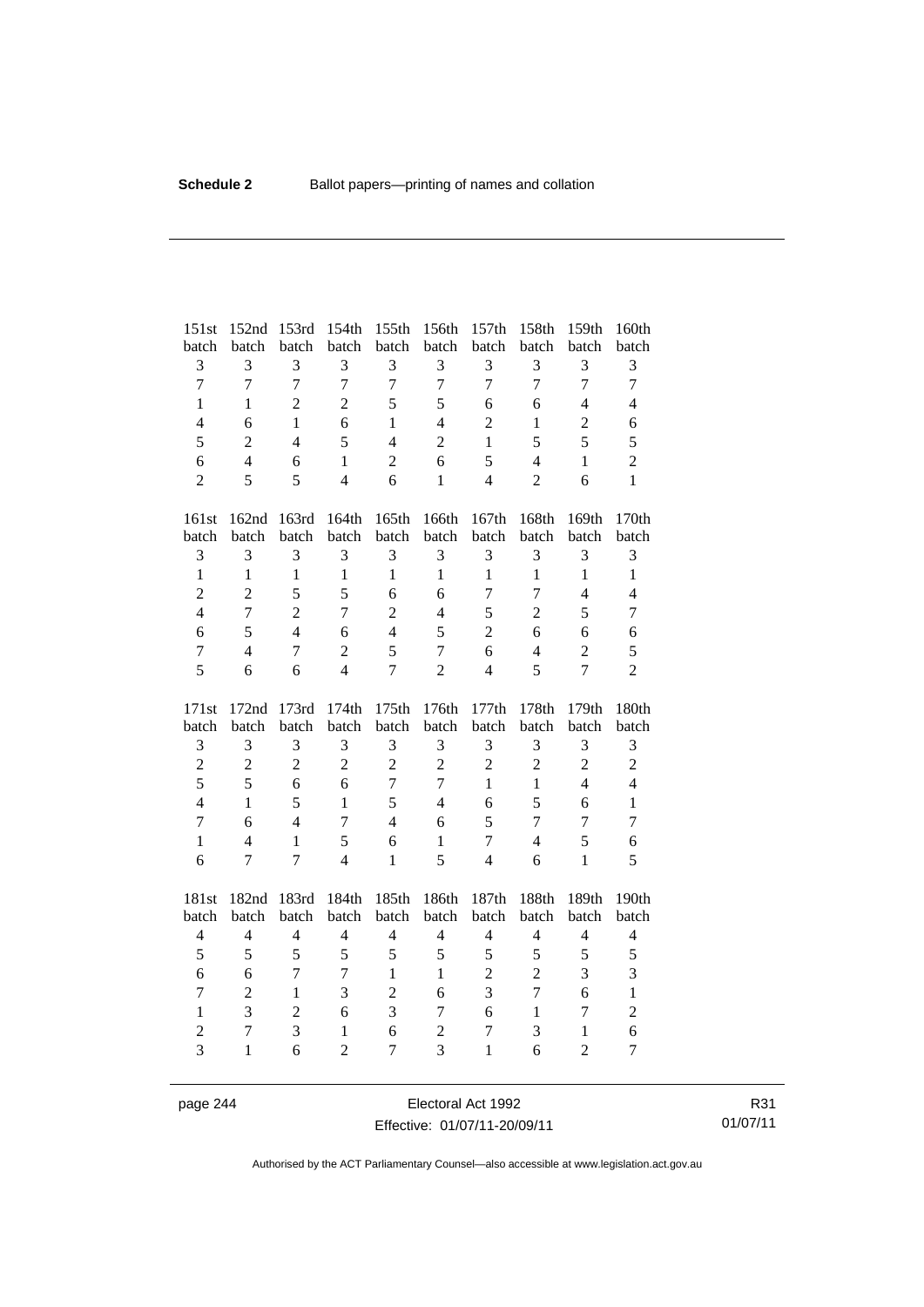| 191st          | 192nd          | 193rd          | 194th          | 195th          | 196th          | 197th            | 198th          | 199th          | 200th            |
|----------------|----------------|----------------|----------------|----------------|----------------|------------------|----------------|----------------|------------------|
| batch          | batch          | batch          | batch          | batch          | batch          | batch            | batch          | batch          | batch            |
| $\overline{4}$ | $\overline{4}$ | $\overline{4}$ | $\overline{4}$ | $\overline{4}$ | $\overline{4}$ | $\overline{4}$   | $\overline{4}$ | $\overline{4}$ | $\overline{4}$   |
| 6              | 6              | 6              | 6              | 6              | 6              | 6                | 6              | 6              | 6                |
| $\tau$         | $\overline{7}$ | $\mathbf{1}$   | $\mathbf{1}$   | $\overline{2}$ | $\overline{2}$ | 3                | 3              | 5              | 5                |
| 5              | 3              | $\overline{7}$ | 3              | $\overline{7}$ | 5              | $\mathbf{1}$     | $\overline{7}$ | $\mathbf{1}$   | 3                |
| $\overline{c}$ | 1              | 5              | $\overline{2}$ | 5              | $\mathbf{1}$   | $\boldsymbol{7}$ | $\overline{c}$ | $\overline{2}$ | $\overline{c}$   |
| $\overline{3}$ | 5              | $\overline{3}$ | $\overline{7}$ | $\mathbf{1}$   | $\overline{3}$ | $\overline{c}$   | 5              | $\overline{7}$ | $\mathbf{1}$     |
| $\mathbf{1}$   | $\overline{2}$ | $\overline{2}$ | 5              | 3              | $\overline{7}$ | 5                | $\mathbf{1}$   | 3              | $\overline{7}$   |
| 201st          |                | 202nd 203rd    | 204th          | 205th          | 206th          | 207th            | 208th          | 209th          | 210th            |
| batch          | batch          | batch          | batch          | batch          | batch          | batch            | batch          | batch          | batch            |
| $\overline{4}$ | $\overline{4}$ | $\overline{4}$ | $\overline{4}$ | $\overline{4}$ | $\overline{4}$ | $\overline{4}$   | $\overline{4}$ | $\overline{4}$ | $\overline{4}$   |
| $\overline{7}$ | $\overline{7}$ | $\overline{7}$ | $\overline{7}$ | $\overline{7}$ | $\overline{7}$ | $\overline{7}$   | $\overline{7}$ | $\overline{7}$ | $\boldsymbol{7}$ |
| $\mathbf{1}$   | $\mathbf{1}$   | $\overline{c}$ | $\overline{2}$ | 3              | 3              | 6                | 6              | 5              | 5                |
| 5              | 6              | $\mathbf{1}$   | 6              | $\mathbf{1}$   | 5              | $\overline{c}$   | $\mathbf{1}$   | $\overline{2}$ | 6                |
| 3              | $\overline{2}$ | 5              | 3              | 5              | $\overline{2}$ | $\mathbf{1}$     | 3              | 3              | $\overline{3}$   |
| 6              | 5              | 6              | $\mathbf{1}$   | $\overline{2}$ | 6              | 3                | 5              | $\mathbf{1}$   | $\overline{2}$   |
| $\overline{2}$ | 3              | $\overline{3}$ | 5              | 6              | $\mathbf{1}$   | 5                | $\overline{2}$ | 6              | $\mathbf{1}$     |
|                |                |                |                |                |                |                  |                |                |                  |
| 211th          | 212th          | 213th          | 214th          | 215th          | 216th          | 217th            | 218th          | 219th          | 220th            |
| batch          | batch          | batch          | batch          | batch          | batch          | batch            | batch          | batch          | batch            |
| $\overline{4}$ | $\overline{4}$ | $\overline{4}$ | $\overline{4}$ | $\overline{4}$ | $\overline{4}$ | $\overline{4}$   | $\overline{4}$ | $\overline{4}$ | $\overline{4}$   |
| $\mathbf{1}$   | 1              | 1              | $\mathbf{1}$   | $\mathbf{1}$   | $\mathbf{1}$   | 1                | $\mathbf{1}$   | $\mathbf{1}$   | $\,1\,$          |
| $\overline{c}$ | $\overline{2}$ | 3              | 3              | 6              | 6              | $\overline{7}$   | $\overline{7}$ | 5              | 5                |
| 5              | $\overline{7}$ | $\overline{2}$ | $\overline{7}$ | $\overline{c}$ | 5              | 3                | $\overline{c}$ | $\overline{3}$ | $\overline{7}$   |
| 6              | 3              | 5              | 6              | 5              | 3              | $\overline{2}$   | 6              | 6              | 6                |
| $\overline{7}$ | 5              | $\overline{7}$ | $\overline{2}$ | 3              | $\overline{7}$ | 6                | 5              | $\overline{2}$ | 3                |
| $\overline{3}$ | 6              | 6              | 5              | $\overline{7}$ | $\overline{2}$ | 5                | 3              | $\overline{7}$ | $\overline{2}$   |
| 221st          | 222nd          | 223rd          | 224th          | 225th          | 226th          | 227th            | 228th          | 229th          | 230th            |
| batch          | batch          | batch          | batch          | batch          | batch          | batch            | batch          | batch          | batch            |
| $\overline{4}$ | $\overline{4}$ | $\overline{4}$ | $\overline{4}$ | $\overline{4}$ | $\overline{4}$ | $\overline{4}$   | $\overline{4}$ | $\overline{4}$ | $\overline{4}$   |
| $\overline{c}$ | $\overline{c}$ | $\overline{2}$ | $\overline{2}$ | $\overline{2}$ | $\overline{2}$ | $\overline{2}$   | $\overline{2}$ | $\overline{c}$ | $\overline{c}$   |
| 3              | 3              | 6              | 6              | $\overline{7}$ | $\overline{7}$ | $\mathbf{1}$     | $\mathbf{1}$   | 5              | 5                |
| 5              | $\mathbf{1}$   | 3              | $\mathbf{1}$   | 3              | 5              | 6                | 3              | 6              | $\mathbf{1}$     |
| $\overline{7}$ | 6              | 5              | 7              | 5              | 6              | 3                | $\tau$         | $\tau$         | $\overline{7}$   |
| $\mathbf{1}$   | 5              | $\mathbf{1}$   | 3              | 6              | $\mathbf{1}$   | $\boldsymbol{7}$ | 5              | 3              | 6                |
| 6              | 7              | $\overline{7}$ | 5              | 1              | 3              | 5                | 6              | $\mathbf{1}$   | 3                |

page 245

R31 01/07/11

Electoral Act 1992 Effective: 01/07/11-20/09/11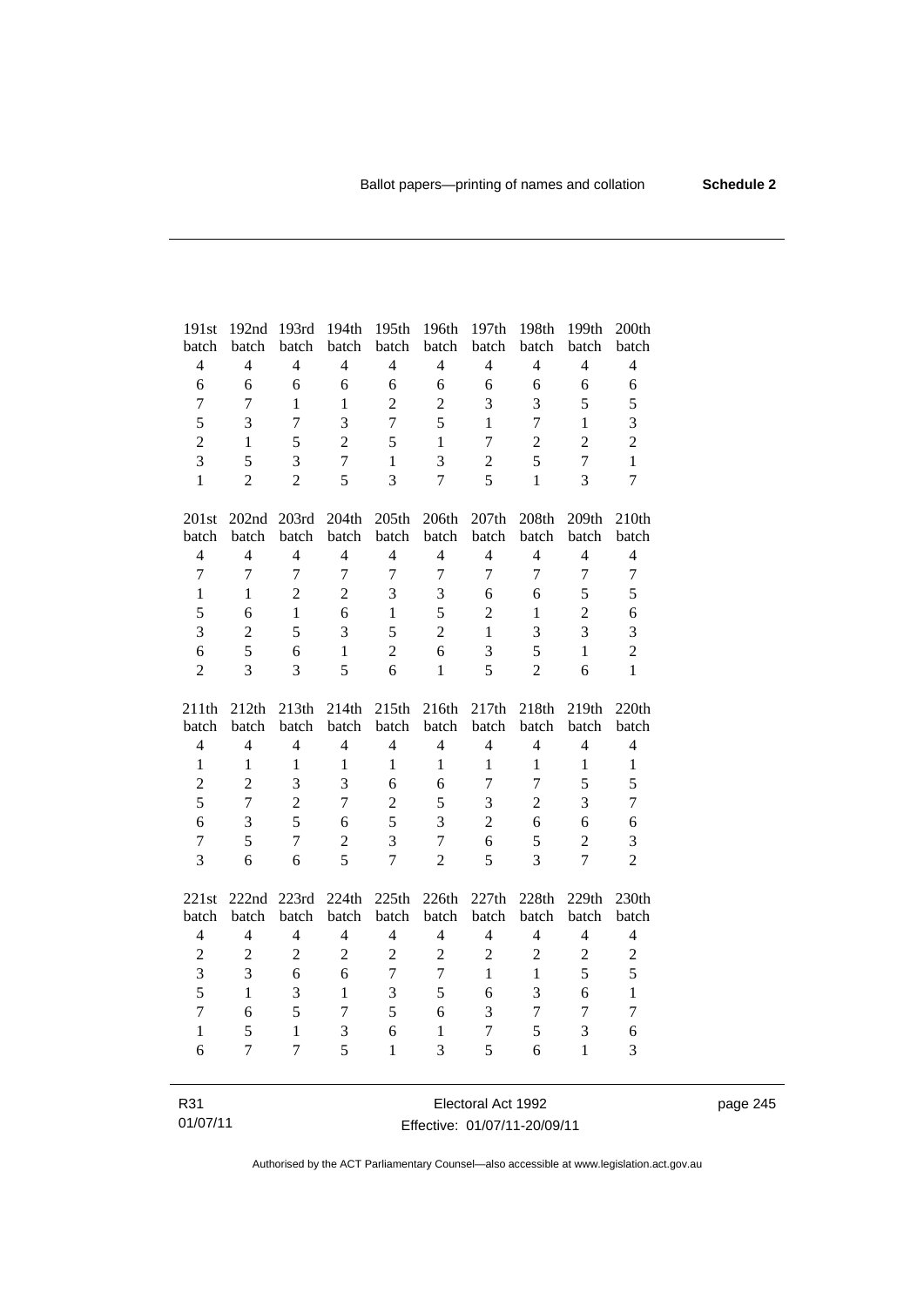| 231st<br>batch | 232nd<br>batch | 233rd<br>batch | 234th<br>batch      | 235th<br>batch      | 236th<br>batch                   | 237th<br>batch | 238th<br>batch | 239th<br>batch                   | 240th<br>batch      |
|----------------|----------------|----------------|---------------------|---------------------|----------------------------------|----------------|----------------|----------------------------------|---------------------|
| $\overline{4}$ | $\overline{4}$ | $\overline{4}$ | $\overline{4}$      | $\overline{4}$      | $\overline{4}$                   | $\overline{4}$ | $\overline{4}$ | $\overline{4}$                   | $\overline{4}$      |
| 3              | 3              | $\overline{3}$ | $\overline{3}$      | 3                   | 3                                | 3              | 3              | 3                                | 3                   |
| 6              | 6              | $\overline{7}$ | $\overline{7}$      | $\mathbf{1}$        | $\mathbf{1}$                     | $\overline{2}$ | $\overline{2}$ | 5                                | 5                   |
| 5              | $\overline{2}$ | 6              | $\overline{2}$      | 6                   | 5                                | $\overline{7}$ | 6              | $\overline{7}$                   | $\overline{2}$      |
| $\mathbf{1}$   | $\overline{7}$ | 5              | $\mathbf{1}$        | 5                   | $\overline{7}$                   | 6              | $\mathbf{1}$   | $\mathbf{1}$                     | $\mathbf{1}$        |
| $\overline{c}$ | 5              | $\overline{2}$ | 6                   | $\overline{7}$      | $\overline{c}$                   | 1              | 5              | 6                                | $\overline{7}$      |
| $\overline{7}$ | $\mathbf{1}$   | $\mathbf{1}$   | 5                   | $\overline{2}$      | 6                                | 5              | $\overline{7}$ | $\overline{2}$                   | 6                   |
|                |                |                |                     |                     |                                  |                |                |                                  |                     |
| 241st          | 242nd          | 243rd          | 244th               | 245th               | 246th                            | 247th          | 248th          | 249th                            | 250th               |
| batch          | batch          | batch          | batch               | batch               | batch                            | batch          | batch          | batch                            | batch               |
| 5              | 5              | 5              | 5                   | 5                   | 5                                | 5              | 5              | 5                                | 5                   |
| 6              | 6              | 6              | 6                   | 6                   | 6                                | 6              | 6              | 6                                | 6                   |
| $\overline{7}$ | $\overline{7}$ | $\mathbf{1}$   | $\mathbf{1}$        | $\overline{2}$      | $\overline{2}$                   | 3              | 3              | $\overline{4}$                   | $\overline{4}$      |
| $\mathbf{1}$   | 3              | $\overline{2}$ | $\overline{4}$      | $\overline{3}$      | $\overline{7}$                   | $\overline{4}$ | $\mathbf{1}$   | $\overline{7}$                   | $\overline{2}$      |
| $\overline{c}$ | $\overline{4}$ | 3              | $\overline{7}$      | $\overline{4}$      | $\mathbf{1}$                     | 7              | $\overline{2}$ | $\mathbf{1}$                     | 3                   |
| 3              | $\mathbf{1}$   | $\overline{4}$ | $\overline{2}$      | $\overline{7}$      | 3                                | 1              | $\overline{4}$ | $\overline{2}$                   | $\overline{7}$      |
| $\overline{4}$ | $\overline{2}$ | $\overline{7}$ | 3                   | $\mathbf{1}$        | $\overline{4}$                   | $\overline{2}$ | $\overline{7}$ | $\overline{3}$                   | $\mathbf{1}$        |
|                |                |                |                     |                     |                                  |                |                |                                  |                     |
| 251st          | 252nd          | 253rd          | 254th               | 255th               | 256th                            | 257th          | 258th          | 259th                            | 260th               |
| batch          | batch          | batch          | batch               | batch               | batch                            | batch          | batch          | batch                            | batch               |
| 5              | 5              | 5              | 5                   | 5                   | 5                                | 5              | 5              | 5                                | 5                   |
| $\overline{7}$ | $\overline{7}$ | $\overline{7}$ | $\overline{7}$      | $\overline{7}$      | $\overline{7}$                   | $\overline{7}$ | $\overline{7}$ | $\overline{7}$                   | $\overline{7}$      |
| $\mathbf{1}$   | $\mathbf{1}$   | $\overline{2}$ | $\overline{2}$      | 3                   | 3                                | $\overline{4}$ | $\overline{4}$ | 6                                | 6                   |
| 6              | $\overline{4}$ | $\mathbf{1}$   | $\overline{4}$      | $\mathbf{1}$        | 6                                | $\overline{2}$ | $\mathbf{1}$   | $\overline{2}$                   | $\overline{4}$      |
| 3              | $\overline{2}$ | 6              | 3                   | 6                   | $\overline{2}$                   | $\mathbf{1}$   | 3              | 3                                | 3                   |
| $\overline{4}$ | 6              | $\overline{4}$ | $\mathbf{1}$        | $\overline{2}$      | $\overline{4}$                   | 3              | 6              | $\mathbf{1}$                     | $\overline{c}$      |
| $\overline{2}$ | 3              | 3              | 6                   | $\overline{4}$      | $\mathbf{1}$                     | 6              | $\overline{2}$ | $\overline{4}$                   | $\mathbf{1}$        |
| 261st          | 262nd 263rd    |                | 264th               | 265th               | 266th                            | 267th          | 268th          | 269th                            | 270th               |
| batch          | batch          | batch          | batch               | batch               | batch                            | batch          | batch          | batch                            | batch               |
| 5              | 5              | 5              | 5                   | 5                   | 5                                | 5              | 5              | 5                                | 5                   |
| $\mathbf{1}$   | $\mathbf{1}$   | $\mathbf{1}$   | $\mathbf{1}$        | $\mathbf{1}$        | $\mathbf{1}$                     | $\mathbf{1}$   | $\mathbf{1}$   | $\mathbf{1}$                     | $\mathbf{1}$        |
| $\overline{c}$ | $\overline{2}$ | 3              | 3                   | $\overline{4}$      | $\overline{4}$                   | 7              | $\overline{7}$ | 6                                | 6                   |
| 6              | $\overline{7}$ | $\overline{2}$ | $\overline{7}$      | $\overline{2}$      | 6                                | 3              | $\overline{c}$ | 3                                | $\tau$              |
| $\overline{4}$ | 3              | 6              | $\overline{4}$      | 6                   | 3                                | $\overline{2}$ | $\overline{4}$ | $\overline{4}$                   | $\overline{4}$      |
| $\tau$<br>3    | 6              | $\tau$         | $\overline{2}$<br>6 | 3<br>$\overline{7}$ | $\overline{7}$<br>$\overline{2}$ | $\overline{4}$ | 6<br>3         | $\overline{2}$<br>$\overline{7}$ | 3<br>$\overline{2}$ |

page 246 Electoral Act 1992 Effective: 01/07/11-20/09/11

R31 01/07/11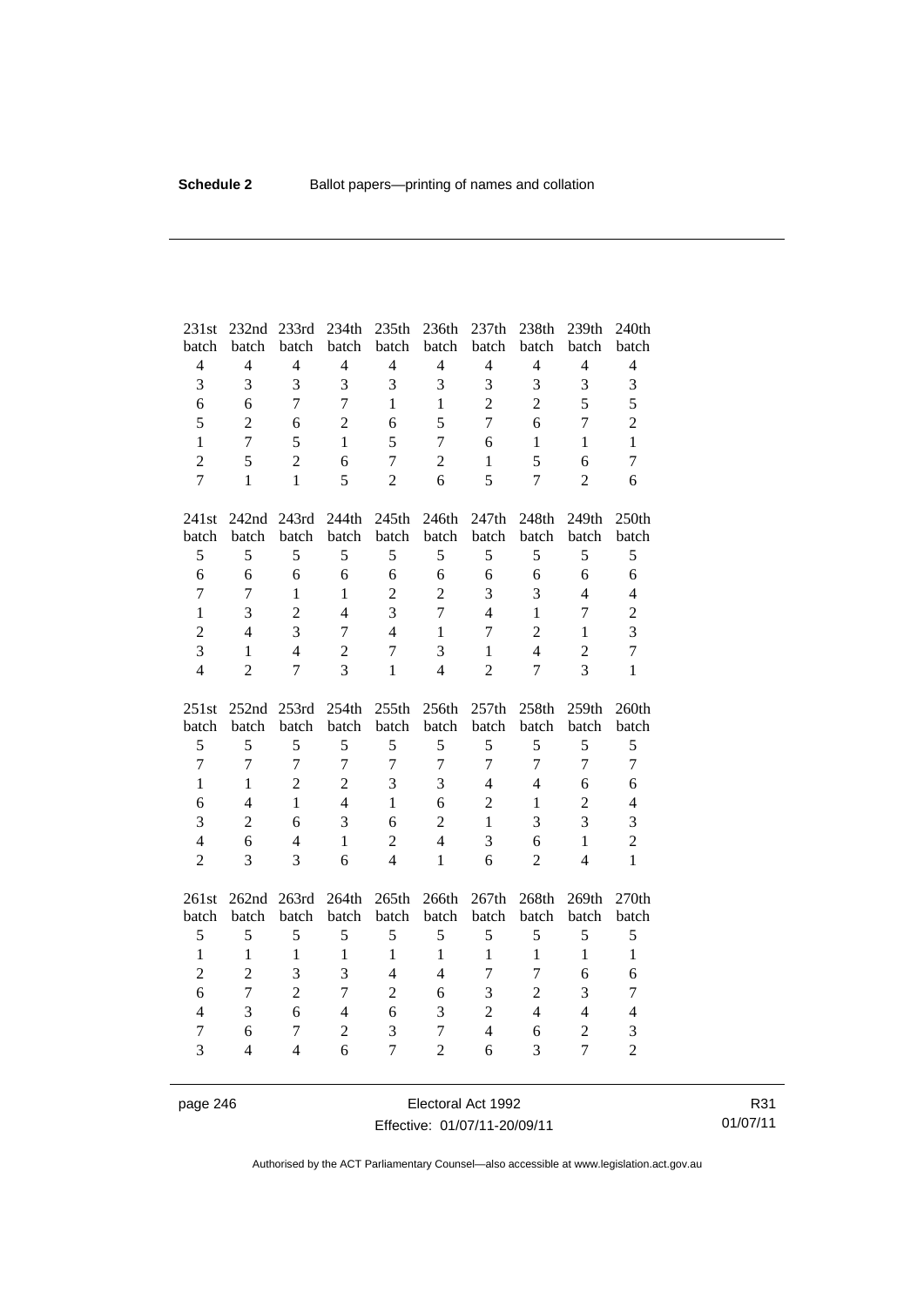| 271st          | 272nd 273rd    |                | 274th          | 275th          | 276th          | 277th             | 278th          | 279th          | 280th          |
|----------------|----------------|----------------|----------------|----------------|----------------|-------------------|----------------|----------------|----------------|
| batch          | batch          | batch          | batch          | batch          | batch          | batch             | batch          | batch          | batch          |
| 5              | 5              | 5              | 5              | 5              | 5              | 5                 | 5              | 5              | 5              |
| $\overline{c}$ | $\overline{2}$ | $\overline{2}$ | $\overline{2}$ | $\overline{2}$ | $\overline{2}$ | $\overline{c}$    | $\overline{2}$ | $\overline{2}$ | $\overline{2}$ |
| $\overline{3}$ | 3              | $\overline{4}$ | $\overline{4}$ | $\overline{7}$ | $\overline{7}$ | $\mathbf{1}$      | $\mathbf{1}$   | 6              | 6              |
| 6              | 1              | 3              | 1              | 3              | 6              | $\overline{4}$    | 3              | $\overline{4}$ | $\mathbf{1}$   |
| $\overline{7}$ | $\overline{4}$ | 6              | $\tau$         | 6              | $\overline{4}$ | 3                 | $\tau$         | $\overline{7}$ | $\overline{7}$ |
| $\mathbf{1}$   | 6              | $\mathbf{1}$   | 3              | $\overline{4}$ | $\mathbf{1}$   | 7                 | 6              | 3              | $\overline{4}$ |
| $\overline{4}$ | $\overline{7}$ | $\overline{7}$ | 6              | $\mathbf{1}$   | $\overline{3}$ | 6                 | $\overline{4}$ | $\mathbf{1}$   | 3              |
|                |                |                |                |                |                |                   |                |                |                |
| 281st          |                | 282nd 283rd    | 284th          | 285th          | 286th          | 287 <sub>th</sub> | 288th          | 289th          | 290th          |
| batch          | batch          | batch          | batch          | batch          | batch          | batch             | batch          | batch          | batch          |
| $\mathfrak s$  | 5              | 5              | 5              | 5              | 5              | 5                 | 5              | 5              | 5              |
| 3              | 3              | 3              | 3              | 3              | 3              | 3                 | 3              | 3              | 3              |
| $\overline{4}$ | $\overline{4}$ | $\overline{7}$ | $\overline{7}$ | $\mathbf{1}$   | $\mathbf{1}$   | $\overline{2}$    | $\overline{c}$ | 6              | 6              |
| 6              | $\overline{c}$ | $\overline{4}$ | $\overline{2}$ | $\overline{4}$ | 6              | $\overline{7}$    | $\overline{4}$ | $\tau$         | $\overline{c}$ |
| $\mathbf{1}$   | $\overline{7}$ | 6              | $\mathbf{1}$   | 6              | $\tau$         | $\overline{4}$    | $\mathbf{1}$   | $\mathbf{1}$   | $\mathbf{1}$   |
| $\overline{2}$ | 6              | $\overline{2}$ | $\overline{4}$ | $\overline{7}$ | $\overline{2}$ | $\mathbf{1}$      | 6              | $\overline{4}$ | $\tau$         |
| $\overline{7}$ | $\mathbf{1}$   | $\mathbf{1}$   | 6              | $\overline{2}$ | $\overline{4}$ | 6                 | $\tau$         | $\overline{2}$ | $\overline{4}$ |
|                |                |                |                |                |                |                   |                |                |                |
|                |                |                |                |                |                |                   |                |                |                |
| 291st          | 292nd 293rd    |                | 294th          | 295th          | 296th          | 297th             | 298th          | 299th          | 300th          |
| batch          | batch          | batch          | batch          | batch          | batch          | batch             | batch          | batch          | batch          |
| 5              | 5              | 5              | 5              | 5              | 5              | 5                 | 5              | 5              | 5              |
| $\overline{4}$ | $\overline{4}$ | $\overline{4}$ | $\overline{4}$ | $\overline{4}$ | $\overline{4}$ | $\overline{4}$    | $\overline{4}$ | $\overline{4}$ | $\overline{4}$ |
| $\overline{7}$ | 7              | $\mathbf{1}$   | $\mathbf{1}$   | $\overline{2}$ | $\overline{2}$ | 3                 | 3              | 6              | 6              |
| 6              | 3              | $\tau$         | $\overline{3}$ | $\overline{7}$ | 6              | $\mathbf{1}$      | $\tau$         | $\mathbf{1}$   | 3              |
| $\overline{c}$ | $\mathbf{1}$   | 6              | $\overline{c}$ | 6              | $\mathbf{1}$   | $\overline{7}$    | $\overline{c}$ | $\overline{c}$ | $\overline{2}$ |
| $\overline{3}$ | 6              | 3              | $\overline{7}$ | $\mathbf{1}$   | 3              | $\overline{2}$    | 6              | $\overline{7}$ | $\mathbf{1}$   |
| $\mathbf{1}$   | $\overline{2}$ | $\overline{2}$ | 6              | 3              | $\overline{7}$ | 6                 | $\mathbf{1}$   | 3              | $\overline{7}$ |
|                |                |                |                |                |                |                   |                |                |                |
| 301st          | 302nd          | 303rd          | 304th          | 305th          | 306th          | 307th             | 308th          | 309th          | 310th          |
| batch          | batch          | batch          | batch          | batch          | batch          | batch             | batch          | batch          | batch          |
| 6              | 6              | 6              | 6              | 6              | 6              | 6                 | 6              | 6              | 6              |
| $\overline{7}$ | $\overline{7}$ | $\overline{7}$ | $\overline{7}$ | $\overline{7}$ | $\overline{7}$ | $\overline{7}$    | 7              | $\overline{7}$ | $\overline{7}$ |
| $\mathbf{1}$   | $\mathbf{1}$   | $\overline{c}$ | $\overline{c}$ | 3              | 3              | $\overline{4}$    | $\overline{4}$ | 5              | 5              |
| $\overline{c}$ | $\overline{4}$ | $\overline{3}$ | $\overline{5}$ | $\overline{4}$ | $\mathbf{1}$   | 5                 | $\overline{c}$ | $\mathbf{1}$   | 3              |
| $\overline{3}$ | 5              | $\overline{4}$ | $\mathbf{1}$   | 5              | $\overline{c}$ | $\mathbf{1}$      | 3              | $\overline{2}$ | $\overline{4}$ |
| $\overline{4}$ | $\overline{2}$ | 5              | 3              | $\mathbf{1}$   | $\overline{4}$ | $\overline{c}$    | 5              | 3              | $\mathbf{1}$   |
| 5              | 3              | $\mathbf{1}$   | $\overline{4}$ | $\overline{2}$ | 5              | 3                 | $\mathbf{1}$   | $\overline{4}$ | $\overline{2}$ |

R31 01/07/11 Electoral Act 1992 Effective: 01/07/11-20/09/11 page 247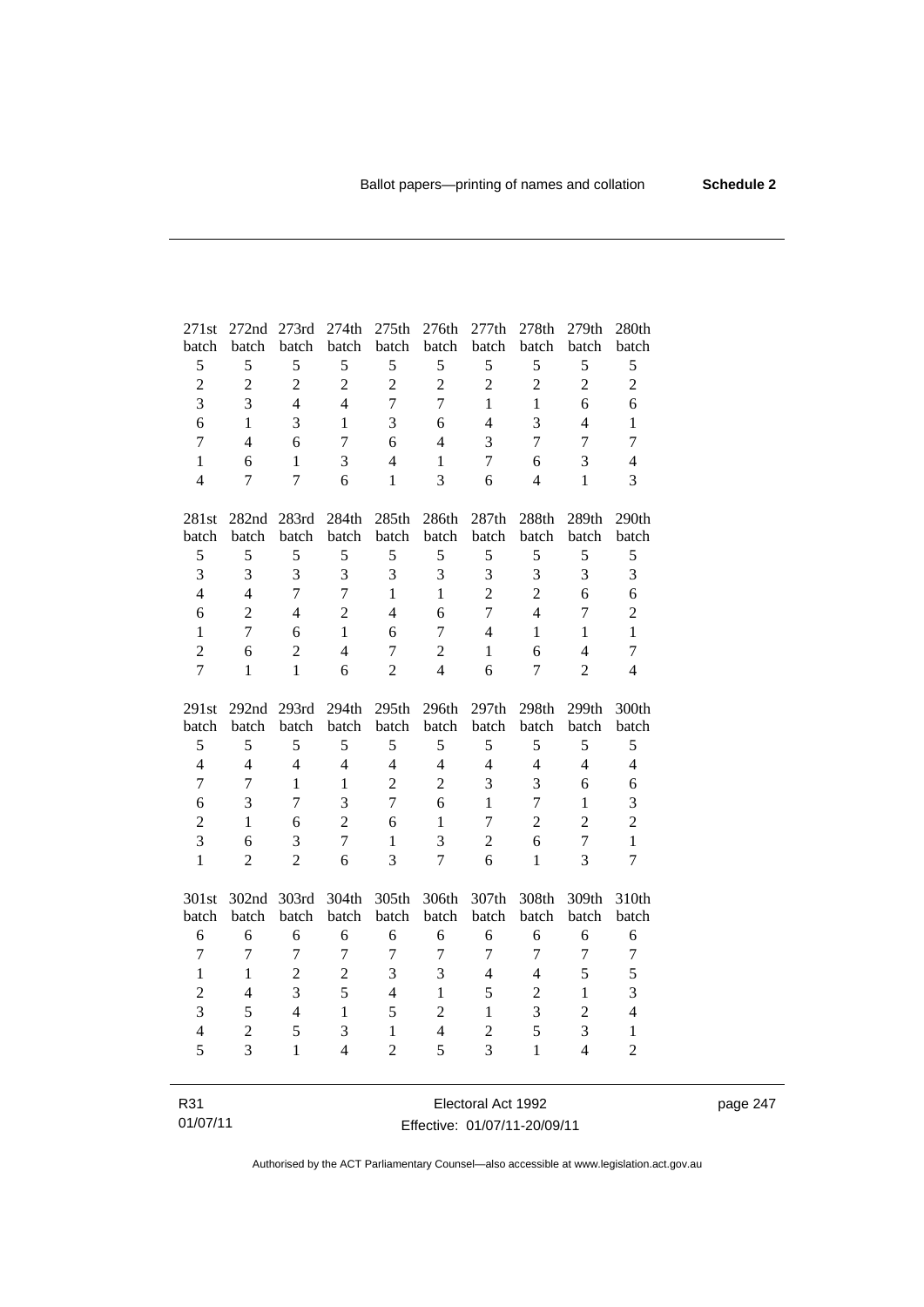| 311th<br>batch    | 312th<br>batch                   | 313th<br>batch      | 314th<br>batch      | 315th<br>batch                 | 316th<br>batch | 317th<br>batch                   | 318th<br>batch                 | 319th<br>batch | 320th<br>batch    |
|-------------------|----------------------------------|---------------------|---------------------|--------------------------------|----------------|----------------------------------|--------------------------------|----------------|-------------------|
| 6                 | 6                                | 6                   | 6                   | 6                              | 6              | 6                                | 6                              | 6              | 6                 |
| $\mathbf{1}$      | $\mathbf{1}$                     | $\mathbf{1}$        | $\mathbf{1}$        | $\mathbf{1}$                   | $\mathbf{1}$   | $\mathbf{1}$                     | $\mathbf{1}$                   | $\mathbf{1}$   | $\mathbf{1}$      |
| $\overline{c}$    | $\overline{c}$                   | $\overline{3}$      | $\overline{3}$      | $\overline{4}$                 | $\overline{4}$ | 5                                | 5                              | $\overline{7}$ | $\overline{7}$    |
| $\overline{7}$    | 5                                | $\overline{2}$      | 5                   | $\overline{2}$                 | $\overline{7}$ | 3                                | $\overline{2}$                 | 3              | 5                 |
| $\overline{4}$    | 3                                | $\overline{7}$      | $\overline{4}$      | $\overline{7}$                 | 3              | $\overline{2}$                   | $\overline{4}$                 | $\overline{4}$ | $\overline{4}$    |
| 5                 | $\overline{7}$                   | 5                   | $\overline{2}$      | 3                              | 5              | $\overline{4}$                   | $\overline{7}$                 | $\overline{2}$ | 3                 |
| $\overline{3}$    | $\overline{4}$                   | $\overline{4}$      | $\overline{7}$      | 5                              | $\overline{2}$ | 7                                | 3                              | 5              | $\overline{2}$    |
| 321st             | 322nd                            | 323rd               | 324th               | 325th                          | 326th          | 327th                            | 328th                          | 329th          | 330th             |
| batch             | batch                            | batch               | batch               | batch                          | batch          | batch                            | batch                          | batch          | batch             |
| 6                 | 6                                | 6                   | 6                   | 6                              | 6              | 6                                | 6                              | 6              | 6                 |
| $\overline{2}$    | $\overline{2}$                   | $\overline{2}$      | $\overline{2}$      | $\overline{c}$                 | $\overline{2}$ | $\overline{2}$                   | $\overline{2}$                 | $\overline{2}$ | $\overline{2}$    |
| $\overline{3}$    | 3                                | $\overline{4}$      | $\overline{4}$      | 5                              | 5              | $\mathbf{1}$                     | $\mathbf{1}$                   | $\overline{7}$ | $\overline{7}$    |
| $\overline{7}$    | $\mathbf{1}$                     | $\overline{3}$      | $\mathbf{1}$        | $\overline{3}$                 | $\overline{7}$ | $\overline{4}$                   | 3                              | $\overline{4}$ | $\mathbf{1}$      |
| 5                 | $\overline{4}$                   | $\overline{7}$      | 5                   | $\overline{7}$                 | $\overline{4}$ | 3                                | 5                              | 5              | 5                 |
| $\mathbf{1}$      | 7                                | 1                   | 3                   | $\overline{4}$                 | $\mathbf{1}$   | 5                                | $\overline{7}$                 | 3              | $\overline{4}$    |
| $\overline{4}$    | 5                                | 5                   | $\overline{7}$      | $\mathbf{1}$                   | $\overline{3}$ | $\overline{7}$                   | $\overline{4}$                 | $\mathbf{1}$   | 3                 |
|                   |                                  |                     |                     |                                |                |                                  |                                |                |                   |
| 331st             | 332nd                            | 333rd               | 334th               | 335th                          | 336th          | 337th                            | 338th                          | 339th          | 340th             |
| batch             | batch                            | batch               | batch               | batch                          | batch          | batch                            | batch                          | batch          | batch             |
| 6                 | 6                                | 6                   | 6                   | 6                              | 6              | 6                                | 6                              | 6              | $\sqrt{6}$        |
| $\overline{3}$    | 3                                | 3                   | 3                   | 3                              | 3              | 3                                | 3                              | 3              | 3                 |
| $\overline{4}$    | $\overline{4}$                   | 5                   | 5                   | $\mathbf{1}$                   | $\mathbf{1}$   | $\overline{c}$                   | $\overline{2}$                 | $\overline{7}$ | $\overline{7}$    |
| $\overline{7}$    | $\overline{2}$                   | $\overline{4}$      | $\overline{2}$      | $\overline{4}$                 | $\overline{7}$ | 5                                | $\overline{4}$                 | 5              | $\overline{c}$    |
| $\mathbf{1}$      | 5                                | 7                   | $\mathbf{1}$        | $\overline{7}$                 | 5              | $\overline{4}$                   | $\mathbf{1}$                   | $\mathbf{1}$   | $\mathbf{1}$      |
| $\overline{c}$    | $\overline{7}$                   | $\overline{2}$      | $\overline{4}$      | 5                              | $\overline{2}$ | $\mathbf{1}$                     | 7                              | $\overline{4}$ | 5                 |
| $\overline{5}$    | $\mathbf{1}$                     | $\mathbf{1}$        | $\overline{7}$      | $\overline{2}$                 | $\overline{4}$ | $\overline{7}$                   | 5                              | $\overline{2}$ | $\overline{4}$    |
| 341st             | 342nd                            | 343rd               | 344th               | 345th                          | 346th          | 347th                            | 348th                          | 349th          | 350th             |
| batch             | batch                            | batch               | batch               | batch                          | batch          | batch                            | batch                          | batch          | batch             |
| 6                 | 6                                | 6                   | 6                   | 6                              | 6              | 6                                | 6                              | 6              | $\sqrt{6}$        |
| $\overline{4}$    | $\overline{4}$                   | $\overline{4}$      | $\overline{4}$      | $\overline{4}$                 | $\overline{4}$ | $\overline{4}$                   | $\overline{4}$                 | $\overline{4}$ | $\overline{4}$    |
| 5                 | 5                                | $\mathbf{1}$        | $\mathbf{1}$        | $\overline{2}$                 | $\overline{2}$ | 3                                | 3                              | $\overline{7}$ | $\tau$            |
| $\overline{7}$    | 3                                | 5                   | 3                   | 5                              | $\overline{7}$ | $\mathbf{1}$                     | 5                              | $\mathbf{1}$   | 3                 |
| $\overline{2}$    | $\mathbf{1}$                     | $\overline{7}$      | $\overline{2}$      | $\overline{7}$                 | $\mathbf{1}$   | 5                                | $\overline{c}$                 | $\overline{2}$ | $\overline{c}$    |
| 3<br>$\mathbf{1}$ | $\overline{7}$<br>$\overline{2}$ | 3<br>$\overline{2}$ | 5<br>$\overline{7}$ | $\mathbf{1}$<br>$\overline{3}$ | 3<br>5         | $\overline{2}$<br>$\overline{7}$ | $\overline{7}$<br>$\mathbf{1}$ | 5<br>3         | $\mathbf{1}$<br>5 |

page 248 Electoral Act 1992 Effective: 01/07/11-20/09/11

R31 01/07/11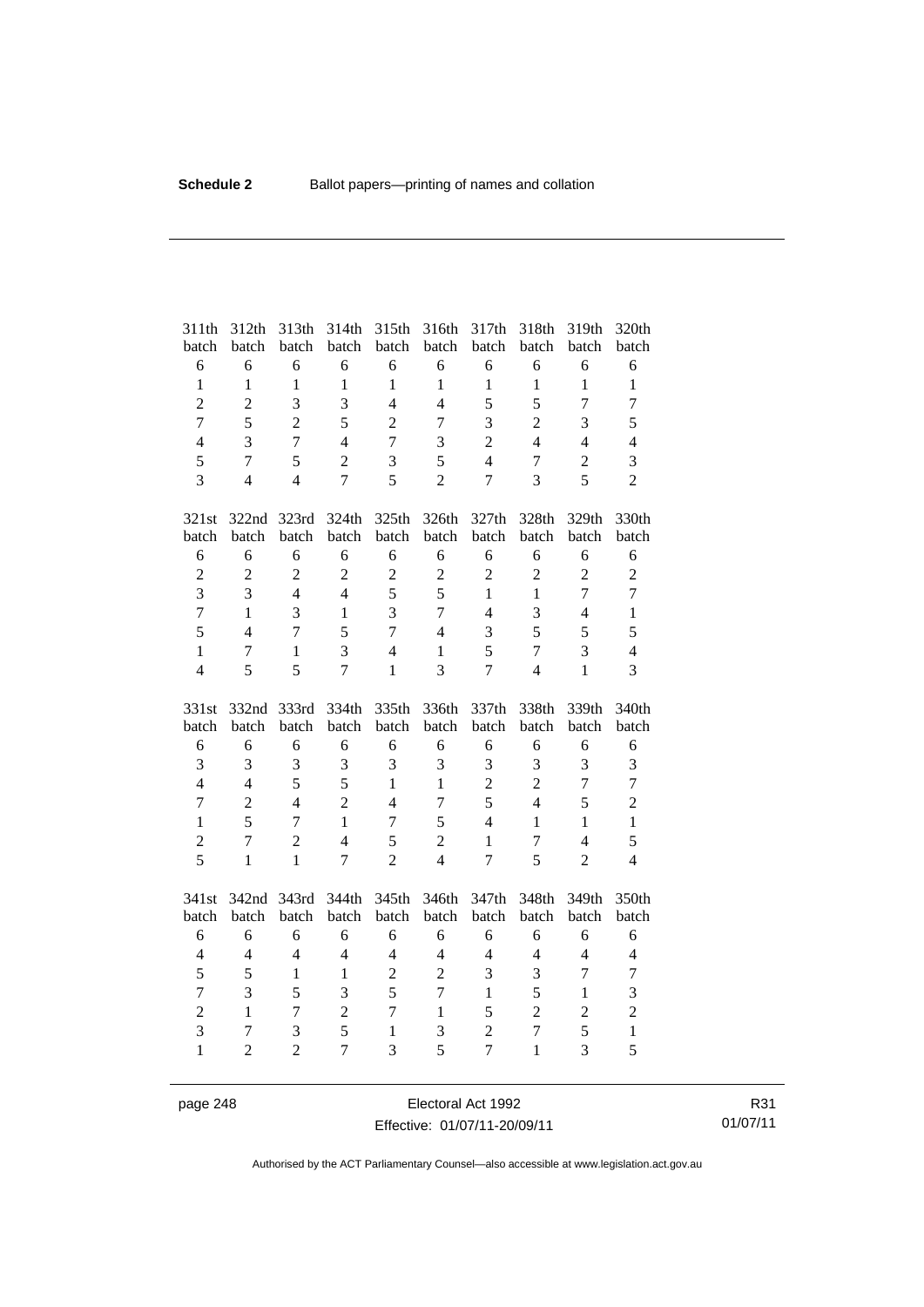| 351st            | 352nd          | 353rd          | 354th          | 355th          | 356th            | 357th            | 358th            | 359th            | 360th                   |
|------------------|----------------|----------------|----------------|----------------|------------------|------------------|------------------|------------------|-------------------------|
| batch            | batch          | batch          | batch          | batch          | batch            | batch            | batch            | batch            | batch                   |
| $\sqrt{6}$       | 6              | 6              | 6              | 6              | 6                | 6                | 6                | 6                | $\sqrt{6}$              |
| 5                | 5              | 5              | 5              | 5              | 5                | 5                | 5                | 5                | 5                       |
| $\mathbf{1}$     | $\mathbf{1}$   | $\overline{2}$ | $\overline{2}$ | 3              | 3                | $\overline{4}$   | $\overline{4}$   | $\overline{7}$   | $\boldsymbol{7}$        |
| $\tau$           | $\overline{4}$ | 1              | $\overline{4}$ | $\mathbf{1}$   | $\overline{7}$   | $\overline{2}$   | 1                | $\overline{2}$   | $\overline{4}$          |
| 3                | $\overline{2}$ | $\overline{7}$ | 3              | $\overline{7}$ | $\overline{2}$   | $\mathbf{1}$     | 3                | 3                | 3                       |
| $\overline{4}$   | $\overline{7}$ | $\overline{4}$ | $\mathbf{1}$   | $\overline{c}$ | $\overline{4}$   | 3                | $\tau$           | $\mathbf{1}$     | $\overline{c}$          |
| $\overline{2}$   | 3              | 3              | $\overline{7}$ | $\overline{4}$ | $\mathbf{1}$     | $\overline{7}$   | $\overline{2}$   | $\overline{4}$   | $\mathbf{1}$            |
| 361st            | 362nd 363rd    |                | 364th          | 365th          | 366th            | 367th            | 368th            | 369th            | 370th                   |
| batch            | batch          | batch          | batch          | batch          | batch            | batch            | batch            | batch            | batch                   |
| $\tau$           | $\overline{7}$ | $\overline{7}$ | $\overline{7}$ | $\tau$         | $\overline{7}$   | $\overline{7}$   | $\overline{7}$   | $\overline{7}$   | $\boldsymbol{7}$        |
| $\mathbf{1}$     | $\mathbf{1}$   | $\mathbf{1}$   | $\mathbf{1}$   | $\mathbf{1}$   | $\mathbf{1}$     | $\mathbf{1}$     | $\mathbf{1}$     | $\mathbf{1}$     | $\mathbf{1}$            |
| $\overline{c}$   | $\overline{c}$ | 3              | 3              | $\overline{4}$ | $\overline{4}$   | 5                | 5                | 6                | 6                       |
| 3                | 5              | $\overline{4}$ | 6              | 5              | $\overline{2}$   | 6                | 3                | $\overline{c}$   | $\overline{4}$          |
| $\overline{4}$   | 6              | 5              | $\overline{2}$ | 6              | 3                | $\overline{2}$   | $\overline{4}$   | 3                | 5                       |
| 5                | 3              | 6              | $\overline{4}$ | $\overline{2}$ | 5                | 3                | 6                | $\overline{4}$   | $\overline{2}$          |
| 6                | $\overline{4}$ | $\overline{2}$ | 5              | 3              | 6                | $\overline{4}$   | $\overline{2}$   | 5                | 3                       |
|                  |                |                |                |                |                  |                  |                  |                  |                         |
| 371st            | 372nd 373rd    |                | 374th          | 375th          | 376th            | 377th            | 378th            | 379th            | 380th                   |
| batch            | batch          | batch          | batch          | batch          | batch            | batch            | batch            | batch            | batch                   |
| $\boldsymbol{7}$ | $\tau$         | $\overline{7}$ | $\tau$         | 7              | $\tau$           | $\tau$           | $\tau$           | 7                | $\boldsymbol{7}$        |
| $\overline{c}$   | $\overline{2}$ | $\overline{c}$ | $\overline{2}$ | $\overline{2}$ | $\sqrt{2}$       | $\overline{2}$   | $\overline{2}$   | $\overline{2}$   | $\sqrt{2}$              |
| $\overline{3}$   | 3              | $\overline{4}$ | $\overline{4}$ | 5              | 5                | 6                | 6                | $\mathbf{1}$     | $\mathbf{1}$            |
| $\mathbf{1}$     | 6              | 3              | 6              | 3              | $\mathbf{1}$     | $\overline{4}$   | 3                | $\overline{4}$   | 6                       |
| 5                | $\overline{4}$ | $\mathbf{1}$   | 5              | $\mathbf{1}$   | $\overline{4}$   | 3                | 5                | 5                | 5                       |
| 6                | 1              | 6              | $\overline{3}$ | $\overline{4}$ | 6                | 5                | $\mathbf{1}$     | 3                | $\overline{4}$          |
| $\overline{4}$   | 5              | 5              | $\mathbf{1}$   | 6              | 3                | $\mathbf{1}$     | $\overline{4}$   | 6                | 3                       |
| 381st            |                |                |                |                |                  |                  |                  | 389th            | 390th                   |
| batch            | 382nd<br>batch | 383rd<br>batch | 384th<br>batch | 385th<br>batch | 386th<br>batch   | 387th<br>batch   | 388th<br>batch   | batch            | batch                   |
| $\boldsymbol{7}$ | $\overline{7}$ | $\overline{7}$ | $\tau$         | 7              | $\boldsymbol{7}$ | $\boldsymbol{7}$ | $\boldsymbol{7}$ | $\boldsymbol{7}$ | $\boldsymbol{7}$        |
| 3                | 3              | $\overline{3}$ | 3              | $\overline{3}$ | 3                | 3                | 3                | 3                | $\overline{\mathbf{3}}$ |
| $\overline{4}$   | $\overline{4}$ | 5              | 5              | 6              | 6                | $\overline{c}$   | $\overline{c}$   | $\mathbf{1}$     | $\mathbf{1}$            |
| $\mathbf{1}$     | $\overline{c}$ | $\overline{4}$ | $\overline{2}$ | $\overline{4}$ | $\mathbf{1}$     | 5                | $\overline{4}$   | 5                | $\overline{c}$          |
| 6                | 5              | $\mathbf{1}$   | 6              | $\mathbf{1}$   | 5                | $\overline{4}$   | 6                | 6                | 6                       |
| $\sqrt{2}$       | $\mathbf{1}$   | $\overline{c}$ | $\overline{4}$ | 5              | $\sqrt{2}$       | 6                | $\,1$            | $\overline{4}$   | 5                       |
| 5                | 6              | 6              | $\mathbf{1}$   | $\overline{2}$ | $\overline{4}$   | $\mathbf{1}$     | 5                | $\overline{2}$   | $\overline{4}$          |

| R31      | Electoral Act 1992           | page 249 |
|----------|------------------------------|----------|
| 01/07/11 | Effective: 01/07/11-20/09/11 |          |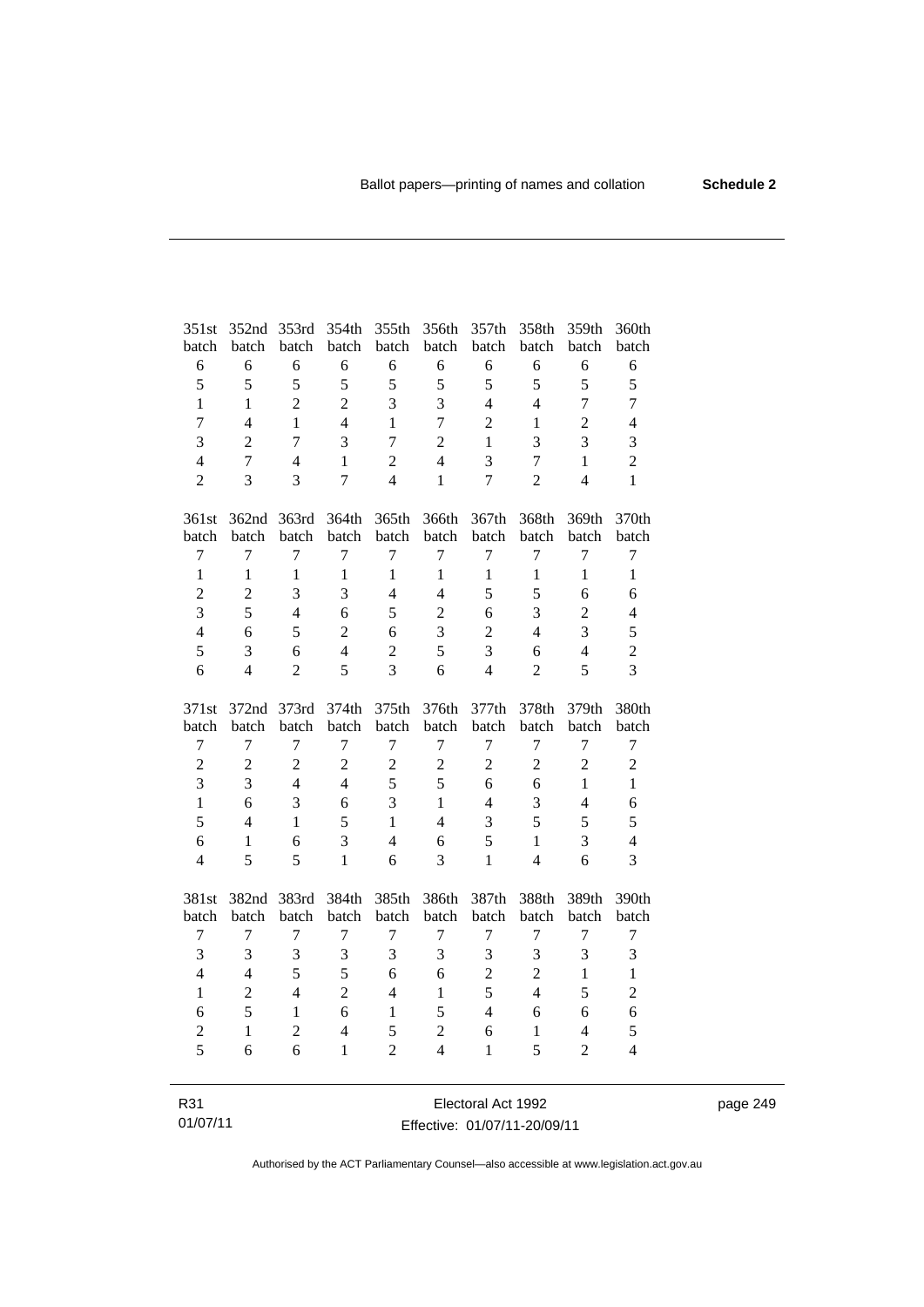| 391st          | 392 <sub>nd</sub> | 393rd          | 394th          | 395th             | 396th          | 397th          | 398th             | 399th             | 400 <sub>th</sub> |
|----------------|-------------------|----------------|----------------|-------------------|----------------|----------------|-------------------|-------------------|-------------------|
| batch          | batch             | batch          | batch          | batch             | batch          | batch          | batch             | batch             | batch             |
| 7              | 7                 | 7              | 7              | 7                 | 7              | 7              | 7                 | 7                 | 7                 |
| $\overline{4}$ | $\overline{4}$    | $\overline{4}$ | $\overline{4}$ | $\overline{4}$    | $\overline{4}$ | $\overline{4}$ | $\overline{4}$    | $\overline{4}$    | $\overline{4}$    |
| 5              | 5                 | 6              | 6              | $\overline{c}$    | $\mathbf{2}$   | 3              | 3                 | 1                 | 1                 |
| $\mathbf{1}$   | 3                 | 5              | 3              | 5                 | $\mathbf{1}$   | 6              | 5                 | 6                 | 3                 |
| $\overline{2}$ | 6                 | 1              | $\overline{2}$ | $\mathbf{1}$      | 6              | 5              | $\overline{2}$    | $\overline{2}$    | $\overline{2}$    |
| 3              | 1                 | 3              | 5              | 6                 | 3              | $\overline{c}$ | $\mathbf{1}$      | 5                 | 6                 |
| 6              | $\overline{2}$    | $\overline{2}$ | $\mathbf{1}$   | 3                 | 5              | $\mathbf{1}$   | 6                 | 3                 | 5                 |
| 401st          | 402 <sub>nd</sub> | 403rd          | 404th          | 405 <sub>th</sub> | 406th          | 407th          | 408 <sub>th</sub> | 409 <sub>th</sub> | 410 <sub>th</sub> |
| batch          | batch             | batch          | batch          | batch             | batch          | batch          | batch             | batch             | batch             |
| 7              | 7                 | 7              | 7              | 7                 | 7              | 7              | 7                 | 7                 | 7                 |
| 5              | 5                 | 5              | 5              | 5                 | 5              | 5              | 5                 | 5                 | 5                 |
| 6              | 6                 | $\overline{2}$ | $\overline{2}$ | 3                 | 3              | $\overline{4}$ | $\overline{4}$    | $\mathbf{1}$      | $\mathbf{1}$      |
| $\mathbf{1}$   | $\overline{4}$    | 6              | $\overline{4}$ | 6                 | $\mathbf{1}$   | $\overline{2}$ | 6                 | $\overline{c}$    | $\overline{4}$    |
| 3              | $\overline{2}$    | 1              | 3              | $\mathbf{1}$      | $\overline{2}$ | 6              | 3                 | 3                 | 3                 |
| $\overline{4}$ | $\mathbf{1}$      | $\overline{4}$ | 6              | $\overline{2}$    | $\overline{4}$ | 3              | $\mathbf{1}$      | 6                 | $\overline{c}$    |
| $\overline{2}$ | 3                 | 3              | $\mathbf{1}$   | $\overline{4}$    | 6              | $\mathbf{1}$   | $\overline{2}$    | 4                 | 6                 |
| 411th          | 412th             | 413th          | 414th          | 415th             | 416th          | 417th          | 418th             | 419th             | 420th             |
| batch          | batch             | batch          | batch          | batch             | batch          | batch          | batch             | batch             | batch             |
| 7              | $\overline{7}$    | 7              | 7              | 7                 | 7              | 7              | 7                 | 7                 | 7                 |
| 6              | 6                 | 6              | 6              | 6                 | 6              | 6              | 6                 | 6                 | 6                 |
| $\overline{2}$ | 2                 | 3              | 3              | $\overline{4}$    | $\overline{4}$ | 5              | 5                 | $\mathbf{1}$      | $\mathbf{1}$      |
| $\mathbf{1}$   | 5                 | $\overline{c}$ | 5              | $\overline{c}$    | 1              | 3              | $\overline{2}$    | 3                 | 5                 |
| 4              | 3                 | $\mathbf{1}$   | $\overline{4}$ | $\mathbf{1}$      | 3              | $\overline{2}$ | $\overline{4}$    | $\overline{4}$    | $\overline{4}$    |
| 5              | $\mathbf{1}$      | 5              | $\overline{2}$ | 3                 | 5              | $\overline{4}$ | $\mathbf{1}$      | $\overline{c}$    | 3                 |
| 3              | 4                 | 4              | $\mathbf{1}$   | 5                 | $\overline{2}$ | $\mathbf{1}$   | 3                 | 5                 | $\overline{2}$    |

page 250 **Electoral Act 1992** Effective: 01/07/11-20/09/11

R31 01/07/11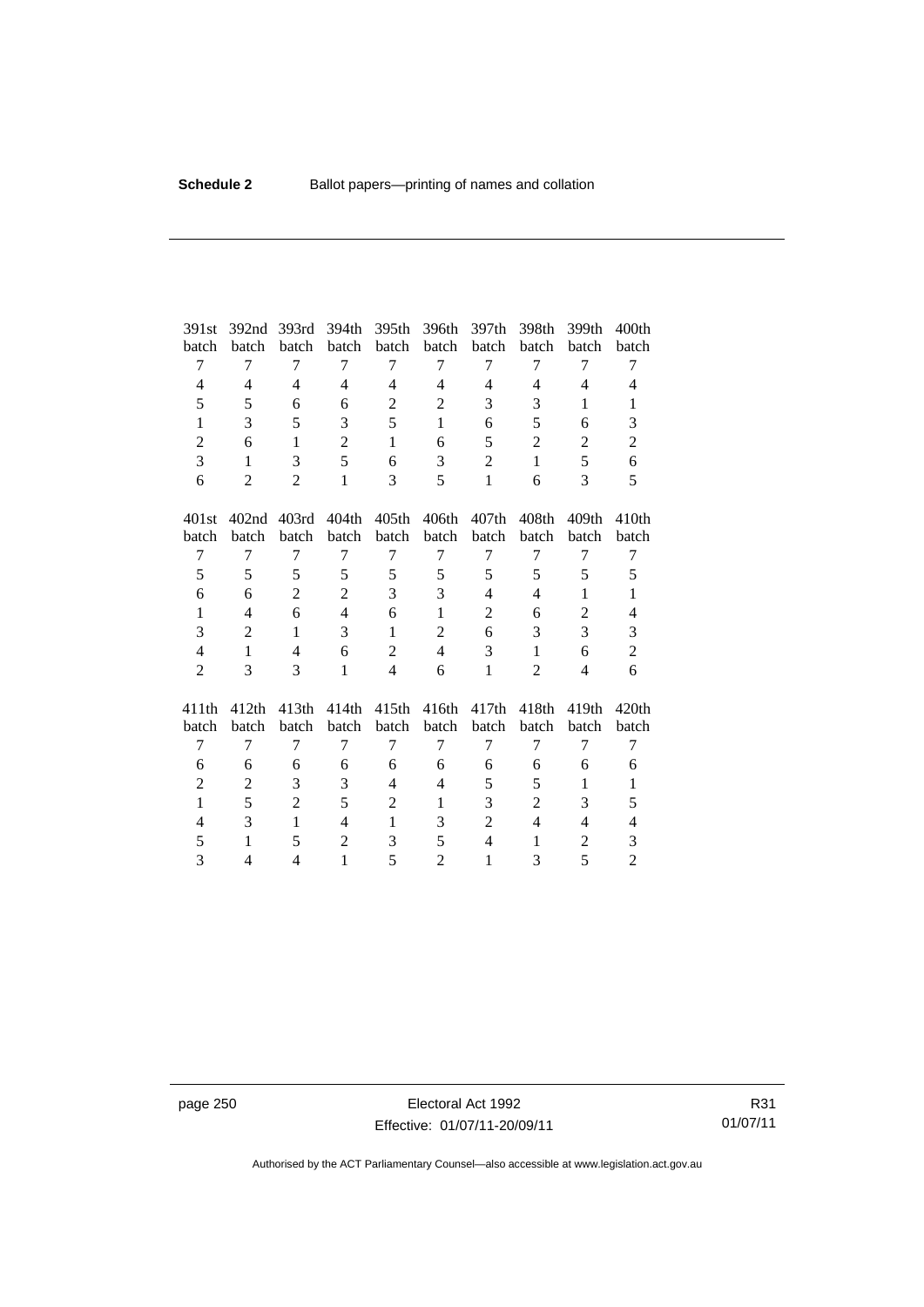# **Schedule 3 Preliminary scrutiny of declaration voting papers**

(see s 179)

1 In this schedule:

*envelope* means an envelope on which appears a declaration , in the form approved under section 340A (Approved forms) for the declaration, made by an elector for the purpose of casting a declaration vote.

- 2 The OIC of a scrutiny centre shall arrange for a preliminary scrutiny at the centre to be conducted in accordance with this schedule.
- 4 An officer must produce at the centre each set of declaration voting papers that has not been dealt with at an earlier preliminary scrutiny.
- 5 An officer shall sort the declaration voting papers to which the preliminary scrutiny relates into the following groups:
	- (a) 1 group containing papers to which clause 6 applies;
	- (b) 1 group containing the remainder.
- 6 (1) In this clause:

#### *relevant provision* means—

- (a) for a vote under section 135—section 135 (4); or
- (b) for a vote under section 136B—section 135 (4) as applied by section 136B (18); or
- (c) for a vote under section 136C—section 135 (4) as applied by section 136C (8); or
- (d) for a vote under section 144A—section 144A (2).
- (2) This clause applies to a set of declaration voting papers if the officer is satisfied that—

page 251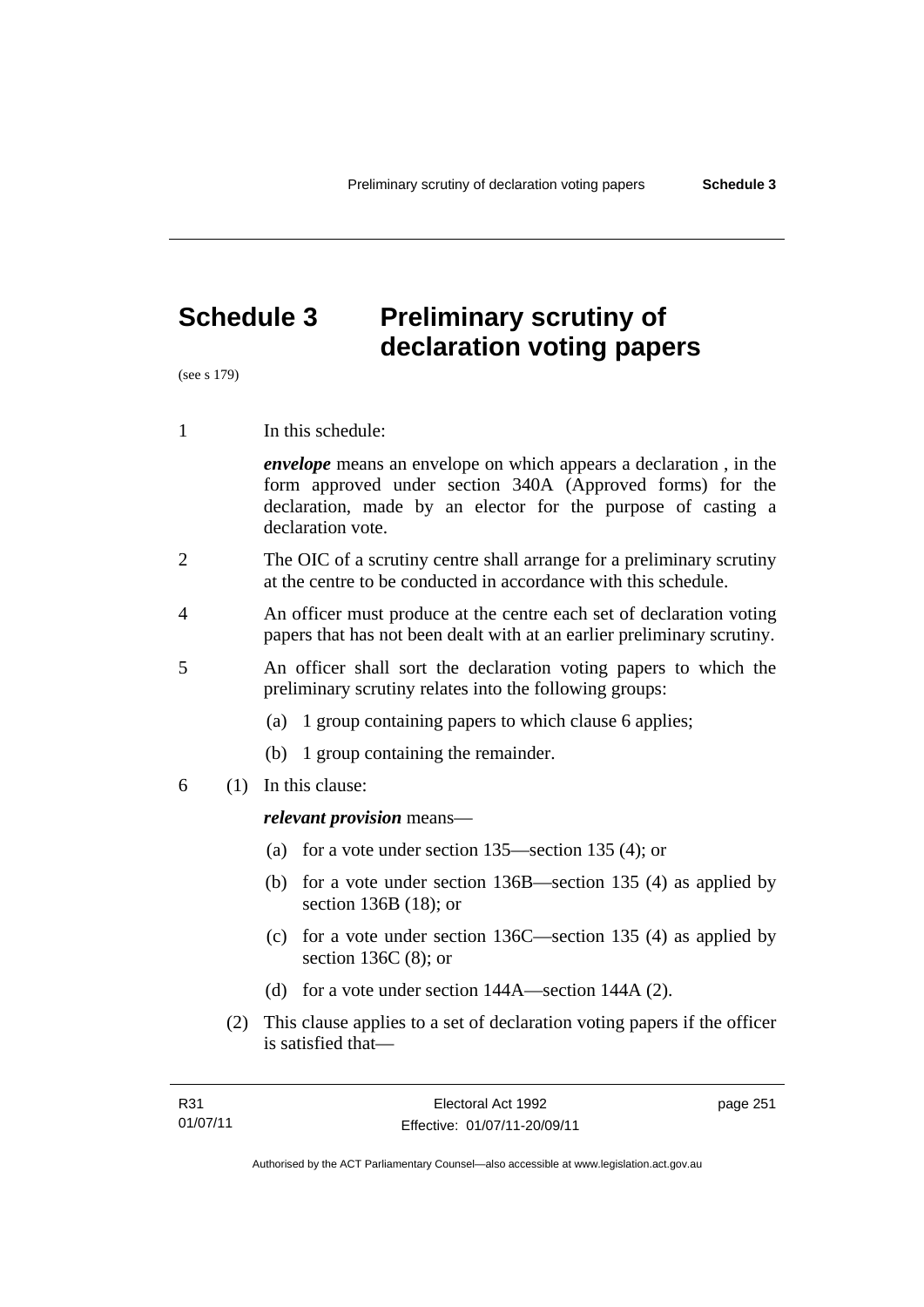- (a) the signature on the declaration is that of the elector; and
- (b) the certificate by the witness is in accordance with the relevant provision; and
- (c) for a postal vote if the papers were posted to the commissioner—the papers were so posted before the close of the poll; and
- (d) for the vote of an Antarctic elector—the envelope referred to in section 176 (1) (c) is endorsed and signed by an authorised officer in accordance with that paragraph.
- (3) For subclause (2) (b), if an officer referred to in section 135 (4) omits to sign the certificate, the certificate shall nevertheless be taken to be in accordance with the relevant provision, if—
	- (a) the issue of the relevant declaration voting papers was recorded under division 10.3 or 10.4; and
	- (b) the OIC is satisfied the papers were properly issued to the elector.
- 7 An officer shall sort the declaration voting papers to which clause 6 applies into the following groups:
	- (a) 1 group containing envelopes on which appear declarations by electors enrolled for the electorate indicated in the declaration;
	- (b) 1 group containing the remainder.
- 8 An officer shall sort the remaining declaration voting papers referred to in clause 7 (b) into the following groups:
	- (a) 1 group containing papers to which clause 9 applies;
	- (b) 1 group containing the remainder.
- 9 This clause applies to a set of declaration voting papers if the OIC is satisfied that—

R31 01/07/11

Authorised by the ACT Parliamentary Counsel—also accessible at www.legislation.act.gov.au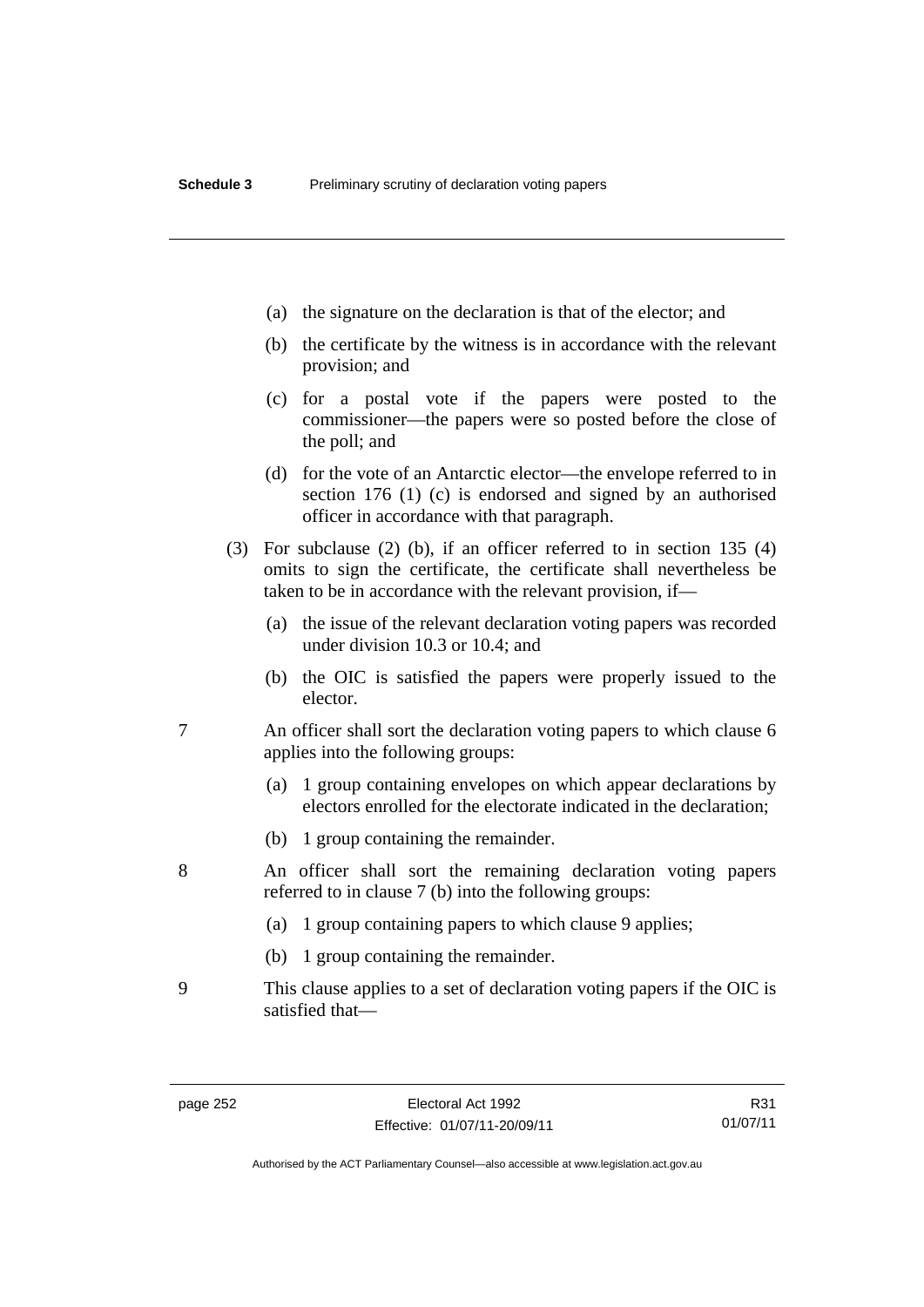- (a) the elector who signed the declaration was, when the roll closed for the election, entitled to be enrolled; and
- (b) the omission of the elector's name from the roll resulted from an official error.
- 10 (1) An officer shall withdraw the ballot papers from the envelopes in the groups of declaration voting papers to which clause 7 (a) or 9 applies and, without unfolding or inspecting the ballot papers or allowing any other person to do so, admit them to scrutiny under section 183.
	- (2) If 2 or more sets of papers to which clause 7 (a) or 9 applies are in the name of a particular elector—
		- (a) the OIC shall determine which set shall be dealt with in accordance with subclause (1); and
		- (b) the remaining set shall be set aside.
	- (3) The OIC shall ensure that ballot papers referred to in subclause (1) are kept in a separate sealed ballot box until they are dealt with under section 183.
- 11 The OIC shall, in accordance with clauses 4 to 10, conduct a further scrutiny of the groups of remaining declaration voting papers to which clause 5 (b) or 8 (b) apply and, if there are any papers to which either paragraph applies after the further scrutiny, the OIC shall—
	- (a) reject them from further scrutiny; and
	- (b) seal them, together with any papers to which clause 10 (2) (b) applies, in a parcel endorsed with a description of the contents, the name of the electorate and the date.

page 253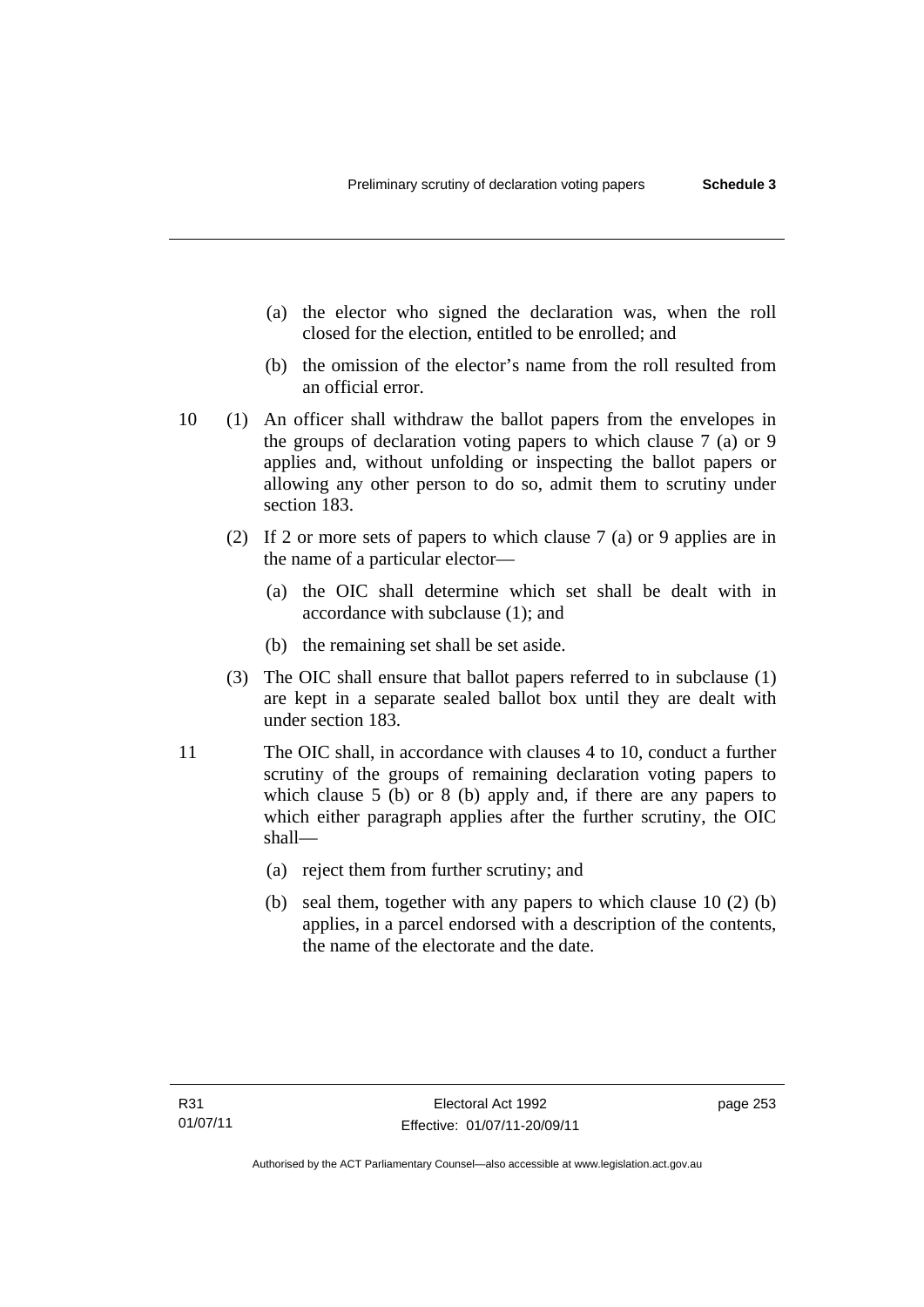**Schedule 4 Ascertaining result of poll**<br>**Part 4.1 Preliminary Preliminary** Section 1

# **Schedule 4 Ascertaining result of poll**

(see s 185)

## **Part 4.1** Preliminary

#### **1 Interpretation for sch 4**

In this schedule:

*ballot paper* means a ballot paper that is formal under part 12.

*continuing candidate* means a candidate, other than a successful candidate, an excluded candidate or a candidate who died before polling day.

*count* means an allotment of votes under clause 3 (1), 6 (3), 9 (2) (c) or 14 (2).

*count votes*—see clause 1A.

*excluded candidate* means a candidate excluded under clause 8.

*next available preference* means the next highest preference recorded for a continuing candidate on a ballot paper.

#### *quota*—

- (a) for this schedule generally—see clause 1B; and
- (b) for part 4.3 (Casual vacancies)—see clause 12.

*successful candidate* means a candidate who is successful under clause 3, 4, 6, 9 or 14.

*surplus*, in relation to a successful candidate, means the candidate's total votes less the quota, if the resulting number of votes is 1 or greater.

*total votes*, in relation to a candidate, means the sum of all votes allotted to the candidate.

R31 01/07/11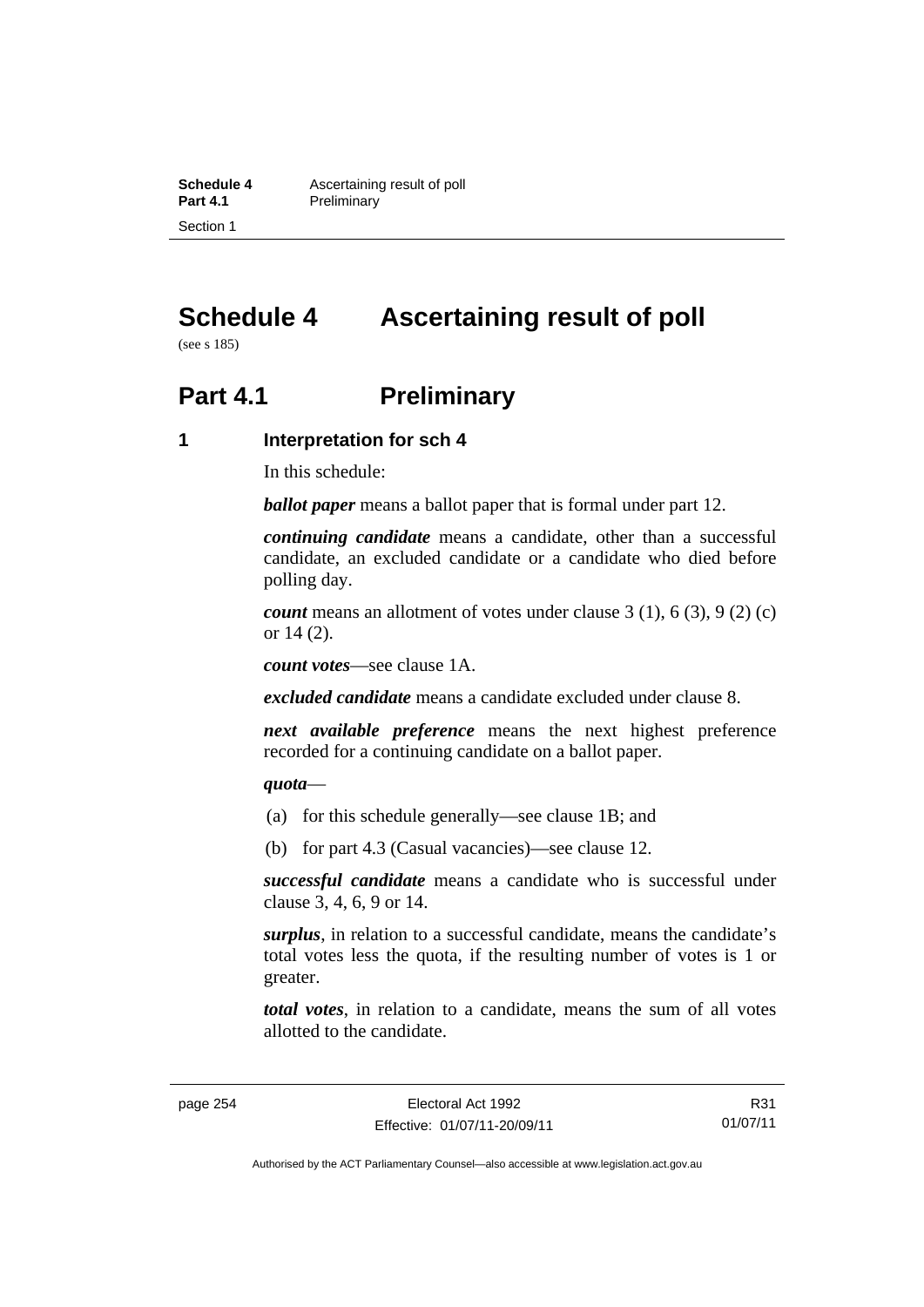#### *transfer value*—

- (a) for this schedule generally—see clause 1C; and
- (b) for part 4.3 (Casual vacancies)—see clause 13.

#### **1A Meaning of** *count votes***—sch 4**

(1) For this schedule, *count votes*, in relation to a candidate, means the number of votes worked out as follows:

#### $BP \times TV$

- (2) However, any fraction is to be disregarded.
- (3) In this clause:

*BP* means the number of ballot papers to be dealt with at a count that record the next available preference for the candidate.

*TV* means the transfer value of those ballot papers.

#### **1B Meaning of** *quota***—sch 4**

(1) For this schedule, *quota* means the quota of an electorate for an election worked out as follows:

$$
\frac{BP}{N+1}+1
$$

*Note Quota*, for pt 4.3 (Casual vacancies)—see cl 12.

- (2) However, any fraction is to be disregarded.
- (3) In this clause:

*BP* means the number of ballot papers for the election.

*N* means the number of positions to be filled at the election.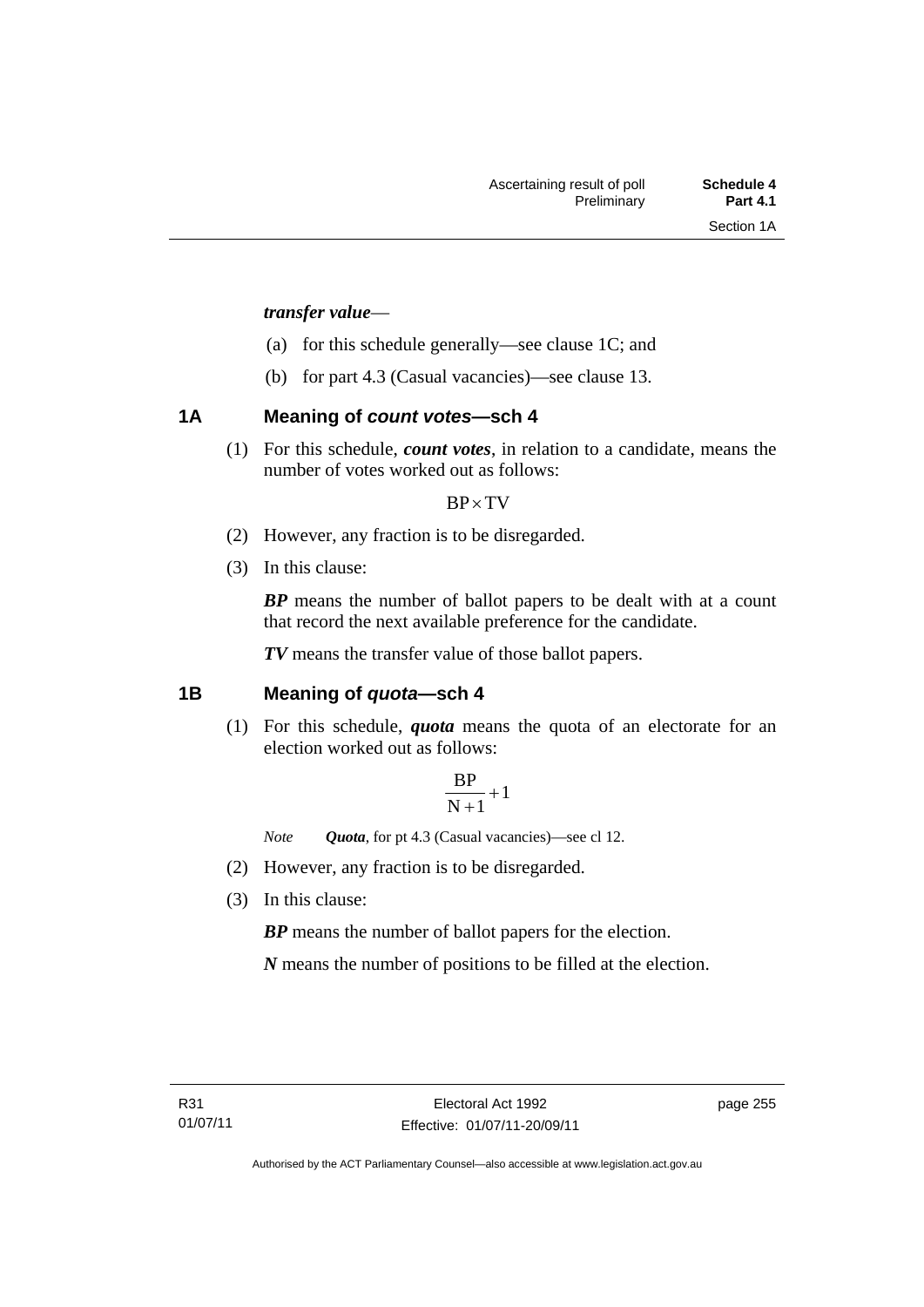#### **1C Meaning of** *transfer value***—sch 4**

 (1) For this schedule, the *transfer value* of a ballot paper is the transfer value worked out under this clause.

*Note Transfer value*, for pt 4.3 (Casual vacancies)—see cl 13.

 (2) For the allotment of votes from the surplus of a successful candidate, the *transfer value* of a ballot paper that specifies a next available preference is worked out as follows:



- (3) For the allotment of votes under clause 9 (2) (c) (Votes of excluded candidates), the *transfer value* is—
	- (a) for a ballot paper in relation to which votes were allotted to the excluded candidate under clause 3 (First preferences)—1; or
	- (b) for a ballot paper in relation to which count votes were allotted to the excluded candidate under clause 6 (3) (Surplus votes) or clause 9 (2) (c) (Votes of excluded candidates)—the transfer value of the ballot paper when counted for that allotment.
- (4) However, if the transfer value of a ballot paper worked out in accordance with subclause (2) would be greater than the transfer value of the ballot paper when counted for the successful candidate, the *transfer value* of that ballot paper is the transfer value of the ballot paper when counted for the successful candidate.
- (5) In this clause:

*CP* means the number of ballot papers counted for the candidate at the count at which the candidate became successful and that specify a next available preference.

*S* means the surplus.

Authorised by the ACT Parliamentary Counsel—also accessible at www.legislation.act.gov.au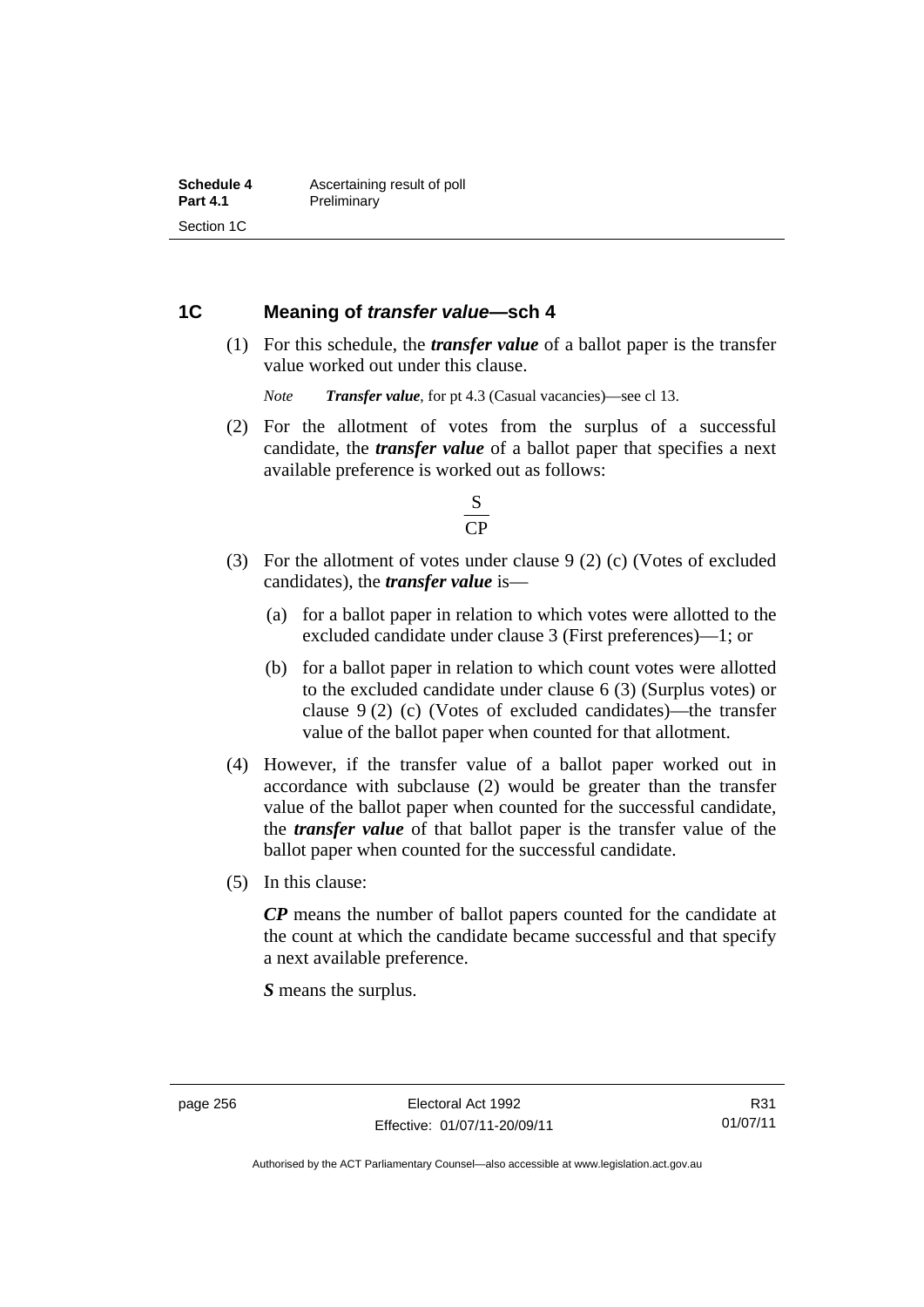#### **2 Disregarding preferences**

- (1) This clause applies if effect is to be given to preferences indicated in candidate squares on a ballot paper under section 180.
- (2) If the same number is marked in 2 or more candidate squares on a ballot paper, those numbers and any greater number shall be disregarded in determining the elector's preferences.
- (3) If a number is missing from the series of consecutive whole numbers marked in the candidate squares on a ballot paper, the missing number and any greater number shall be disregarded in determining the elector's preferences.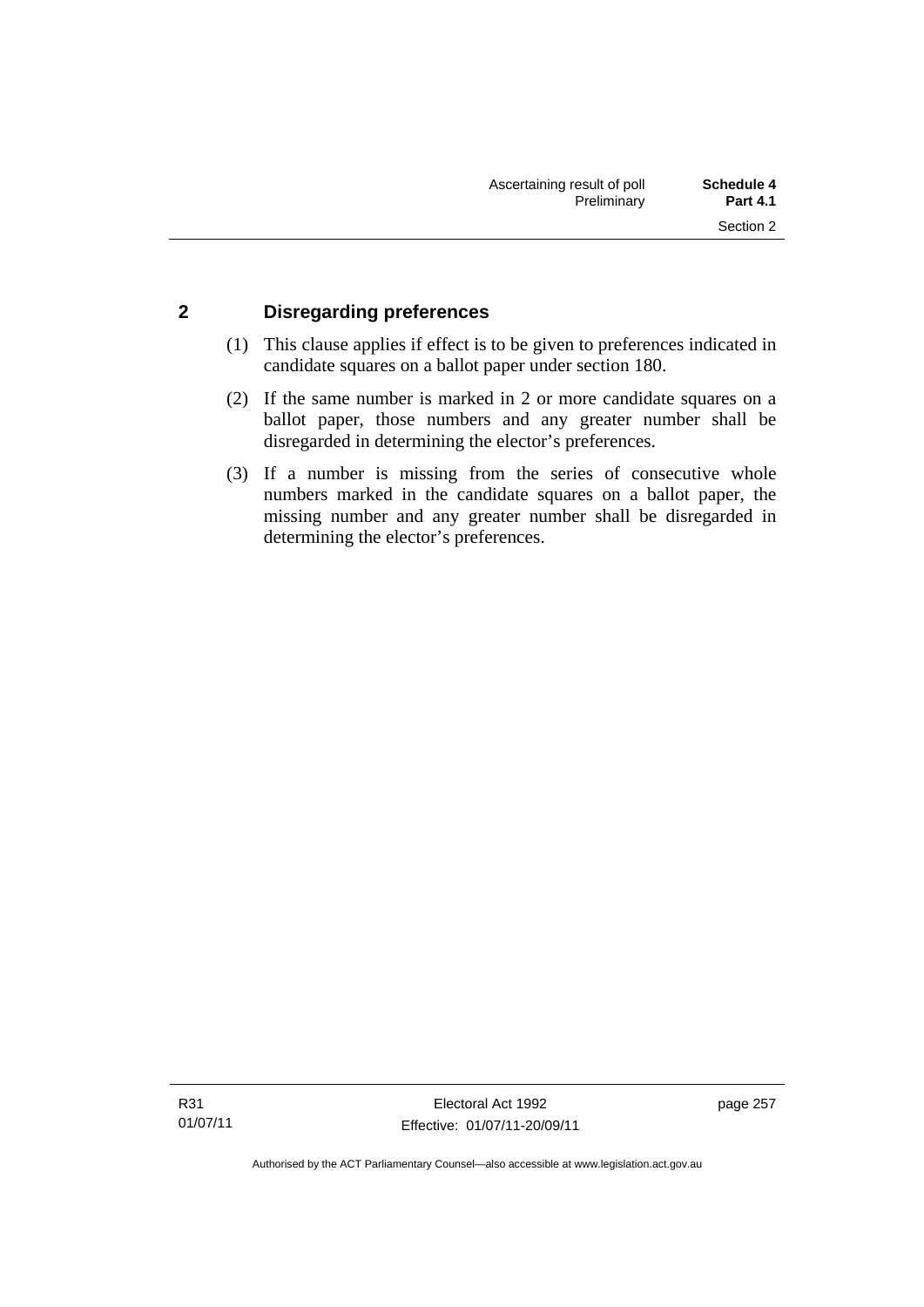## **Part 4.2 General**

#### **3 First preferences**

- (1) For each ballot paper recording a first preference for a continuing candidate, 1 vote shall be allotted to the candidate.
- (2) For subclause (1), a ballot paper on which a first preference for a candidate who died before polling day is recorded shall be taken to record a first preference for the candidate for whom the next available preference is recorded.
- (3) After the allotment of votes under subclause (1), each continuing candidate's total votes shall be calculated and, if the votes equal or exceed the quota, the candidate is successful.

#### **4 Scrutiny to cease**

- (1) If, after a calculation under clause  $3$  (3),  $6$  (4) or  $9$  (2) (d), the number of successful candidates is equal to the number of positions to be filled, the scrutiny shall cease.
- (2) If, after a calculation under clause 3 (3) or 6 (4) or after all the ballot papers counted for an excluded candidate have been dealt with under clause 9—
	- (a) the number of continuing candidates is equal to the number of positions remaining to be filled; and
	- (b) no successful candidate has a surplus not already dealt with under clause 6;

each of those continuing candidates is successful and the scrutiny shall cease.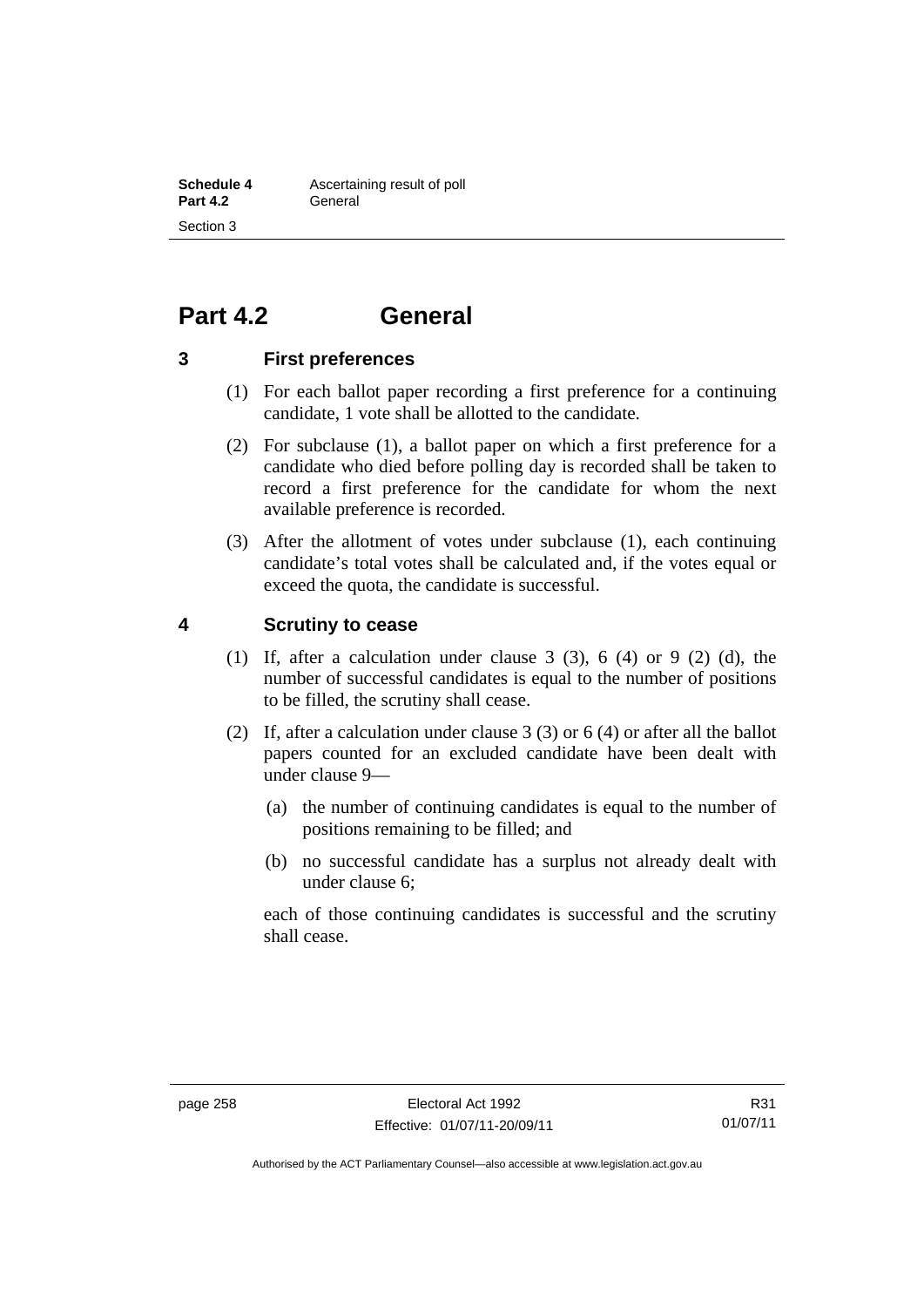#### **5 Scrutiny to continue**

If the scrutiny has not ceased in accordance with clause 4 and—

- (a) 1 or more successful candidates have a surplus not already dealt with under clause 6—subject to clause 4, each surplus shall be dealt with in accordance with clause 6; or
- (b) there are no successful candidates with such a surplus—1 continuing candidate shall be excluded in accordance with clause 8 and the ballot papers counted for him or her shall be dealt with in accordance with clause 9.

#### **6 Surplus votes**

- (1) Subject to clause 7, this clause applies in relation to the surplus of a successful candidate.
- (2) Each ballot paper counted for the purpose of allotting votes to the successful candidate at the count at which the candidate became successful shall be dealt with as follows:
	- (a) if it does not specify a next available preference—it shall be set aside as finally dealt with for this part;
	- (b) if it specifies a next available preference—it shall be grouped according to the candidate for whom that preference is recorded.
- (3) The count votes for each continuing candidate shall be determined and allotted to him or her.
- (4) After the allotment under subclause (3), the continuing candidates' total votes shall be calculated and, if the total votes of a candidate equal or exceed the quota, the candidate is successful.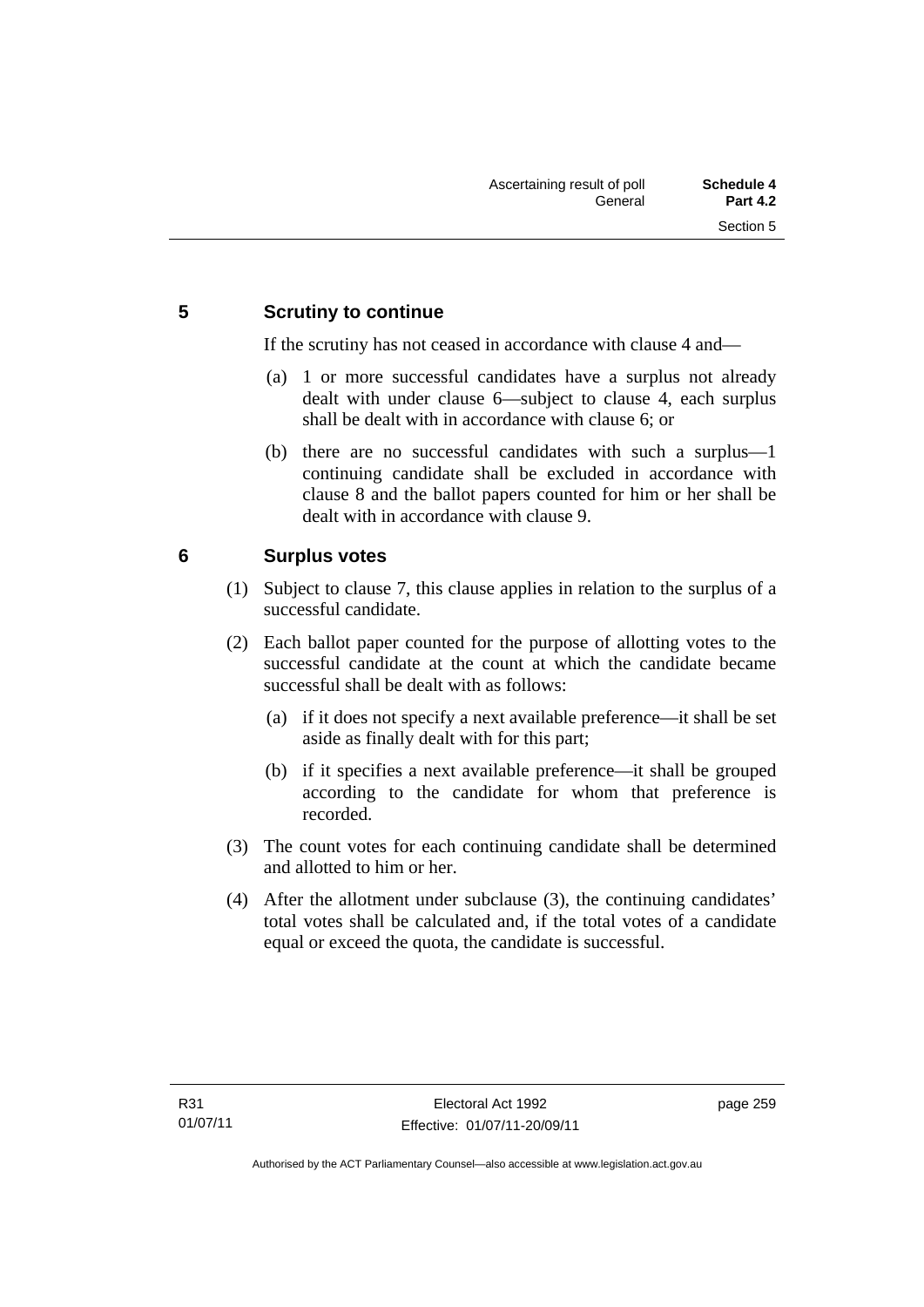#### **7 More than 1 surplus**

- (1) In this clause—
	- (a) a reference to a *successful candidate* is a reference to a successful candidate with a surplus not already dealt with under clause 6; and
	- (b) a reference to the *earliest count* is a reference to the earliest count at which a successful candidate obtained a quota.
- (2) If there are 2 or more successful candidates, the surplus of the relevant candidate shall be dealt with in accordance with clause 6.
- (3) For subclause (2)—
	- (a) if only 1 successful candidate obtained a quota at the earliest count—that candidate is the relevant candidate;
	- (b) if 2 or more successful candidates obtained a quota at the earliest count—the candidate who, of those candidates, has the largest surplus is the relevant candidate; or
	- (c) if 2 or more successful candidates (*contemporary candidates*) who obtained a quota at the earliest count have the same surplus, being a surplus larger than that of any other candidate who obtained a quota at that count and—
		- (i) 1 of the contemporary candidates had more total votes than any other contemporary candidate at the last count at which all the contemporary candidates had unequal total votes—that candidate; or
		- (ii) there is no count at which all the contemporary candidates had unequal total votes—the contemporary candidate who is determined by the commissioner by lot to be the relevant candidate;

is the relevant candidate.

Authorised by the ACT Parliamentary Counsel—also accessible at www.legislation.act.gov.au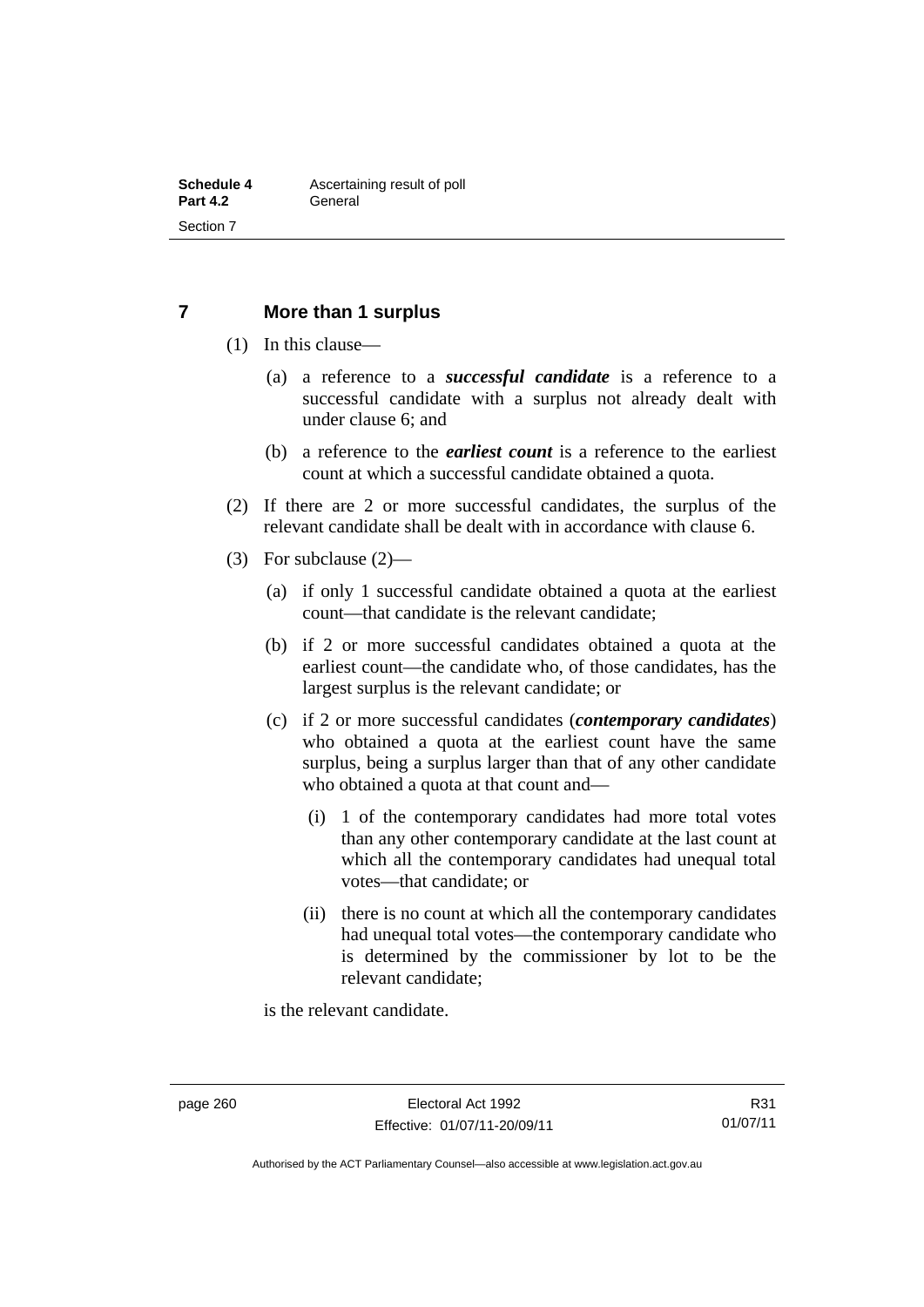- $(4)$  If—
- (a) a person becomes the relevant candidate under subclause  $(3)$  (c) (ii); and
	- (b) the ballot papers are recounted in accordance with section 187; and
	- (c) the same candidates would, apart from this subclause, become the contemporary candidates once again under that subparagraph;

the person shall be taken to be the relevant candidate for subclause (2) in the recounting of those ballot papers.

#### **8 Exclusion of candidates**

- (1) If clause 5 or 15 requires a candidate to be excluded, the candidate with the least total votes shall be excluded.
- (2) If 2 or more candidates each have the same total votes, being fewer total votes than any other candidate and—
	- (a) 1 of those candidates had fewer total votes than any other of those candidates at the last count at which those candidates had unequal votes—that candidate; or
	- (b) there is no count at which those candidates had unequal total votes—the candidate who, of those candidates, is determined by the commissioner by lot to be the candidate to be excluded;

shall be excluded.

- $(3)$  If—
	- (a) a person is excluded under subclause (2) (b); and
	- (b) the ballot papers are recounted in accordance with section 187; and
	- (c) that paragraph would, apart from this subclause, be applicable once again to the same candidates;

page 261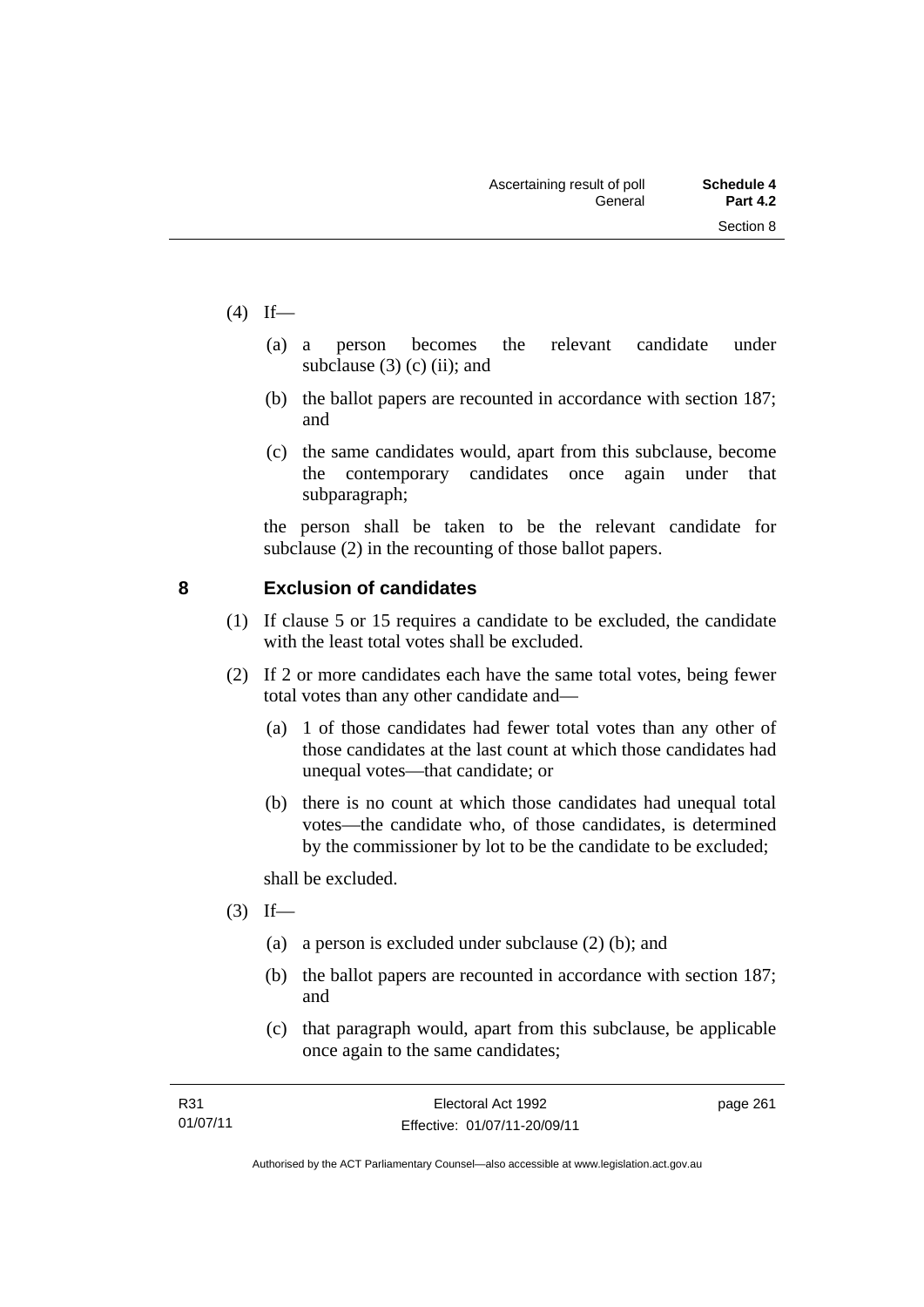| Schedule 4      | Ascertaining result of poll |
|-----------------|-----------------------------|
| <b>Part 4.2</b> | General                     |
| Section 9       |                             |

the person shall be taken to be excluded in the recounting of those ballot papers.

#### **9 Votes of excluded candidates**

- (1) If a candidate is excluded in accordance with clause 8, the ballot papers counted for the candidate shall be sorted into groups according to their transfer values when counted for him or her.
- (2) Subject to subclause (3), each group under subclause (1) shall be dealt with as follows:
	- (a) if a ballot paper in the group does not specify a next available preference—it shall be set aside as finally dealt with for this part;
	- (b) if a ballot paper in the group specifies a next available preference—it shall be grouped according to the candidate for whom that preference is recorded;
	- (c) each continuing candidate's count votes shall be determined and allotted to him or her;
	- (d) continuing candidates' total votes shall be calculated and, if the votes of any of those candidates equal or exceed the quota, the candidate is successful.
- (3) The groups referred to in subclause (1) shall be dealt with under subclause (2) starting with the group with the highest transfer value and, subject to subclause 4 (1) or 15 (2), continuing in descending order until all the groups have been dealt with.

#### **10 Setting aside ballot papers**

If, after a calculation under clause  $3(3)$ ,  $6(4)$  or  $9(2)(d)$ , the total votes of a candidate who became successful on that calculation equal the quota, the ballot papers counted for that candidate shall be set aside for this part.

R31 01/07/11

Authorised by the ACT Parliamentary Counsel—also accessible at www.legislation.act.gov.au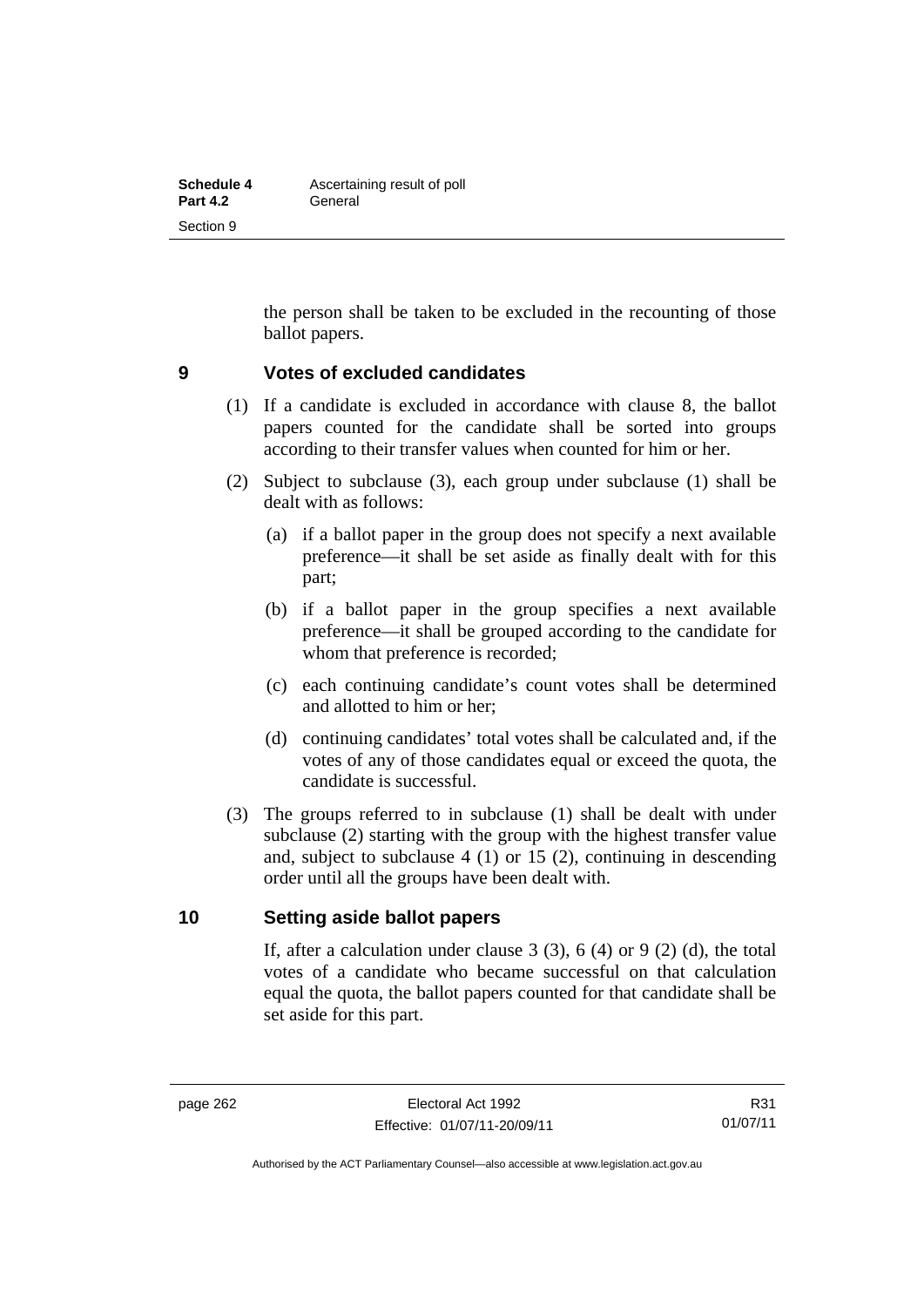## **Part 4.3 Casual vacancies**

### **11 Application**

- (1) This part applies in relation to the vacancy in the seat of a former MLA that is to be filled by recount under section 194.
- (2) For this part—
	- (a) *continuing candidate* means a candidate within the meaning of part 13, but does not include a candidate who died before the recount for the purposes of this part began; and
	- (b) the quota is calculated under clause 12; and
	- (c) the transfer value is determined under clause 13.

#### **12 Quota**

(1) For this part, the *quota*, in relation to a count, is calculated as follows:

$$
\frac{\text{TVA}}{2} + 1
$$

(2) In this clause:

*TVA* means the sum of the total votes allotted to the continuing candidates at the count, any fraction being disregarded.

### **13 Transfer value**

- (1) For this part, the *transfer value* of ballot papers counted for the former MLA—
	- (a) for a ballot paper dealt with at the count at which the former MLA became successful—is the value ascertained in accordance with subclause (2) or (3), as the case requires;
	- (b) for a ballot paper dealt with at the count under clause 3—is 1; and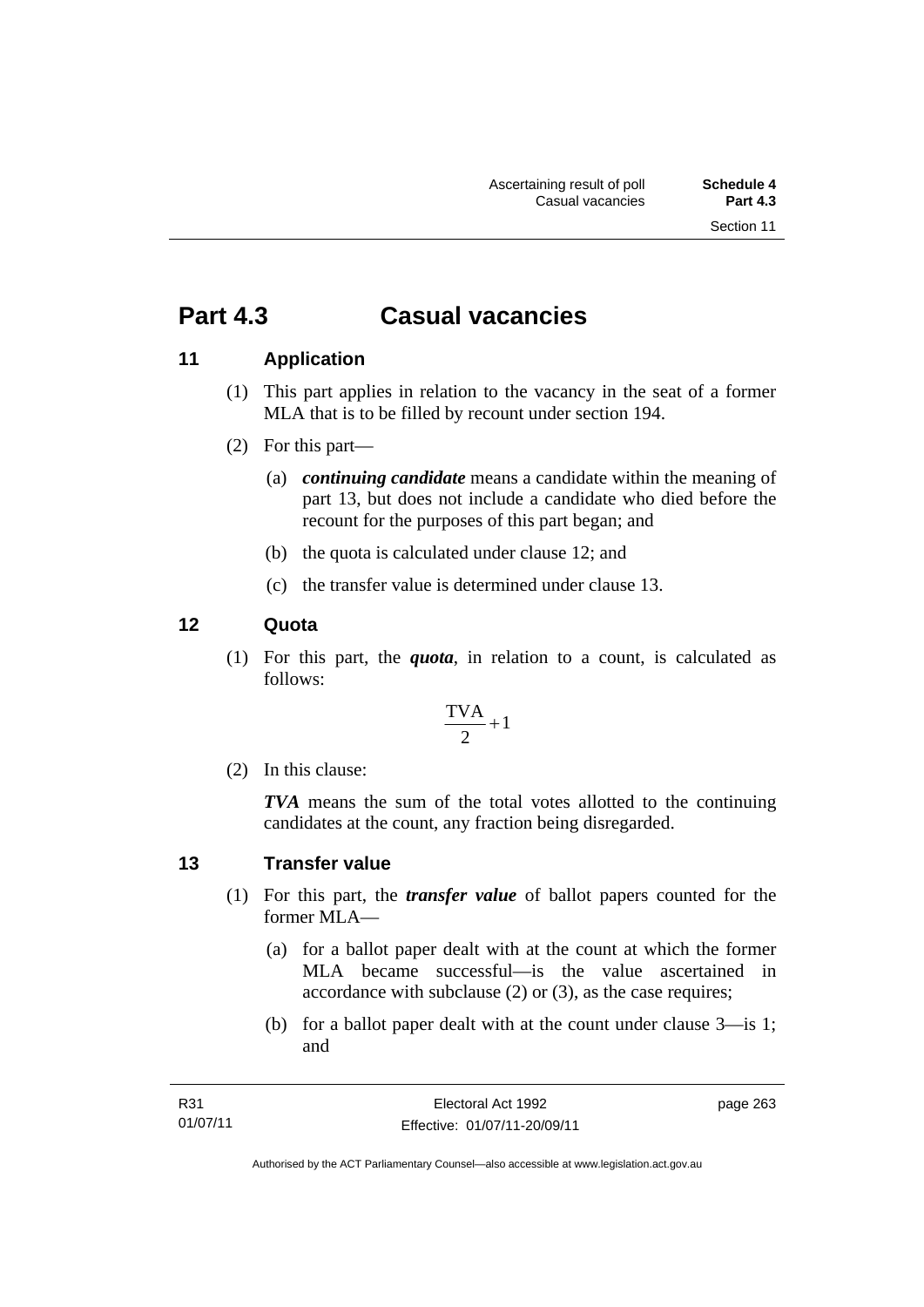| Schedule 4      | Ascertaining result of poll |
|-----------------|-----------------------------|
| <b>Part 4.3</b> | Casual vacancies            |
| Section 13      |                             |

- (c) for a ballot paper dealt with at any other count—is the transfer value of the ballot paper when counted for the purpose of allotting count votes to the former MLA.
- (2) If, at the count at which the former MLA became successful, NCP  $\times$ TV was greater than or equal to  $Q - N$ —
	- (a) for a ballot paper that did not specify a next available preference—the value is calculated as follows:

$$
\frac{Q - N}{NCP}; \text{and}
$$

- (b) for a ballot paper that specified a next available preference the value is zero.
- (3) If, at the count at which the former MLA became successful, NCP  $\times$ TV was less than  $Q - N$ —
	- (a) for a ballot paper that did not specify a next available preference—the value is the transfer value of the ballot paper when counted for the purpose of allotting count votes to the former MLA; and
	- (b) for a ballot paper that specified a next available preference the value is calculated as follows:

$$
\frac{Q-N-(NCP \times TV)}{CP}
$$

(4) In subclauses (2) and (3):

*NCP* means the number of ballot papers counted for the former MLA at the count at which he or she became successful that did not specify a next available preference.

*TV* means the transfer value of a ballot paper when counted at that count for the purpose of allotting count votes to the former MLA.

*Q* means the quota for the election at which the former MLA was last elected.

R31 01/07/11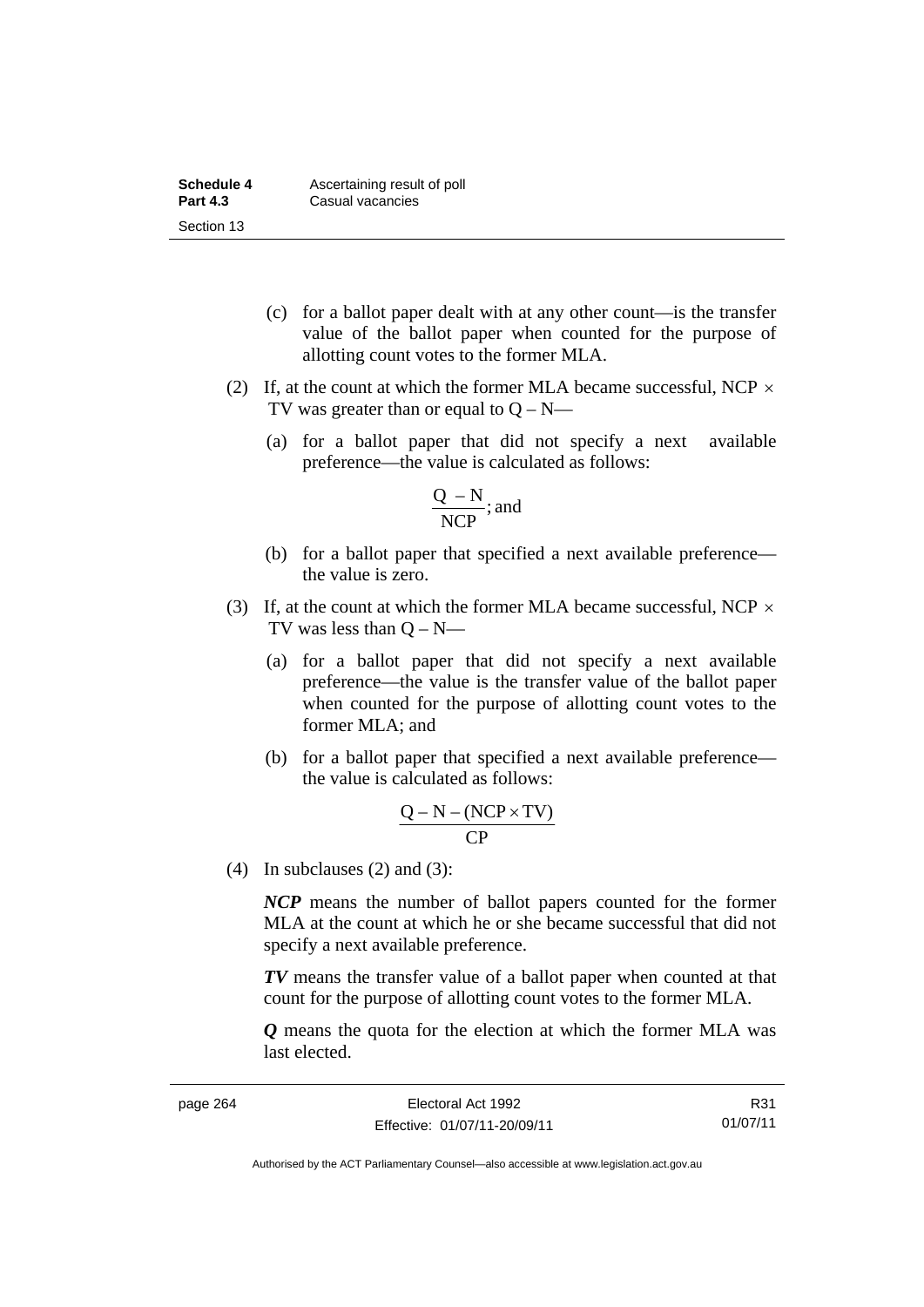*N* means the former MLA's total votes after the last calculation before that count.

*CP* means the number of ballot papers counted for the former MLA at that count that specified a next available preference.

#### **14 Recount—first count**

- (1) If a ballot paper counted for the former MLA—
	- (a) does not specify a next available preference—it shall be set aside as finally dealt with for this part; or
	- (b) specifies a next available preference—it shall be grouped according to the candidate for whom that preference is recorded.
- (2) The count votes for each continuing candidate shall be determined and allotted to him or her, and each continuing candidate's total votes shall be calculated.
- (3) If, after the calculation under subclause (2), the total votes of a continuing candidate equal or exceed the quota, the candidate is successful and the scrutiny shall cease.

#### **15 Recount—continuation**

- (1) If the scrutiny has not ceased in accordance with clause 14 (3) or subclause (2) of this clause—
	- (a) 1 continuing candidate shall be excluded in accordance with clause 8; and
	- (b) the ballot papers counted for that candidate shall be dealt with in accordance with clause 9.
- (2) If, after a calculation under clause 9 (2) (d), a candidate is successful, the scrutiny shall cease.

page 265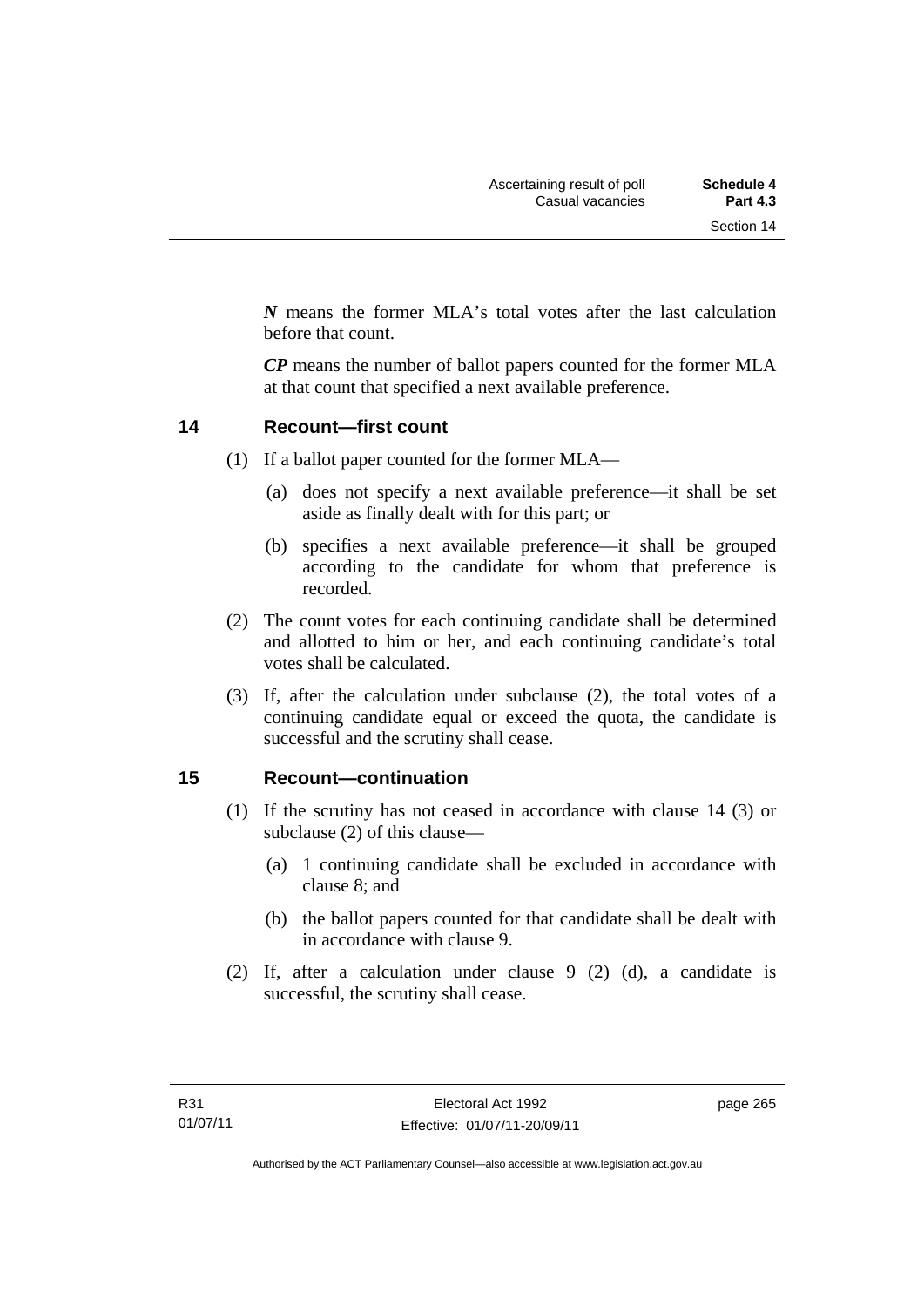#### **16 Successful candidate is dead**

- (1) If the candidate who is successful on a recount is dead, the recount shall be conducted again.
- (2) For subclause (1), a ballot paper on which a preference for that candidate is recorded shall be taken to record a preference for the candidate for whom the next available preference is recorded.

#### **17 Multiple vacancies**

- (1) If there are 2 or more vacancies in the seats of former MLAs that are required to be filled by recount under section 194, the recounts shall be conducted in the order in which the vacancies occurred.
- (2) If 2 or more of those vacancies occurred at the same time, the commissioner shall determine by lot the order in which the recounts are to be conducted.
- $(3)$  If—
	- (a) a person is a candidate in relation to more than 1 casual vacancy; and
	- (b) the person becomes a candidate in relation to those casual vacancies before the commissioner declares elected the successful candidate in relation to any of those casual vacancies; and
	- (c) the person is successful in relation to 1 of those casual vacancies;

for the purpose of conducting the recount in relation to the casual vacancies other than the one in relation to which the person was successful, the person shall be taken not to be a continuing candidate.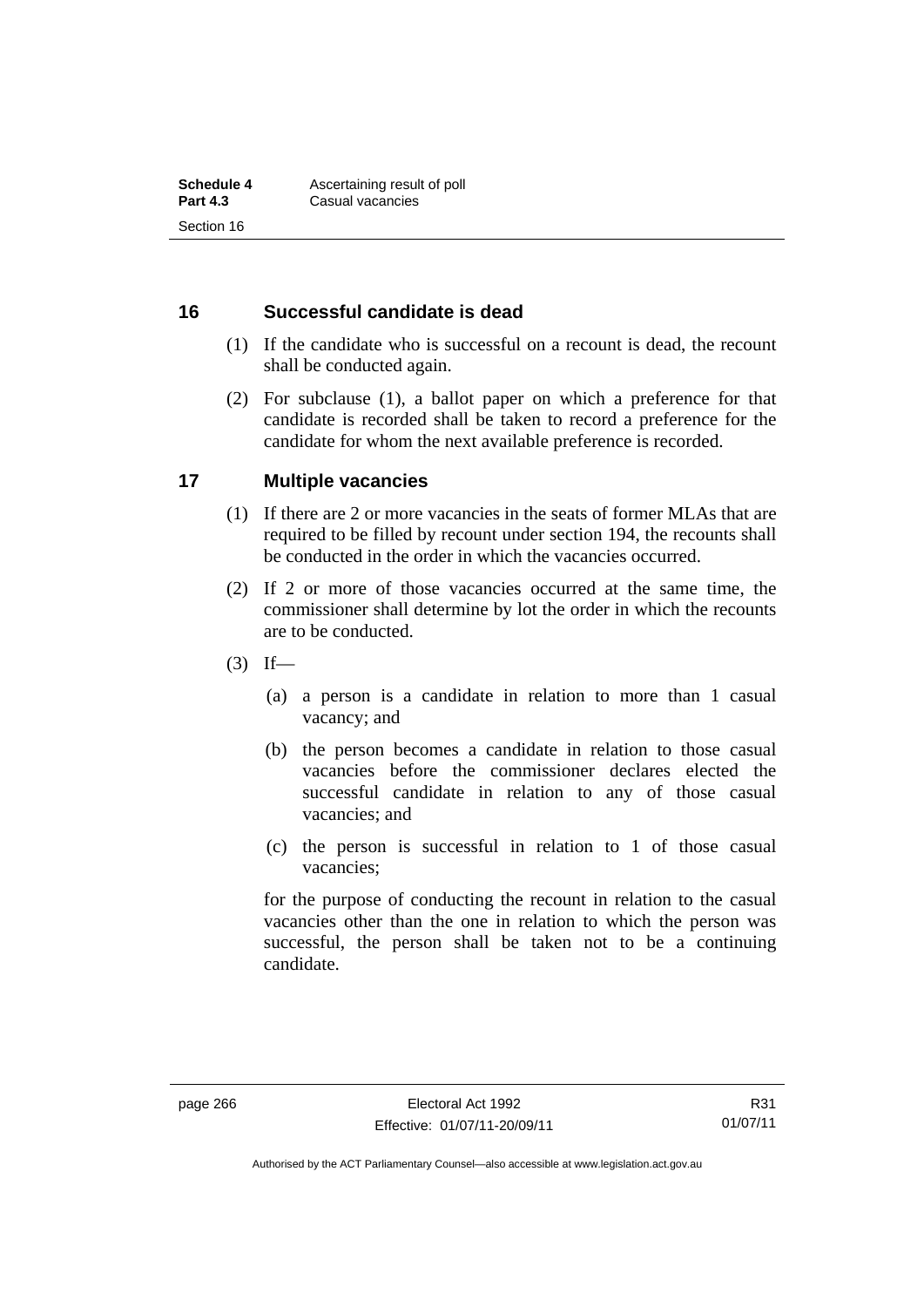## **Part 4.4 Deceased successful candidates**

#### **18 Application—pt 4.4**

This part applies if a successful candidate dies on or after polling day but before the declaration of the result of the election.

#### **19 Ballot papers for deceased successful candidate**

- (1) The ballot papers counted for a deceased candidate must be dealt with in accordance with schedule 4, part 4.3 (Casual vacancies) as if they had been counted for a former MLA.
- (2) If 2 or more of the successful candidates die on or after polling day but before the declaration of the result of the election, the ballot papers counted for each deceased candidate must be dealt with in the order in which the candidates died.
- (3) If 2 or more of the successful candidates died at the same time, the commissioner must determine by lot the order in which the ballot papers for the deceased candidates are to be dealt with.
- (4) In applying schedule 4, part 4.3 for the purposes of this part:

*continuing candidate* means a candidate other than—

- (a) a successful candidate; or
- (b) a candidate who died before the recount for this part began; or
- (c) a candidate who is excluded for clause 15 (Recount continuation).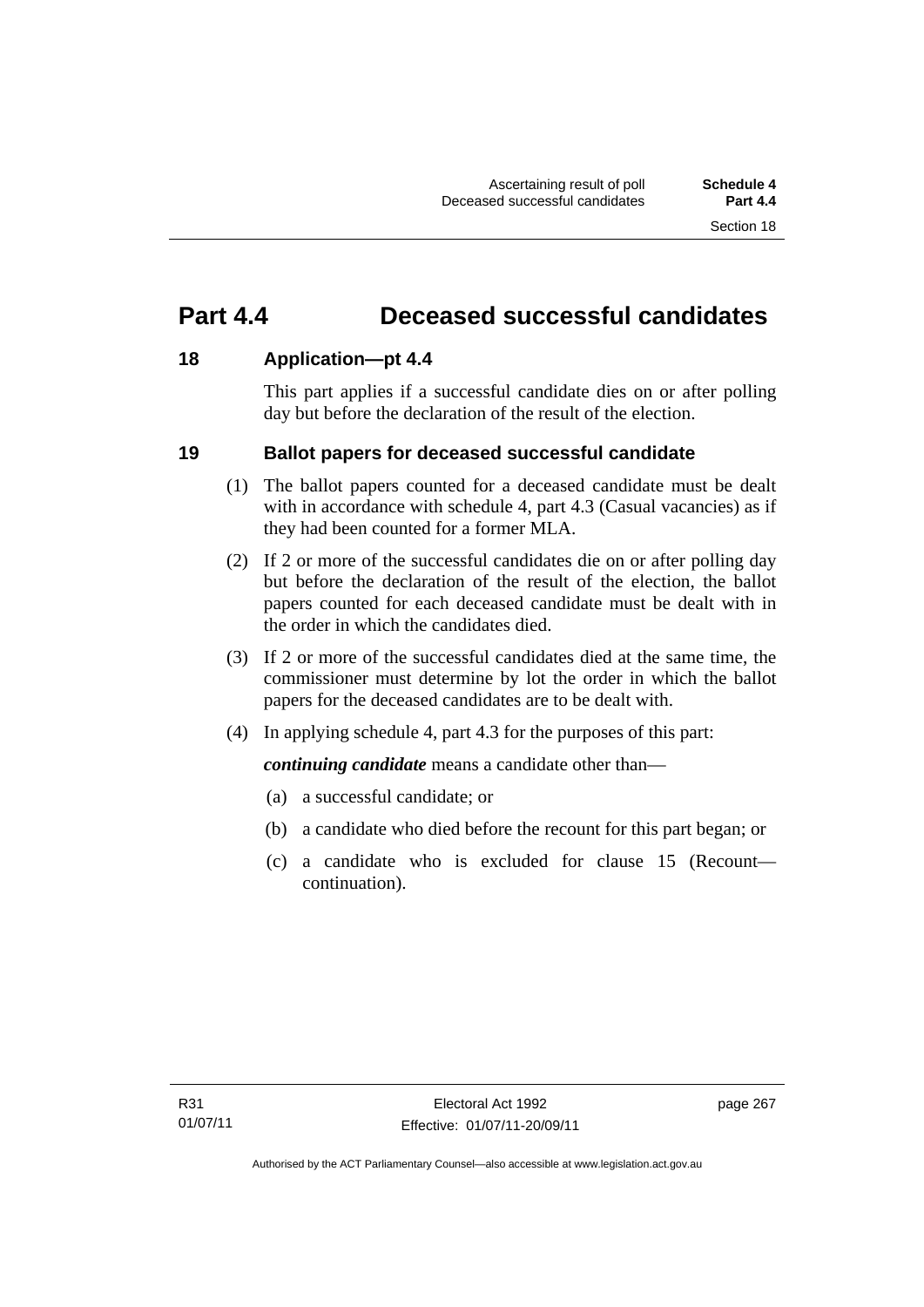# **Schedule 5** Internally reviewable decisions

(see pt  $15$ )

| column 1<br>item | column <sub>2</sub><br>section | column 3<br>decision                                                                           | column 4<br>entity                                |
|------------------|--------------------------------|------------------------------------------------------------------------------------------------|---------------------------------------------------|
| 1                | 76(5)(a)                       | enrol person                                                                                   | claimant                                          |
| $\overline{2}$   | 76(5)(b)                       | reject claim for<br>enrolment                                                                  | claimant                                          |
| 3                | $77(2)$ (b)                    | refuse request to<br>suppress particulars<br>of elector's address<br>from extract from<br>roll | elector                                           |
| 4                | 78(2)                          | include particulars of<br>elector's address<br>suppressed on<br>extract from roll              | elector                                           |
| 5                | 81(5)(b)                       | reject objection to<br>enrolment of person                                                     | person who objects to<br>enrolment                |
| 6                | 81(8)(b)                       | remove person's<br>name from roll                                                              | person whose name<br>removed                      |
| 7                | 90(2)                          | refuse to register<br>political party                                                          | applicant for registration                        |
| 8                | 92(1)                          | register political<br>party                                                                    | person who objects to<br>registration             |
| 9                | 93 $(1)$ or $(2)$              | refuse to change<br>registered particulars<br>applied for under<br>section 95 $(2)$            | applicant for change of<br>registered particulars |

page 268 Electoral Act 1992 Effective: 01/07/11-20/09/11

R31 01/07/11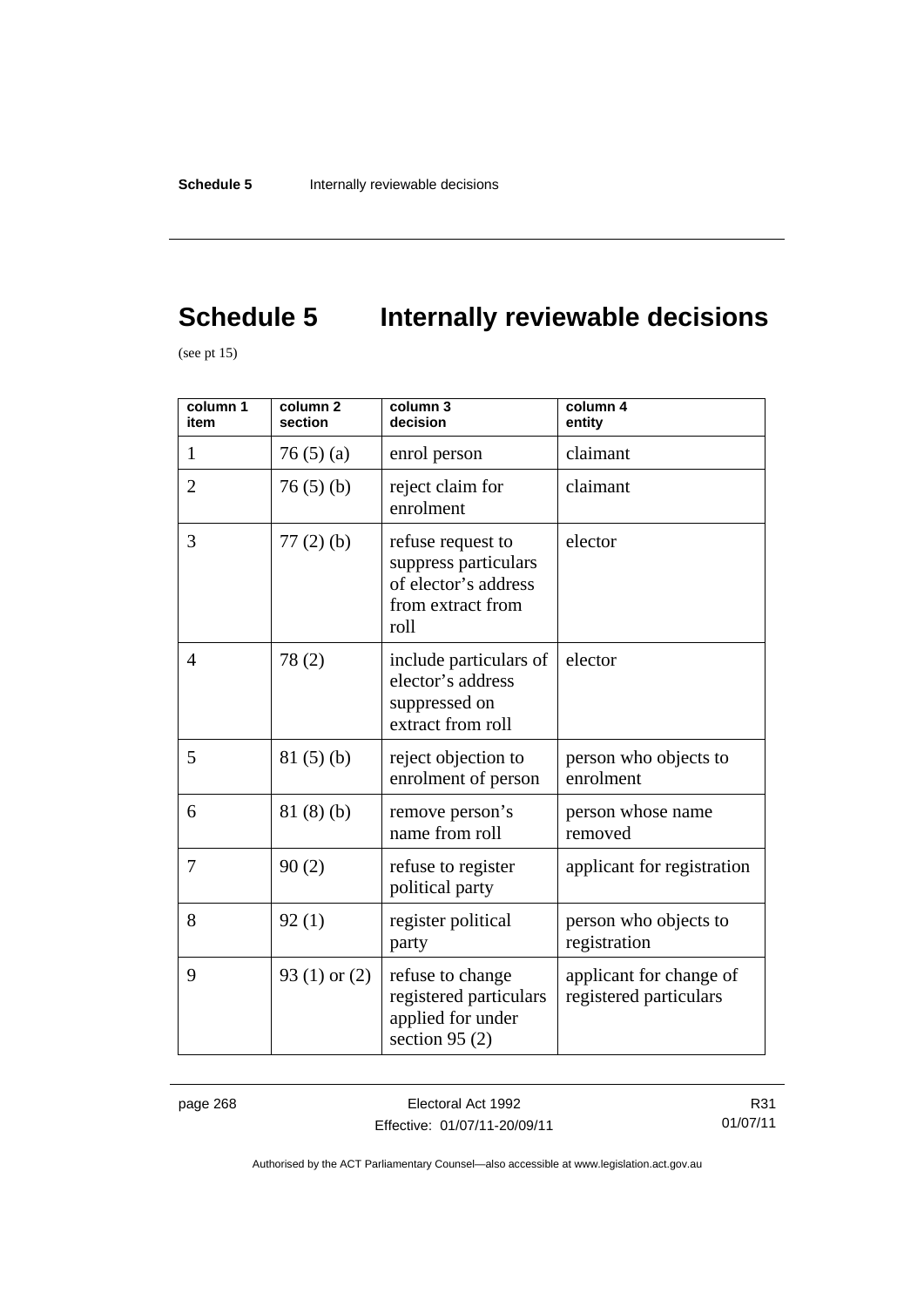| column 1<br>item | column 2<br>section | column 3<br>decision                                    | column 4<br>entity             |
|------------------|---------------------|---------------------------------------------------------|--------------------------------|
| 10               | 98(5)               | refuse to cancel<br>registration of<br>political party  | registered party               |
|                  | 237A                | give investigations<br>notice                           | person to whom notice<br>given |
| 12               | 242(4)              | refuse request to<br>make stated<br>amendment of return | person who gave return         |

R31 01/07/11 page 269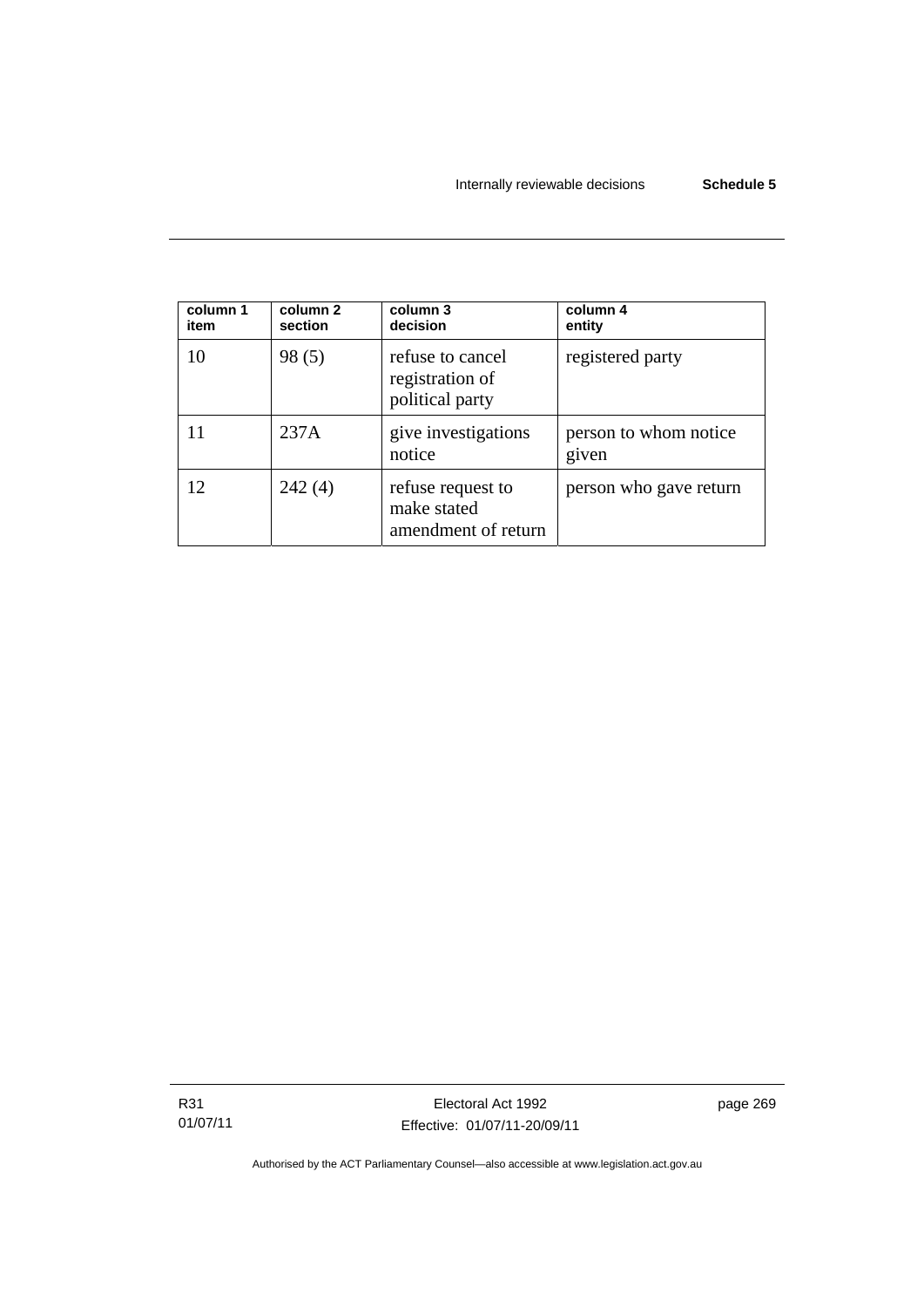**Dictionary** 

## **Dictionary**

(see s 3)

*Note 1* The Legislation Act contains definitions and other provisions relevant to this Act.

*Note 2* For example, the Legislation Act, dict, pt 1 defines the following terms:

 $\bullet$  ACAT

- administrative unit
- adult
- Commonwealth
- director-general (see s 163)
- doctor
- Executive
- exercise
- fail
- function
- judge
- lawyer
- reviewable decision notice
- Self-Government Act
- Speaker
- State
- statutory office-holder
- territory instrumentality
- territory lease.

*abbreviation*, of the name of a political party, includes an alternative name of the party.

#### *address*—

 (a) of a person, for this Act generally—means the person's principal place of residence (including a place of residence from which a person who is an elector is temporarily absent and to which the person intends to return to live in); and

R31 01/07/11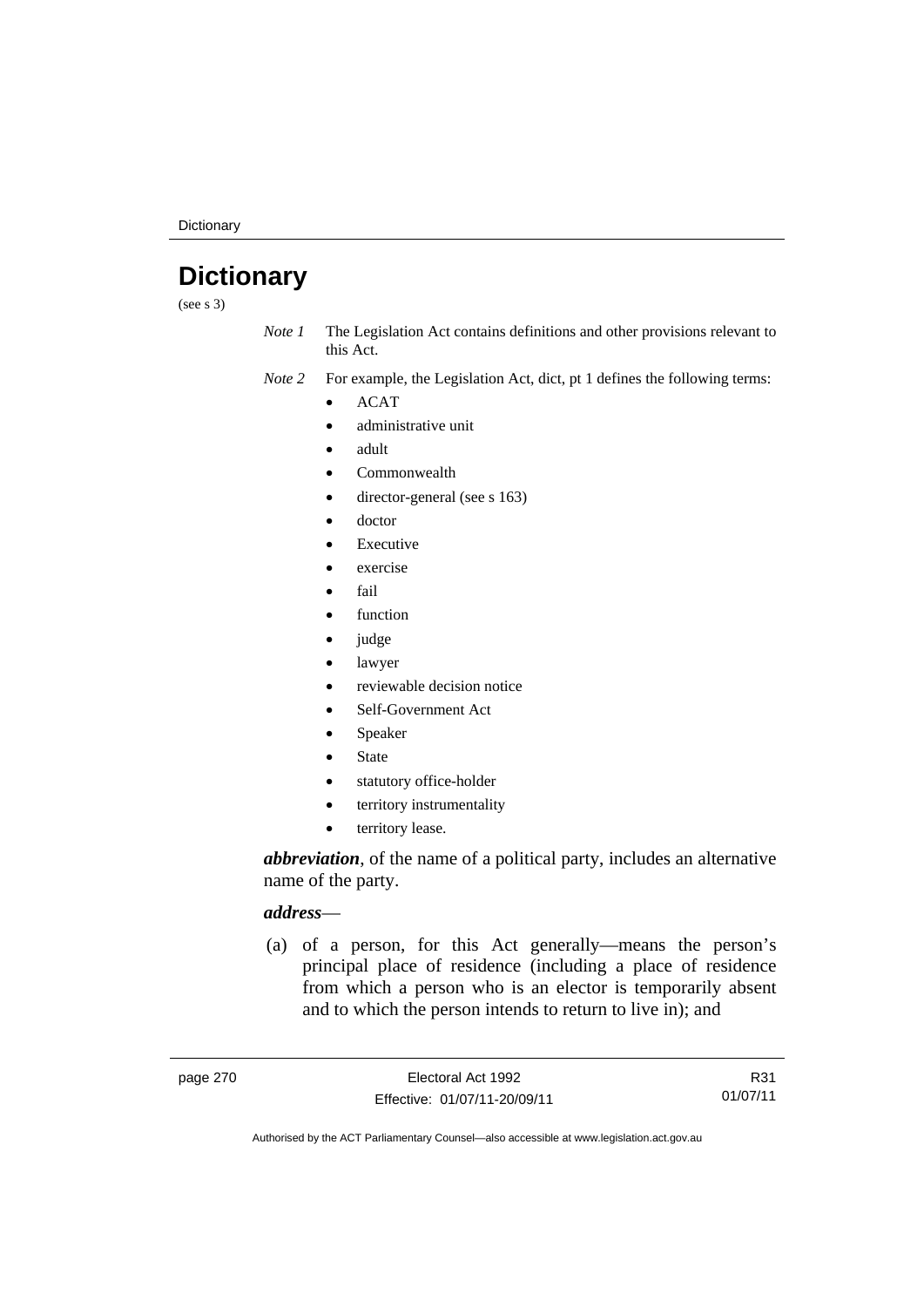(b) of a person who is, or is nominated to be, the registered officer of a political party, for part 7 (Registration of political parties)—see section 87.

*amount*, for part 14 (Election funding and financial disclosure)—see section 198.

*Antarctica*, for part 11 (Polling in Antarctica)—see section 167.

*Antarctic elector* means an elector who is an Antarctic elector under section 171.

*application*, for part 16 (Disputed elections, eligibility and vacancies)—see section 250.

*approved computer program* means the computer program approved under section 118A.

*Assembly* means the Legislative Assembly.

*assistant returning officer*, for part 11 (Polling in Antarctica)—see section 167.

*associated entity*, for part 14 (Election funding and financial disclosure)—see section 198.

*augmented commission* in relation to a redistribution, means the augmented electoral commission established by section 47 for the purposes of the redistribution.

*authorised delivery service*, for division 10.4 (Voting otherwise than at a polling place)—see section 136.

*authorised officer* means an officer authorised by the commissioner for the purpose of the provision in which the expression occurs.

*authorised witness*, for part 10 (Voting)—see section 127.

*available for public inspection*—see section 4A.

*ballot paper*—

(a) includes an electronic ballot paper; and

page 271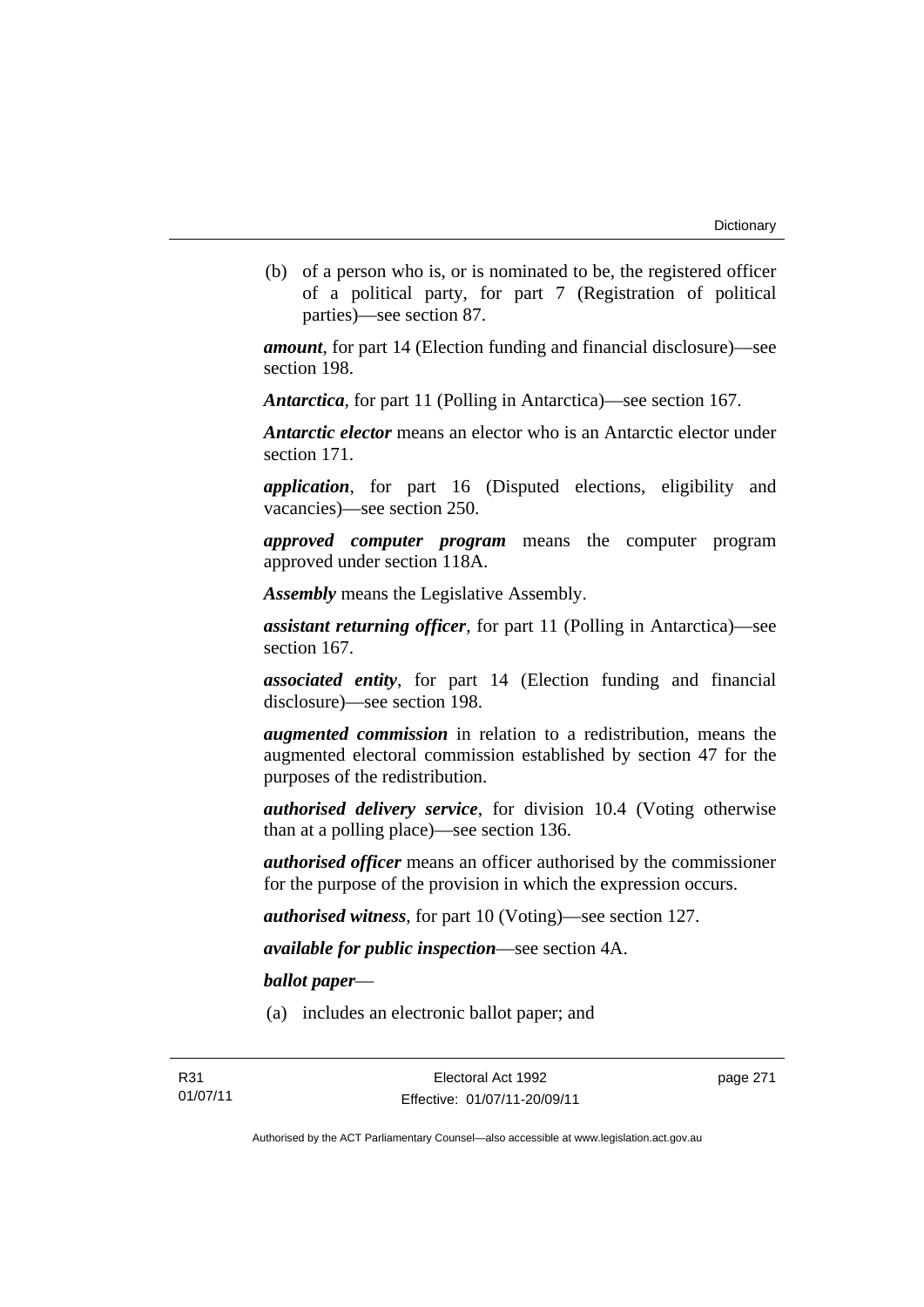- (b) if a regulation is in force under section 114 (7) (Ballot papers)—means a ballot paper in the form prescribed by regulation; and
- (c) for schedule 4 (Ascertaining result of poll)—see schedule 4, clause 1.
- *Note* A ballot paper is required to be in the form set out in sch 1 (see s  $114(1)$ ).

*bribery*, for part 16 (Disputed elections, eligibility and vacancies) see section 250.

*broadcast* includes televise.

*broadcaster*, for division 14.5 (Disclosure of electoral expenditure)—see section 223.

#### *candidate* means—

- (a) except in part 13 (Casual vacancies)—a person declared to be a candidate under section 109 (Declaration of candidates); and
- (b) in part 13—a person declared to be a candidate under section 193 (Publication of candidates' details).

*candidate square*—see section 116 (1) (h) (Printing of ballot papers).

*certified list of electors* means a certified list of electors prepared under section 121.

*closed*, in relation to a roll, means closed in accordance with section 80.

*column*, for schedule 2 (Ballot papers—printing of names and collation)—see schedule 2, clause 1.

*commissioner* means the Electoral Commissioner appointed under section 22.

*Commonwealth Electoral Act* means the *Commonwealth Electoral Act 1918* (Cwlth).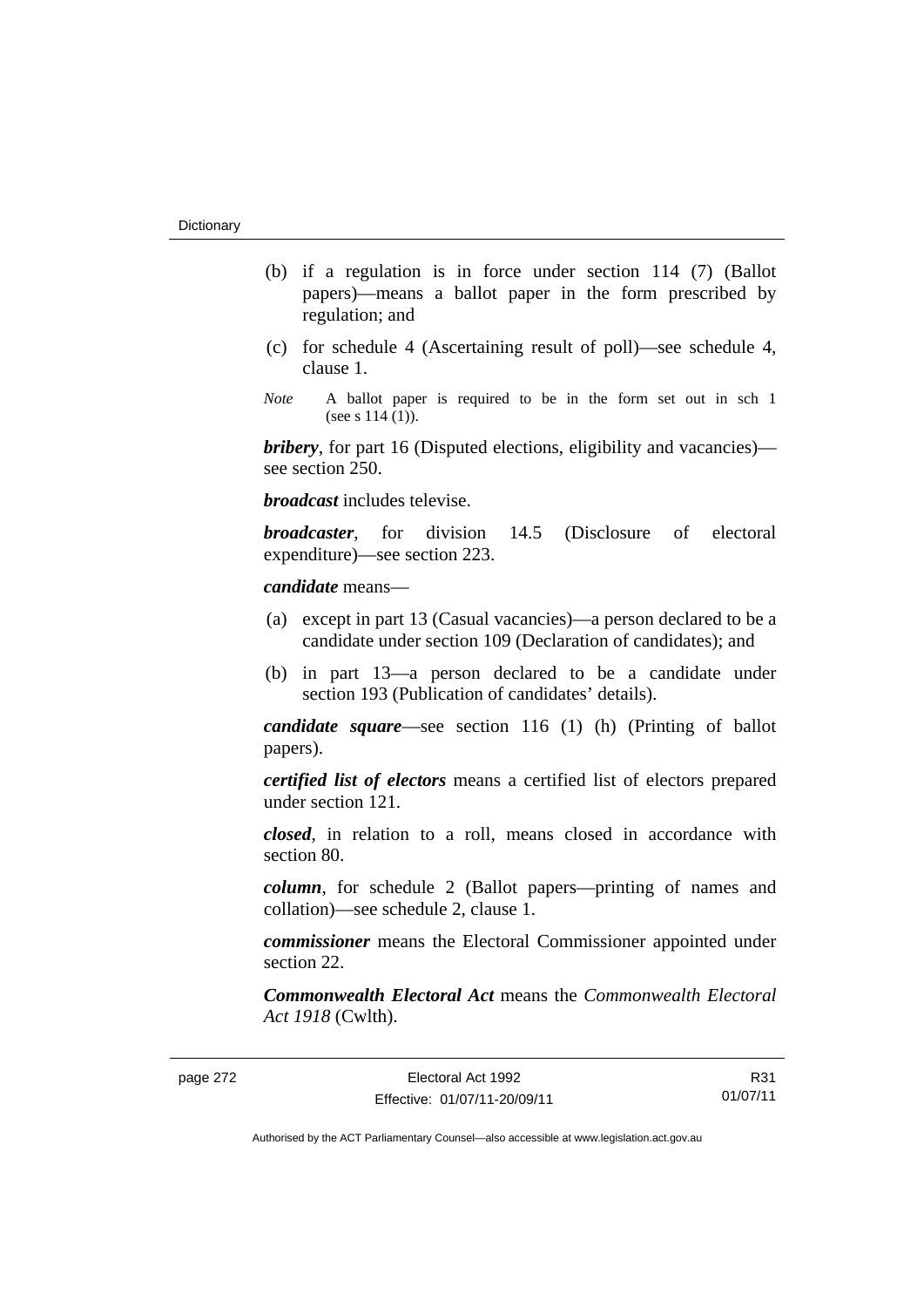*Commonwealth roll* means the roll of electors for the ACT required by the Commonwealth Electoral Act, section 81.

#### *continuing candidate*—

- (a) for schedule 4 (Ascertaining result of poll) generally—see schedule 4, clause 1; and
- (b) for schedule 4, part 4.3 (Casual vacancies)—see schedule 4, clause 11 (2).

*contravention*, for part 16 (Disputed elections, eligibility and vacancies)—see section 250.

*count*, for schedule 4 (Ascertaining result of poll)—see schedule 4, clause 1.

*count votes*, for schedule 4 (Ascertaining result of poll)—see schedule 4, clause 1A.

*Court of Disputed Elections*—see section 252 (2).

*declaration vote* means a vote cast in accordance with any of the following provisions:

- (a) section 135 (Declaration voting at polling places);
- (b) section 136B (15) (Ordinary or declaration voting in ACT before polling day);
- (c) section 136C (Declaration voting outside ACT on or before polling day);
- (d) section 144A (Requirements for casting postal votes).

*declaration voting papers*, in relation to an election, means—

- (a) a declaration, in the form approved under section 340A (Approved forms) for this paragraph, to be completed by an elector; and
- (b) a ballot paper suitable for declaration voting at the election; and

page 273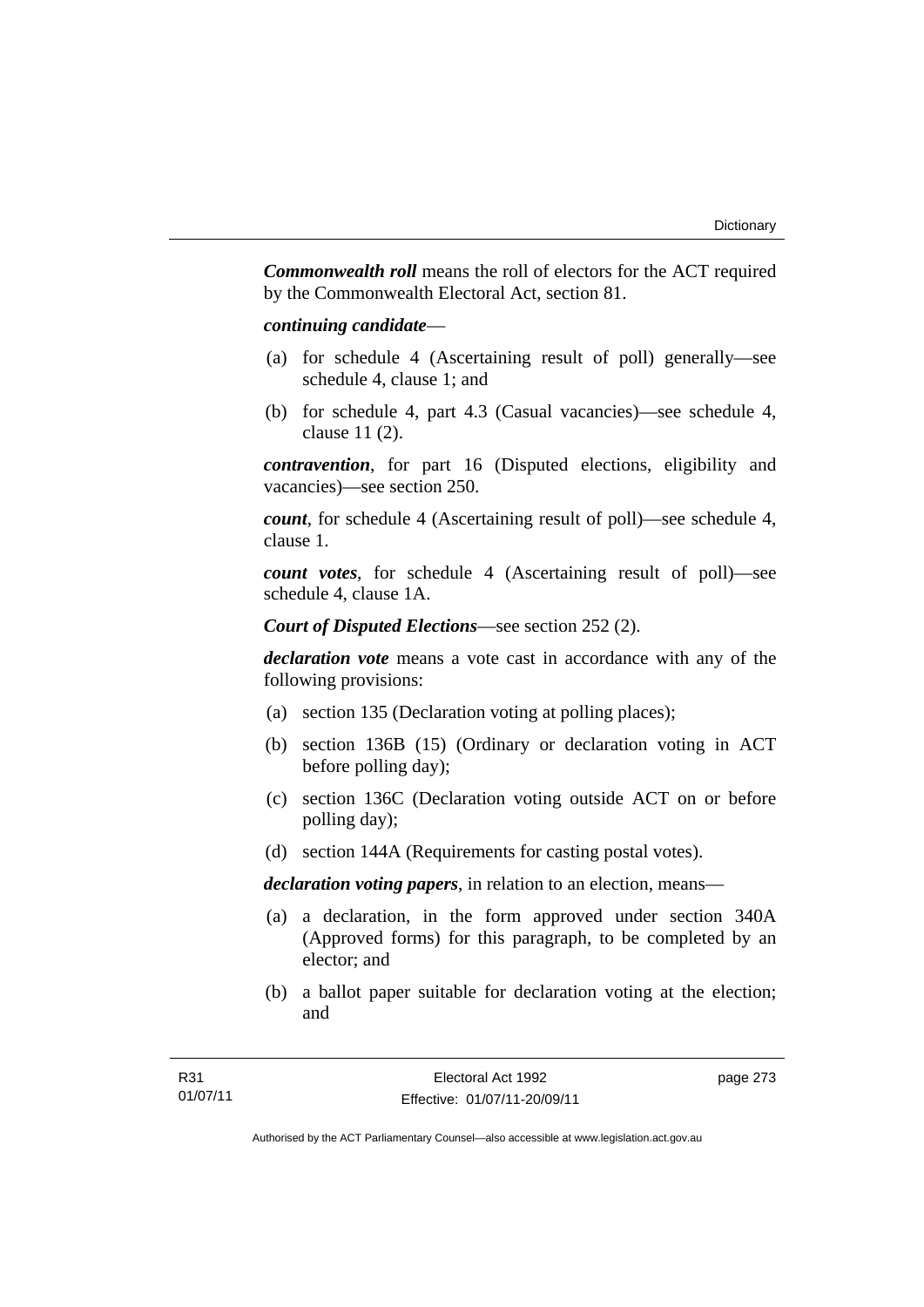- (c) a certificate, in the form approved under section 340A for this paragraph, to be completed by a witness to the declaration; and
- (d) an envelope, in the form approved under section 340A for this paragraph, addressed to the commissioner, on which appears a declaration referred to in paragraph (a).

*defined details*, for division 14.4 (Disclosure of donations)—see section 216.

*defined particulars*, for division 14.6 (Annual returns)—see section 228.

*disclosure period*, for part 14 (Election funding and financial disclosure)—see section 201.

*disposition of property*, for part 14 (Election funding and financial disclosure)—see section 198.

*disseminate*, for division 17.3 (Campaigning offences)—see section 291.

*election* means—

- (a) an election of an MLA or MLAs; and
- (b) in relation to an electorate—such an election for the electorate; and
- (c) for part 16 (Disputed elections, eligibility and vacancies)—see section 250.

*election period*, in relation to an election, means the period—

- (a) beginning on the first day of the pre-election period; and
- (b) ending when the result of the election is declared under section 189.

*elector* means a person who is enrolled, or is to be taken under this Act to be enrolled, for an electorate.

R31 01/07/11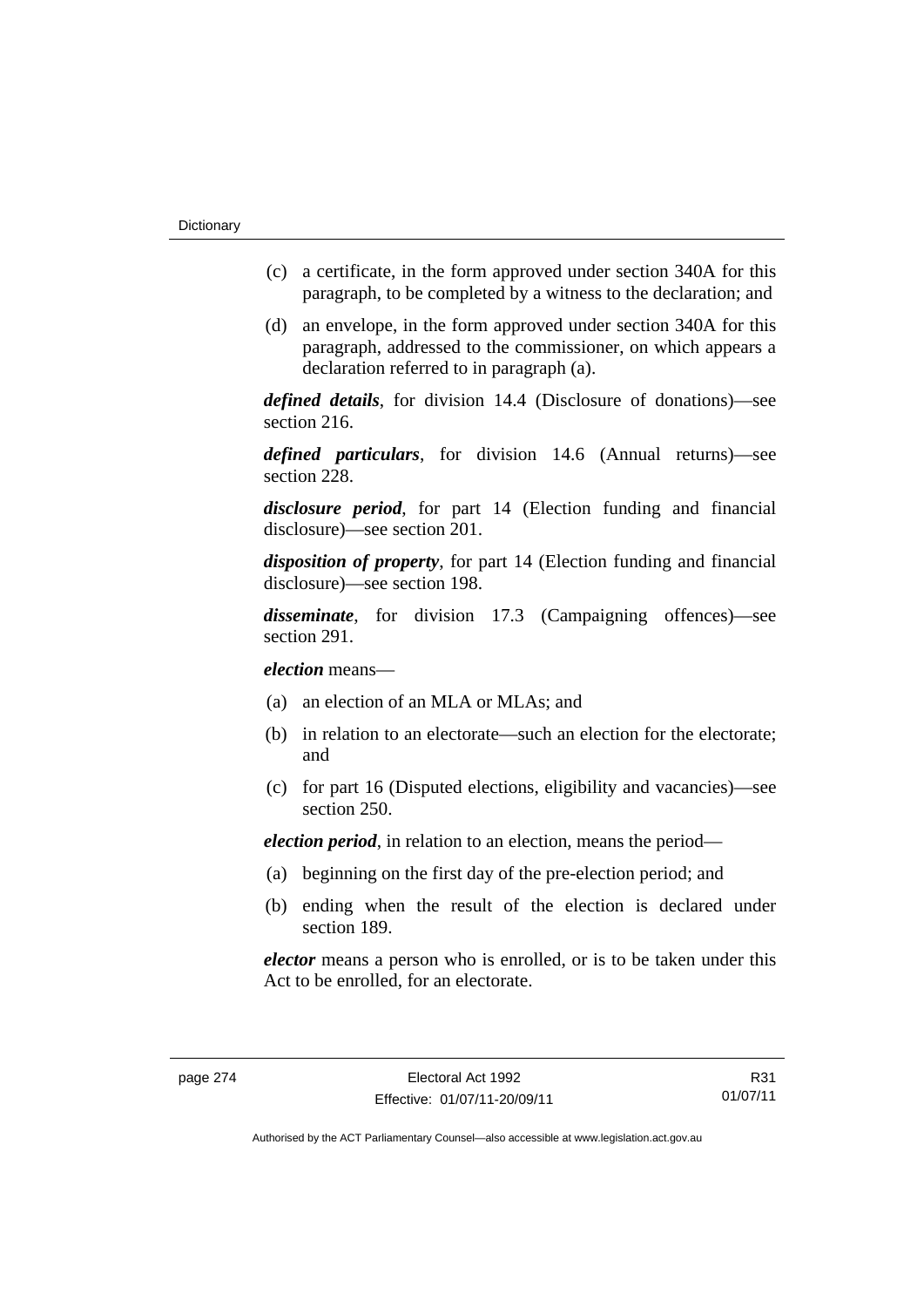*electoral advertisement*, for division 14.5 (Disclosure of electoral expenditure)—see section 223.

*electoral commission* means the Australian Capital Territory Electoral Commission established by section 5.

*electoral expenditure*, for division 14.5 (Disclosure of electoral expenditure)—see section 223.

*electoral matter*—see section 4.

*electoral paper* means a document, form or notice provided for or required under this Act.

*electorate* means an electorate, the name and boundaries of which are specified in a determination in force under section 35.

*electronic form*, of a roll or an extract from a roll, means a disk, tape or other device from which the information in the extract or roll may be reproduced by mechanical, electronic or other means.

*electronic voting*—see section 120 (2).

*eligible overseas elector* means a person who is an eligible overseas elector under section 74.

*eligible vote*, for part 14 (Election funding and financial disclosure)—see section 198.

*entity*, for part 14 (Election funding and financial disclosure)—see section 198.

*envelope*, for schedule 3 (Preliminary scrutiny of declaration voting papers)—see schedule 3, clause 1.

*excluded candidate*, for schedule 4 (Ascertaining result of poll) see schedule 4, clause 1.

*extract*, from a roll—see section 59.

*extraordinary election*—see section 101.

R31 01/07/11 page 275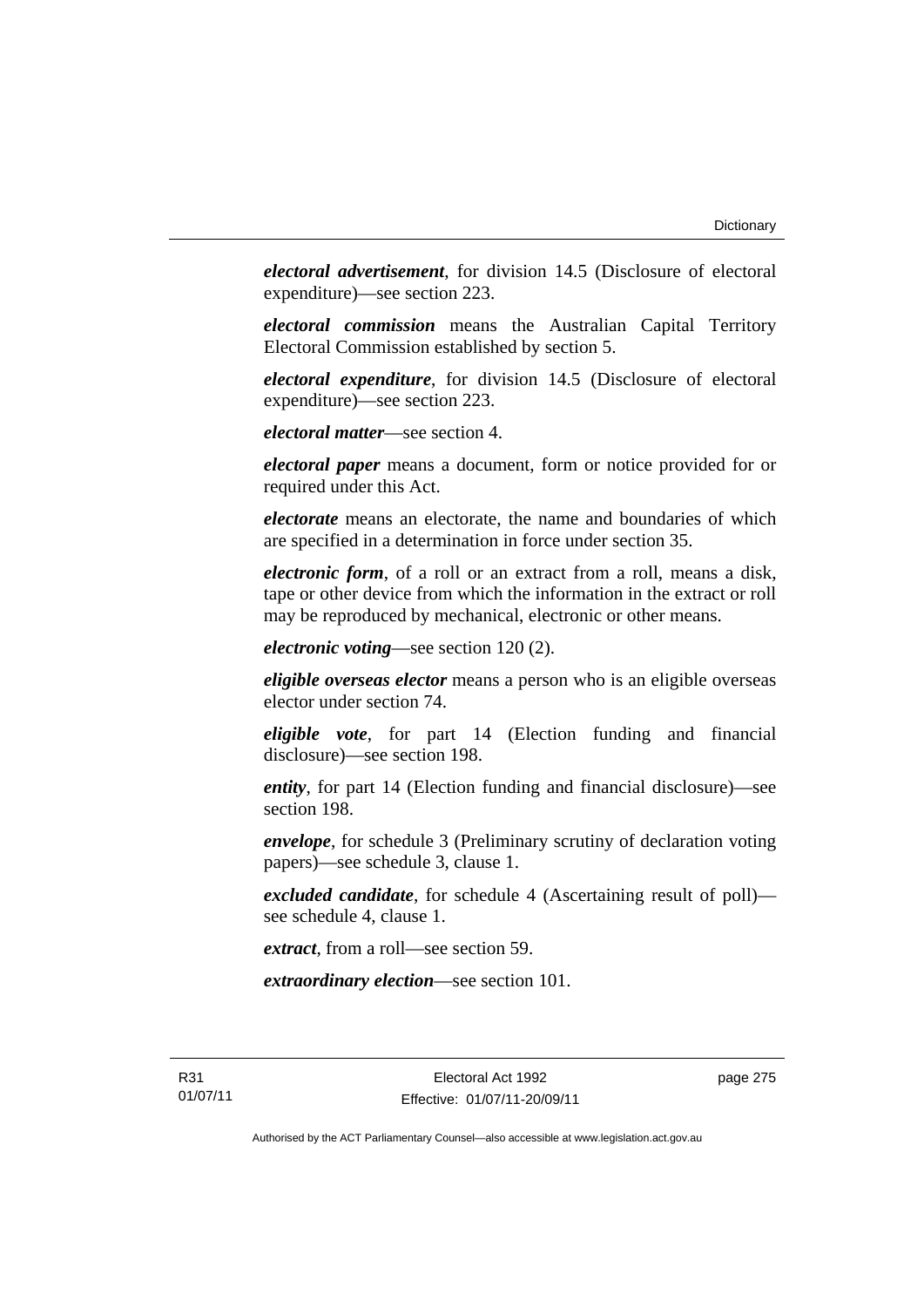*file*, for part 16 (Disputed elections, eligibility and vacancies)—see section 250.

*financial controller*, for part 14 (Election funding and financial disclosure)—see section 198.

*former MLA*, for part 13 (Casual vacancies)—see section 190.

*general election* means a general election of MLAs.

*gift*, for part 14 (Election funding and financial disclosure)—see section 198.

*group*, in relation to candidates in an election, means candidates whose names are grouped on the ballot papers in accordance with section 115 (Grouping of candidates' names).

*hospital* includes a convalescent home and an institution similar to a hospital or convalescent home.

*hour of nomination*—see section 108.

*internally reviewable decision*, for part 15 (Notification and review of decisions)—see section 245.

*internal review notice*—see section 244.

*investigation notice*, for division 14.7 (Compliance)—see section 235.

*judge* means—

- (a) a judge of the Supreme Court; or
- (b) a judge of the Supreme Court of a State or another Territory; or
- (c) a judge of the Federal Court or Family Court.

*member*, for division 2.2 (Members of electoral commission)—see section 11.

*MLA* means a member of the Assembly.

*newspaper* means a newspaper circulating in the ACT.

page 276 Electoral Act 1992 Effective: 01/07/11-20/09/11

R31 01/07/11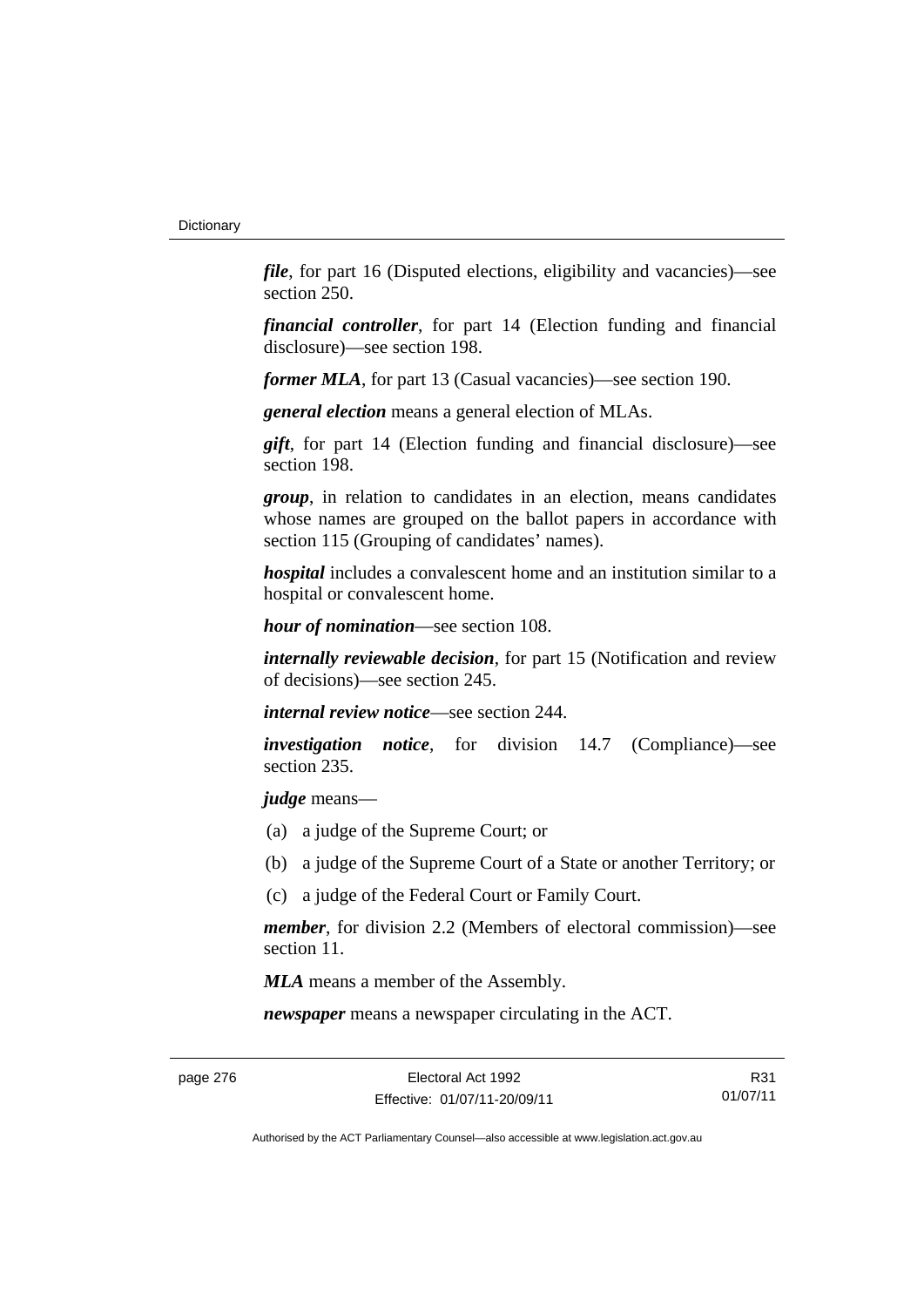*news publication* means a newspaper or periodical and includes an electronic publication of a similar kind.

*next available preference*, for schedule 4 (Ascertaining result of poll)—see schedule 4, clause 1.

*officer* means—

- (a) a person appointed under section 33 (Officers) to be an officer; or
- (b) a person exercising a power under this Act under an arrangement under section 70 (Joint roll arrangements with the Commonwealth) or section 336 (Administrative arrangements with Commonwealth and States); or
- (c) in relation to a particular matter—a person mentioned in paragraph (a) or (b) exercising a power in relation to the matter.

*official error*, in relation to a person voting or seeking to vote at an election, means the removal of the person's name under this Act from the roll for an electorate in which the person is otherwise entitled to vote unless the name was so removed before the roll closed for the purpose of the previous election.

*OIC* means—

- (a) in relation to a scrutiny centre—the officer in charge of the centre; and
- (b) in relation to a polling place—the officer in charge of the place.

*ordinary election* means a general election required by section 100.

*ordinary vote* means a vote other than a declaration vote.

*participant*, for division 14.5 (Disclosure of electoral expenditure)—see section 223.

page 277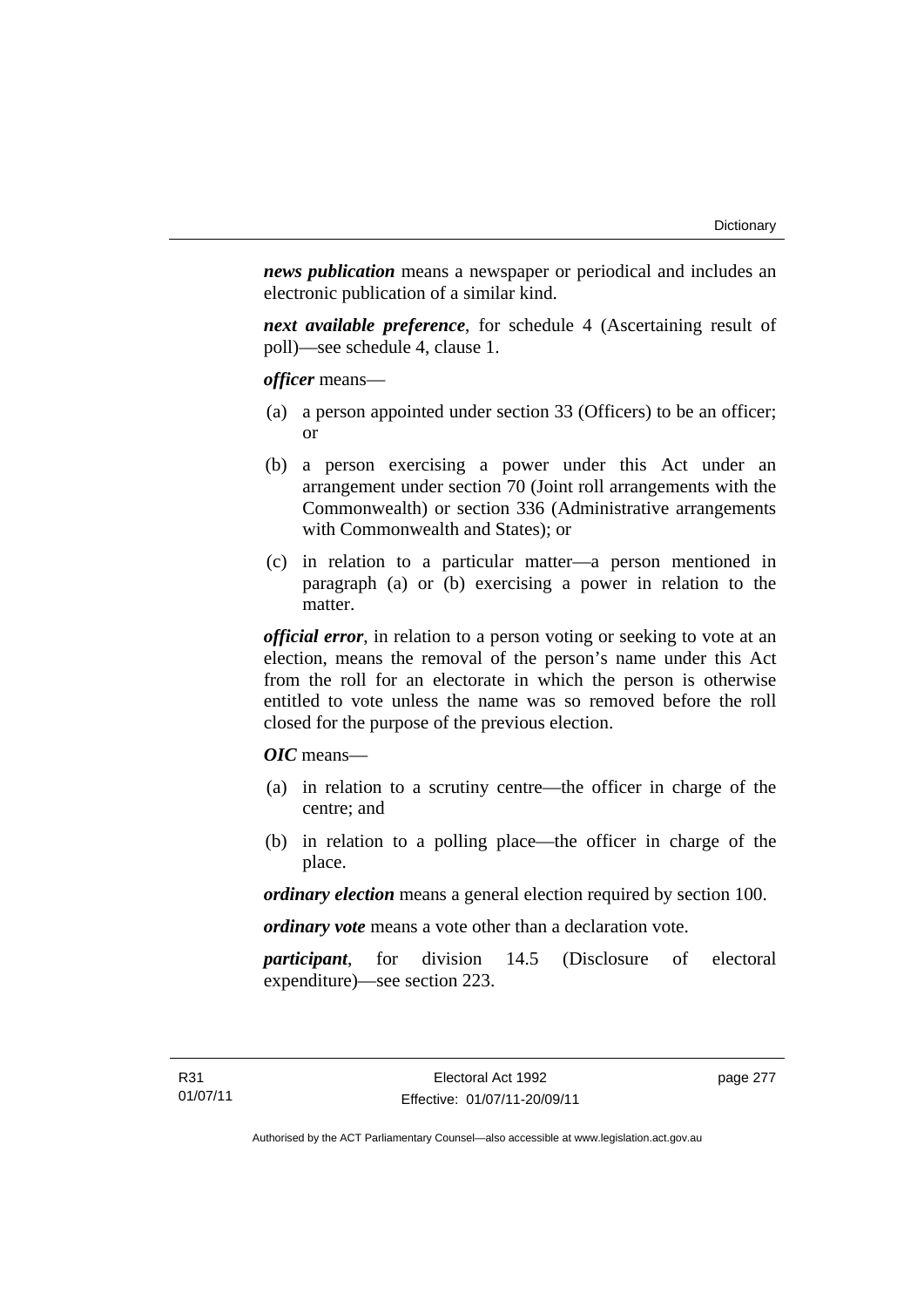*party*, for part 14 (Electoral funding and financial disclosure)—see section 198.

### *party candidate* means—

- (a) a candidate at an election nominated by the registered officer of a registered party; and
- (b) in relation to a registered party—a candidate nominated by the registered officer of the party.

*person*, for part 15 (Notification and review of decisions)—see section 245.

*place of nomination*—see section 108.

*political party* means an organisation, incorporated or unincorporated, an object or activity of which is the promotion of the election to the Assembly of a candidate or candidates endorsed by it.

### *polling day*—

- (a) means the day when, apart from section 111 (Need for an election), a poll for an election would be required; and
- (b) except in part 8 (Timing of elections) and part 9 (Arrangements for elections), includes—
	- (i) if the time for holding an election is extended under section 159 for more than 1 day—each of those days; and
	- (ii) if polling is suspended under section 160—a day when polling is resumed.

*polling place* means a place appointed as a polling place under section 119 (Polling places and scrutiny centres), and, for division 17.3 (Campaigning offences), includes—

 (a) a place where a vote may be made before an officer under section 136B (Ordinary or declaration voting in ACT before

R31 01/07/11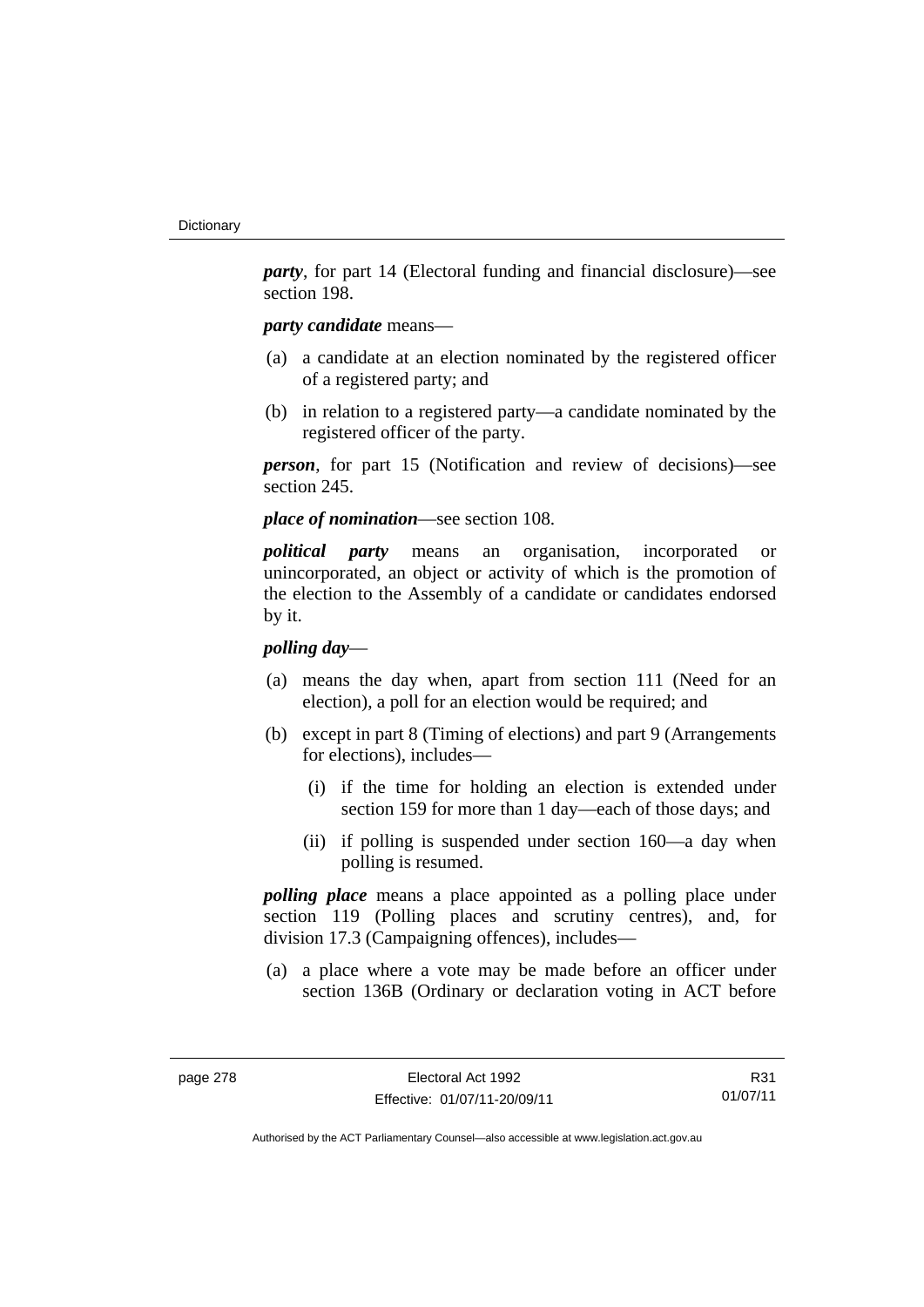polling day) or section 136C (Declaration voting outside ACT on or before polling day); and

 (b) a place where mobile polling is taking place under division 10.5 (Mobile polling).

*post*, for division 10.4 (Voting otherwise than at a polling place) see section 136.

*postal vote* means a declaration vote to which section 144A (Requirements for casting postal votes) applies.

*pre-election period* means the period of 37 days ending on the end of polling day for an election.

*proceeding*, for part 16 (Disputed elections, eligibility and vacancies)—see section 250.

*property*, for part 14 (Election funding and financial disclosure) see section 198 (Definitions for pt 14).

*publish*, for division 17.3 (Campaigning offences)—see section 291.

*quota*—

- (a) for schedule 4 (Ascertaining result of poll) generally—see schedule 4, clause 1B; and
- (b) for schedule 4, part 4.3 (Casual vacancies)—see schedule 4, clause 12.

*redistribution* includes distribution.

*register*, for part 14 (Election funding and financial disclosure)—see section 198.

*registered*, for an abbreviation of the name of a registered party, means an abbreviation included in the particulars for the party in the register of political parties.

*registered industrial organisation*, for part 14 (Election funding and financial disclosure)—see section 198.

page 279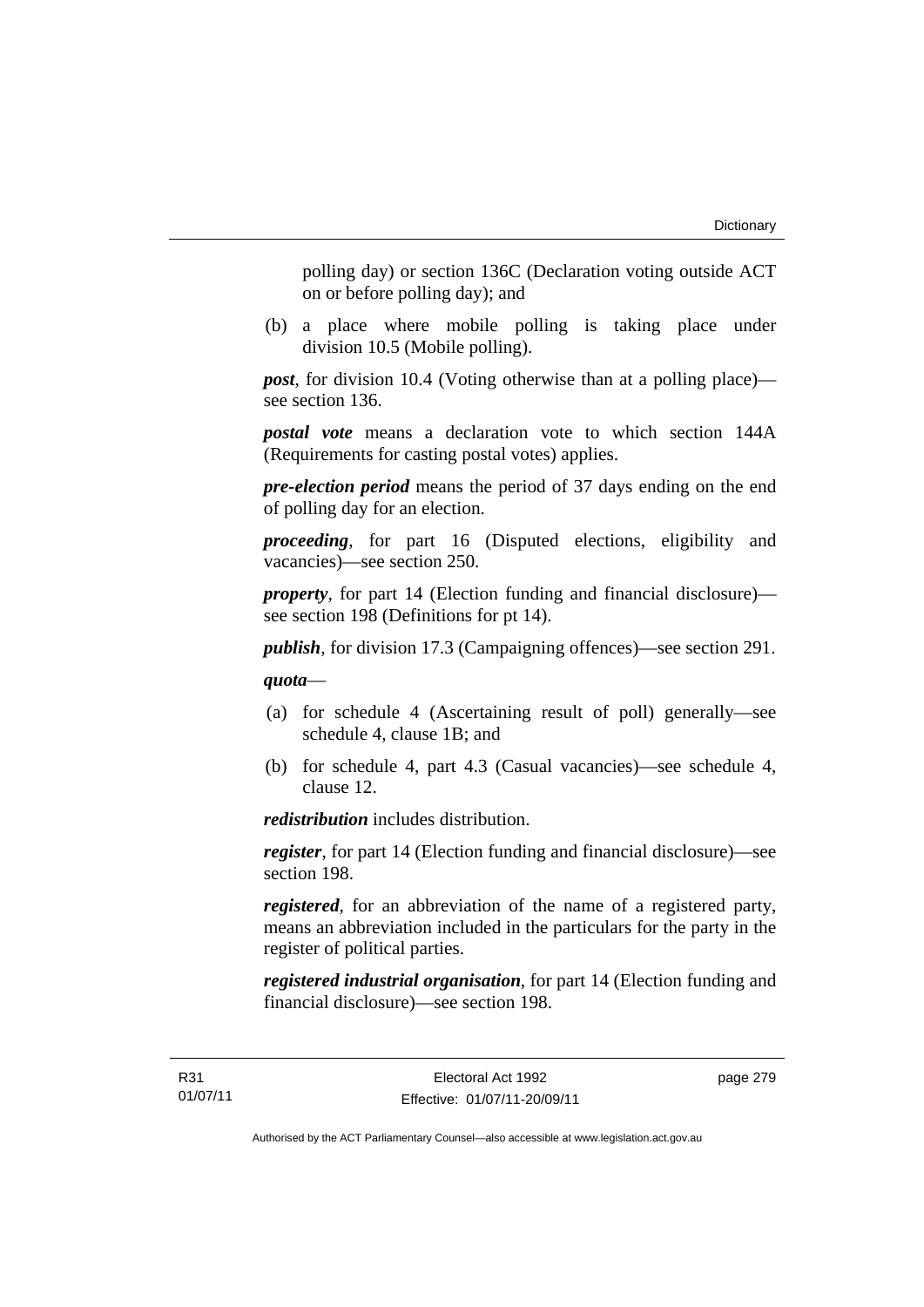*registered officer*, for a registered party, means the person whose name is entered in the register of political parties as the registered officer of the party.

*registered party* means a political party registered under part 7 (Registration of political parties).

*register of political parties* means the register of political parties kept under section 88 (Register).

*registrar*, for part 16 (Disputed elections, eligibility and vacancies)—see section 250.

*related* political parties, for part 7 (Registration of political parties)—see section 87 (Definitions—pt 7).

*relates*, for division 14.5 (Disclosure of electoral expenditure)—see section 223.

*reportage or commentary*, for division 17.3 (Campaigning offences)—see section 291.

*reporting agent*, for part 14 (Election funding and financial disclosure)—see section 198.

*research personnel*, for part 11 (Polling in Antarctica)—see section 167.

*return*, for division 14.7 (Compliance)—see section 235.

*returning officer*, for part 11 (Polling in Antarctica)—see section 167.

*reviewable decision*, for part 15 (Notification and review of decisions)—see section 245.

*roll* means a roll of electors kept under this Act.

*scrutineer* means a person appointed under section 122 to be a scrutineer.

*scrutiny centre* means a place appointed as a scrutiny centre under section 119.

R31 01/07/11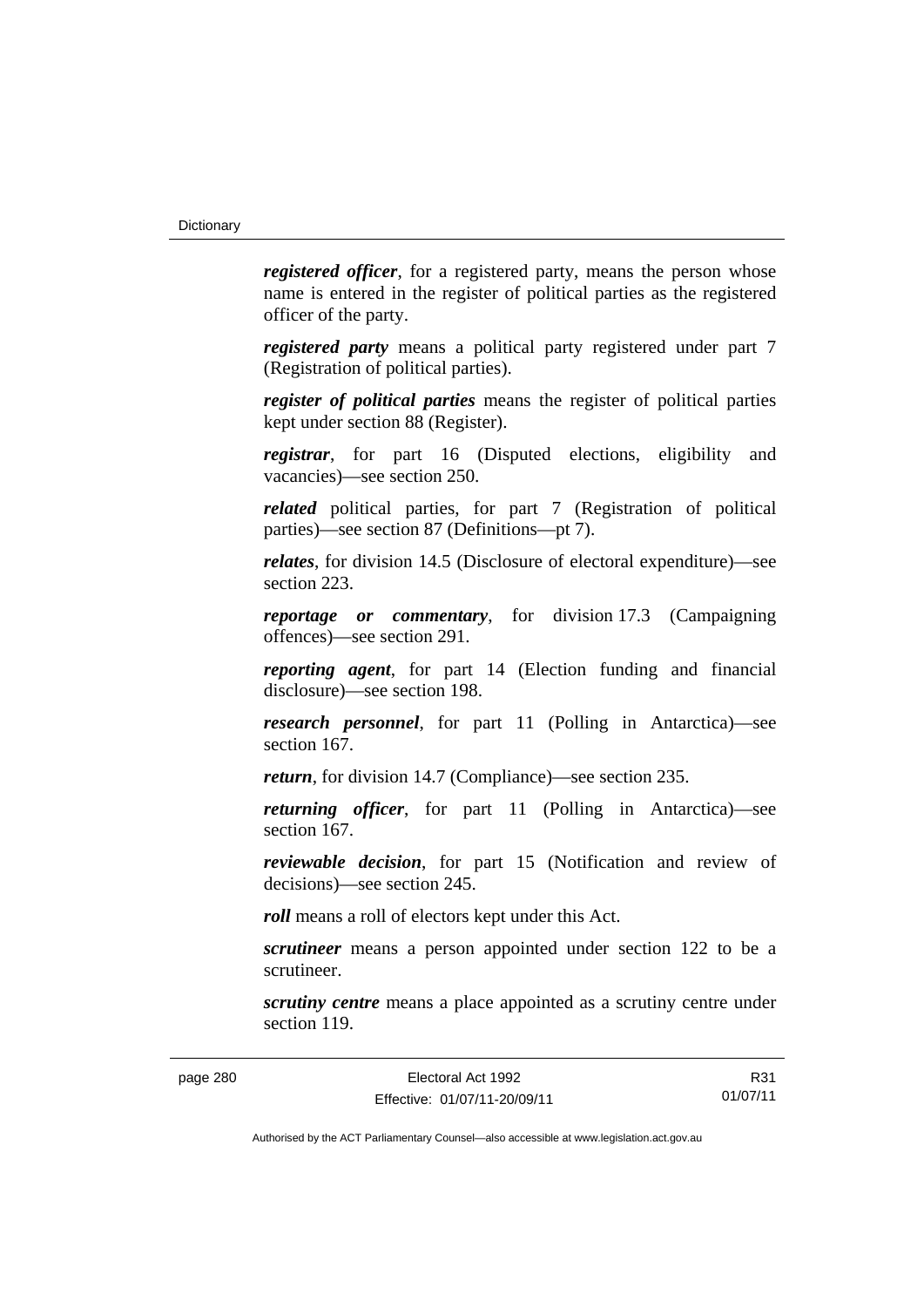*secretary*, in relation to a political party, means the secretary or chief administrative officer (however described) of the party.

#### *Speaker*—

- (a) for part 13 (Casual vacancies)—see section 190; and
- (b) for part 16 (Disputed elections, eligibility and vacancies)—see section 251.
- *Note Speaker* is defined in the *Legislation Act 2001*, dict. pt 1.

*special hospital*, for division 10.5 (Mobile polling)—see section 149.

*staff*, in relation to the electoral commission, means—

- (a) the staff assisting the commissioner referred to in section 31; and
- (b) persons employed or engaged under section 32.

*station*, for part 11 (Polling in Antarctica)—see section 167.

*successful candidate*, for schedule 4 (Ascertaining result of poll) see schedule 4, clause 1.

*suppressed address* means an address particulars of which are required to be suppressed from a roll extract under section 77.

*surplus*, for schedule 4 (Ascertaining result of poll)—see schedule 4, clause 1.

*total votes*, for schedule 4 (Ascertaining result of poll)—see schedule 4, clause 1.

### *transfer value*—

- (a) for schedule 4 (Ascertaining result of poll) generally—see schedule 4, clause 1C; and
- (b) for schedule 4, part 4.3 (Casual vacancies)—see schedule 4, clause 13.

page 281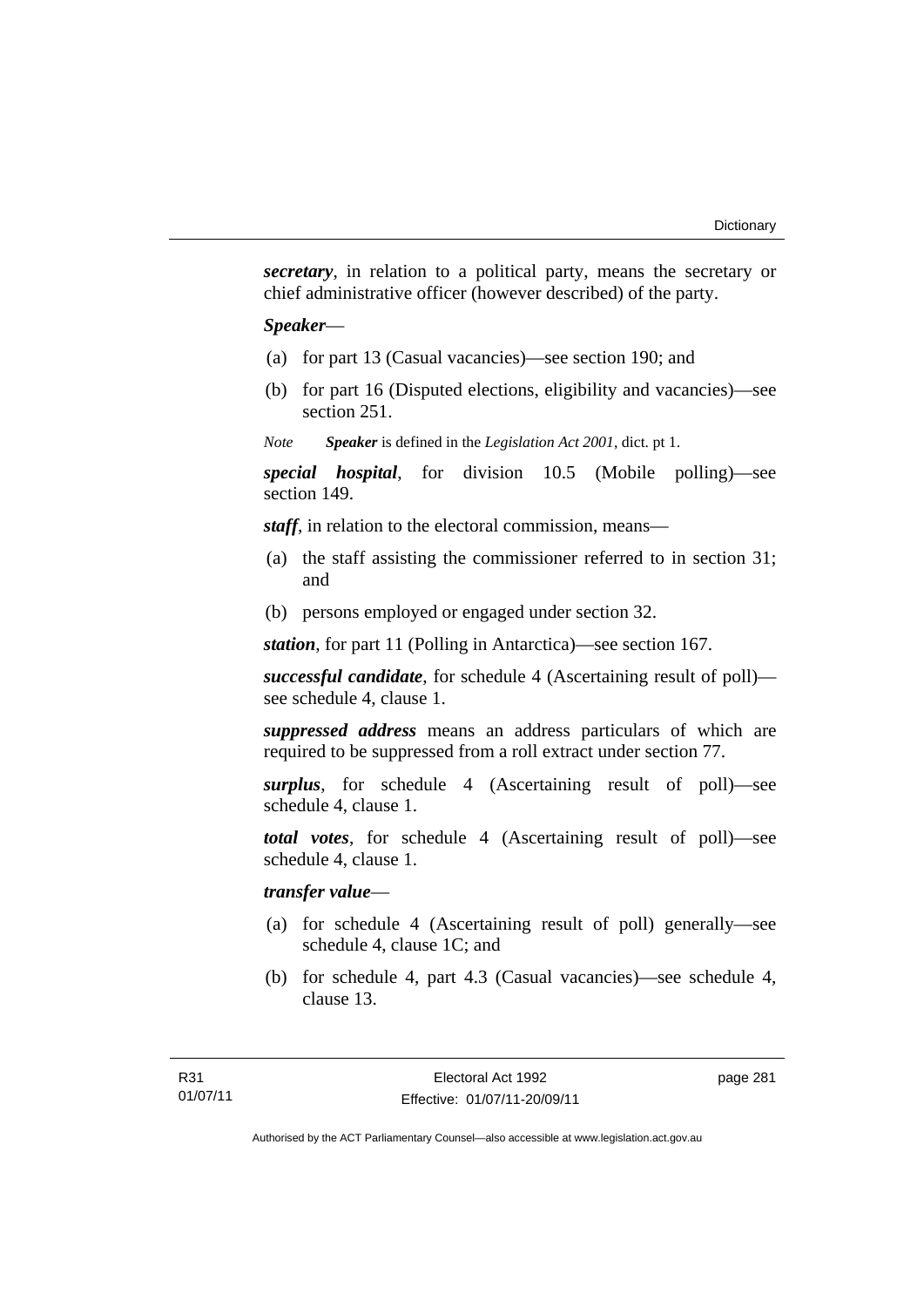*transmit*, for part 11 (Polling in Antarctica)—see section 167.

*undue influence*, for part 16 (Disputed elections, eligibility and vacancies)—see section 250.

*visiting officer*, for division 10.5 (Mobile polling)—see section 149.

page 282 Electoral Act 1992 Effective: 01/07/11-20/09/11

R31 01/07/11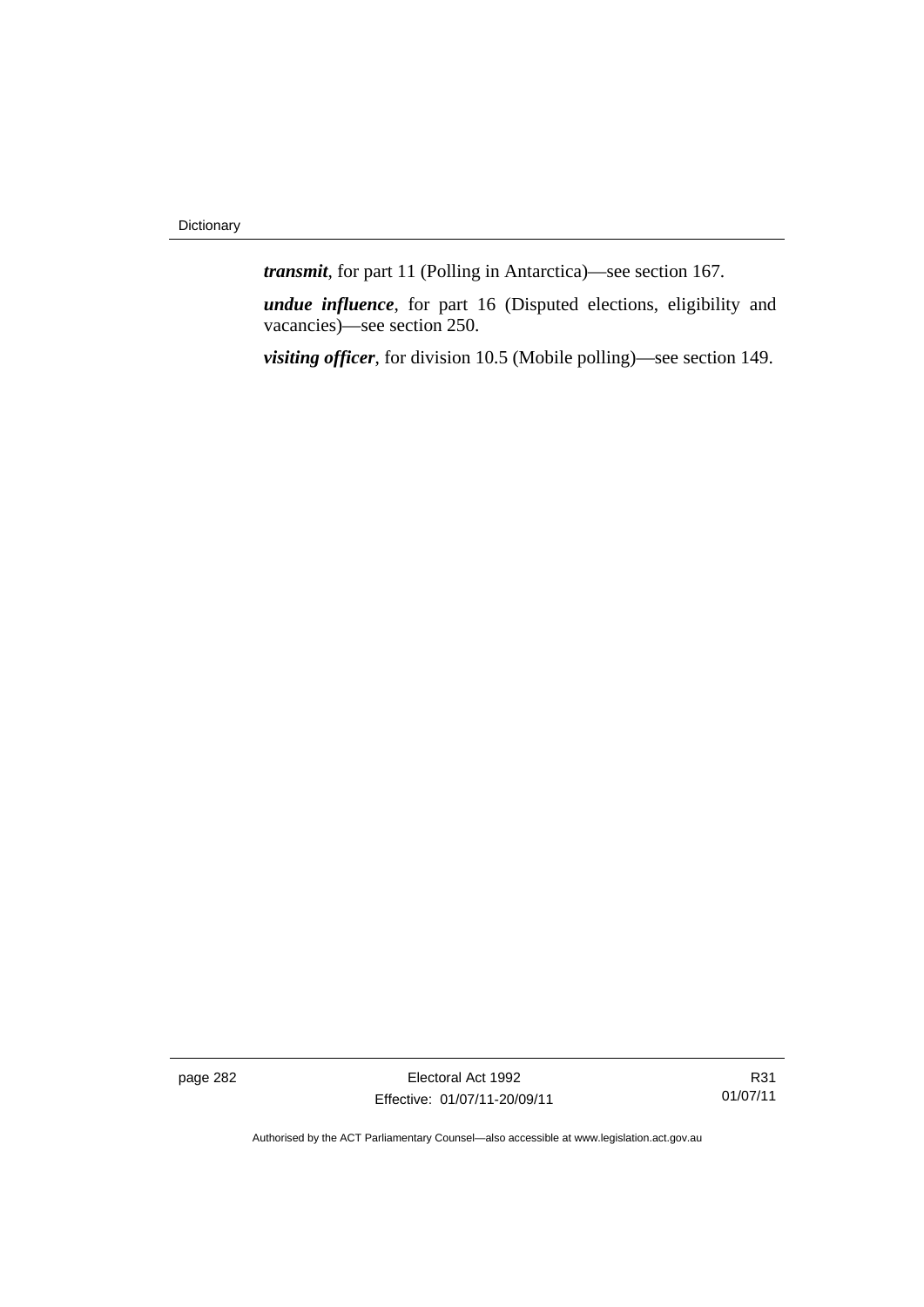## **Endnotes**

### **1 About the endnotes**

Amending and modifying laws are annotated in the legislation history and the amendment history. Current modifications are not included in the republished law but are set out in the endnotes.

Not all editorial amendments made under the *Legislation Act 2001*, part 11.3 are annotated in the amendment history. Full details of any amendments can be obtained from the Parliamentary Counsel's Office.

Uncommenced amending laws and expiries are listed in the legislation history and the amendment history. These details are underlined. Uncommenced provisions and amendments are not included in the republished law but are set out in the last endnote.

If all the provisions of the law have been renumbered, a table of renumbered provisions gives details of previous and current numbering.

The endnotes also include a table of earlier republications.

| $A = Act$                                    | $NI = Notifiable$ instrument              |
|----------------------------------------------|-------------------------------------------|
| $AF =$ Approved form                         | $o = order$                               |
| $am = amended$                               | $om = omitted/repealed$                   |
| $amdt = amendment$                           | $ord = ordinance$                         |
| $AR = Assembly resolution$                   | $orig = original$                         |
| $ch = chapter$                               | $par = paragraph/subparagraph$            |
| $CN =$ Commencement notice                   | $pres = present$                          |
| $def = definition$                           | $prev = previous$                         |
| $DI = Disallowable instrument$               | $(\text{prev}) = \text{previously}$       |
| $dict = dictionary$                          | $pt = part$                               |
| disallowed = disallowed by the Legislative   | $r = rule/subrule$                        |
| Assembly                                     | $reloc = relocated$                       |
| $div =$ division                             | $renum = renumbered$                      |
| $exp = expires/expired$                      | $R[X]$ = Republication No                 |
| $Gaz = gazette$                              | $RI = reissue$                            |
| $hdg = heading$                              | $s = section/subsection$                  |
| $IA = Interpretation Act 1967$               | $sch = schedule$                          |
| $ins = inserted/added$                       | $sdiv = subdivision$                      |
| $LA =$ Legislation Act 2001                  | $SL = Subordinate$ law                    |
| $LR =$ legislation register                  | $sub =$ substituted                       |
| $LRA =$ Legislation (Republication) Act 1996 | underlining = whole or part not commenced |
| $mod = modified/modification$                | or to be expired                          |
|                                              |                                           |

### **2 Abbreviation key**

R31 01/07/11

Electoral Act 1992 Effective: 01/07/11-20/09/11 page 283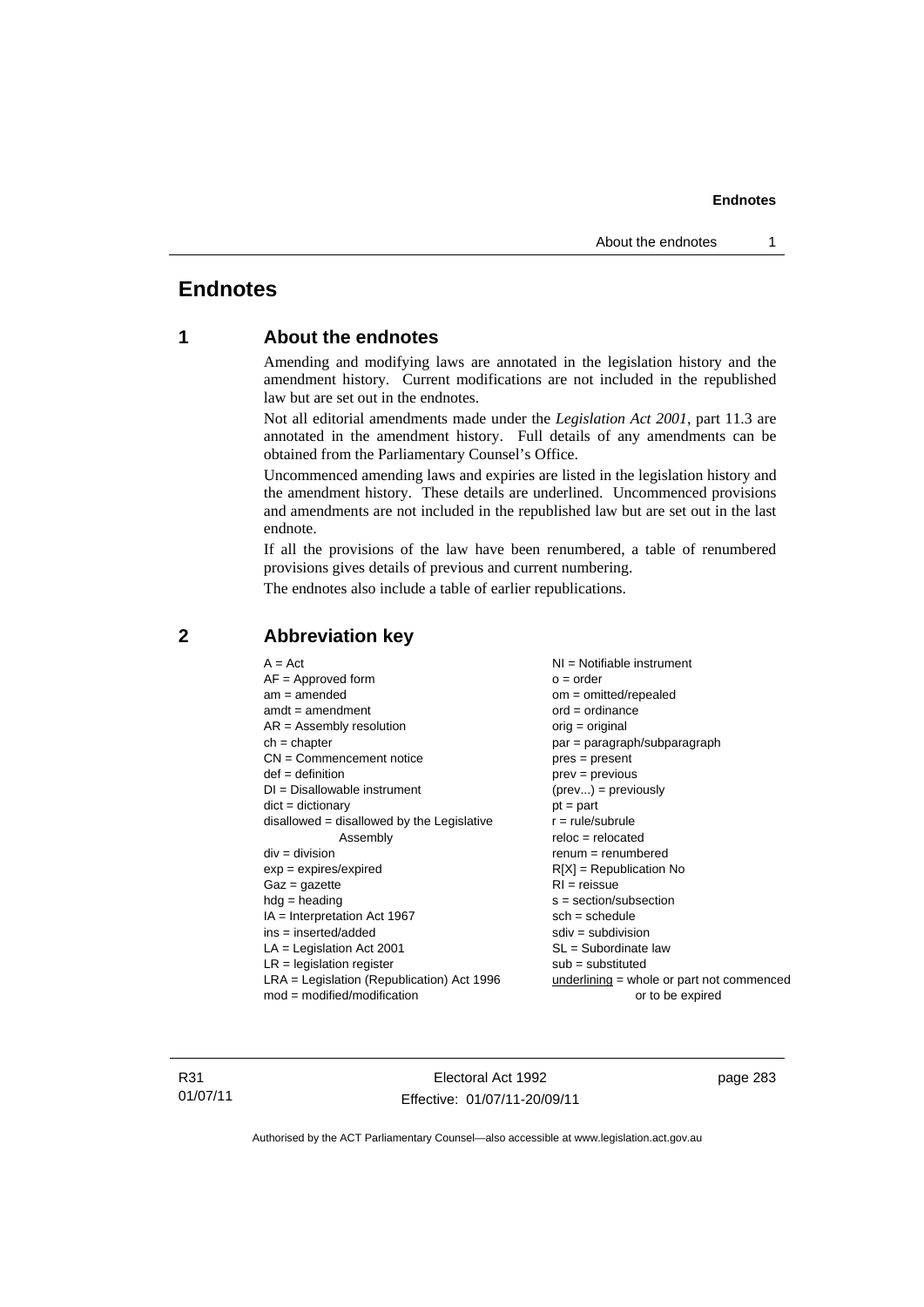| 3 | Legislation history |  |
|---|---------------------|--|
|---|---------------------|--|

### **3 Legislation history**

#### **Electoral Act 1992 No 71**

notified 8 December 1992 (Gaz 1992 No S218) s 1, s 2 commenced 8 December 1992 (s 2 (1)) remainder commenced 21 December 1992 (Gaz 1992 No S243 p 19)

as amended by

### **Acts Revision (Position of Crown) Act 1993 No 44 sch 2**

notified 27 August 1993 (Gaz 1993 No S165) commenced 27 August 1993 (s 2)

#### **Electoral (Amendment) Act 1994 No 14**

notified 17 May 1994 (Gaz 1994 No S85) s 1, s 2, s 22 (in pt), s 23 (in pt) commenced 17 May 1994 (s 2 (1), (2)) ss 3-21 commenced 6 June 1994 (Gaz 1994 No S105) s 22 (new pt 13) commenced 3 March 1995 (s 2 (5)) s 22 (new pt 16 (ss 244-278)) commenced 25 August 1994 (s 2 (6) and Gaz 1994 No S172) s 24 commenced 1 September 1994 (Gaz 1994 No S172) remainder commenced 25 August 1994 (Gaz 1994 No S172)

**Public Sector Management (Consequential and Transitional Provisions) Act 1994 No 38 sch 1 pt 32** 

notified 30 June 1994 (Gaz 1994 No S121) s 1, s 2 commenced 30 June 1994 (s 2 (1)) sch1 pt 32 commenced 1 July 1994 (Gaz 1994 No S142 p 2)

### **Electoral (Amendment) Act 1994 (No 2) No 78**

notified 17 November 1994 (Gaz 1994 No S252) commenced 17 November 1994 (s 2)

### **Annual Reports (Government Agencies) (Consequential Provisions) Act 1995 No 25 sch**

notified 5 September 1995 (Gaz 1995 No S212) commenced 5 September 1995 (s 2)

#### **Electoral (Amendment) Act 1995 No 33**

notified 31 October 1995 (Gaz 1995 No S266) commenced 31 October 1995 (s 2)

page 284 Electoral Act 1992 Effective: 01/07/11-20/09/11

R31 01/07/11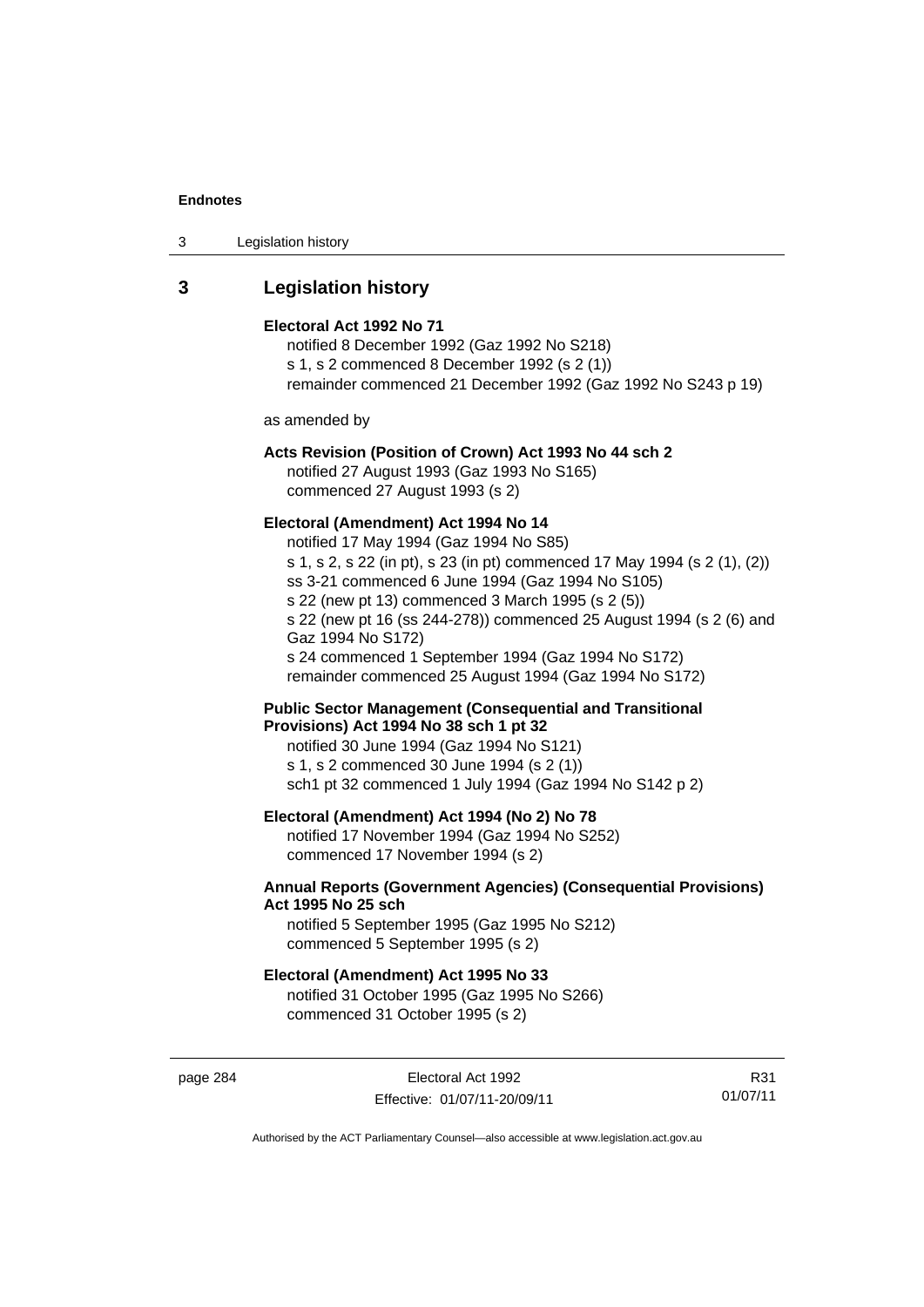#### **Statute Law Revision Act 1995 No 46 sch**

notified 18 December 1995 (Gaz 1995 No S306) commenced 18 December 1995 (s 2)

### **Remuneration Tribunal (Consequential and Transitional Provisions) Act 1995 No 56 sch**

notified 20 December 1995 (Gaz 1995 No S313) sch commenced 21 December 1995 (s 2 and see Gaz 1995 No S315 p 2)

#### **Electoral (Amendment) Act 1996 No 56**

notified 29 November 1996 (Gaz 1996 No S320) commenced 29 November 1996 (s 2)

#### **Land (Planning and Environment) (Amendment) Act 1996 (No 3) No 85**

notified 24 December 1996 (Gaz 1996 No S345) s 1, s 2 commenced 24 December 1996 (s 2 (1)) remainder commenced 24 June 1997 (s 2 (3))

#### **Electoral (Amendment) Act 1997 No 38**

notified 1 September 1997 (Gaz 1997 No S257) ss 1-3 commenced 1 September 1997 (s 2 (1)) remainder commenced 1 May 1998 (s 2 (2))

#### **Remuneration Tribunal (Consequential Amendments) Act 1997 No 41 sch 1 (as am by 2002 (No 2) No 49 pt 3.19)**

notified 19 September 1997 (Gaz 1997 No S264) s 1, s 2 commenced 19 September 1997 (s 2 (1)) sch 1 commenced 24 September 1997 (s 2)

#### **Electoral Amendment Act 1997 (No 2) No 91**

notified 1 December 1997 (Gaz 1997 No S380) commenced 1 December 1997 (s 2)

#### **Legal Practitioners (Consequential Amendments) Act 1997 No 96 sch 1**

notified 1 December 1997 (Gaz 1997 No S380) s 1, s 2 commenced 1 December 1997 (s 2 (1)) sch 1 commenced 1 June 1998 (s 2 (2))

R31 01/07/11 page 285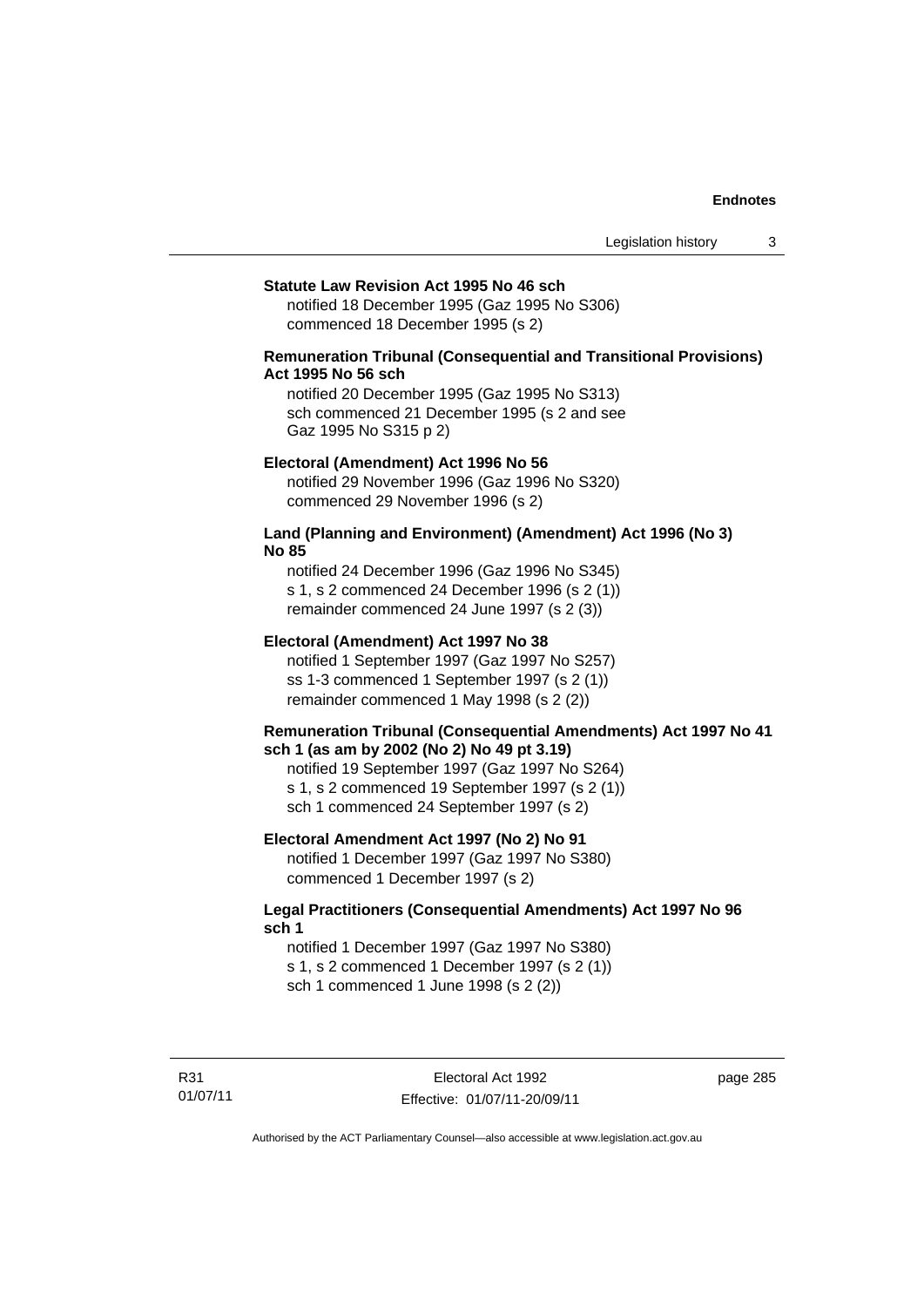| -3 | Legislation history |  |
|----|---------------------|--|
|----|---------------------|--|

| <b>Statute Law Revision (Penalties) Act 1998 No 54 sch</b><br>notified 27 November 1998 (Gaz 1998 No S207)<br>s 1, s 2 commenced 27 November 1998 (s 2 (1))<br>sch commenced 9 December 1998 (Gaz 1998 No 49 p 1078) |
|----------------------------------------------------------------------------------------------------------------------------------------------------------------------------------------------------------------------|
| Electoral (Amendment) Act 1998 No 61<br>notified 11 December 1998 (Gaz 1998 No S209)<br>commenced 11 December 1998 (s 2)                                                                                             |
| Electoral Amendment Act 2000 No 50<br>notified 28 September 2000 (Gaz 2000 No 39)<br>commenced 28 September 2000 (s 2)                                                                                               |
| Electoral Amendment Act 2000 (No 2) No 76<br>notified 21 December 2000 (Gaz 2000 No S69)<br>s 1, s 2 commenced 21 December 2000 (IA s 10B)<br>remainder commenced 11 April 2001 (Gaz 2001 No 14)                     |
| Surveyors (Consequential Amendments) Act 2001 No 3 sch 1<br>notified 8 March 2001 (Gaz 2001 No 10)<br>s 1, s 2 commenced 8 March 2001 (IA s 10B)<br>sch 1 commenced 26 July 2001 (s 2 and Gaz 2001 No 30)            |
| Electoral Amendment Act 2001 No 36<br>notified 29 June 2001 (Gaz 2001 No S36)<br>commenced 29 June 2001 (s 2)                                                                                                        |
| Electoral (Entrenched Provisions) Amendment Act 2001 No 37<br>notified 29 June 2001 (Gaz 2001 No S36)<br>commenced 29 June 2001 (s 2)                                                                                |
| Electoral Amendment Act 2001 (No 2) No 38<br>notified 29 June 2001 (Gaz 2001 No S36)<br>s 1, s 2 commenced 29 June 2001 (IA s 10B)<br>remainder commenced 29 June 2001 (s 2)                                         |

page 286 Electoral Act 1992 Effective: 01/07/11-20/09/11

R31 01/07/11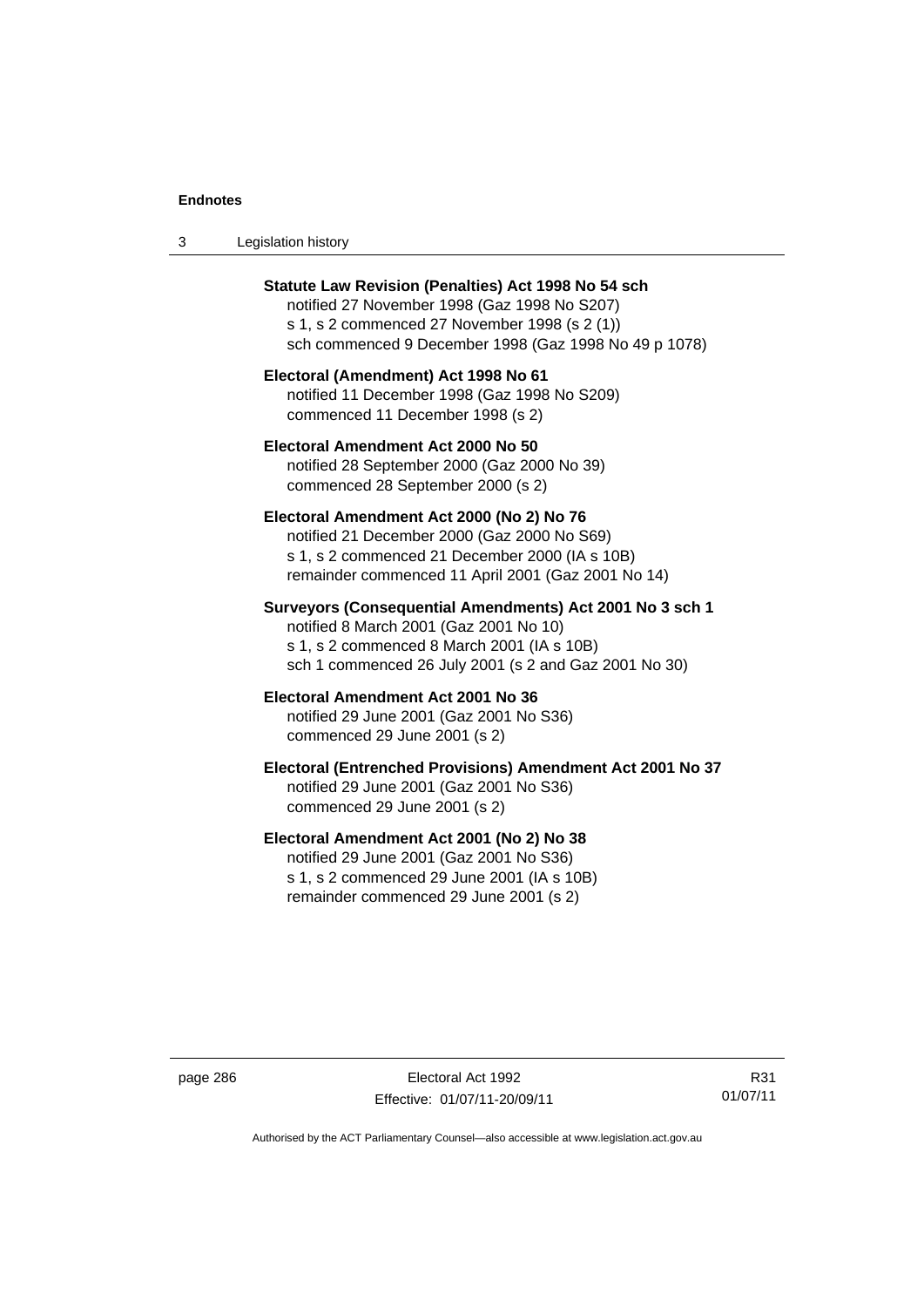### **Legislation (Consequential Amendments) Act 2001 No 44 sch 1 pt 120**

notified 26 July 2001 (Gaz 2001 No 30) s 1, s 2 commenced 26 July 2001 (IA s 10B) amdts 1.1294, 1.1312-1.1321, 1.1338, 1.1339, 1.1342, 1.1343, 1.1350, 1.1356, 1.1357, 1.1364, 1.1365, 1.1370-1.1372, 1.1378-1.1384, 1.1398-1.1400 commenced 12 September 2001 (s 2 and see Gaz 2001 No S65) pt 120 remainder commenced 12 September 2001 (s 2 and see Gaz 2001 No S65)

#### **Legislation Amendment Act 2002 No 11 pt 2.17**

notified LR 27 May 2002 s 1, s 2 commenced 27 May 2002 (LA s 75) pt 2.17 commenced 28 May 2002 (s 2 (1))

#### **Statute Law Amendment Act 2002 No 30 pt 3.21**

notified LR 16 September 2002 s 1, s 2 taken to have commenced 19 May 1997 (LA s 75 (2)) pt 3.21 commenced 17 September 2002 (s 2 (1))

#### **Electoral Amendment Act 2002 No 32**

notified LR 8 October 2002 s 1, s 2 commenced 8 October 2002 (LA s 75 (1)) remainder commenced 9 October 2002 (s 2)

#### **Districts Act 2002 No 39 pt 1.3**

notified LR 10 October 2002 s 1, s 2 commenced 10 October 2002 (LA s 75 (1)) pt 1.3 commenced 11 October 2002 (s 2)

#### **Statute Law Amendment Act 2002 (No 2) No 49 pt 3.19**

notified LR 20 December 2002

s 1, s 2 taken to have commenced 7 October 1994 (LA s 75 (2)) pt 3.19 commenced 24 September 1997 (s 2 (4))

*Note* This Act only amends the Remuneration Tribunal (Consequential Amendments) Act 1997 No 41.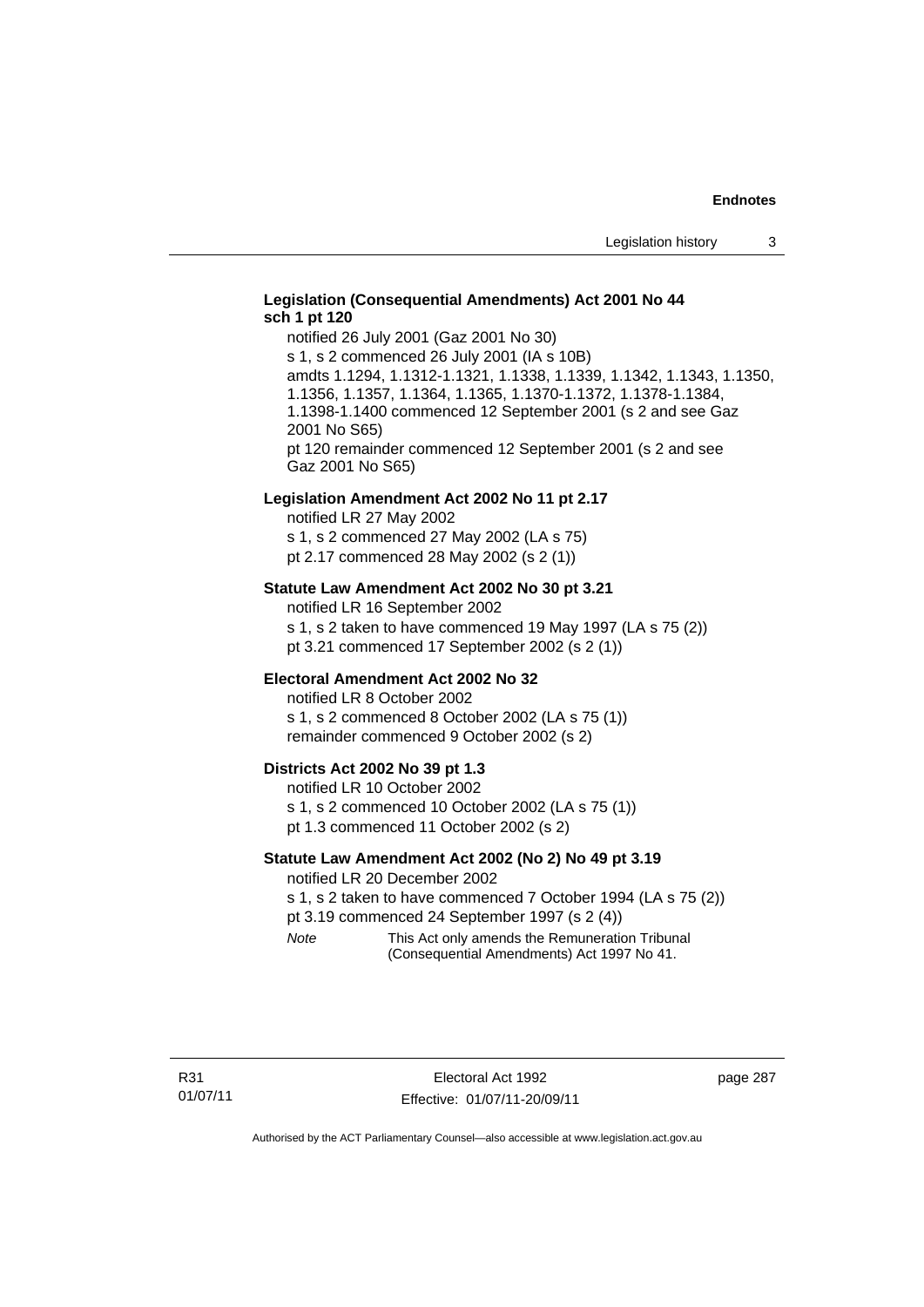3 Legislation history

### **Planning and Land (Consequential Amendments) Act 2002 A2002-56 sch 3 pt 3.4**

notified LR 20 December 2002

s 1, s 2 commenced 20 December 2002 (LA s 75 (1)) sch 3 pt 3.4 commenced 1 July 2003 (s 2 and see Planning and Land

Act 2002 A2002-55 s 5)

#### **Electoral Amendment Act 2003 A2003-54**

notified LR 3 December 2003 s 1, s 2 commenced 3 December 2003 (LA s 75 (1)) remainder commenced 4 December 2003 (s 2)

#### **Annual Reports Legislation Amendment Act 2004 A2004-9 sch 1 pt 1.12**

notified LR 19 March 2004 s 1, s 2 commenced 19 March 2004 (LA s 75 (1)) sch 1 pt 1.12 commenced 13 April 2004 (s 2 and see Annual Reports (Government Agencies) Act 2004 A2004-8, s 2 and CN2004-5)

### **Criminal Code (Theft, Fraud, Bribery and Related Offences) Amendment Act 2004 A2004-15 sch 1 pt 1.11, sch 2 pt 2.31**

notified LR 26 March 2004 s 1, s 2 commenced 26 March 2004 (LA s 75 (1)) sch 1 pt 1.11, sch 2 pt 2.31 commenced 9 April 2004 (s 2 (1))

#### **Electoral Amendment Act 2004 A2004-26**

notified LR 21 May 2004 s 1, s 2 commenced 21 May 2004 (LA s 75 (1)) remainder commenced 22 May 2004 (s 2)

### **Health Professionals Legislation Amendment Act 2004 A2004-39 sch 1 pt 1.2**

notified LR 8 July 2004 s 1, s 2 commenced 8 July 2004 (LA s 75 (1)) sch 1 pt 1.2 commenced 7 July 2005 (s 2 and see Health Professionals Act 2004 A2004-38, s 2 and CN2005-11)

R31 01/07/11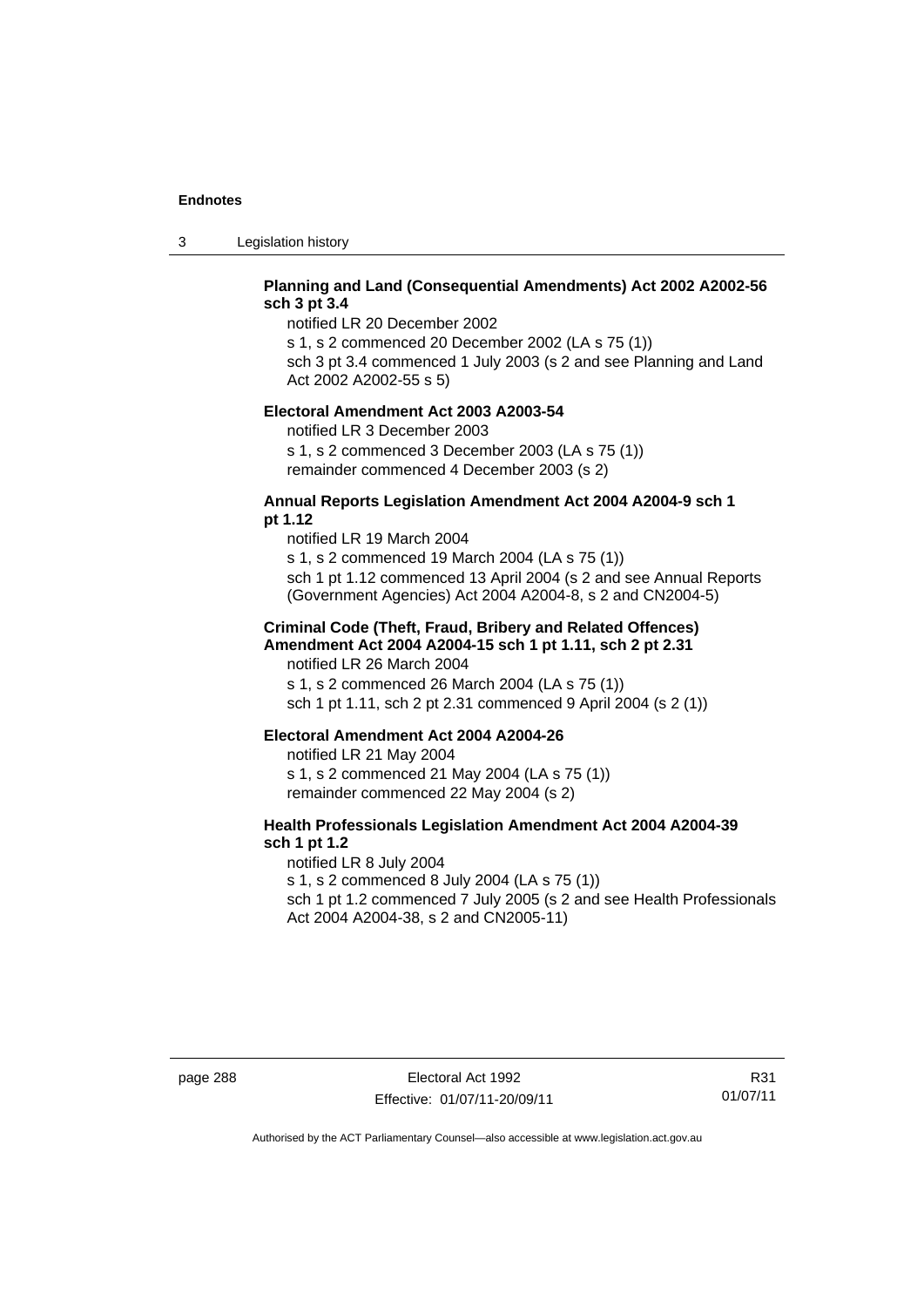### **Court Procedures (Consequential Amendments) Act 2004 A2004-60 sch 1 pt 1.25**

notified LR 2 September 2004

s 1, s 2 commenced 2 September 2004 (LA s 75 (1)) sch 1 pt 1.25 commenced 10 January 2005 (s 2 and see Court

Procedures Act 2004 A2004-59, s 2 and CN2004-29)

# **Sentencing Legislation Amendment Act 2006 A2006-23 sch 1 pt 1.16**

notified LR 18 May 2006

s 1, s 2 commenced 18 May 2006 (LA s 75 (1)) sch 1 pt 1.16 commenced 2 June 2006 (s 2 (1) and see Crimes (Sentence Administration) Act 2005 A2005-59 s 2, Crimes (Sentencing) Act 2005 A2005-58, s 2 and LA s 79)

### **Electoral Amendment Act 2006 A2006-36**

notified LR 27 September 2006 s 1, s 2 commenced 27 September 2006 (LA s 75 (1)) remainder commenced 28 September 2006 (s 2)

### **Justice and Community Safety Legislation Amendment Act 2006 A2006-40 sch 2 pt 2.15**

notified LR 28 September 2006 s 1, s 2 commenced 28 September 2006 (LA s 75 (1)) sch 2 pt 2.15 commenced 29 September 2006 (s 2 (1))

### **Planning and Development (Consequential Amendments) Act 2007 A2007-25 sch 1 pt 1.10**

notified LR 13 September 2007 s 1, s 2 commenced 13 September 2007 (LA s 75 (1)) sch 1 pt 1.10 commenced 31 March 2008 (s 2 and see Planning and Development Act 2007 A2007-24, s 2 and CN2008-1)

### **Surveyors Act 2007 A2007-33 sch 1 pt 1.2**

notified LR 25 October 2007 s 1, s 2 commenced 25 October 2007 (LA s 75 (1)) sch 1 pt 1.2 commenced 14 November 2007 (s 2 and CN2007-15)

### **Electoral Legislation Amendment Act 2008 A2008-13**

notified LR 20 May 2008 s 1, s 2 commenced 20 May 2008 (LA s 75 (1)) remainder commenced 21 May 2008 (s 2)

R31 01/07/11

Electoral Act 1992 Effective: 01/07/11-20/09/11 page 289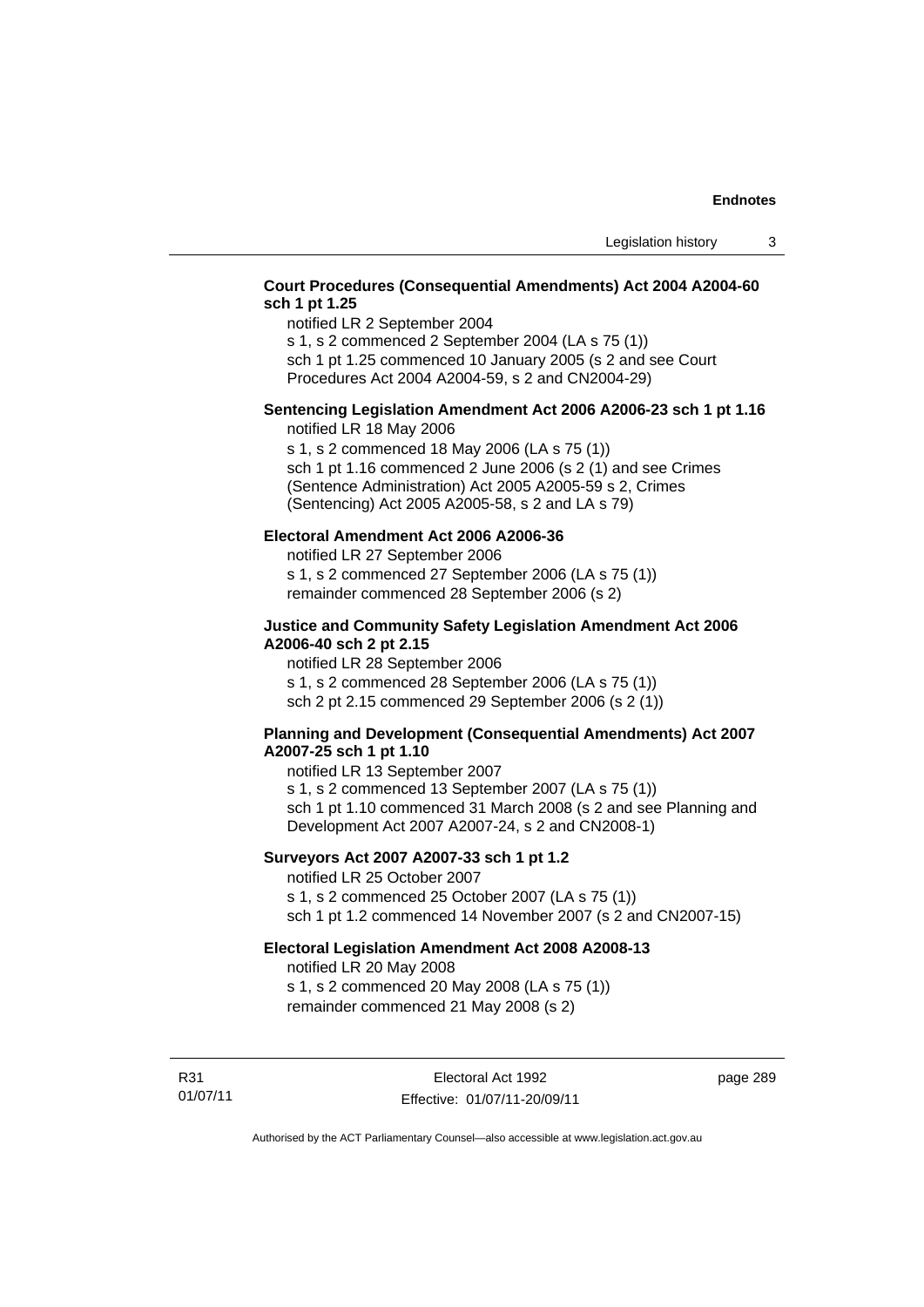4 Amendment history

### **ACT Civil and Administrative Tribunal Legislation Amendment Act 2008 (No 2) A2008-37 sch 1 pt 1.34**

notified LR 4 September 2008

s 1, s 2 commenced 4 September 2008 (LA s 75 (1)) sch 1 pt 1.34 commenced 2 February 2009 (s 2 (1) and see ACT Civil and Administrative Tribunal Act 2008 A2008-35, s 2 (1) and CN2009-2)

#### **Surveyors Amendment Act 2010 A2010-6 sch 1 pt 1.2**

notified LR 2 March 2010 s 1, s 2 commenced 2 March 2010 (LA s 75 (1)) sch 1 pt 1.2 commenced 3 March 2010 (s 2)

#### **Liquor (Consequential Amendments) Act 2010 A2010-43 sch 1 pt 1.9**  notified LR 8 November 2010

s 1, s 2 commenced 8 November 2010 (LA s 75 (1)) sch 1 pt 1.9 commenced 1 December 2010 (s 2 (4) and see Liquor Act 2010 A2010-35, s 2 (3) (as am by A2010-43 amdt 1.19) and CN2010-14)

#### **Administrative (One ACT Public Service Miscellaneous Amendments) Act 2011 A2011-22 sch 1 pt 1.59**

notified LR 30 June 2011 s 1, s 2 commenced 30 June 2011 (LA s 75 (1)) sch 1 pt 1.59 commenced 1 July 2011 (s 2 (1))

### **4 Amendment history**

|          | <b>Preamble</b><br>preamble           | am 1994 No 14                                                                                                                  |
|----------|---------------------------------------|--------------------------------------------------------------------------------------------------------------------------------|
|          | Long title<br>long title              | sub 1994 No 14                                                                                                                 |
|          | Name of Act<br>s 1                    | sub 2001 No 36 amdt 1.1                                                                                                        |
|          | <b>Commencement</b><br>s <sub>2</sub> | am 1994 No 14<br>om 2001 No 44 amdt 1.1285                                                                                     |
|          | <b>Dictionary</b><br>s 3              | def <b>abbreviation</b> ins $A1994-14 s 6$<br>om A2001-36 amdt 1.2<br>def candidate ins $A1994-14 s 6$<br>om A2001-36 amdt 1.2 |
| page 290 |                                       | Electoral Act 1992                                                                                                             |

Effective: 01/07/11-20/09/11

R31 01/07/11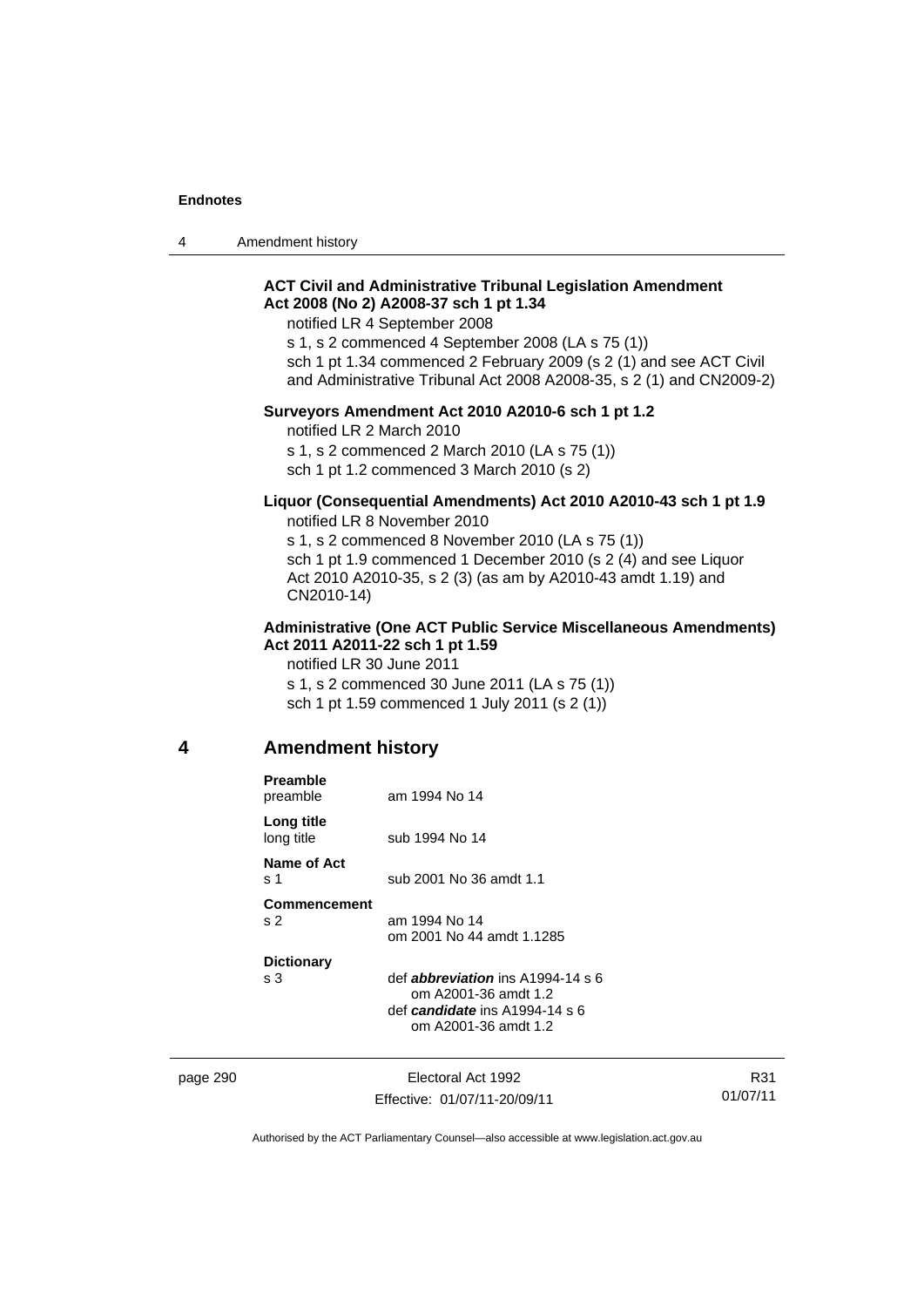def *declaration vote* om A2001-36 amdt 1.2 def *Electoral Commissioner* om A1994-14 s 6 def *electoral paper* ins A1994-14 s 6 om A2001-36 amdt 1.2 def *officer* ins A1994-14 s 6 om A2001-36 amdt 1.2 def *polling place* ins A1994-14 s 6 om A2001-36 amdt 1.2 def *registered officer* ins A1994-14 s 6 om A2001-36 amdt 1.2 def *register of political parties* ins A1994-14 s 6 om A2001-36 amdt 1.2 def *registered party* ins A1994-14 s 6 om A2001-36 amdt 1.2 def *Self-Government Act* ins A1994-14 s 6 om A2001-36 amdt 1.2 def *Speaker* ins A1994-14 s 6 om A2001-36 amdt 1.2 defs reloc to dict A2001-36 amdt 1.3 sub A2001-36 amdt 1.4 **Offences against Act—application of Criminal Code etc**  s 3A ins A2004-26 s 4 am A2008-13 s 4 **Meaning of** *electoral matter* s 4 om 1993 No 44 sch 2 ins 1994 No 14 sub 2001 No 36 s 5

am A2004-26 amdt 1.60; A2008-13 s 5

#### **Meaning of** *available for public inspection* s 4A ins 2001 No 36 s 5

**Establishment, functions and powers of electoral commission**  div 2.1 hdg sub 2001 No 36 amdt 1.5

#### **Constitution of commission**

s 6 am 1994 No 14 sub 2002 No 30 amdt 3.243

#### **Functions of electoral commission**

s 7 sub 1994 No 14 am 1997 No 91 am LA (see 2001 No 36 amdt 1.99); 2002 No 30 amdts 3.244 3.246

Electoral Act 1992 Effective: 01/07/11-20/09/11 page 291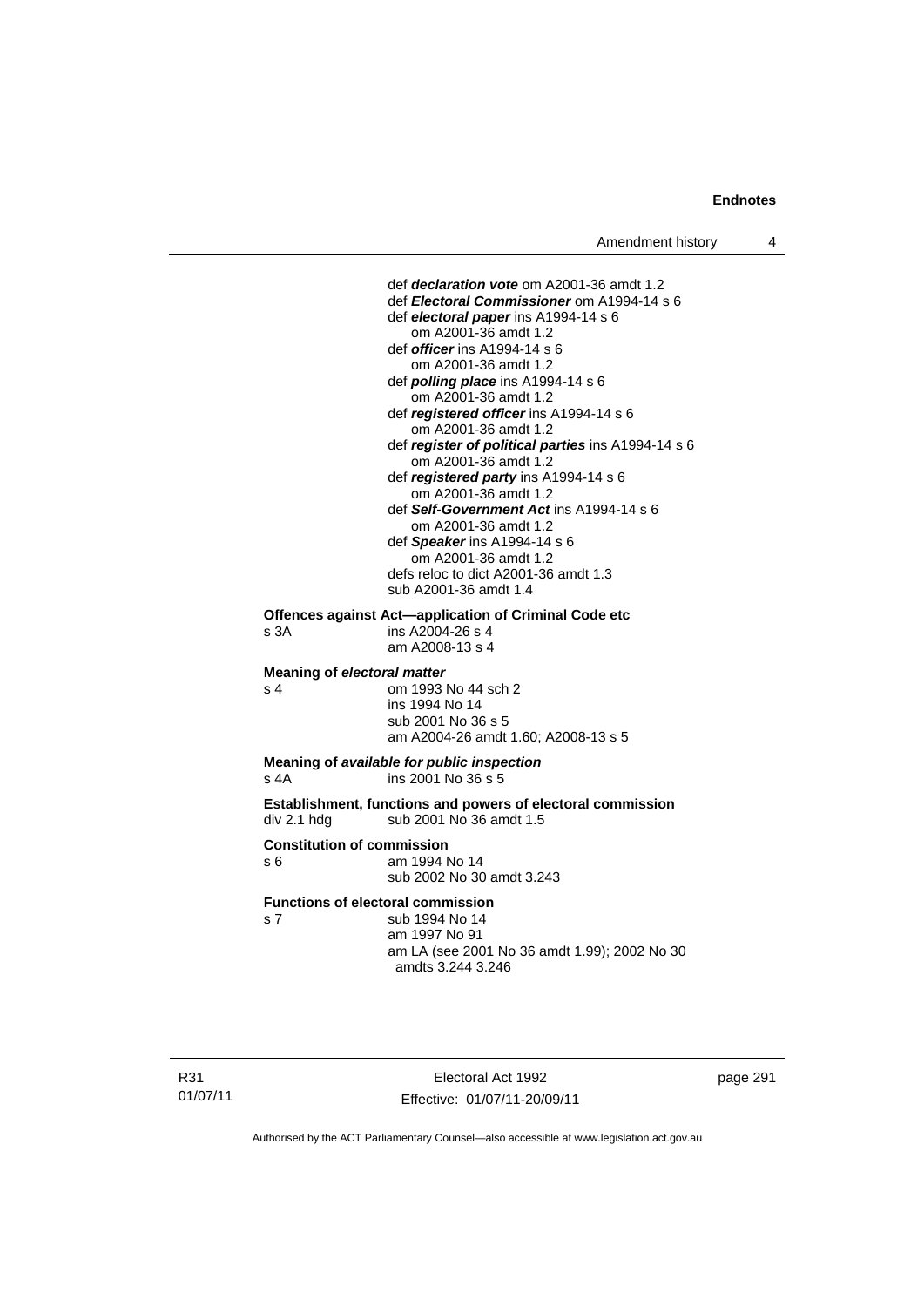4 Amendment history

| <b>Determination of fees</b>  |                                                           |
|-------------------------------|-----------------------------------------------------------|
| s 8                           | (prev s 7A) ins 1994 No 14                                |
|                               | renum 1994 No 14                                          |
|                               | sub 2001 No 44 amdt 1.1286                                |
| <b>Powers</b>                 |                                                           |
| S <sub>9</sub>                | (prev s 8) renum 1994 No 14                               |
|                               | om 2002 No 30 amdt 3.247                                  |
|                               |                                                           |
|                               | Electoral commission's annual report                      |
| s <sub>10</sub>               | (prev s 9) am 1994 No 14<br>renum 1994 No 14              |
|                               | om 1995 No 25                                             |
|                               | ins 1997 No 91                                            |
|                               | sub A2004-9 amdt 1.15                                     |
|                               |                                                           |
| s 10A                         | Special reports by electoral commission<br>ins 1997 No 91 |
|                               | sub 2002 No 30 amdt 3.248                                 |
|                               |                                                           |
|                               | <b>Members of electoral commission</b>                    |
| div 2.2 hdg                   | sub 2001 No 36 amdt 1.6                                   |
|                               | Meaning of <i>member</i> for div 2.2                      |
| s 11 hdg                      | sub 2001 No 36 amdt 1.7                                   |
| s 11                          | (prev s 10) renum 1994 No 14                              |
|                               | om 1995 No 25 sch                                         |
|                               | ins 1997 No 91                                            |
|                               | def member sub 2002 No 30 amdt 3.249                      |
| <b>Appointment of members</b> |                                                           |
| s 12                          | (prev s 11) am 1994 No 14                                 |
|                               | renum 1994 No 14                                          |
|                               | am 1994 No 38 sch 1 pt 32; 2001 No 44 amdt 1.1287; 2002   |
|                               | No 30 amdts 3.250-3.252<br>sub A2006-36 s 4               |
|                               |                                                           |
|                               | Eligibility for appointment as member                     |
| s 12A                         | ins A2006-36 s 4                                          |
|                               | Eligibility for appointment as chairperson                |
| s 12B                         | ins A2006-36 s 4                                          |
|                               | am A2011-22 amdt 1.186, amdt 1.187                        |
|                               | Term of appointment of members                            |
| s 13                          | (prev s 12) am 1994 No 14                                 |
|                               | renum 1994 No 14                                          |
|                               | sub 2002 No 30 amdt 3.253                                 |
|                               |                                                           |

page 292 Electoral Act 1992 Effective: 01/07/11-20/09/11

R31 01/07/11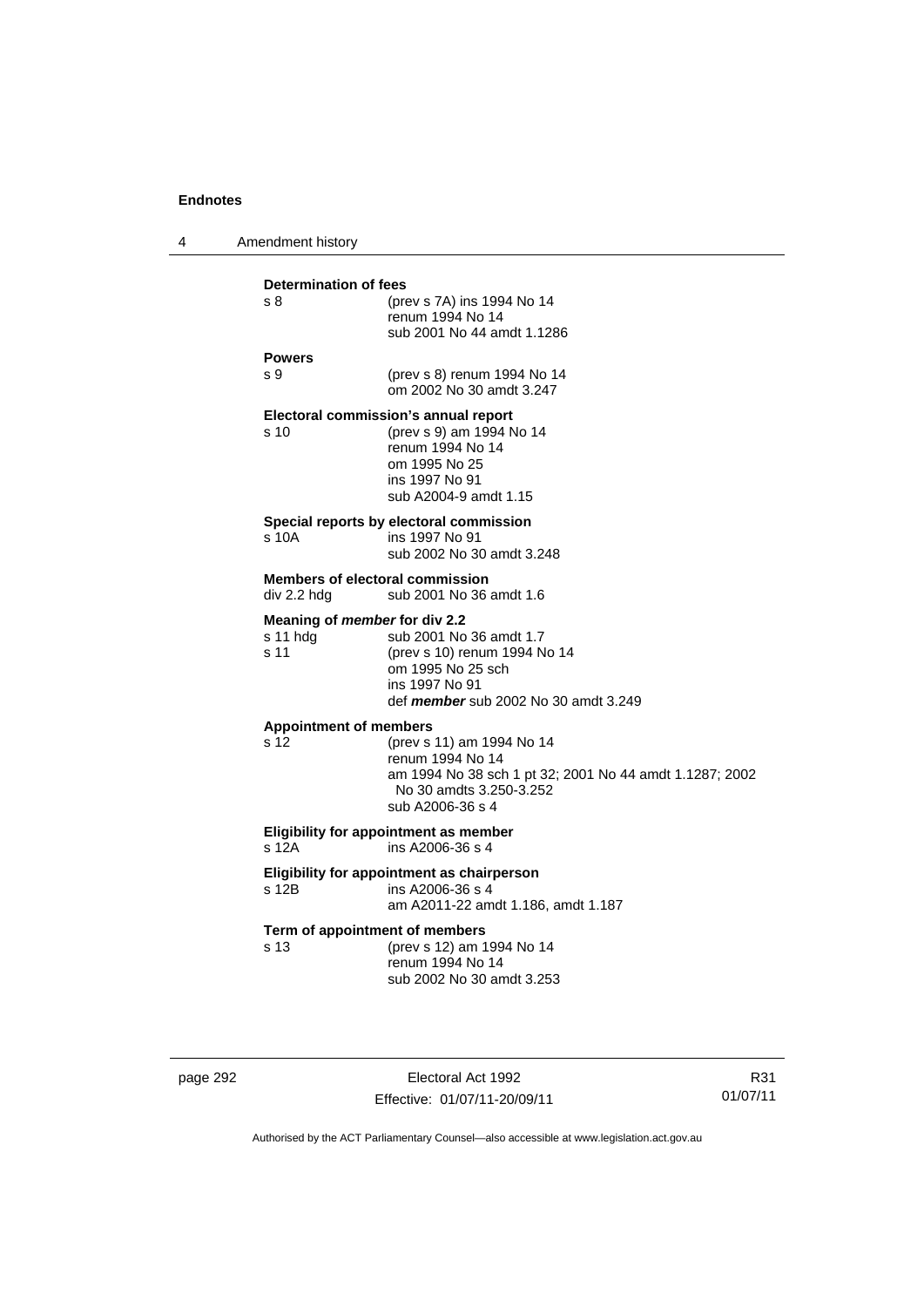| s 14                                          | <b>Conditions of appointment of members generally</b><br>(prev s 13) renum 1994 No 14<br>om 1997 No 41<br>ins 2002 No 30 amdt 3.253                 |          |
|-----------------------------------------------|-----------------------------------------------------------------------------------------------------------------------------------------------------|----------|
| Leave of absence<br>s 15                      | (prev s 14) renum 1994 No 14                                                                                                                        |          |
| <b>Resignation</b><br>s 16                    | (prev s 15) renum 1994 No 14<br>om 2002 No 30 amdt 3.254                                                                                            |          |
| s 17 hdg<br>s 17                              | Suspension or ending of appointment of members<br>sub 2002 No 30 amdt 3.255<br>(prev s 16) renum 1994 No 14<br>am 2002 No 30 amdt 3.256, amdt 3.257 |          |
| <b>Acting members</b><br>s 18                 | (prev s 17) renum 1994 No 14<br>om 2002 No 30 amdt 3.258                                                                                            |          |
| <b>Meetings</b><br>div 2.3 hdg                | (prev pt 2 div 3 hdg) renum LA (see 2000 No $76$ s $24$ )                                                                                           |          |
| <b>Procedure</b><br>s 19                      | (prev s 18) renum 1994 No 14                                                                                                                        |          |
| s 20                                          | Delegation by electoral commission<br>(prev s 18A) ins 1994 No 14<br>renum 1994 No 14<br>sub 2002 No 30 amdt 3.259                                  |          |
| <b>Disclosure of interests</b><br>s 21        | (prev s 19) renum 1994 No 14                                                                                                                        |          |
| pt 3 hdg                                      | Electoral commissioner and staff of electoral commission<br>sub 1994 No 14                                                                          |          |
| <b>Electoral commissioner</b><br>div 3.1 h dg | (prev pt 3 div 1 hdg) ins 1994 No 14<br>renum LA (see 2000 No 76 s 24)                                                                              |          |
| <b>Appointment</b><br>s 22                    | (prev s 20) am 1994 No 14<br>renum 1994 No 14<br>am 2001 No 44 amdt 1.1288, amdt 1.1289; 2002 No 30 amdt<br>3.260                                   |          |
| s 23                                          | <b>Functions of commissioner etc</b><br>(prev s 21) sub 1994 No 14<br>renum 1994 No 14<br>sub 2002 No 30 amdt 3.261                                 |          |
|                                               | Electoral Act 1992<br>Effective: 01/07/11-20/09/11                                                                                                  | page 293 |

Authorised by the ACT Parliamentary Counsel—also accessible at www.legislation.act.gov.au

R31 01/07/11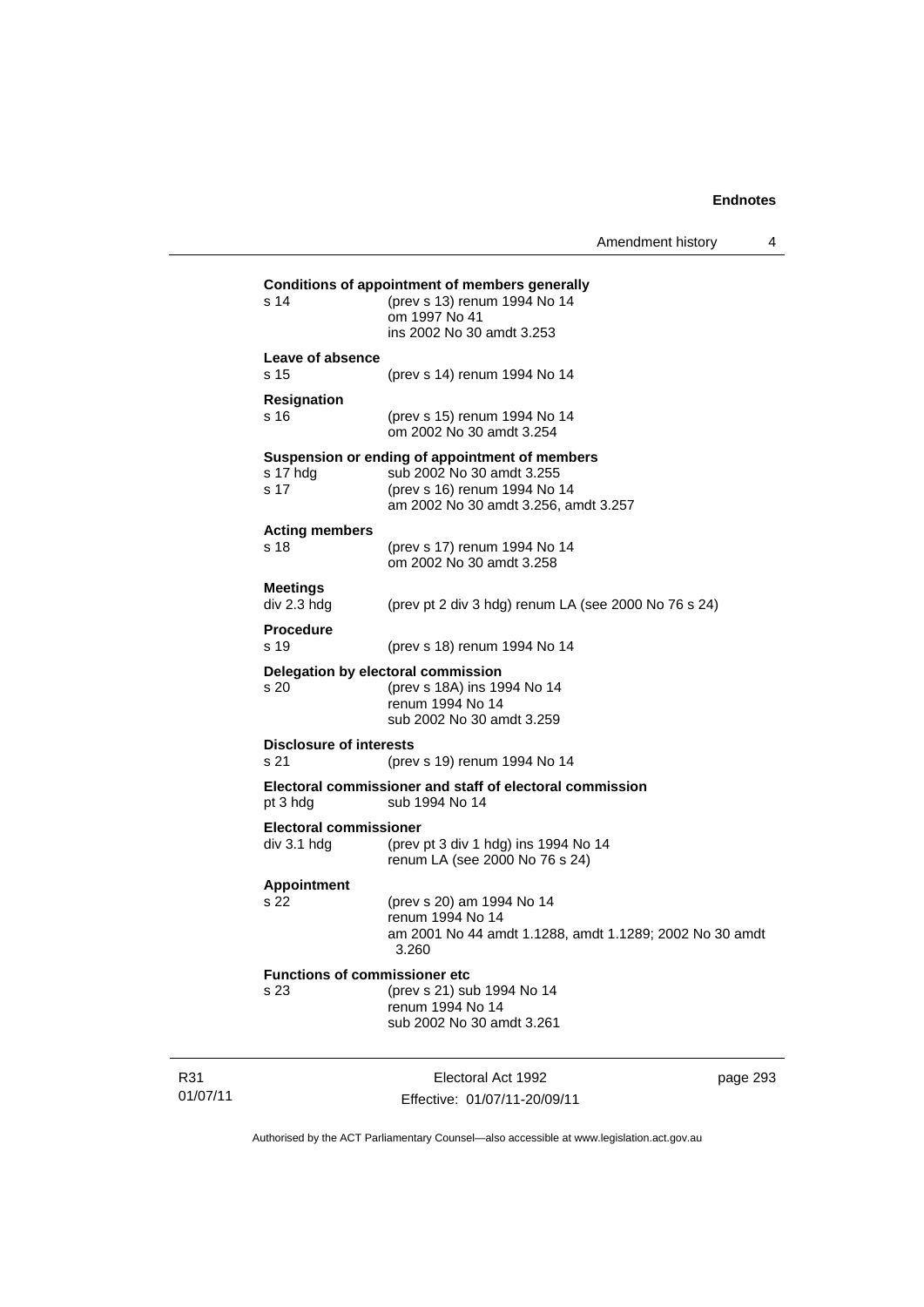4 Amendment history

| Delegation by commissioner<br>s <sub>24</sub>    | (prev s 21A) ins 1994 No 14<br>renum 1994 No 14<br>sub 2001 No 30 amdt 3.262                                                                                              |
|--------------------------------------------------|---------------------------------------------------------------------------------------------------------------------------------------------------------------------------|
| s 25                                             | Term of appointment of commissioner<br>(prev s 22) am 1994 No 14<br>renum 1994 No 14<br>sub 2002 No 30 amdt 3.263                                                         |
| s 26                                             | Conditions of appointment of commissioner generally<br>(prev s 23) am 1994 No 14<br>renum 1994 No 14<br>om 1995 No 56<br>ins 2002 No 30 amdt 3.263                        |
| Leave of absence<br>s 27                         | (prev s 24) am 1994 No 14<br>renum 1994 No 14                                                                                                                             |
| <b>Resignation</b><br>s 28                       | (prev s 25) am 1994 No 14<br>renum 1994 No 14<br>om 2002 No 30 amdt 3.264                                                                                                 |
| s 29 hdg<br>s 29                                 | Suspension or ending of appointment of commissioner<br>sub 2002 No 30 amdt 3.265<br>(prev s 26) am 1994 No 14<br>renum 1994 No 14<br>am 2002 No 30 amdt 3.266, amdt 3.267 |
| <b>Acting commissioner</b><br>s 30               | (prev s 27) am 1994 No 14<br>renum 1994 No 14<br>om 2002 No 30 amdt 3.268                                                                                                 |
| Staff of the electoral commission<br>div 3.2 hdg | (prev pt 3 div 2 hdg) ins 1994 No 14<br>renum LA (see 2000 No 76 s 24)                                                                                                    |
| <b>Staff</b><br>s 31                             | (prev s 27A) ins 1994 No 14<br>renum 1994 No 14<br>sub 1994 No 38 sch 1 pt 32                                                                                             |
| <b>Temporary staff and consultants</b><br>s 32   | (prev s 27B) ins 1994 No 14<br>renum 1994 No 14<br>am 1994 No 38 sch 1 pt 32                                                                                              |

page 294 Electoral Act 1992 Effective: 01/07/11-20/09/11

R31 01/07/11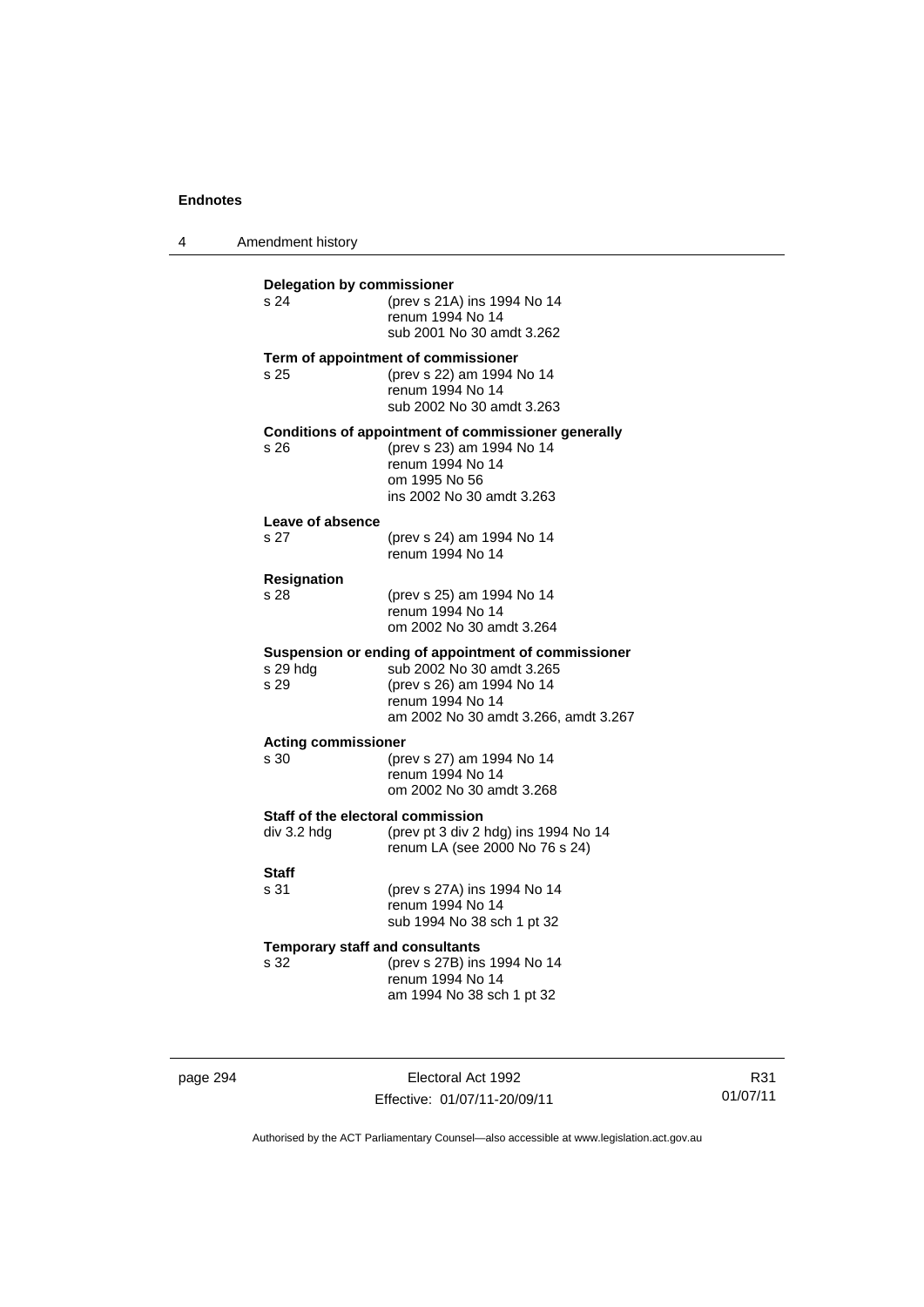| <b>Officers</b>                                   |                                                                                                                                                                                                                   |
|---------------------------------------------------|-------------------------------------------------------------------------------------------------------------------------------------------------------------------------------------------------------------------|
| s 33                                              | (prev s 27C) ins 1994 No 14<br>renum 1994 No 14<br>am 2001 No 36 amdt 1.8; 2002 No 30 amdt 3.269; A2004-39<br>amdt $1.14$                                                                                         |
| <b>Multimember electorates</b><br>s 34            | (prev s 28) renum 1994 No 14                                                                                                                                                                                      |
| <b>Redistribution of electorates</b><br>s 35      | (prev s 29) renum 1994 No 14<br>am 2001 No 44 amdt 1.1290                                                                                                                                                         |
| <b>Factors relevant to redistribution</b><br>s 36 | (prev s 30) renum 1994 No 14<br>am 2002 No 39 amdt 1.3                                                                                                                                                            |
| <b>Timing of redistributions</b><br>s 37          | (prev s 31) am 1994 No 14<br>renum 1994 No 14<br>am 1998 No 61; 2002 No 30 amdts 3.270-3.272                                                                                                                      |
| s 37A                                             | Timing of redistribution after 2001 ordinary election<br>ins 2002 No 32 s 4<br>exp 16 October 2004 (s 37A (3))                                                                                                    |
| s 38                                              | Suspension of redistribution process-extraordinary elections<br>(prev s 31A) ins 1994 No 14<br>renum 1994 No 14<br>am 2002 No 30 amdt 3.273                                                                       |
| <b>Redistribution committees</b><br>s 39          | (prev s 32) am 1994 No 14<br>renum 1994 No 14<br>am 1996 No 85; 2000 No 3 sch 1; 2001 No 44 amdt 1.1291;<br>2002 No 30 amdt 3.274; A2002-56 amdt 3.29; A2007-33<br>amdt 1.5, amdt 1.6; A2010-6 amdt 1.5, amdt 1.6 |
| $\sin 40$                                         | <b>Meetings of redistribution committee</b><br>(prev s 33) am 1994 No 14<br>renum 1994 No 14                                                                                                                      |
| s 41                                              | Suggestions and comments about redistribution<br>(prev s 34) renum 1994 No 14<br>am 2001 No 36 amdt 1.9<br>sub 2001 No 44 amdt 1.1292                                                                             |
| <b>Outline of proposal</b><br>s 42                | (prev s 35) renum 1994 No 14                                                                                                                                                                                      |

R31 01/07/11

Electoral Act 1992 Effective: 01/07/11-20/09/11 page 295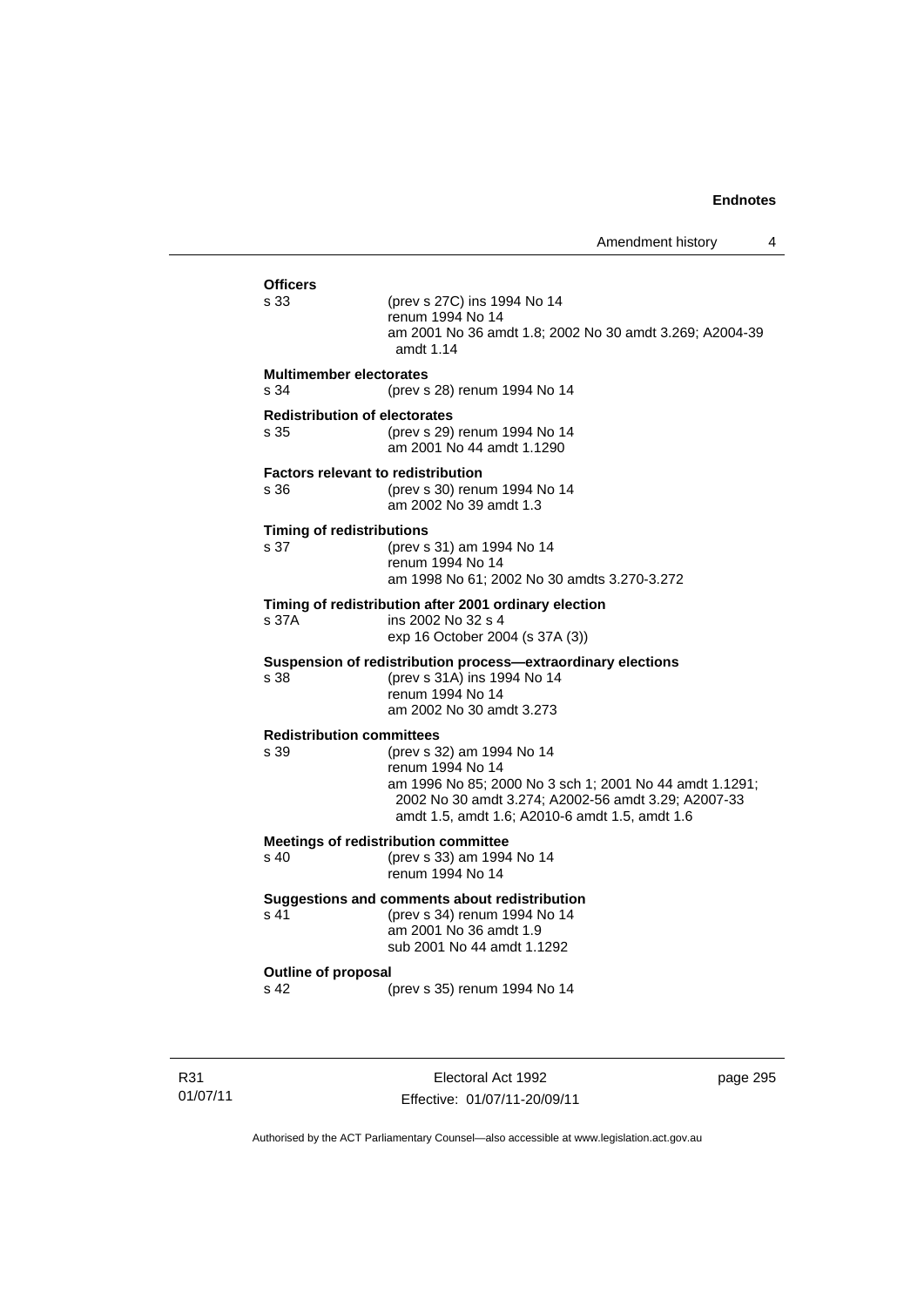4 Amendment history

| <b>Proposed redistribution</b><br>s <sub>43</sub>                                                 | (prev s 36) renum 1994 No 14<br>am 2001 No 44 amdt 1.1293                                                                                                                       |  |  |  |
|---------------------------------------------------------------------------------------------------|---------------------------------------------------------------------------------------------------------------------------------------------------------------------------------|--|--|--|
| s 44                                                                                              | Notification and publication of proposal<br>(prev s 37) renum 1994 No 14<br>am 2001 No 36 amdt 1.10<br>sub 2001 No 44 amdt 1.1294                                               |  |  |  |
| s 45                                                                                              | <b>Dissolution of redistribution committee</b><br>(prev s 38) renum 1994 No 14<br>sub 2001 No 44 amdt 1.1295                                                                    |  |  |  |
| <b>Objections</b><br>$s$ 46                                                                       | (prev s 39) renum 1994 No 14<br>am 2001 No 36 s 6 and amdt 1.11; 2001 No 44 amdt 1.1296                                                                                         |  |  |  |
| <b>Augmented electoral commission</b><br>s <sub>47</sub>                                          | (prev s 40) am 1994 No 14<br>renum 1994 No 14<br>am 2002 No 30 amdt 3.275; A2007-33 amdt 1.7; A2010-6<br>amdt 1.7, amdt 1.8                                                     |  |  |  |
| s 48                                                                                              | Meetings of augmented electoral commission<br>orig s 48 om 1994 No 14<br>(prev s 41) am 1994 No 14<br>renum 1994 No 14                                                          |  |  |  |
| <b>Investigation of objections</b><br>$s$ 49                                                      | (prev s 42) renum 1994 No 14<br>am 1997 No 91; 2001 No 44 amdt 1.1297, amdt 1.1298;<br>A2008-13 s 6                                                                             |  |  |  |
| Redistribution-proposal by augmented electoral commission<br>(prev s 43) renum 1994 No 14<br>s 50 |                                                                                                                                                                                 |  |  |  |
| s 51                                                                                              | Publication of augmented electoral commission's proposal<br>(prev s 44) renum 1994 No 14<br>am 2001 No 44 amdt 1.1299, amdt 1.1300                                              |  |  |  |
| s 52                                                                                              | Objections to augmented electoral commission's proposal<br>(prev s 45) am 1994 No 14<br>renum 1994 No 14<br>am 2001 No 36 s 7; 2001 No 44 amdt 1.1301; 2002 No 30<br>amdt 3.352 |  |  |  |
| s <sub>53</sub>                                                                                   | Report by augmented electoral commission and public announcement<br>(prev s 46) am 1994 No 14<br>renum 1994 No 14                                                               |  |  |  |

page 296 Electoral Act 1992 Effective: 01/07/11-20/09/11

R31 01/07/11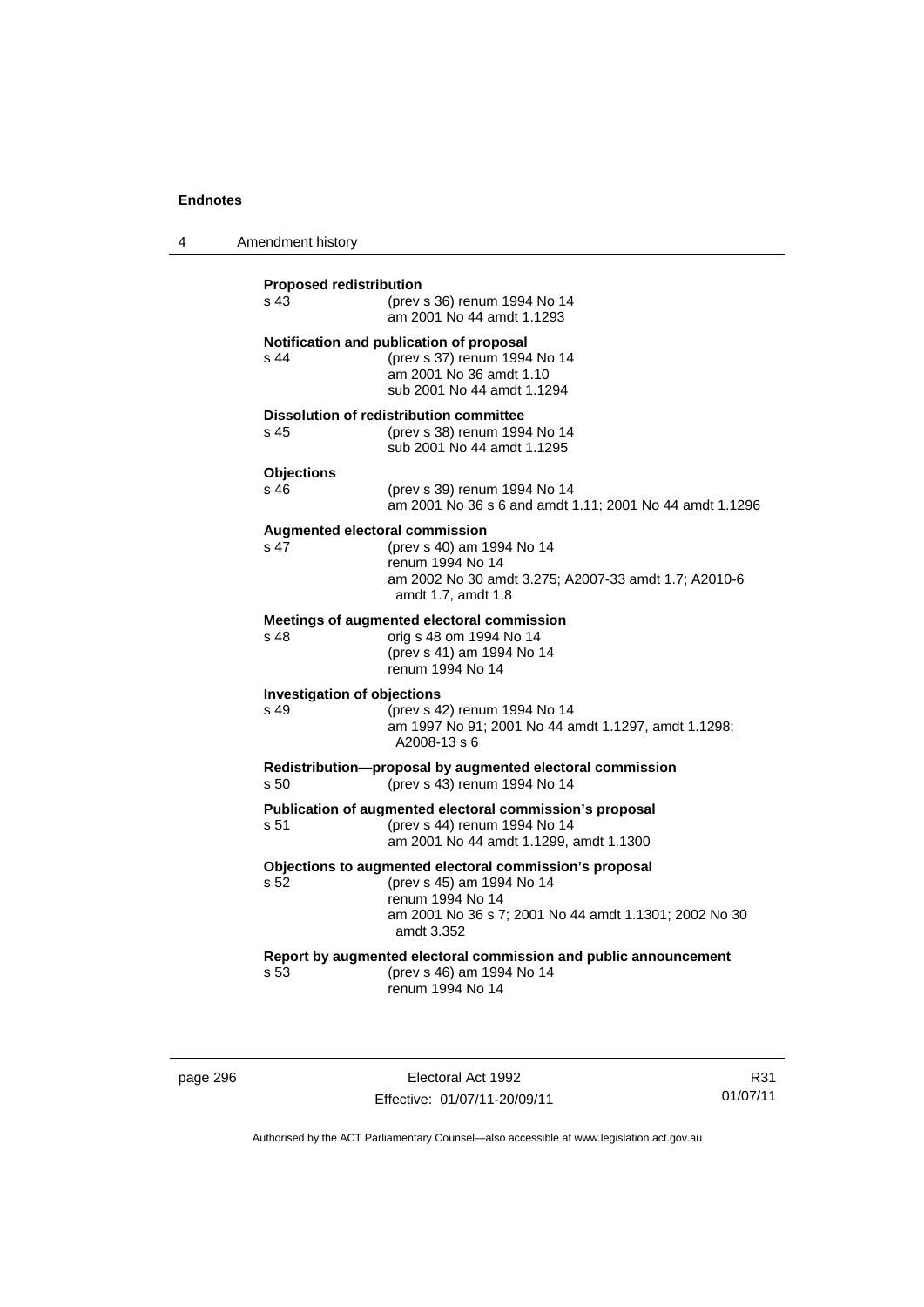Amendment history 4

| s 54                                          | (prev s 47) am 1994 No 14<br>renum 1994 No 14                                                                                                                  |
|-----------------------------------------------|----------------------------------------------------------------------------------------------------------------------------------------------------------------|
| Decisions are final<br>s.55                   | (prev s 49) am 1994 No 14<br>renum 1994 No 14<br>am 2002 No 30 amdt 3.276; A2006-40 amdt 2.105                                                                 |
| <b>Validity not affected</b><br>s 56          | (prev s 50) am 1994 No 14<br>renum 1994 No 14                                                                                                                  |
| <b>Electoral rolls</b><br>pt 5 hdg            | sub 1994 No 14                                                                                                                                                 |
| <b>Electorate and Territory rolls</b><br>s 57 | (prev s 51) sub 1994 No 14<br>renum 1994 No 14                                                                                                                 |
| <b>Contents of roll</b><br>s 58               | (prev s 52) sub 1994 No 14<br>renum 1994 No 14<br>am 2002 No 30 amdt 3.277                                                                                     |
| Meaning of extract from roll<br>s 59          | (prev s 53) sub 1994 No 14<br>renum 1994 No 14<br>sub 2002 No 30 amdt 3.278                                                                                    |
| s 60                                          | Inspection of printed roll extracts<br>(prev s 54) ins 1994 No 14<br>renum 1994 No 14                                                                          |
| s 61                                          | Supply of printed roll extract to MLAs etc<br>(prev s 55) ins 1994 No 14<br>renum 1994 No 14<br>am 2001 No 44 amdt 1.1302, amdt 1.1303                         |
| s <sub>62</sub>                               | Supply of roll extracts in electronic form to MLAs etc<br>(prev s 56) ins 1994 No 14<br>renum 1994 No 14<br>am 1997 No 91; 2001 No 44 amdt 1.1304, amdt 1.1305 |
| Use of roll extracts<br>s 63                  | (prev s 57) ins 1994 No 14<br>renum 1994 No 14<br>am 1998 No 54<br>sub 2001 No 36 s 8                                                                          |

R31 01/07/11

Electoral Act 1992 Effective: 01/07/11-20/09/11 page 297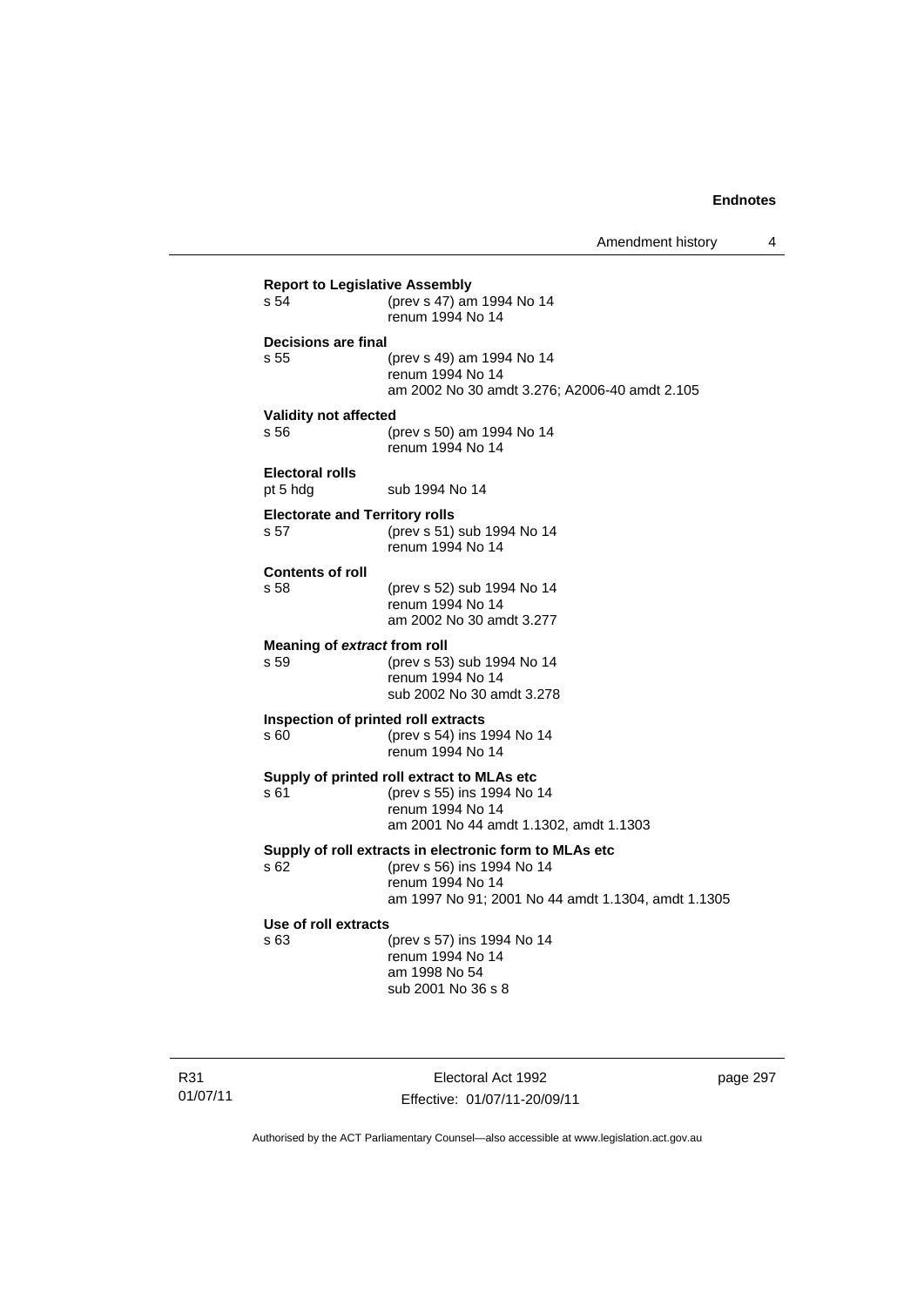4 Amendment history

**Prohibited use of roll extracts**<br>  $\frac{64}{100}$  (prev s 58) is s 64 (prev s 58) ins 1994 No 14 renum 1994 No 14 am 1998 No 54 om 2001 No 36 s 8 **Provision of roll information to prescribed authorities**  s 65 (prev s 59) ins 1994 No 14 renum 1994 No 14 am 1997 No 91; 1998 No 54; 2002 No 30 amdt 3.279 **Maintenance of rolls**  s 66 (prev s 60) ins 1994 No 14 renum 1994 No 14 **Power to require information**  s 67 (prev s 61) ins 1994 No 14 renum 1994 No 14 am 1998 No 54; 2001 No 36 amdt 1.12; 2002 No 30 amdt 3.352 **Notice of registered deaths**  s 68 (prev s 62) ins 1994 No 14 renum 1994 No 14 **Disclosure of roll information**  s 69 (prev s 63) ins 1994 No 14 renum 1994 No 14 am 1998 No 54 **Joint roll arrangements with Commonwealth**<br>s 70 (prev s 64) ins 1994 No 14 (prev s 64) ins 1994 No 14 renum 1994 No 14 am 1997 No 91 **Enrolment**  pt 6 hdg ins 1994 No 14 **Persons taken not to be enrolled on Commonwealth roll**  s 71 hdg sub 2001 No 36 amdt 1.13 s 71 (prev s 65) ins 1994 No 14 renum 1994 No 14 am 2001 No 36 amdts 1.14-1.16 **Address of person serving sentence of imprisonment**  s 71A hdg ins 2001 No 36 amdt 1.15<br>s 71A (prev s 71 (2)) renum 200 (prev s 71 (2)) renum 2001 No 36 amdt 1.15 am A2006-23 amdt 1.182, amdt 1.183

page 298 Electoral Act 1992 Effective: 01/07/11-20/09/11

R31 01/07/11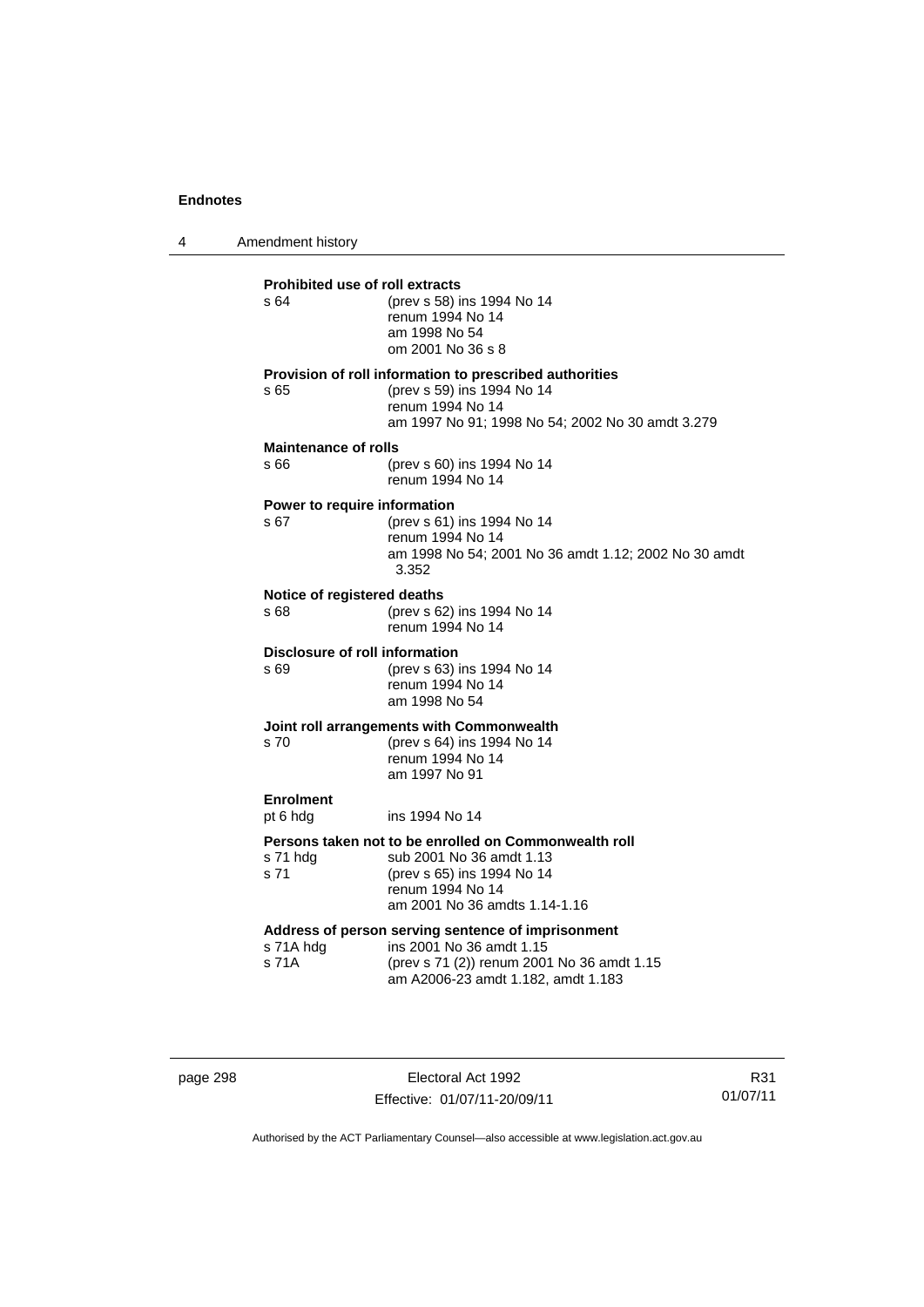|                                          |                                                                                                                                                                                                                    | Amendment history | 4 |
|------------------------------------------|--------------------------------------------------------------------------------------------------------------------------------------------------------------------------------------------------------------------|-------------------|---|
| Entitlement<br>s 72                      | (prev s 66) ins 1994 No 14<br>renum 1994 No 14<br>am A2008-13 s 7; ss renum R26 LA                                                                                                                                 |                   |   |
| s 73                                     | <b>Compulsory enrolment etc-residents</b><br>(prev s 67) ins 1994 No 14<br>renum 1994 No 14<br>am 1998 No 54; 2002 No 30 amdt 3.352                                                                                |                   |   |
| Eligible overseas electors<br>s 74       | (prev s 68) ins 1994 No 14<br>renum 1994 No 14                                                                                                                                                                     |                   |   |
| Age 17 enrolment<br>s 75                 | (prev s 69) ins 1994 No 14<br>renum 1994 No 14                                                                                                                                                                     |                   |   |
| <b>Enrolment etc</b><br>s 76             | (prev s 70) ins 1994 No 14<br>renum 1994 No 14<br>am 2001 No 36 s 9, s 10; 2001 No 44 amdt 1.1306,<br>amdt 1.1307<br>am LA (see 2001 No 36 amdt 1.99); 2002 No 30 amdt 3.352;<br>A2008-13 s 8, A2008-37 amdt 1.147 |                   |   |
| Suppression of elector's address<br>s 77 | (prev s 71) ins 1994 No 14<br>renum 1994 No 14<br>am LA (see 2001 No 36 amdt 1.99); 2001 No 44 amdt 1.1308,<br>amdt 1.1309, A2008-37 amdt 1.147                                                                    |                   |   |
| s 78                                     | Inclusion of particulars on roll following suppression<br>(prev s 72) ins 1994 No 14<br>renum 1994 No 14, A2008-37 amdt 1.147                                                                                      |                   |   |
| s 79                                     | Suppression of elector's address pending review<br>(prev s 73) ins 1994 No 14<br>renum 1994 No 14<br>am A2008-37 amdt 1.139                                                                                        |                   |   |
| <b>Closed rolls</b><br>s 80              | (prev s 74) ins 1994 No 14<br>renum 1994 No 14<br>am 1994 No 78; 1997 No 91; 2001 No 36 s 11; LA (see 2001<br>No 36 amdt 1.99); 2002 No 30 amdt 3.280                                                              |                   |   |

Electoral Act 1992 Effective: 01/07/11-20/09/11 page 299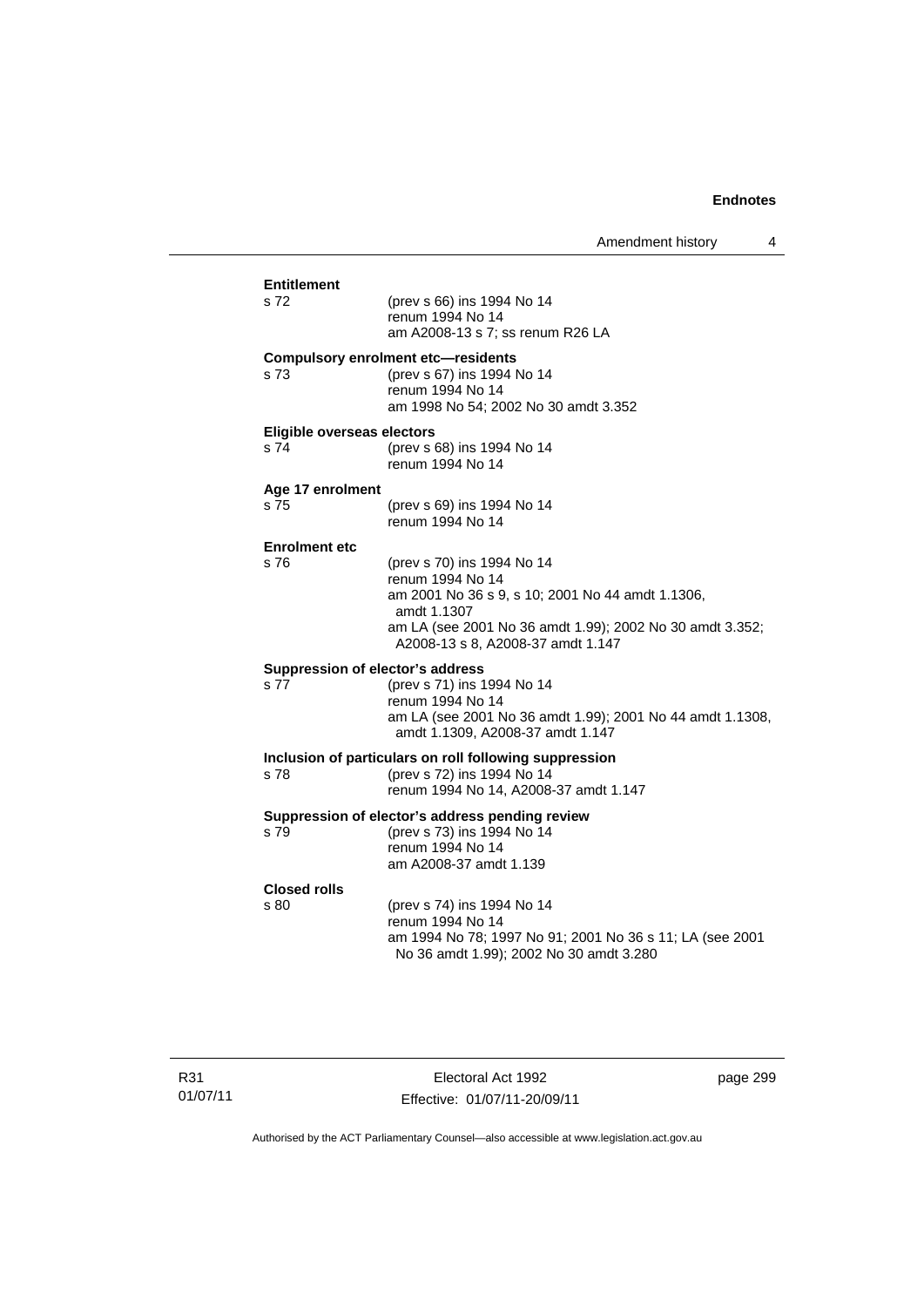4 Amendment history

| <b>Objections to enrolment</b><br>s 81                   | (prev s 75) ins 1994 No 14<br>renum 1994 No 14<br>am 1997 No 91; LA (see 2001 No 36 amdt 1.99); 2001 No 44<br>amdt 1.1310, amdt 1.1311; 2002 No 30 amdts 3.281-3.284,<br>amdt 3.352, A2008-37 amdt 1.147 |
|----------------------------------------------------------|----------------------------------------------------------------------------------------------------------------------------------------------------------------------------------------------------------|
| Record of claims for enrolment<br>s 82                   | (prev s 76) ins 1994 No 14<br>renum 1994 No 14                                                                                                                                                           |
| <b>Processing enrolment claims</b><br>s 83               | (prev s 77) ins 1994 No 14<br>renum 1994 No 14                                                                                                                                                           |
| <b>Transmission of enrolment claims</b><br>s 84          | (prev s 78) ins 1994 No 14<br>renum 1994 No 14<br>am 1998 No 54                                                                                                                                          |
| s 85                                                     | Production of claims for enrolment before a court<br>(prev s 79) ins 1994 No 14<br>renum 1994 No 14<br>am 2002 No 30 amdt 3.285                                                                          |
| s 86                                                     | Claims for enrolment not subject to warrants<br>(prev s 80) ins 1994 No 14<br>renum 1994 No 14                                                                                                           |
| <b>Registration of political parties</b><br>pt 7 hdg     | ins 1994 No 14<br>sub 2001 No 36 s 12<br>am A2004-26 amdt 1.1                                                                                                                                            |
| Definitions-pt 7<br>s 87                                 | (prev s 81) ins 1994 No 14<br>renum 1994 No 14<br>sub 2001 No 36 s 12; A2008-13 s 9<br>def <i>address</i> ins A2008-13 s 9<br>def <i>related</i> ins $A2008-13$ s 9                                      |
| <b>Register of political parties</b><br>s 88 hdg<br>s 88 | sub A2004-26 amdt 1.2<br>(prev s 82) ins 1994 No 14<br>renum 1994 No 14<br>sub 2001 No 36 s 12<br>am A2004-26 amdts 1.3-1.7, amdt 1.62, amdt 1.63                                                        |

page 300 Electoral Act 1992 Effective: 01/07/11-20/09/11

R31 01/07/11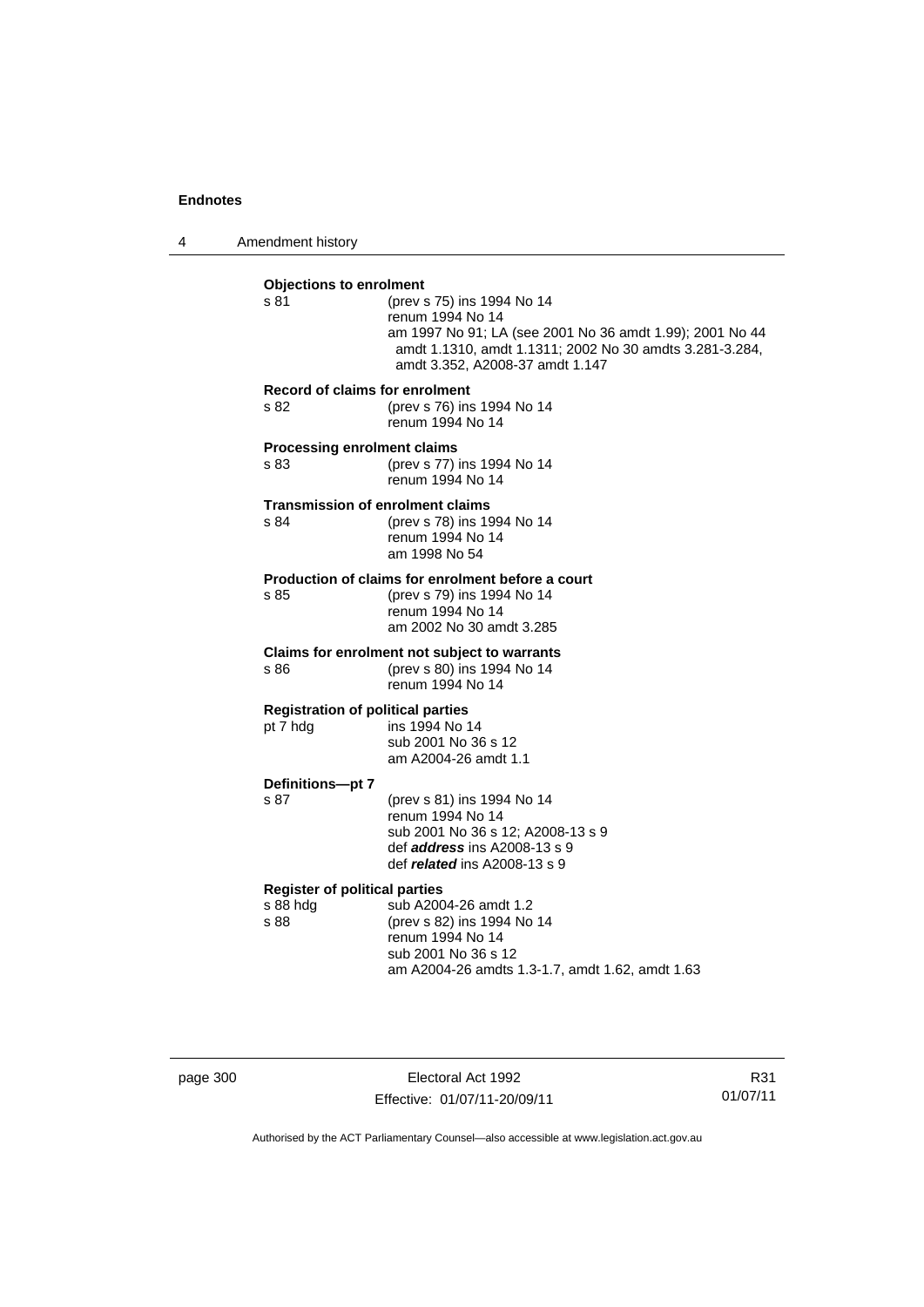#### **Application for registration of political party**

s 89 (prev s 83) ins 1994 No 14 renum 1994 No 14 sub 2001 No 36 s 12 am 2001 No 44 amdt 1.1312, amdt 1.1313; A2004-26 ss 5-7; A2008-13 s 10; ss renum R26 LA

#### **Application for registration of ballot group**

s 89A ins 2001 No 36 s 12 am 2001 No 44 amdt 1.1314, amdt 1.1315 om A2004-26 amdt 1.8

#### **Further information about application for political party registration**

s 90 (prev s 84) ins 1994 No 14 renum 1994 No 14 sub 2001 No 36 s 12 am 2002 No 30 amdt 3.352; A2004-26 s 8; ss renum R16 LA (see A2004-26 s 9), A2008-37 amdt 1.147

#### **Notification and publication of applications**

s 91 (prev s 85) ins 1994 No 14 renum 1994 No 14 sub 2001 No 36 s 12 am 2001 No 44 amdt 1.1316; A2004-26 amdts 1.9-1.11, amdt 1.62, amdt 1.63; A2008-13 s 11, s 12

#### **Objections to applications and responses**

s 91A ins 2001 No 36 s 12 am A2004-26 amdt 1.63

#### **Registration of political parties**

| s 92 hdg | sub A2004-26 amdt 1.12                                    |
|----------|-----------------------------------------------------------|
| s 92     | (prev s 86) ins 1994 No 14                                |
|          | renum 1994 No 14                                          |
|          | sub 2001 No 36 s 12                                       |
|          | am 2001 No 44 amdt 1.1317; A2004-26 amdt 1.13, amdt 1.62, |
|          | amdt 1.63, A2008-37 amdt 1.147                            |
|          |                                                           |

#### **Refusal of applications for registration**

s 93 (prev s 87) ins 1994 No 14 renum 1994 No 14 am 1997 No 91 sub 2001 No 36 s 12 am A2004-26 s 10, amdts 1.14-1.16, amdt 1.62, amdt 1.63, amdt 1.65; pars renum R16 LA (see A2004-26 amdt 1.66); A2008-13 s 13, s 14, A2008-37 amdt 1.147

R31 01/07/11

Electoral Act 1992 Effective: 01/07/11-20/09/11 page 301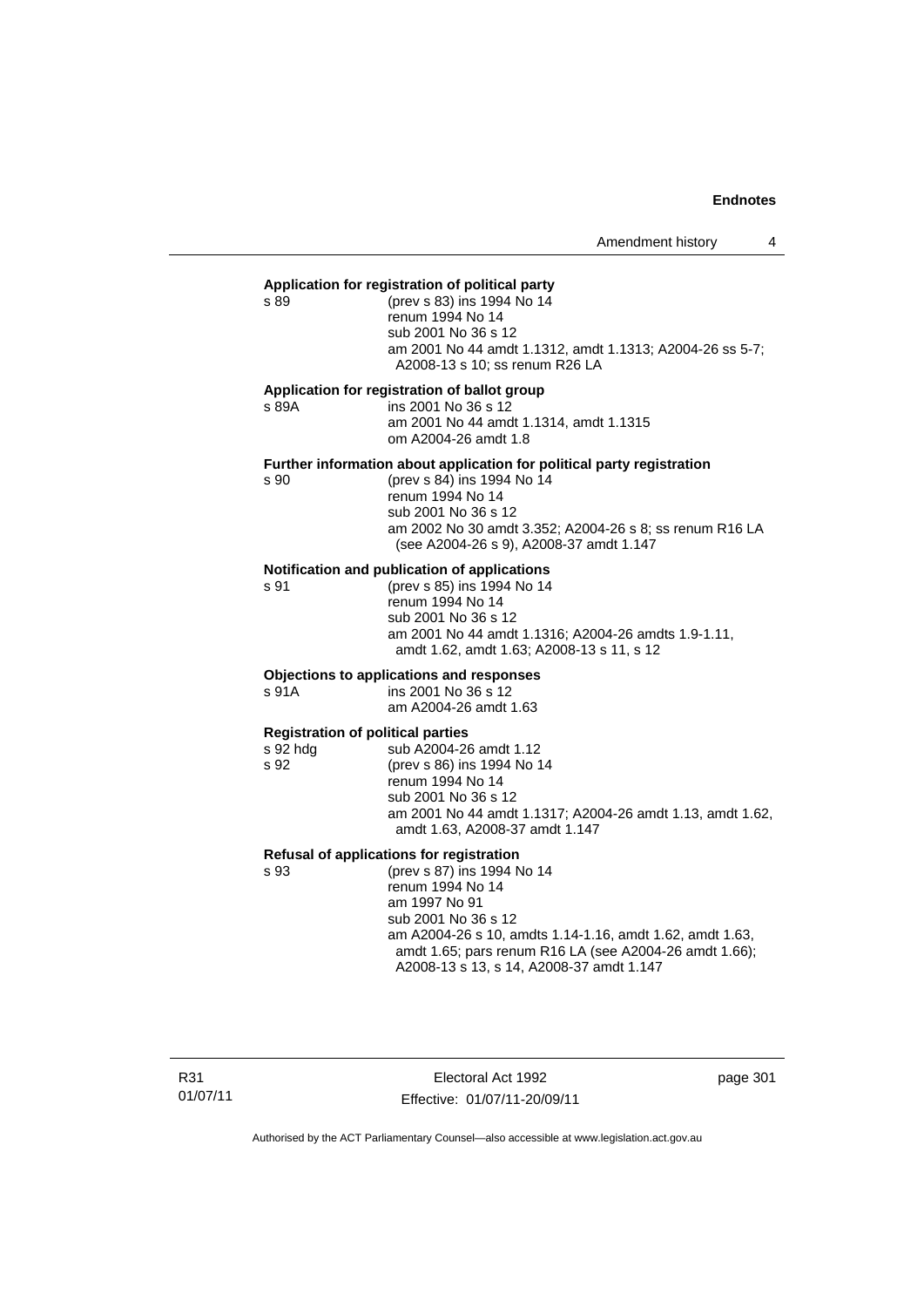4 Amendment history

# **Amendment of applications for registration**

s 94 (prev s 88) ins 1994 No 14 renum 1994 No 14 sub 2001 No 36 s 12 am A2004-26 amdt 1.63

#### **Changes to particulars in register**

s 95 (prev s 89) ins 1994 No 14 renum 1994 No 14 am 1997 No 91 sub 2001 No 36 s 12 am A2004-26 amdt 1.17, amdt 1.18, amdt 1.65; ss renum R16 LA (see A2004-26 amdt 1.66)

#### **Objection to continued use of name**

s 95A ins 2001 No 36 s 12 am A2004-26 amdt 1.61

**When certain action cannot be taken**  s 95B ins A2004-26 s 11

#### **No action under pt 7 during pre-election period**

s 96 (prev s 90) ins 1994 No 14 renum 1994 No 14 sub 2001 No 36 s 12 am A2004-26 amdt 1.63

#### **Who can be a registered officer**

s 96A ins 1997 No 91 sub 2001 No 36 s 12 am A2004-26 amdt 1.65

#### **Deputy registered officer**

s 97 (prev s 91) ins 1994 No 14 renum 1994 No 14 am 1997 No 91 sub 2001 No 36 s 12 am A2004-26 amdt 1.19, amdt 1.62, amdt 1.65

### **Information about political parties**

s 97A ins 2001 No 36 s 12 sub A2004-26 s 12

page 302 Electoral Act 1992 Effective: 01/07/11-20/09/11

R31 01/07/11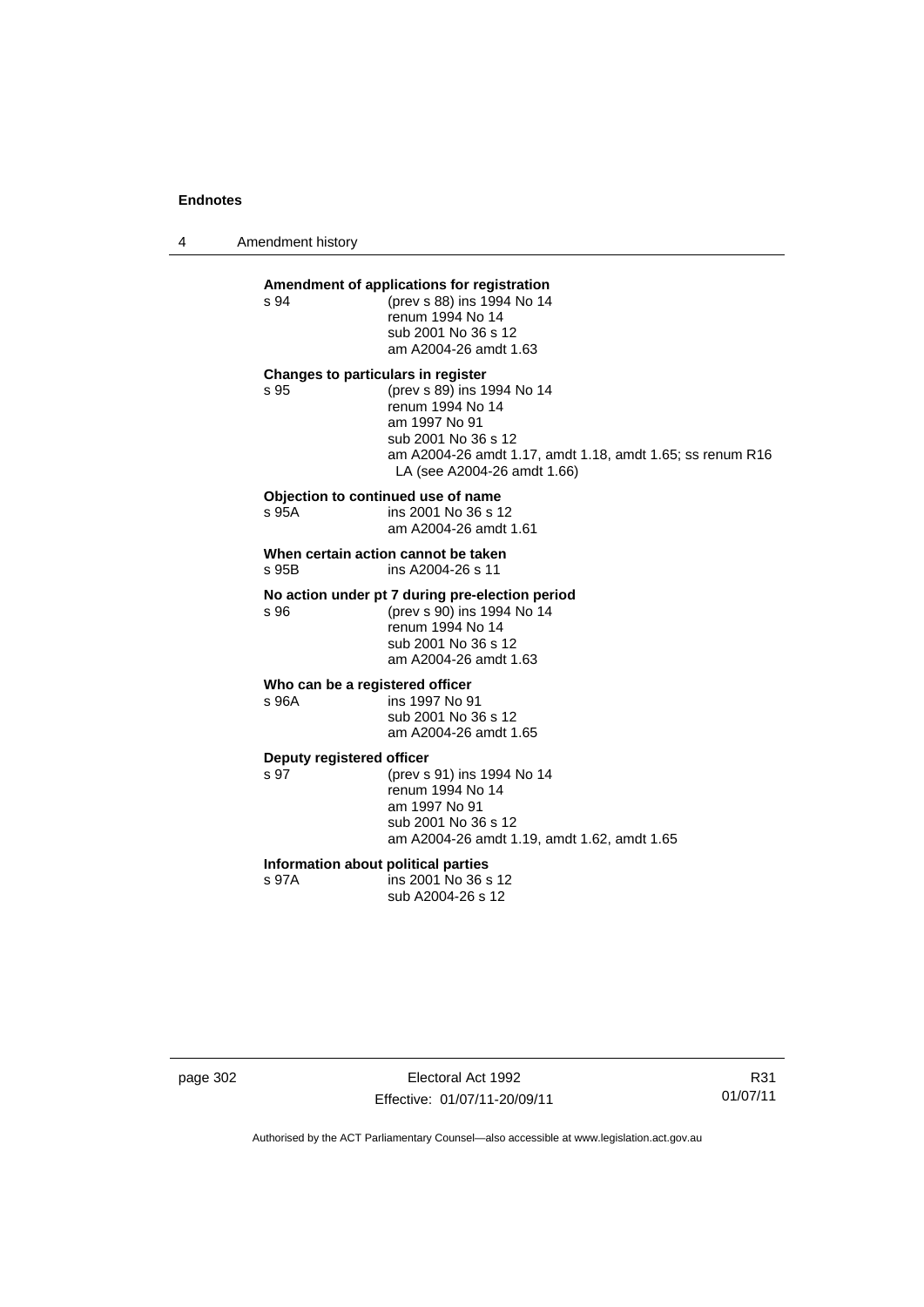#### **Cancellation of registration of political parties**

| s 98 hdg<br>s 98                              | sub A2004-26 amdt 1.20<br>(prev s 92) ins 1994 No 14<br>renum 1994 No 14<br>am 1997 No 91<br>sub 2001 No 36 s 12<br>am 2001 No 44 amdts 1.1318-1.1321; A2004-26<br>amdts 1.21-1.25, amdt 1.62, amdt 1.65; ss renum R16 LA<br>(see A2004-26 amdt 1.66); A2008-37 amdt 1.147 |
|-----------------------------------------------|----------------------------------------------------------------------------------------------------------------------------------------------------------------------------------------------------------------------------------------------------------------------------|
|                                               | Use of party name after cancellation                                                                                                                                                                                                                                       |
| s 99 hdg<br>s 99                              | sub A2004-26 amdt 1.26<br>(prev s 93) ins 1994 No 14<br>renum 1994 No 14<br>sub 2001 No 36 s 12<br>am A2004-26 amdt 1.27, amdt 1.28; ss renum R16 LA (see<br>A2004-26 amdt 1.66)                                                                                           |
| s 99A                                         | General requirements about constitutions of registered parties<br>ins 2001 No 36 s 12                                                                                                                                                                                      |
| <b>Timing of elections</b><br>pt 8 hdg        | ins 1994 No 14                                                                                                                                                                                                                                                             |
| <b>Ordinary elections</b>                     |                                                                                                                                                                                                                                                                            |
| s 100                                         | (prev s 94) ins 1994 No 14<br>renum 1994 No 14<br>am 1997 No 38; 2002 No 30 amdt 3.286; A2003-54 s 4                                                                                                                                                                       |
| <b>Extraordinary elections</b>                |                                                                                                                                                                                                                                                                            |
| s 101                                         | (prev s 95) ins 1994 No 14<br>renum 1994 No 14<br>am 2001 No 44 amdt 1.1322                                                                                                                                                                                                |
| Polling day<br>s 102                          | (prev s 96) ins 1994 No 14<br>renum 1994 No 14<br>sub 2002 No 30 amdt 3.287                                                                                                                                                                                                |
| <b>Arrangements for elections</b><br>pt 9 hdg | ins 1994 No 14                                                                                                                                                                                                                                                             |
| <b>Nominations</b><br>div 9.1 hdg             | (prev pt 9 div 1 hdg) renum LA (see 2000 No 76 s 24)                                                                                                                                                                                                                       |
| <b>Eligibility-MLAs</b><br>s 103              | (prev s 97) ins 1994 No 14<br>renum 1994 No 14<br>am 2002 No 30 amdt 3.288; A2006-23 amdts 1.184-1.186;<br>ss renum R21 LA (see A2006-23 amdt 1.187)                                                                                                                       |

R31 01/07/11

Electoral Act 1992 Effective: 01/07/11-20/09/11 page 303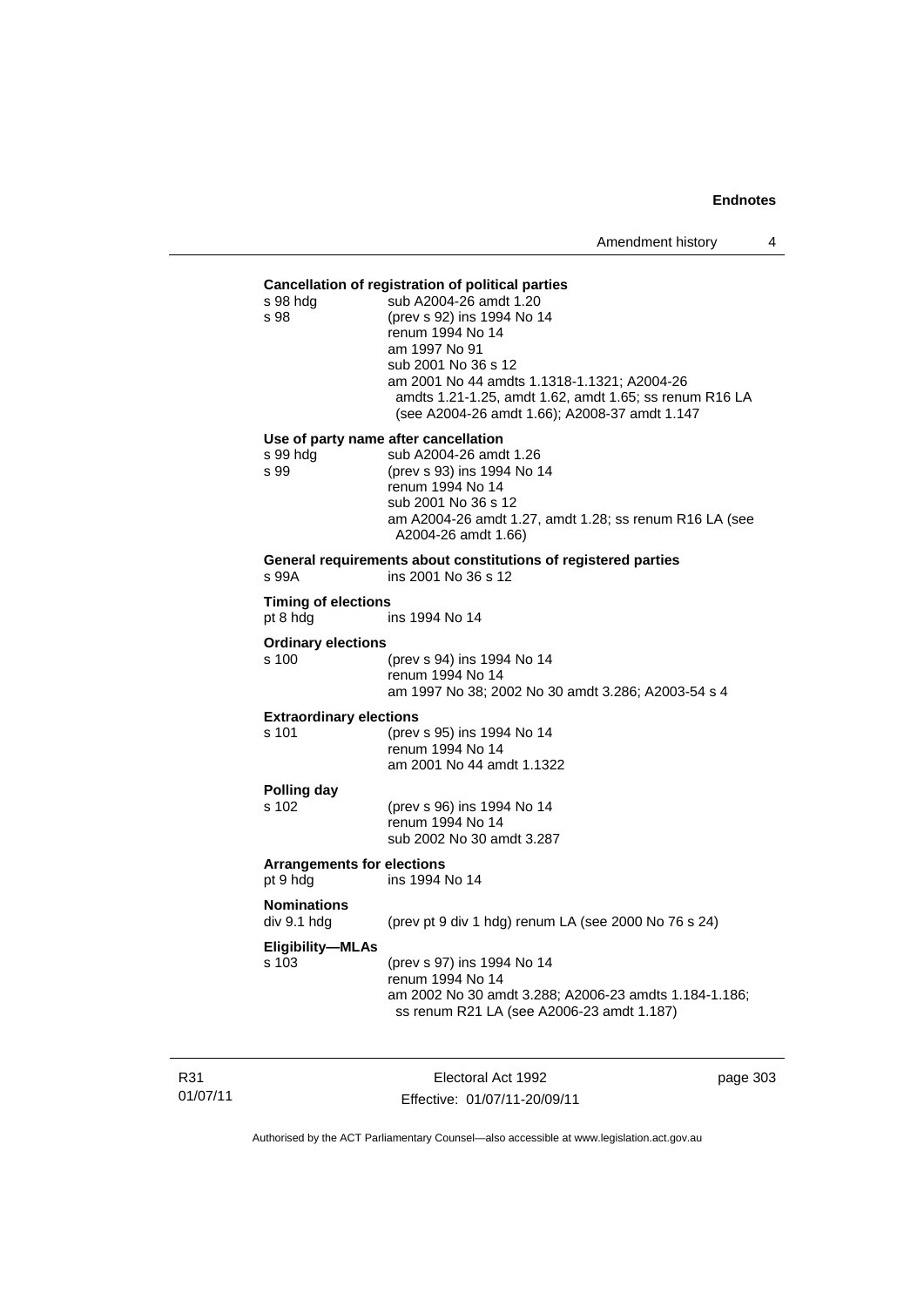4 Amendment history

| <b>Qualifications for nomination</b><br>s 104 | (prev s 98) ins 1994 No 14<br>renum 1994 No 14                                                                                                                                                                                                                                                                         |
|-----------------------------------------------|------------------------------------------------------------------------------------------------------------------------------------------------------------------------------------------------------------------------------------------------------------------------------------------------------------------------|
| <b>Candidates to be nominated</b><br>s 105    | (prev s 99) ins 1994 No 14<br>renum 1994 No 14<br>am 1994 No 78; 2001 No 36 s 13, s 14, amdt 1.17; LA (see<br>2001 No 36 amdt 1.99); 2001 No 44 amdt 1.1323; ss renum<br>(see 2002 No 11 amdt 2.34); 2002 No 11 amdt 2.35; A2004-<br>26 amdt 1.29, amdt 1.62, amdt 1.65; pars renum R16 LA<br>(see A2004-26 amdt 1.66) |
| <b>Multiple nominations invalid</b><br>s 106  | (prev s 100) ins 1994 No 14<br>renum 1994 No 14                                                                                                                                                                                                                                                                        |
| s 107                                         | Withdrawal etc of consent to nomination<br>(prev s 101) ins 1994 No 14<br>renum 1994 No 14                                                                                                                                                                                                                             |
| Place and hour of nomination<br>s 108         | (prev s 102) ins 1994 No 14<br>renum 1994 No 14<br>am 1994 No 78; LA (see 2001 No 36 amdt 1.99); 2001 No 38<br>s 4; 2001 No 44 amdt 1.1324; 2002 No 11 amdt 2.36                                                                                                                                                       |
| <b>Declaration of candidates</b><br>s 109     | (prev s 103) ins 1994 No 14<br>renum 1994 No 14<br>am 2001 No 36 amdt 1.18; A2004-26 amdt 1.65                                                                                                                                                                                                                         |
| <b>Rejection of nominations</b><br>s 110      | (prev s 104) ins 1994 No 14<br>renum 1994 No 14<br>sub 2001 No 36 s 15<br>am 2002 No 30 amdt 3.352                                                                                                                                                                                                                     |
| Need for a poll<br>s 111                      | (prev s 105) ins 1994 No 14<br>renum 1994 No 14                                                                                                                                                                                                                                                                        |
| s 112                                         | Death of candidate before polling day<br>(prev s 106) ins 1994 No 14<br>renum 1994 No 14                                                                                                                                                                                                                               |
| Deposit-return or forfeiture<br>s 113         | (prev s 107) ins 1994 No 14<br>renum 1994 No 14                                                                                                                                                                                                                                                                        |

page 304 Electoral Act 1992 Effective: 01/07/11-20/09/11

R31 01/07/11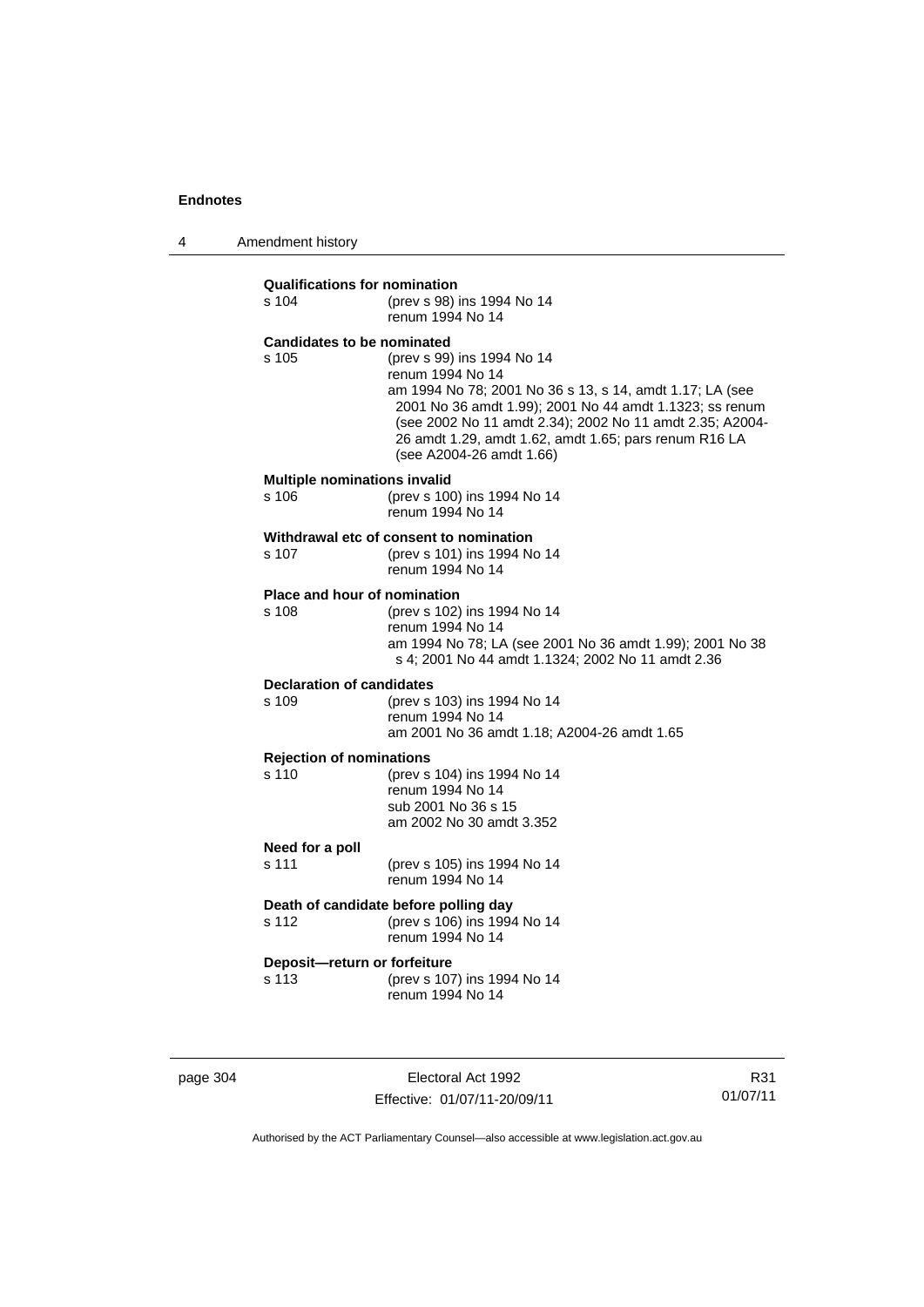| <b>Ballot papers</b><br>div 9.2 hdg | (prev pt 9 div 2 hdg) renum LA (see 2000 No 76 s 24)                                                            |
|-------------------------------------|-----------------------------------------------------------------------------------------------------------------|
| <b>Ballot papers</b><br>s 114       | (prev s 108) ins 1994 No 14<br>renum 1994 No 14                                                                 |
|                                     | am 2000 No 76 s 5; LA (see 2001 No 36 amdt 1.99); 2001<br>No 44 amdt 1.1325, amdt 1.1326; 2002 No 30 amdt 3.289 |
| Grouping of candidates' names       |                                                                                                                 |
| s 115                               | (prev s 109) ins 1994 No 14<br>renum 1994 No 14                                                                 |
|                                     | am 2001 No 36 amdt 1.19; 2002 No 30 amdt 3.290; A2004-26<br>amdt 1.65; A2008-13 s 15                            |
| <b>Printing of ballot papers</b>    |                                                                                                                 |
| s 116                               | (prev s 110) ins 1994 No 14<br>renum 1994 No 14                                                                 |
|                                     | am 2001 No 38 ss 5-8; 2002 No 30 amdt 3.291, amdt 3.292                                                         |
| Names on ballot papers              |                                                                                                                 |
| s 117                               | (prev s 111) ins 1994 No 14<br>renum 1994 No 14                                                                 |
|                                     | am 1994 No 78                                                                                                   |
|                                     | sub 2001 No 36 s 16                                                                                             |
|                                     | am A2004-26 amdts 1.30-1.32; pars renum R16 LA (see<br>A2004-26 amdt 1.66)                                      |
|                                     | Draw for positions on ballot papers                                                                             |
| s 118                               | (prev s 112) ins 1994 No 14<br>renum 1994 No 14                                                                 |
|                                     | Electronic voting devices and vote counting programs                                                            |
| div 9.3 hdg                         | (prev div 9.2A) ins 2000 No 76 s 6<br>renum LA (see 2000 No 76 s 24)                                            |
| s 118A                              | Approval of computer program for electronic voting and vote counting<br>ins 2000 No 76 s 6                      |
|                                     | am 2001 No 44 amdt 1.1327                                                                                       |
|                                     | am LA (see 2001 No 36 amdt 1.99); A2008-13 s 18; ss renum<br>R <sub>26</sub> LA                                 |
| s 118B                              | Security of electronic voting devices and related material<br>ins 2000 No 76 s 6                                |
| <b>Miscellaneous</b>                |                                                                                                                 |
| div 9.4 hdg                         | (prev pt 9 div 3 hdg) renum LA (see 2000 No 76 s 24)                                                            |
|                                     |                                                                                                                 |
|                                     |                                                                                                                 |

Electoral Act 1992 Effective: 01/07/11-20/09/11 page 305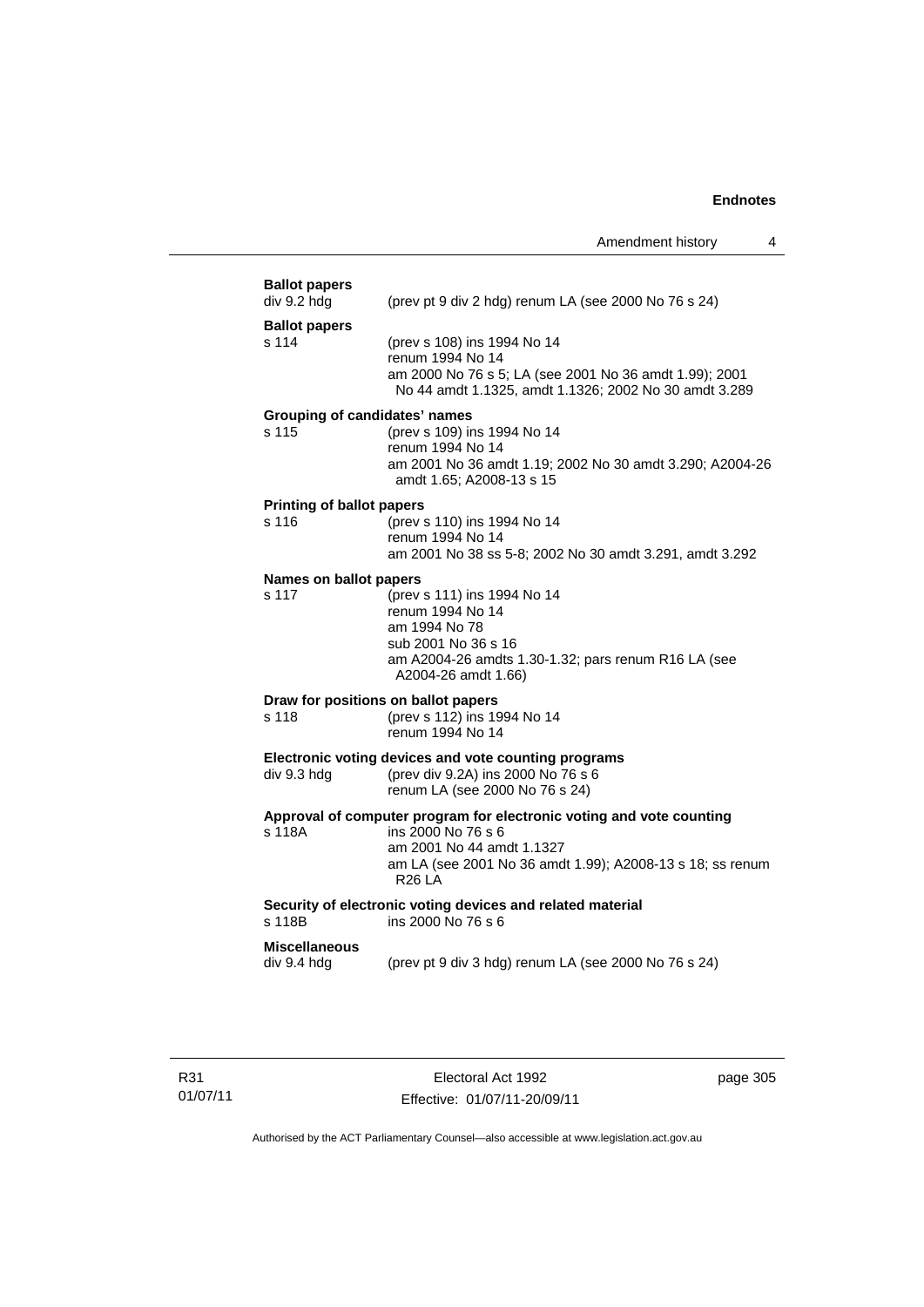4 Amendment history

| s 119                                              | (prev s 113) ins 1994 No 14<br>renum 1994 No 14<br>am 2001 No 36 amdt 1.20; LA (see 2001 No 36 amdt 1.99);<br>2001 No 44 amdt 1.1328, amdt 1.1329 |
|----------------------------------------------------|---------------------------------------------------------------------------------------------------------------------------------------------------|
| <b>Administrative arrangements</b><br>s 120        | (prev s 114) ins 1994 No 14<br>renum 1994 No 14<br>am 2000 No 76 s 7; 2001 No 44 amdt 1.1330                                                      |
| <b>Certified lists of electors</b><br>s 121        | (prev s 115) ins 1994 No 14<br>renum 1994 No 14                                                                                                   |
| s 121A                                             | Use of information from certified lists<br>ins 2001 No 36 s 17                                                                                    |
| Scrutineers-appointment<br>s 122                   | (prev s 116) ins 1994 No 14<br>renum 1994 No 14<br>am 2001 No 44 amdt 1.1331, amdt 1.1332                                                         |
| Scrutineers-conduct<br>s 123                       | (prev s 117) ins 1994 No 14<br>renum 1994 No 14<br>am 1998 No 54; 2002 No 30 amdt 3.293                                                           |
| s 124                                              | Participation by candidates in conduct of election<br>(prev s 118) ins 1994 No 14<br>renum 1994 No 14                                             |
| Determining matters by lot<br>s 125                | (prev s 119) ins 1994 No 14<br>renum 1994 No 14<br>am 2001 No 44 amdt 1.1333                                                                      |
| <b>Supplementary elections</b><br>s <sub>126</sub> | (prev s 120) ins 1994 No 14<br>renum 1994 No 14                                                                                                   |
| Voting<br>pt 10 hdg                                | ins 1994 No 14                                                                                                                                    |
| General<br>div 10.1 hdg                            | (prev pt 10 div 1 hdg) renum LA (see 2000 No 76 s 24)                                                                                             |
| s 127 hdg<br>s 127                                 | <b>Meaning of authorised witness</b><br>sub 2001 No 36 amdt 1.21<br>(prev s 121) ins 1994 No 14<br>renum 1994 No 14                               |

page 306 Electoral Act 1992 Effective: 01/07/11-20/09/11

R31 01/07/11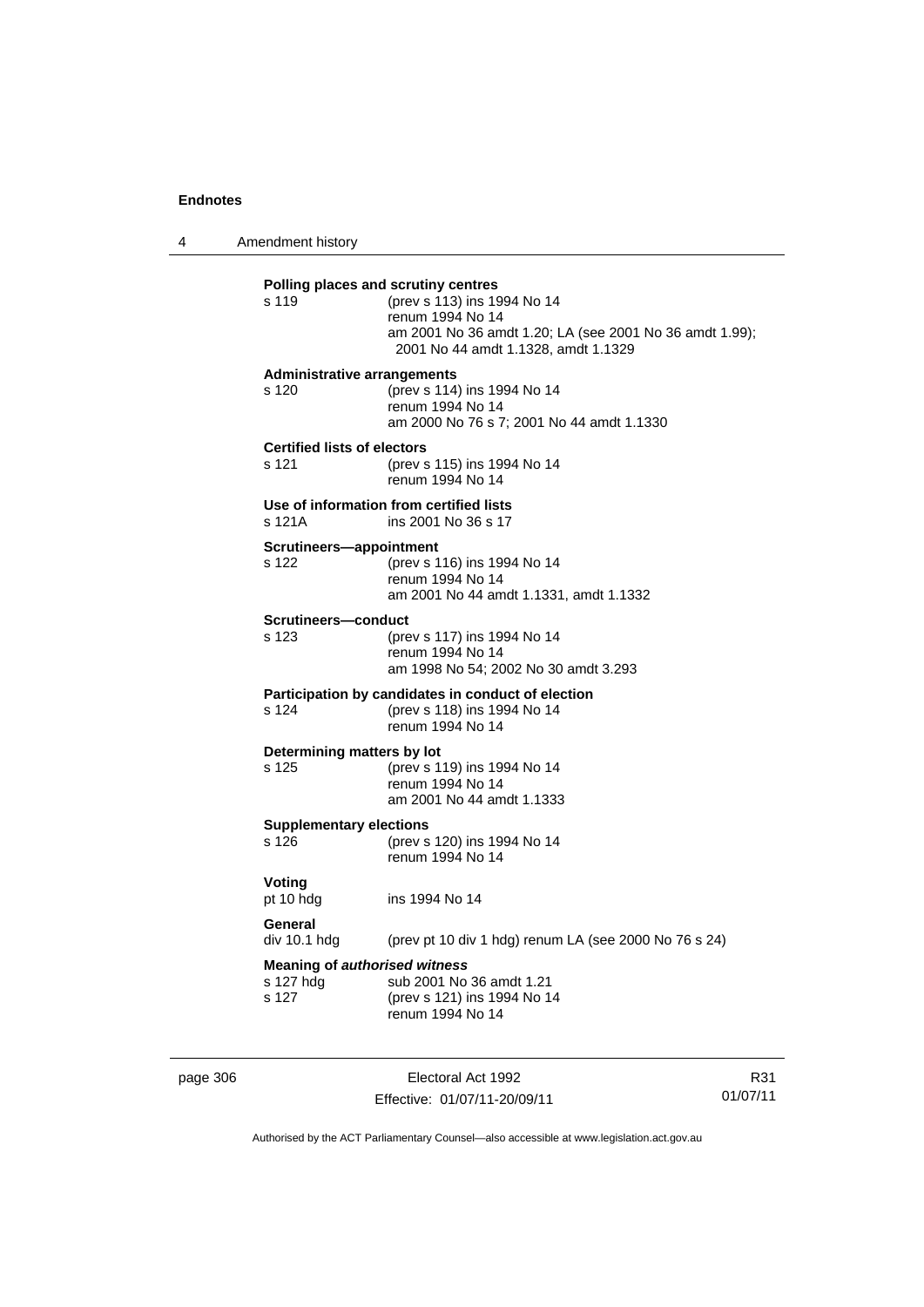| <b>Entitlement to vote</b>                         |                                                                                                                                                     |    |
|----------------------------------------------------|-----------------------------------------------------------------------------------------------------------------------------------------------------|----|
| s 128                                              | (prev s 122) ins 1994 No 14<br>renum 1994 No 14; 2001 No 36 amdt 1.99<br>am 1997 No 91; LA (see 2001 No 36 amdt 1.99)                               |    |
| <b>Compulsory voting</b>                           |                                                                                                                                                     |    |
| s 129                                              | (prev s 123) ins 1994 No 14<br>renum 1994 No 14<br>am 1998 No 54                                                                                    |    |
| <b>Multiple votes prohibited</b>                   |                                                                                                                                                     |    |
| s 130                                              | (prev s 124) ins 1994 No 14<br>renum 1994 No 14<br>am 1998 No 54                                                                                    |    |
| <b>Procedures for voting</b>                       |                                                                                                                                                     |    |
| s 131                                              | (prev s 125) ins 1994 No 14<br>renum 1994 No 14<br>am 1997 No 91; 2000 No 76 s 8; LA (see 2001 No 36<br>amdt 1.99); A2006-23 amdt 1.188, amdt 1.189 |    |
| <b>Manner of recording vote</b>                    |                                                                                                                                                     |    |
| s 132                                              | (prev s 126) ins 1994 No 14<br>renum 1994 No 14                                                                                                     |    |
| Ordinary voting at a polling place<br>div 10.2 hdg | (prev pt 10 div 2 hdg) am 1997 No 91<br>renum LA (see 2000 No 76 s 24)                                                                              |    |
| <b>Claims to vote</b>                              |                                                                                                                                                     |    |
| s 133                                              | (prev s 127) ins 1994 No 14<br>renum 1994 No 14<br>am 1997 No 91; LA (see 2001 No 36 amdt 1.99)                                                     |    |
| Voting in private                                  |                                                                                                                                                     |    |
| s 134                                              | (prev s 128) ins 1994 No 14<br>renum 1994 No 14<br>am 2000 No 76 s 9                                                                                |    |
| div 10.3 hdg                                       | Declaration voting at a polling place<br>(prev pt 10 div 3 hdg) am 1997 No 91<br>renum LA (see 2000 No 76 s 24)                                     |    |
|                                                    | Declaration voting at polling places                                                                                                                |    |
| s 135                                              | (prev s 129) ins 1994 No 14<br>renum 1994 No 14<br>am 1997 No 91; 2001 No 44 amdt 1.1334, amdt 1.1335                                               |    |
| div 10.4 hdg                                       | Voting otherwise than at a polling place<br>(prev pt 10 div 3A hdg) ins 1997 No 91<br>renum LA (see 2000 No 76 s 24)                                |    |
|                                                    | Flectoral Act 1992                                                                                                                                  | na |

R31 01/07/11

Electoral Act 1992 Effective: 01/07/11-20/09/11 page 307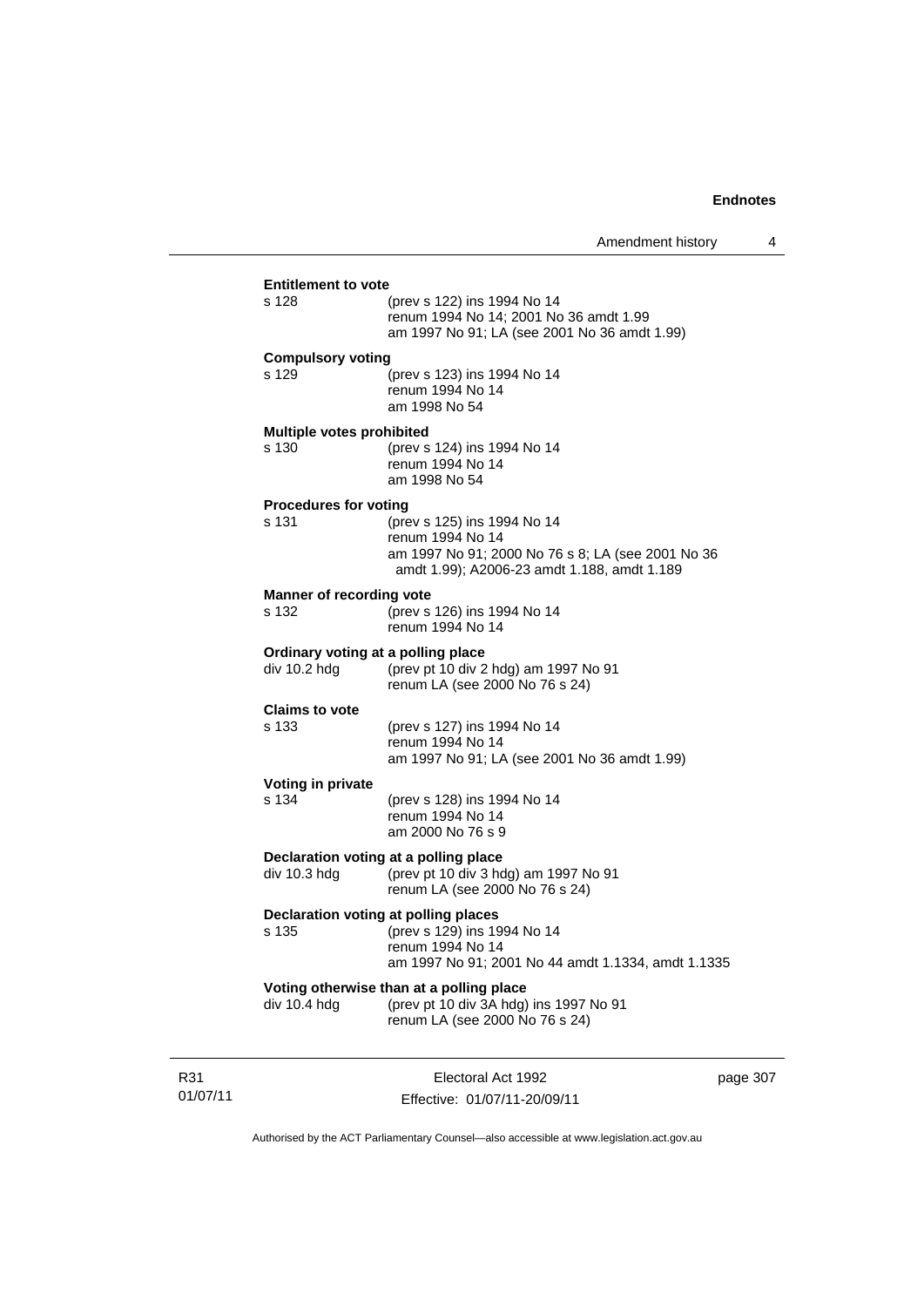4 Amendment history

### **Definitions for div 10.4** s 136 hdg sub 2001 No 36 amdt 1.22 s 136 (prev s 130) ins 1994 No 14 renum 1994 No 14 sub 1997 No 91; A2004-26 s 13 def *eligible elector* om A2008-13 s 17 **Applications for postal voting papers** s 136A ins 1997 No 91 am LA (see 2001 No 36 amdt 1.99); 2001 No 44 amdt 1.1336, amdt 1.1337; 2002 No 30 amdt 3.294 sub A2004-26 s 14 am A2008-13 s 18, s 19; ss renum R26 LA **Ordinary or declaration voting in ACT before polling day** s 136B hdg sub 2001 No 36 amdt 1.23<br>s 136B s ins 1997 No 91 ins 1997 No 91 am 2001 No 36 s 18; LA (see 2001 No 36 amdt 1.99); 2001 No 44 amdts 1.1338-1.1341; 2002 No 30 amdt 3.295, amdt 3.296; A2008-13 ss 20-26 **Declaration voting outside ACT on or before polling day** s 136C hdg sub 2001 No 36 amdt 1.24<br>s 136C ins 1997 No 91 ins 1997 No 91 am 2001 No 36 s 19; LA (see 2001 No 36 amdt 1.99); 2001 No 44 amdts 1.1342-1.1345; 2002 No 30 amdt 3.296; A2008-13 ss 27-30 **Record of issue of declaration voting papers** s 137 (prev s 131) ins 1994 No 14 renum 1994 No 14 am 1997 No 91; 2001 No 36 amdt 1.25 **Inspection of records** s 138 (prev s 132) ins 1994 No 14 renum 1994 No 14 **Receipt of declaration voting papers** s 139 (prev s 133) ins 1994 No 14 renum 1994 No 14 am 1997 No 91; 2002 No 30 amdt 3.297 **Registered declaration voters**<br>s 140 (prev s 134) (prev s 134) ins 1994 No 14 renum 1994 No 14 am 2002 No 30 amdt 3.298 **Issue of voting papers to registered declaration voters** s 141 (prev s 135) ins 1994 No 14 renum 1994 No 14 am 1997 No 91; 2002 No 30 amdt 3.299; A2004-26 s 15

| page 308 | Electoral Act 1992           | R31      |
|----------|------------------------------|----------|
|          | Effective: 01/07/11-20/09/11 | 01/07/11 |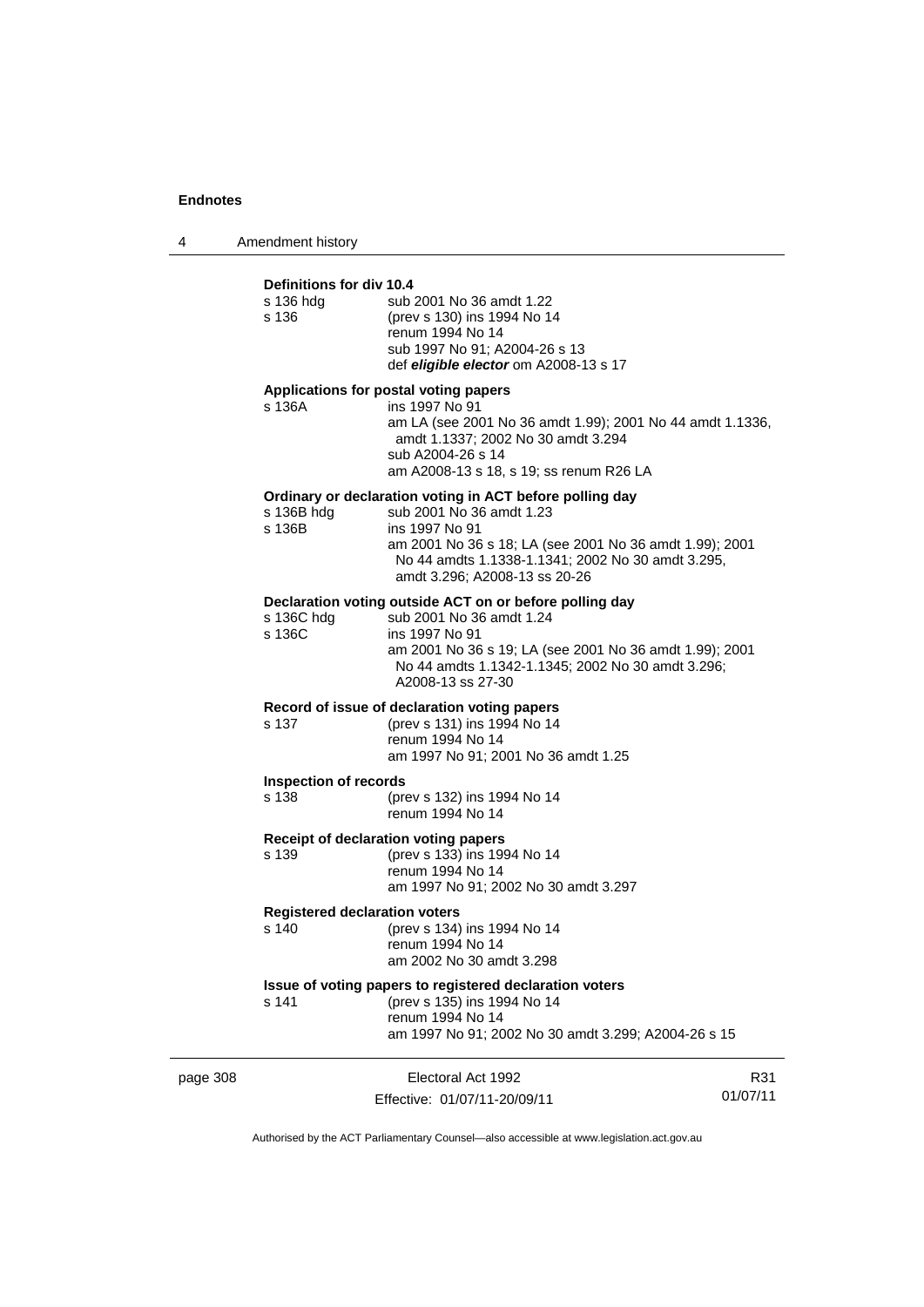#### **Correcting formal errors**

s 142 (prev s 136) ins 1994 No 14 renum 1994 No 14 **Soliciting applications for postal declaration votes**

s 143 (prev s 137) ins 1994 No 14 renum 1994 No 14 am 1997 No 91; 1998 No 54 sub 2001 No 36 s 20; A2004-26 s 16 am A2008-13 s 31, s 32; ss renum R26 LA

#### **Transmission of applications for postal declaration votes**

s 144 (prev s 138) ins 1994 No 14 renum 1994 No 14 am 1998 No 54

# **Requirements for casting postal votes**

ins A2004-26 s 17

#### **Interference with declaration voting**

s 145 (prev s 139) ins 1994 No 14 renum 1994 No 14 am 1998 No 54

#### **Soliciting completed declaration votes**

s 146 (prev s 140) ins 1994 No 14 renum 1994 No 14 am 1998 No 54

#### **Transmission of completed declaration votes**

s 147 (prev s 141) ins 1994 No 14 renum 1994 No 14 am 1998 No 54

#### **Opening envelopes containing declaration votes**

s 148 (prev s 142) ins 1994 No 14 renum 1994 No 14 am 1998 No 54

# **Mobile polling**

(prev pt 10 div 4 hdg) renum LA (see 2000 No 76 S24)

#### **Definitions for div 4**

s 149 hdg sub 2001 No 36 amdt 1.26<br>s 149 (prev s 143) ins 1994 No 14 s 149 (prev s 143) ins 1994 No 14 renum 1994 No 14 def *registered medical practitioner* om 2001 No 36 amdt 1.27 def *remand centre* om A2006-23 amdt 1.190 def *special hospital* sub 2001 No 44 amdt 1.1347

R31 01/07/11

Electoral Act 1992 Effective: 01/07/11-20/09/11 page 309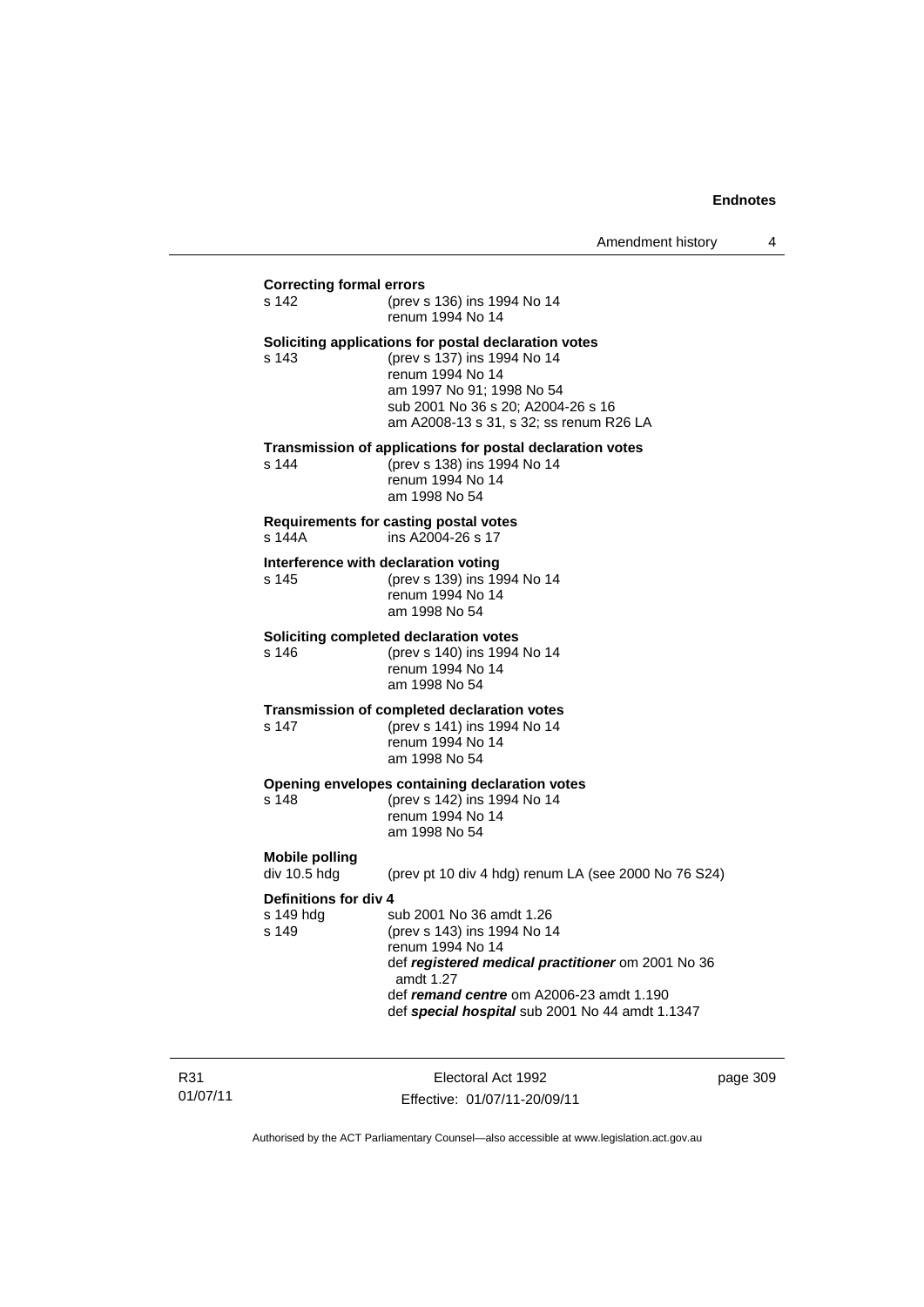4 Amendment history

| s 149A                                      | Declaration of special hospitals<br>ins 2001 No 44 amdt 1.1348                                                                                                                        |
|---------------------------------------------|---------------------------------------------------------------------------------------------------------------------------------------------------------------------------------------|
| <b>Mobile polling-institutions</b><br>s 150 | (prev s 144) ins 1994 No 14<br>renum 1994 No 14<br>am A2006-23 amdt 1.191                                                                                                             |
|                                             | <b>Functions of visiting officers</b>                                                                                                                                                 |
| s 151                                       | (prev s 145) ins 1994 No 14<br>renum 1994 No 14; 2001 No 36 amdt 1.99<br>am 1995 No 33; 2001 No 36 s 21, amdt 1.28; LA (see 2001<br>No 36 amdt 1.99); A2006-23 amdt 1.192, amdt 1.193 |
| <b>Failure to visit institution</b>         |                                                                                                                                                                                       |
| s 152                                       | (prev s 146) ins 1994 No 14<br>renum 1994 No 14                                                                                                                                       |
|                                             | Custody of ballot boxes and electoral papers                                                                                                                                          |
| s 153                                       | (prev s 147) ins 1994 No 14<br>renum 1994 No 14                                                                                                                                       |
| <b>Miscellaneous</b>                        |                                                                                                                                                                                       |
| div 10.6 hda                                | (prev pt 10 div 5 hdg) renum LA (see 2000 No 76 s 24)                                                                                                                                 |
|                                             | Arrangements at polling places                                                                                                                                                        |
| s 154                                       | (prev s 148) ins 1994 No 14<br>renum 1994 No 14                                                                                                                                       |
|                                             | Particulars on ballot papers before issue                                                                                                                                             |
| s 155                                       | (prev s 149) ins 1994 No 14<br>renum 1994 No 14                                                                                                                                       |

# **Assistance to voters**

(prev s 150) ins 1994 No 14 renum 1994 No 14

**Assistance to voters unable to enter polling place** ins 2001 No 36 s 22

# **Spoilt ballot papers**<br>s 157 (**i**

(prev s 151) ins 1994 No 14 renum 1994 No 14 am 2000 No 76 s 10

#### **Custody of ballot boxes and electoral papers** s 158 (prev s 152) ins 1994 No 14 renum 1994 No 14

page 310 Electoral Act 1992 Effective: 01/07/11-20/09/11

R31 01/07/11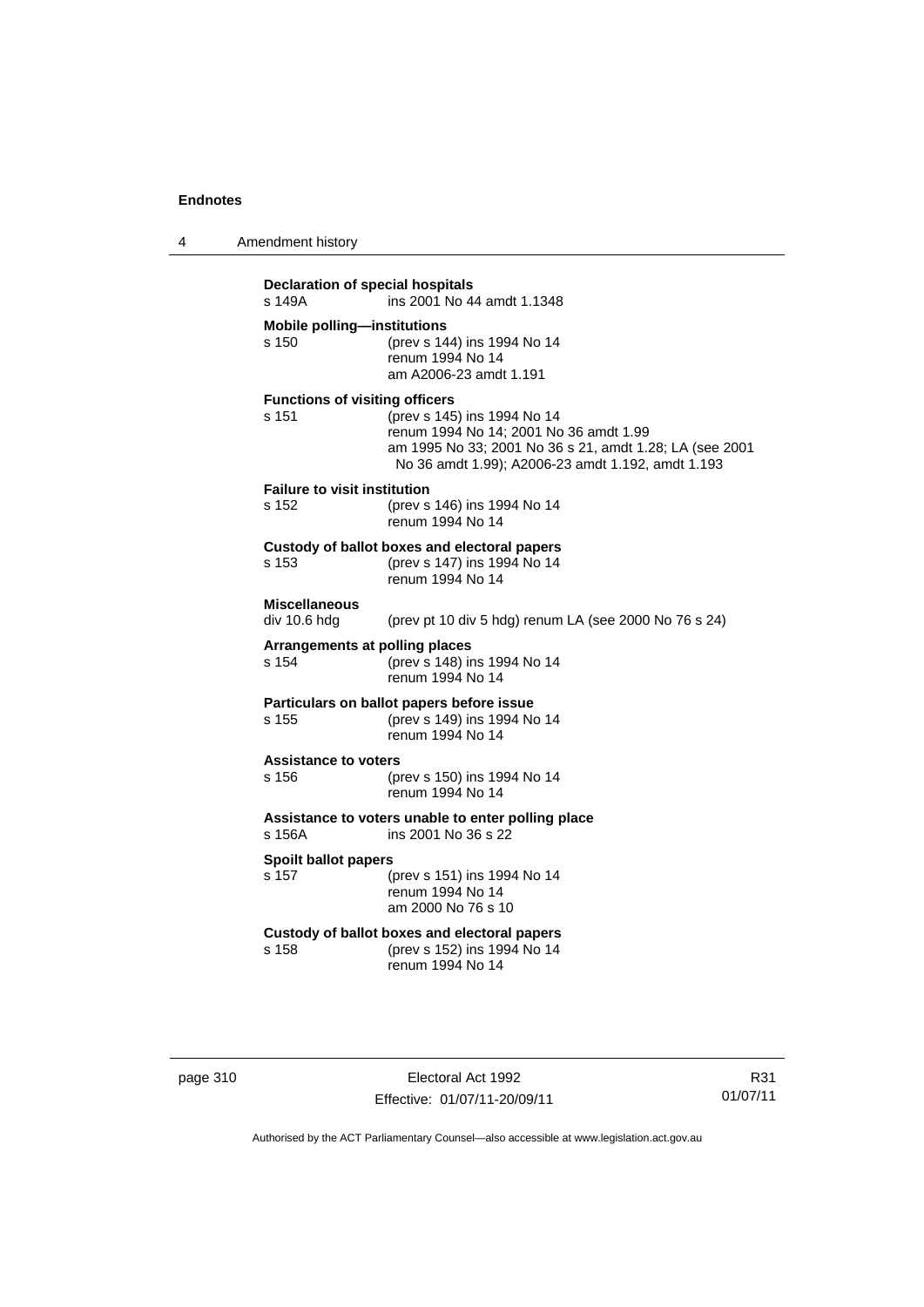|                               | <b>Extension of time for conducting elections</b>                                          |
|-------------------------------|--------------------------------------------------------------------------------------------|
| s 159                         | (prev s 153) ins 1994 No 14<br>renum 1994 No 14                                            |
|                               | am 2001 No 36 amdt 1.29; LA (see 2001 No 36 amdt                                           |
|                               | 1.99) 2001 No 44 amdt 1.1349, amdt 1.1350; 2002 No 30<br>amdt 3.300                        |
|                               | Suspension and adjournment of polling                                                      |
| s 160                         | (prev s 154) ins 1994 No 14                                                                |
|                               | renum 1994 No 14                                                                           |
|                               | am LA (see 2001 No 36 amdt 1.99); 2001 No 44 amdts<br>1.1351-1.1353; 2002 No 30 amdt 3.300 |
| <b>Failure to vote</b>        |                                                                                            |
| div 10.7 hdg                  | (prev pt 10 div 6 hdg) renum LA (see 2000 No 76 s 24)                                      |
| Default notice                |                                                                                            |
| s 161                         | (prev s 155) ins 1994 No 14<br>renum 1994 No 14                                            |
|                               | am 2001 No 44 amdt 1.1354, amdt 1.1355                                                     |
|                               |                                                                                            |
| <b>First notice</b><br>s 162  | (prev s 156) ins 1994 No 14                                                                |
|                               | renum 1994 No 14                                                                           |
| <b>Second notice</b>          |                                                                                            |
| s 163                         | (prev s 157) ins 1994 No 14                                                                |
|                               | renum 1994 No 14                                                                           |
| <b>Final notice</b>           |                                                                                            |
| s 164                         | (prev s 158) ins 1994 No 14                                                                |
|                               | renum 1994 No 14                                                                           |
| <b>Discharge of liability</b> |                                                                                            |
| s 165                         | (prev s 159) ins 1994 No 14                                                                |
|                               | renum 1994 No 14                                                                           |
| Response on behalf of elector |                                                                                            |
| s 166                         | (prev s 160) ins 1994 No 14<br>renum 1994 No 14                                            |
| <b>Polling in Antarctica</b>  |                                                                                            |
| pt 11 hdg                     | ins 1994 No 14                                                                             |
| Definitions for pt 11         |                                                                                            |
| s 167 hdg                     | sub 2001 No 36 amdt 1.30                                                                   |
| s 167                         | (prev s 161) ins 1994 No 14                                                                |
|                               | renum 1994 No 14<br>am 2001 No 36 amdt 1.31, amdt 1.32                                     |
|                               |                                                                                            |

R31 01/07/11

Electoral Act 1992 Effective: 01/07/11-20/09/11 page 311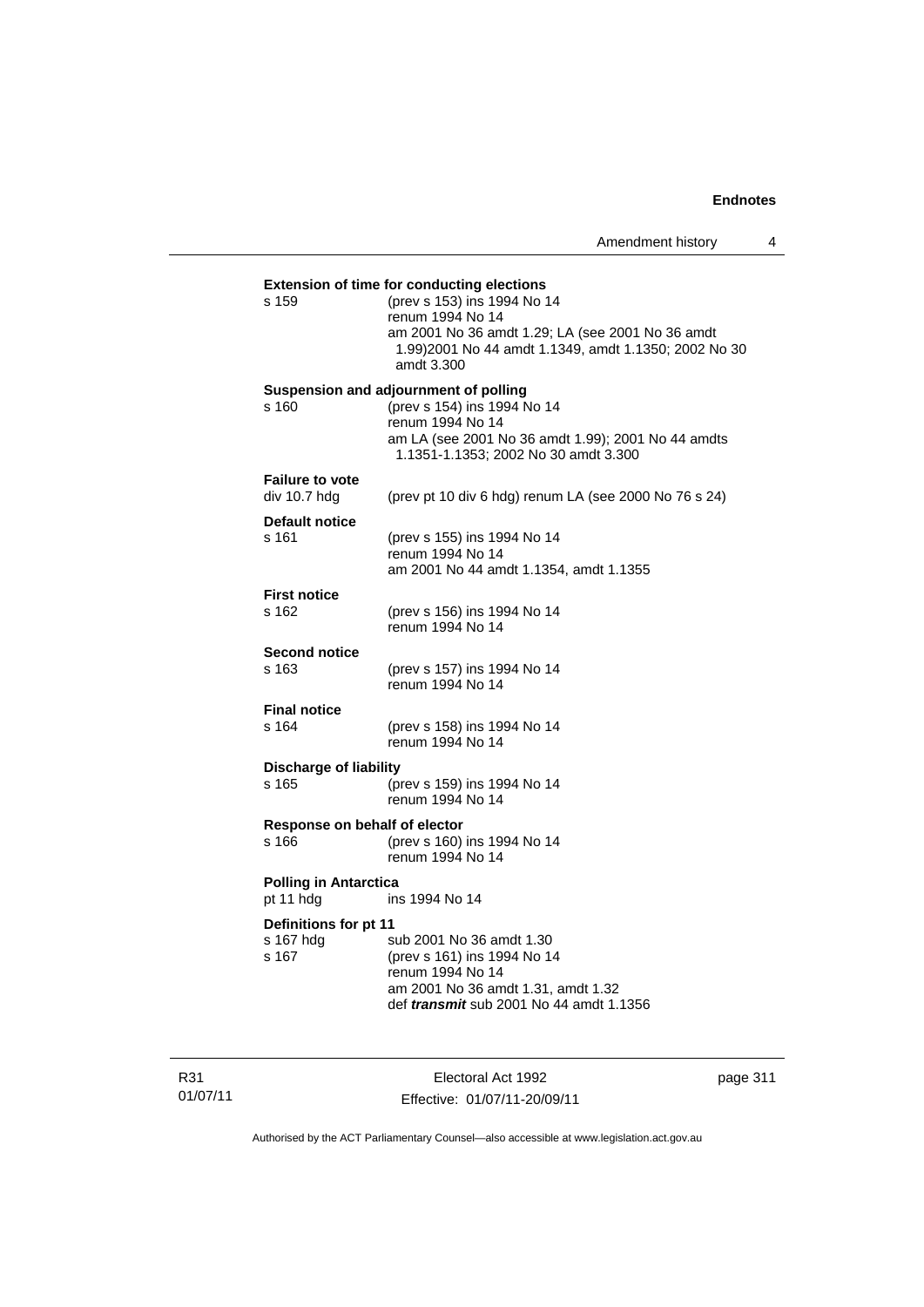4 Amendment history

| Declaration of ship as a station<br>s 167A      | ins 2001 No 36 amdt 1.32                                                                                                                 |
|-------------------------------------------------|------------------------------------------------------------------------------------------------------------------------------------------|
| s 167B                                          | Approval of ways of transmission<br>ins 2001 No 44 amdt 1.1357                                                                           |
| s 168                                           | Returning officers and assistants for Antarctic stations<br>(prev s 162) ins 1994 No 14<br>renum 1994 No 14<br>sub 2002 No 30 amdt 3.301 |
| s 169                                           | Acting returning officer or assistant<br>(prev s 163) ins 1994 No 14<br>renum 1994 No 14<br>om 2002 No 30 amdt 3.301                     |
| s 170                                           | Application of Act to polling in Antarctica<br>(prev s 164) ins 1994 No 14<br>renum 1994 No 14                                           |
| <b>Antarctic electors</b><br>s 171              | (prev s 165) ins 1994 No 14<br>renum 1994 No 14<br>am 1997 No 91                                                                         |
| s 172                                           | Arrangements for the polling in Antarctica<br>(prev s 166) ins 1994 No 14<br>renum 1994 No 14                                            |
| <b>Conduct of the polling</b><br>s 173          | (prev s 167) ins 1994 No 14<br>renum 1994 No 14                                                                                          |
| <b>Claims to vote</b><br>s 174                  | (prev s 168) ins 1994 No 14<br>renum 1994 No 14                                                                                          |
| Proceedings at close of poll<br>s 175           | (prev s 169) ins 1994 No 14<br>renum 1994 No 14<br>am 1995 No 46; 2002 No 30 amdt 3.302                                                  |
| <b>Result of polling in Antarctica</b><br>s 176 | (prev s 170) ins 1994 No 14<br>renum 1994 No 14                                                                                          |
| <b>Preservation of documents</b><br>s 177       | (prev s 171) ins 1994 No 14<br>renum 1994 No 14                                                                                          |
| The scrutiny<br>pt 12 hdg                       | ins 1994 No 14                                                                                                                           |

page 312 **Electoral Act 1992** Effective: 01/07/11-20/09/11

R31 01/07/11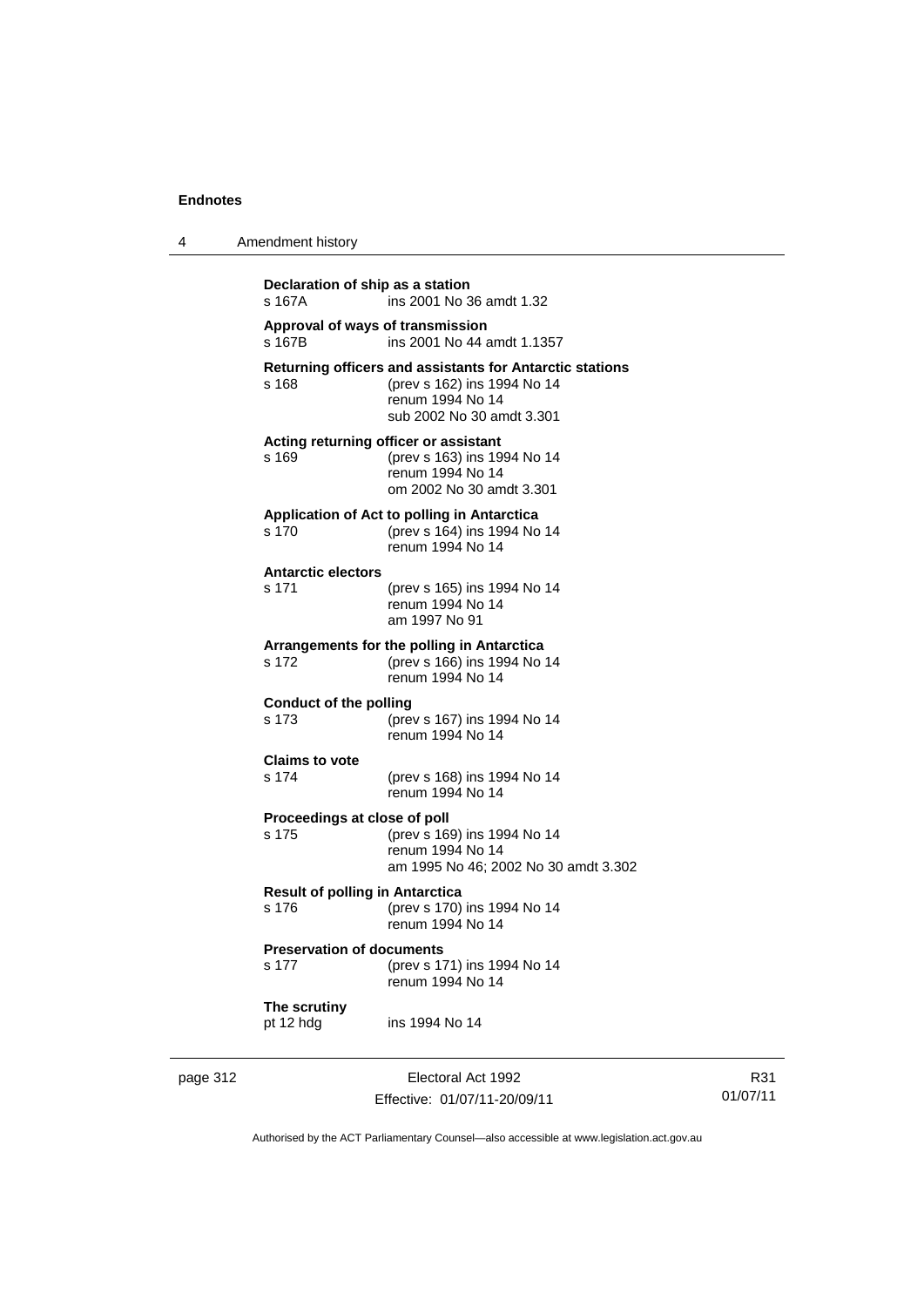| <b>Scrutiny</b>                            |                                                                                                                                                  |
|--------------------------------------------|--------------------------------------------------------------------------------------------------------------------------------------------------|
| s 178                                      | (prev s 172) ins 1994 No 14<br>renum 1994 No 14<br>am 1997 No 91; 2000 No 76 s 11                                                                |
| s 179                                      | Preliminary scrutiny of declaration voting papers etc<br>(prev s 173) ins 1994 No 14<br>renum 1994 No 14<br>am 2002 No 30 amdt 3.303, amdt 3.304 |
| <b>Formality of ballot papers</b><br>s 180 | (prev s 174) ins 1994 No 14<br>renum 1994 No 14                                                                                                  |
| Death of candidate<br>s 181                | (prev s 175) ins 1994 No 14<br>renum 1994 No 14                                                                                                  |
| s 182                                      | First count-ordinary ballot papers<br>(prev s 176) ins 1994 No 14<br>renum 1994 No 14<br>am 2000 No 76 s 12                                      |
| s 183                                      | First count-declaration ballot papers<br>(prev s 177) ins 1994 No 14<br>renum 1994 No 14                                                         |
| s 183A                                     | First count-electronic ballot papers<br>ins 2000 No 76 s 13                                                                                      |
| Second count-first preferences<br>s 184    | (prev s 178) ins 1994 No 14<br>renum 1994 No 14<br>am 2000 No 76 s 14                                                                            |
| Ascertaining result of poll<br>s 185       | (prev s 179) ins 1994 No 14<br>renum 1994 No 14<br>am 2000 No 76 s 15                                                                            |
| <b>Objections by scrutineers</b><br>s 186  | (prev s 180) ins 1994 No 14<br>renum 1994 No 14                                                                                                  |
| <b>Recount of ballot papers</b><br>s 187   | (prev s 181) ins 1994 No 14<br>renum 1994 No 14<br>sub A2004-26 s 18                                                                             |
|                                            | Application for recount of ballot papers etc<br>orig s 187A renum as s 187C                                                                      |

R31 01/07/11

Electoral Act 1992 Effective: 01/07/11-20/09/11 page 313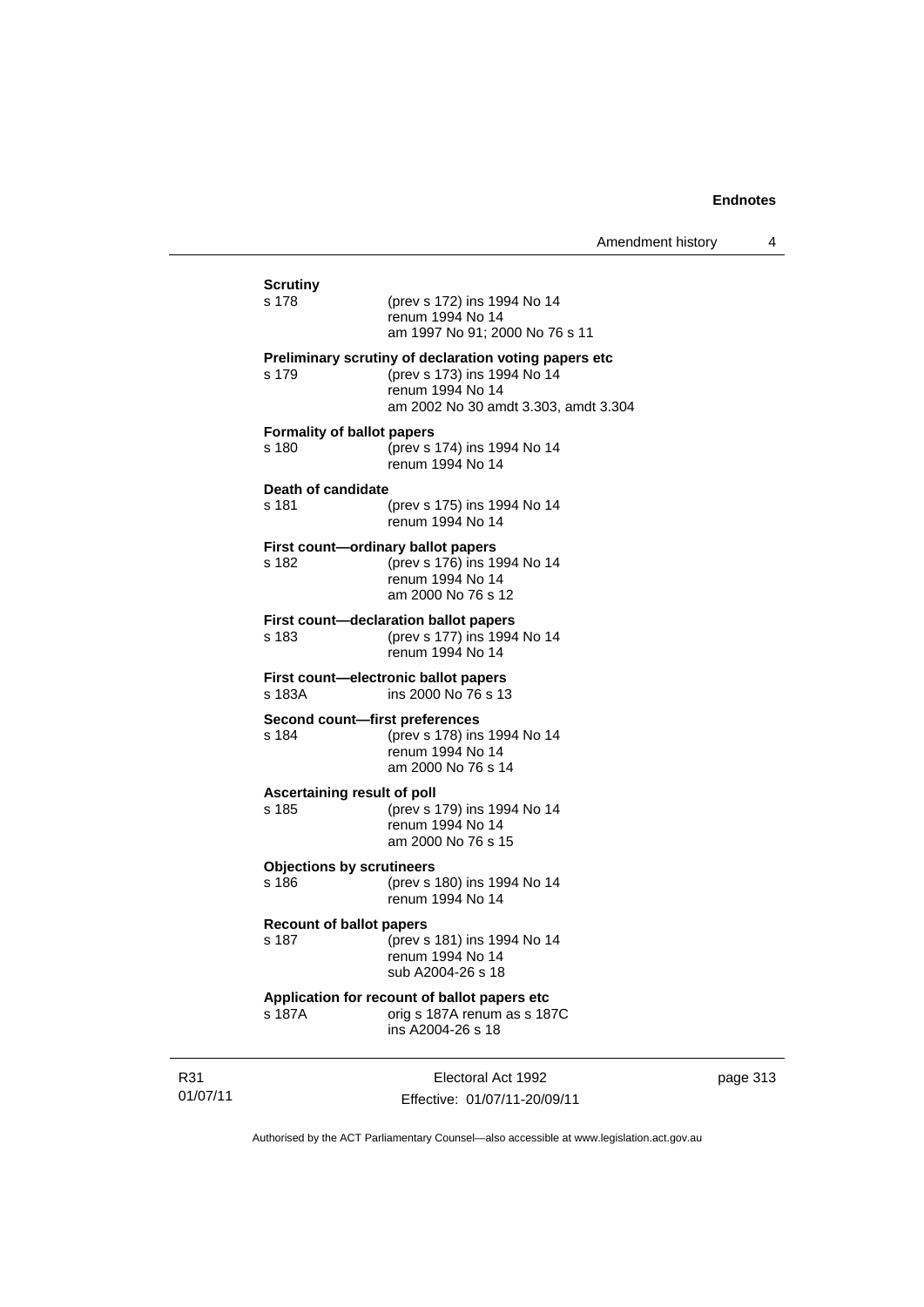4 Amendment history

| s 187B                                             | Review of decision of commissioner to refuse to arrange for recount<br>ins A2004-26 s 18                                                                                                                                                    |
|----------------------------------------------------|---------------------------------------------------------------------------------------------------------------------------------------------------------------------------------------------------------------------------------------------|
| s 187C                                             | Recount of electronic scrutiny of ballot papers<br>(prev s 187A) ins 2000 No 76 s 16<br>renum A2004-26 s 19                                                                                                                                 |
| s 188                                              | <b>Reservation of disputed ballot papers</b><br>(prev s 182) ins 1994 No 14<br>renum 1994 No 14                                                                                                                                             |
| Declaration of result of election<br>s 189         | (prev s 183) ins 1994 No 14<br>renum 1994 No 14                                                                                                                                                                                             |
| <b>Casual vacancies</b><br>pt 13 hdg               | ins 1994 No 14                                                                                                                                                                                                                              |
| Definitions for pt 13<br>s 190 hdg<br>s 190        | sub 2001 No 36 amdt 1.33<br>(prev s 184) ins 1994 No 14<br>renum 1994 No 14<br>am 2001 No 36 amdt 1.36, amdt 1.37<br>def candidate om 2001 No 36 amdt 1.34<br>def newspaper om 2001 No 36 amdt 1.34<br>def speaker ins 2001 No 36 amdt 1.35 |
| Notice of casual vacancy<br>s 191                  | (prev s 185) ins 1994 No 14<br>renum 1994 No 14<br>am A2008-13 s 33                                                                                                                                                                         |
| <b>Candidates for casual vacancy</b><br>s 192      | (prev s 186) ins 1994 No 14<br>renum 1994 No 14<br>am LA (see 2001 No 36 amdt 1.99); 2001 No 44 amdt 1.1358,<br>amdt 1.1359                                                                                                                 |
| <b>Publication of candidates' details</b><br>s 193 | (prev s 187) ins 1994 No 14<br>renum 1994 No 14                                                                                                                                                                                             |
| s 194                                              | Determination of candidate to fill vacancy<br>(prev s 188) ins 1994 No 14<br>renum 1994 No 14<br>am 2002 No 30 amdt 3.352; A2008-13 s 34; ss renum R26 LA                                                                                   |
| <b>Assembly nominees</b><br>s 195                  | (prev s 189) ins 1994 No 14<br>renum 1994 No 14<br>am 2001 No 36 s 23                                                                                                                                                                       |

page 314 Electoral Act 1992 Effective: 01/07/11-20/09/11

R31 01/07/11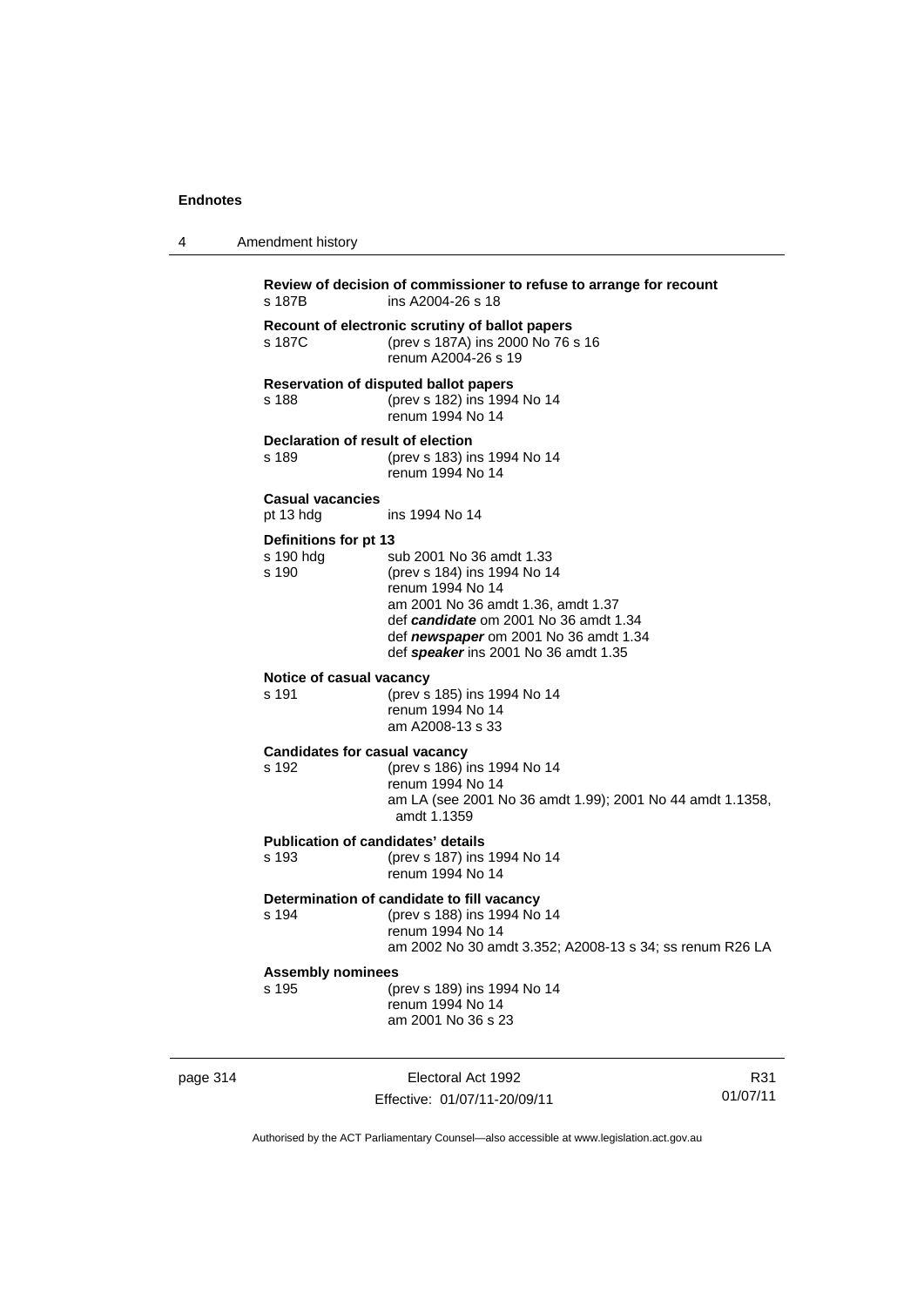|                 | s 196                                       | Term of office of MLA declared elected under pt 13<br>(prev s 190) ins 1994 No 14<br>renum 1994 No 14                                                                                                                                                                                                                                                                                                                                                                                                                                                                                                                                                                                      |          |
|-----------------|---------------------------------------------|--------------------------------------------------------------------------------------------------------------------------------------------------------------------------------------------------------------------------------------------------------------------------------------------------------------------------------------------------------------------------------------------------------------------------------------------------------------------------------------------------------------------------------------------------------------------------------------------------------------------------------------------------------------------------------------------|----------|
|                 | s 197                                       | Dissolution or pre-election period<br>(prev s 191) ins 1994 No 14<br>renum 1994 No 14<br>am 2002 No 30 amdt 3.305                                                                                                                                                                                                                                                                                                                                                                                                                                                                                                                                                                          |          |
|                 | pt 14 hdg                                   | Election funding and financial disclosure<br>ins 1994 No 14                                                                                                                                                                                                                                                                                                                                                                                                                                                                                                                                                                                                                                |          |
|                 | <b>Preliminary</b><br>div 14.1 hdg          | (prev pt 14 div 1 hdg) renum 2001 No 36 amdt 1.99                                                                                                                                                                                                                                                                                                                                                                                                                                                                                                                                                                                                                                          |          |
|                 | Definitions for pt 14<br>s 198 hdg<br>s 198 | sub 2001 No 36 amdt 1.38<br>(prev s 192) ins 1994 No 14<br>renum 1994 No 14<br>am 2001 No 36 amdt 1.42, amdt 1.43<br>def associated entity ins 1996 No 56 s 4<br>sub 2001 No 36 s 24<br>am A2004-26 amdt 1.64<br>def <b>ballot group</b> ins 2001 No 36 s 25<br>om A2004-26 amdt 1.33<br>def entity ins 1996 No 56 s 4<br>def <i>financial controller</i> ins 1996 No 56 s 4<br>def gift am 2001 No 36 amdt 1.39; A2004-26 s 20; A2008-13<br>s 35<br>def <i>independent MLA</i> om 2001 No 36 amdt 1.40<br>def non-party group om A2008-13 s 36<br>def register am 2001 No 36 amdt 1.41; A2004-26 amdt 1.60<br>def reporting agent sub 2001 No 36 s 26<br>am A2004-26 amdt 1.34, amdt 1.60 |          |
|                 | s 198A hdg<br>s 198A                        | Reference to things done by party etc<br>sub A2004-26 amdt 1.35<br>ins 2001 No 36 amdt 1.43<br>am A2004-26 amdt 1.36                                                                                                                                                                                                                                                                                                                                                                                                                                                                                                                                                                       |          |
|                 | s 198B                                      | Candidate remains candidate after election<br>ins 2001 No 36 amdt 1.43                                                                                                                                                                                                                                                                                                                                                                                                                                                                                                                                                                                                                     |          |
|                 | <b>Related bodies corporate</b><br>s 199    | (prev s 193) ins 1994 No 14<br>renum 1994 No 14                                                                                                                                                                                                                                                                                                                                                                                                                                                                                                                                                                                                                                            |          |
|                 | s 200                                       | <b>Activities of campaign committees</b><br>(prev s 194) ins 1994 No 14<br>renum 1994 No 14<br>am 2001 No 36 amdt 1.44; A2004-26 amdt 1.37, amdt 1.62                                                                                                                                                                                                                                                                                                                                                                                                                                                                                                                                      |          |
| R31<br>01/07/11 |                                             | Electoral Act 1992<br>Effective: 01/07/11-20/09/11                                                                                                                                                                                                                                                                                                                                                                                                                                                                                                                                                                                                                                         | page 315 |

Authorised by the ACT Parliamentary Counsel—also accessible at www.legislation.act.gov.au

Effective: 01/07/11-20/09/11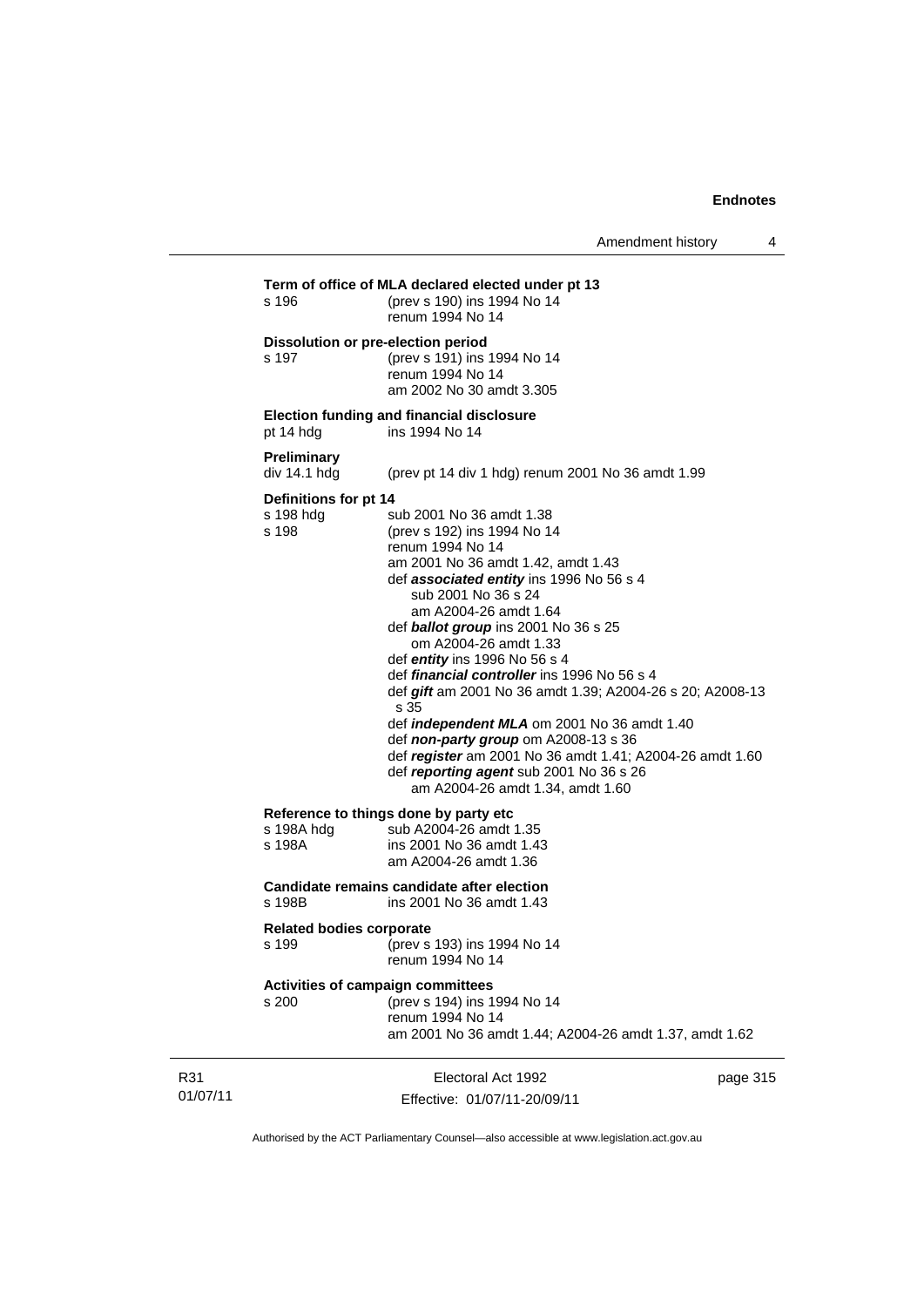4 Amendment history

### **Disclosure periods** s 201 (prev s 195) ins 1994 No 14 renum 1994 No 14 def *disclosure day* am 1997 No 91 s 24; 2001 No 36 amdt 1.45; 2002 No 30 amdt 3.306; A2003-54 s 5; A2004-26 amdt 1.63; A2008-13 s 37 **Gifts—determination of amounts** s 202 (prev s 196) ins 1994 No 14 renum 1994 No 14 **Reporting agents**  div 14.2 hdg (prev pt 14 div 2 hdg) renum LA (see 2000 No 76 s 24) **Appointed agents** (prev s 197) ins 1994 No 14 renum 1994 No 14 am 1997 No 91; 2001 No 36 amdts 1.46-1.48; LA (see 2001 No 36 amdt 1.99); 2002 No 30 amdt 3.307, amdt 3.308, amdt 3.352; A2004-26 amdt 1.38, amdt 1.39, amdt 1.61, amdt 1.63; ss renum R16 LA (see A2004-26 amdt 1.66); A2008-13 s 38, s 39; pars renum R26 LA **Non-appointed agents** s 204 (prev s 198) ins 1994 No 14 renum 1994 No 14 am 1997 No 91; 2001 No 36 amdt 1.49, amdt 1.50; LA (see 2001 No 36 amdt 1.99); A2004-26 amdt 1.61, amdt 1.63; A2008-13 s 40; ss renum R26 LA **Registers of reporting agents** s 205 (prev s 199) ins 1994 No 14 renum 1994 No 14 am 2001 No 36 amdts 1.51-1.53; LA (see 2001 No 36 amdt 1.99); 2002 No 30 amdt 3.309; A2004-26 amdt 1.40, amdt 1.41, amdt 1.60; pars renum R16 LA (see A2004-26 amdt 1.66); A2008-13 s 41, s 42 **Election funding**  div 14.3 hdg (prev pt 14 div 3 hdg) renum LA (see 2000 No 76 s 24) **Who eligible votes are cast for** s 206 (prev s 200) ins 1994 No 14 renum 1994 No 14 am 1996 No 56 sub 2001 No 36 amdt 1.54 am A2004-26 s 21 sub A2008-13 s 43

page 316 **Electoral Act 1992** Effective: 01/07/11-20/09/11

R31 01/07/11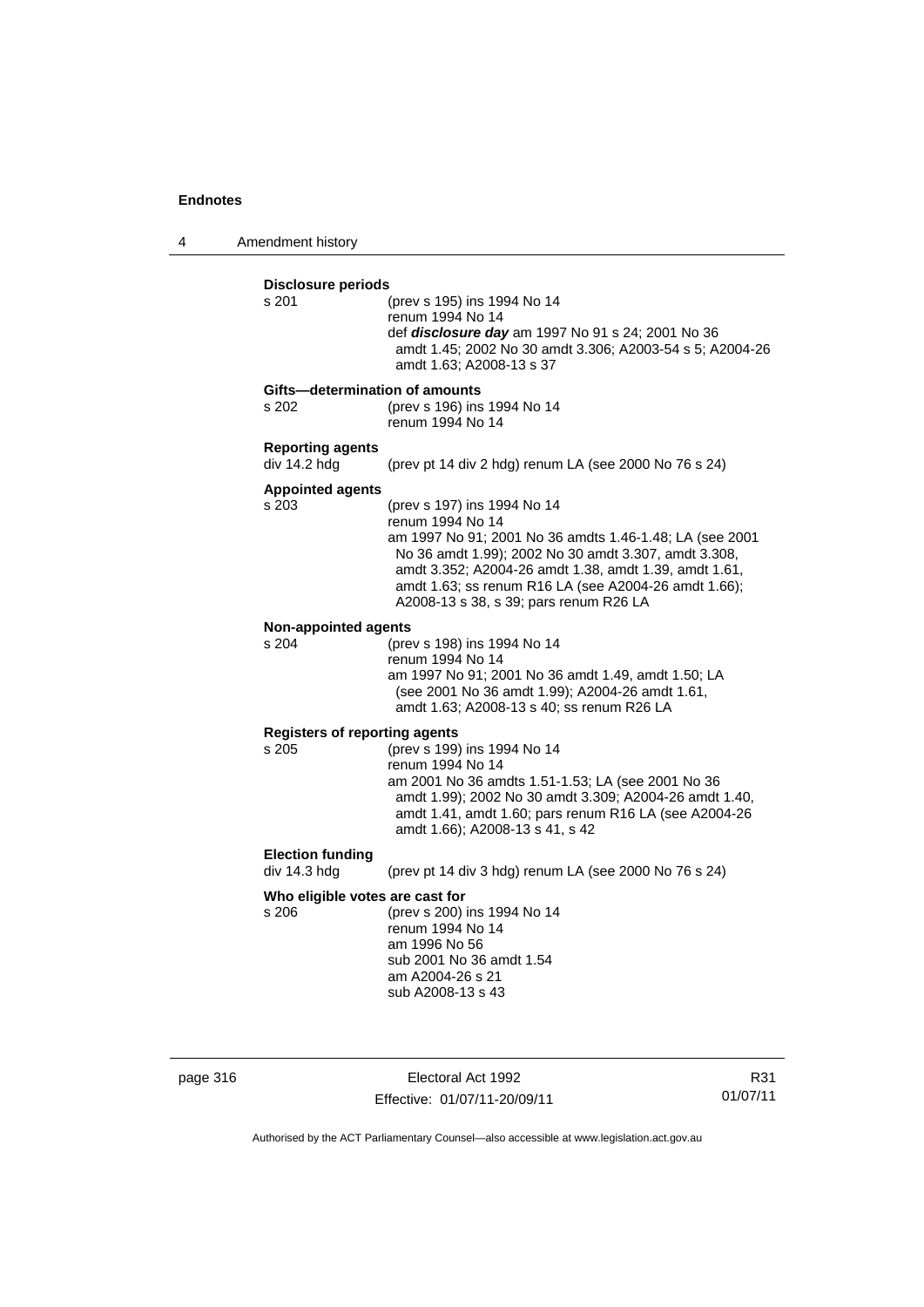# **Entitlement to funds**<br>s 207 (b)

| s 207            | (prev s 201) ins 1994 No 14                                          |
|------------------|----------------------------------------------------------------------|
|                  | renum 1994 No 14                                                     |
|                  | am 1996 No 56; 2001 No 36 amdt 1.55; A2004-26 s 22;<br>A2008-13 s 44 |
| <b>Threshold</b> |                                                                      |

s 208 (prev s 202) ins 1994 No 14 renum 1994 No 14 sub 1996 No 56; 2001 No 36 s 27 am A2004-26 s 23, amdt 1.42, amdt 1.63

#### **Claims for payment**

| s 209 | (prev s 203) ins 1994 No 14 |
|-------|-----------------------------|
|       | renum 1994 No 14            |
|       | om 1996 No 56               |

# **Claims by party reporting agents**<br>s 210 (prev s 204) ins

 $S$  (prev s 204) ins 1994 No 14 renum 1994 No 14 om 1996 No 56

#### **Determination of claims**

s 211 (prev s 205) ins 1994 No 14 renum 1994 No 14 om 1996 No 56

#### **Making of payments**

s 212 (prev s 206) ins 1994 No 14 renum 1994 No 14 am 1996 No 56; 2001 No 36 amdt 1.56, amdt 1.57; LA (see 2001 No 36 amdt 1.99); A2004-26 s 24, amdt 1.63; A2008-13 s 45, s 46; ss renum R26 LA

# **Revocation of determinations**

(prev s 207) ins 1994 No 14 renum 1994 No 14 om 1996 No 56

#### **Death of candidate**

#### s 214 (prev s 208) ins 1994 No 14 renum 1994 No 14 am 1996 No 56; 2001 No 36 amdt 1.58; A2004-26 s 26; A2008-13 s 47

#### **Application voluntary**

s 215 (prev s 209) ins 1994 No 14 renum 1994 No 14 am 1996 No 56

R31 01/07/11

Electoral Act 1992 Effective: 01/07/11-20/09/11 page 317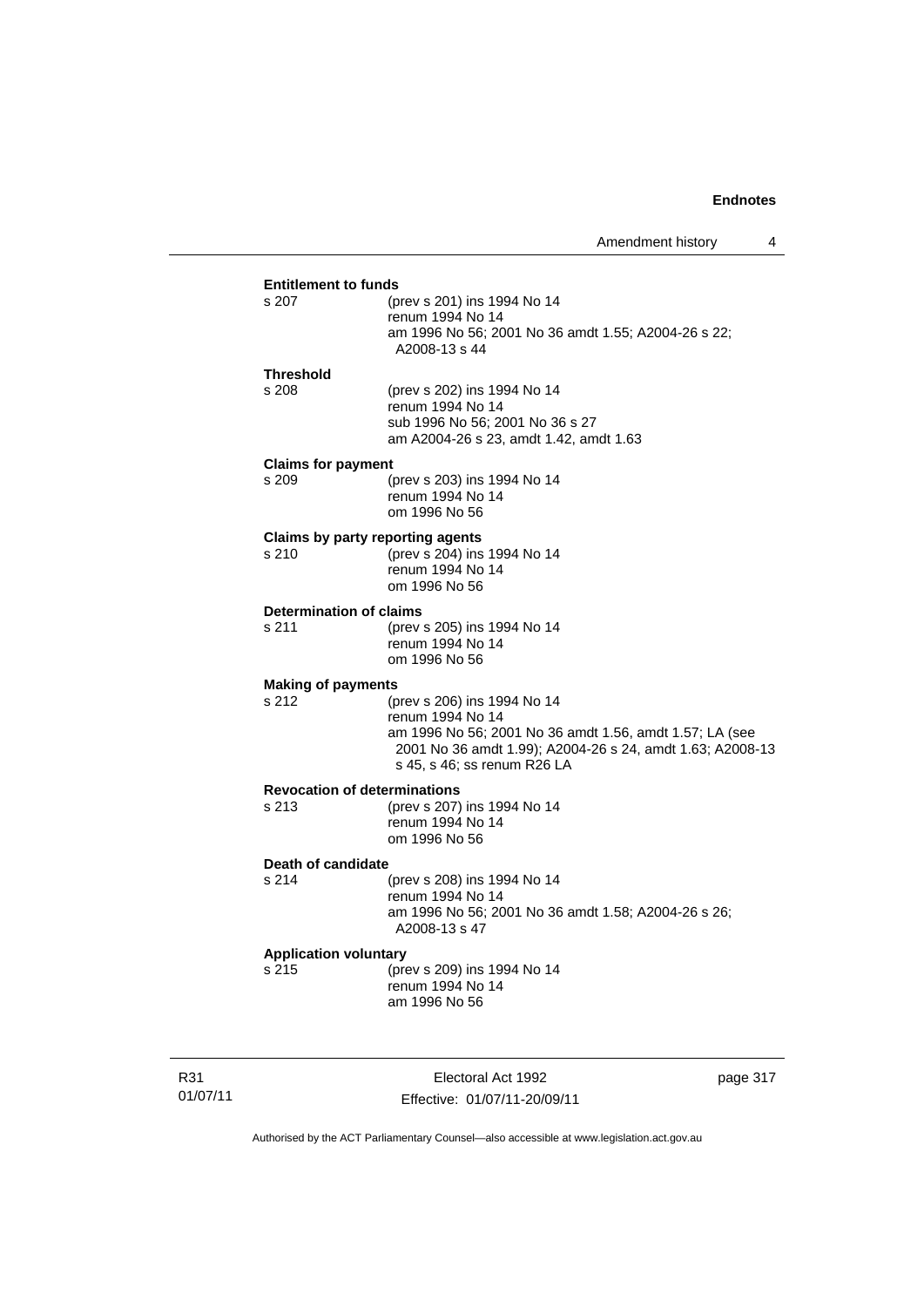| 4 | Amendment history |
|---|-------------------|
|---|-------------------|

| <b>Disclosure of donations</b><br>div 14.4 hdg<br>(prev pt 14 div 4 hdg) renum LA (see 2000 No 76 s 24) |                                                                                                                                                                                                                                                                                                      |  |
|---------------------------------------------------------------------------------------------------------|------------------------------------------------------------------------------------------------------------------------------------------------------------------------------------------------------------------------------------------------------------------------------------------------------|--|
| s 216 hdg<br>s 216                                                                                      | Meaning of defined details for div 4<br>sub 2001 No 36 amdt 1.59<br>(prev s 210) ins 1994 No 14<br>renum 1994 No 14<br>def gift om 2001 No 36 amdt 1.60                                                                                                                                              |  |
| <b>Disclosure of gifts</b><br>s 217                                                                     | (prev s 211) ins 1994 No 14<br>renum 1994 No 14<br>am 2001 No 36 s 28; 2001 No 44 amdt 1.1360, amdt 1.1361;<br>2002 No 30 amdt 3.353; A2004-26 s 27; A2008-13 s 48                                                                                                                                   |  |
| s 218                                                                                                   | Disclosure of gifts-non-party groups<br>(prev s 212) ins 1994 No 14<br>renum 1994 No 14<br>am 2001 No 36 s 29; 2001 No 44 amdt 1.1362, amdt 1.1363;<br>2002 No 30 amdt 3.353<br>om A2008-13 s 49                                                                                                     |  |
| Certain loans not to be received<br>s 218A                                                              | ins 2001 No 36 s 30<br>am A2004-26 amdt 1.43, amdt 1.44, amdt 1.60; ss, pars<br>renum R16 LA (see A2004-26 amdt 1.66); A2008-13<br>ss 50-54; ss and pars renum R26 LA                                                                                                                                |  |
| <b>Nil returns</b><br>s 219                                                                             | (prev s 213) ins 1994 No 14<br>renum 1994 No 14<br>am A2008-13 s 55                                                                                                                                                                                                                                  |  |
| s 220                                                                                                   | Disclosure of gifts by persons incurring political expenditure<br>(prev s 214) ins 1994 No 14<br>renum 1994 No 14<br>am 1996 No 56; 2001 No 36 s 31 and amdt 1.61; LA (see<br>2001 No 36 amdt 1.99); 2001 No 44 amdt 1.1364, amdt<br>1.1365; 2002 No 30 amdt 3.353; A2004-26 amdt 1.60,<br>amdt 1.63 |  |
| s 221 hdg<br>s 221                                                                                      | Disclosure of gifts made to candidates<br>sub A2008-13 s 56<br>(prev s 215) ins 1994 No 14<br>renum 1994 No 14<br>am 1996 No 56; LA (see 2001 No 36 amdt 1.99); 2001 No 44<br>amdts 1.1366-1.1369; 2002 No 30 amdt 3.353; A2004-26<br>s 28, s 29; A2008-13 s 57, s 58                                |  |

page 318 Electoral Act 1992 Effective: 01/07/11-20/09/11

R31 01/07/11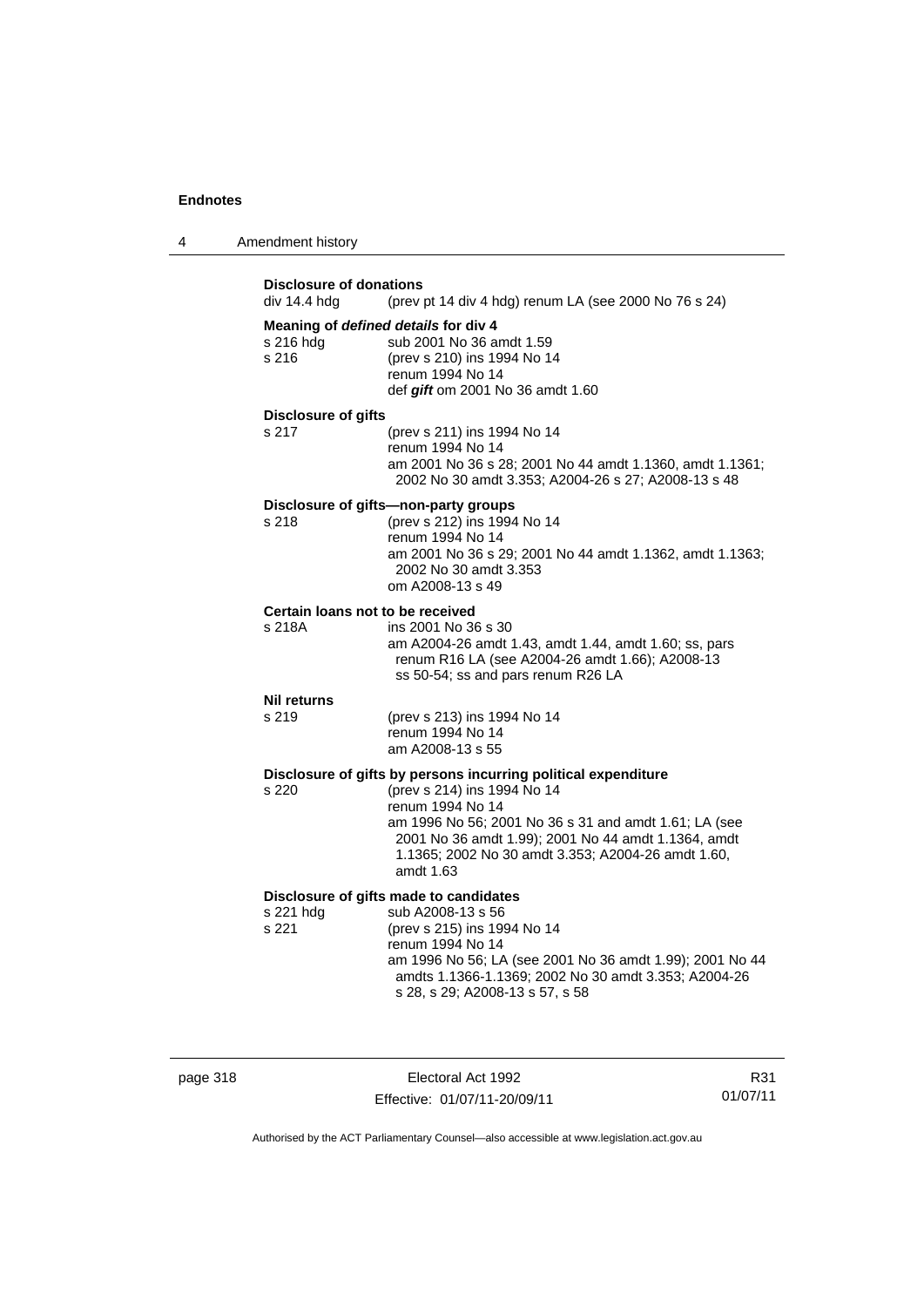#### **Annual returns of donations**

| ins 1996 No 56                                          |
|---------------------------------------------------------|
| sub 2001 No 36 s 32                                     |
| am 2001 No 44 amdts 1.1370-1.1372: 2002 No 30           |
| amdt 3.353; A2004-26 s 30; A2004-26 amdt 1.60; A2008-13 |
| ss 59-61                                                |

#### **Advice about obligations to make returns**

s 221B ins 1996 No 56 sub 2001 No 36 s 32 am A2004-26 amdt 1.60; A2008-13 s 62, s 63

# **Anonymous gifts**

s 221A

(prev s 216) ins 1994 No 14 renum 1994 No 14 sub 2001 No 36 s 32 am A2004-26 s 31, amdt 1.45, amdt 1.60; pars renum R16 LA (see A2004-26 amdt 1.66); A2008-13 ss 64-70; ss and pars renum R26 LA

# **Disclosure of electoral expenditure**<br>div 14.5 hdg (prev pt 14 div 5 h

(prev pt 14 div 5 hdg) renum LA (see 2000 No 76 s 24)

#### **Definitions for div 14.5**

| s 223 hdg | sub 2001 No 36 amdt 1.62                                   |
|-----------|------------------------------------------------------------|
| s 223     | (prev s 217) ins 1994 No 14                                |
|           | renum 1994 No 14; 2001 No 36 amdt 1.99                     |
|           | am 2001 No 36 amdt 1.64, amdt 1.65                         |
|           | def electoral expenditure am 1996 No 56 s 16; LA (see 2001 |
|           | No 36 amdt 1.99); A2008-13 s 71, s 72                      |
|           | def participant ins 2001 No 36 amdt 1.63                   |
|           | am A2004-26 s 32; A2008-13 s 73                            |
|           | def relates ins 2001 No 36 amdt 1.63                       |

#### **Returns of electoral expenditure**

| s 224 | (prev s 218) ins 1994 No 14                              |
|-------|----------------------------------------------------------|
|       | renum 1994 No 14: 2001 No 36 amdt 1.99                   |
|       | am 1996 No 56; 2001 No 36 amdt 1.66, amdt 1.67; LA (see  |
|       | 2001 No 36 amdt 1.99); 2001 No 44 amdt 1.1373, amdt      |
|       | 1.1374; 2002 No 30 amdt 3.353; A2004-26 s 33, amdt 1.60, |
|       | amdt 1.63; A2008-13 ss 74-76; ss renum R26 LA            |
|       |                                                          |

#### **Nil returns**

| NII I GUI IIS |                                                          |
|---------------|----------------------------------------------------------|
| s 225         | (prev s 219) ins 1994 No 14                              |
|               | renum 1994 No 14                                         |
|               | am 1996 No 56: 2001 No 36 amdt 1.68: A2004-26 amdt 1.63: |
|               | A2008-13 s 77: ss renum R26 LA                           |
|               |                                                          |

R31 01/07/11

Electoral Act 1992 Effective: 01/07/11-20/09/11 page 319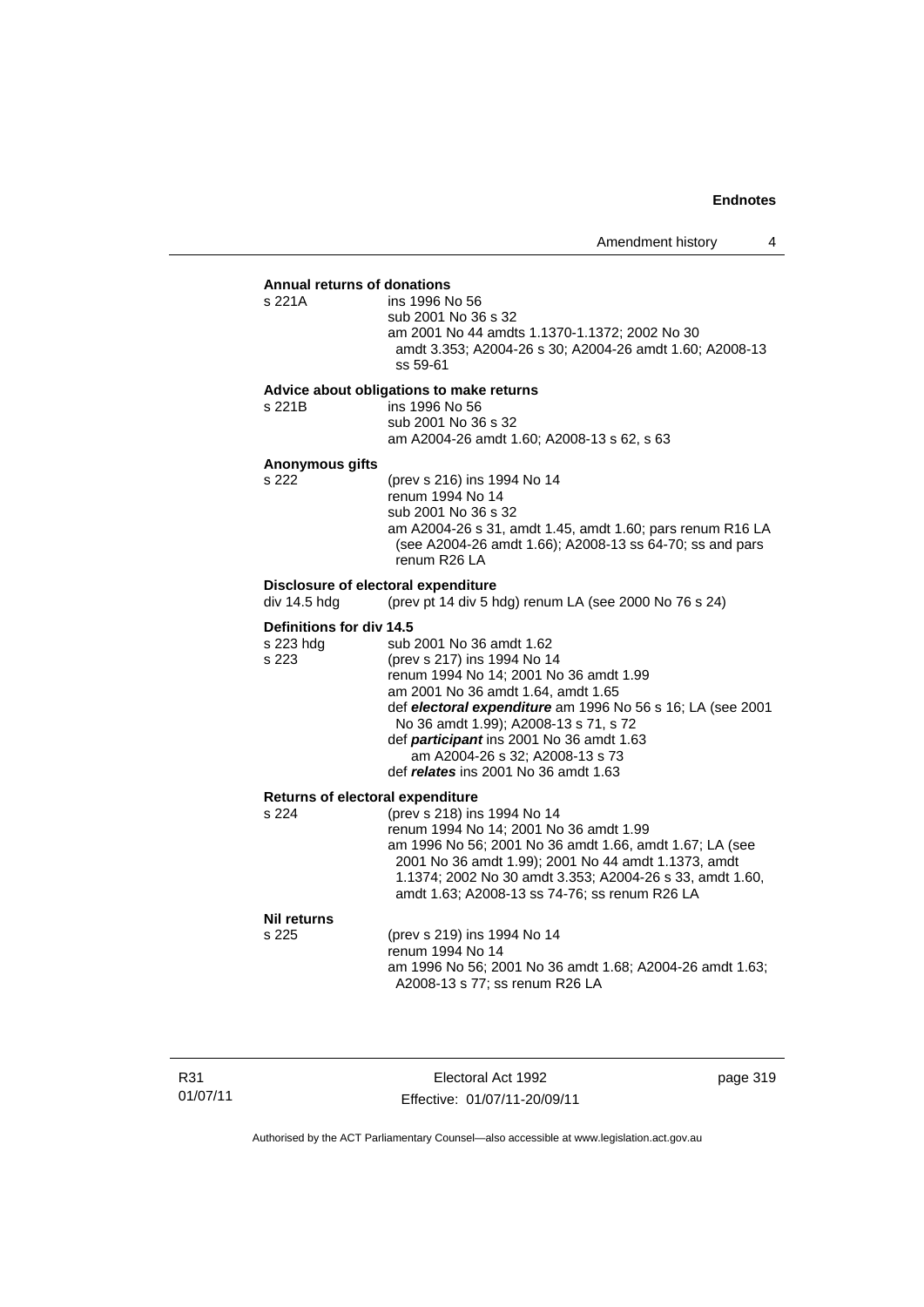4 Amendment history

| s 226                                        | Returns by broadcasters and publishers<br>(prev s 220) ins 1994 No 14<br>renum 1994 No 14<br>am 2001 No 44 amdt 1.1375, amdt 1.1376; 2002 No 30<br>amdt 3.353; A2004-26 s 34; A2008-13 s 78                                                                                                                                                                                      |
|----------------------------------------------|----------------------------------------------------------------------------------------------------------------------------------------------------------------------------------------------------------------------------------------------------------------------------------------------------------------------------------------------------------------------------------|
| Multiple elections on same day<br>s 227      | (prev s 221) ins 1994 No 14<br>renum 1994 No 14<br>am 2001 No 44 amdt 1.1377                                                                                                                                                                                                                                                                                                     |
| <b>Annual returns</b><br>div 14.6 hdg        | (prev pt 14 div 6 hdg) renum LA (see 2000 No 76 s 24)                                                                                                                                                                                                                                                                                                                            |
| s 228 hdg<br>s 228                           | Meaning of defined particulars for div 14.6<br>sub 2001 No 36 amdt 1.69<br>(prev s 222) ins 1994 No 14<br>renum 1994 No 14<br>am A2008-13 s 79                                                                                                                                                                                                                                   |
| <b>Fund-raising events</b><br>s 229          | (prev s 223) ins 1994 No 14<br>renum 1994 No 14<br>om 1996 No 56                                                                                                                                                                                                                                                                                                                 |
| s 230 hdg<br>s 230                           | Annual returns by parties and MLAs<br>sub A2004-26 amdt 1.46<br>(prev s 224) ins 1994 No 14<br>renum 1994 No 14<br>am 1996 No 56; 2000 No 50 s 4<br>sub 2001 No 36 s 33<br>am LA (see 2001 No 36 amdt 1.99); 2001 No 44 amdt 1.1378<br>(as sub 2001 No 36 amdt 2.2), amdt 1.1379; 2002 No 30<br>amdt 3.353; A2004-26 amdt 1.60, amdt 1.63; A2008-13<br>ss 80-82: ss renum R26 LA |
| Periods of less than financial year<br>s 231 | (prev s 225) ins 1994 No 14<br>renum 1994 No 14<br>sub 2001 No 36 s 33<br>am A2004-26 amdt 1.47, amdt 1.60, amdt 1.63, amdt 1.64;<br>pars renum R16 LA (see A2004-26 amdt 1.66)                                                                                                                                                                                                  |
| s 231A                                       | <b>Returns by parties under Commonwealth Electoral Act</b><br>ins 1996 No 56<br>om A2008-13 s 83                                                                                                                                                                                                                                                                                 |

page 320 Electoral Act 1992 Effective: 01/07/11-20/09/11

R31 01/07/11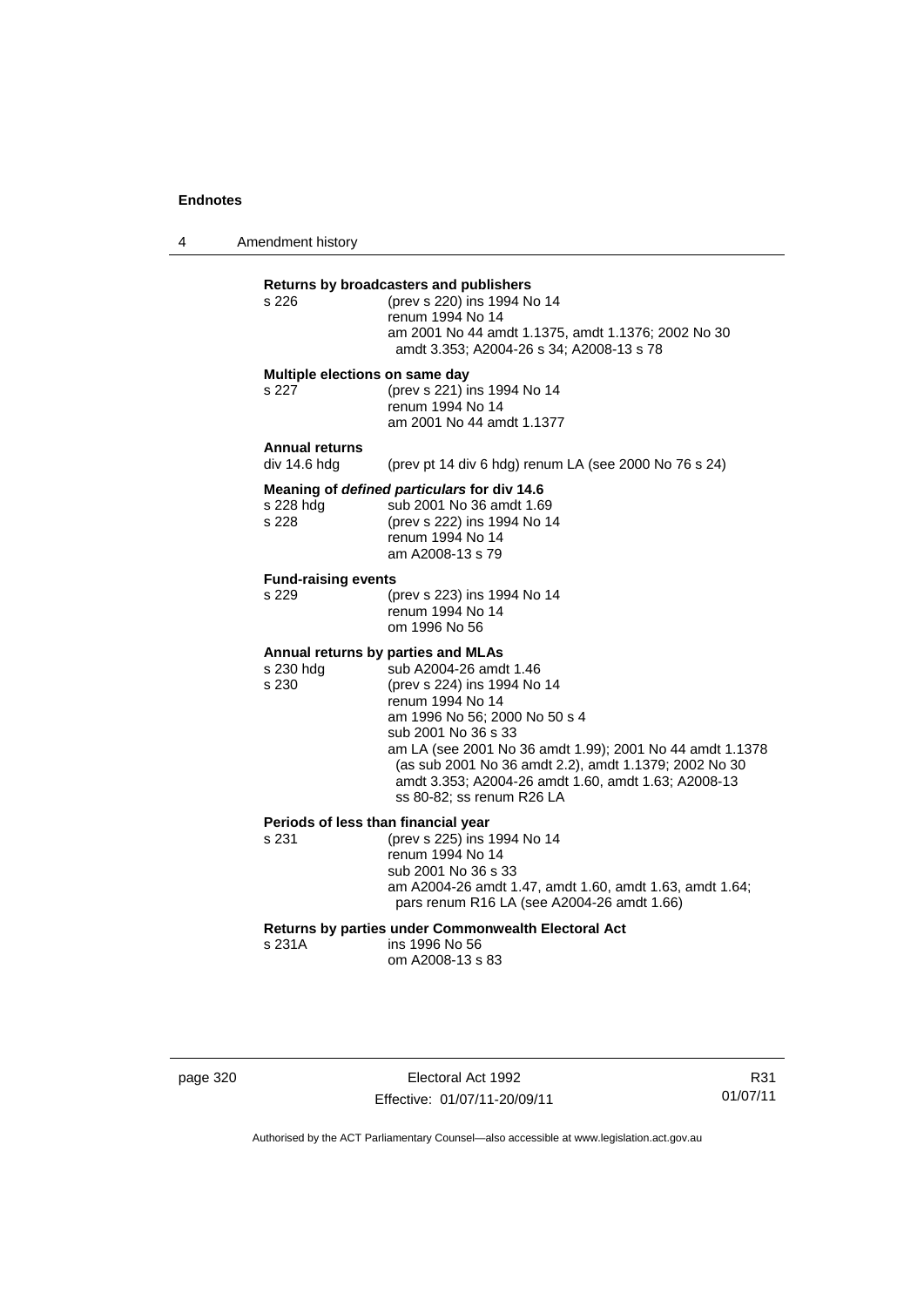**Annual returns by associated entities** ins 1996 No 56 sub 2001 No 36 s 34 am 2001 No 44 amdt 1.1380, 1.1381; 2002 No 30 amdt 3.353; A2004-26 amdt 1.64; A2008-13 s 84 **Returns by associated entities under Commonwealth Electoral Act**

# s 231C ins 1996 No 56

om A2008-13 s 85

#### **Amounts received**

s 232

| (prev s 226) ins 1994 No 14      |
|----------------------------------|
| renum 1994 No 14                 |
| sub 1996 No 56; 2001 No 36 s 35  |
| am A2004-26 amdt 1.60, amdt 1.64 |
| sub A2008-13 s 86                |
| am A2010-43 amdt 1.11            |

#### **Amounts paid**

| s 233 | (prev s 227) ins 1994 No 14 |
|-------|-----------------------------|
|       | renum 1994 No 14            |
|       | am 1996 No 56               |
|       | om 2001 No 36 s 35          |

#### **Outstanding amounts**

| s 234              | (prev s 228) ins 1994 No 14                      |
|--------------------|--------------------------------------------------|
|                    | renum 1994 No 14                                 |
|                    | am 1994 No 78; 1996 No 56; 2001 No 36 amdt 1.70; |
|                    | A2004-26 amdt 1.60: A2008-13 s 87                |
| <b>Regulations</b> |                                                  |

s 234A ins 1996 No 56

**Compliance**  (prev pt 14 div 7 hdg) renum LA (see 2000 No 76 s 24)

#### **Definitions for div 14.7**

s 235 (prev s 229) ins 1994 No 14 renum 1994 No 14 sub 2001 No 36 amdt 1.71

### **Offences**

s 236 (prev s 230) ins 1994 No 14 renum 1994 No 14 am 1996 No 56; 1998 No 54; 2001 No 36 amdt 1.72; LA (see 2001 No 36 amdt 1.99); 2002 No 30 amdt 3.310; A2003-54 s 6; A2004-26 amdt 1.63; A2008-13 s 88; ss renum R26 LA

R31 01/07/11

Electoral Act 1992 Effective: 01/07/11-20/09/11 page 321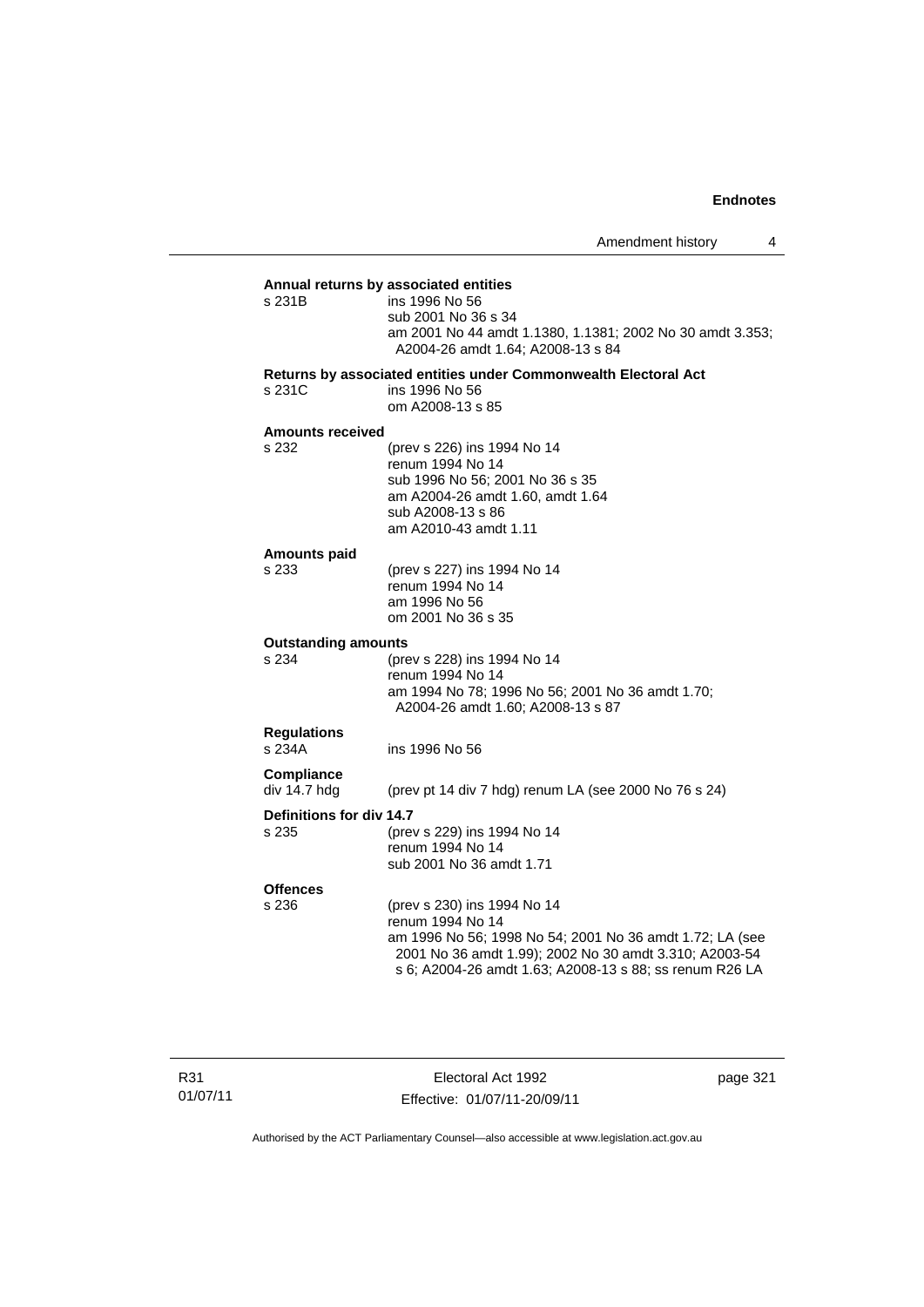4 Amendment history

page 322 Electoral Act 1992 R31 01/07/11 **Investigation notices generally** s 237 (prev s 231) ins 1994 No 14 renum 1994 No 14 am 1996 No 56; 1998 No 54 sub 2001 No 36 s 36 am 2002 No 30 amdt 3.311, amdt 3.352; A2004-26 amdt 1.48, amdt 1.49, amdt 1.63 **Investigation notices about associated entities** s 237A ins 2001 No 36 s 36 am 2002 No 30 amdt 3.311; A2008-37 amdt 1.140, A2008-37 amdt 1.147 **Investigation notice offences** s 237B ins 2001 No 36 s 36 **Investigation—search warrants** s 238 (prev s 232) ins 1994 No 14 renum 1994 No 14 **Records** s 239 (prev s 233) ins 1994 No 14 renum 1994 No 14 am 1996 No 56; 2001 No 36 amdt 1.73; A2003-54 s 7; A2004-26 amdt 1.60 **Miscellaneous**  (prev pt 14 div 8 hdg) renum LA (see 2000 No 76 s 24) **Inability to complete returns** s 240 (prev s 234) ins 1994 No 14 renum 1994 No 14 **Noncompliance with pt 14** s 241 (prev s 235) ins 1994 No 14 renum 1994 No 14 am 2001 No 36 amdt 1.74; A2004-26 s 35; A2008-13 s 89; pars renum R26 LA **Amendment of returns**<br>s 242 (prev (prev s 236) ins 1994 No 14 renum 1994 No 14 am 1996 No 56; 2001 No 36 amdt 1.75; A2004-26 amdt 1.60, A2008-37 amdt 1.147 **Copies of returns to be available for public inspection**<br>s 243 (prev s 237) ins 1994 No 14 (prev s 237) ins 1994 No 14 renum 1994 No 14 am 1996 No 56 sub 2001 No 36 s 37 am 2001 No 44 amdt 1.1382, amdt 1.1383

Authorised by the ACT Parliamentary Counsel—also accessible at www.legislation.act.gov.au

Effective: 01/07/11-20/09/11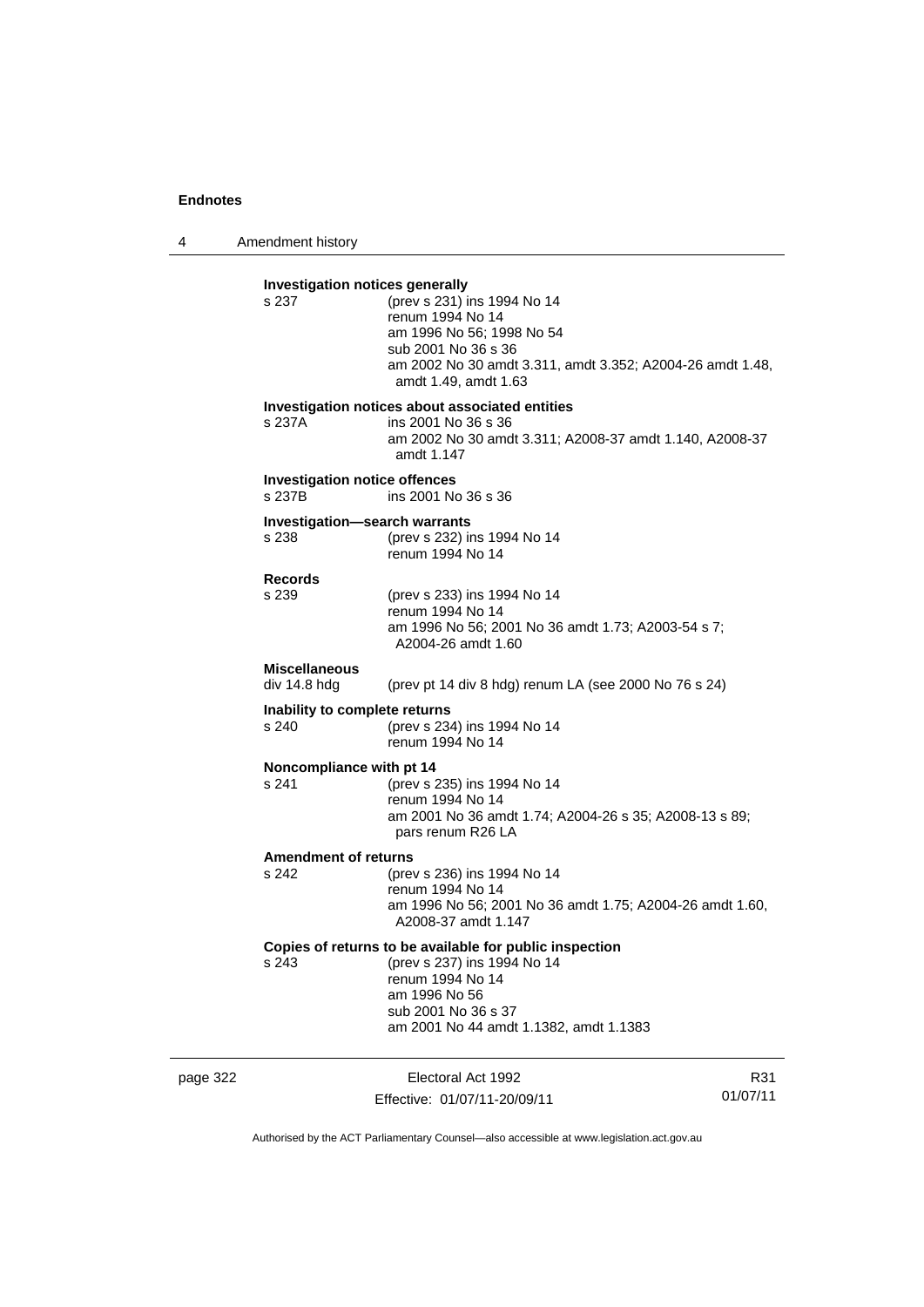| pt 15 hdg                                      | ins 1994 No 14<br>sub A2008-37 amdt 1.141                                                                                                                                                                                                                                                                                                       |
|------------------------------------------------|-------------------------------------------------------------------------------------------------------------------------------------------------------------------------------------------------------------------------------------------------------------------------------------------------------------------------------------------------|
| Definition for Act-pt 15<br>s 244 hdg<br>s 244 | sub 2001 No 36 amdt 1.76<br>(prev s 238) ins 1994 No 14<br>renum 1994 No 14<br>sub A2008-37 amdt 1.141                                                                                                                                                                                                                                          |
| Definitions-pt 15<br>s 245                     | (prev s 239) ins 1994 No 14<br>renum 1994 No 14<br>am 1996 No 56; 2001 No 36 amdts 1.77-1.79; LA (see 2001<br>No 36 amdt 1.99); A2004-26 amdt 1.61, amdt 1.63<br>sub A2008-37 amdt 1.141<br>def internally reviewable decision ins A2008-37 amdt 1.141<br>def person ins A2008-37 amdt 1.141<br>def reviewable decision ins A2008-37 amdt 1.141 |
| Internal review notices<br>s 246               | (prev s 240) ins 1994 No 14<br>renum 1994 No 14<br>sub A2008-37 amdt 1.141                                                                                                                                                                                                                                                                      |
| s 247                                          | Applications for internal review<br>(prev s 241) ins 1994 No 14<br>renum 1994 No 14<br>am 2001 No 36 s 38; LA (see 2001 No 36 amdt 1.99); 2001<br>No 44 amdt 1.1384; A2004-26 amdt 1.61, amdt 1.63<br>sub A2008-37 amdt 1.141                                                                                                                   |
| s 248                                          | Stay of reviewable decisions<br>(prev s 242) ins 1994 No 14<br>renum 1994 No 14<br>sub A2008-37 amdt 1.141                                                                                                                                                                                                                                      |
| s 249                                          | Review by electoral commission<br>(prev s 243) ins 1994 No 14<br>renum 1994 No 14<br>sub A2008-37 amdt 1.141                                                                                                                                                                                                                                    |
| s 249A                                         | <b>Reviewable decision notices</b><br>ins A2008-37 amdt 1.141                                                                                                                                                                                                                                                                                   |
| <b>Applications for review</b><br>s 249B       | ins A2008-37 amdt 1.141                                                                                                                                                                                                                                                                                                                         |
| pt 16 hdg                                      | Disputed elections, eligibility and vacancies<br>ins 1994 No 14                                                                                                                                                                                                                                                                                 |

R31 01/07/11

Electoral Act 1992 Effective: 01/07/11-20/09/11 page 323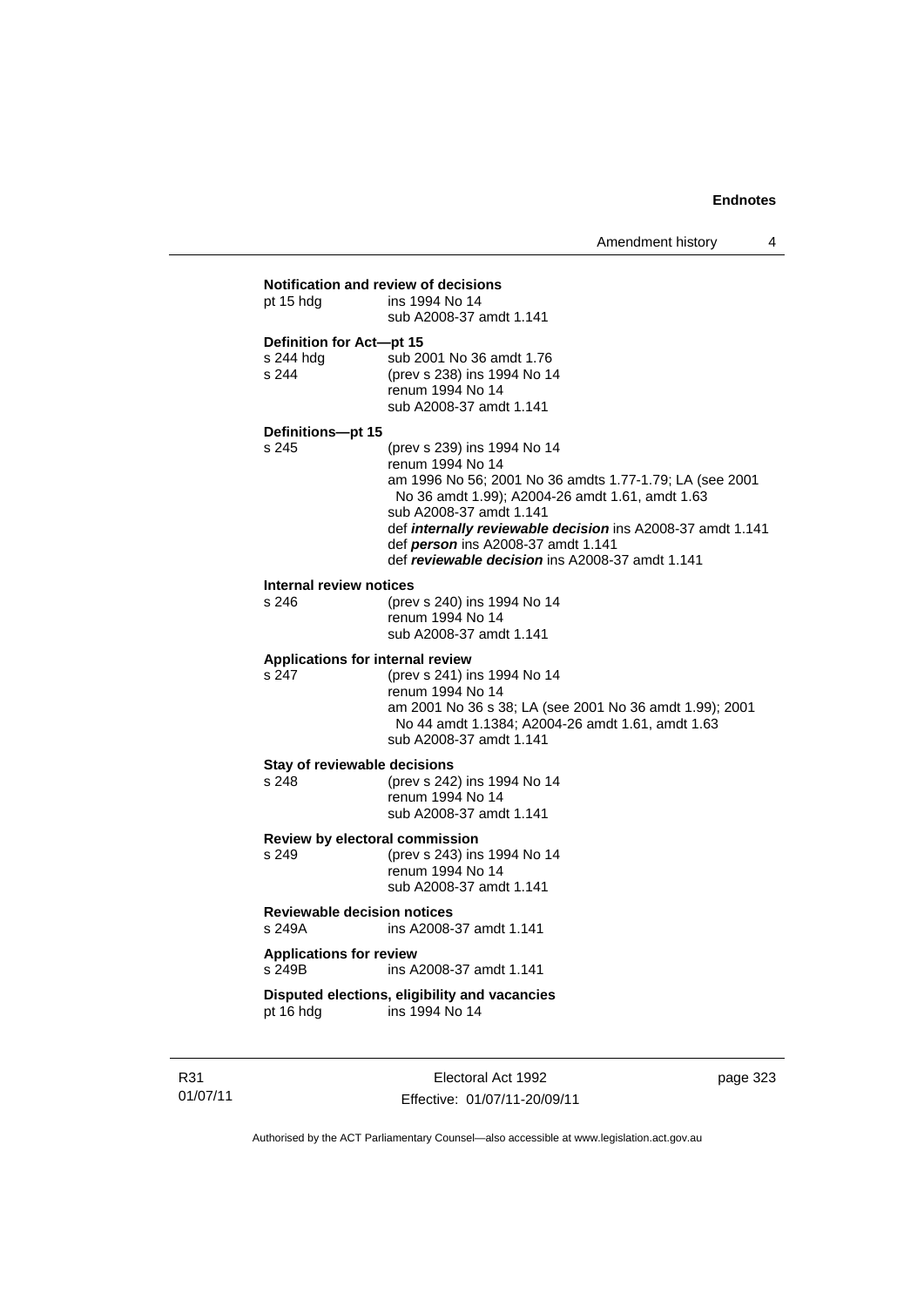4 Amendment history

| <b>Preliminary</b><br>div 16.1 hdg                 | (prev pt 16 div 1 hdg) renum LA (see 2000 No 76 s 24)                                                                                                                                                                                                                                                                                                                                                                                                               |
|----------------------------------------------------|---------------------------------------------------------------------------------------------------------------------------------------------------------------------------------------------------------------------------------------------------------------------------------------------------------------------------------------------------------------------------------------------------------------------------------------------------------------------|
| Definitions for pt 16<br>s 250 hdg<br>s 250        | sub 2001 No 36 amdt 1.80<br>(prev s 244) ins 1994 No 14<br>renum 1994 No 14<br>am 2001 No 36 amdts 1.81-1.83<br>def contravention ins 2002 No 30 amdt 3.312<br>def <i>court</i> om 2002 No 30 amdt 3.313<br>def Court of Disputed Elections ins 2002 No 30 amdt 3.313<br>def illegal practice om 2002 No 30 amdt 3.314<br>def proceeding sub 2002 No 30 amdt 3.315<br>def Speaker ins 2002 No 30 amdt 3.316<br>def <i>undue influence</i> sub 2002 No 30 amdt 3.317 |
| s 250A                                             | References in pt 16 to <i>contravention</i> of sections<br>(prev s 250 (2)) renum 2001 No 36 amdt 1.82<br>om 2002 No 30 amdt 3.318                                                                                                                                                                                                                                                                                                                                  |
| Meaning of Speaker for pt 16<br>s 251 hdg<br>s 251 | sub 2001 No 36 amdt 1.84<br>(prev s 245) ins 1994 No 14<br>renum 1994 No 14<br>sub 2002 No 30 amdt 3.319                                                                                                                                                                                                                                                                                                                                                            |
| div 16.2 hdg                                       | Jurisdiction and powers of Supreme Court<br>(prev pt 16 div 2 hdg) renum LA (see 2000 No 76 s 24)                                                                                                                                                                                                                                                                                                                                                                   |
| <b>Court of Disputed Elections</b><br>s 252        | (prev s 246) ins 1994 No 14<br>renum 1994 No 14                                                                                                                                                                                                                                                                                                                                                                                                                     |
| Powers of the court<br>s 253                       | (prev s 247) ins 1994 No 14<br>renum 1994 No 14                                                                                                                                                                                                                                                                                                                                                                                                                     |
| <b>Rules of court</b><br>s 254                     | (prev s 248) ins 1994 No 14<br>renum 1994 No 14<br>sub 2001 No 44 amdt 1.1385<br>om 2002 No 30 amdt 3.320                                                                                                                                                                                                                                                                                                                                                           |
| Decisions are final<br>s 255                       | (prev s 249) ins 1994 No 14<br>renum 1994 No 14<br>am 2002 No 30 amdt 3.321                                                                                                                                                                                                                                                                                                                                                                                         |
| <b>Disputes elections</b><br>div 16.3 hdg          | (prev pt 16 div 3 hdg) renum LA (see 2000 No 76 s 24)                                                                                                                                                                                                                                                                                                                                                                                                               |

page 324 Electoral Act 1992 Effective: 01/07/11-20/09/11

R31 01/07/11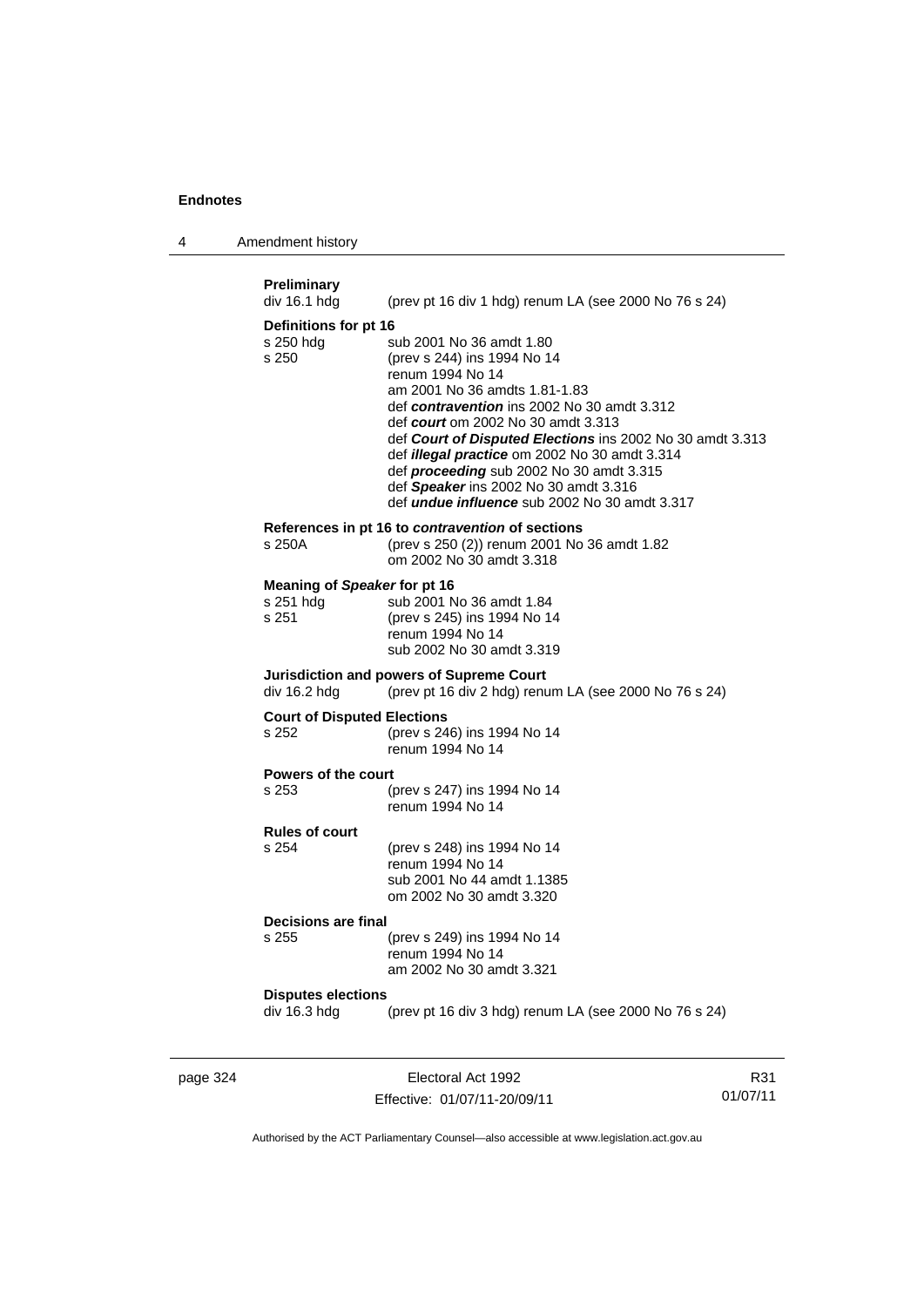| s 256                                   | (prev s 250) ins 1994 No 14<br>renum 1994 No 14<br>am 2000 No 76 s 17                                                                                   |
|-----------------------------------------|---------------------------------------------------------------------------------------------------------------------------------------------------------|
| s 257                                   | Persons entitled to dispute elections<br>(prev s 251) ins 1994 No 14<br>renum 1994 No 14                                                                |
| Form of application<br>s 258            | (prev s 252) ins 1994 No 14<br>renum 1994 No 14                                                                                                         |
| Time for filing application<br>s 259    | (prev s 253) ins 1994 No 14<br>renum 1994 No 14                                                                                                         |
| Deposit as security for costs<br>s 260  | (prev s 254) ins 1994 No 14<br>renum 1994 No 14                                                                                                         |
| s 261                                   | Registrar to serve copies of application on certain persons<br>(prev s 255) ins 1994 No 14<br>renum 1994 No 14                                          |
| s 262                                   | Parties to application under div 16.3<br>(prev s 256) ins 1994 No 14<br>renum 1994 No 14<br>sub 2002 No 30 amdt 3.322                                   |
| $s$ 263                                 | Withdrawal and abatement of application<br>(prev s 257) ins 1994 No 14<br>renum 1994 No 14<br>am 2001 No 36 amdt 1.85, amdt 1.86; 2002 No 30 amdt 3.323 |
| <b>Hearing of applications</b><br>s 264 | (prev s 258) ins 1994 No 14<br>renum 1994 No 14<br>am 2002 No 30 amdt 3.324; A2004-60 amdt 1.149                                                        |
| Declarations and orders<br>s 265        | (prev s 259) ins 1994 No 14<br>renum 1994 No 14<br>am 2002 No 30 amdt 3.325                                                                             |
| <b>Illegal practices</b><br>s 266       | (prev s 260) ins 1994 No 14<br>renum 1994 No 14<br>am 2002 No 30 amdt 3.326, amdt 3.351                                                                 |

R31 01/07/11

Electoral Act 1992 Effective: 01/07/11-20/09/11 page 325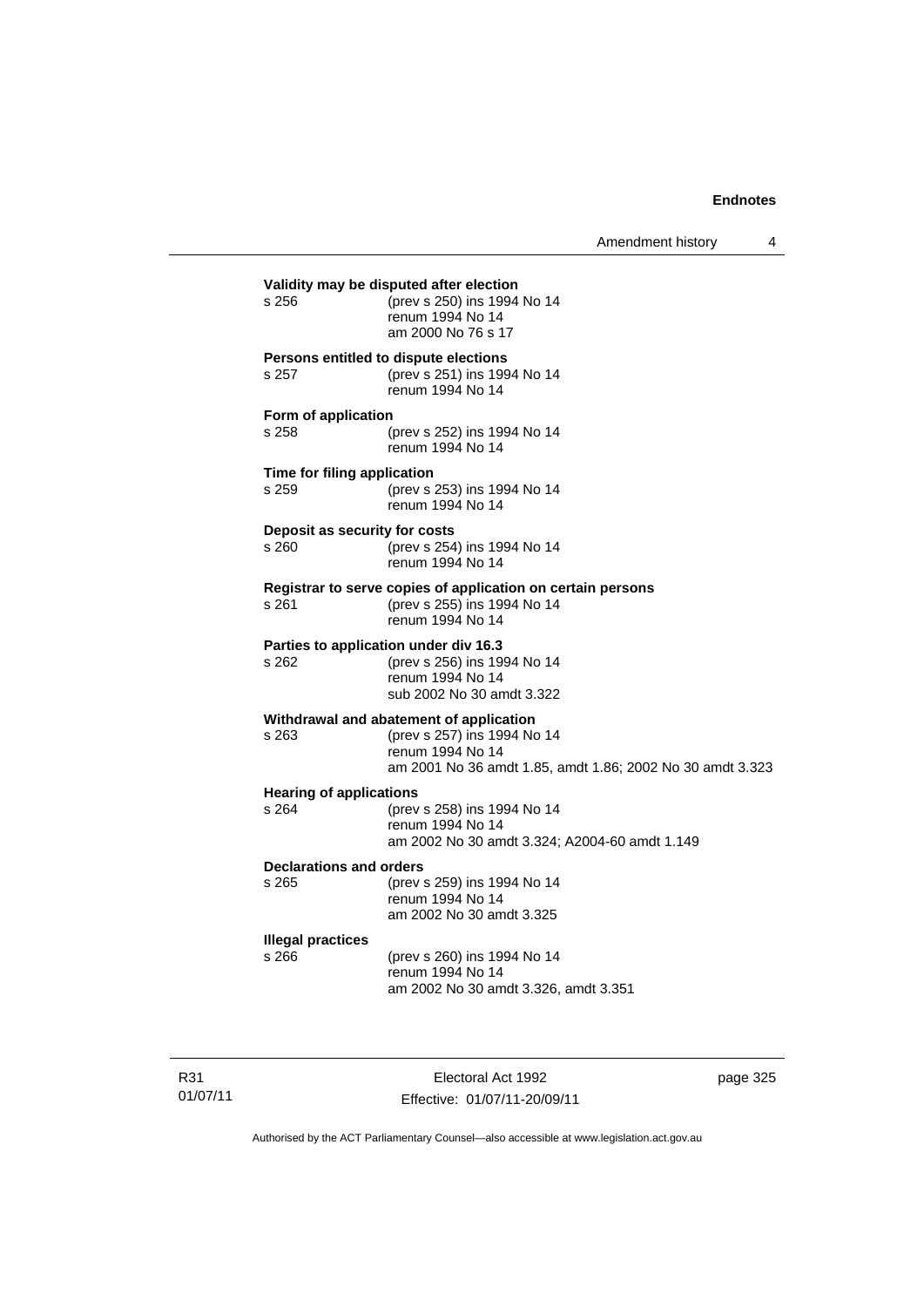4 Amendment history

| s 267                                  | (prev s 261) ins 1994 No 14<br>renum 1994 No 14<br>am 2002 No 30 amdt 3.351                                                                 |
|----------------------------------------|---------------------------------------------------------------------------------------------------------------------------------------------|
| Immaterial delays and errors<br>s 268  | (prev s 262) ins 1994 No 14<br>renum 1994 No 14<br>am 2002 No 30 amdt 3.351                                                                 |
| Inquiries by court<br>s 269            | (prev s 263) ins 1994 No 14<br>renum 1994 No 14<br>am 2000 No 76 s 18; 2002 No 30 amdt 3.351                                                |
| <b>Rejected ballot papers</b><br>s 270 | (prev s 264) ins 1994 No 14<br>renum 1994 No 14                                                                                             |
|                                        | am 2002 No 30 amdt 3.351                                                                                                                    |
| s 271                                  | Evidence that persons were not permitted to vote<br>(prev s 265) ins 1994 No 14<br>renum 1994 No 14<br>am 2002 No 30 amdt 3.351             |
| s 272                                  | Inspection of electoral papers<br>(prev s 266) ins 1994 No 14<br>renum 1994 No 14<br>am 2002 No 30 amdt 3.351                               |
| s 273                                  | <b>Commissioner not prevented from accessing documents</b><br>(prev s 267) ins 1994 No 14<br>renum 1994 No 14<br>am 2002 No 30 amdt 3.351   |
| s 274                                  | Registrar to serve copies of declarations on certain persons<br>(prev s 268) ins 1994 No 14<br>renum 1994 No 14<br>am 2002 No 30 amdt 3.351 |
| <b>Effect of declarations</b><br>s 275 | (prev s 269) ins 1994 No 14<br>renum 1994 No 14<br>am 2002 No 30 amdt 3.351                                                                 |
| <b>Eligibility and vacancies</b>       |                                                                                                                                             |

page 326 Electoral Act 1992 Effective: 01/07/11-20/09/11

R31 01/07/11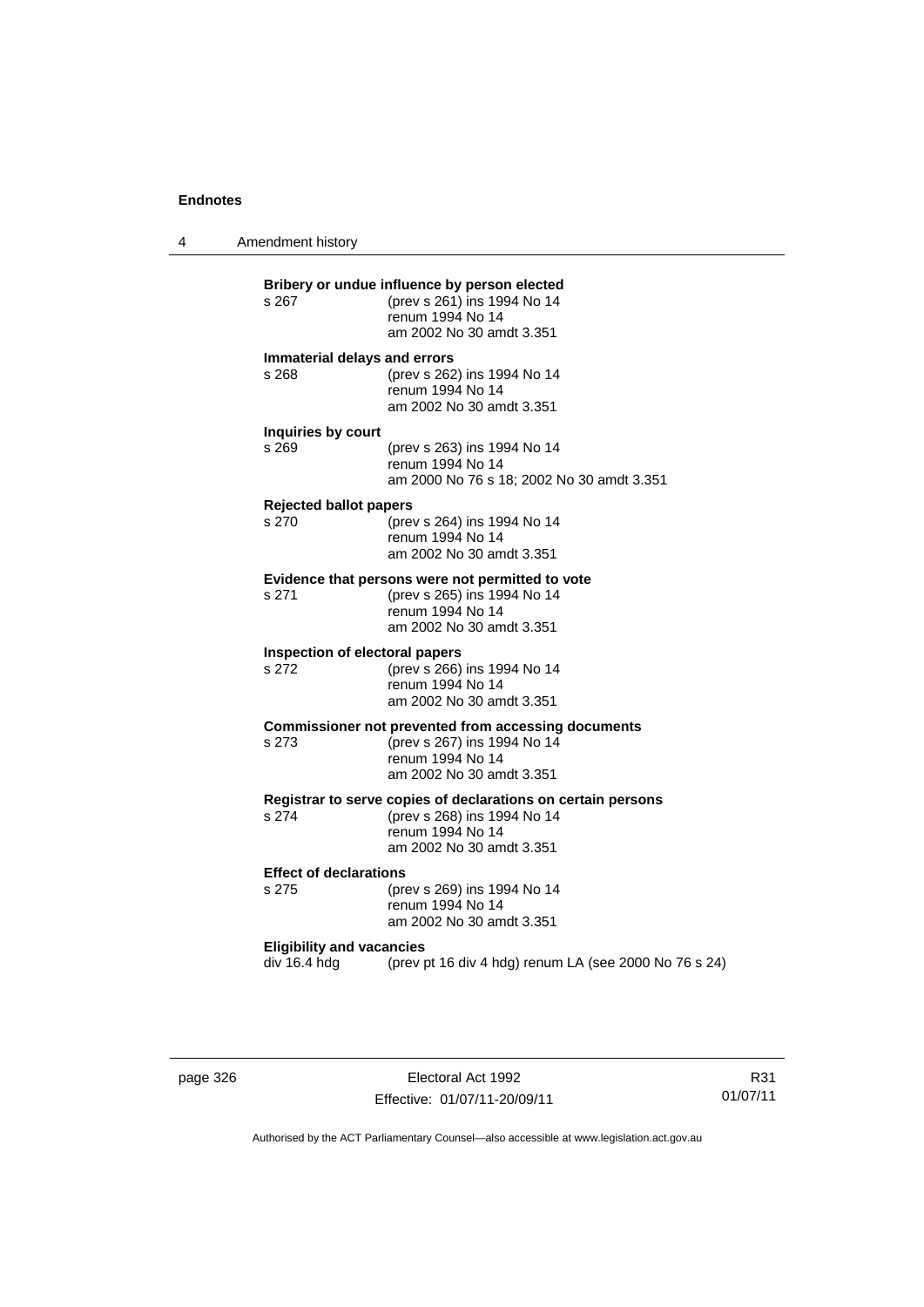| <b>Speaker to state case</b>     |                                                                       |  |  |
|----------------------------------|-----------------------------------------------------------------------|--|--|
| s 276                            | (prev s 270) ins 1994 No 14                                           |  |  |
|                                  | renum 1994 No 14                                                      |  |  |
|                                  | am 2002 No 30 amdt 3.351                                              |  |  |
| <b>Parties to a referral</b>     |                                                                       |  |  |
| s 277                            | (prev s 271) ins 1994 No 14                                           |  |  |
|                                  | renum 1994 No 14                                                      |  |  |
|                                  | am 2002 No 30 amdt 3.351                                              |  |  |
| <b>Declarations and orders</b>   |                                                                       |  |  |
| s 278                            | (prev s 272) ins 1994 No 14                                           |  |  |
|                                  | renum 1994 No 14<br>am 2002 No 30 amdt 3.351                          |  |  |
|                                  |                                                                       |  |  |
| s 279                            | Registrar to serve copy of declarations on Speaker                    |  |  |
|                                  | (prev s 273) ins 1994 No 14<br>renum 1994 No 14                       |  |  |
|                                  | am 2002 No 30 amdt 3.351                                              |  |  |
| <b>Effect of declarations</b>    |                                                                       |  |  |
| s 280                            | (prev s 274) ins 1994 No 14                                           |  |  |
|                                  | renum 1994 No 14                                                      |  |  |
|                                  | am 2002 No 30 amdt 3.351                                              |  |  |
| Proceedings                      |                                                                       |  |  |
| div 16.5 hdg                     | (prev pt 16 div 5 hdg) renum LA (see 2000 No 76 s 24)                 |  |  |
| <b>Procedure</b>                 |                                                                       |  |  |
| s 281                            | (prev s 275) ins 1994 No 14                                           |  |  |
|                                  | renum 1994 No 14                                                      |  |  |
|                                  | am 2002 No 30 amdt 3.351                                              |  |  |
| Legal representation limited     |                                                                       |  |  |
| s 282                            | (prev s 276) ins 1994 No 14                                           |  |  |
|                                  | renum 1994 No 14                                                      |  |  |
|                                  | am 1997 No 96; 2002 No 30 amdt 3.327                                  |  |  |
| <b>Admissibility of evidence</b> |                                                                       |  |  |
| s 283                            | (prev s 277) ins 1994 No 14<br>renum 1994 No 14                       |  |  |
|                                  | am 2002 No 30 amdt 3.351                                              |  |  |
|                                  |                                                                       |  |  |
| s 284                            | Costs may be ordered against Territory<br>(prev s 278) ins 1994 No 14 |  |  |
|                                  | renum 1994 No 14                                                      |  |  |
|                                  | sub 2002 No 30 amdt 3.328                                             |  |  |
| <b>Electoral offences</b>        |                                                                       |  |  |
| pt 17 hdg                        | ins 1994 No 14                                                        |  |  |
|                                  |                                                                       |  |  |
|                                  |                                                                       |  |  |

R31 01/07/11

Electoral Act 1992 Effective: 01/07/11-20/09/11 page 327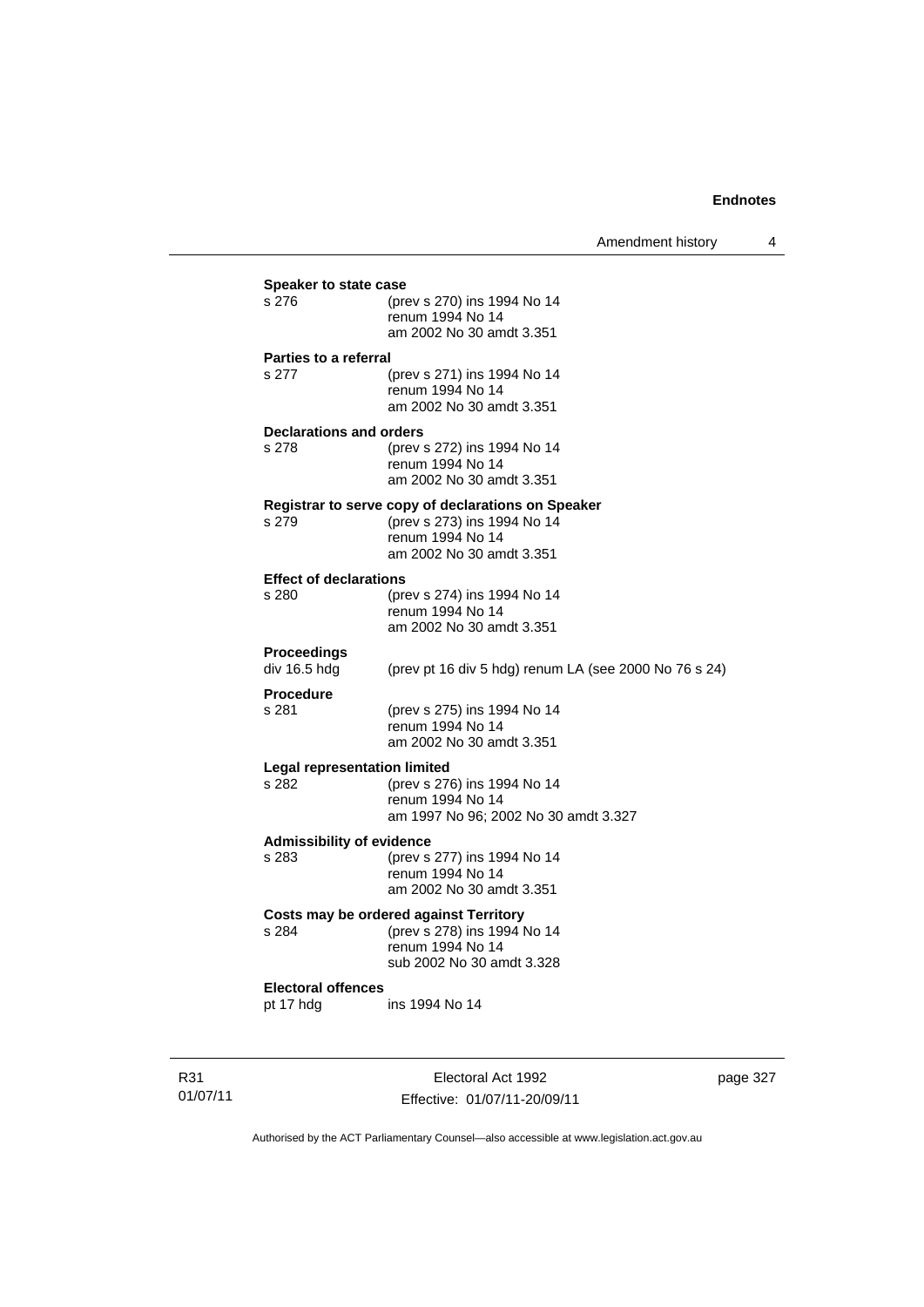| Amendment history                 |
|-----------------------------------|
| <b>Rribery and improper influ</b> |

|                                                                                                      | Bribery and improper influence<br>div 17.1 hdg | (prev pt 17 div 1 hdg) renum LA (see 2000 No 76 s 24)                                                                                                                                                                                                                                                                                                           |
|------------------------------------------------------------------------------------------------------|------------------------------------------------|-----------------------------------------------------------------------------------------------------------------------------------------------------------------------------------------------------------------------------------------------------------------------------------------------------------------------------------------------------------------|
|                                                                                                      | <b>Bribery</b><br>s 285                        | (prev s 279) ins 1994 No 14<br>renum 1994 No 14<br>am 1998 No 54                                                                                                                                                                                                                                                                                                |
|                                                                                                      | Influencing of votes by officers<br>s 286      | (prev s 280) ins 1994 No 14<br>renum 1994 No 14<br>am 1998 No 54; 2002 No 30 amdt 3.329                                                                                                                                                                                                                                                                         |
|                                                                                                      | s 287                                          | Influencing votes of hospital and nursing home patients<br>(prev s 281) ins 1994 No 14<br>renum 1994 No 14<br>am 1998 No 54                                                                                                                                                                                                                                     |
|                                                                                                      | <b>Protection of rights</b><br>div 17.2 hdg    | (prev pt 17 div 2 hdg) renum LA (see 2000 No 76 s 24)                                                                                                                                                                                                                                                                                                           |
|                                                                                                      | <b>Violence and intimidation</b><br>s 288      | (prev s 282) ins 1994 No 14<br>renum 1994 No 14<br>am 1998 No 54                                                                                                                                                                                                                                                                                                |
|                                                                                                      | s 289                                          | Discrimination on grounds of political donations<br>(prev s 283) ins 1994 No 14<br>renum 1994 No 14<br>am 1998 No 54; 2001 No 36 amdt 1.87; A2004-26 amdt 1.65                                                                                                                                                                                                  |
|                                                                                                      | $s$ 290                                        | Employees' right to leave of absence for voting<br>(prev s 284) ins 1994 No 14<br>renum 1994 No 14<br>am 1998 No 54                                                                                                                                                                                                                                             |
| <b>Campaigning offences</b><br>div 17.3 hdg<br>(prev pt 17 div 3 hdg) renum LA (see 2000 No 76 s 24) |                                                |                                                                                                                                                                                                                                                                                                                                                                 |
|                                                                                                      | Definitions for div 17.3<br>s 291 hdg<br>s 291 | sub 2001 No 36 amdt 1.88<br>(prev s 285) ins 1994 No 14<br>renum 1994 No 14<br>def address am 2001 No 36 amdt 1.89; A2004-26 amdt 1.63,<br>amdt 1.65<br>om A2008-13 s 90<br>def <i>disseminate</i> sub 2001 No 36 s 39<br>def <i>polling place</i> ins 1995 No 33 s 5<br>am 1997 No 91 sch<br>om 2001 No 36 amdt 1.90<br>def <i>publish</i> ins 2001 No 36 s 40 |

page 328 Electoral Act 1992 Effective: 01/07/11-20/09/11

R31 01/07/11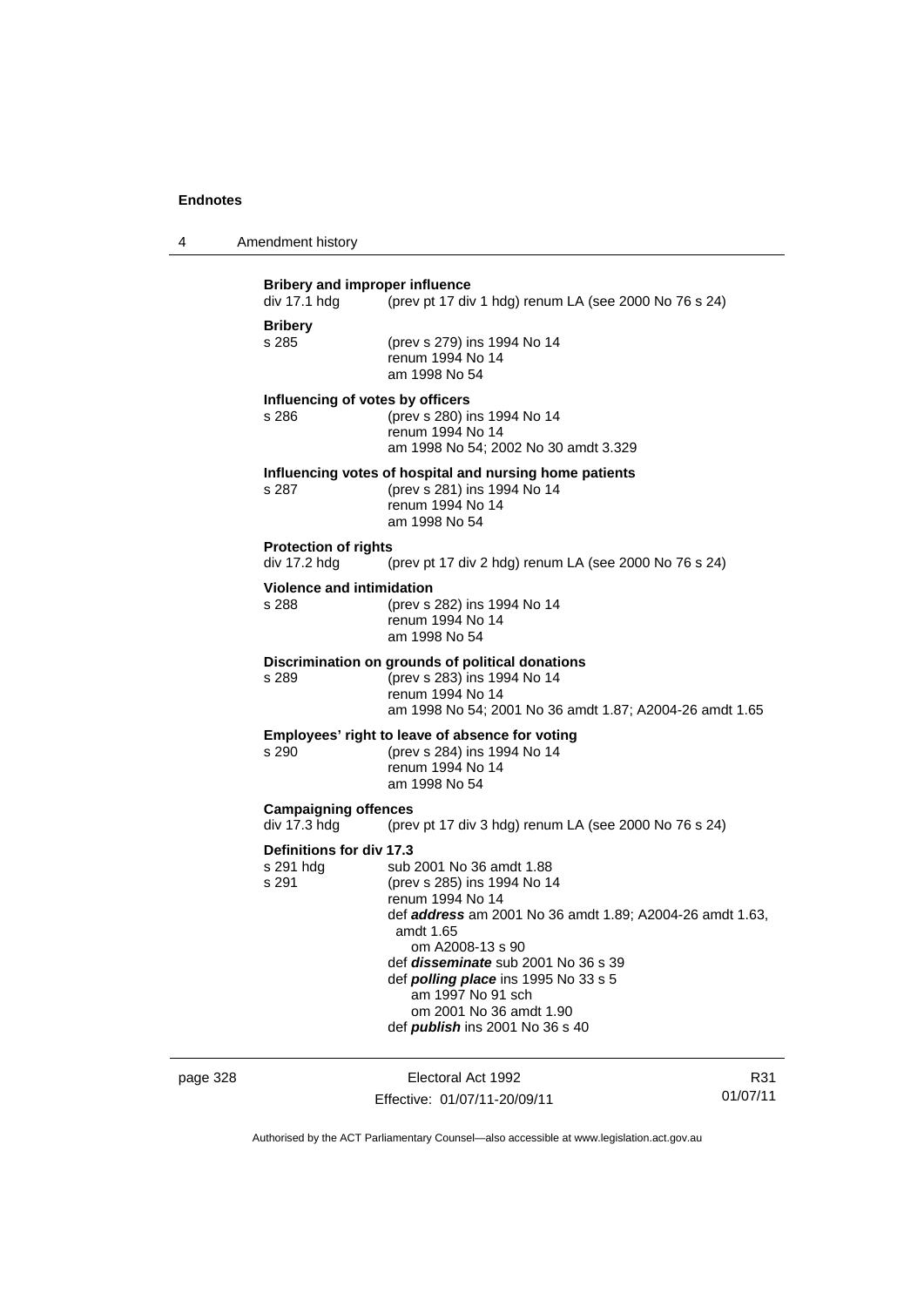#### def *reportage or commentary* am A2008-13 s 91

#### **Dissemination of unauthorised electoral matter**

s 292 (prev s 286) ins 1994 No 14 renum 1994 No 14 am 1998 No 54 sub 2001 No 36 s 41 am A2004-26 amdt 1.50 ss (3), (4) exp 1 January 2002 (s 292 (4)) sub A2008-13 s 92

# **Exceptions for news publications**<br>s 293 (prev s 287) ins

(prev s 287) ins 1994 No 14 renum 1994 No 14 sub A2008-13 s 92

# **Exceptions for dissemination of electoral matter on certain items**<br>s 294 (prev s 288) ins 1994 No 14

s 294 (prev s 288) ins 1994 No 14 renum 1994 No 14 sub A2008-13 s 92

### **Exception for certain Commonwealth licence holders**

s 295 (prev s 289) ins 1994 No 14 renum 1994 No 14 am 1997 No 91 sub 2001 No 36 s 42 am 2002 No 30 amdt 3.330; A2004-9 amdt 1.16 sub A2008-13 s 92

# **Advertorials**

#### renum 1994 No 14 am 1998 No 54 sub A2008-13 s 92

**Misleading or deceptive electoral matter**

s 297 (prev s 291) ins 1994 No 14 renum 1994 No 14 am 1998 No 54

#### **Inducement to illegal voting—representations of ballot papers**

(prev s 290) ins 1994 No 14

s 298 (prev s 292) ins 1994 No 14 renum 1994 No 14 am 1998 No 54

R31 01/07/11

Electoral Act 1992 Effective: 01/07/11-20/09/11 page 329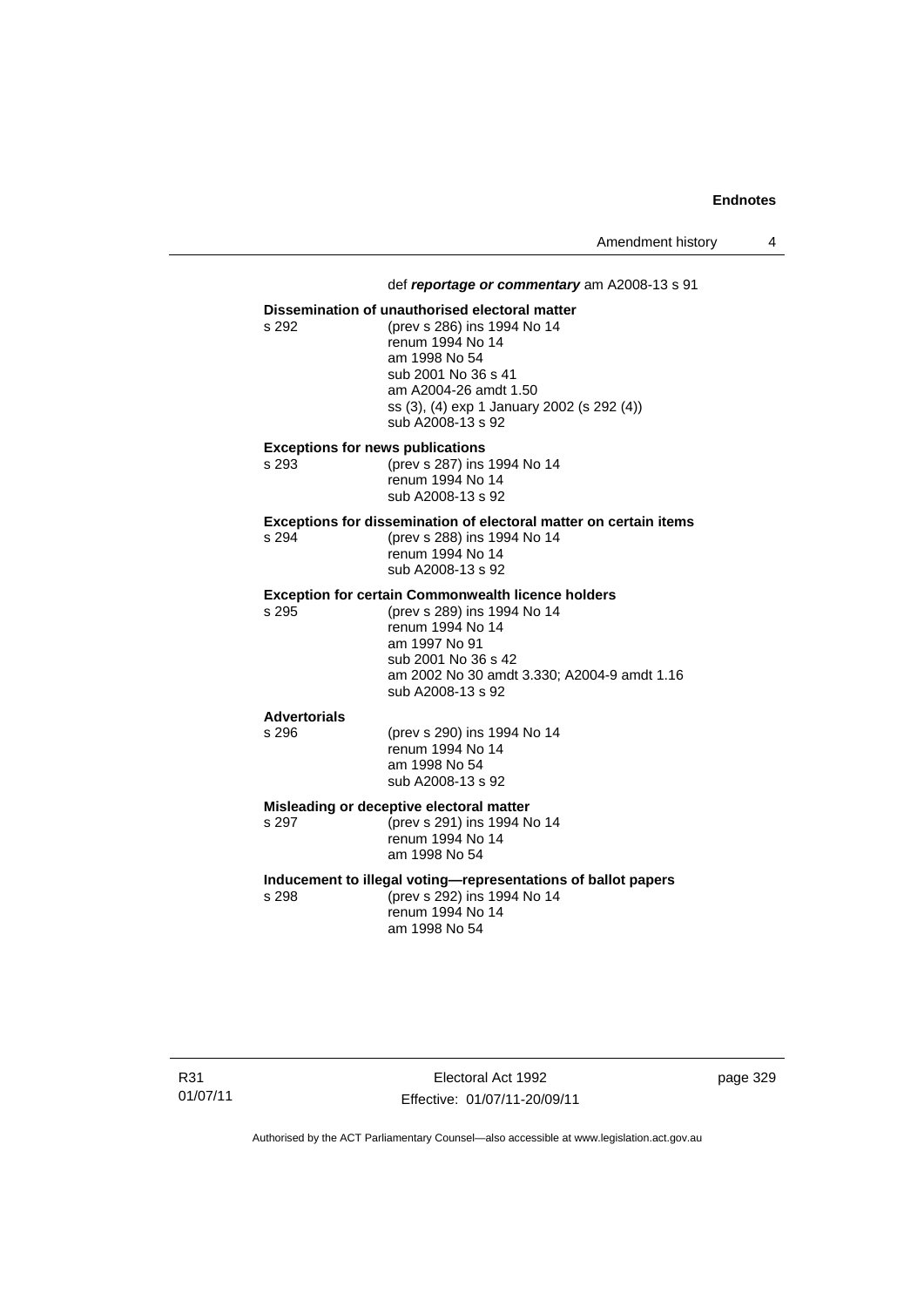4 Amendment history

| Graffiti                                          |                                                                                                                                                                                                                           |
|---------------------------------------------------|---------------------------------------------------------------------------------------------------------------------------------------------------------------------------------------------------------------------------|
| s 299                                             | (prev s 293) ins 1994 No 14<br>renum 1994 No 14<br>am 1998 No 54; 2002 No 30 amdt 3.331; A2007-25 amdt 1.37                                                                                                               |
| <b>Defamation of candidates</b><br>s 300          | (prev s 294) ins 1994 No 14<br>renum 1994 No 14<br>am 1998 No 54                                                                                                                                                          |
| s 301                                             | <b>Publication of statements about candidates</b><br>(prev s 295) ins 1994 No 14<br>renum 1994 No 14<br>am 1998 No 54; 2001 No 36 amdt 1.91; A2004-26 amdt 1.62,<br>amdt 1.65                                             |
| s 302                                             | <b>Disruption of election meetings</b><br>(prev s 296) ins 1994 No 14<br>renum 1994 No 14<br>am 1998 No 54                                                                                                                |
| s 303                                             | Canvassing within 100m of polling places<br>(prev s 297) ins 1994 No 14<br>renum 1994 No 14<br>sub 1995 No 33<br>am 1997 No 91; LA (see 2001 No 36 amdt 1.99); 2001 No 44<br>amdt 1.1386, amdt 1.1387; A2007-25 amdt 1.38 |
| s 304                                             | Badges and emblems in polling places<br>(prev s 298) ins 1994 No 14<br>renum 1994 No 14<br>am 1995 No 33; 1998 No 54; 2001 No 36 amdt 1.92;<br>A2004-26 amdt 1.51                                                         |
| s 305                                             | How-to-vote material in polling places<br>(prev s 299) ins 1994 No 14<br>renum 1994 No 14<br>am 1995 No 33; 1998 No 54                                                                                                    |
| s 306                                             | <b>Evidence of authorisation of electoral matter</b><br>(prev s 300) ins 1994 No 14<br>renum 1994 No 14<br>am A2008-13 s 93                                                                                               |
| <b>Electronic voting offences</b><br>div 17.4 hdg | (prev div 17.3A hdg) ins 2000 No 76 s 19<br>renum LA (see 2000 No 76 s 24)                                                                                                                                                |
| s 306A                                            | Interfering with electronic voting devices etc<br>ins 2000 No 76 s 19                                                                                                                                                     |

page 330 Electoral Act 1992 Effective: 01/07/11-20/09/11

R31 01/07/11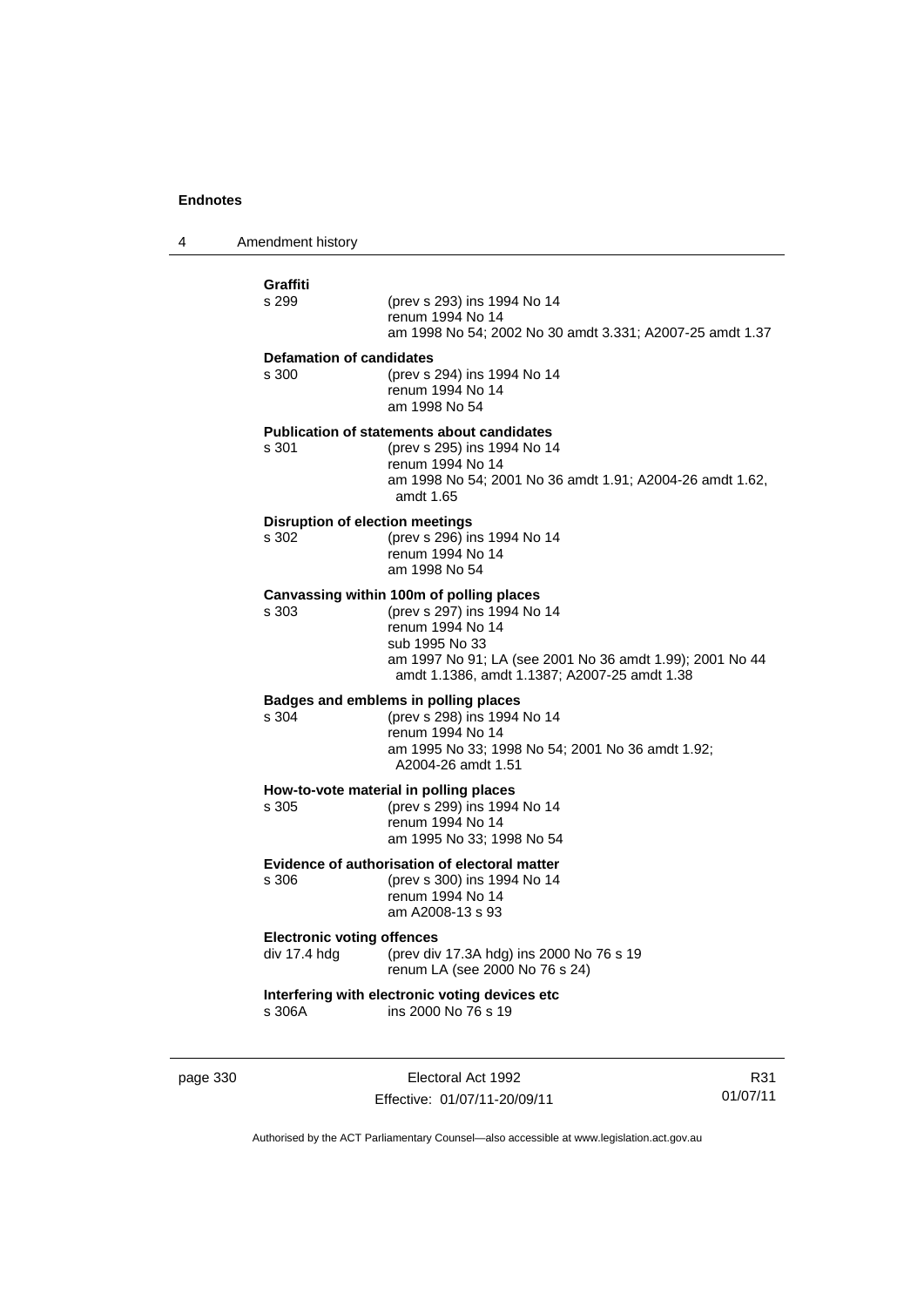Amendment history 4

| s 306B                                   | Interfering with electronic counting devices etc<br>ins 2000 No 76 s 19                                                                      |  |  |
|------------------------------------------|----------------------------------------------------------------------------------------------------------------------------------------------|--|--|
| <b>Voting fraud</b><br>div 17.5 hdg      | (prev pt 17 div 4 hdg) renum LA (see 2000 No 76 s 24)                                                                                        |  |  |
| <b>Voting fraud</b><br>s 307             | (prev s 301) ins 1994 No 14<br>renum 1994 No 14<br>am 1997 No 91; 1998 No 54                                                                 |  |  |
| Interpretation-electoral papers<br>s 308 | (prev s 302) ins 1994 No 14<br>renum 1994 No 14<br>om 2001 No 36 amdt 1.93                                                                   |  |  |
| <b>Electoral papers</b><br>div 17.6 hdg  | (prev pt 17 div 5 hdg) renum LA (see 2000 No 76 s 24)                                                                                        |  |  |
| <b>Electoral papers-forgery</b><br>s 309 | (prev s 303) ins 1994 No 14<br>renum 1994 No 14<br>am 1998 No 54<br>om A2004-15 amdt 2.64                                                    |  |  |
| Electoral papers-forfeiture<br>s 310     | (prev s 304) ins 1994 No 14<br>renum 1994 No 14<br>am A2004-15 amdt 2.65                                                                     |  |  |
| s 311                                    | Electoral papers-unauthorised possession<br>(prev s 305) ins 1994 No 14<br>renum 1994 No 14<br>am 1998 No 54                                 |  |  |
| s 312                                    | Electoral papers-false or misleading statements<br>(prev s 306) ins 1994 No 14<br>renum 1994 No 14<br>am 1998 No 54<br>om A2004-15 amdt 2.66 |  |  |
| Electoral papers-defacement etc<br>s 313 | (prev s 307) ins 1994 No 14<br>renum 1994 No 14<br>am 1998 No 54                                                                             |  |  |
| Electoral papers-signatures<br>s 314     | (prev s 308) ins 1994 No 14<br>renum 1994 No 14<br>am 1998 No 54                                                                             |  |  |

R31 01/07/11

Electoral Act 1992 Effective: 01/07/11-20/09/11 page 331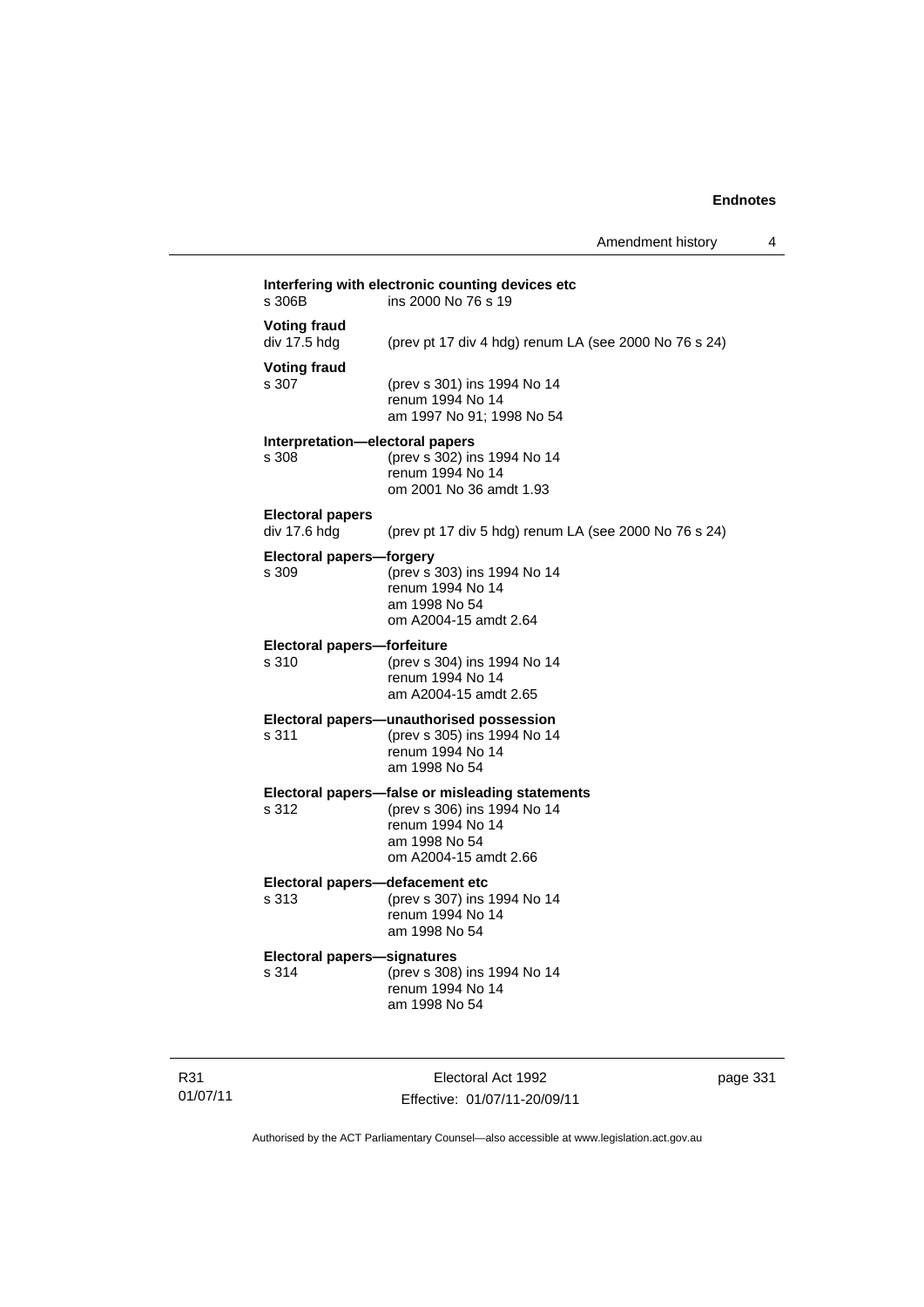4 Amendment history

| <b>Electoral papers-witnesses</b><br>s 315         | (prev s 309) ins 1994 No 14<br>renum 1994 No 14<br>am 1998 No 54                                                           |
|----------------------------------------------------|----------------------------------------------------------------------------------------------------------------------------|
| <b>Ballot papers-photographs</b><br>s 315A         | ins A2008-13 s 94                                                                                                          |
| <b>Official functions</b><br>div 17.7 hdg          | (prev pt 17 div 6 hdg) renum LA (see 2000 No 76 s 24)                                                                      |
| s 316                                              | Improper influence-members of electoral commission etc<br>(prev s 310) ins 1994 No 14<br>renum 1994 No 14<br>am 1998 No 54 |
| Unauthorised actions by officers<br>s 317          | (prev s 311) ins 1994 No 14<br>renum 1994 No 14<br>am 1998 No 54                                                           |
| <b>Identification of voters and votes</b><br>s 318 | (prev s 312) ins 1994 No 14<br>renum 1994 No 14<br>am 1998 No 54                                                           |
| <b>Responses to official questions</b><br>s 319    | (prev s 313) ins 1994 No 14<br>renum 1994 No 14<br>am 1998 No 54                                                           |
| s 320                                              | Control of behaviour at voting centres<br>(prev s 314) ins 1994 No 14<br>renum 1994 No 14<br>am 1997 No 91; 1998 No 54     |
| <b>Enforcement proceedings</b><br>pt 18 hdg        | ins 1994 No 14                                                                                                             |
| <b>Injunctions</b><br>div 18.1 hda                 | (prev pt 18 div 1 hdg) renum LA (see 2000 No 76 s 24)                                                                      |
| <b>Restraining conduct</b><br>s 321                | (prev s 315) ins 1994 No 14<br>renum 1994 No 14<br>sub 2002 No 30 amdt 3.332                                               |
| Requiring things to be done<br>s 322               | (prev s 316) ins 1994 No 14<br>renum 1994 No 14<br>sub 2002 No 30 amdt 3.332                                               |

page 332 Electoral Act 1992 Effective: 01/07/11-20/09/11

R31 01/07/11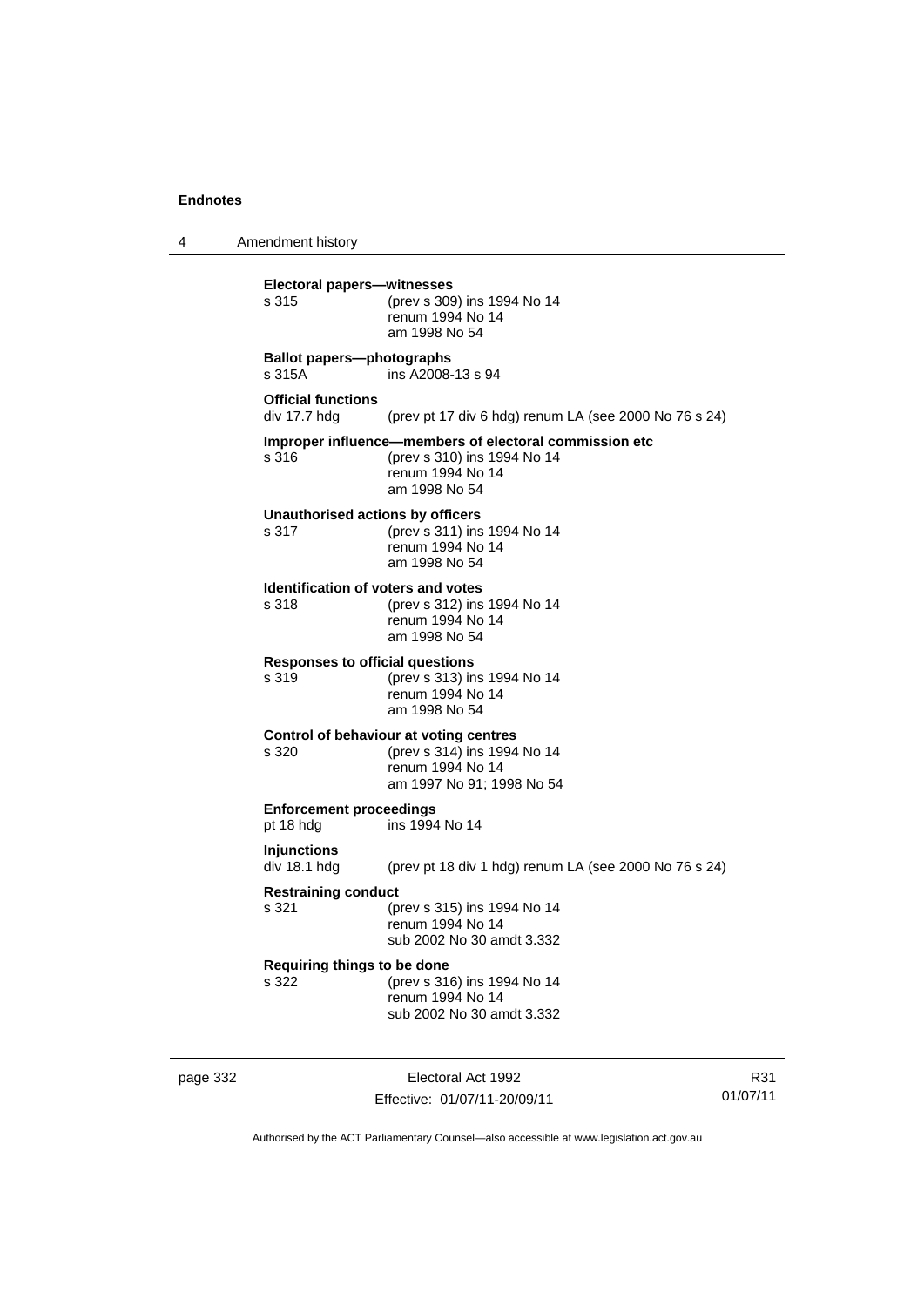| Commissioner not required to give undertakings as to damages |                                                                   |  |  |
|--------------------------------------------------------------|-------------------------------------------------------------------|--|--|
| s 323                                                        | (prev s 317) ins 1994 No 14                                       |  |  |
|                                                              | renum 1994 No 14                                                  |  |  |
|                                                              | am 2002 No 30 amdt 3.333                                          |  |  |
| Powers of the court                                          |                                                                   |  |  |
| s 324                                                        | (prev s 318) ins 1994 No 14                                       |  |  |
|                                                              | renum 1994 No 14                                                  |  |  |
| <b>Prosecutions</b>                                          |                                                                   |  |  |
| div 18.2 hdg                                                 | (prev pt 18 div 2 hdg) renum LA (see 2000 No 76 s 24)             |  |  |
|                                                              |                                                                   |  |  |
| <b>Investigation of complaints</b>                           |                                                                   |  |  |
| s 325                                                        | (prev s 319) ins 1994 No 14                                       |  |  |
|                                                              | renum 1994 No 14                                                  |  |  |
|                                                              | Commissioner may prosecute enrolment and voting offences          |  |  |
| s 326                                                        | (prev s 320) ins 1994 No 14                                       |  |  |
|                                                              | renum 1994 No 14                                                  |  |  |
|                                                              |                                                                   |  |  |
| Service of certain process by mail<br>s 327                  |                                                                   |  |  |
|                                                              | (prev s 321) ins 1994 No 14<br>renum 1994 No 14                   |  |  |
|                                                              | am 2002 No 30 amdt 3.334                                          |  |  |
|                                                              |                                                                   |  |  |
| <b>Miscellaneous</b>                                         |                                                                   |  |  |
| pt 19 hdg                                                    | ins 1994 No 14                                                    |  |  |
|                                                              | <b>Extension of time for acts by officers</b>                     |  |  |
| s 328                                                        | (prev s 322) ins 1994 No 14                                       |  |  |
|                                                              | renum 1994 No 14                                                  |  |  |
|                                                              | Restrictions on sending completed ballot and voting papers by fax |  |  |
| s 329                                                        | (prev s 323) ins 1994 No 14                                       |  |  |
|                                                              | renum 1994 No 14                                                  |  |  |
|                                                              | sub 2002 No 30 amdt 3.335                                         |  |  |
|                                                              |                                                                   |  |  |
| Forms-provision and assistance                               |                                                                   |  |  |
| s 330                                                        | (prev s 324) ins 1994 No 14                                       |  |  |
|                                                              | renum 1994 No 14                                                  |  |  |
| <b>Compliance with approved forms</b>                        |                                                                   |  |  |
| s 331                                                        | (prev s 325) ins 1994 No 14                                       |  |  |
|                                                              | renum 1994 No 14                                                  |  |  |
|                                                              | om 2001 No 44 amdt 1.1388                                         |  |  |
|                                                              |                                                                   |  |  |

page 333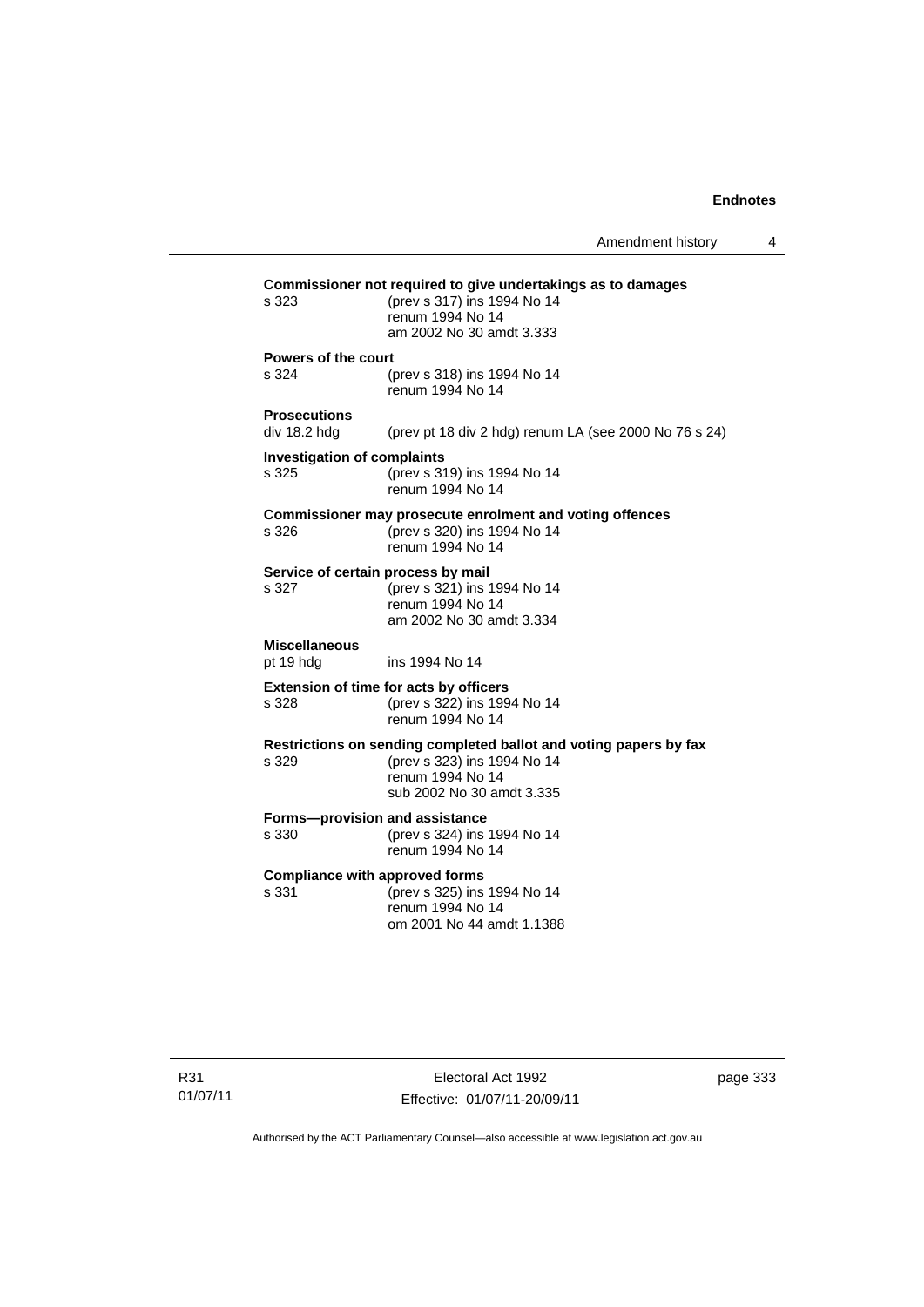4 Amendment history

| s 332                                      | Correcting delays, errors and omissions<br>(prev s 326) ins 1994 No 14<br>renum 1994 No 14<br>am 2001 No 44 amdts 1.1389-1.1391           |
|--------------------------------------------|-------------------------------------------------------------------------------------------------------------------------------------------|
| Voting statistics to be published<br>s 333 | (prev s 327) ins 1994 No 14<br>renum 1994 No 14<br>am 2000 No 76 s 20; 2001 No 44 amdt 1.1392, amdt 1.1393                                |
| s 334                                      | <b>Collecting further statistical information</b><br>(prev s 328) ins 1994 No 14<br>renum 1994 No 14                                      |
| s 335                                      | Storage and destruction of electoral papers<br>(prev s 329) ins 1994 No 14<br>renum 1994 No 14<br>sub 2002 No 30 amdt 3.336               |
| s 336                                      | Administrative arrangements with Commonwealth and States<br>(prev s 330) ins 1994 No 14<br>renum 1994 No 14<br>sub 2001 No 36 amdt 1.94   |
| <b>Evidentiary certificates</b><br>s 337   | (prev s 331) ins 1994 No 14<br>renum 1994 No 1499<br>am 2001 No 36 amdt 1.95; LA (see 2001 No 36 amdt 1.99);<br>A2004-26 amdt 1.51        |
| s 338                                      | Acts and omissions of representatives<br>(prev s 332) ins 1994 No 14<br>renum 1994 No 14<br>sub 2002 No 30 amdt 3.337; A2004-15 amdt 1.12 |
| <b>Corporations-penalties</b><br>s 339     | (prev s 333) ins 1994 No 14<br>renum 1994 No 14<br>om 2000 No 76 s 21                                                                     |
| s 340 hdg                                  | Director-general to provide assistance etc<br>sub 2000 No 76 s 22<br>am A2011-22 amdt 1.188                                               |
| s 340                                      | (prev s 334) ins 1994 No 14<br>renum 1994 No 14<br>am 2000 No 76 s 22; A2011-22 amdt 1.188                                                |
|                                            |                                                                                                                                           |

page 334 Electoral Act 1992 Effective: 01/07/11-20/09/11

R31 01/07/11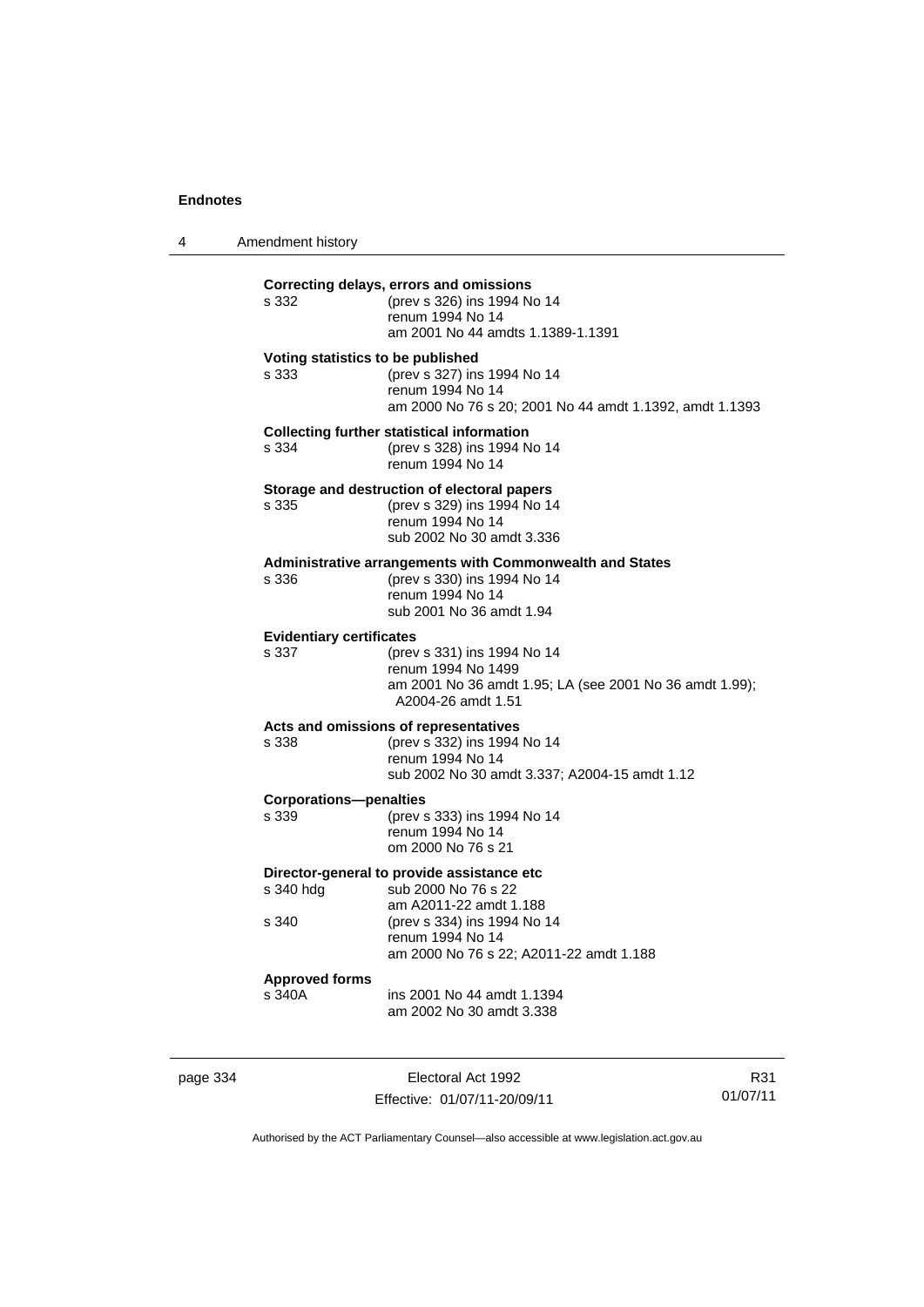| <b>Regulation-making power</b><br>s 341 | (prev s 335) ins 1994 No 14                                            |          |
|-----------------------------------------|------------------------------------------------------------------------|----------|
|                                         | renum 1994 No 14                                                       |          |
|                                         | am 1998 No 54                                                          |          |
|                                         | sub 2000 No 76 s 23                                                    |          |
|                                         | am 2001 No 44 amdt 1.1395, amdt 1.1396; A2008-13<br>amdt 1.1           |          |
| Transitional                            |                                                                        |          |
| pt 20 hdg                               | ins 2001 No 36 s 43                                                    |          |
|                                         | exp 2 March 2002 (s 345 (2))                                           |          |
|                                         | ins A2003-54 s 8<br>exp 31 December 2004 (s 342 (2))                   |          |
|                                         | Application of amendments by Electoral Amendment Act 2003              |          |
| s 342                                   | ins 2001 No 36 s 43                                                    |          |
|                                         | exp 29 August 2001 (s 345 (1))                                         |          |
|                                         | ins A2003-54 s 8                                                       |          |
|                                         | exp 31 December 2004 (s 342 (2))                                       |          |
|                                         | Registered parties to provide up-to-date copies of their constitutions |          |
| s 343                                   | ins 2001 No 36 s 43                                                    |          |
|                                         | exp 29 August 2001 (s 345 (1))                                         |          |
|                                         | Application of certain amendments made by Electoral Amendment Act 2001 |          |
| s 344                                   | ins 2001 No 36 s 43                                                    |          |
|                                         | exp 2 March 2002 (s 345 (2))                                           |          |
| Expiry of pt 20                         |                                                                        |          |
| s 345                                   | ins 2001 No 36 s 43                                                    |          |
|                                         | exp 2 March 2002 (s 345 (2))                                           |          |
|                                         | <b>Transitional-Electoral Legislation Amendment Act 2008</b>           |          |
| pt 30 hdg                               | ins A2008-13 s 95                                                      |          |
|                                         | exp 21 May 2010 (s 502)                                                |          |
|                                         | Transitional-disclosure by candidates                                  |          |
| s 500                                   | ins A2008-13 s 95                                                      |          |
|                                         | exp 21 May 2010 (s 502)                                                |          |
|                                         | Transitional-disclosure by donors                                      |          |
| s 500A                                  | ins A2008-13 s 95                                                      |          |
|                                         | exp 21 May 2010 (s 502)                                                |          |
|                                         | Transitional-certain other disclosure thresholds                       |          |
| s 500B                                  | ins A2008-13 s 95                                                      |          |
|                                         | exp 21 May 2010 (s 502)                                                |          |
|                                         | Transitional-annual returns by parties, MLAs and associated entities   |          |
| s 500C                                  | ins A2008-13 s 95<br>exp 21 May 2010 (s 502)                           |          |
|                                         |                                                                        |          |
|                                         |                                                                        |          |
|                                         | Electoral Act 1992                                                     | page 335 |

Authorised by the ACT Parliamentary Counsel—also accessible at www.legislation.act.gov.au

Effective: 01/07/11-20/09/11

R31 01/07/11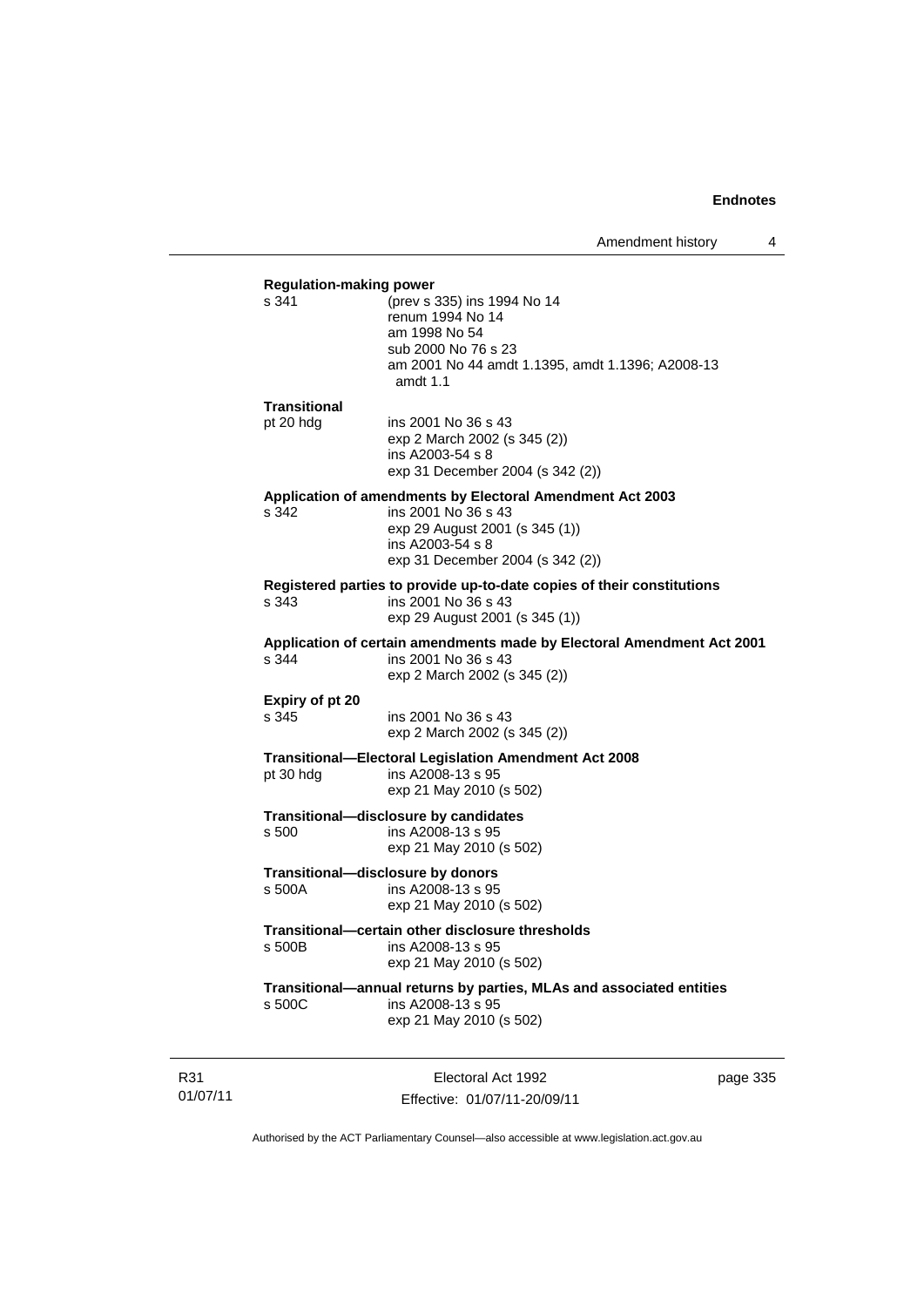4 Amendment history **Transitional regulations**  s 501 ins A2008-13 s 95 exp 21 May 2010 (s 502) **Expiry—pt 30**  s 502 ins A2008-13 s 95 exp 21 May 2010 (s 502) **Form of ballot paper** sch 1 ins 1994 No 14 am 2001 No 36 amdt 1.97; A2004-26 amdt 1.52 **Ballot papers—printing of names and collation** sch 2 ins 1994 No 14 am 2001 No 37 s 4 **Preliminary scrutiny of declaration voting papers** sch 3 ins 1994 No 14 am 1997 No 91; 2001 No 36 s 44, s 45; 2001 No 44 amdt 1.1397; A2004-26 s 36; A2008-13 s 96 **Ascertaining result of poll** sch 4 ins 1994 No 14 am 1994 No 78; 1997 No 91; A2008-13 s 97, amdts 1.2-1.7 **Internally reviewable decisions**  sch 5 ins A2008-37 amdt 1.142 **Dictionary** dict ins A2001-36 amdt 1.98 defs reloc from s 3 A2001-36 amdt 1.3 am A2002-30 amdt 3.339; A2006-23 amdt 1.194; A2006-36 s 5; A2007-25 amdt 1.39; A2008-13 amdt 1.8; A2008-37 amdt 1.143; A2011-22 amdt 1.189, amdt 1.190 def *AAT* ins A1994-14 s 6 reloc from s 3 A2001-36 amdt 1.3 om A2008-13 amdt 1.9 def *abbreviation* ins A2001-36 amdt 1.98 sub A2004-26 amdt 1.53 def *address* ins A1994-14 s 6 reloc from s 3 A2001-36 amdt 1.3 sub A2008-13 s 98 def *amount* ins A2001-36 amdt 1.98 def *Antarctica* ins A2001-36 amdt 1.98 def *Antarctic elector* ins A1994-14 s 6 reloc from s 3 A2001-36 amdt 1.3 def *application* ins A2001-36 amdt 1.98 def *approved* ins A1994-14 s 6 reloc from s 3 A2001-36 amdt 1.3 om A2001-44 amdt 1.1398

page 336 Electoral Act 1992 Effective: 01/07/11-20/09/11

R31 01/07/11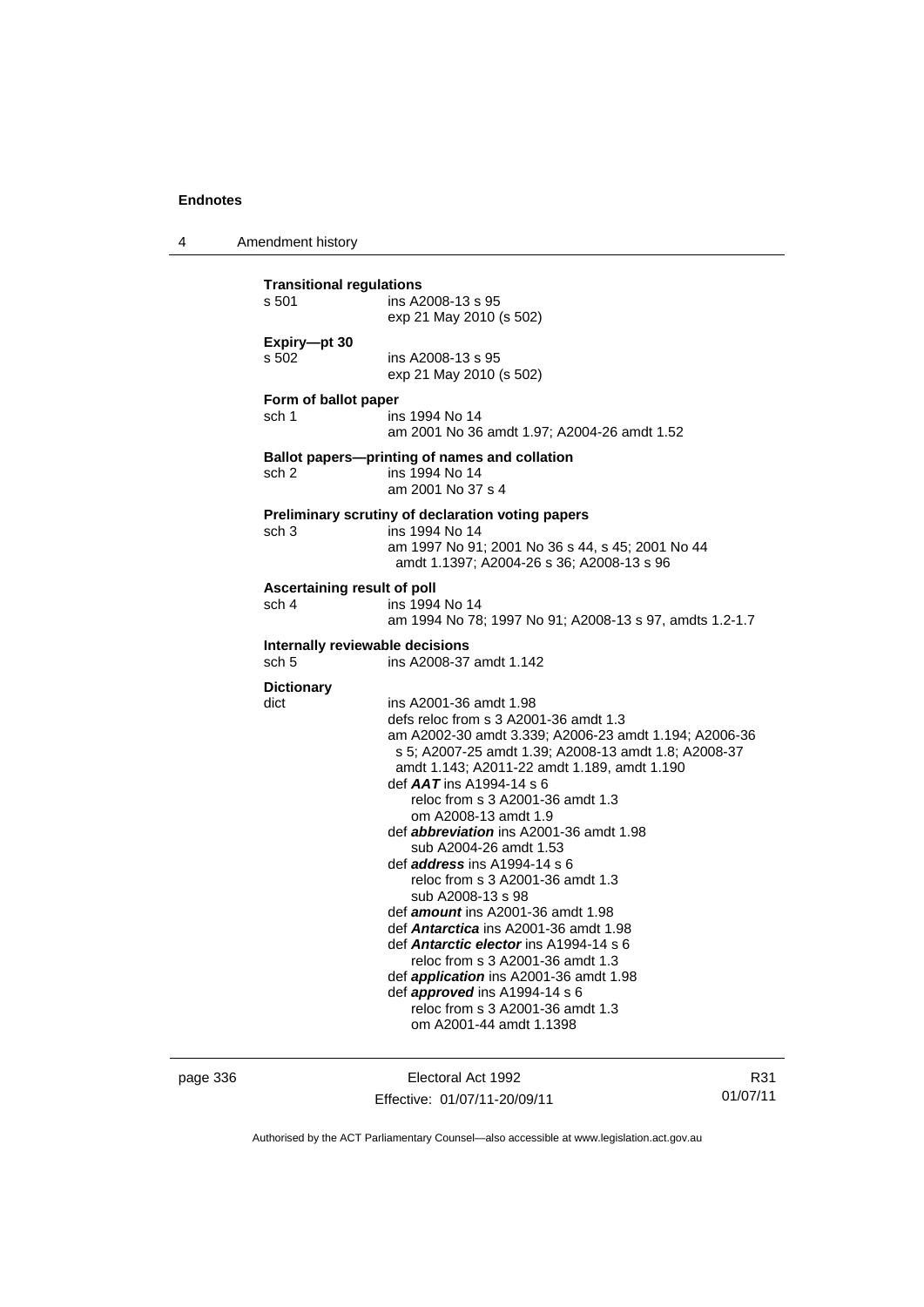def *approved computer program* ins A2000-76 s 4 reloc from s 3 A2001-36 amdt 1.3 def *Assembly* ins A1994-14 s 6 reloc from s 3 A2001-36 amdt 1.3 def *assistant returning officer* ins A2001-36 amdt 1.98 def *associated entity* ins A2001-36 amdt 1.98 def *augmented commission* am A1994-14 s 6 reloc from s 3 A2001-36 amdt 1.3 def *authorised delivery service* ins A2004-26 s 37 def *authorised officer* ins A1994-14 s 6 reloc from s 3 A2001-36 amdt 1.3 def *authorised witness* ins A2001-36 amdt 1.98 def *available for public inspection* ins A2001-36 amdt 1.98 def *ballot group* ins A2001-36 amdt 1.98 om A2004-26 amdt 1.54 def *ballot group candidate* ins A2001-36 amdt 1.98 om A2004-26 amdt 1.55 def *ballot paper* ins A2000-76 s 4 reloc from s 3 A2001-36 amdt 1.3 sub 2002 No 30 amdt 3.340; A2008-13 amdt 1.10 def *bribery* ins A2001-36 amdt 1.98 def *broadcast* ins A1994-14 s 6 reloc from s 3 A2001-36 amdt 1.3 def *broadcaster* ins A2001-36 amdt 1.98 def *candidate* ins A2001-36 amdt 1.98 def *candidate square* ins A1994-14 s 6 reloc from s 3 A2001-36 amdt 1.3 sub 2002 No 30 amdt 3.341 def *certified list of electors* ins A1994-14 s 6 reloc from s 3 A2001-36 amdt 1.3 def *closed* ins A1994-14 s 6 reloc from s 3 A2001-36 amdt 1.3 def *column* ins A2009-13 amdt 1.11 def *commissioner* ins A1994-14 s 6 reloc from s 3 A2001-36 amdt 1.3 def *Commonwealth Electoral Act* ins A1994-14 s 6 reloc from s 3 A2001-36 amdt 1.3 def *Commonwealth roll* ins A1994-14 s 6 reloc from s 3 A2001-36 amdt 1.3 def *continuing candidate* ins A2009-13 amdt 1.11 def *contravention* ins A2001-36 amdt 1.98 sub A2002-30 amdt 3.342 def *count* ins A2009-13 amdt 1.11 def *count votes* ins A2009-13 amdt 1.11 def *court* ins A2001-36 amdt 1.98 om A2002-30 amdt 3.343

Electoral Act 1992 Effective: 01/07/11-20/09/11 page 337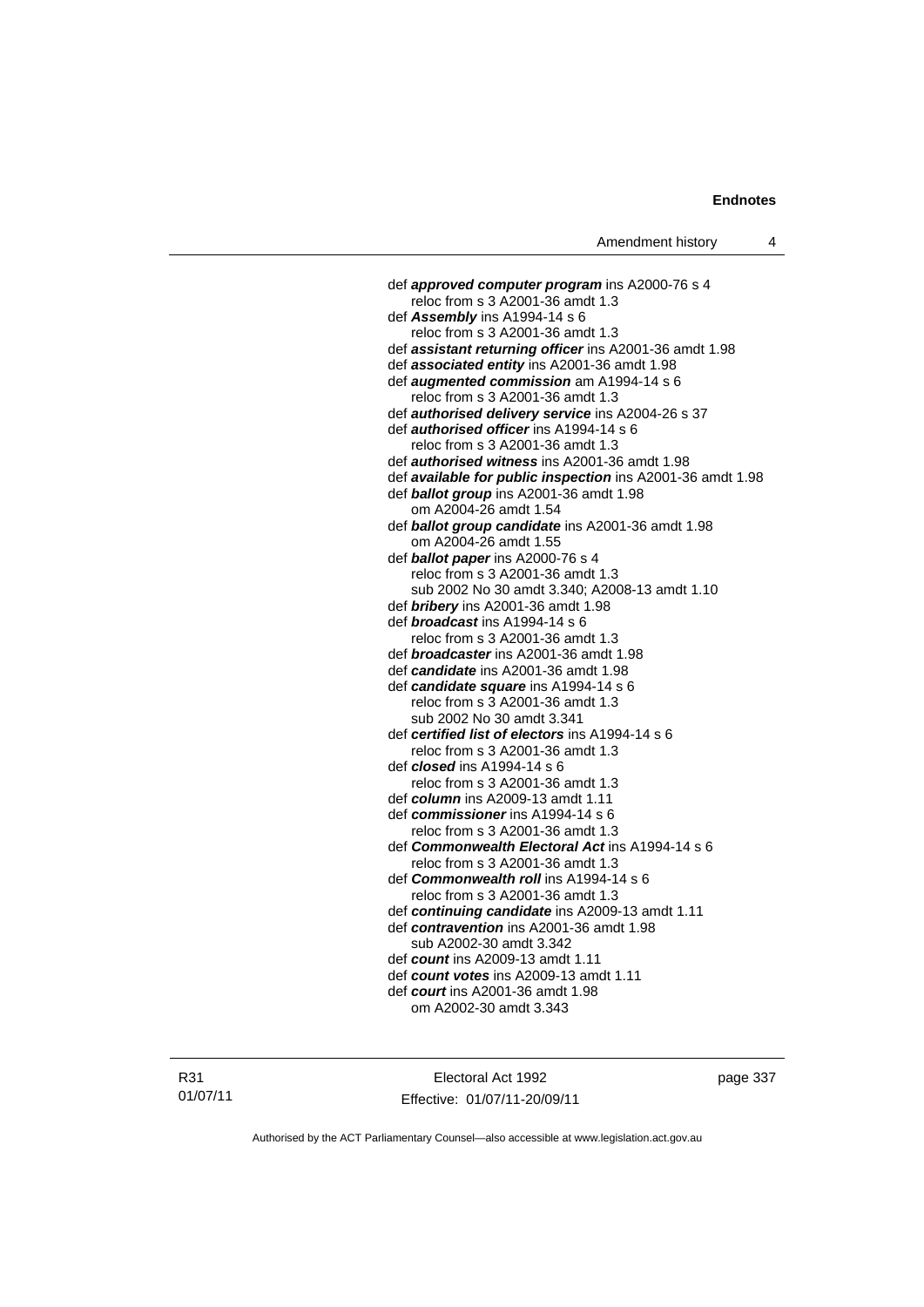4 Amendment history

| def Court of Disputed Elections ins A1994-14 s 6                                |
|---------------------------------------------------------------------------------|
| reloc from s 3 A2001-36 amdt 1.3                                                |
| sub A2002-30 amdt 3.344                                                         |
| def <i>declaration vote</i> ins A1994-14 s 6                                    |
| reloc from s 3 A2001-36 amdt 1.3                                                |
| am A2004-26 s 38                                                                |
| def declaration voting papers ins A1994-14 s 6                                  |
| reloc from s 3 A2001-36 amdt 1.3                                                |
| am A2001-44 amdt 1.1399                                                         |
| def <i>defined details</i> ins A2001-36 amdt 1.98                               |
| def <b>defined particulars</b> ins A2001-36 amdt 1.98                           |
| def <i>determined fee</i> ins A1994-14 s 6                                      |
| reloc from s 3 A2001-36 amdt 1.3                                                |
| om A2001-44 amdt 1.1400                                                         |
| def <i>disclosure period</i> ins A2001-36 amdt 1.98                             |
| def disposition of property ins A2001-36 amdt 1.98                              |
| def <i>disseminate</i> ins A2001-36 amdt 1.98                                   |
| def <i>election</i> ins A1994-14 s 6                                            |
| reloc from s 3 A2001-36 amdt 1.3                                                |
| def election period ins A1994-14 s 6                                            |
| reloc from s 3 A2001-36 amdt 1.3                                                |
| def <i>elector</i> ins A1994-14 s 6                                             |
| reloc from s 3 A2001-36 amdt 1.3                                                |
| def electoral advertisement ins A2001-36 amdt 1.98                              |
| def <i>electoral commission</i> reloc from s 3 A2001-36 amdt 1.3                |
| def electoral expenditure ins A2001-36 amdt 1.98                                |
| def electoral matter ins A1994-14 s 6                                           |
| reloc from s 3 A2001-36 amdt 1.3                                                |
| def electoral paper ins A2001-36 amdt 1.98                                      |
| def electorate reloc from s 3 A2001-36 amdt 1.3                                 |
| def electronic form ins 2002 No 30 amdt 3.345                                   |
| def electronic voting ins A2000-76 s 4                                          |
| reloc from s 3 A2001-36 amdt 1.3                                                |
| def <i>eligible elector</i> ins A2001-36 amdt 1.98                              |
| sub A2004-26 s 39                                                               |
| om A2008-13 s 99                                                                |
| def eligible overseas elector ins A1994-14 s 6                                  |
| reloc from s 3 A2001-36 amdt 1.3                                                |
| def <i>eligible vote</i> ins A2001-36 amdt 1.98                                 |
| def entity ins A2001-36 amdt 1.98                                               |
| def envelope ins A2009-13 amdt 1.11                                             |
| def excluded candidate ins A2009-13 amdt 1.11                                   |
| def <i>extract</i> ins A1994-14 s 6                                             |
| reloc from s 3 A2001-36 amdt 1.3                                                |
| sub A2002-30 amdt 3.346                                                         |
|                                                                                 |
| def extraordinary election ins A1994-14 s 6<br>reloc from s 3 A2001-36 amdt 1.3 |
|                                                                                 |
|                                                                                 |

page 338 Electoral Act 1992 Effective: 01/07/11-20/09/11

R31 01/07/11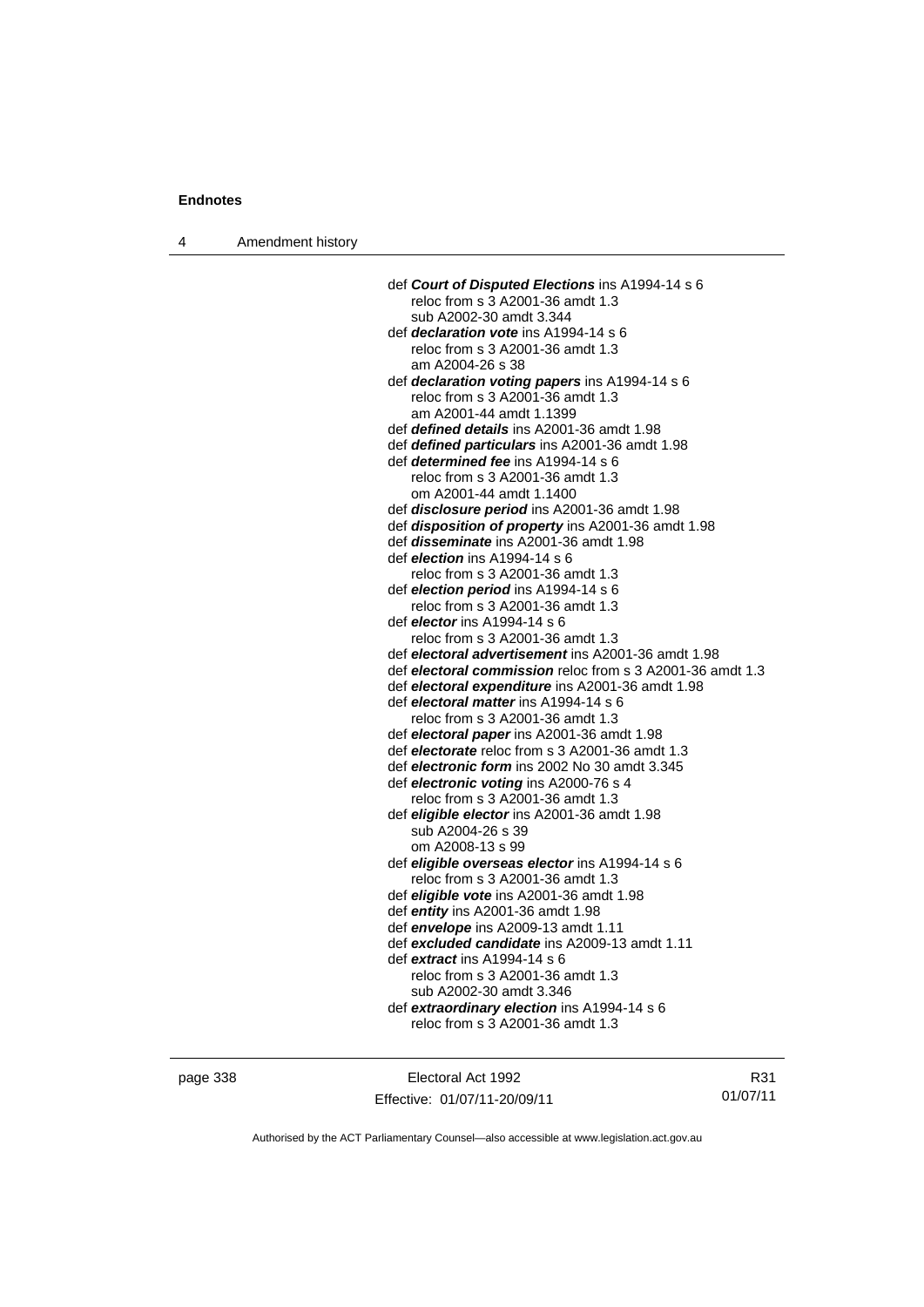def *file* ins A2001-36 amdt 1.98 def *financial controller* ins A2001-36 amdt 1.98 def *former MLA* ins A2001-36 amdt 1.98 def *general election* ins A1994-14 s 6 reloc from s 3 A2001-36 amdt 1.3 def *gift* ins A2001-36 amdt 1.98 def *group* ins A1994-14 s 6 reloc from s 3 A2001-36 amdt 1.3 sub A2002-30 amdt 3.347 am A2008-13 s 100 def *hospital* ins A1994-14 s 6 reloc from s 3 A2001-36 amdt 1.3 def *hour of nomination* ins A1994-14 s 6 reloc from s 3 A2001-36 amdt 1.3 def *illegal practice* ins A2001-36 amdt 1.98 om A2002-30 amdt 3.348 def *internally reviewable decision* ins A2008-37 amdt 1.144 def *internal review notice* ins A2008-37 amdt 1.144 def *investigation notice* ins A2001-36 amdt 1.98 def *judge* reloc from s 3 A2001-36 amdt 1.3 def *member* ins A2001-36 amdt 1.98 def *MLA* ins A1994-14 s 6 reloc from s 3 A2001-36 amdt 1.3 def *newspaper* ins A2001-36 amdt 1.98 def *news publication* ins A2008-13 s 101 def *next available preference* ins A2009-13 amdt 1.11 def *non-party group* ins A2001-36 amdt 1.98 om A2008-13 s 102 def *officer* ins A2001-36 amdt 1.98 def *official error* ins A1997-91 s 4 reloc from s 3 A2001-36 amdt 1.3 def *OIC* ins A1994-14 s 6 reloc from s 3 A2001-36 amdt 1.3 def *ordinary election* ins A1994-14 s 6 reloc from s 3 A2001-36 amdt 1.3 def *ordinary vote* ins A1994-14 s 6 reloc from s 3 A2001-36 amdt 1.3 def *participant* ins A2001-36 amdt 1.98 def *party* ins A2001-36 amdt 1.98 def *party candidate* ins A1994-14 s 6 reloc from s 3 A2001-36 amdt 1.3 def *person* ins A2001-36 amdt 1.98 sub A2008-37 amdt 1.145 def *place of nomination* ins A1994-14 s 6 reloc from s 3 A2001-36 amdt 1.3 def *political party* ins A1994-14 s 6 reloc from s 3 A2001-36 amdt 1.3

R31 01/07/11

Electoral Act 1992 Effective: 01/07/11-20/09/11 page 339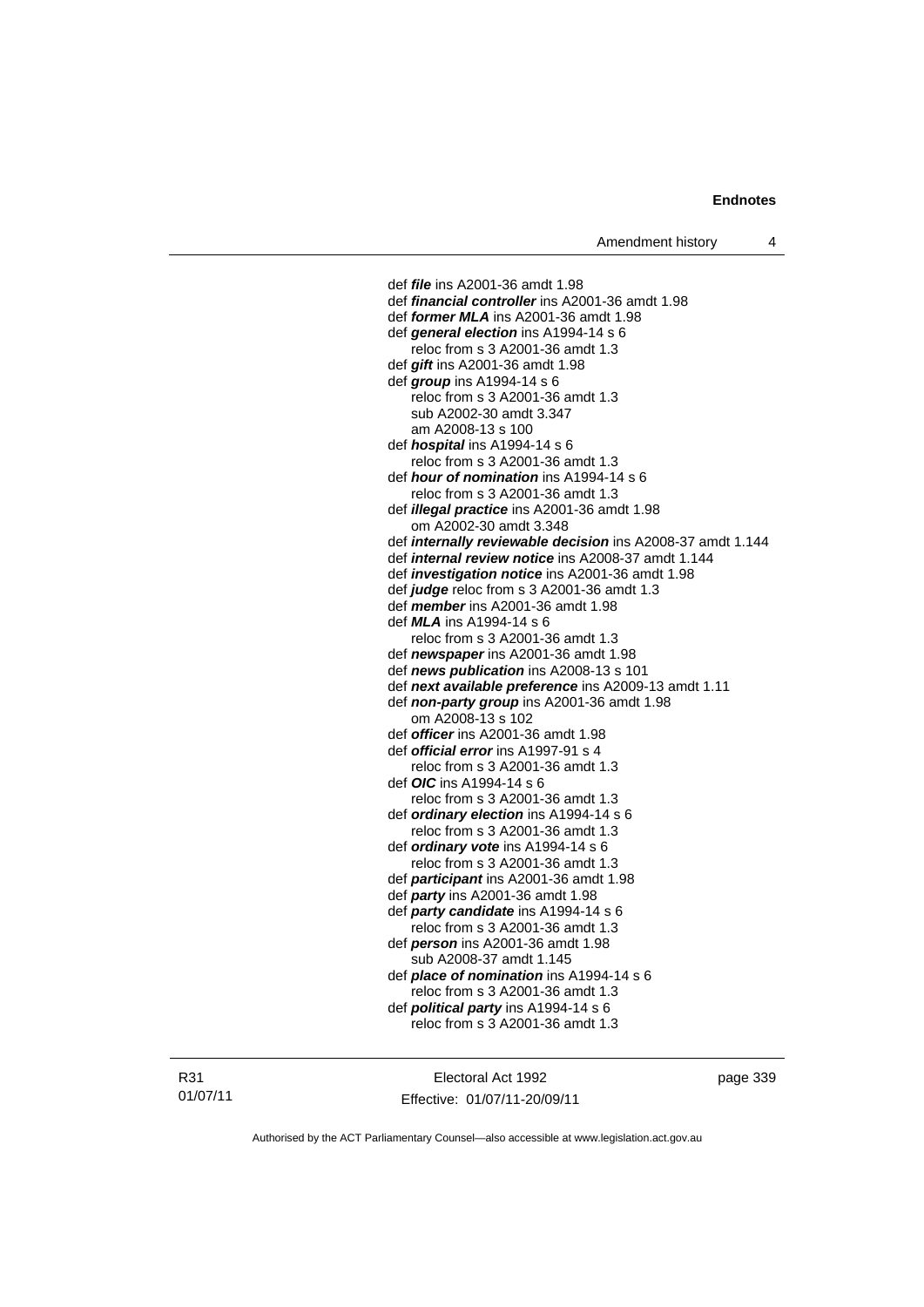4 Amendment history

 def *polling day* ins A1994-14 s 6 reloc from s 3 A2001-36 amdt 1.3 sub A2002-30 amdt 3.349 def *polling place* ins A2001-36 amdt 1.98 def *post* ins A2004-26 s 40 def *postal vote* ins A1994-14 s 6 reloc from s 3 A2001-36 amdt 1.3 sub A2004-26 s 41 def *pre-election period* ins A1994-14 s 6 reloc from s 3 A2001-36 amdt 1.3 def *proceeding* ins A2001-36 amdt 1.98 def *property* ins A2001-36 amdt 1.98 def *publish* ins A2001-36 amdt 1.98 def *quota* ins A2009-13 amdt 1.11 def *redistribution* reloc from s 3 A2001-36 amdt 1.3 def *register* ins A2001-36 amdt 1.98 def *registered* ins A2001-36 amdt 1.98 sub A2004-26 amdt 1.56 def *registered ballot group* ins A2001-36 amdt 1.98 om A2004-26 amdt 1.56 def *registered industrial organisation* ins A2001-36 amdt 1.98 def *registered officer* ins A2001-36 amdt 1.98 sub A2004-26 amdt 1.57 def *registered party* ins A2001-36 amdt 1.98 am A2004-26 amdt 1.61 def *register of ballot groups* ins A2001-36 amdt 1.98 om A2004-26 amdt 1.58 def *register of political parties* ins A2001-36 amdt 1.98 def *registrar* ins A2001-36 amdt 1.98 def *related* ins A2001-36 amdt 1.98 am A2004-26 amdt 1.61; A2008-13 s 103 def *relates* ins A2001-36 amdt 1.98 def *remand centre* ins A2001-36 amdt 1.98 om A2006-23 amdt 1.195 def *reportage or commentary* ins A2001-36 amdt 1.98 def *reporting agent* ins A2009-13 amdt 1.11 def *research personnel* ins A2001-36 amdt 1.98 def *return* ins A2001-36 amdt 1.98 def *returning officer* ins A2001-36 amdt 1.98 def *reviewable decision* ins A2001-36 amdt 1.98 sub A2008-37 amdt 1.145 def *review statement* ins A1994-14 s 6 reloc from s 3 A2001-36 amdt 1.3 om A2008-37 amdt 1.146 def *roll* ins A1994-14 s 6 reloc from s 3 A2001-36 amdt 1.3

page 340 Electoral Act 1992 Effective: 01/07/11-20/09/11

R31 01/07/11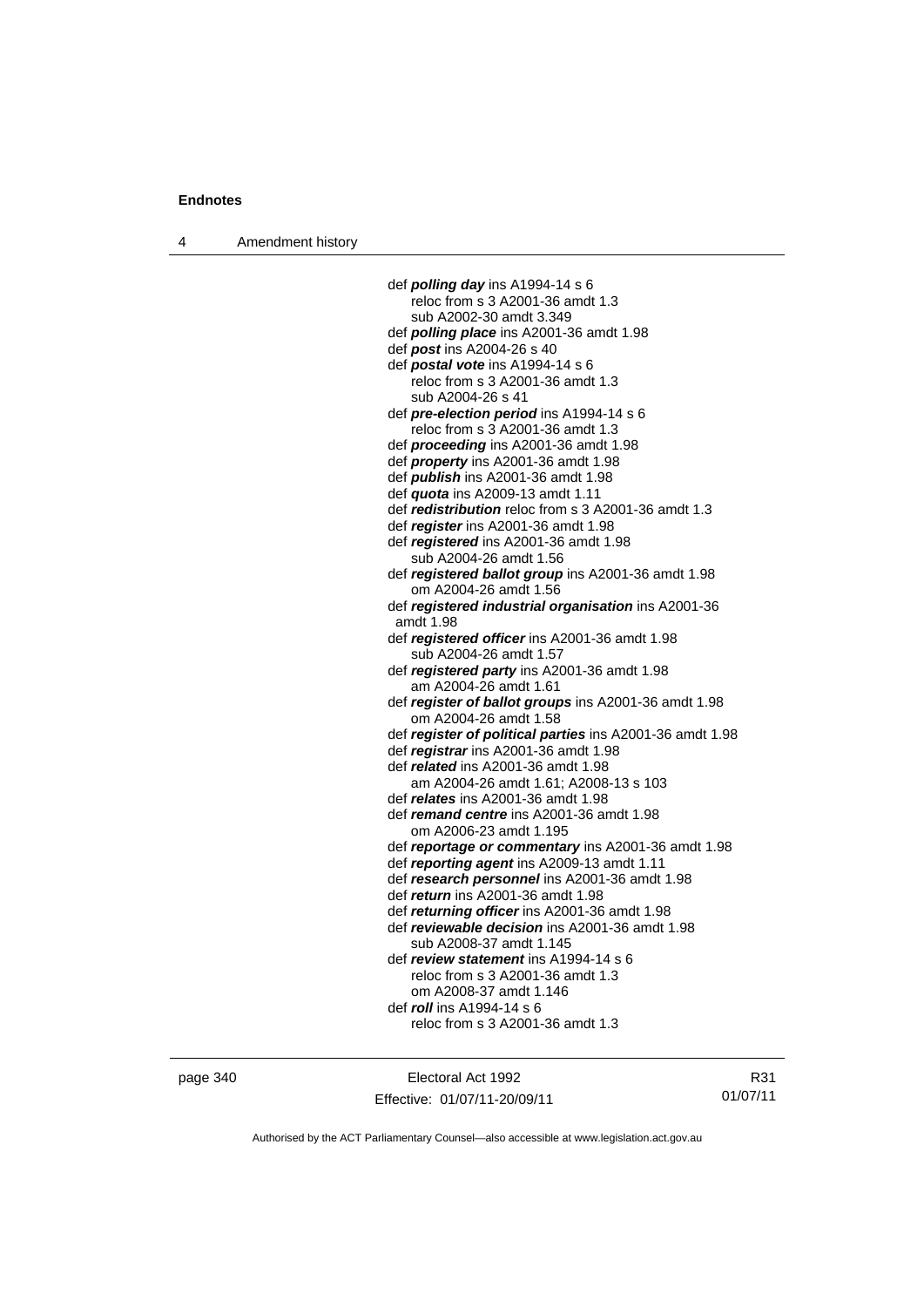def *scrutineer* ins A1994-14 s 6 reloc from s 3 A2001-36 amdt 1.3 def *scrutiny centre* ins A1994-14 s 6 reloc from s 3 A2001-36 amdt 1.3 def *secretary* ins A1994-14 s 6 reloc from s 3 A2001-36 amdt 1.3 def *Speaker* ins A2001-36 amdt 1.98 sub A2002-30 amdt 3.350 def *special hospital* ins A2001-36 amdt 1.98 def *sponsoring MLA* ins A2001-36 amdt 1.98 om A2004-26 amdt 1.59 def *staff* ins A1994-14 s 6 sub A1994-38 sch 1 pt 32 reloc from s 3 A2001-36 amdt 1.3 def *station* ins A2001-36 amdt 1.98 def *successful candidate* ins A2009-13 amdt 1.11 def *suppressed address* ins A1994-14 s 6 reloc from s 3 A2001-36 amdt 1.3 def *surplus* ins A2009-13 amdt 1.11 def *this Act* ins A1994-14 s 6 reloc from s 3 A2001-36 amdt 1.3 om A2001-44 amdt 1.1400 def *total votes* ins A2009-13 amdt 1.11 def *transfer value* ins A2009-13 amdt 1.11 def *transmit* ins A2001-36 amdt 1.98 def *undue influence* ins A2001-36 amdt 1.98 def *visiting officer* ins A2001-36 amdt 1.98

R31 01/07/11

Electoral Act 1992 Effective: 01/07/11-20/09/11 page 341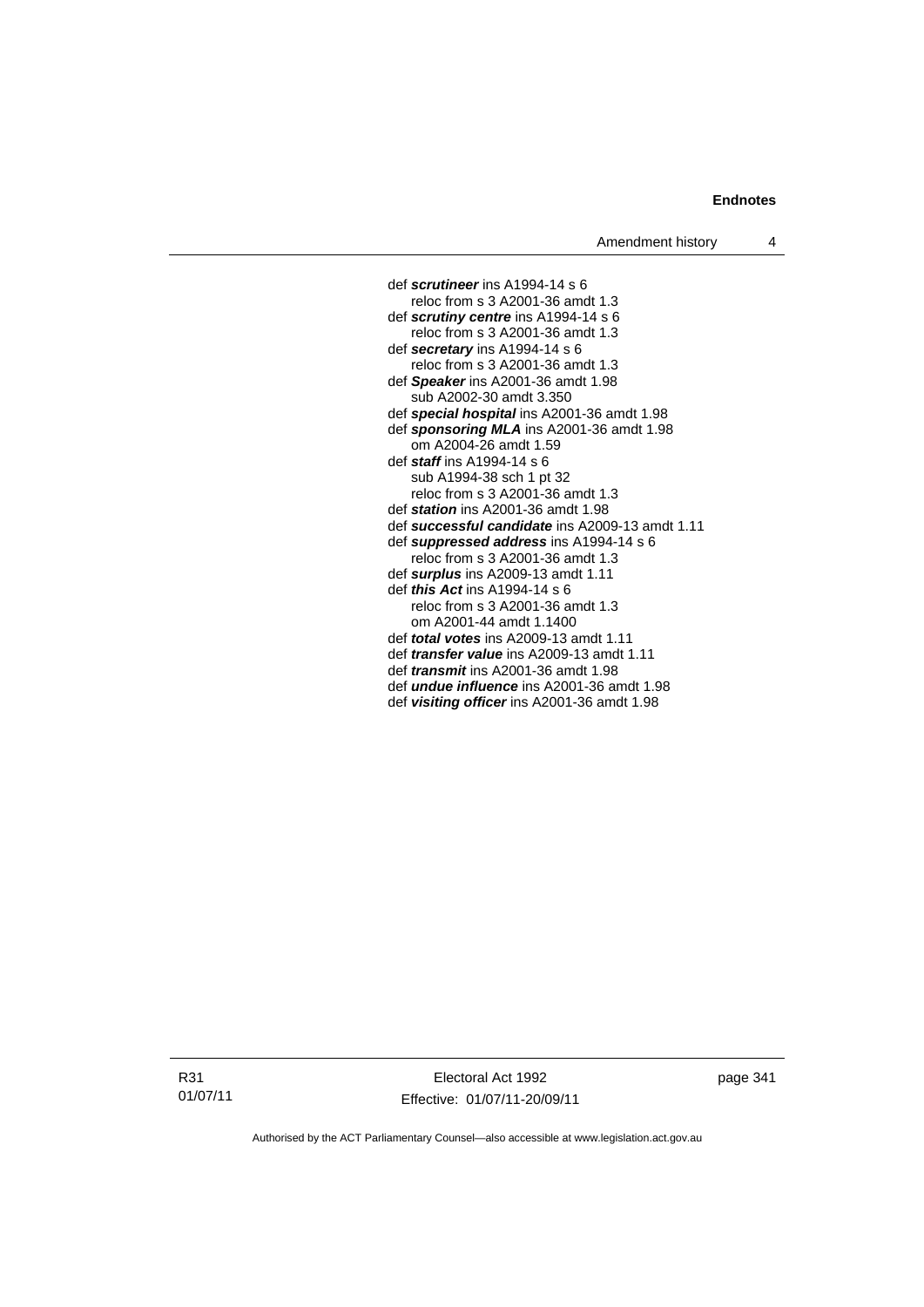5 Earlier republications

# **5 Earlier republications**

Some earlier republications were not numbered. The number in column 1 refers to the publication order.

Since 12 September 2001 every authorised republication has been published in electronic pdf format on the ACT legislation register. A selection of authorised republications have also been published in printed format. These republications are marked with an asterisk (\*) in column 1. Electronic and printed versions of an authorised republication are identical.

| <b>Republication No</b> | <b>Amendments to</b> | <b>Republication date</b> |
|-------------------------|----------------------|---------------------------|
| $\mathbf{1}$            | Act 1994 No 78       | 17 November 1994          |
| $\overline{2}$          | Act 1995 No 56       | 31 January 1996           |
| 3                       | Act 1997 No 96       | 1 December 1997           |
| 4                       | Act 1998 No 61       | 31 March 1999             |
| 5                       | Act 2001 No 44       | 12 September 2001         |
| 6                       | Act 2001 No 38       | 9 January 2002            |
| $\overline{7}$          | Act 2001 No 44       | 2 March 2002              |
| $8*$                    | Act 2002 No 11       | 30 May 2002               |
| 9                       | Act 2002 No 30       | 17 September 2002         |
| 10                      | Act 2002 No 32       | 9 October 2002            |
| 11                      | Act 2002 No 39       | 11 October 2002           |
| 11(RI)                  | A2002-39 ‡           | 10 February 2003          |
| 12                      | A2002-56             | 1 July 2003               |
| 13                      | A2003-54             | 4 December 2003           |
| 14                      | A2004-15             | 9 April 2004              |
| 15                      | A2004-15             | 13 April 2004             |
| 16                      | A2004-26             | 22 May 2004               |
| 17                      | A2004-60             | 17 October 2004           |
| 18                      | A2004-60             | 1 January 2005            |
| $19*$                   | A2004-60             | 10 January 2005           |
| 20                      | A2004-60             | 7 July 2005               |
|                         |                      |                           |

page 342 Electoral Act 1992 Effective: 01/07/11-20/09/11

R31 01/07/11